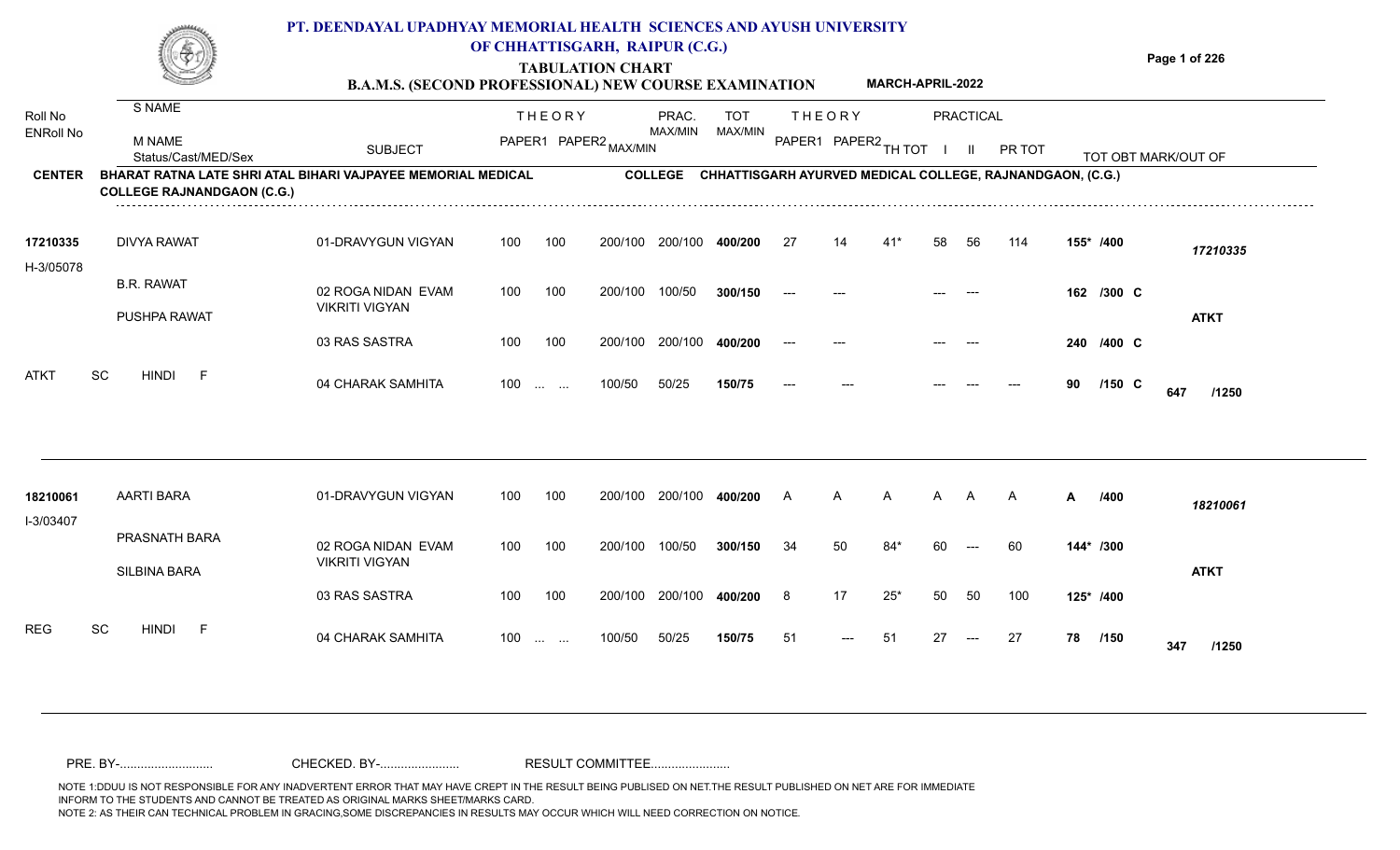|                             |                                                                                                   | PT. DEENDAYAL UPADHYAY MEMORIAL HEALTH SCIENCES AND AYUSH UNIVERSITY<br><b>B.A.M.S. (SECOND PROFESSIONAL) NEW COURSE EXAMINATION</b> |     | OF CHHATTISGARH, RAIPUR (C.G.)<br><b>TABULATION CHART</b> |         |                  |                       |                |               | <b>MARCH-APRIL-2022</b> |    |                           |                                                                   |    |            | Page 2 of 226       |
|-----------------------------|---------------------------------------------------------------------------------------------------|--------------------------------------------------------------------------------------------------------------------------------------|-----|-----------------------------------------------------------|---------|------------------|-----------------------|----------------|---------------|-------------------------|----|---------------------------|-------------------------------------------------------------------|----|------------|---------------------|
| Roll No<br><b>ENRoll No</b> | S NAME<br>M NAME<br>Status/Cast/MED/Sex                                                           | <b>SUBJECT</b>                                                                                                                       |     | <b>THEORY</b><br>PAPER1 PAPER2 MAX/MIN                    |         | PRAC.<br>MAX/MIN | <b>TOT</b><br>MAX/MIN |                | <b>THEORY</b> | PAPER1 PAPER2 TH TOT    |    | PRACTICAL<br>$\mathbf{H}$ | PR TOT                                                            |    |            | TOT OBT MARK/OUT OF |
| <b>CENTER</b>               | BHARAT RATNA LATE SHRI ATAL BIHARI VAJPAYEE MEMORIAL MEDICAL<br><b>COLLEGE RAJNANDGAON (C.G.)</b> |                                                                                                                                      |     |                                                           |         |                  |                       |                |               |                         |    |                           | COLLEGE CHHATTISGARH AYURVED MEDICAL COLLEGE, RAJNANDGAON, (C.G.) |    |            |                     |
| 18210071<br>I-3/03417       | <b>BHARAT MALVIYA</b>                                                                             | 01-DRAVYGUN VIGYAN                                                                                                                   | 100 | 100                                                       |         | 200/100 200/100  | 400/200               |                |               |                         |    |                           |                                                                   |    | 248 /400 C | 18210071            |
|                             | SURESH MALVIYA<br><b>DURGA MALVIYA</b>                                                            | 02 ROGA NIDAN EVAM<br><b>VIKRITI VIGYAN</b>                                                                                          | 100 | 100                                                       | 200/100 | 100/50           | 300/150               |                |               |                         |    |                           |                                                                   |    | 177 /300 C | <b>PASS</b>         |
|                             |                                                                                                   | 03 RAS SASTRA                                                                                                                        | 100 | 100                                                       | 200/100 | 200/100          | 400/200               |                |               |                         |    |                           |                                                                   |    | 238 /400 C |                     |
| ATKT                        | <b>SC</b><br><b>HINDI</b><br>M                                                                    | 04 CHARAK SAMHITA                                                                                                                    | 100 | $\sim 10^{-1}$ and $\sim 10^{-1}$                         | 100/50  | 50/25            | 150/75                | 53             |               | 53                      | 30 | $---$                     | 30                                                                | 83 | /150       | 746<br>/1250        |
| 18210074<br>I-3/03420       | <b>DEPESH SHARMA</b>                                                                              | 01-DRAVYGUN VIGYAN                                                                                                                   | 100 | 100                                                       |         | 200/100 200/100  | 400/200               | $\overline{A}$ | A             | A                       | A  | A                         | A                                                                 | A  | /400       | 18210074            |
|                             | RAMESH CHANDRA<br><b>SHARMA</b><br><b>KRISHNA SHARMA</b>                                          | 02 ROGA NIDAN EVAM<br><b>VIKRITI VIGYAN</b>                                                                                          | 100 | 100                                                       | 200/100 | 100/50           | 300/150               | 52             | 21            | $73*$                   | 64 |                           | 64                                                                |    | 137* /300  | <b>ATKT</b>         |
|                             |                                                                                                   | 03 RAS SASTRA                                                                                                                        | 100 | 100                                                       |         | 200/100 200/100  | 400/200               | 6              | 27            | $33*$                   | 51 | 54                        | 105                                                               |    | 138* /400  |                     |
| <b>REG</b>                  | <b>GEN</b><br>HINDI<br>M                                                                          | 04 CHARAK SAMHITA                                                                                                                    | 100 | <b>Contract Contract</b>                                  | 100/50  | 50/25            | 150/75                | 38             | $---$         | $38*$                   | 32 | $--$                      | 32                                                                |    | 70* /150   | 345<br>/1250        |

NOTE 1:DDUU IS NOT RESPONSIBLE FOR ANY INADVERTENT ERROR THAT MAY HAVE CREPT IN THE RESULT BEING PUBLISED ON NET.THE RESULT PUBLISHED ON NET ARE FOR IMMEDIATE INFORM TO THE STUDENTS AND CANNOT BE TREATED AS ORIGINAL MARKS SHEET/MARKS CARD.<br>NOTE 2: AS THEIR CAN TECHNICAL PROBLEM IN GRACING,SOME DISCREPANCIES IN RESULTS MAY OCCUR WHICH WILL NEED CORRECTION ON NOTICE. NOTE 2: AS THEIR CAN TECHNICAL PROBLEM IN GRACING,SOME DISCREPANCIES IN RESULTS MAY OCCUR WHICH WILL NEED CORRECTION ON NOTICE. PRE. BY-........................... CHECKED. BY-....................... RESULT COMMITTEE.......................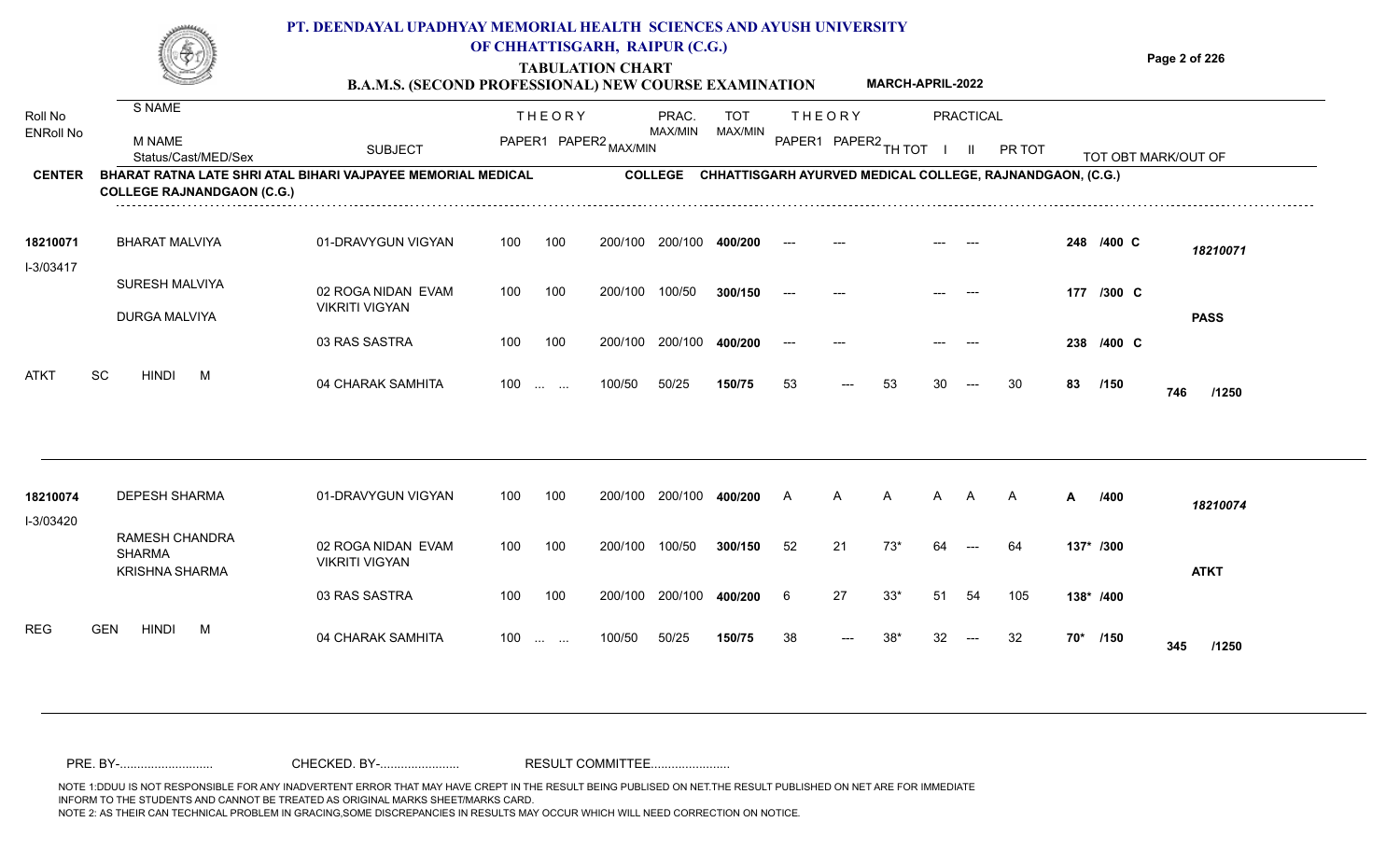# **TABULATION CHART**

**Page 3 of 226**

#### **B.A.M.S. (SECOND PROFESSIONAL) NEW COURSE EXAMINATION MARCH-APRIL-2022**

| Roll No<br><b>ENRoll No</b> | S NAME<br><b>M NAME</b><br>Status/Cast/MED/Sex                                                    | <b>SUBJECT</b>                              |     | <b>THEORY</b><br>PAPER1 PAPER2 MAX/MIN                        |         | PRAC.<br>MAX/MIN | <b>TOT</b><br>MAX/MIN | <b>THEORY</b><br>PAPER1 PAPER2 |       | TH TOT |    | PRACTICAL<br>$\mathbf{H}$ | PR TOT                                                    |     |            | TOT OBT MARK/OUT OF |  |
|-----------------------------|---------------------------------------------------------------------------------------------------|---------------------------------------------|-----|---------------------------------------------------------------|---------|------------------|-----------------------|--------------------------------|-------|--------|----|---------------------------|-----------------------------------------------------------|-----|------------|---------------------|--|
| <b>CENTER</b>               | BHARAT RATNA LATE SHRI ATAL BIHARI VAJPAYEE MEMORIAL MEDICAL<br><b>COLLEGE RAJNANDGAON (C.G.)</b> |                                             |     |                                                               |         | <b>COLLEGE</b>   |                       |                                |       |        |    |                           | CHHATTISGARH AYURVED MEDICAL COLLEGE, RAJNANDGAON, (C.G.) |     |            |                     |  |
| 18210078<br>I-3/03424       | FARHAN HAKIM KHAN                                                                                 | 01-DRAVYGUN VIGYAN                          | 100 | 100                                                           | 200/100 | 200/100          | 400/200               | 38                             | 30    |        | 52 | 54                        | 106                                                       |     | 174* /400  | 18210078            |  |
|                             | HAKIM ULLA KHAN<br><b>HASINA KHAN</b>                                                             | 02 ROGA NIDAN EVAM<br><b>VIKRITI VIGYAN</b> | 100 | 100                                                           | 200/100 | 100/50           | 300/150               | 8                              | 21    | $29*$  | 60 | $---$                     | 60                                                        | 89* | /300       | <b>ATKT</b>         |  |
|                             |                                                                                                   | 03 RAS SASTRA                               | 100 | 100                                                           | 200/100 | 200/100          | 400/200               | 3                              | 15    | $18*$  | 50 | 50                        | 100                                                       |     | 118* /400  |                     |  |
| ATKT                        | <b>HINDI</b><br><b>GEN</b><br>M                                                                   | 04 CHARAK SAMHITA                           | 100 | $\mathbf{r}$ and $\mathbf{r}$ and $\mathbf{r}$                | 100/50  | 50/25            | 150/75                | 22                             | $---$ | $22*$  | 26 | $---$                     | 26                                                        | 48* | /150       | 429<br>/1250        |  |
|                             |                                                                                                   |                                             |     |                                                               |         |                  |                       |                                |       |        |    |                           |                                                           |     |            |                     |  |
| 18210104<br>I-3/03450       | RAVINDRA KUMAR                                                                                    | 01-DRAVYGUN VIGYAN                          | 100 | 100                                                           | 200/100 | 200/100          | 400/200               | 35                             | 28    | $63*$  | 54 | 56                        | 110                                                       |     | 173* /400  | 18210104            |  |
|                             | <b>RAMSAY GAWDE</b><br>RAMKUNWAR GAWDE                                                            | 02 ROGA NIDAN EVAM<br><b>VIKRITI VIGYAN</b> | 100 | 100                                                           | 200/100 | 100/50           | 300/150               |                                |       |        |    |                           |                                                           |     | 171 /300 C | <b>ATKT</b>         |  |
|                             |                                                                                                   | 03 RAS SASTRA                               | 100 | 100                                                           | 200/100 | 200/100          | 400/200               |                                |       |        |    |                           |                                                           |     | 218 /400 C |                     |  |
| <b>ATKT</b>                 | <b>ST</b><br><b>HINDI</b><br>M                                                                    | 04 CHARAK SAMHITA                           | 100 | $\mathcal{L}_{\mathcal{F}}$ , and $\mathcal{L}_{\mathcal{F}}$ | 100/50  | 50/25            | 150/75                |                                |       |        |    |                           |                                                           | 79  | $/150$ C   | 641<br>/1250        |  |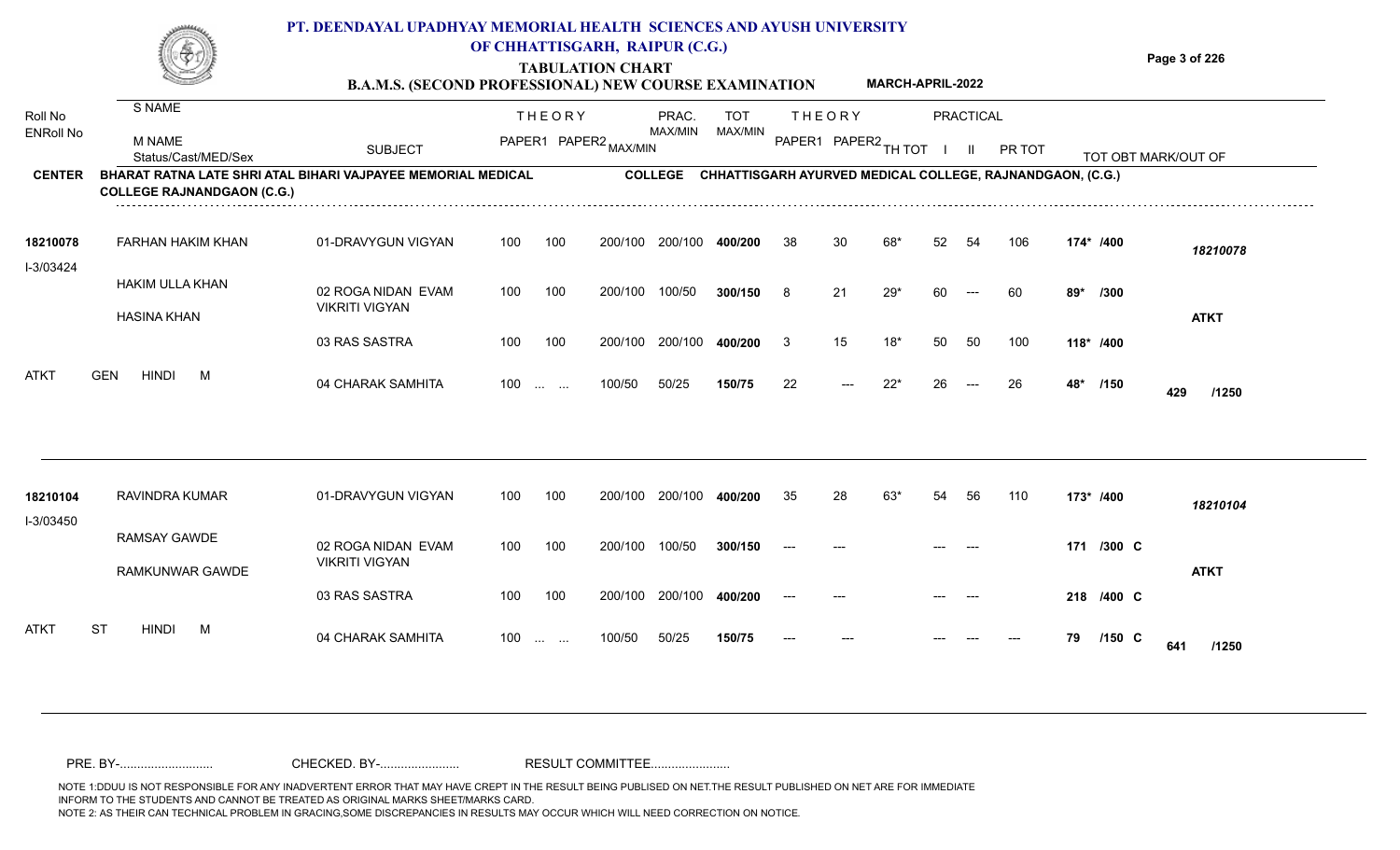#### **TABULATION CHART Page 4 of 226 B.A.M.S. (SECOND PROFESSIONAL) NEW COURSE EXAMINATION PT. DEENDAYAL UPADHYAY MEMORIAL HEALTH SCIENCES AND AYUSH UNIVERSITY OF CHHATTISGARH, RAIPUR (C.G.) MARCH-APRIL-2022**

| Roll No               | S NAME                                                                                            |                                             |     | <b>THEORY</b>                                  |                       | PRAC.   | <b>TOT</b> |                      | <b>THEORY</b> |       |    | PRACTICAL |                                                                   |    |            |                     |  |
|-----------------------|---------------------------------------------------------------------------------------------------|---------------------------------------------|-----|------------------------------------------------|-----------------------|---------|------------|----------------------|---------------|-------|----|-----------|-------------------------------------------------------------------|----|------------|---------------------|--|
| <b>ENRoll No</b>      | <b>M NAME</b><br>Status/Cast/MED/Sex                                                              | <b>SUBJECT</b>                              |     |                                                | PAPER1 PAPER2 MAX/MIN | MAX/MIN | MAX/MIN    | PAPER1 PAPER2 TH TOT |               |       |    | -II.      | PR TOT                                                            |    |            | TOT OBT MARK/OUT OF |  |
| <b>CENTER</b>         | BHARAT RATNA LATE SHRI ATAL BIHARI VAJPAYEE MEMORIAL MEDICAL<br><b>COLLEGE RAJNANDGAON (C.G.)</b> |                                             |     |                                                |                       |         |            |                      |               |       |    |           | COLLEGE CHHATTISGARH AYURVED MEDICAL COLLEGE, RAJNANDGAON, (C.G.) |    |            |                     |  |
| 18210106<br>I-3/03452 | SACHIN TOPPO                                                                                      | 01-DRAVYGUN VIGYAN                          | 100 | 100                                            | 200/100               | 200/100 | 400/200    | A                    | A             | A     | A  | A         | $\mathsf{A}$                                                      | А  | /400       | 18210106            |  |
|                       | SUSHIL KUMAR TOPPO                                                                                | 02 ROGA NIDAN EVAM                          | 100 | 100                                            | 200/100               | 100/50  | 300/150    | 40                   | 23            | 63*   | 59 | $---$     | 59                                                                |    | 122* /300  |                     |  |
|                       | RAJANI TOPPO                                                                                      | <b>VIKRITI VIGYAN</b>                       |     |                                                |                       |         |            |                      |               |       |    |           |                                                                   |    |            | <b>ATKT</b>         |  |
|                       |                                                                                                   | 03 RAS SASTRA                               | 100 | 100                                            | 200/100               | 200/100 | 400/200    | 17                   | 38            | $55*$ | 51 | 50        | 101                                                               |    | 156* /400  |                     |  |
| <b>REG</b>            | <b>ST</b><br><b>HINDI</b><br>M                                                                    | 04 CHARAK SAMHITA                           |     | $100$                                          | 100/50                | 50/25   | 150/75     | 29                   | $---$         | $29*$ |    |           | 30                                                                |    | 59* /150   | 337<br>/1250        |  |
|                       |                                                                                                   |                                             |     |                                                |                       |         |            |                      |               |       |    |           |                                                                   |    |            |                     |  |
| 19210054              | ABHISHEK KUMAR DAHARIA                                                                            | 01-DRAVYGUN VIGYAN                          | 100 | 100                                            | 200/100               | 200/100 | 400/200    | $---$                |               |       |    |           |                                                                   |    | 247 /400 C | 19210054            |  |
| J-3/01267             | LAXMI KUMAR DAHARIA<br>SHAKUNTALA DAHARIA                                                         | 02 ROGA NIDAN EVAM<br><b>VIKRITI VIGYAN</b> | 100 | 100                                            | 200/100               | 100/50  | 300/150    | $---$                |               |       |    |           |                                                                   |    | 167 /300 C | <b>ATKT</b>         |  |
|                       |                                                                                                   | 03 RAS SASTRA                               | 100 | 100                                            | 200/100               | 200/100 | 400/200    | 20                   | 50            | $70*$ | 60 | 54        | 114                                                               |    | 184* /400  |                     |  |
| <b>ATKT</b>           | SC<br><b>HINDI</b><br>M                                                                           | 04 CHARAK SAMHITA                           | 100 | $\mathbf{r}$ and $\mathbf{r}$ and $\mathbf{r}$ | 100/50                | 50/25   | 150/75     | $---$                |               |       |    |           |                                                                   | 80 | $/150$ C   | 678<br>/1250        |  |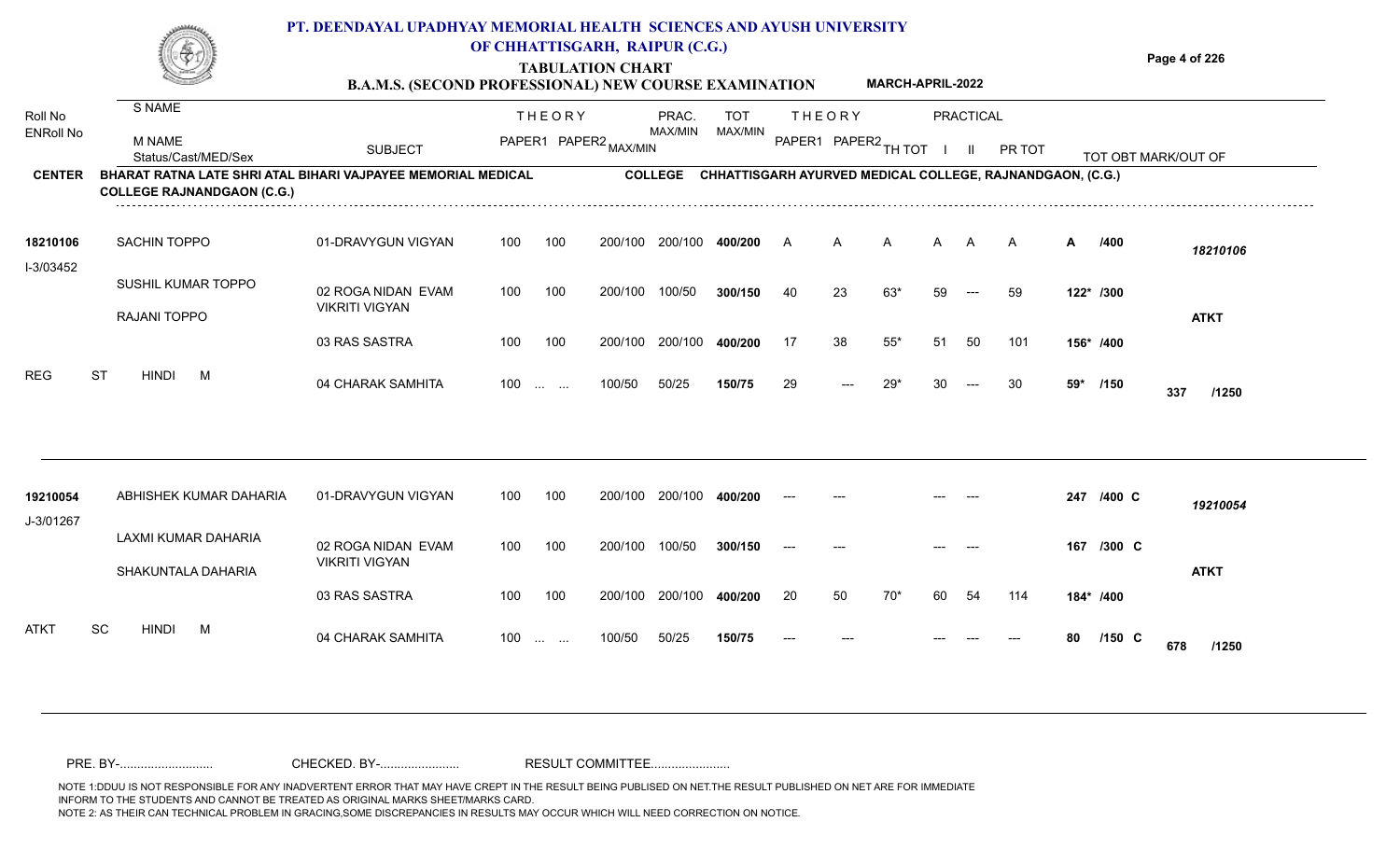|                               |                    |                                                            |     |                                                                                  | <b>TABULATION CHART</b> | <b>B.A.M.S. (SECOND PROFESSIONAL) NEW COURSE EXAMINATION</b> |         |    | <b>MARCH-APRIL-2022</b> |    |                 |               |                 | Page 5 of 226                                             |
|-------------------------------|--------------------|------------------------------------------------------------|-----|----------------------------------------------------------------------------------|-------------------------|--------------------------------------------------------------|---------|----|-------------------------|----|-----------------|---------------|-----------------|-----------------------------------------------------------|
|                               |                    |                                                            |     |                                                                                  | PRAC.                   | TOT                                                          |         |    |                         |    |                 |               |                 |                                                           |
| M NAME<br>Status/Cast/MED/Sex | <b>SUBJECT</b>     |                                                            |     |                                                                                  |                         |                                                              |         |    |                         |    |                 | <b>PR TOT</b> |                 | TOT OBT MARK/OUT OF                                       |
|                               |                    |                                                            |     |                                                                                  |                         |                                                              |         |    |                         |    |                 |               |                 |                                                           |
| ALOK KUMAR DIWAKAR            | 01-DRAVYGUN VIGYAN | 100                                                        | 100 | 200/100                                                                          | 200/100                 | 400/200                                                      | -50     | 27 | $77*$                   | 54 | -54             | 108           | 185* /400       | 19210057                                                  |
| <b>BABULAL DIWAKAR</b>        | 02 ROGA NIDAN EVAM | 100                                                        | 100 | 200/100                                                                          | 100/50                  | 300/15                                                       |         |    |                         |    |                 |               | $/300$ C<br>180 |                                                           |
|                               | S NAME<br>.        | <b>COLLEGE RAJNANDGAON (C.G.)</b><br><b>VIKRITI VIGYAN</b> |     | THEORY<br>PAPER1<br>BHARAT RATNA LATE SHRI ATAL BIHARI VAJPAYEE MEMORIAL MEDICAL |                         | MAX/MIN<br>, PAPER2 MAX/MIN<br><b>COLLEGE</b>                | MAX/MIN |    | THEORY<br>PAPER1        |    | I PAPER2 TH TOT |               | PRACTICAL       | CHHATTISGARH AYURVED MEDICAL COLLEGE, RAJNANDGAON, (C.G.) |

04 CHARAK SAMHITA 100 … … 100/50 50/25 **150/75** 52 --- 52 29 --- 29 **81 /150 660 /1250**

**/400** --- --- --- --- **214 C**

<sup>52</sup> <sup>52</sup> <sup>29</sup> <sup>29</sup> **<sup>81</sup> <sup>660</sup>**

**/150**

**ATKT**

| 19210059                 | ANMOL RAMAN PAUL      | 01-DRAVYGUN VIGYAN                          | 100 | 100                           | 200/100 | 200/100 | 400/200 | -31   | 62                                     | 93* | 62    | -60   | 122 |    | 215 /400   | 19210059     |
|--------------------------|-----------------------|---------------------------------------------|-----|-------------------------------|---------|---------|---------|-------|----------------------------------------|-----|-------|-------|-----|----|------------|--------------|
| J-3/01272                | SHAILENDRA RAMAN PAUL | 02 ROGA NIDAN EVAM<br><b>VIKRITI VIGYAN</b> | 100 | 100                           | 200/100 | 100/50  | 300/150 | $---$ | $---$                                  |     | $---$ | ---   |     |    | 172 /300 C |              |
|                          | <b>SAPNA PAUL</b>     | 03 RAS SASTRA                               | 100 | 100                           | 200/100 | 200/100 | 400/200 | $---$ | $---$                                  |     | $---$ | $---$ |     |    | 229 /400 C | <b>ATKT</b>  |
| <b>ST</b><br><b>ATKT</b> | <b>HINDI</b><br>M     | 04 CHARAK SAMHITA                           | 100 | $\mathbf{r}$ and $\mathbf{r}$ | 100/50  | 50/25   | 150/75  | 57    | $\hspace{0.1em} \ldots \hspace{0.1em}$ | 57  | 32    | $---$ | 32  | 89 | /150       | 705<br>/1250 |

100 100 200/100 200/100 400/200 --- --

100/50 50/25 **150/75**

100 ... ... 100/50 50/25 150/75 52 --- 52 29

**400/200**

03 RAS SASTRA

SHASHI DIWAKAR

ATKT SC HINDI M 04 CHARAK SAMHITA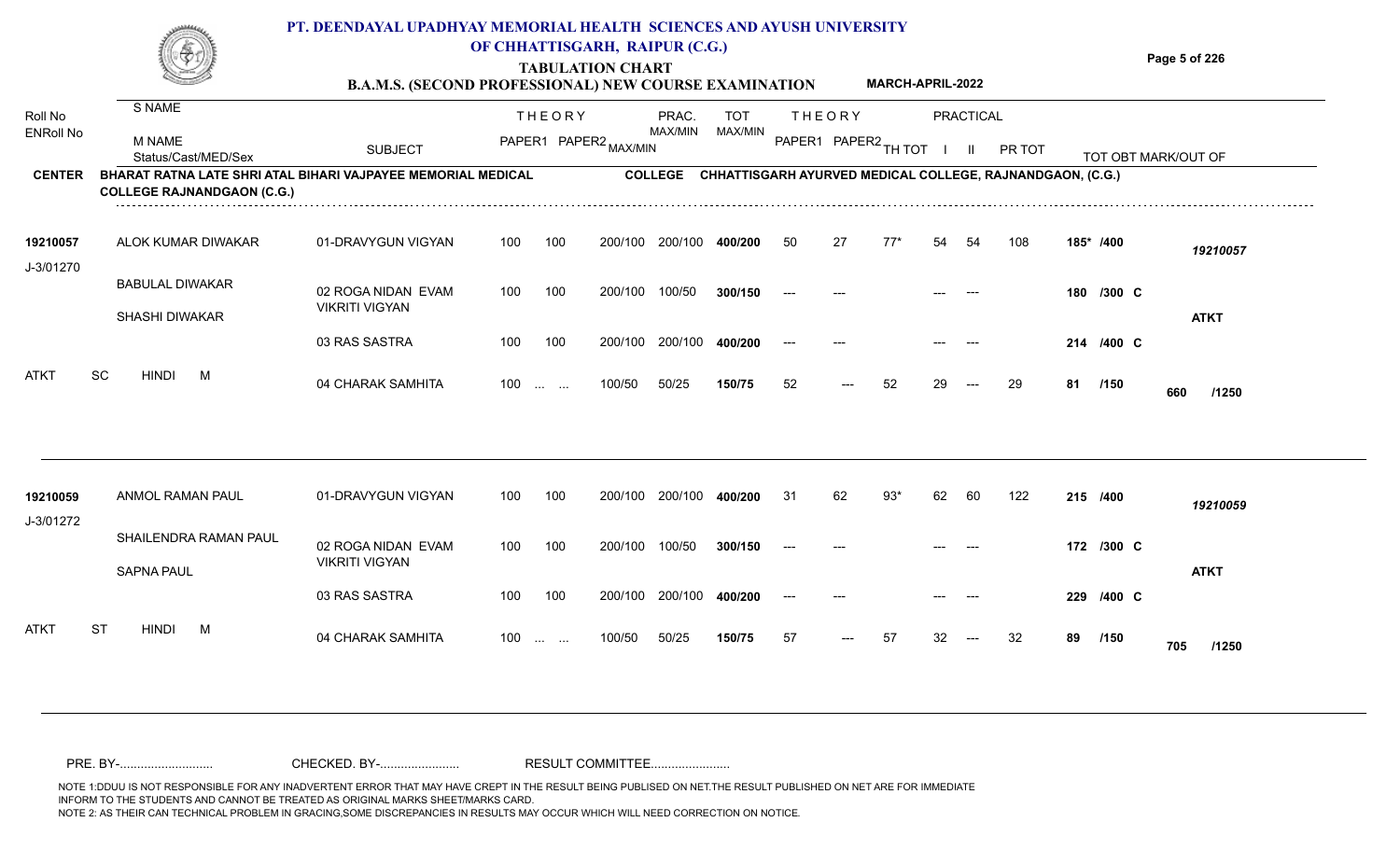#### **TABULATION CHART Page 6 of 226 PT. DEENDAYAL UPADHYAY MEMORIAL HEALTH SCIENCES AND AYUSH UNIVERSITY OF CHHATTISGARH, RAIPUR (C.G.)**

**B.A.M.S. (SECOND PROFESSIONAL) NEW COURSE EXAMINATION MARCH-APRIL-2022**

| Roll No               | S NAME                                                                                            |                                             |     | <b>THEORY</b>                                  |         | PRAC.          | <b>TOT</b>                                                |                      | <b>THEORY</b> |       |    | PRACTICAL |        |           |            |                     |  |
|-----------------------|---------------------------------------------------------------------------------------------------|---------------------------------------------|-----|------------------------------------------------|---------|----------------|-----------------------------------------------------------|----------------------|---------------|-------|----|-----------|--------|-----------|------------|---------------------|--|
| <b>ENRoll No</b>      | <b>M NAME</b><br>Status/Cast/MED/Sex                                                              | <b>SUBJECT</b>                              |     | PAPER1 PAPER2 MAX/MIN                          |         | <b>MAX/MIN</b> | MAX/MIN                                                   | PAPER1 PAPER2 TH TOT |               |       |    |           | PR TOT |           |            | TOT OBT MARK/OUT OF |  |
| <b>CENTER</b>         | BHARAT RATNA LATE SHRI ATAL BIHARI VAJPAYEE MEMORIAL MEDICAL<br><b>COLLEGE RAJNANDGAON (C.G.)</b> |                                             |     |                                                |         | <b>COLLEGE</b> | CHHATTISGARH AYURVED MEDICAL COLLEGE, RAJNANDGAON, (C.G.) |                      |               |       |    |           |        |           |            |                     |  |
| 19210061              | <b>ARPIT SHRIVAS</b>                                                                              | 01-DRAVYGUN VIGYAN                          | 100 | 100                                            | 200/100 | 200/100        | 400/200                                                   | 35                   | 32            | $67*$ | 60 | 62        | 122    | 189* /400 |            | 19210061            |  |
| J-3/01274             | <b>SANJAY SHRIVAS</b>                                                                             | 02 ROGA NIDAN EVAM<br><b>VIKRITI VIGYAN</b> | 100 | 100                                            | 200/100 | 100/50         | 300/150                                                   |                      |               |       |    |           |        |           | 172 /300 C |                     |  |
|                       | <b>MAMTA SHRIVAS</b>                                                                              | 03 RAS SASTRA                               | 100 | 100                                            | 200/100 | 200/100        | 400/200                                                   |                      |               |       |    |           |        |           | 207 /400 C | <b>ATKT</b>         |  |
| ATKT                  | <b>HINDI</b><br>OBC<br>M                                                                          | 04 CHARAK SAMHITA                           | 100 | $\mathbf{r}$ and $\mathbf{r}$ and $\mathbf{r}$ | 100/50  | 50/25          | 150/75                                                    | 50                   | ---           | 50    | 30 | $---$     | 30     | 80        | /150       | 648<br>/1250        |  |
|                       |                                                                                                   |                                             |     |                                                |         |                |                                                           |                      |               |       |    |           |        |           |            |                     |  |
| 19210066<br>J-3/01279 | <b>DIKSHA SAHU</b>                                                                                | 01-DRAVYGUN VIGYAN                          | 100 | 100                                            | 200/100 | 200/100        | 400/200                                                   | 42                   | 54            | $96*$ | 64 | 66        | 130    | 226 /400  |            | 19210066            |  |
|                       | RAJESH KUMAR SAHU<br>PADMSHRI SAHU                                                                | 02 ROGA NIDAN EVAM<br><b>VIKRITI VIGYAN</b> | 100 | 100                                            | 200/100 | 100/50         | 300/150                                                   |                      |               |       |    |           |        |           | 199 /300 C | <b>PASS</b>         |  |
|                       |                                                                                                   | 03 RAS SASTRA                               | 100 | 100                                            | 200/100 | 200/100        | 400/200                                                   |                      |               |       |    |           |        |           | 248 /400 C | <b>DC 04</b>        |  |
| ATKT                  | <b>HINDI</b><br><b>OBC</b><br>-F                                                                  | 04 CHARAK SAMHITA                           | 100 |                                                | 100/50  | 50/25          | 150/75                                                    |                      |               |       |    |           |        | 87        | $/150$ C   | 760<br>/1250        |  |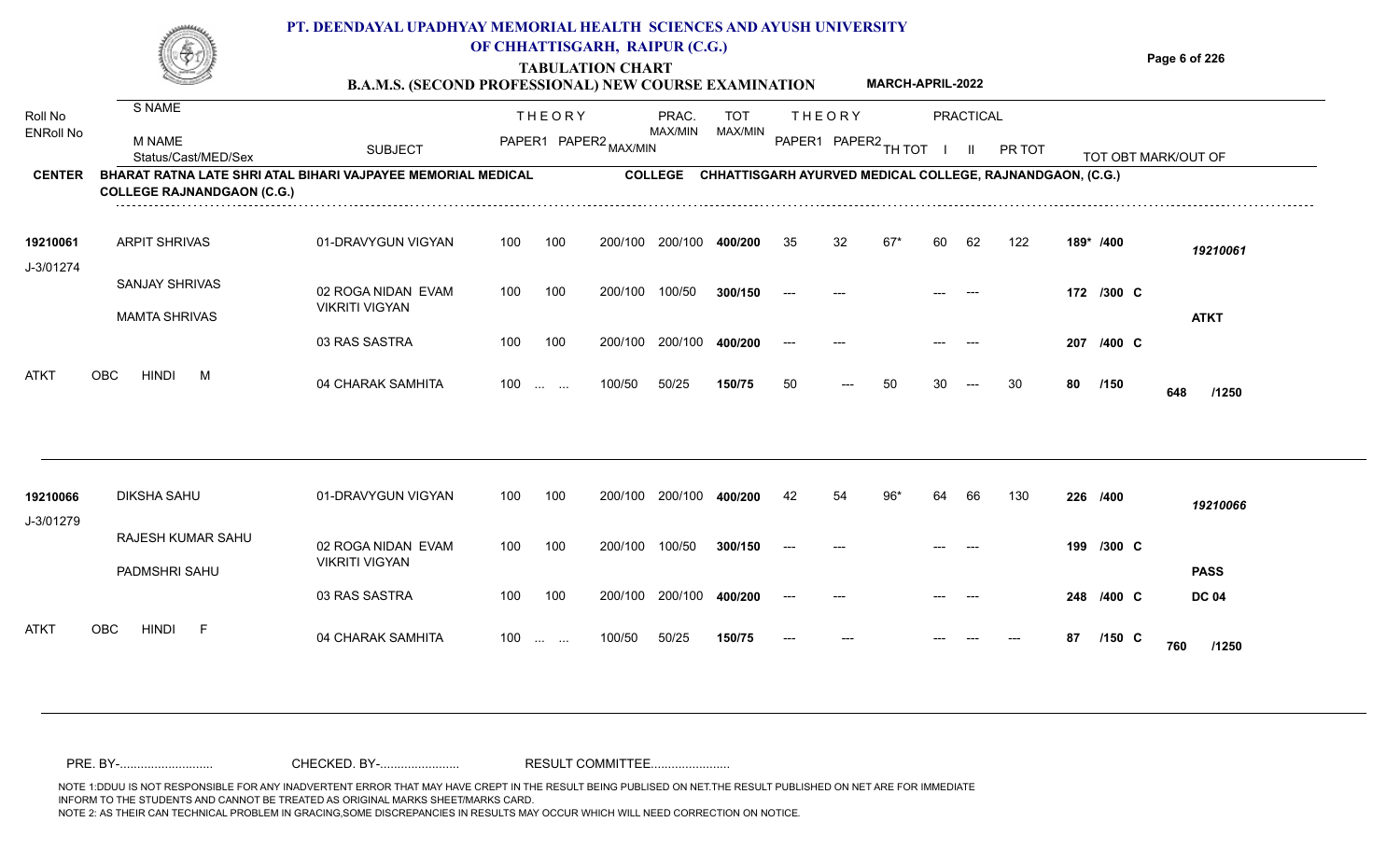|                             |                                                                                                   | PT. DEENDAYAL UPADHYAY MEMORIAL HEALTH SCIENCES AND AYUSH UNIVERSITY<br><b>B.A.M.S. (SECOND PROFESSIONAL) NEW COURSE EXAMINATION</b> |     |                                   | OF CHHATTISGARH, RAIPUR (C.G.)<br><b>TABULATION CHART</b> |                  |                       |               |                | <b>MARCH-APRIL-2022</b> |              |                  |                                                                   |       |            | Page 7 of 226       |
|-----------------------------|---------------------------------------------------------------------------------------------------|--------------------------------------------------------------------------------------------------------------------------------------|-----|-----------------------------------|-----------------------------------------------------------|------------------|-----------------------|---------------|----------------|-------------------------|--------------|------------------|-------------------------------------------------------------------|-------|------------|---------------------|
| Roll No<br><b>ENRoll No</b> | S NAME                                                                                            |                                                                                                                                      |     | <b>THEORY</b>                     |                                                           | PRAC.<br>MAX/MIN | <b>TOT</b><br>MAX/MIN | <b>THEORY</b> |                |                         |              | <b>PRACTICAL</b> |                                                                   |       |            |                     |
|                             | M NAME<br>Status/Cast/MED/Sex                                                                     | <b>SUBJECT</b>                                                                                                                       |     |                                   | PAPER1 PAPER2 MAX/MIN                                     |                  |                       |               |                | PAPER1 PAPER2 TH TOT    | $\mathbf{I}$ | -II.             | PR TOT                                                            |       |            | TOT OBT MARK/OUT OF |
| <b>CENTER</b>               | BHARAT RATNA LATE SHRI ATAL BIHARI VAJPAYEE MEMORIAL MEDICAL<br><b>COLLEGE RAJNANDGAON (C.G.)</b> |                                                                                                                                      |     |                                   |                                                           |                  |                       |               |                |                         |              |                  | COLLEGE CHHATTISGARH AYURVED MEDICAL COLLEGE, RAJNANDGAON, (C.G.) |       |            |                     |
| 19210076                    | <b>LAVEENA BAGHEL</b>                                                                             | 01-DRAVYGUN VIGYAN                                                                                                                   | 100 | 100                               | 200/100                                                   | 200/100          | 400/200               |               |                |                         |              |                  |                                                                   |       | 255 /400 C | 19210076            |
| J-3/01289                   | <b>NETRAM BAGHEL</b>                                                                              | 02 ROGA NIDAN EVAM                                                                                                                   | 100 | 100                               | 200/100                                                   | 100/50           | 300/150               | $---$         |                |                         |              |                  |                                                                   |       | 174 /300 C |                     |
|                             | NIRA BAGHEL                                                                                       | <b>VIKRITI VIGYAN</b>                                                                                                                |     |                                   |                                                           |                  |                       |               |                |                         |              |                  |                                                                   |       |            | <b>PASS</b>         |
|                             |                                                                                                   | 03 RAS SASTRA                                                                                                                        | 100 | 100                               | 200/100                                                   | 200/100          | 400/200               | 53            | 52             | 105                     | 50           | 55               | 105                                                               |       | 210 /400   |                     |
| <b>ATKT</b>                 | SC<br><b>HINDI</b><br>- F                                                                         | 04 CHARAK SAMHITA                                                                                                                    |     | $100$                             | 100/50                                                    | 50/25            | 150/75                | 55            | $\overline{a}$ | 55                      | 32           | $---$            | 32                                                                | 87    | /150       | 726<br>/1250        |
| 19210101                    | SEEMANT KUMAR MARKAM                                                                              | 01-DRAVYGUN VIGYAN                                                                                                                   | 100 | 100                               | 200/100                                                   | 200/100          | 400/200               |               |                |                         |              |                  |                                                                   |       | 248 /400 C | 19210101            |
| J-3/01314                   | <b>GUMAN SINGH MARKAM</b>                                                                         | 02 ROGA NIDAN EVAM<br><b>VIKRITI VIGYAN</b>                                                                                          | 100 | 100                               | 200/100                                                   | 100/50           | 300/150               | 21            | 14             | $35*$                   | 58           |                  | 58                                                                | $93*$ | /300       |                     |
|                             | <b>DEVANTEEN MARKAM</b>                                                                           | 03 RAS SASTRA                                                                                                                        | 100 | 100                               | 200/100                                                   | 200/100          | 400/200               | 6             | 27             | $33*$                   | 50           | 50               | 100                                                               |       | 133* /400  | <b>ATKT</b>         |
| <b>ATKT</b>                 | ST<br><b>HINDI</b><br>M                                                                           | 04 CHARAK SAMHITA                                                                                                                    | 100 | $\sim 10^{-1}$ and $\sim 10^{-1}$ | 100/50                                                    | 50/25            | 150/75                | 34            |                | 34*                     | 26           |                  | 26                                                                |       | $60*$ /150 | 534<br>/1250        |

NOTE 1:DDUU IS NOT RESPONSIBLE FOR ANY INADVERTENT ERROR THAT MAY HAVE CREPT IN THE RESULT BEING PUBLISED ON NET.THE RESULT PUBLISHED ON NET ARE FOR IMMEDIATE INFORM TO THE STUDENTS AND CANNOT BE TREATED AS ORIGINAL MARKS SHEET/MARKS CARD.<br>NOTE 2: AS THEIR CAN TECHNICAL PROBLEM IN GRACING,SOME DISCREPANCIES IN RESULTS MAY OCCUR WHICH WILL NEED CORRECTION ON NOTICE. NOTE 2: AS THEIR CAN TECHNICAL PROBLEM IN GRACING,SOME DISCREPANCIES IN RESULTS MAY OCCUR WHICH WILL NEED CORRECTION ON NOTICE. PRE. BY-........................... CHECKED. BY-....................... RESULT COMMITTEE.......................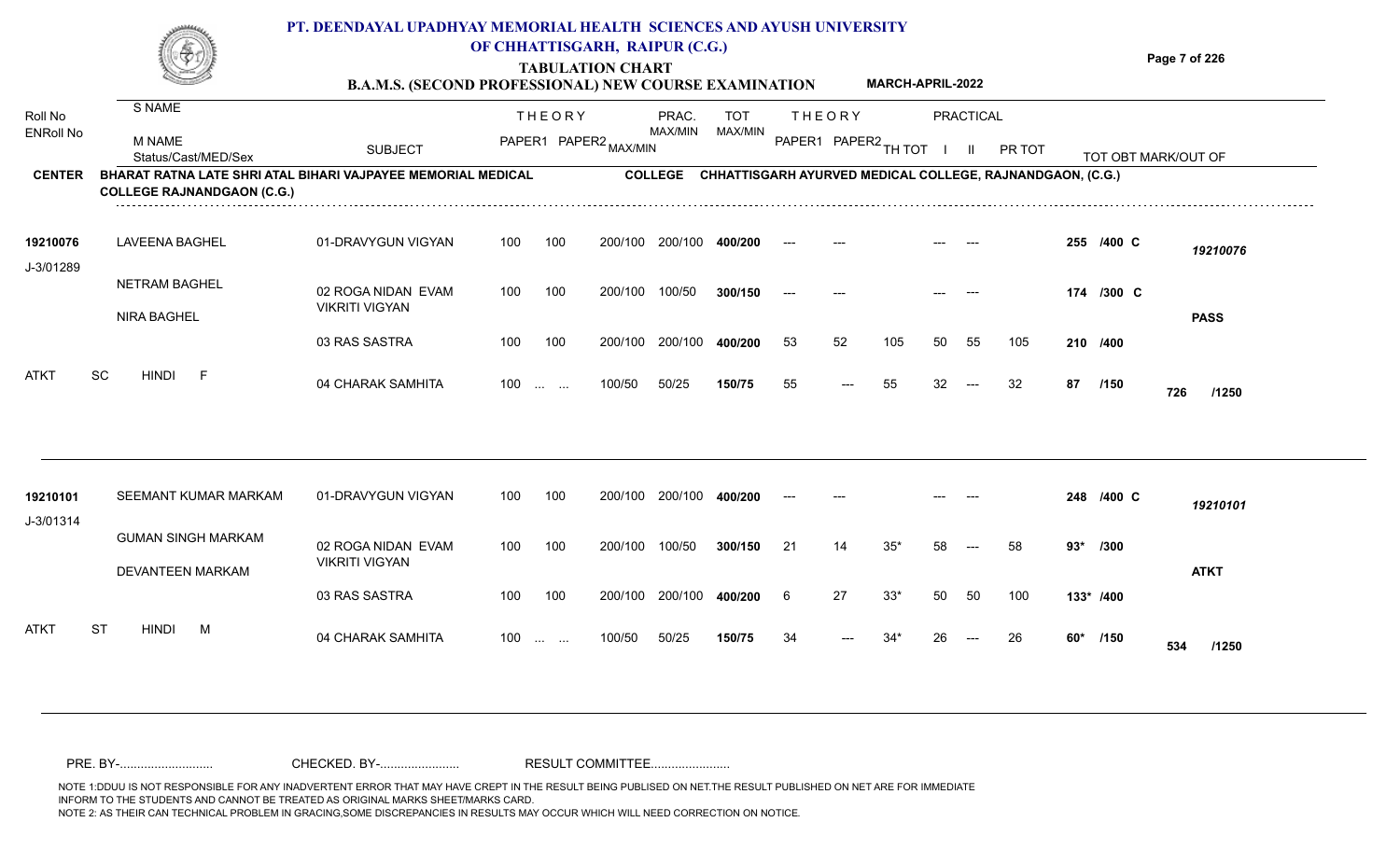|                  |                               |                                                              | PT. DEENDAYAL UPADHYAY MEMORIAL HEALTH SCIENCES AND AYUSH UNIVERSITY<br>OF CHHATTISGARH, RAIPUR (C.G.)<br><b>TABULATION CHART</b><br><b>B.A.M.S. (SECOND PROFESSIONAL) NEW COURSE EXAMINATION</b> |                                                           | <b>MARCH-APRIL-2022</b> | Page 8 of 226       |
|------------------|-------------------------------|--------------------------------------------------------------|---------------------------------------------------------------------------------------------------------------------------------------------------------------------------------------------------|-----------------------------------------------------------|-------------------------|---------------------|
| Roll No          | S NAME                        |                                                              | <b>THEORY</b><br>PRAC.                                                                                                                                                                            | <b>TOT</b><br><b>THEORY</b>                               | PRACTICAL               |                     |
| <b>ENRoll No</b> | M NAME<br>Status/Cast/MED/Sex | <b>SUBJECT</b>                                               | MAX/MIN<br>PAPER1 PAPER2,<br>MAX/MIN                                                                                                                                                              | MAX/MIN<br>PAPER1 PAPER2 TH TOT                           | PR TOT                  | TOT OBT MARK/OUT OF |
| <b>CENTER</b>    |                               | BHARAT RATNA LATE SHRI ATAL BIHARI VAJPAYEE MEMORIAL MEDICAL | <b>COLLEGE</b>                                                                                                                                                                                    | CHHATTISGARH AYURVED MEDICAL COLLEGE. RAJNANDGAON. (C.G.) |                         |                     |

| 19210106                  | SUDARSHAN CHOUDHARI  | 01-DRAVYGUN VIGYAN                          | 100 | 100      | 200/100         | 200/100 | 400/200 | 50    | 41    | 91* | 62    | 64    | 126 | 217 /400 |                 | 19210106    |
|---------------------------|----------------------|---------------------------------------------|-----|----------|-----------------|---------|---------|-------|-------|-----|-------|-------|-----|----------|-----------------|-------------|
| J-3/01319                 | DATTATRAYA CHOUDHARI | 02 ROGA NIDAN EVAM<br><b>VIKRITI VIGYAN</b> | 100 | 100      | 200/100         | 100/50  | 300/150 | $---$ | $---$ |     | $---$ | $---$ |     |          | 182 /300 C      |             |
|                           | SUJATA CHOUDHARI     | 03 RAS SASTRA                               | 100 | 100      | 200/100 200/100 |         | 400/200 | 27    | 52    | 79* | 63    | 60    | 123 | 202 /400 |                 | <b>ATKT</b> |
| <b>ATKT</b><br><b>GEN</b> | <b>HINDI</b><br>M    | 04 CHARAK SAMHITA                           | 100 | $\cdots$ | 100/50          | 50/25   | 150/75  | $---$ | $---$ |     | $---$ | $---$ | --- | 86       | $/150$ C<br>687 | /1250       |

| 20210308<br>K-3/01929    | AAKRITI YEOLE                    | 01-DRAVYGUN VIGYAN                          | 100 | 100 | 200/100 | 200/100 | 400/200 | 58 | 61    | 119 | 54 | 52                  | 106 | 225 /400 |     | 20210308    |
|--------------------------|----------------------------------|---------------------------------------------|-----|-----|---------|---------|---------|----|-------|-----|----|---------------------|-----|----------|-----|-------------|
|                          | ANIL YEOLE<br><b>SEEMA YEOLE</b> | 02 ROGA NIDAN EVAM<br><b>VIKRITI VIGYAN</b> | 100 | 100 | 200/100 | 100/50  | 300/150 | 57 | 62    | 119 | 70 | $\qquad \qquad - -$ | 70  | 189 /300 |     | <b>PASS</b> |
|                          |                                  | 03 RAS SASTRA                               | 100 | 100 | 200/100 | 200/100 | 400/200 | 68 | 51    | 119 | 70 | 65                  | 135 | 254 /400 |     |             |
| <b>REG</b><br><b>GEN</b> | <b>HINDI</b><br><b>L</b>         | 04 CHARAK SAMHITA                           | 100 |     | 100/50  | 50/25   | 150/75  | 65 | $---$ | 65  | 42 | $---$               | 42  | 107 /150 | 775 | /1250       |

**COLLEGE RAJNANDGAON (C.G.)**

NOTE 1:DDUU IS NOT RESPONSIBLE FOR ANY INADVERTENT ERROR THAT MAY HAVE CREPT IN THE RESULT BEING PUBLISED ON NET.THE RESULT PUBLISHED ON NET ARE FOR IMMEDIATE INFORM TO THE STUDENTS AND CANNOT BE TREATED AS ORIGINAL MARKS SHEET/MARKS CARD.<br>NOTE 2: AS THEIR CAN TECHNICAL PROBLEM IN GRACING,SOME DISCREPANCIES IN RESULTS MAY OCCUR WHICH WILL NEED CORRECTION ON NOTICE. NOTE 2: AS THEIR CAN TECHNICAL PROBLEM IN GRACING,SOME DISCREPANCIES IN RESULTS MAY OCCUR WHICH WILL NEED CORRECTION ON NOTICE. PRE. BY-........................... CHECKED. BY-....................... RESULT COMMITTEE.......................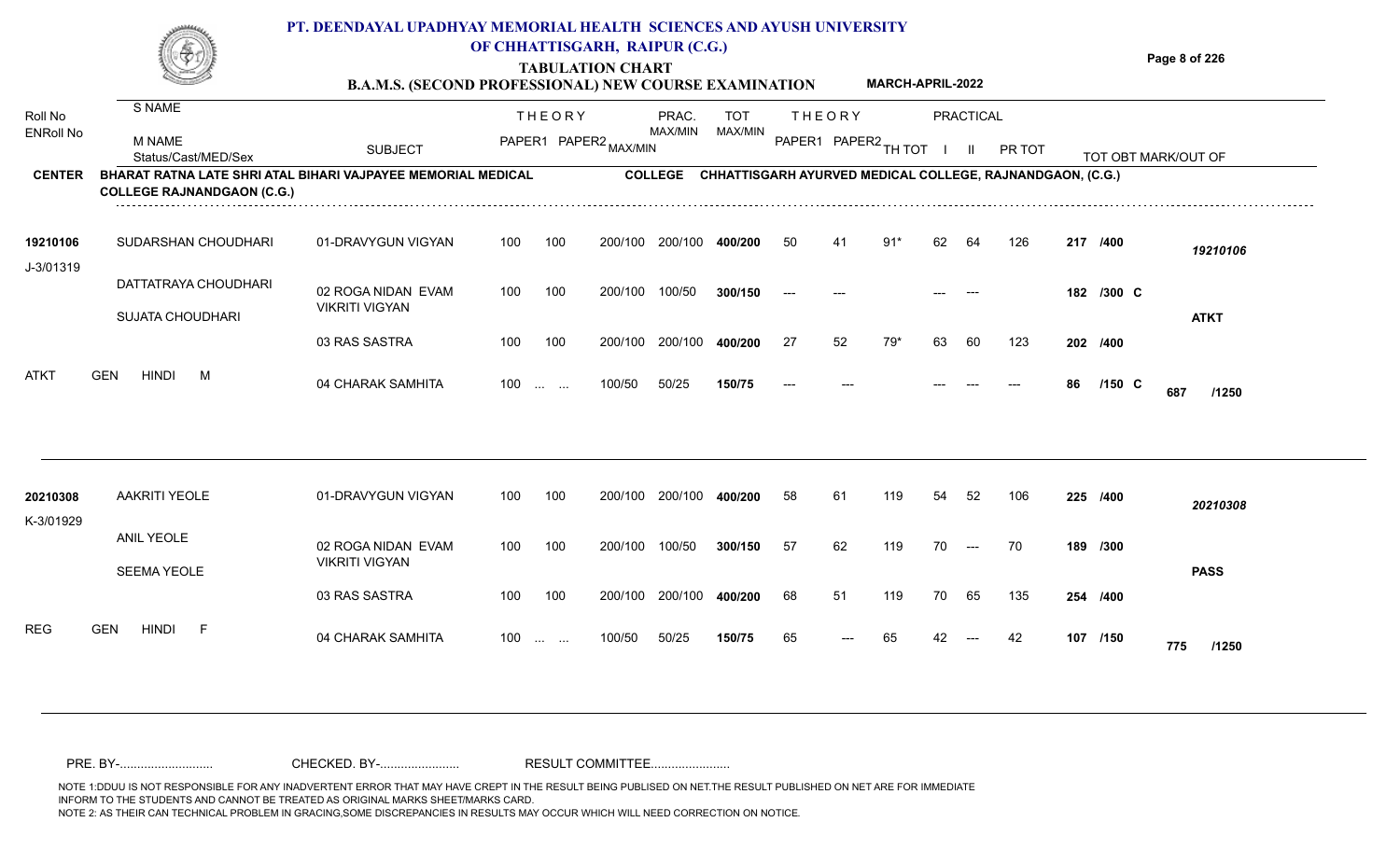

## **TABULATION CHART**

**Page 9 of 226**

#### **B.A.M.S. (SECOND PROFESSIONAL) NEW COURSE EXAMINATION MARCH-APRIL-2022**

| Roll No<br><b>ENRoll No</b> | S NAME<br>M NAME<br>Status/Cast/MED/Sex                                                           | <b>SUBJECT</b>                              |     | <b>THEORY</b><br>PAPER1 PAPER2 MAX/MIN         |         | PRAC.<br>MAX/MIN | TOT<br>MAX/MIN |     | <b>THEORY</b><br>PAPER1 PAPER2 TH TOT |       |    | <b>PRACTICAL</b><br>$\mathbf{II}$ | PR TOT                                                    |     |          | TOT OBT MARK/OUT OF |
|-----------------------------|---------------------------------------------------------------------------------------------------|---------------------------------------------|-----|------------------------------------------------|---------|------------------|----------------|-----|---------------------------------------|-------|----|-----------------------------------|-----------------------------------------------------------|-----|----------|---------------------|
| <b>CENTER</b>               | BHARAT RATNA LATE SHRI ATAL BIHARI VAJPAYEE MEMORIAL MEDICAL<br><b>COLLEGE RAJNANDGAON (C.G.)</b> |                                             |     |                                                |         | <b>COLLEGE</b>   |                |     |                                       |       |    |                                   | CHHATTISGARH AYURVED MEDICAL COLLEGE, RAJNANDGAON, (C.G.) |     |          |                     |
| 20210309<br>K-3/01930       | AANCHAL GARG                                                                                      | 01-DRAVYGUN VIGYAN                          | 100 | 100                                            | 200/100 | 200/100          | 400/200        | 52  | 56                                    | 108   | 56 | 54                                | 110                                                       |     | 218 /400 | 20210309            |
|                             | RAJESH KUMAR AGRAWAL                                                                              | 02 ROGA NIDAN EVAM                          | 100 | 100                                            | 200/100 | 100/50           | 300/150        | 57  | 54                                    | 111   | 65 | $---$                             | 65                                                        |     | 176 /300 |                     |
|                             | MANJU AGRAWAL                                                                                     | <b>VIKRITI VIGYAN</b>                       |     |                                                |         |                  |                |     |                                       |       |    |                                   |                                                           |     |          | <b>PASS</b>         |
|                             |                                                                                                   | 03 RAS SASTRA                               | 100 | 100                                            | 200/100 | 200/100          | 400/200        | -41 | 55                                    | $96*$ | 65 | 70                                | 135                                                       | 231 | /400     | <b>DC 04</b>        |
| <b>REG</b>                  | <b>HINDI</b><br><b>GEN</b><br>-F                                                                  | 04 CHARAK SAMHITA                           | 100 | $\mathbf{r}$ and $\mathbf{r}$ and $\mathbf{r}$ | 100/50  | 50/25            | 150/75         | 61  | ---                                   | 61    | 43 |                                   | 43                                                        |     | 104 /150 | 729<br>/1250        |
|                             |                                                                                                   |                                             |     |                                                |         |                  |                |     |                                       |       |    |                                   |                                                           |     |          |                     |
| 20210310<br>K-3/01931       | <b>AASTHA PATAR</b>                                                                               | 01-DRAVYGUN VIGYAN                          | 100 | 100                                            | 200/100 | 200/100          | 400/200        | 64  | 66                                    | 130   | 52 | - 51                              | 103                                                       |     | 233 /400 | 20210310            |
|                             | <b>FAKIR MOHAN PATAR</b><br><b>RENUKA PATAR</b>                                                   | 02 ROGA NIDAN EVAM<br><b>VIKRITI VIGYAN</b> | 100 | 100                                            | 200/100 | 100/50           | 300/150        | 56  | 63                                    | 119   | 67 | $---$                             | 67                                                        |     | 186 /300 | <b>PASS</b>         |
|                             |                                                                                                   | 03 RAS SASTRA                               | 100 | 100                                            | 200/100 | 200/100          | 400/200        | 55  | 56                                    | 111   | 72 | 72                                | 144                                                       |     | 255 /400 |                     |
| <b>REG</b>                  | OBC<br><b>HINDI</b><br>- F                                                                        | 04 CHARAK SAMHITA                           | 100 | $\mathbf{r}$ and $\mathbf{r}$ and $\mathbf{r}$ | 100/50  | 50/25            | 150/75         | 69  |                                       | 69    |    |                                   | 43                                                        |     | 112 /150 | 786<br>/1250        |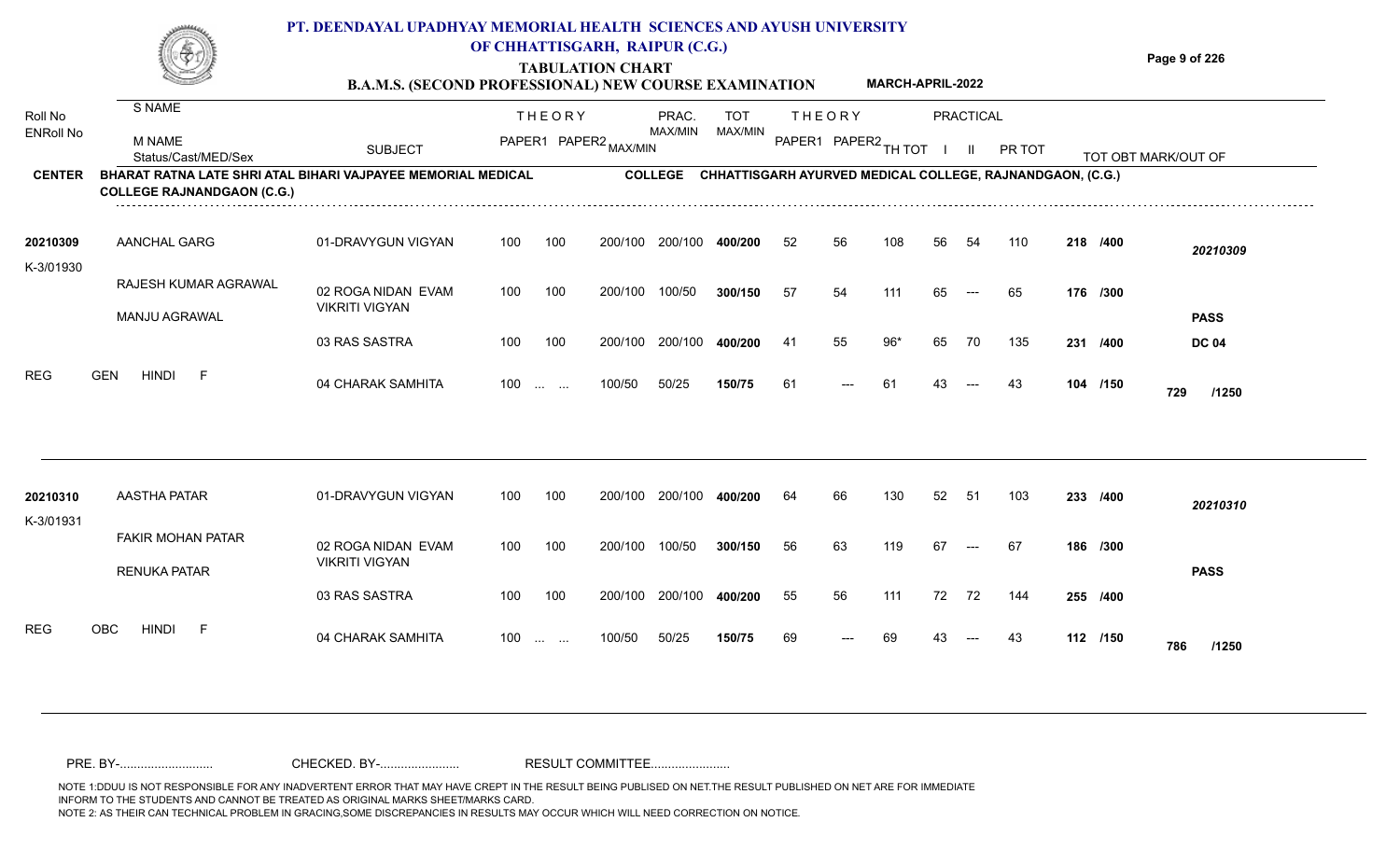|                       | -91                                                                                               | <b>B.A.M.S. (SECOND PROFESSIONAL) NEW COURSE EXAMINATION</b> |     |                               | <b>TABULATION CHART</b> |                 |            |    |               | <b>MARCH-APRIL-2022</b> |    |                                        |                                                           |    |          | Page 10 of 226      |  |
|-----------------------|---------------------------------------------------------------------------------------------------|--------------------------------------------------------------|-----|-------------------------------|-------------------------|-----------------|------------|----|---------------|-------------------------|----|----------------------------------------|-----------------------------------------------------------|----|----------|---------------------|--|
| Roll No               | S NAME                                                                                            |                                                              |     | <b>THEORY</b>                 |                         | PRAC.           | <b>TOT</b> |    | <b>THEORY</b> |                         |    | PRACTICAL                              |                                                           |    |          |                     |  |
| <b>ENRoll No</b>      | <b>M NAME</b><br>Status/Cast/MED/Sex                                                              | <b>SUBJECT</b>                                               |     |                               | PAPER1 PAPER2 MAX/MIN   | MAX/MIN         | MAX/MIN    |    |               | PAPER1 PAPER2 TH TOT    |    | $\mathbf{H}$                           | PR TOT                                                    |    |          | TOT OBT MARK/OUT OF |  |
| <b>CENTER</b>         | BHARAT RATNA LATE SHRI ATAL BIHARI VAJPAYEE MEMORIAL MEDICAL<br><b>COLLEGE RAJNANDGAON (C.G.)</b> |                                                              |     |                               |                         | <b>COLLEGE</b>  |            |    |               |                         |    |                                        | CHHATTISGARH AYURVED MEDICAL COLLEGE, RAJNANDGAON, (C.G.) |    |          |                     |  |
| 20210311<br>K-3/01932 | AYUSHI GUPTA                                                                                      | 01-DRAVYGUN VIGYAN                                           | 100 | 100                           | 200/100                 | 200/100         | 400/200    | 66 | 60            | 126                     | 64 | 62                                     | 126                                                       |    | 252 /400 | 20210311            |  |
|                       | <b>SANJAY GUPTA</b><br><b>MAMTA GUPTA</b>                                                         | 02 ROGA NIDAN EVAM<br><b>VIKRITI VIGYAN</b>                  | 100 | 100                           | 200/100                 | 100/50          | 300/150    | 54 | 71            | 125                     | 70 | $---$                                  | 70                                                        |    | 195 /300 | <b>PASS</b>         |  |
|                       |                                                                                                   | 03 RAS SASTRA                                                | 100 | 100                           |                         | 200/100 200/100 | 400/200    | 63 | 59            | 122                     | 72 | 78                                     | 150                                                       |    | 272 /400 |                     |  |
| <b>REG</b>            | <b>HINDI</b><br><b>GEN</b><br>F                                                                   | 04 CHARAK SAMHITA                                            | 100 | $\mathbf{r}$ and $\mathbf{r}$ | 100/50                  | 50/25           | 150/75     | 63 | $---$         | 63                      | 38 | $\hspace{0.05cm} \ldots$               | 38                                                        |    | 101 /150 | 820<br>/1250        |  |
|                       |                                                                                                   |                                                              |     |                               |                         |                 |            |    |               | 107                     |    |                                        |                                                           |    |          |                     |  |
| 20210312<br>K-3/01933 | <b>ADITI JAIN</b>                                                                                 | 01-DRAVYGUN VIGYAN                                           | 100 | 100                           |                         | 200/100 200/100 | 400/200    | 54 | 53            |                         | 54 | 52                                     | 106                                                       |    | 213 /400 | 20210312            |  |
|                       | DHEERAJ JAIN<br><b>SHANTA JAIN</b>                                                                | 02 ROGA NIDAN EVAM<br><b>VIKRITI VIGYAN</b>                  | 100 | 100                           | 200/100                 | 100/50          | 300/150    | 50 | 61            | 111                     | 62 | $\hspace{0.1em} \ldots \hspace{0.1em}$ | 62                                                        |    | 173 /300 | <b>PASS</b>         |  |
|                       |                                                                                                   | 03 RAS SASTRA                                                | 100 | 100                           |                         | 200/100 200/100 | 400/200    | 60 | 58            | 118                     | 65 | 60                                     | 125                                                       |    | 243 /400 |                     |  |
| <b>REG</b>            | <b>GEN</b><br><b>HINDI</b><br>-F                                                                  | 04 CHARAK SAMHITA                                            | 100 | $\cdots$ $\cdots$             | 100/50                  | 50/25           | 150/75     | 61 | ---           | 61                      |    |                                        | 38                                                        | 99 | /150     | 728<br>/1250        |  |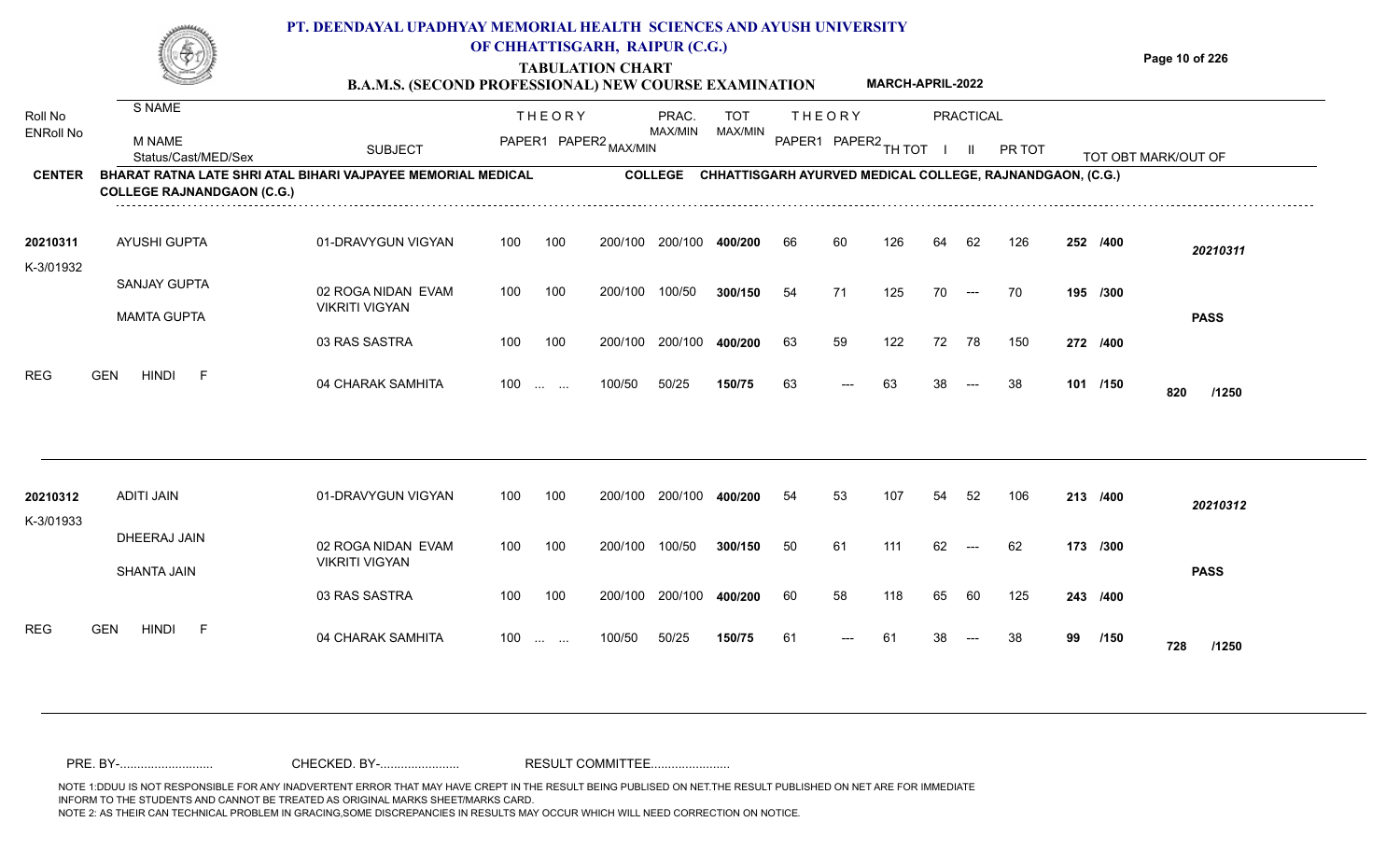**TABULATION CHART B.A.M.S. (SECOND PROFESSIONAL) NEW COURSE EXAMINATION**  **Page 11 of 226**

**MARCH-APRIL-2022**

| Roll No               | S NAME                                                                                            |                                             |     | <b>THEORY</b>                                                 |         | PRAC.          | <b>TOT</b>                                                |     | <b>THEORY</b>          |     |    | <b>PRACTICAL</b>     |        |    |          |                     |
|-----------------------|---------------------------------------------------------------------------------------------------|---------------------------------------------|-----|---------------------------------------------------------------|---------|----------------|-----------------------------------------------------------|-----|------------------------|-----|----|----------------------|--------|----|----------|---------------------|
| <b>ENRoll No</b>      | <b>M NAME</b><br>Status/Cast/MED/Sex                                                              | <b>SUBJECT</b>                              |     | PAPER1 PAPER2 MAX/MIN                                         |         | MAX/MIN        | MAX/MIN                                                   |     | PAPER1 PAPER2 TH TOT I |     |    | - II                 | PR TOT |    |          | TOT OBT MARK/OUT OF |
| <b>CENTER</b>         | BHARAT RATNA LATE SHRI ATAL BIHARI VAJPAYEE MEMORIAL MEDICAL<br><b>COLLEGE RAJNANDGAON (C.G.)</b> |                                             |     |                                                               |         | <b>COLLEGE</b> | CHHATTISGARH AYURVED MEDICAL COLLEGE, RAJNANDGAON, (C.G.) |     |                        |     |    |                      |        |    |          |                     |
| 20210313<br>K-3/01934 | AFZAL ALI ANSARI                                                                                  | 01-DRAVYGUN VIGYAN                          | 100 | 100                                                           | 200/100 | 200/100        | 400/200                                                   | 54  | 58                     | 112 | 50 | -51                  | 101    |    | 213 /400 | 20210313            |
|                       | LAL MOHAMMED ANSARI<br><b>AMINA BEGUM</b>                                                         | 02 ROGA NIDAN EVAM<br><b>VIKRITI VIGYAN</b> | 100 | 100                                                           | 200/100 | 100/50         | 300/150                                                   | 53  | 65                     | 118 | 58 | $\hspace{0.05cm}---$ | 58     |    | 176 /300 | <b>PASS</b>         |
|                       |                                                                                                   | 03 RAS SASTRA                               | 100 | 100                                                           | 200/100 | 200/100        | 400/200                                                   | -57 | 63                     | 120 | 52 | 54                   | 106    |    | 226 /400 |                     |
| <b>REG</b>            | <b>OBC</b><br><b>HINDI</b><br>M                                                                   | 04 CHARAK SAMHITA                           | 100 | $\mathcal{L}_{\mathcal{F}}$ , and $\mathcal{L}_{\mathcal{F}}$ | 100/50  | 50/25          | 150/75                                                    | 63  | ---                    | 63  | 35 |                      | 35     | 98 | /150     | 713<br>/1250        |
| 20210314              | <b>AKASH SONWANI</b>                                                                              | 01-DRAVYGUN VIGYAN                          | 100 | 100                                                           | 200/100 | 200/100        | 400/200                                                   | 42  | 59                     | 101 | 50 | 52                   | 102    |    | 203 /400 |                     |
| K-3/01935             | S N SONWANI                                                                                       |                                             |     |                                                               |         |                |                                                           |     |                        |     |    |                      |        |    |          | 20210314            |
|                       | SHANTI SONWANI                                                                                    | 02 ROGA NIDAN EVAM<br><b>VIKRITI VIGYAN</b> | 100 | 100                                                           | 200/100 | 100/50         | 300/150                                                   | 51  | 66                     | 117 | 61 |                      | 61     |    | 178 /300 | <b>PASS</b>         |
|                       |                                                                                                   | 03 RAS SASTRA                               | 100 | 100                                                           | 200/100 | 200/100        | 400/200                                                   | 62  | 56                     | 118 | 50 | 52                   | 102    |    | 220 /400 |                     |
| <b>REG</b>            | <b>SC</b><br><b>HINDI</b><br>M                                                                    | 04 CHARAK SAMHITA                           | 100 | $\mathbf{r}$ and $\mathbf{r}$                                 | 100/50  | 50/25          | 150/75                                                    | 59  | ---                    | 59  | 33 | $---$                | 33     | 92 | /150     | 693<br>/1250        |
|                       |                                                                                                   |                                             |     |                                                               |         |                |                                                           |     |                        |     |    |                      |        |    |          |                     |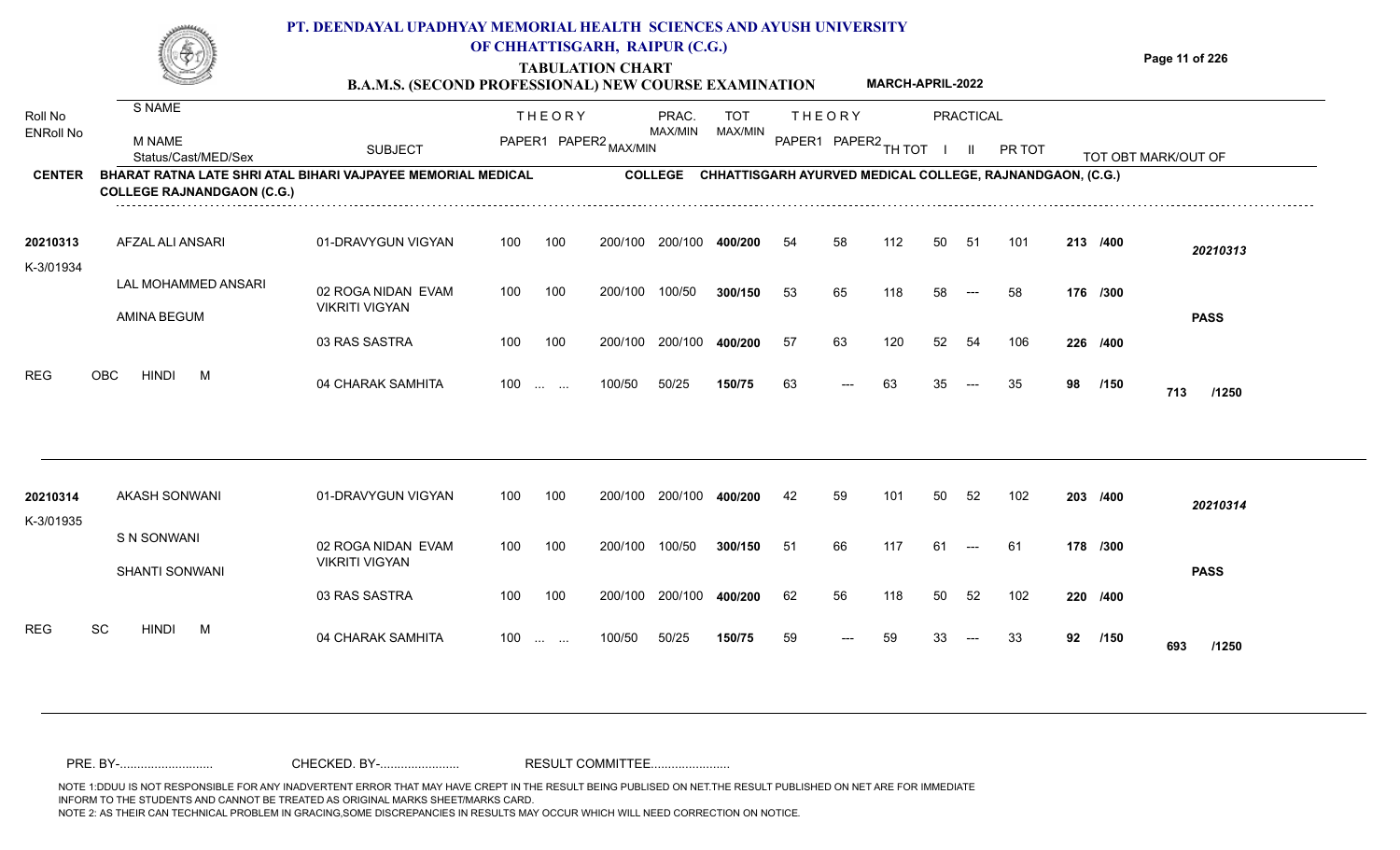**TABULATION CHART**

**Page 12 of 226**

| oll No        | S NAME                                                                                                   |                | THEORY                                     | PRAC.          | <b>THEORY</b><br><b>TOT</b>                | <b>PRACTICAL</b>                                                 |                     |
|---------------|----------------------------------------------------------------------------------------------------------|----------------|--------------------------------------------|----------------|--------------------------------------------|------------------------------------------------------------------|---------------------|
| NRoll No      | M NAME<br>Status/Cast/MED/Sex                                                                            | <b>SUBJECT</b> | · ← R1 PAPER2 <sub>MAX/MIN</sub><br>PAPER1 | MAX/MIN        | MAX/MIN<br>PAPER1 PAPER2 <sub>TH TOT</sub> | PR TOT                                                           | TOT OBT MARK/OUT OF |
| <b>CENTER</b> | <b>BHARAT RATNA LATE SHRI ATAL BIHARI VAJPAYEE MEMORIAL MEDICAL</b><br><b>COLLEGE RAJNANDGAON (C.G.)</b> |                |                                            | <b>COLLEGE</b> |                                            | <b>CHHATTISGARH AYURVED MEDICAL COLLEGE, RAJNANDGAON, (C.G.)</b> |                     |

| 20210315  | AMAR SINGH DEWANGAN      | 01-DRAVYGUN VIGYAN    | 100               | 100 | 200/100 | 200/100 | 400/200 | 59 | 56    | 115 | 52 | -53   | 105 | 220 /400 | 20210315     |
|-----------|--------------------------|-----------------------|-------------------|-----|---------|---------|---------|----|-------|-----|----|-------|-----|----------|--------------|
| K-3/01936 |                          |                       |                   |     |         |         |         |    |       |     |    |       |     |          |              |
|           | <b>GANGARAM DEWANGAN</b> | 02 ROGA NIDAN EVAM    | 100               | 100 | 200/100 | 100/50  | 300/150 | 50 | 67    | 117 | 63 | $---$ | 63  | 180 /300 |              |
|           | <b>LAXMI DEVI</b>        | <b>VIKRITI VIGYAN</b> |                   |     |         |         |         |    |       |     |    |       |     |          | <b>PASS</b>  |
|           |                          | 03 RAS SASTRA         | 100               | 100 | 200/100 | 200/100 | 400/200 | 56 | 68    | 124 | 53 | -54   | 107 | 231 /400 |              |
| REG       | OBC<br><b>HINDI</b><br>M | 04 CHARAK SAMHITA     | $100 \dots \dots$ |     | 100/50  | 50/25   | 150/75  | 59 | $---$ | 59  | 43 | $---$ | 43  | 102 /150 | 733<br>/1250 |

| 20210316<br>K-3/01937 | ANIKET YADAV                     | 01-DRAVYGUN VIGYAN                          | 100               | 100 | 200/100 | 200/100 | 400/200 | 62 | 55    | 117 | 68 | 66    | 134 | 251      | /400 | 20210316    |
|-----------------------|----------------------------------|---------------------------------------------|-------------------|-----|---------|---------|---------|----|-------|-----|----|-------|-----|----------|------|-------------|
|                       | ASHOK KUMAR YADAV<br>NEENA YADAV | 02 ROGA NIDAN EVAM<br><b>VIKRITI VIGYAN</b> | 100               | 100 | 200/100 | 100/50  | 300/150 | 68 | 68    | 136 | 72 | $---$ | -72 | 208 /300 |      | <b>PASS</b> |
|                       |                                  | 03 RAS SASTRA                               | 100               | 100 | 200/100 | 200/100 | 400/200 | 58 | 67    | 125 | 65 | 70    | 135 | 260 /400 |      |             |
| <b>REG</b>            | <b>GEN</b><br><b>HINDI</b><br>М  | 04 CHARAK SAMHITA                           | $100 \dots \dots$ |     | 100/50  | 50/25   | 150/75  | 60 | $---$ | 60  | 42 | $---$ | -42 | 102 /150 | 821  | /1250       |

Roll No ENRoll No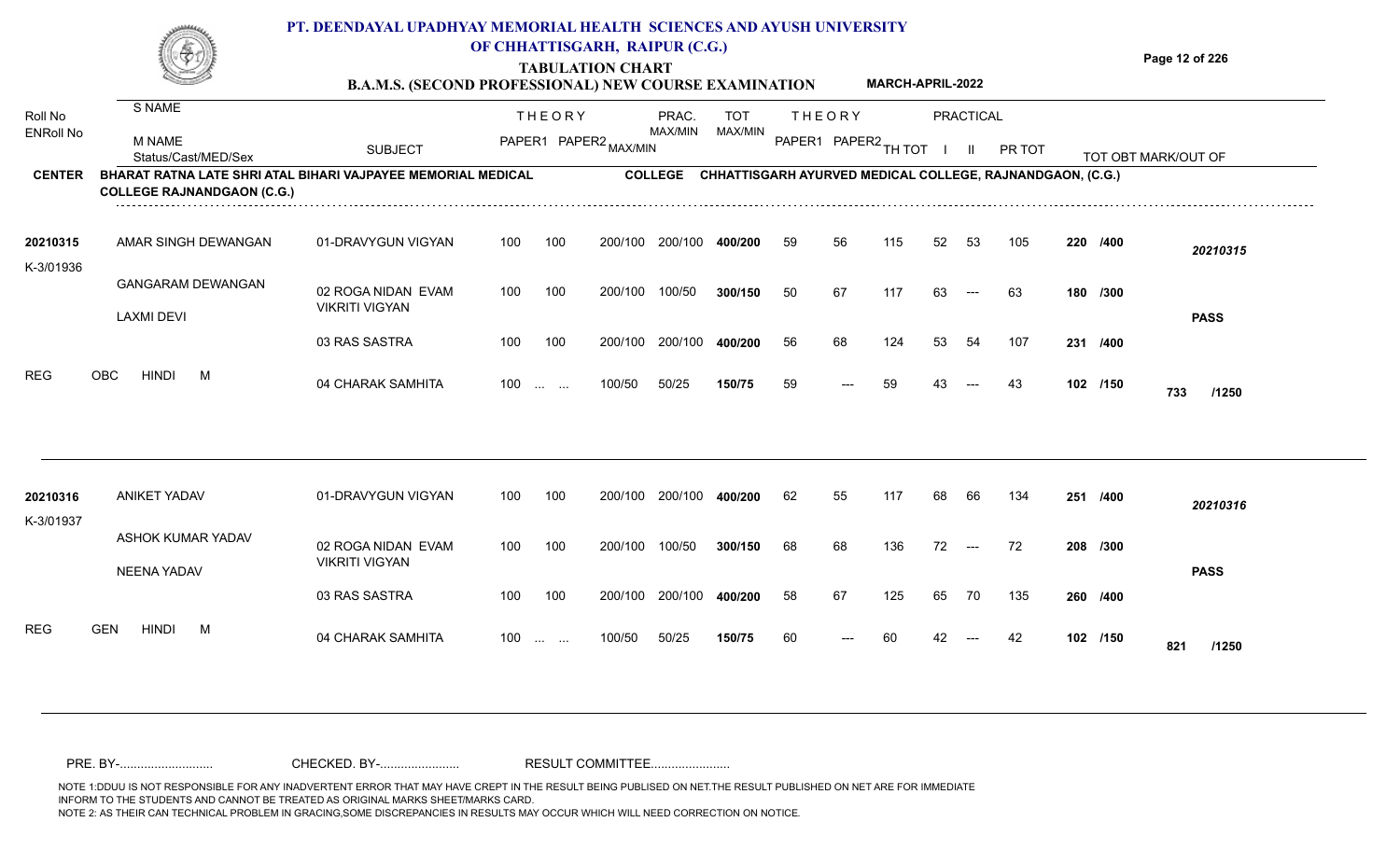**TABULATION CHART**

**Page 13 of 226**

|                       |                                                                                                   | <b>B.A.M.S. (SECOND PROFESSIONAL) NEW COURSE EXAMINATION</b> |                   |                                        |                                                                   |                       |    |                                       | MARCH-APRIL-2022 |    |                                  |        |    |           |                     |
|-----------------------|---------------------------------------------------------------------------------------------------|--------------------------------------------------------------|-------------------|----------------------------------------|-------------------------------------------------------------------|-----------------------|----|---------------------------------------|------------------|----|----------------------------------|--------|----|-----------|---------------------|
| Roll No<br>ENRoll No  | S NAME<br>M NAME<br>Status/Cast/MED/Sex                                                           | <b>SUBJECT</b>                                               |                   | <b>THEORY</b><br>PAPER1 PAPER2 MAX/MIN | PRAC.<br>MAX/MIN                                                  | <b>TOT</b><br>MAX/MIN |    | <b>THEORY</b><br>PAPER1 PAPER2 TH TOT |                  |    | <b>PRACTICAL</b><br>$\mathbf{H}$ | PR TOT |    |           | TOT OBT MARK/OUT OF |
| <b>CENTER</b>         | BHARAT RATNA LATE SHRI ATAL BIHARI VAJPAYEE MEMORIAL MEDICAL<br><b>COLLEGE RAJNANDGAON (C.G.)</b> |                                                              |                   |                                        | COLLEGE CHHATTISGARH AYURVED MEDICAL COLLEGE, RAJNANDGAON, (C.G.) |                       |    |                                       |                  |    |                                  |        |    |           |                     |
| 20210317<br>K-3/01938 | <b>ANIL YADAV</b>                                                                                 | 01-DRAVYGUN VIGYAN                                           | 100               | 100                                    | 200/100 200/100                                                   | 400/200               | 40 | 50                                    | $90*$            | 58 | 60                               | 118    |    | 208 /400  | 20210317            |
|                       | JETHU RAM YADAV<br><b>MOHAN MATI</b>                                                              | 02 ROGA NIDAN EVAM<br><b>VIKRITI VIGYAN</b>                  | 100               | 100                                    | 200/100<br>100/50                                                 | 300/150               | 47 | 60                                    | 107              | 65 | $\qquad \qquad \text{---}$       | 65     |    | 172 /300  | <b>ATKT</b>         |
|                       |                                                                                                   | 03 RAS SASTRA                                                | 100               | 100                                    | 200/100 200/100 400/200                                           |                       | 27 | 50                                    | $77*$            | 55 | 55                               | 110    |    | 187* /400 |                     |
| <b>REG</b>            | <b>OBC</b><br>HINDI<br>M                                                                          | 04 CHARAK SAMHITA                                            | 100               | <b>Contract Contract</b>               | 50/25<br>100/50                                                   | 150/75                | 52 | $---$                                 | 52               | 34 |                                  | 34     | 86 | /150      | 653<br>/1250        |
| 20210318              | APOORV GUPTA                                                                                      | 01-DRAVYGUN VIGYAN                                           | 100               | 100                                    | 200/100 200/100                                                   | 400/200               | 54 | 40                                    | $94*$            | 70 | 66                               | 136    |    | 230 /400  | 20210318            |
| K-3/01939             | RAJESH GUPTA<br>RENUKA GUPTA                                                                      | 02 ROGA NIDAN EVAM<br><b>VIKRITI VIGYAN</b>                  | 100               | 100                                    | 200/100<br>100/50                                                 | 300/150               | 56 | 66                                    | 122              | 64 |                                  | 64     |    | 186 /300  | <b>ATKT</b>         |
|                       |                                                                                                   | 03 RAS SASTRA                                                | 100               | 100                                    | 200/100 200/100                                                   | 400/200               | 34 | 39                                    | $73*$            | 58 | 58                               | 116    |    | 189* /400 |                     |
| <b>REG</b>            | <b>GEN</b><br>HINDI<br>M                                                                          | 04 CHARAK SAMHITA                                            | $100 \dots \dots$ |                                        | 50/25<br>100/50                                                   | 150/75                | 54 |                                       | 54               | 36 | $---$                            | 36     |    | 90 /150   | 695<br>/1250        |
|                       |                                                                                                   |                                                              |                   |                                        |                                                                   |                       |    |                                       |                  |    |                                  |        |    |           |                     |

NOTE 1:DDUU IS NOT RESPONSIBLE FOR ANY INADVERTENT ERROR THAT MAY HAVE CREPT IN THE RESULT BEING PUBLISED ON NET.THE RESULT PUBLISHED ON NET ARE FOR IMMEDIATE INFORM TO THE STUDENTS AND CANNOT BE TREATED AS ORIGINAL MARKS SHEET/MARKS CARD.<br>NOTE 2: AS THEIR CAN TECHNICAL PROBLEM IN GRACING,SOME DISCREPANCIES IN RESULTS MAY OCCUR WHICH WILL NEED CORRECTION ON NOTICE. NOTE 2: AS THEIR CAN TECHNICAL PROBLEM IN GRACING,SOME DISCREPANCIES IN RESULTS MAY OCCUR WHICH WILL NEED CORRECTION ON NOTICE. PRE. BY-........................... CHECKED. BY-....................... RESULT COMMITTEE.......................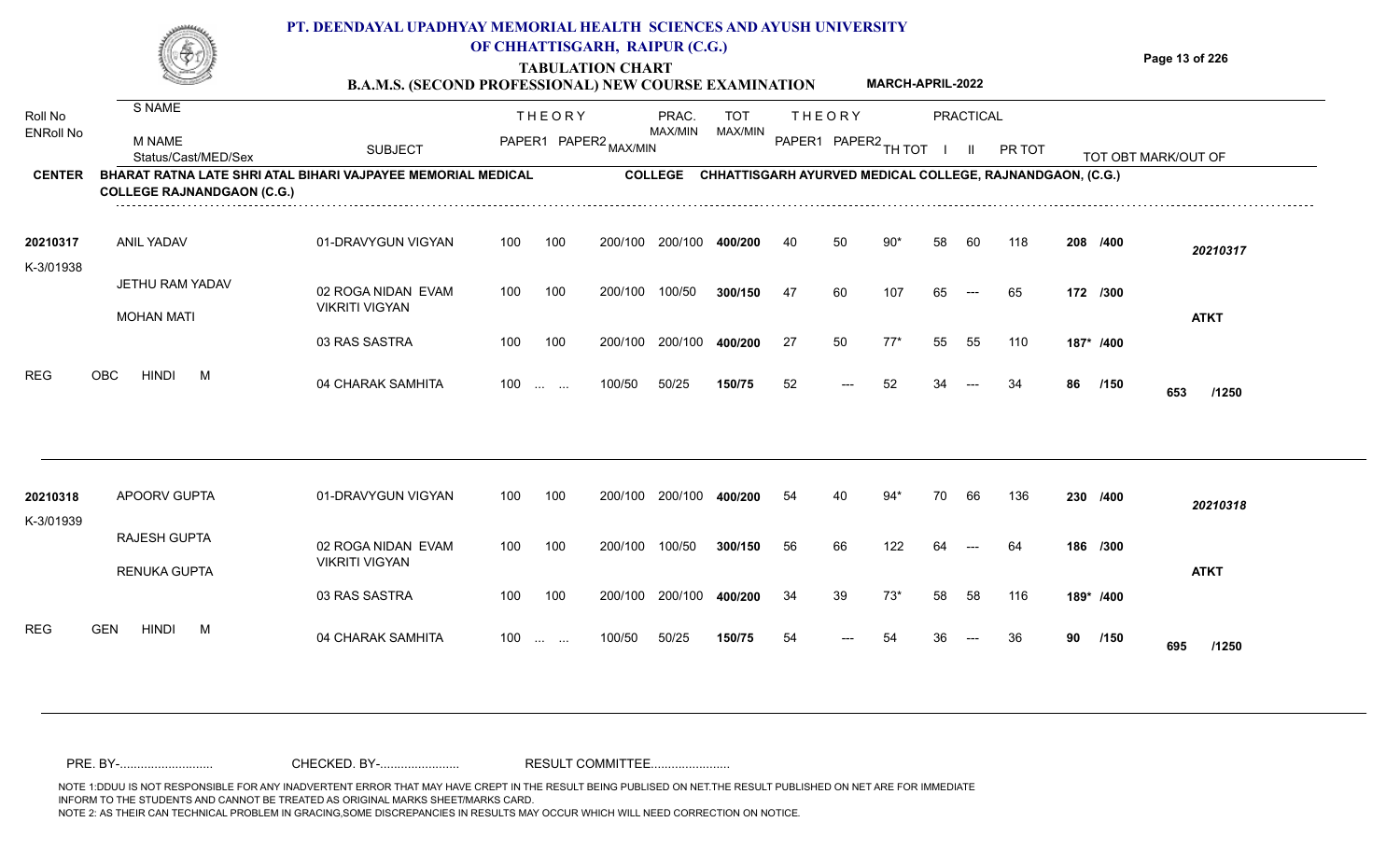**TABULATION CHART B.A.M.S. (SECOND PROFESSIONAL) NEW COURSE EXAMINATION**  **Page 14 of 226**

**MARCH-APRIL-2022**

| Roll No          | S NAME                                                                                            |                                             |     | <b>THEORY</b>                                  |         | PRAC.          | <b>TOT</b>                                                |    | <b>THEORY</b> |        |    | PRACTICAL     |        |    |          |                     |
|------------------|---------------------------------------------------------------------------------------------------|---------------------------------------------|-----|------------------------------------------------|---------|----------------|-----------------------------------------------------------|----|---------------|--------|----|---------------|--------|----|----------|---------------------|
| <b>ENRoll No</b> | <b>M NAME</b><br>Status/Cast/MED/Sex                                                              | <b>SUBJECT</b>                              |     | PAPER1 PAPER2 MAX/MIN                          |         | MAX/MIN        | MAX/MIN                                                   |    | PAPER1 PAPER2 | TH TOT |    | $\mathbf{II}$ | PR TOT |    |          | TOT OBT MARK/OUT OF |
| <b>CENTER</b>    | BHARAT RATNA LATE SHRI ATAL BIHARI VAJPAYEE MEMORIAL MEDICAL<br><b>COLLEGE RAJNANDGAON (C.G.)</b> |                                             |     |                                                |         | <b>COLLEGE</b> | CHHATTISGARH AYURVED MEDICAL COLLEGE, RAJNANDGAON, (C.G.) |    |               |        |    |               |        |    |          |                     |
| 20210319         | <b>AVIRAL TIWARI</b>                                                                              | 01-DRAVYGUN VIGYAN                          | 100 | 100                                            | 200/100 | 200/100        | 400/200                                                   | 53 | 56            | 109    | 66 | 64            | 130    |    | 239 /400 | 20210319            |
| K-3/01940        | YOGESHWAR PRASAD<br><b>TIWARI</b><br><b>VANDANA TIWARI</b>                                        | 02 ROGA NIDAN EVAM<br><b>VIKRITI VIGYAN</b> | 100 | 100                                            | 200/100 | 100/50         | 300/150                                                   | 50 | 67            | 117    | 60 | $---$         | 60     |    | 177 /300 | <b>PASS</b>         |
|                  |                                                                                                   | 03 RAS SASTRA                               | 100 | 100                                            | 200/100 | 200/100        | 400/200                                                   | 56 | 64            | 120    | 65 | 65            | 130    |    | 250 /400 |                     |
| <b>REG</b>       | <b>HINDI</b><br><b>GEN</b><br>M                                                                   | 04 CHARAK SAMHITA                           | 100 | $\sim 10^{-1}$ , $\sim 10^{-1}$                | 100/50  | 50/25          | 150/75                                                    | 61 | ---           | 61     | 37 |               | 37     | 98 | /150     | 764<br>/1250        |
| 20210320         | <b>BHAWNA KHATRI</b>                                                                              | 01-DRAVYGUN VIGYAN                          | 100 | 100                                            | 200/100 | 200/100        | 400/200                                                   | 60 | 62            | 122    | 52 | 53            | 105    |    | 227 /400 | 20210320            |
| K-3/01941        | <b>CHETAN DAS KHATRI</b>                                                                          | 02 ROGA NIDAN EVAM<br><b>VIKRITI VIGYAN</b> | 100 | 100                                            | 200/100 | 100/50         | 300/150                                                   | 50 | 58            | 108    |    |               | 64     |    | 172 /300 |                     |
|                  | <b>MADHU KHATRI</b>                                                                               | 03 RAS SASTRA                               | 100 | 100                                            | 200/100 | 200/100        | 400/200                                                   | 50 | 51            | 101    | 68 | 60            | 128    |    | 229 /400 | <b>PASS</b>         |
| <b>REG</b>       | <b>HINDI</b><br><b>GEN</b><br>-F                                                                  | 04 CHARAK SAMHITA                           | 100 | $\mathbf{r}$ and $\mathbf{r}$ and $\mathbf{r}$ | 100/50  | 50/25          | 150/75                                                    | 62 | $---$         | 62     | 32 |               | 32     | 94 | /150     | 722<br>/1250        |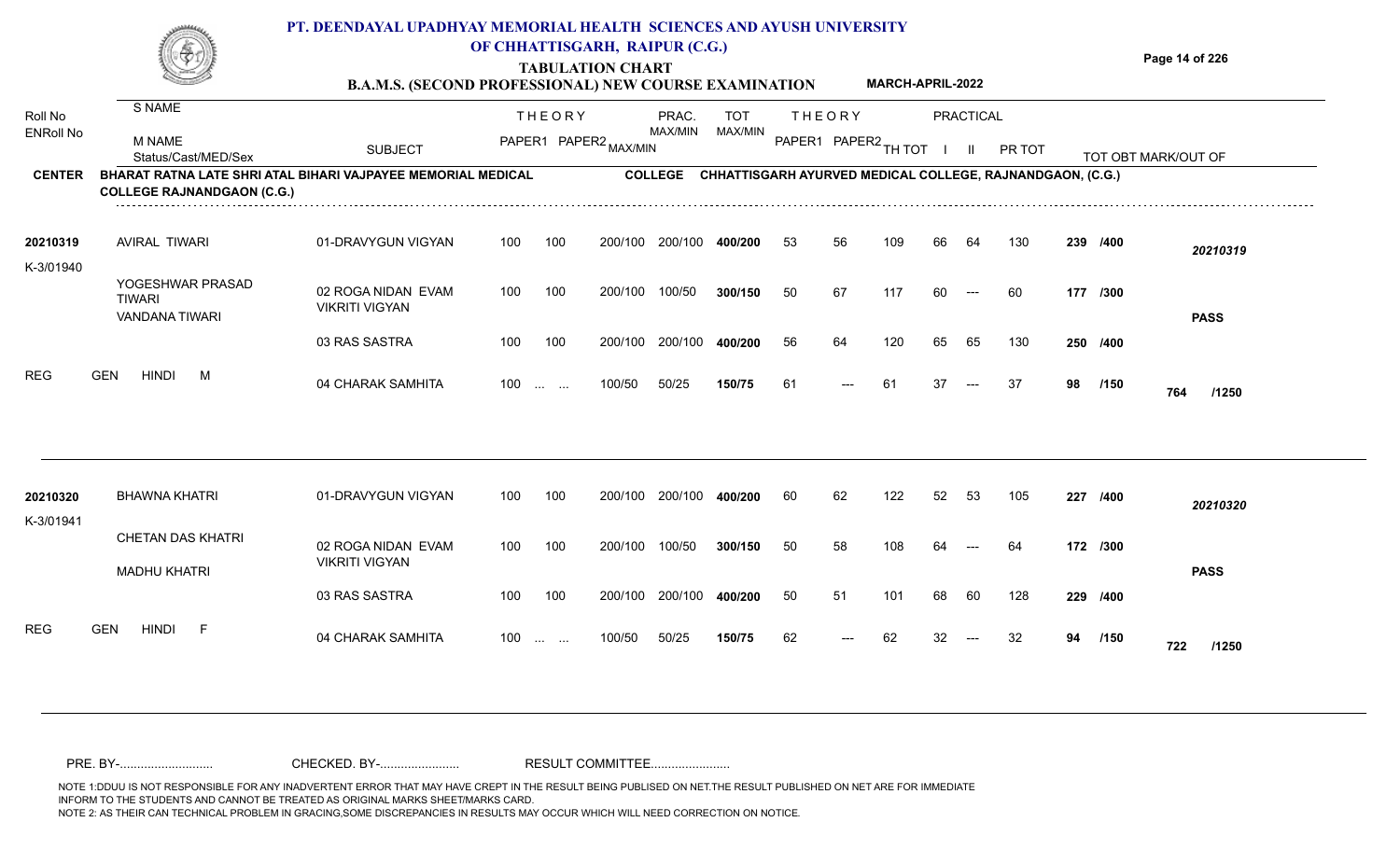**TABULATION CHART**

**Page 15 of 226**

|                  |                                                                                                   | <b>B.A.M.S. (SECOND PROFESSIONAL) NEW COURSE EXAMINATION</b> |       |                 |                       |                |            |    |                      | MARCH-APRIL-2022 |    |                  |                                                           |    |          |                     |
|------------------|---------------------------------------------------------------------------------------------------|--------------------------------------------------------------|-------|-----------------|-----------------------|----------------|------------|----|----------------------|------------------|----|------------------|-----------------------------------------------------------|----|----------|---------------------|
| Roll No          | S NAME                                                                                            |                                                              |       | <b>THEORY</b>   |                       | PRAC.          | <b>TOT</b> |    | <b>THEORY</b>        |                  |    | <b>PRACTICAL</b> |                                                           |    |          |                     |
| <b>ENRoll No</b> | <b>M NAME</b><br>Status/Cast/MED/Sex                                                              | <b>SUBJECT</b>                                               |       |                 | PAPER1 PAPER2 MAX/MIN | MAX/MIN        | MAX/MIN    |    | PAPER1 PAPER2 TH TOT |                  |    | $\mathbf{H}$     | PR TOT                                                    |    |          | TOT OBT MARK/OUT OF |
| <b>CENTER</b>    | BHARAT RATNA LATE SHRI ATAL BIHARI VAJPAYEE MEMORIAL MEDICAL<br><b>COLLEGE RAJNANDGAON (C.G.)</b> |                                                              |       |                 |                       | <b>COLLEGE</b> |            |    |                      |                  |    |                  | CHHATTISGARH AYURVED MEDICAL COLLEGE, RAJNANDGAON, (C.G.) |    |          |                     |
| 20210321         | <b>DIVYABHARTI</b>                                                                                | 01-DRAVYGUN VIGYAN                                           | 100   | 100             | 200/100               | 200/100        | 400/200    | 72 | 69                   | 141              | 70 | 68               | 138                                                       |    | 279 /400 | 20210321            |
| K-3/01942        | <b>TANSINGH RANA</b><br><b>URMILA BAI</b>                                                         | 02 ROGA NIDAN EVAM<br><b>VIKRITI VIGYAN</b>                  | 100   | 100             | 200/100               | 100/50         | 300/150    | 60 | 68                   | 128              | 66 | $---$            | 66                                                        |    | 194 /300 | <b>PASS</b>         |
|                  |                                                                                                   | 03 RAS SASTRA                                                | 100   | 100             | 200/100               | 200/100        | 400/200    | 50 | 62                   | 112              | 65 | 68               | 133                                                       |    | 245 /400 |                     |
| <b>REG</b>       | <b>OBC</b><br><b>HINDI</b><br>- F                                                                 | 04 CHARAK SAMHITA                                            | $100$ |                 | 100/50                | 50/25          | 150/75     | 60 | ---                  | 60               | 42 | $---$            | 42                                                        |    | 102 /150 | 820<br>/1250        |
| 20210322         | <b>HEMKUMARI SAHU</b>                                                                             | 01-DRAVYGUN VIGYAN                                           | 100   | 100             | 200/100               | 200/100        | 400/200    | 42 | 66                   | 108              | 62 | 60               | 122                                                       |    | 230 /400 | 20210322            |
| K-3/01943        | PREM LAL SAHU<br>UTTARA KUMARI SAHU                                                               | 02 ROGA NIDAN EVAM<br><b>VIKRITI VIGYAN</b>                  | 100   | 100             | 200/100               | 100/50         | 300/150    | 50 | 53                   | 103              | 63 | $---$            | 63                                                        |    | 166 /300 | <b>PASS</b>         |
|                  |                                                                                                   | 03 RAS SASTRA                                                | 100   | 100             | 200/100               | 200/100        | 400/200    | 50 | 65                   | 115              | 59 | 65               | 124                                                       |    | 239 /400 |                     |
| <b>REG</b>       | <b>OBC</b><br><b>HINDI</b><br>-F                                                                  | 04 CHARAK SAMHITA                                            | 100   | <b>Security</b> | 100/50                | 50/25          | 150/75     | 51 | $---$                | 51               | 36 |                  | 36                                                        | 87 | /150     | 722<br>/1250        |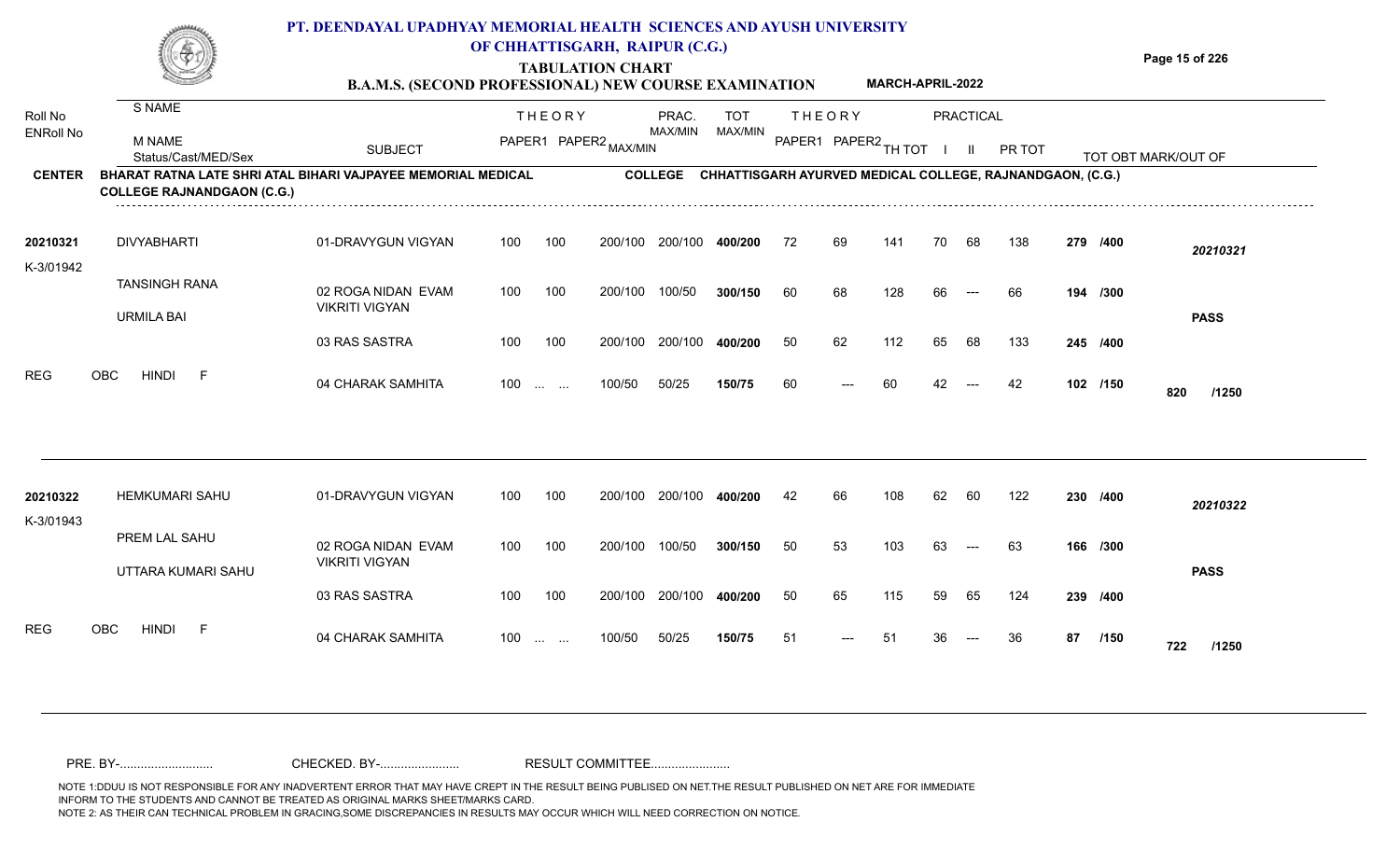**Page 16 of 226**

#### **B.A.M.S. (SECOND PROFESSIONAL) NEW COURSE EXAMINATION MARCH-APRIL-2022**

| Roll No               | S NAME                                                                                            |                                             |     | <b>THEORY</b>                                                 |         | PRAC.          | <b>TOT</b>                                                | <b>THEORY</b> |                      |     |    | PRACTICAL |        |    |          |                     |
|-----------------------|---------------------------------------------------------------------------------------------------|---------------------------------------------|-----|---------------------------------------------------------------|---------|----------------|-----------------------------------------------------------|---------------|----------------------|-----|----|-----------|--------|----|----------|---------------------|
| <b>ENRoll No</b>      | <b>M NAME</b><br>Status/Cast/MED/Sex                                                              | <b>SUBJECT</b>                              |     | PAPER1 PAPER2 MAX/MIN                                         |         | MAX/MIN        | MAX/MIN                                                   |               | PAPER1 PAPER2 TH TOT |     |    |           | PR TOT |    |          | TOT OBT MARK/OUT OF |
| <b>CENTER</b>         | BHARAT RATNA LATE SHRI ATAL BIHARI VAJPAYEE MEMORIAL MEDICAL<br><b>COLLEGE RAJNANDGAON (C.G.)</b> |                                             |     |                                                               |         | <b>COLLEGE</b> | CHHATTISGARH AYURVED MEDICAL COLLEGE, RAJNANDGAON, (C.G.) |               |                      |     |    |           |        |    |          |                     |
| 20210323<br>K-3/01944 | <b>KALPANA GAVEL</b>                                                                              | 01-DRAVYGUN VIGYAN                          | 100 | 100                                                           | 200/100 | 200/100        | 400/200                                                   | 62            | 60                   | 122 | 60 | 61        | 121    |    | 243 /400 | 20210323            |
|                       | <b>HEMANT KUMAR GAVEL</b><br>KANTI DEVI GAVEL                                                     | 02 ROGA NIDAN EVAM<br><b>VIKRITI VIGYAN</b> | 100 | 100                                                           | 200/100 | 100/50         | 300/150                                                   | 52            | 73                   | 125 | 67 | $---$     | 67     |    | 192 /300 | <b>PASS</b>         |
|                       |                                                                                                   | 03 RAS SASTRA                               | 100 | 100                                                           | 200/100 | 200/100        | 400/200                                                   | 55            | 57                   | 112 | 78 | 78        | 156    |    | 268 /400 |                     |
| <b>REG</b>            | <b>OBC</b><br><b>HINDI</b><br>-F                                                                  | 04 CHARAK SAMHITA                           | 100 | $\mathcal{L}_{\mathcal{F}}$ , and $\mathcal{L}_{\mathcal{F}}$ | 100/50  | 50/25          | 150/75                                                    | 67            | ---                  | 67  | 40 | $---$     | 40     |    | 107 /150 | 810<br>/1250        |
| 20210324              | <b>KARISHMA VERMA</b>                                                                             | 01-DRAVYGUN VIGYAN                          | 100 | 100                                                           | 200/100 | 200/100        | 400/200                                                   | 65            | 58                   | 123 | 60 | 62        | 122    |    | 245 /400 |                     |
| K-3/01945             |                                                                                                   |                                             |     |                                                               |         |                |                                                           |               |                      |     |    |           |        |    |          | 20210324            |
|                       | <b>BAHORAN VERMA</b><br>KHILESHWARI VERMA                                                         | 02 ROGA NIDAN EVAM<br><b>VIKRITI VIGYAN</b> | 100 | 100                                                           | 200/100 | 100/50         | 300/150                                                   | 48            | 64                   | 112 | 65 | $---$     | 65     |    | 177 /300 | <b>PASS</b>         |
|                       |                                                                                                   | 03 RAS SASTRA                               | 100 | 100                                                           | 200/100 | 200/100        | 400/200                                                   | 50            | 56                   | 106 | 58 | 57        | 115    |    | 221 /400 |                     |
| <b>REG</b>            | <b>HINDI</b><br>OBC<br>F                                                                          | 04 CHARAK SAMHITA                           | 100 | <b>Service</b> State                                          | 100/50  | 50/25          | 150/75                                                    | 56            | ---                  | 56  | 33 | $---$     | 33     | 89 | /150     | 732<br>/1250        |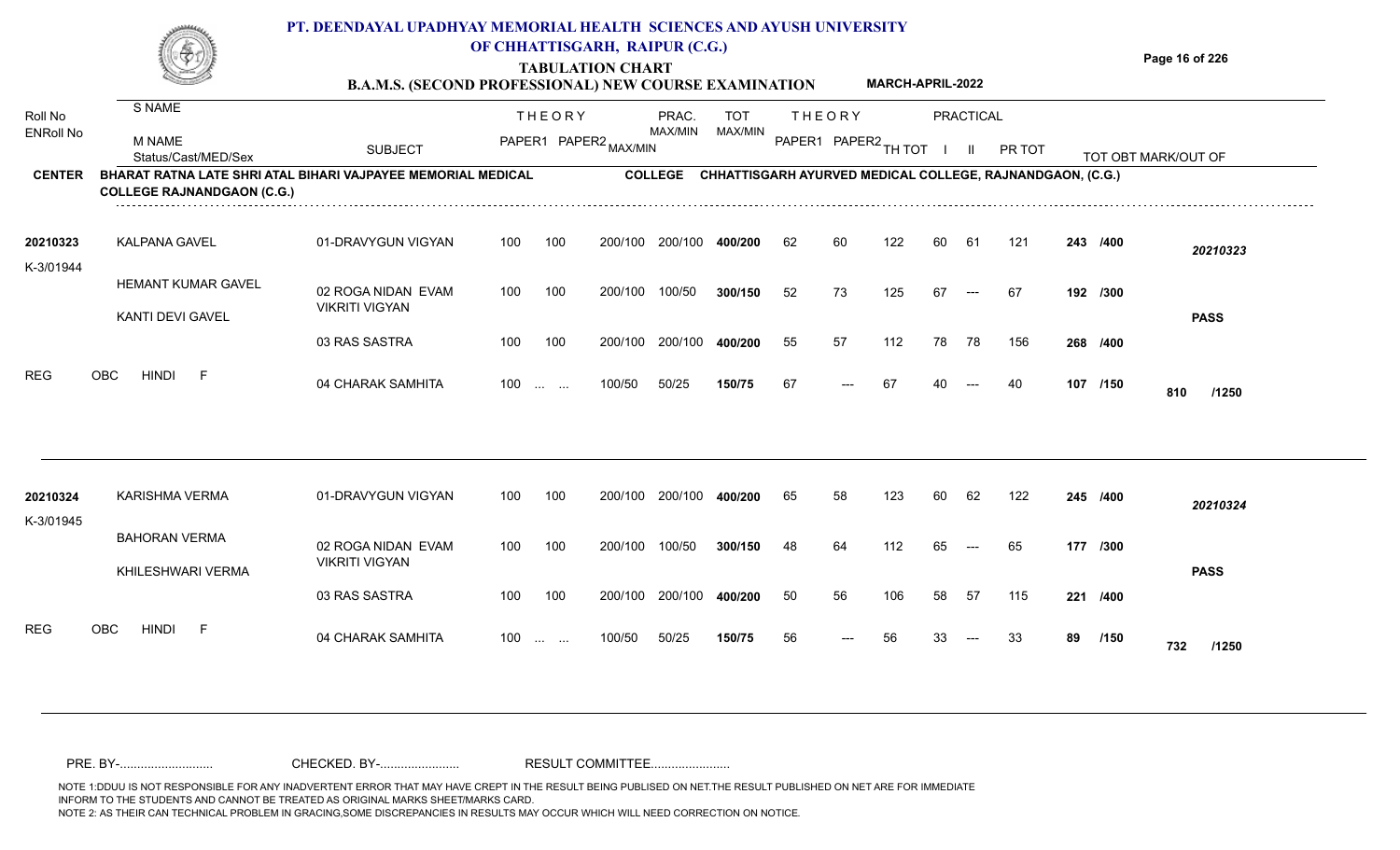**Page 17 of 226**

#### **TABULATION CHART B.A.M.S. (SECOND PROFESSIONAL) NEW COURSE EXAMINATION MARCH-APRIL-2022**

| Roll No               | S NAME                                                                                            |                                             |     | <b>THEORY</b>         |         | PRAC.          | <b>TOT</b>                                                |    | <b>THEORY</b>        |       |    | <b>PRACTICAL</b> |        |    |          |                     |
|-----------------------|---------------------------------------------------------------------------------------------------|---------------------------------------------|-----|-----------------------|---------|----------------|-----------------------------------------------------------|----|----------------------|-------|----|------------------|--------|----|----------|---------------------|
| <b>ENRoll No</b>      | M NAME<br>Status/Cast/MED/Sex                                                                     | <b>SUBJECT</b>                              |     | PAPER1 PAPER2 MAX/MIN |         | MAX/MIN        | MAX/MIN                                                   |    | PAPER1 PAPER2 TH TOT |       |    |                  | PR TOT |    |          | TOT OBT MARK/OUT OF |
| <b>CENTER</b>         | BHARAT RATNA LATE SHRI ATAL BIHARI VAJPAYEE MEMORIAL MEDICAL<br><b>COLLEGE RAJNANDGAON (C.G.)</b> |                                             |     |                       |         | <b>COLLEGE</b> | CHHATTISGARH AYURVED MEDICAL COLLEGE, RAJNANDGAON, (C.G.) |    |                      |       |    |                  |        |    |          |                     |
| 20210325<br>K-3/01946 | <b>KEWAL NARAYAN NAGPURE</b>                                                                      | 01-DRAVYGUN VIGYAN                          | 100 | 100                   | 200/100 | 200/100        | 400/200                                                   | 58 | 42                   | 100   | 54 | 53               | 107    |    | 207 /400 | 20210325            |
|                       | DIJENDRE SINGH NAGPURE<br><b>JAYANTI NAGPURE</b>                                                  | 02 ROGA NIDAN EVAM<br><b>VIKRITI VIGYAN</b> | 100 | 100                   | 200/100 | 100/50         | 300/150                                                   | 40 | 58                   | 98*   | 59 | $---$            | 59     |    | 157 /300 | <b>ATKT</b>         |
|                       |                                                                                                   | 03 RAS SASTRA                               | 100 | 100                   | 200/100 | 200/100        | 400/200                                                   | 54 | 42                   | $96*$ | 60 | 60               | 120    |    | 216 /400 |                     |
| <b>REG</b>            | OBC<br><b>HINDI</b><br>M                                                                          | 04 CHARAK SAMHITA                           |     | $100$                 | 100/50  | 50/25          | 150/75                                                    | 50 | ---                  | 50    | 32 | $---$            | 32     | 82 | /150     | 662<br>/1250        |
| 20210326              | KHUSHABOO SAHU                                                                                    | 01-DRAVYGUN VIGYAN                          | 100 | 100                   | 200/100 | 200/100        | 400/200                                                   | 58 | 64                   | 122   | 56 | 55               | 111    |    | 233 /400 | 20210326            |
| K-3/01947             | PURUSHOTTAM LAL SAHU<br>PURNIMA SAHU                                                              | 02 ROGA NIDAN EVAM<br><b>VIKRITI VIGYAN</b> | 100 | 100                   | 200/100 | 100/50         | 300/150                                                   | 55 | 58                   | 113   | 66 | $---$            | 66     |    | 179 /300 | <b>PASS</b>         |
|                       |                                                                                                   | 03 RAS SASTRA                               | 100 | 100                   | 200/100 | 200/100        | 400/200                                                   | 50 | 53                   | 103   | 68 | 65               | 133    |    | 236 /400 |                     |
| <b>REG</b>            | <b>HINDI</b><br><b>OBC</b><br>- F                                                                 | 04 CHARAK SAMHITA                           | 100 | <b>Service State</b>  | 100/50  | 50/25          | 150/75                                                    | 59 | $---$                | 59    | 38 | $---$            | 38     | 97 | /150     | 745<br>/1250        |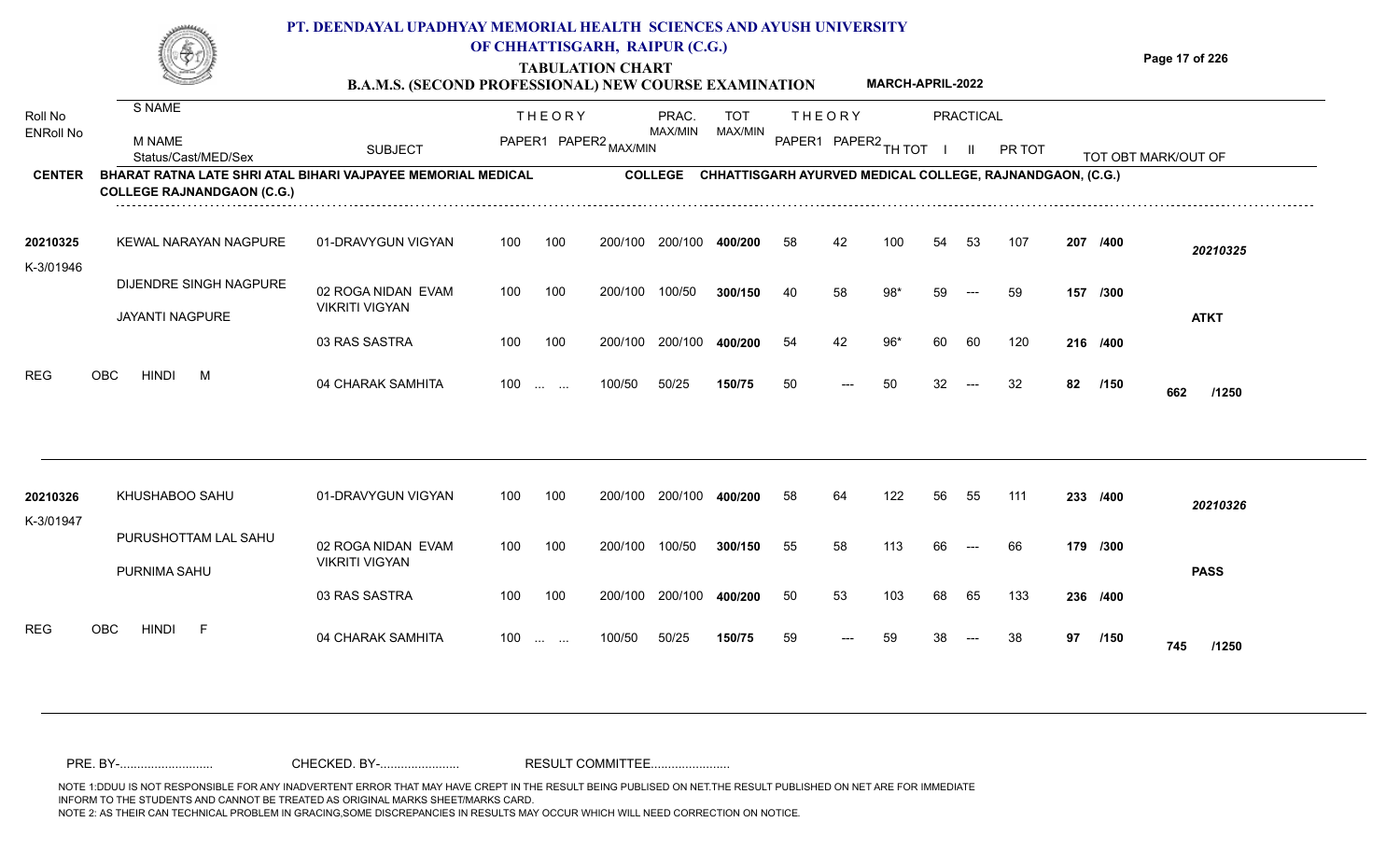#### **TABULATION CHART Page 18 of 226 PT. DEENDAYAL UPADHYAY MEMORIAL HEALTH SCIENCES AND AYUSH UNIVERSITY OF CHHATTISGARH, RAIPUR (C.G.)**

**B.A.M.S. (SECOND PROFESSIONAL) NEW COURSE EXAMINATION MARCH-APRIL-2022**

| Roll No               | S NAME                                                                                                   |                                             |     | <b>THEORY</b>                                                 |         | PRAC.          | <b>TOT</b> | <b>THEORY</b>        |       |     |        | <b>PRACTICAL</b>    |                                                           |    |          |                     |
|-----------------------|----------------------------------------------------------------------------------------------------------|---------------------------------------------|-----|---------------------------------------------------------------|---------|----------------|------------|----------------------|-------|-----|--------|---------------------|-----------------------------------------------------------|----|----------|---------------------|
| <b>ENRoll No</b>      | M NAME<br>Status/Cast/MED/Sex                                                                            | <b>SUBJECT</b>                              |     | PAPER1 PAPER2 MAX/MIN                                         |         | MAX/MIN        | MAX/MIN    | PAPER1 PAPER2 TH TOT |       |     | $\Box$ | - 11                | PR TOT                                                    |    |          | TOT OBT MARK/OUT OF |
| <b>CENTER</b>         | <b>BHARAT RATNA LATE SHRI ATAL BIHARI VAJPAYEE MEMORIAL MEDICAL</b><br><b>COLLEGE RAJNANDGAON (C.G.)</b> |                                             |     |                                                               |         | <b>COLLEGE</b> |            |                      |       |     |        |                     | CHHATTISGARH AYURVED MEDICAL COLLEGE, RAJNANDGAON, (C.G.) |    |          |                     |
| 20210327              | KHUSHBOO GUPTA                                                                                           | 01-DRAVYGUN VIGYAN                          | 100 | 100                                                           | 200/100 | 200/100        | 400/200    | -61                  | 60    | 121 | 70     | 68                  | 138                                                       |    | 259 /400 | 20210327            |
| K-3/01948             | PRAMOD KUMAR GUPTA                                                                                       | 02 ROGA NIDAN EVAM<br><b>VIKRITI VIGYAN</b> | 100 | 100                                                           | 200/100 | 100/50         | 300/150    | 55                   | 68    | 123 | 72     | $\qquad \qquad - -$ | 72                                                        |    | 195 /300 |                     |
|                       | <b>MAMTA GUPTA</b>                                                                                       | 03 RAS SASTRA                               | 100 | 100                                                           | 200/100 | 200/100        | 400/200    | 67                   | 56    | 123 | 70     | 68                  | 138                                                       |    | 261 /400 | <b>PASS</b>         |
| <b>REG</b>            | <b>GEN</b><br><b>HINDI</b><br>- F                                                                        | 04 CHARAK SAMHITA                           | 100 | $\mathcal{L}_{\mathcal{F}}$ , and $\mathcal{L}_{\mathcal{F}}$ | 100/50  | 50/25          | 150/75     | 51                   | $---$ | -51 | 42     |                     | 42                                                        | 93 | /150     | 808<br>/1250        |
|                       |                                                                                                          |                                             |     |                                                               |         |                |            |                      |       |     |        |                     |                                                           |    |          |                     |
| 20210328<br>K-3/01949 | <b>KHUSHBOO UIKEY</b>                                                                                    | 01-DRAVYGUN VIGYAN                          | 100 | 100                                                           | 200/100 | 200/100        | 400/200    | 50                   | 50    | 100 | 66     | 64                  | 130                                                       |    | 230 /400 | 20210328            |
|                       | <b>GOVERDHAN LAL</b><br><b>KAMLA UIKEY</b>                                                               | 02 ROGA NIDAN EVAM<br><b>VIKRITI VIGYAN</b> | 100 | 100                                                           | 200/100 | 100/50         | 300/150    | 50                   | 74    | 124 | 74     | $---$               | 74                                                        |    | 198 /300 | <b>PASS</b>         |
|                       |                                                                                                          | 03 RAS SASTRA                               | 100 | 100                                                           | 200/100 | 200/100        | 400/200    | -51                  | 55    | 106 | 55     | 54                  | 109                                                       |    | 215 /400 |                     |
| <b>REG</b>            | <b>SC</b><br><b>HINDI</b><br>- F                                                                         | 04 CHARAK SAMHITA                           | 100 | $\mathbf{r}$ and $\mathbf{r}$                                 | 100/50  | 50/25          | 150/75     | 59                   | $---$ | 59  | 32.    | $---$               | 32                                                        | 91 | /150     | 734<br>/1250        |
|                       |                                                                                                          |                                             |     |                                                               |         |                |            |                      |       |     |        |                     |                                                           |    |          |                     |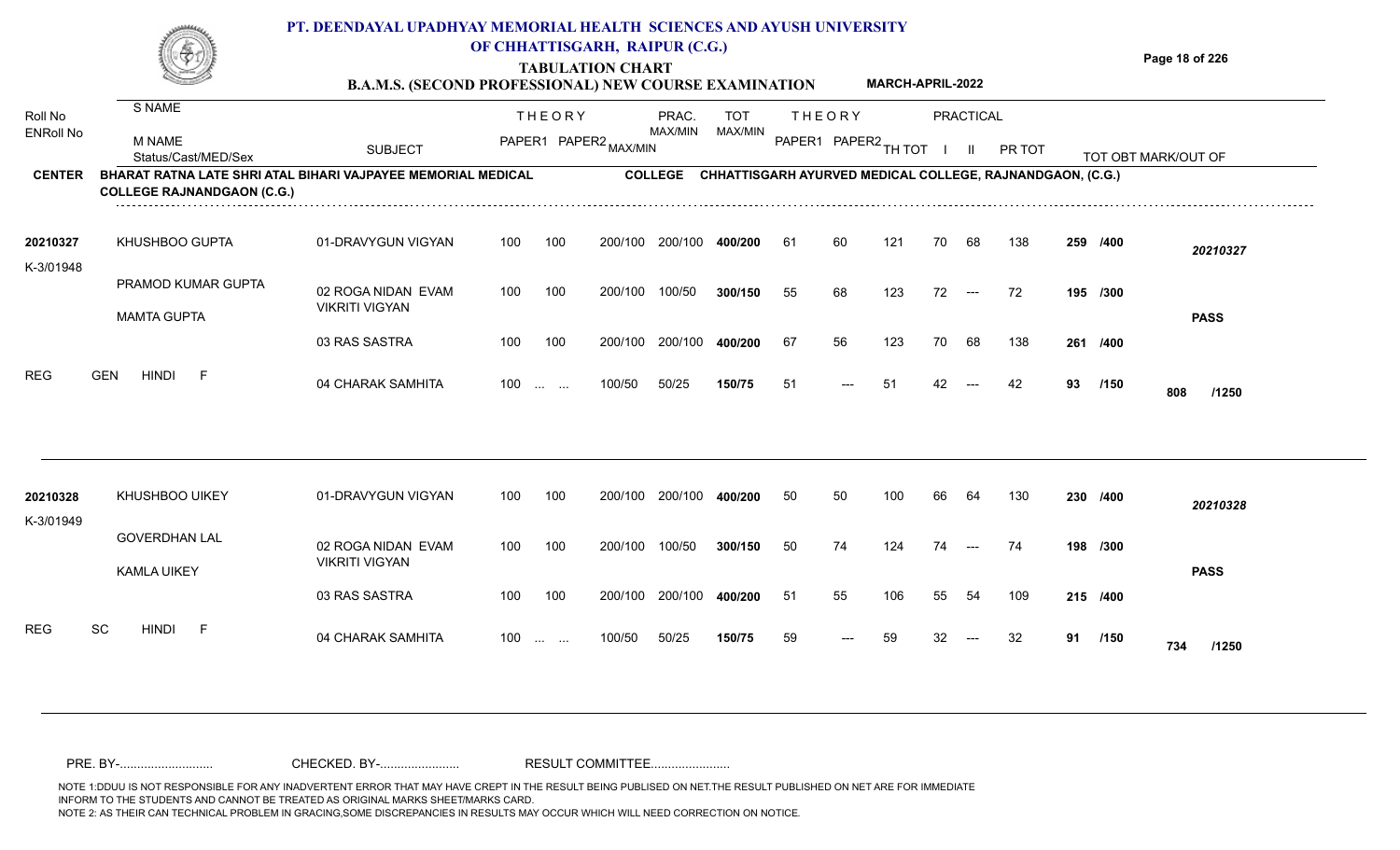**TABULATION CHART**

**Page 19 of 226**

|                             |                                                                                                   | <b>B.A.M.S. (SECOND PROFESSIONAL) NEW COURSE EXAMINATION</b> |     |                                                                                                 |         |                  |                       |    |                                       | MARCH-APRIL-2022 |    |                     |                                                           |    |          |                     |
|-----------------------------|---------------------------------------------------------------------------------------------------|--------------------------------------------------------------|-----|-------------------------------------------------------------------------------------------------|---------|------------------|-----------------------|----|---------------------------------------|------------------|----|---------------------|-----------------------------------------------------------|----|----------|---------------------|
| Roll No<br><b>ENRoll No</b> | S NAME<br>M NAME                                                                                  |                                                              |     | <b>THEORY</b><br>PAPER1 PAPER2 MAX/MIN                                                          |         | PRAC.<br>MAX/MIN | <b>TOT</b><br>MAX/MIN |    | <b>THEORY</b><br>PAPER1 PAPER2 TH TOT |                  |    | <b>PRACTICAL</b>    |                                                           |    |          |                     |
|                             | Status/Cast/MED/Sex                                                                               | <b>SUBJECT</b>                                               |     |                                                                                                 |         |                  |                       |    |                                       |                  |    | -II.                | PR TOT                                                    |    |          | TOT OBT MARK/OUT OF |
| <b>CENTER</b>               | BHARAT RATNA LATE SHRI ATAL BIHARI VAJPAYEE MEMORIAL MEDICAL<br><b>COLLEGE RAJNANDGAON (C.G.)</b> |                                                              |     |                                                                                                 |         | <b>COLLEGE</b>   |                       |    |                                       |                  |    |                     | CHHATTISGARH AYURVED MEDICAL COLLEGE, RAJNANDGAON, (C.G.) |    |          |                     |
| 20210329<br>K-3/01950       | <b>KIRAN SHARKHEL</b>                                                                             | 01-DRAVYGUN VIGYAN                                           | 100 | 100                                                                                             | 200/100 | 200/100          | 400/200               | 66 | 58                                    | 124              | 74 | 70                  | 144                                                       |    | 268 /400 | 20210329            |
|                             | <b>CHANDAN SHARKHEL</b>                                                                           | 02 ROGA NIDAN EVAM                                           | 100 | 100                                                                                             | 200/100 | 100/50           | 300/150               | 64 | 65                                    | 129              | 77 | $--$                | 77                                                        |    | 206 /300 |                     |
|                             | <b>DURGA SHARKHEL</b>                                                                             | <b>VIKRITI VIGYAN</b>                                        |     |                                                                                                 |         |                  |                       |    |                                       |                  |    |                     |                                                           |    |          | <b>PASS</b>         |
|                             |                                                                                                   | 03 RAS SASTRA                                                | 100 | 100                                                                                             | 200/100 | 200/100          | 400/200               | 61 | 66                                    | 127              | 84 | 84                  | 168                                                       |    | 295 /400 |                     |
| <b>REG</b>                  | <b>HINDI</b><br>E<br><b>GEN</b>                                                                   | 04 CHARAK SAMHITA                                            | 100 | $\mathcal{L}_{\mathcal{F}}$ , and $\mathcal{L}_{\mathcal{F}}$                                   | 100/50  | 50/25            | 150/75                | 66 |                                       | 66               | 42 |                     | 42                                                        |    | 108 /150 | 877<br>/1250        |
|                             |                                                                                                   |                                                              |     |                                                                                                 |         |                  |                       |    |                                       |                  |    |                     |                                                           |    |          |                     |
| 20210330<br>K-3/01951       | <b>LALIMA SINGH</b>                                                                               | 01-DRAVYGUN VIGYAN                                           | 100 | 100                                                                                             | 200/100 | 200/100          | 400/200               | 55 | 62                                    | 117              | 68 | 66                  | 134                                                       |    | 251 /400 | 20210330            |
|                             | NEEL KUMAR SINGH<br><b>MEENA SINGH</b>                                                            | 02 ROGA NIDAN EVAM<br><b>VIKRITI VIGYAN</b>                  | 100 | 100                                                                                             | 200/100 | 100/50           | 300/150               | 64 | 65                                    | 129              | 67 | $\qquad \qquad - -$ | 67                                                        |    | 196 /300 | <b>ATKT</b>         |
|                             |                                                                                                   | 03 RAS SASTRA                                                | 100 | 100                                                                                             | 200/100 | 200/100          | 400/200               | 34 | 57                                    | $91*$            | 56 | 55                  | 111                                                       |    | 202 /400 |                     |
| <b>REG</b>                  | <b>ST</b><br><b>HINDI</b><br>E                                                                    | 04 CHARAK SAMHITA                                            | 100 | $\mathcal{L}_{\mathcal{F}}$ , and $\mathcal{L}_{\mathcal{F}}$ , and $\mathcal{L}_{\mathcal{F}}$ | 100/50  | 50/25            | 150/75                | 59 | ---                                   | 59               |    |                     | 35                                                        | 94 | /150     | 743<br>/1250        |
|                             |                                                                                                   |                                                              |     |                                                                                                 |         |                  |                       |    |                                       |                  |    |                     |                                                           |    |          |                     |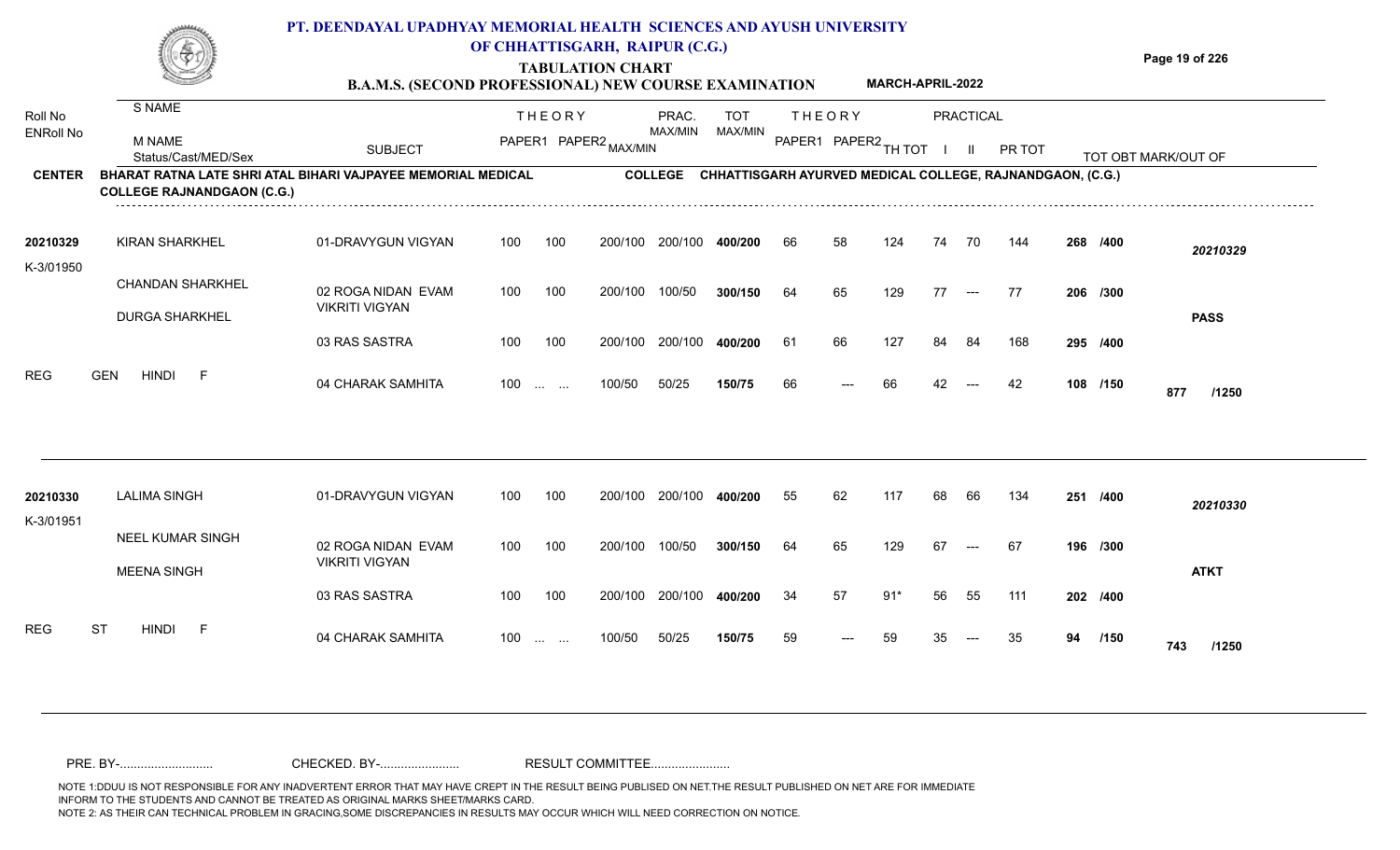**Page 20 of 226**

#### **B.A.M.S. (SECOND PROFESSIONAL) NEW COURSE EXAMINATION MARCH-APRIL-2022**

| Roll No<br><b>ENRoll No</b> | S NAME<br><b>M NAME</b>                                                                           |                                             |     | <b>THEORY</b>                                                 | PAPER1 PAPER2 MAX/MIN | PRAC.<br>MAX/MIN | <b>TOT</b><br>MAX/MIN                                     |    | <b>THEORY</b><br>PAPER1 PAPER2 TH TOT |       |    | PRACTICAL            |        |    |          |                     |
|-----------------------------|---------------------------------------------------------------------------------------------------|---------------------------------------------|-----|---------------------------------------------------------------|-----------------------|------------------|-----------------------------------------------------------|----|---------------------------------------|-------|----|----------------------|--------|----|----------|---------------------|
|                             | Status/Cast/MED/Sex                                                                               | <b>SUBJECT</b>                              |     |                                                               |                       |                  |                                                           |    |                                       |       |    | H.                   | PR TOT |    |          | TOT OBT MARK/OUT OF |
| <b>CENTER</b>               | BHARAT RATNA LATE SHRI ATAL BIHARI VAJPAYEE MEMORIAL MEDICAL<br><b>COLLEGE RAJNANDGAON (C.G.)</b> |                                             |     |                                                               |                       | <b>COLLEGE</b>   | CHHATTISGARH AYURVED MEDICAL COLLEGE, RAJNANDGAON, (C.G.) |    |                                       |       |    |                      |        |    |          |                     |
| 20210331                    | <b>MANISH KUMAR BANSAL</b>                                                                        | 01-DRAVYGUN VIGYAN                          | 100 | 100                                                           | 200/100               | 200/100          | 400/200                                                   | 52 | 57                                    | 109   | 52 | 53                   | 105    |    | 214 /400 | 20210331            |
| K-3/01952                   | <b>SUBHASH CHANDER</b><br><b>BANSAL</b><br>RAJBALA BANSAL                                         | 02 ROGA NIDAN EVAM<br><b>VIKRITI VIGYAN</b> | 100 | 100                                                           | 200/100               | 100/50           | 300/150                                                   | 64 | 64                                    | 128   | 69 | $---$                | 69     |    | 197 /300 | <b>ATKT</b>         |
|                             |                                                                                                   | 03 RAS SASTRA                               | 100 | 100                                                           | 200/100               | 200/100          | 400/200                                                   | 50 | 58                                    | 108   | 54 | 54                   | 108    |    | 216 /400 |                     |
| <b>REG</b>                  | <b>GEN</b><br><b>HINDI</b><br>M                                                                   | 04 CHARAK SAMHITA                           | 100 | $\sim 10^{-1}$ , $\sim 10^{-1}$                               | 100/50                | 50/25            | 150/75                                                    | 39 | ---                                   | $39*$ |    |                      | 43     | 82 | /150     | 709<br>/1250        |
|                             |                                                                                                   |                                             |     |                                                               |                       |                  |                                                           |    |                                       |       |    |                      |        |    |          |                     |
| 20210332<br>K-3/01953       | MANISH KUMAR SAHU                                                                                 | 01-DRAVYGUN VIGYAN                          | 100 | 100                                                           | 200/100               | 200/100          | 400/200                                                   | 50 | 58                                    | 108   | 50 | 52                   | 102    |    | 210 /400 | 20210332            |
|                             | <b>LAXMAN RAM SAHU</b><br><b>RAJNI BAI</b>                                                        | 02 ROGA NIDAN EVAM<br><b>VIKRITI VIGYAN</b> | 100 | 100                                                           | 200/100               | 100/50           | 300/150                                                   | 62 | 59                                    | 121   | 63 | $\hspace{0.05cm}---$ | 63     |    | 184 /300 | <b>PASS</b>         |
|                             |                                                                                                   | 03 RAS SASTRA                               | 100 | 100                                                           | 200/100               | 200/100          | 400/200                                                   | 55 | 57                                    | 112   | 50 | -51                  | 101    |    | 213 /400 |                     |
| <b>REG</b>                  | <b>OBC</b><br><b>HINDI</b><br>M                                                                   | 04 CHARAK SAMHITA                           | 100 | $\mathcal{L}_{\mathcal{F}}$ , and $\mathcal{L}_{\mathcal{F}}$ | 100/50                | 50/25            | 150/75                                                    | 57 | $---$                                 | 57    | 30 | $---$                | 30     | 87 | /150     | 694<br>/1250        |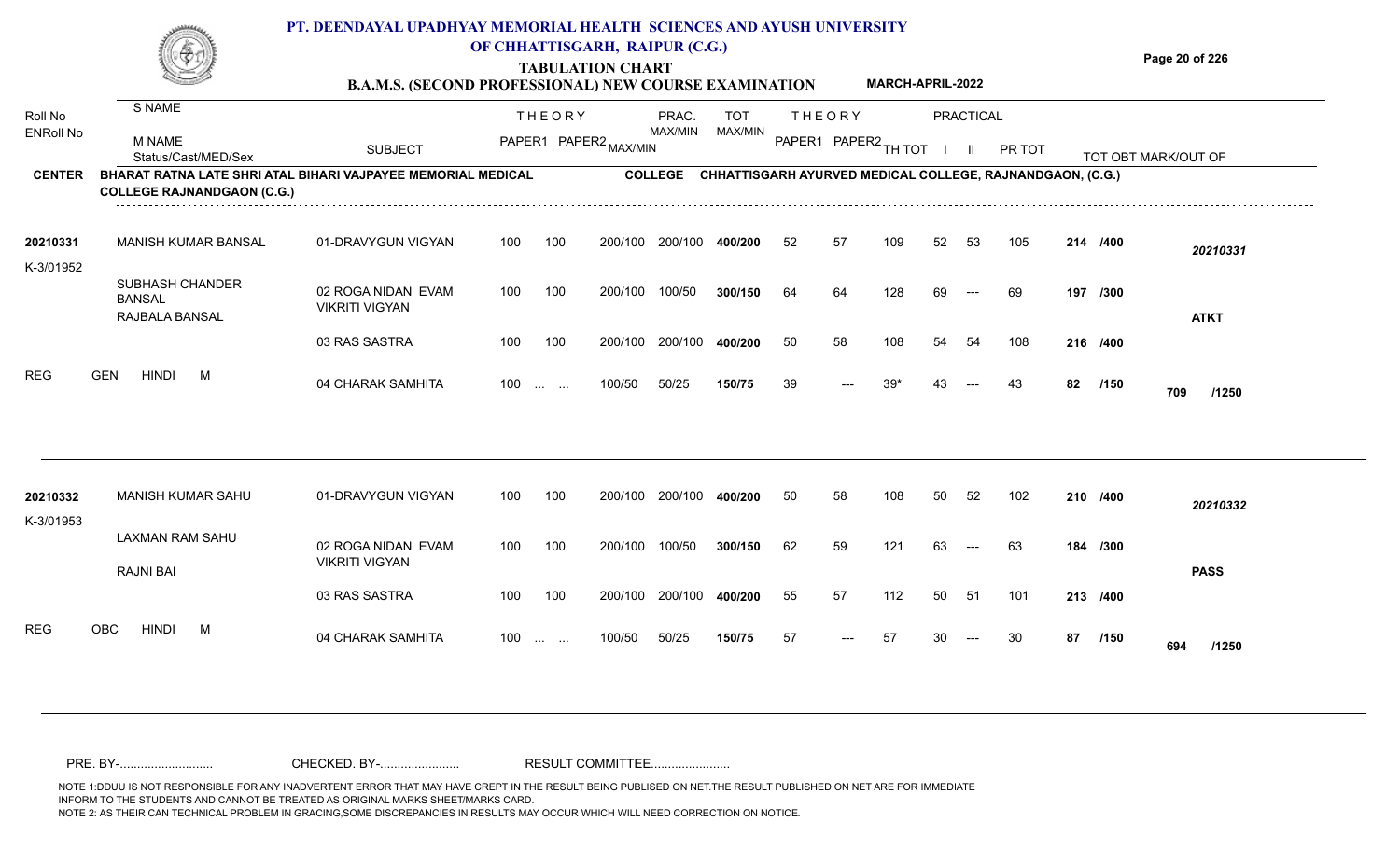**Page 21 of 226**

**MARCH-APRIL-2022**

#### **TABULATION CHART B.A.M.S. (SECOND PROFESSIONAL) NEW COURSE EXAMINATION**

| Roll No               | S NAME                                                                                            |                                             |     | <b>THEORY</b>                                  |         | PRAC.          | <b>TOT</b> |    | <b>THEORY</b>        |     |    | <b>PRACTICAL</b> |                                                           |    |          |                     |
|-----------------------|---------------------------------------------------------------------------------------------------|---------------------------------------------|-----|------------------------------------------------|---------|----------------|------------|----|----------------------|-----|----|------------------|-----------------------------------------------------------|----|----------|---------------------|
| <b>ENRoll No</b>      | <b>M NAME</b><br>Status/Cast/MED/Sex                                                              | <b>SUBJECT</b>                              |     | PAPER1 PAPER2 MAX/MIN                          |         | MAX/MIN        | MAX/MIN    |    | PAPER1 PAPER2 TH TOT |     |    | H.               | PR TOT                                                    |    |          | TOT OBT MARK/OUT OF |
| <b>CENTER</b>         | BHARAT RATNA LATE SHRI ATAL BIHARI VAJPAYEE MEMORIAL MEDICAL<br><b>COLLEGE RAJNANDGAON (C.G.)</b> |                                             |     |                                                |         | <b>COLLEGE</b> |            |    |                      |     |    |                  | CHHATTISGARH AYURVED MEDICAL COLLEGE, RAJNANDGAON, (C.G.) |    |          |                     |
| 20210333<br>K-3/01954 | <b>MANSI GUPTA</b>                                                                                | 01-DRAVYGUN VIGYAN                          | 100 | 100                                            | 200/100 | 200/100        | 400/200    | 53 | 56                   | 109 | 52 | -51              | 103                                                       |    | 212 /400 | 20210333            |
|                       | RAJENDRA GUPTA<br><b>BHARTI GUPTA</b>                                                             | 02 ROGA NIDAN EVAM<br><b>VIKRITI VIGYAN</b> | 100 | 100                                            | 200/100 | 100/50         | 300/150    | 64 | 67                   | 131 | 66 | $---$            | 66                                                        |    | 197 /300 | <b>PASS</b>         |
|                       |                                                                                                   | 03 RAS SASTRA                               | 100 | 100                                            | 200/100 | 200/100        | 400/200    | 66 | 52                   | 118 | 58 | 60               | 118                                                       |    | 236 /400 |                     |
| <b>REG</b>            | <b>HINDI</b><br><b>GEN</b><br>- F                                                                 | 04 CHARAK SAMHITA                           | 100 | <b>Service State</b>                           | 100/50  | 50/25          | 150/75     | 57 | $---$                | 57  | 37 | ---              | 37                                                        | 94 | /150     | 739<br>/1250        |
|                       |                                                                                                   |                                             |     |                                                |         |                |            |    |                      |     |    |                  |                                                           |    |          |                     |
| 20210334<br>K-3/01955 | <b>MANSI SINGH</b>                                                                                | 01-DRAVYGUN VIGYAN                          | 100 | 100                                            | 200/100 | 200/100        | 400/200    | 60 | 66                   | 126 | 54 | 55               | 109                                                       |    | 235 /400 | 20210334            |
|                       | <b>DILIP SINGH</b><br><b>SUNITA SINGH</b>                                                         | 02 ROGA NIDAN EVAM<br><b>VIKRITI VIGYAN</b> | 100 | 100                                            | 200/100 | 100/50         | 300/150    | 68 | 64                   | 132 | 67 | $---$            | 67                                                        |    | 199 /300 | <b>PASS</b>         |
|                       |                                                                                                   | 03 RAS SASTRA                               | 100 | 100                                            | 200/100 | 200/100        | 400/200    | 72 | 67                   | 139 | 80 | 74               | 154                                                       |    | 293 /400 |                     |
| <b>REG</b>            | <b>GEN</b><br><b>HINDI</b><br>- F                                                                 | 04 CHARAK SAMHITA                           | 100 | $\mathbf{r}$ and $\mathbf{r}$ and $\mathbf{r}$ | 100/50  | 50/25          | 150/75     | 57 |                      | 57  |    |                  | 42                                                        | 99 | /150     | 826<br>/1250        |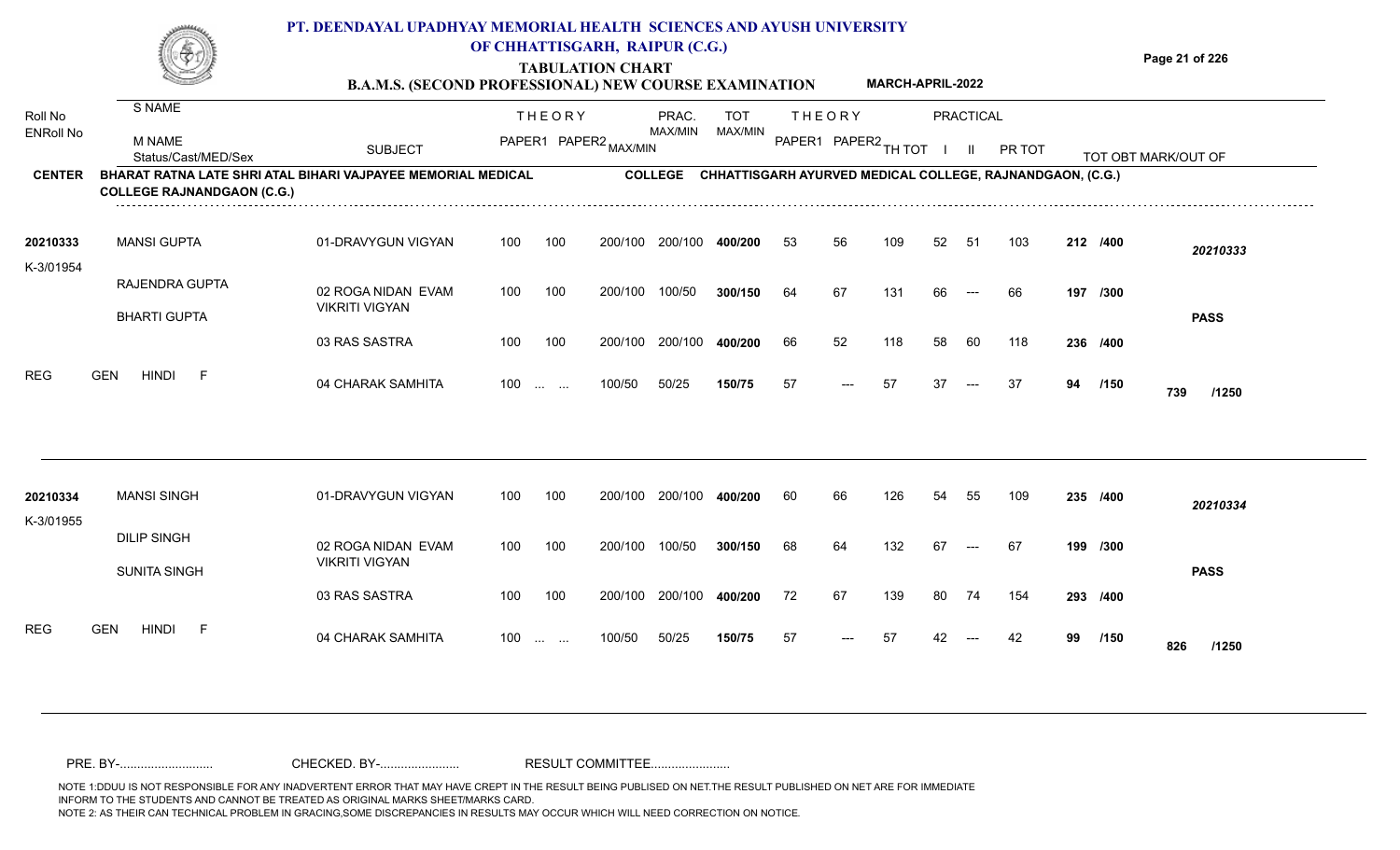**TABULATION CHART**

**Page 22 of 226**

#### **B.A.M.S. (SECOND PROFESSIONAL) NEW COURSE EXAMINATION MARCH-APRIL-2022**

| Roll No<br><b>ENRoll No</b> | S NAME<br><b>M NAME</b>                                                                           |                                             |                   | <b>THEORY</b>         |         | PRAC.<br><b>MAX/MIN</b> | <b>TOT</b><br>MAX/MIN                                     |    | <b>THEORY</b>        |       |    | PRACTICAL |        |    |           |                     |
|-----------------------------|---------------------------------------------------------------------------------------------------|---------------------------------------------|-------------------|-----------------------|---------|-------------------------|-----------------------------------------------------------|----|----------------------|-------|----|-----------|--------|----|-----------|---------------------|
|                             | Status/Cast/MED/Sex                                                                               | <b>SUBJECT</b>                              |                   | PAPER1 PAPER2 MAX/MIN |         |                         |                                                           |    | PAPER1 PAPER2 TH TOT |       |    |           | PR TOT |    |           | TOT OBT MARK/OUT OF |
| <b>CENTER</b>               | BHARAT RATNA LATE SHRI ATAL BIHARI VAJPAYEE MEMORIAL MEDICAL<br><b>COLLEGE RAJNANDGAON (C.G.)</b> |                                             |                   |                       |         | <b>COLLEGE</b>          | CHHATTISGARH AYURVED MEDICAL COLLEGE, RAJNANDGAON, (C.G.) |    |                      |       |    |           |        |    |           |                     |
| 20210335                    | <b>MOUSMI SINGH</b>                                                                               | 01-DRAVYGUN VIGYAN                          | 100               | 100                   | 200/100 | 200/100                 | 400/200                                                   | 62 | 50                   | 112   | 58 | 56        | 114    |    | 226 /400  | 20210335            |
| K-3/01956                   | SURESH SINGH<br><b>KRISHNA DEVI</b>                                                               | 02 ROGA NIDAN EVAM<br><b>VIKRITI VIGYAN</b> | 100               | 100                   | 200/100 | 100/50                  | 300/150                                                   | 50 | 53                   | 103   | 68 | $---$     | 68     |    | 171 /300  | <b>ATKT</b>         |
|                             |                                                                                                   | 03 RAS SASTRA                               | 100               | 100                   | 200/100 | 200/100                 | 400/200                                                   | 38 | 35                   | $73*$ | 57 | 58        | 115    |    | 188* /400 |                     |
| <b>REG</b>                  | SC<br><b>HINDI</b><br>-F                                                                          | 04 CHARAK SAMHITA                           | $100 \dots \dots$ |                       | 100/50  | 50/25                   | 150/75                                                    | 54 | ---                  | 54    | 37 | $---$     | 37     | 91 | /150      | 676<br>/1250        |
|                             |                                                                                                   |                                             |                   |                       |         |                         |                                                           |    |                      |       |    |           |        |    |           |                     |
| 20210336<br>K-3/01957       | N.SANDHYA                                                                                         | 01-DRAVYGUN VIGYAN                          | 100               | 100                   | 200/100 | 200/100                 | 400/200                                                   | 68 | 66                   | 134   | 60 | 58        | 118    |    | 252 /400  | 20210336            |
|                             | N.JAGANNATH RAO<br>N.GEETHA                                                                       | 02 ROGA NIDAN EVAM<br><b>VIKRITI VIGYAN</b> | 100               | 100                   | 200/100 | 100/50                  | 300/150                                                   | 65 | 67                   | 132   | 75 | $---$     | 75     |    | 207 /300  | <b>PASS</b>         |
|                             |                                                                                                   | 03 RAS SASTRA                               | 100               | 100                   | 200/100 | 200/100                 | 400/200                                                   | 67 | 73                   | 140   | 70 | 72        | 142    |    | 282 /400  |                     |
| <b>REG</b>                  | <b>HINDI</b><br><b>GEN</b><br>-F                                                                  | 04 CHARAK SAMHITA                           | 100               | the company           | 100/50  | 50/25                   | 150/75                                                    | 70 |                      | 70    |    | $---$     | 42     |    | 112 /150  | 853<br>/1250        |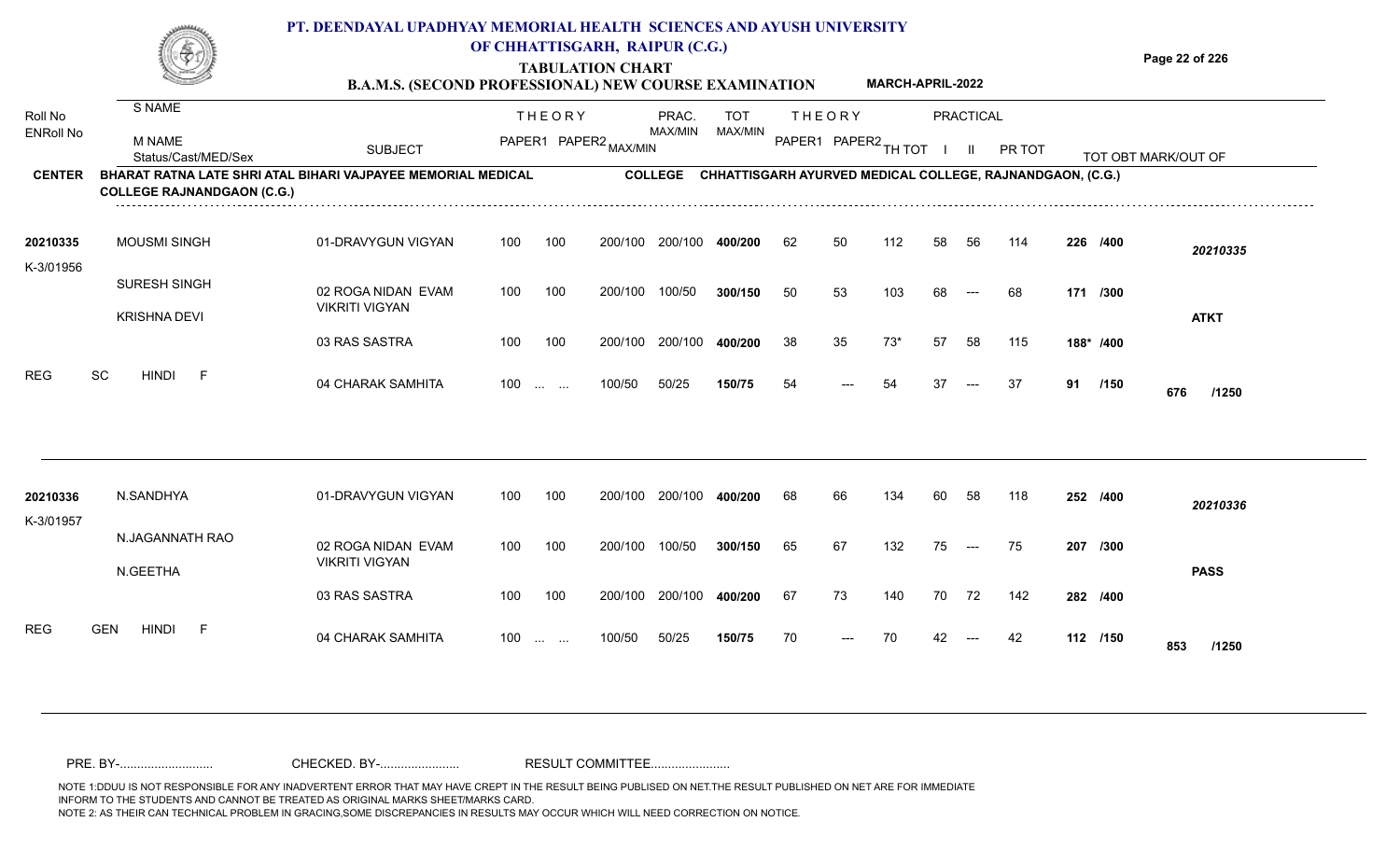**TABULATION CHART B.A.M.S. (SECOND PROFESSIONAL) NEW COURSE EXAMINATION**  **Page 23 of 226**

**MARCH-APRIL-2022**

| Roll No               | S NAME                                                                                            |                                             |     | <b>THEORY</b>                                                       |         | PRAC.          | <b>TOT</b>                                                |    | <b>THEORY</b>          |     |    | PRACTICAL                |        |    |          |                     |
|-----------------------|---------------------------------------------------------------------------------------------------|---------------------------------------------|-----|---------------------------------------------------------------------|---------|----------------|-----------------------------------------------------------|----|------------------------|-----|----|--------------------------|--------|----|----------|---------------------|
| <b>ENRoll No</b>      | M NAME<br>Status/Cast/MED/Sex                                                                     | <b>SUBJECT</b>                              |     | PAPER1 PAPER2 MAX/MIN                                               |         | MAX/MIN        | MAX/MIN                                                   |    | PAPER1 PAPER2 TH TOT I |     |    | - 11                     | PR TOT |    |          | TOT OBT MARK/OUT OF |
| <b>CENTER</b>         | BHARAT RATNA LATE SHRI ATAL BIHARI VAJPAYEE MEMORIAL MEDICAL<br><b>COLLEGE RAJNANDGAON (C.G.)</b> |                                             |     |                                                                     |         | <b>COLLEGE</b> | CHHATTISGARH AYURVED MEDICAL COLLEGE, RAJNANDGAON, (C.G.) |    |                        |     |    |                          |        |    |          |                     |
| 20210337              | NILAM JAISWAL                                                                                     | 01-DRAVYGUN VIGYAN                          | 100 | 100                                                                 | 200/100 | 200/100        | 400/200                                                   | 61 | 66                     | 127 | 54 | 52                       | 106    |    | 233 /400 | 20210337            |
| K-3/01958             | YAGYASHARAN JAISWAL<br>SITALA DEVI                                                                | 02 ROGA NIDAN EVAM<br><b>VIKRITI VIGYAN</b> | 100 | 100                                                                 | 200/100 | 100/50         | 300/150                                                   | 56 | 57                     | 113 | 65 | $\hspace{0.05cm} \ldots$ | 65     |    | 178 /300 | <b>PASS</b>         |
|                       |                                                                                                   | 03 RAS SASTRA                               | 100 | 100                                                                 | 200/100 | 200/100        | 400/200                                                   | 50 | 52                     | 102 | 54 | 55                       | 109    |    | 211 /400 |                     |
| <b>REG</b>            | <b>GEN</b><br><b>HINDI</b><br>E                                                                   | 04 CHARAK SAMHITA                           | 100 | $\mathcal{L}_{\mathcal{S}}$ , and $\mathcal{L}_{\mathcal{S}}$ , and | 100/50  | 50/25          | 150/75                                                    | 58 | $---$                  | 58  | 39 | $---$                    | 39     | 97 | /150     | 719<br>/1250        |
|                       |                                                                                                   |                                             |     |                                                                     |         |                |                                                           |    |                        |     |    |                          |        |    |          |                     |
| 20210338<br>K-3/01959 | <b>NIKITA KAR</b>                                                                                 | 01-DRAVYGUN VIGYAN                          | 100 | 100                                                                 | 200/100 | 200/100        | 400/200                                                   | 61 | 61                     | 122 | 56 | 54                       | 110    |    | 232 /400 | 20210338            |
|                       | SANJAY KUMAR KAR<br>CHANDRAKANTI KAR                                                              | 02 ROGA NIDAN EVAM<br><b>VIKRITI VIGYAN</b> | 100 | 100                                                                 | 200/100 | 100/50         | 300/150                                                   | 68 | 64                     | 132 | 63 | $---$                    | 63     |    | 195 /300 | <b>PASS</b>         |
|                       |                                                                                                   | 03 RAS SASTRA                               | 100 | 100                                                                 | 200/100 | 200/100        | 400/200                                                   | 50 | 63                     | 113 | 58 | 68                       | 126    |    | 239 /400 |                     |
| <b>REG</b>            | <b>HINDI</b><br><b>GEN</b><br>-F                                                                  | 04 CHARAK SAMHITA                           | 100 | $\mathcal{L}_{\mathcal{F}}$ , and $\mathcal{L}_{\mathcal{F}}$       | 100/50  | 50/25          | 150/75                                                    | 64 |                        | 64  |    |                          | 38     |    | 102 /150 | 768<br>/1250        |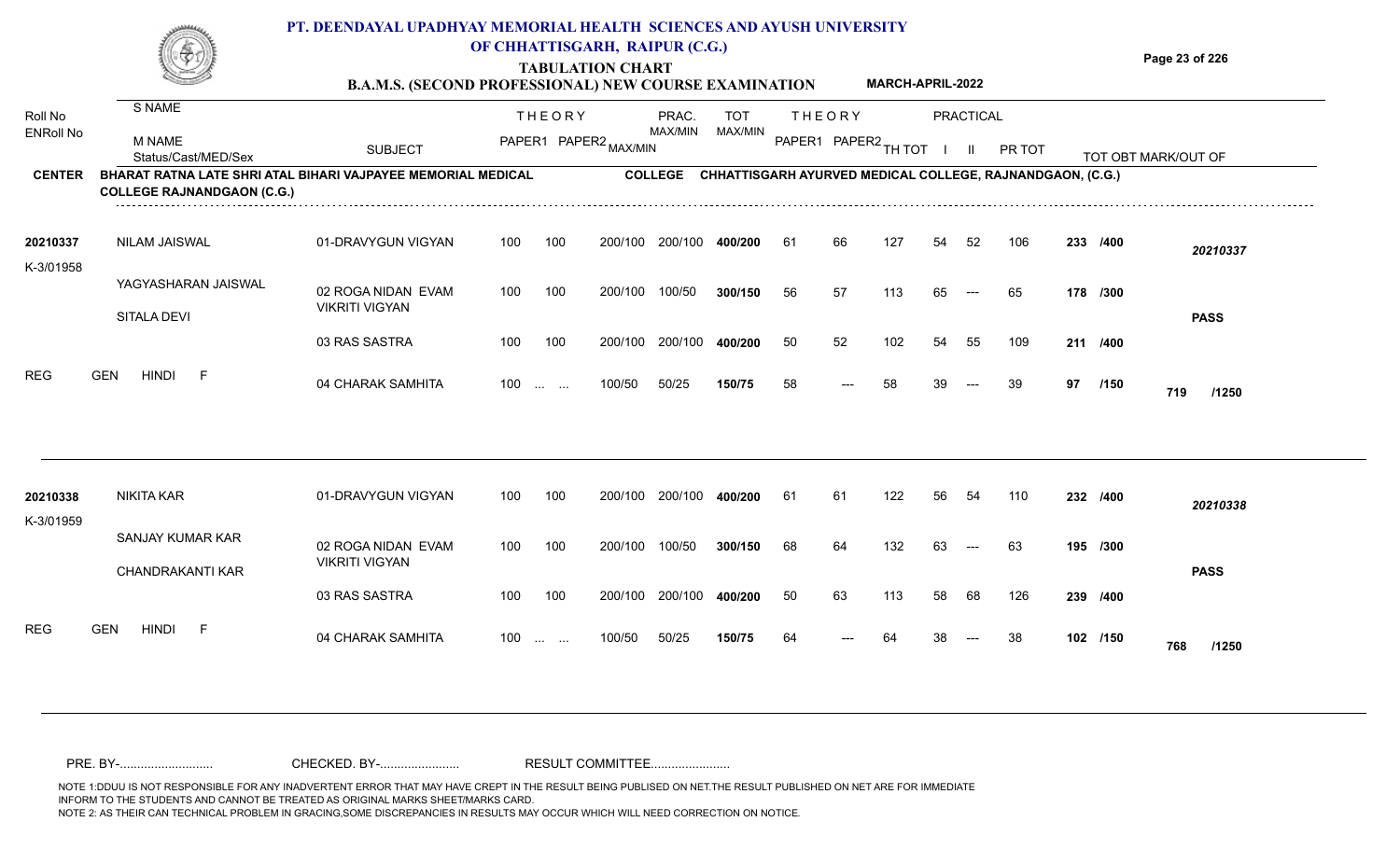**TABULATION CHART B.A.M.S. (SECOND PROFESSIONAL) NEW COURSE EXAMINATION**  **Page 24 of 226**

**MARCH-APRIL-2022**

| S NAME<br><b>M NAME</b><br>Status/Cast/MED/Sex<br>BHARAT RATNA LATE SHRI ATAL BIHARI VAJPAYEE MEMORIAL MEDICAL<br><b>COLLEGE RAJNANDGAON (C.G.)</b><br><b>NITYA</b><br><b>DINANATH</b><br>PRABHA KIRAN | <b>SUBJECT</b><br>01-DRAVYGUN VIGYAN<br>02 ROGA NIDAN EVAM | 100 | <b>THEORY</b><br>100 | PAPER1 PAPER2 MAX/MIN<br>200/100                                                                                                                                 | PRAC.<br>MAX/MIN<br><b>COLLEGE</b><br>200/100 | <b>TOT</b><br>MAX/MIN<br>CHHATTISGARH AYURVED MEDICAL COLLEGE, RAJNANDGAON, (C.G.) | PAPER1 PAPER2 TH TOT I | <b>THEORY</b> |       |    | PRACTICAL<br>- 11 | PR TOT |    |          | TOT OBT MARK/OUT OF                          |
|--------------------------------------------------------------------------------------------------------------------------------------------------------------------------------------------------------|------------------------------------------------------------|-----|----------------------|------------------------------------------------------------------------------------------------------------------------------------------------------------------|-----------------------------------------------|------------------------------------------------------------------------------------|------------------------|---------------|-------|----|-------------------|--------|----|----------|----------------------------------------------|
|                                                                                                                                                                                                        |                                                            |     |                      |                                                                                                                                                                  |                                               |                                                                                    |                        |               |       |    |                   |        |    |          |                                              |
|                                                                                                                                                                                                        |                                                            |     |                      |                                                                                                                                                                  |                                               |                                                                                    |                        |               |       |    |                   |        |    |          |                                              |
|                                                                                                                                                                                                        |                                                            |     |                      |                                                                                                                                                                  |                                               |                                                                                    |                        |               |       |    |                   |        |    |          |                                              |
|                                                                                                                                                                                                        |                                                            |     |                      |                                                                                                                                                                  |                                               | 400/200                                                                            | 56                     | 59            | 115   | 54 | 55                | 109    |    | 224 /400 | 20210339                                     |
|                                                                                                                                                                                                        | <b>VIKRITI VIGYAN</b>                                      | 100 | 100                  | 200/100                                                                                                                                                          | 100/50                                        | 300/150                                                                            | 54                     | 63            | 117   | 59 | $---$             | 59     |    | 176 /300 |                                              |
|                                                                                                                                                                                                        | 03 RAS SASTRA                                              | 100 | 100                  | 200/100                                                                                                                                                          | 200/100                                       | 400/200                                                                            | 51                     | 50            | 101   | 55 | 55                | 110    |    |          | <b>PASS</b>                                  |
| SC<br><b>HINDI</b><br>$-F$                                                                                                                                                                             | 04 CHARAK SAMHITA                                          | 100 |                      | 100/50                                                                                                                                                           | 50/25                                         | 150/75                                                                             | 56                     | $---$         | 56    | 37 | $---$             | 37     | 93 | /150     | 704<br>/1250                                 |
| NITYA SHARMA                                                                                                                                                                                           | 01-DRAVYGUN VIGYAN                                         | 100 | 100                  | 200/100                                                                                                                                                          | 200/100                                       | 400/200                                                                            | 43                     | 58            | 101   | 56 | 54                | 110    |    |          | 20210340                                     |
| RAGHWENDRA SHARMA<br><b>KAMINI SHARMA</b>                                                                                                                                                              | 02 ROGA NIDAN EVAM<br><b>VIKRITI VIGYAN</b>                | 100 | 100                  | 200/100                                                                                                                                                          | 100/50                                        | 300/150                                                                            | 60                     | 64            | 124   |    |                   | -64    |    |          | <b>ATKT</b>                                  |
|                                                                                                                                                                                                        | 03 RAS SASTRA                                              | 100 | 100                  | 200/100                                                                                                                                                          | 200/100                                       | 400/200                                                                            | 37                     | 50            | $87*$ | 68 | 65                | 133    |    |          |                                              |
| <b>HINDI</b><br><b>GEN</b><br>-F                                                                                                                                                                       | 04 CHARAK SAMHITA                                          | 100 |                      | 100/50                                                                                                                                                           | 50/25                                         | 150/75                                                                             | 58                     | $---$         | 58    | 39 |                   | 39     | 97 | /150     | 716<br>/1250                                 |
|                                                                                                                                                                                                        |                                                            |     |                      | $\mathcal{L}_{\mathcal{F}}$ , and $\mathcal{L}_{\mathcal{F}}$<br>$\mathcal{L}_{\mathcal{F}}$ , and $\mathcal{L}_{\mathcal{F}}$ , and $\mathcal{L}_{\mathcal{F}}$ |                                               |                                                                                    |                        |               |       |    |                   |        |    |          | 211 /400<br>211 /400<br>188 /300<br>220 /400 |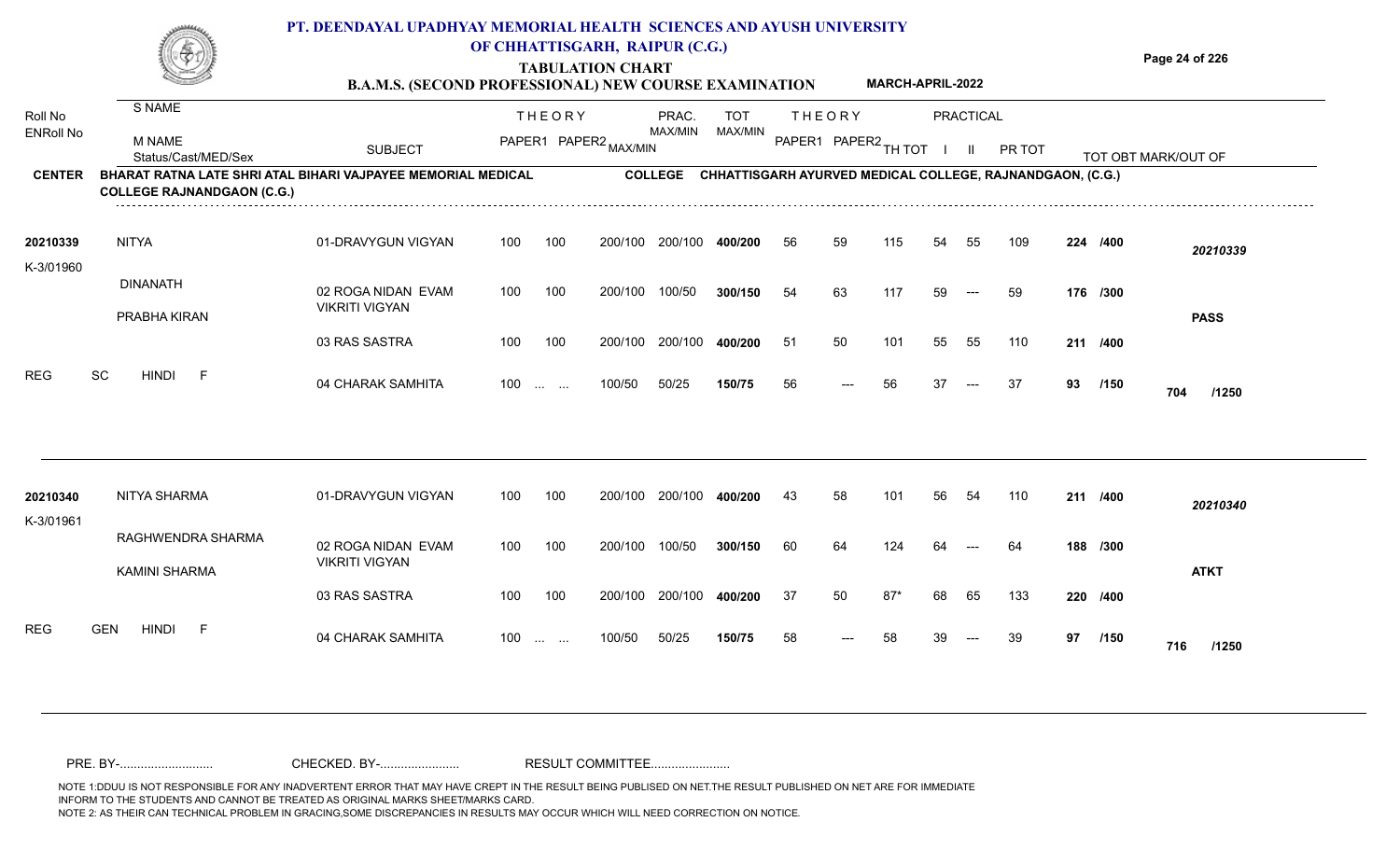**Page 25 of 226**

**TABULATION CHART**

|                             |                                                                                                                          | <b>B.A.M.S. (SECOND PROFESSIONAL) NEW COURSE EXAMINATION</b> |     |                                                               |         |                  |                |    |                                       | MARCH-APRIL-2022 |    |                        |                                                           |    |          |                     |
|-----------------------------|--------------------------------------------------------------------------------------------------------------------------|--------------------------------------------------------------|-----|---------------------------------------------------------------|---------|------------------|----------------|----|---------------------------------------|------------------|----|------------------------|-----------------------------------------------------------|----|----------|---------------------|
| Roll No<br><b>ENRoll No</b> | S NAME<br>M NAME                                                                                                         | <b>SUBJECT</b>                                               |     | <b>THEORY</b><br>PAPER1 PAPER2 MAX/MIN                        |         | PRAC.<br>MAX/MIN | TOT<br>MAX/MIN |    | <b>THEORY</b><br>PAPER1 PAPER2 TH TOT |                  |    | <b>PRACTICAL</b><br>H. | PR TOT                                                    |    |          |                     |
| <b>CENTER</b>               | Status/Cast/MED/Sex<br>BHARAT RATNA LATE SHRI ATAL BIHARI VAJPAYEE MEMORIAL MEDICAL<br><b>COLLEGE RAJNANDGAON (C.G.)</b> |                                                              |     |                                                               |         | <b>COLLEGE</b>   |                |    |                                       |                  |    |                        | CHHATTISGARH AYURVED MEDICAL COLLEGE, RAJNANDGAON, (C.G.) |    |          | TOT OBT MARK/OUT OF |
| 20210341<br>K-3/01962       | PANKAJ KUMAR SAHU                                                                                                        | 01-DRAVYGUN VIGYAN                                           | 100 | 100                                                           | 200/100 | 200/100          | 400/200        | 59 | 50                                    | 109              | 50 | 52                     | 102                                                       |    | 211 /400 | 20210341            |
|                             | PUSHPAK SAHU<br><b>USHA SAHU</b>                                                                                         | 02 ROGA NIDAN EVAM<br><b>VIKRITI VIGYAN</b>                  | 100 | 100                                                           | 200/100 | 100/50           | 300/150        | 64 | 69                                    | 133              | 66 | $---$                  | 66                                                        |    | 199 /300 | <b>PASS</b>         |
|                             |                                                                                                                          | 03 RAS SASTRA                                                | 100 | 100                                                           | 200/100 | 200/100          | 400/200        | 50 | 60                                    | 110              | 60 | 60                     | 120                                                       |    | 230 /400 |                     |
| <b>REG</b>                  | <b>HINDI</b><br><b>OBC</b><br>M                                                                                          | 04 CHARAK SAMHITA                                            | 100 | $\mathcal{L}_{\mathcal{F}}$ , and $\mathcal{L}_{\mathcal{F}}$ | 100/50  | 50/25            | 150/75         | 52 | $---$                                 | 52               | 36 | $---$                  | 36                                                        | 88 | /150     | 728<br>/1250        |
| 20210342<br>K-3/01963       | PAYAL JANGHEL                                                                                                            | 01-DRAVYGUN VIGYAN                                           | 100 | 100                                                           | 200/100 | 200/100          | 400/200        | 64 | 59                                    | 123              | 50 | 53                     | 103                                                       |    | 226 /400 | 20210342            |
|                             | RADHE LAL JANGHEL<br>DHARMSHILA JANGHEL                                                                                  | 02 ROGA NIDAN EVAM<br><b>VIKRITI VIGYAN</b>                  | 100 | 100                                                           | 200/100 | 100/50           | 300/150        | 75 | 69                                    | 144              | 70 | $---$                  | 70                                                        |    | 214 /300 | <b>PASS</b>         |
|                             |                                                                                                                          | 03 RAS SASTRA                                                | 100 | 100                                                           | 200/100 | 200/100          | 400/200        | 75 | 74                                    | 149              | 79 | 78                     | 157                                                       |    | 306 /400 |                     |
| <b>REG</b>                  | OBC<br><b>HINDI</b><br>F                                                                                                 | 04 CHARAK SAMHITA                                            | 100 | $\mathbf{r}$ and $\mathbf{r}$ and $\mathbf{r}$                | 100/50  | 50/25            | 150/75         | 69 | ---                                   | 69               | 37 | $---$                  | 37                                                        |    | 106 /150 | 852<br>/1250        |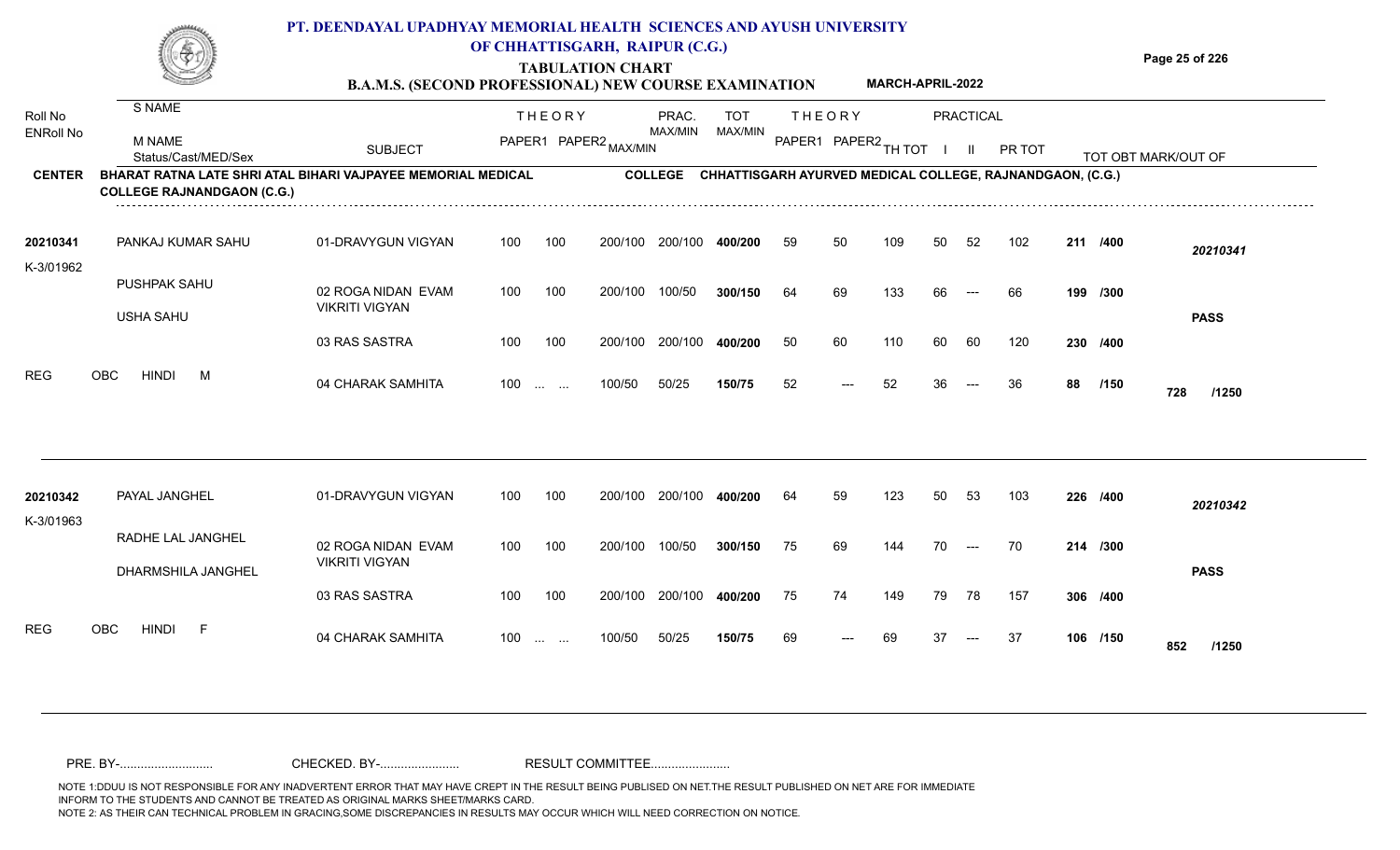

# **TABULATION CHART**

**Page 26 of 226**

#### **B.A.M.S. (SECOND PROFESSIONAL) NEW COURSE EXAMINATION MARCH-APRIL-2022**

| Roll No          | S NAME                                                                                            |                                             |     | <b>THEORY</b>                                                                                   |         | PRAC.          | <b>TOT</b>                                                |    | <b>THEORY</b>        |     |    | <b>PRACTICAL</b> |        |           |      |                         |
|------------------|---------------------------------------------------------------------------------------------------|---------------------------------------------|-----|-------------------------------------------------------------------------------------------------|---------|----------------|-----------------------------------------------------------|----|----------------------|-----|----|------------------|--------|-----------|------|-------------------------|
| <b>ENRoll No</b> | <b>M NAME</b><br>Status/Cast/MED/Sex                                                              | <b>SUBJECT</b>                              |     | PAPER1 PAPER2 MAX/MIN                                                                           |         | MAX/MIN        | MAX/MIN                                                   |    | PAPER1 PAPER2 TH TOT |     |    | $\mathbf{H}$     | PR TOT |           |      | TOT OBT MARK/OUT OF     |
| <b>CENTER</b>    | BHARAT RATNA LATE SHRI ATAL BIHARI VAJPAYEE MEMORIAL MEDICAL<br><b>COLLEGE RAJNANDGAON (C.G.)</b> |                                             |     |                                                                                                 |         | <b>COLLEGE</b> | CHHATTISGARH AYURVED MEDICAL COLLEGE, RAJNANDGAON, (C.G.) |    |                      |     |    |                  |        |           |      |                         |
| 20210343         | POOJA MISHRA                                                                                      | 01-DRAVYGUN VIGYAN                          | 100 | 100                                                                                             | 200/100 | 200/100        | 400/200                                                   | 50 | 38                   | 88* | 52 | -51              | 103    | 191* /400 |      | 20210343                |
| K-3/01964        | <b>GANESH MISHRA</b><br><b>SARIKA MISHRA</b>                                                      | 02 ROGA NIDAN EVAM<br><b>VIKRITI VIGYAN</b> | 100 | 100                                                                                             | 200/100 | 100/50         | 300/150                                                   | 52 | 63                   | 115 | 64 | $---$            | 64     | 179 /300  |      | <b>ATKT</b>             |
|                  |                                                                                                   | 03 RAS SASTRA                               | 100 | 100                                                                                             | 200/100 | 200/100        | 400/200                                                   | 50 | 39                   | 89* | 52 | 52               | 104    | 193* /400 |      |                         |
| <b>REG</b>       | <b>HINDI</b><br><b>GEN</b><br>- F                                                                 | 04 CHARAK SAMHITA                           | 100 | $\mathcal{L}_{\mathcal{F}}$ , and $\mathcal{L}_{\mathcal{F}}$ , and $\mathcal{L}_{\mathcal{F}}$ | 100/50  | 50/25          | 150/75                                                    | 51 | ---                  | -51 | 39 | $---$            | 39     | 90        | /150 | 653<br>/1250            |
| 20210344         | POONAM CHANDRA                                                                                    | 01-DRAVYGUN VIGYAN                          | 100 | 100                                                                                             | 200/100 | 200/100        | 400/200                                                   | 65 | 53                   | 118 | 50 | 52               | 102    | 220 /400  |      |                         |
| K-3/01965        | RADHE LAL CHANDRA<br><b>VIMLA CHANDRA</b>                                                         | 02 ROGA NIDAN EVAM<br><b>VIKRITI VIGYAN</b> | 100 | 100                                                                                             | 200/100 | 100/50         | 300/150                                                   | 65 | 75                   | 140 | 73 | $---$            | 73     | 213 /300  |      | 20210344<br><b>PASS</b> |
|                  |                                                                                                   | 03 RAS SASTRA                               | 100 | 100                                                                                             | 200/100 | 200/100        | 400/200                                                   | 56 | 54                   | 110 | 75 | 78               | 153    | 263 /400  |      |                         |
| <b>REG</b>       | <b>GEN</b><br>HINDI<br>- F                                                                        | 04 CHARAK SAMHITA                           | 100 | $\mathcal{L}_{\mathcal{F}}$ , and $\mathcal{L}_{\mathcal{F}}$                                   | 100/50  | 50/25          | 150/75                                                    | 59 | ---                  | 59  |    | $---$            | 40     | 99        | /150 | 795<br>/1250            |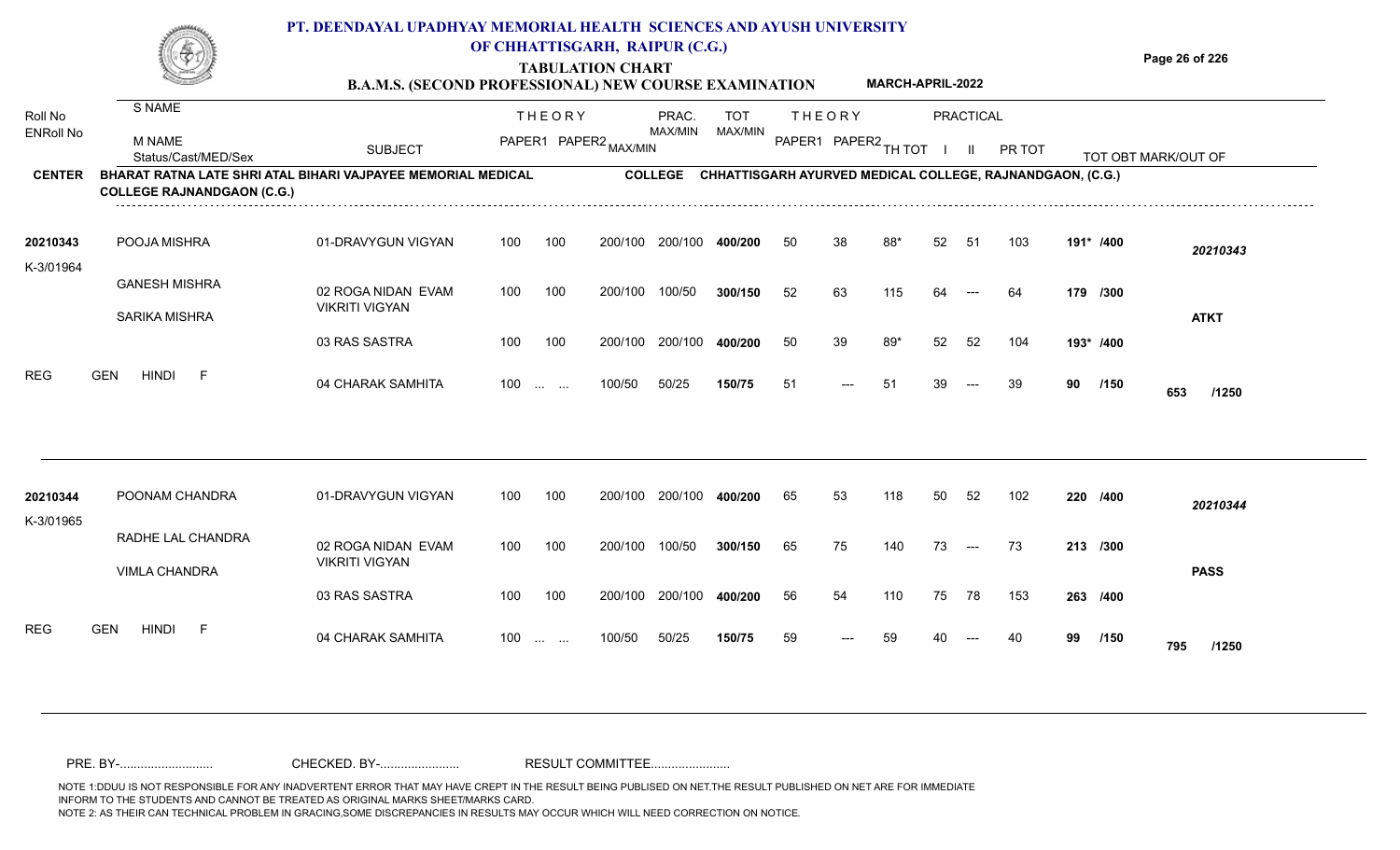**TABULATION CHART B.A.M.S. (SECOND PROFESSIONAL) NEW COURSE EXAMINATION**  **Page 27 of 226**

**MARCH-APRIL-2022**

| Roll No               | S NAME                                                                                            |                                             |     | <b>THEORY</b>                                                                                   |         | PRAC.          | <b>TOT</b>                                                |    | <b>THEORY</b>        |     |    | <b>PRACTICAL</b>                         |        |     |          |                     |
|-----------------------|---------------------------------------------------------------------------------------------------|---------------------------------------------|-----|-------------------------------------------------------------------------------------------------|---------|----------------|-----------------------------------------------------------|----|----------------------|-----|----|------------------------------------------|--------|-----|----------|---------------------|
| <b>ENRoll No</b>      | <b>M NAME</b><br>Status/Cast/MED/Sex                                                              | <b>SUBJECT</b>                              |     | PAPER1 PAPER2 MAX/MIN                                                                           |         | MAX/MIN        | MAX/MIN                                                   |    | PAPER1 PAPER2 TH TOT |     |    | $\mathbf{II}$                            | PR TOT |     |          | TOT OBT MARK/OUT OF |
| <b>CENTER</b>         | BHARAT RATNA LATE SHRI ATAL BIHARI VAJPAYEE MEMORIAL MEDICAL<br><b>COLLEGE RAJNANDGAON (C.G.)</b> |                                             |     |                                                                                                 |         | <b>COLLEGE</b> | CHHATTISGARH AYURVED MEDICAL COLLEGE, RAJNANDGAON, (C.G.) |    |                      |     |    |                                          |        |     |          |                     |
| 20210345<br>K-3/01966 | PRAGYA HIRWANI                                                                                    | 01-DRAVYGUN VIGYAN                          | 100 | 100                                                                                             | 200/100 | 200/100        | 400/200                                                   | 71 | 60                   | 131 | 82 | 80                                       | 162    |     | 293 /400 | 20210345            |
|                       | <b>RAMESH KUMAR</b><br><b>KIRAN</b>                                                               | 02 ROGA NIDAN EVAM<br><b>VIKRITI VIGYAN</b> | 100 | 100                                                                                             | 200/100 | 100/50         | 300/150                                                   | 68 | 77                   | 145 | 76 | $\hspace{0.05cm}---$                     | 76     | 221 | /300     | <b>PASS</b>         |
|                       |                                                                                                   | 03 RAS SASTRA                               | 100 | 100                                                                                             | 200/100 | 200/100        | 400/200                                                   | 77 | 55                   | 132 | 80 | 78                                       | 158    |     | 290 /400 |                     |
| <b>REG</b>            | <b>OBC</b><br><b>HINDI</b><br>E                                                                   | 04 CHARAK SAMHITA                           | 100 | $\sim 10^{-1}$ and $\sim 10^{-1}$                                                               | 100/50  | 50/25          | 150/75                                                    | 65 | ---                  | 65  | 43 | $---$                                    | 43     |     | 108 /150 | 912<br>/1250        |
|                       |                                                                                                   |                                             |     |                                                                                                 |         |                |                                                           |    |                      |     |    |                                          |        |     |          |                     |
| 20210346<br>K-3/01967 | PRAJJWAL JHA                                                                                      | 01-DRAVYGUN VIGYAN                          | 100 | 100                                                                                             | 200/100 | 200/100        | 400/200                                                   | 60 | 57                   | 117 | 64 | 64                                       | 128    |     | 245 /400 | 20210346            |
|                       | ARUN JHA<br>REKHA JHA                                                                             | 02 ROGA NIDAN EVAM<br><b>VIKRITI VIGYAN</b> | 100 | 100                                                                                             | 200/100 | 100/50         | 300/150                                                   | 62 | 70                   | 132 | 64 | $---$                                    | 64     |     | 196 /300 | <b>PASS</b>         |
|                       |                                                                                                   | 03 RAS SASTRA                               | 100 | 100                                                                                             | 200/100 | 200/100        | 400/200                                                   | 51 | 64                   | 115 | 72 | 56                                       | 128    |     | 243 /400 |                     |
| <b>REG</b>            | <b>GEN</b><br><b>HINDI</b><br>M                                                                   | 04 CHARAK SAMHITA                           | 100 | $\mathcal{L}_{\mathcal{F}}$ , and $\mathcal{L}_{\mathcal{F}}$ , and $\mathcal{L}_{\mathcal{F}}$ | 100/50  | 50/25          | 150/75                                                    | 64 | $---$                | 64  | 37 | $\hspace{0.05cm} \ldots \hspace{0.05cm}$ | 37     |     | 101 /150 | 785<br>/1250        |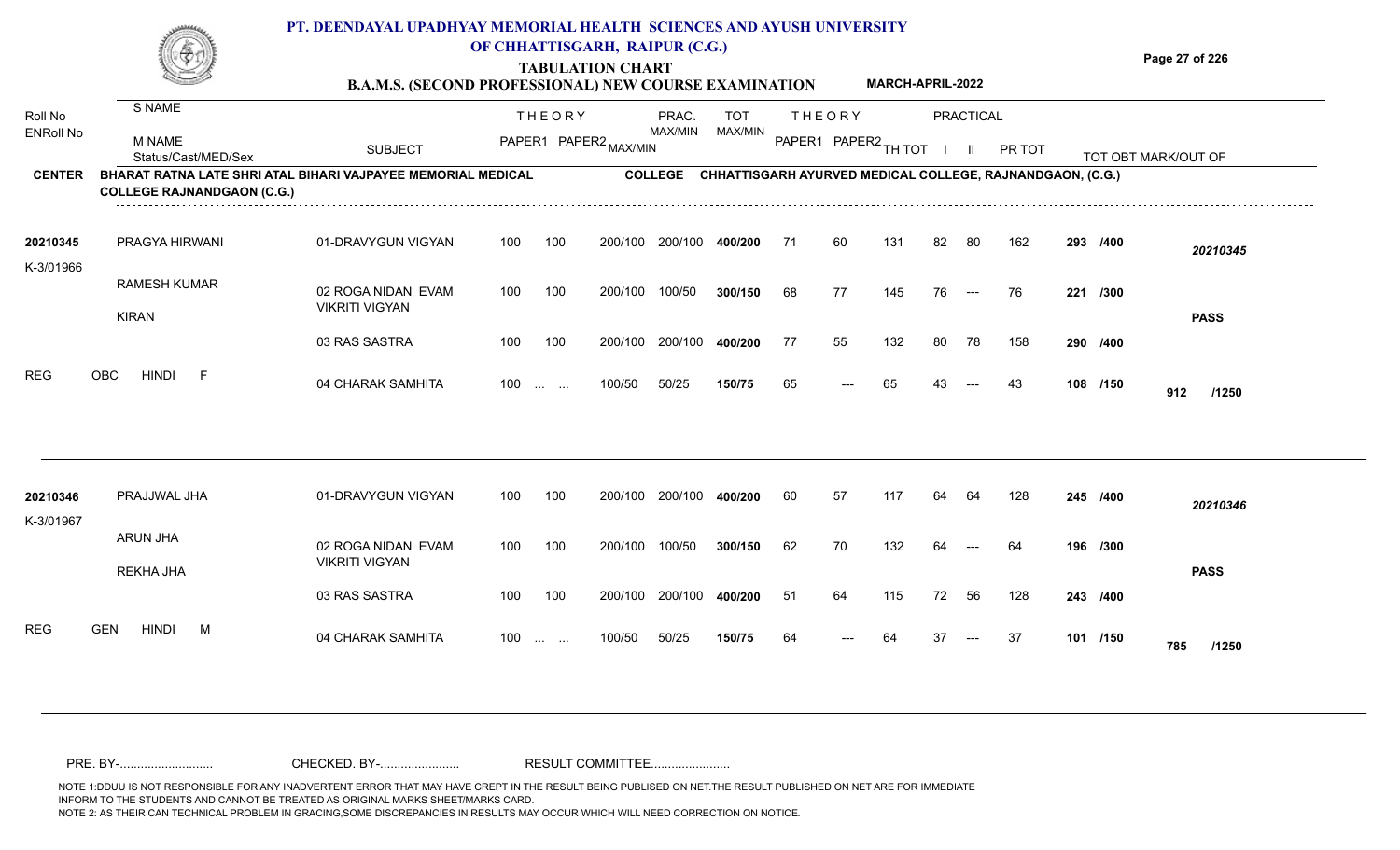**TABULATION CHART**

**Page 28 of 226**

|                             |                                                                                                   | <b>B.A.M.S. (SECOND PROFESSIONAL) NEW COURSE EXAMINATION</b> |     |                   |                       |                         |                |    |               | MARCH-APRIL-2022     |                |                                          |                                                           |    |          |                     |
|-----------------------------|---------------------------------------------------------------------------------------------------|--------------------------------------------------------------|-----|-------------------|-----------------------|-------------------------|----------------|----|---------------|----------------------|----------------|------------------------------------------|-----------------------------------------------------------|----|----------|---------------------|
| Roll No<br><b>ENRoll No</b> | S NAME                                                                                            |                                                              |     | <b>THEORY</b>     |                       | PRAC.<br>MAX/MIN        | TOT<br>MAX/MIN |    | <b>THEORY</b> |                      |                | <b>PRACTICAL</b>                         |                                                           |    |          |                     |
|                             | M NAME<br>Status/Cast/MED/Sex                                                                     | <b>SUBJECT</b>                                               |     |                   | PAPER1 PAPER2 MAX/MIN |                         |                |    |               | PAPER1 PAPER2 TH TOT | $\blacksquare$ | - 11                                     | PR TOT                                                    |    |          | TOT OBT MARK/OUT OF |
| <b>CENTER</b>               | BHARAT RATNA LATE SHRI ATAL BIHARI VAJPAYEE MEMORIAL MEDICAL<br><b>COLLEGE RAJNANDGAON (C.G.)</b> |                                                              |     |                   |                       | <b>COLLEGE</b>          |                |    |               |                      |                |                                          | CHHATTISGARH AYURVED MEDICAL COLLEGE, RAJNANDGAON, (C.G.) |    |          |                     |
| 20210347<br>K-3/01968       | PRATIBHA NISHAD                                                                                   | 01-DRAVYGUN VIGYAN                                           | 100 | 100               |                       | 200/100 200/100 400/200 |                | 69 | 66            | 135                  | 60             | 62                                       | 122                                                       |    | 257 /400 | 20210347            |
|                             | CHURAMAN LAL NISHAD                                                                               | 02 ROGA NIDAN EVAM                                           | 100 | 100               | 200/100               | 100/50                  | 300/150        | 59 | 67            | 126                  | 66             | $\sim$ $\sim$                            | 66                                                        |    | 192 /300 |                     |
|                             | CHITRAREKHA NISHAD                                                                                | <b>VIKRITI VIGYAN</b>                                        |     |                   |                       |                         |                |    |               |                      |                |                                          |                                                           |    |          | <b>ATKT</b>         |
|                             |                                                                                                   | 03 RAS SASTRA                                                | 100 | 100               | 200/100               | 200/100                 | 400/200        | 29 | 55            | $84*$                | 78             | 55                                       | 133                                                       |    | 217 /400 |                     |
| <b>REG</b>                  | <b>OBC</b><br><b>HINDI</b><br>-F                                                                  | 04 CHARAK SAMHITA                                            |     | $100 \dots \dots$ | 100/50                | 50/25                   | 150/75         | 60 |               | 60                   | 43             | $---$                                    | 43                                                        |    | 103 /150 | 769<br>/1250        |
|                             |                                                                                                   |                                                              |     |                   |                       |                         |                |    |               |                      |                |                                          |                                                           |    |          |                     |
| 20210348<br>K-3/01969       | PRERNA VERMA                                                                                      | 01-DRAVYGUN VIGYAN                                           | 100 | 100               | 200/100               | 200/100 400/200         |                | 61 | 50            | 111                  | 62             | -60                                      | 122                                                       |    | 233 /400 | 20210348            |
|                             | POSHAN VERMA                                                                                      | 02 ROGA NIDAN EVAM                                           | 100 | 100               | 200/100               | 100/50                  | 300/150        | 64 | 61            | 125                  | 65             | $\hspace{0.05cm} \ldots \hspace{0.05cm}$ | 65                                                        |    | 190 /300 |                     |
|                             | PUSHPA VERMA                                                                                      | <b>VIKRITI VIGYAN</b>                                        |     |                   |                       |                         |                |    |               |                      |                |                                          |                                                           |    |          | <b>ATKT</b>         |
|                             |                                                                                                   | 03 RAS SASTRA                                                | 100 | 100               | 200/100               | 200/100                 | 400/200        | 39 | 50            | 89*                  | 72             | 60                                       | 132                                                       |    | 221 /400 |                     |
| <b>REG</b>                  | <b>HINDI</b><br><b>OBC</b><br>-F                                                                  | 04 CHARAK SAMHITA                                            |     | $100$             | 100/50                | 50/25                   | 150/75         | 58 |               | 58                   | 37             | $---$                                    | 37                                                        | 95 | /150     | 739<br>/1250        |
|                             |                                                                                                   |                                                              |     |                   |                       |                         |                |    |               |                      |                |                                          |                                                           |    |          |                     |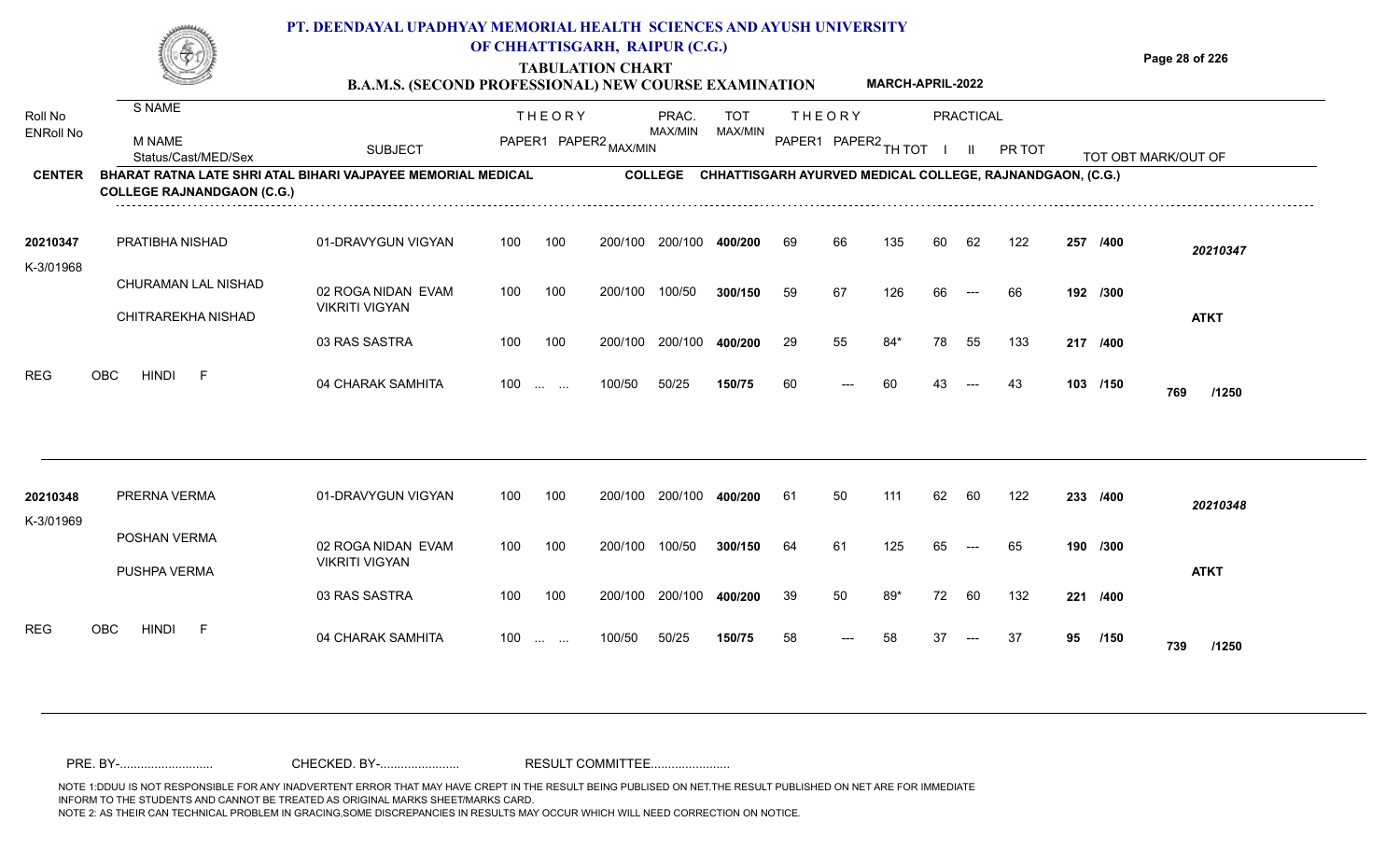

# **TABULATION CHART**

**Page 29 of 226**

#### **B.A.M.S. (SECOND PROFESSIONAL) NEW COURSE EXAMINATION MARCH-APRIL-2022**

| Roll No<br><b>ENRoll No</b> | S NAME<br><b>M NAME</b><br>Status/Cast/MED/Sex                                                           | <b>SUBJECT</b>                              |     | <b>THEORY</b>            | PAPER1 PAPER2 MAX/MIN | PRAC.<br>MAX/MIN | <b>TOT</b><br>MAX/MIN |    | <b>THEORY</b><br>PAPER1 PAPER2 TH TOT                     |       |    | <b>PRACTICAL</b><br>$\mathbf{H}$         | PR TOT |    |           | TOT OBT MARK/OUT OF |
|-----------------------------|----------------------------------------------------------------------------------------------------------|---------------------------------------------|-----|--------------------------|-----------------------|------------------|-----------------------|----|-----------------------------------------------------------|-------|----|------------------------------------------|--------|----|-----------|---------------------|
| <b>CENTER</b>               | <b>BHARAT RATNA LATE SHRI ATAL BIHARI VAJPAYEE MEMORIAL MEDICAL</b><br><b>COLLEGE RAJNANDGAON (C.G.)</b> |                                             |     |                          |                       | <b>COLLEGE</b>   |                       |    | CHHATTISGARH AYURVED MEDICAL COLLEGE, RAJNANDGAON, (C.G.) |       |    |                                          |        |    |           |                     |
| 20210349<br>K-3/01970       | PRIYA GUPTA                                                                                              | 01-DRAVYGUN VIGYAN                          | 100 | 100                      | 200/100               | 200/100          | 400/200               | 50 | 33                                                        | 83*   | 58 | 56                                       | 114    |    | 197* /400 | 20210349            |
|                             | PUSHPENDRA BABU GUPTA<br><b>KUSUM LATA GUPTA</b>                                                         | 02 ROGA NIDAN EVAM<br><b>VIKRITI VIGYAN</b> | 100 | 100                      | 200/100               | 100/50           | 300/150               | 49 | 55                                                        | 104   | 59 | $---$                                    | 59     |    | 163 /300  | <b>ATKT</b>         |
|                             |                                                                                                          | 03 RAS SASTRA                               | 100 | 100                      | 200/100               | 200/100          | 400/200               | 46 | 51                                                        | $97*$ | 60 | 60                                       | 120    |    | 217 /400  |                     |
| <b>REG</b>                  | <b>GEN</b><br><b>HINDI</b><br>F                                                                          | 04 CHARAK SAMHITA                           |     | 100                      | 100/50                | 50/25            | 150/75                | 61 | ---                                                       | -61   | 38 | $\hspace{0.05cm} \ldots \hspace{0.05cm}$ | -38    | 99 | /150      | 676<br>/1250        |
| 20210350<br>K-3/01971       | <b>RAGINI SAHU</b>                                                                                       | 01-DRAVYGUN VIGYAN                          | 100 | 100                      | 200/100               | 200/100          | 400/200               | 52 | 58                                                        | 110   | 54 | 52                                       | 106    |    | 216 /400  | 20210350            |
|                             | <b>VIRENDRA SAHU</b><br><b>JAYANTI SAHU</b>                                                              | 02 ROGA NIDAN EVAM<br><b>VIKRITI VIGYAN</b> | 100 | 100                      | 200/100               | 100/50           | 300/150               | 59 | 58                                                        | 117   | 74 | $---$                                    | 74     |    | 191 /300  | <b>PASS</b>         |
|                             |                                                                                                          | 03 RAS SASTRA                               | 100 | 100                      | 200/100               | 200/100          | 400/200               | 51 | 55                                                        | 106   | 68 | 65                                       | 133    |    | 239 /400  |                     |
| <b>REG</b>                  | <b>OBC</b><br><b>HINDI</b><br>F                                                                          | 04 CHARAK SAMHITA                           | 100 | <b>Contract Contract</b> | 100/50                | 50/25            | 150/75                | 53 | $---$                                                     | 53    | 34 |                                          | 34     | 87 | /150      | 733<br>/1250        |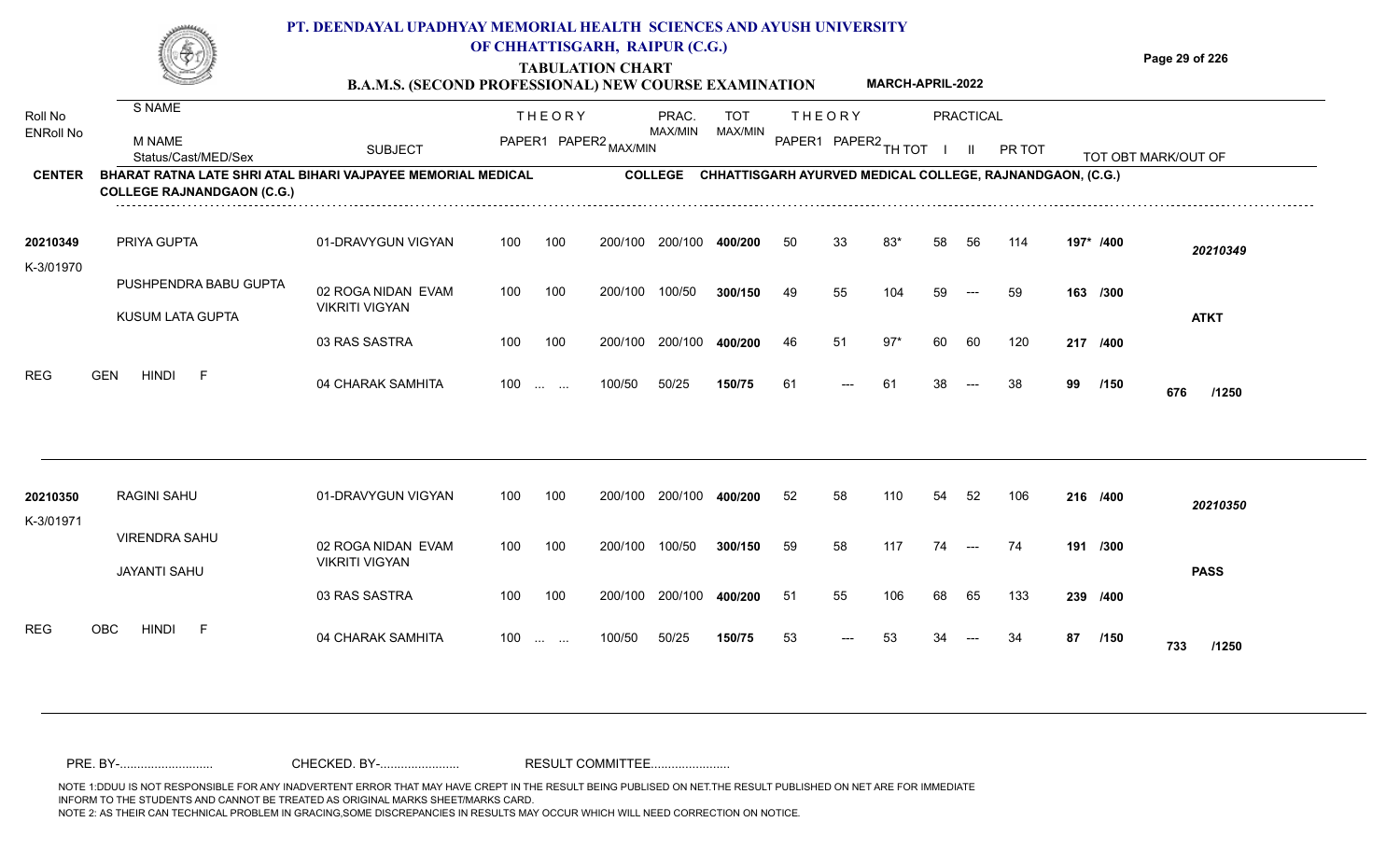

## **TABULATION CHART**

**Page 30 of 226**

#### **B.A.M.S. (SECOND PROFESSIONAL) NEW COURSE EXAMINATION MARCH-APRIL-2022**

| Roll No<br><b>ENRoll No</b> | S NAME<br><b>M NAME</b><br>Status/Cast/MED/Sex                                                    | <b>SUBJECT</b>                              |     | <b>THEORY</b><br>PAPER1 PAPER2 MAX/MIN |         | PRAC.<br><b>MAX/MIN</b> | <b>TOT</b><br>MAX/MIN                                     |    | <b>THEORY</b><br>PAPER1 PAPER2 TH TOT |     |    | PRACTICAL | PR TOT |    |          | TOT OBT MARK/OUT OF |
|-----------------------------|---------------------------------------------------------------------------------------------------|---------------------------------------------|-----|----------------------------------------|---------|-------------------------|-----------------------------------------------------------|----|---------------------------------------|-----|----|-----------|--------|----|----------|---------------------|
| <b>CENTER</b>               | BHARAT RATNA LATE SHRI ATAL BIHARI VAJPAYEE MEMORIAL MEDICAL<br><b>COLLEGE RAJNANDGAON (C.G.)</b> |                                             |     |                                        |         | <b>COLLEGE</b>          | CHHATTISGARH AYURVED MEDICAL COLLEGE, RAJNANDGAON, (C.G.) |    |                                       |     |    |           |        |    |          |                     |
| 20210351<br>K-3/01972       | <b>RAHUL KUMAR NAG</b>                                                                            | 01-DRAVYGUN VIGYAN                          | 100 | 100                                    | 200/100 | 200/100                 | 400/200                                                   | 61 | 62                                    | 123 | 52 | 53        | 105    |    | 228 /400 | 20210351            |
|                             | <b>DINESH NAG</b><br>PADMA NAG                                                                    | 02 ROGA NIDAN EVAM<br><b>VIKRITI VIGYAN</b> | 100 | 100                                    | 200/100 | 100/50                  | 300/150                                                   | 62 | 55                                    | 117 | 67 | $---$     | -67    |    | 184 /300 | <b>PASS</b>         |
|                             |                                                                                                   | 03 RAS SASTRA                               | 100 | 100                                    | 200/100 | 200/100                 | 400/200                                                   | 44 | 63                                    | 107 | 64 | 54        | 118    |    | 225 /400 |                     |
| <b>REG</b>                  | SC<br><b>HINDI</b><br>M                                                                           | 04 CHARAK SAMHITA                           |     | $100 \dots \dots$                      | 100/50  | 50/25                   | 150/75                                                    | 60 | ---                                   | 60  | 35 | $---$     | 35     | 95 | /150     | 732<br>/1250        |
| 20210352<br>K-3/01973       | RAHUL KUMAR VERMA                                                                                 | 01-DRAVYGUN VIGYAN                          | 100 | 100                                    | 200/100 | 200/100                 | 400/200                                                   | 52 | 62                                    | 114 | 50 | 52        | 102    |    | 216 /400 | 20210352            |
|                             | <b>BIHARI LAL VERMA</b><br>SATRUPA VERMA                                                          | 02 ROGA NIDAN EVAM<br><b>VIKRITI VIGYAN</b> | 100 | 100                                    | 200/100 | 100/50                  | 300/150                                                   | 63 | 66                                    | 129 | 60 |           | 60     |    | 189 /300 | <b>PASS</b>         |
|                             |                                                                                                   | 03 RAS SASTRA                               | 100 | 100                                    | 200/100 | 200/100                 | 400/200                                                   | 50 | 62                                    | 112 | 52 | 52        | 104    |    | 216 /400 |                     |
| <b>REG</b>                  | <b>HINDI</b><br>OBC<br>M                                                                          | 04 CHARAK SAMHITA                           | 100 | <b>Contract Contract</b>               | 100/50  | 50/25                   | 150/75                                                    | 63 |                                       | 63  | 37 |           | 37     |    | 100 /150 | 721<br>/1250        |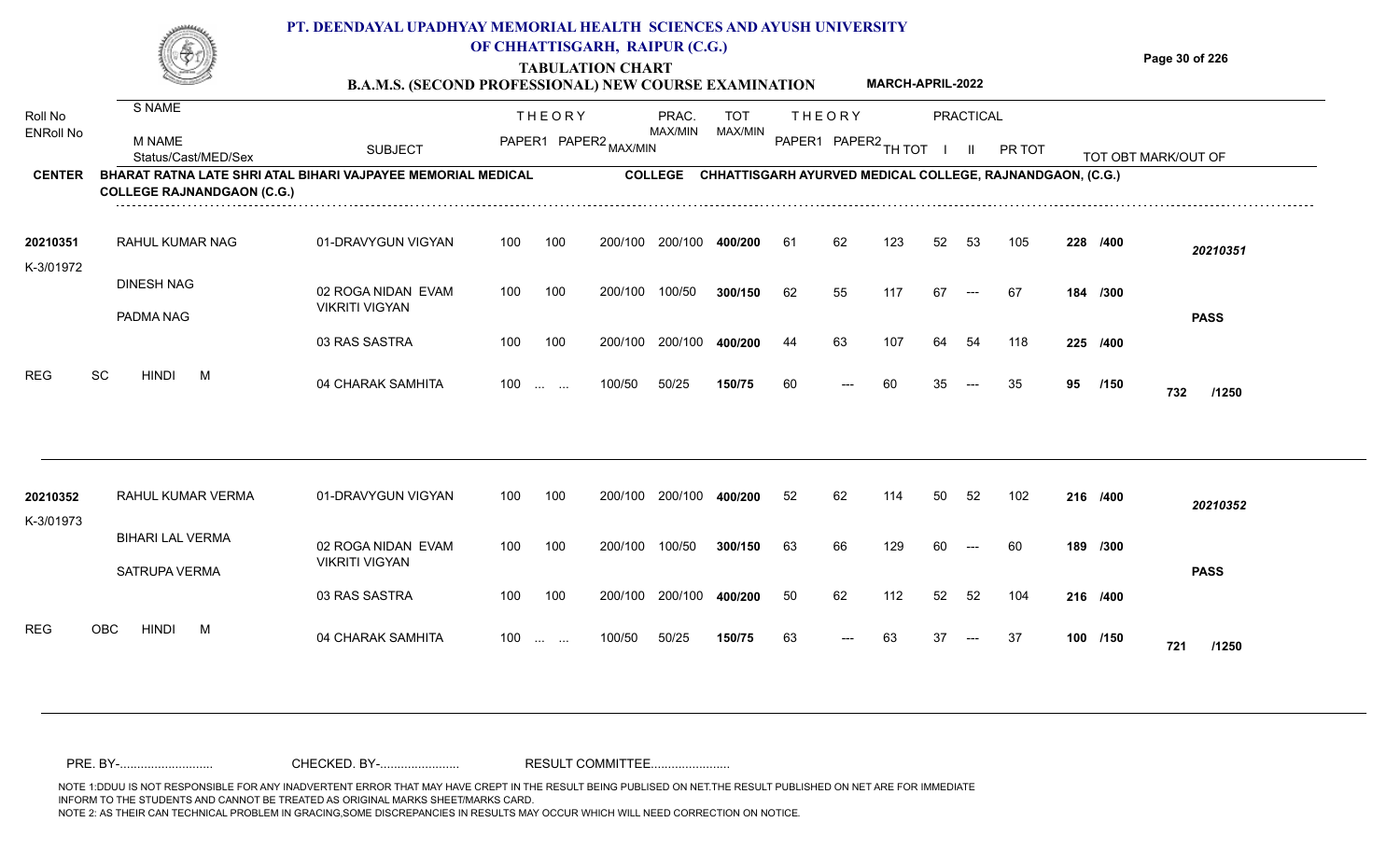**TABULATION CHART**

**Page 31 of 226**

#### **B.A.M.S. (SECOND PROFESSIONAL) NEW COURSE EXAMINATION MARCH-APRIL-2022**

| Roll No<br><b>ENRoll No</b> | S NAME<br><b>M NAME</b>                                                                           |                                             |     | <b>THEORY</b><br>PAPER1 PAPER2 MAX/MIN         |         | PRAC.<br><b>MAX/MIN</b> | <b>TOT</b><br>MAX/MIN                                     |    | <b>THEORY</b><br>PAPER1 PAPER2 TH TOT |       |    | PRACTICAL |        |    |          |                     |
|-----------------------------|---------------------------------------------------------------------------------------------------|---------------------------------------------|-----|------------------------------------------------|---------|-------------------------|-----------------------------------------------------------|----|---------------------------------------|-------|----|-----------|--------|----|----------|---------------------|
|                             | Status/Cast/MED/Sex                                                                               | <b>SUBJECT</b>                              |     |                                                |         |                         |                                                           |    |                                       |       |    |           | PR TOT |    |          | TOT OBT MARK/OUT OF |
| <b>CENTER</b>               | BHARAT RATNA LATE SHRI ATAL BIHARI VAJPAYEE MEMORIAL MEDICAL<br><b>COLLEGE RAJNANDGAON (C.G.)</b> |                                             |     |                                                |         | <b>COLLEGE</b>          | CHHATTISGARH AYURVED MEDICAL COLLEGE, RAJNANDGAON, (C.G.) |    |                                       |       |    |           |        |    |          |                     |
| 20210353<br>K-3/01974       | <b>RANEE KUMARI</b>                                                                               | 01-DRAVYGUN VIGYAN                          | 100 | 100                                            | 200/100 | 200/100                 | 400/200                                                   | 50 | 58                                    | 108   | 54 | 54        | 108    |    | 216 /400 | 20210353            |
|                             | KRISHNA KUMAR GUPTA<br>SYAMLA DEVI                                                                | 02 ROGA NIDAN EVAM<br><b>VIKRITI VIGYAN</b> | 100 | 100                                            | 200/100 | 100/50                  | 300/150                                                   | 63 | 53                                    | 116   | 68 |           | 68     |    | 184 /300 | <b>ATKT</b>         |
|                             |                                                                                                   | 03 RAS SASTRA                               | 100 | 100                                            | 200/100 | 200/100                 | 400/200                                                   | 32 | 52                                    | $84*$ | 65 | 60        | 125    |    | 209 /400 |                     |
| <b>REG</b>                  | <b>HINDI</b><br>OBC<br>-F                                                                         | 04 CHARAK SAMHITA                           | 100 | $\mathbf{r}$ and $\mathbf{r}$ and $\mathbf{r}$ | 100/50  | 50/25                   | 150/75                                                    | 54 | ---                                   | 54    | 33 | $---$     | 33     | 87 | /150     | 696<br>/1250        |
|                             |                                                                                                   |                                             |     |                                                |         |                         |                                                           |    |                                       |       |    |           |        |    |          |                     |
| 20210354<br>K-3/01975       | <b>RASHMI SONI</b>                                                                                | 01-DRAVYGUN VIGYAN                          | 100 | 100                                            | 200/100 | 200/100                 | 400/200                                                   | 63 | 57                                    | 120   | 56 | 55        | 111    |    | 231 /400 | 20210354            |
|                             | DHARMENDRA SONI<br><b>BEENA SONI</b>                                                              | 02 ROGA NIDAN EVAM<br><b>VIKRITI VIGYAN</b> | 100 | 100                                            | 200/100 | 100/50                  | 300/150                                                   | 64 | 65                                    | 129   | 78 | $---$     | 78     |    | 207 /300 | <b>PASS</b>         |
|                             |                                                                                                   | 03 RAS SASTRA                               | 100 | 100                                            | 200/100 | 200/100                 | 400/200                                                   | 52 | 55                                    | 107   | 65 | 70        | 135    |    | 242 /400 |                     |
| <b>REG</b>                  | OBC<br><b>HINDI</b><br>F                                                                          | 04 CHARAK SAMHITA                           | 100 | <b>Service</b> State                           | 100/50  | 50/25                   | 150/75                                                    | 64 | ---                                   | 64    | 35 | $---$     | 35     | 99 | /150     | 779<br>/1250        |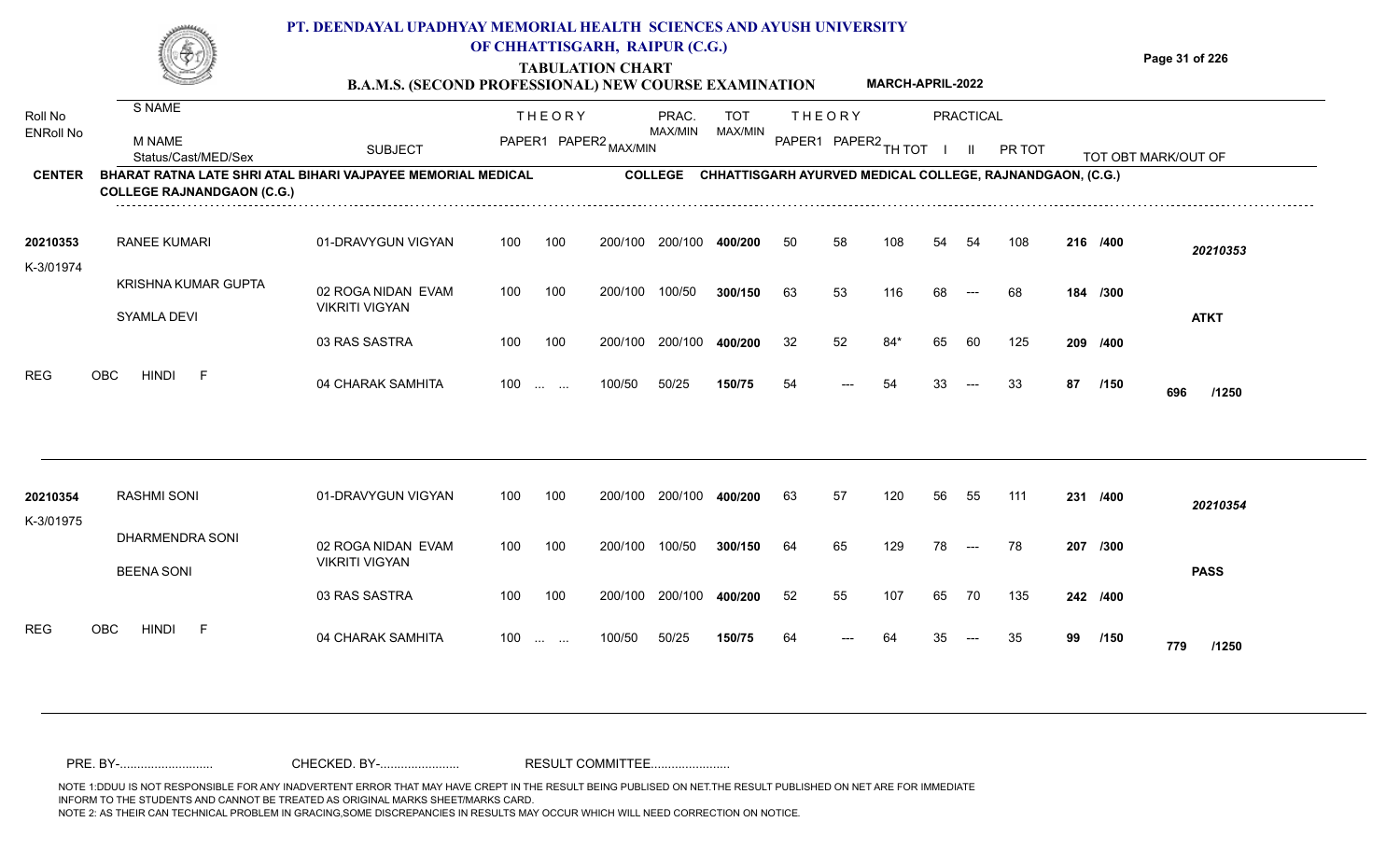

# **TABULATION CHART**

**Page 32 of 226**

#### **B.A.M.S. (SECOND PROFESSIONAL) NEW COURSE EXAMINATION MARCH-APRIL-2022**

| Roll No<br><b>ENRoll No</b><br><b>CENTER</b> | S NAME<br><b>M NAME</b><br>Status/Cast/MED/Sex<br>BHARAT RATNA LATE SHRI ATAL BIHARI VAJPAYEE MEMORIAL MEDICAL | <b>SUBJECT</b>                              |     | <b>THEORY</b><br>PAPER1 PAPER2 MAX/MIN |         | PRAC.<br>MAX/MIN<br><b>COLLEGE</b> | <b>TOT</b><br>MAX/MIN<br>CHHATTISGARH AYURVED MEDICAL COLLEGE, RAJNANDGAON, (C.G.) |    | <b>THEORY</b><br>PAPER1 PAPER2 TH TOT |       |    | PRACTICAL<br>H. | PR TOT |    |           | TOT OBT MARK/OUT OF |
|----------------------------------------------|----------------------------------------------------------------------------------------------------------------|---------------------------------------------|-----|----------------------------------------|---------|------------------------------------|------------------------------------------------------------------------------------|----|---------------------------------------|-------|----|-----------------|--------|----|-----------|---------------------|
|                                              | <b>COLLEGE RAJNANDGAON (C.G.)</b>                                                                              |                                             |     |                                        |         |                                    |                                                                                    |    |                                       |       |    |                 |        |    |           |                     |
| 20210355<br>K-3/01976                        | <b>RATNAPRIYA</b><br>CHANDRAVANSHI                                                                             | 01-DRAVYGUN VIGYAN                          | 100 | 100                                    | 200/100 | 200/100                            | 400/200                                                                            | 50 | 58                                    | 108   | 66 | 68              | 134    |    | 242 /400  | 20210355            |
|                                              | <b>HIRAMAN LAL</b><br>CHANDRAVANSHI<br>PRAMILA CHANDRAVANSHI                                                   | 02 ROGA NIDAN EVAM<br><b>VIKRITI VIGYAN</b> | 100 | 100                                    | 200/100 | 100/50                             | 300/150                                                                            | 55 | 45                                    | 100   | 64 |                 | -64    |    | 164 /300  | <b>ATKT</b>         |
|                                              |                                                                                                                | 03 RAS SASTRA                               | 100 | 100                                    | 200/100 | 200/100                            | 400/200                                                                            | 24 | 50                                    | $74*$ | 50 | 58              | 108    |    | 182* /400 |                     |
| <b>REG</b>                                   | <b>ST</b><br><b>HINDI</b><br>-F                                                                                | 04 CHARAK SAMHITA                           | 100 | $\mathbf{r}$ and $\mathbf{r}$          | 100/50  | 50/25                              | 150/75                                                                             | 54 | ---                                   | 54    | 38 | $---$           | 38     | 92 | /150      | 680<br>/1250        |
|                                              |                                                                                                                |                                             |     |                                        |         |                                    |                                                                                    |    |                                       |       |    |                 |        |    |           |                     |
| 20210356<br>K-3/01977                        | <b>RENUKA KURREY</b>                                                                                           | 01-DRAVYGUN VIGYAN                          | 100 | 100                                    | 200/100 | 200/100                            | 400/200                                                                            | 59 | 52                                    | 111   | 56 | 54              | 110    |    | 221 /400  | 20210356            |
|                                              | <b>CHANDRA SHEKHAR</b><br><b>KURREY</b><br>RUKHMANI DEVI KURREY                                                | 02 ROGA NIDAN EVAM<br><b>VIKRITI VIGYAN</b> | 100 | 100                                    | 200/100 | 100/50                             | 300/150                                                                            | 62 | 60                                    | 122   | 70 | $---$           | 70     |    | 192 /300  | <b>PASS</b>         |
|                                              |                                                                                                                | 03 RAS SASTRA                               | 100 | 100                                    | 200/100 | 200/100                            | 400/200                                                                            | 54 | 56                                    | 110   | 65 | 60              | 125    |    | 235 /400  |                     |
| <b>REG</b>                                   | SC<br><b>HINDI</b><br>- F                                                                                      | 04 CHARAK SAMHITA                           | 100 | <b>Contract Contract</b>               | 100/50  | 50/25                              | 150/75                                                                             | 62 | ---                                   | 62    | 37 | $---$           | 37     | 99 | /150      | 747<br>/1250        |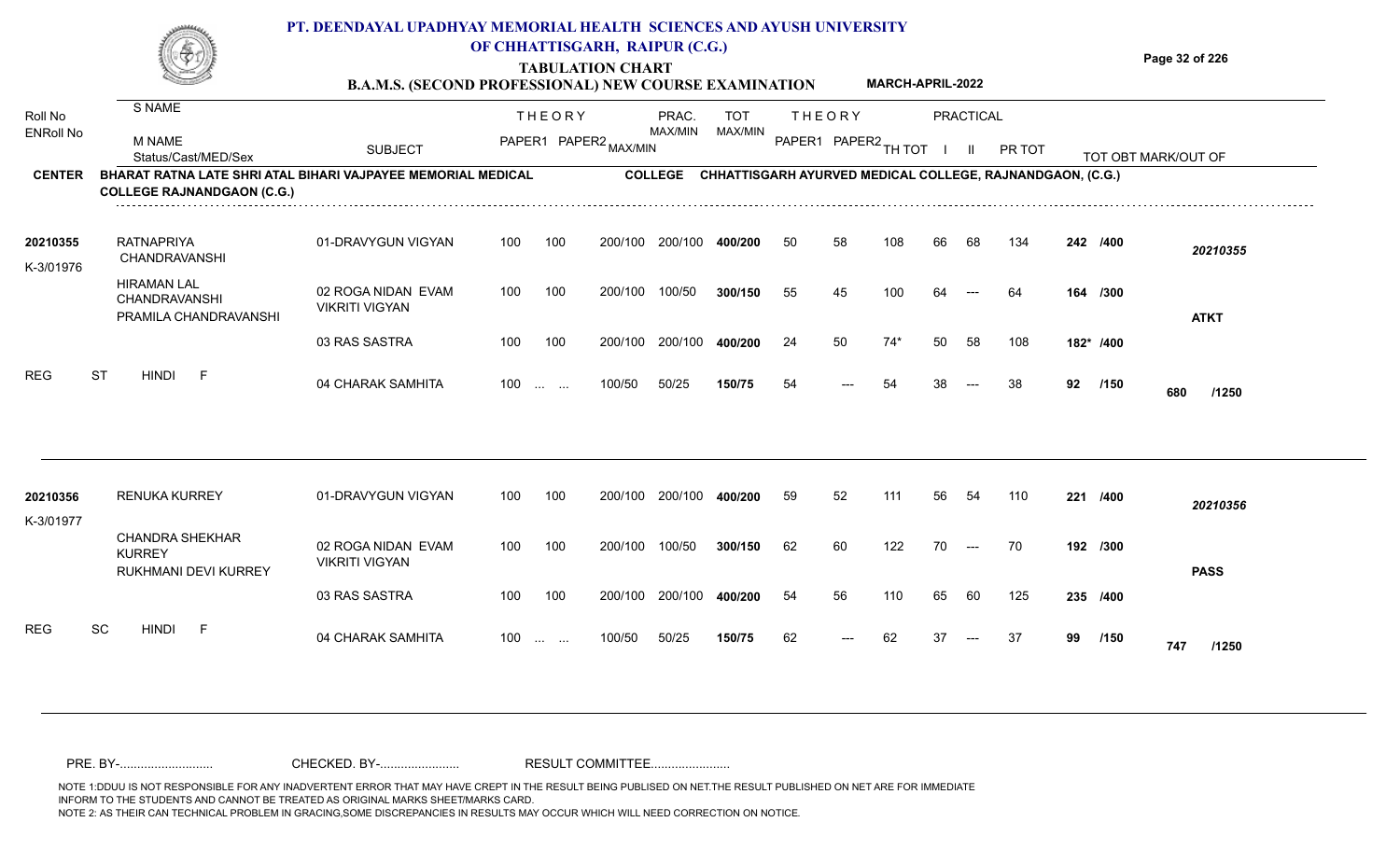| <b>Times Manual</b> | PT. DEENDAYAL UPADHYAY MEMORIAL HEALTH SCIENCES AND AYUSH UNIVERSITY                    |                |
|---------------------|-----------------------------------------------------------------------------------------|----------------|
| ⊛.                  | OF CHHATTISGARH, RAIPUR (C.G.)                                                          |                |
| <u>starti eta </u>  | <b>TABULATION CHART</b>                                                                 | Page 33 of 226 |
|                     | <b>MARCH-APRIL-2022</b><br><b>B.A.M.S. (SECOND PROFESSIONAL) NEW COURSE EXAMINATION</b> |                |

| Roll No               | S NAME                                                                                                   |                                             | <b>THEORY</b> |                                        | PRAC.<br>MAX/MIN      |                | <b>TOT</b> | <b>THEORY</b> |       |                      | PRACTICAL |                      |                                                           |          |                     |  |
|-----------------------|----------------------------------------------------------------------------------------------------------|---------------------------------------------|---------------|----------------------------------------|-----------------------|----------------|------------|---------------|-------|----------------------|-----------|----------------------|-----------------------------------------------------------|----------|---------------------|--|
| <b>ENRoll No</b>      | <b>M NAME</b><br>Status/Cast/MED/Sex                                                                     | <b>SUBJECT</b>                              |               |                                        | PAPER1 PAPER2 MAX/MIN |                | MAX/MIN    |               |       | PAPER1 PAPER2 TH TOT |           |                      | PR TOT                                                    |          | TOT OBT MARK/OUT OF |  |
| <b>CENTER</b>         | <b>BHARAT RATNA LATE SHRI ATAL BIHARI VAJPAYEE MEMORIAL MEDICAL</b><br><b>COLLEGE RAJNANDGAON (C.G.)</b> |                                             |               |                                        |                       | <b>COLLEGE</b> |            |               |       |                      |           |                      | CHHATTISGARH AYURVED MEDICAL COLLEGE, RAJNANDGAON, (C.G.) |          |                     |  |
| 20210357<br>K-3/01978 | SAHIL SHRIVASTAVA                                                                                        | 01-DRAVYGUN VIGYAN                          | 100           | 100                                    | 200/100               | 200/100        | 400/200    | 64            | 66    | 130                  | 54        | 52                   | 106                                                       | 236 /400 | 20210357            |  |
|                       | SANJEEV KUMAR<br><b>SHRIVASTAVA</b><br>ARUNA SHRIVASTAVA                                                 | 02 ROGA NIDAN EVAM<br><b>VIKRITI VIGYAN</b> | 100           | 100                                    | 200/100               | 100/50         | 300/150    | 70            | 73    | 143                  | 79        | $\hspace{0.05cm}---$ | 79                                                        | 222 /300 | <b>PASS</b>         |  |
|                       |                                                                                                          | 03 RAS SASTRA                               | 100           | 100                                    | 200/100               | 200/100        | 400/200    | 62            | 74    | 136                  | 84        | 84                   | 168                                                       | 304 /400 |                     |  |
| REG                   | <b>GEN</b><br><b>HINDI</b><br>M                                                                          | 04 CHARAK SAMHITA                           | 100           | <b>Contract Contract</b>               | 100/50                | 50/25          | 150/75     | 65            | $---$ | 65                   | 43        | $---$                | 43                                                        | 108 /150 | 870<br>/1250        |  |
|                       |                                                                                                          |                                             |               |                                        |                       |                |            |               |       |                      |           |                      |                                                           |          |                     |  |
| 20210358<br>K-3/01979 | SAVITREE PRAJAPATI                                                                                       | 01-DRAVYGUN VIGYAN                          | 100           | 100                                    | 200/100               | 200/100        | 400/200    | 57            | 68    | 125                  | 54        | 55                   | 109                                                       | 234 /400 | 20210358            |  |
|                       | CHHOTELAL PRAJAPATI<br><b>TIJYA BAI</b>                                                                  | 02 ROGA NIDAN EVAM<br><b>VIKRITI VIGYAN</b> | 100           | 100                                    | 200/100               | 100/50         | 300/150    | 64            | 64    | 128                  | 73        | $---$                | 73                                                        | 201 /300 | <b>PASS</b>         |  |
|                       |                                                                                                          | 03 RAS SASTRA                               | 100           | 100                                    | 200/100               | 200/100        | 400/200    | 51            | 52    | 103                  | 70        | 65                   | 135                                                       | 238 /400 |                     |  |
| <b>REG</b>            | <b>OBC</b><br><b>HINDI</b><br>- F                                                                        | 04 CHARAK SAMHITA                           | 100           | $\mathbf{r}$ . The set of $\mathbf{r}$ | 100/50                | 50/25          | 150/75     | 63            |       | 63                   |           |                      | -41                                                       | 104 /150 | 777<br>/1250        |  |

NOTE 1:DDUU IS NOT RESPONSIBLE FOR ANY INADVERTENT ERROR THAT MAY HAVE CREPT IN THE RESULT BEING PUBLISED ON NET.THE RESULT PUBLISHED ON NET ARE FOR IMMEDIATE INFORM TO THE STUDENTS AND CANNOT BE TREATED AS ORIGINAL MARKS SHEET/MARKS CARD.<br>NOTE 2: AS THEIR CAN TECHNICAL PROBLEM IN GRACING,SOME DISCREPANCIES IN RESULTS MAY OCCUR WHICH WILL NEED CORRECTION ON NOTICE. NOTE 2: AS THEIR CAN TECHNICAL PROBLEM IN GRACING,SOME DISCREPANCIES IN RESULTS MAY OCCUR WHICH WILL NEED CORRECTION ON NOTICE. PRE. BY-........................... CHECKED. BY-....................... RESULT COMMITTEE.......................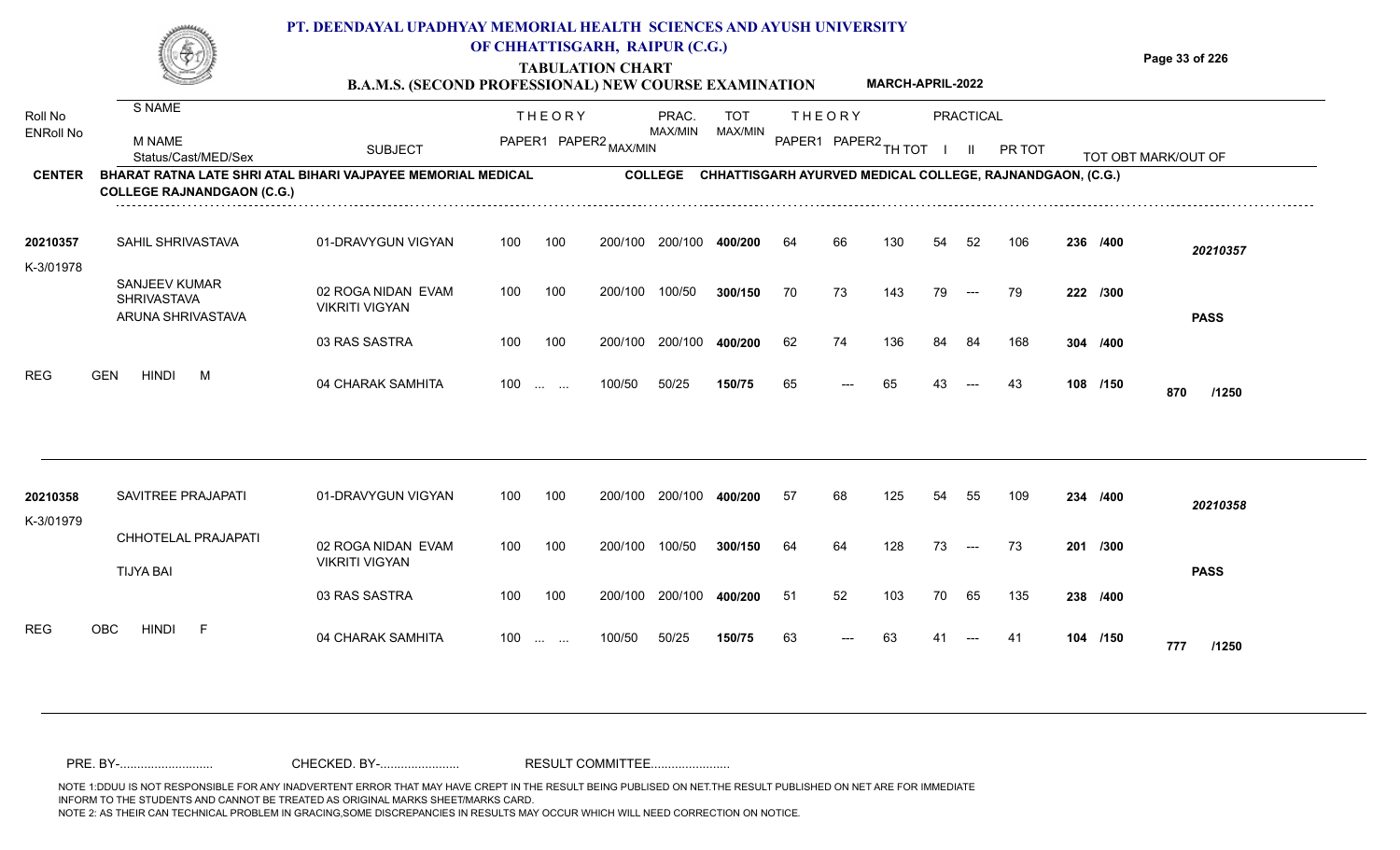**TABULATION CHART**

**Page 34 of 226**

#### **B.A.M.S. (SECOND PROFESSIONAL) NEW COURSE EXAMINATION MARCH-APRIL-2022**

| Roll No<br><b>ENRoll No</b> | S NAME<br><b>M NAME</b><br>Status/Cast/MED/Sex                                                    | <b>SUBJECT</b>                              | <b>THEORY</b><br>PAPER1 PAPER2 MAX/MIN |                               |         | PRAC.<br>MAX/MIN |                                                           |    | <b>THEORY</b> | <b>PRACTICAL</b><br>PAPER1 PAPER2 TH TOT<br>$\mathbf{H}$ |    |       | PR TOT |    |          | TOT OBT MARK/OUT OF |  |
|-----------------------------|---------------------------------------------------------------------------------------------------|---------------------------------------------|----------------------------------------|-------------------------------|---------|------------------|-----------------------------------------------------------|----|---------------|----------------------------------------------------------|----|-------|--------|----|----------|---------------------|--|
| <b>CENTER</b>               | BHARAT RATNA LATE SHRI ATAL BIHARI VAJPAYEE MEMORIAL MEDICAL<br><b>COLLEGE RAJNANDGAON (C.G.)</b> |                                             |                                        |                               |         | <b>COLLEGE</b>   | CHHATTISGARH AYURVED MEDICAL COLLEGE, RAJNANDGAON, (C.G.) |    |               |                                                          |    |       |        |    |          |                     |  |
| 20210359<br>K-3/01980       | <b>SHALINI BHARAT</b>                                                                             | 01-DRAVYGUN VIGYAN                          | 100                                    | 100                           | 200/100 | 200/100          | 400/200                                                   | 56 | 59            | 115                                                      | 50 | 52    | 102    |    | 217 /400 | 20210359            |  |
|                             | <b>SUNIL BHARAT</b><br><b>JYOTI BHARAT</b>                                                        | 02 ROGA NIDAN EVAM<br><b>VIKRITI VIGYAN</b> | 100                                    | 100                           | 200/100 | 100/50           | 300/150                                                   | 52 | 66            | 118                                                      | 67 | $---$ | 67     |    | 185 /300 | <b>PASS</b>         |  |
|                             |                                                                                                   | 03 RAS SASTRA                               | 100                                    | 100                           |         | 200/100 200/100  | 400/200                                                   | 50 | 58            | 108                                                      | 55 | 50    | 105    |    | 213 /400 |                     |  |
| <b>REG</b>                  | <b>OBC</b><br><b>HINDI</b><br>-F                                                                  | 04 CHARAK SAMHITA                           | 100                                    | $\mathbf{r}$ and $\mathbf{r}$ | 100/50  | 50/25            | 150/75                                                    | 54 | ---           | 54                                                       | 39 | $---$ | 39     | 93 | /150     | 708<br>/1250        |  |
| 20210360<br>K-3/01981       | SHIKHA THAWAIT                                                                                    | 01-DRAVYGUN VIGYAN                          | 100                                    | 100                           | 200/100 | 200/100          | 400/200                                                   | 60 | 59            | 119                                                      | 52 | 53    | 105    |    | 224 /400 | 20210360            |  |
|                             | SANTOSH THAWAIT<br><b>SARITA THAWAIT</b>                                                          | 02 ROGA NIDAN EVAM<br><b>VIKRITI VIGYAN</b> | 100                                    | 100                           | 200/100 | 100/50           | 300/150                                                   | 65 | 68            | 133                                                      | 68 |       | 68     |    | 201 /300 | <b>PASS</b>         |  |
|                             |                                                                                                   | 03 RAS SASTRA                               | 100                                    | 100                           | 200/100 | 200/100          | 400/200                                                   | 57 | 56            | 113                                                      | 65 | 70    | 135    |    | 248 /400 |                     |  |
| <b>REG</b>                  | <b>OBC</b><br>HINDI<br>- F                                                                        | 04 CHARAK SAMHITA                           | 100                                    | <b>Contract Contract</b>      | 100/50  | 50/25            | 150/75                                                    | 64 |               |                                                          |    |       |        |    | 104 /150 | 777<br>/1250        |  |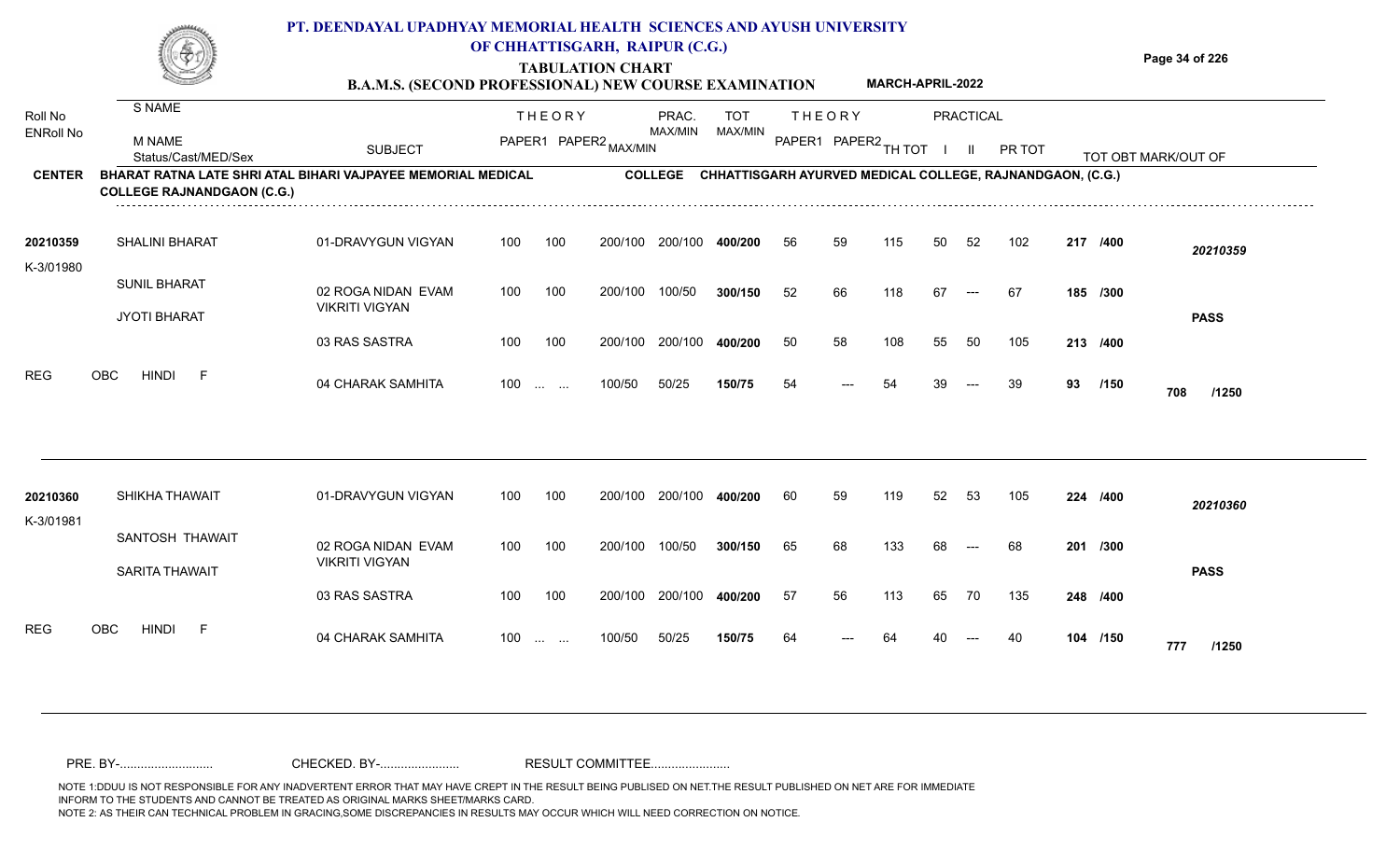**TABULATION CHART**

**Page 35 of 226**

#### **B.A.M.S. (SECOND PROFESSIONAL) NEW COURSE EXAMINATION MARCH-APRIL-2022**

| Roll No<br><b>ENRoll No</b> | S NAME<br><b>M NAME</b><br>Status/Cast/MED/Sex                                                    | <b>SUBJECT</b>                              | <b>THEORY</b><br>PAPER1 PAPER2 MAX/MIN |                                                |         | PRAC.<br>MAX/MIN |                                                           | <b>THEORY</b><br>MAX/MIN<br>PAPER1 PAPER2 TH TOT |     |     |    | PRACTICAL<br>$\mathbf{H}$ | PR TOT |    |           | TOT OBT MARK/OUT OF |  |
|-----------------------------|---------------------------------------------------------------------------------------------------|---------------------------------------------|----------------------------------------|------------------------------------------------|---------|------------------|-----------------------------------------------------------|--------------------------------------------------|-----|-----|----|---------------------------|--------|----|-----------|---------------------|--|
| <b>CENTER</b>               | BHARAT RATNA LATE SHRI ATAL BIHARI VAJPAYEE MEMORIAL MEDICAL<br><b>COLLEGE RAJNANDGAON (C.G.)</b> |                                             |                                        |                                                |         | <b>COLLEGE</b>   | CHHATTISGARH AYURVED MEDICAL COLLEGE, RAJNANDGAON, (C.G.) |                                                  |     |     |    |                           |        |    |           |                     |  |
| 20210361<br>K-3/01982       | SHRADDHA KAPSEY                                                                                   | 01-DRAVYGUN VIGYAN                          | 100                                    | 100                                            | 200/100 | 200/100          | 400/200                                                   | 40                                               | 30  | 70* | 56 | 54                        | 110    |    | 180* /400 | 20210361            |  |
|                             | <b>CHANDRAKANT KAPSEY</b><br>SHUBHANGI KAPSEY                                                     | 02 ROGA NIDAN EVAM<br><b>VIKRITI VIGYAN</b> | 100                                    | 100                                            | 200/100 | 100/50           | 300/150                                                   | 49                                               | 39  | 88* | 66 |                           | 66     |    | 154 /300  | <b>ATKT</b>         |  |
|                             |                                                                                                   | 03 RAS SASTRA                               | 100                                    | 100                                            | 200/100 | 200/100          | 400/200                                                   | 50                                               | 64  | 114 | 65 | 60                        | 125    |    | 239 /400  |                     |  |
| <b>REG</b>                  | <b>GEN</b><br><b>HINDI</b><br>- F                                                                 | 04 CHARAK SAMHITA                           | 100                                    | $\mathbf{r}$ and $\mathbf{r}$ and $\mathbf{r}$ | 100/50  | 50/25            | 150/75                                                    | 50                                               | --- | 50  | 32 | $---$                     | 32     | 82 | /150      | 655<br>/1250        |  |
| 20210362                    | SHREEYA DADSENA                                                                                   | 01-DRAVYGUN VIGYAN                          | 100                                    | 100                                            | 200/100 | 200/100          | 400/200                                                   | 54                                               | 57  | 111 | 54 | 53                        | 107    |    | 218 /400  | 20210362            |  |
| K-3/01983                   | UMASHANKAR DADSENA<br>NEELIMA DADSENA                                                             | 02 ROGA NIDAN EVAM<br><b>VIKRITI VIGYAN</b> | 100                                    | 100                                            | 200/100 | 100/50           | 300/150                                                   | 71                                               | 62  | 133 | 68 | $---$                     | 68     |    | 201 /300  | <b>PASS</b>         |  |
|                             |                                                                                                   | 03 RAS SASTRA                               | 100                                    | 100                                            | 200/100 | 200/100          | 400/200                                                   | 50                                               | 68  | 118 | 65 | 58                        | 123    |    | 241 /400  |                     |  |
| <b>REG</b>                  | <b>OBC</b><br><b>HINDI</b><br>- F                                                                 | 04 CHARAK SAMHITA                           | 100                                    | <b>Service Control</b>                         | 100/50  | 50/25            | 150/75                                                    | 61                                               |     | 61  |    |                           | 38     | 99 | /150      | 759<br>/1250        |  |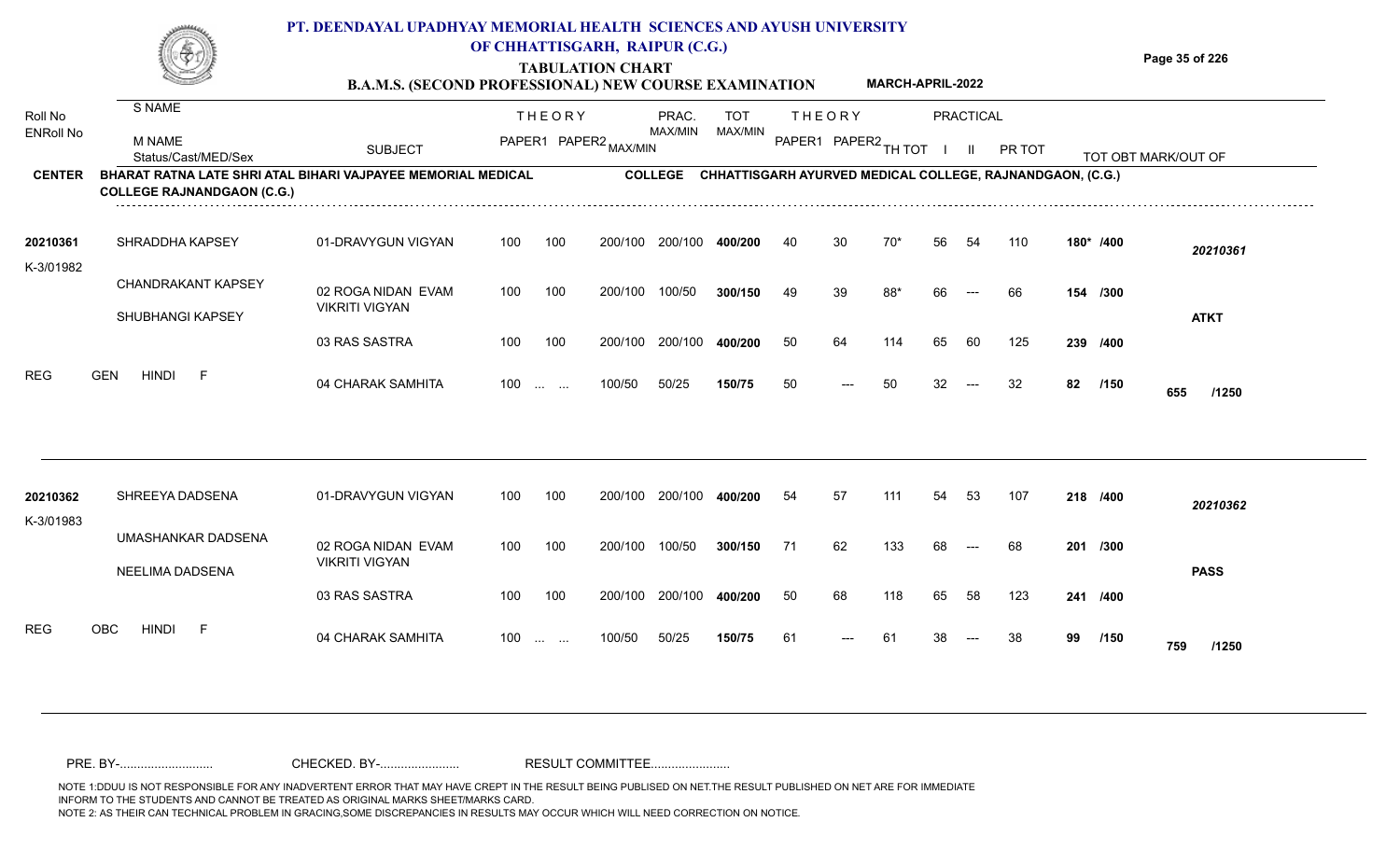**TABULATION CHART**

**Page 36 of 226**

|                       |                                                                                                   | LADULATIOR CHART<br>MARCH-APRIL-2022<br><b>B.A.M.S. (SECOND PROFESSIONAL) NEW COURSE EXAMINATION</b> |                   |     |                                  |                         |            |                      |       |                                                                   |    |                      |        |          |          |                     |
|-----------------------|---------------------------------------------------------------------------------------------------|------------------------------------------------------------------------------------------------------|-------------------|-----|----------------------------------|-------------------------|------------|----------------------|-------|-------------------------------------------------------------------|----|----------------------|--------|----------|----------|---------------------|
| Roll No               | S NAME                                                                                            |                                                                                                      | <b>THEORY</b>     |     | PRAC.                            |                         | <b>TOT</b> | <b>THEORY</b>        |       | PRACTICAL                                                         |    |                      |        |          |          |                     |
| <b>ENRoll No</b>      | M NAME<br>Status/Cast/MED/Sex                                                                     | <b>SUBJECT</b>                                                                                       |                   |     | MAX/MIN<br>PAPER1 PAPER2 MAX/MIN |                         | MAX/MIN    | PAPER1 PAPER2 TH TOT |       |                                                                   |    | $\mathbf{II}$        | PR TOT |          |          | TOT OBT MARK/OUT OF |
| <b>CENTER</b>         | BHARAT RATNA LATE SHRI ATAL BIHARI VAJPAYEE MEMORIAL MEDICAL<br><b>COLLEGE RAJNANDGAON (C.G.)</b> |                                                                                                      |                   |     |                                  |                         |            |                      |       | COLLEGE CHHATTISGARH AYURVED MEDICAL COLLEGE, RAJNANDGAON, (C.G.) |    |                      |        |          |          |                     |
| 20210363<br>K-3/01984 | SHRISHTI SHARMA                                                                                   | 01-DRAVYGUN VIGYAN                                                                                   | 100               | 100 |                                  | 200/100 200/100 400/200 |            | 61                   | 62    | 123                                                               | 66 | 64                   | 130    |          | 253 /400 | 20210363            |
|                       | NARAYAN PD SHARMA                                                                                 | 02 ROGA NIDAN EVAM                                                                                   | 100               | 100 | 200/100                          | 100/50                  | 300/150    | 69                   | 67    | 136                                                               | 76 | $\sim$ $\sim$        | 76     | 212 /300 |          |                     |
|                       | <b>MADHURI SHARMA</b>                                                                             | <b>VIKRITI VIGYAN</b>                                                                                |                   |     |                                  |                         |            |                      |       |                                                                   |    |                      |        |          |          | <b>PASS</b>         |
|                       |                                                                                                   | 03 RAS SASTRA                                                                                        | 100               | 100 |                                  | 200/100 200/100         | 400/200    | 52                   | 69    | 121                                                               | 82 | 75                   | 157    |          | 278 /400 |                     |
| <b>REG</b>            | <b>HINDI</b><br><b>GEN</b><br>-F                                                                  | 04 CHARAK SAMHITA                                                                                    | $100 \dots \dots$ |     | 100/50                           | 50/25                   | 150/75     | 69                   | $---$ | 69                                                                | 40 | $---$                | 40     |          | 109 /150 | 852<br>/1250        |
| 20210364              | SONAL JAIN                                                                                        | 01-DRAVYGUN VIGYAN                                                                                   | 100               | 100 |                                  | 200/100 200/100         | 400/200    | 68                   | 62    | 130                                                               | 82 | 81                   | 163    |          | 293 /400 | 20210364            |
| K-3/01985             |                                                                                                   |                                                                                                      |                   |     |                                  |                         |            |                      |       |                                                                   |    |                      |        |          |          |                     |
|                       | DULICHAND JAIN<br><b>JYOTI JAIN</b>                                                               | 02 ROGA NIDAN EVAM<br><b>VIKRITI VIGYAN</b>                                                          | 100               | 100 | 200/100                          | 100/50                  | 300/150    | 64                   | 72    | 136                                                               | 71 | $\hspace{0.05cm}---$ | 71     |          | 207 /300 | <b>PASS</b>         |
|                       |                                                                                                   | 03 RAS SASTRA                                                                                        | 100               | 100 |                                  | 200/100 200/100         | 400/200    | 54                   | 64    | 118                                                               | 84 | 82                   | 166    |          | 284 /400 |                     |
| <b>REG</b>            | <b>GEN</b><br>HINDI F                                                                             | 04 CHARAK SAMHITA                                                                                    | $100$             |     | 100/50                           | 50/25                   | 150/75     | 67                   | $---$ | 67                                                                | 41 |                      | 41     |          | 108 /150 | 892<br>/1250        |
|                       |                                                                                                   |                                                                                                      |                   |     |                                  |                         |            |                      |       |                                                                   |    |                      |        |          |          |                     |

NOTE 1:DDUU IS NOT RESPONSIBLE FOR ANY INADVERTENT ERROR THAT MAY HAVE CREPT IN THE RESULT BEING PUBLISED ON NET.THE RESULT PUBLISHED ON NET ARE FOR IMMEDIATE INFORM TO THE STUDENTS AND CANNOT BE TREATED AS ORIGINAL MARKS SHEET/MARKS CARD.<br>NOTE 2: AS THEIR CAN TECHNICAL PROBLEM IN GRACING,SOME DISCREPANCIES IN RESULTS MAY OCCUR WHICH WILL NEED CORRECTION ON NOTICE. NOTE 2: AS THEIR CAN TECHNICAL PROBLEM IN GRACING,SOME DISCREPANCIES IN RESULTS MAY OCCUR WHICH WILL NEED CORRECTION ON NOTICE. PRE. BY-........................... CHECKED. BY-....................... RESULT COMMITTEE.......................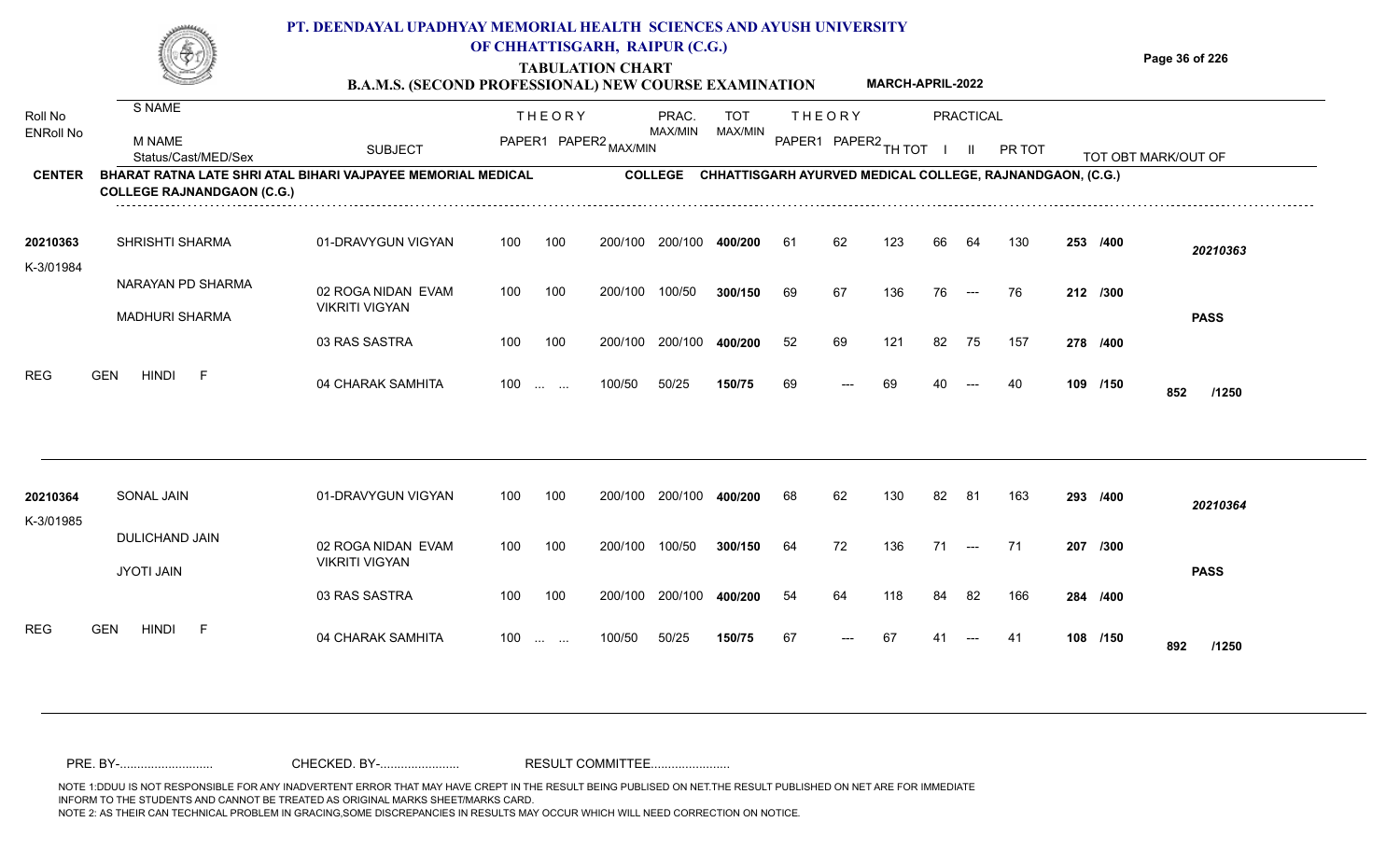## **PT. DEENDAYAL UPADHYAY MEMORIAL HEALTH SCIENCES AND AYUSH UNIVERSITY OF CHHATTISGARH, RAIPUR (C.G.)**



# **TABULATION CHART**

**Page 37 of 226**

#### **B.A.M.S. (SECOND PROFESSIONAL) NEW COURSE EXAMINATION MARCH-APRIL-2022**

| Roll No<br><b>ENRoll No</b> | S NAME<br>M NAME<br>Status/Cast/MED/Sex                                                           | <b>SUBJECT</b>                              |                   | <b>THEORY</b><br>PAPER1 PAPER2 MAX/MIN |         | PRAC.<br>MAX/MIN | <b>TOT</b><br>MAX/MIN |    | <b>THEORY</b><br>PAPER1 PAPER2 TH TOT |       |    | <b>PRACTICAL</b><br>$\mathbf{II}$ | PR TOT                                                    |    |           | TOT OBT MARK/OUT OF |
|-----------------------------|---------------------------------------------------------------------------------------------------|---------------------------------------------|-------------------|----------------------------------------|---------|------------------|-----------------------|----|---------------------------------------|-------|----|-----------------------------------|-----------------------------------------------------------|----|-----------|---------------------|
| <b>CENTER</b>               | BHARAT RATNA LATE SHRI ATAL BIHARI VAJPAYEE MEMORIAL MEDICAL<br><b>COLLEGE RAJNANDGAON (C.G.)</b> |                                             |                   |                                        |         | <b>COLLEGE</b>   |                       |    |                                       |       |    |                                   | CHHATTISGARH AYURVED MEDICAL COLLEGE, RAJNANDGAON, (C.G.) |    |           |                     |
| 20210365<br>K-3/01986       | SONAM JAISWAL                                                                                     | 01-DRAVYGUN VIGYAN                          | 100               | 100                                    | 200/100 | 200/100          | 400/200               | 36 | 50                                    | 86*   | 64 | 65                                | 129                                                       |    | 215 /400  | 20210365            |
|                             | YAGYASHARAN JAISWAL<br>SITALA DEVI                                                                | 02 ROGA NIDAN EVAM<br><b>VIKRITI VIGYAN</b> | 100               | 100                                    | 200/100 | 100/50           | 300/150               | 59 | 56                                    | 115   | 69 | $---$                             | 69                                                        |    | 184 /300  | <b>ATKT</b>         |
|                             |                                                                                                   | 03 RAS SASTRA                               | 100               | 100                                    | 200/100 | 200/100          | 400/200               | 13 | 50                                    | 63*   | 53 | 54                                | 107                                                       |    | 170* /400 |                     |
| <b>REG</b>                  | <b>HINDI</b><br><b>GEN</b><br>- F                                                                 | 04 CHARAK SAMHITA                           | $100 \dots \dots$ |                                        | 100/50  | 50/25            | 150/75                | 51 | ---                                   | 51    | 36 | $---$                             | 36                                                        | 87 | /150      | 656<br>/1250        |
| 20210366<br>K-3/01987       | <b>SONAM SONI</b>                                                                                 | 01-DRAVYGUN VIGYAN                          | 100               | 100                                    | 200/100 | 200/100          | 400/200               | 63 | 61                                    | 124   | 62 | 60                                | 122                                                       |    | 246 /400  | 20210366            |
|                             | <b>SHYAM BIHARI SONI</b><br><b>ABHA SONI</b>                                                      | 02 ROGA NIDAN EVAM<br><b>VIKRITI VIGYAN</b> | 100               | 100                                    | 200/100 | 100/50           | 300/150               | 62 | 63                                    | 125   | 74 | $---$                             | 74                                                        |    | 199 /300  | <b>PASS</b>         |
|                             |                                                                                                   | 03 RAS SASTRA                               | 100               | 100                                    | 200/100 | 200/100          | 400/200               | 37 | 61                                    | $98*$ | 70 | 78                                | 148                                                       |    | 246 /400  | <b>DC 02</b>        |
| <b>REG</b>                  | <b>OBC</b><br><b>HINDI</b><br>- F                                                                 | 04 CHARAK SAMHITA                           | 100               | <b>Contract Contract</b>               | 100/50  | 50/25            | 150/75                | 62 |                                       | 62    |    |                                   | 38                                                        |    | 100 /150  | 791<br>/1250        |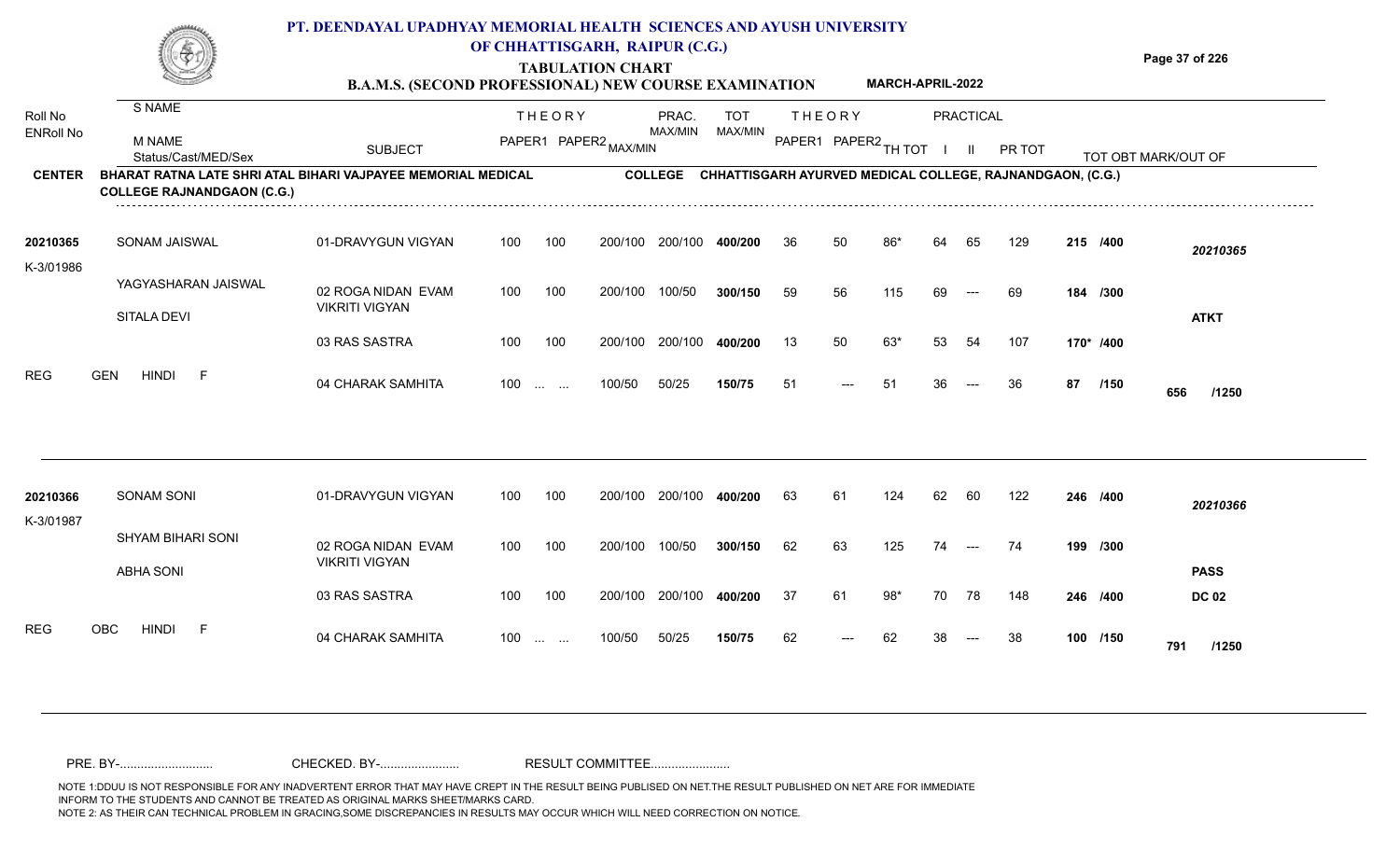|                      |                                                                                                          | PT. DEENDAYAL UPADHYAY MEMORIAL HEALTH SCIENCES AND AYUSH UNIVERSITY |     |               |                                                           |                  |                       |    |                                                                  |                         |    |           |        |    |          |                     |
|----------------------|----------------------------------------------------------------------------------------------------------|----------------------------------------------------------------------|-----|---------------|-----------------------------------------------------------|------------------|-----------------------|----|------------------------------------------------------------------|-------------------------|----|-----------|--------|----|----------|---------------------|
|                      |                                                                                                          | <b>B.A.M.S. (SECOND PROFESSIONAL) NEW COURSE EXAMINATION</b>         |     |               | OF CHHATTISGARH, RAIPUR (C.G.)<br><b>TABULATION CHART</b> |                  |                       |    |                                                                  | <b>MARCH-APRIL-2022</b> |    |           |        |    |          | Page 38 of 226      |
| Roll No<br>ENRoll No | S NAME                                                                                                   |                                                                      |     | <b>THEORY</b> |                                                           | PRAC.<br>MAX/MIN | <b>TOT</b><br>MAX/MIN |    | THEORY                                                           |                         |    | PRACTICAL |        |    |          |                     |
|                      | M NAME<br>Status/Cast/MED/Sex                                                                            | <b>SUBJECT</b>                                                       |     |               | PAPER1 PAPER2 MAX/MIN                                     |                  |                       |    | PAPER1 PAPER2                                                    | ТН ТОТ                  |    |           | PR TOT |    |          | TOT OBT MARK/OUT OF |
| <b>CENTER</b>        | <b>BHARAT RATNA LATE SHRI ATAL BIHARI VAJPAYEE MEMORIAL MEDICAL</b><br><b>COLLEGE RAJNANDGAON (C.G.)</b> |                                                                      |     |               |                                                           | <b>COLLEGE</b>   |                       |    | <b>CHHATTISGARH AYURVED MEDICAL COLLEGE, RAJNANDGAON, (C.G.)</b> |                         |    |           |        |    |          |                     |
| 20210367             | <b>TEJUSVITA HARIT</b>                                                                                   | 01-DRAVYGUN VIGYAN                                                   | 100 | 100           | 200/100                                                   | 200/100          | 400/200               | 55 | 62                                                               | 117                     | 60 | -58       | 118    |    | 235 /400 | 20210367            |
| K-3/01988            | <b>HARISH KUMAR HARIT</b>                                                                                | 02 ROGA NIDAN EVAM<br><b>VIKRITI VIGYAN</b>                          | 100 | 100           | 200/100                                                   | 100/50           | 300/150               | 55 | 72                                                               | 127                     | 69 |           | -69    |    | 196 /300 |                     |
|                      | <b>MANJU HARIT</b>                                                                                       | 03 RAS SASTRA                                                        | 100 | 100           | 200/100                                                   | 200/100          | 400/200               | 59 | 65                                                               | 124                     | 75 | 74        | 149    |    | 273 /400 | <b>PASS</b>         |
|                      | OBC<br><b>HINDI</b>                                                                                      | 04 CHARAK SAMHITA                                                    | 100 |               | 100/50                                                    | 50/25            | 150/75                | 56 |                                                                  |                         |    |           | 39     | 95 | /150     | 799<br>/1250        |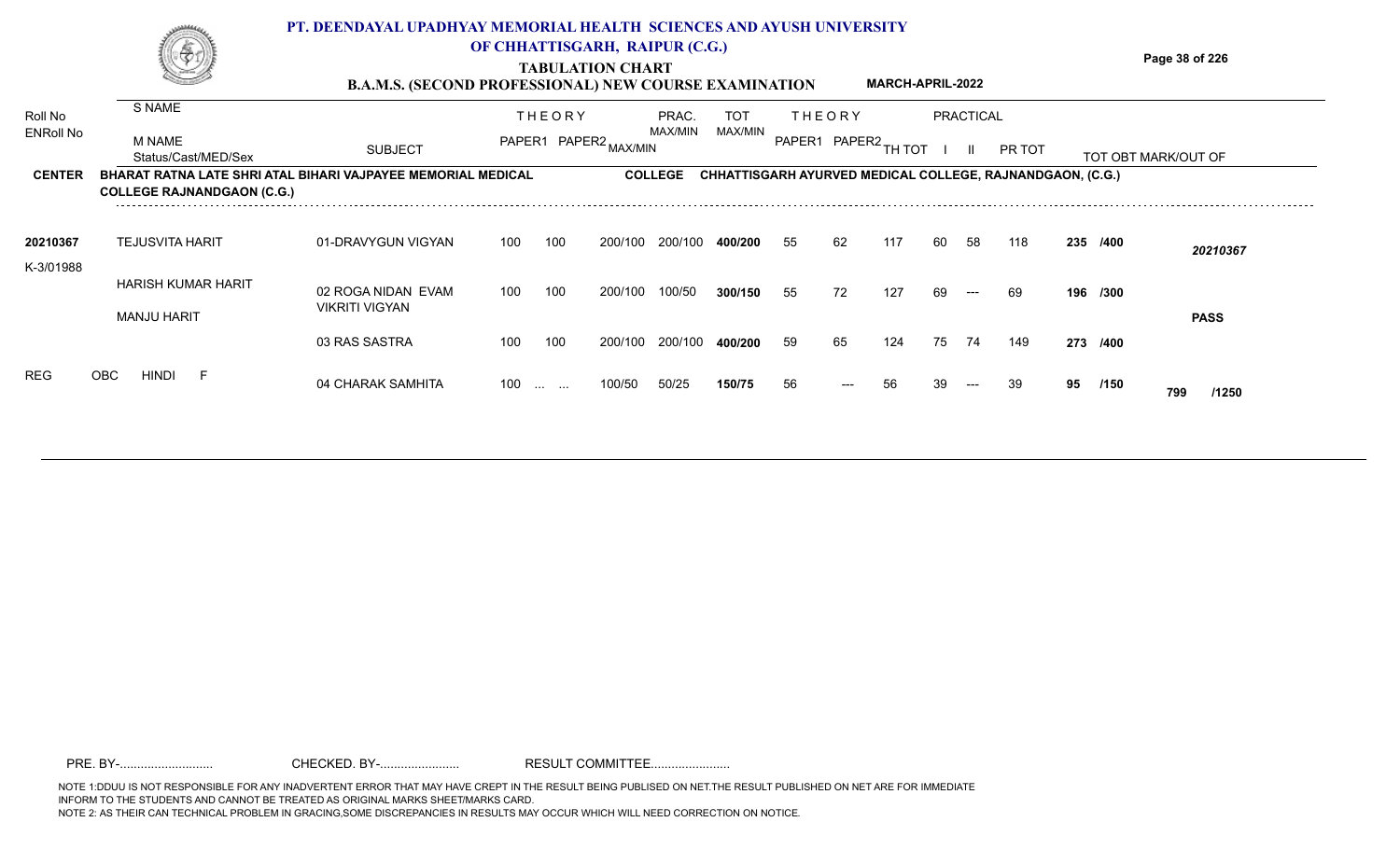|                             |                                   | PT. DEENDAYAL UPADHYAY MEMORIAL HEALTH SCIENCES AND AYUSH UNIVERSITY<br><b>B.A.M.S. (SECOND PROFESSIONAL) NEW COURSE EXAMINATION</b> |       | OF CHHATTISGARH, RAIPUR (C.G.)<br><b>TABULATION CHART</b>     |         |                  |                       |       |               | <b>MARCH-APRIL-2022</b> |        |                  |                                                                  |           |            | Page 39 of 226      |
|-----------------------------|-----------------------------------|--------------------------------------------------------------------------------------------------------------------------------------|-------|---------------------------------------------------------------|---------|------------------|-----------------------|-------|---------------|-------------------------|--------|------------------|------------------------------------------------------------------|-----------|------------|---------------------|
| Roll No<br><b>ENRoll No</b> | S NAME                            |                                                                                                                                      |       | <b>THEORY</b>                                                 |         | PRAC.<br>MAX/MIN | <b>TOT</b><br>MAX/MIN |       | <b>THEORY</b> |                         |        | <b>PRACTICAL</b> |                                                                  |           |            |                     |
|                             | M NAME<br>Status/Cast/MED/Sex     | <b>SUBJECT</b>                                                                                                                       |       | PAPER1 PAPER2 MAX/MIN                                         |         |                  |                       |       |               | PAPER1 PAPER2 TH TOT    | $\Box$ | $\mathbf{H}$     | PR TOT                                                           |           |            | TOT OBT MARK/OUT OF |
| <b>CENTER</b>               | <b>COLLEGE RAJNANDGAON (C.G.)</b> | BHARAT RATNA LATE SHRI ATAL BIHARI VAJPAYEE MEMORIAL MEDICAL                                                                         |       |                                                               |         |                  |                       |       |               |                         |        |                  | COLLEGE MAHAVEER COLLEGE OF AYURVEDIC SCIENCE RAJNANDGAON (C.G.) |           |            |                     |
| 18210030<br>I-3/03276       | NAVNEET KUMAR PAIKRA              | 01-DRAVYGUN VIGYAN                                                                                                                   | 100   | 100                                                           | 200/100 | 200/100          | 400/200               |       |               |                         |        |                  |                                                                  |           | 254 /400 C | 18210030            |
|                             | KESHAW PRASAD PAIKRA              | 02 ROGA NIDAN EVAM                                                                                                                   | 100   | 100                                                           |         | 200/100 100/50   | 300/150               | $---$ |               |                         |        |                  |                                                                  |           | 187 /300 C |                     |
|                             | <b>NEERA PAIKRA</b>               | <b>VIKRITI VIGYAN</b>                                                                                                                |       |                                                               |         |                  |                       |       |               |                         |        |                  |                                                                  |           |            | <b>ATKT</b>         |
|                             |                                   | 03 RAS SASTRA                                                                                                                        | 100   | 100                                                           | 200/100 | 200/100          | 400/200               | 31    | 27            | $58*$                   | 60     | -54              | 114                                                              | 172* /400 |            |                     |
| <b>ATKT</b>                 | <b>HINDI</b><br><b>ST</b><br>M    | 04 CHARAK SAMHITA                                                                                                                    | $100$ |                                                               | 100/50  | 50/25            | 150/75                | $---$ |               |                         |        |                  |                                                                  | 90        | $/150$ C   | 703<br>/1250        |
| 18210043                    | <b>RAKESH KUMAR</b>               | 01-DRAVYGUN VIGYAN                                                                                                                   | 100   | 100                                                           | 200/100 | 200/100          | 400/200               | 31    | 50            | 81'                     | 60     | 60               | 120                                                              |           | 201 /400   | 18210043            |
| I-3/03289                   | RAIPURIYA RAM                     | 02 ROGA NIDAN EVAM                                                                                                                   | 100   | 100                                                           |         | 200/100 100/50   | 300/150               |       |               |                         |        |                  |                                                                  |           | 173 /300 C |                     |
|                             | <b>KANAK DEVI</b>                 | <b>VIKRITI VIGYAN</b>                                                                                                                |       |                                                               |         |                  |                       |       |               |                         |        |                  |                                                                  |           |            | <b>ATKT</b>         |
|                             |                                   | 03 RAS SASTRA                                                                                                                        | 100   | 100                                                           | 200/100 | 200/100          | 400/200               | 41    | 42            | 83*                     | 62     | 53               | 115                                                              |           | 198* /400  |                     |
| <b>ATKT</b>                 | <b>SC</b><br><b>HINDI</b><br>M    | 04 CHARAK SAMHITA                                                                                                                    | 100   | $\mathcal{L}_{\mathcal{F}}$ , and $\mathcal{L}_{\mathcal{F}}$ | 100/50  | 50/25            | 150/75                | 55    | $---$         | 55                      | 25     | $---$            | 25                                                               | 80        | /150       | 652<br>/1250        |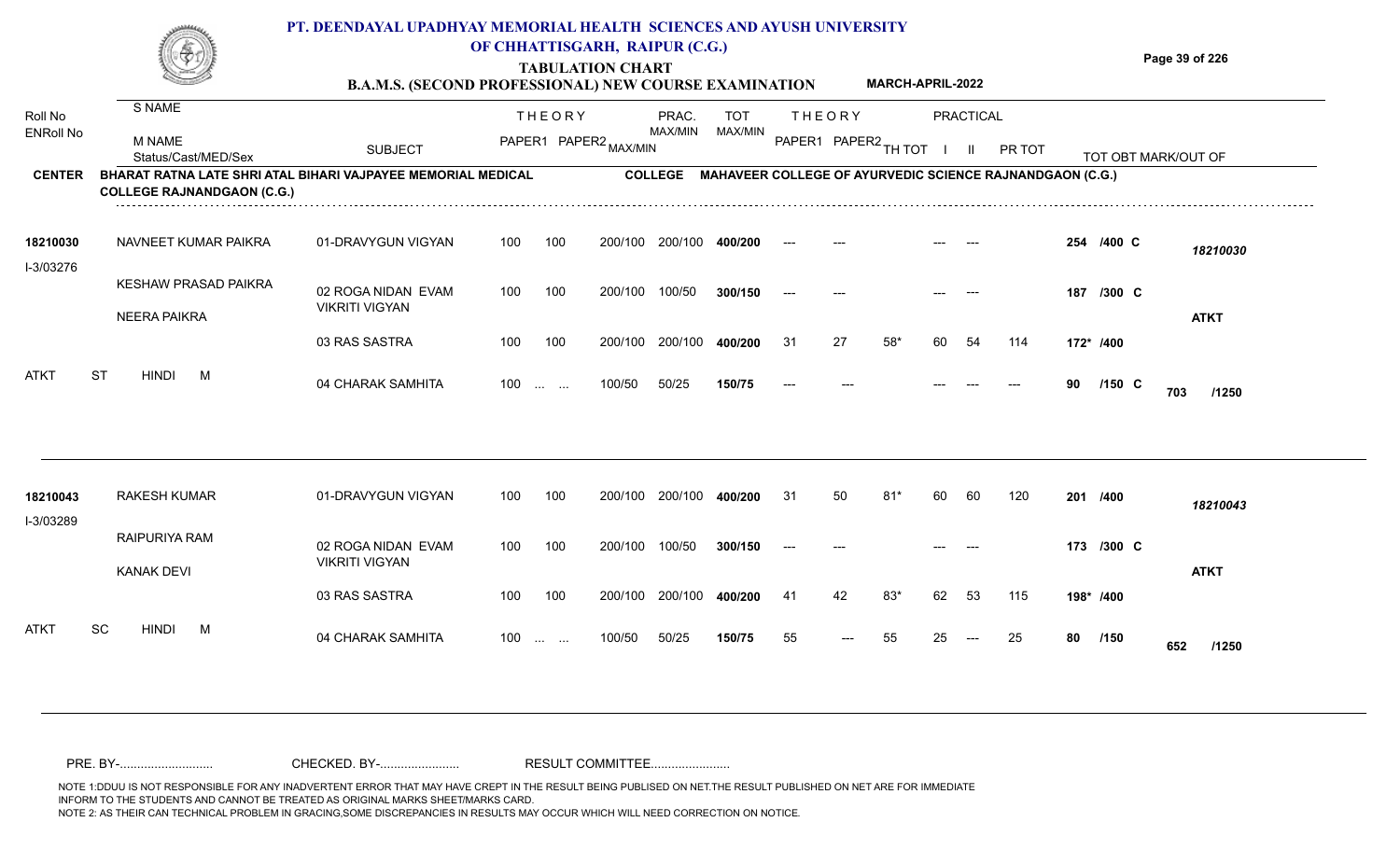|     | PT. DEENDAYAL UPADHYAY MEMORIAL HEALTH SCIENCES AND AYUSH UNIVERSITY |                         |                |
|-----|----------------------------------------------------------------------|-------------------------|----------------|
| (4) | OF CHHATTISGARH, RAIPUR (C.G.)                                       |                         |                |
| Š   | <b>TABULATION CHART</b>                                              |                         | Page 40 of 226 |
|     | <b>B.A.M.S. (SECOND PROFESSIONAL) NEW COURSE EXAMINATION</b>         | <b>MARCH-APRIL-2022</b> |                |

| Roll No               | S NAME                                                                                                   |                                             |     | <b>THEORY</b>                                  |                       | PRAC.          | <b>TOT</b>                                               |    | <b>THEORY</b> |                      |    | PRACTICAL |        |    |                     |              |
|-----------------------|----------------------------------------------------------------------------------------------------------|---------------------------------------------|-----|------------------------------------------------|-----------------------|----------------|----------------------------------------------------------|----|---------------|----------------------|----|-----------|--------|----|---------------------|--------------|
| <b>ENRoll No</b>      | M NAME<br>Status/Cast/MED/Sex                                                                            | <b>SUBJECT</b>                              |     |                                                | PAPER1 PAPER2 MAX/MIN | MAX/MIN        | MAX/MIN                                                  |    |               | PAPER1 PAPER2 TH TOT |    |           | PR TOT |    | TOT OBT MARK/OUT OF |              |
| <b>CENTER</b>         | <b>BHARAT RATNA LATE SHRI ATAL BIHARI VAJPAYEE MEMORIAL MEDICAL</b><br><b>COLLEGE RAJNANDGAON (C.G.)</b> |                                             |     |                                                |                       | <b>COLLEGE</b> | MAHAVEER COLLEGE OF AYURVEDIC SCIENCE RAJNANDGAON (C.G.) |    |               |                      |    |           |        |    |                     |              |
| 19210249<br>J-3/01422 | MITESH KUMAR GENDRE                                                                                      | 01-DRAVYGUN VIGYAN                          | 100 | 100                                            | 200/100               | 200/100        | 400/200                                                  | 39 | 58            | $97*$                | 58 | 60        | 118    |    | 215 /400            | 19210249     |
|                       | LAKHAN KUMAR GENDRE<br>KANAK GENDRE                                                                      | 02 ROGA NIDAN EVAM<br><b>VIKRITI VIGYAN</b> | 100 | 100                                            | 200/100               | 100/50         | 300/150                                                  |    |               |                      |    |           |        |    | 181 /300 C          | <b>PASS</b>  |
|                       |                                                                                                          | 03 RAS SASTRA                               | 100 | 100                                            | 200/100               | 200/100        | 400/200                                                  | 50 | 50            | 100                  | 62 | 53        | 115    |    | 215 /400            | <b>DC 03</b> |
| <b>ATKT</b>           | <b>SC</b><br><b>HINDI</b><br>M                                                                           | 04 CHARAK SAMHITA                           | 100 | $\mathbf{r}$ and $\mathbf{r}$ and $\mathbf{r}$ | 100/50                | 50/25          | 150/75                                                   | 51 | $---$         | -51                  | 25 | $---$     | 25     | 76 | /150                | 687<br>/1250 |
|                       |                                                                                                          |                                             |     |                                                |                       |                |                                                          |    |               |                      |    |           |        |    |                     |              |
| 19210261<br>J-3/01434 | SANJU KUMAR PATRE                                                                                        | 01-DRAVYGUN VIGYAN                          | 100 | 100                                            | 200/100               | 200/100        | 400/200                                                  |    |               |                      |    |           |        |    | 222 /400 C          | 19210261     |

02 ROGA NIDAN EVAM VIKRITI VIGYAN 03 RAS SASTRA 04 CHARAK SAMHITA 100 … … 100/50 50/25 **150/75** 59 --- 59 27 --- 27 **86 /150 718 /1250** 100 100 200/100 200/100 400/200 100/50 50/25 **150/75** 100/50 **300/150** 200/100 **400/200** --- 100 ... ... 100/50 50/25 **150/75** 59 --- 59 27 **/300** --- --- --- **182 C /400** --- --- --- --- **228 C /150** BHAGWAT DAS PATRE NIRMALA BAI PATRE ATKT SC HINDI M 04 CHARAK SAMHITA J-3/01434 100 200/100 100/50 <sup>59</sup> <sup>59</sup> <sup>27</sup> <sup>27</sup> **<sup>86</sup> <sup>718</sup> PASS**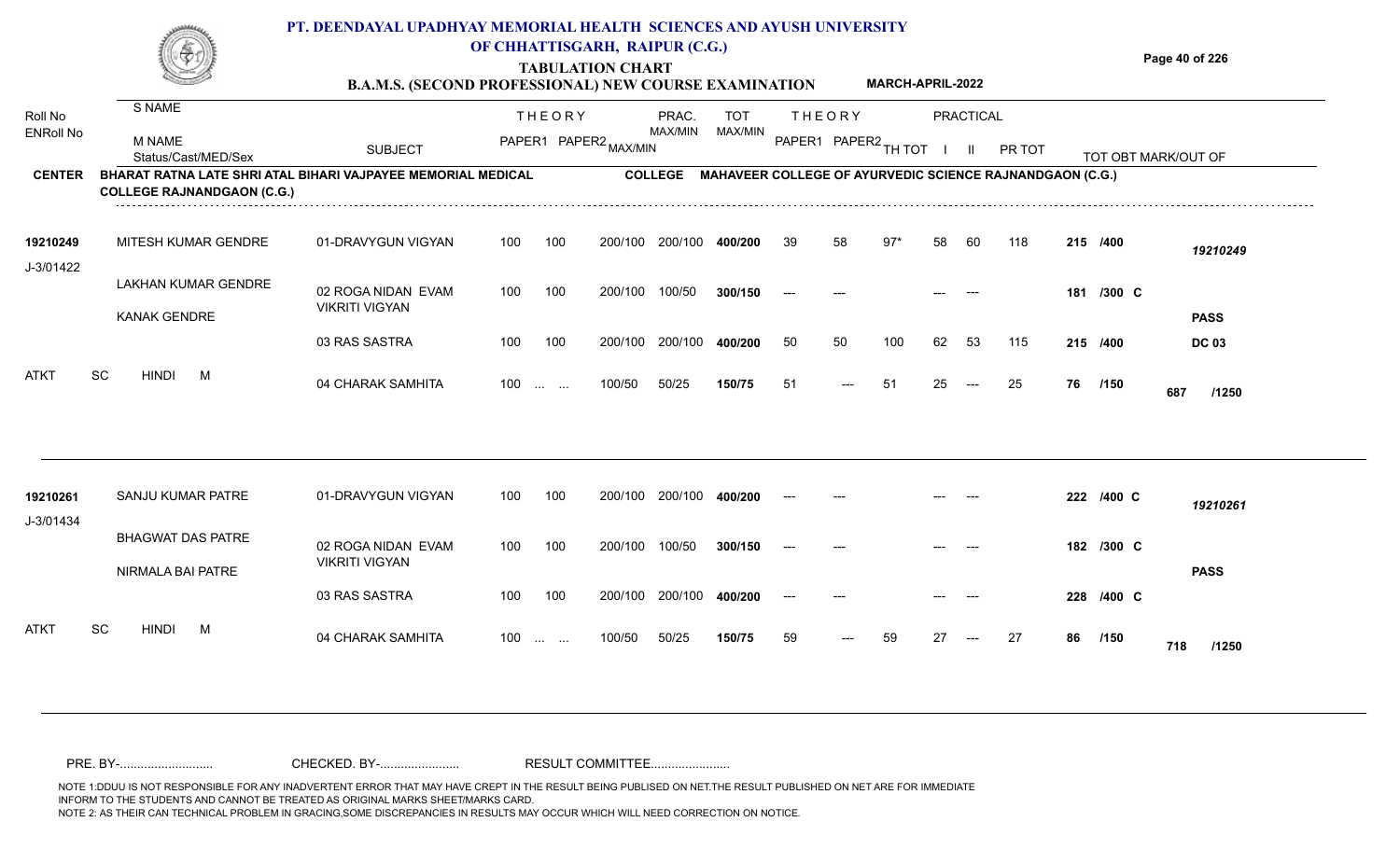### **TABULATION CHART Page 41 of 226 B.A.M.S. (SECOND PROFESSIONAL) NEW COURSE EXAMINATION PT. DEENDAYAL UPADHYAY MEMORIAL HEALTH SCIENCES AND AYUSH UNIVERSITY OF CHHATTISGARH, RAIPUR (C.G.) MARCH-APRIL-2022**

| Roll No               | S NAME                                        |                                                              |     | <b>THEORY</b>                      | PRAC.          | <b>TOT</b>                                               |     | <b>THEORY</b> |              |    | PRACTICAL |        |    |           |                     |
|-----------------------|-----------------------------------------------|--------------------------------------------------------------|-----|------------------------------------|----------------|----------------------------------------------------------|-----|---------------|--------------|----|-----------|--------|----|-----------|---------------------|
| <b>ENRoll No</b>      | M NAME<br>Status/Cast/MED/Sex                 | <b>SUBJECT</b>                                               |     | PAPER1 PAPER2 MAX/MIN              | MAX/MIN        | MAX/MIN                                                  |     | PAPER1 PAPER2 | TH TOT       |    | H         | PR TOT |    |           | TOT OBT MARK/OUT OF |
| <b>CENTER</b>         | <b>COLLEGE RAJNANDGAON (C.G.)</b>             | BHARAT RATNA LATE SHRI ATAL BIHARI VAJPAYEE MEMORIAL MEDICAL |     |                                    | <b>COLLEGE</b> | MAHAVEER COLLEGE OF AYURVEDIC SCIENCE RAJNANDGAON (C.G.) |     |               |              |    |           |        |    |           |                     |
| 20210368              | <b>AAYUSHI SONI</b>                           | 01-DRAVYGUN VIGYAN                                           | 100 | 100<br>200/100                     | 200/100        | 400/200                                                  | -51 | 50            | $10^{\circ}$ | 65 | 68        | 133    |    | 234 /400  | 20210368            |
| K-3/02137             | <b>KRISHNA KUMAR SONI</b><br><b>MAYA SONI</b> | 02 ROGA NIDAN EVAM<br><b>VIKRITI VIGYAN</b>                  | 100 | 100<br>200/100                     | 100/50         | 300/150                                                  | 60  | 44            | 104          | 65 | $---$     | 65     |    | 169 /300  | <b>PASS</b>         |
|                       |                                               | 03 RAS SASTRA                                                | 100 | 100<br>200/100                     | 200/100        | 400/200                                                  | 40  | 63            | 103          | 63 | 64        | 127    |    | 230 /400  |                     |
| <b>REG</b>            | <b>HINDI</b><br><b>OBC</b>                    | 04 CHARAK SAMHITA                                            | 100 | 100/50<br><b>Contract Contract</b> | 50/25          | 150/75                                                   | 54  | $---$         | 54           | 33 | $---$     | 33     | 87 | /150      | 720<br>/1250        |
|                       |                                               |                                                              |     |                                    |                |                                                          |     |               |              |    |           |        |    |           |                     |
| 20210369<br>K-3/02138 | <b>ADARSH GUPTA</b>                           | 01-DRAVYGUN VIGYAN                                           | 100 | 100<br>200/100                     | 200/100        | 400/200                                                  | 36  | 57            | 93*          | 60 | 60        | 120    |    | 213 /400  | 20210369            |
|                       | <b>BASANT GUPTA</b><br><b>ANAMIKA GUPTA</b>   | 02 ROGA NIDAN EVAM<br><b>VIKRITI VIGYAN</b>                  | 100 | 100<br>200/100                     | 100/50         | 300/150                                                  | -41 | 32            | $73*$        | 60 | $---$     | -60    |    | 133* /300 | <b>ATKT</b>         |
|                       |                                               | 03 RAS SASTRA                                                | 100 | 100<br>200/100                     | 200/100        | 400/200                                                  | 39  | 37            | 76*          | 61 | 62        | 123    |    | 199* /400 |                     |
| <b>REG</b>            | <b>GEN</b><br>HINDI<br>M                      | 04 CHARAK SAMHITA                                            | 100 | 100/50<br><b>Contract Contract</b> | 50/25          | 150/75                                                   | 52  |               |              |    |           |        | 82 | /150      | 627<br>/1250        |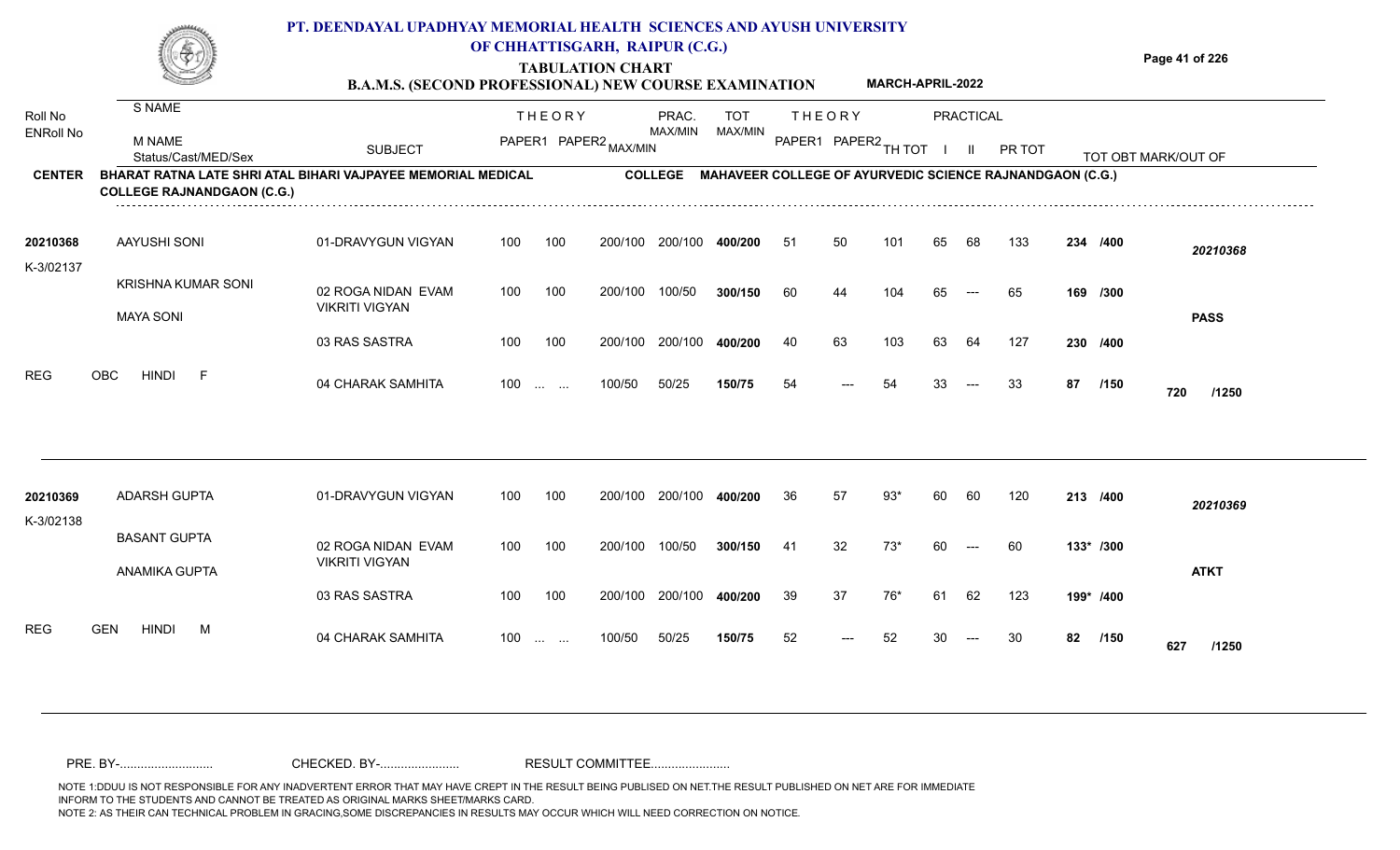|                             |                                                | PT. DEENDAYAL UPADHYAY MEMORIAL HEALTH SCIENCES AND AYUSH UNIVERSITY<br><b>B.A.M.S. (SECOND PROFESSIONAL) NEW COURSE EXAMINATION</b> |     |                               | OF CHHATTISGARH, RAIPUR (C.G.)<br><b>TABULATION CHART</b> |                  |                       |     |               | <b>MARCH-APRIL-2022</b> |    |           |                                                                 |     |          | Page 42 of 226      |
|-----------------------------|------------------------------------------------|--------------------------------------------------------------------------------------------------------------------------------------|-----|-------------------------------|-----------------------------------------------------------|------------------|-----------------------|-----|---------------|-------------------------|----|-----------|-----------------------------------------------------------------|-----|----------|---------------------|
| Roll No<br><b>ENRoll No</b> | S NAME<br><b>M NAME</b><br>Status/Cast/MED/Sex | <b>SUBJECT</b>                                                                                                                       |     | <b>THEORY</b>                 | PAPER1 PAPER2 MAX/MIN                                     | PRAC.<br>MAX/MIN | <b>TOT</b><br>MAX/MIN |     | <b>THEORY</b> | PAPER1 PAPER2 TH TOT    |    | PRACTICAL | PR TOT                                                          |     |          | TOT OBT MARK/OUT OF |
| <b>CENTER</b>               | <b>COLLEGE RAJNANDGAON (C.G.)</b>              | BHARAT RATNA LATE SHRI ATAL BIHARI VAJPAYEE MEMORIAL MEDICAL                                                                         |     |                               |                                                           | <b>COLLEGE</b>   |                       |     |               |                         |    |           | <b>MAHAVEER COLLEGE OF AYURVEDIC SCIENCE RAJNANDGAON (C.G.)</b> |     |          |                     |
| 20210370<br>K-3/02139       | AITAWAR JYOTSHNA<br>JAGJIVAN                   | 01-DRAVYGUN VIGYAN                                                                                                                   | 100 | 100                           | 200/100                                                   | 200/100          | 400/200               | -67 | 66            | 133                     | 80 | -81       | 161                                                             |     | 294 /400 | 20210370            |
|                             | <b>JAGJIVAN AITAWAR</b><br><b>SWAPNA</b>       | 02 ROGA NIDAN EVAM<br><b>VIKRITI VIGYAN</b>                                                                                          | 100 | 100                           | 200/100                                                   | 100/50           | 300/150               | 64  | 61            | 125                     | 82 |           | 82                                                              | 207 | /300     | <b>PASS</b>         |
|                             |                                                | 03 RAS SASTRA                                                                                                                        | 100 | 100                           | 200/100                                                   | 200/100          | 400/200               | 68  | 72            | 140                     | 80 | 82        | 162                                                             |     | 302 /400 |                     |
| <b>REG</b>                  | <b>GEN</b><br>HINDI                            | 04 CHARAK SAMHITA                                                                                                                    | 100 | $\mathbf{r}$ and $\mathbf{r}$ | 100/50                                                    | 50/25            | 150/75                | 62  | $---$         | 62                      |    |           | -41                                                             |     | 103 /150 | 906<br>/1250        |
|                             |                                                |                                                                                                                                      |     |                               |                                                           |                  |                       |     |               |                         |    |           |                                                                 |     |          |                     |
| 20210371                    | AJAY KUMAR CHANDRAKAR                          | 01-DRAVYGUN VIGYAN                                                                                                                   | 100 | 100                           | 200/100                                                   | 200/100          | 400/200               | 65  | 62            | 127                     | 80 | 81        | 161                                                             |     | 288 /400 | $\frac{1}{2}$       |

| .          |                                               |                                             |       |     |         |         |         |    |       |     |    |       |     |     |          | 20210371     |
|------------|-----------------------------------------------|---------------------------------------------|-------|-----|---------|---------|---------|----|-------|-----|----|-------|-----|-----|----------|--------------|
| K-3/02140  |                                               |                                             |       |     |         |         |         |    |       |     |    |       |     |     |          |              |
|            | ASHOK KUMAR<br>CHANDRAKAR<br>ANITA CHANDRAKAR | 02 ROGA NIDAN EVAM<br><b>VIKRITI VIGYAN</b> | 100   | 100 | 200/100 | 100/50  | 300/150 | 40 | 62    | 102 | 70 | $---$ | 70  |     | 172 /300 | <b>PASS</b>  |
|            |                                               | 03 RAS SASTRA                               | 100   | 100 | 200/100 | 200/100 | 400/200 | 74 | 59    | 133 | 68 | 73    | 141 |     | 274 /400 |              |
| <b>REG</b> | <b>HINDI</b><br><b>OBC</b><br>M               | 04 CHARAK SAMHITA                           | $100$ |     | 100/50  | 50/25   | 150/75  | 61 | $---$ | -61 | 40 | $---$ | 40  | 101 | /150     | 835<br>/1250 |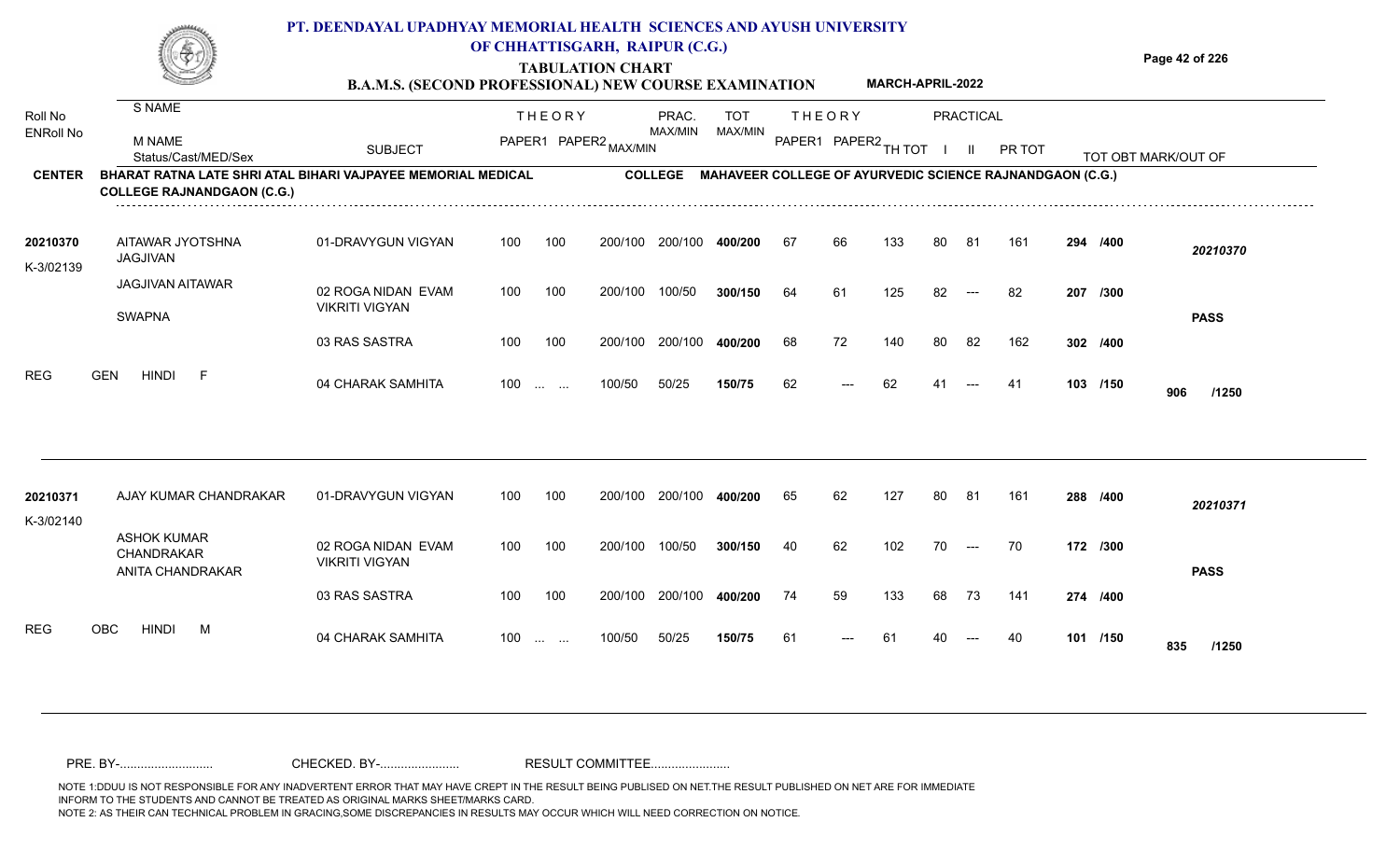### **TABULATION CHART Page 43 of 226 PT. DEENDAYAL UPADHYAY MEMORIAL HEALTH SCIENCES AND AYUSH UNIVERSITY OF CHHATTISGARH, RAIPUR (C.G.) MARCH-APRIL-2022**

**B.A.M.S. (SECOND PROFESSIONAL) NEW COURSE EXAMINATION** 

| Roll No               | S NAME                                                                                            |                                             |     | <b>THEORY</b>            |         | PRAC.          | <b>TOT</b>                                                      |    | <b>THEORY</b>        |     |    | <b>PRACTICAL</b>                         |        |    |          |                     |  |
|-----------------------|---------------------------------------------------------------------------------------------------|---------------------------------------------|-----|--------------------------|---------|----------------|-----------------------------------------------------------------|----|----------------------|-----|----|------------------------------------------|--------|----|----------|---------------------|--|
| <b>ENRoll No</b>      | <b>M NAME</b><br>Status/Cast/MED/Sex                                                              | <b>SUBJECT</b>                              |     | PAPER1 PAPER2 MAX/MIN    |         | MAX/MIN        | MAX/MIN                                                         |    | PAPER1 PAPER2 TH TOT |     |    | $\mathbf{H}$                             | PR TOT |    |          | TOT OBT MARK/OUT OF |  |
| <b>CENTER</b>         | BHARAT RATNA LATE SHRI ATAL BIHARI VAJPAYEE MEMORIAL MEDICAL<br><b>COLLEGE RAJNANDGAON (C.G.)</b> |                                             |     |                          |         | <b>COLLEGE</b> | <b>MAHAVEER COLLEGE OF AYURVEDIC SCIENCE RAJNANDGAON (C.G.)</b> |    |                      |     |    |                                          |        |    |          |                     |  |
| 20210375              | APEKSHA TRIPATHI                                                                                  | 01-DRAVYGUN VIGYAN                          | 100 | 100                      | 200/100 | 200/100        | 400/200                                                         | 56 | 60                   | 116 | 80 | 78                                       | 158    |    | 274 /400 | 20210375            |  |
| K-3/02144             | <b>JAI PRAKASH TRIPATHI</b><br><b>MANJU TRIPATHI</b>                                              | 02 ROGA NIDAN EVAM<br><b>VIKRITI VIGYAN</b> | 100 | 100                      | 200/100 | 100/50         | 300/150                                                         | 69 | 59                   | 128 | 70 | $\hspace{0.05cm} \ldots \hspace{0.05cm}$ | 70     |    | 198 /300 |                     |  |
|                       |                                                                                                   | 03 RAS SASTRA                               | 100 | 100                      | 200/100 | 200/100        | 400/200                                                         | 50 | 58                   | 108 | 71 | 70                                       | 141    |    | 249 /400 | <b>PASS</b>         |  |
| <b>REG</b>            | <b>GEN</b><br><b>HINDI</b><br>F                                                                   | 04 CHARAK SAMHITA                           | 100 | <b>Service</b> Service   | 100/50  | 50/25          | 150/75                                                          | 63 | ---                  | 63  | 38 | $---$                                    | 38     |    | 101 /150 | 822<br>/1250        |  |
|                       |                                                                                                   |                                             |     |                          |         |                |                                                                 |    |                      |     |    |                                          |        |    |          |                     |  |
| 20210376<br>K-3/02145 | ARJAPURE BHUSHAN<br><b>ANANTA</b>                                                                 | 01-DRAVYGUN VIGYAN                          | 100 | 100                      | 200/100 | 200/100        | 400/200                                                         | 56 | 56                   | 112 | 60 | 61                                       | 121    |    | 233 /400 | 20210376            |  |
|                       | ANANTA ARJAPURE<br>KAVITA ARJAPURE                                                                | 02 ROGA NIDAN EVAM<br><b>VIKRITI VIGYAN</b> | 100 | 100                      | 200/100 | 100/50         | 300/150                                                         | 54 | 56                   | 110 | 62 | $---$                                    | 62     |    | 172 /300 | <b>PASS</b>         |  |
|                       |                                                                                                   | 03 RAS SASTRA                               | 100 | 100                      | 200/100 | 200/100        | 400/200                                                         | 55 | 58                   | 113 | 65 | 68                                       | 133    |    | 246 /400 |                     |  |
| <b>REG</b>            | SC<br><b>HINDI</b><br>M                                                                           | 04 CHARAK SAMHITA                           | 100 | <b>Contract Contract</b> | 100/50  | 50/25          | 150/75                                                          | 59 | ---                  | 59  | 34 |                                          | 34     | 93 | /150     | 744<br>/1250        |  |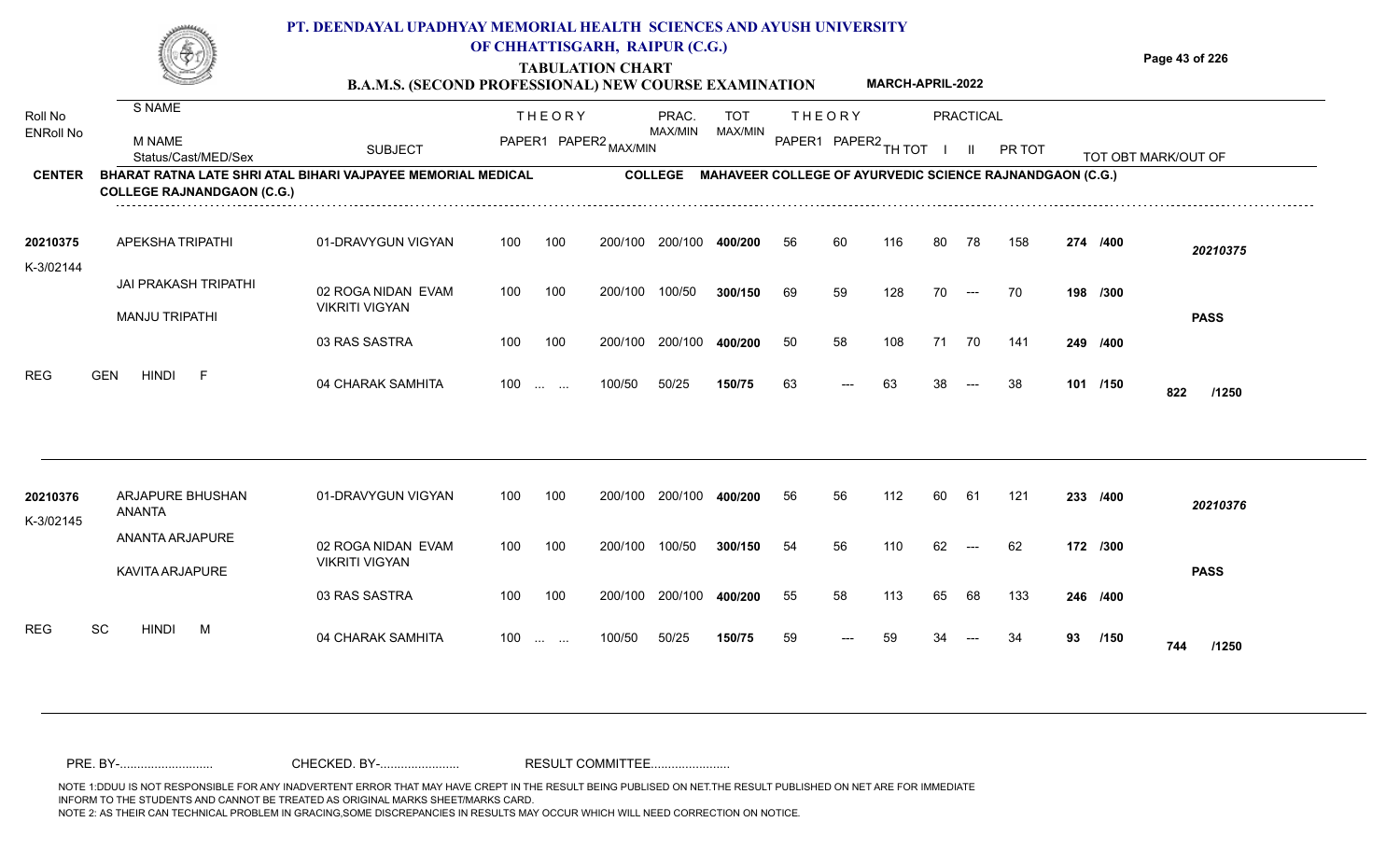|               |                                                                                                   |                | PT. DEENDAYAL UPADHYAY MEMORIAL HEALTH SCIENCES AND AYUSH UNIVERSITY<br>OF CHHATTISGARH, RAIPUR (C.G.)<br><b>TABULATION CHART</b><br><b>B.A.M.S. (SECOND PROFESSIONAL) NEW COURSE EXAMINATION</b> | <b>MARCH-APRIL-2022</b>                                         | Page 44 of 226      |
|---------------|---------------------------------------------------------------------------------------------------|----------------|---------------------------------------------------------------------------------------------------------------------------------------------------------------------------------------------------|-----------------------------------------------------------------|---------------------|
| Roll No       | S NAME                                                                                            |                | <b>THFORY</b><br>PRAC.                                                                                                                                                                            | <b>THFORY</b><br><b>TOT</b><br>PRACTICAL                        |                     |
| ENRoll No     | <b>M NAME</b><br>Status/Cast/MED/Sex                                                              | <b>SUBJECT</b> | MAX/MIN<br>PAPER1 PAPER2,                                                                                                                                                                         | MAX/MIN<br>PAPER1<br>PAPER2 <sub>TH</sub><br>PR TOT             | TOT OBT MARK/OUT OF |
| <b>CENTER</b> | BHARAT RATNA LATE SHRI ATAL BIHARI VAJPAYEE MEMORIAL MEDICAL<br><b>COLLEGE RAJNANDGAON (C.G.)</b> |                | <b>COLLEGE</b>                                                                                                                                                                                    | <b>MAHAVEER COLLEGE OF AYURVEDIC SCIENCE RAJNANDGAON (C.G.)</b> |                     |

| 20210380<br>K-3/02149 | <b>BORKAR VEDA AMOL</b>            | 01-DRAVYGUN VIGYAN                          | 100   | 100 | 200/100 | 200/100 | 400/200 | 61 | 64                  | 125 | 65 | 64                         | 129 | 254 /400 |             | 20210380    |
|-----------------------|------------------------------------|---------------------------------------------|-------|-----|---------|---------|---------|----|---------------------|-----|----|----------------------------|-----|----------|-------------|-------------|
|                       | AMOL BORKAR<br><b>MEENA BORKAR</b> | 02 ROGA NIDAN EVAM<br><b>VIKRITI VIGYAN</b> | 100   | 100 | 200/100 | 100/50  | 300/150 | 62 | 66                  | 128 | 64 | $\qquad \qquad \text{---}$ | 64  | 192 /300 |             | <b>PASS</b> |
|                       |                                    | 03 RAS SASTRA                               | 100   | 100 | 200/100 | 200/100 | 400/200 | 51 | 58                  | 109 | 70 | 70                         | 140 | 249 /400 |             |             |
| REG<br>OBC            | HINDI<br>. F                       | 04 CHARAK SAMHITA                           | $100$ |     | 100/50  | 50/25   | 150/75  | 56 | $\qquad \qquad - -$ | 56  | 35 | $---$                      | 35  | 91       | /150<br>786 | /1250       |

| 20210381<br>K-3/02150 | <b>CHAFLE PRAJAKTA</b><br>LAXMIKANT        | 01-DRAVYGUN VIGYAN                          | 100 | 100      | 200/100 | 200/100 | 400/200 | 65 | 67    | 132 | 80 | -82                 | 162 | 294 /400 |     | 20210381    |
|-----------------------|--------------------------------------------|---------------------------------------------|-----|----------|---------|---------|---------|----|-------|-----|----|---------------------|-----|----------|-----|-------------|
|                       | LAXMIKANT CHAFLE<br>RAJNI LAXMIKANT CHAFLE | 02 ROGA NIDAN EVAM<br><b>VIKRITI VIGYAN</b> | 100 | 100      | 200/100 | 100/50  | 300/150 | 61 | 60    | 121 | 82 | $---$               | -82 | 203 /300 |     | <b>PASS</b> |
|                       |                                            | 03 RAS SASTRA                               | 100 | 100      | 200/100 | 200/100 | 400/200 | 55 | 75    | 130 | 79 | - 80                | 159 | 289 /400 |     |             |
| <b>REG</b>            | <b>HINDI</b><br><b>GEN</b><br><b>1</b>     | 04 CHARAK SAMHITA                           | 100 | $\cdots$ | 100/50  | 50/25   | 150/75  | 60 | $---$ | 60  | 40 | $\qquad \qquad - -$ | -40 | 100 /150 | 886 | /1250       |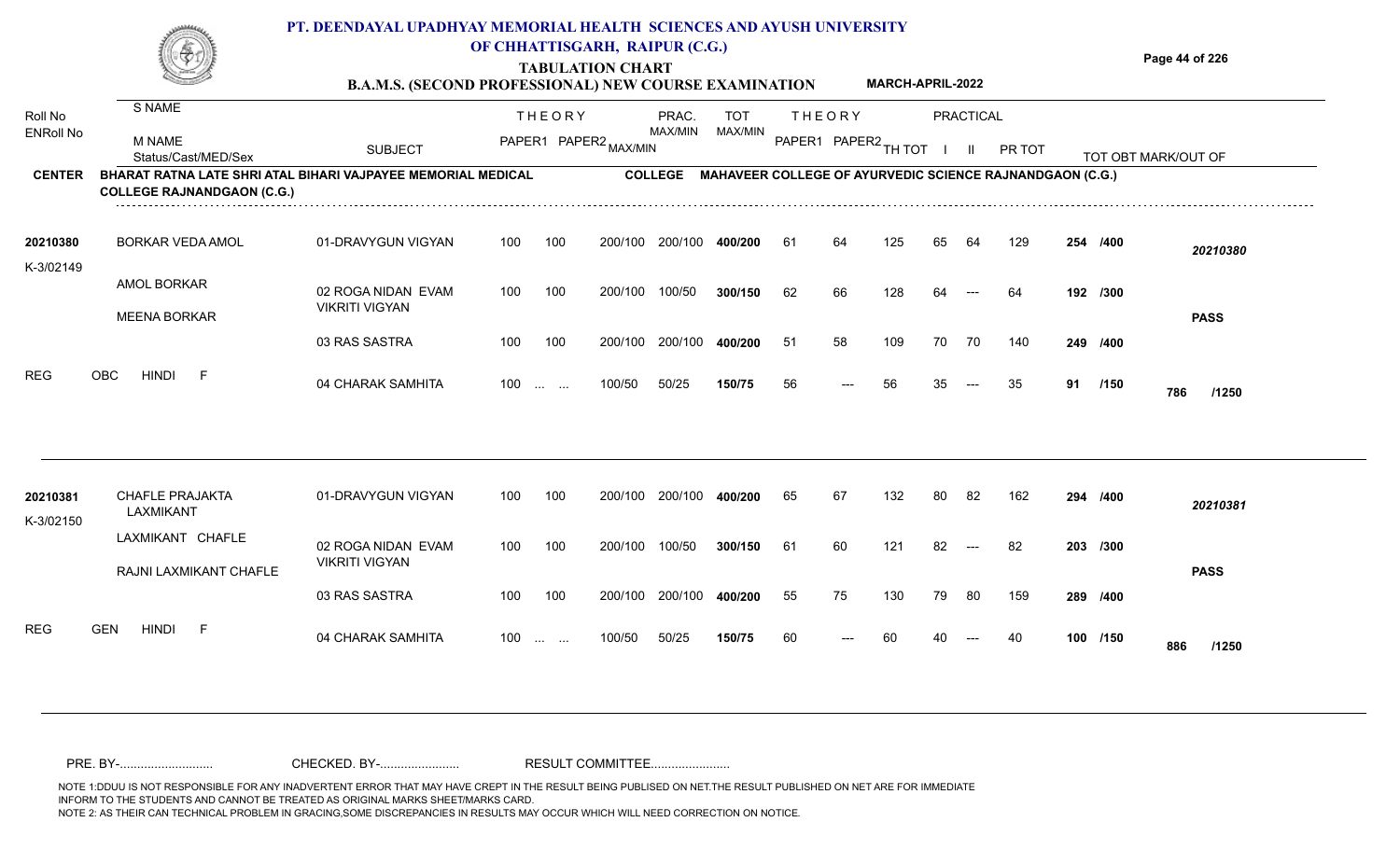## **PT. DEENDAYAL UPADHYAY MEMORIAL HEALTH SCIENCES AND AYUSH UNIVERSITY OF CHHATTISGARH, RAIPUR (C.G.)**



# **TABULATION CHART**

**Page 45 of 226**

#### **B.A.M.S. (SECOND PROFESSIONAL) NEW COURSE EXAMINATION MARCH-APRIL-2022**

| Roll No<br><b>ENRoll No</b> | S NAME<br>M NAME<br>Status/Cast/MED/Sex                                                           | <b>SUBJECT</b>                              |     | <b>THEORY</b><br>PAPER1 PAPER2 MAX/MIN                    |         | PRAC.<br>MAX/MIN | TOT<br>MAX/MIN |    | <b>THEORY</b><br>PAPER1 PAPER2 TH TOT |     |    | <b>PRACTICAL</b><br>H. | PR TOT                                                          |    |          | TOT OBT MARK/OUT OF |
|-----------------------------|---------------------------------------------------------------------------------------------------|---------------------------------------------|-----|-----------------------------------------------------------|---------|------------------|----------------|----|---------------------------------------|-----|----|------------------------|-----------------------------------------------------------------|----|----------|---------------------|
| <b>CENTER</b>               | BHARAT RATNA LATE SHRI ATAL BIHARI VAJPAYEE MEMORIAL MEDICAL<br><b>COLLEGE RAJNANDGAON (C.G.)</b> |                                             |     |                                                           |         | <b>COLLEGE</b>   |                |    |                                       |     |    |                        | <b>MAHAVEER COLLEGE OF AYURVEDIC SCIENCE RAJNANDGAON (C.G.)</b> |    |          |                     |
| 20210382<br>K-3/02151       | DANGE RUSHIKESH KAILAS                                                                            | 01-DRAVYGUN VIGYAN                          | 100 | 100                                                       | 200/100 | 200/100          | 400/200        | 42 | 54                                    | 96* | 57 | 59                     | 116                                                             |    | 212 /400 | 20210382            |
|                             | DANGE KAILAS RAMDHAN<br>DANGE JYOTI KAILAS                                                        | 02 ROGA NIDAN EVAM<br><b>VIKRITI VIGYAN</b> | 100 | 100                                                       | 200/100 | 100/50           | 300/150        | 62 | 50                                    | 112 | 58 | $---$                  | 58                                                              |    | 170 /300 | <b>PASS</b>         |
|                             |                                                                                                   | 03 RAS SASTRA                               | 100 | 100                                                       | 200/100 | 200/100          | 400/200        | 50 | 57                                    | 107 | 55 | 58                     | 113                                                             |    | 220 /400 | <b>DC 04</b>        |
| <b>REG</b>                  | <b>HINDI</b><br><b>GEN</b><br>M                                                                   | 04 CHARAK SAMHITA                           | 100 | $\mathbf{r}$ , $\mathbf{r}$ , $\mathbf{r}$ , $\mathbf{r}$ | 100/50  | 50/25            | 150/75         | 59 | ---                                   | 59  | 27 | $---$                  | 27                                                              | 86 | /150     | 688<br>/1250        |
| 20210383<br>K-3/02152       | DHAMANKAR TUSHAR<br><b>GAJANAN</b>                                                                | 01-DRAVYGUN VIGYAN                          | 100 | 100                                                       | 200/100 | 200/100          | 400/200        | 59 | 62                                    | 121 | 78 | - 75                   | 153                                                             |    | 274 /400 | 20210383            |
|                             | <b>GAJANAN DHAMANKAR</b><br><b>PRATIBHA</b>                                                       | 02 ROGA NIDAN EVAM<br><b>VIKRITI VIGYAN</b> | 100 | 100                                                       | 200/100 | 100/50           | 300/150        | 56 | 58                                    | 114 | 79 | $---$                  | 79                                                              |    | 193 /300 | <b>PASS</b>         |
|                             |                                                                                                   | 03 RAS SASTRA                               | 100 | 100                                                       | 200/100 | 200/100          | 400/200        | 51 | 57                                    | 108 | 78 | 79                     | 157                                                             |    | 265 /400 |                     |
| <b>REG</b>                  | OBC<br><b>HINDI</b><br>M                                                                          | 04 CHARAK SAMHITA                           | 100 | $\mathbf{r}$ and $\mathbf{r}$ and $\mathbf{r}$            | 100/50  | 50/25            | 150/75         | 57 |                                       | 57  |    |                        | 32                                                              | 89 | /150     | 821<br>/1250        |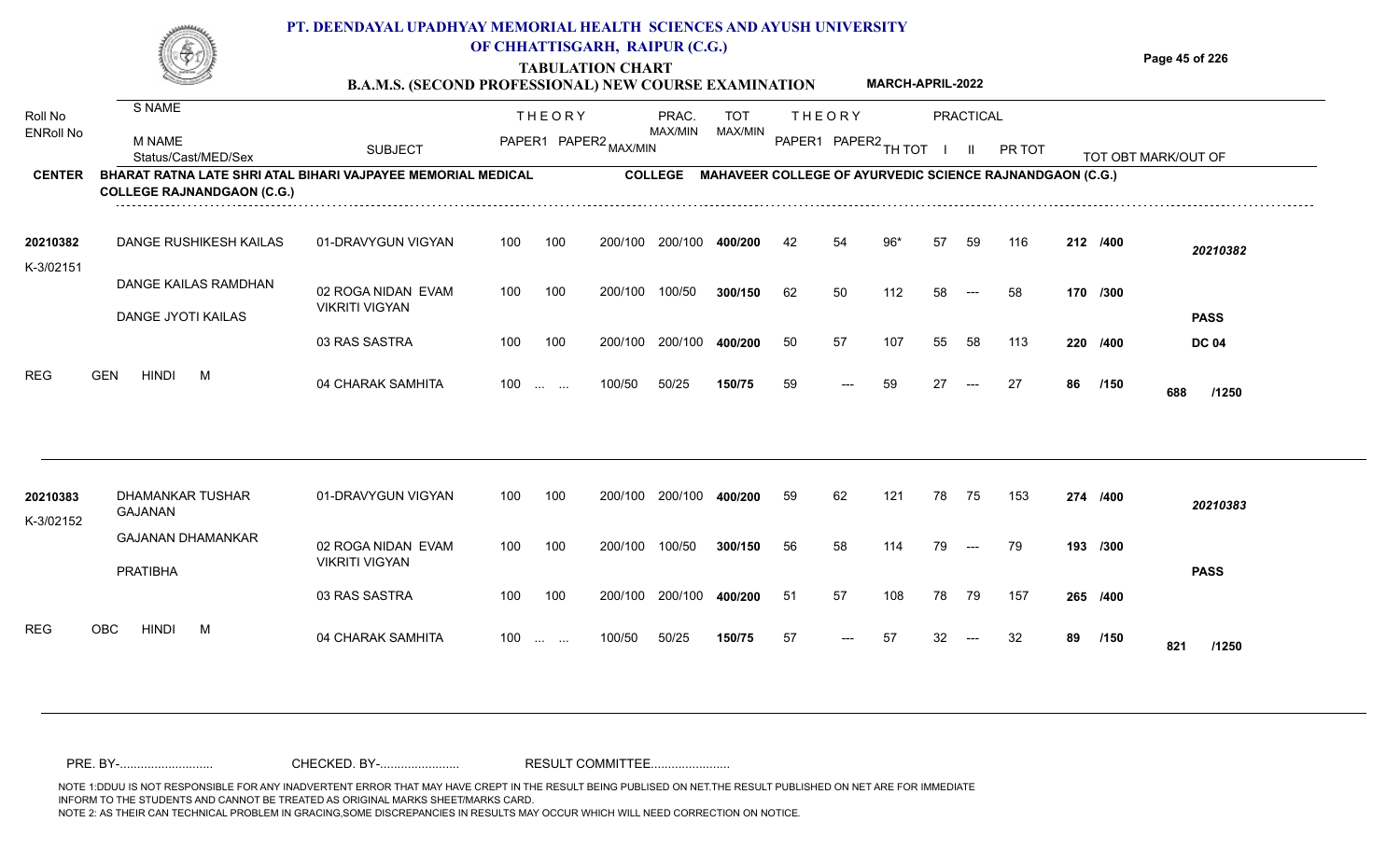|                       |                                                                                                          | PT. DEENDAYAL UPADHYAY MEMORIAL HEALTH SCIENCES AND AYUSH UNIVERSITY<br><b>B.A.M.S. (SECOND PROFESSIONAL) NEW COURSE EXAMINATION</b> |               | OF CHHATTISGARH, RAIPUR (C.G.)<br><b>TABULATION CHART</b> |                |                                                                 |                            | <b>MARCH-APRIL-2022</b> |               |          | Page 46 of 226      |
|-----------------------|----------------------------------------------------------------------------------------------------------|--------------------------------------------------------------------------------------------------------------------------------------|---------------|-----------------------------------------------------------|----------------|-----------------------------------------------------------------|----------------------------|-------------------------|---------------|----------|---------------------|
| Roll No               | S NAME                                                                                                   |                                                                                                                                      | <b>THEORY</b> | PRAC.<br>MAX/MIN                                          | TOT<br>MAX/MIN | <b>THEORY</b>                                                   |                            | PRACTICAL               |               |          |                     |
| <b>ENRoll No</b>      | M NAME<br>Status/Cast/MED/Sex                                                                            | SUBJECT                                                                                                                              | PAPER1        | PAPER2                                                    |                | PAPER1                                                          | N PAPER2 <sub>TH TOT</sub> |                         | <b>PR TOT</b> |          | TOT OBT MARK/OUT OF |
| <b>CENTER</b>         | <b>BHARAT RATNA LATE SHRI ATAL BIHARI VAJPAYEE MEMORIAL MEDICAL</b><br><b>COLLEGE RAJNANDGAON (C.G.)</b> |                                                                                                                                      |               | <b>COLLEGE</b>                                            |                | <b>MAHAVEER COLLEGE OF AYURVEDIC SCIENCE RAJNANDGAON (C.G.)</b> |                            |                         |               |          |                     |
| 20210384<br>K-3/02153 | DHANKE MEGHA ASHOK                                                                                       | 01-DRAVYGUN VIGYAN                                                                                                                   | 100<br>100    | 200/100<br>200/100                                        | 400/200        | 68<br>54                                                        | 122                        | 75<br>76                | 151           | 273 /400 | 20210384            |

| 20210385<br>K-3/02154 | <b>DHARNA SONI</b>              | 01-DRAVYGUN VIGYAN    | 100 | 100               | 200/100 | 200/100 | 400/200 | 64 | 61                                       | 125 | 83 | 82                                       | 165 | 290 /400 | 20210385     |
|-----------------------|---------------------------------|-----------------------|-----|-------------------|---------|---------|---------|----|------------------------------------------|-----|----|------------------------------------------|-----|----------|--------------|
|                       | KAMLESH KUMAR SONI              | 02 ROGA NIDAN EVAM    | 100 | 100               | 200/100 | 100/50  | 300/150 | 62 | 72                                       | 134 | 82 | $\hspace{0.05cm} \ldots \hspace{0.05cm}$ | 82  | 216 /300 |              |
|                       | <b>ILA SONI</b>                 | <b>VIKRITI VIGYAN</b> |     |                   |         |         |         |    |                                          |     |    |                                          |     |          | <b>PASS</b>  |
|                       |                                 | 03 RAS SASTRA         | 100 | 100               | 200/100 | 200/100 | 400/200 | 79 | 57                                       | 136 | 70 | 72                                       | 142 | 278 /400 |              |
| <b>REG</b>            | <b>GEN</b><br>E<br><b>HINDI</b> | 04 CHARAK SAMHITA     | 100 | $\cdots$ $\cdots$ | 100/50  | 50/25   | 150/75  | 60 | $\hspace{0.05cm} \ldots \hspace{0.05cm}$ | -60 | 41 | $- - -$                                  | -41 | 101 /150 | 885<br>/1250 |

100 100 200/100 200/100 **400/200** 34

100 200/100 100/50

100/50 50/25 **150/75**

100 ... ... 100/50 50/25 **150/75** 57 --- 57 40

100/50 **300/150**

**400/200**

04 CHARAK SAMHITA 100 … … 100/50 50/25 **150/75** 57 --- 57 40 --- 40 **97 /150 807 /1250**

72 --- 72

**/300** 65 66 131 72 72 **203**

**/400** 34 56 90\* 72 72 144 **234**

<sup>57</sup> <sup>57</sup> <sup>40</sup> <sup>40</sup> **<sup>97</sup> <sup>807</sup>**

97 /150 **807** /1250

**ATKT**

02 ROGA NIDAN EVAM

03 RAS SASTRA

VIKRITI VIGYAN

ASHOK DHANKE

SUREKHA DHANKE

REG SC HINDI F 04 CHARAK SAMHITA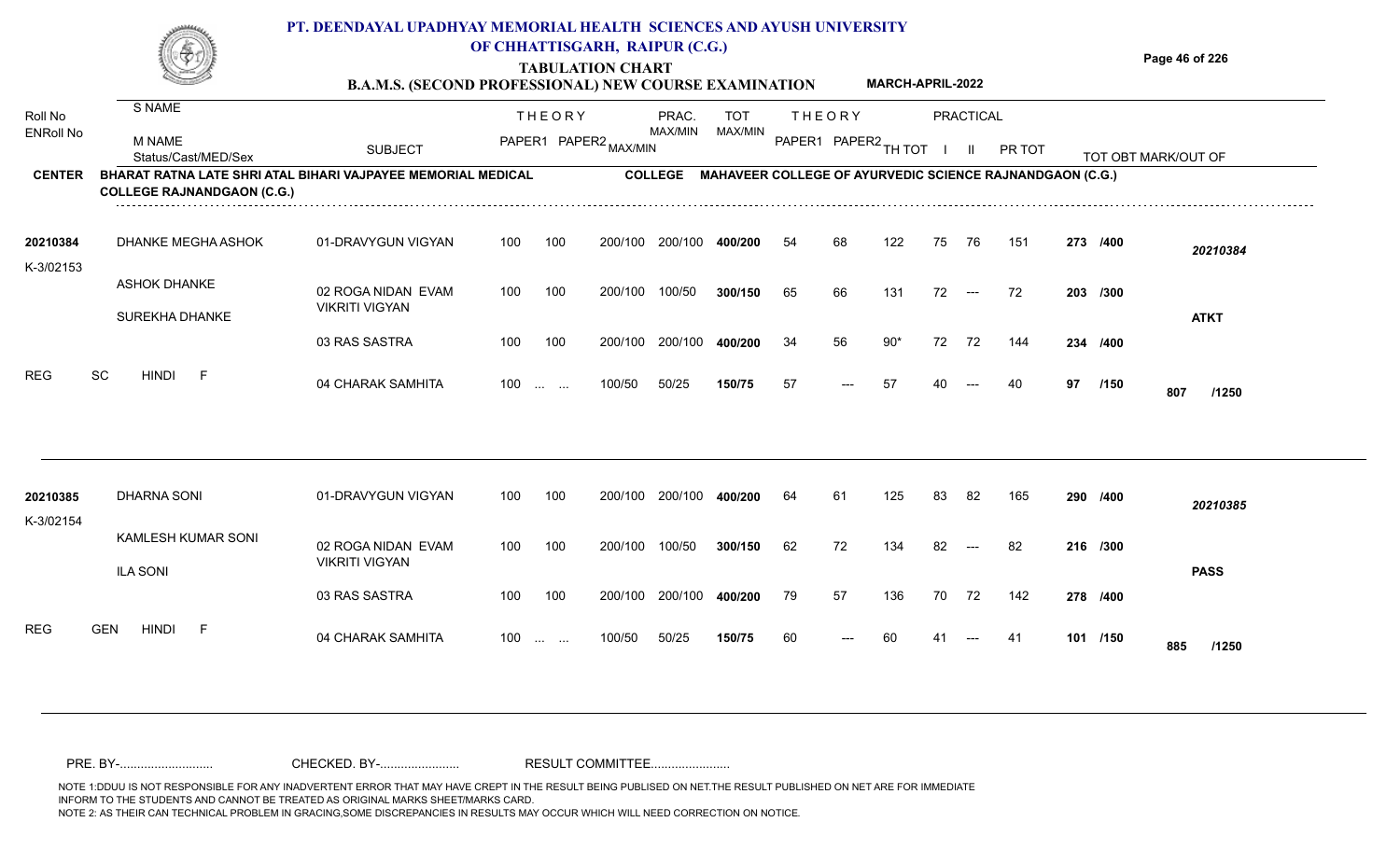### **TABULATION CHART Page 47 of 226 B.A.M.S. (SECOND PROFESSIONAL) NEW COURSE EXAMINATION PT. DEENDAYAL UPADHYAY MEMORIAL HEALTH SCIENCES AND AYUSH UNIVERSITY OF CHHATTISGARH, RAIPUR (C.G.) MARCH-APRIL-2022**

| Roll No          | S NAME                                                                                            |                                             |     | <b>THEORY</b>                     |                       | PRAC.          | <b>TOT</b>     |                      | <b>THEORY</b> |     |    | <b>PRACTICAL</b> |                                                                  |    |          |                     |  |
|------------------|---------------------------------------------------------------------------------------------------|---------------------------------------------|-----|-----------------------------------|-----------------------|----------------|----------------|----------------------|---------------|-----|----|------------------|------------------------------------------------------------------|----|----------|---------------------|--|
| <b>ENRoll No</b> | M NAME<br>Status/Cast/MED/Sex                                                                     | <b>SUBJECT</b>                              |     |                                   | PAPER1 PAPER2 MAX/MIN | <b>MAX/MIN</b> | <b>MAX/MIN</b> | PAPER1 PAPER2 TH TOT |               |     |    |                  | PR TOT                                                           |    |          | TOT OBT MARK/OUT OF |  |
| <b>CENTER</b>    | BHARAT RATNA LATE SHRI ATAL BIHARI VAJPAYEE MEMORIAL MEDICAL<br><b>COLLEGE RAJNANDGAON (C.G.)</b> |                                             |     |                                   |                       |                |                |                      |               |     |    |                  | COLLEGE MAHAVEER COLLEGE OF AYURVEDIC SCIENCE RAJNANDGAON (C.G.) |    |          |                     |  |
| 20210386         | <b>DIVYA PATEL</b>                                                                                | 01-DRAVYGUN VIGYAN                          | 100 | 100                               | 200/100               | 200/100        | 400/200        | 64                   | 67            | 131 | 70 | 65               | 135                                                              |    | 266 /400 | 20210386            |  |
| K-3/02155        | <b>BRIJMOHAN PATEL</b><br>DHANESHVARI PATEL                                                       | 02 ROGA NIDAN EVAM<br><b>VIKRITI VIGYAN</b> | 100 | 100                               | 200/100               | 100/50         | 300/150        | 65                   | 69            | 134 | 65 | $---$            | 65                                                               |    | 199 /300 | <b>PASS</b>         |  |
|                  |                                                                                                   | 03 RAS SASTRA                               | 100 | 100                               | 200/100               | 200/100        | 400/200        | 50                   | 60            | 110 | 63 | 68               | 131                                                              |    | 241 /400 |                     |  |
| <b>REG</b>       | <b>HINDI</b><br>OBC<br>-F                                                                         | 04 CHARAK SAMHITA                           |     | $100 \dots \dots$                 | 100/50                | 50/25          | 150/75         | 57                   | $---$         | 57  | 35 | $---$            | 35                                                               | 92 | /150     | 798<br>/1250        |  |
| 20210388         | KATURE PRATIKSHA<br>GANGADHAR                                                                     | 01-DRAVYGUN VIGYAN                          | 100 | 100                               | 200/100               | 200/100        | 400/200        | 58                   | 72            | 130 | 68 | 69               | 137                                                              |    | 267 /400 | 20210388            |  |
| K-3/02157        | <b>GANGADHAR KATURE</b><br>SANDHYA KATURE                                                         | 02 ROGA NIDAN EVAM<br><b>VIKRITI VIGYAN</b> | 100 | 100                               | 200/100               | 100/50         | 300/150        | 63                   | 64            | 127 | 68 | $---$            | 68                                                               |    | 195 /300 | <b>ATKT</b>         |  |
|                  |                                                                                                   | 03 RAS SASTRA                               | 100 | 100                               | 200/100               | 200/100        | 400/200        | 50                   | 36            | 86* | 74 | 68               | 142                                                              |    | 228 /400 |                     |  |
| <b>REG</b>       | <b>GEN</b><br><b>HINDI</b><br>F                                                                   | 04 CHARAK SAMHITA                           | 100 | $\sim 10^{-1}$ and $\sim 10^{-1}$ | 100/50                | 50/25          | 150/75         | 58                   | $---$         | 58  | 36 | $---$            | 36                                                               | 94 | /150     | 784<br>/1250        |  |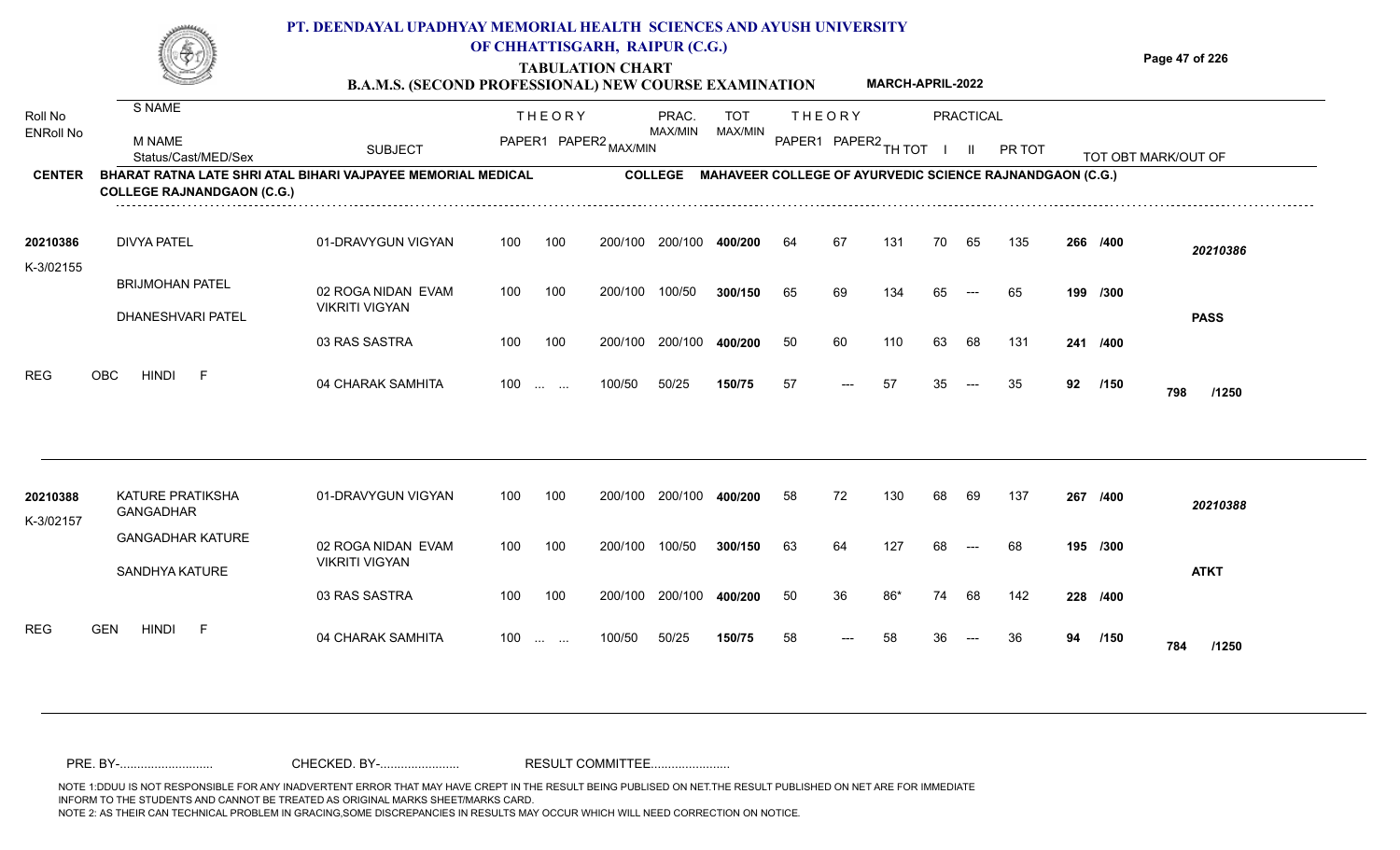|                  |                                   | <b>B.A.M.S. (SECOND PROFESSIONAL) NEW COURSE EXAMINATION</b> |     |                | OF CHHATTISGARH, RAIPUR (C.G.)<br><b>TABULATION CHART</b> |         |            |        |                            | <b>MARCH-APRIL-2022</b> |     |           |                                                                  |             | Page 48 of 226      |
|------------------|-----------------------------------|--------------------------------------------------------------|-----|----------------|-----------------------------------------------------------|---------|------------|--------|----------------------------|-------------------------|-----|-----------|------------------------------------------------------------------|-------------|---------------------|
| Roll No          | S NAME                            |                                                              |     | <b>THEORY</b>  |                                                           | PRAC.   | <b>TOT</b> |        | THEORY                     |                         |     | PRACTICAL |                                                                  |             |                     |
| <b>ENRoll No</b> | M NAME<br>Status/Cast/MED/Sex     | <b>SUBJECT</b>                                               |     | PAPER1 PAPER2. |                                                           | MAX/MIN | MAX/MIN    | PAPER1 | <sup>I</sup> PAPER2 TH TOT |                         |     |           | <b>PR TOT</b>                                                    |             | TOT OBT MARK/OUT OF |
| <b>CENTER</b>    | <b>COLLEGE RAJNANDGAON (C.G.)</b> | BHARAT RATNA LATE SHRI ATAL BIHARI VAJPAYEE MEMORIAL MEDICAL |     |                |                                                           |         |            |        |                            |                         |     |           | COLLEGE MAHAVEER COLLEGE OF AYURVEDIC SCIENCE RAJNANDGAON (C.G.) |             |                     |
| 20210390         | LADE DIVYANI RAHUL                | 01-DRAVYGUN VIGYAN                                           | 100 | 100            | 200/100                                                   | 200/100 | 400/200    | 64     | 67                         | 131                     | 79  | 81        | 160                                                              | 291<br>/400 | 20210390            |
| K-3/02159        | RAHUL LADE                        | 02 ROGA NIDAN EVAM                                           | 100 | 100            | 200/100                                                   | 100/50  | 300/150    | 66     | 69                         | 135                     | -80 | $---$     | -80                                                              | 215 /300    |                     |
|                  | VANDANA LADE                      | <b>VIKRITI VIGYAN</b>                                        |     |                |                                                           |         |            |        |                            |                         |     |           |                                                                  |             | <b>PASS</b>         |

100 100 200/100 200/100 **400/200**

**/400** 70 58 128 74 78 152 **280**

| REG                   | SC<br><b>HINDI</b><br>-F                 | 04 CHARAK SAMHITA                           | 100<br><b>Section Contract</b>  | 100/50         | 50/25   | 150/75  | 66 | $---$ | 66   | 37 | $---$                 | 37  | 103 /150 | 889<br>/1250 |
|-----------------------|------------------------------------------|---------------------------------------------|---------------------------------|----------------|---------|---------|----|-------|------|----|-----------------------|-----|----------|--------------|
| 20210392<br>K-3/02161 | <b>MANSI PRAKASH</b>                     | 01-DRAVYGUN VIGYAN                          | 100                             | 100<br>200/100 | 200/100 | 400/200 | 63 | 69    | 132  | 80 | 81                    | 161 | 293 /400 | 20210392     |
|                       | JAI PRAKASH MAURYA<br><b>MAMTA SINGH</b> | 02 ROGA NIDAN EVAM<br><b>VIKRITI VIGYAN</b> | 100                             | 100<br>200/100 | 100/50  | 300/150 | 72 | 72    | 144  | 81 | $---$                 | 81  | 225 /300 | <b>PASS</b>  |
|                       |                                          | 03 RAS SASTRA                               | 100                             | 100<br>200/100 | 200/100 | 400/200 | 56 | 71    | 127  | 79 | 81                    | 160 | 287 /400 |              |
| <b>REG</b>            | <b>OBC</b><br><b>HINDI</b><br>F          | 04 CHARAK SAMHITA                           | 100<br><b>Contract Contract</b> | 100/50         | 50/25   | 150/75  | 71 | $---$ | - 71 | 41 | $\qquad \qquad - - -$ | -41 | 112 /150 | 917<br>/1250 |

03 RAS SASTRA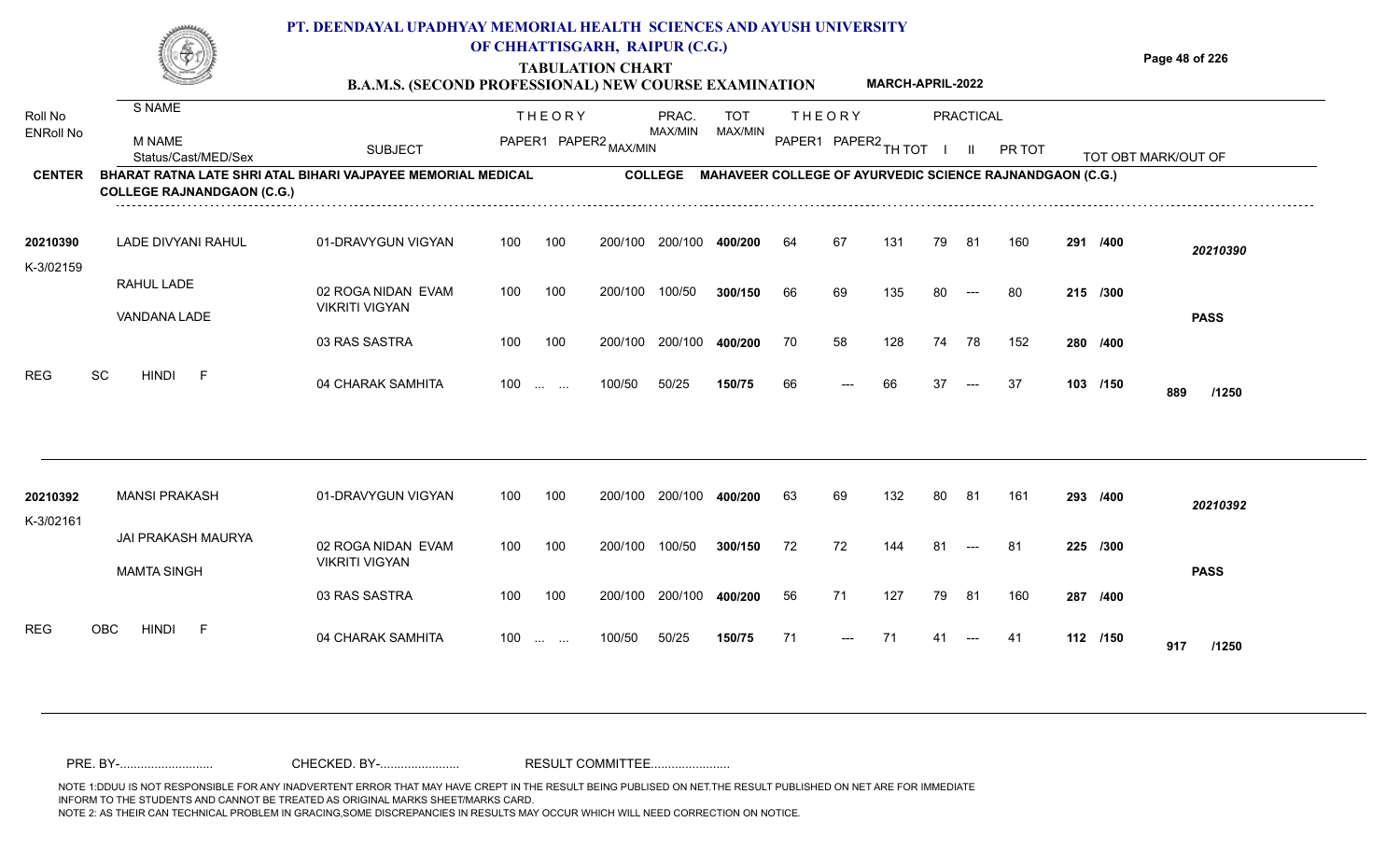|                  |                                                                                                          |                | OF CHHATTISGARH, RAIPUR (C.G.)<br><b>TABULATION CHART</b><br><b>B.A.M.S. (SECOND PROFESSIONAL) NEW COURSE EXAMINATION</b> |         |         |               | <b>MARCH-APRIL-2022</b>                                  | Page 49 of 226   |
|------------------|----------------------------------------------------------------------------------------------------------|----------------|---------------------------------------------------------------------------------------------------------------------------|---------|---------|---------------|----------------------------------------------------------|------------------|
|                  | S NAME                                                                                                   |                | <b>THFORY</b>                                                                                                             | PRAC.   | TOT     | <b>THEORY</b> | PRACTICAL                                                |                  |
| <b>ENRoll No</b> | M NAME<br>Status/Cast/MFD/Sex                                                                            | <b>SUBJECT</b> | PAPER1 PAPER2                                                                                                             | MAX/MIN | MAX/MIN | PAPER1        | $\leq 1$ PAPER2 TH TOT<br>PR TOT                         | ⊺ORT MARK/OUT OF |
| <b>CENTER</b>    | <b>BHARAT RATNA LATE SHRI ATAL BIHARI VAJPAYEE MEMORIAL MEDICAL</b><br><b>COLLEGE RAJNANDGAON (C.G.)</b> |                |                                                                                                                           | COLLEGE |         |               | MAHAVEER COLLEGE OF AYURVEDIC SCIENCE RAJNANDGAON (C.G.) |                  |

| 20210393  | MATHANKAR KOMAL VILAS                 | 01-DRAVYGUN VIGYAN    | 100   | 100 | 200/100 | 200/100 | 400/200 | 69 | 61    | 130 | 70 | 75    | 145 | 275 /400 | 20210393     |
|-----------|---------------------------------------|-----------------------|-------|-----|---------|---------|---------|----|-------|-----|----|-------|-----|----------|--------------|
| K-3/02162 |                                       |                       |       |     |         |         |         |    |       |     |    |       |     |          |              |
|           | <b>VILAS MATHANKAR</b>                | 02 ROGA NIDAN EVAM    | 100   | 100 | 200/100 | 100/50  | 300/150 | 74 | 75    | 149 | 72 | $---$ | 72  | 221 /300 |              |
|           | SANGITA MATHANKAR                     | <b>VIKRITI VIGYAN</b> |       |     |         |         |         |    |       |     |    |       |     |          | <b>PASS</b>  |
|           |                                       | 03 RAS SASTRA         | 100   | 100 | 200/100 | 200/100 | 400/200 | 69 | 69    | 138 | 76 | 78    | 154 | 292 /400 |              |
| REG       | OBC<br><b>HINDI</b><br>$\overline{a}$ | 04 CHARAK SAMHITA     | $100$ |     | 100/50  | 50/25   | 150/75  | 64 | $---$ | 64  | 36 | $---$ | -36 | 100 /150 | 888<br>/1250 |

| 20210396<br>K-3/02165 | NAGBHIDKAR NIMISHA<br>PRAMOD             | 01-DRAVYGUN VIGYAN                   | 100 | 100                                            | 200/100 | 200/100 | 400/200 | 59 | 59    | 118 | 71 | 74                  | 145 | 263 /400 |      | 20210396     |
|-----------------------|------------------------------------------|--------------------------------------|-----|------------------------------------------------|---------|---------|---------|----|-------|-----|----|---------------------|-----|----------|------|--------------|
|                       | PRAMOD NAGBHIDKAR<br>MANJUSHA NAGBHIDKAR | 02 ROGA NIDAN EVAM<br>VIKRITI VIGYAN | 100 | 100                                            | 200/100 | 100/50  | 300/150 | 64 | 61    | 125 | 70 | $---$               | 70  | 195 /300 |      | <b>PASS</b>  |
|                       |                                          | 03 RAS SASTRA                        | 100 | 100                                            | 200/100 | 200/100 | 400/200 | 63 | 58    | 121 | 65 | 70                  | 135 | 256 /400 |      |              |
| <b>REG</b>            | OBC<br><b>HINDI</b><br>$\overline{F}$    | 04 CHARAK SAMHITA                    | 100 | $\mathbf{r}$ and $\mathbf{r}$ and $\mathbf{r}$ | 100/50  | 50/25   | 150/75  | 52 | $---$ | 52  | 36 | $\qquad \qquad - -$ | 36  | 88       | /150 | 802<br>/1250 |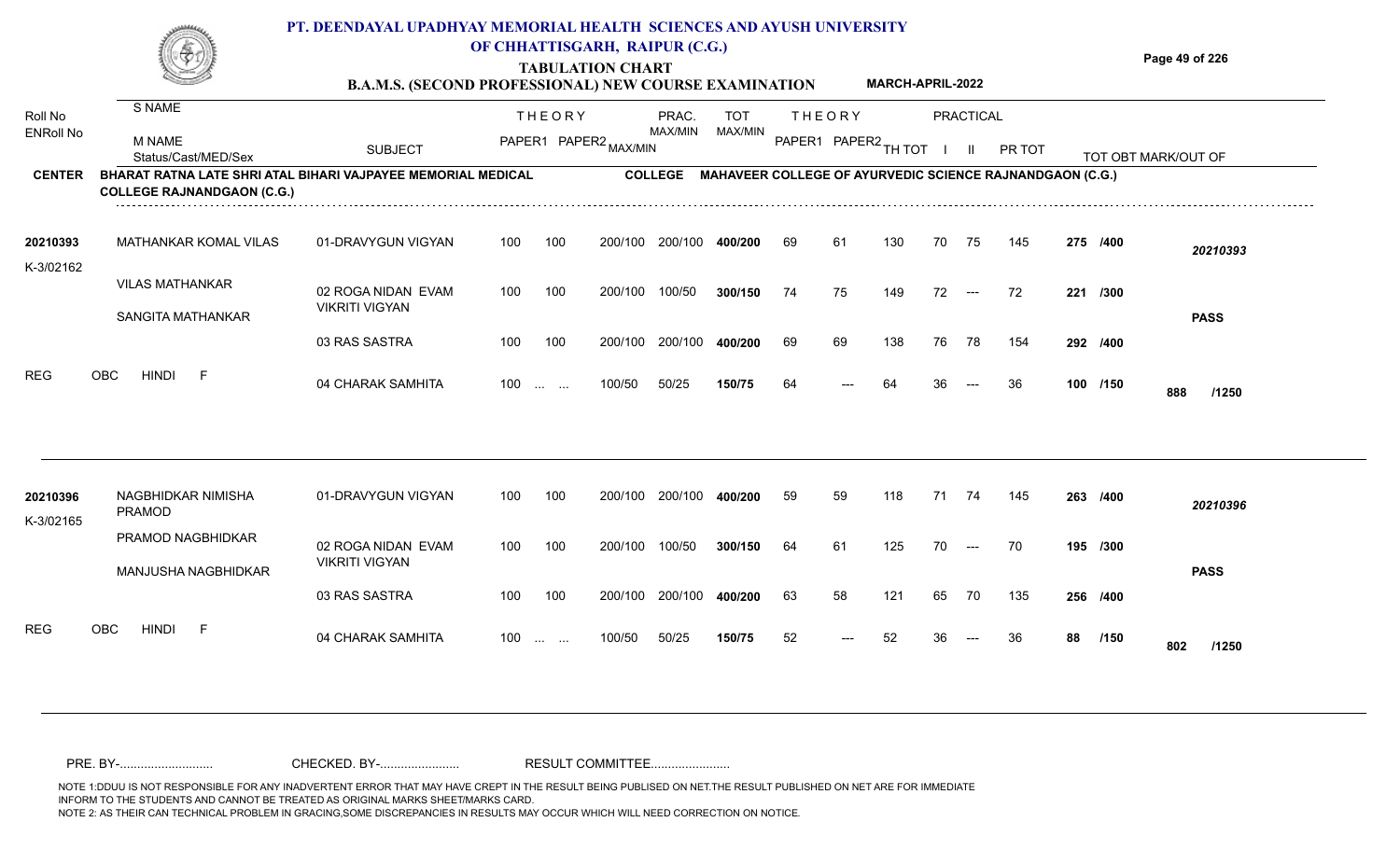|                       |                                                                                                   | PT. DEENDAYAL UPADHYAY MEMORIAL HEALTH  SCIENCES AND AYUSH UNIVERSITY<br><b>B.A.M.S. (SECOND PROFESSIONAL) NEW COURSE EXAMINATION</b> |     |               | OF CHHATTISGARH, RAIPUR (C.G.)<br><b>TABULATION CHART</b> |                |            |                      |               | <b>MARCH-APRIL-2022</b> |    |           |                                                                 |     |          | Page 50 of 226      |
|-----------------------|---------------------------------------------------------------------------------------------------|---------------------------------------------------------------------------------------------------------------------------------------|-----|---------------|-----------------------------------------------------------|----------------|------------|----------------------|---------------|-------------------------|----|-----------|-----------------------------------------------------------------|-----|----------|---------------------|
| Roll No               | S NAME                                                                                            |                                                                                                                                       |     | <b>THEORY</b> |                                                           | PRAC.          | <b>TOT</b> |                      | <b>THEORY</b> |                         |    | PRACTICAL |                                                                 |     |          |                     |
| <b>ENRoll No</b>      | M NAME<br>Status/Cast/MED/Sex                                                                     | <b>SUBJECT</b>                                                                                                                        |     |               | PAPER1 PAPER2 MAX/MIN                                     | MAX/MIN        | MAX/MIN    | PAPER1 PAPER2 TH TOT |               |                         |    |           | <b>PR TOT</b>                                                   |     |          | TOT ORT MARK/OUT OF |
| <b>CENTER</b>         | BHARAT RATNA LATE SHRI ATAL BIHARI VAJPAYEE MEMORIAL MEDICAL<br><b>COLLEGE RAJNANDGAON (C.G.)</b> |                                                                                                                                       |     |               |                                                           | <b>COLLEGE</b> |            |                      |               |                         |    |           | <b>MAHAVEER COLLEGE OF AYURVEDIC SCIENCE RAJNANDGAON (C.G.)</b> |     |          |                     |
| 20210397<br>K-3/02166 | NANDESHWAR PUNAM<br>MANOHAR                                                                       | 01-DRAVYGUN VIGYAN                                                                                                                    | 100 | 100           | 200/100                                                   | 200/100        | 400/200    | 57                   | 61            | 118                     | 76 | 74        | 150                                                             |     | 268 /400 | 20210397            |
|                       | <b>MANOHAR NANDESHWAR</b>                                                                         | 02 ROGA NIDAN EVAM                                                                                                                    | 100 | 100           | 200/100                                                   | 100/50         | 300/150    | 64                   | 56            | 120                     | 74 | $---$     | 74                                                              | 194 | /300     |                     |
|                       | NANDESHWAR SUMAN<br><b>MANOHAR</b>                                                                | <b>VIKRITI VIGYAN</b>                                                                                                                 |     |               |                                                           |                |            |                      |               |                         |    |           |                                                                 |     |          | <b>PASS</b>         |

| REG                   | <b>HINDI</b><br><b>GEN</b>         | 04 CHARAK SAMHITA                           | 100 | <b>Section Contract</b> | 100/50  | 50/25   | 150/75  | 51 | $---$ | 51  | 37 | $\sim$ $\sim$ | -37 | 88 | /150     | 796<br>/1250 |
|-----------------------|------------------------------------|---------------------------------------------|-----|-------------------------|---------|---------|---------|----|-------|-----|----|---------------|-----|----|----------|--------------|
| 20210399<br>K-3/02168 | POKALE HEMLATA<br><b>PRAVINRAO</b> | 01-DRAVYGUN VIGYAN                          | 100 | 100                     | 200/100 | 200/100 | 400/200 | 59 | 59    | 118 | 73 | 72            | 145 |    | 263 /400 | 20210399     |
|                       | PRAVINRAO POKALE<br>PRATIBHA       | 02 ROGA NIDAN EVAM<br><b>VIKRITI VIGYAN</b> | 100 | 100                     | 200/100 | 100/50  | 300/150 | 65 | 63    | 128 | 73 | $\sim$ $\sim$ | 73  |    | 201 /300 | <b>PASS</b>  |
|                       |                                    | 03 RAS SASTRA                               | 100 | 100                     | 200/100 | 200/100 | 400/200 | 50 | 57    | 107 | 67 | 72            | 139 |    | 246 /400 |              |
| <b>REG</b>            | OBC<br><b>HINDI</b><br>F           | 04 CHARAK SAMHITA                           | 100 | <b>Service</b> State    | 100/50  | 50/25   | 150/75  | 61 | $---$ | 61  | 41 | $---$         | -41 |    | 102 /150 | 812<br>/1250 |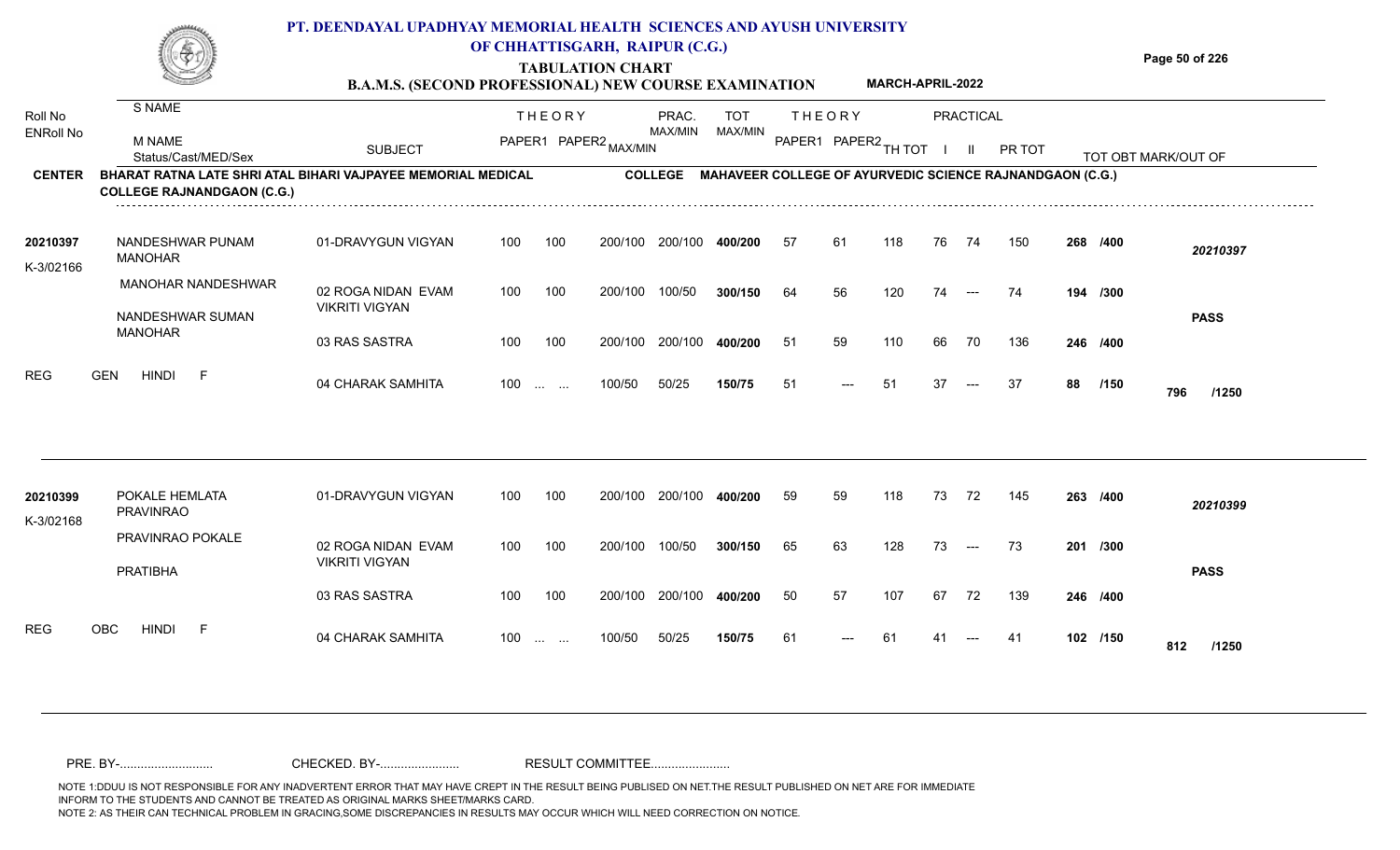| È<br>e yn | PT. DEENDAYAL UPADHYAY MEMORIAL HEALTH SCIENCES AND AYUSH UNIVERSITY<br>OF CHHATTISGARH, RAIPUR (C.G.)             |                |
|-----------|--------------------------------------------------------------------------------------------------------------------|----------------|
| Š         | <b>TABULATION CHART</b><br><b>MARCH-APRIL-2022</b><br><b>B.A.M.S. (SECOND PROFESSIONAL) NEW COURSE EXAMINATION</b> | Page 51 of 226 |
| S NAME    | PRACTICAL<br><b>THEORY</b><br><b>TOT</b><br>PRAC.<br><b>THFORY</b>                                                 |                |

| <b>ENRoll No</b>      | M NAME<br>Status/Cast/MED/Sex                                                                     | <b>SUBJECT</b>                              | PAPER1          | PAPER2 MAX/MIN |                | MAX/MIN | MAX/MIN | PAPER1 | I PAPER2 TH TOT |     |    |                       | PR TOT                                                          |          | TOT OBT |              |
|-----------------------|---------------------------------------------------------------------------------------------------|---------------------------------------------|-----------------|----------------|----------------|---------|---------|--------|-----------------|-----|----|-----------------------|-----------------------------------------------------------------|----------|---------|--------------|
| <b>CENTER</b>         | BHARAT RATNA LATE SHRI ATAL BIHARI VAJPAYEE MEMORIAL MEDICAL<br><b>COLLEGE RAJNANDGAON (C.G.)</b> |                                             |                 |                | <b>COLLEGE</b> |         |         |        |                 |     |    |                       | <b>MAHAVEER COLLEGE OF AYURVEDIC SCIENCE RAJNANDGAON (C.G.)</b> |          |         |              |
| 20210400<br>K-3/02169 | <b>RAGINEE DEWANGAN</b>                                                                           | 01-DRAVYGUN VIGYAN                          | 100             | 100            | 200/100        | 200/100 | 400/200 | 63     | 59              | 122 | 75 | 74                    | 149                                                             | 271      | /400    | 20210400     |
|                       | <b>VIJAY DEWANGAN</b><br><b>SUCHITRA</b>                                                          | 02 ROGA NIDAN EVAM<br><b>VIKRITI VIGYAN</b> | 100             | 100            | 200/100        | 100/50  | 300/150 | 66     | 64              | 130 | 74 | $---$                 | 74                                                              | 204 /300 |         | <b>PASS</b>  |
|                       |                                                                                                   | 03 RAS SASTRA                               | 100             | 100            | 200/100        | 200/100 | 400/200 | 68     | 62              | 130 | 74 | 73                    | 147                                                             | 277      | /400    |              |
| <b>REG</b>            | <b>HINDI</b><br>OBC.                                                                              | 04 CHARAK SAMHITA                           | 100<br>$\cdots$ | $\cdots$       | 100/50         | 50/25   | 150/75  | 58     | $--$            | 58  | 35 | $\qquad \qquad - - -$ | 35                                                              | 93       | /150    | 845<br>/1250 |

| 20210402<br>K-3/02171   | RAMTEKE BUDDHAGHOSH<br><b>RAJHANS</b> | 01-DRAVYGUN VIGYAN                   | 100 | 100                                            | 200/100 | 200/100 | 400/200 | 58 | 58    | 116 | 60 | 55    | 115 | 231      | /400        | 20210402    |
|-------------------------|---------------------------------------|--------------------------------------|-----|------------------------------------------------|---------|---------|---------|----|-------|-----|----|-------|-----|----------|-------------|-------------|
|                         | RAJHANS<br><b>KUNDA</b>               | 02 ROGA NIDAN EVAM<br>VIKRITI VIGYAN | 100 | 100                                            | 200/100 | 100/50  | 300/150 | 58 | 60    | 118 | 55 | $---$ | 55  | 173 /300 |             | <b>PASS</b> |
|                         |                                       | 03 RAS SASTRA                        | 100 | 100                                            | 200/100 | 200/100 | 400/200 | 51 | 51    | 102 | 60 | 68    | 128 | 230 /400 |             |             |
| <b>REG</b><br><b>SC</b> | <b>HINDI</b><br>M                     | 04 CHARAK SAMHITA                    | 100 | $\mathbf{r}$ and $\mathbf{r}$ and $\mathbf{r}$ | 100/50  | 50/25   | 150/75  | 55 | $---$ | 55  | 30 | $---$ | 30  | 85       | /150<br>719 | /1250       |

Roll No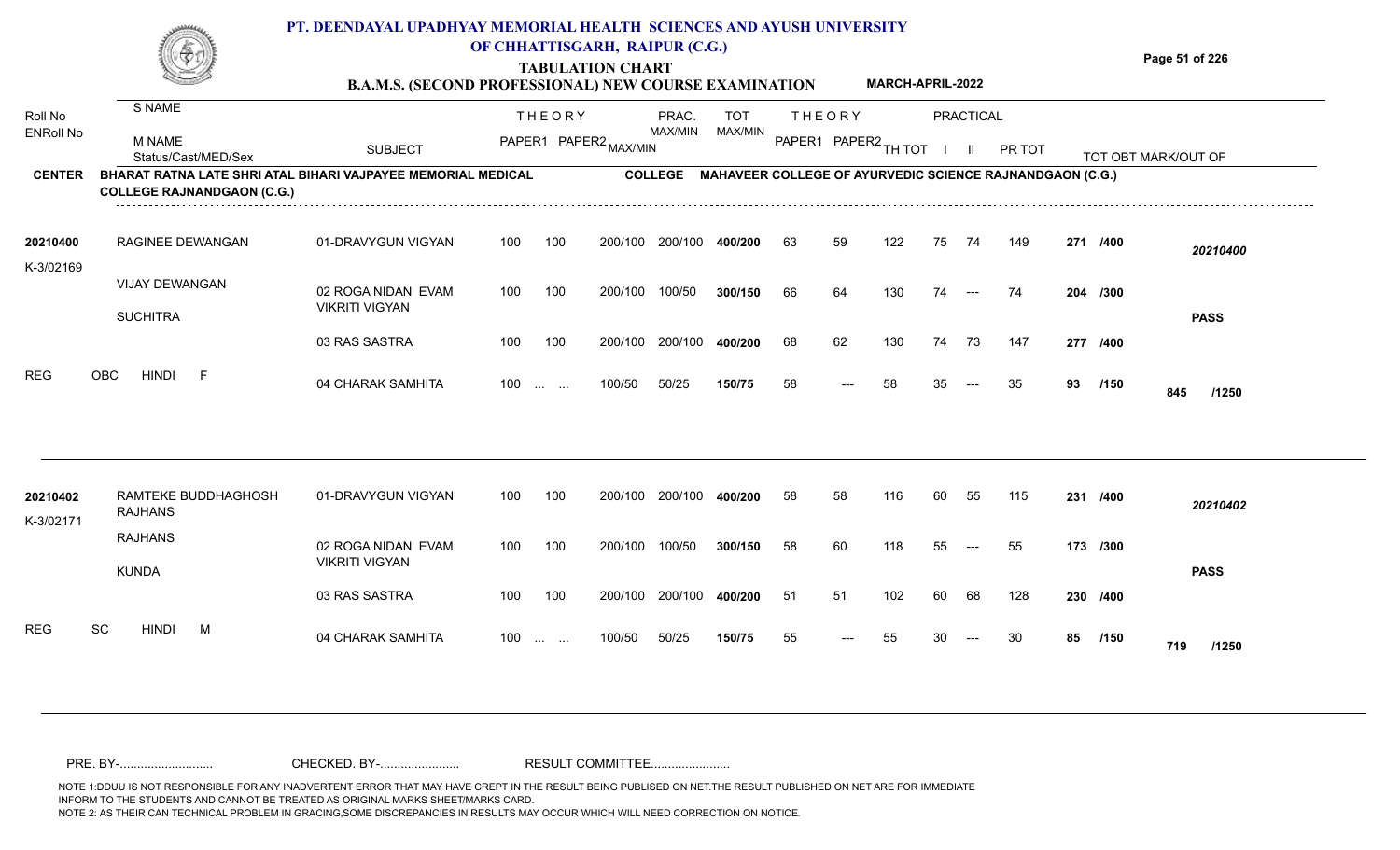## **TABULATION CHART PT. DEENDAYAL UPADHYAY MEMORIAL HEALTH SCIENCES AND AYUSH UNIVERSITY OF CHHATTISGARH, RAIPUR (C.G.)**

**B.A.M.S. (SECOND PROFESSIONAL) NEW COURSE EXAMINATION MARCH-APRIL-2022** **Page 52 of 226**

| Roll No          | S NAME                                                                                            |                                             |       | <b>THEORY</b>                     |                       | PRAC.          | <b>TOT</b> |                      | <b>THEORY</b> |     |    | <b>PRACTICAL</b>     |                                                                  |    |          |                     |
|------------------|---------------------------------------------------------------------------------------------------|---------------------------------------------|-------|-----------------------------------|-----------------------|----------------|------------|----------------------|---------------|-----|----|----------------------|------------------------------------------------------------------|----|----------|---------------------|
| <b>ENRoll No</b> | M NAME<br>Status/Cast/MED/Sex                                                                     | <b>SUBJECT</b>                              |       |                                   | PAPER1 PAPER2 MAX/MIN | <b>MAX/MIN</b> | MAX/MIN    | PAPER1 PAPER2 TH TOT |               |     |    |                      | PR TOT                                                           |    |          | TOT OBT MARK/OUT OF |
| <b>CENTER</b>    | BHARAT RATNA LATE SHRI ATAL BIHARI VAJPAYEE MEMORIAL MEDICAL<br><b>COLLEGE RAJNANDGAON (C.G.)</b> |                                             |       |                                   |                       |                |            |                      |               |     |    |                      | COLLEGE MAHAVEER COLLEGE OF AYURVEDIC SCIENCE RAJNANDGAON (C.G.) |    |          |                     |
| 20210403         | RITIKA ROY                                                                                        | 01-DRAVYGUN VIGYAN                          | 100   | 100                               | 200/100               | 200/100        | 400/200    | 53                   | 58            | 111 | 75 | 78                   | 153                                                              |    | 264 /400 | 20210403            |
| K-3/02172        | <b>FANENDRA ROY</b><br><b>SUNILA ROY</b>                                                          | 02 ROGA NIDAN EVAM<br><b>VIKRITI VIGYAN</b> | 100   | 100                               | 200/100               | 100/50         | 300/150    | 55                   | 66            | 121 | 75 | $\hspace{0.05cm}---$ | 75                                                               |    | 196 /300 | <b>PASS</b>         |
|                  |                                                                                                   | 03 RAS SASTRA                               | 100   | 100                               | 200/100               | 200/100        | 400/200    | 65                   | 65            | 130 | 78 | 78                   | 156                                                              |    | 286 /400 |                     |
| <b>REG</b>       | SC<br><b>HINDI</b><br>-F                                                                          | 04 CHARAK SAMHITA                           | 100   | $\sim 10^{11}$ and $\sim 10^{11}$ | 100/50                | 50/25          | 150/75     | 61                   | ---           | -61 | 37 | $---$                | -37                                                              | 98 | /150     | 844<br>/1250        |
| 20210404         | SACHIN KUMAR SOURAV                                                                               | 01-DRAVYGUN VIGYAN                          | 100   | 100                               | 200/100               | 200/100        | 400/200    | 64                   | 63            | 127 | 51 | 52                   | 103                                                              |    | 230 /400 | 20210404            |
| K-3/02173        | JAYRAM MANDAL<br>ABHILASHA                                                                        | 02 ROGA NIDAN EVAM<br><b>VIKRITI VIGYAN</b> | 100   | 100                               | 200/100               | 100/50         | 300/150    | 67                   | 64            | 131 | 53 | $---$                | 53                                                               |    | 184 /300 | <b>PASS</b>         |
|                  |                                                                                                   | 03 RAS SASTRA                               | 100   | 100                               | 200/100               | 200/100        | 400/200    | 62                   | 59            | 121 | 65 | 67                   | 132                                                              |    | 253 /400 |                     |
| <b>REG</b>       | <b>GEN</b><br><b>HINDI</b><br>M                                                                   | 04 CHARAK SAMHITA                           | $100$ |                                   | 100/50                | 50/25          | 150/75     | 53                   | $---$         | 53  | 26 | $---$                | 26                                                               | 79 | /150     | 746<br>/1250        |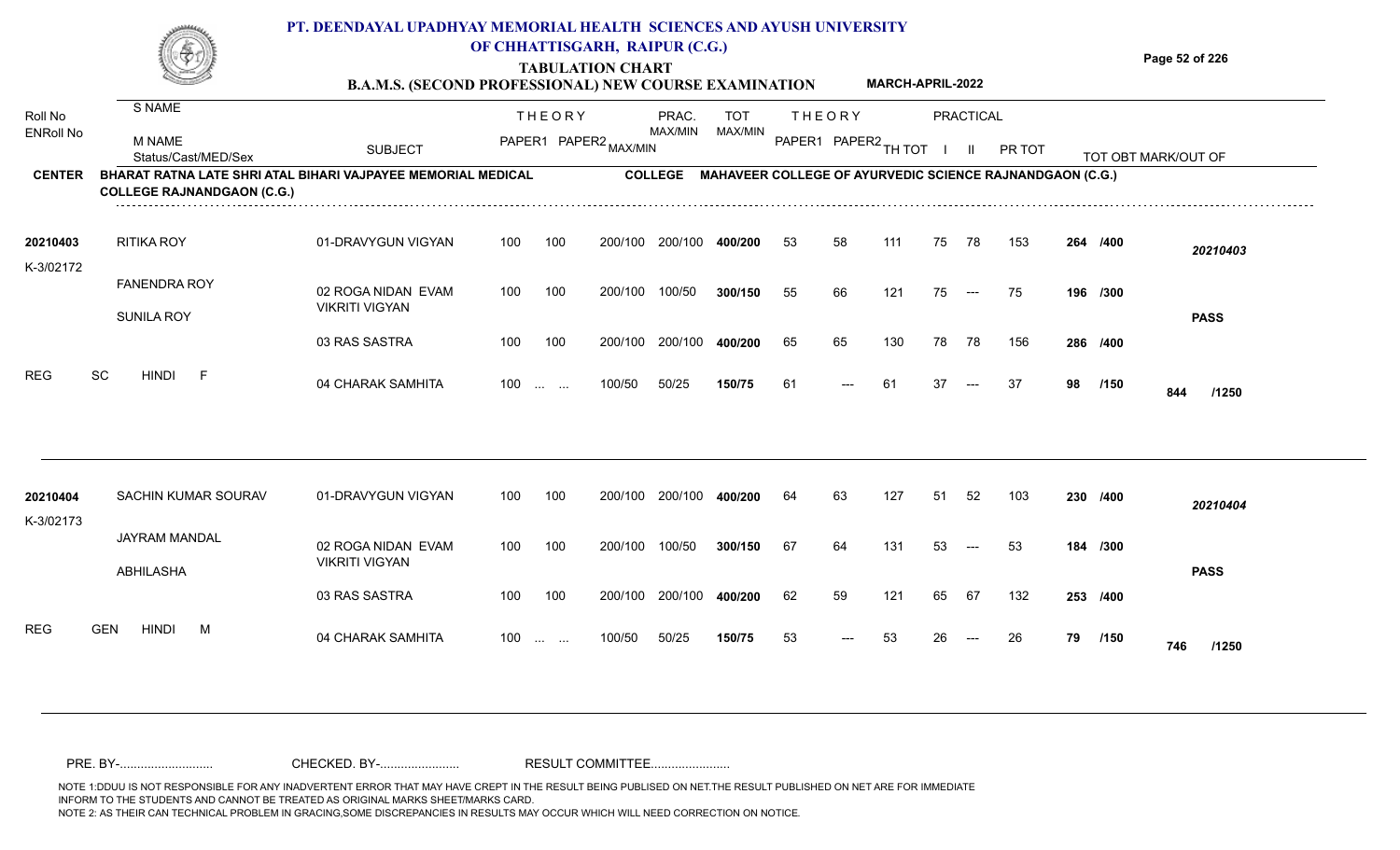# **PT. DEENDAYAL UPADHYAY MEMORIAL HEALTH SCIENCES AND AYUSH UNIVERSITY OF CHHATTISGARH, RAIPUR (C.G.)**

**TABULATION CHART B.A.M.S. (SECOND PROFESSIONAL) NEW COURSE EXAMINATION**  **Page 53 of 226**

**MARCH-APRIL-2022**

| Roll No<br><b>ENRoll No</b> | S NAME                                                                                            |                                             |     | <b>THEORY</b>                                                 |         | PRAC.          | <b>TOT</b>                                                      |    | <b>THEORY</b>        |     |     | <b>PRACTICAL</b>     |        |          |                     |
|-----------------------------|---------------------------------------------------------------------------------------------------|---------------------------------------------|-----|---------------------------------------------------------------|---------|----------------|-----------------------------------------------------------------|----|----------------------|-----|-----|----------------------|--------|----------|---------------------|
|                             | <b>M NAME</b><br>Status/Cast/MED/Sex                                                              | <b>SUBJECT</b>                              |     | PAPER1 PAPER2 MAX/MIN                                         |         | MAX/MIN        | MAX/MIN                                                         |    | PAPER1 PAPER2 TH TOT |     |     | - II                 | PR TOT |          | TOT OBT MARK/OUT OF |
| <b>CENTER</b>               | BHARAT RATNA LATE SHRI ATAL BIHARI VAJPAYEE MEMORIAL MEDICAL<br><b>COLLEGE RAJNANDGAON (C.G.)</b> |                                             |     |                                                               |         | <b>COLLEGE</b> | <b>MAHAVEER COLLEGE OF AYURVEDIC SCIENCE RAJNANDGAON (C.G.)</b> |    |                      |     |     |                      |        |          |                     |
| 20210405<br>K-3/02174       | SAHU SEEMA MINARAM                                                                                | 01-DRAVYGUN VIGYAN                          | 100 | 100                                                           | 200/100 | 200/100        | 400/200                                                         | 62 | 63                   | 125 | 80  | 82                   | 162    | 287 /400 | 20210405            |
|                             | <b>MINARAM SAHU</b>                                                                               | 02 ROGA NIDAN EVAM<br><b>VIKRITI VIGYAN</b> | 100 | 100                                                           | 200/100 | 100/50         | 300/150                                                         | 72 | 80                   | 152 | 82. | $\hspace{0.05cm}---$ | -82    | 234 /300 |                     |
|                             | <b>MAIN BAI</b>                                                                                   | 03 RAS SASTRA                               | 100 | 100                                                           | 200/100 | 200/100        | 400/200                                                         | 70 | 71                   | 141 | 78  | -80                  | 158    | 299 /400 | <b>PASS</b>         |
| <b>REG</b>                  | HINDI<br><b>OBC</b><br>-F                                                                         | 04 CHARAK SAMHITA                           | 100 | $\mathcal{L}_{\mathcal{F}}$ , and $\mathcal{L}_{\mathcal{F}}$ | 100/50  | 50/25          | 150/75                                                          | 67 | $---$                | 67  |     |                      | -41    | 108 /150 | 928<br>/1250        |
|                             |                                                                                                   |                                             |     |                                                               |         |                |                                                                 |    |                      |     |     |                      |        |          |                     |
| 20210407                    | SANYUKTA TIWARI                                                                                   | 01-DRAVYGUN VIGYAN                          | 100 | 100                                                           | 200/100 | 200/100        | 400/200                                                         | 63 | 69                   | 132 | 82  | 83                   | 165    | 297 /400 | 20210407            |
| K-3/02176                   | SURYAKANT TIWARI<br><b>MAMTA TIWARI</b>                                                           | 02 ROGA NIDAN EVAM<br><b>VIKRITI VIGYAN</b> | 100 | 100                                                           | 200/100 | 100/50         | 300/150                                                         | 74 | 64                   | 138 | 83  | $---$                | 83     | 221 /300 | <b>PASS</b>         |
|                             |                                                                                                   | 03 RAS SASTRA                               | 100 | 100                                                           | 200/100 | 200/100        | 400/200                                                         | 52 | 74                   | 126 | 80  | 83                   | 163    | 289 /400 |                     |
| <b>REG</b>                  | <b>GEN</b><br><b>HINDI</b><br>-F                                                                  | 04 CHARAK SAMHITA                           | 100 | <b>Section Contract</b>                                       | 100/50  | 50/25          | 150/75                                                          | 65 | $---$                | 65  | 42  | $---$                | 42     | 107 /150 | 914<br>/1250        |
|                             |                                                                                                   |                                             |     |                                                               |         |                |                                                                 |    |                      |     |     |                      |        |          |                     |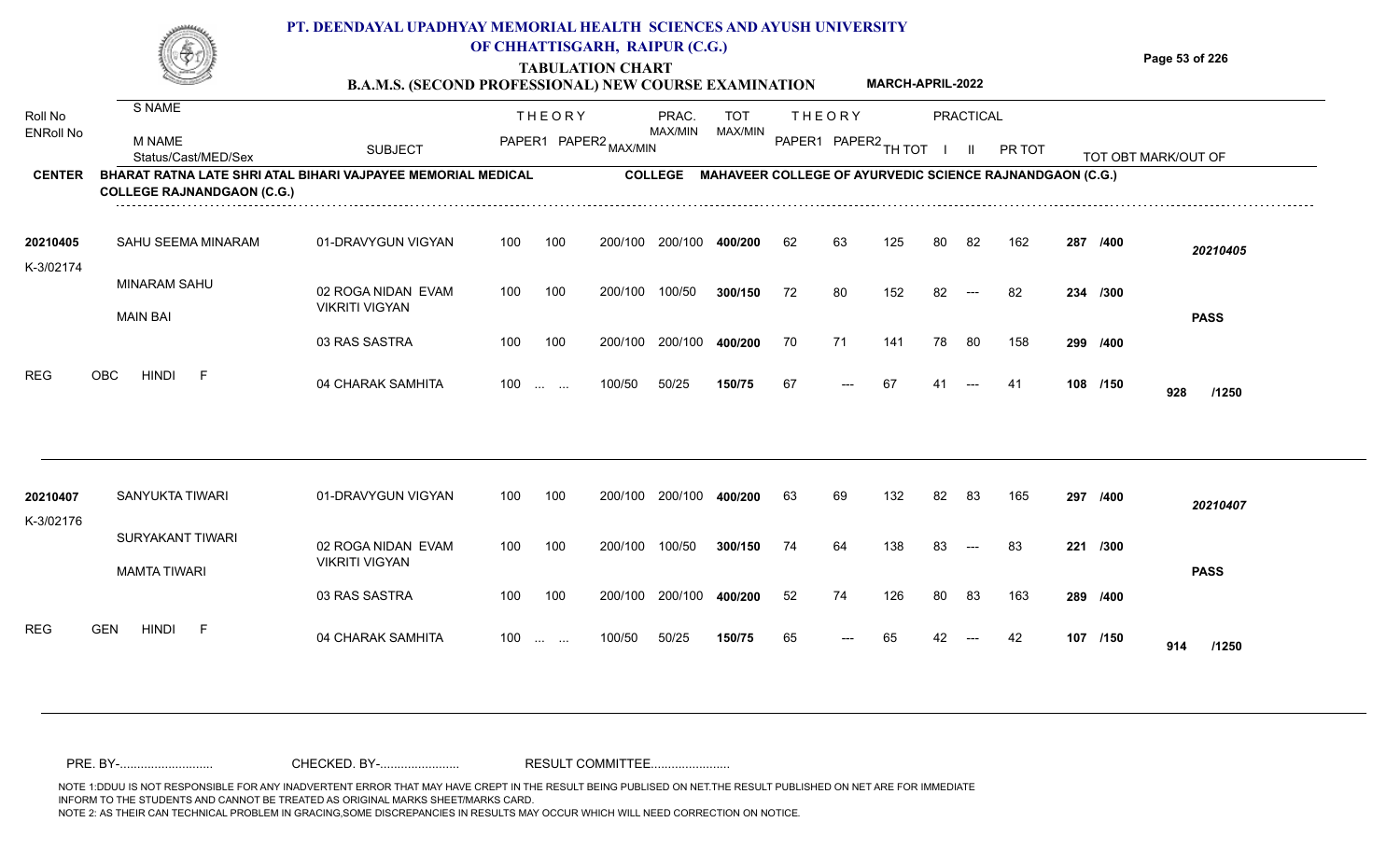|                             |                                                                                                          | PT. DEENDAYAL UPADHYAY MEMORIAL HEALTH SCIENCES AND AYUSH UNIVERSITY<br><b>B.A.M.S. (SECOND PROFESSIONAL) NEW COURSE EXAMINATION</b> |     |                        | OF CHHATTISGARH, RAIPUR (C.G.)<br><b>TABULATION CHART</b> |                  |                                                                 |    |                                       | <b>MARCH-APRIL-2022</b> |    |           |        |     |                     | Page 54 of 226 |             |
|-----------------------------|----------------------------------------------------------------------------------------------------------|--------------------------------------------------------------------------------------------------------------------------------------|-----|------------------------|-----------------------------------------------------------|------------------|-----------------------------------------------------------------|----|---------------------------------------|-------------------------|----|-----------|--------|-----|---------------------|----------------|-------------|
| Roll No<br><b>ENRoll No</b> | S NAME<br><b>M NAME</b><br>Status/Cast/MED/Sex                                                           | <b>SUBJECT</b>                                                                                                                       |     | <b>THEORY</b>          | PAPER1 PAPER2 MAX/MIN                                     | PRAC.<br>MAX/MIN | <b>TOT</b><br>MAX/MIN                                           |    | <b>THEORY</b><br>PAPER1 PAPER2 TH TOT |                         |    | PRACTICAL | PR TOT |     | TOT OBT MARK/OUT OF |                |             |
| <b>CENTER</b>               | <b>BHARAT RATNA LATE SHRI ATAL BIHARI VAJPAYEE MEMORIAL MEDICAL</b><br><b>COLLEGE RAJNANDGAON (C.G.)</b> |                                                                                                                                      |     |                        |                                                           | <b>COLLEGE</b>   | <b>MAHAVEER COLLEGE OF AYURVEDIC SCIENCE RAJNANDGAON (C.G.)</b> |    |                                       |                         |    |           |        |     |                     |                |             |
| 20210408<br>K-3/02177       | SHIRBHATE AAKANKSHA<br>MAHESH                                                                            | 01-DRAVYGUN VIGYAN                                                                                                                   | 100 | 100                    | 200/100                                                   | 200/100          | 400/200                                                         | 66 | 63                                    | 129                     | 68 | 74        | 142    |     | 271 /400            |                | 20210408    |
|                             | <b>MAHESH SHIRBHATE</b><br><b>VAISHALI SHIRBHATE</b>                                                     | 02 ROGA NIDAN EVAM<br><b>VIKRITI VIGYAN</b>                                                                                          | 100 | 100                    | 200/100                                                   | 100/50           | 300/150                                                         | 54 | 59                                    | 113                     | 70 | $---$     | 70     |     | 183 /300            |                | <b>PASS</b> |
|                             |                                                                                                          | 03 RAS SASTRA                                                                                                                        | 100 | 100                    | 200/100                                                   | 200/100          | 400/200                                                         | 55 | 59                                    | 114                     | 74 | 76        | 150    | 264 | /400                |                |             |
| <b>REG</b>                  | <b>GEN</b><br><b>HINDI</b>                                                                               | 04 CHARAK SAMHITA                                                                                                                    | 100 | <b>Service Control</b> | 100/50                                                    | 50/25            | 150/75                                                          | 58 | $\qquad \qquad - -$                   | 58                      | 33 | $---$     | 33     | 91  | /150                | 809            | /1250       |

| 20210409<br>K-3/02178 | SHIVANI SONI                  | 01-DRAVYGUN VIGYAN                          | 100 | 100                      | 200/100 200/100 |         | 400/200 | 69 | 60    | 129 | 79  | -80                  | 159  | 288 /400 |     | 20210409    |
|-----------------------|-------------------------------|---------------------------------------------|-----|--------------------------|-----------------|---------|---------|----|-------|-----|-----|----------------------|------|----------|-----|-------------|
|                       | SANTOSH SONI<br>PREMLATA SONI | 02 ROGA NIDAN EVAM<br><b>VIKRITI VIGYAN</b> | 100 | 100                      | 200/100         | 100/50  | 300/150 | 63 | 72    | 135 | 72  | $\hspace{0.05cm}---$ | 72   | 207 /300 |     | <b>PASS</b> |
|                       |                               | 03 RAS SASTRA                               | 100 | 100                      | 200/100         | 200/100 | 400/200 | 55 | 68    | 123 | 79  | -81                  | 160  | 283 /400 |     |             |
| <b>REG</b><br>OBC     | <b>HINDI</b><br><b>1</b>      | 04 CHARAK SAMHITA                           | 100 | and the same of the same | 100/50          | 50/25   | 150/75  | 67 | $---$ | 67  | -37 | $---$                | - 37 | 104 /150 | 882 | /1250       |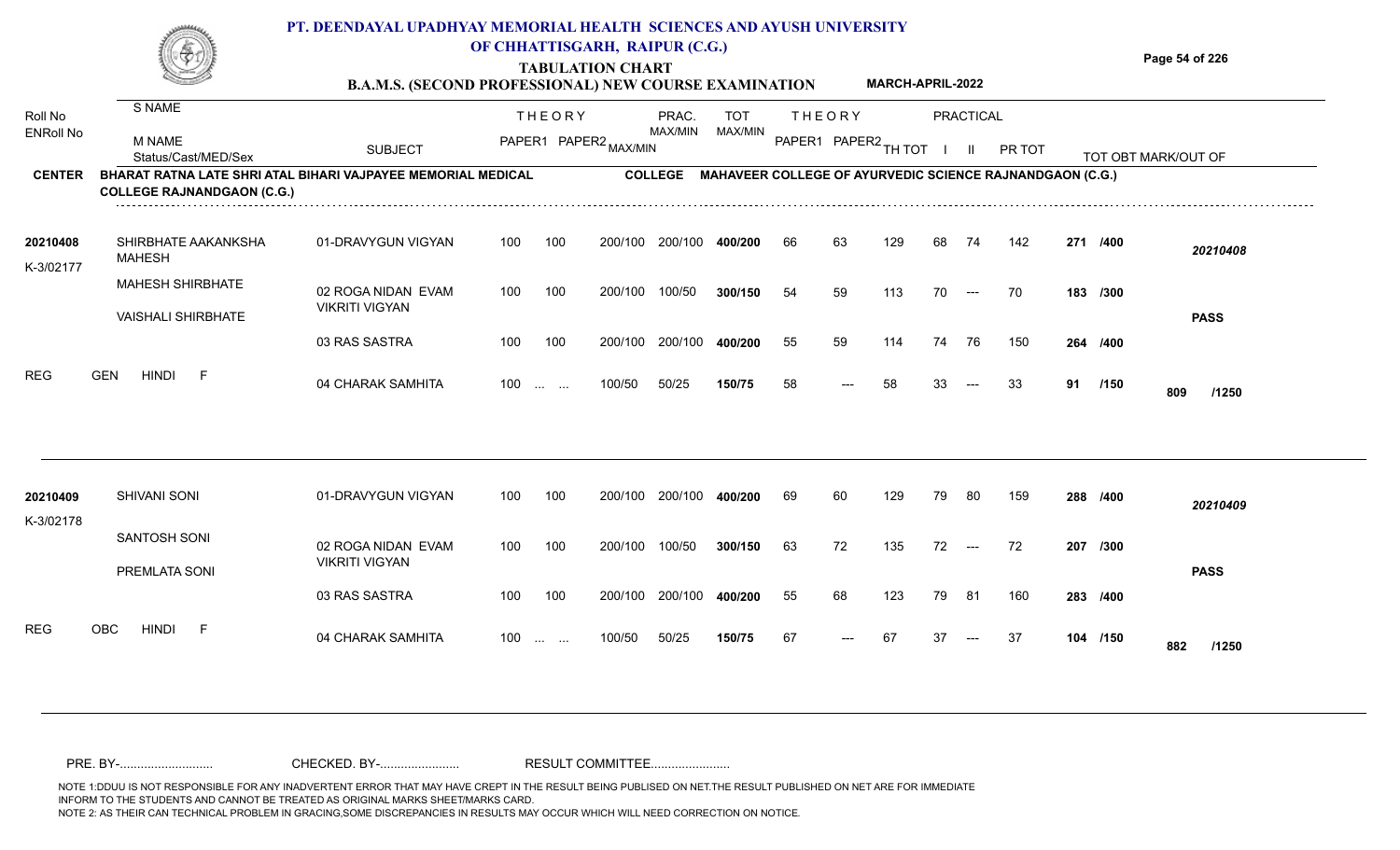## **PT. DEENDAYAL UPADHYAY MEMORIAL HEALTH SCIENCES AND AYUSH UNIVERSITY OF CHHATTISGARH, RAIPUR (C.G.)**

**TABULATION CHART**

**Page 55 of 226**

|                             |                                                                                                          | <b>B.A.M.S. (SECOND PROFESSIONAL) NEW COURSE EXAMINATION</b> |     |                                        |         |                  |                |    |                                       | MARCH-APRIL-2022 |    |                           |                                                          |     |          |                     |
|-----------------------------|----------------------------------------------------------------------------------------------------------|--------------------------------------------------------------|-----|----------------------------------------|---------|------------------|----------------|----|---------------------------------------|------------------|----|---------------------------|----------------------------------------------------------|-----|----------|---------------------|
| Roll No<br><b>ENRoll No</b> | S NAME<br><b>M NAME</b><br>Status/Cast/MED/Sex                                                           | <b>SUBJECT</b>                                               |     | <b>THEORY</b><br>PAPER1 PAPER2 MAX/MIN |         | PRAC.<br>MAX/MIN | TOT<br>MAX/MIN |    | <b>THEORY</b><br>PAPER1 PAPER2 TH TOT |                  |    | PRACTICAL<br>$\mathbf{H}$ | PR TOT                                                   |     |          | TOT OBT MARK/OUT OF |
| <b>CENTER</b>               | <b>BHARAT RATNA LATE SHRI ATAL BIHARI VAJPAYEE MEMORIAL MEDICAL</b><br><b>COLLEGE RAJNANDGAON (C.G.)</b> |                                                              |     |                                        |         | <b>COLLEGE</b>   |                |    |                                       |                  |    |                           | MAHAVEER COLLEGE OF AYURVEDIC SCIENCE RAJNANDGAON (C.G.) |     |          |                     |
| 20210410<br>K-3/02179       | SHUKLA ANKUSH KIRAN                                                                                      | 01-DRAVYGUN VIGYAN                                           | 100 | 100                                    | 200/100 | 200/100          | 400/200        | 52 | 54                                    | 106              | 70 | 75                        | 145                                                      | 251 | /400     | 20210410            |
|                             | <b>KIRAN SHUKLA</b><br><b>KANCHAN SHUKLA</b>                                                             | 02 ROGA NIDAN EVAM<br><b>VIKRITI VIGYAN</b>                  | 100 | 100                                    | 200/100 | 100/50           | 300/150        | 59 | 61                                    | 120              | 60 | $---$                     | 60                                                       |     | 180 /300 | <b>PASS</b>         |
|                             |                                                                                                          | 03 RAS SASTRA                                                | 100 | 100                                    | 200/100 | 200/100          | 400/200        | 50 | 56                                    | 106              | 64 | 72                        | 136                                                      |     | 242 /400 |                     |
| <b>REG</b>                  | <b>HINDI</b><br><b>GEN</b><br>M                                                                          | 04 CHARAK SAMHITA                                            | 100 | $\sim 10^{-10}$ and $\sim 10^{-10}$    | 100/50  | 50/25            | 150/75         | 59 | $---$                                 | 59               | 33 | $---$                     | 33                                                       | 92  | /150     | 765<br>/1250        |
| 20210411<br>K-3/02180       | SHWETA DEWANGAN                                                                                          | 01-DRAVYGUN VIGYAN                                           | 100 | 100                                    | 200/100 | 200/100          | 400/200        | 63 | 69                                    | 132              | 77 | 78                        | 155                                                      |     | 287 /400 | 20210411            |
|                             | <b>SHYAM LAL DEWANGAN</b><br>KIRAN DEWANGAN                                                              | 02 ROGA NIDAN EVAM<br><b>VIKRITI VIGYAN</b>                  | 100 | 100                                    | 200/100 | 100/50           | 300/150        | 81 | 65                                    | 146              | 73 | $\hspace{0.05cm} \ldots$  | 73                                                       |     | 219 /300 | <b>PASS</b>         |
|                             |                                                                                                          | 03 RAS SASTRA                                                | 100 | 100                                    | 200/100 | 200/100          | 400/200        | 75 | 67                                    | 142              | 79 | 82                        | 161                                                      |     | 303 /400 |                     |
| <b>REG</b>                  | <b>OBC</b><br><b>HINDI</b><br>-F                                                                         | 04 CHARAK SAMHITA                                            | 100 | <b>Section Contract</b>                | 100/50  | 50/25            | 150/75         | 64 |                                       | 64               |    |                           | 40                                                       |     | 104 /150 | 913<br>/1250        |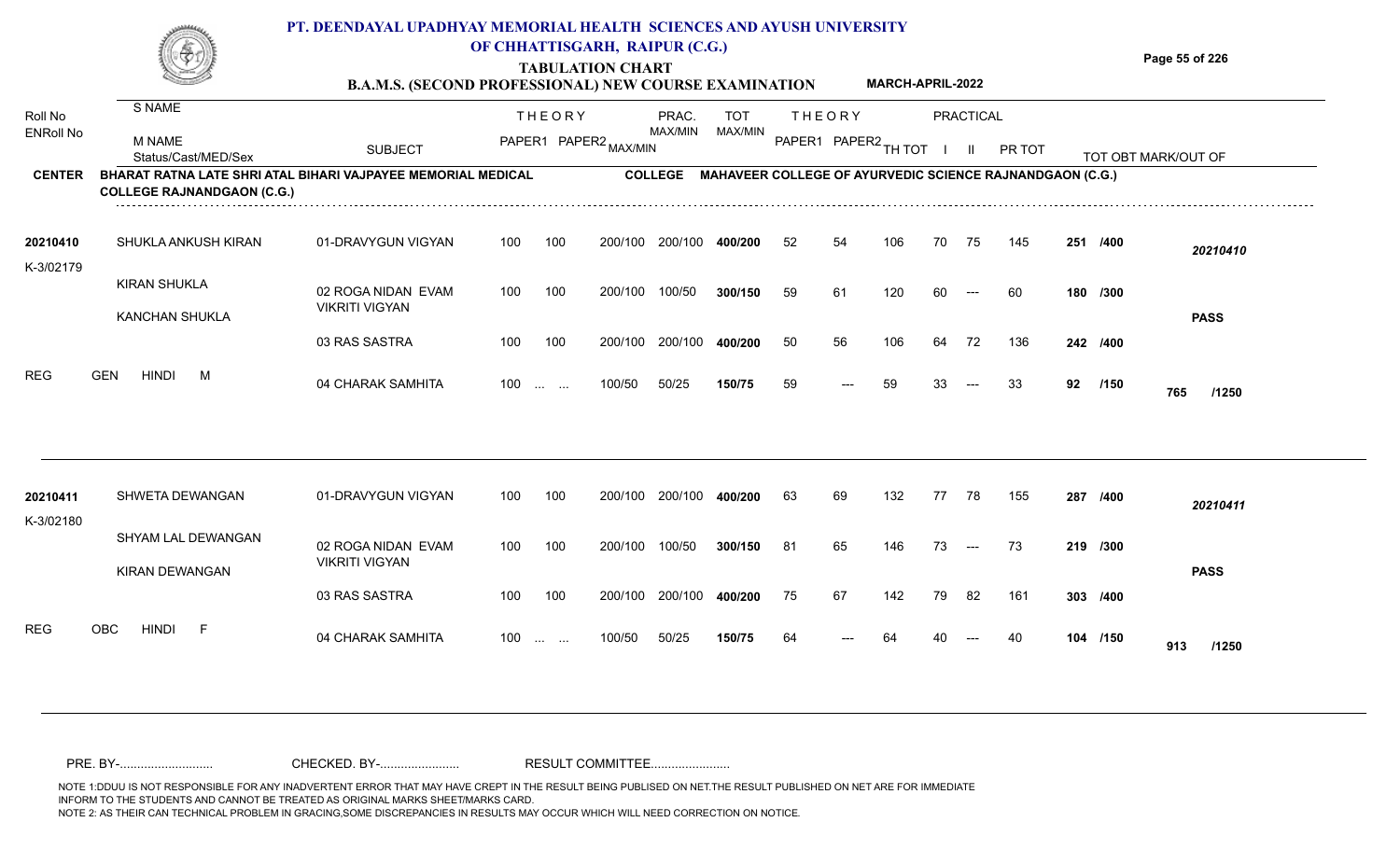## **PT. DEENDAYAL UPADHYAY MEMORIAL HEALTH SCIENCES AND AYUSH UNIVERSITY OF CHHATTISGARH, RAIPUR (C.G.)**

**TABULATION CHART B.A.M.S. (SECOND PROFESSIONAL) NEW COURSE EXAMINATION**  **Page 56 of 226**

**MARCH-APRIL-2022**

| Roll No<br><b>ENRoll No</b> | S NAME                                                                                            |                                             |     | <b>THEORY</b>                                                 |         | PRAC.          | <b>TOT</b> | <b>THEORY</b>        |       |       |    | PRACTICAL |                                                          |    |          |                     |
|-----------------------------|---------------------------------------------------------------------------------------------------|---------------------------------------------|-----|---------------------------------------------------------------|---------|----------------|------------|----------------------|-------|-------|----|-----------|----------------------------------------------------------|----|----------|---------------------|
|                             | <b>M NAME</b><br>Status/Cast/MED/Sex                                                              | <b>SUBJECT</b>                              |     | PAPER1 PAPER2 MAX/MIN                                         |         | MAX/MIN        | MAX/MIN    | PAPER1 PAPER2 TH TOT |       |       |    |           | PR TOT                                                   |    |          | TOT OBT MARK/OUT OF |
| <b>CENTER</b>               | BHARAT RATNA LATE SHRI ATAL BIHARI VAJPAYEE MEMORIAL MEDICAL<br><b>COLLEGE RAJNANDGAON (C.G.)</b> |                                             |     |                                                               |         | <b>COLLEGE</b> |            |                      |       |       |    |           | MAHAVEER COLLEGE OF AYURVEDIC SCIENCE RAJNANDGAON (C.G.) |    |          |                     |
| 20210412                    | SINGH AISHWARYA AJIT                                                                              | 01-DRAVYGUN VIGYAN                          | 100 | 100                                                           | 200/100 | 200/100        | 400/200    | 60                   | 58    | 118   | 65 | 66        | 131                                                      |    | 249 /400 | 20210412            |
| K-3/02181                   | <b>AJIT SINGH</b>                                                                                 | 02 ROGA NIDAN EVAM                          | 100 | 100                                                           | 200/100 | 100/50         | 300/150    | 53                   | 56    | 109   | 70 | $---$     | -70                                                      |    | 179 /300 |                     |
|                             | <b>BINDU SINGH</b>                                                                                | <b>VIKRITI VIGYAN</b>                       |     |                                                               |         |                |            |                      |       |       |    |           |                                                          |    |          | <b>PASS</b>         |
|                             |                                                                                                   | 03 RAS SASTRA                               | 100 | 100                                                           | 200/100 | 200/100        | 400/200    | 59                   | 50    | 109   | 66 | 65        | 131                                                      |    | 240 /400 |                     |
| <b>REG</b>                  | <b>HINDI</b><br><b>GEN</b><br>-F                                                                  | 04 CHARAK SAMHITA                           | 100 |                                                               | 100/50  | 50/25          | 150/75     | 52                   | $---$ | 52    | 34 |           | 34                                                       | 86 | /150     | 754<br>/1250        |
|                             |                                                                                                   |                                             |     |                                                               |         |                |            |                      |       |       |    |           |                                                          |    |          |                     |
| 20210416<br>K-3/02185       | SUDHANSHU CHANDRA                                                                                 | 01-DRAVYGUN VIGYAN                          | 100 | 100                                                           | 200/100 | 200/100        | 400/200    | 34                   | 56    | $90*$ | 70 | 73        | 143                                                      |    | 233 /400 | 20210416            |
|                             | <b>CHANDRAPAL SINGH</b><br><b>CHANDRA</b><br>SHASHIKALA CHANDRA                                   | 02 ROGA NIDAN EVAM<br><b>VIKRITI VIGYAN</b> | 100 | 100                                                           | 200/100 | 100/50         | 300/150    | 56                   | 48    | 104   | 60 | $---$     | 60                                                       |    | 164 /300 | <b>ATKT</b>         |
|                             |                                                                                                   | 03 RAS SASTRA                               | 100 | 100                                                           | 200/100 | 200/100        | 400/200    | 56                   | 50    | 106   | 65 | 70        | 135                                                      |    | 241 /400 |                     |
| <b>REG</b>                  | <b>HINDI</b><br><b>OBC</b><br>M                                                                   | 04 CHARAK SAMHITA                           | 100 | $\mathcal{L}_{\mathcal{F}}$ , and $\mathcal{L}_{\mathcal{F}}$ | 100/50  | 50/25          | 150/75     | 60                   | $---$ | 60    | 35 | $---$     | 35                                                       | 95 | /150     | 733<br>/1250        |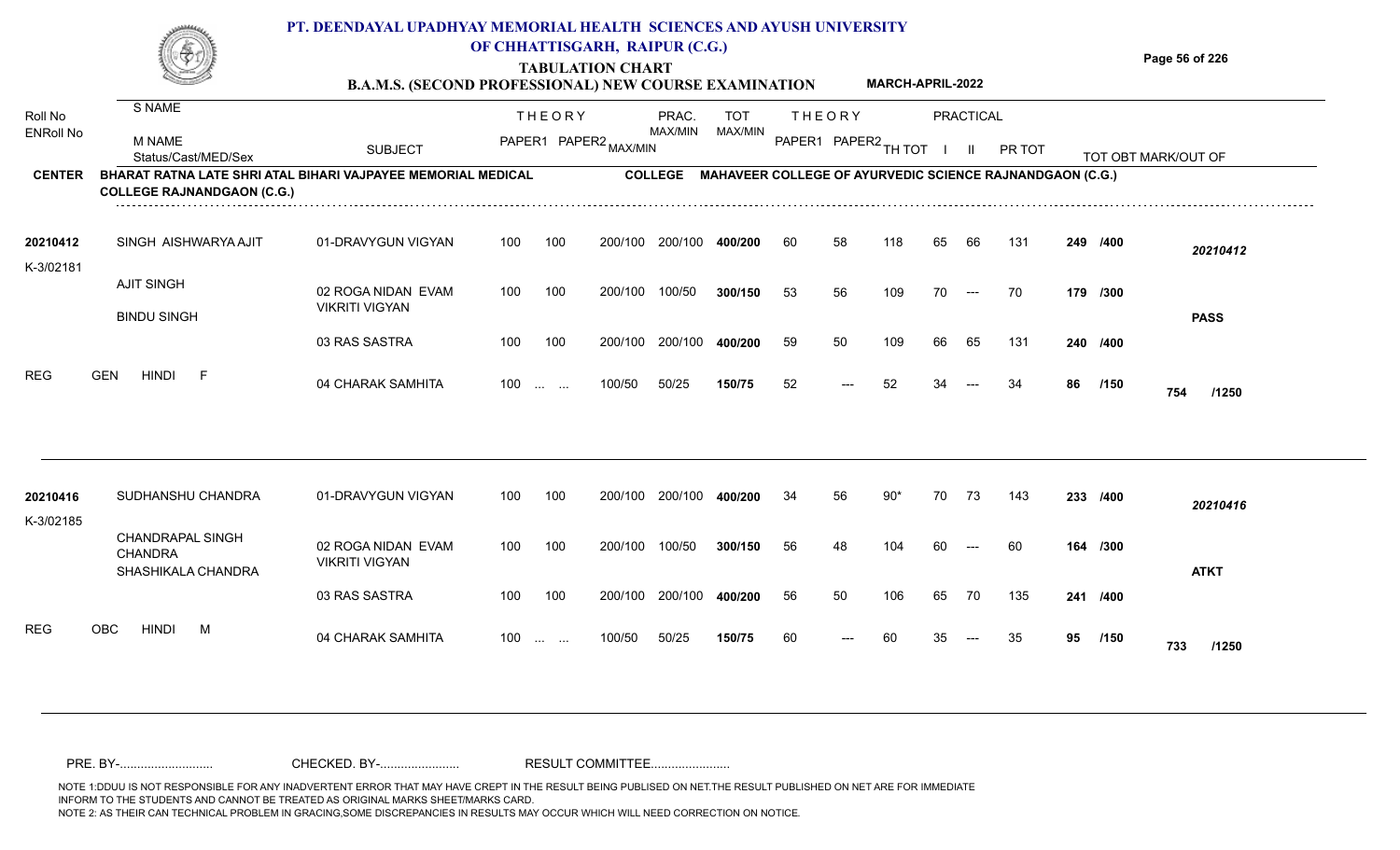|                       |                                      | PT. DEENDAYAL UPADHYAY MEMORIAL HEALTH SCIENCES AND AYUSH UNIVERSITY<br><b>B.A.M.S. (SECOND PROFESSIONAL) NEW COURSE EXAMINATION</b> |     |                                                | OF CHHATTISGARH, RAIPUR (C.G.)<br><b>TABULATION CHART</b> |         |                                                                  |    |                      | <b>MARCH-APRIL-2022</b> |    |           |        |     |          | Page 57 of 226      |
|-----------------------|--------------------------------------|--------------------------------------------------------------------------------------------------------------------------------------|-----|------------------------------------------------|-----------------------------------------------------------|---------|------------------------------------------------------------------|----|----------------------|-------------------------|----|-----------|--------|-----|----------|---------------------|
| Roll No               | S NAME                               |                                                                                                                                      |     | <b>THEORY</b>                                  |                                                           | PRAC.   | TOT                                                              |    | <b>THEORY</b>        |                         |    | PRACTICAL |        |     |          |                     |
| <b>ENRoll No</b>      | <b>M NAME</b><br>Status/Cast/MED/Sex | <b>SUBJECT</b>                                                                                                                       |     |                                                | PAPER1 PAPER2 MAX/MIN                                     | MAX/MIN | MAX/MIN                                                          |    | PAPER1 PAPER2 TH TOT |                         |    |           | PR TOT |     |          | TOT OBT MARK/OUT OF |
| <b>CENTER</b>         | <b>COLLEGE RAJNANDGAON (C.G.)</b>    | BHARAT RATNA LATE SHRI ATAL BIHARI VAJPAYEE MEMORIAL MEDICAL                                                                         |     |                                                |                                                           |         | COLLEGE MAHAVEER COLLEGE OF AYURVEDIC SCIENCE RAJNANDGAON (C.G.) |    |                      |                         |    |           |        |     |          |                     |
| 20210417<br>K-3/02186 | <b>TALE PRANAY DEVIDAS</b>           | 01-DRAVYGUN VIGYAN                                                                                                                   | 100 | 100                                            | 200/100                                                   | 200/100 | 400/200                                                          | 65 | 50                   | 115                     | 75 | 78        | 153    |     | 268 /400 | 20210417            |
|                       | DEVI DAS TALE<br><b>ARCHANA TALE</b> | 02 ROGA NIDAN EVAM<br><b>VIKRITI VIGYAN</b>                                                                                          | 100 | 100                                            | 200/100                                                   | 100/50  | 300/150                                                          | 60 | 60                   | 120                     | 75 | $---$     | 75     |     | 195 /300 | <b>PASS</b>         |
|                       |                                      | 03 RAS SASTRA                                                                                                                        | 100 | 100                                            | 200/100                                                   | 200/100 | 400/200                                                          | 50 | 64                   | 114                     | 69 | 71        | 140    | 254 | /400     |                     |
| <b>REG</b>            | <b>OBC</b><br><b>HINDI</b><br>M      | 04 CHARAK SAMHITA                                                                                                                    | 100 | $\mathbf{r}$ and $\mathbf{r}$ and $\mathbf{r}$ | 100/50                                                    | 50/25   | 150/75                                                           | 60 | $---$                | 60                      | 37 | $---$     | 37     | 97  | /150     | 814<br>/1250        |
|                       |                                      |                                                                                                                                      |     |                                                |                                                           |         |                                                                  |    |                      |                         |    |           |        |     |          |                     |

| 20210418          | <b>TEJESHWAR</b>    | 01-DRAVYGUN VIGYAN                          | 100 | 100                                            | 200/100 | 200/100 | 400/200 | 63 | 59                    | 122 | 52 | 50                                     | 102 | 224 /400 |             | 20210418     |
|-------------------|---------------------|---------------------------------------------|-----|------------------------------------------------|---------|---------|---------|----|-----------------------|-----|----|----------------------------------------|-----|----------|-------------|--------------|
| K-3/02187         |                     |                                             |     |                                                |         |         |         |    |                       |     |    |                                        |     |          |             |              |
|                   | GHANSHYAM           | 02 ROGA NIDAN EVAM<br><b>VIKRITI VIGYAN</b> | 100 | 100                                            | 200/100 | 100/50  | 300/150 | 51 | 64                    | 115 | 50 | $---$                                  | -50 | 165 /300 |             |              |
|                   | <b>SAROJINI BAI</b> |                                             |     |                                                |         |         |         |    |                       |     |    |                                        |     |          |             | <b>PASS</b>  |
|                   |                     | 03 RAS SASTRA                               | 100 | 100                                            | 200/100 | 200/100 | 400/200 | 50 | 56                    | 106 | 58 | -50                                    | 108 | 214 /400 |             | <b>DC 03</b> |
| <b>REG</b><br>OBC | <b>HINDI</b><br>М   | 04 CHARAK SAMHITA                           | 100 | $\mathbf{r}$ and $\mathbf{r}$ and $\mathbf{r}$ | 100/50  | 50/25   | 150/75  | 58 | $\scriptstyle \cdots$ | 58  | 22 | $\hspace{0.1em} \ldots \hspace{0.1em}$ | 22* | 80       | /150<br>683 | /1250        |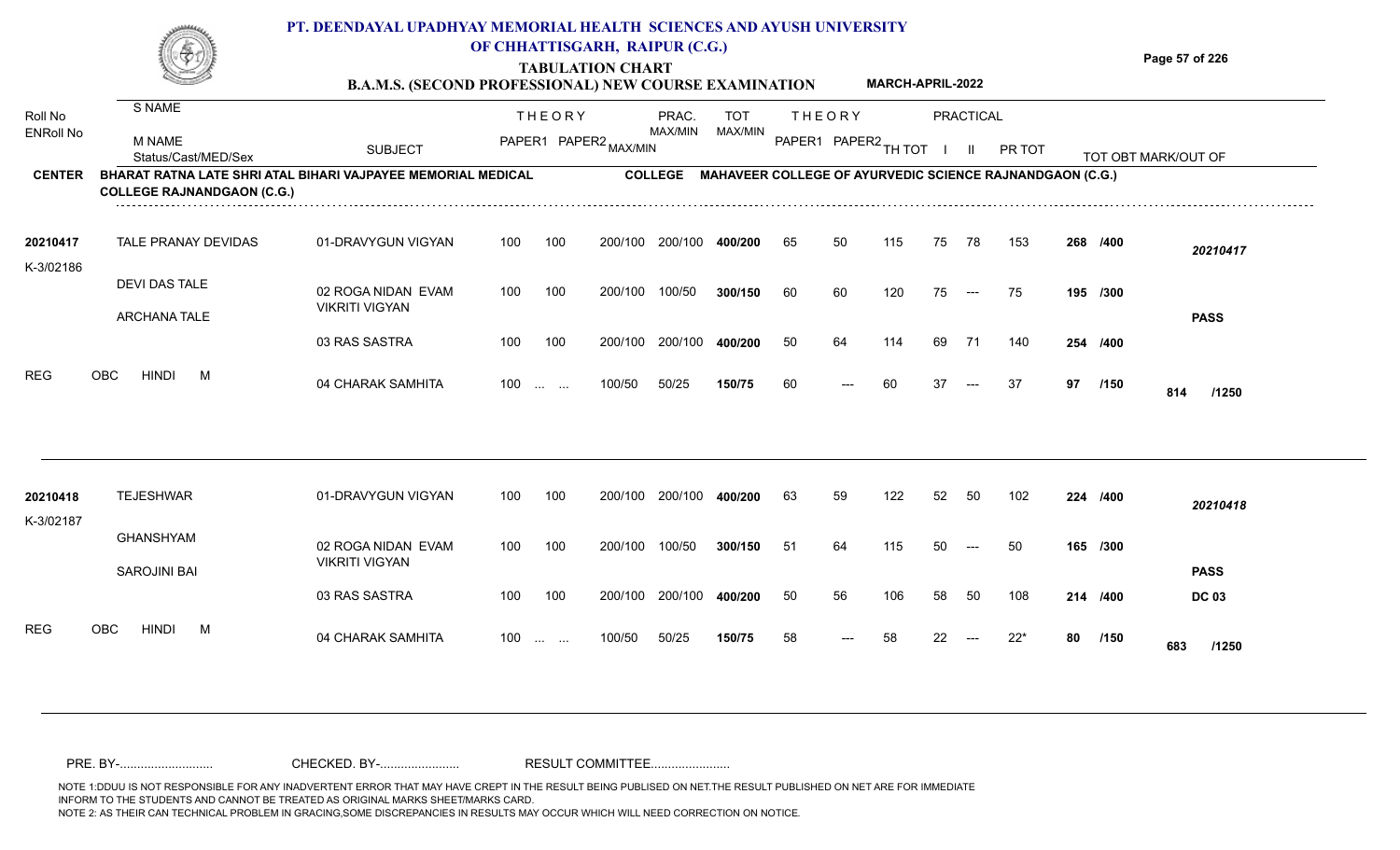|                  |                                                              | PT. DEENDAYAL UPADHYAY MEMORIAL HEALTH SCIENCES AND AYUSH UNIVERSITY | OF CHHATTISGARH, RAIPUR (C.G.)<br><b>TABULATION CHART</b><br><b>B.A.M.S. (SECOND PROFESSIONAL) NEW COURSE EXAMINATION</b> |                     |                      | <b>MARCH-APRIL-2022</b>                                         | Page 58 of 226      |  |
|------------------|--------------------------------------------------------------|----------------------------------------------------------------------|---------------------------------------------------------------------------------------------------------------------------|---------------------|----------------------|-----------------------------------------------------------------|---------------------|--|
| <b>Roll No</b>   | S NAME                                                       |                                                                      | THEORY                                                                                                                    | <b>TOT</b><br>PRAC. | THEORY               | PRACTICAL                                                       |                     |  |
| <b>ENRoll No</b> | M NAME<br>Status/Cast/MED/Sex                                | <b>SUBJECT</b>                                                       | PAPER1 PAPER2.                                                                                                            | MAX/MIN<br>MAX/MIN  | PAPER1 PAPER2 TH TOT | PR TOT                                                          | TOT OBT MARK/OUT OF |  |
| <b>CENTER</b>    | BHARAT RATNA LATE SHRI ATAL BIHARI VAJPAYEE MEMORIAL MEDICAL |                                                                      | <b>COLLEGE</b>                                                                                                            |                     |                      | <b>MAHAVEER COLLEGE OF AYURVEDIC SCIENCE RAJNANDGAON (C.G.)</b> |                     |  |

100 100 200/100 200/100 **400/200**

100/50 **300/150**

**400/200**

---

67 61 128 77 78 155 **283**

**/300** 63 68 131 75 75 **206**

**/400** 50 71 121 78 79 157 **278**

**/400** *20210419*

**PASS**

01-DRAVYGUN VIGYAN 100 100

03 RAS SASTRA

02 ROGA NIDAN EVAM

VIKRITI VIGYAN

K-3/02188

**COLLEGE RAJNANDGAON (C.G.)**

BHAURAO THAKARE

MANGLA THAKARE

THAKARE SAAHIL BHAURAO **20210419**

NOTE 1:DDUU IS NOT RESPONSIBLE FOR ANY INADVERTENT ERROR THAT MAY HAVE CREPT IN THE RESULT BEING PUBLISED ON NET.THE RESULT PUBLISHED ON NET ARE FOR IMMEDIATE INFORM TO THE STUDENTS AND CANNOT BE TREATED AS ORIGINAL MARKS SHEET/MARKS CARD. NOTE 2: AS THEIR CAN TECHNICAL PROBLEM IN GRACING,SOME DISCREPANCIES IN RESULTS MAY OCCUR WHICH WILL NEED CORRECTION ON NOTICE. PRE. BY-........................... CHECKED. BY-....................... RESULT COMMITTEE.......................

| REG       | OBC<br>HINDI<br>M                            | 04 CHARAK SAMHITA                           | $100 \dots \dots$ |                   | 100/50  | 50/25   | 150/75  | 64 | $---$ | 64  | 35 | $---$               | 35  | 99       | /150 | 866<br>/1250 |
|-----------|----------------------------------------------|---------------------------------------------|-------------------|-------------------|---------|---------|---------|----|-------|-----|----|---------------------|-----|----------|------|--------------|
| 20210421  | UJJWAL MISHRA                                | 01-DRAVYGUN VIGYAN                          | 100               | 100               | 200/100 | 200/100 | 400/200 | 61 | 57    | 118 | 52 | 53                  | 105 | 223 /400 |      | 20210421     |
| K-3/02190 | <b>VIJAY KUMAR MISHRA</b><br>PRATIBHA MISHRA | 02 ROGA NIDAN EVAM<br><b>VIKRITI VIGYAN</b> | 100               | 100               | 200/100 | 100/50  | 300/150 | 66 | 63    | 129 | 50 | $---$               | 50  | 179 /300 |      | <b>PASS</b>  |
|           |                                              | 03 RAS SASTRA                               | 100               | 100               | 200/100 | 200/100 | 400/200 | 53 | 72    | 125 | 62 | 62                  | 124 | 249 /400 |      |              |
| REG       | <b>GEN</b><br>HINDI<br>M                     | 04 CHARAK SAMHITA                           | 100               | $\cdots$ $\cdots$ | 100/50  | 50/25   | 150/75  | 62 | $---$ | 62  | 25 | $\qquad \qquad - -$ | 25  | 87       | /150 | 738<br>/1250 |

100 100 200/100 200/100 **400/200** 50

100 200/100 100/50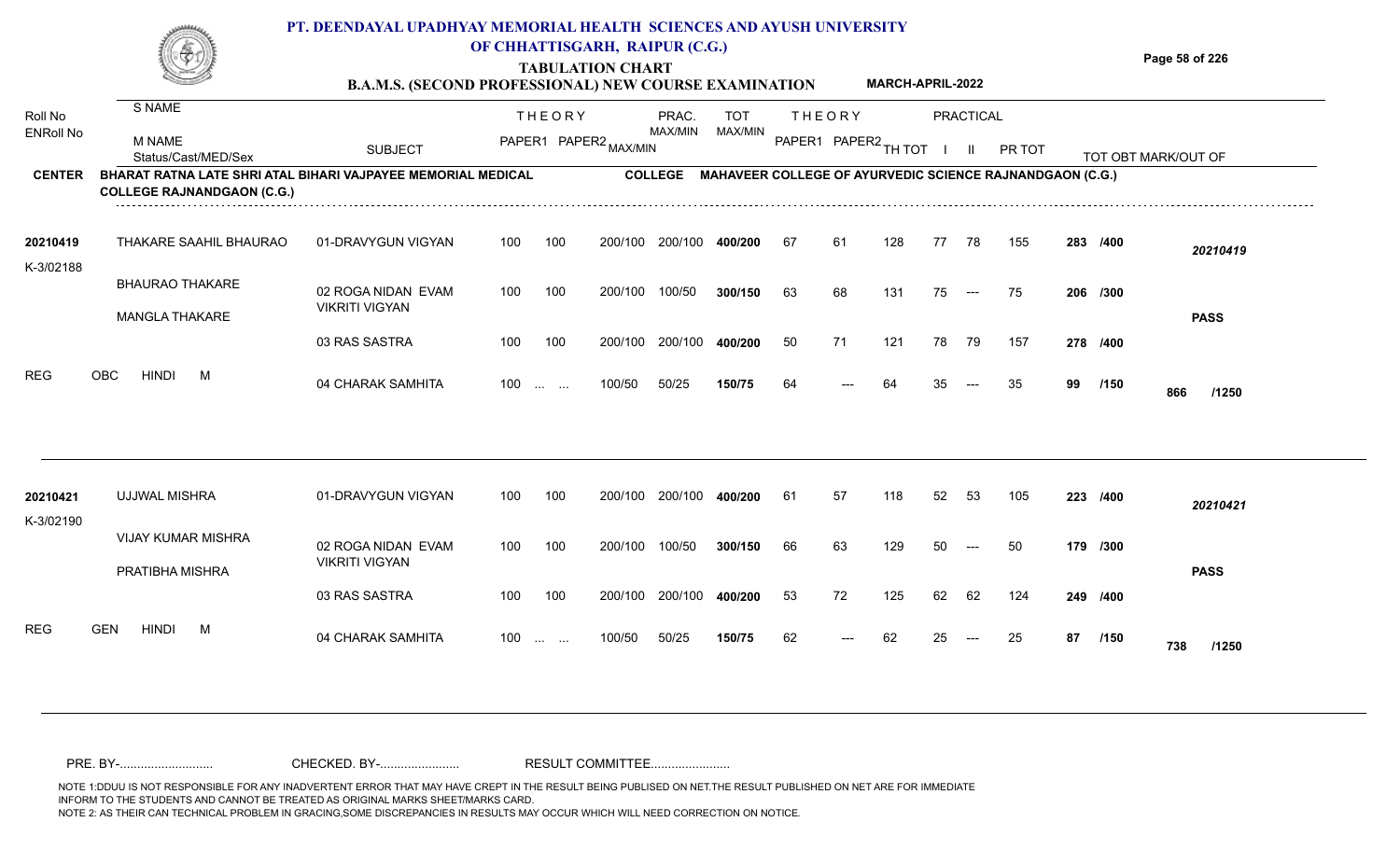## **PT. DEENDAYAL UPADHYAY MEMORIAL HEALTH SCIENCES AND AYUSH UNIVERSITY OF CHHATTISGARH, RAIPUR (C.G.)**

**TABULATION CHART B.A.M.S. (SECOND PROFESSIONAL) NEW COURSE EXAMINATION**  **Page 59 of 226**

|                             |                                                                                                   | <b>B.A.M.S. (SECOND PROFESSIONAL) NEW COURSE EXAMINATION</b> |     |                                                               |         |                |                |    |                      | MARCH-APRIL-2022 |    |                          |                                                          |    |          |                     |
|-----------------------------|---------------------------------------------------------------------------------------------------|--------------------------------------------------------------|-----|---------------------------------------------------------------|---------|----------------|----------------|----|----------------------|------------------|----|--------------------------|----------------------------------------------------------|----|----------|---------------------|
| Roll No<br><b>ENRoll No</b> | S NAME                                                                                            |                                                              |     | <b>THEORY</b>                                                 |         | PRAC.          | <b>TOT</b>     |    | <b>THEORY</b>        |                  |    | PRACTICAL                |                                                          |    |          |                     |
|                             | M NAME<br>Status/Cast/MED/Sex                                                                     | <b>SUBJECT</b>                                               |     | PAPER1 PAPER2 MAX/MIN                                         |         | MAX/MIN        | <b>MAX/MIN</b> |    | PAPER1 PAPER2 TH TOT |                  |    | -II.                     | PR TOT                                                   |    |          | TOT OBT MARK/OUT OF |
| <b>CENTER</b>               | BHARAT RATNA LATE SHRI ATAL BIHARI VAJPAYEE MEMORIAL MEDICAL<br><b>COLLEGE RAJNANDGAON (C.G.)</b> |                                                              |     |                                                               |         | <b>COLLEGE</b> |                |    |                      |                  |    |                          | MAHAVEER COLLEGE OF AYURVEDIC SCIENCE RAJNANDGAON (C.G.) |    |          |                     |
| 20210422                    | VAISHNAVI VAIRAGADE                                                                               | 01-DRAVYGUN VIGYAN                                           | 100 | 100                                                           | 200/100 | 200/100        | 400/200        | 59 | 63                   | 122              | 75 | 77                       | 152                                                      |    | 274 /400 | 20210422            |
| K-3/02191                   | PRAKASH VAIRAGADE                                                                                 | 02 ROGA NIDAN EVAM                                           | 100 | 100                                                           | 200/100 | 100/50         | 300/150        | 63 | 64                   | 127              | 75 | $\hspace{0.05cm} \ldots$ | 75                                                       |    | 202 /300 |                     |
|                             | <b>KIRAN VAIRAGADE</b>                                                                            | <b>VIKRITI VIGYAN</b><br>03 RAS SASTRA                       | 100 | 100                                                           | 200/100 | 200/100        | 400/200        | 61 | 54                   | 115              | 65 | 68                       | 133                                                      |    | 248 /400 | <b>PASS</b>         |
| <b>REG</b>                  | <b>HINDI</b><br><b>GEN</b><br>- F                                                                 | 04 CHARAK SAMHITA                                            | 100 | $\mathcal{L}_{\mathcal{F}}$ , and $\mathcal{L}_{\mathcal{F}}$ | 100/50  | 50/25          | 150/75         | 55 | ---                  | 55               | 41 |                          | -41                                                      | 96 | /150     | 820<br>/1250        |
|                             |                                                                                                   |                                                              | 100 |                                                               | 200/100 |                |                | 35 | 60                   | $95*$            |    | 65                       |                                                          |    |          |                     |
| 20210423<br>K-3/02192       | <b>VIDYA BHARATI PATEL</b>                                                                        | 01-DRAVYGUN VIGYAN                                           |     | 100                                                           |         | 200/100        | 400/200        |    |                      |                  | 60 |                          | 125                                                      |    | 220 /400 | 20210423            |
|                             | <b>GAJANANDA PATEL</b><br>PARVATI PATEL                                                           | 02 ROGA NIDAN EVAM<br><b>VIKRITI VIGYAN</b>                  | 100 | 100                                                           | 200/100 | 100/50         | 300/150        | 58 | 51                   | 109              | 65 | $\qquad \qquad - -$      | 65                                                       |    | 174 /300 | <b>ATKT</b>         |
|                             |                                                                                                   | 03 RAS SASTRA                                                | 100 | 100                                                           | 200/100 | 200/100        | 400/200        | 17 | 67                   | $84*$            | 65 | 65                       | 130                                                      |    | 214 /400 |                     |
| <b>REG</b>                  | OBC<br><b>HINDI</b><br>-F                                                                         | 04 CHARAK SAMHITA                                            | 100 | $\mathbf{1}$ and $\mathbf{1}$ and $\mathbf{1}$                | 100/50  | 50/25          | 150/75         | 65 | ---                  | 65               | 35 | $---$                    | 35                                                       |    | 100 /150 | 708<br>/1250        |
|                             |                                                                                                   |                                                              |     |                                                               |         |                |                |    |                      |                  |    |                          |                                                          |    |          |                     |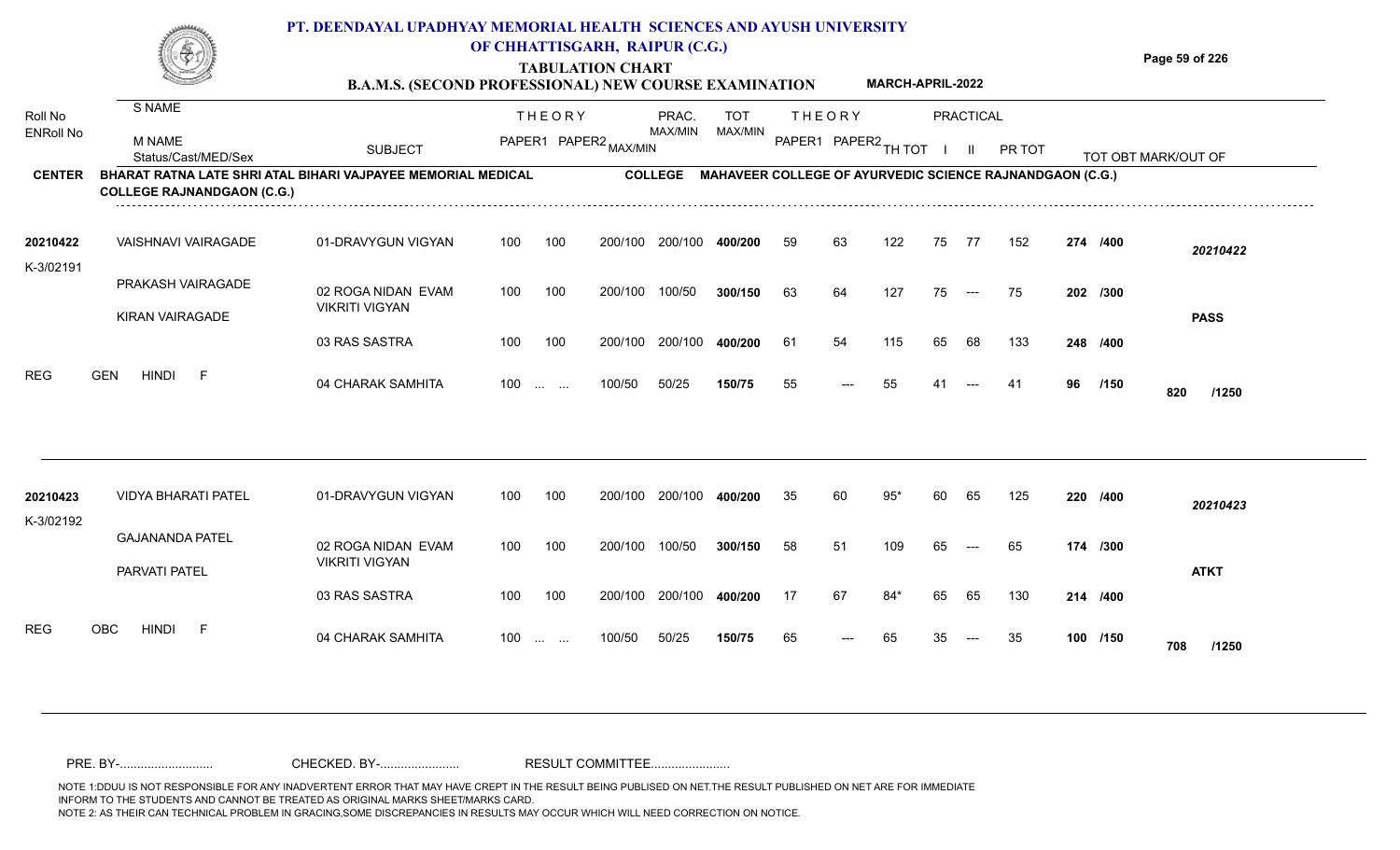|                  |                                                                                                   | PT. DEENDAYAL UPADHYAY MEMORIAL HEALTH SCIENCES AND AYUSH UNIVERSITY |                                |                         |         |                |                                                                 |     |                      |                         |    |                  |        |     |          |                     |
|------------------|---------------------------------------------------------------------------------------------------|----------------------------------------------------------------------|--------------------------------|-------------------------|---------|----------------|-----------------------------------------------------------------|-----|----------------------|-------------------------|----|------------------|--------|-----|----------|---------------------|
|                  |                                                                                                   |                                                                      | OF CHHATTISGARH, RAIPUR (C.G.) | <b>TABULATION CHART</b> |         |                |                                                                 |     |                      | <b>MARCH-APRIL-2022</b> |    |                  |        |     |          | Page 60 of 226      |
| Roll No          | S NAME                                                                                            | <b>B.A.M.S. (SECOND PROFESSIONAL) NEW COURSE EXAMINATION</b>         |                                | <b>THEORY</b>           |         | PRAC.          | TOT                                                             |     | THEORY               |                         |    | <b>PRACTICAL</b> |        |     |          |                     |
| <b>ENRoll No</b> | M NAME<br>Status/Cast/MED/Sex                                                                     | <b>SUBJECT</b>                                                       |                                | PAPER1 PAPER2 MAX/MIN   |         | MAX/MIN        | MAX/MIN                                                         |     | PAPER1 PAPER2 TH TOT |                         |    |                  | PR TOT |     |          | TOT OBT MARK/OUT OF |
| <b>CENTER</b>    | BHARAT RATNA LATE SHRI ATAL BIHARI VAJPAYEE MEMORIAL MEDICAL<br><b>COLLEGE RAJNANDGAON (C.G.)</b> |                                                                      |                                |                         |         | <b>COLLEGE</b> | <b>MAHAVEER COLLEGE OF AYURVEDIC SCIENCE RAJNANDGAON (C.G.)</b> |     |                      |                         |    |                  |        |     |          |                     |
| 20210425         | YASH PATEL                                                                                        | 01-DRAVYGUN VIGYAN                                                   | 100                            | 100                     | 200/100 | 200/100        | 400/200                                                         | -50 | 57                   | 107                     | 60 | 65               | 125    |     | 232 /400 | 20210425            |
| K-3/02194        | <b>FAGGU RAM PATEL</b><br><b>SEETA PATEL</b>                                                      | 02 ROGA NIDAN EVAM<br><b>VIKRITI VIGYAN</b>                          | 100                            | 100                     | 200/100 | 100/50         | 300/150                                                         | -57 | 62                   | 119                     | 63 | $---$            | 63     |     | 182 /300 | <b>ATKT</b>         |
|                  |                                                                                                   | 03 RAS SASTRA                                                        | 100                            | 100                     | 200/100 | 200/100        | 400/200                                                         | 54  | 33                   | 87*                     | 62 | 58               | 120    | 207 | /400     |                     |
| <b>REG</b>       | OBC.<br><b>HINDI</b><br>M                                                                         | 04 CHARAK SAMHITA                                                    | 100<br>$\sim 10^{-11}$         | $\sim$                  | 100/50  | 50/25          | 150/75                                                          | 33  |                      |                         |    |                  |        | 65* | /150     | /1250<br>686        |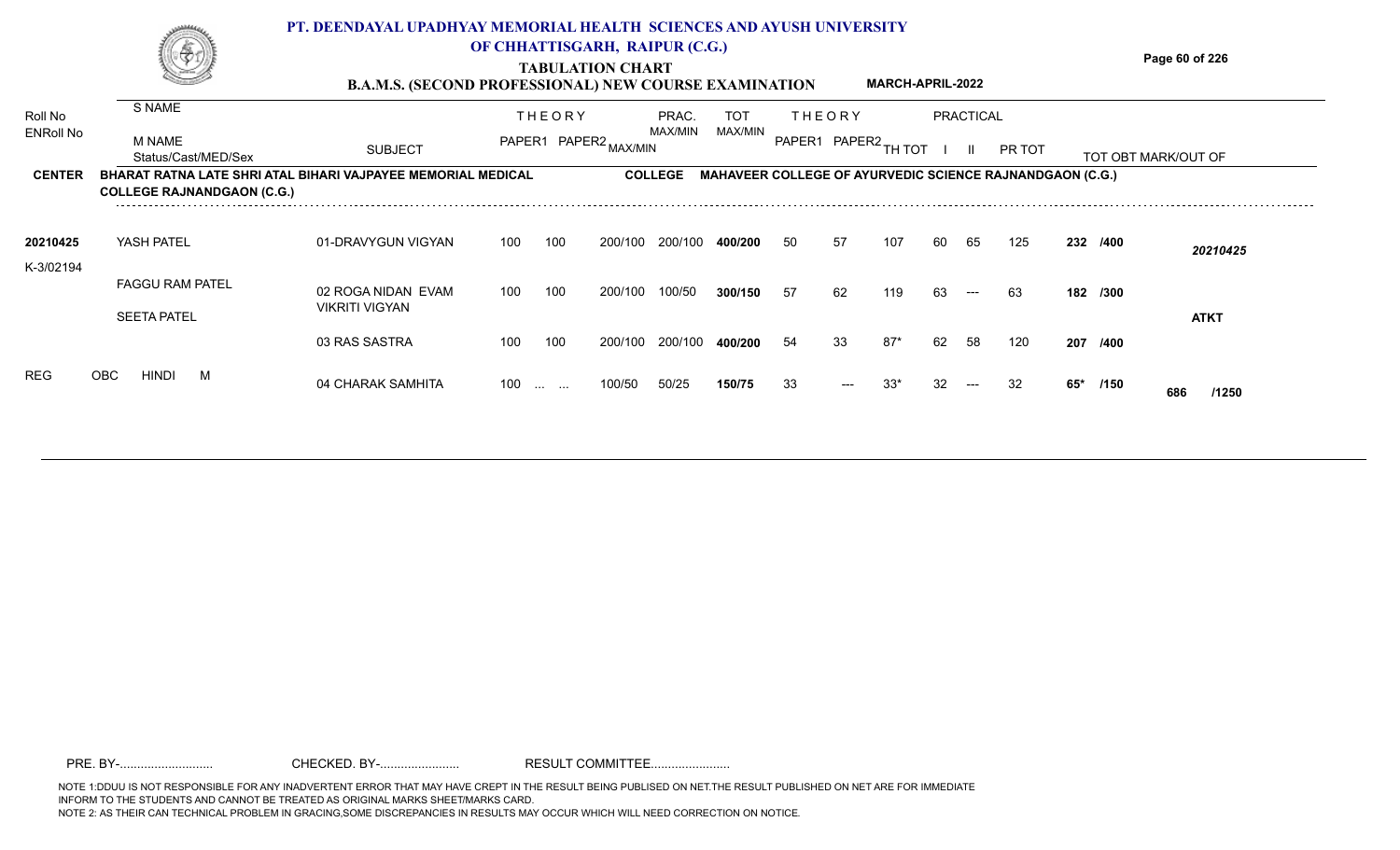## **PT. DEENDAYAL UPADHYAY MEMORIAL HEALTH SCIENCES AND AYUSH UNIVERSITY OF CHHATTISGARH, RAIPUR (C.G.)**



# **TABULATION CHART**

**Page 61 of 226**

#### **B.A.M.S. (SECOND PROFESSIONAL) NEW COURSE EXAMINATION MARCH-APRIL-2022**

| Roll No<br><b>ENRoll No</b><br><b>CENTER</b> | S NAME<br><b>M NAME</b><br>Status/Cast/MED/Sex | <b>SUBJECT</b>                              |     | <b>THEORY</b>                                                 | PAPER1 PAPER2 MAX/MIN | PRAC.<br>MAX/MIN | <b>TOT</b><br>MAX/MIN |     | <b>THEORY</b><br>PAPER1 PAPER2 TH TOT |       |    | PRACTICAL<br>H. | PR TOT |    |            | TOT OBT MARK/OUT OF                                                  |  |
|----------------------------------------------|------------------------------------------------|---------------------------------------------|-----|---------------------------------------------------------------|-----------------------|------------------|-----------------------|-----|---------------------------------------|-------|----|-----------------|--------|----|------------|----------------------------------------------------------------------|--|
|                                              | C.M. MEDICAL COLLEGE KACHANDUR, DURG (C.G.)    |                                             |     |                                                               |                       | <b>COLLEGE</b>   |                       |     |                                       |       |    |                 |        |    |            | BHARTI AYURVED MEDICAL COLLEGE & HOSPITAL PULGAON CHOWK, DURG (C.G.) |  |
| 18210124<br>I-3/03310                        | ABHISHEK NARAYAN SAHU                          | 01-DRAVYGUN VIGYAN                          | 100 | 100                                                           | 200/100               | 200/100          | 400/200               | 27  | 32                                    | $59*$ | 70 | 71              | 141    |    | 200 /400   | 18210124                                                             |  |
|                                              | <b>MOTILAL SAHU</b><br>PURNIMA SAHU            | 02 ROGA NIDAN EVAM<br><b>VIKRITI VIGYAN</b> | 100 | 100                                                           | 200/100               | 100/50           | 300/150               | 47  | 50                                    | $97*$ | 57 | $---$           | 57     |    | 154 /300   | <b>ATKT</b>                                                          |  |
|                                              |                                                | 03 RAS SASTRA                               | 100 | 100                                                           | 200/100               | 200/100          | 400/200               | 8   | 11                                    | $19*$ | 55 | 55              | 110    |    | 129* /400  |                                                                      |  |
| ATKT                                         | <b>OBC</b><br><b>HINDI</b><br>M                | 04 CHARAK SAMHITA                           | 100 | $\mathbf{r}$ and $\mathbf{r}$                                 | 100/50                | 50/25            | 150/75                |     |                                       |       |    |                 |        | 84 | $/150$ C   | 567<br>/1250                                                         |  |
|                                              |                                                |                                             |     |                                                               |                       |                  |                       |     |                                       |       |    |                 |        |    |            |                                                                      |  |
| 18210137<br>I-3/03323                        | <b>DEMENDRA KUMAR</b><br><b>MARKAM</b>         | 01-DRAVYGUN VIGYAN                          | 100 | 100                                                           | 200/100               | 200/100          | 400/200               | -11 | 22                                    | $33*$ | 70 | 71              | 141    |    | 174* /400  | 18210137                                                             |  |
|                                              | <b>GUMAN SINGH MARKAM</b><br>DEVANTEEN MARKAM  | 02 ROGA NIDAN EVAM<br><b>VIKRITI VIGYAN</b> | 100 | 100                                                           | 200/100               | 100/50           | 300/150               |     |                                       |       |    |                 |        |    | 166 /300 C | <b>ATKT</b>                                                          |  |
|                                              |                                                | 03 RAS SASTRA                               | 100 | 100                                                           | 200/100               | 200/100          | 400/200               |     |                                       |       |    |                 |        |    | 232 /400 C |                                                                      |  |
| ATKT                                         | ST<br><b>HINDI</b><br>M                        | 04 CHARAK SAMHITA                           | 100 | $\mathcal{L}_{\mathcal{F}}$ , and $\mathcal{L}_{\mathcal{F}}$ | 100/50                | 50/25            | 150/75                |     |                                       |       |    |                 |        | 84 | $/150$ C   | 656<br>/1250                                                         |  |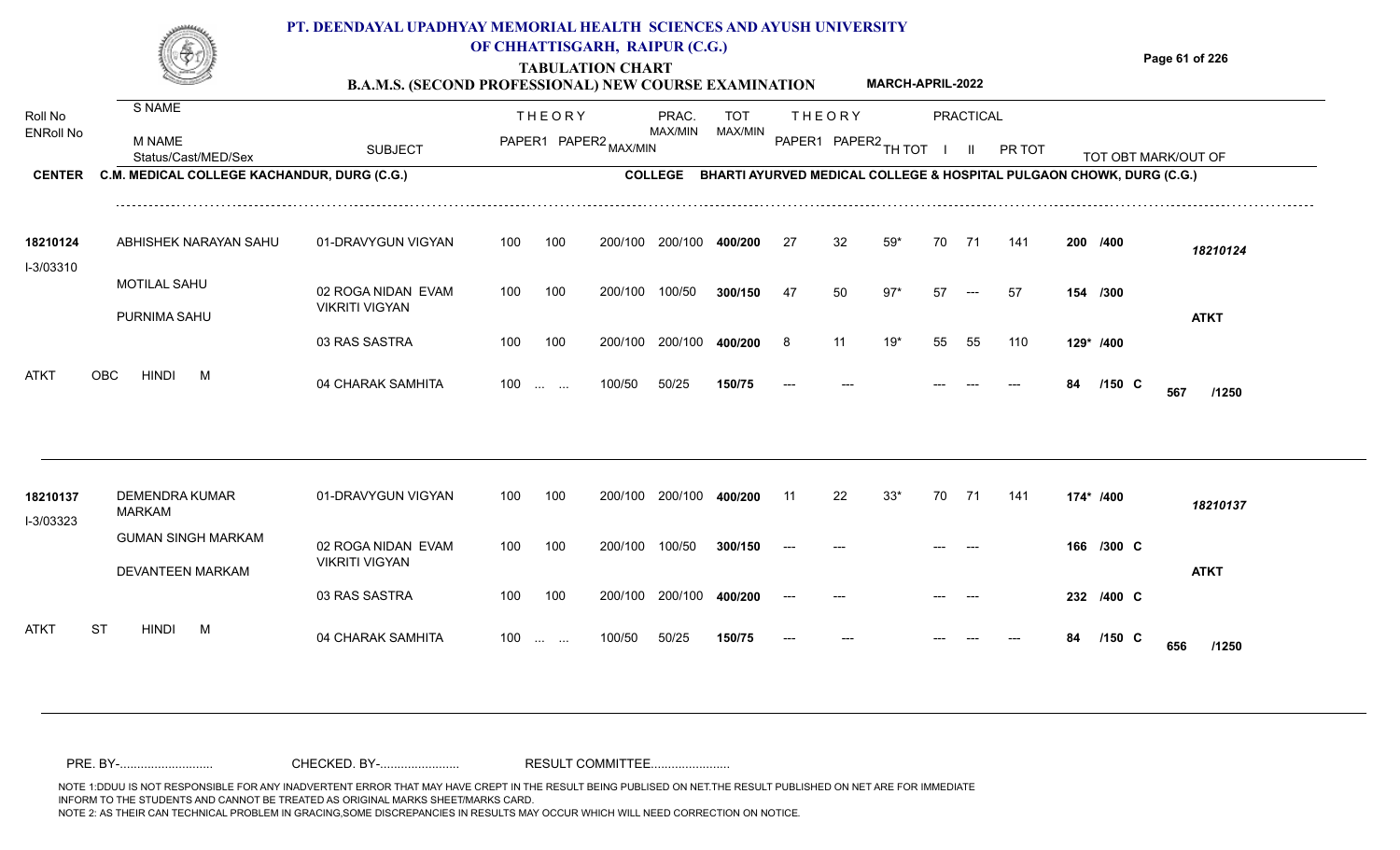|                  |                                             | PT. DEENDAYAL UPADHYAY MEMORIAL HEALTH SCIENCES AND AYUSH UNIVERSITY<br><b>B.A.M.S. (SECOND PROFESSIONAL) NEW COURSE EXAMINATION</b> |     |                                                | OF CHHATTISGARH, RAIPUR (C.G.)<br><b>TABULATION CHART</b> |                 |            |    |               | MARCH-APRIL-2022     |    |                     |        |    |                                                                      | Page 62 of 226      |
|------------------|---------------------------------------------|--------------------------------------------------------------------------------------------------------------------------------------|-----|------------------------------------------------|-----------------------------------------------------------|-----------------|------------|----|---------------|----------------------|----|---------------------|--------|----|----------------------------------------------------------------------|---------------------|
| Roll No          | S NAME                                      |                                                                                                                                      |     | <b>THEORY</b>                                  |                                                           | PRAC.           | <b>TOT</b> |    | <b>THEORY</b> |                      |    | <b>PRACTICAL</b>    |        |    |                                                                      |                     |
| <b>ENRoll No</b> | M NAME<br>Status/Cast/MED/Sex               | <b>SUBJECT</b>                                                                                                                       |     |                                                | PAPER1 PAPER2 MAX/MIN                                     | MAX/MIN         | MAX/MIN    |    |               | PAPER1 PAPER2 TH TOT |    | H.                  | PR TOT |    |                                                                      | TOT OBT MARK/OUT OF |
| <b>CENTER</b>    | C.M. MEDICAL COLLEGE KACHANDUR, DURG (C.G.) |                                                                                                                                      |     |                                                |                                                           | <b>COLLEGE</b>  |            |    |               |                      |    |                     |        |    | BHARTI AYURVED MEDICAL COLLEGE & HOSPITAL PULGAON CHOWK, DURG (C.G.) |                     |
| 18210146         | HARIPRIYA ANANTA                            | 01-DRAVYGUN VIGYAN                                                                                                                   | 100 | 100                                            |                                                           | 200/100 200/100 | 400/200    | 34 | 42            | 76*                  | 74 | 73                  | 147    |    | 223 /400                                                             | 18210146            |
| I-3/03332        | <b>BINOD KUMAR SINGH</b><br>SARASWATI DEVI  | 02 ROGA NIDAN EVAM<br><b>VIKRITI VIGYAN</b>                                                                                          | 100 | 100                                            | 200/100                                                   | 100/50          | 300/150    |    |               |                      |    |                     |        |    | 154 /300 C                                                           | <b>ATKT</b>         |
|                  |                                             | 03 RAS SASTRA                                                                                                                        | 100 | 100                                            |                                                           | 200/100 200/100 | 400/200    |    |               |                      |    |                     |        |    | 230 /400 C                                                           |                     |
| ATKT             | <b>GEN</b><br><b>HINDI</b><br>- F           | 04 CHARAK SAMHITA                                                                                                                    | 100 | $\mathbf{L}$ and $\mathbf{L}$ and $\mathbf{L}$ | 100/50                                                    | 50/25           | 150/75     |    |               |                      |    |                     |        | 80 | $/150$ C                                                             | 687<br>/1250        |
| 18210151         | <b>JYOTI KIRAN KUJUR</b>                    | 01-DRAVYGUN VIGYAN                                                                                                                   | 100 | 100                                            |                                                           | 200/100 200/100 | 400/200    | 10 | 15            | $25*$                | 70 | 72                  | 142    |    | 167* /400                                                            | 18210151            |
| I-3/03337        | <b>JAMES KUJUR</b>                          | 02 ROGA NIDAN EVAM                                                                                                                   | 100 | 100                                            | 200/100                                                   | 100/50          | 300/150    | 24 | 42            | 66*                  | 54 | $\qquad \qquad - -$ | 54     |    | 120* /300                                                            |                     |
|                  | PHULJENLIA                                  | <b>VIKRITI VIGYAN</b><br>03 RAS SASTRA                                                                                               | 100 | 100                                            |                                                           | 200/100 200/100 | 400/200    | 6  | 3             | 9*                   | A  | A                   | A      | 9* | /400                                                                 | <b>ATKT</b>         |
| REG              | <b>ST</b><br>HINDI<br>- F                   | 04 CHARAK SAMHITA                                                                                                                    |     | $100 \dots \dots$                              | 100/50                                                    | 50/25           | 150/75     | 19 |               | 19*                  | 25 |                     | 25     |    | 44* /150                                                             | /1250<br>340        |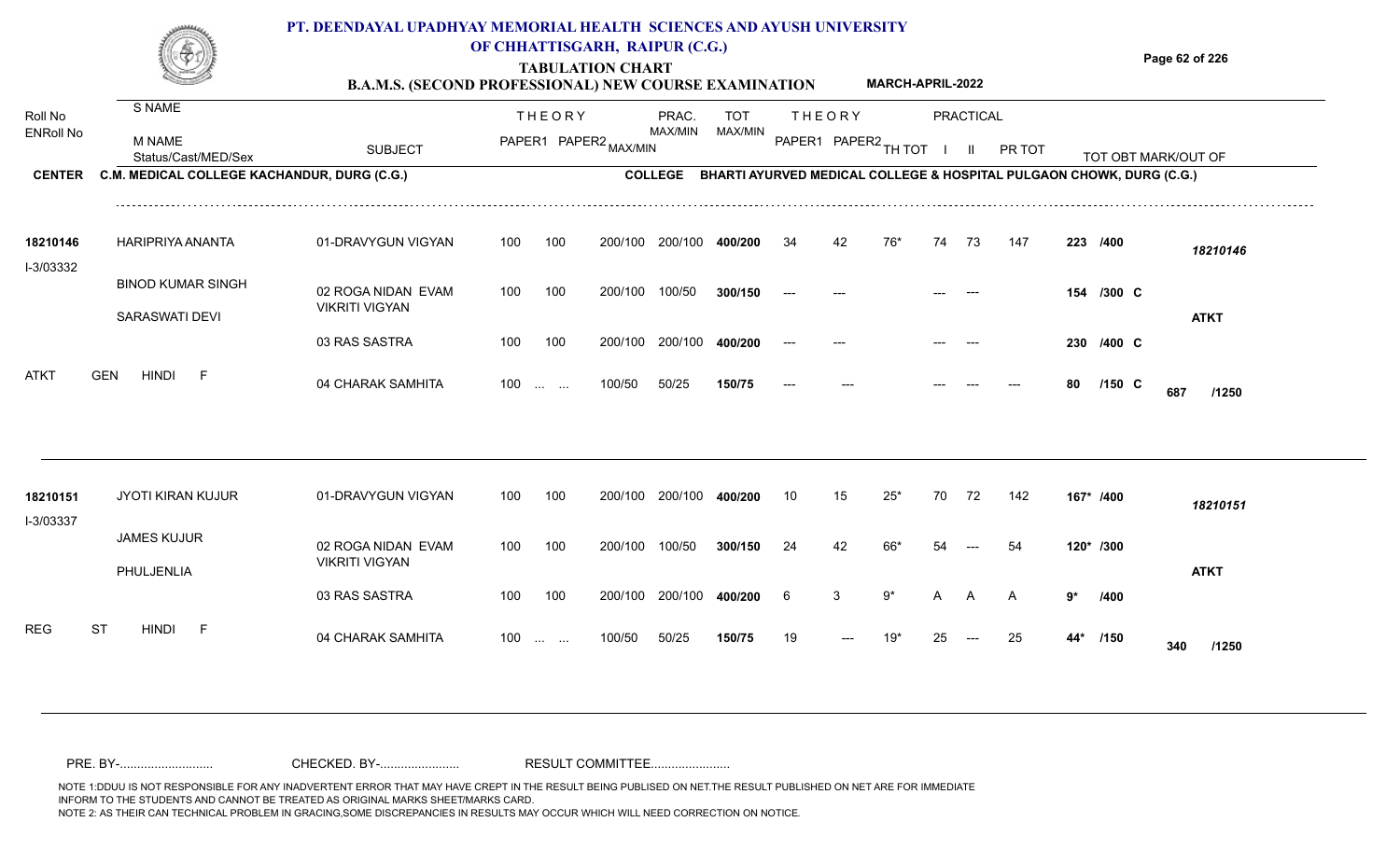|                                              |                                                                                               | PT. DEENDAYAL UPADHYAY MEMORIAL HEALTH SCIENCES AND AYUSH UNIVERSITY<br><b>B.A.M.S. (SECOND PROFESSIONAL) NEW COURSE EXAMINATION</b> |     |                                                | OF CHHATTISGARH, RAIPUR (C.G.)<br><b>TABULATION CHART</b> |                  |                       |    |               | MARCH-APRIL-2022     |    |                                  |        |    |            | Page 63 of 226                                                                                      |
|----------------------------------------------|-----------------------------------------------------------------------------------------------|--------------------------------------------------------------------------------------------------------------------------------------|-----|------------------------------------------------|-----------------------------------------------------------|------------------|-----------------------|----|---------------|----------------------|----|----------------------------------|--------|----|------------|-----------------------------------------------------------------------------------------------------|
| Roll No<br><b>ENRoll No</b><br><b>CENTER</b> | S NAME<br><b>M NAME</b><br>Status/Cast/MED/Sex<br>C.M. MEDICAL COLLEGE KACHANDUR, DURG (C.G.) | <b>SUBJECT</b>                                                                                                                       |     | <b>THEORY</b>                                  | PAPER1 PAPER2 MAX/MIN                                     | PRAC.<br>MAX/MIN | <b>TOT</b><br>MAX/MIN |    | <b>THEORY</b> | PAPER1 PAPER2 TH TOT |    | <b>PRACTICAL</b><br>$\mathbf{I}$ | PR TOT |    |            | TOT OBT MARK/OUT OF<br>COLLEGE BHARTI AYURVED MEDICAL COLLEGE & HOSPITAL PULGAON CHOWK, DURG (C.G.) |
|                                              |                                                                                               |                                                                                                                                      |     |                                                |                                                           |                  |                       |    |               |                      |    |                                  |        |    |            |                                                                                                     |
| 18210155                                     | <b>MANDIRA BECK</b>                                                                           | 01-DRAVYGUN VIGYAN                                                                                                                   | 100 | 100                                            |                                                           | 200/100 200/100  | 400/200               | 55 | 61            | 116                  | 70 | - 71                             | 141    |    | 257 /400   | 18210155                                                                                            |
| I-3/03341                                    | <b>PAULUS BECK</b><br><b>SUSHILA BECK</b>                                                     | 02 ROGA NIDAN EVAM<br><b>VIKRITI VIGYAN</b>                                                                                          | 100 | 100                                            | 200/100                                                   | 100/50           | 300/150               |    |               |                      |    |                                  |        |    | 168 /300 C | <b>PASS</b>                                                                                         |
|                                              |                                                                                               | 03 RAS SASTRA                                                                                                                        | 100 | 100                                            | 200/100                                                   | 200/100          | 400/200               |    |               |                      |    |                                  |        |    | 215 /400 C |                                                                                                     |
| ATKT                                         | <b>HINDI</b><br><b>ST</b><br>$-F$                                                             | 04 CHARAK SAMHITA                                                                                                                    | 100 | $\mathbf{r}$ and $\mathbf{r}$ and $\mathbf{r}$ | 100/50                                                    | 50/25            | 150/75                |    |               |                      |    |                                  |        | 91 | $/150$ C   | 731<br>/1250                                                                                        |
| 18210160                                     | MOHAMMAD YASIN                                                                                | 01-DRAVYGUN VIGYAN                                                                                                                   | 100 | 100                                            | 200/100                                                   | 200/100          | 400/200               | 27 | 20            | $47*$                | 71 | 72                               | 143    |    | 190* /400  |                                                                                                     |
| I-3/03346                                    | WAHAB MOHAMMAD                                                                                | 02 ROGA NIDAN EVAM                                                                                                                   | 100 | 100                                            | 200/100                                                   | 100/50           | 300/150               |    |               |                      |    |                                  |        |    | 152 /300 C | 18210160                                                                                            |
|                                              | AMINA KHATUN                                                                                  | <b>VIKRITI VIGYAN</b>                                                                                                                |     |                                                |                                                           |                  |                       |    |               |                      |    |                                  |        |    |            | <b>ATKT</b>                                                                                         |

100 100 200/100 200/100 **400/200**

100 ... ... 100/50 50/25

100/50 50/25 **150/75**

04 CHARAK SAMHITA 100 … … 100/50 50/25 **150/75 --- --- --- --- --- 92 /150 C /1250** 

**/400** --- --- --- --- **205 C**

**/150** --- --- --- **92 C**

**639**

ATKT GEN HINDI M 04 CHARAK SAMHITA

03 RAS SASTRA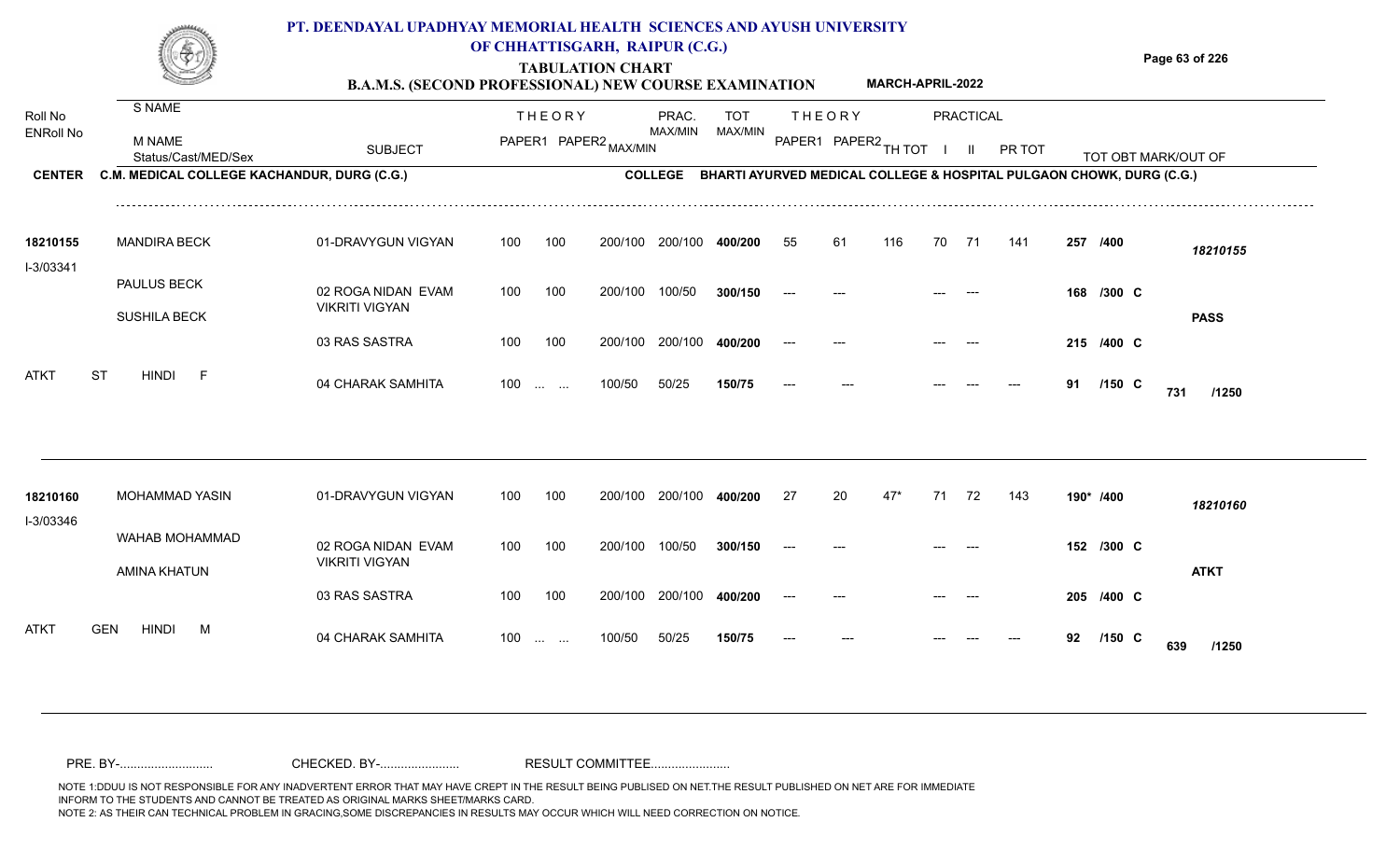#### **TABULATION CHART Page 64 of 226 B.A.M.S. (SECOND PROFESSIONAL) NEW COURSE EXAMINATION**  Roll No ENRoll No MAX/MIN MAX/MIN MAX/MIN MAX/MIN ANG THIOT I II PRITOT TOT OBTIMARK/OUT OF SUBJECT PAPER2 <sub>MAX/MIN</sub> MAX/MIN PAPER1 PAPER2 <sub>TH</sub>IOT I II PRITOT TOT OBTIMARK/OUT OF **PRACTICAL CENTER C.M. MEDICAL COLLEGE KACHANDUR, DURG (C.G.)** THEORY PRAC. TOT PAPER1 PAPER2 MAX/MIN PAPER PRAC. THEORY S NAME M NAME **PT. DEENDAYAL UPADHYAY MEMORIAL HEALTH SCIENCES AND AYUSH UNIVERSITY OF CHHATTISGARH, RAIPUR (C.G.) COLLEGE BHARTI AYURVED MEDICAL COLLEGE & HOSPITAL PULGAON CHOWK, DURG (C.G.) MARCH-APRIL-2022** 01-DRAVYGUN VIGYAN 100 100 100 100 200/100 200/100 400/200 200/100 **400/200 /400** *18210182* REEMA GAIN **18210182** 19 43 62\* 70 71 141 **203**

|                       | SANDHYA GAIN                        | 02 ROGA NIDAN EVAM<br><b>VIKRITI VIGYAN</b> | 100 | 100                                            | 200/100 | 100/50  | 300/150 | 48    | 54    | 102   | 52      | $---$                 | 52    | 154 | /300       | <b>ATKT</b>  |
|-----------------------|-------------------------------------|---------------------------------------------|-----|------------------------------------------------|---------|---------|---------|-------|-------|-------|---------|-----------------------|-------|-----|------------|--------------|
|                       |                                     | 03 RAS SASTRA                               | 100 | 100                                            | 200/100 | 200/100 | 400/200 | $---$ | $---$ |       | $---$   | $---$                 |       |     | 214 /400 C |              |
| <b>ATKT</b>           | <b>GEN</b><br><b>HINDI</b><br>$-F$  | 04 CHARAK SAMHITA                           | 100 | $\mathbf{r}$ and $\mathbf{r}$ and $\mathbf{r}$ | 100/50  | 50/25   | 150/75  | $---$ | $---$ |       | $- - -$ | ---                   | $---$ | 99  | $/150$ C   | 670<br>/1250 |
|                       |                                     |                                             |     |                                                |         |         |         |       |       |       |         |                       |       |     |            |              |
| 18210183<br>I-3/03369 | <b>RENUKA NETAM</b>                 | 01-DRAVYGUN VIGYAN                          | 100 | 100                                            | 200/100 | 200/100 | 400/200 | 9     | 32    | $41*$ | 70      | 71                    | 141   |     | 182* /400  | 18210183     |
|                       | RAMNARAYAN NETAM<br>BHAGAWATI NETAM | 02 ROGA NIDAN EVAM<br><b>VIKRITI VIGYAN</b> | 100 | 100                                            | 200/100 | 100/50  | 300/150 | 50    | 35    | $85*$ | 59      | $\qquad \qquad - - -$ | 59    |     | 144* /300  | <b>ATKT</b>  |

100 100 200/100 200/100 400/200 7 1

100/50 50/25 **150/75**

100 ... ... 100/50 50/25 **150/75** 24 --- 24\*

04 CHARAK SAMHITA 100 … … 100/50 50/25 **150/75 2**4 --- 24\* 25 --- 25 **49\* /150 493 /1250** 

**400/200**

**/400** 7 8 15\* 52 51 103 **118\***

<sup>24</sup> 24\* <sup>25</sup> <sup>25</sup> **49\* <sup>493</sup>**

49<sup>\*</sup> /150 **493** /1250

03 RAS SASTRA

MILAN CHAND GAIN

REG ST HINDI F 04 CHARAK SAMHITA

I-3/03368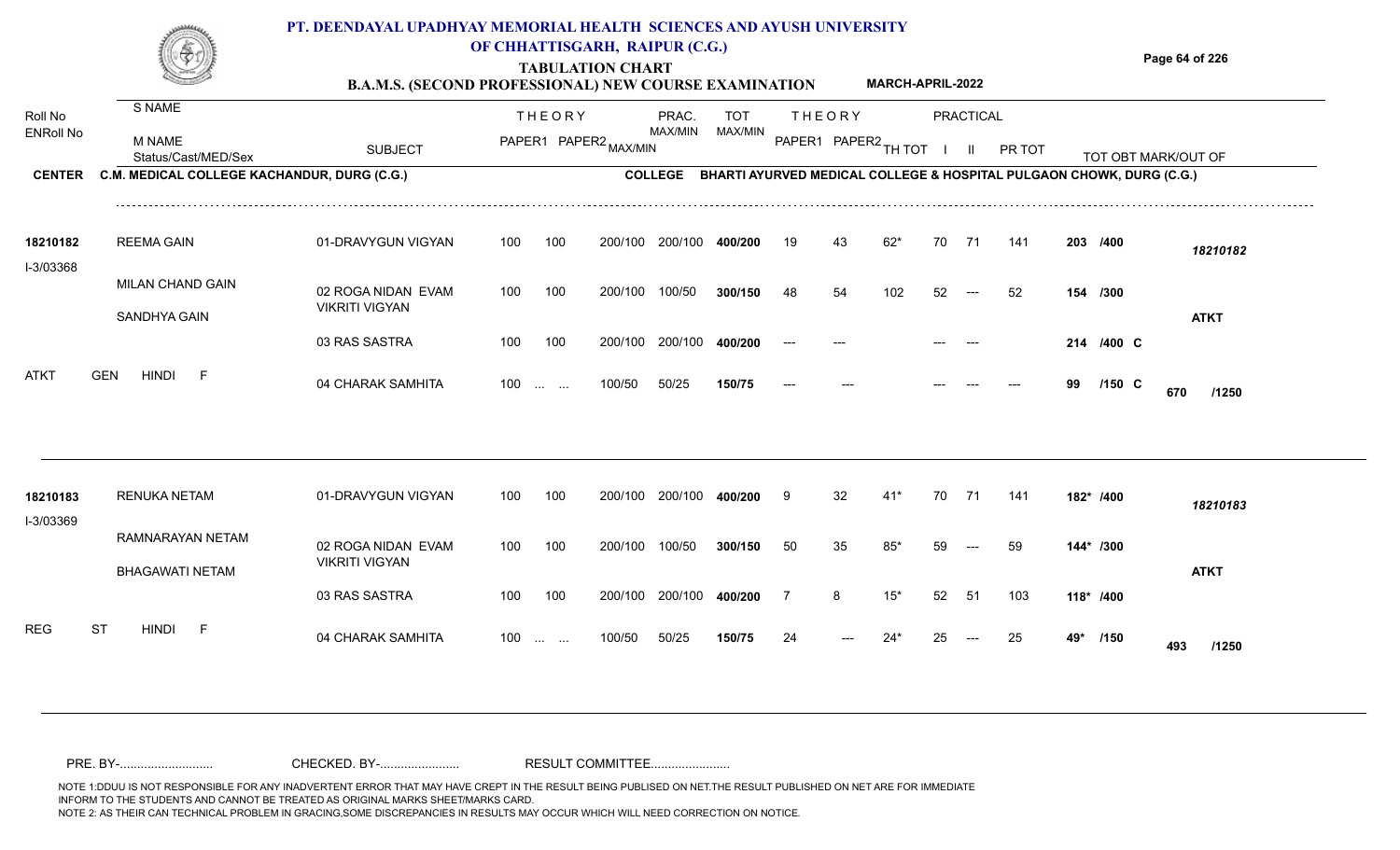|                             |                                             | PT. DEENDAYAL UPADHYAY MEMORIAL HEALTH SCIENCES AND AYUSH UNIVERSITY<br><b>B.A.M.S. (SECOND PROFESSIONAL) NEW COURSE EXAMINATION</b> |     | OF CHHATTISGARH, RAIPUR (C.G.)<br><b>TABULATION CHART</b> |                  |                                                                      |               |    | <b>MARCH-APRIL-2022</b> |       |           |        |    |            | Page 65 of 226      |
|-----------------------------|---------------------------------------------|--------------------------------------------------------------------------------------------------------------------------------------|-----|-----------------------------------------------------------|------------------|----------------------------------------------------------------------|---------------|----|-------------------------|-------|-----------|--------|----|------------|---------------------|
| Roll No<br><b>ENRoll No</b> | S NAME                                      |                                                                                                                                      |     | <b>THEORY</b>                                             | PRAC.<br>MAX/MIN | <b>TOT</b><br>MAX/MIN                                                | <b>THEORY</b> |    |                         |       | PRACTICAL |        |    |            |                     |
|                             | <b>M NAME</b><br>Status/Cast/MED/Sex        | <b>SUBJECT</b>                                                                                                                       |     | PAPER1 PAPER2 MAX/MIN                                     |                  |                                                                      |               |    | PAPER1 PAPER2 TH TOT I  |       | - 11      | PR TOT |    |            | TOT OBT MARK/OUT OF |
| <b>CENTER</b>               | C.M. MEDICAL COLLEGE KACHANDUR, DURG (C.G.) |                                                                                                                                      |     |                                                           | <b>COLLEGE</b>   | BHARTI AYURVED MEDICAL COLLEGE & HOSPITAL PULGAON CHOWK, DURG (C.G.) |               |    |                         |       |           |        |    |            |                     |
| 18210187<br>I-3/03373       | ROSHAN KUMAR INDWAR                         | 01-DRAVYGUN VIGYAN                                                                                                                   | 100 | 100                                                       | 200/100 200/100  | 400/200                                                              |               |    |                         |       |           |        |    | 225 /400 C | 18210187            |
|                             | RAMLESH KUMAR INDWAR                        | 02 ROGA NIDAN EVAM                                                                                                                   | 100 | 100<br>200/100                                            | 100/50           | 300/150                                                              |               |    |                         |       |           |        |    | 160 /300 C |                     |
|                             | RAMNAVMI BAGHEL                             | <b>VIKRITI VIGYAN</b>                                                                                                                |     |                                                           |                  |                                                                      |               |    |                         |       |           |        |    |            | <b>ATKT</b>         |
|                             |                                             | 03 RAS SASTRA                                                                                                                        | 100 | 100                                                       | 200/100 200/100  | 400/200                                                              | 32            | 30 | $62*$                   | 56    | 56        | 112    |    | 174* /400  |                     |
| <b>ATKT</b>                 | <b>HINDI</b><br><b>GEN</b><br>M             | 04 CHARAK SAMHITA                                                                                                                    | 100 | 100/50<br><b>Contract Contract</b>                        | 50/25            | 150/75                                                               | $---$         |    |                         |       |           |        | 80 | $/150$ C   | 639<br>/1250        |
| 18210195                    | <b>SHARAD KUMAR</b>                         | 01-DRAVYGUN VIGYAN                                                                                                                   | 100 | 100                                                       | 200/100 200/100  | 400/200                                                              | 50            | 51 | 101                     | 71 72 |           | 143    |    | 244 /400   | 18210195            |
| I-3/03381                   | <b>JAY PRASAD</b><br><b>PARMILA</b>         | 02 ROGA NIDAN EVAM<br><b>VIKRITI VIGYAN</b>                                                                                          | 100 | 100                                                       | 200/100 100/50   | 300/150                                                              |               |    |                         |       |           |        |    | 171 /300 C | <b>PASS</b>         |
|                             |                                             | 03 RAS SASTRA                                                                                                                        | 100 | 100                                                       | 200/100 200/100  | 400/200                                                              |               |    |                         |       |           |        |    | 209 /400 C |                     |
| <b>ATKT</b>                 | <b>OBC</b><br><b>HINDI</b><br>M             | 04 CHARAK SAMHITA                                                                                                                    | 100 | 100/50<br>$\mathbf{r}$ . The state $\mathbf{r}$           | 50/25            | 150/75                                                               |               |    |                         |       |           |        | 95 | $/150$ C   | 719<br>/1250        |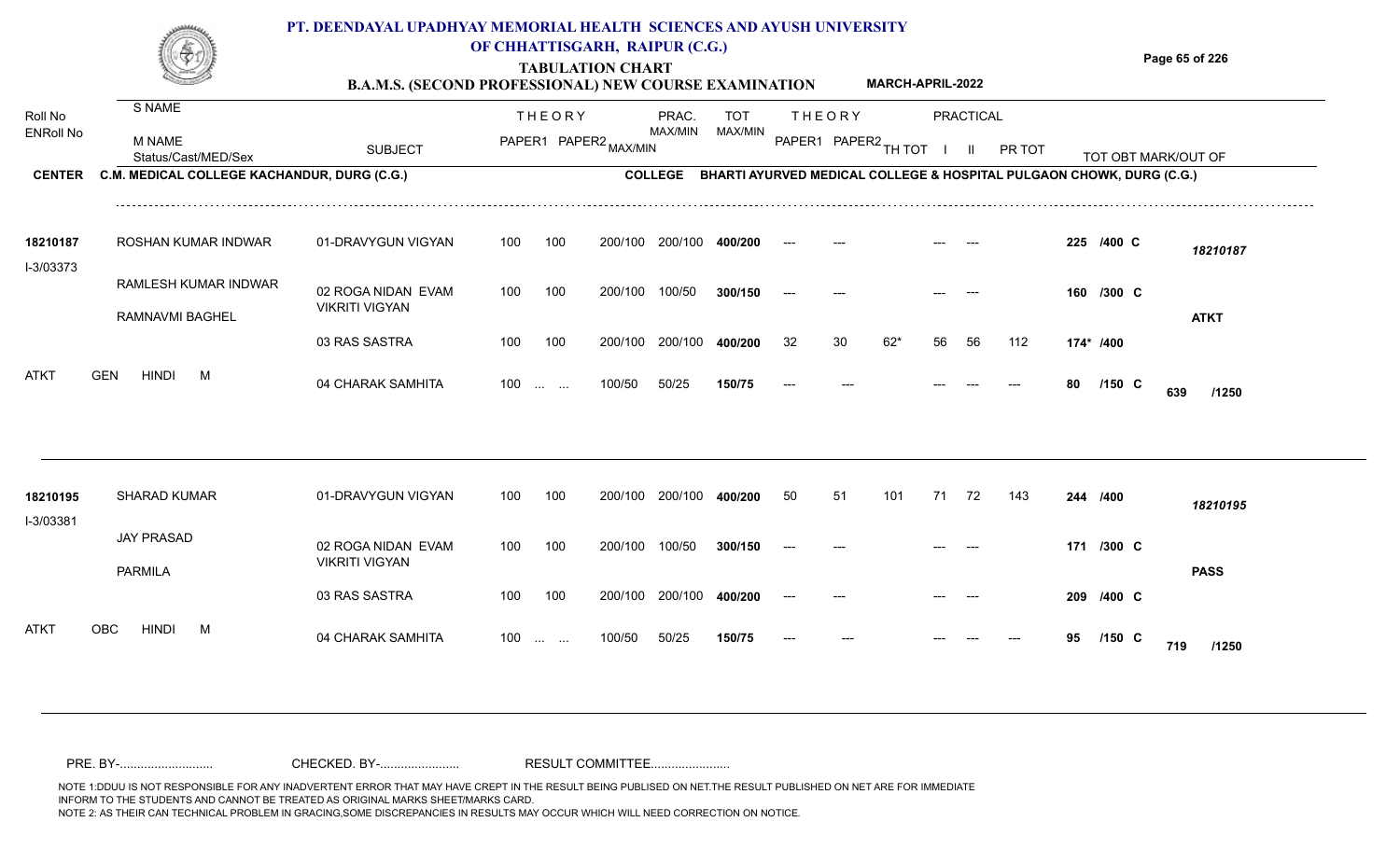|                       |                                             | PT. DEENDAYAL UPADHYAY MEMORIAL HEALTH SCIENCES AND AYUSH UNIVERSITY<br><b>B.A.M.S. (SECOND PROFESSIONAL) NEW COURSE EXAMINATION</b> |     |                                   | OF CHHATTISGARH, RAIPUR (C.G.)<br><b>TABULATION CHART</b> |                 |            |       |               | MARCH-APRIL-2022     |    |                  |                                                                              |    |            | Page 66 of 226      |
|-----------------------|---------------------------------------------|--------------------------------------------------------------------------------------------------------------------------------------|-----|-----------------------------------|-----------------------------------------------------------|-----------------|------------|-------|---------------|----------------------|----|------------------|------------------------------------------------------------------------------|----|------------|---------------------|
| Roll No               | S NAME                                      |                                                                                                                                      |     | <b>THEORY</b>                     |                                                           | PRAC.           | <b>TOT</b> |       | <b>THEORY</b> |                      |    | <b>PRACTICAL</b> |                                                                              |    |            |                     |
| ENRoll No             | M NAME<br>Status/Cast/MED/Sex               | <b>SUBJECT</b>                                                                                                                       |     |                                   | PAPER1 PAPER2 MAX/MIN                                     | <b>MAX/MIN</b>  | MAX/MIN    |       |               | PAPER1 PAPER2 TH TOT |    | -II.             | PR TOT                                                                       |    |            | TOT OBT MARK/OUT OF |
| <b>CENTER</b>         | C.M. MEDICAL COLLEGE KACHANDUR, DURG (C.G.) |                                                                                                                                      |     |                                   |                                                           |                 |            |       |               |                      |    |                  | COLLEGE BHARTI AYURVED MEDICAL COLLEGE & HOSPITAL PULGAON CHOWK, DURG (C.G.) |    |            |                     |
| 19210139              | <b>LAKSHMI</b>                              | 01-DRAVYGUN VIGYAN                                                                                                                   | 100 | 100                               |                                                           | 200/100 200/100 | 400/200    | 36    | 38            | 74*                  | 70 | - 71             | 141                                                                          |    | 215 /400   | 19210139            |
| J-3/01352             | <b>TAKESHWAR SINGH</b><br><b>GEETANJALI</b> | 02 ROGA NIDAN EVAM<br><b>VIKRITI VIGYAN</b>                                                                                          | 100 | 100                               | 200/100                                                   | 100/50          | 300/150    |       |               |                      |    |                  |                                                                              |    | 178 /300 C | <b>ATKT</b>         |
|                       |                                             | 03 RAS SASTRA                                                                                                                        | 100 | 100                               | 200/100                                                   | 200/100         | 400/200    |       |               |                      |    |                  |                                                                              |    | 242 /400 C |                     |
| ATKT                  | <b>HINDI</b><br><b>ST</b><br>- F            | 04 CHARAK SAMHITA                                                                                                                    | 100 | $\sim 10^{-1}$ and $\sim 10^{-1}$ | 100/50                                                    | 50/25           | 150/75     |       |               |                      |    |                  |                                                                              | 80 | $/150$ C   | 715<br>/1250        |
|                       |                                             |                                                                                                                                      |     |                                   |                                                           |                 |            |       |               |                      |    |                  |                                                                              |    |            |                     |
| 19210140<br>J-3/01353 | <b>LEENA CHAUHAN</b>                        | 01-DRAVYGUN VIGYAN                                                                                                                   | 100 | 100                               |                                                           | 200/100 200/100 | 400/200    | 39    | 32            | $71*$                | 71 | 72               | 143                                                                          |    | 214 /400   | 19210140            |
|                       | D.K CHAUHAN                                 | 02 ROGA NIDAN EVAM<br><b>VIKRITI VIGYAN</b>                                                                                          | 100 | 100                               | 200/100                                                   | 100/50          | 300/150    | $---$ |               |                      |    |                  |                                                                              |    | 188 /300 C |                     |
|                       | <b>LALITA CHAUHAN</b>                       | 03 RAS SASTRA                                                                                                                        | 100 | 100                               |                                                           | 200/100 200/100 | 400/200    |       |               |                      |    |                  |                                                                              |    | 251 /400 C | <b>ATKT</b>         |
| ATKT                  | SC<br><b>HINDI</b><br>- F                   | 04 CHARAK SAMHITA                                                                                                                    |     | $100$                             | 100/50                                                    | 50/25           | 150/75     |       |               |                      |    |                  |                                                                              | 80 | $/150$ C   | 733<br>/1250        |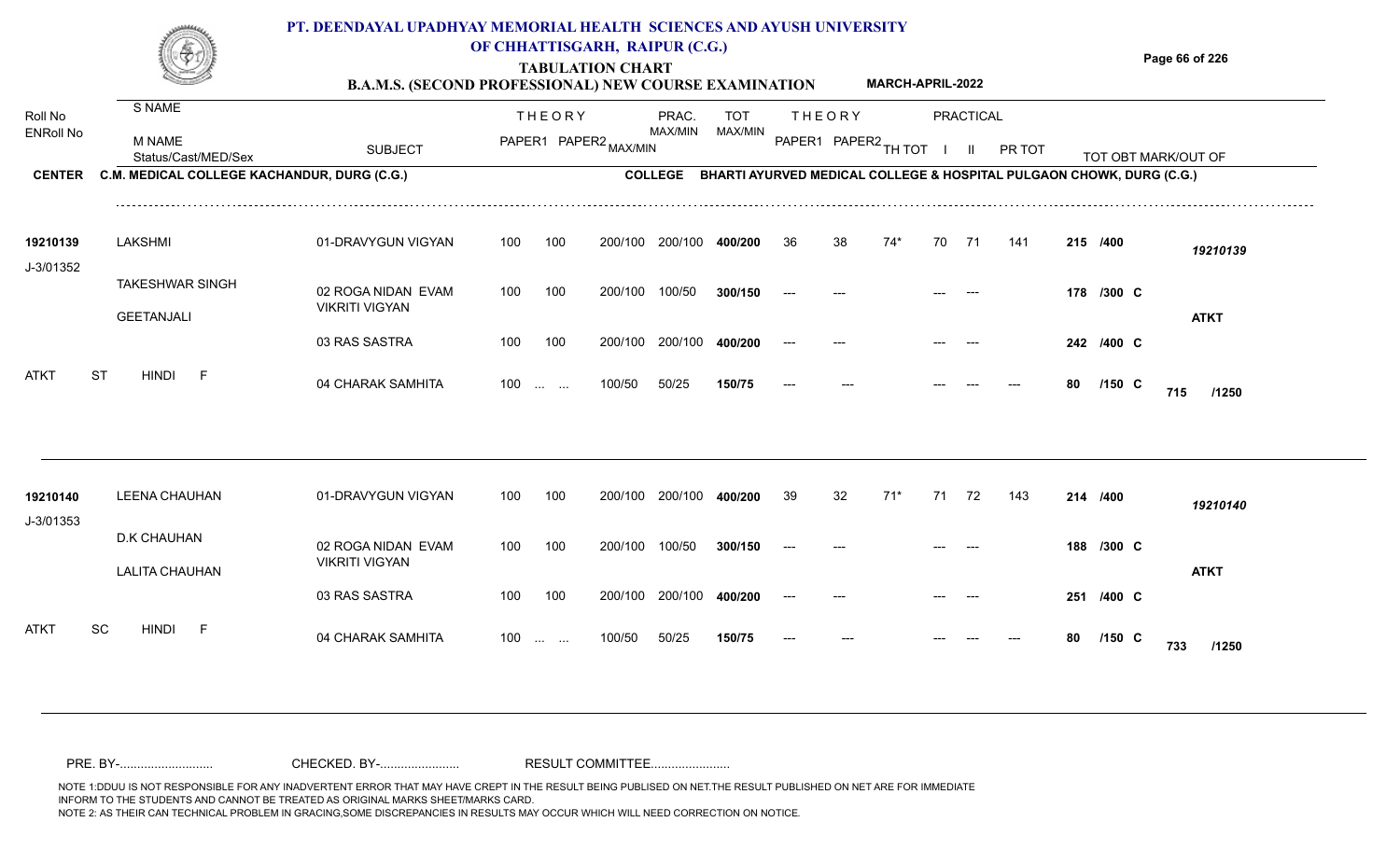|                             |                                             | PT. DEENDAYAL UPADHYAY MEMORIAL HEALTH SCIENCES AND AYUSH UNIVERSITY<br><b>B.A.M.S. (SECOND PROFESSIONAL) NEW COURSE EXAMINATION</b> | OF CHHATTISGARH, RAIPUR (C.G.)                        | <b>TABULATION CHART</b> |                  |                       |    |               | <b>MARCH-APRIL-2022</b> |    |           |        |     |            | Page 67 of 226                                                       |
|-----------------------------|---------------------------------------------|--------------------------------------------------------------------------------------------------------------------------------------|-------------------------------------------------------|-------------------------|------------------|-----------------------|----|---------------|-------------------------|----|-----------|--------|-----|------------|----------------------------------------------------------------------|
| Roll No<br><b>ENRoll No</b> | S NAME<br>M NAME<br>Status/Cast/MED/Sex     | <b>SUBJECT</b>                                                                                                                       | <b>THEORY</b>                                         | PAPER1 PAPER2 MAX/MIN   | PRAC.<br>MAX/MIN | <b>TOT</b><br>MAX/MIN |    | <b>THEORY</b> | PAPER1 PAPER2 TH TOT    |    | PRACTICAL | PR TOT |     |            | TOT OBT MARK/OUT OF                                                  |
| <b>CENTER</b>               | C.M. MEDICAL COLLEGE KACHANDUR, DURG (C.G.) |                                                                                                                                      |                                                       |                         | <b>COLLEGE</b>   |                       |    |               |                         |    |           |        |     |            | BHARTI AYURVED MEDICAL COLLEGE & HOSPITAL PULGAON CHOWK, DURG (C.G.) |
| 19210158<br>J-3/01371       | <b>RISHIKESH JOGI</b>                       | 01-DRAVYGUN VIGYAN                                                                                                                   | 100<br>100                                            |                         | 200/100 200/100  | 400/200               | 44 | 56            | 100                     | 82 | 83        | 165    |     | 265 /400   | 19210158                                                             |
|                             | KEDARNATH JOGI<br><b>BADRIKA JOGI</b>       | 02 ROGA NIDAN EVAM<br><b>VIKRITI VIGYAN</b>                                                                                          | 100<br>100                                            | 200/100                 | 100/50           |                       |    |               |                         |    |           |        |     | 161 /300 C | <b>PASS</b>                                                          |
|                             |                                             | 03 RAS SASTRA                                                                                                                        | 100<br>100                                            | 200/100                 | 200/100          | 400/200               |    |               |                         |    |           |        | 231 | /400 C     |                                                                      |
| <b>ATKT</b>                 | <b>SC</b><br><b>HINDI</b><br>M              | 04 CHARAK SAMHITA                                                                                                                    | 100<br>$\mathbf{r}$ and $\mathbf{r}$ and $\mathbf{r}$ | 100/50                  | 50/25            | 150/75                |    |               |                         |    |           |        | 81  | $/150$ C   | 738<br>/1250                                                         |

| 19210167<br>J-3/01380    | <b>TRIDEV DHAR</b>              | 01-DRAVYGUN VIGYAN                          | 100               | 100 | 200/100 | 200/100 | 400/200 | 36                       | 44    | 80* | 70    | -71                  | 141 | 221       | /400        | 19210167     |
|--------------------------|---------------------------------|---------------------------------------------|-------------------|-----|---------|---------|---------|--------------------------|-------|-----|-------|----------------------|-----|-----------|-------------|--------------|
|                          | <b>MURLI DHAR</b><br>ANITA DEVI | 02 ROGA NIDAN EVAM<br><b>VIKRITI VIGYAN</b> | 100               | 100 | 200/100 | 100/50  | 300/150 | $\hspace{0.05cm} \ldots$ | $---$ |     | $---$ | $\sim$ $\sim$ $\sim$ |     | 164       | /300 C      |              |
|                          |                                 | 03 RAS SASTRA                               | 100               | 100 | 200/100 | 200/100 | 400/200 | 33                       | 50    | 83* | 53    | 56                   | 109 | 192* /400 |             | <b>ATKT</b>  |
| <b>ATKT</b><br><b>SC</b> | <b>HINDI</b><br>М               | 04 CHARAK SAMHITA                           | $100 \dots \dots$ |     | 100/50  | 50/25   | 150/75  | $---$                    | ---   |     | $---$ | $---$                | --- | 78        | $/150 \, C$ | 655<br>/1250 |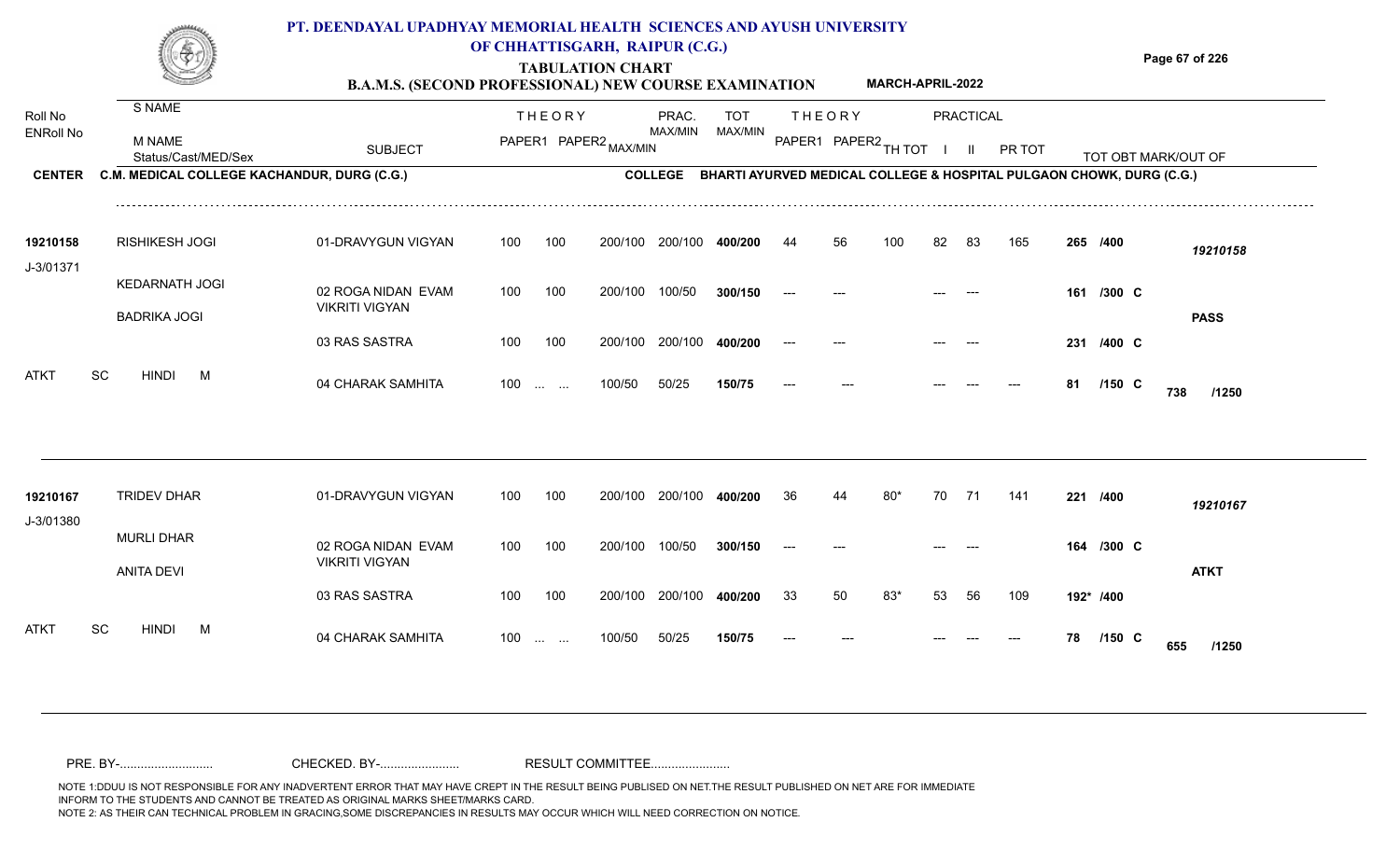|                       |                                             | PT. DEENDAYAL UPADHYAY MEMORIAL HEALTH SCIENCES AND AYUSH UNIVERSITY<br><b>B.A.M.S. (SECOND PROFESSIONAL) NEW COURSE EXAMINATION</b> |     |                            | OF CHHATTISGARH, RAIPUR (C.G.)<br><b>TABULATION CHART</b> |                |            |       |                      | <b>MARCH-APRIL-2022</b> |    |           |        |     |             | Page 68 of 226                                                       |               |
|-----------------------|---------------------------------------------|--------------------------------------------------------------------------------------------------------------------------------------|-----|----------------------------|-----------------------------------------------------------|----------------|------------|-------|----------------------|-------------------------|----|-----------|--------|-----|-------------|----------------------------------------------------------------------|---------------|
| Roll No               | S NAME                                      |                                                                                                                                      |     | <b>THEORY</b>              |                                                           | PRAC.          | <b>TOT</b> |       | <b>THEORY</b>        |                         |    | PRACTICAL |        |     |             |                                                                      |               |
| <b>ENRoll No</b>      | M NAME<br>Status/Cast/MED/Sex               | <b>SUBJECT</b>                                                                                                                       |     | -------------------------- | PAPER1 PAPER2 MAX/MIN                                     | MAX/MIN        | MAX/MIN    |       | PAPER1 PAPER2 TH TOT |                         |    |           | PR TOT |     |             | TOT OBT MARK/OUT OF                                                  |               |
| <b>CENTER</b>         | C.M. MEDICAL COLLEGE KACHANDUR, DURG (C.G.) |                                                                                                                                      |     |                            |                                                           | <b>COLLEGE</b> |            |       |                      |                         |    |           |        |     |             | BHARTI AYURVED MEDICAL COLLEGE & HOSPITAL PULGAON CHOWK, DURG (C.G.) |               |
| 19210179<br>J-3/01804 | FALENDRA KUMAR SAHU                         | 01-DRAVYGUN VIGYAN                                                                                                                   | 100 | 100                        | 200/100                                                   | 200/100        | 400/200    | 50    | 49                   | 99*                     | 71 | 72        | 143    |     | 242 /400    |                                                                      | 19210179      |
|                       | SHATRUHAN LAL<br><b>KALADEVI</b>            | 02 ROGA NIDAN EVAM<br><b>VIKRITI VIGYAN</b>                                                                                          | 100 | 100                        | 200/100                                                   | 100/50         | 300/150    |       |                      |                         |    |           |        |     | 164 /300 C  |                                                                      | <b>PASS</b>   |
|                       |                                             | 03 RAS SASTRA                                                                                                                        | 100 | 100                        | 200/100                                                   | 200/100        | 400/200    |       |                      |                         |    |           |        | 250 | $/400 \, C$ |                                                                      | <b>VCG 01</b> |
| <b>ATKT</b>           | <b>OBC</b><br><b>HINDI</b><br>M             | 04 CHARAK SAMHITA                                                                                                                    | 100 | $\cdots$ $\cdots$          | 100/50                                                    | 50/25          | 150/75     | $---$ |                      |                         |    |           |        | 80  | $/150$ C    | 736                                                                  | /1250         |

| 19210181    | <b>MUKTI</b>                          | 01-DRAVYGUN VIGYAN                          | 100               | 100 | 200/100 200/100 |         | 400/200 | -39                  | 38    | 77* | -71   | 70         | 141   | 218 /400 |                 | 19210181    |
|-------------|---------------------------------------|---------------------------------------------|-------------------|-----|-----------------|---------|---------|----------------------|-------|-----|-------|------------|-------|----------|-----------------|-------------|
| J-3/01806   |                                       |                                             |                   |     |                 |         |         |                      |       |     |       |            |       |          |                 |             |
|             | RAJENDRA CHANDRAKAR                   | 02 ROGA NIDAN EVAM<br><b>VIKRITI VIGYAN</b> | 100               | 100 | 200/100         | 100/50  | 300/150 | $\hspace{0.05cm}---$ | $---$ |     | $---$ | $\sim$ $-$ |       |          | 196 /300 C      |             |
|             | SUNITA CHANDRAKAR                     |                                             |                   |     |                 |         |         |                      |       |     |       |            |       |          |                 | <b>ATKT</b> |
|             |                                       | 03 RAS SASTRA                               | 100               | 100 | 200/100         | 200/100 | 400/200 | ---                  | $---$ |     | $---$ | $---$      |       |          | 227 /400 C      |             |
| <b>ATKT</b> | OBC<br><b>HINDI</b><br>$\overline{a}$ | 04 CHARAK SAMHITA                           | $100 \dots \dots$ |     | 100/50          | 50/25   | 150/75  | $---$                | $---$ |     | $---$ | $---$      | $---$ | 77       | $/150$ C<br>718 | /1250       |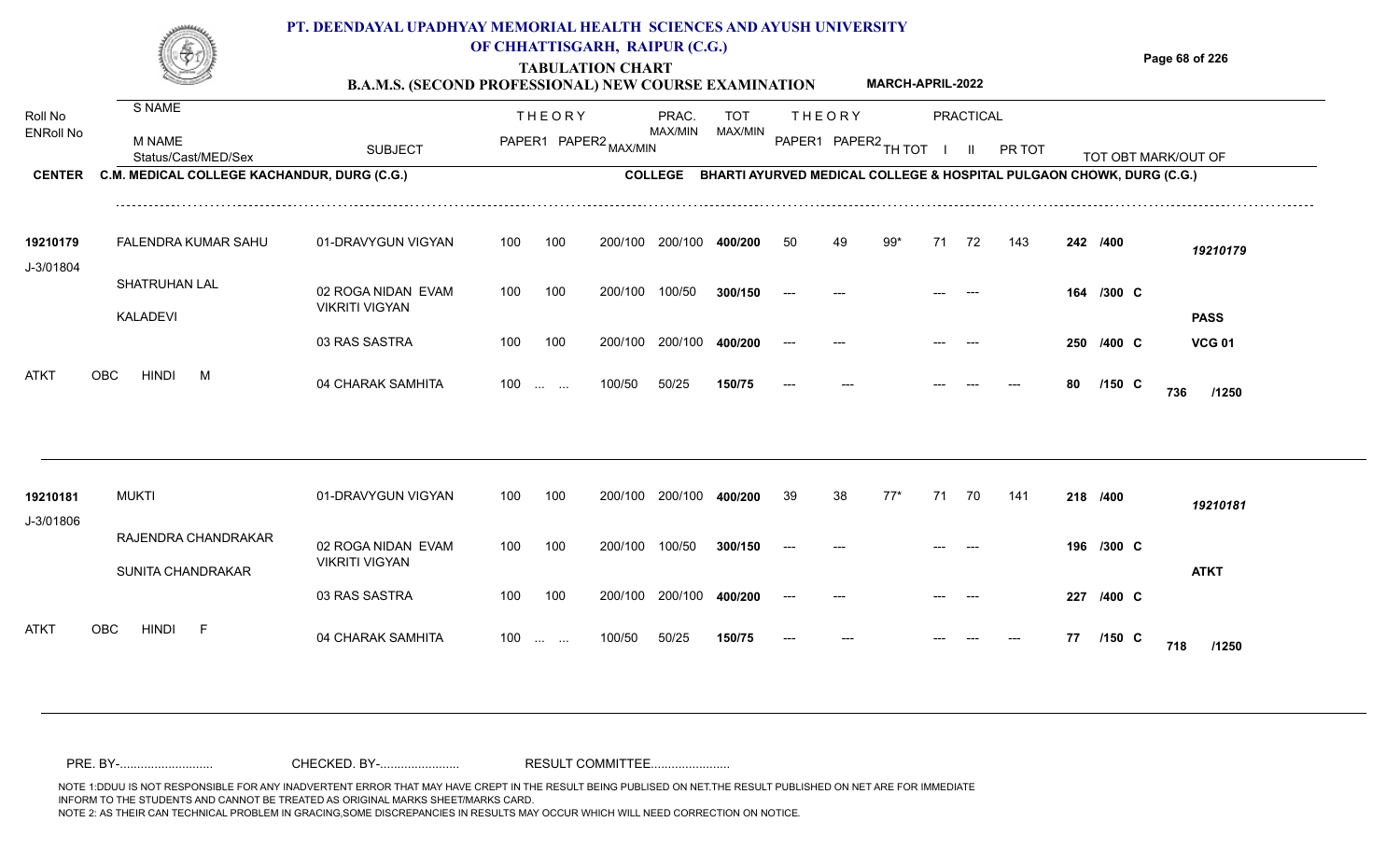|                       |                                               | PT. DEENDAYAL UPADHYAY MEMORIAL HEALTH SCIENCES AND AYUSH UNIVERSITY<br><b>B.A.M.S. (SECOND PROFESSIONAL) NEW COURSE EXAMINATION</b> |                                         | OF CHHATTISGARH, RAIPUR (C.G.)<br><b>TABULATION CHART</b>                    |                |                      |               | <b>MARCH-APRIL-2022</b> |    |           |        |     |           | Page 69 of 226      |
|-----------------------|-----------------------------------------------|--------------------------------------------------------------------------------------------------------------------------------------|-----------------------------------------|------------------------------------------------------------------------------|----------------|----------------------|---------------|-------------------------|----|-----------|--------|-----|-----------|---------------------|
| Roll No               | S NAME                                        |                                                                                                                                      | <b>THEORY</b>                           | PRAC.                                                                        | TOT            |                      | <b>THEORY</b> |                         |    | PRACTICAL |        |     |           |                     |
| <b>ENRoll No</b>      | <b>M NAME</b><br>Status/Cast/MED/Sex          | <b>SUBJECT</b>                                                                                                                       | PAPER1 PAPER2                           | MAX/MIN                                                                      | <b>MAX/MIN</b> | PAPER1 PAPER2 TH TOT |               |                         |    |           | PR TOT |     |           | TOT OBT MARK/OUT OF |
| <b>CENTER</b>         | C.M. MEDICAL COLLEGE KACHANDUR, DURG (C.G.)   |                                                                                                                                      |                                         | COLLEGE BHARTI AYURVED MEDICAL COLLEGE & HOSPITAL PULGAON CHOWK, DURG (C.G.) |                |                      |               |                         |    |           |        |     |           |                     |
| 19210190<br>J-3/01815 | ADITYA KAUSHIK                                | 01-DRAVYGUN VIGYAN                                                                                                                   | 100<br>100                              | 200/100<br>200/100                                                           |                |                      | 36.           | 80*                     | 70 | 72        | 142    |     | 222 /400  | 19210190            |
|                       | <b>RAJESH KAUSHIK</b><br><b>SARLA KAUSHIK</b> | 02 ROGA NIDAN EVAM<br><b>VIKRITI VIGYAN</b>                                                                                          | 100<br>100                              | 200/100<br>100/50                                                            | 300/150        | 46                   | 46            | $92*$                   | 52 |           | 52     |     | 144* /300 | <b>ATKT</b>         |
|                       |                                               | 03 RAS SASTRA                                                                                                                        | 100<br>100                              | 200/100<br>200/100                                                           |                |                      |               |                         |    |           |        | 227 | /400 C    |                     |
| <b>ATKT</b>           | HINDI<br><b>OBC</b><br>м                      | 04 CHARAK SAMHITA                                                                                                                    | 100<br>$\cdots$<br>$\sim$ $\sim$ $\sim$ | 50/25<br>100/50                                                              | 150/75         |                      |               |                         |    |           |        | 78  | $/150$ C  | 671<br>/1250        |

| 19210191<br>J-3/01816 | AMIYO BISWAS                                       | 01-DRAVYGUN VIGYAN                          | 100               | 100 | 200/100 | 200/100 | 400/200 | 28                   | 52    | 80*   | -73   | -73   | 146   | 226 /400  |                 | 19210191    |
|-----------------------|----------------------------------------------------|---------------------------------------------|-------------------|-----|---------|---------|---------|----------------------|-------|-------|-------|-------|-------|-----------|-----------------|-------------|
|                       | <b>SUSHANT KUMAR BISWAS</b><br><b>DIPTI BISWAS</b> | 02 ROGA NIDAN EVAM<br><b>VIKRITI VIGYAN</b> | 100               | 100 | 200/100 | 100/50  | 300/150 | $\hspace{0.05cm}---$ | $---$ |       | $---$ | ----- |       |           | 159 /300 C      | <b>ATKT</b> |
|                       |                                                    | 03 RAS SASTRA                               | 100               | 100 | 200/100 | 200/100 | 400/200 | 32                   | 25    | $57*$ | 56    | 58    | 114   | 171* /400 |                 |             |
| <b>ATKT</b>           | GEN<br><b>HINDI</b><br>м                           | 04 CHARAK SAMHITA                           | $100 \dots \dots$ |     | 100/50  | 50/25   | 150/75  | $---$                | $---$ |       | $---$ | $---$ | $---$ | 77        | $/150$ C<br>633 | /1250       |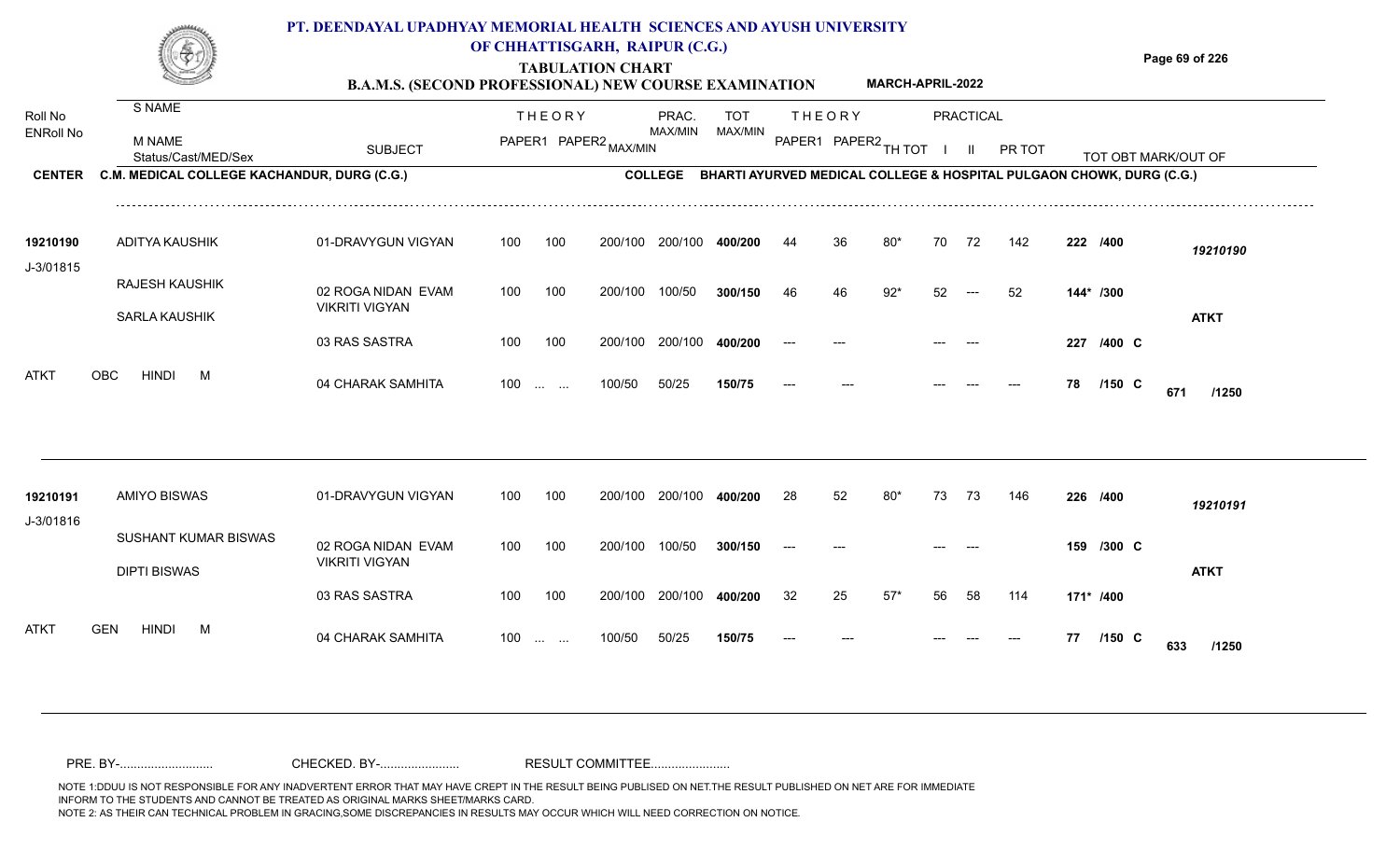#### **TABULATION CHART Page 70 of 226 B.A.M.S. (SECOND PROFESSIONAL) NEW COURSE EXAMINATION**  Roll No ENRoll No MAX/MIN MAX/MIN MAX/MIN MAX/MIN ANG THIOT I II PRITOT TOT OBTIMARK/OUT OF SUBJECT PAPER2 <sub>MAX/MIN</sub> MAX/MIN PAPER1 PAPER2 <sub>TH</sub>IOT I II PRITOT TOT OBTIMARK/OUT OF **PRACTICAL CENTER C.M. MEDICAL COLLEGE KACHANDUR, DURG (C.G.)** THEORY PRAC. TOT PAPER1 PAPER2 MAX/MIN PAPER PRAC. THEORY S NAME M NAME **PT. DEENDAYAL UPADHYAY MEMORIAL HEALTH SCIENCES AND AYUSH UNIVERSITY OF CHHATTISGARH, RAIPUR (C.G.) C.M. MEDICAL COLLEGE KACHANDUR, DURG (C.G.) BHARTI AYURVED MEDICAL COLLEGE & HOSPITAL PULGAON CHOWK, DURG (C.G.) MARCH-APRIL-2022** 01-DRAVYGUN VIGYAN 100 100 02 ROGA NIDAN EVAM VIKRITI VIGYAN 100 100 200/100 200/100 **400/200** 50 100/50 **300/150 400/200** --- **/400** *19210192* **/300** --- --- --- **174 C** 19210192 ANAMIKA BANDEY 01-DRAVYG JAWAHAR YAGESHWARI J-3/01817 100 200/100 100/50 50 58 108 74 73 147 **255 PASS**

|      | YAGESHWARI                 |                   |     |     |              |                         |                      |               |  |    |            |     | <b>PASS</b> |  |
|------|----------------------------|-------------------|-----|-----|--------------|-------------------------|----------------------|---------------|--|----|------------|-----|-------------|--|
|      |                            | 03 RAS SASTRA     | 100 | 100 |              | 200/100 200/100 400/200 | $\hspace{0.05cm}---$ | $\sim$ $\sim$ |  |    | 251 /400 C |     |             |  |
| ATKT | <b>HINDI</b><br><b>GEN</b> | 04 CHARAK SAMHITA | 100 |     | 100/50 50/25 | 150/75                  | $---$                | $\sim$        |  | 81 | /150 C     | 761 | /1250       |  |

| 19210193                   | ANKIT TIWARI                                | 01-DRAVYGUN VIGYAN                          | 100   | 100 | 200/100 | 200/100 | 400/200 |   | A            | A A |                                        | /400 | 19210193      |
|----------------------------|---------------------------------------------|---------------------------------------------|-------|-----|---------|---------|---------|---|--------------|-----|----------------------------------------|------|---------------|
| J-3/01818                  | <b>GANESH PRASAD TIWARI</b><br>MAMTA TIWARI | 02 ROGA NIDAN EVAM<br><b>VIKRITI VIGYAN</b> | 100   | 100 | 200/100 | 100/50  | 300/150 |   | $\mathsf{A}$ | A   | $\hspace{0.1em} \ldots \hspace{0.1em}$ | /300 | <b>ABSENT</b> |
|                            |                                             | 03 RAS SASTRA                               | 100   | 100 | 200/100 | 200/100 | 400/200 |   | $\mathsf{A}$ | A A |                                        | /400 |               |
| <b>SUPPL</b><br><b>GEN</b> | <b>HINDI</b><br>M                           | 04 CHARAK SAMHITA                           | $100$ |     | 100/50  | 50/25   | 150/75  | A | $---$        |     | $---$                                  | /150 | /1250         |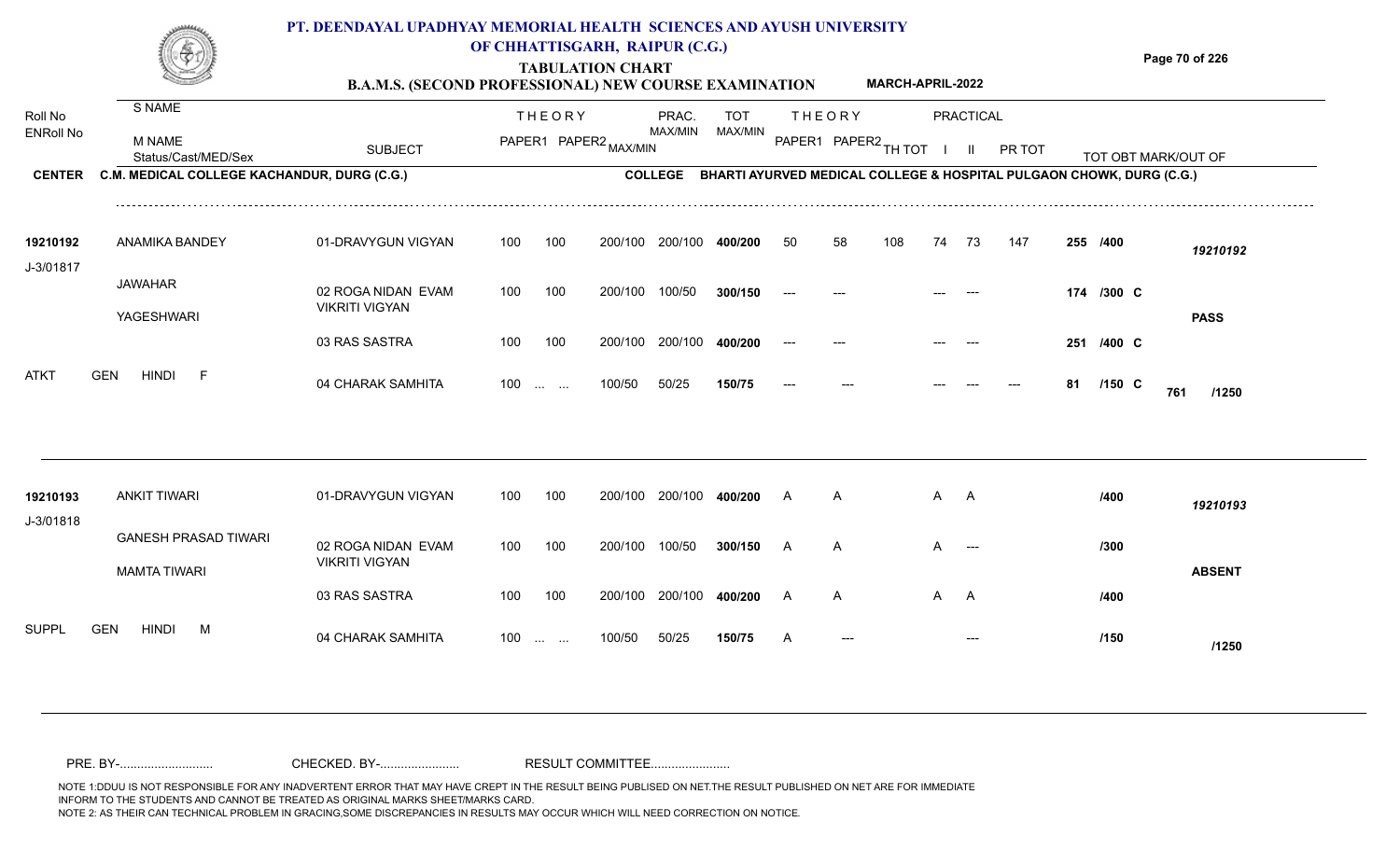### **TABULATION CHART Page 71 of 226 B.A.M.S. (SECOND PROFESSIONAL) NEW COURSE EXAMINATION**  Roll No ENRoll No MAX/MIN MAX/MIN MAX/MIN MAX/MIN ANG THIOT I II PRITOT TOT OBTIMARK/OUT OF SUBJECT PAPER2 <sub>MAX/MIN</sub> MAX/MIN PAPER1 PAPER2 <sub>TH</sub>IOT I II PRITOT TOT OBTIMARK/OUT OF **PRACTICAL CENTER C.M. MEDICAL COLLEGE KACHANDUR, DURG (C.G.)** THEORY PRAC. TOT PAPER1 PAPER2 MAX/MIN PAPER PRAC. THEORY S NAME M NAME **PT. DEENDAYAL UPADHYAY MEMORIAL HEALTH SCIENCES AND AYUSH UNIVERSITY OF CHHATTISGARH, RAIPUR (C.G.) C.M. MEDICAL COLLEGE KACHANDUR, DURG (C.G.) BHARTI AYURVED MEDICAL COLLEGE & HOSPITAL PULGAON CHOWK, DURG (C.G.) MARCH-APRIL-2022** 01-DRAVYGUN VIGYAN 100 100 33 28 61\* 71 72 143 **204**

| 19210196    | DEEPAK RAM                             | 01-DRAVYGUN VIGYAN    | 100               | 100 | 200/100 200/100 |                         | 400/200 | 33    | 28    | 61*   | 71    | - 72                                   | 143 | 204 /400  |                 | 19210196    |
|-------------|----------------------------------------|-----------------------|-------------------|-----|-----------------|-------------------------|---------|-------|-------|-------|-------|----------------------------------------|-----|-----------|-----------------|-------------|
| J-3/01821   |                                        |                       |                   |     |                 |                         |         |       |       |       |       |                                        |     |           |                 |             |
|             | <b>MOHIT RAM</b>                       | 02 ROGA NIDAN EVAM    | 100               | 100 | 200/100         | 100/50                  | 300/150 | 43    | 52    | $95*$ | 52    | $\hspace{0.1em} \ldots \hspace{0.1em}$ | -52 | 147* /300 |                 |             |
|             | MAHAMATI                               | <b>VIKRITI VIGYAN</b> |                   |     |                 |                         |         |       |       |       |       |                                        |     |           |                 | <b>ATKT</b> |
|             |                                        | 03 RAS SASTRA         | 100               | 100 |                 | 200/100 200/100 400/200 |         | $---$ | $---$ |       | $---$ | $--$                                   |     |           | 225 /400 C      |             |
| <b>ATKT</b> | <b>HINDI</b><br><b>OBC</b><br><b>M</b> | 04 CHARAK SAMHITA     | $100 \dots \dots$ |     | 100/50          | 50/25                   | 150/75  | $---$ | $---$ |       | $---$ | $---$                                  | --- | 79        | $/150$ C<br>655 | /1250       |

| 19210197<br>J-3/01822     | <b>FARHAN FIRDOUSI</b>                         | 01-DRAVYGUN VIGYAN                          | 100   | 100              | 200/100 | 200/100 | 400/200 | -36   | 53    | 89* | 70      | -71   | 141   | 230 /400  |                 | 19210197    |
|---------------------------|------------------------------------------------|---------------------------------------------|-------|------------------|---------|---------|---------|-------|-------|-----|---------|-------|-------|-----------|-----------------|-------------|
|                           | <b>ANWAR FIRDOUSI</b><br><b>JAHINA KHATOON</b> | 02 ROGA NIDAN EVAM<br><b>VIKRITI VIGYAN</b> | 100   | 100              | 200/100 | 100/50  | 300/150 | $---$ | $---$ |     | ----    | ----  |       | 169       | $/300$ C        | <b>ATKT</b> |
|                           |                                                | 03 RAS SASTRA                               | 100   | 100              | 200/100 | 200/100 | 400/200 | 23    | 25    | 48* | 53      | -57   | 110   | 158* /400 |                 |             |
| <b>ATKT</b><br><b>GEN</b> | <b>HINDI</b><br>M                              | 04 CHARAK SAMHITA                           | $100$ | $\sim$ 100 $\mu$ | 100/50  | 50/25   | 150/75  | $---$ | $---$ |     | $- - -$ | $---$ | $---$ | 78        | $/150$ C<br>635 | /1250       |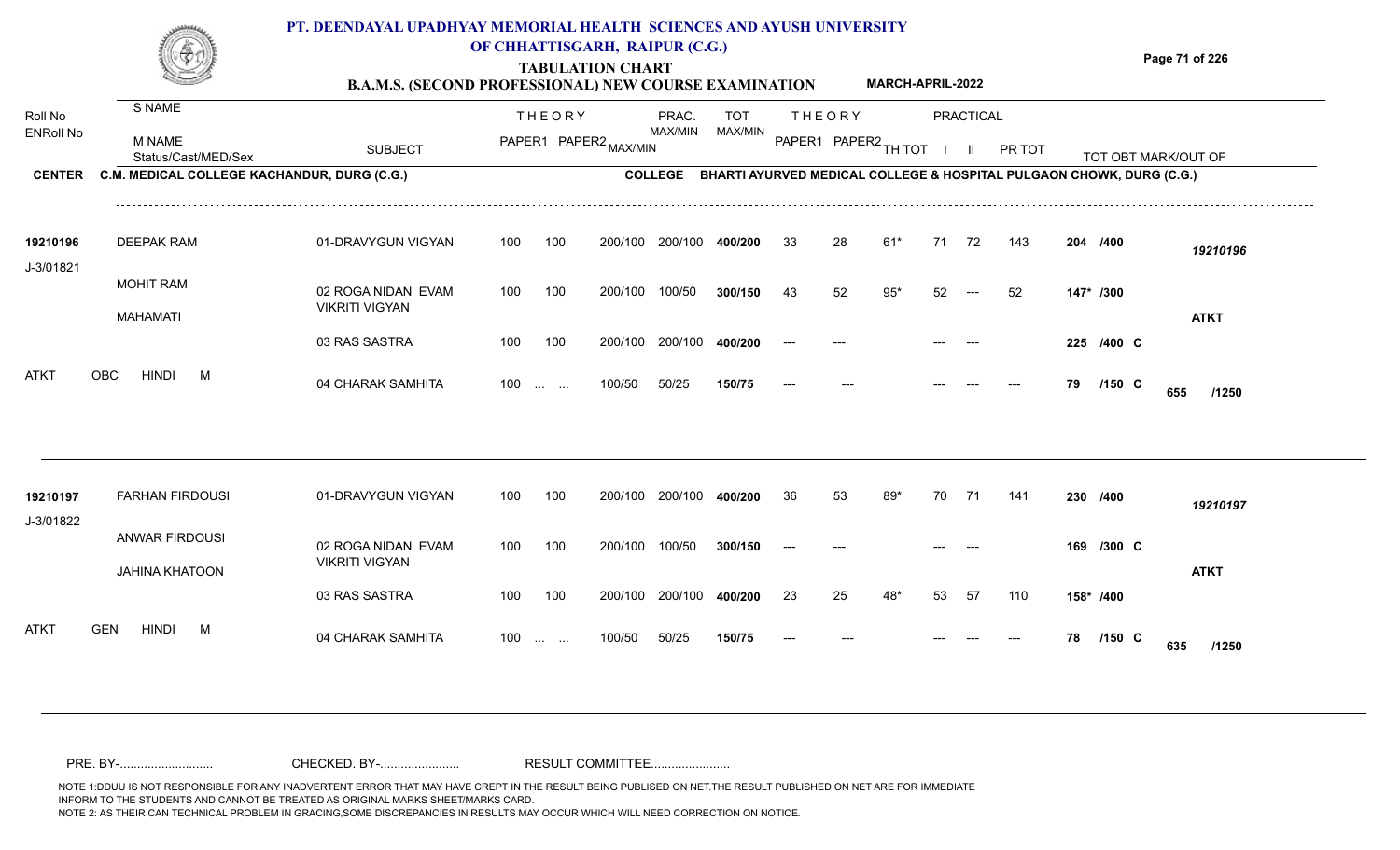|                             |                                                  | PT. DEENDAYAL UPADHYAY MEMORIAL HEALTH SCIENCES AND AYUSH UNIVERSITY<br><b>B.A.M.S. (SECOND PROFESSIONAL) NEW COURSE EXAMINATION</b> |                   |               | <b>TABULATION CHART</b> | OF CHHATTISGARH, RAIPUR (C.G.) |                |    |               | <b>MARCH-APRIL-2022</b> |    |           |               |    |                                                                      | Page 72 of 226 |
|-----------------------------|--------------------------------------------------|--------------------------------------------------------------------------------------------------------------------------------------|-------------------|---------------|-------------------------|--------------------------------|----------------|----|---------------|-------------------------|----|-----------|---------------|----|----------------------------------------------------------------------|----------------|
| Roll No<br><b>ENRoll No</b> | S NAME<br><b>M NAME</b><br>Status/Cast/MED/Sex   | <b>SUBJECT</b>                                                                                                                       |                   | <b>THEORY</b> | PAPER1 PAPER2 MAX/MIN   | PRAC.<br>MAX/MIN               | TOT<br>MAX/MIN |    | <b>THEORY</b> | PAPER1 PAPER2 TH TOT    |    | PRACTICAL | <b>PR TOT</b> |    | TOT OBT MARK/OUT OF                                                  |                |
| <b>CENTER</b>               | C.M. MEDICAL COLLEGE KACHANDUR, DURG (C.G.)      |                                                                                                                                      |                   |               |                         | <b>COLLEGE</b>                 |                |    |               |                         |    |           |               |    | BHARTI AYURVED MEDICAL COLLEGE & HOSPITAL PULGAON CHOWK, DURG (C.G.) |                |
| 19210201<br>J-3/01826       | MIRZA ASHFAQ BAIG                                | 01-DRAVYGUN VIGYAN                                                                                                                   | 100               | 100           | 200/100                 | 200/100                        | 400/200        | 26 | 52            | 78*                     | 71 | 72        | 143           |    | 221 /400                                                             | 19210201       |
|                             | <b>MIRZA ISRAIL BAIG</b><br><b>ZUBAIDA MIRZA</b> | 02 ROGA NIDAN EVAM<br><b>VIKRITI VIGYAN</b>                                                                                          | 100               | 100           | 200/100                 | 100/50                         | 300/150        |    |               |                         |    |           |               |    | 158 /300 C                                                           | <b>ATKT</b>    |
|                             |                                                  | 03 RAS SASTRA                                                                                                                        | 100               | 100           | 200/100                 | 200/100                        | 400/200        | 39 | 34            | 73*                     | 54 | -53       | 107           |    | 180* /400                                                            |                |
| <b>ATKT</b>                 | <b>HINDI</b><br><b>GEN</b><br>M                  | 04 CHARAK SAMHITA                                                                                                                    | $100 \dots \dots$ |               | 100/50                  | 50/25                          | 150/75         |    |               |                         |    |           |               | 76 | /150 C                                                               | 635<br>/1250   |
|                             |                                                  |                                                                                                                                      |                   |               |                         |                                |                |    |               |                         |    |           |               |    |                                                                      |                |
| 19210202                    | <b>MOHINDRA SINGH THAKUR</b>                     | 01-DRAVYGUN VIGYAN                                                                                                                   | 100               | 100           | 200/100                 | 200/100                        | 400/200        | 37 | 39            | 76*                     | 72 | -71       | 143           |    | 219 /400                                                             | 19210202       |

| J-3/01827   |    |                       |                       |                       |                   |     |         |         |         |       |       |       |       |       |    |            |             |       |
|-------------|----|-----------------------|-----------------------|-----------------------|-------------------|-----|---------|---------|---------|-------|-------|-------|-------|-------|----|------------|-------------|-------|
|             |    |                       | NARENDRA SINGH THAKUR | 02 ROGA NIDAN EVAM    | 100               | 100 | 200/100 | 100/50  | 300/150 | $--$  | $---$ | $---$ | $---$ |       |    | 202 /300 C |             |       |
|             |    | <b>RAJSHRI THAKUR</b> |                       | <b>VIKRITI VIGYAN</b> |                   |     |         |         |         |       |       |       |       |       |    |            | <b>ATKT</b> |       |
|             |    |                       |                       | 03 RAS SASTRA         | 100               | 100 | 200/100 | 200/100 | 400/200 | $--$  | $---$ | ----  | $---$ |       |    | 237 /400 C |             |       |
| <b>ATKT</b> | ST | <b>HINDI</b>          | M                     | 04 CHARAK SAMHITA     | $100 \dots \dots$ |     | 100/50  | 50/25   | 150/75  | $---$ | $---$ | ---   | ----  | $---$ | 78 | $/150$ C   | 736         | /1250 |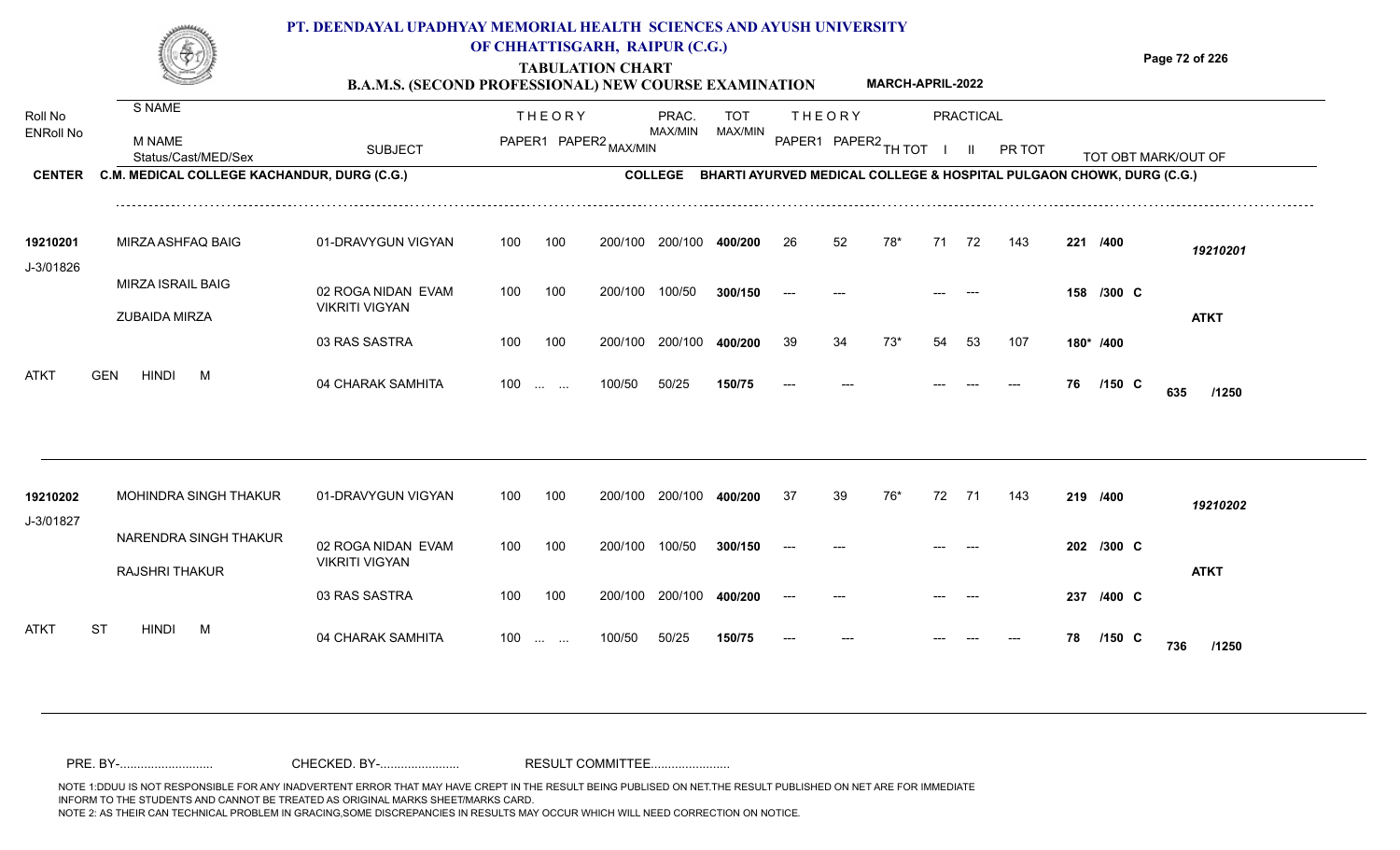#### **TABULATION CHART Page 73 of 226 B.A.M.S. (SECOND PROFESSIONAL) NEW COURSE EXAMINATION PT. DEENDAYAL UPADHYAY MEMORIAL HEALTH SCIENCES AND AYUSH UNIVERSITY OF CHHATTISGARH, RAIPUR (C.G.) MARCH-APRIL-2022**

| Roll No               | S NAME                                      |                                             |     | <b>THEORY</b>                                               |                       | PRAC.   | <b>TOT</b>                                                                   |       | <b>THEORY</b> |                      |    | <b>PRACTICAL</b> |        |    |            |                     |  |
|-----------------------|---------------------------------------------|---------------------------------------------|-----|-------------------------------------------------------------|-----------------------|---------|------------------------------------------------------------------------------|-------|---------------|----------------------|----|------------------|--------|----|------------|---------------------|--|
| <b>ENRoll No</b>      | <b>M NAME</b><br>Status/Cast/MED/Sex        | <b>SUBJECT</b>                              |     |                                                             | PAPER1 PAPER2 MAX/MIN | MAX/MIN | MAX/MIN                                                                      |       |               | PAPER1 PAPER2 TH TOT |    |                  | PR TOT |    |            | TOT OBT MARK/OUT OF |  |
| <b>CENTER</b>         | C.M. MEDICAL COLLEGE KACHANDUR, DURG (C.G.) |                                             |     |                                                             |                       |         | COLLEGE BHARTI AYURVED MEDICAL COLLEGE & HOSPITAL PULGAON CHOWK, DURG (C.G.) |       |               |                      |    |                  |        |    |            |                     |  |
| 19210206              | <b>RUBI MANHAR</b>                          | 01-DRAVYGUN VIGYAN                          | 100 | 100                                                         | 200/100               | 200/100 | 400/200                                                                      | 18    | 24            | $42*$                | 73 | 72               | 145    |    | 187* /400  | 19210206            |  |
| J-3/01831             | DAMRU PRASAD MANHAR                         | 02 ROGA NIDAN EVAM                          | 100 | 100                                                         | 200/100               | 100/50  | 300/150                                                                      | $---$ |               |                      |    |                  |        |    | 196 /300 C |                     |  |
|                       | VIBHA DEVI MANHAR                           | <b>VIKRITI VIGYAN</b>                       |     |                                                             |                       |         |                                                                              |       |               |                      |    |                  |        |    |            | <b>ATKT</b>         |  |
|                       |                                             | 03 RAS SASTRA                               | 100 | 100                                                         | 200/100               | 200/100 | 400/200                                                                      | 22    | 24            | 46*                  | 56 | 58               | 114    |    | 160* /400  |                     |  |
| <b>ATKT</b>           | SC<br><b>HINDI</b><br>-F                    | 04 CHARAK SAMHITA                           |     | $100 \dots \dots$                                           | 100/50                | 50/25   | 150/75                                                                       | $---$ |               |                      |    |                  |        | 82 | $/150$ C   | 625<br>/1250        |  |
|                       |                                             |                                             |     |                                                             |                       |         |                                                                              |       |               |                      |    |                  |        |    |            |                     |  |
| 19210210<br>J-3/01835 | SWARAJYA NAHAK                              | 01-DRAVYGUN VIGYAN                          | 100 | 100                                                         | 200/100               | 200/100 | 400/200                                                                      |       |               |                      |    |                  |        |    | 224 /400 C | 19210210            |  |
|                       | <b>BIPRO NAHAK</b><br><b>DAMUNI NAHAK</b>   | 02 ROGA NIDAN EVAM<br><b>VIKRITI VIGYAN</b> | 100 | 100                                                         | 200/100               | 100/50  | 300/150                                                                      |       |               |                      |    |                  |        |    | 164 /300 C | <b>ATKT</b>         |  |
|                       |                                             | 03 RAS SASTRA                               | 100 | 100                                                         | 200/100               | 200/100 | 400/200                                                                      | 31    | 53            | $84*$                | 52 | 51               | 103    |    | 187* /400  |                     |  |
| <b>ATKT</b>           | <b>HINDI</b><br><b>GEN</b><br>M             | 04 CHARAK SAMHITA                           | 100 | $\mathcal{L}_{\text{max}}$ , and $\mathcal{L}_{\text{max}}$ | 100/50                | 50/25   | 150/75                                                                       |       |               |                      |    |                  |        | 77 | $/150$ C   | 652<br>/1250        |  |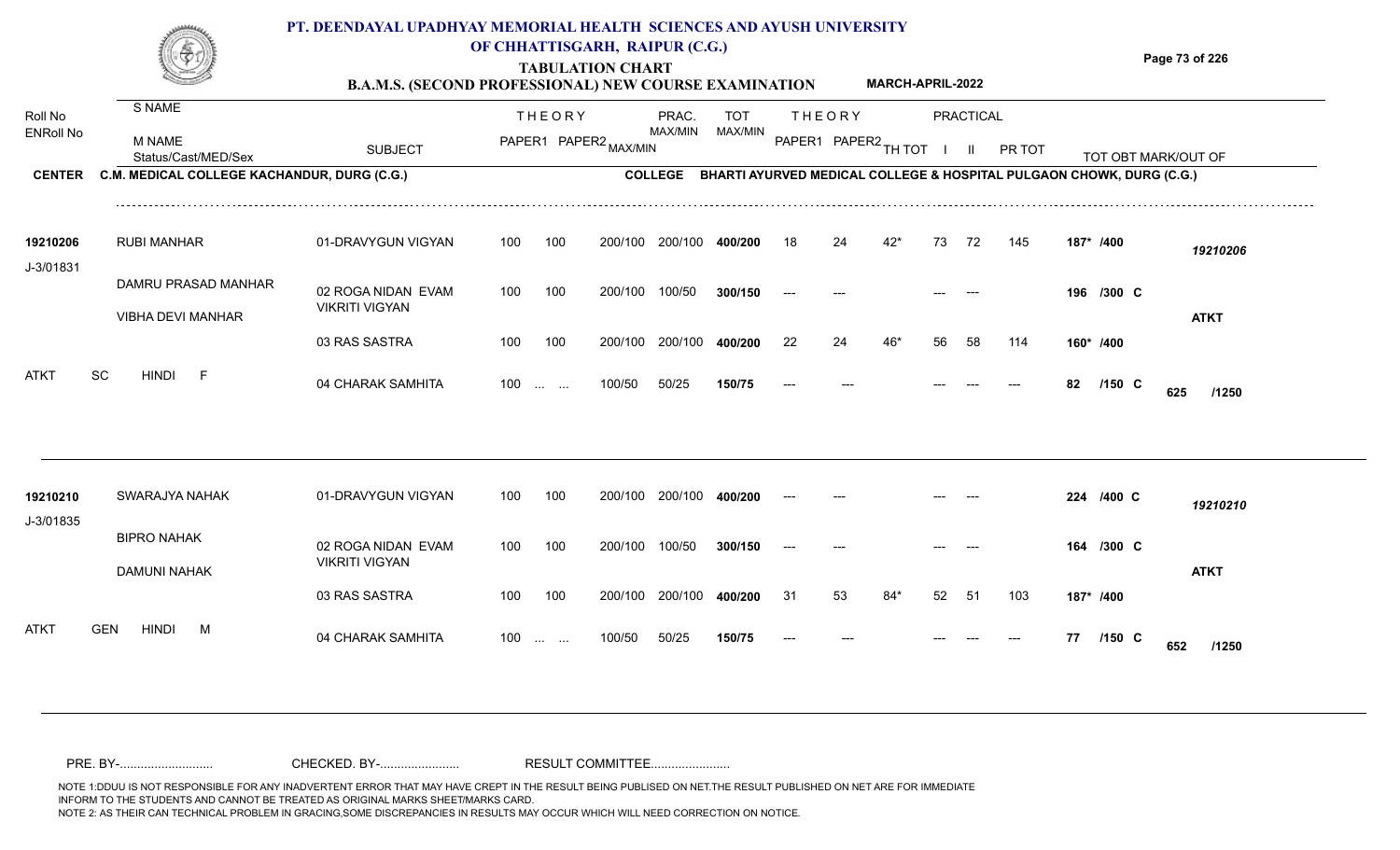|                                              |                                                                                               | PT. DEENDAYAL UPADHYAY MEMORIAL HEALTH SCIENCES AND AYUSH UNIVERSITY<br><b>B.A.M.S. (SECOND PROFESSIONAL) NEW COURSE EXAMINATION</b> |     |               | OF CHHATTISGARH, RAIPUR (C.G.)<br><b>TABULATION CHART</b> |                                    |                |    |                                | <b>MARCH-APRIL-2022</b> |    |                                  |        |    |            | Page 74 of 226                                                                              |
|----------------------------------------------|-----------------------------------------------------------------------------------------------|--------------------------------------------------------------------------------------------------------------------------------------|-----|---------------|-----------------------------------------------------------|------------------------------------|----------------|----|--------------------------------|-------------------------|----|----------------------------------|--------|----|------------|---------------------------------------------------------------------------------------------|
| Roll No<br><b>ENRoll No</b><br><b>CENTER</b> | S NAME<br><b>M NAME</b><br>Status/Cast/MED/Sex<br>C.M. MEDICAL COLLEGE KACHANDUR, DURG (C.G.) | <b>SUBJECT</b>                                                                                                                       |     | <b>THEORY</b> | PAPER1 PAPER2 MAX/MIN                                     | PRAC.<br>MAX/MIN<br><b>COLLEGE</b> | TOT<br>MAX/MIN |    | <b>THEORY</b><br>PAPER1 PAPER2 | TH TOT                  |    | <b>PRACTICAL</b><br>$\mathbf{H}$ | PR TOT |    |            | TOT OBT MARK/OUT OF<br>BHARTI AYURVED MEDICAL COLLEGE & HOSPITAL PULGAON CHOWK, DURG (C.G.) |
|                                              |                                                                                               |                                                                                                                                      |     |               |                                                           |                                    |                |    |                                |                         |    |                                  |        |    |            |                                                                                             |
| 19210211<br>J-3/01836                        | <b>TILAK KUMAR</b>                                                                            | 01-DRAVYGUN VIGYAN                                                                                                                   | 100 | 100           | 200/100                                                   | 200/100                            | 400/200        | 44 | 50                             | 94*                     | 74 | -73                              | 147    |    | 241 /400   | 19210211                                                                                    |
|                                              | MAHENDRA KUMAR SAHU<br><b>DHANESHWARI</b>                                                     | 02 ROGA NIDAN EVAM<br><b>VIKRITI VIGYAN</b>                                                                                          | 100 | 100           | 200/100                                                   | 100/50                             | 300/150        |    |                                |                         |    |                                  |        |    | 175 /300 C | <b>ATKT</b>                                                                                 |
|                                              |                                                                                               | 03 RAS SASTRA                                                                                                                        | 100 | 100           | 200/100                                                   | 200/100                            | 400/200        |    |                                |                         |    |                                  |        |    | 246 /400 C |                                                                                             |
| ATKT                                         | <b>OBC</b><br><b>HINDI</b><br>M                                                               | 04 CHARAK SAMHITA                                                                                                                    | 100 | $\cdots$      | 100/50                                                    | 50/25                              | 150/75         |    |                                |                         |    |                                  |        | 85 | $/150$ C   | 747<br>/1250                                                                                |
|                                              |                                                                                               |                                                                                                                                      |     |               |                                                           |                                    |                |    |                                |                         |    |                                  |        |    |            |                                                                                             |
| 20210209<br>K-3/01830                        | AADYA GAJPAL                                                                                  | 01-DRAVYGUN VIGYAN                                                                                                                   | 100 | 100           | 200/100                                                   | 200/100                            | 400/200        | 55 | 59                             | 114                     | 73 | 74                               | 147    |    | 261 /400   | 20210209                                                                                    |
|                                              | <b>WANESHWAR GAJPAL</b><br>PARMILA GAJPAL                                                     | 02 ROGA NIDAN EVAM<br><b>VIKRITI VIGYAN</b>                                                                                          | 100 | 100           | 200/100                                                   | 100/50                             | 300/150        | 68 | 71                             | 139                     | 58 |                                  | 58     |    | 197 /300   | <b>PASS</b>                                                                                 |
|                                              |                                                                                               | 03 RAS SASTRA                                                                                                                        | 100 | 100           | 200/100                                                   | 200/100 400/200                    |                | 50 | 61                             | 111                     | 63 | 68                               | 131    |    | 242 /400   |                                                                                             |

04 CHARAK SAMHITA 100 ... ... 100/50 50/25 **150/75** 67 --- 67 35 -- 35 **102 /150 802 /1250** 

**/150**

<sup>67</sup> <sup>67</sup> <sup>35</sup> <sup>35</sup> **<sup>102</sup> <sup>802</sup>**

50/25 **150/75**

REG OBC HINDI F 04 CHARAK SAMHITA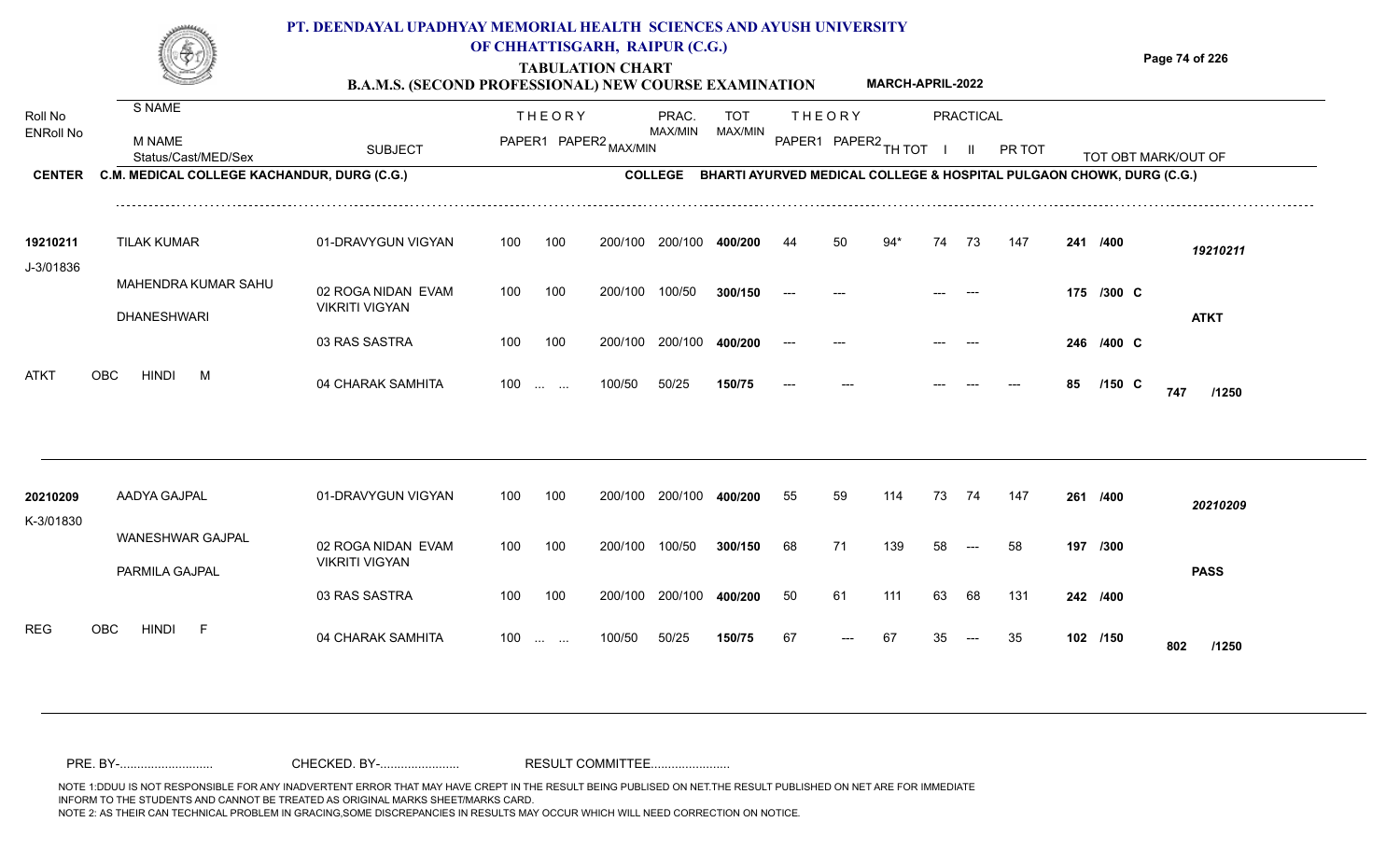**TABULATION CHART B.A.M.S. (SECOND PROFESSIONAL) NEW COURSE EXAMINATION**  **Page 75 of 226**

**MARCH-APRIL-2022**

|                             |                                             | D.A.M.S. (SECOND I ROFESSIONAL) NEW COURSE EAAMINATION |                   |               |                       |                         |                                                                      |     |                        |       |    |               |        |    |          |                     |
|-----------------------------|---------------------------------------------|--------------------------------------------------------|-------------------|---------------|-----------------------|-------------------------|----------------------------------------------------------------------|-----|------------------------|-------|----|---------------|--------|----|----------|---------------------|
| Roll No<br><b>ENRoll No</b> | S NAME                                      |                                                        |                   | <b>THEORY</b> |                       | PRAC.<br>MAX/MIN        | <b>TOT</b><br>MAX/MIN                                                |     | <b>THEORY</b>          |       |    | PRACTICAL     |        |    |          |                     |
|                             | <b>M NAME</b><br>Status/Cast/MED/Sex        | <b>SUBJECT</b>                                         |                   |               | PAPER1 PAPER2 MAX/MIN |                         |                                                                      |     | PAPER1 PAPER2 TH TOT I |       |    | $\mathbf{II}$ | PR TOT |    |          | TOT OBT MARK/OUT OF |
| <b>CENTER</b>               | C.M. MEDICAL COLLEGE KACHANDUR, DURG (C.G.) |                                                        |                   |               |                       | <b>COLLEGE</b>          | BHARTI AYURVED MEDICAL COLLEGE & HOSPITAL PULGAON CHOWK, DURG (C.G.) |     |                        |       |    |               |        |    |          |                     |
| 20210210                    | <b>AAKRITI KHUTE</b>                        | 01-DRAVYGUN VIGYAN                                     | 100               | 100           | 200/100               | 200/100 400/200         |                                                                      | 33  | 44                     | $77*$ | 74 | 73            | 147    |    | 224 /400 | 20210210            |
| K-3/01831                   | N K KHUTE<br>SAVITA KHUTE                   | 02 ROGA NIDAN EVAM<br><b>VIKRITI VIGYAN</b>            | 100               | 100           | 200/100               | 100/50                  | 300/150                                                              | 53  | 58                     | 111   | 59 | $---$         | 59     |    | 170 /300 | <b>ATKT</b>         |
|                             |                                             | 03 RAS SASTRA                                          | 100               | 100           |                       | 200/100 200/100 400/200 |                                                                      | 50  | 57                     | 107   | 64 | 65            | 129    |    | 236 /400 |                     |
| <b>REG</b>                  | SC<br><b>HINDI</b><br>F                     | 04 CHARAK SAMHITA                                      | $100 \dots \dots$ |               | 100/50                | 50/25                   | 150/75                                                               | -41 |                        |       | 35 |               | 35     | 76 | /150     | 706<br>/1250        |
|                             |                                             |                                                        |                   |               |                       |                         |                                                                      |     |                        |       |    |               |        |    |          |                     |
| 20210211<br>K-3/01832       | AAYUSHI SAHU                                | 01-DRAVYGUN VIGYAN                                     | 100               | 100           | 200/100               | 200/100                 | 400/200                                                              | 58  | 58                     | 116   | 75 | 76            | 151    |    | 267 /400 | 20210211            |
|                             | RAMASHANKAR SAHU<br><b>SUNITA SAHU</b>      | 02 ROGA NIDAN EVAM<br><b>VIKRITI VIGYAN</b>            | 100               | 100           | 200/100               | 100/50                  | 300/150                                                              | 54  | 61                     | 115   | 67 | $--$          | 67     |    | 182 /300 | <b>PASS</b>         |
|                             |                                             | 03 RAS SASTRA                                          | 100               | 100           | 200/100               | 200/100                 | 400/200                                                              | 50  | 57                     | 107   | 68 | 71            | 139    |    | 246 /400 |                     |
| <b>REG</b>                  | <b>HINDI</b><br>F<br>OBC                    | 04 CHARAK SAMHITA                                      | $100 \dots \dots$ |               | 100/50                | 50/25                   | 150/75                                                               | 53  | $---$                  | 53    | 35 | $---$         | 35     | 88 | /150     | 783<br>/1250        |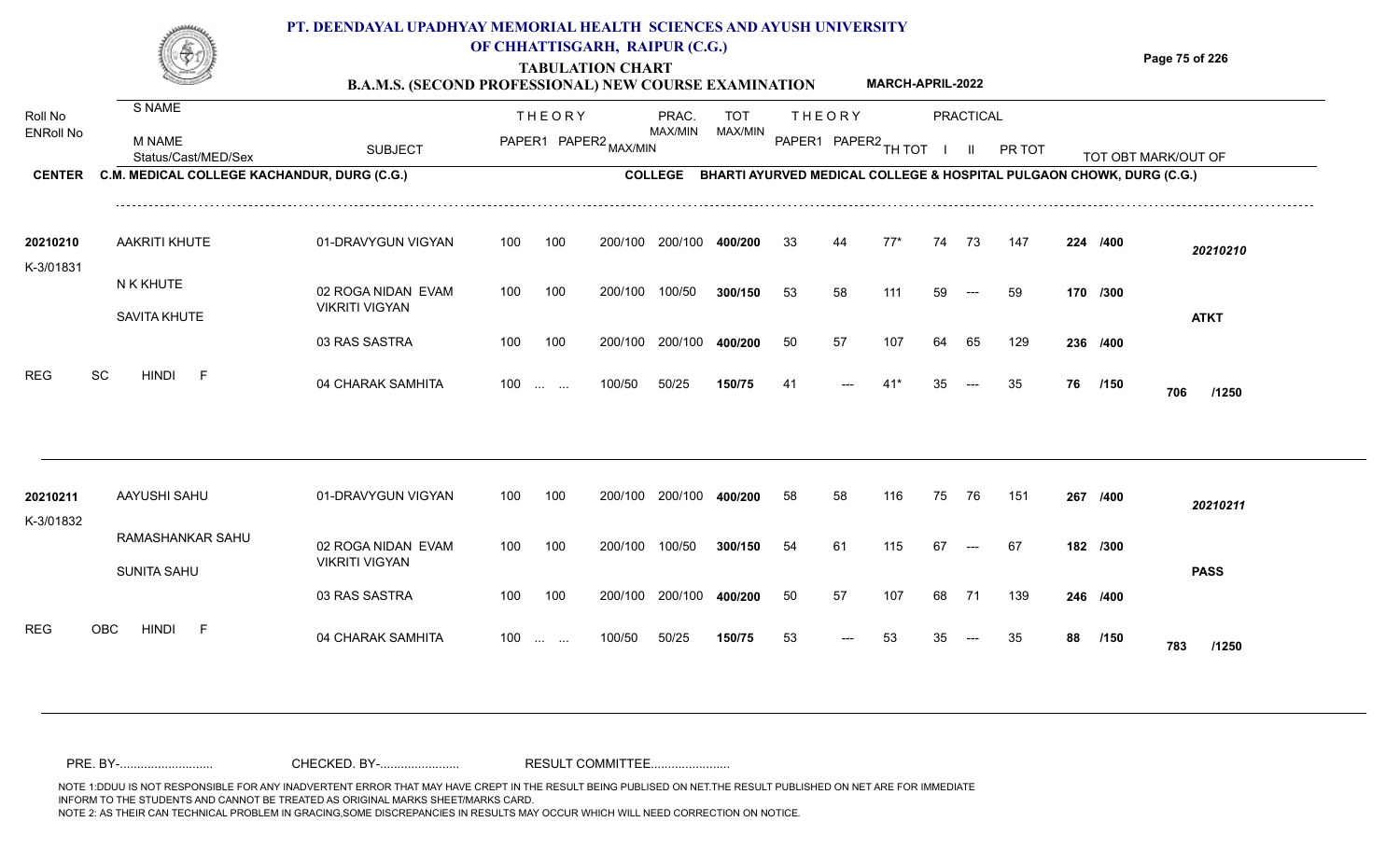#### **TABULATION CHART Page 76 of 226 B.A.M.S. (SECOND PROFESSIONAL) NEW COURSE EXAMINATION PT. DEENDAYAL UPADHYAY MEMORIAL HEALTH SCIENCES AND AYUSH UNIVERSITY OF CHHATTISGARH, RAIPUR (C.G.) MARCH-APRIL-2022**

|                             |                                             | <b>B.A.M.S. (SECOND PROFESSIONAL) NEW COURSE EXAMINATION</b> |     |                      |                       |                |                                                                                 |    |                      | <b>MARCH-APRIL-2022</b> |    |           |        |    |          |                     |
|-----------------------------|---------------------------------------------|--------------------------------------------------------------|-----|----------------------|-----------------------|----------------|---------------------------------------------------------------------------------|----|----------------------|-------------------------|----|-----------|--------|----|----------|---------------------|
| Roll No<br><b>ENRoll No</b> | S NAME                                      |                                                              |     | <b>THEORY</b>        |                       | PRAC.          | TOT                                                                             |    | <b>THEORY</b>        |                         |    | PRACTICAL |        |    |          |                     |
|                             | <b>M NAME</b><br>Status/Cast/MED/Sex        | <b>SUBJECT</b>                                               |     |                      | PAPER1 PAPER2 MAX/MIN | MAX/MIN        | MAX/MIN                                                                         |    | PAPER1 PAPER2 TH TOT |                         |    |           | PR TOT |    |          | TOT OBT MARK/OUT OF |
| <b>CENTER</b>               | C.M. MEDICAL COLLEGE KACHANDUR, DURG (C.G.) |                                                              |     |                      |                       | <b>COLLEGE</b> | <b>BHARTI AYURVED MEDICAL COLLEGE &amp; HOSPITAL PULGAON CHOWK, DURG (C.G.)</b> |    |                      |                         |    |           |        |    |          |                     |
| 20210212                    | AAYUSHI SINGH                               | 01-DRAVYGUN VIGYAN                                           | 100 | 100                  | 200/100               | 200/100        | 400/200                                                                         | 59 | 62                   | 121                     | 73 | 74        | 147    |    | 268 /400 | 20210212            |
| K-3/01833                   | <b>ARVIND SINGH</b>                         | 02 ROGA NIDAN EVAM                                           | 100 | 100                  | 200/100               | 100/50         | 300/150                                                                         | 69 | 64                   | 133                     | 71 | $---$     | - 71   |    | 204 /300 |                     |
|                             | <b>SANJU SINGH</b>                          | <b>VIKRITI VIGYAN</b>                                        |     |                      |                       |                |                                                                                 |    |                      |                         |    |           |        |    |          | <b>PASS</b>         |
| <b>REG</b>                  | <b>GEN</b><br>HINDI<br>- F                  | 03 RAS SASTRA                                                | 100 | 100                  | 200/100               | 200/100        | 400/200                                                                         | 66 | 59                   | 125                     | 73 | 74        | 147    |    | 272 /400 |                     |
|                             |                                             | 04 CHARAK SAMHITA                                            | 100 | $\sim$ $\sim$ $\sim$ | 100/50                | 50/25          | 150/75                                                                          | 58 |                      | 58                      |    |           | 40     | 98 | /150     | 842<br>/1250        |
|                             |                                             |                                                              |     |                      |                       |                |                                                                                 |    |                      |                         |    |           |        |    |          |                     |
| 20210213                    | <b>ADITI GUPTA</b>                          | 01-DRAVYGUN VIGYAN                                           | 100 | 100                  | 200/100               | 200/100        | 400/200                                                                         | 63 | 56                   | 119                     | 75 | 76        | 151    |    | 270 /400 | 20210213            |
| K-3/01834                   | <b>GOPAL DAS GUPTA</b>                      |                                                              |     |                      |                       |                |                                                                                 |    |                      |                         |    |           |        |    |          |                     |
|                             |                                             | 02 ROGA NIDAN EVAM<br><b>VIKRITI VIGYAN</b>                  | 100 | 100                  | 200/100               | 100/50         | 300/150                                                                         | 64 | 66                   | 130                     |    |           | 69     |    | 199 /300 |                     |

100 100 200/100 200/100 **400/200**

100/50 50/25 **150/75**

100 ... ... 100/50 50/25 **150/75** 65 --- 65 35

04 CHARAK SAMHITA 100 … … 100/50 50/25 **150/75** 65 --- 65 35 -- 35 **100 /150 818 /1250** 

**/400** 60 73 133 58 58 116 **249**

<sup>65</sup> <sup>65</sup> <sup>35</sup> <sup>35</sup> **<sup>100</sup> <sup>818</sup>**

**/150**

**PASS**

PRANITA GUPTA

REG GEN HINDI F 04 CHARAK SAMHITA

03 RAS SASTRA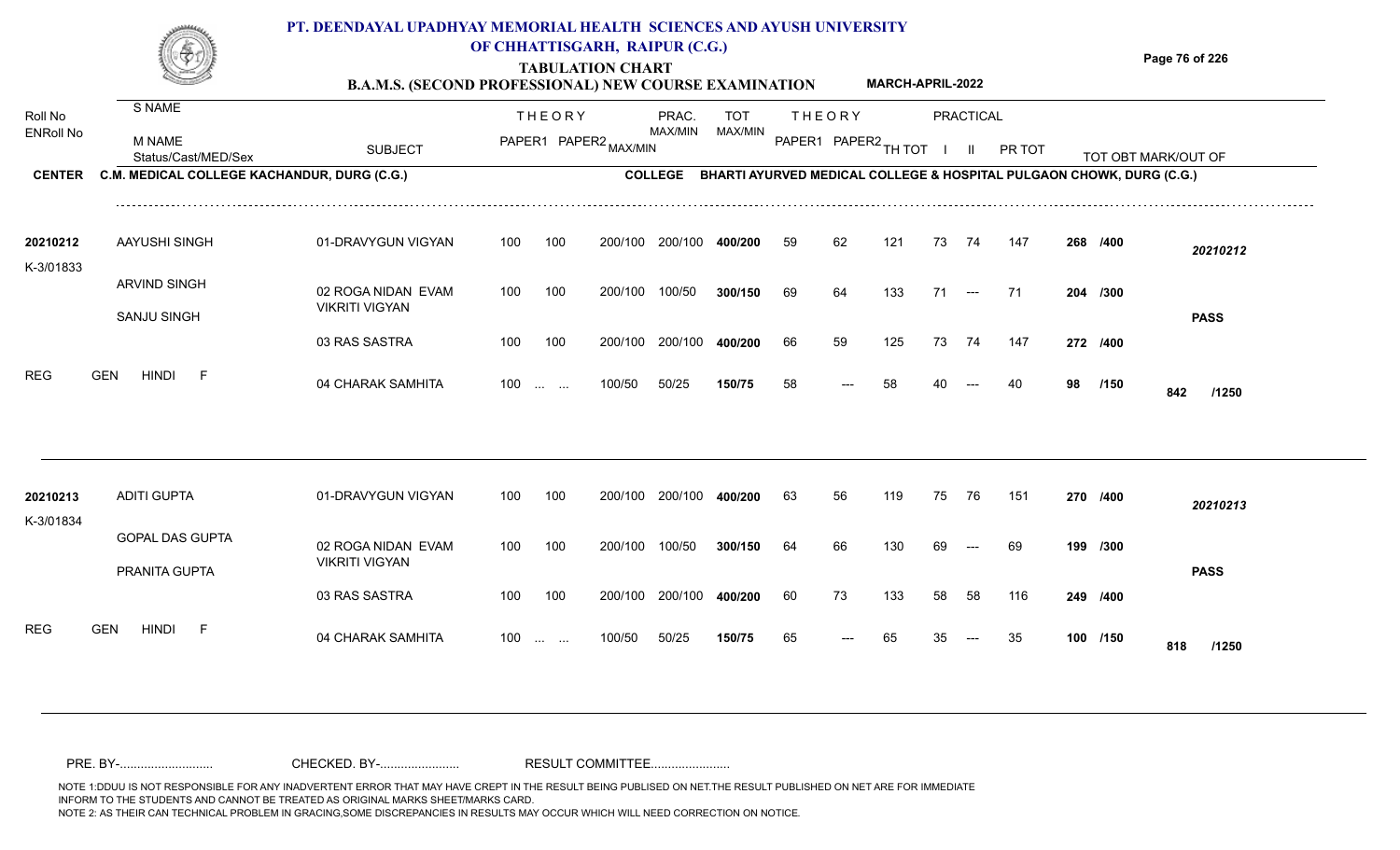#### **TABULATION CHART Page 77 of 226 B.A.M.S. (SECOND PROFESSIONAL) NEW COURSE EXAMINATION**  ENRoll No MAX/MIN MAX/MIN MAX/MIN MAX/MIN ANG THIOT I II PRITOT TOT OBTIMARK/OUT OF SUBJECT PAPER2 <sub>MAX/MIN</sub> MAX/MIN PAPER1 PAPER2 <sub>TH</sub>IOT I II PRITOT TOT OBTIMARK/OUT OF **PRACTICAL CENTER C.M. MEDICAL COLLEGE KACHANDUR, DURG (C.G.)** THEORY PRAC. TOT PAPER1 PAPER2 MAX/MIN PAPER PRAC. THEORY S NAME M NAME **PT. DEENDAYAL UPADHYAY MEMORIAL HEALTH SCIENCES AND AYUSH UNIVERSITY OF CHHATTISGARH, RAIPUR (C.G.) C.M. MEDICAL COLLEGE KACHANDUR, DURG (C.G.) BHARTI AYURVED MEDICAL COLLEGE & HOSPITAL PULGAON CHOWK, DURG (C.G.) MARCH-APRIL-2022**

| 20210214<br>K-3/01835    | ADITI RAO MAHADIK                        | 01-DRAVYGUN VIGYAN                          | 100               | 100 | 200/100 | 200/100 | 400/200 | 59 | 63    | 122 |    | 72    | 143  | 265 /400 |             | 20210214    |
|--------------------------|------------------------------------------|---------------------------------------------|-------------------|-----|---------|---------|---------|----|-------|-----|----|-------|------|----------|-------------|-------------|
|                          | BHUPAT RAO MAHADIK<br>SAROJ BALA MAHADIK | 02 ROGA NIDAN EVAM<br><b>VIKRITI VIGYAN</b> | 100               | 100 | 200/100 | 100/50  | 300/150 | 64 | 54    | 118 |    | $---$ | - 71 | 189 /300 |             | <b>PASS</b> |
|                          |                                          | 03 RAS SASTRA                               | 100               | 100 | 200/100 | 200/100 | 400/200 | 50 | 60    | 110 | 70 | 69    | 139  | 249      | /400        |             |
| <b>REG</b><br><b>GEN</b> | HINDI<br>F.                              | 04 CHARAK SAMHITA                           | $100 \dots \dots$ |     | 100/50  | 50/25   | 150/75  | 56 | $---$ | 56  | 35 | $---$ | 35   | 91       | /150<br>794 | /1250       |

| 20210215<br>K-3/01836 | AJAY KUMAR                           | 01-DRAVYGUN VIGYAN                          | 100 | 100                  | 200/100 | 200/100 | 400/200 | 34 | 55    | 89* | 70  |       | 141 | 230 /400 |             | 20210215    |
|-----------------------|--------------------------------------|---------------------------------------------|-----|----------------------|---------|---------|---------|----|-------|-----|-----|-------|-----|----------|-------------|-------------|
|                       | <b>ASHOK KUMAR</b><br><b>SAVITRI</b> | 02 ROGA NIDAN EVAM<br><b>VIKRITI VIGYAN</b> | 100 | 100                  | 200/100 | 100/50  | 300/150 | 58 | 41    | 99* | -61 | $---$ | -61 | 160 /300 |             | <b>ATKT</b> |
|                       |                                      | 03 RAS SASTRA                               | 100 | 100                  | 200/100 | 200/100 | 400/200 | 33 | 52    | 85* | 58  | 65    | 123 | 208 /400 |             |             |
| OBC<br><b>REG</b>     | hindi<br>М                           | 04 CHARAK SAMHITA                           | 100 | <b>Service State</b> | 100/50  | 50/25   | 150/75  | 58 | $---$ | 58  | 30  | $---$ | -30 | 88       | /150<br>686 | /1250       |

Roll No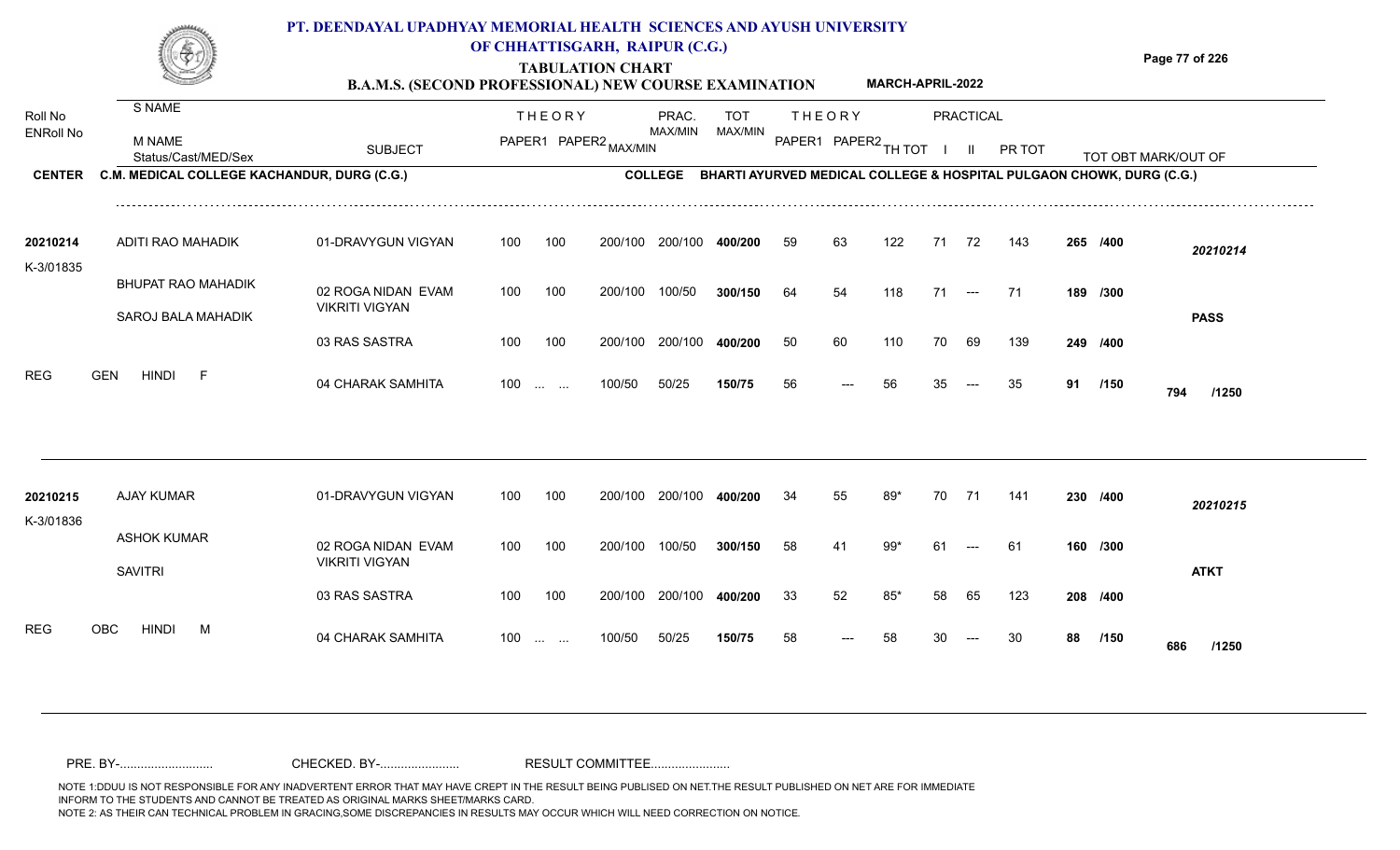**TABULATION CHART B.A.M.S. (SECOND PROFESSIONAL) NEW COURSE EXAMINATION**  **Page 78 of 226**

**MARCH-APRIL-2022**

|                       |                                                   | D.A.M.D. (BECOND I NOTEBBIONAL) NEW COUNSE EXAMINATION |     |                               |                       |                 |                                                                      |    |               |                        |    |              |        |    |          |                     |
|-----------------------|---------------------------------------------------|--------------------------------------------------------|-----|-------------------------------|-----------------------|-----------------|----------------------------------------------------------------------|----|---------------|------------------------|----|--------------|--------|----|----------|---------------------|
| Roll No               | S NAME                                            |                                                        |     | <b>THEORY</b>                 |                       | PRAC.           | <b>TOT</b>                                                           |    | <b>THEORY</b> |                        |    | PRACTICAL    |        |    |          |                     |
| <b>ENRoll No</b>      | M NAME<br>Status/Cast/MED/Sex                     | <b>SUBJECT</b>                                         |     |                               | PAPER1 PAPER2 MAX/MIN | <b>MAX/MIN</b>  | MAX/MIN                                                              |    |               | PAPER1 PAPER2 TH TOT I |    | $\mathbf{H}$ | PR TOT |    |          | TOT OBT MARK/OUT OF |
| <b>CENTER</b>         | C.M. MEDICAL COLLEGE KACHANDUR, DURG (C.G.)       |                                                        |     |                               |                       | <b>COLLEGE</b>  | BHARTI AYURVED MEDICAL COLLEGE & HOSPITAL PULGAON CHOWK, DURG (C.G.) |    |               |                        |    |              |        |    |          |                     |
| 20210216<br>K-3/01837 | <b>AKASH HARI</b>                                 | 01-DRAVYGUN VIGYAN                                     | 100 | 100                           | 200/100               | 200/100         | 400/200                                                              | 56 | 58            | 114                    | 70 | 71           | 141    |    | 255 /400 | 20210216            |
|                       | HARI PILLAI P R<br><b>LATHA HARI</b>              | 02 ROGA NIDAN EVAM<br><b>VIKRITI VIGYAN</b>            | 100 | 100                           | 200/100               | 100/50          | 300/150                                                              | 65 | 51            | 116                    | 68 | $---$        | 68     |    | 184 /300 | <b>PASS</b>         |
|                       |                                                   | 03 RAS SASTRA                                          | 100 | 100                           |                       | 200/100 200/100 | 400/200                                                              | 51 | 52            | 103                    | 56 | 63           | 119    |    | 222 /400 |                     |
| <b>REG</b>            | <b>GEN</b><br><b>HINDI</b><br>M                   | 04 CHARAK SAMHITA                                      |     | $100$                         | 100/50                | 50/25           | 150/75                                                               | 51 |               | 51                     | 32 | $---$        | 32     | 83 | /150     | 744<br>/1250        |
|                       |                                                   |                                                        |     |                               |                       |                 |                                                                      |    |               |                        |    |              |        |    |          |                     |
| 20210217<br>K-3/01838 | AMIT KUMAR PANDIT                                 | 01-DRAVYGUN VIGYAN                                     | 100 | 100                           | 200/100               | 200/100         | 400/200                                                              | 56 | 60            | 116                    | 73 | 70           | 143    |    | 259 /400 | 20210217            |
|                       | <b>BRIJ BIHARI PANDIT</b><br><b>SUKHMA PANDIT</b> | 02 ROGA NIDAN EVAM<br><b>VIKRITI VIGYAN</b>            | 100 | 100                           | 200/100               | 100/50          | 300/150                                                              | 69 | 65            | 134                    | 63 | $--$         | 63     |    | 197 /300 | <b>PASS</b>         |
|                       |                                                   | 03 RAS SASTRA                                          | 100 | 100                           | 200/100               | 200/100         | 400/200                                                              | 55 | 74            | 129                    | 62 | 71           | 133    |    | 262 /400 |                     |
| <b>REG</b>            | <b>HINDI</b><br><b>OBC</b><br>M                   | 04 CHARAK SAMHITA                                      | 100 | $\mathbf{u}$ and $\mathbf{u}$ | 100/50                | 50/25           | 150/75                                                               | 59 | $---$         | 59                     | 33 | $---$        | 33     |    | 92 /150  | 810<br>/1250        |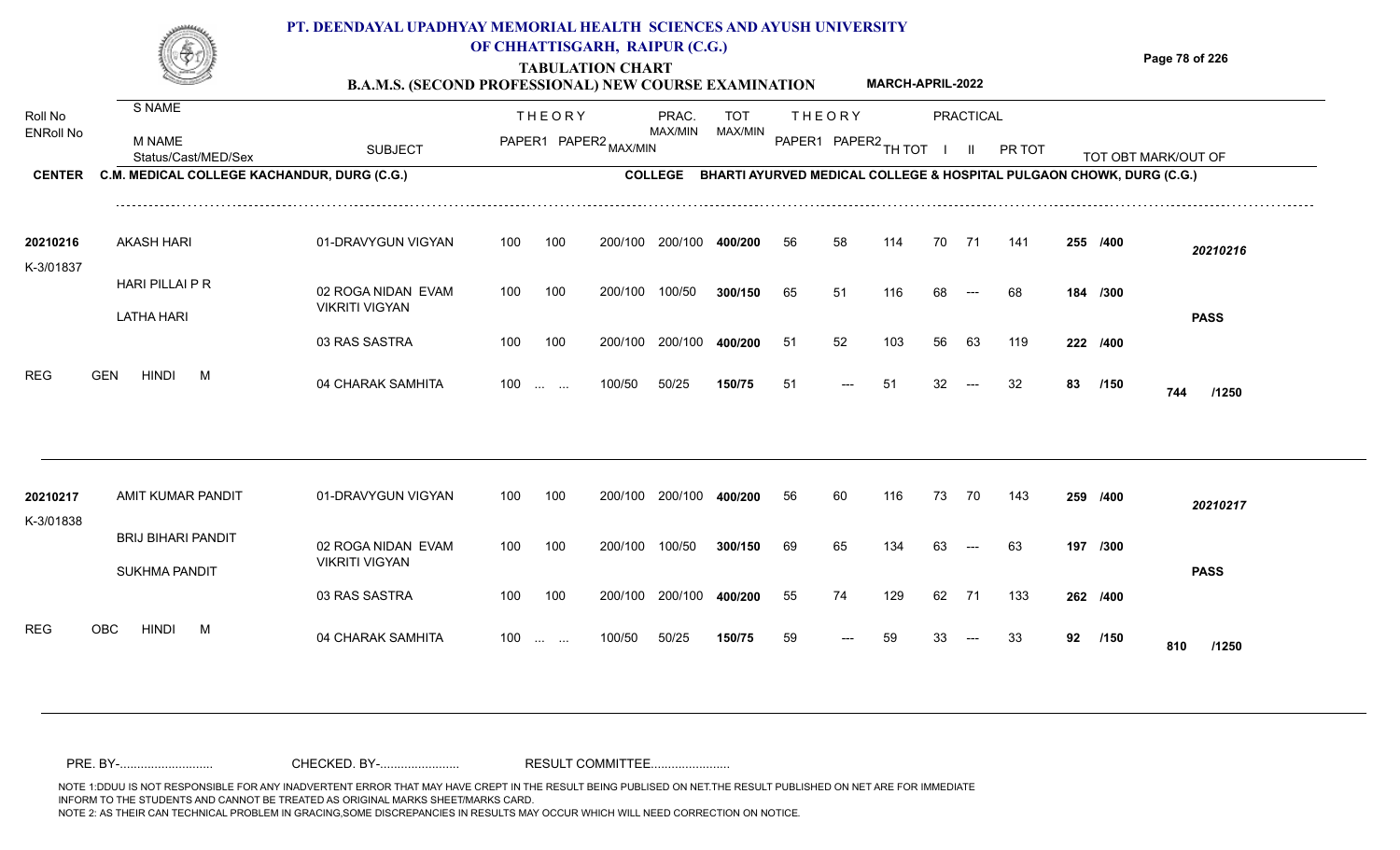**Page 79 of 226**

**TABULATION CHART**

|                             |                                             | <b>B.A.M.S. (SECOND PROFESSIONAL) NEW COURSE EXAMINATION</b> |                       |                                                                              |                |    |                      | <b>MARCH-APRIL-2022</b> |    |           |        |    |          |                     |
|-----------------------------|---------------------------------------------|--------------------------------------------------------------|-----------------------|------------------------------------------------------------------------------|----------------|----|----------------------|-------------------------|----|-----------|--------|----|----------|---------------------|
| Roll No<br><b>ENRoll No</b> | S NAME                                      |                                                              | <b>THEORY</b>         | PRAC.                                                                        | TOT            |    | <b>THEORY</b>        |                         |    | PRACTICAL |        |    |          |                     |
|                             | M NAME<br>Status/Cast/MED/Sex               | <b>SUBJECT</b>                                               | PAPER1 PAPER2 MAX/MIN | MAX/MIN                                                                      | <b>MAX/MIN</b> |    | PAPER1 PAPER2 TH TOT |                         |    |           | PR TOT |    |          | TOT OBT MARK/OUT OF |
| <b>CENTER</b>               | C.M. MEDICAL COLLEGE KACHANDUR, DURG (C.G.) |                                                              |                       | COLLEGE BHARTI AYURVED MEDICAL COLLEGE & HOSPITAL PULGAON CHOWK, DURG (C.G.) |                |    |                      |                         |    |           |        |    |          |                     |
| 20210218                    | AMITESH KUMAR YADU                          | 01-DRAVYGUN VIGYAN                                           | 100<br>100            | 200/100<br>200/100                                                           | 400/200        | 50 | 54                   | 104                     | 72 | -73       | 145    |    | 249 /400 | 20210218            |
| K-3/01839                   | SANTOSH KUMAR YADU<br><b>MEETA YADU</b>     | 02 ROGA NIDAN EVAM<br><b>VIKRITI VIGYAN</b>                  | 100<br>100            | 100/50<br>200/100                                                            | 300/150        | 61 | 62                   | 123                     | 59 | $---$     | 59     |    | 182 /300 | <b>PASS</b>         |
|                             |                                             | 03 RAS SASTRA                                                | 100<br>100            | 200/100<br>200/100                                                           | 400/200        | 50 | 51                   | 101                     | 54 | -58       | 112    |    | 213 /400 |                     |
| <b>REG</b>                  | <b>HINDI</b><br><b>OBC</b><br>M             | 04 CHARAK SAMHITA                                            | $100 \dots \dots$     | 50/25<br>100/50                                                              | 150/75         | 57 | ---                  | -57                     | 35 | $---$     | 35     | 92 | /150     | 736<br>/1250        |
|                             |                                             |                                                              |                       |                                                                              |                |    |                      |                         |    |           |        |    |          |                     |
| 20210219<br>$K$ 3/01910     | <b>ANIMESH SAHU</b>                         | 01-DRAVYGUN VIGYAN                                           | 100<br>100            | 200/100<br>200/100                                                           | 400/200        | 58 | 56                   | 114                     | 75 | 76        | 151    |    | 265 /400 | 20210219            |

02 ROGA NIDAN EVAM VIKRITI VIGYAN 03 RAS SASTRA 04 CHARAK SAMHITA 100 … … 100/50 50/25 **150/75** 59 --- 59 30 --- 30 **89 /150 771 /1250** 100 100 200/100 200/100 400/200 100/50 50/25 **150/75** 100/50 **300/150** 200/100 **400/200** --- 100 ... ... 100/50 50/25 **150/75** 59 --- 59 30 **61** 66 127 53 --- 53 **180 /300 /400** 60 59 119 58 60 118 **237 /150** MUKESH SAHU SHASHI SAHU REG OBC HINDI M 04 CHARAK SAMHITA K-3/01840 100 200/100 100/50 <sup>59</sup> <sup>59</sup> <sup>30</sup> <sup>30</sup> **<sup>89</sup> <sup>771</sup> PASS**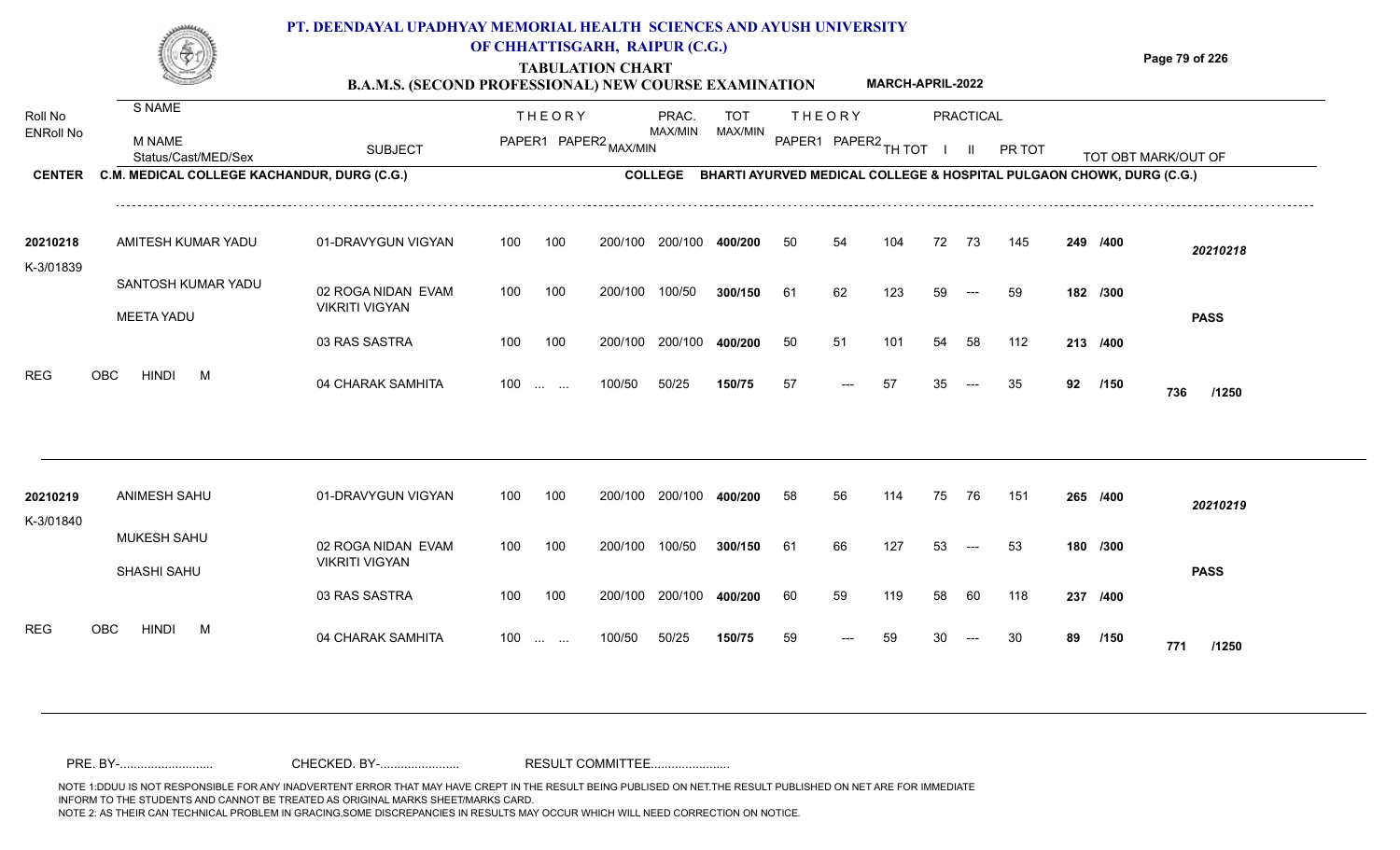**B.A.M.S. (SECOND PROFESSIONAL) NEW COURSE EXAMINATION MARCH-APRIL-2022** **Page 80 of 226**

| Roll No               | S NAME                                          |                                             |     | <b>THEORY</b>                                                 |                       | PRAC.           | <b>TOT</b>                                                           |    | <b>THEORY</b>        |     |    | PRACTICAL                                |        |          |                     |  |
|-----------------------|-------------------------------------------------|---------------------------------------------|-----|---------------------------------------------------------------|-----------------------|-----------------|----------------------------------------------------------------------|----|----------------------|-----|----|------------------------------------------|--------|----------|---------------------|--|
| <b>ENRoll No</b>      | M NAME<br>Status/Cast/MED/Sex                   | <b>SUBJECT</b>                              |     |                                                               | PAPER1 PAPER2 MAX/MIN | MAX/MIN         | MAX/MIN                                                              |    | PAPER1 PAPER2 TH TOT |     |    |                                          | PR TOT |          | TOT OBT MARK/OUT OF |  |
| <b>CENTER</b>         | C.M. MEDICAL COLLEGE KACHANDUR, DURG (C.G.)     |                                             |     |                                                               |                       | <b>COLLEGE</b>  | BHARTI AYURVED MEDICAL COLLEGE & HOSPITAL PULGAON CHOWK, DURG (C.G.) |    |                      |     |    |                                          |        |          |                     |  |
| 20210220<br>K-3/01841 | <b>ANITA</b>                                    | 01-DRAVYGUN VIGYAN                          | 100 | 100                                                           | 200/100               | 200/100         | 400/200                                                              | 69 | 57                   | 126 | 83 | 84                                       | 167    | 293 /400 | 20210220            |  |
|                       | SHANKARLAL<br><b>NEERA BAI</b>                  | 02 ROGA NIDAN EVAM<br><b>VIKRITI VIGYAN</b> | 100 | 100                                                           | 200/100               | 100/50          | 300/150                                                              | 60 | 65                   | 125 | 72 | $\hspace{0.05cm} \ldots \hspace{0.05cm}$ | 72     | 197 /300 | <b>PASS</b>         |  |
|                       |                                                 | 03 RAS SASTRA                               | 100 | 100                                                           | 200/100               | 200/100         | 400/200                                                              | 54 | 68                   | 122 | 74 | -77                                      | 151    | 273 /400 |                     |  |
| <b>REG</b>            | <b>HINDI</b><br><b>OBC</b><br>F                 | 04 CHARAK SAMHITA                           |     | $100$                                                         | 100/50                | 50/25           | 150/75                                                               | 64 |                      | 64  |    |                                          | 39     | 103 /150 | 866<br>/1250        |  |
|                       |                                                 |                                             |     |                                                               |                       |                 |                                                                      |    |                      |     |    |                                          |        |          |                     |  |
| 20210221<br>K-3/01842 | <b>ANITA PATEL</b>                              | 01-DRAVYGUN VIGYAN                          | 100 | 100                                                           |                       | 200/100 200/100 | 400/200                                                              | 63 | 52                   | 115 | 73 | 74                                       | -147   | 262 /400 | 20210221            |  |
|                       | <b>DEVNARAYAN PATEL</b><br><b>HEMLATA PATEL</b> | 02 ROGA NIDAN EVAM<br><b>VIKRITI VIGYAN</b> | 100 | 100                                                           | 200/100               | 100/50          | 300/150                                                              | 69 | 69                   | 138 | 73 | $\hspace{0.1em} \ldots \hspace{0.1em}$   | 73     | 211 /300 | <b>PASS</b>         |  |
|                       |                                                 | 03 RAS SASTRA                               | 100 | 100                                                           | 200/100               | 200/100         | 400/200                                                              | 58 | 71                   | 129 | 63 | 70                                       | 133    | 262 /400 |                     |  |
| <b>REG</b>            | <b>HINDI</b><br>OBC<br>F                        | 04 CHARAK SAMHITA                           | 100 | $\mathcal{L}_{\mathcal{F}}$ , and $\mathcal{L}_{\mathcal{F}}$ | 100/50                | 50/25           | 150/75                                                               | 57 |                      | 57  |    |                                          | 38     | 95 /150  | 830<br>/1250        |  |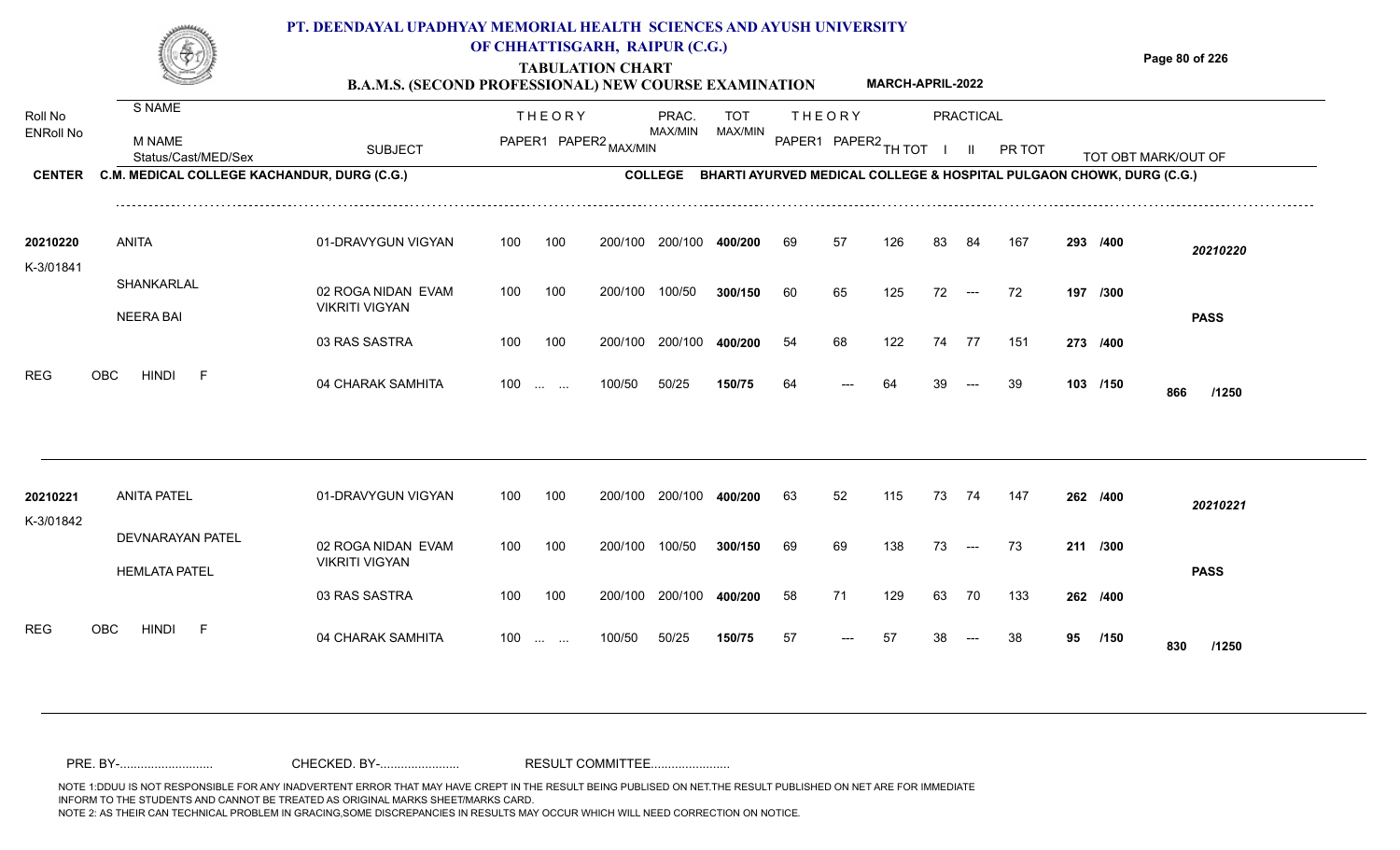**Page 81 of 226**

**/150**

<sup>53</sup> <sup>53</sup> <sup>30</sup> <sup>30</sup> **<sup>83</sup> <sup>775</sup>**

**TABULATION CHART B.A.M.S. (SECOND PROFESSIONAL) NEW COUPSE EXAMINATION** 

|                             |                                             | <b>B.A.M.S. (SECOND PROFESSIONAL) NEW COURSE EXAMINATION</b> |     |                                                           |                       |                  |                                                                      |     |               | <b>MARCH-APRIL-2022</b> |    |           |        |    |          |                     |
|-----------------------------|---------------------------------------------|--------------------------------------------------------------|-----|-----------------------------------------------------------|-----------------------|------------------|----------------------------------------------------------------------|-----|---------------|-------------------------|----|-----------|--------|----|----------|---------------------|
| Roll No<br><b>ENRoll No</b> | <b>S NAME</b>                               |                                                              |     | <b>THEORY</b>                                             |                       | PRAC.<br>MAX/MIN | <b>TOT</b>                                                           |     | <b>THEORY</b> |                         |    | PRACTICAL |        |    |          |                     |
|                             | <b>M NAME</b><br>Status/Cast/MED/Sex        | <b>SUBJECT</b>                                               |     |                                                           | PAPER1 PAPER2 MAX/MIN |                  | MAX/MIN                                                              |     |               | PAPER1 PAPER2 TH TOT    |    |           | PR TOT |    |          | TOT OBT MARK/OUT OF |
| <b>CENTER</b>               | C.M. MEDICAL COLLEGE KACHANDUR, DURG (C.G.) |                                                              |     |                                                           |                       | <b>COLLEGE</b>   | BHARTI AYURVED MEDICAL COLLEGE & HOSPITAL PULGAON CHOWK, DURG (C.G.) |     |               |                         |    |           |        |    |          |                     |
| 20210222                    | ANUPAMA SURYA                               | 01-DRAVYGUN VIGYAN                                           | 100 | 100                                                       | 200/100               | 200/100          | 400/200                                                              | -61 | 58            | 119                     | 72 | 73        | 145    |    | 264 /400 | 20210222            |
| K-3/01843                   | <b>CHANDAN SURYA</b>                        | 02 ROGA NIDAN EVAM                                           | 100 | 100                                                       | 200/100               | 100/50           | 300/150                                                              | 71  | 69            | 140                     | 63 | $---$     | 63     |    | 203 /300 |                     |
|                             | <b>MEENA SURYA</b>                          | <b>VIKRITI VIGYAN</b><br>03 RAS SASTRA                       | 100 | 100                                                       | 200/100               | 200/100          | 400/200                                                              | 53  | 50            | 103                     | 60 | 66        | 126    |    | 229 /400 | <b>PASS</b>         |
| <b>REG</b>                  | SC<br><b>HINDI</b><br>- F                   | 04 CHARAK SAMHITA                                            | 100 | $\mathbf{r}$ , $\mathbf{r}$ , $\mathbf{r}$ , $\mathbf{r}$ | 100/50                | 50/25            | 150/75                                                               | 53  |               | 53                      | 30 | ---       | 30     | 83 | /150     | 779                 |
|                             |                                             |                                                              |     |                                                           |                       |                  |                                                                      |     |               |                         |    |           |        |    |          | /1250               |
|                             |                                             |                                                              |     |                                                           |                       |                  |                                                                      |     |               |                         |    |           |        |    |          |                     |
| 20210223<br>K-3/01844       | APOORVA CHELAK                              | 01-DRAVYGUN VIGYAN                                           | 100 | 100                                                       | 200/100               | 200/100          | 400/200                                                              | 42  | 57            | 99*                     | 83 | 84        | 167    |    | 266 /400 | 20210223            |
|                             | <b>JITENDRA CHELAK</b>                      | 02 ROGA NIDAN EVAM<br><b>VIKRITI VIGYAN</b>                  | 100 | 100                                                       | 200/100               | 100/50           | 300/150                                                              | 62  | 72            | 134                     | 69 |           | 69     |    | 203 /300 |                     |
|                             | <b>BHUNESHWARI CHELAK</b>                   | 03 RAS SASTRA                                                | 100 | 100                                                       | 200/100               | 200/100          | 400/200                                                              | 40  | 43            | $83*$                   | 70 | 70        | 140    |    | 223 /400 | <b>ATKT</b>         |

100/50 100 ... ... ---

50/25 **150/75**

04 CHARAK SAMHITA 100 … … 100/50 50/25 **150/75** 53 --- 53 30 --- 30 **83 /150 775 /1250** 

REG SC HINDI F 04 CHARAK SAMHITA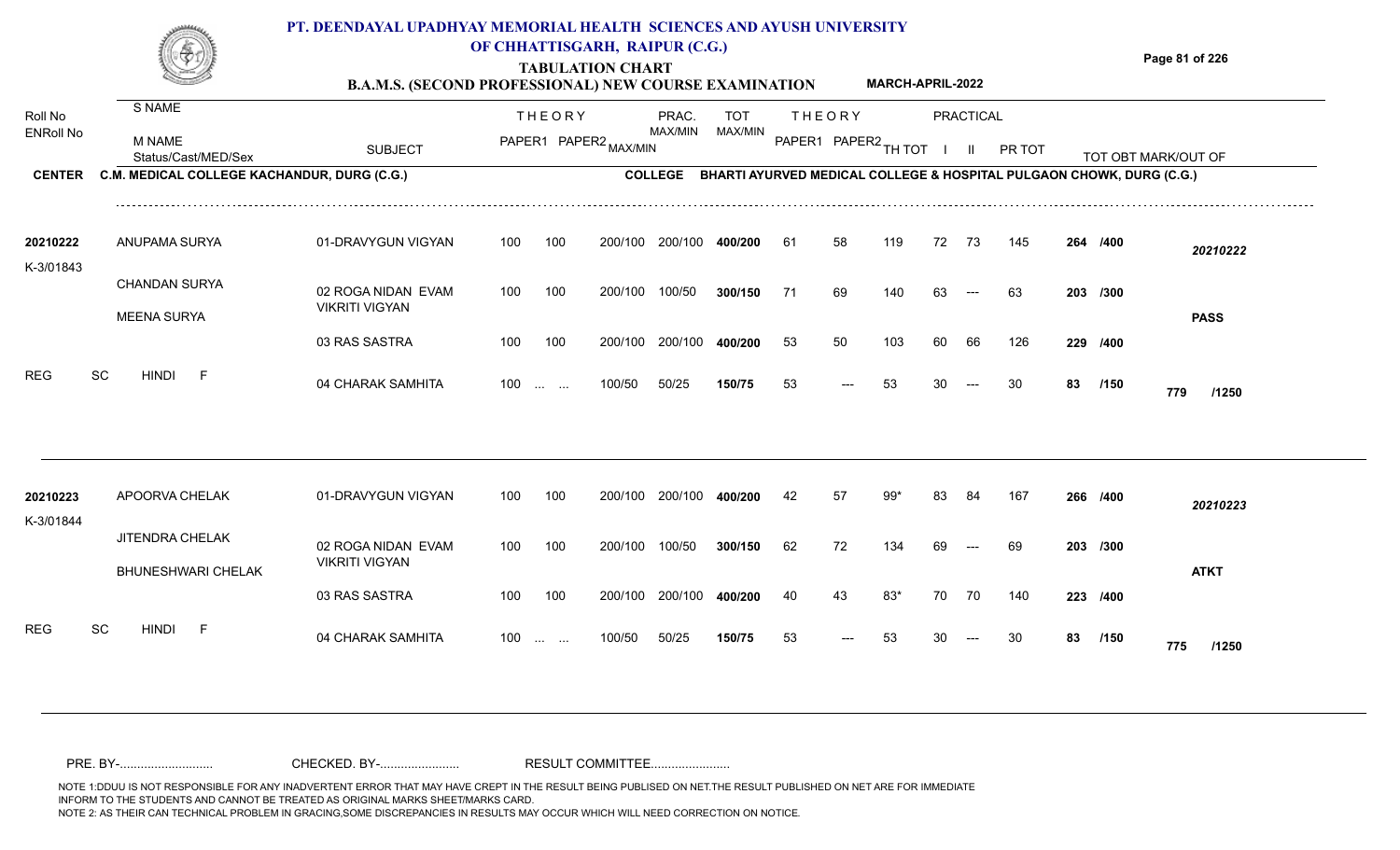### **TABULATION CHART Page 82 of 226 B.A.M.S. (SECOND PROFESSIONAL) NEW COURSE EXAMINATION PT. DEENDAYAL UPADHYAY MEMORIAL HEALTH SCIENCES AND AYUSH UNIVERSITY OF CHHATTISGARH, RAIPUR (C.G.) MARCH-APRIL-2022**

| Roll No          | S NAME                                      |                                             |     | <b>THEORY</b>                                  |                       | PRAC.           | <b>TOT</b>                                                                   |     | <b>THEORY</b> |                      |    | PRACTICAL    |        |          |                     |  |
|------------------|---------------------------------------------|---------------------------------------------|-----|------------------------------------------------|-----------------------|-----------------|------------------------------------------------------------------------------|-----|---------------|----------------------|----|--------------|--------|----------|---------------------|--|
| <b>ENRoll No</b> | <b>M NAME</b><br>Status/Cast/MED/Sex        | <b>SUBJECT</b>                              |     |                                                | PAPER1 PAPER2 MAX/MIN | MAX/MIN         | MAX/MIN                                                                      |     |               | PAPER1 PAPER2 TH TOT |    | $\mathbf{H}$ | PR TOT |          | TOT OBT MARK/OUT OF |  |
| <b>CENTER</b>    | C.M. MEDICAL COLLEGE KACHANDUR, DURG (C.G.) |                                             |     |                                                |                       |                 | COLLEGE BHARTI AYURVED MEDICAL COLLEGE & HOSPITAL PULGAON CHOWK, DURG (C.G.) |     |               |                      |    |              |        |          |                     |  |
| 20210224         | <b>ARPITA NAMDEV</b>                        | 01-DRAVYGUN VIGYAN                          | 100 | 100                                            |                       | 200/100 200/100 | 400/200                                                                      | -61 | 60            | 121                  | 74 | 75           | 149    | 270 /400 | 20210224            |  |
| K-3/01845        | <b>VIRENDRA NAMDEV</b><br>PARVATI NAMDEV    | 02 ROGA NIDAN EVAM<br><b>VIKRITI VIGYAN</b> | 100 | 100                                            | 200/100               | 100/50          | 300/150                                                                      | 63  | 65            | 128                  | 73 | $---$        | 73     | 201 /300 | <b>PASS</b>         |  |
|                  |                                             | 03 RAS SASTRA                               | 100 | 100                                            | 200/100               | 200/100         | 400/200                                                                      | 55  | 65            | 120                  | 71 | 76           | 147    | 267 /400 |                     |  |
| <b>REG</b>       | <b>HINDI</b><br>OBC<br>-F                   | 04 CHARAK SAMHITA                           | 100 | $\mathbf{r}$ and $\mathbf{r}$ and $\mathbf{r}$ | 100/50                | 50/25           | 150/75                                                                       | 66  | $---$         | 66                   | 40 | $---$        | 40     | 106 /150 | 844<br>/1250        |  |
| 20210225         | <b>BARKHA PATEL</b>                         | 01-DRAVYGUN VIGYAN                          | 100 | 100                                            | 200/100               | 200/100         | 400/200                                                                      | 65  | 60            | 125                  | 83 | 84           | 167    | 292 /400 | 20210225            |  |
| K-3/01846        | KISHOR KUMAR PATEL<br><b>NEELAM PATEL</b>   | 02 ROGA NIDAN EVAM<br><b>VIKRITI VIGYAN</b> | 100 | 100                                            | 200/100               | 100/50          | 300/150                                                                      | 67  | 64            | 131                  | 71 | $--$         | 71     | 202 /300 | <b>PASS</b>         |  |
|                  |                                             | 03 RAS SASTRA                               | 100 | 100                                            |                       | 200/100 200/100 | 400/200                                                                      | 65  | 68            | 133                  | 78 | 82           | 160    | 293 /400 |                     |  |
| <b>REG</b>       | OBC<br><b>HINDI</b><br>$-F$                 | 04 CHARAK SAMHITA                           | 100 | $\mathbf{r}$ and $\mathbf{r}$                  | 100/50                | 50/25           | 150/75                                                                       | 62  | ---           | 62                   |    |              | 40     | 102 /150 | 889<br>/1250        |  |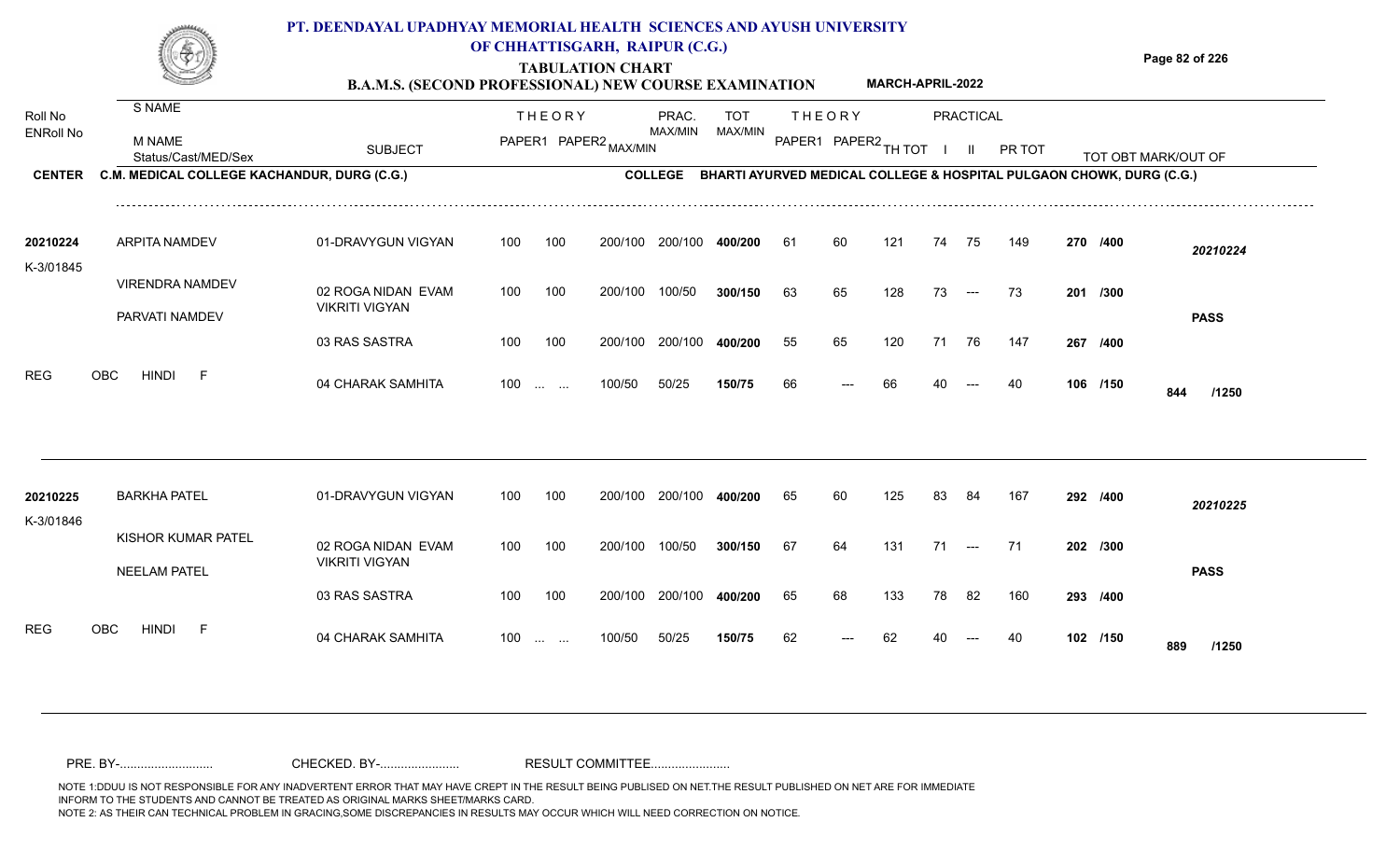# **PT. DEENDAYAL UPADHYAY MEMORIAL HEALTH SCIENCES AND AYUSH UNIVERSITY**



## **OF CHHATTISGARH, RAIPUR (C.G.)**

**Page 83 of 226**

**MARCH-APRIL-2022**

**TABULATION CHART B.A.M.S. (SECOND PROFESSIONAL) NEW COURSE EXAMINATION** 

| Roll No<br><b>ENRoll No</b> | <b>S NAME</b><br><b>M NAME</b><br>Status/Cast/MED/Sex | <b>SUBJECT</b>                              |     | <b>THEORY</b><br>PAPER1 PAPER2 MAX/MIN |         | PRAC.<br>MAX/MIN | <b>TOT</b><br>MAX/MIN |    | <b>THEORY</b><br>PAPER1 PAPER2 TH TOT |       |    | PRACTICAL<br>$\mathbf{H}$ | PR TOT                                                               |    |          | TOT OBT MARK/OUT OF |
|-----------------------------|-------------------------------------------------------|---------------------------------------------|-----|----------------------------------------|---------|------------------|-----------------------|----|---------------------------------------|-------|----|---------------------------|----------------------------------------------------------------------|----|----------|---------------------|
| <b>CENTER</b>               | C.M. MEDICAL COLLEGE KACHANDUR, DURG (C.G.)           |                                             |     |                                        |         | <b>COLLEGE</b>   |                       |    |                                       |       |    |                           | BHARTI AYURVED MEDICAL COLLEGE & HOSPITAL PULGAON CHOWK, DURG (C.G.) |    |          |                     |
| 20210226<br>K-3/01847       | <b>BHARGAVI DWIVEDI</b>                               | 01-DRAVYGUN VIGYAN                          | 100 | 100                                    | 200/100 | 200/100          | 400/200               | 50 | 50                                    | 100   | 75 | 76                        | 151                                                                  |    | 251 /400 | 20210226            |
|                             | K P DWIVEDI<br>ANJU DWIVEDI                           | 02 ROGA NIDAN EVAM<br><b>VIKRITI VIGYAN</b> | 100 | 100                                    | 200/100 | 100/50           | 300/150               | 50 | 58                                    | 108   | 70 | $\hspace{0.05cm}---$      | 70                                                                   |    | 178 /300 | <b>PASS</b>         |
|                             |                                                       | 03 RAS SASTRA                               | 100 | 100                                    | 200/100 | 200/100          | 400/200               | 43 | 53                                    | $96*$ | 60 | 67                        | 127                                                                  |    | 223 /400 | <b>DC 04</b>        |
| <b>REG</b>                  | <b>HINDI</b><br><b>GEN</b><br>$-F$                    | 04 CHARAK SAMHITA                           | 100 | $\sim 10^{-1}$ and $\sim 10^{-1}$      | 100/50  | 50/25            | 150/75                | 61 |                                       | 61    |    |                           | 39                                                                   |    | 100 /150 | 752<br>/1250        |
|                             |                                                       |                                             |     |                                        |         |                  |                       |    |                                       |       |    |                           |                                                                      |    |          |                     |
| 20210227<br>K-3/01848       | <b>BHAWAR LAL</b>                                     | 01-DRAVYGUN VIGYAN                          | 100 | 100                                    | 200/100 | 200/100          | 400/200               | 53 | 55                                    | 108   | 73 | - 74                      | 147                                                                  |    | 255 /400 | 20210227            |
|                             | <b>CHINTA RAM</b><br><b>SHANTI</b>                    | 02 ROGA NIDAN EVAM<br><b>VIKRITI VIGYAN</b> | 100 | 100                                    | 200/100 | 100/50           | 300/150               | 63 | 61                                    | 124   | 52 |                           | 52                                                                   |    | 176 /300 | <b>PASS</b>         |
|                             |                                                       | 03 RAS SASTRA                               | 100 | 100                                    | 200/100 | 200/100          | 400/200               | 55 | 52                                    | 107   | 55 | 59                        | 114                                                                  |    | 221 /400 |                     |
| <b>REG</b>                  | <b>HINDI</b><br>OBC<br>M                              | 04 CHARAK SAMHITA                           | 100 | <b>Service Control</b>                 | 100/50  | 50/25            | 150/75                | 63 |                                       | 63    |    |                           | 30                                                                   | 93 | /150     | 745<br>/1250        |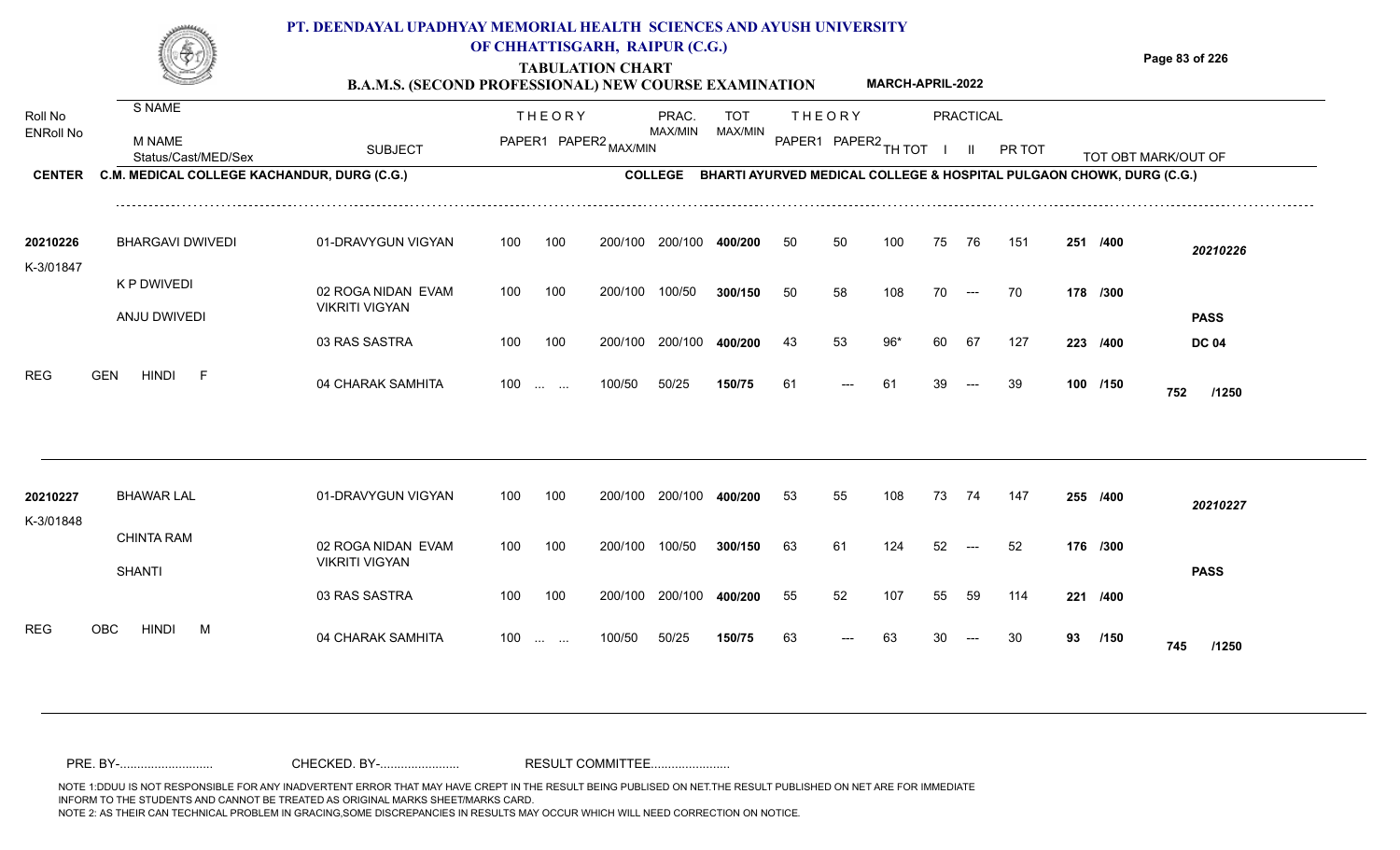**Page 84 of 226**

**TABULATION CHART**

|                  |                                             | <b>B.A.M.S. (SECOND PROFESSIONAL) NEW COURSE EXAMINATION</b> |     |                          |                       |                |         |    |        | <b>MARCH-APRIL-2022</b> |     |           |                                                                      |    |          |                     |
|------------------|---------------------------------------------|--------------------------------------------------------------|-----|--------------------------|-----------------------|----------------|---------|----|--------|-------------------------|-----|-----------|----------------------------------------------------------------------|----|----------|---------------------|
| Roll No          | S NAME                                      |                                                              |     | <b>THEORY</b>            |                       | PRAC.          | TOT     |    | THEORY |                         |     | PRACTICAL |                                                                      |    |          |                     |
| <b>ENRoll No</b> | M NAME<br>Status/Cast/MED/Sex               | <b>SUBJECT</b>                                               |     |                          | PAPER1 PAPER2 MAX/MIN | MAX/MIN        | MAX/MIN |    |        | PAPER1 PAPER2 TH TOT    |     |           | PR TOT                                                               |    |          | TOT OBT MARK/OUT OF |
| <b>CENTER</b>    | C.M. MEDICAL COLLEGE KACHANDUR, DURG (C.G.) |                                                              |     |                          |                       | <b>COLLEGE</b> |         |    |        |                         |     |           | BHARTI AYURVED MEDICAL COLLEGE & HOSPITAL PULGAON CHOWK, DURG (C.G.) |    |          |                     |
| 20210228         | <b>BHUPESH KUMAR SAHU</b>                   | 01-DRAVYGUN VIGYAN                                           | 100 | 100                      | 200/100               | 200/100        | 400/200 | 55 | 50     | 105                     | 73  | 74        | 147                                                                  |    | 252 /400 | 20210228            |
| K-3/01849        | MOHAN LAL SAHU<br><b>DEEP SAHU</b>          | 02 ROGA NIDAN EVAM<br><b>VIKRITI VIGYAN</b>                  | 100 | 100                      | 200/100               | 100/50         | 300/150 | 53 | 54     | 107                     | -51 | ---       | -51                                                                  |    | 158 /300 | <b>PASS</b>         |
|                  |                                             | 03 RAS SASTRA                                                | 100 | 100                      | 200/100               | 200/100        | 400/200 | 60 | 50     | 110                     | 65  | 65        | 130                                                                  |    | 240 /400 |                     |
| <b>REG</b>       | OBC<br>HINDI<br>M                           | 04 CHARAK SAMHITA                                            | 100 | <b>Contract Contract</b> | 100/50                | 50/25          | 150/75  | 52 | ---    | 52                      | 30  |           | 30                                                                   | 82 | /150     | 732<br>/1250        |

| 20210229  | BHUPESH SAHU              | 01-DRAVYGUN VIGYAN    | 100 | 100 | 200/100         | 200/100 | 400/200 | 54 | 44    | 98*   | 70  | -71   | 141 | 239 /400  |      | 20210229     |
|-----------|---------------------------|-----------------------|-----|-----|-----------------|---------|---------|----|-------|-------|-----|-------|-----|-----------|------|--------------|
| K-3/01850 |                           |                       |     |     |                 |         |         |    |       |       |     |       |     |           |      |              |
|           | <b>GAIND RAM SAHU</b>     | 02 ROGA NIDAN EVAM    | 100 | 100 | 200/100         | 100/50  | 300/150 | 60 | 51    | 111   | -53 | $--$  | -53 | 164 /300  |      |              |
|           | <b>TARUNA SAHU</b>        | <b>VIKRITI VIGYAN</b> |     |     |                 |         |         |    |       |       |     |       |     |           |      | <b>ATKT</b>  |
|           |                           | 03 RAS SASTRA         | 100 | 100 | 200/100 200/100 |         | 400/200 | 29 | 53    | $82*$ | -51 | -51   | 102 | 184* /400 |      |              |
| REG       | OBC.<br><b>HINDI</b><br>M |                       |     |     |                 |         |         |    |       |       |     |       |     |           |      |              |
|           |                           | 04 CHARAK SAMHITA     | 100 |     | 100/50          | 50/25   | 150/75  | 61 | $---$ | -61   | 30  | $---$ | 30  | 91        | /150 | 678<br>/1250 |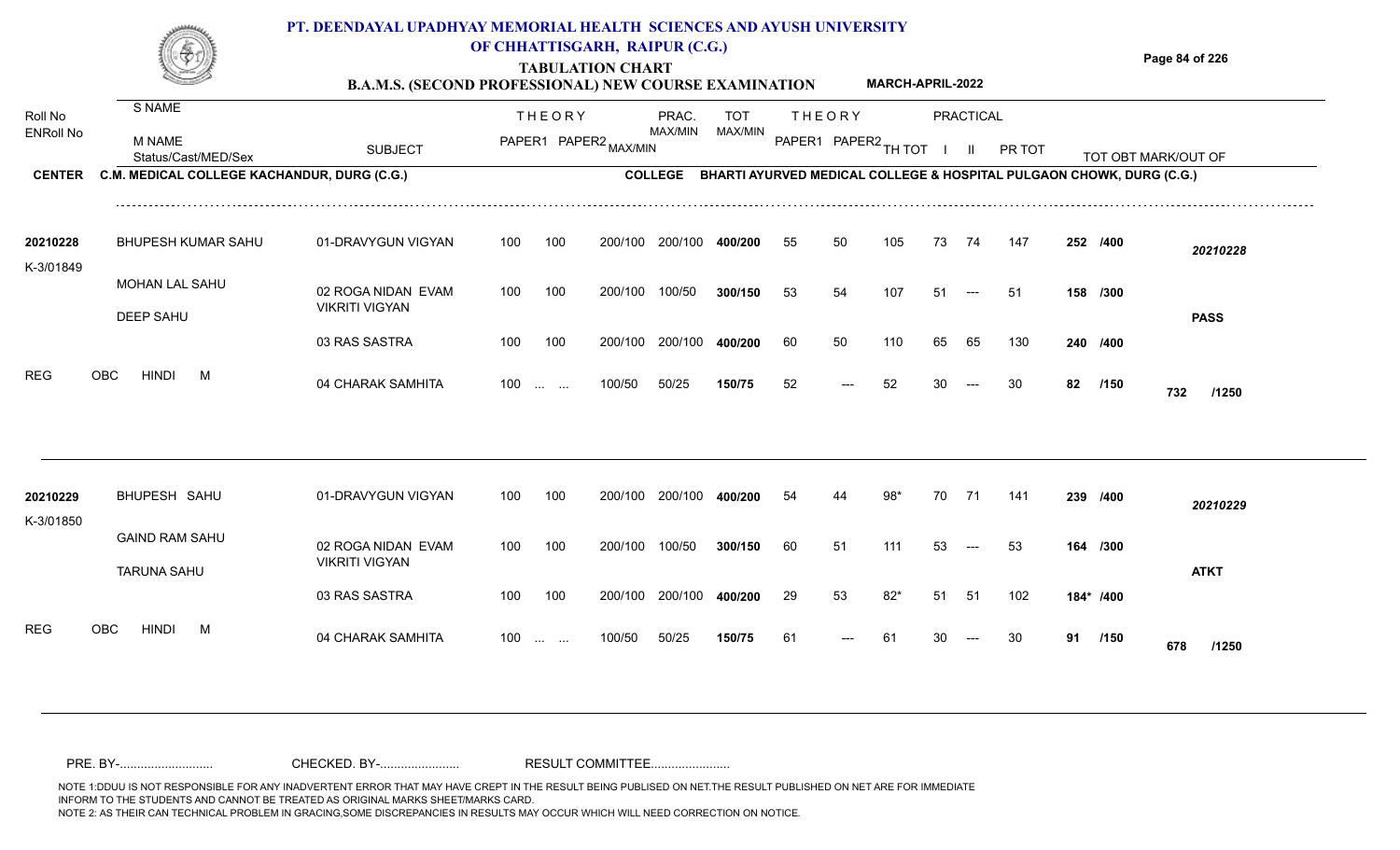**TABULATION CHART B.A.M.S. (SECOND PROFESSIONAL) NEW COURSE EXAMINATION**  **Page 85 of 226**

**MARCH-APRIL-2022**

|                       |                                                     | D.A.M.D. (BECOND I ROFEBBIONAL) NEW COURSE EAAMINATION |     |                                   |                       |                |                                                                      |    |               |                        |    |                     |        |    |          |                     |
|-----------------------|-----------------------------------------------------|--------------------------------------------------------|-----|-----------------------------------|-----------------------|----------------|----------------------------------------------------------------------|----|---------------|------------------------|----|---------------------|--------|----|----------|---------------------|
| Roll No               | S NAME                                              |                                                        |     | <b>THEORY</b>                     |                       | PRAC.          | <b>TOT</b>                                                           |    | <b>THEORY</b> |                        |    | PRACTICAL           |        |    |          |                     |
| <b>ENRoll No</b>      | M NAME<br>Status/Cast/MED/Sex                       | <b>SUBJECT</b>                                         |     |                                   | PAPER1 PAPER2 MAX/MIN | MAX/MIN        | MAX/MIN                                                              |    |               | PAPER1 PAPER2 TH TOT I |    | $\mathbf{II}$       | PR TOT |    |          | TOT OBT MARK/OUT OF |
| <b>CENTER</b>         | C.M. MEDICAL COLLEGE KACHANDUR, DURG (C.G.)         |                                                        |     |                                   |                       | <b>COLLEGE</b> | BHARTI AYURVED MEDICAL COLLEGE & HOSPITAL PULGAON CHOWK, DURG (C.G.) |    |               |                        |    |                     |        |    |          |                     |
| 20210230<br>K-3/01851 | <b>CHANCHAL ANDANI</b>                              | 01-DRAVYGUN VIGYAN                                     | 100 | 100                               | 200/100               | 200/100        | 400/200                                                              | 54 | 31            | $85*$                  | 71 | 75                  | 146    |    | 231 /400 | 20210230            |
|                       | MANOJ ANDANI<br><b>BHARTI ANDANI</b>                | 02 ROGA NIDAN EVAM<br><b>VIKRITI VIGYAN</b>            | 100 | 100                               | 200/100               | 100/50         | 300/150                                                              | 58 | 61            | 119                    | 63 | $---$               | 63     |    | 182 /300 | <b>ATKT</b>         |
|                       |                                                     | 03 RAS SASTRA                                          | 100 | 100                               | 200/100               | 200/100        | 400/200                                                              | 50 | 50            | 100                    | 52 | -51                 | 103    |    | 203 /400 |                     |
| <b>REG</b>            | <b>GEN</b><br><b>HINDI</b><br>E                     | 04 CHARAK SAMHITA                                      | 100 | $\sim 10^{11}$ and $\sim 10^{11}$ | 100/50                | 50/25          | 150/75                                                               | 50 |               | 50                     | 30 | $---$               | 30     | 80 | /150     | 696<br>/1250        |
|                       |                                                     |                                                        |     |                                   |                       |                |                                                                      |    |               |                        |    |                     |        |    |          |                     |
| 20210232<br>K-3/01853 | CHHAYA SHREE RATHORE                                | 01-DRAVYGUN VIGYAN                                     | 100 | 100                               | 200/100               | 200/100        | 400/200                                                              | 60 | 52            | 112                    | 74 | -84                 | 158    |    | 270 /400 | 20210232            |
|                       | <b>RAKESH SINGH RATHORE</b><br><b>AARTI RATHORE</b> | 02 ROGA NIDAN EVAM<br><b>VIKRITI VIGYAN</b>            | 100 | 100                               | 200/100               | 100/50         | 300/150                                                              | 59 | 67            | 126                    | 61 | $\qquad \qquad - -$ | 61     |    | 187 /300 | <b>PASS</b>         |
|                       |                                                     | 03 RAS SASTRA                                          | 100 | 100                               | 200/100               | 200/100        | 400/200                                                              | 59 | 51            | 110                    | 65 | 70                  | 135    |    | 245 /400 |                     |
| <b>REG</b>            | <b>HINDI</b><br><b>OBC</b><br>-F                    | 04 CHARAK SAMHITA                                      |     | $100 \dots \dots$                 | 100/50                | 50/25          | 150/75                                                               | 60 | $---$         | 60                     | 35 | $---$               | 35     | 95 | /150     | 797<br>/1250        |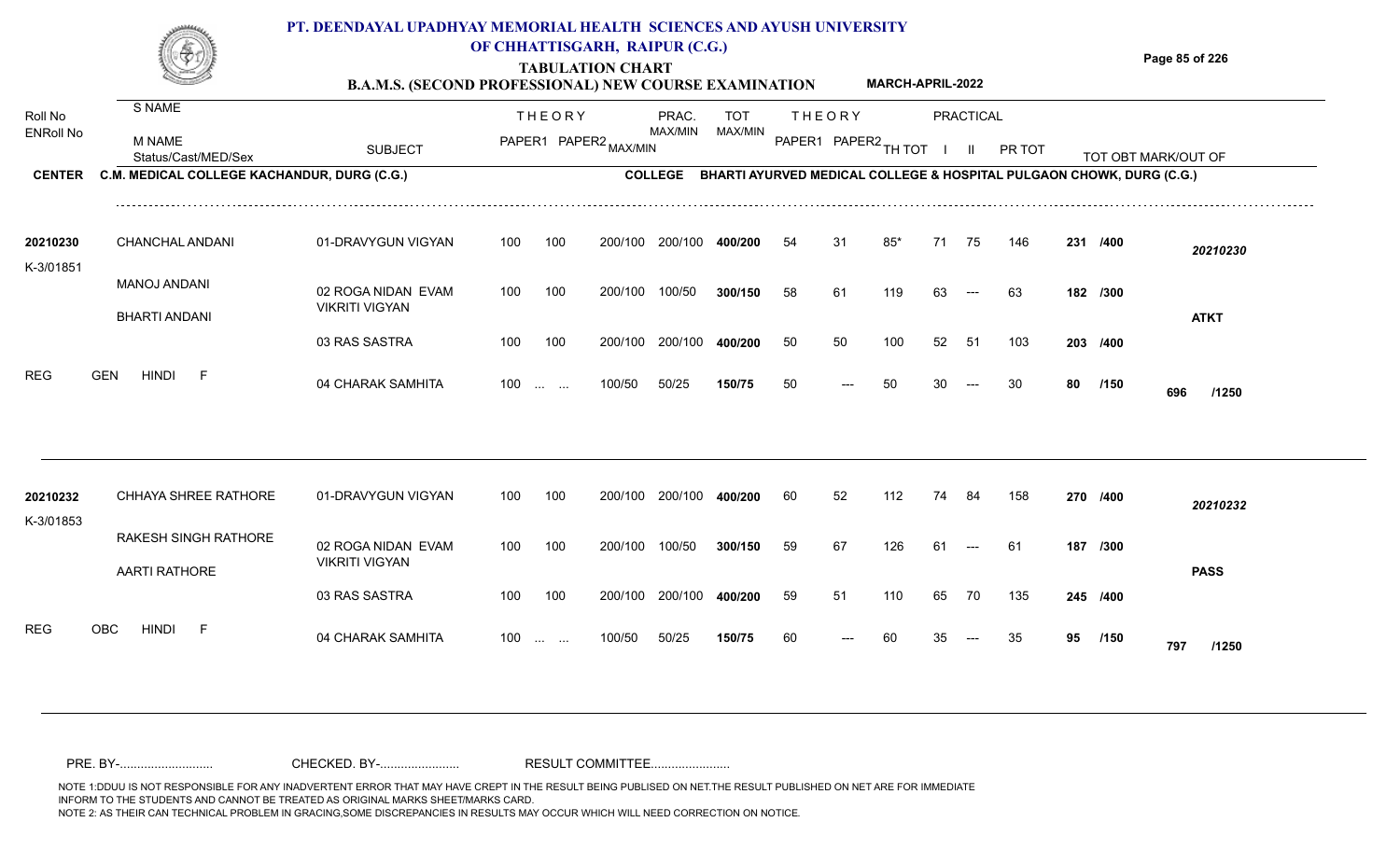#### **TABULATION CHART Page 86 of 226 B.A.M.S. (SECOND PROFESSIONAL) NEW COURSE EXAMINATION PT. DEENDAYAL UPADHYAY MEMORIAL HEALTH SCIENCES AND AYUSH UNIVERSITY OF CHHATTISGARH, RAIPUR (C.G.) MARCH-APRIL-2022**

| Roll No               | S NAME                                      |                       |     | <b>THEORY</b>                                  |                       | PRAC.           | <b>TOT</b>                                                                   |                      | <b>THEORY</b> |     |    | PRACTICAL                |        |    |          |                     |  |
|-----------------------|---------------------------------------------|-----------------------|-----|------------------------------------------------|-----------------------|-----------------|------------------------------------------------------------------------------|----------------------|---------------|-----|----|--------------------------|--------|----|----------|---------------------|--|
| <b>ENRoll No</b>      | <b>M NAME</b><br>Status/Cast/MED/Sex        | <b>SUBJECT</b>        |     |                                                | PAPER1 PAPER2 MAX/MIN | MAX/MIN         | MAX/MIN                                                                      | PAPER1 PAPER2 TH TOT |               |     |    | $\mathbf{H}$             | PR TOT |    |          | TOT OBT MARK/OUT OF |  |
| <b>CENTER</b>         | C.M. MEDICAL COLLEGE KACHANDUR, DURG (C.G.) |                       |     |                                                |                       |                 | COLLEGE BHARTI AYURVED MEDICAL COLLEGE & HOSPITAL PULGAON CHOWK, DURG (C.G.) |                      |               |     |    |                          |        |    |          |                     |  |
| 20210233<br>K-3/01854 | CHUNESHWAREE VERMA                          | 01-DRAVYGUN VIGYAN    | 100 | 100                                            |                       | 200/100 200/100 | 400/200                                                                      | 56                   | 63            | 119 | 83 | 74                       | 157    |    | 276 /400 | 20210233            |  |
|                       | <b>HOM LAL VERMA</b>                        | 02 ROGA NIDAN EVAM    | 100 | 100                                            | 200/100               | 100/50          | 300/150                                                                      | 62                   | 56            | 118 | 75 | $\hspace{0.05cm} \ldots$ | 75     |    | 193 /300 |                     |  |
|                       | <b>BHUNESHWAREE VERMA</b>                   | <b>VIKRITI VIGYAN</b> |     |                                                |                       |                 |                                                                              |                      |               |     |    |                          |        |    |          | <b>PASS</b>         |  |
|                       |                                             | 03 RAS SASTRA         | 100 | 100                                            | 200/100               | 200/100         | 400/200                                                                      | 60                   | 58            | 118 | 75 | 78                       | 153    |    | 271 /400 |                     |  |
| <b>REG</b>            | <b>HINDI</b><br>OBC<br>-F                   | 04 CHARAK SAMHITA     |     | $100 \dots \dots$                              | 100/50                | 50/25           | 150/75                                                                       | 56                   | ---           | 56  | 38 | $---$                    | 38     | 94 | /150     | 834<br>/1250        |  |
|                       |                                             |                       |     |                                                |                       |                 |                                                                              |                      |               |     |    |                          |        |    |          |                     |  |
| 20210234<br>K-3/01855 | <b>CHURENDRA KUMAR</b>                      | 01-DRAVYGUN VIGYAN    | 100 | 100                                            | 200/100               | 200/100         | 400/200                                                                      | 52                   | 50            | 102 | 73 | 80                       | 153    |    | 255 /400 | 20210234            |  |
|                       | DADU RAM JAISWAL                            | 02 ROGA NIDAN EVAM    | 100 | 100                                            | 200/100               | 100/50          | 300/150                                                                      | 50                   | 55            | 105 | 69 | $---$                    | 69     |    | 174 /300 |                     |  |
|                       | SARITA JAISWAL                              | <b>VIKRITI VIGYAN</b> |     |                                                |                       |                 |                                                                              |                      |               |     |    |                          |        |    |          | <b>PASS</b>         |  |
|                       |                                             | 03 RAS SASTRA         | 100 | 100                                            |                       | 200/100 200/100 | 400/200                                                                      | 56                   | 64            | 120 | 65 | 71                       | 136    |    | 256 /400 |                     |  |
| <b>REG</b>            | OBC<br><b>HINDI</b><br>M                    | 04 CHARAK SAMHITA     | 100 | $\mathbf{r}$ and $\mathbf{r}$ and $\mathbf{r}$ | 100/50                | 50/25           | 150/75                                                                       | 53                   | ---           | 53  |    |                          | 35     | 88 | /150     | 773<br>/1250        |  |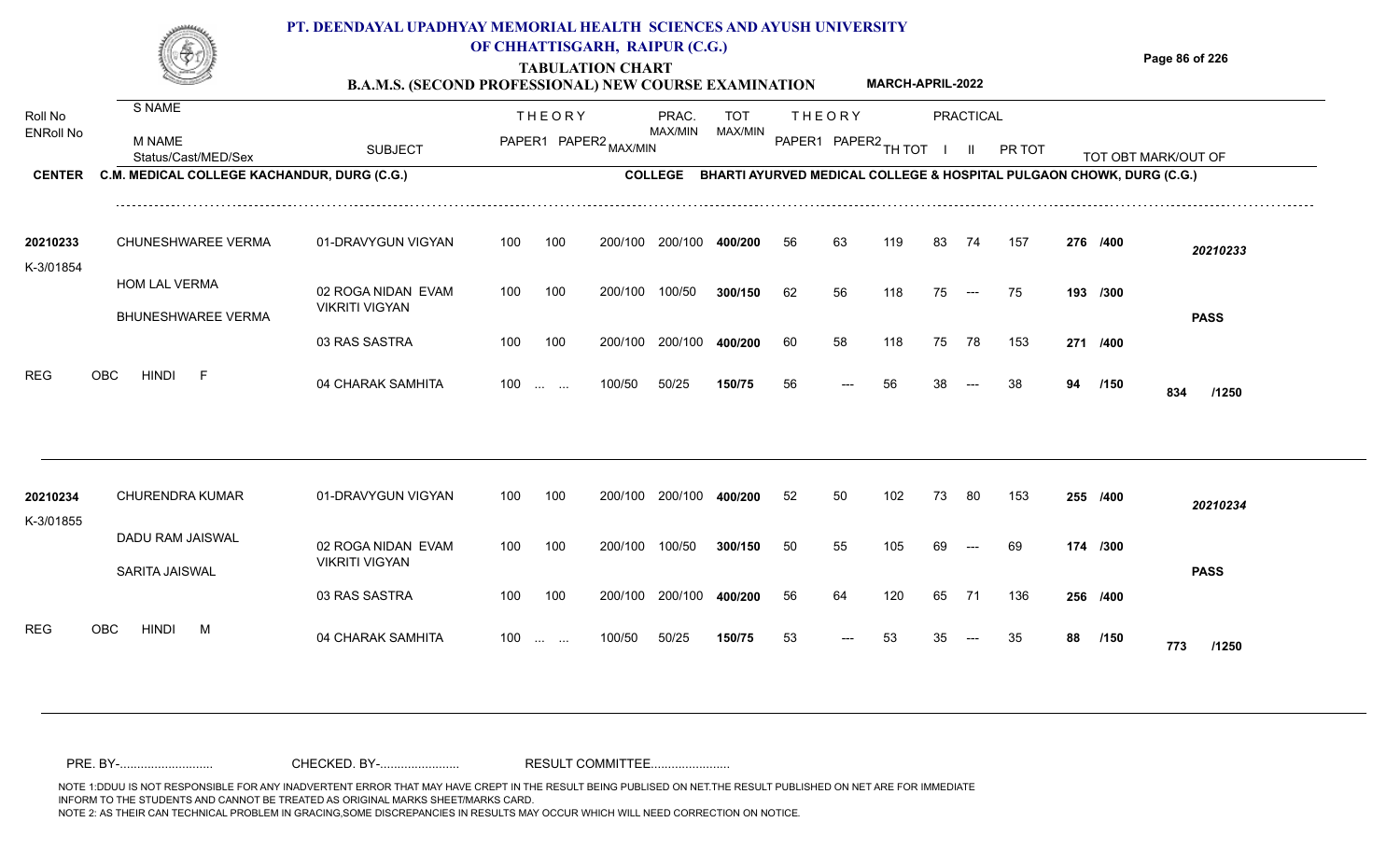#### **TABULATION CHART Page 87 of 226 B.A.M.S. (SECOND PROFESSIONAL) NEW COURSE EXAMINATION PT. DEENDAYAL UPADHYAY MEMORIAL HEALTH SCIENCES AND AYUSH UNIVERSITY OF CHHATTISGARH, RAIPUR (C.G.) MARCH-APRIL-2022**

| Roll No               | S NAME                                              |                                             |     | <b>THEORY</b>                                            | PRAC.          | <b>TOT</b> |                      | <b>THEORY</b> |     |    | PRACTICAL                |                                                                      |          |                     |  |
|-----------------------|-----------------------------------------------------|---------------------------------------------|-----|----------------------------------------------------------|----------------|------------|----------------------|---------------|-----|----|--------------------------|----------------------------------------------------------------------|----------|---------------------|--|
| <b>ENRoll No</b>      | <b>M NAME</b><br>Status/Cast/MED/Sex                | <b>SUBJECT</b>                              |     | PAPER1 PAPER2 MAX/MIN                                    | MAX/MIN        | MAX/MIN    | PAPER1 PAPER2 TH TOT |               |     |    |                          | PR TOT                                                               |          | TOT OBT MARK/OUT OF |  |
| <b>CENTER</b>         | C.M. MEDICAL COLLEGE KACHANDUR, DURG (C.G.)         |                                             |     |                                                          | <b>COLLEGE</b> |            |                      |               |     |    |                          | BHARTI AYURVED MEDICAL COLLEGE & HOSPITAL PULGAON CHOWK, DURG (C.G.) |          |                     |  |
| 20210236              | <b>DEEPA VERMA</b>                                  | 01-DRAVYGUN VIGYAN                          | 100 | 100<br>200/100                                           | 200/100        | 400/200    | 68                   | 68            | 136 | 83 | 84                       | 167                                                                  | 303 /400 | 20210236            |  |
| K-3/01857             | SUNDARLAL VERMA                                     | 02 ROGA NIDAN EVAM<br><b>VIKRITI VIGYAN</b> | 100 | 100<br>200/100                                           | 100/50         | 300/150    | 66                   | 71            | 137 | 74 | $---$                    | 74                                                                   | 211 /300 |                     |  |
|                       | NEELIMA VERMA                                       | 03 RAS SASTRA                               | 100 | 100<br>200/100                                           | 200/100        | 400/200    | 76                   | 67            | 143 | 77 | 79                       | 156                                                                  | 299 /400 | <b>PASS</b>         |  |
| <b>REG</b>            | <b>HINDI</b><br><b>OBC</b><br>$-F$                  | 04 CHARAK SAMHITA                           | 100 | 100/50<br>$\mathbf{r}$ and $\mathbf{r}$ and $\mathbf{r}$ | 50/25          | 150/75     | 73                   | ---           | 73  | 38 | $\hspace{0.05cm} \ldots$ | 38                                                                   | 111 /150 | 924<br>/1250        |  |
| 20210237<br>K-3/01858 | <b>DEEPTI KASHYAP</b>                               | 01-DRAVYGUN VIGYAN                          | 100 | 100<br>200/100                                           | 200/100        | 400/200    | 68                   | 65            | 133 | 83 | 84                       | 167                                                                  | 300 /400 | 20210237            |  |
|                       | RAJENDRA KUMAR<br><b>KASHYAP</b><br>PURNIMA KASHYAP | 02 ROGA NIDAN EVAM<br><b>VIKRITI VIGYAN</b> | 100 | 100<br>200/100                                           | 100/50         | 300/150    | 71                   | 68            | 139 | 78 | $\hspace{0.05cm} \ldots$ | 78                                                                   | 217 /300 | <b>PASS</b>         |  |
|                       |                                                     | 03 RAS SASTRA                               | 100 | 100<br>200/100                                           | 200/100        | 400/200    | 59                   | 76            | 135 | 82 | 83                       | 165                                                                  | 300 /400 |                     |  |
| <b>REG</b>            | OBC<br><b>HINDI</b><br>- F                          | 04 CHARAK SAMHITA                           | 100 | 100/50<br><b>Service State</b>                           | 50/25          | 150/75     | 72                   |               | 72  |    |                          | 41                                                                   | 113 /150 | 930<br>/1250        |  |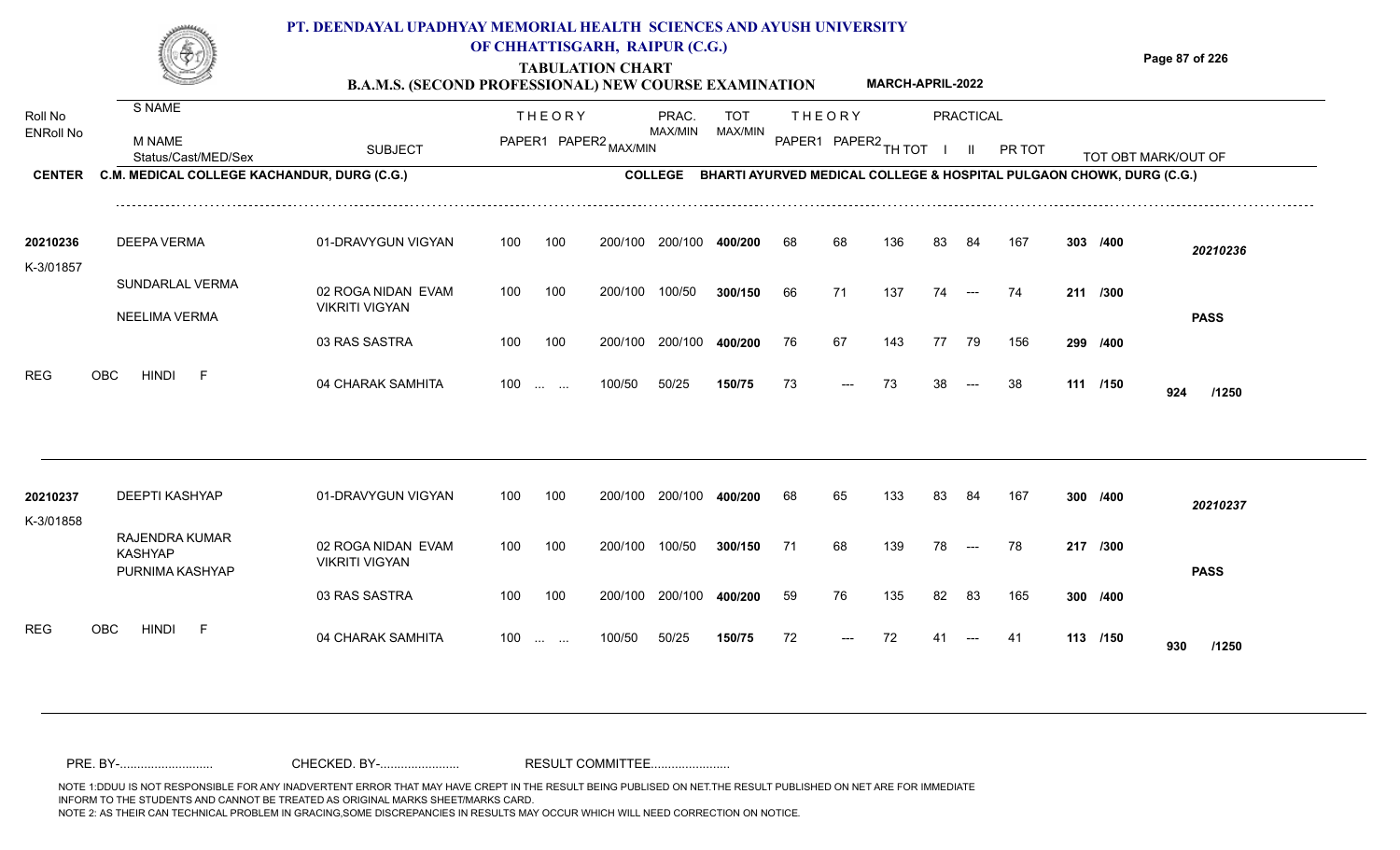**TABULATION CHART B.A.M.S. (SECOND PROFESSIONAL) NEW COURSE EXAMINATION**  **Page 88 of 226**

|                             |                                                                    | <b>B.A.M.S. (SECOND PROFESSIONAL) NEW COURSE EXAMINATION</b> |            |                                                               |                   |                  |                       |                      |               | MARCH-APRIL-2022 |          |                      |                                                                                |                      |                     |
|-----------------------------|--------------------------------------------------------------------|--------------------------------------------------------------|------------|---------------------------------------------------------------|-------------------|------------------|-----------------------|----------------------|---------------|------------------|----------|----------------------|--------------------------------------------------------------------------------|----------------------|---------------------|
| Roll No<br><b>ENRoll No</b> | S NAME<br><b>M NAME</b>                                            |                                                              |            | <b>THEORY</b><br>PAPER1 PAPER2 MAX/MIN                        |                   | PRAC.<br>MAX/MIN | <b>TOT</b><br>MAX/MIN | PAPER1 PAPER2 TH TOT | <b>THEORY</b> |                  |          | PRACTICAL            |                                                                                |                      |                     |
| <b>CENTER</b>               | Status/Cast/MED/Sex<br>C.M. MEDICAL COLLEGE KACHANDUR, DURG (C.G.) | <b>SUBJECT</b>                                               |            |                                                               |                   | <b>COLLEGE</b>   |                       |                      |               |                  |          | Ш.                   | PR TOT<br>BHARTI AYURVED MEDICAL COLLEGE & HOSPITAL PULGAON CHOWK, DURG (C.G.) |                      | TOT OBT MARK/OUT OF |
| 20210238<br>K-3/01859       | <b>DIVYA MUNI</b>                                                  | 01-DRAVYGUN VIGYAN                                           | 100        | 100                                                           | 200/100           | 200/100          | 400/200               | 52                   | 52            | 104              | 80       | 81                   | 161                                                                            | 265 /400             | 20210238            |
|                             | <b>BISHNU MUNI</b><br><b>SEEMA MUNI</b>                            | 02 ROGA NIDAN EVAM<br><b>VIKRITI VIGYAN</b>                  | 100        | 100                                                           | 200/100           | 100/50           | 300/150               | 61                   | 64            | 125              | 72       | $\hspace{0.05cm}---$ | 72                                                                             | 197 /300             | <b>PASS</b>         |
|                             |                                                                    | 03 RAS SASTRA                                                | 100        | 100                                                           | 200/100           | 200/100          | 400/200               | 54                   | 62            | 116              | 63       | 70                   | 133                                                                            | 249 /400             |                     |
| REG                         | <b>HINDI</b><br>-F<br><b>GEN</b>                                   | 04 CHARAK SAMHITA                                            | 100        | $\mathcal{L}_{\mathcal{S}}$ , and $\mathcal{L}_{\mathcal{S}}$ | 100/50            | 50/25            | 150/75                | 59                   | $---$         | 59               | 30       | $---$                | 30                                                                             | 89 /150              | 800<br>/1250        |
| 20210239<br>K-3/01860       | <b>GARIMA TEMRE</b>                                                | 01-DRAVYGUN VIGYAN                                           | 100        | 100                                                           | 200/100           | 200/100          | 400/200               | 55                   | 64            | 119              | 83       | 84                   | 167                                                                            | 286 /400             | 20210239            |
|                             | <b>MANSARAM TEMRE</b><br><b>SHANTI</b>                             | 02 ROGA NIDAN EVAM<br><b>VIKRITI VIGYAN</b>                  | 100        | 100                                                           | 200/100           | 100/50           | 300/150               | 64                   | 69            | 133              | 69       | $---$                | 69                                                                             | 202 /300             | <b>PASS</b>         |
| <b>REG</b>                  | SC<br><b>HINDI</b><br>-F                                           | 03 RAS SASTRA<br>04 CHARAK SAMHITA                           | 100<br>100 | 100<br>$\mathbf{r}$ and $\mathbf{r}$                          | 200/100<br>100/50 | 200/100<br>50/25 | 400/200<br>150/75     | 58<br>72             | 62<br>$---$   | 120<br>72        | 76<br>32 | 75<br>$---$          | 151<br>32                                                                      | 271 /400<br>104 /150 | 863<br>/1250        |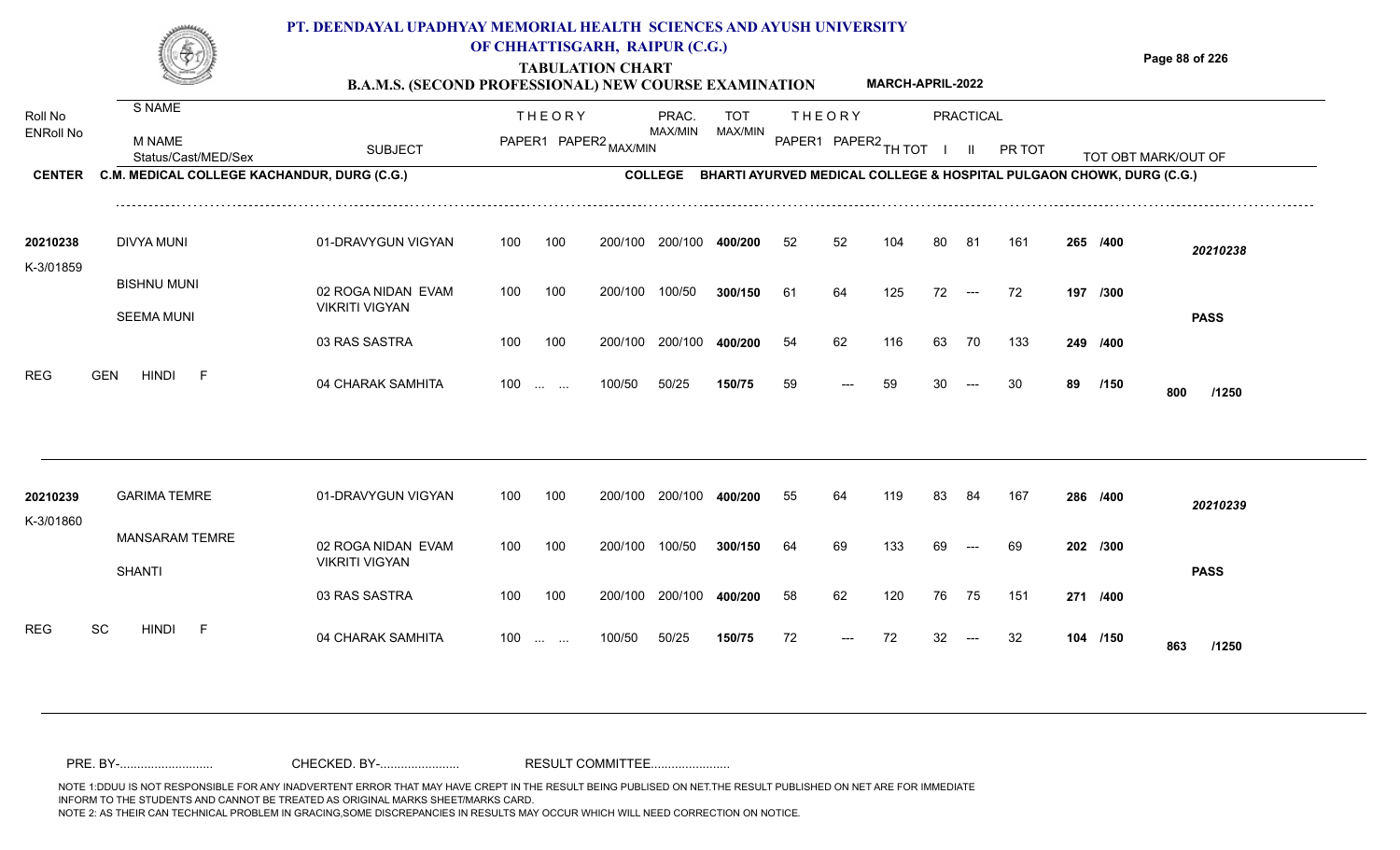### **TABULATION CHART Page 89 of 226 PT. DEENDAYAL UPADHYAY MEMORIAL HEALTH SCIENCES AND AYUSH UNIVERSITY OF CHHATTISGARH, RAIPUR (C.G.)**

| таротаттов спавт                                             |                         |
|--------------------------------------------------------------|-------------------------|
| <b>B.A.M.S. (SECOND PROFESSIONAL) NEW COURSE EXAMINATION</b> | <b>MARCH-APRIL-2022</b> |

| Roll No               | S NAME                                      |                                             |     | <b>THEORY</b>                                  |                       | PRAC.           | <b>TOT</b> |    | <b>THEORY</b>                                                        |       |       | <b>PRACTICAL</b>                       |        |    |          |                     |  |
|-----------------------|---------------------------------------------|---------------------------------------------|-----|------------------------------------------------|-----------------------|-----------------|------------|----|----------------------------------------------------------------------|-------|-------|----------------------------------------|--------|----|----------|---------------------|--|
| <b>ENRoll No</b>      | <b>M NAME</b><br>Status/Cast/MED/Sex        | <b>SUBJECT</b>                              |     |                                                | PAPER1 PAPER2 MAX/MIN | MAX/MIN         | MAX/MIN    |    | PAPER1 PAPER2 TH TOT                                                 |       |       | $\mathbf{H}$                           | PR TOT |    |          | TOT OBT MARK/OUT OF |  |
| <b>CENTER</b>         | C.M. MEDICAL COLLEGE KACHANDUR, DURG (C.G.) |                                             |     |                                                |                       | <b>COLLEGE</b>  |            |    | BHARTI AYURVED MEDICAL COLLEGE & HOSPITAL PULGAON CHOWK, DURG (C.G.) |       |       |                                        |        |    |          |                     |  |
| 20210240<br>K-3/01861 | <b>GEETA PATEL</b>                          | 01-DRAVYGUN VIGYAN                          | 100 | 100                                            | 200/100               | 200/100         | 400/200    | 62 | 62                                                                   | 124   | 74    | 75                                     | 149    |    | 273 /400 | 20210240            |  |
|                       | KUNJBIHARI PATEL<br><b>DEVIKA PATEL</b>     | 02 ROGA NIDAN EVAM<br><b>VIKRITI VIGYAN</b> | 100 | 100                                            | 200/100               | 100/50          | 300/150    | 71 | 67                                                                   | 138   | 71    | $\hspace{0.1em} \ldots \hspace{0.1em}$ | -71    |    | 209 /300 | <b>PASS</b>         |  |
|                       |                                             | 03 RAS SASTRA                               | 100 | 100                                            | 200/100               | 200/100         | 400/200    | 58 | 63                                                                   | 121   | 68    | 70                                     | 138    |    | 259 /400 |                     |  |
| <b>REG</b>            | OBC<br><b>HINDI</b><br>- F                  | 04 CHARAK SAMHITA                           | 100 | $\sim 10^{-1}$ and                             | 100/50                | 50/25           | 150/75     | 65 | ---                                                                  | 65    | 32    | $---$                                  | 32     | 97 | /150     | 838<br>/1250        |  |
|                       |                                             |                                             |     |                                                |                       |                 |            |    |                                                                      |       |       |                                        |        |    |          |                     |  |
| 20210241<br>K-3/01862 | <b>HARSHA SAHU</b>                          | 01-DRAVYGUN VIGYAN                          | 100 | 100                                            |                       | 200/100 200/100 | 400/200    | 58 | 57                                                                   | 115   | 70 71 |                                        | 141    |    | 256 /400 | 20210241            |  |
|                       | <b>DINESH SAHU</b><br><b>HEMLATA SAHU</b>   | 02 ROGA NIDAN EVAM<br><b>VIKRITI VIGYAN</b> | 100 | 100                                            | 200/100               | 100/50          | 300/150    | 50 | 59                                                                   | 109   | 74    | $---$                                  | 74     |    | 183 /300 | <b>ATKT</b>         |  |
|                       |                                             | 03 RAS SASTRA                               | 100 | 100                                            |                       | 200/100 200/100 | 400/200    | 40 | 50                                                                   | $90*$ | 70    | 70                                     | 140    |    | 230 /400 |                     |  |
| <b>REG</b>            | OBC<br><b>HINDI</b><br>- F                  | 04 CHARAK SAMHITA                           | 100 | $\mathbf{r}$ and $\mathbf{r}$ and $\mathbf{r}$ | 100/50                | 50/25           | 150/75     | 56 |                                                                      | 56    |       |                                        | 30     | 86 | /150     | 755<br>/1250        |  |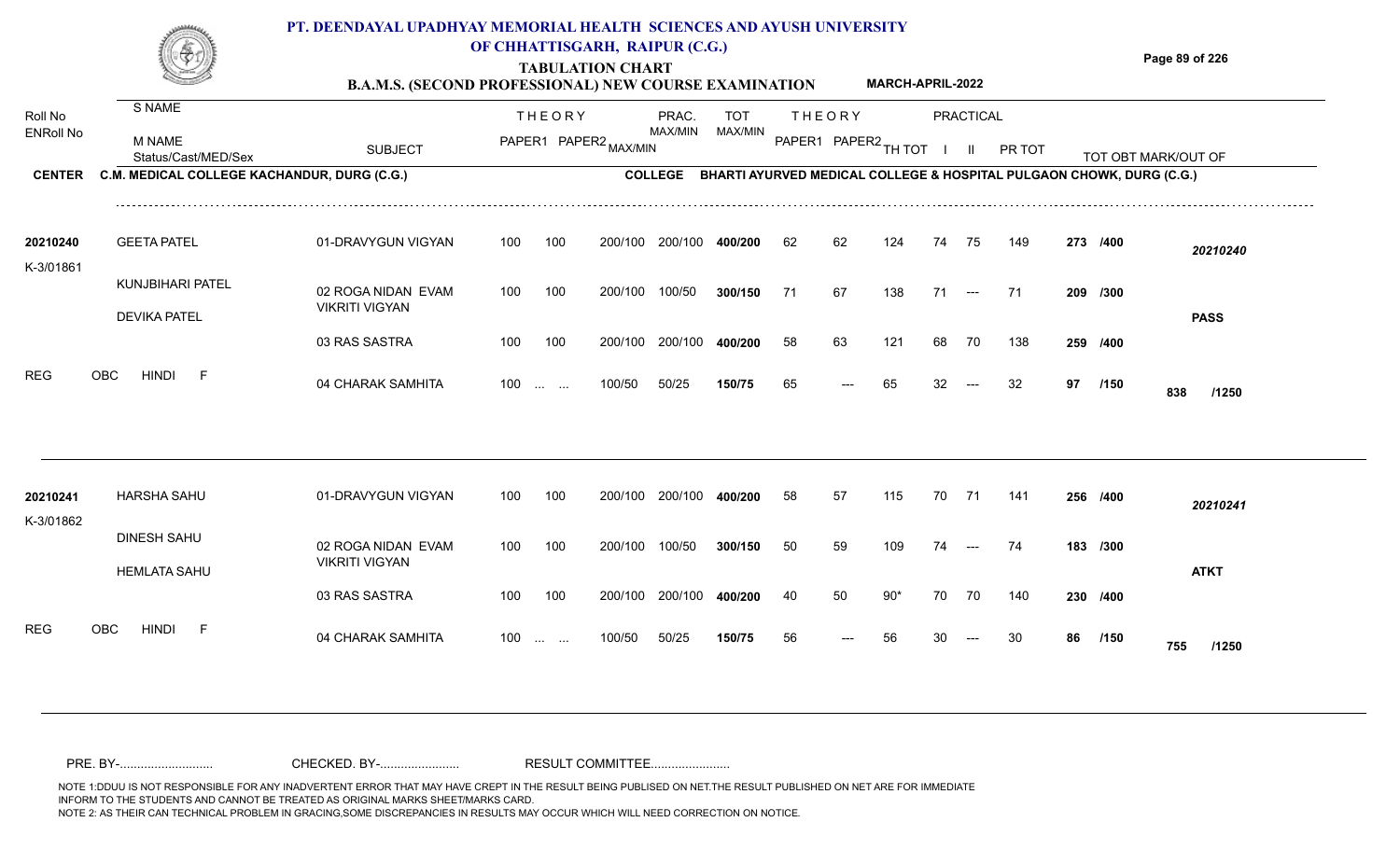#### **TABULATION CHART Page 90 of 226 B.A.M.S. (SECOND PROFESSIONAL) NEW COURSE EXAMINATION PT. DEENDAYAL UPADHYAY MEMORIAL HEALTH SCIENCES AND AYUSH UNIVERSITY OF CHHATTISGARH, RAIPUR (C.G.) MARCH-APRIL-2022**

| Roll No               | S NAME                                          |                                             | <b>THEORY</b> | PRAC.                            | <b>TOT</b>                                                           |    | <b>THEORY</b> |                      | <b>PRACTICAL</b> |        |    |          |                     |  |
|-----------------------|-------------------------------------------------|---------------------------------------------|---------------|----------------------------------|----------------------------------------------------------------------|----|---------------|----------------------|------------------|--------|----|----------|---------------------|--|
| <b>ENRoll No</b>      | <b>M NAME</b><br>Status/Cast/MED/Sex            | <b>SUBJECT</b>                              |               | MAX/MIN<br>PAPER1 PAPER2 MAX/MIN | MAX/MIN                                                              |    |               | PAPER1 PAPER2 TH TOT |                  | PR TOT |    |          | TOT OBT MARK/OUT OF |  |
| <b>CENTER</b>         | C.M. MEDICAL COLLEGE KACHANDUR, DURG (C.G.)     |                                             |               | <b>COLLEGE</b>                   | BHARTI AYURVED MEDICAL COLLEGE & HOSPITAL PULGAON CHOWK, DURG (C.G.) |    |               |                      |                  |        |    |          |                     |  |
| 20210242              | <b>HIMANSHU GUPTA</b>                           | 01-DRAVYGUN VIGYAN                          | 100<br>100    | 200/100<br>200/100               | 400/200                                                              | 56 | 52            | 108                  | 71<br>72         | 143    |    | 251 /400 | 20210242            |  |
| K-3/01863             | <b>GOPAL PRASAD GUPTA</b><br><b>MAMTA GUPTA</b> | 02 ROGA NIDAN EVAM<br><b>VIKRITI VIGYAN</b> | 100<br>100    | 100/50<br>200/100                | 300/150                                                              | 64 | 63            | 127                  | 63<br>$---$      | 63     |    | 190 /300 | <b>PASS</b>         |  |
|                       |                                                 | 03 RAS SASTRA                               | 100<br>100    | 200/100 200/100                  | 400/200                                                              | 52 | 55            | 107                  | 70<br>71         | 141    |    | 248 /400 |                     |  |
| <b>REG</b>            | <b>HINDI</b><br><b>OBC</b><br>M                 | 04 CHARAK SAMHITA                           | $100$         | 50/25<br>100/50                  | 150/75                                                               | 56 | $---$         | 56                   | 30<br>$---$      | 30     | 86 | /150     | 775<br>/1250        |  |
| 20210244<br>K-3/01865 | <b>JAGRUTI SINHA</b>                            | 01-DRAVYGUN VIGYAN                          | 100<br>100    | 200/100 200/100                  | 400/200                                                              | 56 | 57            | 113                  | 76<br>77         | 153    |    | 266 /400 | 20210244            |  |
|                       | <b>MAHESH KUMAR SINHA</b><br>SARITA SINHA       | 02 ROGA NIDAN EVAM<br><b>VIKRITI VIGYAN</b> | 100<br>100    | 100/50<br>200/100                | 300/150                                                              | 60 | 65            | 125                  | 67               | 67     |    | 192 /300 | <b>PASS</b>         |  |
|                       |                                                 | 03 RAS SASTRA                               | 100<br>100    | 200/100<br>200/100               | 400/200                                                              | 66 | 55            | 121                  | 65<br>62         | 127    |    | 248 /400 |                     |  |
| <b>REG</b>            | <b>HINDI</b><br><b>OBC</b><br>- F               | 04 CHARAK SAMHITA                           | 100           | 50/25<br>100/50                  | 150/75                                                               | 66 |               | 66                   |                  | 30     | 96 | /150     | 802<br>/1250        |  |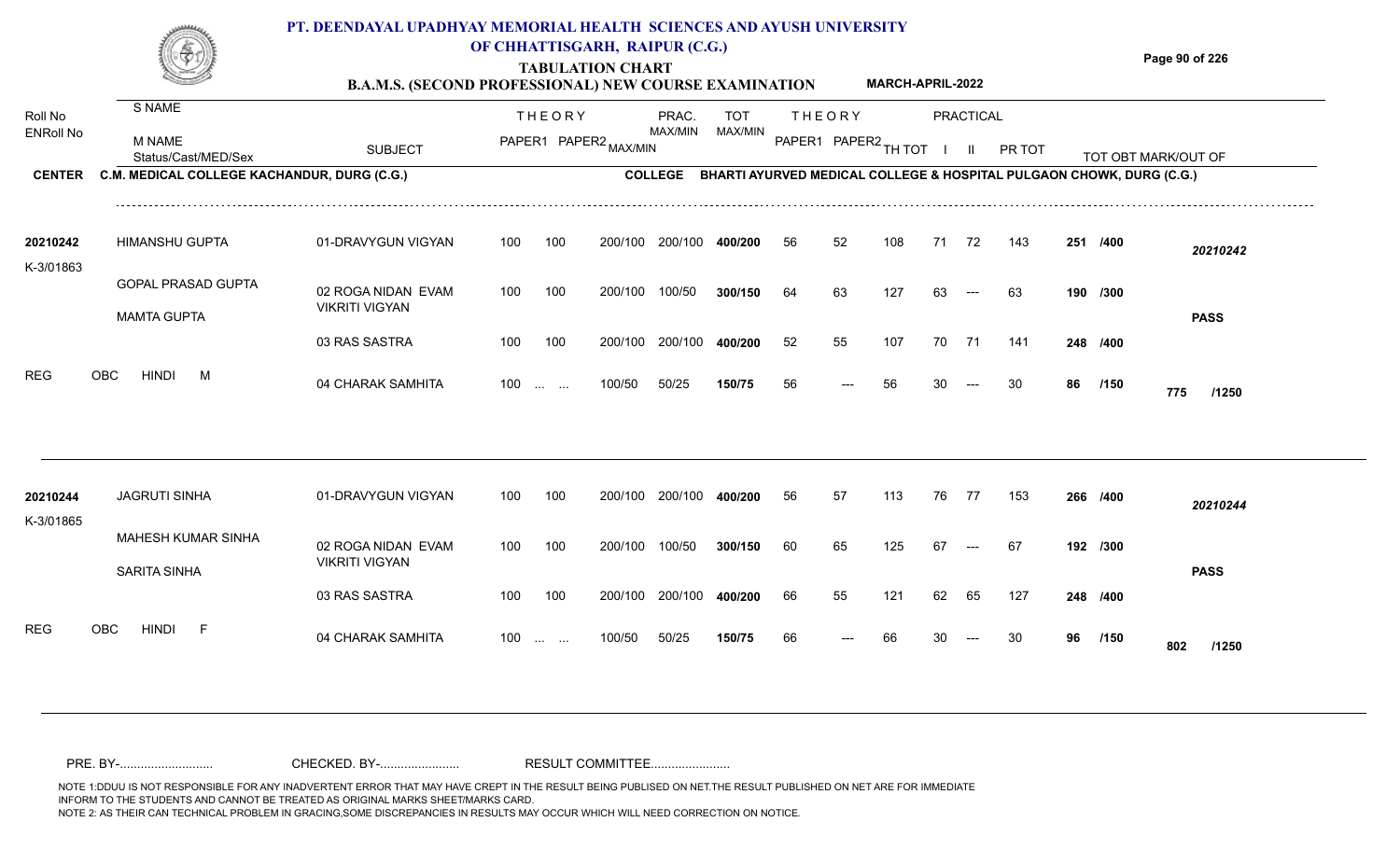**TABULATION CHART**

**Page 91 of 226**

|                       |                                             | <b>B.A.M.S. (SECOND PROFESSIONAL) NEW COURSE EXAMINATION</b> |     |                                                               |                       |                |            |    |               | MARCH-APRIL-2022     |    |                      |                                                                      |    |          |                     |
|-----------------------|---------------------------------------------|--------------------------------------------------------------|-----|---------------------------------------------------------------|-----------------------|----------------|------------|----|---------------|----------------------|----|----------------------|----------------------------------------------------------------------|----|----------|---------------------|
| Roll No               | S NAME                                      |                                                              |     | <b>THEORY</b>                                                 |                       | PRAC.          | <b>TOT</b> |    | <b>THEORY</b> |                      |    | <b>PRACTICAL</b>     |                                                                      |    |          |                     |
| <b>ENRoll No</b>      | M NAME<br>Status/Cast/MED/Sex               | <b>SUBJECT</b>                                               |     |                                                               | PAPER1 PAPER2 MAX/MIN | MAX/MIN        | MAX/MIN    |    |               | PAPER1 PAPER2 TH TOT |    |                      | PR TOT                                                               |    |          | TOT OBT MARK/OUT OF |
| <b>CENTER</b>         | C.M. MEDICAL COLLEGE KACHANDUR, DURG (C.G.) |                                                              |     |                                                               |                       | <b>COLLEGE</b> |            |    |               |                      |    |                      | BHARTI AYURVED MEDICAL COLLEGE & HOSPITAL PULGAON CHOWK, DURG (C.G.) |    |          |                     |
| 20210245<br>K-3/01866 | <b>JANHAVI SHARMA</b>                       | 01-DRAVYGUN VIGYAN                                           | 100 | 100                                                           | 200/100               | 200/100        | 400/200    | 50 | 53            | 103                  | 74 | 75                   | 149                                                                  |    | 252 /400 | 20210245            |
|                       | JITENDRA SHARMA<br><b>MONIKA SHARMA</b>     | 02 ROGA NIDAN EVAM<br><b>VIKRITI VIGYAN</b>                  | 100 | 100                                                           | 200/100               | 100/50         | 300/150    | 56 | 62            | 118                  | 78 | $\hspace{0.05cm}---$ | 78                                                                   |    | 196 /300 | <b>PASS</b>         |
|                       |                                             | 03 RAS SASTRA                                                | 100 | 100                                                           | 200/100               | 200/100        | 400/200    | 61 | 65            | 126                  | 73 | 75                   | 148                                                                  |    | 274 /400 |                     |
| <b>REG</b>            | <b>HINDI</b><br><b>GEN</b><br>-F            | 04 CHARAK SAMHITA                                            | 100 | $\mathcal{L}_{\mathcal{F}}$ , and $\mathcal{L}_{\mathcal{F}}$ | 100/50                | 50/25          | 150/75     | 69 | $---$         | 69                   | 35 | $---$                | 35                                                                   |    | 104 /150 | 826<br>/1250        |
|                       |                                             |                                                              |     |                                                               |                       |                |            |    |               |                      |    |                      |                                                                      |    |          |                     |
| 20210246<br>K-3/01867 | <b>JANVI</b>                                | 01-DRAVYGUN VIGYAN                                           | 100 | 100                                                           | 200/100               | 200/100        | 400/200    | 60 | 38            | 98*                  | 76 | 77                   | 153                                                                  |    | 251 /400 | 20210246            |
|                       | JITENDRA PANDEY<br>RANJU PANDEY             | 02 ROGA NIDAN EVAM<br><b>VIKRITI VIGYAN</b>                  | 100 | 100                                                           | 200/100               | 100/50         | 300/150    | 53 | 61            | 114                  | 69 | $\hspace{0.05cm}---$ | 69                                                                   |    | 183 /300 | <b>PASS</b>         |
|                       |                                             | 03 RAS SASTRA                                                | 100 | 100                                                           | 200/100               | 200/100        | 400/200    | 50 | 51            | 101                  | 51 | 51                   | 102                                                                  |    | 203 /400 | <b>DC 02</b>        |
| <b>REG</b>            | <b>GEN</b><br><b>HINDI</b><br>-F            | 04 CHARAK SAMHITA                                            | 100 | $\mathcal{L}_{\mathcal{F}}$ , and $\mathcal{L}_{\mathcal{F}}$ | 100/50                | 50/25          | 150/75     | 53 | ---           | 53                   |    | $---$                | 30                                                                   | 83 | /150     | 720<br>/1250        |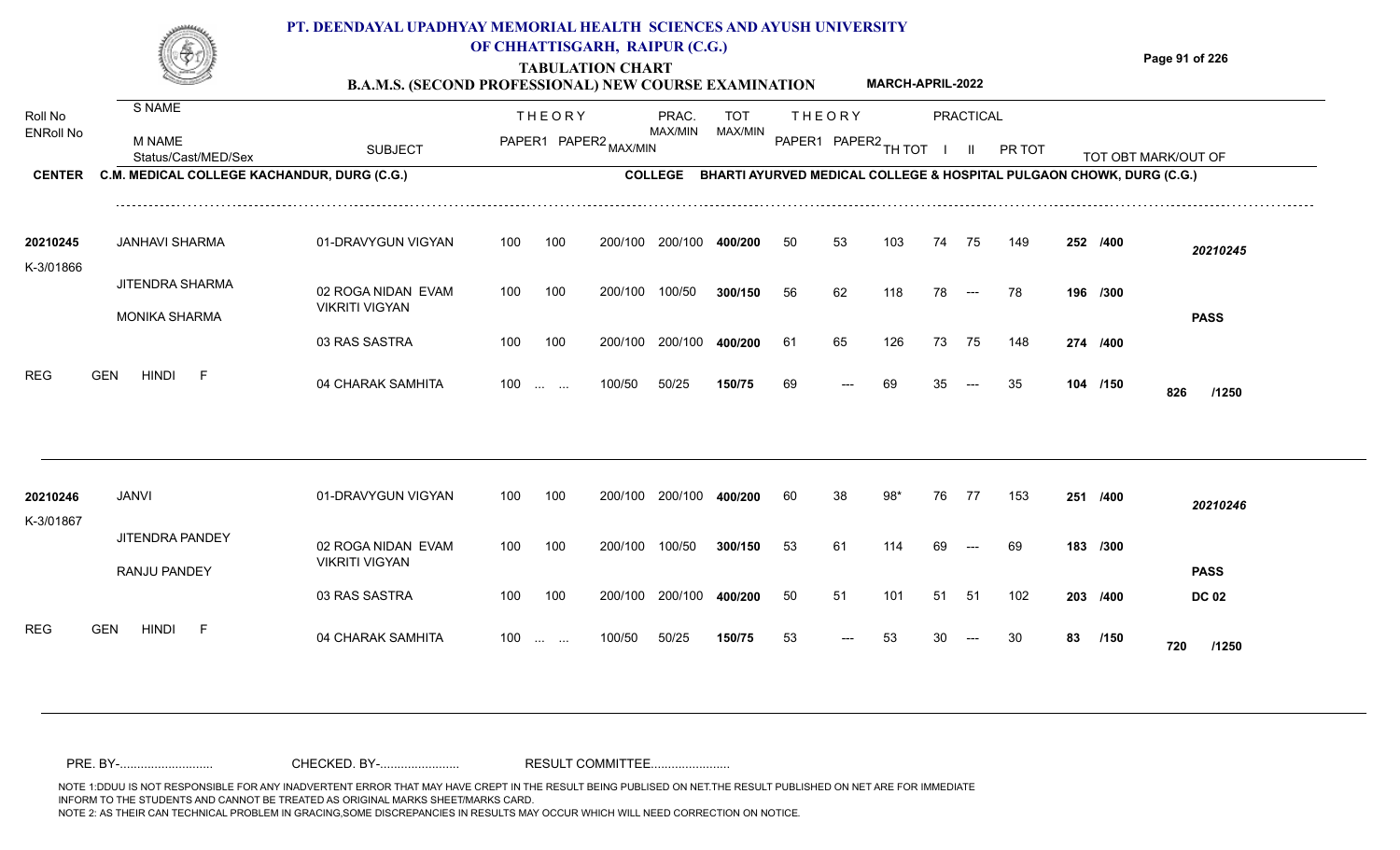**B.A.M.S. (SECOND PROFESSIONAL) NEW COURSE EXAMINATION MARCH-APRIL-2022**

**Page 92 of 226**

| Roll No<br><b>ENRoll No</b> | S NAME                                      |                                             |     | <b>THEORY</b>                 |                       | PRAC.<br>MAX/MIN | <b>TOT</b><br>MAX/MIN                                                        |    | <b>THEORY</b> |                      |    | <b>PRACTICAL</b>                         |        |    |          |                     |  |
|-----------------------------|---------------------------------------------|---------------------------------------------|-----|-------------------------------|-----------------------|------------------|------------------------------------------------------------------------------|----|---------------|----------------------|----|------------------------------------------|--------|----|----------|---------------------|--|
|                             | <b>M NAME</b><br>Status/Cast/MED/Sex        | <b>SUBJECT</b>                              |     |                               | PAPER1 PAPER2 MAX/MIN |                  |                                                                              |    |               | PAPER1 PAPER2 TH TOT |    | $\mathbf{H}$                             | PR TOT |    |          | TOT OBT MARK/OUT OF |  |
| <b>CENTER</b>               | C.M. MEDICAL COLLEGE KACHANDUR, DURG (C.G.) |                                             |     |                               |                       |                  | COLLEGE BHARTI AYURVED MEDICAL COLLEGE & HOSPITAL PULGAON CHOWK, DURG (C.G.) |    |               |                      |    |                                          |        |    |          |                     |  |
| 20210247<br>K-3/01868       | <b>JAYSHREE YADAV</b>                       | 01-DRAVYGUN VIGYAN                          | 100 | 100                           | 200/100               | 200/100          | 400/200                                                                      | 62 | 52            | 114                  | 75 | 76                                       | 151    |    | 265 /400 | 20210247            |  |
|                             | CHANDRASHEKHAR YADAV                        | 02 ROGA NIDAN EVAM                          | 100 | 100                           | 200/100               | 100/50           | 300/150                                                                      | 62 | 68            | 130                  | 64 |                                          | 64     |    | 194 /300 |                     |  |
|                             | MAYADEVI YADAV                              | <b>VIKRITI VIGYAN</b>                       |     |                               |                       |                  |                                                                              |    |               |                      |    |                                          |        |    |          | <b>PASS</b>         |  |
|                             |                                             | 03 RAS SASTRA                               | 100 | 100                           | 200/100               | 200/100          | 400/200                                                                      | 71 | 62            | 133                  | 68 | 75                                       | 143    |    | 276 /400 |                     |  |
| <b>REG</b>                  | <b>HINDI</b><br>OBC<br>- F                  | 04 CHARAK SAMHITA                           |     | $100$                         | 100/50                | 50/25            | 150/75                                                                       | 61 | ---           | 61                   | 32 | $---$                                    | 32     | 93 | /150     | 828<br>/1250        |  |
|                             |                                             |                                             |     |                               |                       |                  |                                                                              |    |               |                      |    |                                          |        |    |          |                     |  |
| 20210249<br>K-3/01870       | JYOTI RAJWADE                               | 01-DRAVYGUN VIGYAN                          | 100 | 100                           |                       | 200/100 200/100  | 400/200                                                                      | 70 | 57            | 127                  | 74 | 75                                       | 149    |    | 276 /400 | 20210249            |  |
|                             | RAJKUMAR RAJWADE                            | 02 ROGA NIDAN EVAM<br><b>VIKRITI VIGYAN</b> | 100 | 100                           | 200/100               | 100/50           | 300/150                                                                      | 70 | 72            | 142                  | 61 | $---$                                    | -61    |    | 203 /300 |                     |  |
|                             | SATYA KIRTY RAJWADE                         |                                             |     |                               |                       |                  |                                                                              |    |               |                      |    |                                          |        |    |          | <b>PASS</b>         |  |
|                             |                                             | 03 RAS SASTRA                               | 100 | 100                           |                       | 200/100 200/100  | 400/200                                                                      | 61 | 68            | 129                  | 76 | - 79                                     | 155    |    | 284 /400 |                     |  |
| <b>REG</b>                  | OBC<br><b>HINDI</b><br>- F                  | 04 CHARAK SAMHITA                           | 100 | $\mathbf{r}$ and $\mathbf{r}$ | 100/50                | 50/25            | 150/75                                                                       | 76 | $---$         | 76                   | 35 | $\hspace{0.05cm} \ldots \hspace{0.05cm}$ | 35     |    | 111 /150 | 874<br>/1250        |  |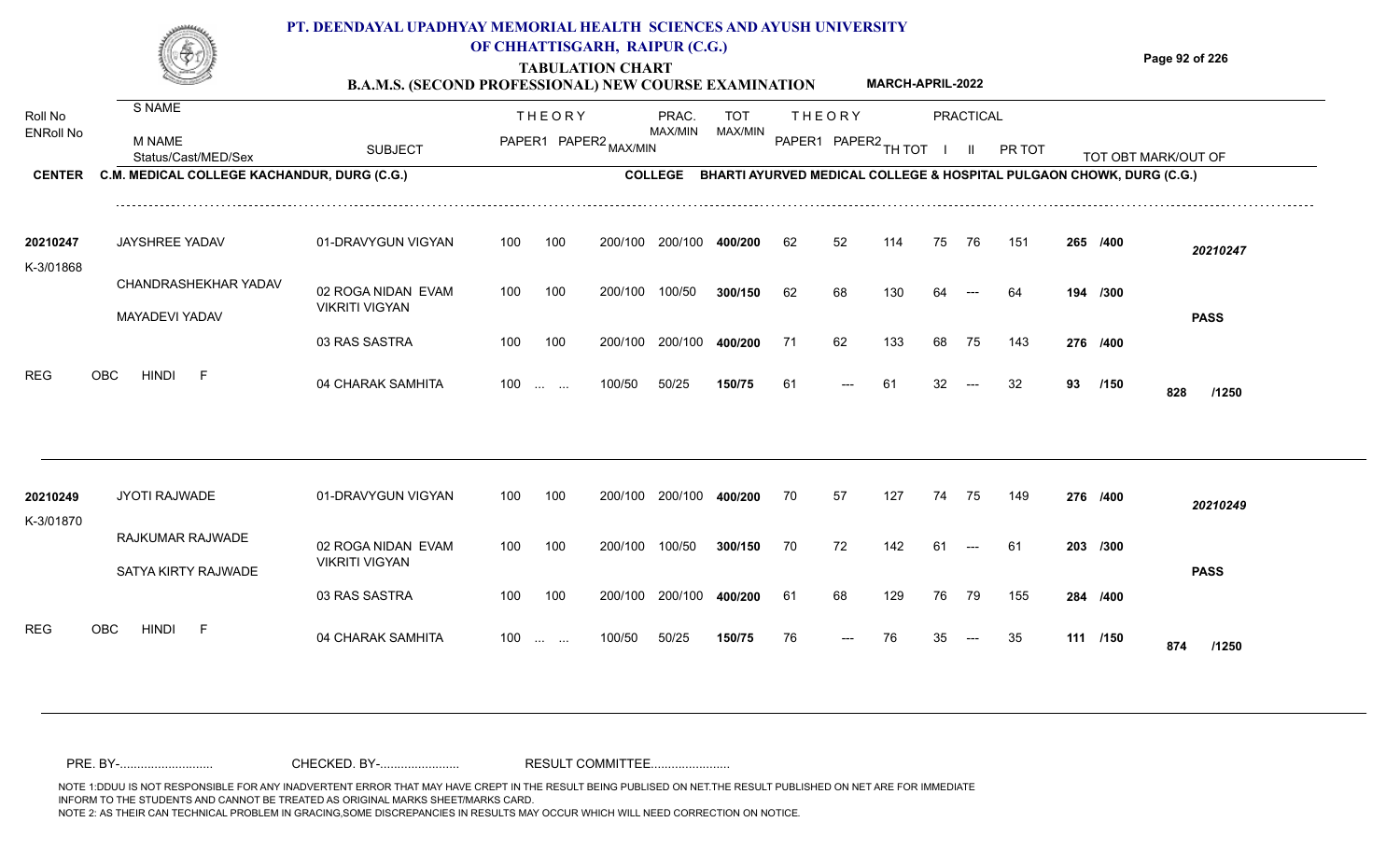**B.A.M.S. (SECOND PROFESSIONAL) NEW COURSE EXAMINATION MARCH-APRIL-2022** **Page 93 of 226**

| Roll No               | S NAME                                      |                                             | <b>THEORY</b>                  |                       | PRAC.          | <b>TOT</b> |    | <b>THEORY</b>        |     |              | <b>PRACTICAL</b> |        |                                                                      |                     |  |
|-----------------------|---------------------------------------------|---------------------------------------------|--------------------------------|-----------------------|----------------|------------|----|----------------------|-----|--------------|------------------|--------|----------------------------------------------------------------------|---------------------|--|
| <b>ENRoll No</b>      | <b>M NAME</b><br>Status/Cast/MED/Sex        | <b>SUBJECT</b>                              |                                | PAPER1 PAPER2 MAX/MIN | MAX/MIN        | MAX/MIN    |    | PAPER1 PAPER2 TH TOT |     | $\mathbf{L}$ | - III.           | PR TOT |                                                                      | TOT OBT MARK/OUT OF |  |
| <b>CENTER</b>         | C.M. MEDICAL COLLEGE KACHANDUR, DURG (C.G.) |                                             |                                |                       | <b>COLLEGE</b> |            |    |                      |     |              |                  |        | BHARTI AYURVED MEDICAL COLLEGE & HOSPITAL PULGAON CHOWK, DURG (C.G.) |                     |  |
| 20210250<br>K-3/01871 | <b>KAMINI SAHU</b>                          | 01-DRAVYGUN VIGYAN                          | 100<br>100                     | 200/100               | 200/100        | 400/200    | 74 | 64                   | 138 | 75           | 77               | 152    | 290 /400                                                             | 20210250            |  |
|                       | HIRDE RAM SAHU<br>KUNTI SAHU                | 02 ROGA NIDAN EVAM<br><b>VIKRITI VIGYAN</b> | 100<br>100                     | 200/100               | 100/50         | 300/150    | 69 | 68                   | 137 | 63           | $---$            | 63     | 200 /300                                                             | <b>PASS</b>         |  |
|                       |                                             | 03 RAS SASTRA                               | 100<br>100                     | 200/100               | 200/100        | 400/200    | 51 | 64                   | 115 | 73           | 76               | 149    | 264 /400                                                             |                     |  |
| <b>REG</b>            | <b>HINDI</b><br>-F<br><b>OBC</b>            | 04 CHARAK SAMHITA                           | $100 \dots \dots$              | 100/50                | 50/25          | 150/75     | 73 | $---$                | 73  | 30           | $---$            | 30     | 103 /150                                                             | 857<br>/1250        |  |
|                       |                                             |                                             |                                |                       |                |            |    |                      |     |              |                  |        |                                                                      |                     |  |
| 20210252<br>K-3/01873 | KAUSHAL SINGH VERMA                         | 01-DRAVYGUN VIGYAN                          | 100<br>100                     | 200/100               | 200/100        | 400/200    | 63 | 49                   | 112 | 76           | 84               | 160    | 272 /400                                                             | 20210252            |  |
|                       | KOMAL SINGH VERMA<br><b>TARA</b>            | 02 ROGA NIDAN EVAM<br><b>VIKRITI VIGYAN</b> | 100<br>100                     | 200/100               | 100/50         | 300/150    | 63 | 66                   | 129 | 74           | $---$            | 74     | 203 /300                                                             | <b>PASS</b>         |  |
|                       |                                             | 03 RAS SASTRA                               | 100<br>100                     | 200/100               | 200/100        | 400/200    | 56 | 56                   | 112 | 70           | 75               | 145    | 257 /400                                                             |                     |  |
| <b>REG</b>            | M<br>OBC<br>hindi                           | 04 CHARAK SAMHITA                           | 100<br><b>Section Contract</b> | 100/50                | 50/25          | 150/75     | 63 |                      | 63  |              |                  | 38     | 101 /150                                                             | 833<br>/1250        |  |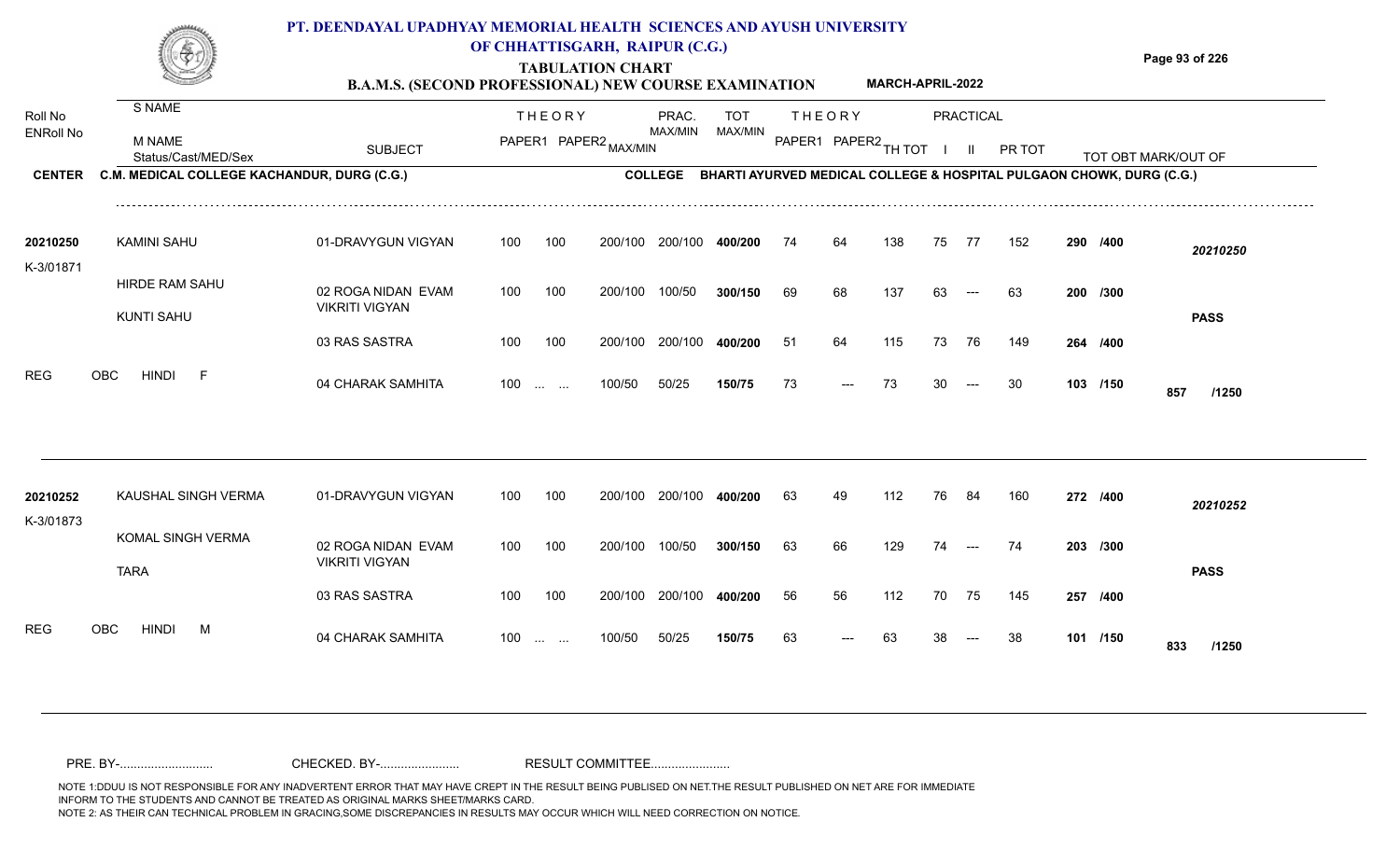### **TABULATION CHART Page 94 of 226 PT. DEENDAYAL UPADHYAY MEMORIAL HEALTH SCIENCES AND AYUSH UNIVERSITY OF CHHATTISGARH, RAIPUR (C.G.)**

**B.A.M.S. (SECOND PROFESSIONAL) NEW COURSE EXAMINATION MARCH-APRIL-2022**

| Roll No               | S NAME                                          |                                             | <b>THEORY</b>                              | PRAC.                            | <b>TOT</b>                                                           |    | <b>THEORY</b>        |     |    | <b>PRACTICAL</b>     |        |          |                     |  |
|-----------------------|-------------------------------------------------|---------------------------------------------|--------------------------------------------|----------------------------------|----------------------------------------------------------------------|----|----------------------|-----|----|----------------------|--------|----------|---------------------|--|
| <b>ENRoll No</b>      | M NAME<br>Status/Cast/MED/Sex                   | <b>SUBJECT</b>                              |                                            | MAX/MIN<br>PAPER1 PAPER2 MAX/MIN | MAX/MIN                                                              |    | PAPER1 PAPER2 TH TOT |     |    |                      | PR TOT |          | TOT OBT MARK/OUT OF |  |
| <b>CENTER</b>         | C.M. MEDICAL COLLEGE KACHANDUR, DURG (C.G.)     |                                             |                                            | <b>COLLEGE</b>                   | BHARTI AYURVED MEDICAL COLLEGE & HOSPITAL PULGAON CHOWK, DURG (C.G.) |    |                      |     |    |                      |        |          |                     |  |
| 20210253<br>K-3/01874 | KHUSHBOO SAHU                                   | 01-DRAVYGUN VIGYAN                          | 100<br>100                                 | 200/100<br>200/100               | 400/200                                                              | 58 | 52                   | 110 | 83 | 84                   | 167    | 277 /400 | 20210253            |  |
|                       | <b>MAHENDRA SAHU</b><br><b>BHUNESHWARI SAHU</b> | 02 ROGA NIDAN EVAM<br><b>VIKRITI VIGYAN</b> | 100<br>100                                 | 100/50<br>200/100                | 300/150                                                              | 65 | 64                   | 129 | 72 | $---$                | 72     | 201 /300 | <b>PASS</b>         |  |
|                       |                                                 | 03 RAS SASTRA                               | 100<br>100                                 | 200/100<br>200/100               | 400/200                                                              | 50 | 54                   | 104 | 72 | 74                   | 146    | 250 /400 |                     |  |
| <b>REG</b>            | <b>HINDI</b><br><b>OBC</b><br>-F                | 04 CHARAK SAMHITA                           | 100<br>$\sim 10^{-10}$ and $\sim 10^{-10}$ | 50/25<br>100/50                  | 150/75                                                               | 65 | ---                  | 65  | 37 | $---$                | 37     | 102 /150 | 830<br>/1250        |  |
|                       |                                                 |                                             |                                            |                                  |                                                                      |    |                      |     |    |                      |        |          |                     |  |
| 20210254<br>K-3/01875 | <b>KIRAN PATEL</b>                              | 01-DRAVYGUN VIGYAN                          | 100<br>100                                 | 200/100<br>200/100               | 400/200                                                              | 60 | 55                   | 115 | 83 | 84                   | 167    | 282 /400 | 20210254            |  |
|                       | RAJENDRA KUMAR<br><b>VIMLA PATEL</b>            | 02 ROGA NIDAN EVAM<br><b>VIKRITI VIGYAN</b> | 100<br>100                                 | 100/50<br>200/100                | 300/150                                                              | 65 | 64                   | 129 | 75 | $\hspace{0.05cm}---$ | 75     | 204 /300 | <b>PASS</b>         |  |
|                       |                                                 | 03 RAS SASTRA                               | 100<br>100                                 | 200/100<br>200/100               | 400/200                                                              | 72 | 64                   | 136 | 70 | 70                   | 140    | 276 /400 |                     |  |
| <b>REG</b>            | <b>OBC</b><br><b>HINDI</b><br>-F                | 04 CHARAK SAMHITA                           | 100<br><b>Service Control</b>              | 50/25<br>100/50                  | 150/75                                                               | 69 | $---$                | 69  | 33 | $---$                | 33     | 102 /150 | 864<br>/1250        |  |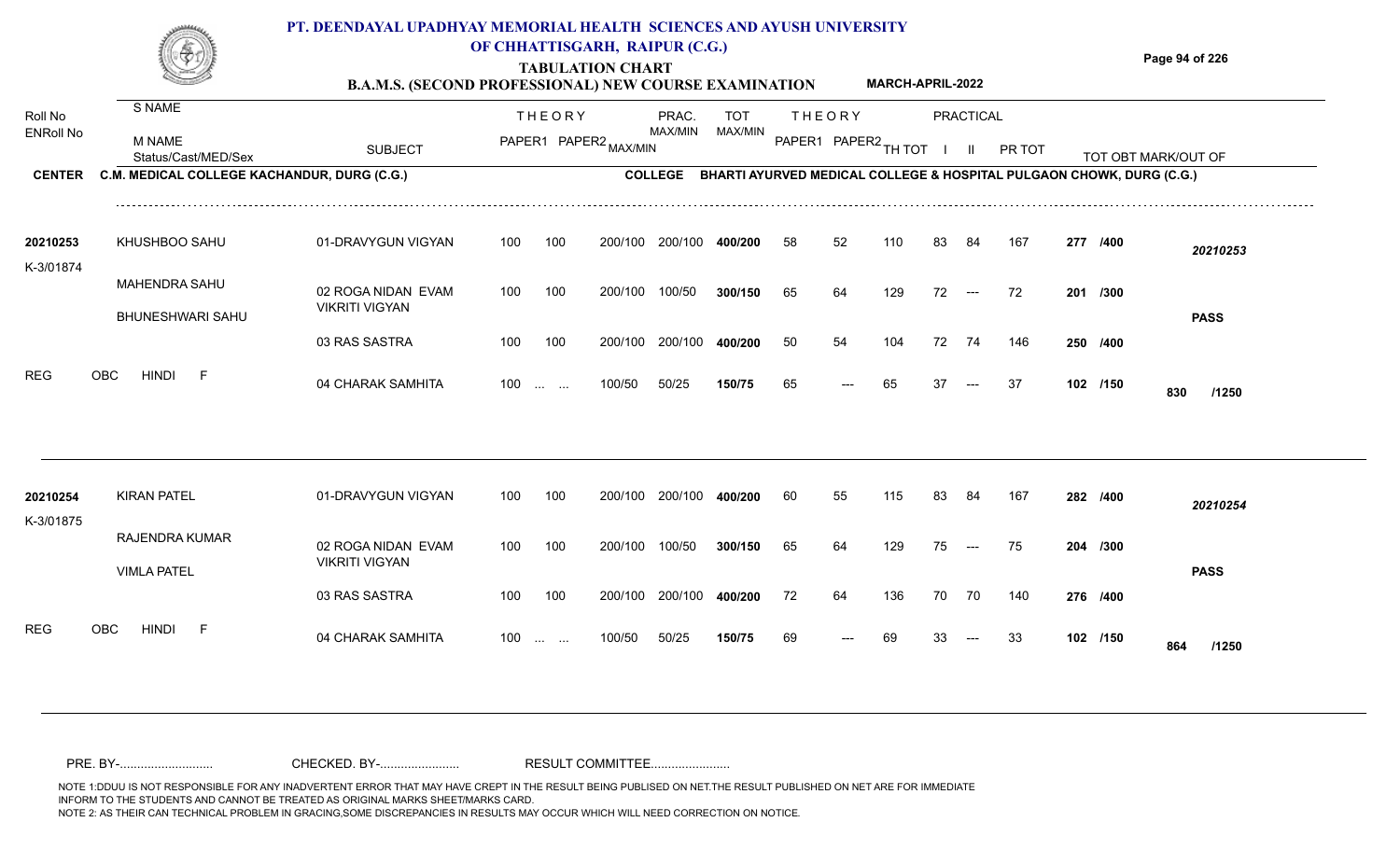### **TABULATION CHART Page 95 of 226 PT. DEENDAYAL UPADHYAY MEMORIAL HEALTH SCIENCES AND AYUSH UNIVERSITY OF CHHATTISGARH, RAIPUR (C.G.)**

**B.A.M.S. (SECOND PROFESSIONAL) NEW COURSE EXAMINATION MARCH-APRIL-2022**

| Roll No<br><b>ENRoll No</b> | S NAME                                      |                                             |     | <b>THEORY</b>                                         |         | PRAC.<br>MAX/MIN | <b>TOT</b><br>MAX/MIN                                                |    | <b>THEORY</b> |        |    | <b>PRACTICAL</b>     |        |    |          |                     |
|-----------------------------|---------------------------------------------|---------------------------------------------|-----|-------------------------------------------------------|---------|------------------|----------------------------------------------------------------------|----|---------------|--------|----|----------------------|--------|----|----------|---------------------|
|                             | <b>M NAME</b><br>Status/Cast/MED/Sex        | <b>SUBJECT</b>                              |     | PAPER1 PAPER2 MAX/MIN                                 |         |                  |                                                                      |    | PAPER1 PAPER2 | TH TOT |    |                      | PR TOT |    |          | TOT OBT MARK/OUT OF |
| <b>CENTER</b>               | C.M. MEDICAL COLLEGE KACHANDUR, DURG (C.G.) |                                             |     |                                                       |         | <b>COLLEGE</b>   | BHARTI AYURVED MEDICAL COLLEGE & HOSPITAL PULGAON CHOWK, DURG (C.G.) |    |               |        |    |                      |        |    |          |                     |
| 20210255                    | <b>KULESHWAR</b>                            | 01-DRAVYGUN VIGYAN                          | 100 | 100                                                   | 200/100 | 200/100          | 400/200                                                              | 53 | 51            | 104    | 73 | 74                   | 147    |    | 251 /400 | 20210255            |
| K-3/01876                   | <b>CHAIT RAM</b>                            | 02 ROGA NIDAN EVAM                          | 100 | 100                                                   | 200/100 | 100/50           | 300/150                                                              | 70 | 74            | 144    | 69 |                      | 69     |    | 213 /300 |                     |
|                             | NIRMALA BAI                                 | <b>VIKRITI VIGYAN</b>                       |     |                                                       |         |                  |                                                                      |    |               |        |    |                      |        |    |          | <b>PASS</b>         |
|                             |                                             | 03 RAS SASTRA                               | 100 | 100                                                   | 200/100 | 200/100          | 400/200                                                              | 59 | 52            | 111    | 54 | 65                   | 119    |    | 230 /400 |                     |
| <b>REG</b>                  | <b>HINDI</b><br>OBC<br>M                    | 04 CHARAK SAMHITA                           | 100 | $\mathcal{L}_{\text{max}} = \mathcal{L}_{\text{max}}$ | 100/50  | 50/25            | 150/75                                                               | 59 |               | 59     | 28 |                      | 28     | 87 | /150     | 781<br>/1250        |
|                             |                                             |                                             |     |                                                       |         |                  |                                                                      |    |               |        |    |                      |        |    |          |                     |
| 20210257                    | <b>MANISH JAISWAL</b>                       | 01-DRAVYGUN VIGYAN                          | 100 | 100                                                   | 200/100 | 200/100          | 400/200                                                              | 27 | 54            | $81*$  | 71 | 72                   | 143    |    | 224 /400 | 20210257            |
| K-3/01878                   | KOMAL CHAND JAISWAL                         | 02 ROGA NIDAN EVAM<br><b>VIKRITI VIGYAN</b> | 100 | 100                                                   | 200/100 | 100/50           | 300/150                                                              | 35 | 65            | 100    | 70 | $\hspace{0.05cm}---$ | 70     |    | 170 /300 |                     |
|                             | PRABHA JAISWAL                              | 03 RAS SASTRA                               | 100 | 100                                                   | 200/100 | 200/100          | 400/200                                                              | 52 | 52            | 104    | 54 | 59                   | 113    |    | 217 /400 | <b>ATKT</b>         |
| <b>REG</b>                  | <b>HINDI</b><br><b>OBC</b><br>M             | 04 CHARAK SAMHITA                           |     | $100$                                                 | 100/50  | 50/25            | 150/75                                                               | 58 | ---           | 58     | 28 |                      | 28     | 86 | /150     | 697<br>/1250        |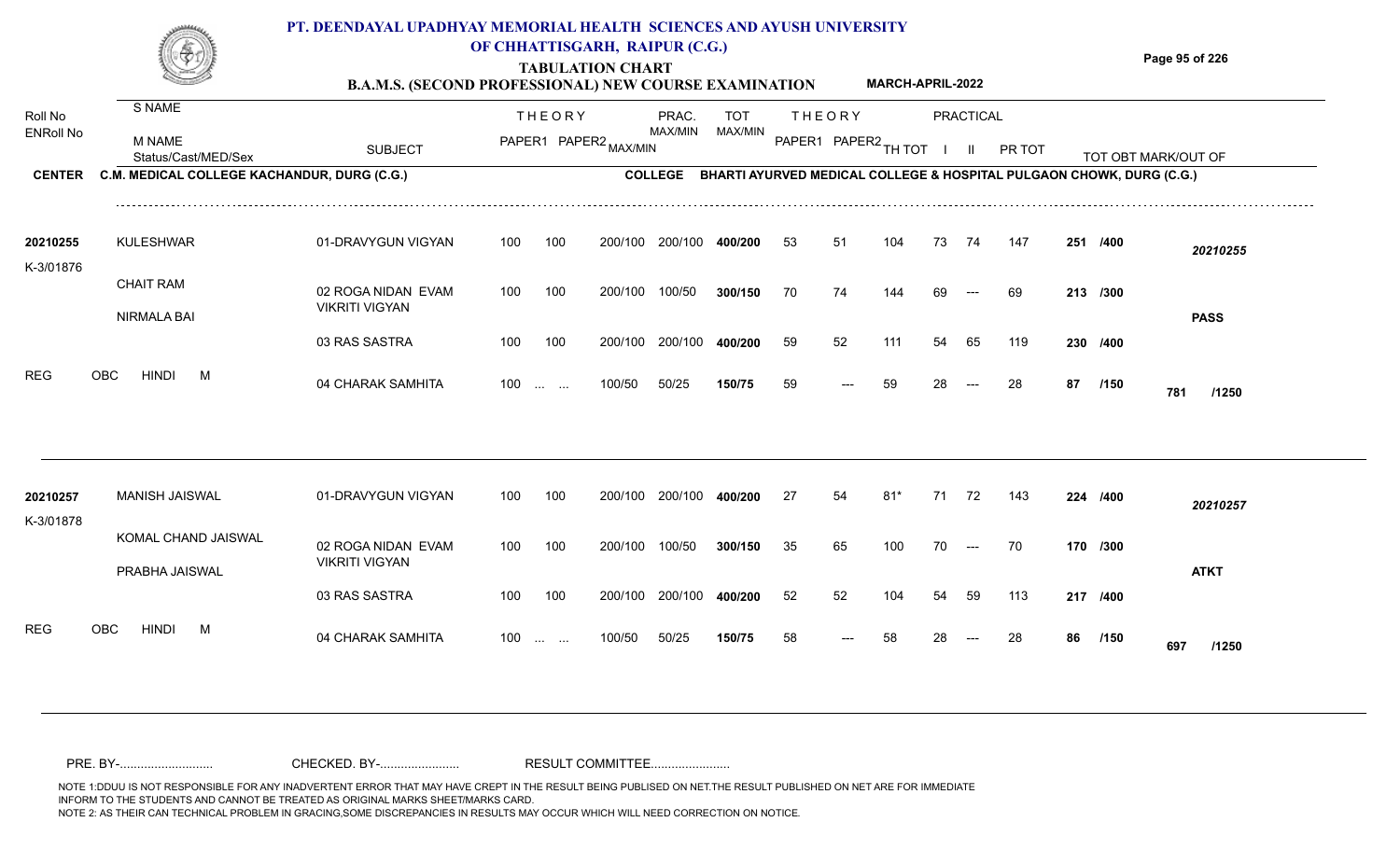

# **TABULATION CHART**

**Page 96 of 226**

**B.A.M.S. (SECOND PROFESSIONAL) NEW COURSE EXAMINATION MARCH-APRIL-2022**

| Roll No               | S NAME                                       |                                             |                   | <b>THEORY</b> |                       | PRAC.          | <b>TOT</b>                                                           |    | <b>THEORY</b>        |       |              | PRACTICAL                 |        |    |           |                     |  |
|-----------------------|----------------------------------------------|---------------------------------------------|-------------------|---------------|-----------------------|----------------|----------------------------------------------------------------------|----|----------------------|-------|--------------|---------------------------|--------|----|-----------|---------------------|--|
| <b>ENRoll No</b>      | M NAME<br>Status/Cast/MED/Sex                | <b>SUBJECT</b>                              |                   |               | PAPER1 PAPER2 MAX/MIN | MAX/MIN        | MAX/MIN                                                              |    | PAPER1 PAPER2 TH TOT |       | $\mathbf{I}$ | - II                      | PR TOT |    |           | TOT OBT MARK/OUT OF |  |
| <b>CENTER</b>         | C.M. MEDICAL COLLEGE KACHANDUR, DURG (C.G.)  |                                             |                   |               |                       | <b>COLLEGE</b> | BHARTI AYURVED MEDICAL COLLEGE & HOSPITAL PULGAON CHOWK, DURG (C.G.) |    |                      |       |              |                           |        |    |           |                     |  |
| 20210258<br>K-3/01879 | <b>MANSHI MARKAM</b>                         | 01-DRAVYGUN VIGYAN                          | 100               | 100           | 200/100               | 200/100        | 400/200                                                              | 24 | 50                   | 74*   | 72           | 73                        | 145    |    | 219 /400  | 20210258            |  |
| SC                    | <b>MANOJ MARKAM</b><br><b>MAMATA MARKAM</b>  | 02 ROGA NIDAN EVAM<br><b>VIKRITI VIGYAN</b> | 100               | 100           | 200/100               | 100/50         | 300/150                                                              | 51 | 54                   | 105   | 67           | $---$                     | -67    |    | 172 /300  | <b>ATKT</b>         |  |
|                       |                                              | 03 RAS SASTRA                               | 100               | 100           | 200/100               | 200/100        | 400/200                                                              | 40 | 37                   | $77*$ | 56           | 66                        | 122    |    | 199* /400 |                     |  |
| <b>REG</b>            | <b>HINDI</b><br>-F                           | 04 CHARAK SAMHITA                           | $100 \dots \dots$ |               | 100/50                | 50/25          | 150/75                                                               | 36 | $---$                | $36*$ | 26           | $\qquad \qquad -\qquad -$ | 26     |    | 62* /150  | 652<br>/1250        |  |
|                       |                                              |                                             |                   |               |                       |                |                                                                      |    |                      |       |              |                           |        |    |           |                     |  |
| 20210259<br>K-3/01880 | <b>MANSI SINGH</b>                           | 01-DRAVYGUN VIGYAN                          | 100               | 100           | 200/100               | 200/100        | 400/200                                                              | 36 | 32                   | 68*   | 73           | 74                        | 147    |    | 215 /400  | 20210259            |  |
|                       | <b>SANJAY SINGH</b><br><b>JAISHREE SINGH</b> | 02 ROGA NIDAN EVAM<br><b>VIKRITI VIGYAN</b> | 100               | 100           | 200/100               | 100/50         | 300/150                                                              | 40 | 58                   | 98*   | 69           | $---$                     | 69     |    | 167 /300  | <b>ATKT</b>         |  |
|                       |                                              | 03 RAS SASTRA                               | 100               | 100           | 200/100               | 200/100        | 400/200                                                              | 32 | 31                   | 63*   | 58           | 58                        | 116    |    | 179* /400 |                     |  |
| <b>REG</b>            | <b>GEN</b><br><b>HINDI</b><br>-F             | 04 CHARAK SAMHITA                           | $100$             |               | 100/50                | 50/25          | 150/75                                                               | 50 | $---$                | 50    | 29           | $---$                     | 29     | 79 | /150      | 640<br>/1250        |  |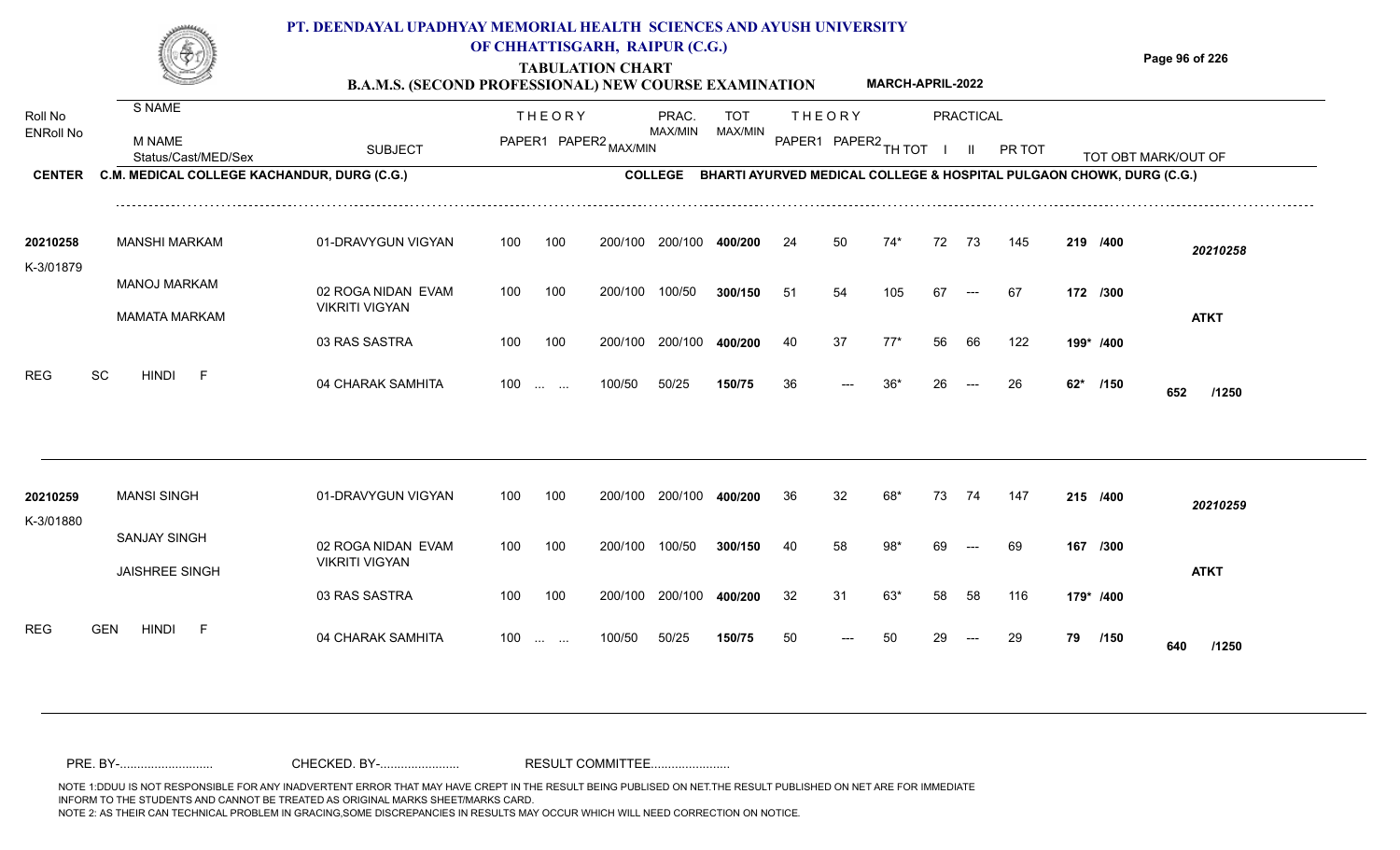**TABULATION CHART**

**Page 97 of 226**

|                             |                                             | <b>B.A.M.S. (SECOND PROFESSIONAL) NEW COURSE EXAMINATION</b> |     |                                                |         |                  |                                                                      |                      |               | MARCH-APRIL-2022 |    |                      |        |    |          |                     |
|-----------------------------|---------------------------------------------|--------------------------------------------------------------|-----|------------------------------------------------|---------|------------------|----------------------------------------------------------------------|----------------------|---------------|------------------|----|----------------------|--------|----|----------|---------------------|
| Roll No<br><b>ENRoll No</b> | S NAME<br>M NAME                            |                                                              |     | <b>THEORY</b>                                  |         | PRAC.<br>MAX/MIN | TOT<br>MAX/MIN                                                       |                      | <b>THEORY</b> |                  |    | PRACTICAL            |        |    |          |                     |
|                             | Status/Cast/MED/Sex                         | <b>SUBJECT</b>                                               |     | PAPER1 PAPER2 MAX/MIN                          |         |                  |                                                                      | PAPER1 PAPER2 TH TOT |               |                  |    | - 11                 | PR TOT |    |          | TOT OBT MARK/OUT OF |
| <b>CENTER</b>               | C.M. MEDICAL COLLEGE KACHANDUR, DURG (C.G.) |                                                              |     |                                                |         | <b>COLLEGE</b>   | BHARTI AYURVED MEDICAL COLLEGE & HOSPITAL PULGAON CHOWK, DURG (C.G.) |                      |               |                  |    |                      |        |    |          |                     |
| 20210261<br>K-3/01882       | NAGENDRA KUMAR                              | 01-DRAVYGUN VIGYAN                                           | 100 | 100                                            | 200/100 | 200/100          | 400/200                                                              | 42                   | 54            | $96*$            | 73 | 74                   | 147    |    | 243 /400 | 20210261            |
|                             | DEV SINGH SAHU<br>OM KUMARI SAHU            | 02 ROGA NIDAN EVAM<br><b>VIKRITI VIGYAN</b>                  | 100 | 100                                            | 200/100 | 100/50           | 300/150                                                              | 50                   | 60            | 110              | 63 | $---$                | 63     |    | 173 /300 | <b>PASS</b>         |
|                             |                                             | 03 RAS SASTRA                                                | 100 | 100                                            | 200/100 | 200/100          | 400/200                                                              | 51                   | 54            | 105              | 59 | 59                   | 118    |    | 223 /400 | <b>DC 04</b>        |
| REG                         | <b>OBC</b><br><b>HINDI</b><br>M             | 04 CHARAK SAMHITA                                            | 100 | $\mathbf{1}$ and $\mathbf{1}$ and $\mathbf{1}$ | 100/50  | 50/25            | 150/75                                                               | 55                   | $---$         | 55               | 25 | $---$                | 25     | 80 | /150     | 719<br>/1250        |
| 20210262                    | <b>NEETU</b>                                | 01-DRAVYGUN VIGYAN                                           | 100 | 100                                            | 200/100 | 200/100          | 400/200                                                              | 56                   | 62            | 118              | 75 | 76                   | 151    |    | 269 /400 |                     |
| K-3/01883                   | YOGESH                                      |                                                              |     |                                                |         |                  |                                                                      |                      |               |                  |    |                      |        |    |          | 20210262            |
|                             | <b>KIRTI</b>                                | 02 ROGA NIDAN EVAM<br><b>VIKRITI VIGYAN</b>                  | 100 | 100                                            | 200/100 | 100/50           | 300/150                                                              | 68                   | 62            | 130              | 71 | $\hspace{0.05cm}---$ | 71     |    | 201 /300 | <b>PASS</b>         |
|                             |                                             | 03 RAS SASTRA                                                | 100 | 100                                            | 200/100 | 200/100          | 400/200                                                              | 52                   | 59            | 111              | 76 | 77                   | 153    |    | 264 /400 |                     |
| <b>REG</b>                  | <b>OBC</b><br><b>HINDI</b><br>-F            | 04 CHARAK SAMHITA                                            | 100 | $\sim 10^{-1}$ and $\sim 10^{-1}$              | 100/50  | 50/25            | 150/75                                                               | 53                   | $---$         | 53               | 35 | $---$                | 35     | 88 | /150     | 822<br>/1250        |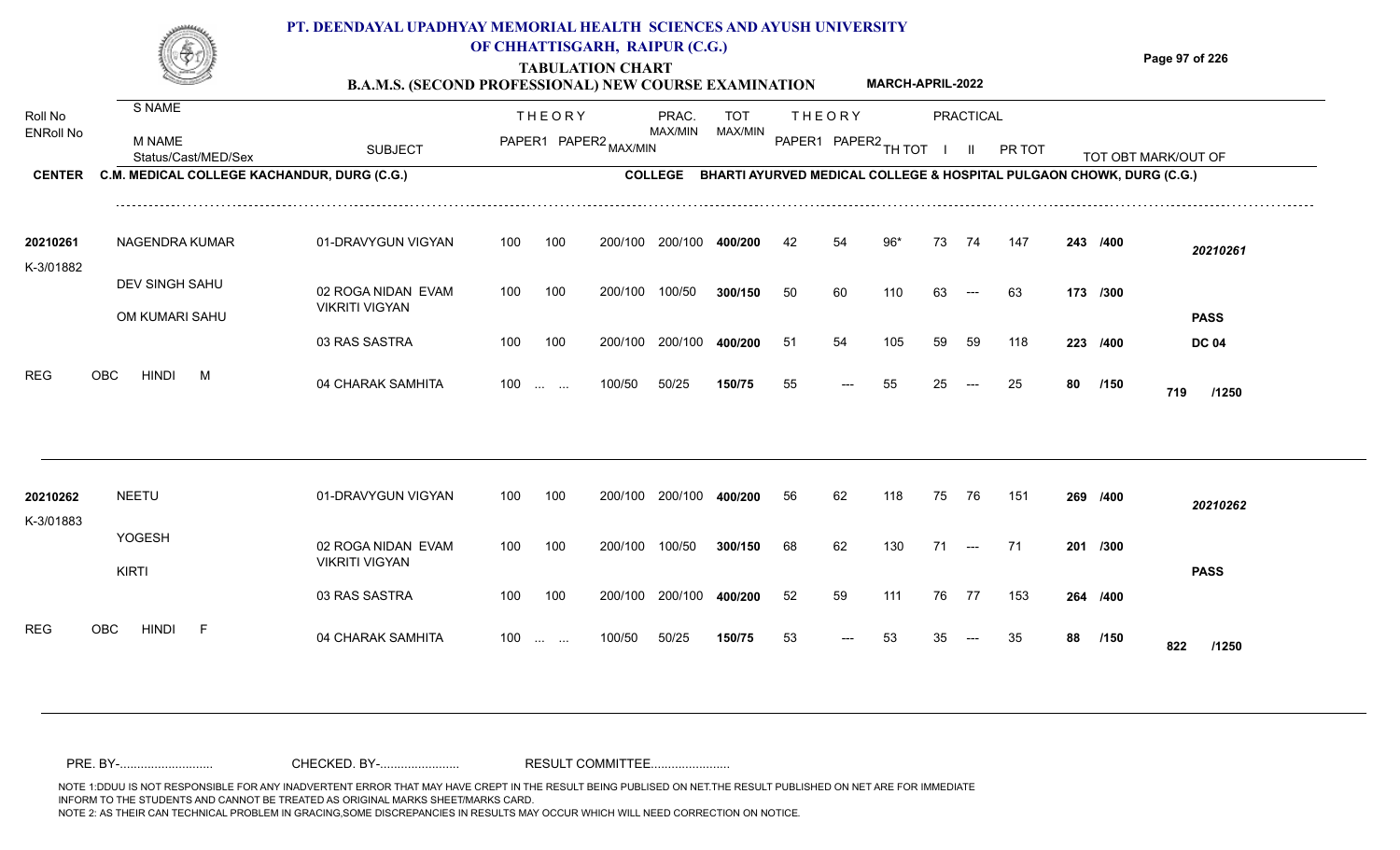### **TABULATION CHART Page 98 of 226 B.A.M.S. (SECOND PROFESSIONAL) NEW COURSE EXAMINATION PT. DEENDAYAL UPADHYAY MEMORIAL HEALTH SCIENCES AND AYUSH UNIVERSITY OF CHHATTISGARH, RAIPUR (C.G.) MARCH-APRIL-2022**

| Roll No               | S NAME                                           |                                             |     | <b>THEORY</b>                                  |                       | PRAC.           | <b>TOT</b>                                                                   |    | <b>THEORY</b> |                      |    | PRACTICAL                |               |     |          |                     |  |
|-----------------------|--------------------------------------------------|---------------------------------------------|-----|------------------------------------------------|-----------------------|-----------------|------------------------------------------------------------------------------|----|---------------|----------------------|----|--------------------------|---------------|-----|----------|---------------------|--|
| <b>ENRoll No</b>      | <b>M NAME</b><br>Status/Cast/MED/Sex             | <b>SUBJECT</b>                              |     |                                                | PAPER1 PAPER2 MAX/MIN | MAX/MIN         | MAX/MIN                                                                      |    |               | PAPER1 PAPER2 TH TOT |    | $\mathbf{I}$             | <b>PR TOT</b> |     |          | TOT OBT MARK/OUT OF |  |
| <b>CENTER</b>         | C.M. MEDICAL COLLEGE KACHANDUR, DURG (C.G.)      |                                             |     |                                                |                       |                 | COLLEGE BHARTI AYURVED MEDICAL COLLEGE & HOSPITAL PULGAON CHOWK, DURG (C.G.) |    |               |                      |    |                          |               |     |          |                     |  |
| 20210265<br>K-3/01886 | <b>NITISH KUMAR</b>                              | 01-DRAVYGUN VIGYAN                          | 100 | 100                                            | 200/100               | 200/100         | 400/200                                                                      | 54 | 61            | 115                  | 70 | 72                       | 142           | 257 | /400     | 20210265            |  |
|                       | NAND KUMAR KAUSHIK<br>DRAUPATI KAUSHIK           | 02 ROGA NIDAN EVAM<br><b>VIKRITI VIGYAN</b> | 100 | 100                                            | 200/100               | 100/50          | 300/150                                                                      | 67 | 51            | 118                  | 59 | $---$                    | 59            |     | 177 /300 | <b>PASS</b>         |  |
|                       |                                                  | 03 RAS SASTRA                               | 100 | 100                                            | 200/100               | 200/100         | 400/200                                                                      | 64 | 62            | 126                  | 66 | 59                       | 125           |     | 251 /400 |                     |  |
| <b>REG</b>            | <b>HINDI</b><br><b>OBC</b><br>M                  | 04 CHARAK SAMHITA                           |     | $100$                                          | 100/50                | 50/25           | 150/75                                                                       | 53 | $---$         | 53                   | 28 | $---$                    | 28            | 81  | /150     | 766<br>/1250        |  |
|                       |                                                  |                                             |     |                                                |                       |                 |                                                                              |    |               |                      |    |                          |               |     |          |                     |  |
| 20210266<br>K-3/01887 | <b>ONIMA KOSHLE</b>                              | 01-DRAVYGUN VIGYAN                          | 100 | 100                                            |                       | 200/100 200/100 | 400/200                                                                      | 50 | 67            | 117                  | 83 | 84                       | 167           |     | 284 /400 | 20210266            |  |
|                       | DINESH CHAND KOSHLE<br><b>TOLI KUMARI KOSHLE</b> | 02 ROGA NIDAN EVAM<br><b>VIKRITI VIGYAN</b> | 100 | 100                                            | 200/100               | 100/50          | 300/150                                                                      | 77 | 62            | 139                  | 76 | $\hspace{0.05cm} \ldots$ | 76            |     | 215 /300 | <b>PASS</b>         |  |
|                       |                                                  | 03 RAS SASTRA                               | 100 | 100                                            | 200/100               | 200/100         | 400/200                                                                      | 61 | 67            | 128                  | 74 | 74                       | 148           |     | 276 /400 |                     |  |
| <b>REG</b>            | SC<br><b>HINDI</b><br>-F                         | 04 CHARAK SAMHITA                           | 100 | $\mathbf{r}$ and $\mathbf{r}$ and $\mathbf{r}$ | 100/50                | 50/25           | 150/75                                                                       | 67 |               | 67                   | 35 |                          | 35            |     | 102 /150 | 877<br>/1250        |  |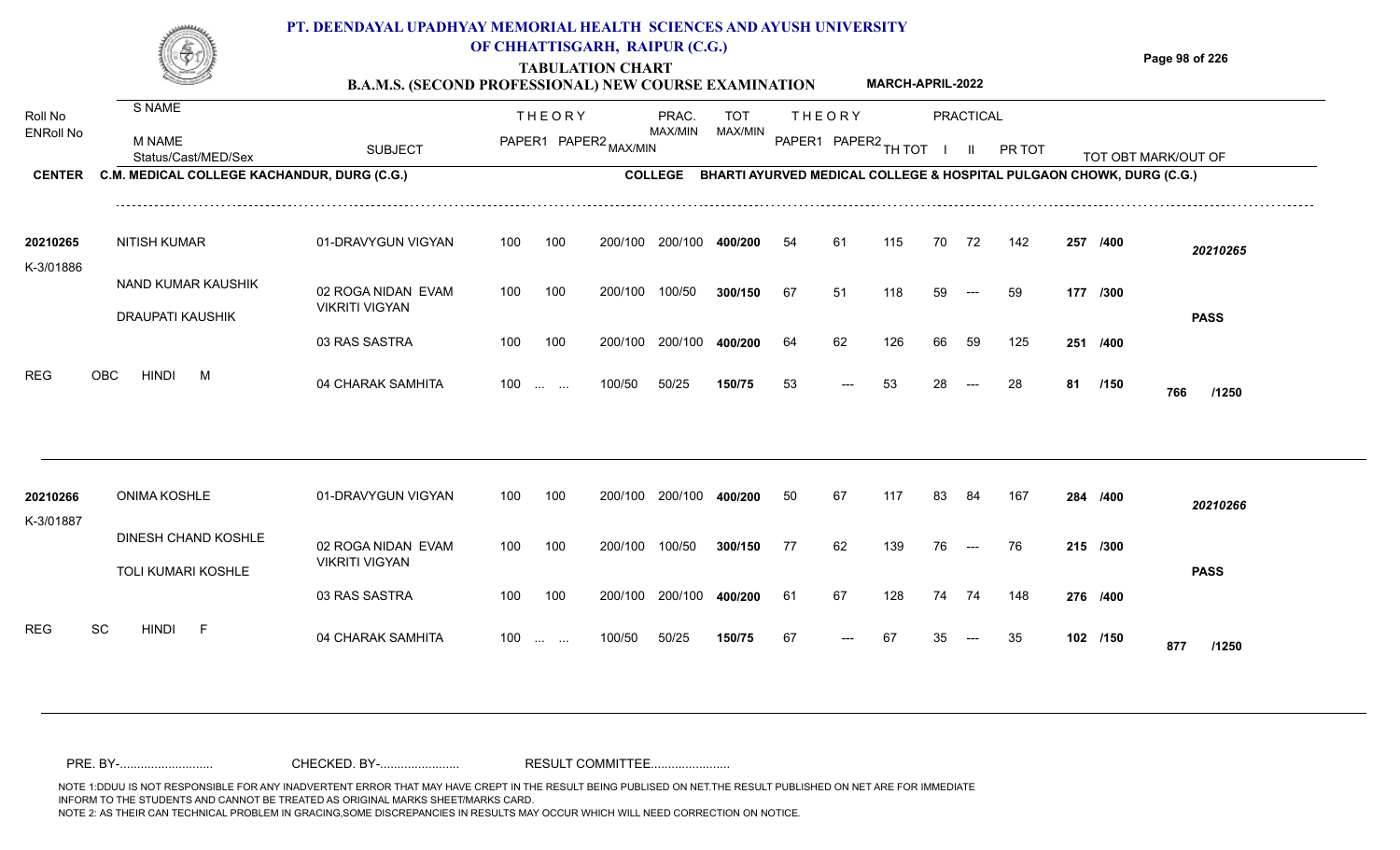#### **TABULATION CHART Page 99 of 226 B.A.M.S. (SECOND PROFESSIONAL) NEW COURSE EXAMINATION PT. DEENDAYAL UPADHYAY MEMORIAL HEALTH SCIENCES AND AYUSH UNIVERSITY OF CHHATTISGARH, RAIPUR (C.G.) MARCH-APRIL-2022**

| Roll No<br><b>ENRoll No</b><br><b>CENTER</b> | S NAME                                          |                                             |                   | <b>THEORY</b>         |         | PRAC.          | TOT     |     | <b>THEORY</b>        |     |    | <b>PRACTICAL</b>     |                                                                      |    |          |                     |
|----------------------------------------------|-------------------------------------------------|---------------------------------------------|-------------------|-----------------------|---------|----------------|---------|-----|----------------------|-----|----|----------------------|----------------------------------------------------------------------|----|----------|---------------------|
|                                              | M NAME<br>Status/Cast/MED/Sex                   | <b>SUBJECT</b>                              |                   | PAPER1 PAPER2 MAX/MIN |         | MAX/MIN        | MAX/MIN |     | PAPER1 PAPER2 TH TOT |     |    |                      | PR TOT                                                               |    |          | TOT OBT MARK/OUT OF |
|                                              | C.M. MEDICAL COLLEGE KACHANDUR, DURG (C.G.)     |                                             |                   |                       |         | <b>COLLEGE</b> |         |     |                      |     |    |                      | BHARTI AYURVED MEDICAL COLLEGE & HOSPITAL PULGAON CHOWK, DURG (C.G.) |    |          |                     |
| 20210267                                     | PALLAVI BEHRA                                   | 01-DRAVYGUN VIGYAN                          | 100               | 100                   | 200/100 | 200/100        | 400/200 | -51 | 67                   | 118 | 74 | 75                   | 149                                                                  |    | 267 /400 | 20210267            |
| K-3/01888                                    | OM PRAKASH BEHRA<br><b>JAYA BEHRA</b>           | 02 ROGA NIDAN EVAM<br><b>VIKRITI VIGYAN</b> | 100               | 100                   | 200/100 | 100/50         | 300/150 | 67  | 64                   | 131 | 74 | $---$                | 74                                                                   |    | 205 /300 | <b>PASS</b>         |
|                                              |                                                 | 03 RAS SASTRA                               | 100               | 100                   | 200/100 | 200/100        | 400/200 | 66  | 54                   | 120 | 75 | 76                   | 151                                                                  |    | 271 /400 |                     |
| <b>REG</b>                                   | <b>HINDI</b><br>OBC<br>$-F$                     | 04 CHARAK SAMHITA                           | $100 \dots \dots$ |                       | 100/50  | 50/25          | 150/75  | 61  |                      | 61  | 35 |                      | 35                                                                   | 96 | /150     | 839<br>/1250        |
|                                              |                                                 |                                             |                   |                       |         |                |         |     |                      |     |    |                      |                                                                      |    |          |                     |
| 20210268                                     | PARUL KESARIYA                                  | 01-DRAVYGUN VIGYAN                          | 100               | 100                   | 200/100 | 200/100        | 400/200 | 42  | 66                   | 108 | 73 | 74                   | 147                                                                  |    | 255 /400 | 20210268            |
| K-3/01889                                    | <b>MAHESH KESARIYA</b><br><b>KRITI KESARIYA</b> | 02 ROGA NIDAN EVAM<br><b>VIKRITI VIGYAN</b> | 100               | 100                   | 200/100 | 100/50         | 300/150 | 68  | 64                   | 132 | 75 | $\hspace{0.05cm}---$ | 75                                                                   |    | 207 /300 | <b>PASS</b>         |
|                                              |                                                 | 03 RAS SASTRA                               | 100               | 100                   | 200/100 | 200/100        | 400/200 | 58  | 53                   | 111 | 70 | 72                   | 142                                                                  |    | 253 /400 |                     |
| <b>REG</b>                                   | <b>HINDI</b><br><b>OBC</b><br>- F               | 04 CHARAK SAMHITA                           | $100 \dots \dots$ |                       | 100/50  | 50/25          | 150/75  | 57  |                      | 57  |    |                      | 38                                                                   | 95 | /150     | 810<br>/1250        |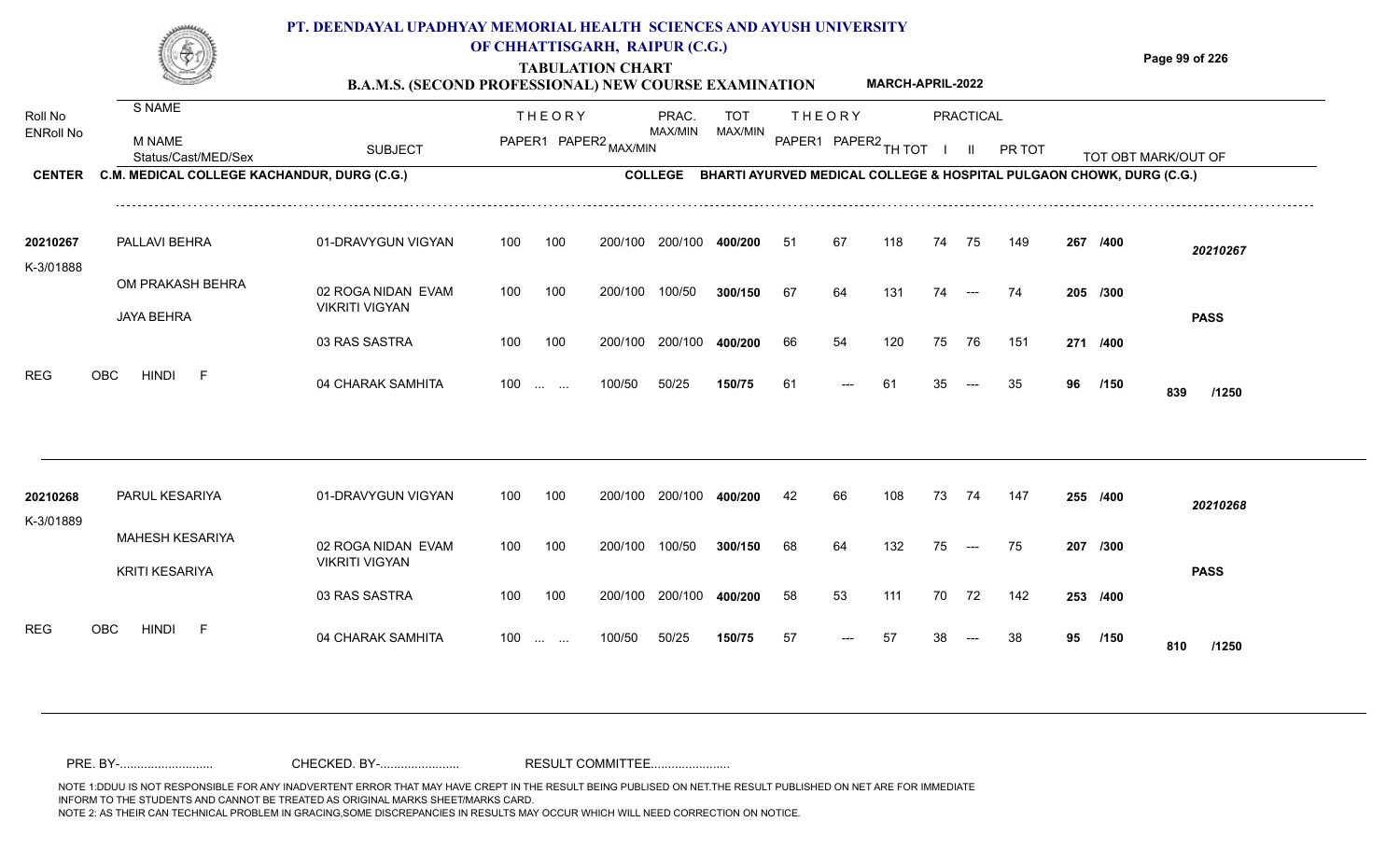|                             |                                                | PT. DEENDAYAL UPADHYAY MEMORIAL HEALTH SCIENCES AND AYUSH UNIVERSITY<br><b>B.A.M.S. (SECOND PROFESSIONAL) NEW COURSE EXAMINATION</b> |                   |               | OF CHHATTISGARH, RAIPUR (C.G.)<br><b>TABULATION CHART</b> |                         |                |     |               | <b>MARCH-APRIL-2022</b> |     |           |                                                                              |    |          | Page 100 of 226     |
|-----------------------------|------------------------------------------------|--------------------------------------------------------------------------------------------------------------------------------------|-------------------|---------------|-----------------------------------------------------------|-------------------------|----------------|-----|---------------|-------------------------|-----|-----------|------------------------------------------------------------------------------|----|----------|---------------------|
| Roll No<br><b>ENRoll No</b> | S NAME<br><b>M NAME</b><br>Status/Cast/MED/Sex | <b>SUBJECT</b>                                                                                                                       |                   | <b>THEORY</b> | PAPER1 PAPER2 MAX/MIN                                     | PRAC.<br><b>MAX/MIN</b> | TOT<br>MAX/MIN |     | <b>THEORY</b> | PAPER1 PAPER2 TH TOT    |     | PRACTICAL | PR TOT                                                                       |    |          | TOT OBT MARK/OUT OF |
| <b>CENTER</b>               | C.M. MEDICAL COLLEGE KACHANDUR, DURG (C.G.)    |                                                                                                                                      |                   |               |                                                           |                         |                |     |               |                         |     |           | COLLEGE BHARTI AYURVED MEDICAL COLLEGE & HOSPITAL PULGAON CHOWK, DURG (C.G.) |    |          |                     |
| 20210269<br>K-3/01890       | POSHAN LAL                                     | 01-DRAVYGUN VIGYAN                                                                                                                   | 100               | 100           | 200/100                                                   | 200/100                 | 400/200        | -38 | -51           | 89*                     | 70  | 71        | 141                                                                          |    | 230 /400 | 20210269            |
|                             | <b>RAM KHILAWAN</b><br><b>SOHAGI BAI</b>       | 02 ROGA NIDAN EVAM<br><b>VIKRITI VIGYAN</b>                                                                                          | 100               | 100           | 200/100                                                   | 100/50                  | 300/150        | 55  | 54            | 109                     | 60. |           | -60                                                                          |    | 169 /300 | <b>ATKT</b>         |
|                             |                                                | 03 RAS SASTRA                                                                                                                        | 100               | 100           | 200/100                                                   | 200/100                 | 400/200        | 50  | 61            | 111                     | 52  | 58        | 110                                                                          |    | 221 /400 |                     |
| <b>REG</b>                  | <b>OBC</b><br><b>HINDI</b><br>M                | 04 CHARAK SAMHITA                                                                                                                    | $100 \dots \dots$ |               | 100/50                                                    | 50/25                   | 150/75         | 50  | ---           | 50                      | 26  | $---$     | 26                                                                           | 76 | /150     | 696<br>/1250        |
|                             |                                                |                                                                                                                                      |                   |               |                                                           |                         |                |     |               |                         |     |           |                                                                              |    |          |                     |

| 20210270   | PRAGATI JAISWAL           | 01-DRAVYGUN VIGYAN    | 100               | 100 | 200/100         | 200/100 | 400/200 | 51 | 56                   | 107 | 73 | 74    | 147 | 254 /400 |      | 20210270     |
|------------|---------------------------|-----------------------|-------------------|-----|-----------------|---------|---------|----|----------------------|-----|----|-------|-----|----------|------|--------------|
| K-3/01891  |                           |                       |                   |     |                 |         |         |    |                      |     |    |       |     |          |      |              |
|            | L N JAISWAL               | 02 ROGA NIDAN EVAM    | 100               | 100 | 200/100         | 100/50  | 300/150 | 77 | 67                   | 144 | 74 | $---$ | 74  | 218 /300 |      |              |
|            |                           | <b>VIKRITI VIGYAN</b> |                   |     |                 |         |         |    |                      |     |    |       |     |          |      | <b>PASS</b>  |
|            | MONGRA JAISWAL            | 03 RAS SASTRA         | 100               | 100 | 200/100 200/100 |         | 400/200 | 58 | 50                   | 108 | 68 | 70    | 138 | 246 /400 |      |              |
| <b>REG</b> | HINDI<br>OBC.<br><b>E</b> | 04 CHARAK SAMHITA     | $100 \dots \dots$ |     | 100/50          | 50/25   | 150/75  | 68 | $\hspace{0.05cm}---$ | 68  | 30 | $---$ | 30  | 98       | /150 | 816<br>/1250 |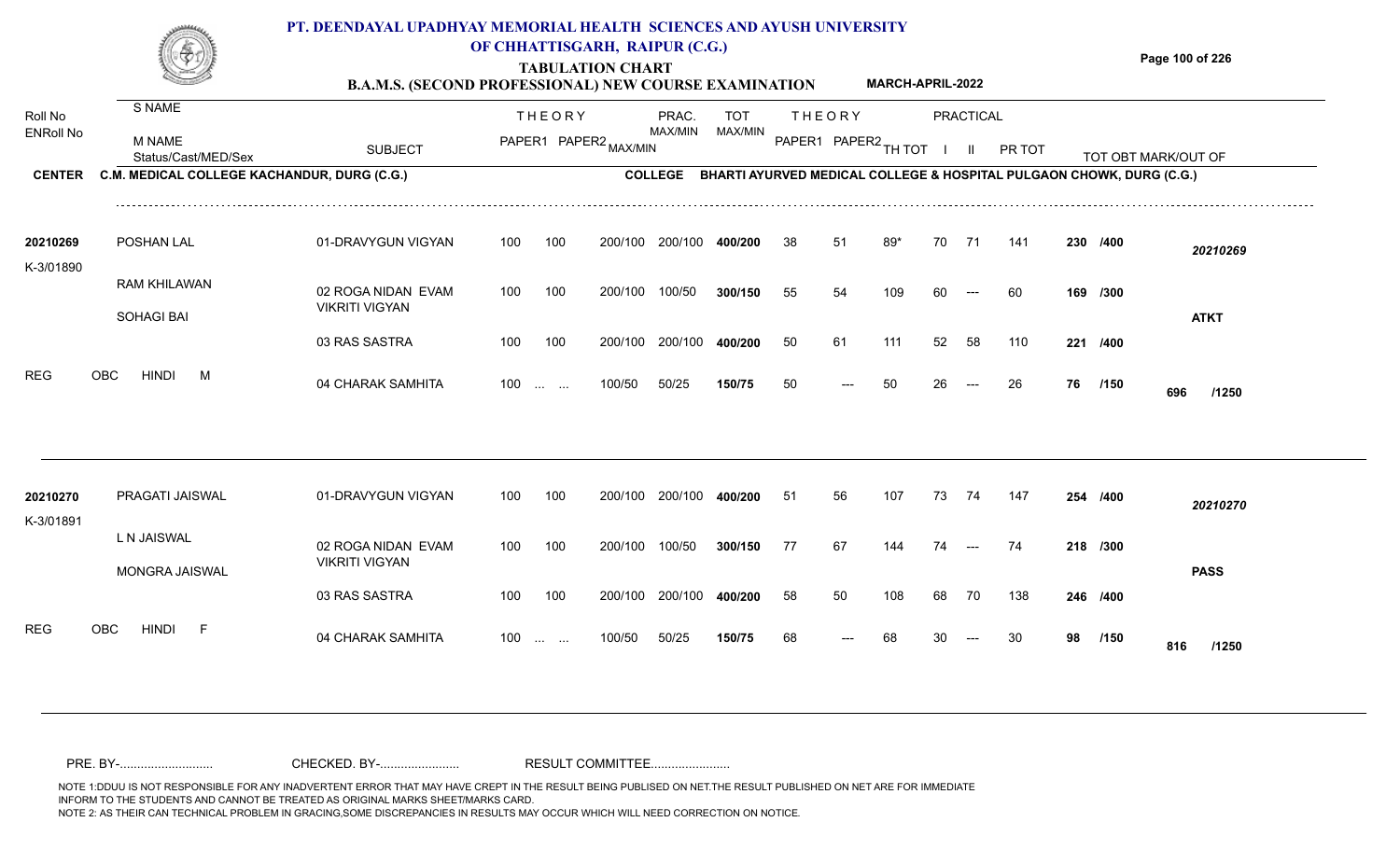#### **TABULATION CHART Page 101 of 226 B.A.M.S. (SECOND PROFESSIONAL) NEW COURSE EXAMINATION**  Roll No ENRoll No MAX/MIN MAX/MIN MAX/MIN MAX/MIN ANG THIOT I II PRITOT TOT OBTIMARK/OUT OF SUBJECT PAPER2 <sub>MAX/MIN</sub> MAX/MIN PAPER1 PAPER2 <sub>TH</sub>IOT I II PRITOT TOT OBTIMARK/OUT OF **PRACTICAL CENTER C.M. MEDICAL COLLEGE KACHANDUR, DURG (C.G.)** THEORY PRAC. TOT PAPER1 PAPER2 MAX/MIN PAPER PRAC. THEORY S NAME M NAME **PT. DEENDAYAL UPADHYAY MEMORIAL HEALTH SCIENCES AND AYUSH UNIVERSITY OF CHHATTISGARH, RAIPUR (C.G.) COLLEGE BHARTI AYURVED MEDICAL COLLEGE & HOSPITAL PULGAON CHOWK, DURG (C.G.) MARCH-APRIL-2022** 01-DRAVYGUN VIGYAN 100 100 100 100 200/100 200/100 400/200 200/100 **400/200 /400** *20210271* PRAGATI SAHU **20210271** K-3/01892 51 65 116 75 76 151 **267**

| 20210272  | PRAGATI VARMA                          | 01-DRAVYGUN VIGYAN                          | 100               | 100 | 200/100 | 200/100 | 400/200 | 61 | 56    | 117 | 80 | - 81                  | 161 | 278 /400 |      | 20210272     |
|-----------|----------------------------------------|---------------------------------------------|-------------------|-----|---------|---------|---------|----|-------|-----|----|-----------------------|-----|----------|------|--------------|
| K-3/01893 | RAMCHANDRA VARMA<br><b>MEENA VARMA</b> | 02 ROGA NIDAN EVAM<br><b>VIKRITI VIGYAN</b> | 100               | 100 | 200/100 | 100/50  | 300/150 | 68 | 52    | 120 | 71 | $\qquad \qquad - - -$ | 71  | 191 /300 |      | <b>PASS</b>  |
|           |                                        | 03 RAS SASTRA                               | 100               | 100 | 200/100 | 200/100 | 400/200 | 55 | 56    | 111 | 69 | 76                    | 145 | 256 /400 |      |              |
| REG       | <b>GEN</b><br><b>HINDI</b><br>-F       | 04 CHARAK SAMHITA                           | $100 \dots \dots$ |     | 100/50  | 50/25   | 150/75  | 59 | $---$ | 59  | 30 | $---$                 | 30  | 89       | /150 | 814<br>/1250 |

200/100

100 200/100 100/50 300/150 72

200/100

100/50

04 CHARAK SAMHITA 100 … … 100/50 50/25 **150/75 64 --- 64 30 --- 30 94 /150 855 /1250** 

---

**/300** 72 70 142 67 67 **209**

**/400** 68 76 144 70 71 141 **285**

<sup>64</sup> <sup>64</sup> <sup>30</sup> <sup>30</sup> **<sup>94</sup> <sup>855</sup>**

**/150**

**PASS**

100/50 **300/150**

200/100 **400/200**

50/25 **150/75**

100 ... ... 100/50 50/25 1**50/75** 64 --- 64 30

02 ROGA NIDAN EVAM

03 RAS SASTRA

VIKRITI VIGYAN

GEETA RAM SAHU

DHANESHWARI SAHU

REG OBC HINDI F 04 CHARAK SAMHITA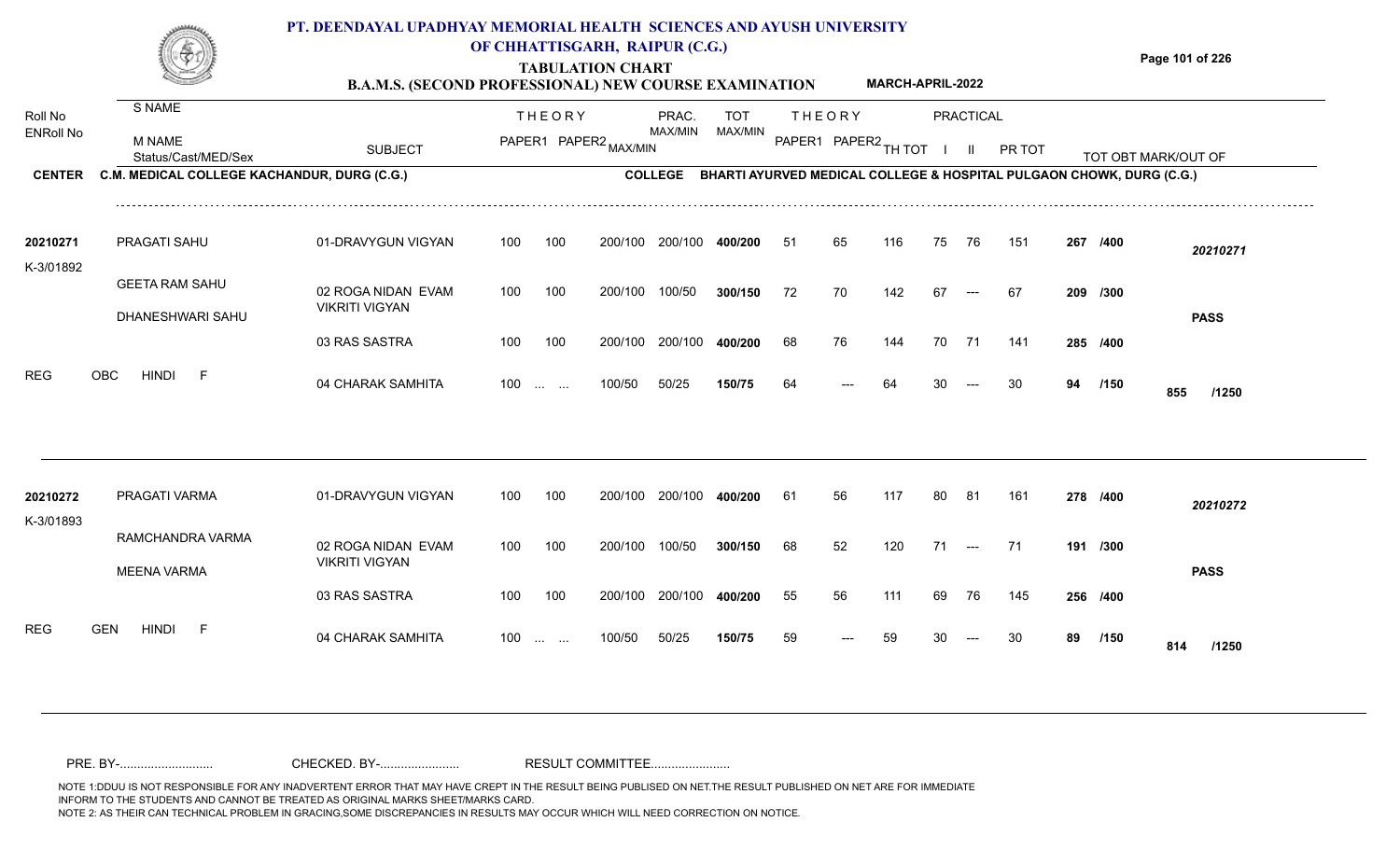|                       |                                             | PT. DEENDAYAL UPADHYAY MEMORIAL HEALTH SCIENCES AND AYUSH UNIVERSITY<br><b>B.A.M.S. (SECOND PROFESSIONAL) NEW COURSE EXAMINATION</b> | OF CHHATTISGARH, RAIPUR (C.G.) |               | <b>TABULATION CHART</b> |                |            |        |         | <b>MARCH-APRIL-2022</b> |    |           |        |                                                                      | Page 102 of 226     |
|-----------------------|---------------------------------------------|--------------------------------------------------------------------------------------------------------------------------------------|--------------------------------|---------------|-------------------------|----------------|------------|--------|---------|-------------------------|----|-----------|--------|----------------------------------------------------------------------|---------------------|
| Roll No               | S NAME                                      |                                                                                                                                      |                                | <b>THEORY</b> |                         | PRAC.          | <b>TOT</b> |        | THEORY  |                         |    | PRACTICAL |        |                                                                      |                     |
| <b>ENRoll No</b>      | M NAME<br>Status/Cast/MED/Sex               | <b>SUBJECT</b>                                                                                                                       |                                | PAPER1 PAPER2 |                         | MAX/MIN        | MAX/MIN    | PAPER1 | PAPER2. |                         |    |           | PR TOT |                                                                      | TOT OBT MARK/OUT OF |
| <b>CENTER</b>         | C.M. MEDICAL COLLEGE KACHANDUR, DURG (C.G.) |                                                                                                                                      |                                |               |                         | <b>COLLEGE</b> |            |        |         |                         |    |           |        | BHARTI AYURVED MEDICAL COLLEGE & HOSPITAL PULGAON CHOWK, DURG (C.G.) |                     |
| 20210273<br>K-3/01894 | PUSHPA RAJWADE                              | 01-DRAVYGUN VIGYAN                                                                                                                   | 100                            | 100           | 200/100                 | 200/100        | 400/200    | 55     | 63      | 118                     | 76 | - 77      | 153    | 271 /400                                                             | 20210273            |
|                       | <b>GANESH RAM</b><br>MANORAMA RAJWADE       | 02 ROGA NIDAN EVAM<br><b>VIKRITI VIGYAN</b>                                                                                          | 100                            | 100           | 200/100                 | 100/50         | 300/150    | 76     | 73      | 149                     | 73 | $---$     | 73     | 222 /300                                                             | <b>PASS</b>         |
|                       |                                             | 03 RAS SASTRA                                                                                                                        | 100                            | 100           | 200/100                 | 200/100        | 400/200    | 72     | 67      | 139                     | 70 | 74        | 144    | 283 /400                                                             |                     |

100/50 50/25 **150/75**

100 ... ... 100/50 50/25 150/75 71 --- 71 30

04 CHARAK SAMHITA 100 … … 100/50 50/25 **150/75 71 --- 71 30 --- 30 101 /150 877 /1250** 

**/150**

<sup>71</sup> <sup>71</sup> <sup>30</sup> <sup>30</sup> **<sup>101</sup> <sup>877</sup>**

| 20210275<br>K-3/01896 | <b>REENA TONDON</b>      | 01-DRAVYGUN VIGYAN                     | 100 | 100                                            | 200/100 | 200/100 | 400/200 | 24  | 36    | 60* | 83 | 84    | 167 | 227      | /400        | 20210275    |
|-----------------------|--------------------------|----------------------------------------|-----|------------------------------------------------|---------|---------|---------|-----|-------|-----|----|-------|-----|----------|-------------|-------------|
|                       | DOMAR SINGH TONDON       | 02 ROGA NIDAN EVAM                     | 100 | 100                                            | 200/100 | 100/50  | 300/150 | 59  | 50    | 109 | 63 | $---$ | 63  | 172 /300 |             |             |
|                       | RATNA BAI TONDON         | <b>VIKRITI VIGYAN</b><br>03 RAS SASTRA | 100 | 100                                            | 200/100 | 200/100 | 400/200 | -51 | 56    | 107 | 57 | -57   | 114 | 221      | /400        | <b>ATKT</b> |
| <b>REG</b>            | SC<br><b>HINDI</b><br>F. | 04 CHARAK SAMHITA                      | 100 | $\mathbf{r}$ and $\mathbf{r}$ and $\mathbf{r}$ | 100/50  | 50/25   | 150/75  | 51  | $---$ | -51 | 30 | $--$  | 30  | 81       | /150<br>701 | /1250       |

REG OBC HINDI F 04 CHARAK SAMHITA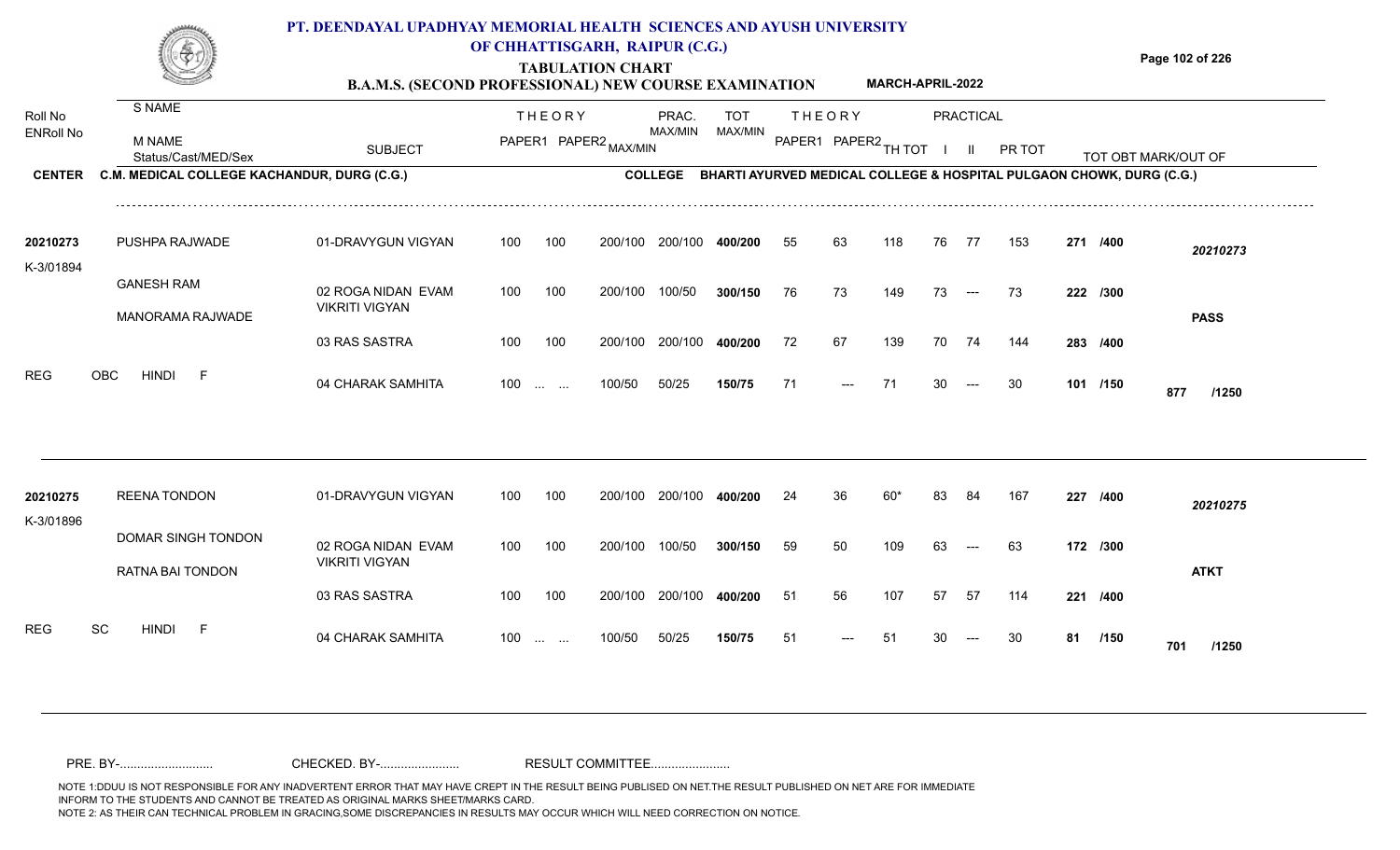#### **TABULATION CHART Page 103 of 226 B.A.M.S. (SECOND PROFESSIONAL) NEW COURSE EXAMINATION PRACTICAL** THEORY PRAC. TOT PRAC. THEORY S NAME **PT. DEENDAYAL UPADHYAY MEMORIAL HEALTH SCIENCES AND AYUSH UNIVERSITY OF CHHATTISGARH, RAIPUR (C.G.) MARCH-APRIL-2022**

| <b>ENRoll No</b>      | <b>M NAME</b><br>Status/Cast/MED/Sex        | <b>SUBJECT</b>                              |     |                   | PAPER1 PAPER2 MAX/MIN | MAX/MIN         | MAX/MIN                                                                      |    |       | PAPER1 PAPER2 TH TOT |    |                          | PR TOT |    |          | TOT OBT MARK/OUT OF |
|-----------------------|---------------------------------------------|---------------------------------------------|-----|-------------------|-----------------------|-----------------|------------------------------------------------------------------------------|----|-------|----------------------|----|--------------------------|--------|----|----------|---------------------|
| <b>CENTER</b>         | C.M. MEDICAL COLLEGE KACHANDUR, DURG (C.G.) |                                             |     |                   |                       |                 | COLLEGE BHARTI AYURVED MEDICAL COLLEGE & HOSPITAL PULGAON CHOWK, DURG (C.G.) |    |       |                      |    |                          |        |    |          |                     |
| 20210276<br>K-3/01897 | <b>RISHI PRASAD</b>                         | 01-DRAVYGUN VIGYAN                          | 100 | 100               |                       | 200/100 200/100 | 400/200                                                                      | 56 | 59    | 115                  | 74 | 73                       | 147    |    | 262 /400 | 20210276            |
|                       | <b>VISHNU PRASAD</b><br><b>POORNIMA</b>     | 02 ROGA NIDAN EVAM<br><b>VIKRITI VIGYAN</b> | 100 | 100               | 200/100               | 100/50          | 300/150                                                                      | 57 | 69    | 126                  | 73 | $\hspace{0.05cm} \ldots$ | 73     |    | 199 /300 | <b>PASS</b>         |
|                       |                                             | 03 RAS SASTRA                               | 100 | 100               | 200/100               | 200/100         | 400/200                                                                      | 52 | 61    | 113                  | 57 | 55                       | 112    |    | 225 /400 |                     |
| <b>REG</b>            | <b>HINDI</b><br>OBC<br>M                    | 04 CHARAK SAMHITA                           |     | $100$             | 100/50                | 50/25           | 150/75                                                                       | 57 | ---   | -57                  | 29 | $---$                    | 29     | 86 | /150     | 772<br>/1250        |
| 20210277              | <b>RITU MISHRA</b>                          | 01-DRAVYGUN VIGYAN                          | 100 | 100               | 200/100               | 200/100         | 400/200                                                                      | 55 | 55    | 110                  | 74 | 72                       | 146    |    | 256 /400 | 20210277            |
| K-3/01898             | SUSHIL KUMAR MISHRA<br>PANKAJ LATA MISHRA   | 02 ROGA NIDAN EVAM<br><b>VIKRITI VIGYAN</b> | 100 | 100               | 200/100               | 100/50          | 300/150                                                                      | 66 | 70    | 136                  | 75 | $--$                     | 75     |    | 211 /300 | <b>PASS</b>         |
|                       |                                             | 03 RAS SASTRA                               | 100 | 100               | 200/100               | 200/100         | 400/200                                                                      | 51 | 51    | 102                  | 80 | 76                       | 156    |    | 258 /400 |                     |
| <b>REG</b>            | <b>GEN</b><br>HINDI<br>-F                   | 04 CHARAK SAMHITA                           |     | $100 \dots \dots$ | 100/50                | 50/25           | 150/75                                                                       | 63 | $---$ | 63                   | 33 | $\hspace{0.05cm} \ldots$ | 33     | 96 | /150     | 821<br>/1250        |

Roll No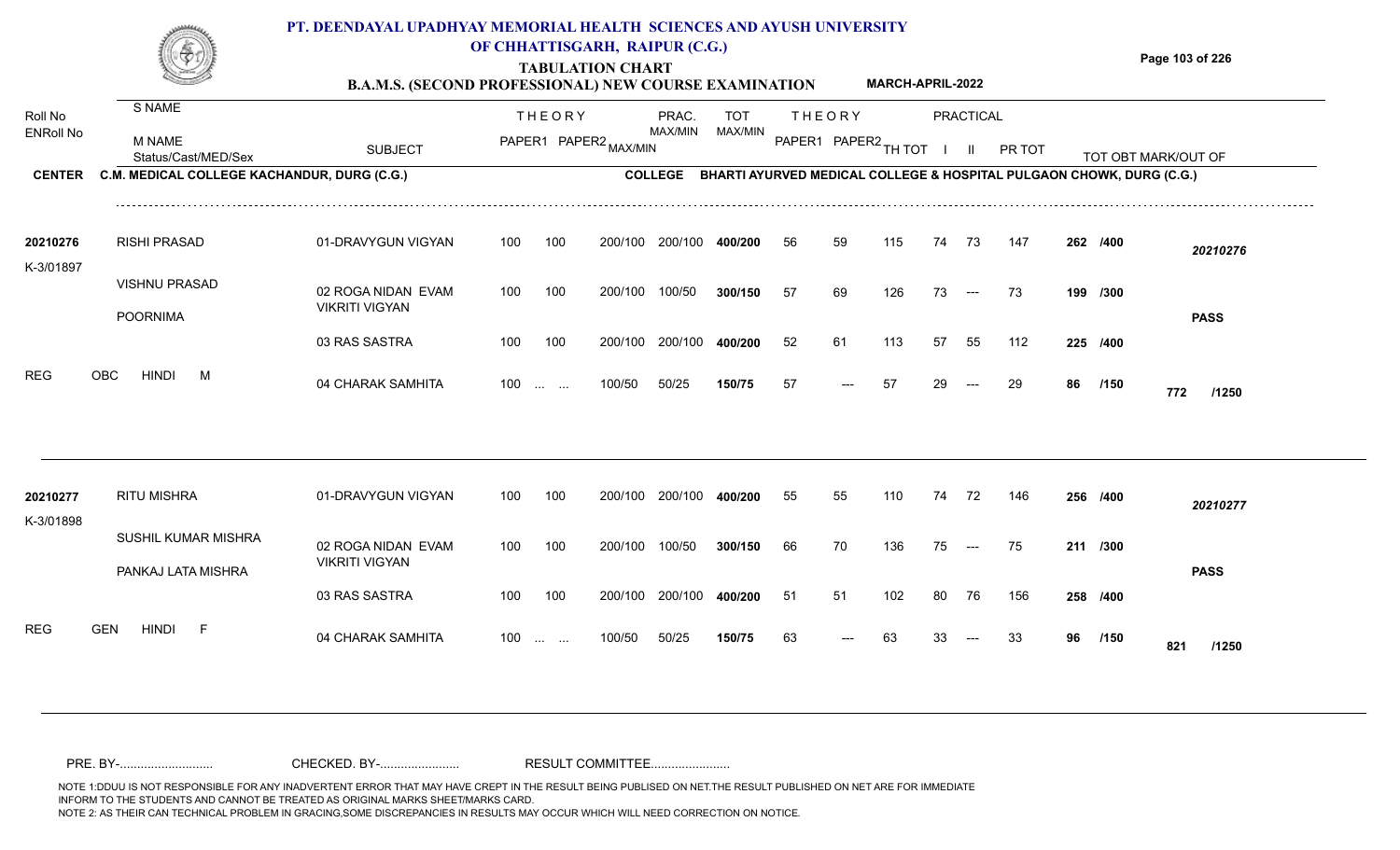|                       |                                             | PT. DEENDAYAL UPADHYAY MEMORIAL HEALTH SCIENCES AND AYUSH UNIVERSITY<br><b>B.A.M.S. (SECOND PROFESSIONAL) NEW COURSE EXAMINATION</b> | OF CHHATTISGARH, RAIPUR (C.G.) |               | <b>TABULATION CHART</b> |         |            |     |                      | <b>MARCH-APRIL-2022</b> |     |           |                                                                              |     |          | Page 104 of 226     |
|-----------------------|---------------------------------------------|--------------------------------------------------------------------------------------------------------------------------------------|--------------------------------|---------------|-------------------------|---------|------------|-----|----------------------|-------------------------|-----|-----------|------------------------------------------------------------------------------|-----|----------|---------------------|
| Roll No               | S NAME                                      |                                                                                                                                      |                                | <b>THEORY</b> |                         | PRAC.   | <b>TOT</b> |     | THEORY               |                         |     | PRACTICAL |                                                                              |     |          |                     |
| <b>ENRoll No</b>      | M NAME<br>Status/Cast/MED/Sex               | <b>SUBJECT</b>                                                                                                                       |                                |               | PAPER1 PAPER2 MAX/MIN   | MAX/MIN | MAX/MIN    |     | PAPER1 PAPER2 TH TOT |                         |     |           | PR TOT                                                                       |     |          | TOT OBT MARK/OUT OF |
| <b>CENTER</b>         | C.M. MEDICAL COLLEGE KACHANDUR, DURG (C.G.) |                                                                                                                                      |                                |               |                         |         |            |     |                      |                         |     |           | COLLEGE BHARTI AYURVED MEDICAL COLLEGE & HOSPITAL PULGAON CHOWK, DURG (C.G.) |     |          |                     |
| 20210278<br>K-3/01899 | ROSHNI VERMA                                | 01-DRAVYGUN VIGYAN                                                                                                                   | 100                            | 100           | 200/100                 | 200/100 | 400/200    | 66  | 71                   | 137                     | 83  | -84       | 167                                                                          |     | 304 /400 | 20210278            |
|                       | SUNDER LAL VERMA<br><b>RITA VERMA</b>       | 02 ROGA NIDAN EVAM<br><b>VIKRITI VIGYAN</b>                                                                                          | 100                            | 100           | 200/100                 | 100/50  | 300/150    | 75  | 76.                  | 151                     | 75  | $---$     | 75                                                                           |     | 226 /300 | <b>PASS</b>         |
|                       |                                             | 03 RAS SASTRA                                                                                                                        | 100                            | 100           | 200/100                 | 200/100 | 400/200    | 76  | 79                   | 155                     | 83. | 83        | 166                                                                          | 321 | /400     |                     |
| <b>REG</b>            | OBC<br>HINDI                                | 04 CHARAK SAMHITA                                                                                                                    | 100                            |               | 100/50                  | 50/25   | 150/75     | -67 |                      |                         |     |           |                                                                              | 109 | /150     | 960<br>/1250        |

| 20210279<br>K-3/01900    | SAKSHI GUPTA                        | 01-DRAVYGUN VIGYAN                          | 100               | 100 | 200/100 | 200/100 | 400/200 | 63 | 67   | 130 | 83  | -84   | 167 | 297      | /400        | 20210279    |
|--------------------------|-------------------------------------|---------------------------------------------|-------------------|-----|---------|---------|---------|----|------|-----|-----|-------|-----|----------|-------------|-------------|
|                          | SANJAY KUMAR GUPTA<br>PURNIMA GUPTA | 02 ROGA NIDAN EVAM<br><b>VIKRITI VIGYAN</b> | 100               | 100 | 200/100 | 100/50  | 300/150 | 70 | 66   | 136 | 73  | $---$ | -73 | 209 /300 |             | <b>PASS</b> |
|                          |                                     | 03 RAS SASTRA                               | 100               | 100 | 200/100 | 200/100 | 400/200 | 59 | 74   | 133 | 75  | 75    | 150 | 283 /400 |             |             |
| <b>REG</b><br><b>OBC</b> | <b>HINDI</b><br>$\vdash$            | 04 CHARAK SAMHITA                           | $100 \dots \dots$ |     | 100/50  | 50/25   | 150/75  | 58 | $--$ | 58  | -38 | $---$ | -38 | 96       | /150<br>885 | /1250       |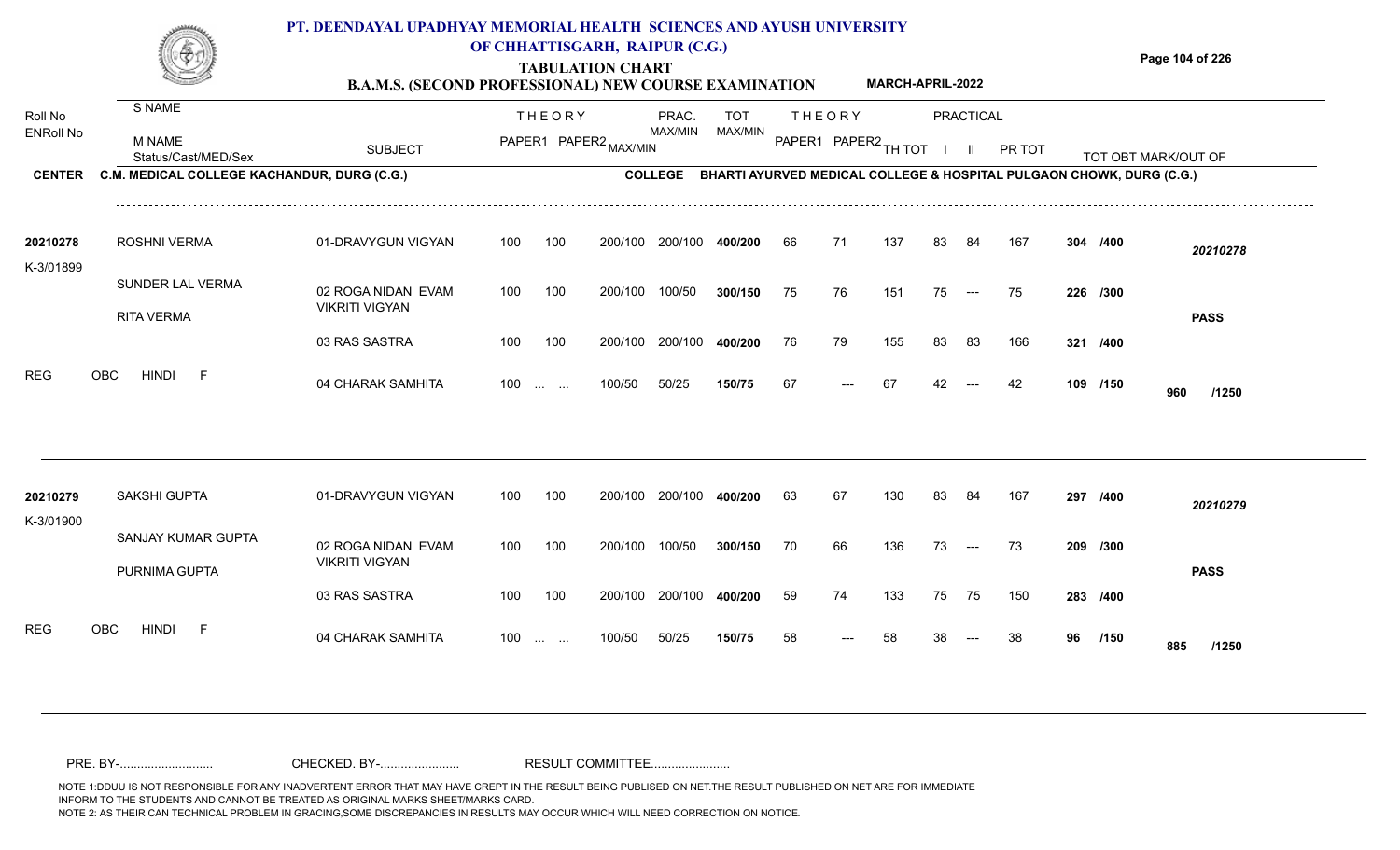|                                       | PT. DEENDAYAL UPADHYAY MEMORIAL HEALTH SCIENCES AND AYUSH UNIVERSITY<br>OF CHHATTISGARH, RAIPUR (C.G.)<br><b>TABULATION CHART</b><br><b>MARCH-APRIL-2022</b><br><b>B.A.M.S. (SECOND PROFESSIONAL) NEW COURSE EXAMINATION</b> |                                             |            |                                                       |                       |                                                                                                         |                       |          |                                       |           |    |                           |           |  | Page 105 of 226      |                     |  |  |  |  |
|---------------------------------------|------------------------------------------------------------------------------------------------------------------------------------------------------------------------------------------------------------------------------|---------------------------------------------|------------|-------------------------------------------------------|-----------------------|---------------------------------------------------------------------------------------------------------|-----------------------|----------|---------------------------------------|-----------|----|---------------------------|-----------|--|----------------------|---------------------|--|--|--|--|
| Roll No<br>ENRoll No<br><b>CENTER</b> | S NAME<br>M NAME<br>Status/Cast/MED/Sex<br>C.M. MEDICAL COLLEGE KACHANDUR, DURG (C.G.)                                                                                                                                       | <b>SUBJECT</b>                              |            | <b>THEORY</b>                                         | PAPER1 PAPER2 MAX/MIN | PRAC.<br><b>MAX/MIN</b><br>COLLEGE BHARTI AYURVED MEDICAL COLLEGE & HOSPITAL PULGAON CHOWK, DURG (C.G.) | <b>TOT</b><br>MAX/MIN |          | <b>THEORY</b><br>PAPER1 PAPER2 TH TOT |           |    | PRACTICAL<br>$\mathbf{H}$ | PR TOT    |  |                      | TOT OBT MARK/OUT OF |  |  |  |  |
| 20210280                              | <b>SAKSHI SONKAR</b>                                                                                                                                                                                                         | 01-DRAVYGUN VIGYAN                          | 100        | 100                                                   |                       | 200/100 200/100                                                                                         | 400/200               | 67       | 68                                    | 135       | 83 | 84                        | 167       |  | 302 /400             | 20210280            |  |  |  |  |
| K-3/01901                             | THANESHWAR PRASAD<br><b>SONKAR</b><br>YASHODA SONKAR                                                                                                                                                                         | 02 ROGA NIDAN EVAM<br><b>VIKRITI VIGYAN</b> | 100        | 100                                                   | 200/100               | 100/50                                                                                                  | 300/150               | 77       | 56                                    | 133       | 81 |                           | 81        |  | 214 /300             | <b>PASS</b>         |  |  |  |  |
| REG                                   | <b>OBC</b><br><b>HINDI</b><br>- F                                                                                                                                                                                            | 03 RAS SASTRA<br>04 CHARAK SAMHITA          | 100<br>100 | 100<br>$\mathbf{r}$ and $\mathbf{r}$ and $\mathbf{r}$ | 200/100<br>100/50     | 200/100<br>50/25                                                                                        | 400/200<br>150/75     | 72<br>65 | 63                                    | 135<br>65 | 80 | -80                       | 160<br>40 |  | 295 /400<br>105 /150 | 916<br>/1250        |  |  |  |  |
| 20210281                              | SARASWATI KRISHNANI                                                                                                                                                                                                          | 01-DRAVYGUN VIGYAN                          | 100        | 100                                                   | 200/100               | 200/100                                                                                                 | 400/200               | 63       | 58                                    | 121       | 83 | -84                       | 167       |  | 288 /400             | 20210281            |  |  |  |  |
| K-3/01902                             | DHARMENDRA KRISHNANI<br><b>ANJALI KRISHNANI</b>                                                                                                                                                                              | 02 ROGA NIDAN EVAM<br><b>VIKRITI VIGYAN</b> | 100        | 100                                                   | 200/100               | 100/50                                                                                                  | 300/150               | 76       | 64                                    | 140       |    |                           | 80        |  | 220 /300             | <b>PASS</b>         |  |  |  |  |

100 100 200/100 200/100 **400/200**

100/50 50/25 **150/75**

100 ... ... 100/50 50/25 **150/75** 58 --- 58 30

04 CHARAK SAMHITA 100 … … 100/50 50/25 **150/75** 58 --- 58 30 --- 30 **88 /150 874 /1250**

**/400** 59 73 132 71 75 146 **278**

<sup>58</sup> <sup>58</sup> <sup>30</sup> <sup>30</sup> **<sup>88</sup> <sup>874</sup>**

88 /150 **874** /1250

REG GEN HINDI F 04 CHARAK SAMHITA

03 RAS SASTRA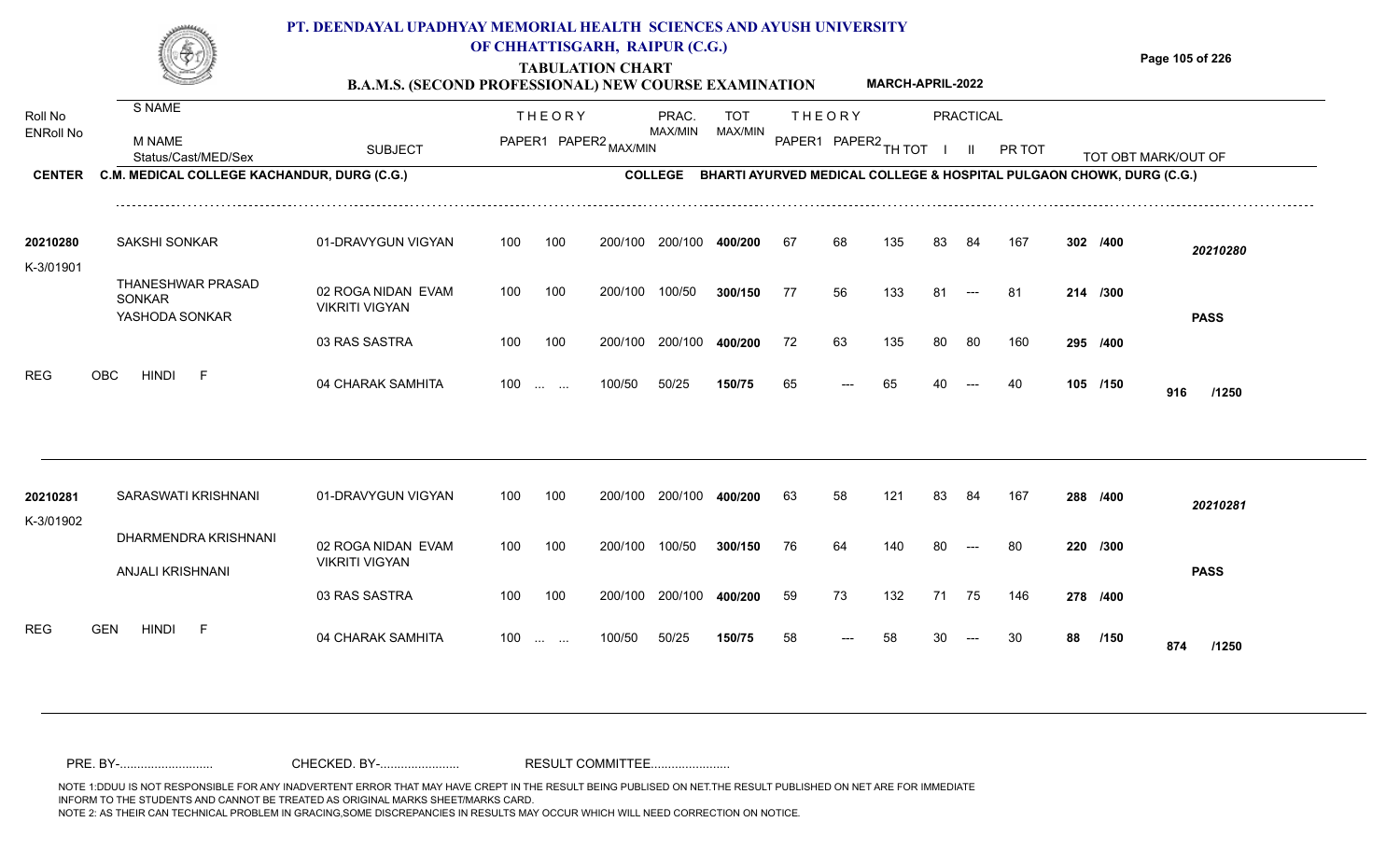|                       |                                             | PT. DEENDAYAL UPADHYAY MEMORIAL HEALTH SCIENCES AND AYUSH UNIVERSITY<br><b>B.A.M.S. (SECOND PROFESSIONAL) NEW COURSE EXAMINATION</b> |               |                                                               | OF CHHATTISGARH, RAIPUR (C.G.)<br><b>TABULATION CHART</b> |                         | Page 106 of 226                                                              |               |                      |     |    |                                        |        |    |          |                     |
|-----------------------|---------------------------------------------|--------------------------------------------------------------------------------------------------------------------------------------|---------------|---------------------------------------------------------------|-----------------------------------------------------------|-------------------------|------------------------------------------------------------------------------|---------------|----------------------|-----|----|----------------------------------------|--------|----|----------|---------------------|
| Roll No               | S NAME                                      |                                                                                                                                      | <b>THEORY</b> |                                                               |                                                           | PRAC.                   |                                                                              | <b>THEORY</b> |                      |     |    | PRACTICAL                              |        |    |          |                     |
| <b>ENRoll No</b>      | <b>M NAME</b><br>Status/Cast/MED/Sex        | <b>SUBJECT</b>                                                                                                                       |               |                                                               | PAPER1 PAPER2 MAX/MIN                                     | MAX/MIN                 | MAX/MIN                                                                      |               | PAPER1 PAPER2 TH TOT |     |    | $\mathbf{I}$                           | PR TOT |    |          | TOT OBT MARK/OUT OF |
| <b>CENTER</b>         | C.M. MEDICAL COLLEGE KACHANDUR, DURG (C.G.) |                                                                                                                                      |               |                                                               |                                                           |                         | COLLEGE BHARTI AYURVED MEDICAL COLLEGE & HOSPITAL PULGAON CHOWK, DURG (C.G.) |               |                      |     |    |                                        |        |    |          |                     |
| 20210282<br>K-3/01903 | <b>SARITA PATEL</b>                         | 01-DRAVYGUN VIGYAN                                                                                                                   | 100           | 100                                                           |                                                           | 200/100 200/100         | 400/200                                                                      | 60            | 54                   | 114 | 83 | 84                                     | 167    |    | 281 /400 | 20210282            |
|                       | <b>TOSHRAM PATEL</b><br>NILKUMARI PATEL     | 02 ROGA NIDAN EVAM<br><b>VIKRITI VIGYAN</b>                                                                                          | 100           | 100                                                           | 200/100                                                   | 100/50                  | 300/150                                                                      | 69            | 73                   | 142 | 71 | $\hspace{0.05cm}---$                   | -71    |    | 213 /300 | <b>PASS</b>         |
|                       |                                             | 03 RAS SASTRA                                                                                                                        | 100           | 100                                                           |                                                           | 200/100 200/100         | 400/200                                                                      | 61            | 62                   | 123 | 72 | 72                                     | 144    |    | 267 /400 |                     |
| <b>REG</b>            | OBC<br><b>HINDI</b><br>-F                   | 04 CHARAK SAMHITA                                                                                                                    | 100           | $\mathcal{L}_{\mathcal{F}}$ , and $\mathcal{L}_{\mathcal{F}}$ | 100/50                                                    | 50/25                   | 150/75                                                                       | 63            |                      | 63  | 30 | $---$                                  | 30     | 93 | /150     | 854<br>/1250        |
| 20210283              | <b>SHAHLA FARHAT</b>                        | 01-DRAVYGUN VIGYAN                                                                                                                   | 100           | 100                                                           |                                                           | 200/100 200/100 400/200 |                                                                              | -51           | 55                   | 106 | 74 | - 73                                   | 147    |    | 253 /400 | 20210283            |
| K-3/01904             | <b>GULAM ZILANI</b>                         | 02 ROGA NIDAN EVAM<br><b>VIKRITI VIGYAN</b>                                                                                          | 100           | 100                                                           | 200/100 100/50                                            |                         | 300/150                                                                      | 70            | 66                   | 136 | 76 | $\qquad \qquad - -$                    | 76     |    | 212 /300 |                     |
|                       | <b>TARANNUM PARVEEN</b>                     | 03 RAS SASTRA                                                                                                                        | 100           | 100                                                           |                                                           | 200/100 200/100         | 400/200                                                                      | 62            | 69                   | 131 | 75 | 80                                     | 155    |    | 286 /400 | <b>PASS</b>         |
| <b>REG</b>            | <b>HINDI</b><br><b>OBC</b><br>E             | 04 CHARAK SAMHITA                                                                                                                    | 100           |                                                               | 100/50                                                    | 50/25                   | 150/75                                                                       | 65            |                      | 65  | 38 | $\hspace{0.1em} \ldots \hspace{0.1em}$ | 38     |    | 103 /150 |                     |

100 ... ... 100/50 50/25 **150/75** 65 --- 65

50/25 **150/75**

04 CHARAK SAMHITA 100 … … 100/50 50/25 **150/75** 65 --- 65 38 --- 38 **103 /150 854 /1250**

103 /150 854 /1250

<sup>65</sup> <sup>65</sup> <sup>38</sup> <sup>38</sup> **<sup>103</sup> <sup>854</sup>**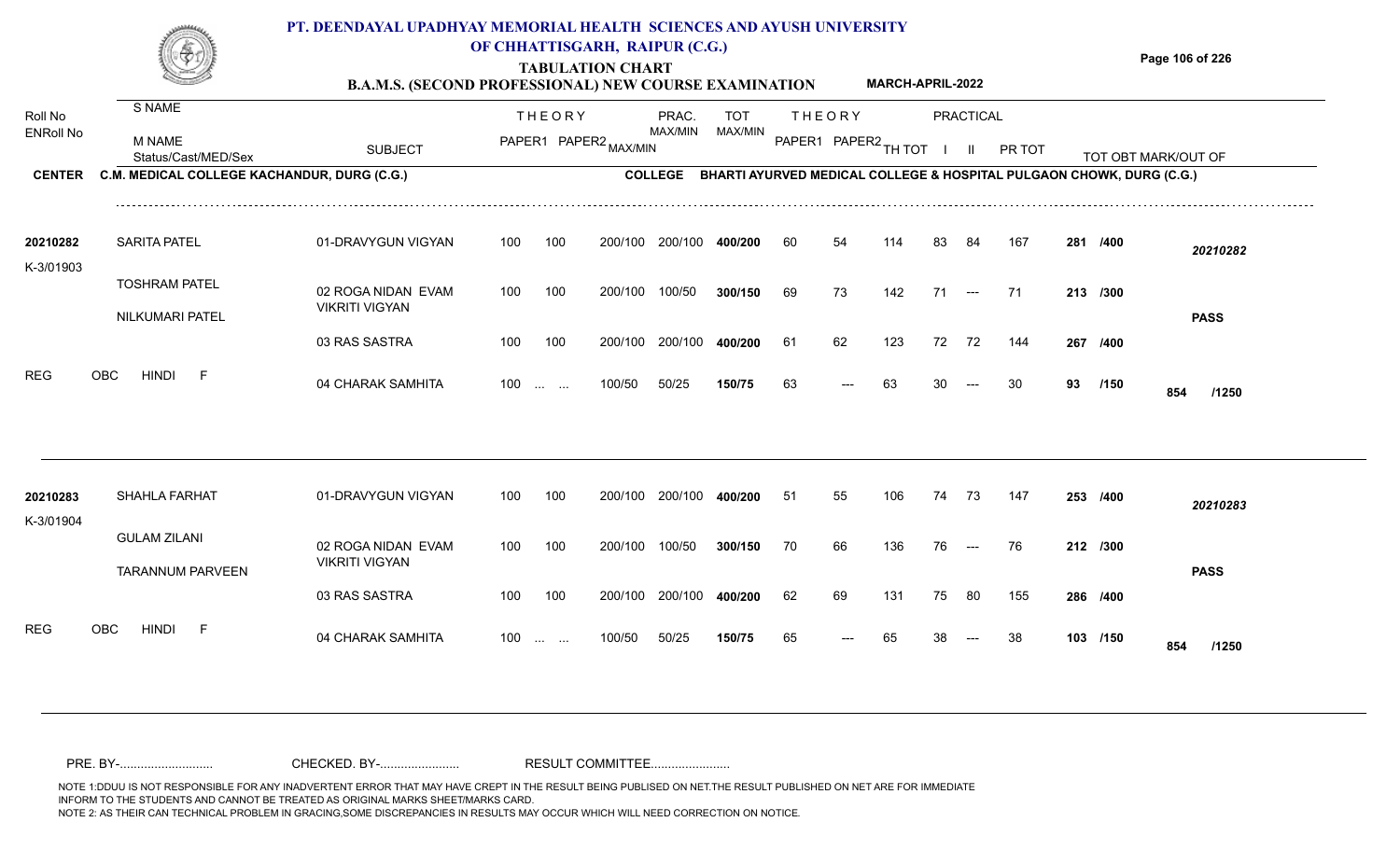### **TABULATION CHART Page 107 of 226 PT. DEENDAYAL UPADHYAY MEMORIAL HEALTH SCIENCES AND AYUSH UNIVERSITY OF CHHATTISGARH, RAIPUR (C.G.)**

**B.A.M.S. (SECOND PROFESSIONAL) NEW COURSE EXAMINATION MARCH-APRIL-2022**

| Roll No<br><b>ENRoll No</b> | S NAME<br><b>M NAME</b><br>Status/Cast/MED/Sex | <b>SUBJECT</b>                              |     | <b>THEORY</b><br>PAPER1 PAPER2 MAX/MIN                        |         | PRAC.<br><b>MAX/MIN</b> | <b>TOT</b><br>MAX/MIN |    | <b>THEORY</b><br>PAPER1 PAPER2 TH TOT                                |       |    | PRACTICAL<br>$\mathbf{II}$               | PR TOT |    |          | TOT OBT MARK/OUT OF |
|-----------------------------|------------------------------------------------|---------------------------------------------|-----|---------------------------------------------------------------|---------|-------------------------|-----------------------|----|----------------------------------------------------------------------|-------|----|------------------------------------------|--------|----|----------|---------------------|
| <b>CENTER</b>               | C.M. MEDICAL COLLEGE KACHANDUR, DURG (C.G.)    |                                             |     |                                                               |         | <b>COLLEGE</b>          |                       |    | BHARTI AYURVED MEDICAL COLLEGE & HOSPITAL PULGAON CHOWK, DURG (C.G.) |       |    |                                          |        |    |          |                     |
| 20210284<br>K-3/01905       | SHAKAMBARI GUPTA                               | 01-DRAVYGUN VIGYAN                          | 100 | 100                                                           | 200/100 | 200/100                 | 400/200               | 43 | 53                                                                   | $96*$ | 74 | 73                                       | 147    |    | 243 /400 | 20210284            |
|                             | RAJESH KUMAR GUPTA<br>SANGEETA GUPTA           | 02 ROGA NIDAN EVAM<br><b>VIKRITI VIGYAN</b> | 100 | 100                                                           | 200/100 | 100/50                  | 300/150               | 50 | 64                                                                   | 114   | 68 | $---$                                    | 68     |    | 182 /300 | <b>PASS</b>         |
|                             |                                                | 03 RAS SASTRA                               | 100 | 100                                                           | 200/100 | 200/100                 | 400/200               | 65 | 66                                                                   | 131   | 76 | 72                                       | 148    |    | 279 /400 | <b>DC 04</b>        |
| <b>REG</b>                  | <b>HINDI</b><br><b>OBC</b><br>$-F$             | 04 CHARAK SAMHITA                           | 100 | $\mathcal{L}_{\mathcal{F}}$ , and $\mathcal{L}_{\mathcal{F}}$ | 100/50  | 50/25                   | 150/75                | 61 | ---                                                                  | 61    | 40 |                                          | 40     |    | 101 /150 | 805<br>/1250        |
| 20210285                    | SHILPA JANBANDHU                               | 01-DRAVYGUN VIGYAN                          | 100 | 100                                                           | 200/100 | 200/100                 | 400/200               | 60 | 52                                                                   | 112   | 73 | 72                                       | 145    |    | 257 /400 | 20210285            |
| K-3/01906                   | HEERALAL JANBANDHU<br>SHAKUNTALA JANBANDHU     | 02 ROGA NIDAN EVAM<br><b>VIKRITI VIGYAN</b> | 100 | 100                                                           | 200/100 | 100/50                  | 300/150               | 57 | 62                                                                   | 119   | 66 | $\hspace{0.05cm} \ldots \hspace{0.05cm}$ | 66     |    | 185 /300 | <b>PASS</b>         |
|                             |                                                | 03 RAS SASTRA                               | 100 | 100                                                           | 200/100 | 200/100                 | 400/200               | 55 | 51                                                                   | 106   | 74 | 71                                       | 145    |    | 251 /400 |                     |
| <b>REG</b>                  | <b>SC</b><br><b>HINDI</b><br>- F               | 04 CHARAK SAMHITA                           | 100 | <b>Service Control</b>                                        | 100/50  | 50/25                   | 150/75                | 61 | $---$                                                                | 61    | 30 | $---$                                    | 30     | 91 | /150     | 784<br>/1250        |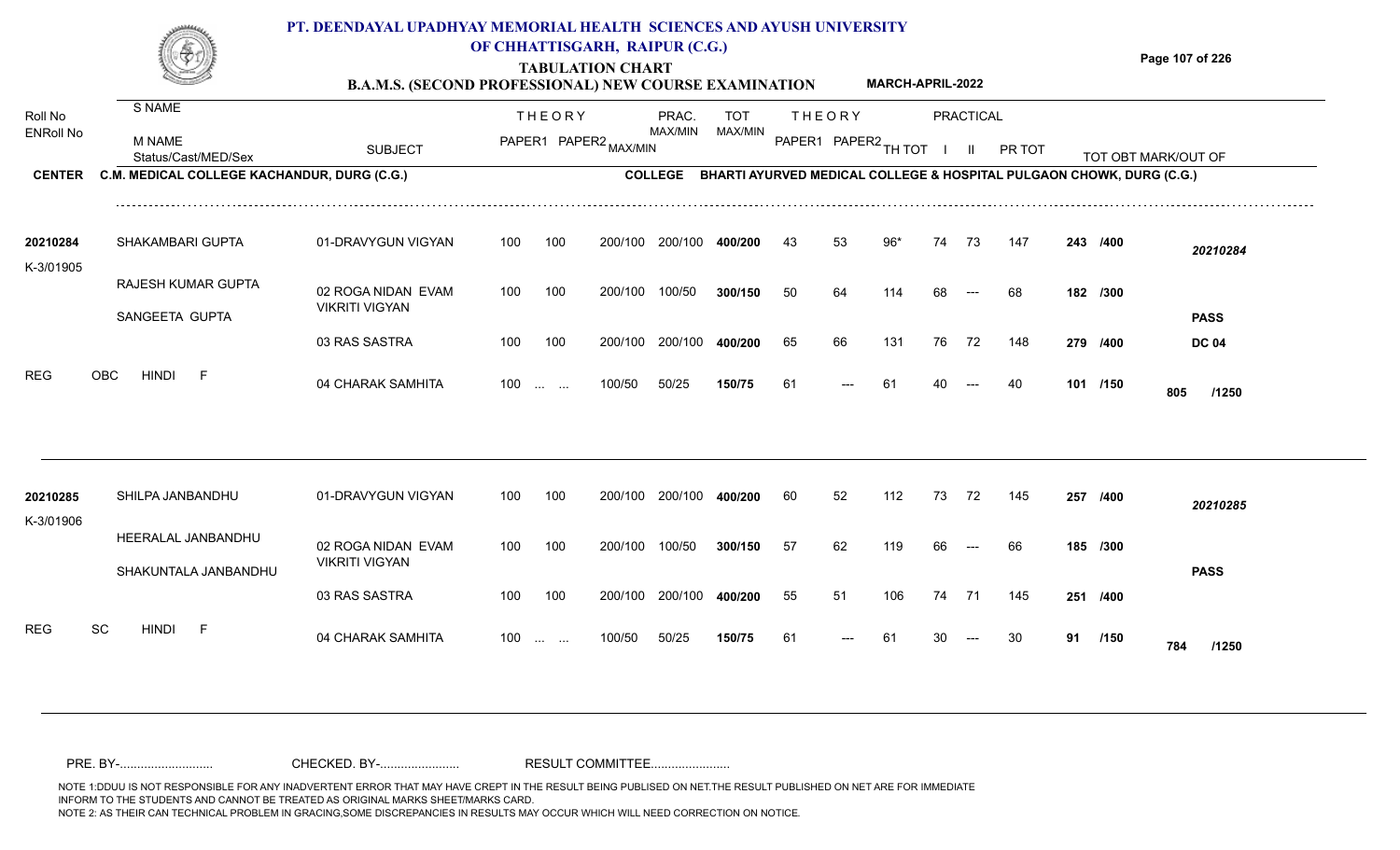#### **TABULATION CHART Page 108 of 226 B.A.M.S. (SECOND PROFESSIONAL) NEW COURSE EXAMINATION**  Roll No ENRoll No MAX/MIN MAX/MIN MAX/MIN MAX/MIN ANG THIOT I II PRITOT TOT OBTIMARK/OUT OF SUBJECT PAPER2 <sub>MAX/MIN</sub> MAX/MIN PAPER1 PAPER2 <sub>TH</sub>IOT I II PRITOT TOT OBTIMARK/OUT OF **PRACTICAL CENTER C.M. MEDICAL COLLEGE KACHANDUR, DURG (C.G.)** THEORY PRAC. TOT PAPER1 PAPER2 MAX/MIN PAPER PRAC. THEORY S NAME M NAME **PT. DEENDAYAL UPADHYAY MEMORIAL HEALTH SCIENCES AND AYUSH UNIVERSITY OF CHHATTISGARH, RAIPUR (C.G.) COLLEGE BHARTI AYURVED MEDICAL COLLEGE & HOSPITAL PULGAON CHOWK, DURG (C.G.) MARCH-APRIL-2022** 01-DRAVYGUN VIGYAN 100 100 100 100 200/100 200/100 400/200 200/100 **400/200 /400** *20210286* SHRUTI **20210286** 51 61 112 74 73 147 **259**

| 20210287  | <b>SHRUTI SINHA</b>              | 01-DRAVYGUN VIGYAN    | 100 | 100                    | 200/100 | 200/100 | 400/200 | 40 | 52    | $92*$ | 73 | 72         | 145 | 237      | /400<br>20210287     |  |
|-----------|----------------------------------|-----------------------|-----|------------------------|---------|---------|---------|----|-------|-------|----|------------|-----|----------|----------------------|--|
| K-3/01908 | <b>CHIRANJEEV SINHA</b>          | 02 ROGA NIDAN EVAM    | 100 | 100                    | 200/100 | 100/50  | 300/150 | 59 | 64    | 123   | 69 | $   \cdot$ | 69  | 192 /300 |                      |  |
|           | BABITA SINHA                     | <b>VIKRITI VIGYAN</b> |     |                        |         |         |         |    |       |       |    |            |     |          | <b>ATKT</b>          |  |
|           |                                  | 03 RAS SASTRA         | 100 | 100                    | 200/100 | 200/100 | 400/200 | 50 | 59    | 109   | 76 | 76         | 152 | 261 /400 |                      |  |
| REG       | <b>HINDI</b><br><b>GEN</b><br>F. | 04 CHARAK SAMHITA     | 100 | <b>Service Control</b> | 100/50  | 50/25   | 150/75  | 57 | $---$ | 57    | 30 | $   \,$    | 30  | 87       | /150<br>777<br>/1250 |  |

200/100

200/100

100 200/100 100/50

100/50

04 CHARAK SAMHITA 100 … … 100/50 50/25 **150/75** 67 --- 67 30 --- 30 **97 /150 814 /1250** 

---

**/300** 58 71 129 72 72 **201**

**/400** 54 51 105 74 78 152 **257**

<sup>67</sup> <sup>67</sup> <sup>30</sup> <sup>30</sup> **<sup>97</sup> <sup>814</sup>**

**/150**

**PASS**

100/50 **300/150**

200/100 **400/200**

50/25 **150/75**

100 ... ... 100/50 50/25 1**50/75** 67 --- 67 30

02 ROGA NIDAN EVAM

03 RAS SASTRA

VIKRITI VIGYAN

KAILASHNATH

REG OBC HINDI F 04 CHARAK SAMHITA

TULASI

K-3/01907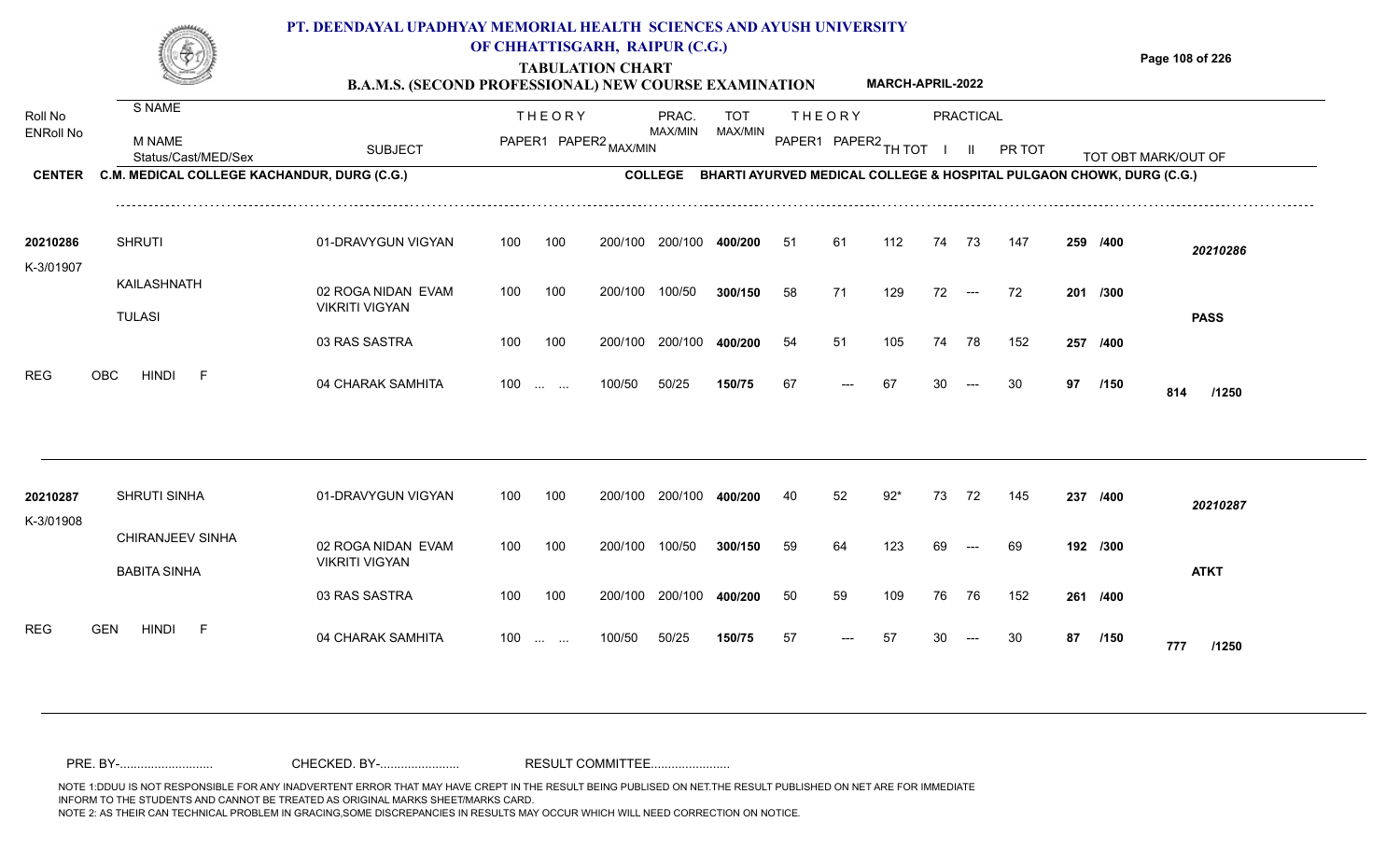#### **TABULATION CHART Page 109 of 226 B.A.M.S. (SECOND PROFESSIONAL) NEW COURSE EXAMINATION**  ENRoll No MAX/MIN MAX/MIN MAX/MIN MAX/MIN ANG THIOT I II PRITOT TOT OBTIMARK/OUT OF SUBJECT PAPER2 <sub>MAX/MIN</sub> MAX/MIN PAPER1 PAPER2 <sub>TH</sub>IOT I II PRITOT TOT OBTIMARK/OUT OF **PRACTICAL CENTER C.M. MEDICAL COLLEGE KACHANDUR, DURG (C.G.)** THEORY PRAC. TOT PAPER1 PAPER2 MAX/MIN PAPER PRAC. THEORY S NAME M NAME **PT. DEENDAYAL UPADHYAY MEMORIAL HEALTH SCIENCES AND AYUSH UNIVERSITY OF CHHATTISGARH, RAIPUR (C.G.) C.M. MEDICAL COLLEGE KACHANDUR, DURG (C.G.) BHARTI AYURVED MEDICAL COLLEGE & HOSPITAL PULGAON CHOWK, DURG (C.G.) MARCH-APRIL-2022**

| 20210289                 | SINDHU SAHU         | 01-DRAVYGUN VIGYAN                          | 100               | 100 | 200/100 | 200/100 | 400/200 | 61 | 66    | 127 | 74 | 73                               | 147 | 274 /400 |             | 20210289    |
|--------------------------|---------------------|---------------------------------------------|-------------------|-----|---------|---------|---------|----|-------|-----|----|----------------------------------|-----|----------|-------------|-------------|
| K-3/01910                | PANNA LAL SAHU      | 02 ROGA NIDAN EVAM<br><b>VIKRITI VIGYAN</b> | 100               | 100 | 200/100 | 100/50  | 300/150 | 62 | 74    | 136 | 70 | $---$                            | 70  | 206 /300 |             |             |
|                          | JAGESHWARI SAHU     | 03 RAS SASTRA                               | 100               | 100 | 200/100 | 200/100 | 400/200 | 56 | 76    | 132 | 77 | 72                               | 149 | 281 /400 |             | <b>PASS</b> |
| <b>REG</b><br><b>OBC</b> | <b>HINDI</b><br>. F | 04 CHARAK SAMHITA                           | $100 \dots \dots$ |     | 100/50  | 50/25   | 150/75  | 67 | $---$ | 67  | 30 | $\hspace{0.1em} \dashrightarrow$ | 30  | 97       | /150<br>858 | /1250       |

| 20210290<br>K-3/01911 | SNEHA MAHTO                       | 01-DRAVYGUN VIGYAN                          | 100               | 100 | 200/100 | 200/100 | 400/200 | -53 | 30                  | 83*  | 73 | 72                   | 145 | 228 /400 |             | 20210290    |
|-----------------------|-----------------------------------|---------------------------------------------|-------------------|-----|---------|---------|---------|-----|---------------------|------|----|----------------------|-----|----------|-------------|-------------|
|                       | DASHRATH MAHTO<br>SHAKUNTALA      | 02 ROGA NIDAN EVAM<br><b>VIKRITI VIGYAN</b> | 100               | 100 | 200/100 | 100/50  | 300/150 | 57  | 66                  | 123  | 75 | $\hspace{0.05cm}---$ | 75  | 198 /300 |             | <b>ATKT</b> |
|                       |                                   | 03 RAS SASTRA                               | 100               | 100 | 200/100 | 200/100 | 400/200 | 52  | 64                  | 116  | 68 | 68                   | 136 | 252 /400 |             |             |
| <b>REG</b>            | <b>GEN</b><br><b>HINDI</b><br>- F | 04 CHARAK SAMHITA                           | $100 \dots \dots$ |     | 100/50  | 50/25   | 150/75  | 53  | $\qquad \qquad - -$ | - 53 | 35 | $---$                | -35 | 88       | /150<br>766 | /1250       |

Roll No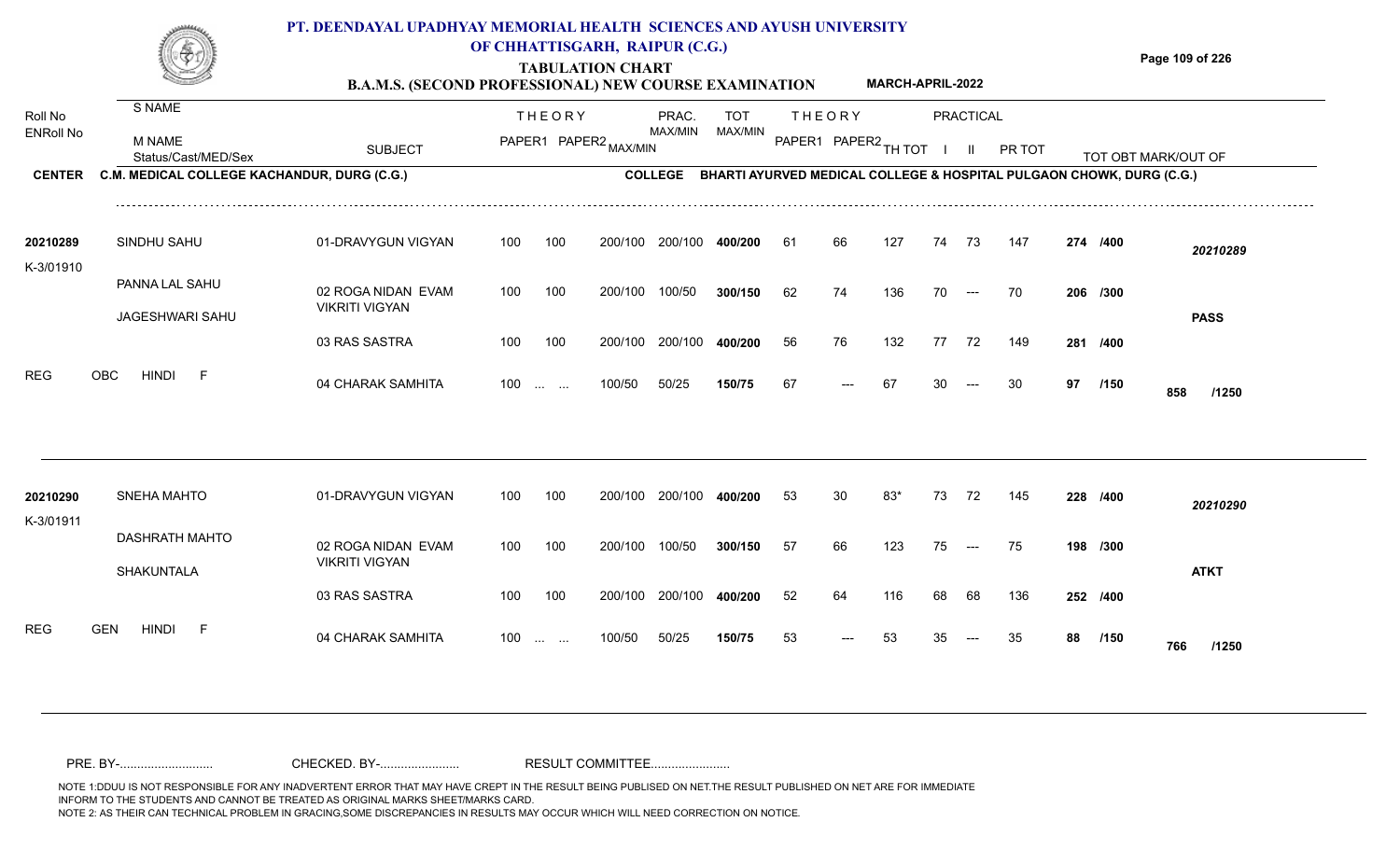## **TABULATION CHART Page 110 of 226 B.A.M.S. (SECOND PROFESSIONAL) NEW COURSE EXAMINATION PT. DEENDAYAL UPADHYAY MEMORIAL HEALTH SCIENCES AND AYUSH UNIVERSITY OF CHHATTISGARH, RAIPUR (C.G.) MARCH-APRIL-2022**

| Roll No<br><b>ENRoll No</b> | S NAME<br>M NAME                            |                                             |     | <b>THEORY</b>                                         |                       | PRAC.<br>MAX/MIN | <b>TOT</b><br>MAX/MIN |    | <b>THEORY</b>                                                        |     |    | <b>PRACTICAL</b>                       |        |    |          |                     |  |
|-----------------------------|---------------------------------------------|---------------------------------------------|-----|-------------------------------------------------------|-----------------------|------------------|-----------------------|----|----------------------------------------------------------------------|-----|----|----------------------------------------|--------|----|----------|---------------------|--|
|                             | Status/Cast/MED/Sex                         | <b>SUBJECT</b>                              |     |                                                       | PAPER1 PAPER2 MAX/MIN |                  |                       |    | PAPER1 PAPER2 TH TOT                                                 |     |    | $\mathbf{H}$                           | PR TOT |    |          | TOT OBT MARK/OUT OF |  |
| <b>CENTER</b>               | C.M. MEDICAL COLLEGE KACHANDUR, DURG (C.G.) |                                             |     |                                                       |                       | <b>COLLEGE</b>   |                       |    | BHARTI AYURVED MEDICAL COLLEGE & HOSPITAL PULGAON CHOWK, DURG (C.G.) |     |    |                                        |        |    |          |                     |  |
| 20210291                    | SONALI MISHRA                               | 01-DRAVYGUN VIGYAN                          | 100 | 100                                                   |                       | 200/100 200/100  | 400/200               | 59 | 54                                                                   | 113 | 82 | 83                                     | 165    |    | 278 /400 | 20210291            |  |
| K-3/01912                   |                                             |                                             |     |                                                       |                       |                  |                       |    |                                                                      |     |    |                                        |        |    |          |                     |  |
|                             | <b>BALMIK MISHRA</b>                        | 02 ROGA NIDAN EVAM<br><b>VIKRITI VIGYAN</b> | 100 | 100                                                   | 200/100               | 100/50           | 300/150               | 61 | 66                                                                   | 127 | 79 | $\hspace{0.05cm}---$                   | 79     |    | 206 /300 |                     |  |
|                             | PRAMILA MISHRA                              |                                             |     |                                                       |                       |                  |                       |    |                                                                      |     |    |                                        |        |    |          | <b>PASS</b>         |  |
|                             |                                             | 03 RAS SASTRA                               | 100 | 100                                                   | 200/100               | 200/100          | 400/200               | 62 | 71                                                                   | 133 | 82 | 83                                     | 165    |    | 298 /400 |                     |  |
| <b>REG</b>                  | <b>HINDI</b><br><b>GEN</b><br>- F           | 04 CHARAK SAMHITA                           | 100 | $\mathcal{L}_{\text{max}} = \mathcal{L}_{\text{max}}$ | 100/50                | 50/25            | 150/75                | 59 |                                                                      | 59  |    |                                        | 40     | 99 | /150     | 881<br>/1250        |  |
|                             |                                             |                                             |     |                                                       |                       |                  |                       |    |                                                                      |     |    |                                        |        |    |          |                     |  |
| 20210292<br>K-3/01913       | SONALI YADAV                                | 01-DRAVYGUN VIGYAN                          | 100 | 100                                                   | 200/100               | 200/100          | 400/200               | 54 | 54                                                                   | 108 | 74 | -73                                    | 147    |    | 255 /400 | 20210292            |  |
|                             | <b>KRISHNA YADAV</b>                        | 02 ROGA NIDAN EVAM                          | 100 | 100                                                   | 200/100               | 100/50           | 300/150               | 55 | 65                                                                   | 120 | 72 | $\hspace{0.1em} \ldots \hspace{0.1em}$ | 72     |    | 192 /300 |                     |  |
|                             | <b>SUNITA YADAV</b>                         | <b>VIKRITI VIGYAN</b>                       |     |                                                       |                       |                  |                       |    |                                                                      |     |    |                                        |        |    |          | <b>PASS</b>         |  |
|                             |                                             | 03 RAS SASTRA                               | 100 | 100                                                   | 200/100               | 200/100          | 400/200               | 51 | 62                                                                   | 113 | 69 | 72                                     | 141    |    | 254 /400 |                     |  |
| <b>REG</b>                  | <b>OBC</b><br><b>HINDI</b><br>-F            | 04 CHARAK SAMHITA                           | 100 | $\mathbf{r}$ and $\mathbf{r}$ and $\mathbf{r}$        | 100/50                | 50/25            | 150/75                | 60 |                                                                      | -60 |    |                                        | 39     | 99 | /150     | 800<br>/1250        |  |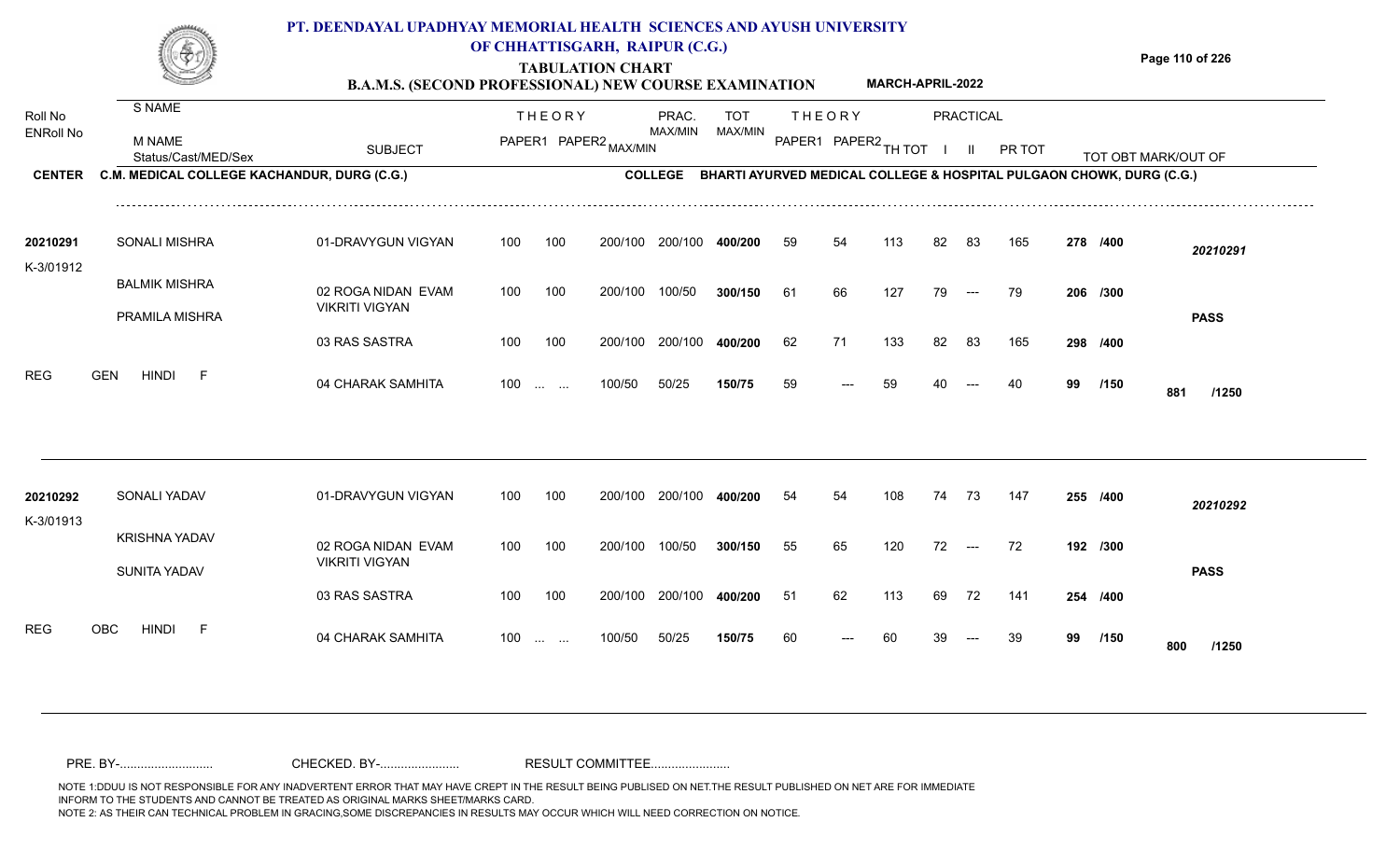### **TABULATION CHART Page 111 of 226 B.A.M.S. (SECOND PROFESSIONAL) NEW COURSE EXAMINATION**  Roll No ENRoll No MAX/MIN MAX/MIN MAX/MIN MAX/MIN ANG THIOT I II PRITOT TOT OBTIMARK/OUT OF SUBJECT PAPER2 <sub>MAX/MIN</sub> MAX/MIN PAPER1 PAPER2 <sub>TH</sub>IOT I II PRITOT TOT OBTIMARK/OUT OF **PRACTICAL CENTER C.M. MEDICAL COLLEGE KACHANDUR, DURG (C.G.)** THEORY PRAC. TOT PAPER1 PAPER2 MAX/MIN PAPER PRAC. THEORY S NAME M NAME **PT. DEENDAYAL UPADHYAY MEMORIAL HEALTH SCIENCES AND AYUSH UNIVERSITY OF CHHATTISGARH, RAIPUR (C.G.) COLLEGE BHARTI AYURVED MEDICAL COLLEGE & HOSPITAL PULGAON CHOWK, DURG (C.G.) MARCH-APRIL-2022** 01-DRAVYGUN VIGYAN 100 100 100 100 200/100 200/100 400/200 200/100 **400/200 /400** *20210293* SONIKA WADHWANI **20210293** RAJESH KUMAR WADHWANI K-3/01914 55 66 121 74 73 147 **268**

| 20210294<br>K-3/01915 | <b>SOUMYA PANDEY</b>                         | 01-DRAVYGUN VIGYAN                          | 100 | 100                                            | 200/100 | 200/100 | 400/200 | 57 | 58   | 115 | 73 | 74    | 147 | 262 /400 |          | 20210294     |
|-----------------------|----------------------------------------------|---------------------------------------------|-----|------------------------------------------------|---------|---------|---------|----|------|-----|----|-------|-----|----------|----------|--------------|
|                       | <b>RAJEEV PANDEY</b><br><b>RASHMI PANDEY</b> | 02 ROGA NIDAN EVAM<br><b>VIKRITI VIGYAN</b> | 100 | 100                                            | 200/100 | 100/50  | 300/150 | 67 | 75   | 142 | 77 | $---$ | 77  | 219 /300 |          | <b>PASS</b>  |
|                       |                                              | 03 RAS SASTRA                               | 100 | 100                                            | 200/100 | 200/100 | 400/200 | 67 | 68   | 135 | 75 | 74    | 149 | 284 /400 |          |              |
| REG                   | <b>GEN</b><br><b>HINDI</b><br>F              | 04 CHARAK SAMHITA                           | 100 | $\mathbf{r}$ and $\mathbf{r}$ and $\mathbf{r}$ | 100/50  | 50/25   | 150/75  | 70 | $--$ | 70  | 40 | $---$ | 40  |          | 110 /150 | 875<br>/1250 |

200/100

200/100

100 200/100 100/50

100/50

04 CHARAK SAMHITA 100 … … 100/50 50/25 **150/75 6**9 --- 69 40 --- 40 **109 /150 880 /1250**

---

**/300** 62 72 134 74 74 **208**

**/400** 72 68 140 75 80 155 **295**

<sup>69</sup> <sup>69</sup> <sup>40</sup> <sup>40</sup> **<sup>109</sup> <sup>880</sup>**

**/150**

**PASS**

100/50 **300/150**

200/100 **400/200**

50/25 **150/75**

100 ... ... 100/50 50/25 **150/75** 69 --- 69 40

02 ROGA NIDAN EVAM

03 RAS SASTRA

VIKRITI VIGYAN

REKHA WADHWANI

REG GEN HINDI F 04 CHARAK SAMHITA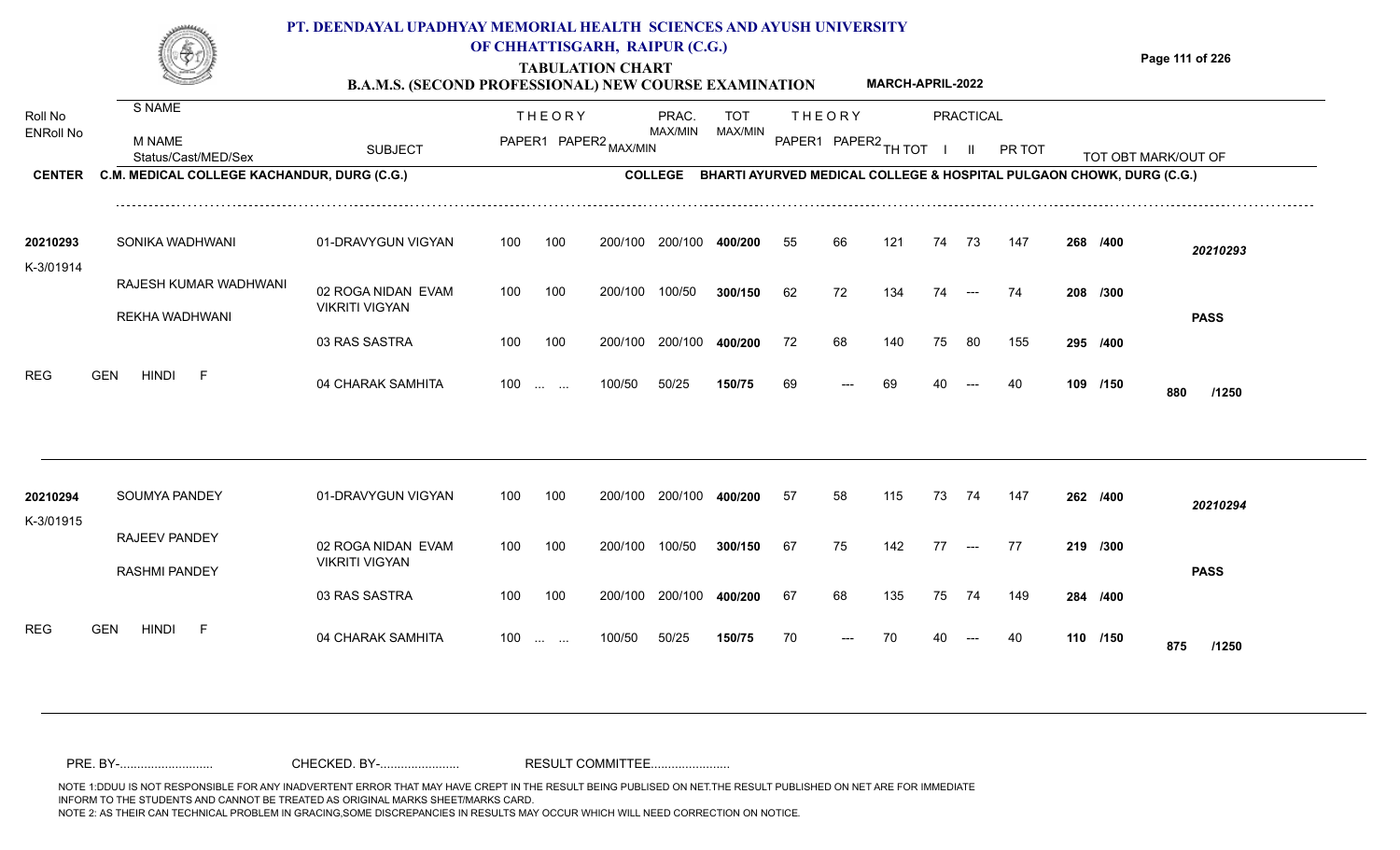### **TABULATION CHART Page 112 of 226 B.A.M.S. (SECOND PROFESSIONAL) NEW COURSE EXAMINATION**  Roll No ENRoll No MAX/MIN MAX/MIN MAX/MIN MAX/MIN ANG THIOT I II PRITOT TOT OBTIMARK/OUT OF SUBJECT PAPER2 <sub>MAX/MIN</sub> MAX/MIN PAPER1 PAPER2 <sub>TH</sub>IOT I II PRITOT TOT OBTIMARK/OUT OF **PRACTICAL CENTER C.M. MEDICAL COLLEGE KACHANDUR, DURG (C.G.)** THEORY PRAC. TOT PAPER1 PAPER2 MAX/MIN PAPER PRAC. THEORY S NAME M NAME **PT. DEENDAYAL UPADHYAY MEMORIAL HEALTH SCIENCES AND AYUSH UNIVERSITY OF CHHATTISGARH, RAIPUR (C.G.) COLLEGE BHARTI AYURVED MEDICAL COLLEGE & HOSPITAL PULGAON CHOWK, DURG (C.G.) MARCH-APRIL-2022** 01-DRAVYGUN VIGYAN 100 100 100 100 200/100 200/100 400/200 200/100 **400/200 /400** *20210295* 20210295 SUDHANSHU DUBEY 01-DRAVYGUN K-3/01916 55 55 110 75 74 149 **259**

200/100

200/100

100 200/100 100/50

100/50

| 20210296<br>K-3/01917 |            | TAMANNA PANDA  |                      | 01-DRAVYGUN VIGYAN                          | 100 | 100                      | 200/100 | 200/100 | 400/200 | 52 | 59                    | 111 | 75 | -73   | 148  | 259 /400 |             | 20210296    |
|-----------------------|------------|----------------|----------------------|---------------------------------------------|-----|--------------------------|---------|---------|---------|----|-----------------------|-----|----|-------|------|----------|-------------|-------------|
|                       |            | MANJUSHA PANDA | CHANDRASHEKHAR PANDA | 02 ROGA NIDAN EVAM<br><b>VIKRITI VIGYAN</b> | 100 | 100                      | 200/100 | 100/50  | 300/150 | 60 | 66                    | 126 | 77 | $---$ | - 77 | 203 /300 |             | <b>PASS</b> |
|                       |            |                |                      | 03 RAS SASTRA                               | 100 | 100                      | 200/100 | 200/100 | 400/200 | 60 | 64                    | 124 | 78 | -80   | 158  | 282 /400 |             |             |
| <b>REG</b>            | <b>GEN</b> | <b>HINDI</b>   | <b>.</b>             | 04 CHARAK SAMHITA                           | 100 | and the same of the same | 100/50  | 50/25   | 150/75  | 60 | $\scriptstyle \cdots$ | 60  | 30 | $--$  | -30  | 90       | /150<br>834 | /1250       |

04 CHARAK SAMHITA 100 … … 100/50 50/25 **150/75 6**0 --- 60 30 --- 30 **90 /150 803 /1250**

---

**/300** 56 55 111 70 70 **181**

**/400** 63 62 125 70 78 148 **273**

<sup>60</sup> <sup>60</sup> <sup>30</sup> <sup>30</sup> **<sup>90</sup> <sup>803</sup>**

**/150**

**PASS**

100/50 **300/150**

200/100 **400/200**

50/25 **150/75**

100 ... ... 100/50 50/25 1**50/75** 60 --- 60 30

02 ROGA NIDAN EVAM

03 RAS SASTRA

VIKRITI VIGYAN

SUBODH KUMAR DUBEY

REG GEN HINDI M 04 CHARAK SAMHITA

SUDHA DUBEY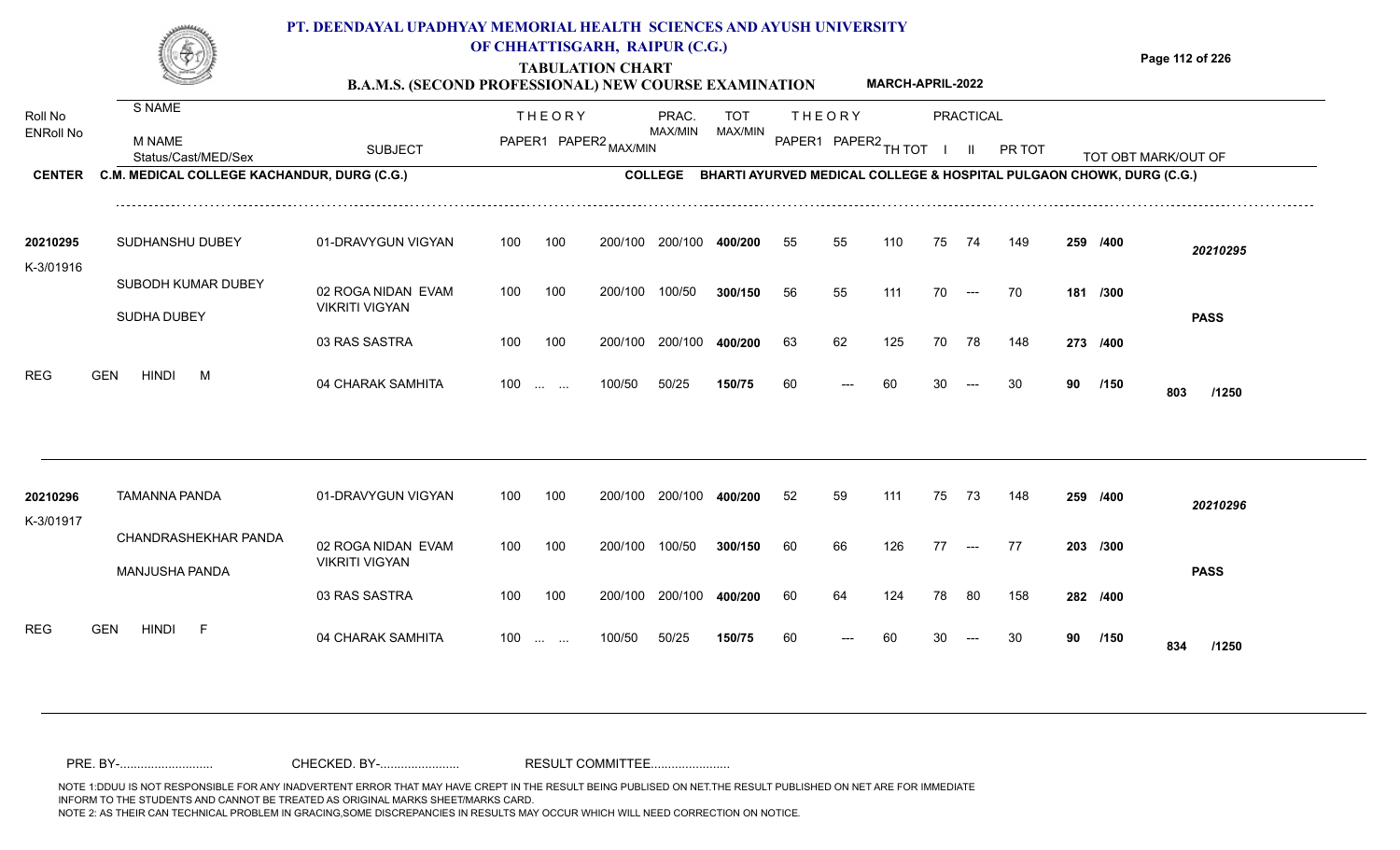|                                              |                                                                                               | PT. DEENDAYAL UPADHYAY MEMORIAL HEALTH SCIENCES AND AYUSH UNIVERSITY<br><b>B.A.M.S. (SECOND PROFESSIONAL) NEW COURSE EXAMINATION</b> |            |                                               | OF CHHATTISGARH, RAIPUR (C.G.)<br><b>TABULATION CHART</b> |                                    |                       |                      |               | <b>MARCH-APRIL-2022</b> |          |                      |                                                                                |    |                      | Page 113 of 226     |
|----------------------------------------------|-----------------------------------------------------------------------------------------------|--------------------------------------------------------------------------------------------------------------------------------------|------------|-----------------------------------------------|-----------------------------------------------------------|------------------------------------|-----------------------|----------------------|---------------|-------------------------|----------|----------------------|--------------------------------------------------------------------------------|----|----------------------|---------------------|
| Roll No<br><b>ENRoll No</b><br><b>CENTER</b> | S NAME<br><b>M NAME</b><br>Status/Cast/MED/Sex<br>C.M. MEDICAL COLLEGE KACHANDUR, DURG (C.G.) | <b>SUBJECT</b>                                                                                                                       |            | <b>THEORY</b>                                 | PAPER1 PAPER2 MAX/MIN                                     | PRAC.<br>MAX/MIN<br><b>COLLEGE</b> | <b>TOT</b><br>MAX/MIN | PAPER1 PAPER2 TH TOT | <b>THEORY</b> |                         |          | PRACTICAL<br>H.      | PR TOT<br>BHARTI AYURVED MEDICAL COLLEGE & HOSPITAL PULGAON CHOWK, DURG (C.G.) |    |                      | TOT OBT MARK/OUT OF |
| 20210297<br>K-3/01918                        | <b>MANDAVE TANAYA</b><br>CHAKRALAL                                                            | 01-DRAVYGUN VIGYAN                                                                                                                   | 100        | 100                                           | 200/100                                                   | 200/100                            | 400/200               | 54                   | 60            | 114                     | 73       | 74                   | 147                                                                            |    | 261 /400             | 20210297            |
|                                              | CHAKRALAL MANDAVE<br><b>MINA</b>                                                              | 02 ROGA NIDAN EVAM<br><b>VIKRITI VIGYAN</b>                                                                                          | 100        | 100                                           | 200/100                                                   | 100/50                             | 300/150               | 65                   | 66            | 131                     | 72       | $\hspace{0.05cm}---$ | 72                                                                             |    | 203 /300             | <b>PASS</b>         |
| <b>REG</b>                                   | <b>HINDI</b><br>OBC<br>-F                                                                     | 03 RAS SASTRA<br>04 CHARAK SAMHITA                                                                                                   | 100<br>100 | 100<br>$\mathbf{r}$ . The set of $\mathbf{r}$ | 200/100<br>100/50                                         | 200/100<br>50/25                   | 400/200<br>150/75     | 57<br>66             | 72<br>---     | 129<br>66               | 70<br>30 | 71                   | 141<br>30                                                                      | 96 | 270 /400<br>/150     | 830<br>/1250        |
| 20210298<br>K-3/01919                        | <b>TUKKURAJ BHOI</b>                                                                          | 01-DRAVYGUN VIGYAN                                                                                                                   | 100        | 100                                           |                                                           | 200/100 200/100                    | 400/200               | 35                   | 38            | $73*$                   | 72       | 72                   | 144                                                                            |    | 217 /400             | 20210298            |
|                                              | <b>JAYKRISHNA BHOI</b><br><b>SURESHINI BHOI</b>                                               | 02 ROGA NIDAN EVAM<br><b>VIKRITI VIGYAN</b><br>03 RAS SASTRA                                                                         | 100<br>100 | 100<br>100                                    | 200/100                                                   | 100/50<br>200/100 200/100          | 300/150<br>400/200    | 50<br>50             | 56<br>51      | 106<br>101              | 69<br>65 | $---$<br>70          | 69<br>135                                                                      |    | 175 /300<br>236 /400 | <b>ATKT</b>         |

100 100 200/100 200/100 **400/200**

100/50 50/25 **150/75**

100 ... ... 100/50 50/25 **150/75** 56 --- 56 30

04 CHARAK SAMHITA 100 … … 100/50 50/25 **150/75** 56 --- 56 30 --- 30 **86 /150 714 /1250** 

**/400** 50 51 101 65 70 135 **236**

<sup>56</sup> <sup>56</sup> <sup>30</sup> <sup>30</sup> **<sup>86</sup> <sup>714</sup>**

**/150**

REG OBC HINDI M 04 CHARAK SAMHITA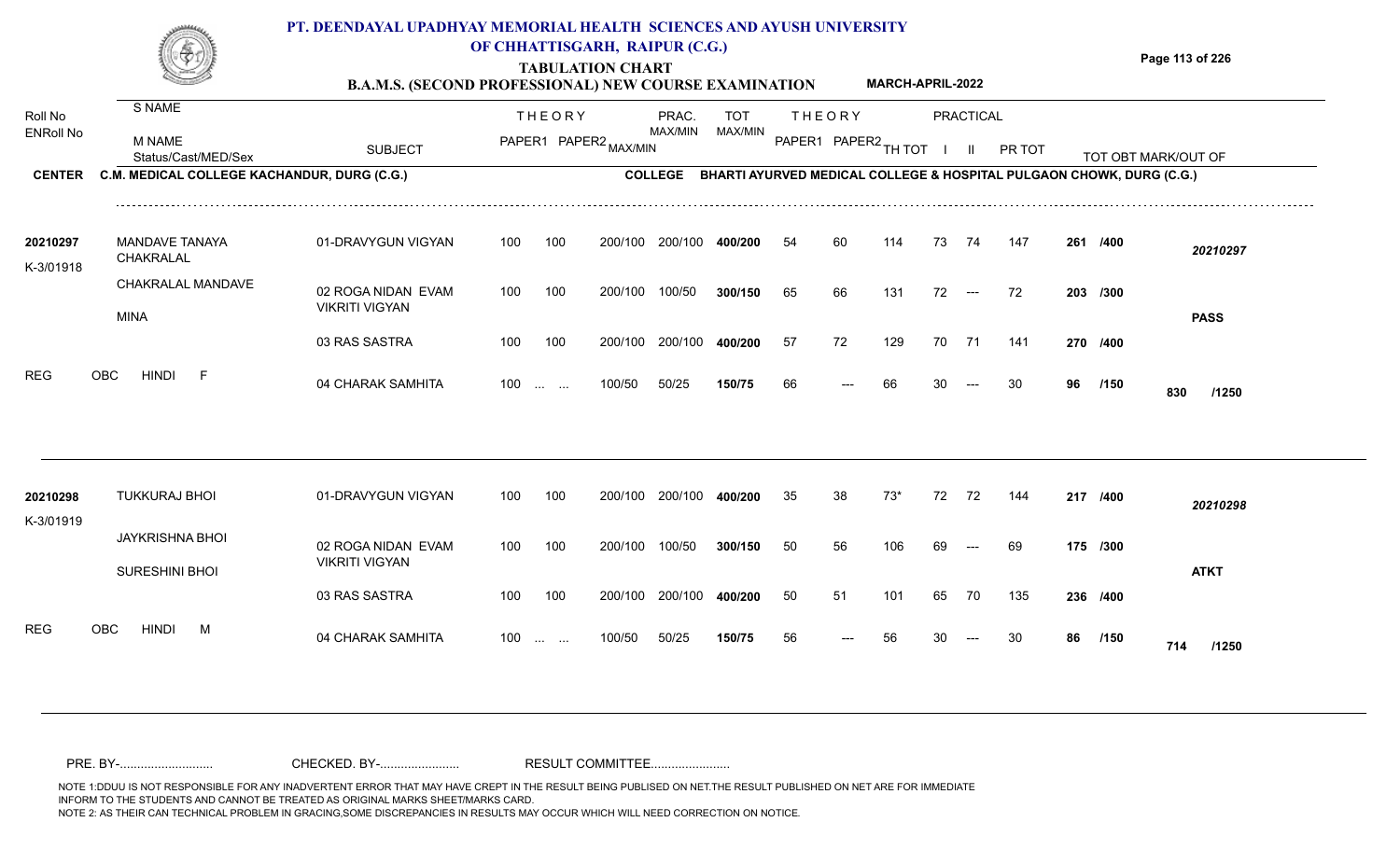## **TABULATION CHART Page 114 of 226 B.A.M.S. (SECOND PROFESSIONAL) NEW COURSE EXAMINATION**  ENRoll No MAX/MIN MAX/MIN MAX/MIN MAX/MIN ANG THIOT I II PRITOT TOT OBTIMARK/OUT OF SUBJECT PAPER2 <sub>MAX/MIN</sub> MAX/MIN PAPER1 PAPER2 <sub>TH</sub>IOT I II PRITOT TOT OBTIMARK/OUT OF **PRACTICAL CENTER C.M. MEDICAL COLLEGE KACHANDUR, DURG (C.G.)** THEORY PRAC. TOT PAPER1 PAPER2 MAX/MIN PAPER PRAC. THEORY S NAME M NAME **PT. DEENDAYAL UPADHYAY MEMORIAL HEALTH SCIENCES AND AYUSH UNIVERSITY OF CHHATTISGARH, RAIPUR (C.G.) C.M. MEDICAL COLLEGE KACHANDUR, DURG (C.G.) BHARTI AYURVED MEDICAL COLLEGE & HOSPITAL PULGAON CHOWK, DURG (C.G.) MARCH-APRIL-2022**

| 20210299   | <b>TULESHWAR</b>                | 01-DRAVYGUN VIGYAN | 100 | 100                                            | 200/100 | 200/100 | 400/200 | 54 | 50    | 104 | 73 | 74    | 147 | 251      | /400        | 20210299    |
|------------|---------------------------------|--------------------|-----|------------------------------------------------|---------|---------|---------|----|-------|-----|----|-------|-----|----------|-------------|-------------|
| K-3/01920  |                                 |                    |     |                                                |         |         |         |    |       |     |    |       |     |          |             |             |
|            | RAMAAWTAR SAHU                  | 02 ROGA NIDAN EVAM | 100 | 100                                            | 200/100 | 100/50  | 300/150 | 55 | -60   | 115 | 64 | $---$ | 64  | 179 /300 |             |             |
|            | <b>PUSHPA</b>                   | VIKRITI VIGYAN     |     |                                                |         |         |         |    |       |     |    |       |     |          |             | <b>PASS</b> |
|            |                                 | 03 RAS SASTRA      | 100 | 100                                            | 200/100 | 200/100 | 400/200 | 53 | 50    | 103 | 52 | 65    | 117 | 220 /400 |             |             |
| <b>REG</b> | <b>HINDI</b><br><b>OBC</b><br>M | 04 CHARAK SAMHITA  | 100 | $\mathbf{r}$ and $\mathbf{r}$ and $\mathbf{r}$ | 100/50  | 50/25   | 150/75  | 58 | $---$ | 58  | 29 | $--$  | 29  | 87       | /150<br>737 | /1250       |

| 20210300<br>K-3/01921 | URWASHI KAUSHIK               | 01-DRAVYGUN VIGYAN                          | 100               | 100 | 200/100 | 200/100 | 400/200 | 61 | 59    | 120 | 83 | 84                     | 167 | 287      | /400        | 20210300    |
|-----------------------|-------------------------------|---------------------------------------------|-------------------|-----|---------|---------|---------|----|-------|-----|----|------------------------|-----|----------|-------------|-------------|
|                       | NK KAUSHIK<br>DROPATI KAUSHIK | 02 ROGA NIDAN EVAM<br><b>VIKRITI VIGYAN</b> | 100               | 100 | 200/100 | 100/50  | 300/150 | 62 | 66    | 128 | 69 | $---$                  | 69  | 197 /300 |             | <b>PASS</b> |
|                       |                               | 03 RAS SASTRA                               | 100               | 100 | 200/100 | 200/100 | 400/200 | 66 | 73    | 139 | 75 | 78                     | 153 | 292 /400 |             |             |
| <b>REG</b>            | OBC<br><b>HINDI</b><br>E.     | 04 CHARAK SAMHITA                           | $100 \dots \dots$ |     | 100/50  | 50/25   | 150/75  | 71 | $---$ |     | 30 | $\qquad \qquad \cdots$ | -30 | 101      | /150<br>877 | /1250       |

Roll No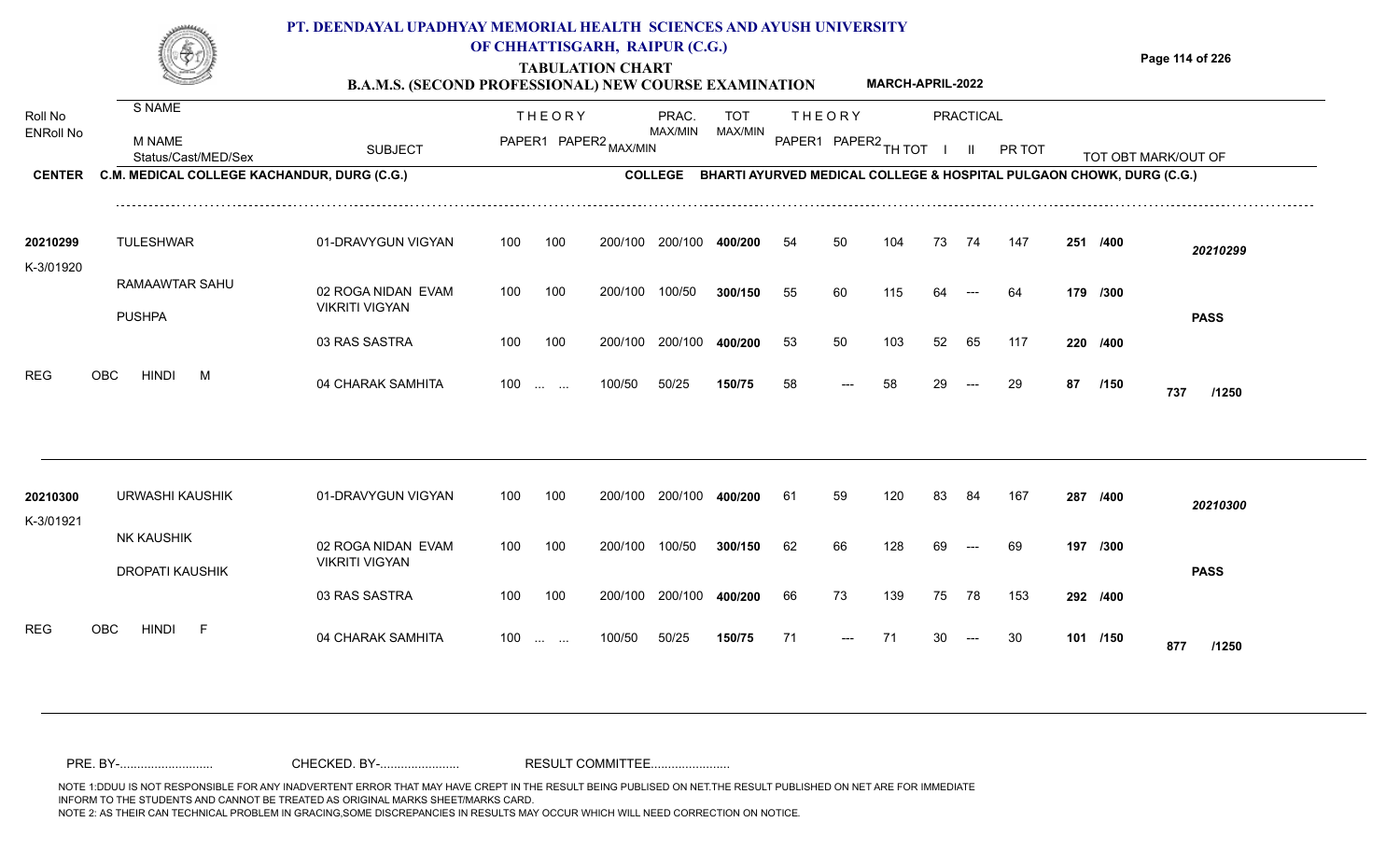#### **TABULATION CHART Page 115 of 226 B.A.M.S. (SECOND PROFESSIONAL) NEW COURSE EXAMINATION**  Roll No ENRoll No MAX/MIN MAX/MIN MAX/MIN MAX/MIN ANG THIOT I II PRITOT TOT OBTIMARK/OUT OF SUBJECT PAPER2 <sub>MAX/MIN</sub> MAX/MIN PAPER1 PAPER2 <sub>TH</sub>IOT I II PRITOT TOT OBTIMARK/OUT OF **PRACTICAL CENTER C.M. MEDICAL COLLEGE KACHANDUR, DURG (C.G.)** THEORY PRAC. TOT PAPER1 PAPER2 MAX/MIN PAPER PRAC. THEORY S NAME M NAME **PT. DEENDAYAL UPADHYAY MEMORIAL HEALTH SCIENCES AND AYUSH UNIVERSITY OF CHHATTISGARH, RAIPUR (C.G.) COLLEGE BHARTI AYURVED MEDICAL COLLEGE & HOSPITAL PULGAON CHOWK, DURG (C.G.) MARCH-APRIL-2022** 01-DRAVYGUN VIGYAN 100 100 02 ROGA NIDAN EVAM VIKRITI VIGYAN 100 100 200/100 200/100 400/200 200/100 **400/200** 100/50 **300/150** --- **/400** *20210301* **/300** 55 61 116 77 77 **193** VAISHALI PUSHPAKAR **20210301** ARVIND PUSHPAKAR RAJESHWARI PUSHPAKAR K-3/01922 100 200/100 100/50 50 56 106 83 84 167 **273 PASS**

200/100

04 CHARAK SAMHITA 100 … … 100/50 50/25 **150/75** 59 --- 59 30 --- 30 **89 /150 829 /1250** 

**/400** 57 61 118 78 78 156 **274**

<sup>59</sup> <sup>59</sup> <sup>30</sup> <sup>30</sup> **<sup>89</sup> <sup>829</sup>**

**/150**

200/100 **400/200**

50/25 **150/75**

100 ... ... 100/50 50/25 **150/75** 59 --- 59 30

| 20210303   | <b>VINITA CHANDRAKAR</b>        | 01-DRAVYGUN VIGYAN    | 100 | 100                                                | 200/100 | 200/100 | 400/200 | 51 | 60                    | 111 | -83 | 84                  | 167  | 278 /400 |             | 20210303    |
|------------|---------------------------------|-----------------------|-----|----------------------------------------------------|---------|---------|---------|----|-----------------------|-----|-----|---------------------|------|----------|-------------|-------------|
| K-3/01924  |                                 |                       |     |                                                    |         |         |         |    |                       |     |     |                     |      |          |             |             |
|            | KAUSHAL CHANDRAKAR              | 02 ROGA NIDAN EVAM    | 100 | 100                                                | 200/100 | 100/50  | 300/150 | 58 | 64                    | 122 | 77  | $\qquad \qquad - -$ | - 77 | 199 /300 |             |             |
|            | <b>JAMA CHANDRAKAR</b>          | <b>VIKRITI VIGYAN</b> |     |                                                    |         |         |         |    |                       |     |     |                     |      |          |             | <b>PASS</b> |
|            |                                 | 03 RAS SASTRA         | 100 | 100                                                | 200/100 | 200/100 | 400/200 | 55 | 72                    | 127 | -80 | -81                 | 161  | 288 /400 |             |             |
| <b>REG</b> | OBC<br><b>HINDI</b><br><b>1</b> | 04 CHARAK SAMHITA     | 100 | $\mathbf{r}$ and $\mathbf{r}$ are all $\mathbf{r}$ | 100/50  | 50/25   | 150/75  | 56 | $\scriptstyle \cdots$ | 56  | 40  | $---$               | 40   | 96       | /150<br>861 | /1250       |

200/100

100/50

03 RAS SASTRA

REG OBC HINDI F 04 CHARAK SAMHITA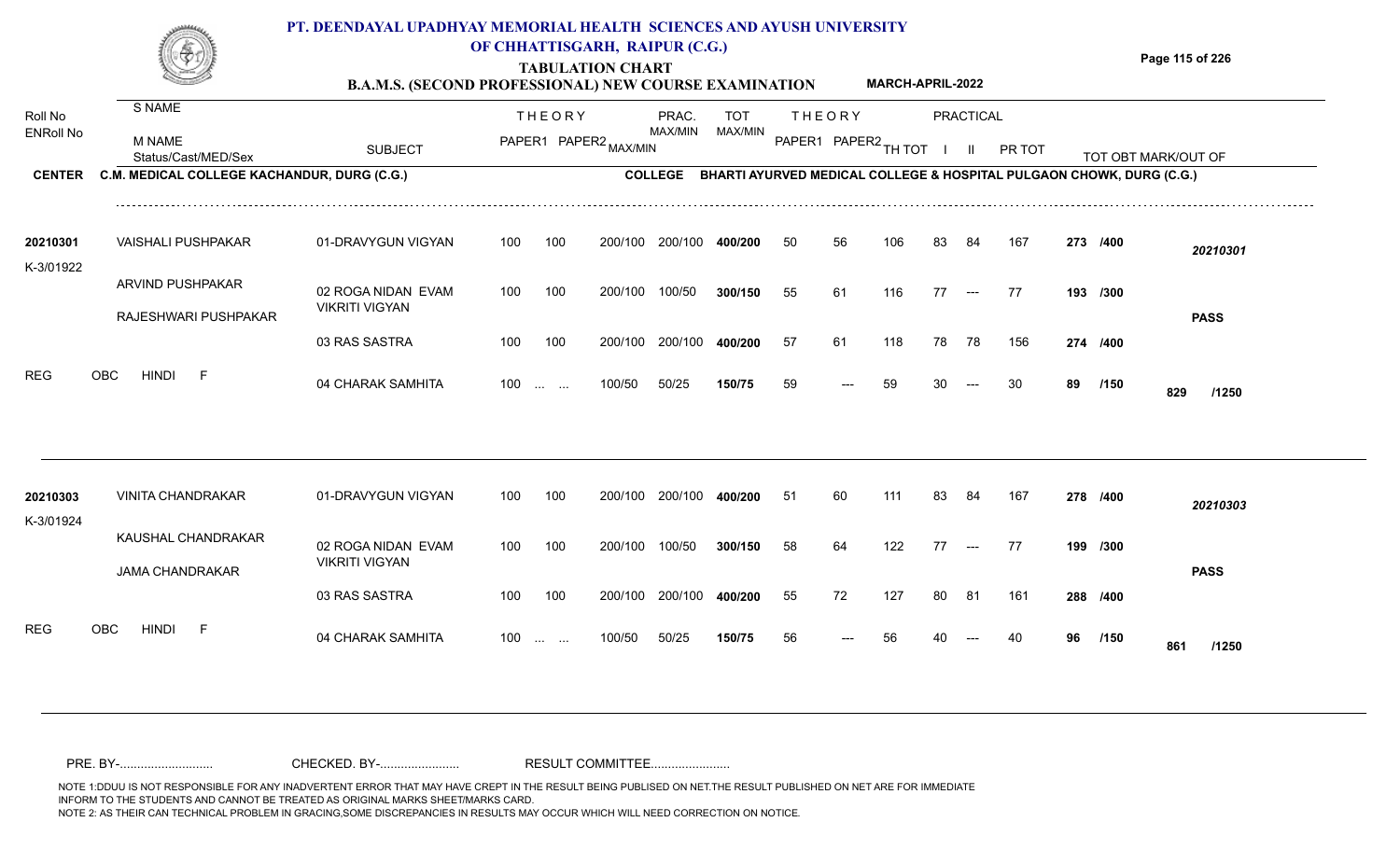## **TABULATION CHART Page 116 of 226 B.A.M.S. (SECOND PROFESSIONAL) NEW COURSE EXAMINATION**  S NAME **PT. DEENDAYAL UPADHYAY MEMORIAL HEALTH SCIENCES AND AYUSH UNIVERSITY OF CHHATTISGARH, RAIPUR (C.G.) MARCH-APRIL-2022**

| Roll No<br><b>ENRoll No</b> | – •••••••                                   |                                             |     | <b>THEORY</b>                                                                 |                       | PRAC.<br>MAX/MIN | <b>TOT</b><br>MAX/MIN                                                |    | <b>THEORY</b>        |     |    | PRACTICAL            |        |     |          |                     |  |
|-----------------------------|---------------------------------------------|---------------------------------------------|-----|-------------------------------------------------------------------------------|-----------------------|------------------|----------------------------------------------------------------------|----|----------------------|-----|----|----------------------|--------|-----|----------|---------------------|--|
|                             | M NAME<br>Status/Cast/MED/Sex               | <b>SUBJECT</b>                              |     |                                                                               | PAPER1 PAPER2 MAX/MIN |                  |                                                                      |    | PAPER1 PAPER2 TH TOT |     |    |                      | PR TOT |     |          | TOT OBT MARK/OUT OF |  |
| <b>CENTER</b>               | C.M. MEDICAL COLLEGE KACHANDUR, DURG (C.G.) |                                             |     |                                                                               |                       | <b>COLLEGE</b>   | BHARTI AYURVED MEDICAL COLLEGE & HOSPITAL PULGAON CHOWK, DURG (C.G.) |    |                      |     |    |                      |        |     |          |                     |  |
| 20210304<br>K-3/01925       | <b>VINITA MAHOBIA</b>                       | 01-DRAVYGUN VIGYAN                          | 100 | 100                                                                           | 200/100               | 200/100          | 400/200                                                              | 54 | 54                   | 108 | 75 | 74                   | 149    | 257 | /400     | 20210304            |  |
|                             | KANHAIYA LAL MAHOBIA<br>PARVATI MAHOBIA     | 02 ROGA NIDAN EVAM<br><b>VIKRITI VIGYAN</b> | 100 | 100                                                                           | 200/100               | 100/50           | 300/150                                                              | 53 | 61                   | 114 | 79 | $\hspace{0.05cm}---$ | 79     |     | 193 /300 | <b>PASS</b>         |  |
|                             |                                             | 03 RAS SASTRA                               | 100 | 100                                                                           | 200/100               | 200/100          | 400/200                                                              | 60 | 52                   | 112 | 78 | 80                   | 158    |     | 270 /400 |                     |  |
| <b>REG</b>                  | <b>HINDI</b><br>OBC<br>-F                   | 04 CHARAK SAMHITA                           | 100 | <b>Service</b> Service                                                        | 100/50                | 50/25            | 150/75                                                               | 58 |                      | 58  |    |                      | 40     | 98  | /150     | 818<br>/1250        |  |
| 20210305                    | YASH DEWANGAN                               | 01-DRAVYGUN VIGYAN                          | 100 | 100                                                                           | 200/100               | 200/100          | 400/200                                                              | 56 | 53                   | 109 | 70 | 72                   | 142    |     | 251 /400 |                     |  |
| K-3/01926                   |                                             |                                             |     |                                                                               |                       |                  |                                                                      |    |                      |     |    |                      |        |     |          | 20210305            |  |
|                             | RAM SUNDAR DEWANGAN<br>MANJU DEWANGAN       | 02 ROGA NIDAN EVAM<br><b>VIKRITI VIGYAN</b> | 100 | 100                                                                           | 200/100               | 100/50           | 300/150                                                              | 54 | 62                   | 116 |    |                      | 64     |     | 180 /300 | <b>PASS</b>         |  |
|                             |                                             | 03 RAS SASTRA                               | 100 | 100                                                                           | 200/100               | 200/100          | 400/200                                                              | 72 | 61                   | 133 | 63 | 63                   | 126    |     | 259 /400 |                     |  |
| <b>REG</b>                  | <b>HINDI</b><br><b>OBC</b><br>M             | 04 CHARAK SAMHITA                           | 100 | $\mathcal{L}_{\mathcal{F}}$ and $\mathcal{L}_{\mathcal{F}}$ . The contract of | 100/50                | 50/25            | 150/75                                                               | 59 |                      | 59  |    |                      |        | 89  | /150     | 779<br>/1250        |  |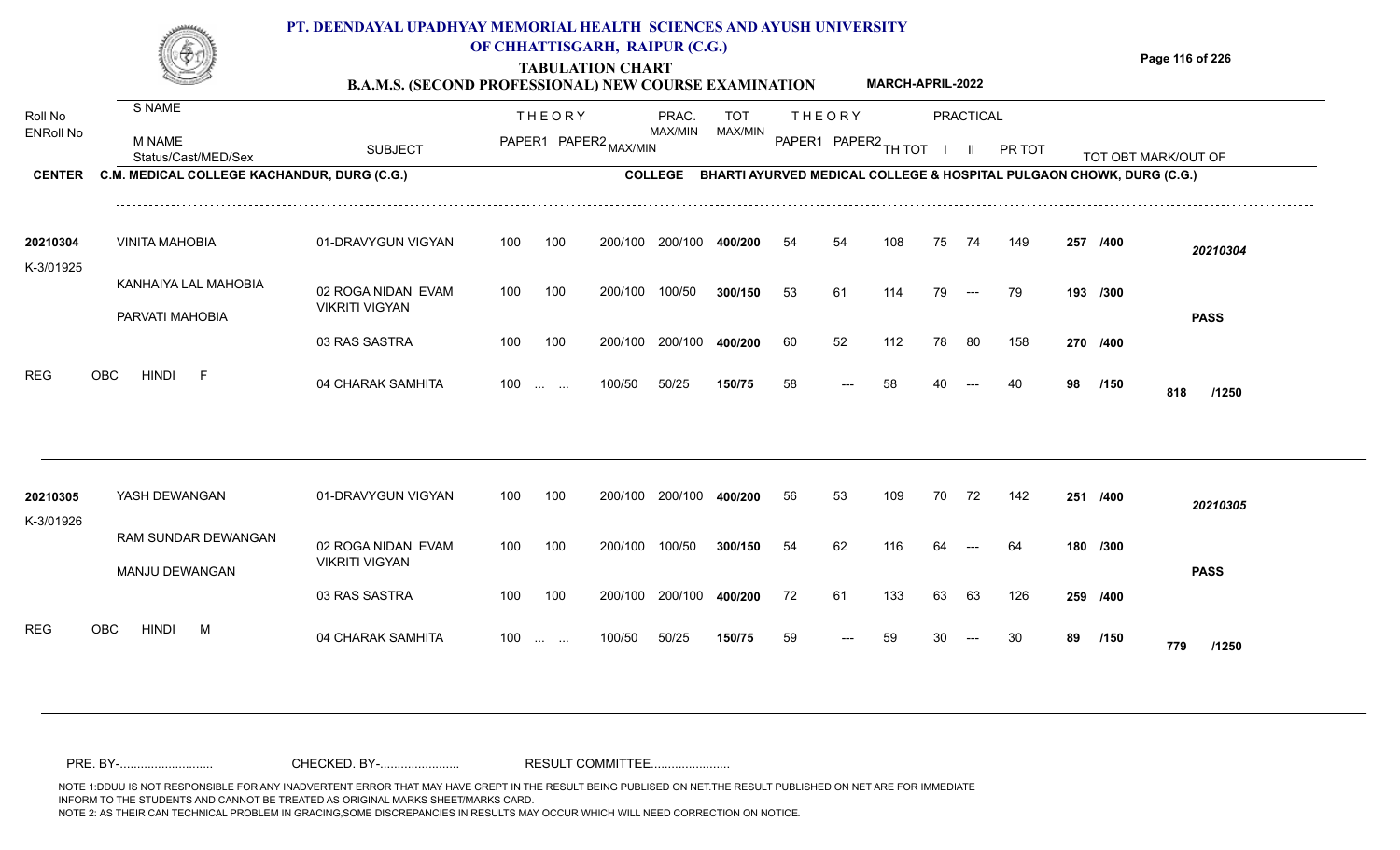## **TABULATION CHART Page 117 of 226 B.A.M.S. (SECOND PROFESSIONAL) NEW COURSE EXAMINATION**  Roll No ENRoll No MAX/MIN MAX/MIN MAX/MIN MAX/MIN ANG THIOT I II PRITOT TOT OBTIMARK/OUT OF SUBJECT PAPER2 <sub>MAX/MIN</sub> MAX/MIN PAPER1 PAPER2 <sub>TH</sub>IOT I II PRITOT TOT OBTIMARK/OUT OF **PRACTICAL CENTER C.M. MEDICAL COLLEGE KACHANDUR, DURG (C.G.)** THEORY PRAC. TOT PAPER1 PAPER2 MAX/MIN PAPER PRAC. THEORY S NAME M NAME **PT. DEENDAYAL UPADHYAY MEMORIAL HEALTH SCIENCES AND AYUSH UNIVERSITY OF CHHATTISGARH, RAIPUR (C.G.) C.M. MEDICAL COLLEGE KACHANDUR, DURG (C.G.) BHARTI AYURVED MEDICAL COLLEGE & HOSPITAL PULGAON CHOWK, DURG (C.G.) MARCH-APRIL-2022**

| 20210306  | YOGITA NAYAK     | 01-DRAVYGUN VIGYAN    | 100   | 100 | 200/100 | 200/100 | 400/200 | 50 | 60    | 110 | 75 | 74                     | 149 | 259 /400 |      | 20210306     |
|-----------|------------------|-----------------------|-------|-----|---------|---------|---------|----|-------|-----|----|------------------------|-----|----------|------|--------------|
| K-3/01927 |                  |                       |       |     |         |         |         |    |       |     |    |                        |     |          |      |              |
|           | RAM GOPAL NAYAK  | 02 ROGA NIDAN EVAM    | 100   | 100 | 200/100 | 100/50  | 300/150 | 85 | 72    | 157 | 73 | $---$                  | -73 | 230 /300 |      |              |
|           | RAMESHWARI NAYAK | <b>VIKRITI VIGYAN</b> |       |     |         |         |         |    |       |     |    |                        |     |          |      | <b>PASS</b>  |
|           |                  | 03 RAS SASTRA         | 100   | 100 | 200/100 | 200/100 | 400/200 | 69 | 66    | 135 | 73 | 75                     | 148 | 283 /400 |      |              |
| REG       | OBC<br>HINDI     | 04 CHARAK SAMHITA     | $100$ |     | 100/50  | 50/25   | 150/75  | 66 | $---$ | 66  | 30 | $\qquad \qquad \cdots$ | -30 | 96       | /150 | 868<br>/1250 |

| 20210307<br>K-3/01928 | YUGAL KISHOR PATEL        | 01-DRAVYGUN VIGYAN                          | 100   | 100 | 200/100 | 200/100 | 400/200 | 56 | 57    | 113 | 70 | 71    | 141 | 254      | /400        | 20210307    |
|-----------------------|---------------------------|---------------------------------------------|-------|-----|---------|---------|---------|----|-------|-----|----|-------|-----|----------|-------------|-------------|
|                       | <b>SANT LAL</b><br>URMILA | 02 ROGA NIDAN EVAM<br><b>VIKRITI VIGYAN</b> | 100   | 100 | 200/100 | 100/50  | 300/150 | 80 | 64    | 144 | 63 | $---$ | 63  | 207 /300 |             | <b>PASS</b> |
|                       |                           | 03 RAS SASTRA                               | 100   | 100 | 200/100 | 200/100 | 400/200 | 69 | 57    | 126 | 60 | -60   | 120 | 246 /400 |             |             |
| <b>REG</b><br>OBC     | <b>HINDI</b><br>М         | 04 CHARAK SAMHITA                           | $100$ |     | 100/50  | 50/25   | 150/75  | 67 | $---$ | 67  | 30 | $---$ | 30  | 97       | /150<br>804 | /1250       |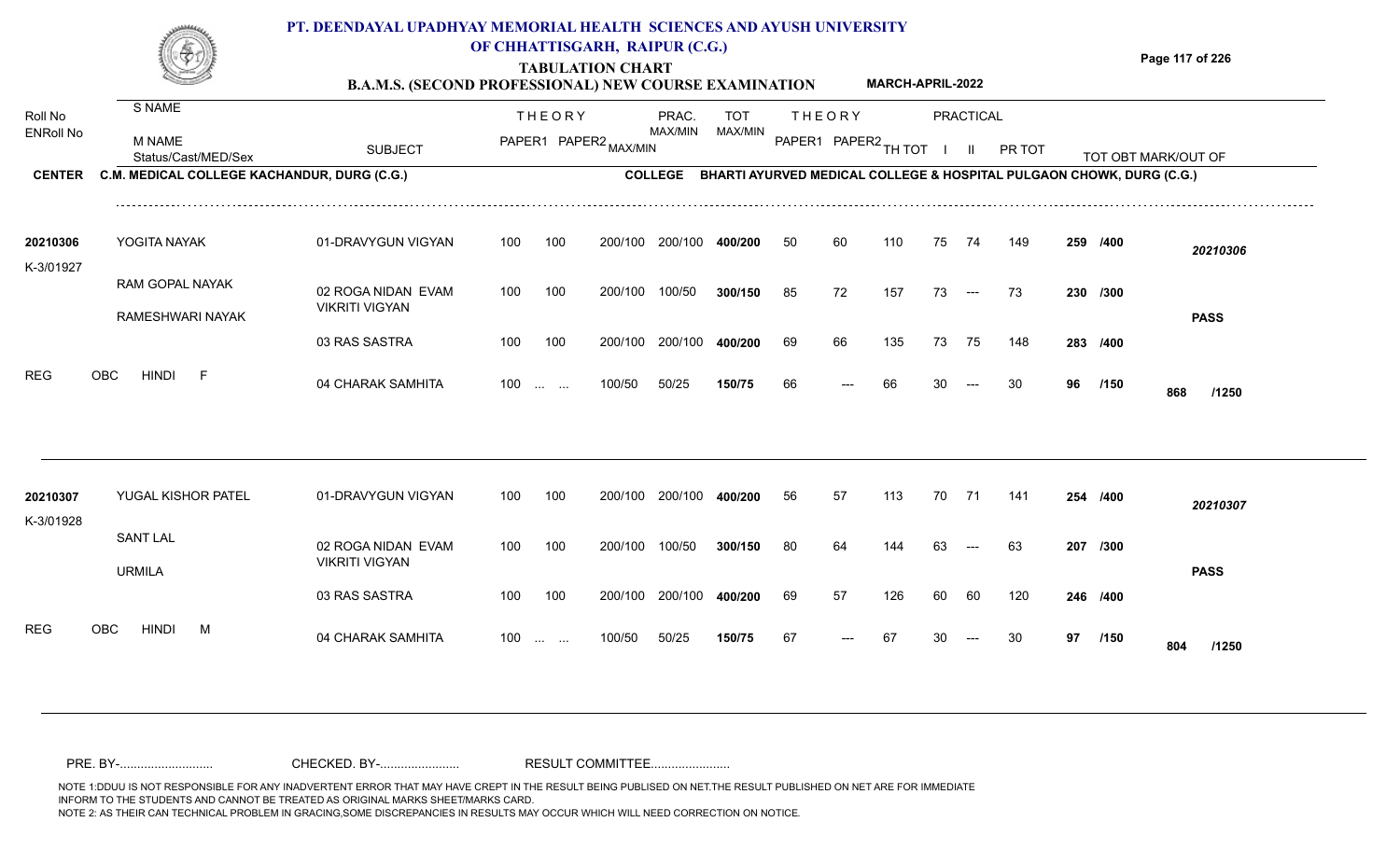# **PT. DEENDAYAL UPADHYAY MEMORIAL HEALTH SCIENCES AND AYUSH UNIVERSITY**



## **OF CHHATTISGARH, RAIPUR (C.G.)**

**Page 118 of 226**

**TABULATION CHART B.A.M.S. (SECOND PROFESSIONAL) NEW COURSE EXAMINATION MARCH-APRIL-2022**

| Roll No               | S NAME                                      |                                             |     | <b>THEORY</b>                                                 |         | PRAC.          | <b>TOT</b>                                                    |                      | <b>THEORY</b> |       |    | <b>PRACTICAL</b> |              |   |           |                     |
|-----------------------|---------------------------------------------|---------------------------------------------|-----|---------------------------------------------------------------|---------|----------------|---------------------------------------------------------------|----------------------|---------------|-------|----|------------------|--------------|---|-----------|---------------------|
| <b>ENRoll No</b>      | M NAME<br>Status/Cast/MED/Sex               | <b>SUBJECT</b>                              |     | PAPER1 PAPER2 MAX/MIN                                         |         | MAX/MIN        | MAX/MIN                                                       | PAPER1 PAPER2 TH TOT |               |       |    |                  | PR TOT       |   |           | TOT OBT MARK/OUT OF |
| <b>CENTER</b>         | C.M. MEDICAL COLLEGE KACHANDUR, DURG (C.G.) |                                             |     |                                                               |         | <b>COLLEGE</b> | RAJIV LOCHAN AYURVED MEDICAL COLLEGE & CHANDKHURI DURG (C.G.) |                      |               |       |    |                  |              |   |           |                     |
| 18210227<br>I-3/03134 | <b>ASHISH PATEL</b>                         | 01-DRAVYGUN VIGYAN                          | 100 | 100                                                           | 200/100 | 200/100        | 400/200                                                       | 29                   | 28            | $57*$ | 68 | 68               | 136          |   | 193* /400 | 18210227            |
|                       | RAJANIKANT PATEL                            | 02 ROGA NIDAN EVAM<br><b>VIKRITI VIGYAN</b> | 100 | 100                                                           | 200/100 | 100/50         | 300/150                                                       | 30                   | 46            | 76*   |    |                  | 54           |   | 130* /300 |                     |
|                       | <b>JANKI PATEL</b>                          |                                             |     |                                                               |         |                |                                                               |                      |               |       |    |                  |              |   |           | <b>ATKT</b>         |
|                       |                                             | 03 RAS SASTRA                               | 100 | 100                                                           | 200/100 | 200/100        | 400/200                                                       | 26                   | 34            | $60*$ | 61 | 52               | 113          |   | 173* /400 |                     |
| <b>REG</b>            | <b>HINDI</b><br><b>OBC</b><br>M             | 04 CHARAK SAMHITA                           | 100 | $\mathcal{L}_{\mathcal{F}}$ , and $\mathcal{L}_{\mathcal{F}}$ | 100/50  | 50/25          | 150/75                                                        | 29                   |               | $29*$ | 31 |                  | 31           |   | 60* /150  | 556<br>/1250        |
|                       |                                             |                                             |     |                                                               |         |                |                                                               |                      |               |       |    |                  |              |   |           |                     |
| 18210230<br>I-3/03137 | <b>DEEPAK KUMAR PATHARE</b>                 | 01-DRAVYGUN VIGYAN                          | 100 | 100                                                           | 200/100 | 200/100        | 400/200                                                       | A                    | A             | A     | A  | A                | $\mathsf{A}$ | A | /400      | 18210230            |
|                       | PANNALAL PATHARE<br><b>RENU PATHARE</b>     | 02 ROGA NIDAN EVAM<br><b>VIKRITI VIGYAN</b> | 100 | 100                                                           | 200/100 | 100/50         | 300/150                                                       | 48                   | 45            | $93*$ | 54 |                  | 54           |   | 147* /300 | <b>ATKT</b>         |
|                       |                                             | 03 RAS SASTRA                               | 100 | 100                                                           | 200/100 | 200/100        | 400/200                                                       | 17                   | 22            | $39*$ | 62 | 53               | 115          |   | 154* /400 |                     |
| <b>REG</b>            | SC<br><b>HINDI</b><br>M                     | 04 CHARAK SAMHITA                           | 100 | $\mathcal{L}_{\mathcal{F}}$ and $\mathcal{L}_{\mathcal{F}}$ . | 100/50  | 50/25          | 150/75                                                        | 34                   |               | 34*   | 32 |                  | 32           |   | 66* /150  | 367<br>/1250        |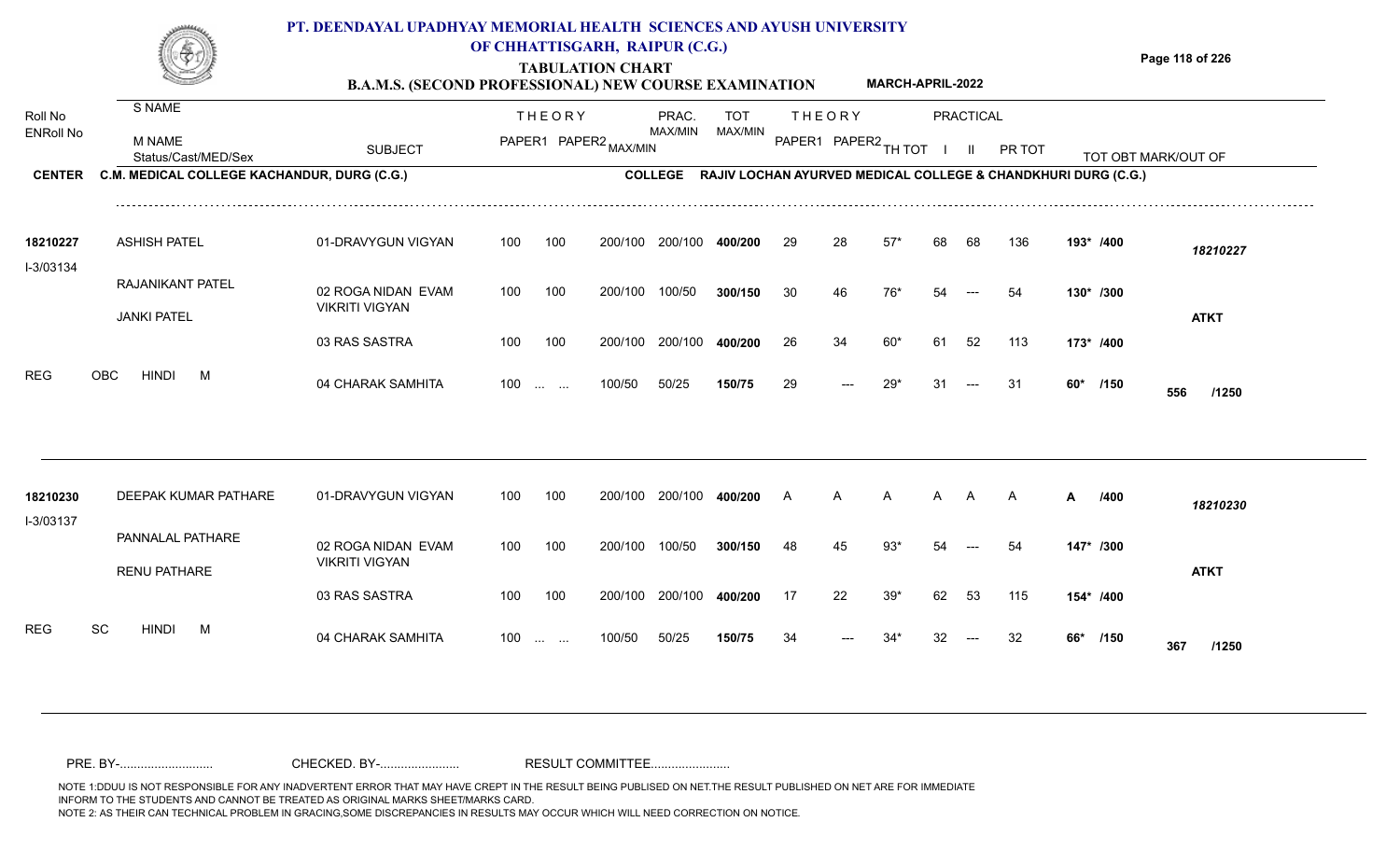## **TABULATION CHART Page 119 of 226 B.A.M.S. (SECOND PROFESSIONAL) NEW COURSE EXAMINATION**  S NAME **PT. DEENDAYAL UPADHYAY MEMORIAL HEALTH SCIENCES AND AYUSH UNIVERSITY OF CHHATTISGARH, RAIPUR (C.G.) MARCH-APRIL-2022**

| Roll No               | <b>JIVAIVIL</b>                             |                                             |     | <b>THEORY</b>                                  |                       | PRAC.          | <b>TOT</b> |       | <b>THEORY</b> |                      |    | <b>PRACTICAL</b> |                                                               |       |            |                     |
|-----------------------|---------------------------------------------|---------------------------------------------|-----|------------------------------------------------|-----------------------|----------------|------------|-------|---------------|----------------------|----|------------------|---------------------------------------------------------------|-------|------------|---------------------|
| <b>ENRoll No</b>      | <b>M NAME</b><br>Status/Cast/MED/Sex        | <b>SUBJECT</b>                              |     |                                                | PAPER1 PAPER2 MAX/MIN | MAX/MIN        | MAX/MIN    |       |               | PAPER1 PAPER2 TH TOT |    |                  | PR TOT                                                        |       |            | TOT OBT MARK/OUT OF |
| <b>CENTER</b>         | C.M. MEDICAL COLLEGE KACHANDUR, DURG (C.G.) |                                             |     |                                                |                       | <b>COLLEGE</b> |            |       |               |                      |    |                  | RAJIV LOCHAN AYURVED MEDICAL COLLEGE & CHANDKHURI DURG (C.G.) |       |            |                     |
| 18210235<br>I-3/03142 | DIBYENDRA KHAMHARI                          | 01-DRAVYGUN VIGYAN                          | 100 | 100                                            | 200/100               | 200/100        | 400/200    | 24    | A             | $24*$                | A  | A                | A                                                             | $24*$ | /400       | 18210235            |
|                       | MAHAVEER PRASAD<br>KHAMHARI<br>NANDAKUMARI  | 02 ROGA NIDAN EVAM<br><b>VIKRITI VIGYAN</b> | 100 | 100                                            | 200/100               | 100/50         | 300/150    | 50    | 50            | 100                  | 58 | $---$            | 58                                                            |       | 158 /300   | <b>ATKT</b>         |
|                       |                                             | 03 RAS SASTRA                               | 100 | 100                                            | 200/100               | 200/100        | 400/200    | 18    |               | $25*$                | 60 | 52               | 112                                                           |       | 137* /400  |                     |
| <b>REG</b>            | OBC<br><b>HINDI</b><br>M                    | 04 CHARAK SAMHITA                           | 100 | $\mathbf{r}$ and $\mathbf{r}$ and $\mathbf{r}$ | 100/50                | 50/25          | 150/75     | 50    | $---$         | 50                   | 31 |                  | 31                                                            | 81    | /150       | 400<br>/1250        |
|                       |                                             |                                             |     |                                                |                       |                |            |       |               |                      |    |                  |                                                               |       |            |                     |
| 18210244<br>I-3/03151 | <b>MANOJ SIDAR</b>                          | 01-DRAVYGUN VIGYAN                          | 100 | 100                                            | 200/100               | 200/100        | 400/200    | $---$ |               |                      |    |                  |                                                               |       | 232 /400 C | 18210244            |
|                       | <b>SUKRU RAM SIDAR</b><br>SNEHLATA SIDAR    | 02 ROGA NIDAN EVAM<br><b>VIKRITI VIGYAN</b> | 100 | 100                                            | 200/100               | 100/50         | 300/150    | 46    | 49            | 95'                  | 58 |                  | 58                                                            |       | 153 /300   | <b>ATKT</b>         |
|                       |                                             | 03 RAS SASTRA                               | 100 | 100                                            | 200/100               | 200/100        | 400/200    | 25    | 21            | 46*                  | 60 | 54               | 114                                                           |       | 160* /400  |                     |
| <b>SUPPL</b>          | ST<br><b>HINDI</b><br>M                     | 04 CHARAK SAMHITA                           | 100 | <b>Service Control</b>                         | 100/50                | 50/25          | 150/75     |       |               |                      |    |                  |                                                               | 75    | $/150$ C   | 620<br>/1250        |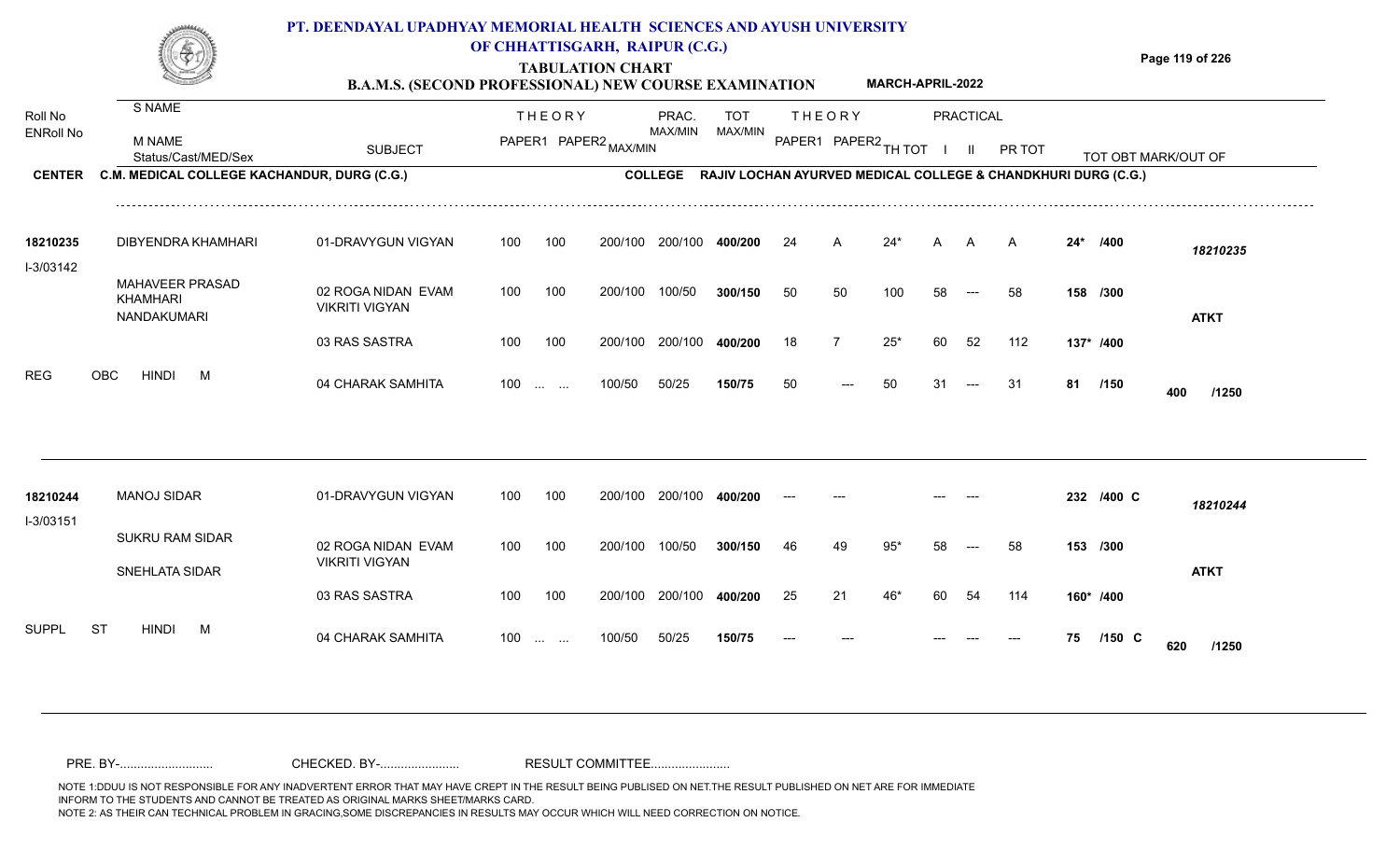|                       |                                             | PT. DEENDAYAL UPADHYAY MEMORIAL HEALTH SCIENCES AND AYUSH UNIVERSITY<br><b>B.A.M.S. (SECOND PROFESSIONAL) NEW COURSE EXAMINATION</b> |     |               | OF CHHATTISGARH, RAIPUR (C.G.)<br><b>TABULATION CHART</b> |                 |                                                                       |                |               | <b>MARCH-APRIL-2022</b> |    |              |        |     |                     |     | Page 120 of 226 |
|-----------------------|---------------------------------------------|--------------------------------------------------------------------------------------------------------------------------------------|-----|---------------|-----------------------------------------------------------|-----------------|-----------------------------------------------------------------------|----------------|---------------|-------------------------|----|--------------|--------|-----|---------------------|-----|-----------------|
| Roll No               | S NAME                                      |                                                                                                                                      |     | <b>THEORY</b> |                                                           | PRAC.           | TOT                                                                   |                | <b>THEORY</b> |                         |    | PRACTICAL    |        |     |                     |     |                 |
| <b>ENRoll No</b>      | M NAME<br>Status/Cast/MED/Sex               | <b>SUBJECT</b>                                                                                                                       |     |               | PAPER1 PAPER2 MAX/MIN                                     | MAX/MIN         | MAX/MIN                                                               |                |               | PAPER1 PAPER2 TH TOT    |    | $\mathbf{H}$ | PR TOT |     | TOT OBT MARK/OUT OF |     |                 |
| <b>CENTER</b>         | C.M. MEDICAL COLLEGE KACHANDUR, DURG (C.G.) |                                                                                                                                      |     |               |                                                           |                 | COLLEGE RAJIV LOCHAN AYURVED MEDICAL COLLEGE & CHANDKHURI DURG (C.G.) |                |               |                         |    |              |        |     |                     |     |                 |
| 18210246<br>I-3/03153 | MUKESH KUMAR SAHU                           | 01-DRAVYGUN VIGYAN                                                                                                                   | 100 | 100           | 200/100                                                   | 200/100         | 400/200                                                               | A              | A             | A                       | A  | A            | A      | A   | /400                |     | 18210246        |
|                       | MAHENDRA KUMAR SAHU<br><b>DHANESHWARI</b>   | 02 ROGA NIDAN EVAM<br><b>VIKRITI VIGYAN</b>                                                                                          | 100 | 100           | 200/100                                                   | 100/50          | 300/150                                                               | 36             | A             | $36*$                   | A  |              | A      | 36* | /300                |     | <b>ATKT</b>     |
|                       |                                             | 03 RAS SASTRA                                                                                                                        | 100 | 100           |                                                           | 200/100 200/100 | 400/200                                                               | $\overline{A}$ | A             | A                       | A  | A            | A      | A   | /400                |     |                 |
| REG                   | <b>OBC</b><br><b>HINDI</b><br>M             | 04 CHARAK SAMHITA                                                                                                                    | 100 |               | 100/50                                                    | 50/25           | 150/75                                                                | A              |               |                         | А  |              | A      | A   | /150                | 36  | /1250           |
| 18210249              | <b>NEETA</b>                                | 01-DRAVYGUN VIGYAN                                                                                                                   | 100 | 100           |                                                           | 200/100 200/100 | 400/200                                                               | 33             | 50            | 83*                     | 60 | 68           | 128    |     | 211 /400            |     |                 |
| I-3/03156             |                                             |                                                                                                                                      |     |               |                                                           |                 |                                                                       |                |               |                         |    |              |        |     |                     |     | 18210249        |
|                       | <b>SEETA RAM</b><br><b>RAMTEE</b>           | 02 ROGA NIDAN EVAM<br><b>VIKRITI VIGYAN</b>                                                                                          | 100 | 100           | 200/100                                                   | 100/50          | 300/150                                                               | $---$          |               |                         |    |              |        |     | 182 /300 C          |     | <b>ATKT</b>     |
|                       |                                             | 03 RAS SASTRA                                                                                                                        | 100 | 100           |                                                           | 200/100 200/100 | 400/200                                                               | 37             | 26            | $63*$                   | 61 | 55           | 116    |     | 179* /400           |     |                 |
| SUPPL                 | ST<br><b>HINDI</b><br>- F                   | 04 CHARAK SAMHITA                                                                                                                    |     | $100$         | 100/50                                                    | 50/25           | 150/75                                                                |                |               |                         |    |              |        | 80  | $/150$ C            | 652 | /1250           |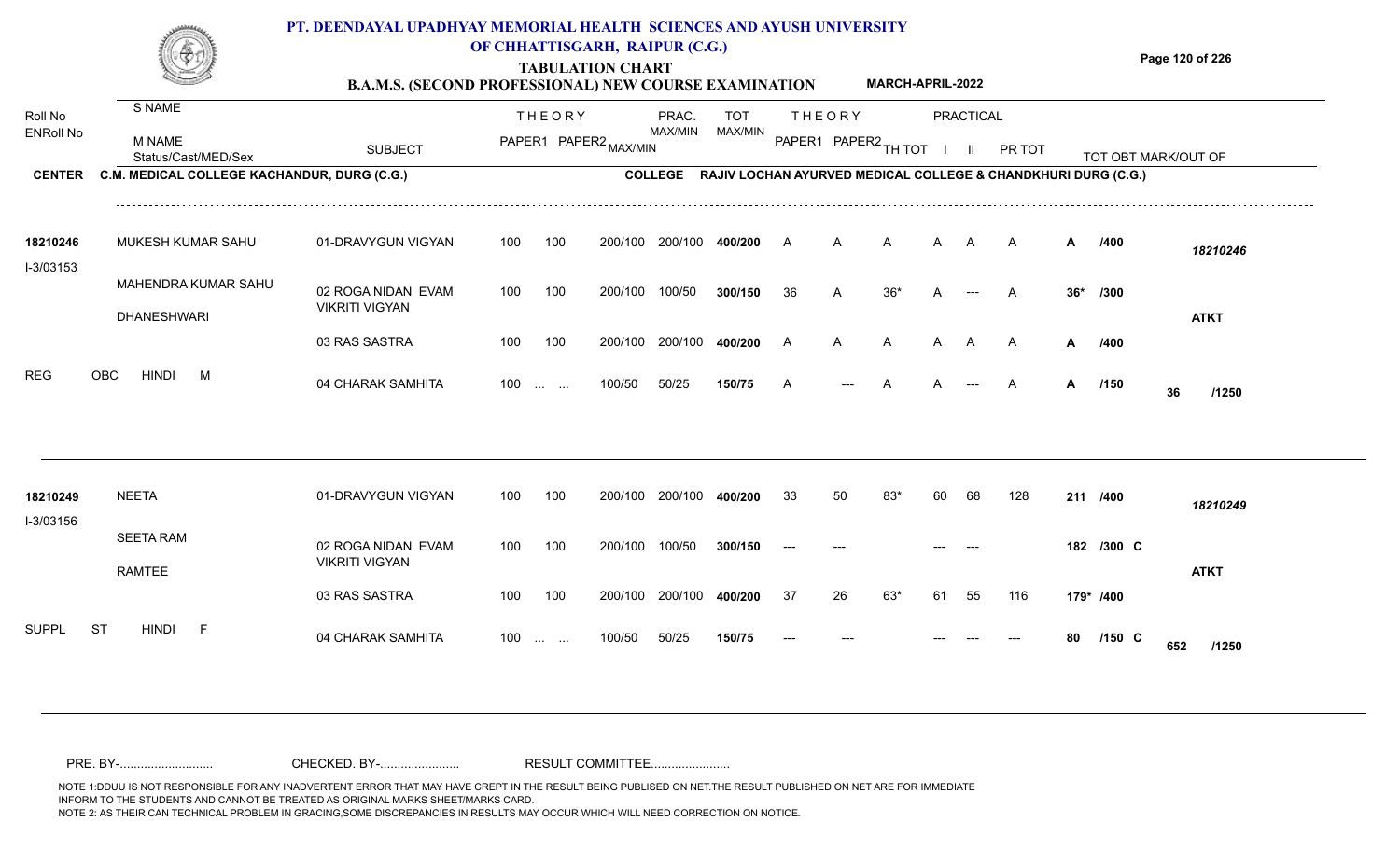|                             |                                                | PT. DEENDAYAL UPADHYAY MEMORIAL HEALTH SCIENCES AND AYUSH UNIVERSITY<br><b>B.A.M.S. (SECOND PROFESSIONAL) NEW COURSE EXAMINATION</b> |                  |                                                               | OF CHHATTISGARH, RAIPUR (C.G.)<br><b>TABULATION CHART</b> |                  |                       |    |               | MARCH-APRIL-2022     |    |                  |                                                               |   | Page 121 of 226     |             |
|-----------------------------|------------------------------------------------|--------------------------------------------------------------------------------------------------------------------------------------|------------------|---------------------------------------------------------------|-----------------------------------------------------------|------------------|-----------------------|----|---------------|----------------------|----|------------------|---------------------------------------------------------------|---|---------------------|-------------|
| Roll No<br><b>ENRoll No</b> | S NAME<br><b>M NAME</b><br>Status/Cast/MED/Sex | <b>SUBJECT</b>                                                                                                                       |                  | <b>THEORY</b>                                                 | PAPER1 PAPER2 MAX/MIN                                     | PRAC.<br>MAX/MIN | <b>TOT</b><br>MAX/MIN |    | <b>THEORY</b> | PAPER1 PAPER2 TH TOT |    | <b>PRACTICAL</b> | PR TOT                                                        |   | TOT OBT MARK/OUT OF |             |
| <b>CENTER</b>               | C.M. MEDICAL COLLEGE KACHANDUR, DURG (C.G.)    |                                                                                                                                      |                  |                                                               |                                                           | <b>COLLEGE</b>   |                       |    |               |                      |    |                  | RAJIV LOCHAN AYURVED MEDICAL COLLEGE & CHANDKHURI DURG (C.G.) |   |                     |             |
| 18210252<br>I-3/03159       | NILESH KUMAR PAIKRA                            | 01-DRAVYGUN VIGYAN                                                                                                                   | 100              | 100                                                           |                                                           | 200/100 200/100  | 400/200               | A  | A             | A                    | A  | A                | A                                                             | A | /400                | 18210252    |
|                             | SHIV SHANKAR PAIKRA<br><b>URMILA PAIKRA</b>    | 02 ROGA NIDAN EVAM<br><b>VIKRITI VIGYAN</b>                                                                                          | 100              | 100                                                           | 200/100                                                   | 100/50           | 300/150               | 47 | 50            | $97*$                | 52 | $---$            | 52                                                            |   | 149* /300           | <b>ATKT</b> |
|                             |                                                | 03 RAS SASTRA                                                                                                                        | 100              | 100                                                           | 200/100                                                   | 200/100          | 400/200               | 9  | 8             | $17*$                | 60 | 52               | 112                                                           |   | 129* /400           |             |
| <b>REG</b>                  | <b>ST</b><br><b>HINDI</b><br>M                 | 04 CHARAK SAMHITA                                                                                                                    | 100 <sub>1</sub> | $\mathcal{L}_{\mathcal{L}}$ , and $\mathcal{L}_{\mathcal{L}}$ | 100/50                                                    | 50/25            | 150/75                | 29 |               | $29*$                | 31 | $---$            | 31                                                            |   | 60* /150<br>338     | /1250       |
|                             |                                                |                                                                                                                                      |                  |                                                               |                                                           |                  |                       |    |               |                      |    |                  |                                                               |   |                     |             |
| 18210253<br>I-3/03160       | <b>NEELIMA SAHU</b>                            | 01-DRAVYGUN VIGYAN                                                                                                                   | 100              | 100                                                           |                                                           | 200/100 200/100  | 400/200               | 40 | 38            | 78*                  | 60 | 70               | 130                                                           |   | 208 /400            | 18210253    |
|                             | MAHENDRA KUMAR SAHU<br><b>VINEETA SAHU</b>     | 02 ROGA NIDAN EVAM<br><b>VIKRITI VIGYAN</b>                                                                                          | 100              | 100                                                           | 200/100                                                   | 100/50           | 300/150               |    |               |                      |    |                  |                                                               |   | 184 /300 C          | <b>ATKT</b> |
|                             |                                                | 03 RAS SASTRA                                                                                                                        | 100              | 100                                                           |                                                           | 200/100 200/100  | 400/200               | 23 |               | 69*                  | 62 | 53               | 115                                                           |   | 184* /400           |             |

100 ... ... 100/50 50/25 **150/75** --- --- ---

50/25 **150/75**

04 CHARAK SAMHITA 100 … … 100/50 50/25 **150/75 --- --- --- --- --- 81 /150 C /1250** 

**/150** --- --- --- **81 C**

**657**

SUPPL OBC HINDI F 04 CHARAK SAMHITA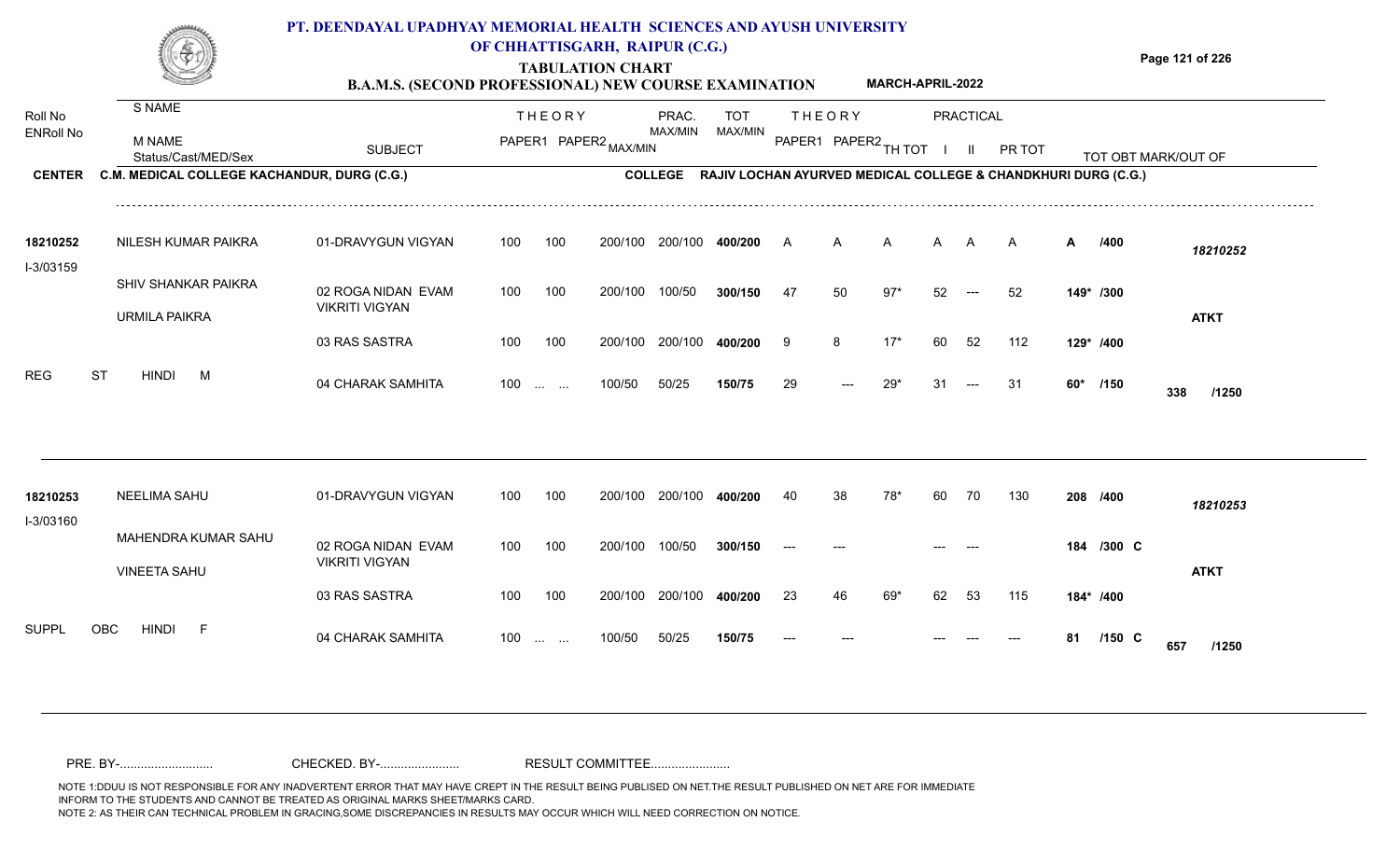## **PT. DEENDAYAL UPADHYAY MEMORIAL HEALTH SCIENCES AND AYUSH UNIVERSITY OF CHHATTISGARH, RAIPUR (C.G.)**

**Page 122 of 226**

**MARCH-APRIL-2022**

**TABULATION CHART B.A.M.S. (SECOND PROFESSIONAL) NEW COURSE EXAMINATION** 

| Roll No          | <b>S NAME</b>                               |                                             |     | <b>THEORY</b>                                                 |         | PRAC.          | <b>TOT</b>                                                    |       | <b>THEORY</b>        |       |    | PRACTICAL    |        |    |            |                     |  |
|------------------|---------------------------------------------|---------------------------------------------|-----|---------------------------------------------------------------|---------|----------------|---------------------------------------------------------------|-------|----------------------|-------|----|--------------|--------|----|------------|---------------------|--|
| <b>ENRoll No</b> | M NAME<br>Status/Cast/MED/Sex               | <b>SUBJECT</b>                              |     | PAPER1 PAPER2 MAX/MIN                                         |         | MAX/MIN        | MAX/MIN                                                       |       | PAPER1 PAPER2 TH TOT |       |    | $\mathbf{I}$ | PR TOT |    |            | TOT OBT MARK/OUT OF |  |
| <b>CENTER</b>    | C.M. MEDICAL COLLEGE KACHANDUR, DURG (C.G.) |                                             |     |                                                               |         | <b>COLLEGE</b> | RAJIV LOCHAN AYURVED MEDICAL COLLEGE & CHANDKHURI DURG (C.G.) |       |                      |       |    |              |        |    |            |                     |  |
| 18210254         | NISHA PORTE                                 | 01-DRAVYGUN VIGYAN                          | 100 | 100                                                           | 200/100 | 200/100        | 400/200                                                       | 42    | 29                   | $71*$ | 62 | 70           | 132    |    | 203 /400   | 18210254            |  |
| I-3/03161        | <b>CHANDRASHEKHAR PORTE</b><br>SHANTI DEVI  | 02 ROGA NIDAN EVAM<br><b>VIKRITI VIGYAN</b> | 100 | 100                                                           | 200/100 | 100/50         | 300/150                                                       | 48    | 59                   | 107   | 63 | $---$        | 63     |    | 170 /300   | <b>ATKT</b>         |  |
|                  |                                             | 03 RAS SASTRA                               | 100 | 100                                                           | 200/100 | 200/100        | 400/200                                                       | 35    | 31                   | 66*   | 61 | 55           | 116    |    | 182* /400  |                     |  |
| <b>REG</b>       | <b>ST</b><br><b>HINDI</b><br>$-F$           | 04 CHARAK SAMHITA                           | 100 | $\sim 10^{-1}$ and $\sim 10^{-1}$                             | 100/50  | 50/25          | 150/75                                                        | 61    |                      | 61    | 35 |              | 35     | 96 | /150       | 651<br>/1250        |  |
| 18210255         | PANKAJ KUMAR                                | 01-DRAVYGUN VIGYAN                          | 100 | 100                                                           | 200/100 | 200/100        | 400/200                                                       | 50    | 26                   | 76'   | 68 | 80           | 148    |    | 224 /400   | 18210255            |  |
| I-3/03162        | <b>JAGADISH PRASAD</b><br><b>SUNEETA</b>    | 02 ROGA NIDAN EVAM<br><b>VIKRITI VIGYAN</b> | 100 | 100                                                           | 200/100 | 100/50         | 300/150                                                       | $---$ |                      |       |    |              |        |    | 173 /300 C | <b>ATKT</b>         |  |
|                  |                                             | 03 RAS SASTRA                               | 100 | 100                                                           | 200/100 | 200/100        | 400/200                                                       | 40    | 28                   | 68*   | 60 | 51           | 111    |    | 179* /400  |                     |  |
| <b>SUPPL</b>     | <b>HINDI</b><br>OBC<br>M                    | 04 CHARAK SAMHITA                           | 100 | $\mathcal{L}_{\mathcal{F}}$ , and $\mathcal{L}_{\mathcal{F}}$ | 100/50  | 50/25          | 150/75                                                        | 59    |                      | 59    | 32 |              | 32     | 91 | /150       | 667<br>/1250        |  |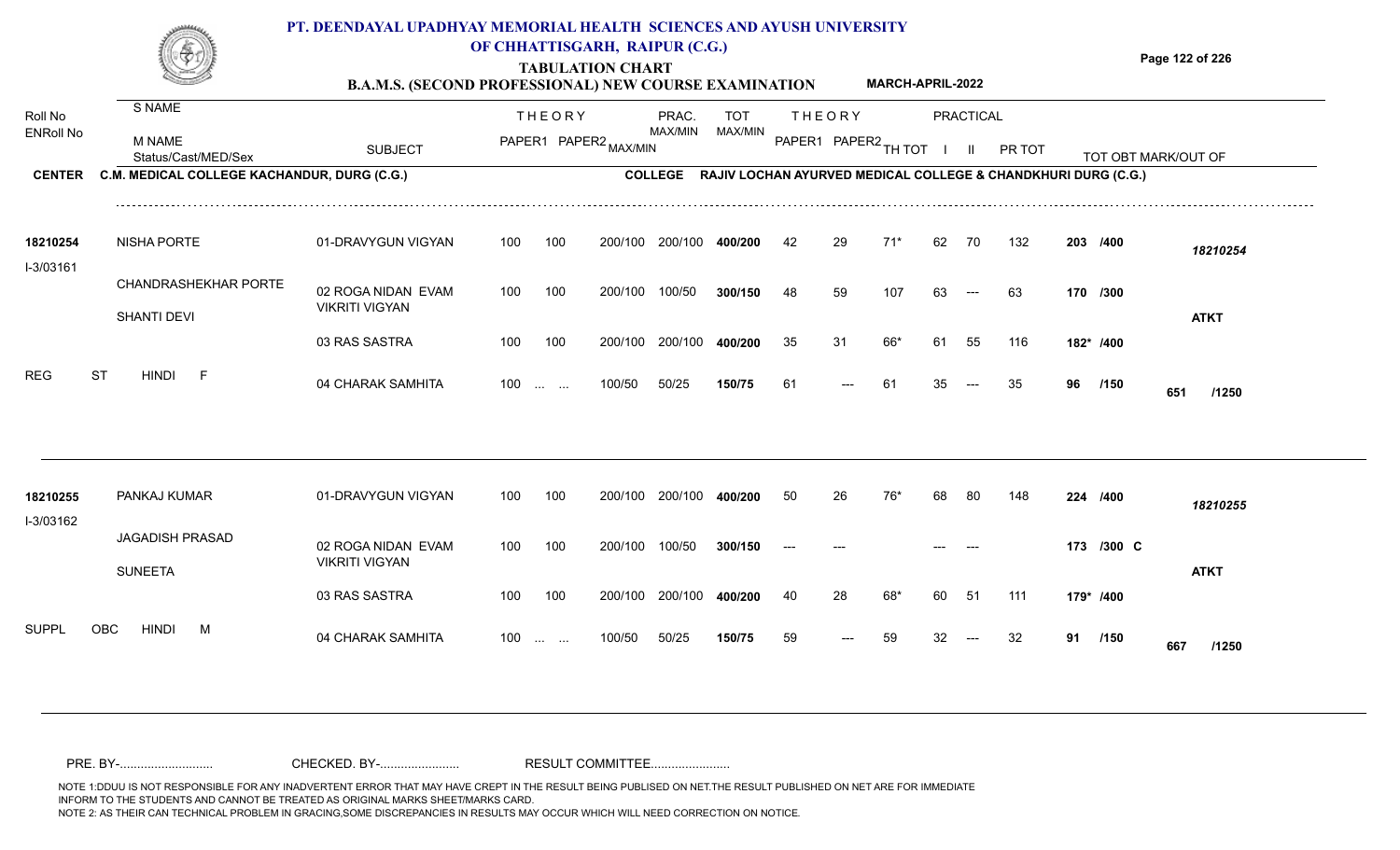# **PT. DEENDAYAL UPADHYAY MEMORIAL HEALTH SCIENCES AND AYUSH UNIVERSITY**



# **OF CHHATTISGARH, RAIPUR (C.G.)**

**Page 123 of 226**

## **TABULATION CHART B.A.M.S. (SECOND PROFESSIONAL) NEW COURSE EXAMINATION MARCH-APRIL-2022**

| Roll No<br><b>ENRoll No</b><br><b>CENTER</b> | <b>S NAME</b><br><b>M NAME</b><br>Status/Cast/MED/Sex<br>C.M. MEDICAL COLLEGE KACHANDUR, DURG (C.G.) | <b>SUBJECT</b>        |     | <b>THEORY</b>                 | PAPER1 PAPER2 MAX/MIN | PRAC.<br>MAX/MIN<br><b>COLLEGE</b> | <b>TOT</b><br>MAX/MIN<br>RAJIV LOCHAN AYURVED MEDICAL COLLEGE & CHANDKHURI DURG (C.G.) |    | <b>THEORY</b><br>PAPER1 PAPER2 TH TOT |       |     | <b>PRACTICAL</b><br>$\mathbf{H}$ | PR TOT |           |      | TOT OBT MARK/OUT OF |
|----------------------------------------------|------------------------------------------------------------------------------------------------------|-----------------------|-----|-------------------------------|-----------------------|------------------------------------|----------------------------------------------------------------------------------------|----|---------------------------------------|-------|-----|----------------------------------|--------|-----------|------|---------------------|
|                                              |                                                                                                      |                       |     |                               |                       |                                    |                                                                                        |    |                                       |       |     |                                  |        |           |      |                     |
| 18210259<br>I-3/03166                        | RAHUL DHURI                                                                                          | 01-DRAVYGUN VIGYAN    | 100 | 100                           | 200/100               | 200/100                            | 400/200                                                                                | 26 | 22                                    |       | 62  | 68                               | 130    | 178* /400 |      | 18210259            |
|                                              | SHIV KUMAR DHURI                                                                                     | 02 ROGA NIDAN EVAM    | 100 | 100                           | 200/100               | 100/50                             | 300/150                                                                                | 52 | 36                                    | 88*   | 55  | $---$                            | 55     | 143* /300 |      |                     |
|                                              | <b>SARASWATI DHURI</b>                                                                               | <b>VIKRITI VIGYAN</b> |     |                               |                       |                                    |                                                                                        |    |                                       |       |     |                                  |        |           |      | <b>ATKT</b>         |
|                                              |                                                                                                      | 03 RAS SASTRA         | 100 | 100                           | 200/100               | 200/100                            | 400/200                                                                                | 13 | 26                                    | $39*$ | 61  | 52                               | 113    | 152* /400 |      |                     |
| <b>REG</b>                                   | OBC<br><b>HINDI</b><br>M                                                                             | 04 CHARAK SAMHITA     | 100 | $\mathbf{r}$ and $\mathbf{r}$ | 100/50                | 50/25                              | 150/75                                                                                 | 28 |                                       | 28'   | 31  | ---                              | 31     | 59*       | /150 | 532<br>/1250        |
|                                              |                                                                                                      |                       |     |                               |                       |                                    |                                                                                        |    |                                       |       |     |                                  |        |           |      |                     |
| 18210264<br>I-3/03171                        | S D CHIRANJIVI SAHU                                                                                  | 01-DRAVYGUN VIGYAN    | 100 | 100                           | 200/100               | 200/100                            | 400/200                                                                                | 26 | 6                                     | $32*$ | 60. | 66                               | 126    | 158* /400 |      | 18210264            |
|                                              | DULESHWAR KUMAR SAHU                                                                                 | 02 ROGA NIDAN EVAM    | 100 | 100                           | 200/100               | 100/50                             | 300/150                                                                                | 59 | 60                                    | 119   | 51  |                                  | -51    | 170 /300  |      |                     |
|                                              | SANJUKTA SAHU                                                                                        | <b>VIKRITI VIGYAN</b> |     |                               |                       |                                    |                                                                                        |    |                                       |       |     |                                  |        |           |      | <b>ATKT</b>         |
|                                              |                                                                                                      | 03 RAS SASTRA         | 100 | 100                           | 200/100               | 200/100                            | 400/200                                                                                | 16 | 35                                    | $51*$ | 62  | -52                              | 114    | 165* /400 |      |                     |
| <b>REG</b>                                   | <b>OBC</b><br>HINDI<br>M                                                                             | 04 CHARAK SAMHITA     | 100 | <b>Service State</b>          | 100/50                | 50/25                              | 150/75                                                                                 | 35 |                                       | 35'   |     |                                  | 32     | $67*$     | /150 | 560<br>/1250        |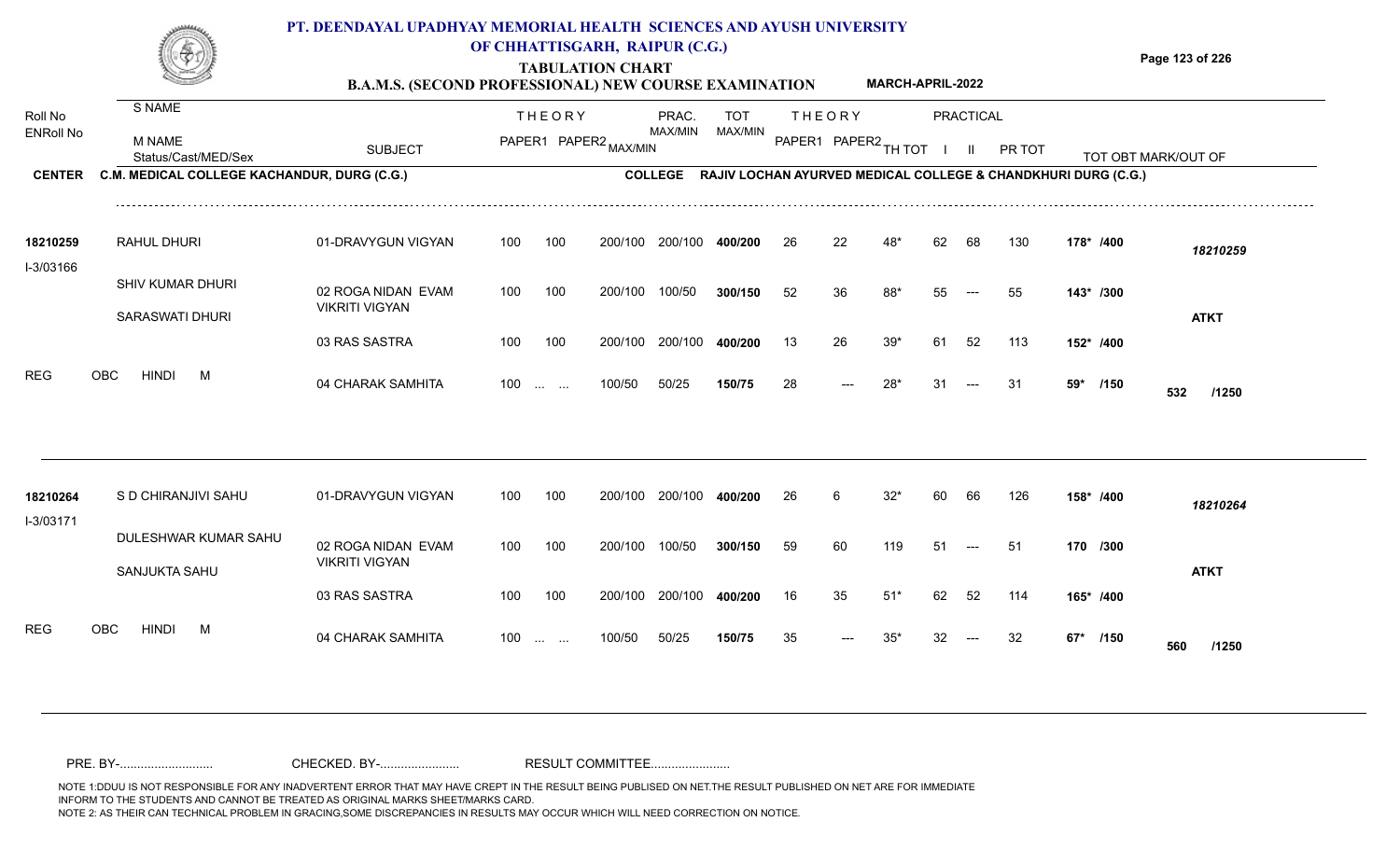|                       |                                             | PT. DEENDAYAL UPADHYAY MEMORIAL HEALTH SCIENCES AND AYUSH UNIVERSITY<br><b>B.A.M.S. (SECOND PROFESSIONAL) NEW COURSE EXAMINATION</b> |     |                   | OF CHHATTISGARH, RAIPUR (C.G.)<br><b>TABULATION CHART</b> |                 |                                                                       |       |                        | <b>MARCH-APRIL-2022</b> |    |                  |        |    |            | Page 124 of 226     |
|-----------------------|---------------------------------------------|--------------------------------------------------------------------------------------------------------------------------------------|-----|-------------------|-----------------------------------------------------------|-----------------|-----------------------------------------------------------------------|-------|------------------------|-------------------------|----|------------------|--------|----|------------|---------------------|
| Roll No               | S NAME                                      |                                                                                                                                      |     | <b>THEORY</b>     |                                                           | PRAC.           | <b>TOT</b>                                                            |       | <b>THEORY</b>          |                         |    | <b>PRACTICAL</b> |        |    |            |                     |
| ENRoll No             | M NAME<br>Status/Cast/MED/Sex               | <b>SUBJECT</b>                                                                                                                       |     |                   | PAPER1 PAPER2 MAX/MIN                                     | MAX/MIN         | MAX/MIN                                                               |       | PAPER1 PAPER2 TH TOT I |                         |    | - II             | PR TOT |    |            | TOT OBT MARK/OUT OF |
| <b>CENTER</b>         | C.M. MEDICAL COLLEGE KACHANDUR, DURG (C.G.) |                                                                                                                                      |     |                   |                                                           |                 | COLLEGE RAJIV LOCHAN AYURVED MEDICAL COLLEGE & CHANDKHURI DURG (C.G.) |       |                        |                         |    |                  |        |    |            |                     |
| 18210267<br>I-3/03174 | SHUBHAM INGOLE                              | 01-DRAVYGUN VIGYAN                                                                                                                   | 100 | 100               | 200/100                                                   | 200/100         | 400/200                                                               | 50    | 56                     | 106                     | 68 | 70               | 138    |    | 244 /400   | 18210267            |
|                       | SUNIL INGOLE<br><b>ARCHANA INGOLE</b>       | 02 ROGA NIDAN EVAM<br><b>VIKRITI VIGYAN</b>                                                                                          | 100 | 100               | 200/100                                                   | 100/50          | 300/150                                                               |       |                        |                         |    |                  |        |    | 163 /300 C | <b>PASS</b>         |
|                       |                                             | 03 RAS SASTRA                                                                                                                        | 100 | 100               | 200/100                                                   | 200/100         | 400/200                                                               | $---$ |                        |                         |    |                  |        |    | 238 /400 C |                     |
| SUPPL                 | <b>GEN</b><br><b>HINDI</b><br>M             | 04 CHARAK SAMHITA                                                                                                                    |     | $100$             | 100/50                                                    | 50/25           | 150/75                                                                |       |                        |                         |    |                  |        | 81 | $/150$ C   | 726<br>/1250        |
| 18210271              | <b>SUMEET VERMA</b>                         | 01-DRAVYGUN VIGYAN                                                                                                                   | 100 | 100               |                                                           | 200/100 200/100 | 400/200                                                               | 32    | 30                     | $62*$                   | 70 | 68               | 138    |    | 200 /400   |                     |
| I-3/03178             |                                             |                                                                                                                                      |     |                   |                                                           |                 |                                                                       |       |                        |                         |    |                  |        |    |            | 18210271            |
|                       | PREMLAL<br><b>CHETNA</b>                    | 02 ROGA NIDAN EVAM<br><b>VIKRITI VIGYAN</b>                                                                                          | 100 | 100               | 200/100 100/50                                            |                 | 300/150                                                               | 45    | 48                     | $93*$                   | 56 | $---$            | 56     |    | 149* /300  | <b>ATKT</b>         |
|                       |                                             | 03 RAS SASTRA                                                                                                                        | 100 | 100               |                                                           | 200/100 200/100 | 400/200                                                               | 23    | 24                     | $47*$                   | 61 | 51               | 112    |    | 159* /400  |                     |
| REG                   | OBC<br><b>HINDI</b><br>M                    | 04 CHARAK SAMHITA                                                                                                                    |     | $100 \dots \dots$ | 100/50                                                    | 50/25           | 150/75                                                                | 50    |                        | 50                      | 33 |                  | 33     |    | 83 /150    | 591<br>/1250        |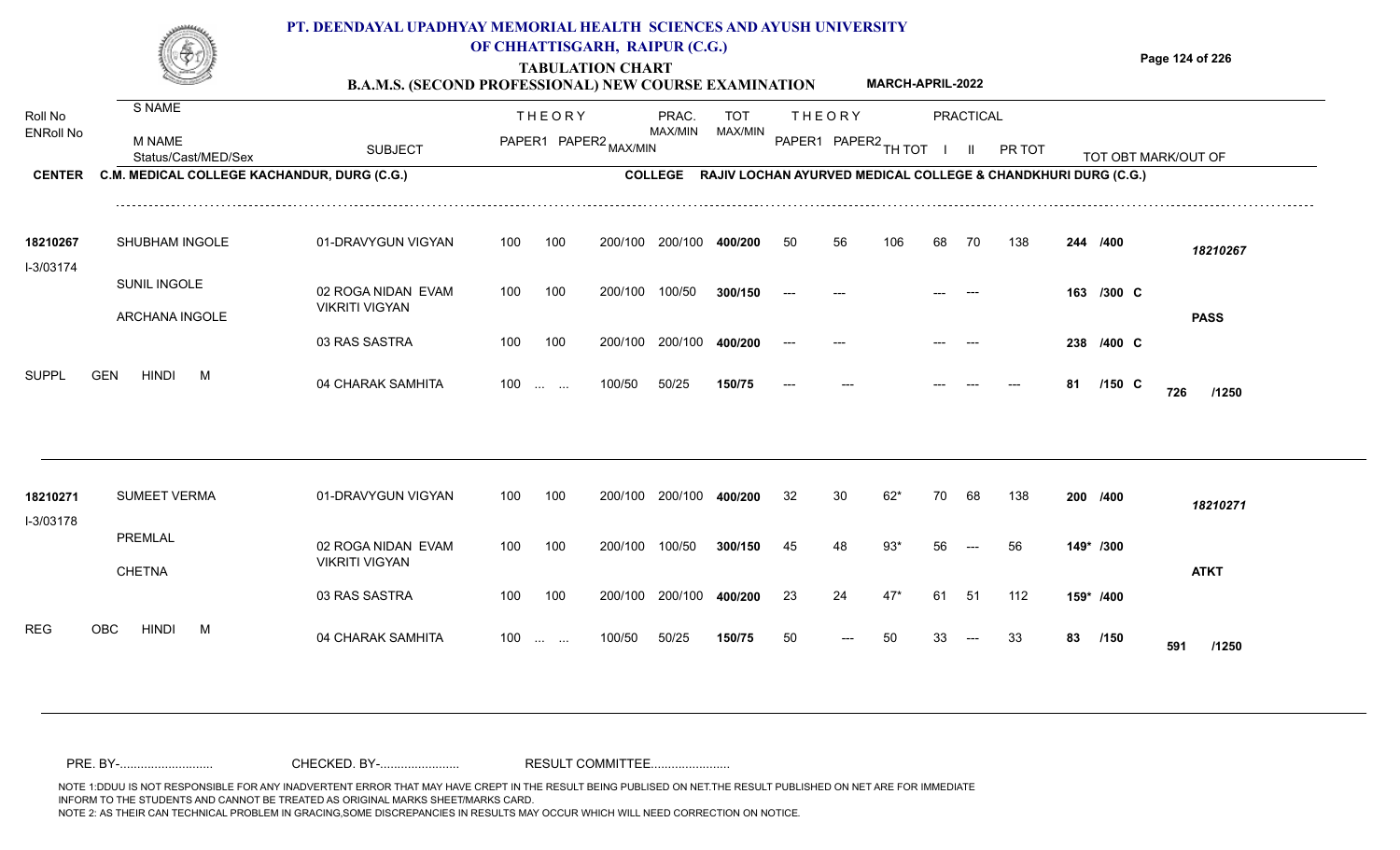## **TABULATION CHART Page 125 of 226 PT. DEENDAYAL UPADHYAY MEMORIAL HEALTH SCIENCES AND AYUSH UNIVERSITY OF CHHATTISGARH, RAIPUR (C.G.)**

| <b>B.A.M.S. (SECOND PROFESSIONAL) NEW COURSE EXAMINATION</b> |             |     | <b>MARCH-APRIL-2022</b> |  |
|--------------------------------------------------------------|-------------|-----|-------------------------|--|
|                                                              | <b>PRAC</b> | ⊤∩⊤ | <b>DDACTICAL</b>        |  |

| Roll No               | S NAME                                        |                                             |     | <b>THEORY</b>                     |                       | PRAC.          | <b>TOT</b>                                                    |       | <b>THEORY</b>        |     |    | <b>PRACTICAL</b> |               |          |            |                     |  |
|-----------------------|-----------------------------------------------|---------------------------------------------|-----|-----------------------------------|-----------------------|----------------|---------------------------------------------------------------|-------|----------------------|-----|----|------------------|---------------|----------|------------|---------------------|--|
| <b>ENRoll No</b>      | M NAME<br>Status/Cast/MED/Sex                 | <b>SUBJECT</b>                              |     |                                   | PAPER1 PAPER2 MAX/MIN | MAX/MIN        | MAX/MIN                                                       |       | PAPER1 PAPER2 TH TOT |     |    |                  | <b>PR TOT</b> |          |            | TOT OBT MARK/OUT OF |  |
| <b>CENTER</b>         | C.M. MEDICAL COLLEGE KACHANDUR, DURG (C.G.)   |                                             |     |                                   |                       | <b>COLLEGE</b> | RAJIV LOCHAN AYURVED MEDICAL COLLEGE & CHANDKHURI DURG (C.G.) |       |                      |     |    |                  |               |          |            |                     |  |
| 18210277<br>I-3/03184 | <b>VEERBHADRA SINGH</b><br><b>DHRUW</b>       | 01-DRAVYGUN VIGYAN                          | 100 | 100                               | 200/100               | 200/100        | 400/200                                                       | 39    | 22                   | 61  | 67 | 68               | 135           |          | 196* /400  | 18210277            |  |
|                       | <b>CHAITAN SINGH DHRUW</b>                    | 02 ROGA NIDAN EVAM                          | 100 | 100                               | 200/100               | 100/50         | 300/150                                                       |       |                      |     |    |                  |               |          | 182 /300 C |                     |  |
|                       | <b>SUSHILA DHRUW</b>                          | <b>VIKRITI VIGYAN</b>                       |     |                                   |                       |                |                                                               |       |                      |     |    |                  |               |          |            | <b>ATKT</b>         |  |
|                       |                                               | 03 RAS SASTRA                               | 100 | 100                               | 200/100               | 200/100        | 400/200                                                       |       |                      |     |    |                  |               |          | 235 /400 C |                     |  |
| <b>SUPPL</b>          | <b>ST</b><br><b>HINDI</b><br>M                | 04 CHARAK SAMHITA                           | 100 | $\sim 10^{-1}$ and $\sim 10^{-1}$ | 100/50                | 50/25          | 150/75                                                        | $---$ |                      |     |    |                  |               | 76       | /150 C     | 689<br>/1250        |  |
|                       |                                               |                                             |     |                                   |                       |                |                                                               |       |                      |     |    |                  |               |          |            |                     |  |
| 19210323<br>J-3/01506 | <b>ADITI SHAKAR</b>                           | 01-DRAVYGUN VIGYAN                          | 100 | 100                               | 200/100               | 200/100        | 400/200                                                       | 34    | 30                   | 64* | 68 | 70               | 138           | 202 /400 |            | 19210323            |  |
|                       | <b>MAHENDRA SHAKAR</b><br><b>AARTI SHAKAR</b> | 02 ROGA NIDAN EVAM<br><b>VIKRITI VIGYAN</b> | 100 | 100                               | 200/100               | 100/50         | 300/150                                                       | $---$ |                      |     |    |                  |               |          | 182 /300 C | <b>ATKT</b>         |  |
|                       |                                               | 03 RAS SASTRA                               | 100 | 100                               | 200/100               | 200/100        | 400/200                                                       |       |                      |     |    |                  |               |          | 236 /400 C |                     |  |
| <b>ATKT</b>           | <b>HINDI</b><br><b>OBC</b><br>-F              | 04 CHARAK SAMHITA                           | 100 | <b>Contract Contract</b>          | 100/50                | 50/25          | 150/75                                                        |       |                      |     |    |                  |               | 86       | $/150$ C   | 706<br>/1250        |  |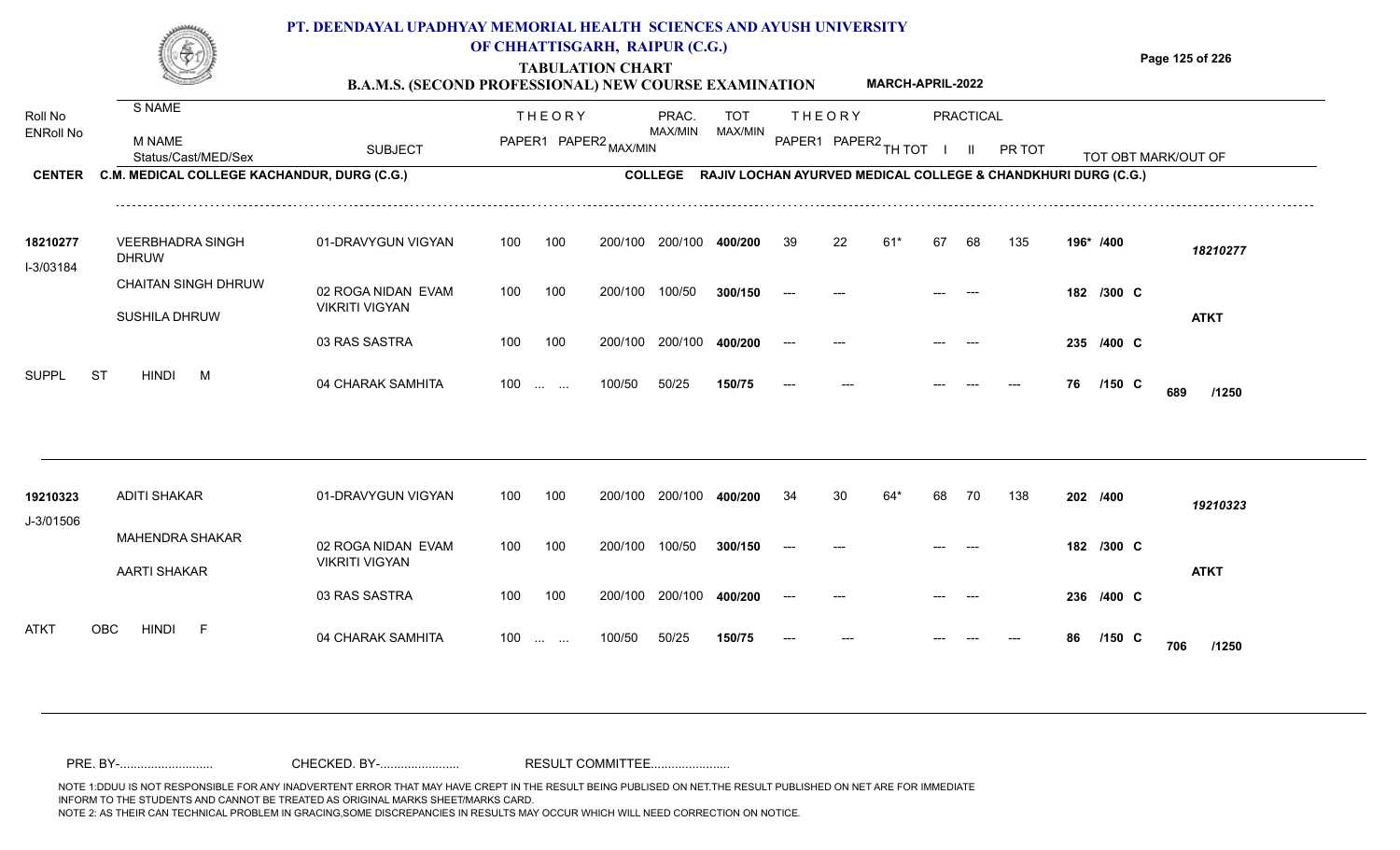|                                              |                                                                                               | PT. DEENDAYAL UPADHYAY MEMORIAL HEALTH SCIENCES AND AYUSH UNIVERSITY<br><b>B.A.M.S. (SECOND PROFESSIONAL) NEW COURSE EXAMINATION</b> |     |                   | OF CHHATTISGARH, RAIPUR (C.G.)<br><b>TABULATION CHART</b> |                  |                                                                                                |    |                                       | <b>MARCH-APRIL-2022</b> |    |                                  |        |    |            | Page 126 of 226     |
|----------------------------------------------|-----------------------------------------------------------------------------------------------|--------------------------------------------------------------------------------------------------------------------------------------|-----|-------------------|-----------------------------------------------------------|------------------|------------------------------------------------------------------------------------------------|----|---------------------------------------|-------------------------|----|----------------------------------|--------|----|------------|---------------------|
| Roll No<br><b>ENRoll No</b><br><b>CENTER</b> | S NAME<br><b>M NAME</b><br>Status/Cast/MED/Sex<br>C.M. MEDICAL COLLEGE KACHANDUR, DURG (C.G.) | <b>SUBJECT</b>                                                                                                                       |     | <b>THEORY</b>     | PAPER1 PAPER2 MAX/MIN                                     | PRAC.<br>MAX/MIN | <b>TOT</b><br>MAX/MIN<br>COLLEGE RAJIV LOCHAN AYURVED MEDICAL COLLEGE & CHANDKHURI DURG (C.G.) |    | <b>THEORY</b><br>PAPER1 PAPER2 TH TOT |                         |    | <b>PRACTICAL</b><br>$\mathbf{H}$ | PR TOT |    |            | TOT OBT MARK/OUT OF |
| 19210325<br>J-3/01509                        | ALKA DANSENA                                                                                  | 01-DRAVYGUN VIGYAN                                                                                                                   | 100 | 100               | 200/100                                                   | 200/100          | 400/200                                                                                        | 38 | 50                                    | 88*                     | 62 | 68                               | 130    |    | 218 /400   | 19210325            |
|                                              | <b>BABULAL DANSENA</b><br><b>JANKI DANSENA</b>                                                | 02 ROGA NIDAN EVAM<br><b>VIKRITI VIGYAN</b>                                                                                          | 100 | 100               | 200/100                                                   | 100/50           | 300/150                                                                                        |    |                                       |                         |    |                                  |        |    | 190 /300 C | <b>ATKT</b>         |
| ATKT                                         | <b>OBC</b><br><b>HINDI</b><br>-F                                                              | 03 RAS SASTRA                                                                                                                        | 100 | 100               | 200/100                                                   | 200/100          | 400/200                                                                                        |    |                                       |                         |    |                                  |        |    | 229 /400 C |                     |
|                                              |                                                                                               | 04 CHARAK SAMHITA                                                                                                                    |     | $100 \dots \dots$ | 100/50                                                    | 50/25            | 150/75                                                                                         |    |                                       |                         |    |                                  |        | 81 | $/150$ C   | 718<br>/1250        |
| 19210329<br>J-3/01513                        | APEKSHA HOTA                                                                                  | 01-DRAVYGUN VIGYAN                                                                                                                   | 100 | 100               | 200/100                                                   | 200/100          | 400/200                                                                                        | 50 | 50                                    | 100                     | 60 | 67                               | 127    |    | 227 /400   | 19210329            |
|                                              | PRAMOD KUMAR HOTA<br><b>SEEMA HOTA</b>                                                        | 02 ROGA NIDAN EVAM<br><b>VIKRITI VIGYAN</b>                                                                                          | 100 | 100               | 200/100                                                   | 100/50           | 300/150                                                                                        |    |                                       |                         |    |                                  |        |    | 170 /300 C | <b>PASS</b>         |

100 100 200/100 200/100 **400/200**

100 ... ... 100/50 50/25

100/50 50/25 **150/75**

04 CHARAK SAMHITA 100 … … 100/50 50/25 **150/75 --- --- --- --- --- 89 /150 C 725 /1250** 

**/400** --- --- --- --- **239 C**

**/150** --- --- --- **89 C**

**725**

ATKT GEN HINDI F 04 CHARAK SAMHITA

03 RAS SASTRA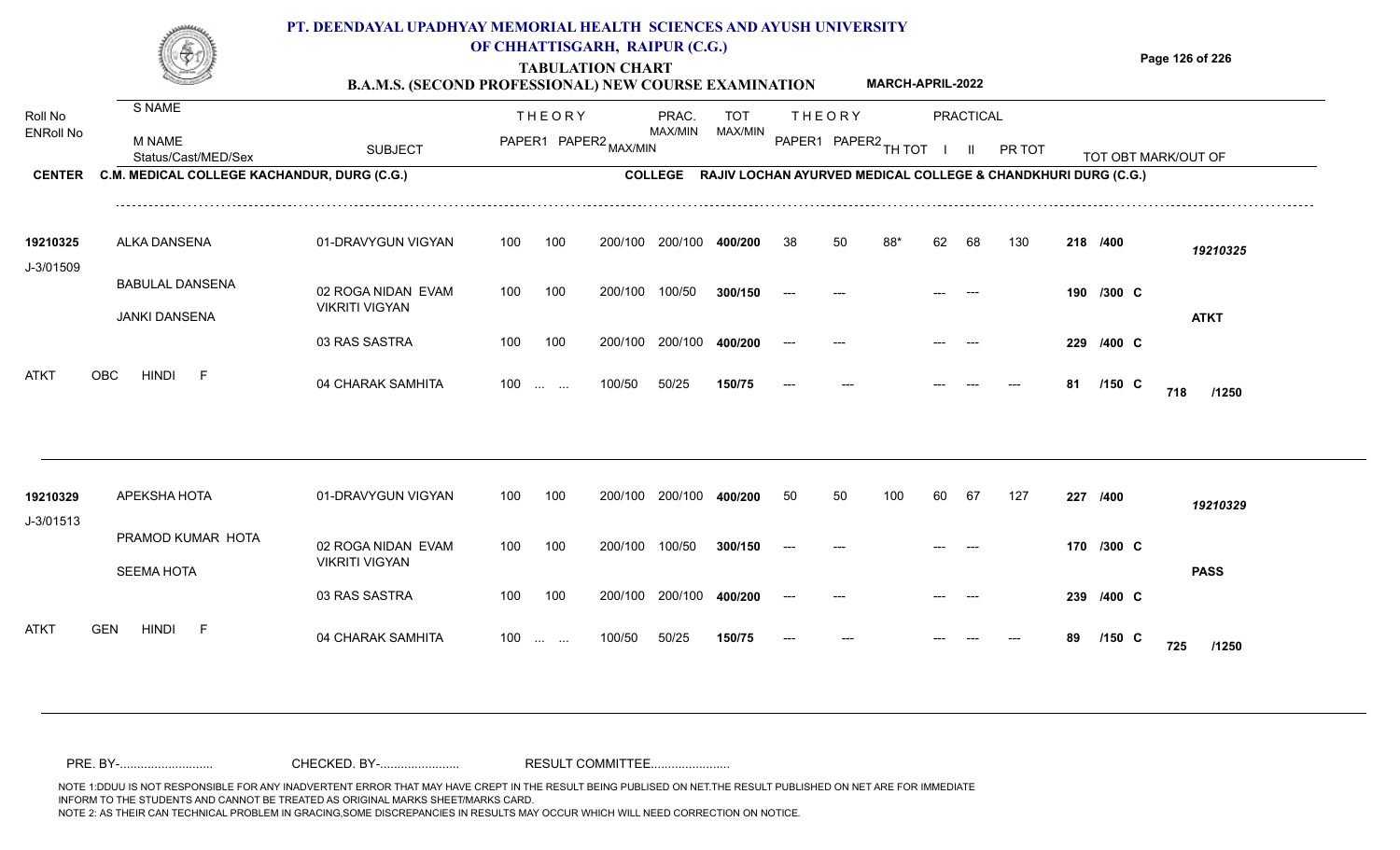|                             |                                                | PT. DEENDAYAL UPADHYAY MEMORIAL HEALTH SCIENCES AND AYUSH UNIVERSITY<br><b>B.A.M.S. (SECOND PROFESSIONAL) NEW COURSE EXAMINATION</b> |     |                         | OF CHHATTISGARH, RAIPUR (C.G.)<br><b>TABULATION CHART</b> |                  |                       |    |               | <b>MARCH-APRIL-2022</b> |    |           |                                                                       |    |            | Page 127 of 226     |
|-----------------------------|------------------------------------------------|--------------------------------------------------------------------------------------------------------------------------------------|-----|-------------------------|-----------------------------------------------------------|------------------|-----------------------|----|---------------|-------------------------|----|-----------|-----------------------------------------------------------------------|----|------------|---------------------|
| Roll No<br><b>ENRoll No</b> | S NAME<br><b>M NAME</b><br>Status/Cast/MED/Sex | <b>SUBJECT</b>                                                                                                                       |     | <b>THEORY</b>           | PAPER1 PAPER2 MAX/MIN                                     | PRAC.<br>MAX/MIN | <b>TOT</b><br>MAX/MIN |    | <b>THEORY</b> | PAPER1 PAPER2 TH TOT    |    | PRACTICAL | <b>PR TOT</b>                                                         |    |            | TOT OBT MARK/OUT OF |
| <b>CENTER</b>               | C.M. MEDICAL COLLEGE KACHANDUR, DURG (C.G.)    |                                                                                                                                      |     |                         |                                                           |                  |                       |    |               |                         |    |           | COLLEGE RAJIV LOCHAN AYURVED MEDICAL COLLEGE & CHANDKHURI DURG (C.G.) |    |            |                     |
| 19210333<br>J-3/01517       | <b>BHAWANA BAGHEL</b>                          | 01-DRAVYGUN VIGYAN                                                                                                                   | 100 | 100                     | 200/100                                                   | 200/100          | 400/200               | 42 | 45            | $87*$                   | 60 | 66        | 126                                                                   |    | 213 /400   | 19210333            |
|                             | <b>MADAN LAL BAGHEL</b><br><b>GEETA BAGHEL</b> | 02 ROGA NIDAN EVAM<br><b>VIKRITI VIGYAN</b>                                                                                          | 100 | 100                     | 200/100                                                   | 100/50           | 300/150               |    |               |                         |    |           |                                                                       |    | 188 /300 C | <b>ATKT</b>         |
|                             |                                                | 03 RAS SASTRA                                                                                                                        | 100 | 100                     | 200/100                                                   | 200/100          | 400/200               | 36 | 34            | $70*$                   | 62 | 60        | 122                                                                   |    | 192* /400  |                     |
| <b>ATKT</b>                 | <b>SC</b><br>HINDI<br>F                        | 04 CHARAK SAMHITA                                                                                                                    | 100 | <b>Section Contract</b> | 100/50                                                    | 50/25            | 150/75                |    |               |                         |    |           |                                                                       | 76 | $/150$ C   | 669<br>/1250        |
|                             |                                                |                                                                                                                                      |     |                         |                                                           |                  |                       |    |               |                         |    |           |                                                                       |    |            |                     |

| 19210336     | DAMINI GAYAKWAD           | 01-DRAVYGUN VIGYAN    | 100               | 100 | 200/100 | 200/100 | 400/200 | 44                   | 37    | 81* | 61                  | -67                                    | 128   | 209 /400 |                    | 19210336    |
|--------------|---------------------------|-----------------------|-------------------|-----|---------|---------|---------|----------------------|-------|-----|---------------------|----------------------------------------|-------|----------|--------------------|-------------|
| J-3/01520    |                           |                       |                   |     |         |         |         |                      |       |     |                     |                                        |       |          |                    |             |
|              | DARBARI RAM GAYAKWAD      | 02 ROGA NIDAN EVAM    | 100               | 100 | 200/100 | 100/50  | 300/150 | $\hspace{0.05cm}---$ | $---$ |     | $\qquad \qquad - -$ | $\hspace{0.1em} \ldots \hspace{0.1em}$ |       |          | 178 /300 C         |             |
|              | RAJESHWARI GAYAKWAD       | <b>VIKRITI VIGYAN</b> |                   |     |         |         |         |                      |       |     |                     |                                        |       |          |                    | <b>ATKT</b> |
|              |                           |                       |                   |     |         |         |         |                      |       |     |                     |                                        |       |          |                    |             |
|              |                           | 03 RAS SASTRA         | 100               | 100 | 200/100 | 200/100 | 400/200 | ---                  | $---$ |     | $---$               | $---$                                  |       |          | 241 /400 C         |             |
| <b>SUPPL</b> | <b>SC</b><br><b>HINDI</b> |                       |                   |     |         |         |         |                      |       |     |                     |                                        |       |          |                    |             |
|              |                           | 04 CHARAK SAMHITA     | $100 \dots \dots$ |     | 100/50  | 50/25   | 150/75  | $---$                | $---$ |     | $---$               | $---$                                  | $---$ | 80       | $/150 \, C$<br>708 | /1250       |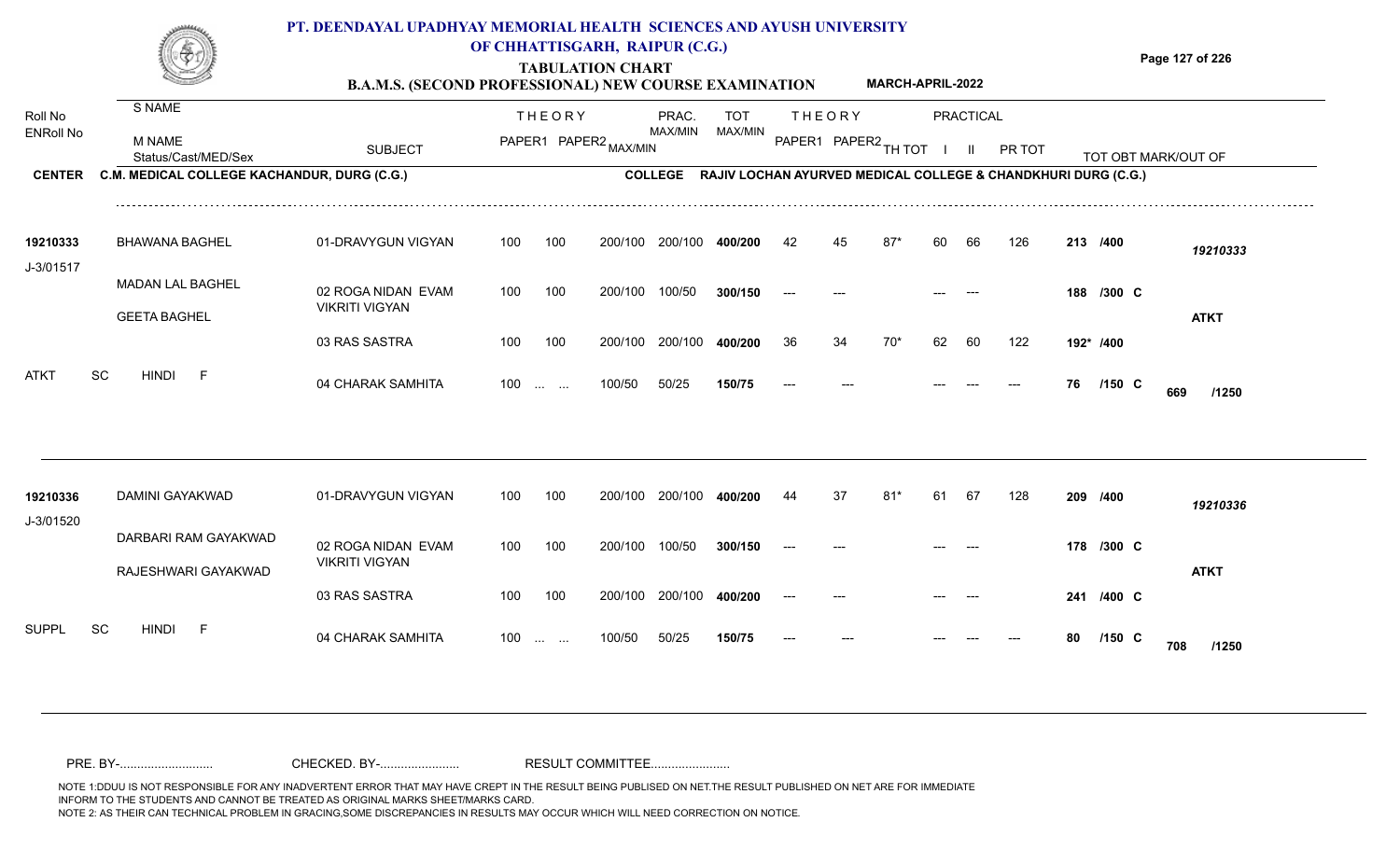|                       |                                             | PT. DEENDAYAL UPADHYAY MEMORIAL HEALTH SCIENCES AND AYUSH UNIVERSITY<br><b>B.A.M.S. (SECOND PROFESSIONAL) NEW COURSE EXAMINATION</b> |     |               | OF CHHATTISGARH, RAIPUR (C.G.)<br><b>TABULATION CHART</b> |                 |                                                               |         |               | <b>MARCH-APRIL-2022</b> |                |                  |        |    |            | Page 128 of 226     |
|-----------------------|---------------------------------------------|--------------------------------------------------------------------------------------------------------------------------------------|-----|---------------|-----------------------------------------------------------|-----------------|---------------------------------------------------------------|---------|---------------|-------------------------|----------------|------------------|--------|----|------------|---------------------|
| Roll No               | S NAME                                      |                                                                                                                                      |     | <b>THEORY</b> |                                                           | PRAC.           | <b>TOT</b>                                                    |         | <b>THEORY</b> |                         |                | <b>PRACTICAL</b> |        |    |            |                     |
| <b>ENRoll No</b>      | <b>M NAME</b><br>Status/Cast/MED/Sex        | <b>SUBJECT</b>                                                                                                                       |     |               | PAPER1 PAPER2 MAX/MIN                                     | MAX/MIN         | MAX/MIN                                                       |         |               | PAPER1 PAPER2 TH TOT    | $\blacksquare$ | $\mathbf{H}$     | PR TOT |    |            | TOT OBT MARK/OUT OF |
| <b>CENTER</b>         | C.M. MEDICAL COLLEGE KACHANDUR, DURG (C.G.) |                                                                                                                                      |     |               |                                                           | <b>COLLEGE</b>  | RAJIV LOCHAN AYURVED MEDICAL COLLEGE & CHANDKHURI DURG (C.G.) |         |               |                         |                |                  |        |    |            |                     |
| 19210340<br>J-3/01527 | <b>JAYANT SAHU</b>                          | 01-DRAVYGUN VIGYAN                                                                                                                   | 100 | 100           |                                                           | 200/100 200/100 | 400/200                                                       | A       | A             | A                       | A              | A                | A      | A  | /400 A     | 19210340            |
|                       | <b>VEDKUMAR SAHU</b><br><b>CHUMMAN SAHU</b> | 02 ROGA NIDAN EVAM<br><b>VIKRITI VIGYAN</b>                                                                                          | 100 | 100           | 200/100 100/50                                            |                 | 300/150                                                       | A       | A             | A                       | A              | $---$            | A      | A  | /300 A     | <b>ATKT</b>         |
|                       |                                             | 03 RAS SASTRA                                                                                                                        | 100 | 100           |                                                           | 200/100 200/100 | 400/200                                                       | A       | A             | A                       | A              | A                | A      | A  | /400       |                     |
| <b>SUPPL</b>          | <b>HINDI</b><br><b>OBC</b><br>M             | 04 CHARAK SAMHITA                                                                                                                    | 100 | and the same  | 100/50                                                    | 50/25           | 150/75                                                        |         |               |                         |                |                  |        | 88 | $/150$ C   | 88<br>/1250         |
| 19210345<br>J-3/01533 | <b>NEHA YADU</b>                            | 01-DRAVYGUN VIGYAN                                                                                                                   | 100 | 100           | 200/100                                                   | 200/100         | 400/200                                                       | 42      | 27            | 69*                     | 65             | 70               | 135    |    | 204 /400   | 19210345            |
|                       | MAHENDRA KUMAR YADU<br><b>LALITA YADU</b>   | 02 ROGA NIDAN EVAM<br><b>VIKRITI VIGYAN</b>                                                                                          | 100 | 100           | 200/100 100/50                                            |                 | 300/150                                                       |         |               |                         |                |                  |        |    | 178 /300 C | <b>ATKT</b>         |
|                       |                                             | 03 RAS SASTRA                                                                                                                        | 100 | 100           |                                                           | 200/100 200/100 | 400/200                                                       | $- - -$ |               |                         |                |                  |        |    | 241 /400 C |                     |
| <b>SUPPL</b>          | <b>OBC</b><br><b>HINDI</b>                  | 04 CHARAK SAMHITA                                                                                                                    |     | $100$         | 100/50                                                    | 50/25           | 150/75                                                        |         |               |                         |                |                  |        | 93 | $/150$ C   | 716<br>/1250        |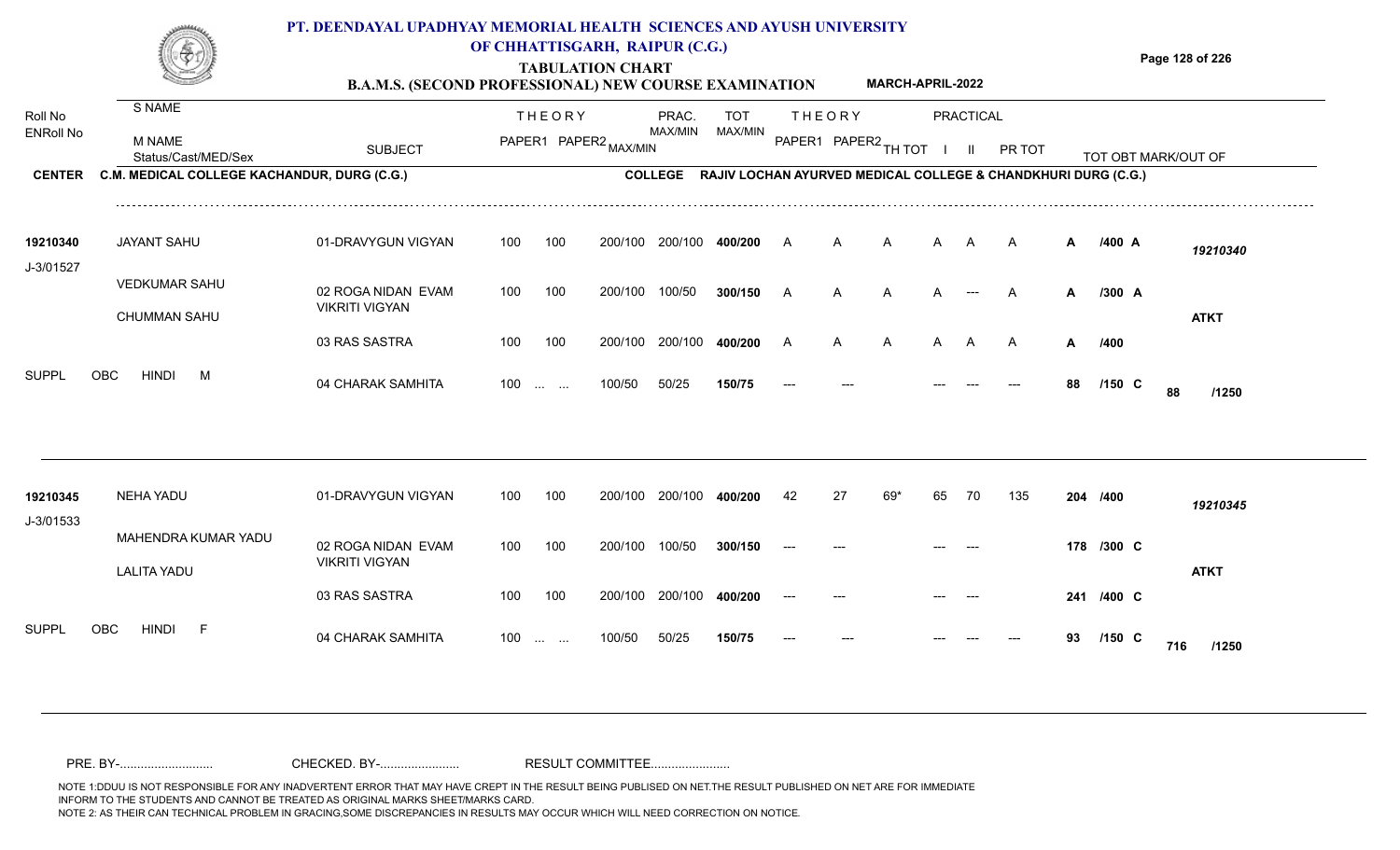|                       |                                             | PT. DEENDAYAL UPADHYAY MEMORIAL HEALTH SCIENCES AND AYUSH UNIVERSITY<br><b>B.A.M.S. (SECOND PROFESSIONAL) NEW COURSE EXAMINATION</b> |                  |                               | OF CHHATTISGARH, RAIPUR (C.G.)<br><b>TABULATION CHART</b> |                         |                       |    |               | <b>MARCH-APRIL-2022</b> |    |           |                                                                       |    |            | Page 129 of 226     |
|-----------------------|---------------------------------------------|--------------------------------------------------------------------------------------------------------------------------------------|------------------|-------------------------------|-----------------------------------------------------------|-------------------------|-----------------------|----|---------------|-------------------------|----|-----------|-----------------------------------------------------------------------|----|------------|---------------------|
| Roll No<br>ENRoll No  | S NAME                                      |                                                                                                                                      |                  | <b>THEORY</b>                 |                                                           | PRAC.<br>MAX/MIN        | <b>TOT</b><br>MAX/MIN |    | <b>THEORY</b> |                         |    | PRACTICAL |                                                                       |    |            |                     |
|                       | <b>M NAME</b><br>Status/Cast/MED/Sex        | <b>SUBJECT</b>                                                                                                                       |                  |                               | PAPER1 PAPER2 MAX/MIN                                     |                         |                       |    |               | PAPER1 PAPER2 TH TOT    |    |           | PR TOT                                                                |    |            | TOT OBT MARK/OUT OF |
| <b>CENTER</b>         | C.M. MEDICAL COLLEGE KACHANDUR, DURG (C.G.) |                                                                                                                                      |                  |                               |                                                           |                         |                       |    |               |                         |    |           | COLLEGE RAJIV LOCHAN AYURVED MEDICAL COLLEGE & CHANDKHURI DURG (C.G.) |    |            |                     |
| 19210354<br>J-3/01543 | PRANJAL TIWARI                              | 01-DRAVYGUN VIGYAN                                                                                                                   | 100              | 100                           |                                                           | 200/100 200/100         | 400/200               | 44 |               |                         |    | 68        | 136                                                                   |    | 224 /400   | 19210354            |
|                       | <b>SANTOSH TIWARI</b><br><b>RITU TIWARI</b> | 02 ROGA NIDAN EVAM<br><b>VIKRITI VIGYAN</b>                                                                                          | 100              | 100                           | 200/100                                                   | 100/50                  | 300/150               |    |               |                         |    |           |                                                                       |    | 181 /300 C | <b>ATKT</b>         |
|                       |                                             | 03 RAS SASTRA                                                                                                                        | 100              | 100                           | 200/100                                                   | 200/100                 | 400/200               | 27 | 50            | 77*                     | 60 | 54        | 114                                                                   |    | 191* /400  |                     |
| <b>SUPPL</b>          | <b>HINDI</b><br><b>GEN</b><br>$-F$          | 04 CHARAK SAMHITA                                                                                                                    | 100 <sub>1</sub> | $\mathbf{r}$ and $\mathbf{r}$ | 100/50                                                    | 50/25                   | 150/75                |    |               |                         |    |           |                                                                       | 86 | $/150$ C   | 682<br>/1250        |
|                       |                                             |                                                                                                                                      |                  |                               |                                                           |                         |                       |    |               |                         |    |           |                                                                       |    |            |                     |
| 19210360<br>J-3/01549 | <b>ROSHAN LAL</b>                           | 01-DRAVYGUN VIGYAN                                                                                                                   | 100              | 100                           |                                                           | 200/100 200/100         | 400/200               | 50 | 18            | 68*                     | 60 | 67        | 127                                                                   |    | 195* /400  | 19210360            |
|                       | SHYAMLAL                                    | 02 ROGA NIDAN EVAM<br><b>VIKRITI VIGYAN</b>                                                                                          | 100              | 100                           | 200/100                                                   | 100/50                  | 300/150               |    |               |                         |    |           |                                                                       |    | 177 /300 C |                     |
|                       | <b>MEENA BAI</b>                            | 03 RAS SASTRA                                                                                                                        | 100              | 100                           |                                                           | 200/100 200/100 400/200 |                       |    |               |                         |    |           |                                                                       |    | 244 /400 C | <b>ATKT</b>         |

100 100 200/100 200/100 **400/200**

100 ... ... 100/50 50/25

100/50 50/25 **150/75**

04 CHARAK SAMHITA 100 … … 100/50 50/25 **150/75 --- --- --- --- --- 82 /150 C /1250** 

**/400** --- --- --- --- **244 C**

**/150** --- --- --- **82 C**

**698**

SUPPL OBC HINDI M 04 CHARAK SAMHITA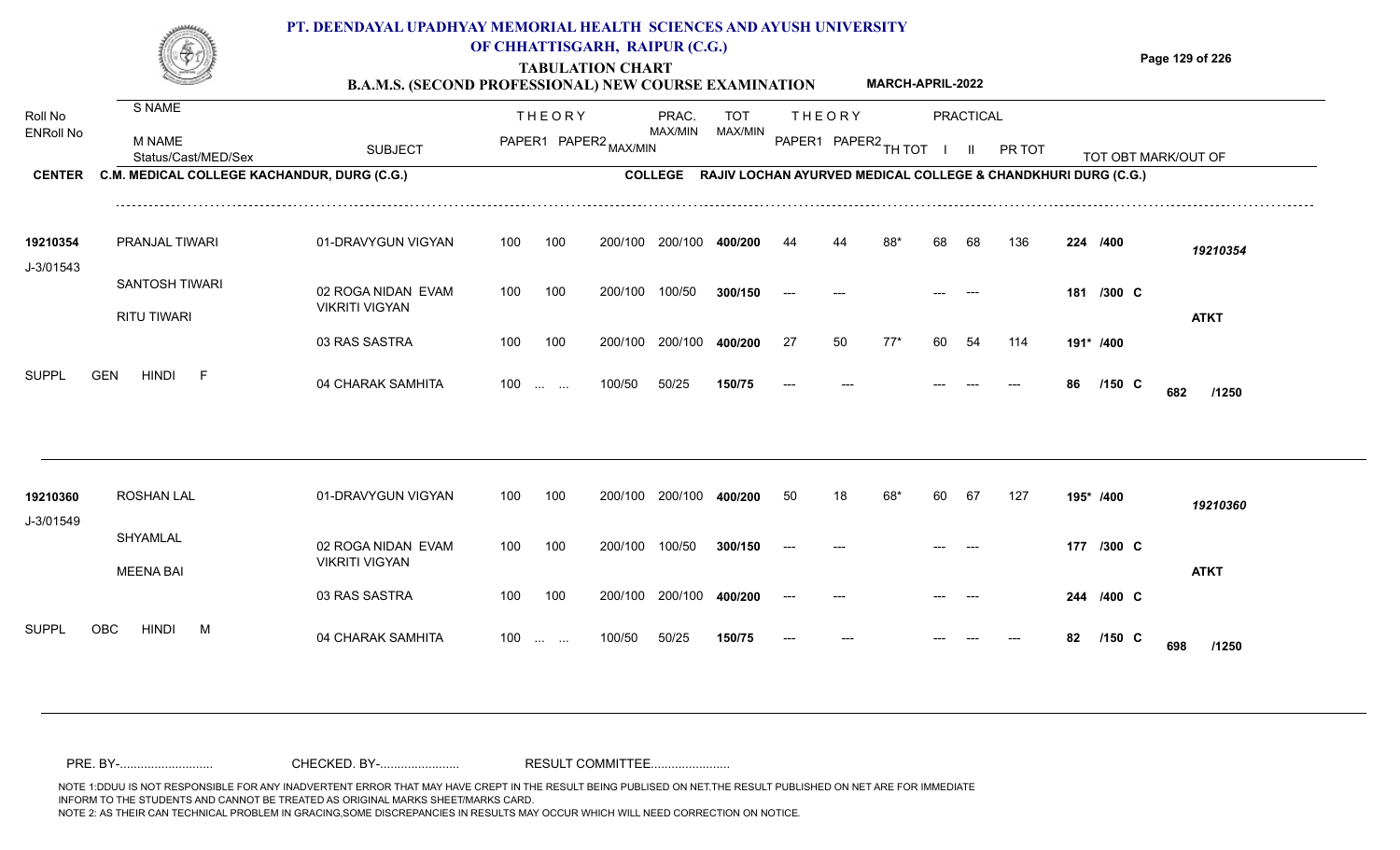|                       |                                             | PT. DEENDAYAL UPADHYAY MEMORIAL HEALTH SCIENCES AND AYUSH UNIVERSITY<br><b>B.A.M.S. (SECOND PROFESSIONAL) NEW COURSE EXAMINATION</b> |     |               | OF CHHATTISGARH, RAIPUR (C.G.)<br><b>TABULATION CHART</b> |                                                                       |         |       |               | <b>MARCH-APRIL-2022</b> |    |           |        |    |            | Page 130 of 226     |
|-----------------------|---------------------------------------------|--------------------------------------------------------------------------------------------------------------------------------------|-----|---------------|-----------------------------------------------------------|-----------------------------------------------------------------------|---------|-------|---------------|-------------------------|----|-----------|--------|----|------------|---------------------|
| Roll No               | S NAME                                      |                                                                                                                                      |     | <b>THEORY</b> |                                                           | PRAC.                                                                 | TOT     |       | <b>THEORY</b> |                         |    | PRACTICAL |        |    |            |                     |
| <b>ENRoll No</b>      | M NAME<br>Status/Cast/MED/Sex               | <b>SUBJECT</b>                                                                                                                       |     |               | PAPER1 PAPER2 MAX/MIN                                     | MAX/MIN                                                               | MAX/MIN |       |               | PAPER1 PAPER2 TH TOT    |    | -II.      | PR TOT |    |            | TOT OBT MARK/OUT OF |
| <b>CENTER</b>         | C.M. MEDICAL COLLEGE KACHANDUR, DURG (C.G.) |                                                                                                                                      |     |               |                                                           | COLLEGE RAJIV LOCHAN AYURVED MEDICAL COLLEGE & CHANDKHURI DURG (C.G.) |         |       |               |                         |    |           |        |    |            |                     |
| 19210361<br>J-3/01550 | SHIVANI SAHUH                               | 01-DRAVYGUN VIGYAN                                                                                                                   | 100 | 100           | 200/100                                                   | 200/100                                                               | 400/200 | 40    | 52            | $92*$                   | 60 | 68        | 128    |    | 220 /400   | 19210361            |
|                       | RAVI SHANKAR SAHU<br>KAUSHALYA SAHU         | 02 ROGA NIDAN EVAM<br><b>VIKRITI VIGYAN</b>                                                                                          | 100 | 100           | 200/100                                                   | 100/50                                                                | 300/150 |       |               |                         |    |           |        |    | 200 /300 C | <b>ATKT</b>         |
|                       |                                             | 03 RAS SASTRA                                                                                                                        | 100 | 100           | 200/100                                                   | 200/100                                                               | 400/200 |       |               |                         |    |           |        |    | 234 /400 C |                     |
| <b>SUPPL</b>          | <b>OBC</b><br><b>HINDI</b><br>- F           | 04 CHARAK SAMHITA                                                                                                                    | 100 |               | 100/50                                                    | 50/25                                                                 | 150/75  | 55    | $---$         | 55                      | 33 | $---$     | 33     |    | 88 /150    | 742<br>/1250        |
| 19210363              | SHUBHANKAR CHATTERJEE                       | 01-DRAVYGUN VIGYAN                                                                                                                   | 100 | 100           |                                                           | 200/100 200/100                                                       | 400/200 | 40    | 54            | $94*$                   | 60 | 65        | 125    |    | 219 /400   | 19210363            |
| J-3/01552             | AMIO CHATTERJEE                             | 02 ROGA NIDAN EVAM                                                                                                                   | 100 | 100           | 200/100                                                   | 100/50                                                                | 300/150 | $---$ |               |                         |    |           |        |    | 182 /300 C |                     |
|                       | RUMA CHATTERJEE                             | <b>VIKRITI VIGYAN</b><br>03 RAS SASTRA                                                                                               | 100 | 100           |                                                           | 200/100 200/100                                                       | 400/200 | 25    | 50            | $75*$                   | 61 | 53        | 114    |    | 189* /400  | <b>ATKT</b>         |
| Suppl                 | <b>GEN</b><br><b>HINDI</b><br>M             | 04 CHARAK SAMHITA                                                                                                                    |     | $100$         | 100/50                                                    | 50/25                                                                 | 150/75  |       |               |                         |    |           |        | 81 | $/150$ C   | 671<br>/1250        |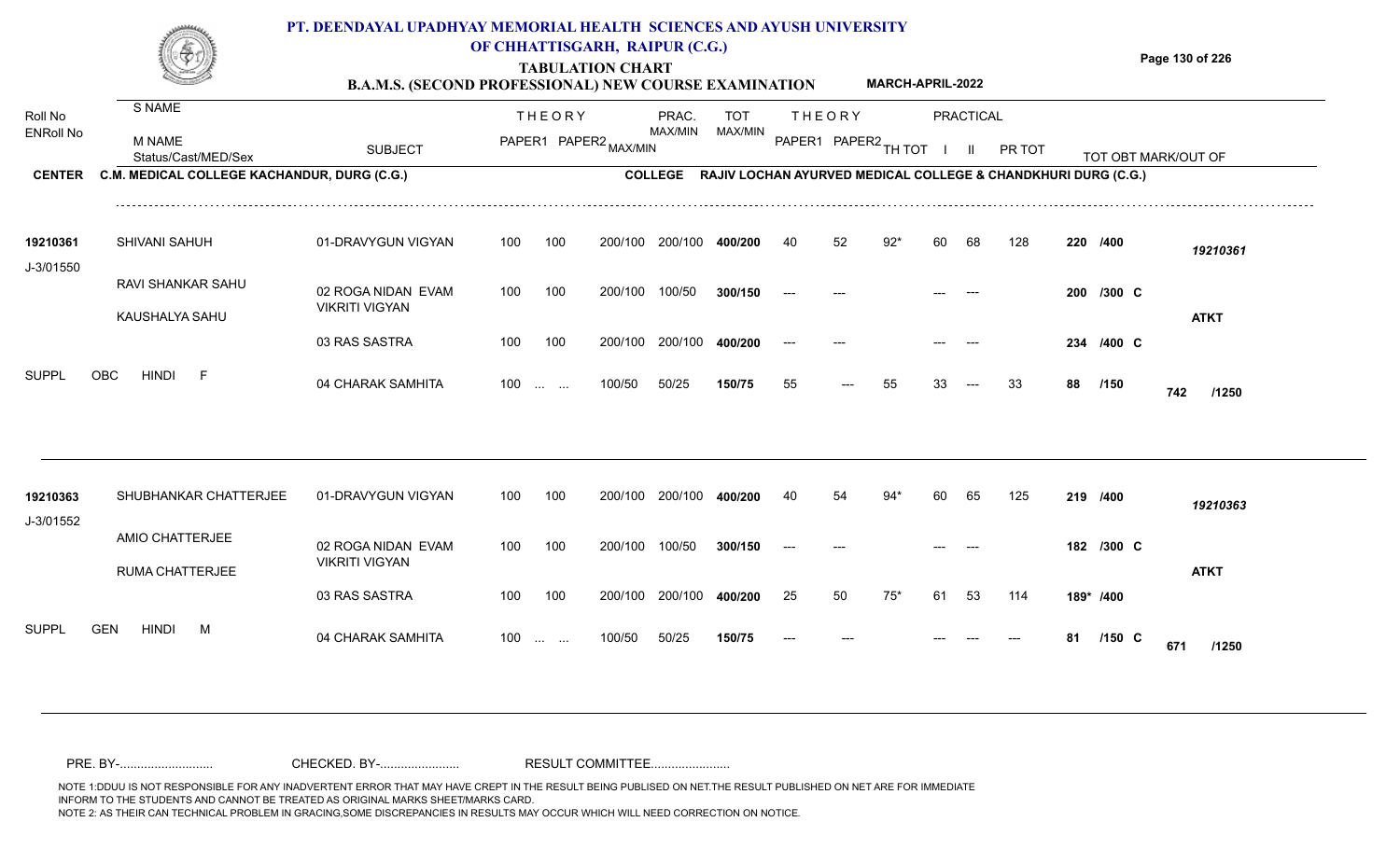#### **TABULATION CHART Page 131 of 226 B.A.M.S. (SECOND PROFESSIONAL) NEW COURSE EXAMINATION**  Roll No ENRoll No MAX/MIN MAX/MIN MAX/MIN MAX/MIN ANG THIOT I II PRITOT TOT OBTIMARK/OUT OF SUBJECT PAPER2 <sub>MAX/MIN</sub> MAX/MIN PAPER1 PAPER2 <sub>TH</sub>IOT I II PRITOT TOT OBTIMARK/OUT OF **PRACTICAL CENTER C.M. MEDICAL COLLEGE KACHANDUR, DURG (C.G.)** THEORY PRAC. TOT PAPER1 PAPER2 MAX/MIN PAPER PRAC. THEORY S NAME M NAME **PT. DEENDAYAL UPADHYAY MEMORIAL HEALTH SCIENCES AND AYUSH UNIVERSITY OF CHHATTISGARH, RAIPUR (C.G.) COLLEGE RAJIV LOCHAN AYURVED MEDICAL COLLEGE & CHANDKHURI DURG (C.G.) MARCH-APRIL-2022** 01-DRAVYGUN VIGYAN 100 100 02 ROGA NIDAN EVAM VIKRITI VIGYAN 03 RAS SASTRA 100 100 200/100 200/100 400/200 200/100 200/100 200/100 **400/200** 100/50 **300/150** 200/100 **400/200** --- **/400** *19210429* **/300** --- --- --- **175 C /400** --- --- --- --- **229 C** AKASH PATLE **19210429** POONAM CHAND PATLE SANGEETA PATLE J-3/01508 100 200/100 100/50 38 25 63\* 65 65 130 **193\* ATKT**

| 19210432<br>J-3/01531 |    | NARENDRA KUMAR<br>BANJARE |   | 01-DRAVYGUN VIGYAN                     | 100 | 100                                            | 200/100 | 200/100 | 400/200 | -38   | 24    | 62* | 68    | 70    | 138  | 200 | /400      | 19210432     |
|-----------------------|----|---------------------------|---|----------------------------------------|-----|------------------------------------------------|---------|---------|---------|-------|-------|-----|-------|-------|------|-----|-----------|--------------|
|                       |    | TULSI RAM BANJARE         |   | 02 ROGA NIDAN EVAM                     | 100 | 100                                            | 200/100 | 100/50  | 300/150 | $---$ | $---$ |     | $---$ | $---$ |      | 167 | /300 C    |              |
|                       |    | <b>GITA BAI BANJARE</b>   |   | <b>VIKRITI VIGYAN</b><br>03 RAS SASTRA | 100 | 100                                            | 200/100 | 200/100 | 400/200 | 16    | 13    | 29* | -60   | 52    | 112  |     | 141* /400 | <b>ATKT</b>  |
| <b>SUPPL</b>          | SC | <b>HINDI</b>              | M | 04 CHARAK SAMHITA                      | 100 | $\mathbf{r}$ and $\mathbf{r}$ and $\mathbf{r}$ | 100/50  | 50/25   | 150/75  | $---$ | $---$ |     | ---   | $---$ | ---- | 82  | $/150$ C  | 590<br>/1250 |

100 ... ... 100/50 50/25

100/50 50/25 **150/75**

04 CHARAK SAMHITA 100 … … 100/50 50/25 **150/75 --- --- --- --- --- 79 /150 C 676 /1250** 

**/150**

**676**

--- --- --- **79 C**

SUPPL SC HINDI M 04 CHARAK SAMHITA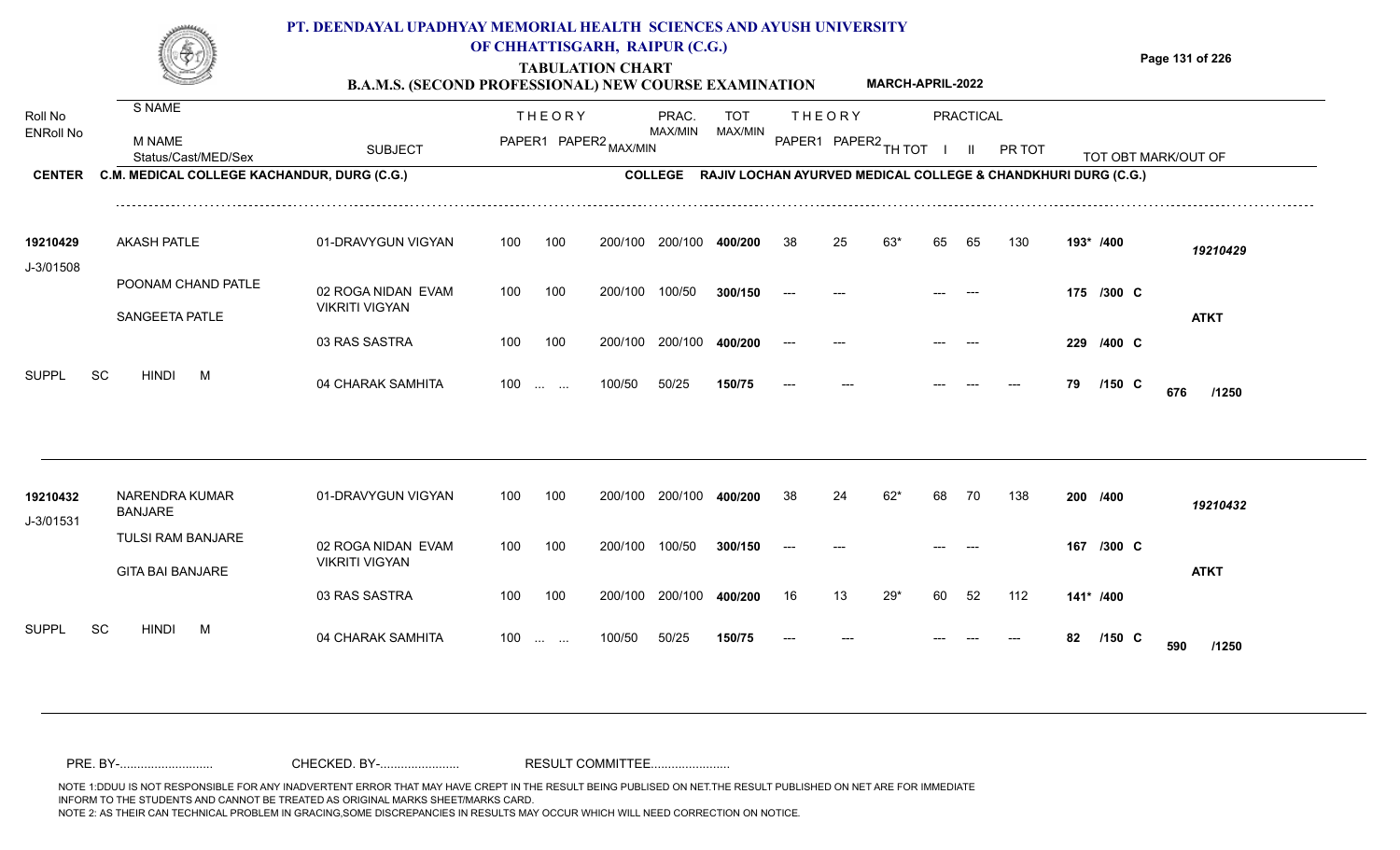|                             |                                             | PT. DEENDAYAL UPADHYAY MEMORIAL HEALTH SCIENCES AND AYUSH UNIVERSITY<br><b>B.A.M.S. (SECOND PROFESSIONAL) NEW COURSE EXAMINATION</b> | OF CHHATTISGARH, RAIPUR (C.G.) |               | <b>TABULATION CHART</b> |                         |                                                                       |       |               | MARCH-APRIL-2022       |    |                  |        |    |            | Page 132 of 226     |
|-----------------------------|---------------------------------------------|--------------------------------------------------------------------------------------------------------------------------------------|--------------------------------|---------------|-------------------------|-------------------------|-----------------------------------------------------------------------|-------|---------------|------------------------|----|------------------|--------|----|------------|---------------------|
| Roll No<br><b>ENRoll No</b> | S NAME                                      |                                                                                                                                      |                                | <b>THEORY</b> |                         | PRAC.<br>MAX/MIN        | <b>TOT</b><br>MAX/MIN                                                 |       | <b>THEORY</b> |                        |    | <b>PRACTICAL</b> |        |    |            |                     |
|                             | M NAME<br>Status/Cast/MED/Sex               | <b>SUBJECT</b>                                                                                                                       |                                |               | PAPER1 PAPER2 MAX/MIN   |                         |                                                                       |       |               | PAPER1 PAPER2 TH TOT I |    | - III            | PR TOT |    |            | TOT OBT MARK/OUT OF |
| <b>CENTER</b>               | C.M. MEDICAL COLLEGE KACHANDUR, DURG (C.G.) |                                                                                                                                      |                                |               |                         |                         | COLLEGE RAJIV LOCHAN AYURVED MEDICAL COLLEGE & CHANDKHURI DURG (C.G.) |       |               |                        |    |                  |        |    |            |                     |
| 19210433<br>J-3/01536       | PALLAVI SINHA                               | 01-DRAVYGUN VIGYAN                                                                                                                   | 100                            | 100           |                         | 200/100 200/100         | 400/200                                                               | 50    | 59            | 109                    | 70 | 71               | 141    |    | 250 /400   | 19210433            |
|                             | TAMRAJDHWAJ SINHA                           | 02 ROGA NIDAN EVAM<br><b>VIKRITI VIGYAN</b>                                                                                          | 100                            | 100           | 200/100                 | 100/50                  | 300/150                                                               | $---$ |               |                        |    |                  |        |    | 185 /300 C |                     |
|                             | ANUSUIYA SINHA                              | 03 RAS SASTRA                                                                                                                        | 100                            | 100           |                         | 200/100 200/100 400/200 |                                                                       |       |               |                        |    |                  |        |    | 218 /400 C | <b>PASS</b>         |
| Suppl                       | OBC<br><b>HINDI</b><br>- F                  | 04 CHARAK SAMHITA                                                                                                                    | $100 \dots \dots$              |               | 100/50                  | 50/25                   | 150/75                                                                |       |               |                        |    |                  |        | 83 | $/150$ C   | 736<br>/1250        |
| 19210434                    | <b>NITIN SAHU</b>                           | 01-DRAVYGUN VIGYAN                                                                                                                   | 100                            | 100           |                         | 200/100 200/100 400/200 |                                                                       | 38    | 28            | 66*                    | 60 | 70               | 130    |    | 196* /400  | 19210434            |
| J-3/01854                   | <b>KAMLESH SAHU</b><br><b>KUSUM SAHU</b>    | 02 ROGA NIDAN EVAM<br><b>VIKRITI VIGYAN</b>                                                                                          | 100                            | 100           | 200/100                 | 100/50                  | 300/150                                                               | 52    | 60            | 112                    | 58 | $---$            | 58     |    | 170 /300   | <b>ATKT</b>         |
|                             |                                             | 03 RAS SASTRA                                                                                                                        | 100                            | 100           |                         | 200/100 200/100         | 400/200                                                               | 31    | 41            | $72*$                  | 60 | 53               | 113    |    | 185* /400  |                     |
| <b>REG</b>                  | OBC<br><b>HINDI</b><br>M                    | 04 CHARAK SAMHITA                                                                                                                    | $100$                          |               | 100/50                  | 50/25                   | 150/75                                                                | 33    |               | $33*$                  | 34 |                  | 34     |    | 67* /150   | 618<br>/1250        |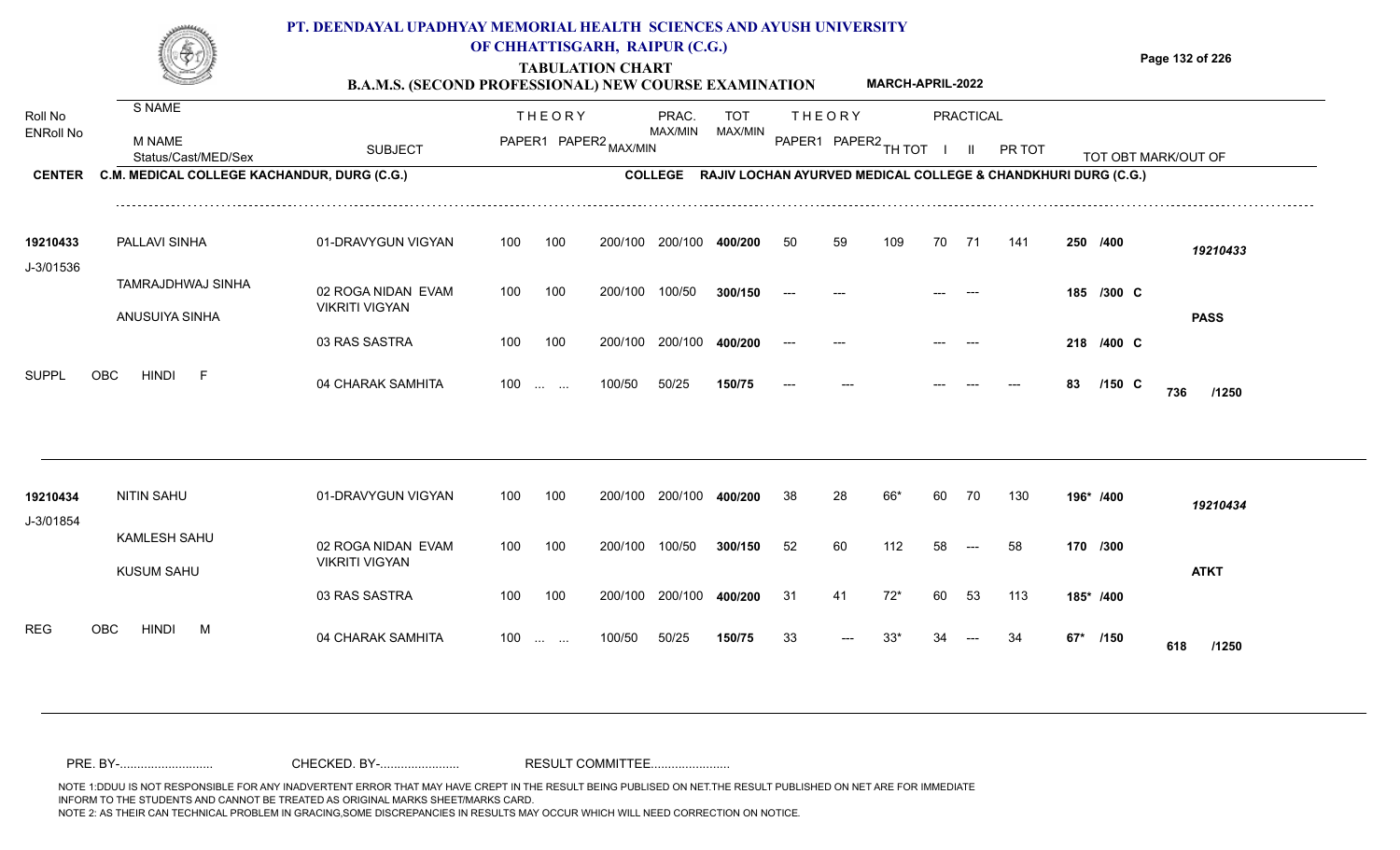|                                              |                                                                                               | PT. DEENDAYAL UPADHYAY MEMORIAL HEALTH SCIENCES AND AYUSH UNIVERSITY<br><b>B.A.M.S. (SECOND PROFESSIONAL) NEW COURSE EXAMINATION</b> |     |                               | OF CHHATTISGARH, RAIPUR (C.G.)<br><b>TABULATION CHART</b> |                                    |                       |    |               | <b>MARCH-APRIL-2022</b> |    |                          |                                                                         |     |          | Page 133 of 226     |
|----------------------------------------------|-----------------------------------------------------------------------------------------------|--------------------------------------------------------------------------------------------------------------------------------------|-----|-------------------------------|-----------------------------------------------------------|------------------------------------|-----------------------|----|---------------|-------------------------|----|--------------------------|-------------------------------------------------------------------------|-----|----------|---------------------|
| Roll No<br><b>ENRoll No</b><br><b>CENTER</b> | S NAME<br><b>M NAME</b><br>Status/Cast/MED/Sex<br>C.M. MEDICAL COLLEGE KACHANDUR, DURG (C.G.) | <b>SUBJECT</b>                                                                                                                       |     | <b>THEORY</b>                 | PAPER1 PAPER2 MAX/MIN                                     | PRAC.<br>MAX/MIN<br><b>COLLEGE</b> | <b>TOT</b><br>MAX/MIN |    | <b>THEORY</b> | PAPER1 PAPER2 TH TOT    |    | PRACTICAL                | PR TOT<br>RAJIV LOCHAN AYURVED MEDICAL COLLEGE & CHANDKHURI DURG (C.G.) |     |          | TOT OBT MARK/OUT OF |
|                                              |                                                                                               |                                                                                                                                      |     |                               |                                                           |                                    |                       |    |               |                         |    |                          |                                                                         |     |          |                     |
| 20210149<br>K-3/01770                        | AAFREEN SHEIKH                                                                                | 01-DRAVYGUN VIGYAN                                                                                                                   | 100 | 100                           | 200/100                                                   | 200/100                            | 400/200               | 60 | 60            | 120                     | 68 | 70                       | 138                                                                     |     | 258 /400 | 20210149            |
|                                              | SHEIKH SALIM<br><b>SHAHNAZ</b>                                                                | 02 ROGA NIDAN EVAM<br><b>VIKRITI VIGYAN</b>                                                                                          | 100 | 100                           | 200/100                                                   | 100/50                             | 300/150               | 64 | 68            | 132                     | 76 | $\hspace{0.05cm} \ldots$ | 76                                                                      |     | 208 /300 | <b>PASS</b>         |
|                                              |                                                                                               | 03 RAS SASTRA                                                                                                                        | 100 | 100                           | 200/100                                                   | 200/100                            | 400/200               | 51 | 53            | 104                     | 71 | 67                       | 138                                                                     |     | 242 /400 |                     |
| <b>REG</b>                                   | <b>HINDI</b><br><b>GEN</b><br>-F                                                              | 04 CHARAK SAMHITA                                                                                                                    | 100 | $\mathbf{r}$ and $\mathbf{r}$ | 100/50                                                    | 50/25                              | 150/75                | 63 | $---$         | 63                      | 38 |                          | 38                                                                      |     | 101 /150 | 809<br>/1250        |
|                                              |                                                                                               |                                                                                                                                      |     |                               |                                                           |                                    |                       |    |               |                         |    |                          |                                                                         |     |          |                     |
| 20210150<br>K-3/01771                        | AMAN KUMAR TANDAN                                                                             | 01-DRAVYGUN VIGYAN                                                                                                                   | 100 | 100                           | 200/100                                                   | 200/100                            | 400/200               | 43 | 57            | 100                     | 65 | 72                       | 137                                                                     | 237 | /400     | 20210150            |
|                                              | SURESH KUMAR TANDAN                                                                           | 02 ROGA NIDAN EVAM                                                                                                                   | 100 | 100                           | 200/100                                                   | 100/50                             | 300/150               | 56 | 58            | 114                     | 57 | $---$                    | 57                                                                      |     | 171 /300 |                     |

100 100 200/100 200/100 400/200

04 CHARAK SAMHITA --- **/1250**

**/400** 50 52 102 60 55 115 **217**

<sup>66</sup> <sup>66</sup> <sup>31</sup> <sup>31</sup> **<sup>97</sup> <sup>722</sup>**

97 /150 **722** /1250

**PASS**

100/50 50/25 **150/75**

100 ... ... 100/50 50/25 **150/75** 66 --- 66 31

200/100 **400/200**

VIKRITI VIGYAN

NEETU TANDAN

REG SC HINDI M 04 CHARAK SAMHITA

03 RAS SASTRA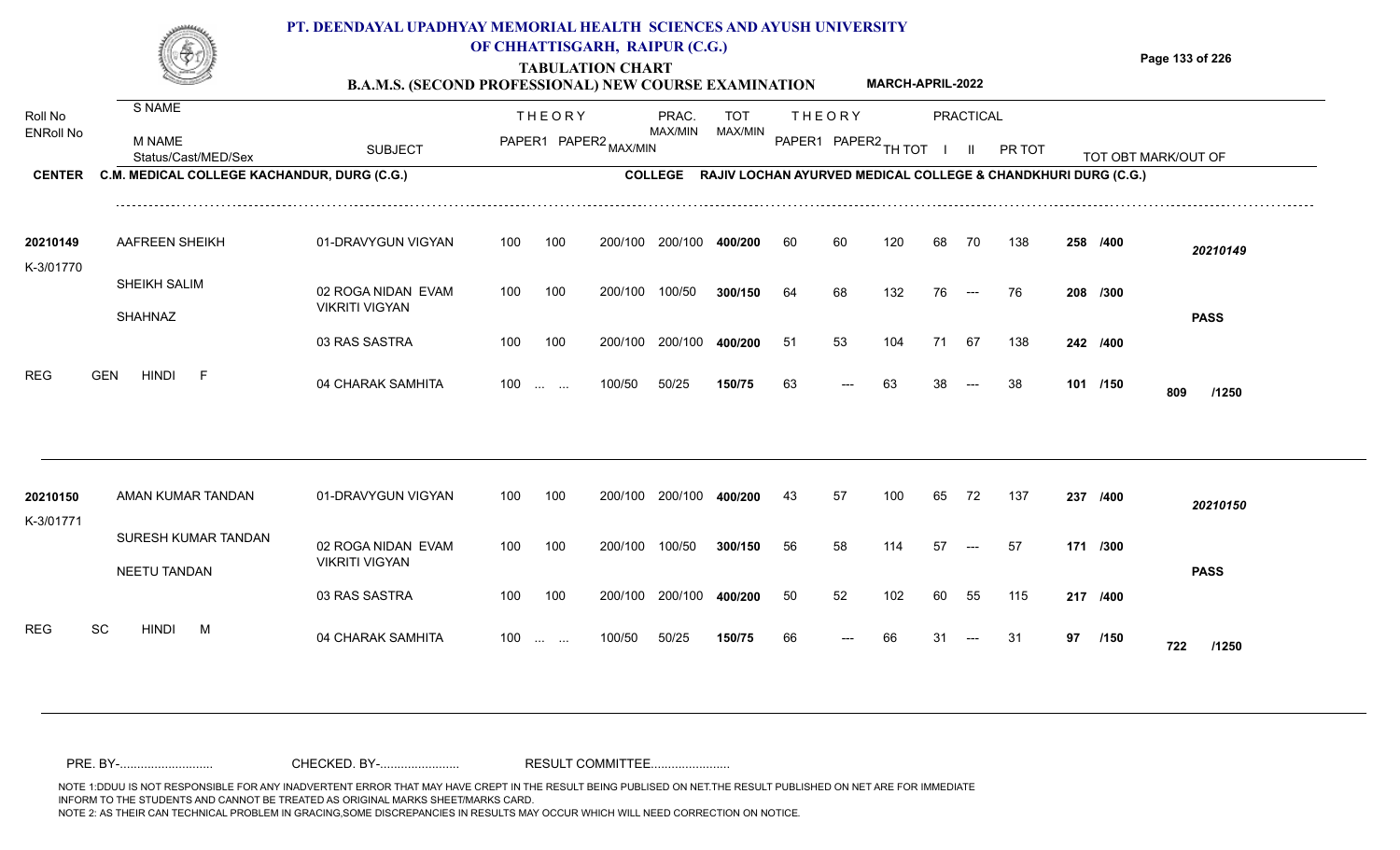## **TABULATION CHART Page 134 of 226 B.A.M.S. (SECOND PROFESSIONAL) NEW COURSE EXAMINATION PT. DEENDAYAL UPADHYAY MEMORIAL HEALTH SCIENCES AND AYUSH UNIVERSITY OF CHHATTISGARH, RAIPUR (C.G.) MARCH-APRIL-2022**

| Roll No               | S NAME                                               |                                             |     | <b>THEORY</b>           |                       | PRAC.   | <b>TOT</b>                                                            |                      | <b>THEORY</b> |       |     | PRACTICAL     |        |    |           |                     |
|-----------------------|------------------------------------------------------|---------------------------------------------|-----|-------------------------|-----------------------|---------|-----------------------------------------------------------------------|----------------------|---------------|-------|-----|---------------|--------|----|-----------|---------------------|
| <b>ENRoll No</b>      | <b>M NAME</b><br>Status/Cast/MED/Sex                 | <b>SUBJECT</b>                              |     |                         | PAPER1 PAPER2 MAX/MIN | MAX/MIN | MAX/MIN                                                               | PAPER1 PAPER2 TH TOT |               |       |     | H.            | PR TOT |    |           | TOT OBT MARK/OUT OF |
| <b>CENTER</b>         | C.M. MEDICAL COLLEGE KACHANDUR, DURG (C.G.)          |                                             |     |                         |                       |         | COLLEGE RAJIV LOCHAN AYURVED MEDICAL COLLEGE & CHANDKHURI DURG (C.G.) |                      |               |       |     |               |        |    |           |                     |
| 20210151<br>K-3/01772 | <b>AMAN PAIKRA</b>                                   | 01-DRAVYGUN VIGYAN                          | 100 | 100                     | 200/100               | 200/100 | 400/200                                                               | 35                   | 30            | $65*$ | 65  | 72            | 137    |    | 202 /400  | 20210151            |
|                       | <b>INDRAPAL SINGH PAIKRA</b><br><b>DHATRI PAIKRA</b> | 02 ROGA NIDAN EVAM<br><b>VIKRITI VIGYAN</b> | 100 | 100                     | 200/100               | 100/50  | 300/150                                                               | 53                   | 58            | 111   | 61  | $---$         | 61     |    | 172 /300  | <b>ATKT</b>         |
|                       |                                                      | 03 RAS SASTRA                               | 100 | 100                     | 200/100               | 200/100 | 400/200                                                               | 25                   | 55            | $80*$ | 60  | 53            | 113    |    | 193* /400 |                     |
| <b>REG</b>            | <b>HINDI</b><br><b>ST</b><br>M                       | 04 CHARAK SAMHITA                           |     | $100 \dots \dots$       | 100/50                | 50/25   | 150/75                                                                | 56                   | $---$         | 56    | 30  |               | 30     | 86 | /150      | 653<br>/1250        |
|                       |                                                      |                                             |     |                         |                       |         |                                                                       |                      |               |       |     |               |        |    |           |                     |
| 20210152<br>K-3/01773 | <b>ANISHA SARPEY</b>                                 | 01-DRAVYGUN VIGYAN                          | 100 | 100                     | 200/100               | 200/100 | 400/200                                                               | 44                   | 54            | 98*   | -60 | 80            | 140    |    | 238 /400  | 20210152            |
|                       | RAVISHANKAR SARPEY<br><b>MAYAWATI SARPEY</b>         | 02 ROGA NIDAN EVAM<br><b>VIKRITI VIGYAN</b> | 100 | 100                     | 200/100               | 100/50  | 300/150                                                               | 60                   | 76            | 136   | 71  | $\sim$ $\sim$ | 71     |    | 207 /300  | <b>ATKT</b>         |
|                       |                                                      | 03 RAS SASTRA                               | 100 | 100                     | 200/100               | 200/100 | 400/200                                                               | 39                   | 55            | $94*$ | 65  | 62            | 127    |    | 221 /400  |                     |
| <b>REG</b>            | SC<br><b>HINDI</b><br>-F                             | 04 CHARAK SAMHITA                           | 100 | <b>Section Contract</b> | 100/50                | 50/25   | 150/75                                                                | 58                   | $---$         | 58    | 37  | $---$         | 37     | 95 | /150      | 761<br>/1250        |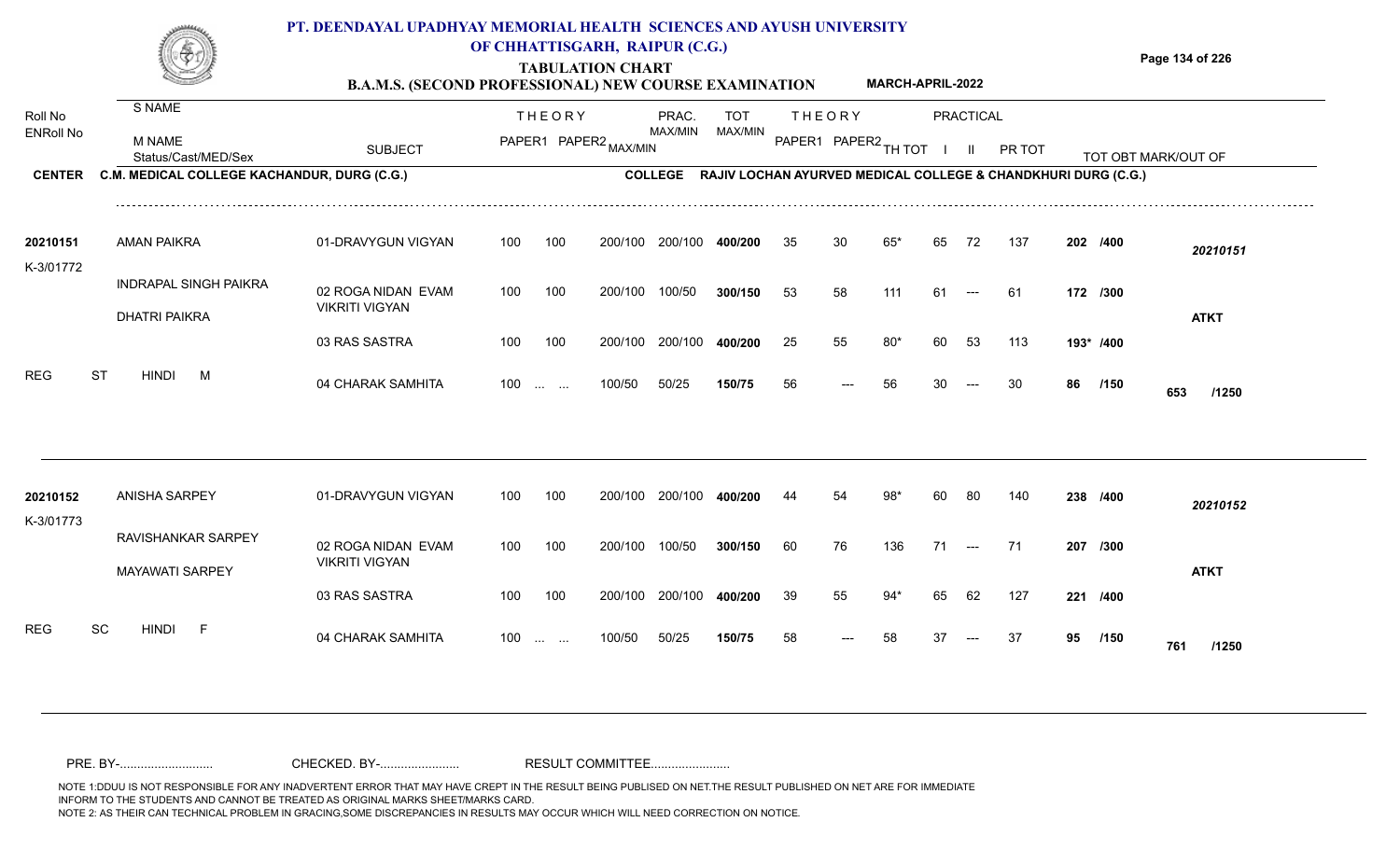## **TABULATION CHART Page 135 of 226 B.A.M.S. (SECOND PROFESSIONAL) NEW COURSE EXAMINATION**  ENRoll No MAX/MIN MAX/MIN MAX/MIN MAX/MIN ANG THIOT I II PRITOT TOT OBTIMARK/OUT OF SUBJECT PAPER2 <sub>MAX/MIN</sub> MAX/MIN PAPER1 PAPER2 <sub>TH</sub>IOT I II PRITOT TOT OBTIMARK/OUT OF **PRACTICAL CENTER C.M. MEDICAL COLLEGE KACHANDUR, DURG (C.G.)** THEORY PRAC. TOT PAPER1 PAPER2 MAX/MIN PAPER PRAC. THEORY S NAME M NAME **PT. DEENDAYAL UPADHYAY MEMORIAL HEALTH SCIENCES AND AYUSH UNIVERSITY OF CHHATTISGARH, RAIPUR (C.G.) C.M. MEDICAL COLLEGE KACHANDUR, DURG (C.G.) RAJIV LOCHAN AYURVED MEDICAL COLLEGE & CHANDKHURI DURG (C.G.) MARCH-APRIL-2022**

| 20210153<br>K-3/01774 | ANJALI NETAM        | 01-DRAVYGUN VIGYAN                          | 100 | 100                                | 200/100 | 200/100 | 400/200 | 50 | 52                     | 102 | 60 | 75    | 135 | 237 /400 |             | 20210153    |
|-----------------------|---------------------|---------------------------------------------|-----|------------------------------------|---------|---------|---------|----|------------------------|-----|----|-------|-----|----------|-------------|-------------|
|                       | BHAGWAT RAM NETAM   | 02 ROGA NIDAN EVAM<br><b>VIKRITI VIGYAN</b> | 100 | 100                                | 200/100 | 100/50  | 300/150 | 65 | 60                     | 125 | 62 | $---$ | 62  | 187 /300 |             |             |
|                       | <b>SUNITA NETAM</b> | 03 RAS SASTRA                               | 100 | 100                                | 200/100 | 200/100 | 400/200 | 51 | 57                     | 108 | 62 | -61   | 123 | 231 /400 |             | <b>PASS</b> |
| REG<br>ST             | <b>HINDI</b><br>- F | 04 CHARAK SAMHITA                           | 100 | $\sim$ $\sim$ $\sim$ $\sim$ $\sim$ | 100/50  | 50/25   | 150/75  | 60 | $\qquad \qquad \cdots$ | 60  | 34 | $---$ | 34  | 94       | /150<br>749 | /1250       |

| 20210154<br>K-3/01775 |      | ANKUR JAISWAL  |                       | 01-DRAVYGUN VIGYAN                          | 100               | 100 | 200/100 | 200/100 | 400/200 | 44  | 50                  | 94* | 62 | 65    | 127 | 221      | /400        | 20210154    |
|-----------------------|------|----------------|-----------------------|---------------------------------------------|-------------------|-----|---------|---------|---------|-----|---------------------|-----|----|-------|-----|----------|-------------|-------------|
|                       |      | PUSHPA JAISWAL | LAXMI NARAYAN JAISWAL | 02 ROGA NIDAN EVAM<br><b>VIKRITI VIGYAN</b> | 100               | 100 | 200/100 | 100/50  | 300/150 | 60  | 56                  | 116 | 63 | $--$  | 63  | 179 /300 |             | <b>ATKT</b> |
|                       |      |                |                       | 03 RAS SASTRA                               | 100               | 100 | 200/100 | 200/100 | 400/200 | -51 | 53                  | 104 | 60 | -53   | 113 | 217 /400 |             |             |
| <b>REG</b>            | OBC. | <b>HINDI</b>   | M                     | 04 CHARAK SAMHITA                           | $100 \dots \dots$ |     | 100/50  | 50/25   | 150/75  | 55  | $\qquad \qquad - -$ | 55  | 29 | $---$ | 29  | 84       | /150<br>701 | /1250       |

Roll No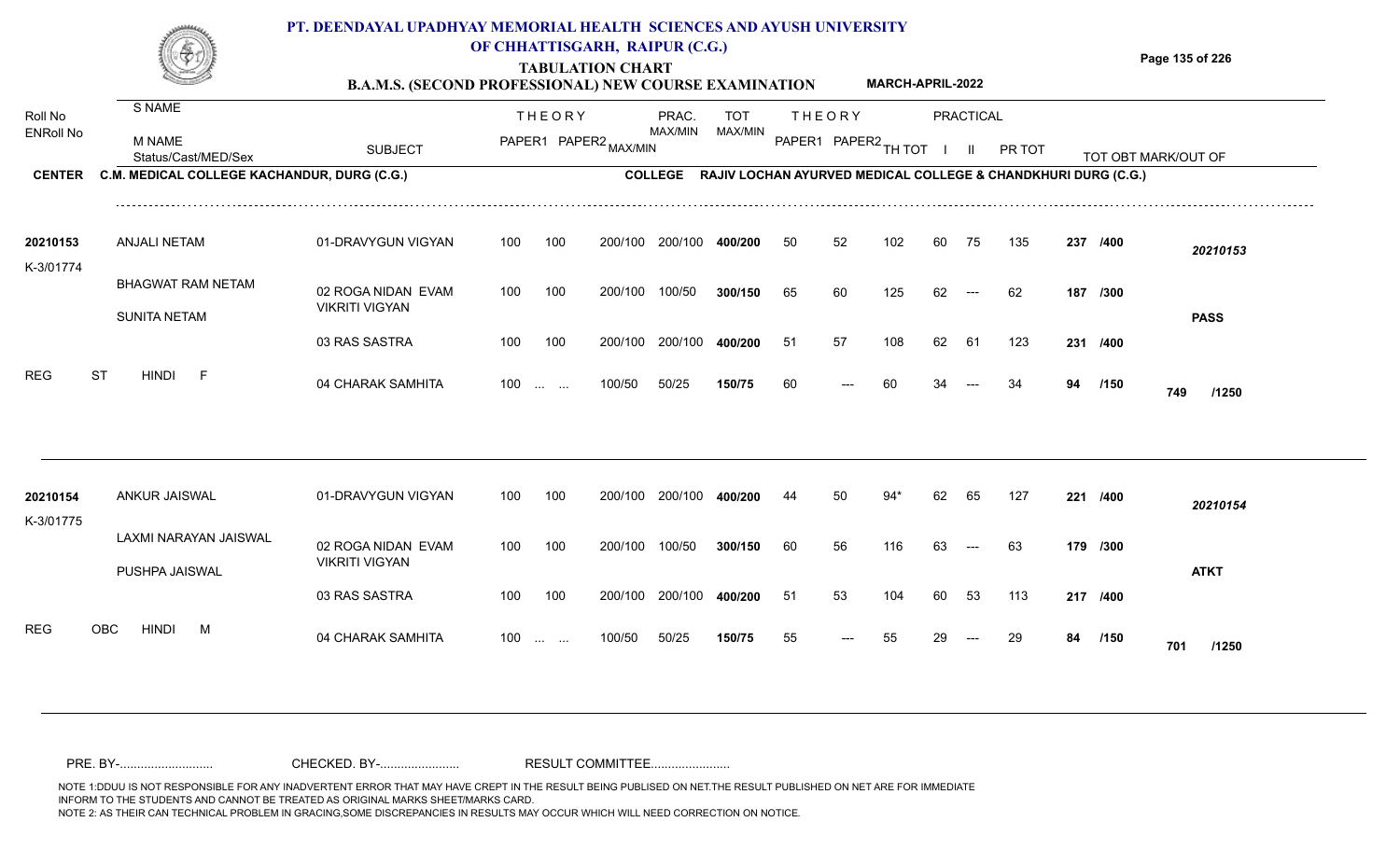|                                              |                                                                                        | PT. DEENDAYAL UPADHYAY MEMORIAL HEALTH SCIENCES AND AYUSH UNIVERSITY<br><b>B.A.M.S. (SECOND PROFESSIONAL) NEW COURSE EXAMINATION</b> |            |                                                       | OF CHHATTISGARH, RAIPUR (C.G.)<br><b>TABULATION CHART</b> |                                                                                           |                              |          |                                       | <b>MARCH-APRIL-2022</b> |          |                           |           |    |                  | Page 136 of 226     |
|----------------------------------------------|----------------------------------------------------------------------------------------|--------------------------------------------------------------------------------------------------------------------------------------|------------|-------------------------------------------------------|-----------------------------------------------------------|-------------------------------------------------------------------------------------------|------------------------------|----------|---------------------------------------|-------------------------|----------|---------------------------|-----------|----|------------------|---------------------|
| Roll No<br><b>ENRoll No</b><br><b>CENTER</b> | S NAME<br>M NAME<br>Status/Cast/MED/Sex<br>C.M. MEDICAL COLLEGE KACHANDUR, DURG (C.G.) | <b>SUBJECT</b>                                                                                                                       |            | <b>THEORY</b>                                         | PAPER1 PAPER2 MAX/MIN                                     | PRAC.<br>MAX/MIN<br>COLLEGE RAJIV LOCHAN AYURVED MEDICAL COLLEGE & CHANDKHURI DURG (C.G.) | <b>TOT</b><br><b>MAX/MIN</b> |          | <b>THEORY</b><br>PAPER1 PAPER2 TH TOT |                         |          | PRACTICAL<br>$\mathbf{H}$ | PR TOT    |    |                  | TOT OBT MARK/OUT OF |
| 20210155<br>K-3/01776                        | <b>ANSHIKA SINGH</b>                                                                   | 01-DRAVYGUN VIGYAN                                                                                                                   | 100        | 100                                                   | 200/100                                                   | 200/100                                                                                   | 400/200                      | 54       | 60                                    | 114                     | 60       | 68                        | 128       |    | 242 /400         | 20210155            |
|                                              | <b>SANJAY SINGH</b><br><b>VIBHA SINGH</b>                                              | 02 ROGA NIDAN EVAM<br><b>VIKRITI VIGYAN</b>                                                                                          | 100        | 100                                                   | 200/100                                                   | 100/50                                                                                    | 300/150                      | 57       | 78                                    | 135                     | 75       | $---$                     | 75        |    | 210 /300         | <b>ATKT</b>         |
| <b>REG</b>                                   | <b>HINDI</b><br><b>GEN</b><br>F.                                                       | 03 RAS SASTRA<br>04 CHARAK SAMHITA                                                                                                   | 100<br>100 | 100<br>$\mathbf{r}$ and $\mathbf{r}$ and $\mathbf{r}$ | 200/100<br>100/50                                         | 200/100<br>50/25                                                                          | 400/200<br>150/75            | 55<br>39 | 54<br>---                             | 109<br>$39*$            | 64<br>38 | 62<br>$---$               | 126<br>38 | 77 | 235 /400<br>/150 | 764<br>/1250        |
| 20210156<br>K-3/01777                        | KUMARI AKANKSHA                                                                        | 01-DRAVYGUN VIGYAN                                                                                                                   | 100        | 100                                                   | 200/100                                                   | 200/100                                                                                   | 400/200                      | 62       | 56                                    | 118                     | 60       | 70                        | 130       |    | 248 /400         | 20210156            |
|                                              | <b>AMRESH PRASAD</b><br><b>GEETA PRASAD</b>                                            | 02 ROGA NIDAN EVAM<br><b>VIKRITI VIGYAN</b>                                                                                          | 100        | 100                                                   | 200/100                                                   | 100/50                                                                                    | 300/150                      | 64       | 66                                    | 130                     | 72       | $\hspace{0.05cm} \ldots$  | 72        |    | 202 /300         | <b>PASS</b>         |

100 100 200/100 200/100 **400/200**

100/50 50/25 **150/75**

100 ... ... 100/50 50/25 150/75 62 --- 62 39

04 CHARAK SAMHITA 100 … … 100/50 50/25 **150/75 62 --- 62 39 --- 39 101 /150 809 /1250** 

**/400** 55 74 129 66 63 129 **258**

<sup>62</sup> <sup>62</sup> <sup>39</sup> <sup>39</sup> **<sup>101</sup> <sup>809</sup>**

**/150**

REG GEN HINDI F 04 CHARAK SAMHITA

03 RAS SASTRA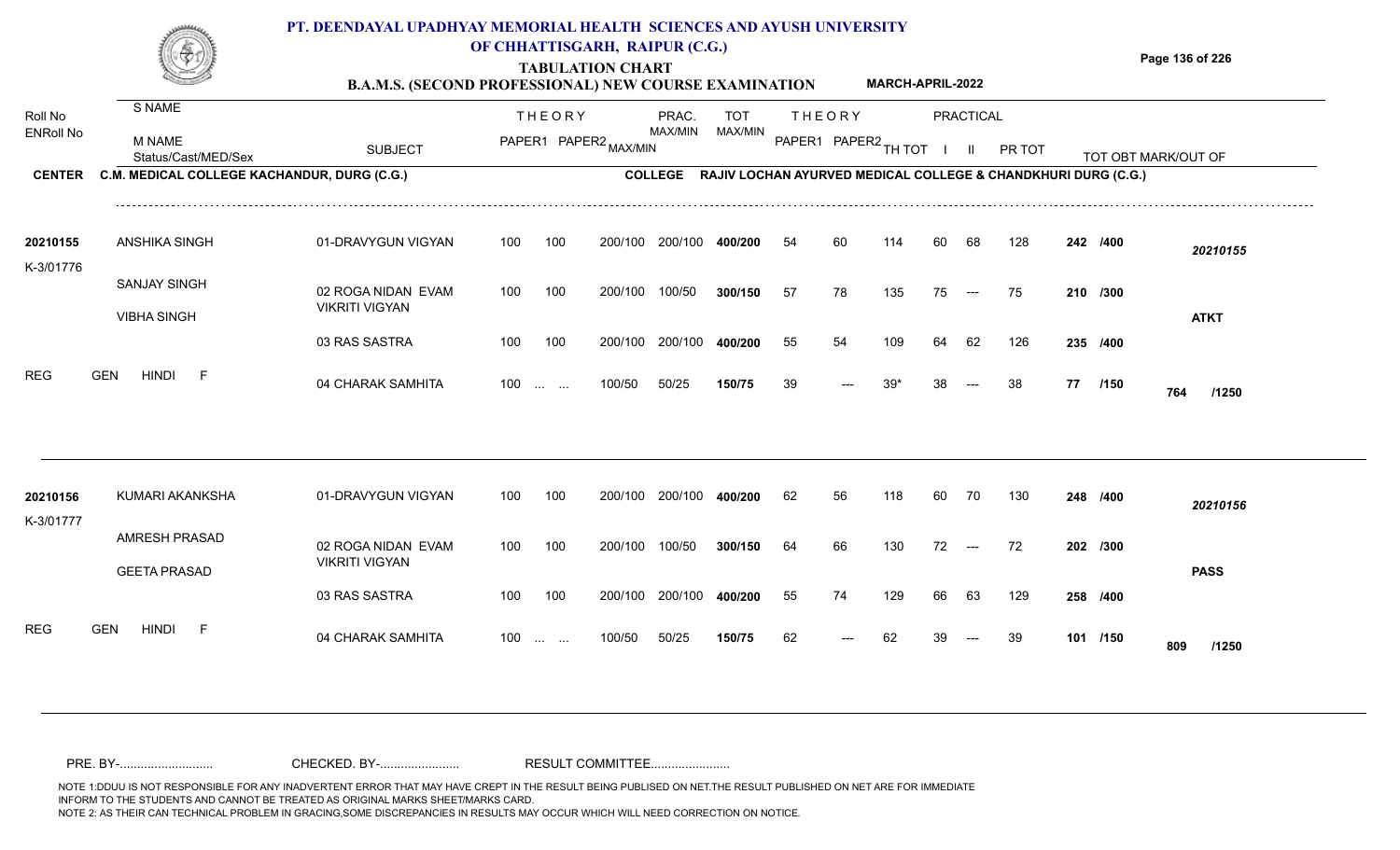|                  |                                             | PT. DEENDAYAL UPADHYAY MEMORIAL HEALTH SCIENCES AND AYUSH UNIVERSITY<br><b>B.A.M.S. (SECOND PROFESSIONAL) NEW COURSE EXAMINATION</b> |     |                                   | OF CHHATTISGARH, RAIPUR (C.G.)<br><b>TABULATION CHART</b> |                |                                                                          |    |               | <b>MARCH-APRIL-2022</b> |    |                          |        |    |          | Page 137 of 226     |
|------------------|---------------------------------------------|--------------------------------------------------------------------------------------------------------------------------------------|-----|-----------------------------------|-----------------------------------------------------------|----------------|--------------------------------------------------------------------------|----|---------------|-------------------------|----|--------------------------|--------|----|----------|---------------------|
| Roll No          | S NAME                                      |                                                                                                                                      |     | <b>THEORY</b>                     |                                                           | PRAC.          | <b>TOT</b>                                                               |    | <b>THEORY</b> |                         |    | PRACTICAL                |        |    |          |                     |
| <b>ENRoll No</b> | M NAME<br>Status/Cast/MED/Sex               | <b>SUBJECT</b>                                                                                                                       |     |                                   | PAPER1 PAPER2 MAX/MIN                                     | MAX/MIN        | MAX/MIN                                                                  |    |               | PAPER1 PAPER2 TH TOT    |    |                          | PR TOT |    |          | TOT OBT MARK/OUT OF |
| <b>CENTER</b>    | C.M. MEDICAL COLLEGE KACHANDUR, DURG (C.G.) |                                                                                                                                      |     |                                   |                                                           | <b>COLLEGE</b> | <b>RAJIV LOCHAN AYURVED MEDICAL COLLEGE &amp; CHANDKHURI DURG (C.G.)</b> |    |               |                         |    |                          |        |    |          |                     |
| 20210157         | AASTHA JANGAM                               | 01-DRAVYGUN VIGYAN                                                                                                                   | 100 | 100                               | 200/100                                                   | 200/100        | 400/200                                                                  | 62 | 54            | 116                     | 60 | -82                      | 142    |    | 258 /400 | 20210157            |
| K-3/01778        | RAJESH JANGAM<br><b>VAISHALI JANGAM</b>     | 02 ROGA NIDAN EVAM<br><b>VIKRITI VIGYAN</b>                                                                                          | 100 | 100                               | 200/100                                                   | 100/50         | 300/150                                                                  | 56 | 70            | 126                     | 74 | $\hspace{0.05cm} \ldots$ | 74     |    | 200 /300 | <b>PASS</b>         |
|                  |                                             | 03 RAS SASTRA                                                                                                                        | 100 | 100                               | 200/100                                                   | 200/100        | 400/200                                                                  | 59 | 60            | 119                     | 62 | -64                      | 126    |    | 245 /400 |                     |
| <b>REG</b>       | GEN<br>HINDI                                | 04 CHARAK SAMHITA                                                                                                                    | 100 | the company of the company of the | 100/50                                                    | 50/25          | 150/75                                                                   | 62 |               | 62                      | 37 | $\qquad \qquad \cdots$   | -37    | 99 | /150     |                     |

100 ... ... 100/50 50/25 **150/75** 62 --- 62

50/25 **150/75**

04 CHARAK SAMHITA --- **/1250**

**/150** <sup>62</sup> <sup>62</sup> <sup>37</sup> <sup>37</sup> **<sup>99</sup> <sup>802</sup>**

| 20210158   | <b>AASTHA PATEL</b>                  | 01-DRAVYGUN VIGYAN                   | 100 | 100 | 200/100 | 200/100 | 400/200 | 63 | 62   | 125 | 85 | -83   | 168 | 293 /400 |             | 20210158    |
|------------|--------------------------------------|--------------------------------------|-----|-----|---------|---------|---------|----|------|-----|----|-------|-----|----------|-------------|-------------|
| K-3/01779  | NANDLAL PATEL<br><b>SUNITA PATEL</b> | 02 ROGA NIDAN EVAM<br>VIKRITI VIGYAN | 100 | 100 | 200/100 | 100/50  | 300/150 | 58 | 73   | 131 | 81 | $---$ | -81 | 212 /300 |             | <b>PASS</b> |
|            |                                      | 03 RAS SASTRA                        | 100 | 100 | 200/100 | 200/100 | 400/200 | 73 | 63   | 136 | 72 | 68    | 140 | 276 /400 |             |             |
| <b>REG</b> | <b>HINDI</b><br><b>GEN</b><br>E.     | 04 CHARAK SAMHITA                    | 100 |     | 100/50  | 50/25   | 150/75  | 56 | $--$ | 56  | 40 | $---$ | 40  | 96       | /150<br>877 | /1250       |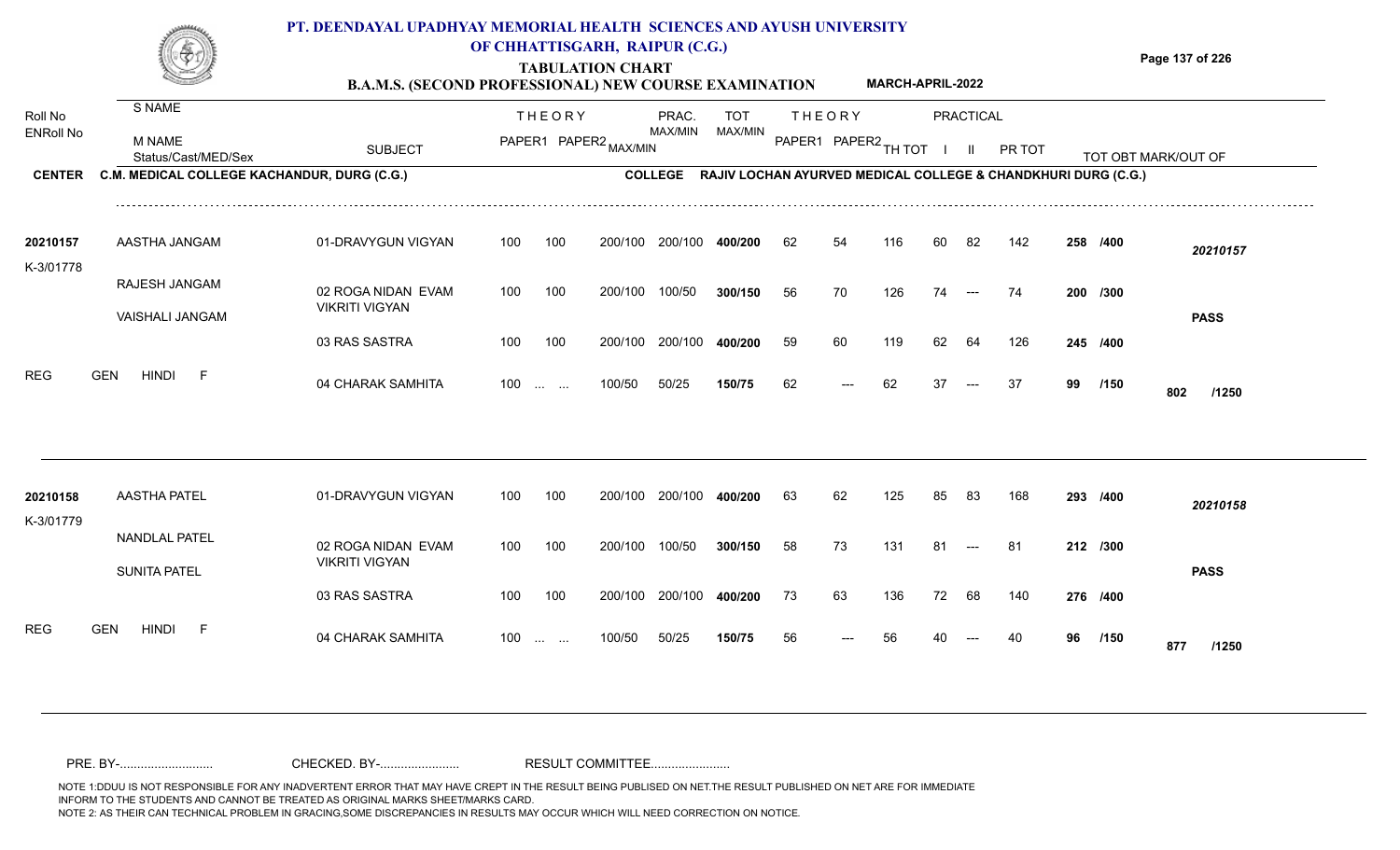#### **TABULATION CHART Page 138 of 226 B.A.M.S. (SECOND PROFESSIONAL) NEW COURSE EXAMINATION**  T H E O R Y PRACTICAL THE OR Y PRAC. TO PRAC. TOT TOT S NAME **PT. DEENDAYAL UPADHYAY MEMORIAL HEALTH SCIENCES AND AYUSH UNIVERSITY OF CHHATTISGARH, RAIPUR (C.G.) MARCH-APRIL-2022**

| Roll No<br><b>ENRoll No</b> | <b>M NAME</b>                                                      | <b>SUBJECT</b>                              |     | <b>THEORY</b>            | PAPER1 PAPER2 MAX/MIN | PRAC.<br>MAX/MIN | <b>TOT</b><br>MAX/MIN                                         |    | <b>THEORY</b> | PAPER1 PAPER2 TH TOT |    | <b>PRACTICAL</b><br>H. | PR TOT |    |          |                     |
|-----------------------------|--------------------------------------------------------------------|---------------------------------------------|-----|--------------------------|-----------------------|------------------|---------------------------------------------------------------|----|---------------|----------------------|----|------------------------|--------|----|----------|---------------------|
| <b>CENTER</b>               | Status/Cast/MED/Sex<br>C.M. MEDICAL COLLEGE KACHANDUR, DURG (C.G.) |                                             |     |                          |                       | <b>COLLEGE</b>   | RAJIV LOCHAN AYURVED MEDICAL COLLEGE & CHANDKHURI DURG (C.G.) |    |               |                      |    |                        |        |    |          | TOT OBT MARK/OUT OF |
| 20210159<br>K-3/01780       | <b>AYUSH THAKUR</b>                                                | 01-DRAVYGUN VIGYAN                          | 100 | 100                      | 200/100               | 200/100          | 400/200                                                       | 35 | 35            | 70*                  | 60 | 77                     | 137    |    | 207 /400 | 20210159            |
|                             | RAJENDRA THAKUR<br>PREMLATA THAKUR                                 | 02 ROGA NIDAN EVAM<br><b>VIKRITI VIGYAN</b> | 100 | 100                      | 200/100               | 100/50           | 300/150                                                       | 38 | 60            | $98*$                | 58 | $---$                  | 58     |    | 156 /300 | <b>ATKT</b>         |
|                             |                                                                    | 03 RAS SASTRA                               | 100 | 100                      | 200/100               | 200/100          | 400/200                                                       | 52 | 40            | $92*$                | 60 | 52                     | 112    |    | 204 /400 |                     |
| <b>REG</b>                  | ST<br><b>HINDI</b><br>M                                            | 04 CHARAK SAMHITA                           | 100 | <b>Contract Contract</b> | 100/50                | 50/25            | 150/75                                                        | 52 | $---$         | 52                   | 29 | $---$                  | 29     | 81 | /150     | 648<br>/1250        |
| 20210160                    | AYUSHI DADARYA                                                     | 01-DRAVYGUN VIGYAN                          | 100 | 100                      | 200/100               | 200/100          | 400/200                                                       | 58 | 55            | 113                  | 62 | 70                     | 132    |    | 245 /400 | 20210160            |
| K-3/01781                   | <b>GOPAL DADARYA</b><br>ROLI DADARYA                               | 02 ROGA NIDAN EVAM<br><b>VIKRITI VIGYAN</b> | 100 | 100                      | 200/100               | 100/50           | 300/150                                                       | 55 | 58            | 113                  | 81 | $---$                  | -81    |    | 194 /300 | <b>PASS</b>         |
|                             |                                                                    | 03 RAS SASTRA                               | 100 | 100                      | 200/100               | 200/100          | 400/200                                                       | 72 | 62            | 134                  | 68 | 67                     | 135    |    | 269 /400 |                     |
| <b>REG</b>                  | <b>HINDI</b><br><b>GEN</b><br>- F                                  | 04 CHARAK SAMHITA                           | 100 | <b>Contract Contract</b> | 100/50                | 50/25            | 150/75                                                        | 58 |               | 58                   |    |                        | 40     | 98 | /150     | 806<br>/1250        |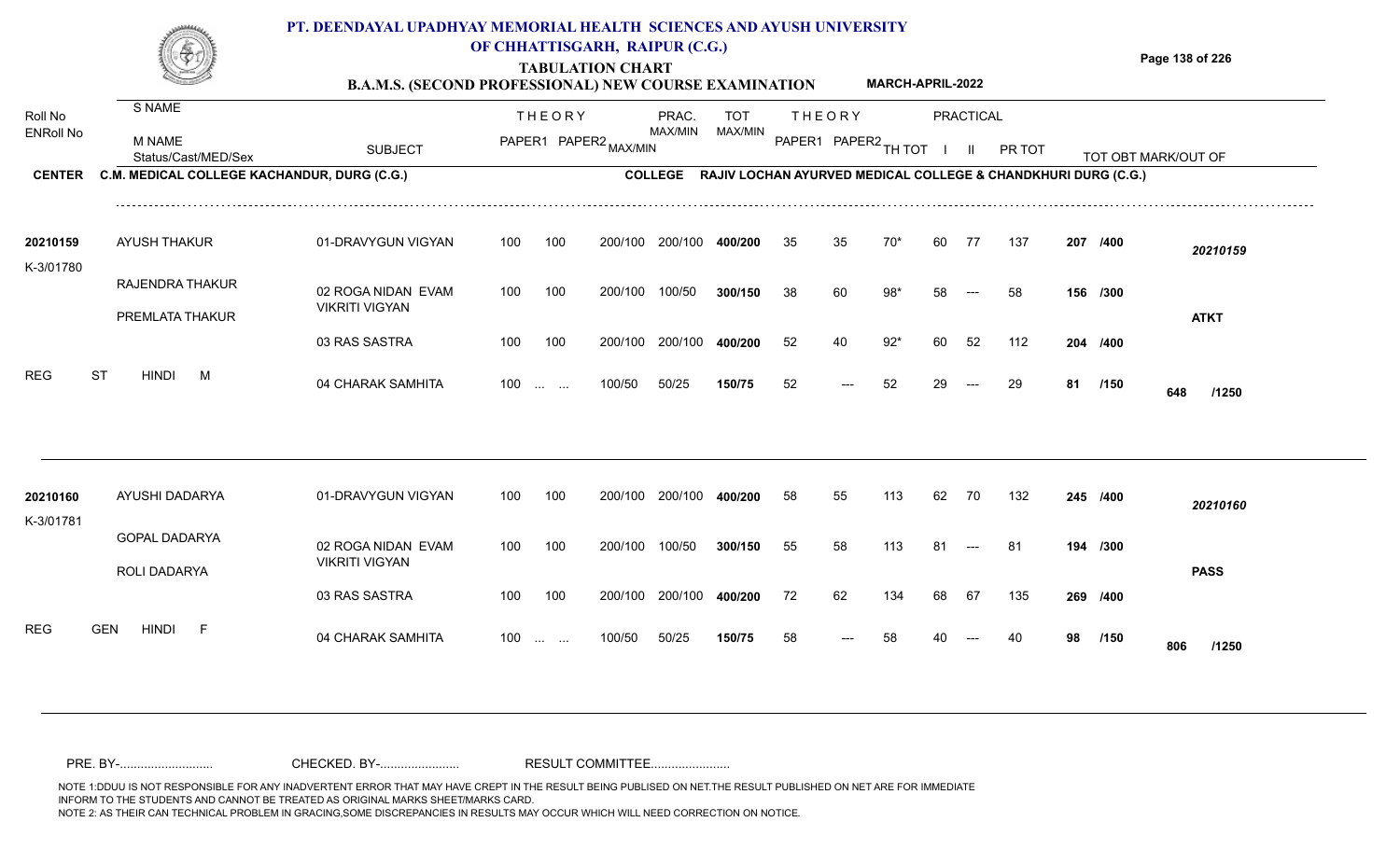|                                       |                                                                                        | PT. DEENDAYAL UPADHYAY MEMORIAL HEALTH SCIENCES AND AYUSH UNIVERSITY<br><b>B.A.M.S. (SECOND PROFESSIONAL) NEW COURSE EXAMINATION</b> |            |                      | OF CHHATTISGARH, RAIPUR (C.G.)<br><b>TABULATION CHART</b> |                         |                                                                                                |          |                                         | <b>MARCH-APRIL-2022</b> |          |                                  |           |                      | Page 139 of 226     |
|---------------------------------------|----------------------------------------------------------------------------------------|--------------------------------------------------------------------------------------------------------------------------------------|------------|----------------------|-----------------------------------------------------------|-------------------------|------------------------------------------------------------------------------------------------|----------|-----------------------------------------|-------------------------|----------|----------------------------------|-----------|----------------------|---------------------|
| Roll No<br>ENRoll No<br><b>CENTER</b> | S NAME<br>M NAME<br>Status/Cast/MED/Sex<br>C.M. MEDICAL COLLEGE KACHANDUR, DURG (C.G.) | <b>SUBJECT</b>                                                                                                                       |            | <b>THEORY</b>        | PAPER1 PAPER2 MAX/MIN                                     | PRAC.<br><b>MAX/MIN</b> | <b>TOT</b><br>MAX/MIN<br>COLLEGE RAJIV LOCHAN AYURVED MEDICAL COLLEGE & CHANDKHURI DURG (C.G.) |          | <b>THEORY</b><br>PAPER1 PAPER2 TH TOT I |                         |          | <b>PRACTICAL</b><br>$\mathbf{H}$ | PR TOT    |                      | TOT OBT MARK/OUT OF |
| 20210161<br>K-3/01782                 | <b>BHARGAVI GANJEER</b>                                                                | 01-DRAVYGUN VIGYAN                                                                                                                   | 100        | 100                  |                                                           | 200/100 200/100 400/200 |                                                                                                | 57       | 44                                      | 101                     | 70       | 72                               | 142       | 243 /400             | 20210161            |
|                                       | THANESHWAR GANJEER<br><b>INDULATA GANJEER</b>                                          | 02 ROGA NIDAN EVAM<br><b>VIKRITI VIGYAN</b>                                                                                          | 100        | 100                  | 200/100                                                   | 100/50                  | 300/150                                                                                        | 62       | 66                                      | 128                     | 71       | $\sim$ $\sim$ $\sim$             | - 71      | 199 /300             | <b>PASS</b>         |
| <b>REG</b>                            | <b>OBC</b><br>HINDI<br>- F                                                             | 03 RAS SASTRA<br>04 CHARAK SAMHITA                                                                                                   | 100<br>100 | 100<br>$\sim$ $\sim$ | 200/100<br>100/50                                         | 200/100<br>50/25        | 400/200<br>150/75                                                                              | 54<br>61 | 53                                      | 107<br>61               | 62<br>39 | 62                               | 124<br>39 | 231 /400<br>100 /150 | 773<br>/1250        |
| 20210162<br>K-3/01783                 | DEEPANSHU                                                                              | 01-DRAVYGUN VIGYAN                                                                                                                   | 100        | 100                  |                                                           | 200/100 200/100 400/200 |                                                                                                | 58       | 62                                      | 120                     | 83       | 82                               | 165       | 285 /400             | 20210162            |
|                                       | <b>VISHNU PRASAD</b><br><b>GAYATRI DEVI</b>                                            | 02 ROGA NIDAN EVAM<br><b>VIKRITI VIGYAN</b>                                                                                          | 100        | 100                  | 200/100 100/50                                            |                         | 300/150                                                                                        | 58       | 64                                      | 122                     | 73       | $\sim$ $\sim$ $\sim$             | 73        | 195 /300             | <b>PASS</b>         |
|                                       |                                                                                        | 03 RAS SASTRA                                                                                                                        | 100        | 100                  | 200/100                                                   | 200/100                 | 400/200                                                                                        | 50       | 53                                      | 103                     | 67       | 65                               | 132       | 235 /400             |                     |

89 /150 **804** /1250

<sup>56</sup> <sup>56</sup> <sup>33</sup> <sup>33</sup> **<sup>89</sup> <sup>804</sup>**

50/25 **150/75**

REG SC HINDI M 04 CHARAK SAMHITA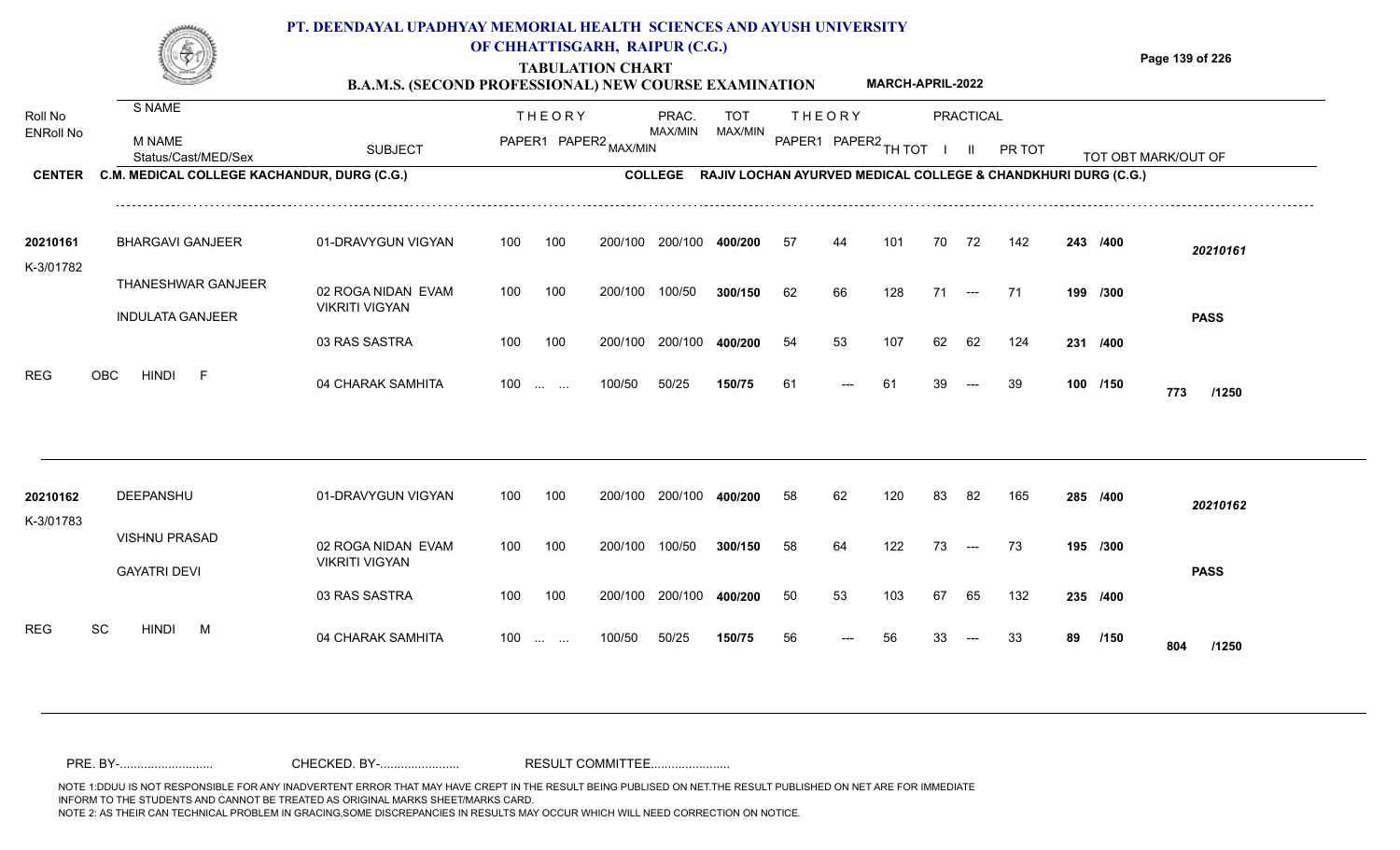|                       |                                                | PT. DEENDAYAL UPADHYAY MEMORIAL HEALTH SCIENCES AND AYUSH UNIVERSITY<br><b>B.A.M.S. (SECOND PROFESSIONAL) NEW COURSE EXAMINATION</b> |     |                                                | OF CHHATTISGARH, RAIPUR (C.G.)<br><b>TABULATION CHART</b> |                 |            |     |               | <b>MARCH-APRIL-2022</b> |    |                      |                                                                       |    |           | Page 140 of 226     |
|-----------------------|------------------------------------------------|--------------------------------------------------------------------------------------------------------------------------------------|-----|------------------------------------------------|-----------------------------------------------------------|-----------------|------------|-----|---------------|-------------------------|----|----------------------|-----------------------------------------------------------------------|----|-----------|---------------------|
| Roll No               | S NAME                                         |                                                                                                                                      |     | <b>THEORY</b>                                  |                                                           | PRAC.           | <b>TOT</b> |     | <b>THEORY</b> |                         |    | PRACTICAL            |                                                                       |    |           |                     |
| <b>ENRoll No</b>      | <b>M NAME</b><br>Status/Cast/MED/Sex           | <b>SUBJECT</b>                                                                                                                       |     |                                                | PAPER1 PAPER2 MAX/MIN                                     | MAX/MIN         | MAX/MIN    |     |               | PAPER1 PAPER2 TH TOT    |    | - 11                 | PR TOT                                                                |    |           | TOT OBT MARK/OUT OF |
| <b>CENTER</b>         | C.M. MEDICAL COLLEGE KACHANDUR, DURG (C.G.)    |                                                                                                                                      |     |                                                |                                                           |                 |            |     |               |                         |    |                      | COLLEGE RAJIV LOCHAN AYURVED MEDICAL COLLEGE & CHANDKHURI DURG (C.G.) |    |           |                     |
| 20210163<br>K-3/01784 | <b>DOLLY FARSHI</b>                            | 01-DRAVYGUN VIGYAN                                                                                                                   | 100 | 100                                            |                                                           | 200/100 200/100 | 400/200    | -57 | 61            | 118                     | 72 | - 79                 | 151                                                                   |    | 269 /400  | 20210163            |
|                       | KIRAN KUMAR FARSHI<br>VANDANA FARSHI           | 02 ROGA NIDAN EVAM<br><b>VIKRITI VIGYAN</b>                                                                                          | 100 | 100                                            | 200/100                                                   | 100/50          | 300/150    | 58  | 70            | 128                     | 71 | $\hspace{0.05cm}---$ | 71                                                                    |    | 199 /300  | <b>PASS</b>         |
|                       |                                                | 03 RAS SASTRA                                                                                                                        | 100 | 100                                            | 200/100                                                   | 200/100         | 400/200    | 57  | 67            | 124                     | 65 | 64                   | 129                                                                   |    | 253 /400  |                     |
| <b>REG</b><br>SC      | <b>HINDI</b><br>- F                            | 04 CHARAK SAMHITA                                                                                                                    | 100 | $\mathbf{r}$ and $\mathbf{r}$ and $\mathbf{r}$ | 100/50                                                    | 50/25           | 150/75     | 70  |               | 70                      |    |                      | 34                                                                    |    | 104 /150  | 825<br>/1250        |
| 20210164              | <b>DOMAN CHANDRAKAR</b>                        | 01-DRAVYGUN VIGYAN                                                                                                                   | 100 | 100                                            |                                                           | 200/100 200/100 | 400/200    | 55  | 36            | 91'                     | 65 | 65                   | 130                                                                   |    | 221 /400  | 20210164            |
| K-3/01785             | <b>KRISHNA CHANDRAKAR</b><br><b>GIRIJA BAI</b> | 02 ROGA NIDAN EVAM<br><b>VIKRITI VIGYAN</b>                                                                                          | 100 | 100                                            | 200/100                                                   | 100/50          | 300/150    | 56  | 62            | 118                     | 60 | ---                  | 60                                                                    |    | 178 /300  | <b>ATKT</b>         |
|                       |                                                | 03 RAS SASTRA                                                                                                                        | 100 | 100                                            | 200/100                                                   | 200/100         | 400/200    | 34  | 50            | $84*$                   | 60 | 52                   | 112                                                                   |    | 196* /400 |                     |
| <b>REG</b>            | <b>HINDI</b><br>OBC<br>M                       | 04 CHARAK SAMHITA                                                                                                                    |     | $100 \dots \dots$                              | 100/50                                                    | 50/25           | 150/75     | 59  |               | 59                      | 29 | $---$                | 29                                                                    | 88 | /150      |                     |

88 /150 683 /1250

<sup>59</sup> <sup>59</sup> <sup>29</sup> <sup>29</sup> **<sup>88</sup> <sup>683</sup>**

50/25 **150/75**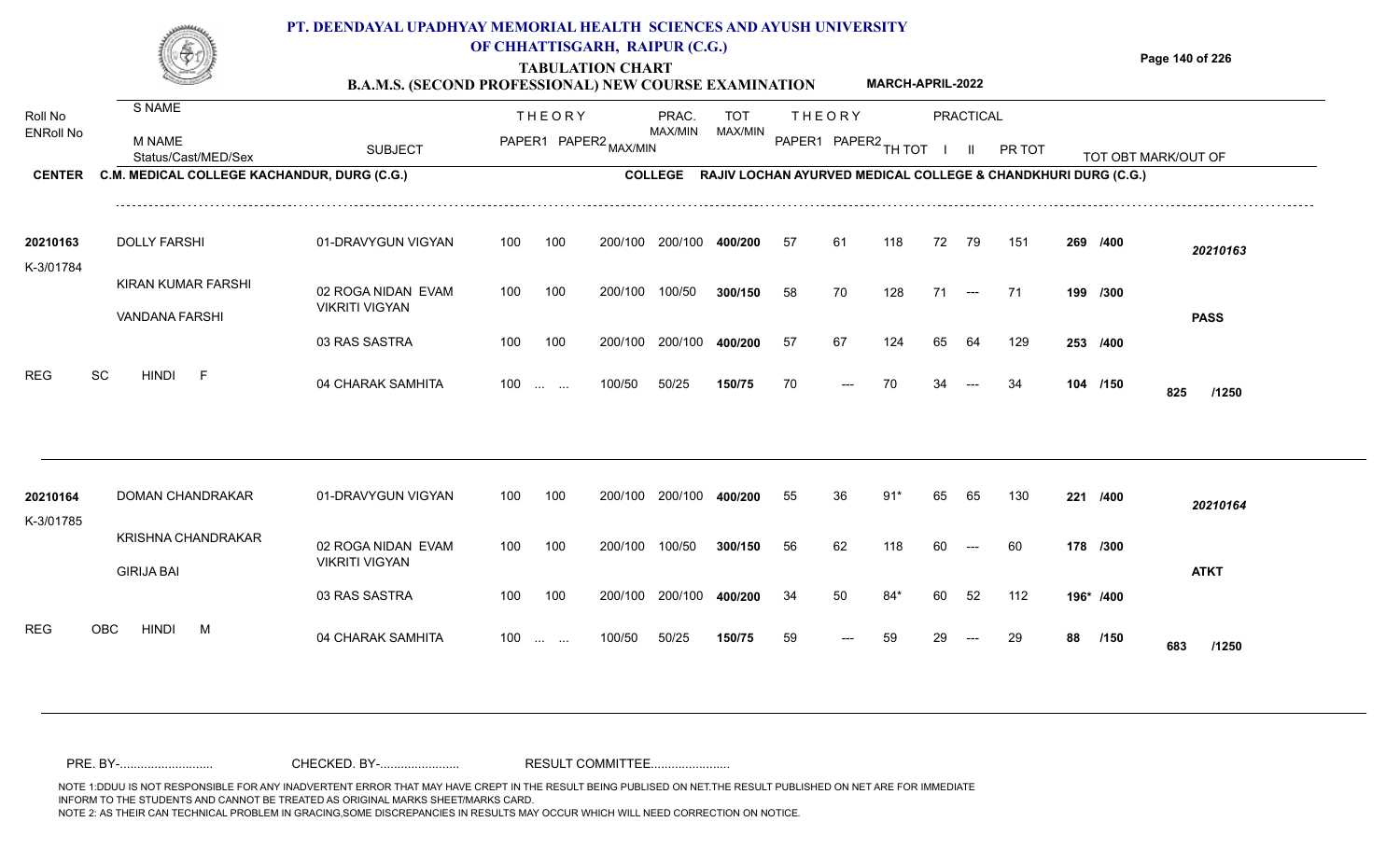|                       |                                                                    | PT. DEENDAYAL UPADHYAY MEMORIAL HEALTH SCIENCES AND AYUSH UNIVERSITY<br><b>B.A.M.S. (SECOND PROFESSIONAL) NEW COURSE EXAMINATION</b> |     |                                                | OF CHHATTISGARH, RAIPUR (C.G.)<br><b>TABULATION CHART</b> |                                                                       |                       |    |                                       | <b>MARCH-APRIL-2022</b> |    |                                  |        |    |          | Page 141 of 226     |
|-----------------------|--------------------------------------------------------------------|--------------------------------------------------------------------------------------------------------------------------------------|-----|------------------------------------------------|-----------------------------------------------------------|-----------------------------------------------------------------------|-----------------------|----|---------------------------------------|-------------------------|----|----------------------------------|--------|----|----------|---------------------|
| Roll No<br>ENRoll No  | S NAME<br><b>M NAME</b>                                            | <b>SUBJECT</b>                                                                                                                       |     | <b>THEORY</b>                                  | PAPER1 PAPER2 MAX/MIN                                     | PRAC.<br><b>MAX/MIN</b>                                               | <b>TOT</b><br>MAX/MIN |    | <b>THEORY</b><br>PAPER1 PAPER2 TH TOT |                         |    | <b>PRACTICAL</b><br>$\mathbf{H}$ | PR TOT |    |          |                     |
| <b>CENTER</b>         | Status/Cast/MED/Sex<br>C.M. MEDICAL COLLEGE KACHANDUR, DURG (C.G.) |                                                                                                                                      |     |                                                |                                                           | COLLEGE RAJIV LOCHAN AYURVED MEDICAL COLLEGE & CHANDKHURI DURG (C.G.) |                       |    |                                       |                         |    |                                  |        |    |          | TOT OBT MARK/OUT OF |
| 20210165<br>K-3/01786 | DUBEY CHANDRAPRAKASH                                               | 01-DRAVYGUN VIGYAN                                                                                                                   | 100 | 100                                            |                                                           | 200/100 200/100                                                       | 400/200               | 44 | 54                                    | 98*                     | 73 | 78                               | 151    |    | 249 /400 | 20210165            |
|                       | <b>DUBEY RAKESH KUMAR</b><br><b>DUBEY SUSHILA</b>                  | 02 ROGA NIDAN EVAM<br><b>VIKRITI VIGYAN</b>                                                                                          | 100 | 100                                            | 200/100                                                   | 100/50                                                                | 300/150               | 50 | 63                                    | 113                     | 61 | $---$                            | -61    |    | 174 /300 | <b>ATKT</b>         |
|                       |                                                                    | 03 RAS SASTRA                                                                                                                        | 100 | 100                                            | 200/100                                                   | 200/100                                                               | 400/200               | 40 | 52                                    | $92*$                   | 61 | 61                               | 122    |    | 214 /400 |                     |
| REG                   | <b>HINDI</b><br><b>GEN</b><br>M                                    | 04 CHARAK SAMHITA                                                                                                                    | 100 | $\mathbf{r}$ and $\mathbf{r}$ and $\mathbf{r}$ | 100/50                                                    | 50/25                                                                 | 150/75                | 58 |                                       | 58                      | 30 |                                  | 30     | 88 | /150     | 725<br>/1250        |
| 20210166              | <b>FALGUNI</b>                                                     | 01-DRAVYGUN VIGYAN                                                                                                                   | 100 | 100                                            | 200/100                                                   | 200/100                                                               | 400/200               | 69 | 58                                    | 127                     | 83 | 78                               | 161    |    | 288 /400 | 20210166            |
| K-3/01787             | <b>HEMENDRA KUMAR</b><br><b>GANGBER</b><br><b>OMA GANGBER</b>      | 02 ROGA NIDAN EVAM<br><b>VIKRITI VIGYAN</b>                                                                                          | 100 | 100                                            | 200/100 100/50                                            |                                                                       | 300/150               | 79 | 81                                    | 160                     | 77 | $---$                            | 77     |    | 237 /300 | <b>PASS</b>         |
|                       |                                                                    | 03 RAS SASTRA                                                                                                                        | 100 | 100                                            |                                                           | 200/100 200/100                                                       | 400/200               | 70 | 74                                    | 144                     | 68 | 67                               | 135    |    | 279 /400 |                     |

120 /150 **924** /1250

<sup>80</sup> <sup>80</sup> <sup>40</sup> <sup>40</sup> **<sup>120</sup> <sup>924</sup>**

50/25 **150/75**

REG GEN HINDI F 04 CHARAK SAMHITA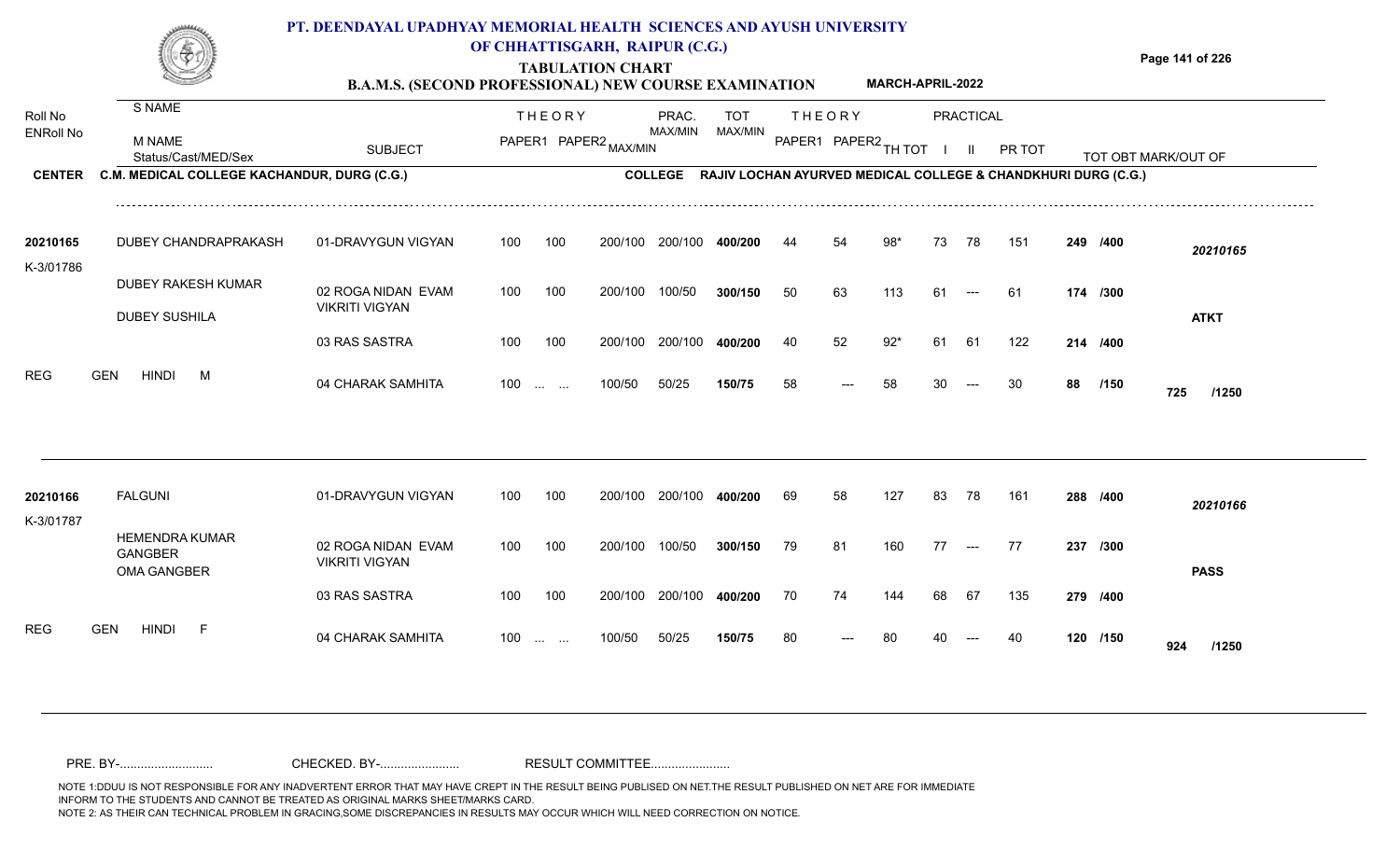|                             |                                                                    | PT. DEENDAYAL UPADHYAY MEMORIAL HEALTH SCIENCES AND AYUSH UNIVERSITY<br><b>B.A.M.S. (SECOND PROFESSIONAL) NEW COURSE EXAMINATION</b> |     |                                                | OF CHHATTISGARH, RAIPUR (C.G.)<br><b>TABULATION CHART</b> |                         |                                                               |    |               | <b>MARCH-APRIL-2022</b> |     |                           |        |    |          | Page 142 of 226     |
|-----------------------------|--------------------------------------------------------------------|--------------------------------------------------------------------------------------------------------------------------------------|-----|------------------------------------------------|-----------------------------------------------------------|-------------------------|---------------------------------------------------------------|----|---------------|-------------------------|-----|---------------------------|--------|----|----------|---------------------|
| Roll No<br><b>ENRoll No</b> | S NAME<br><b>M NAME</b>                                            | <b>SUBJECT</b>                                                                                                                       |     | <b>THEORY</b>                                  | PAPER1 PAPER2 MAX/MIN                                     | PRAC.<br>MAX/MIN        | TOT<br>MAX/MIN                                                |    | <b>THEORY</b> | PAPER1 PAPER2 TH TOT    |     | PRACTICAL<br>$\mathbf{H}$ | PR TOT |    |          |                     |
| <b>CENTER</b>               | Status/Cast/MED/Sex<br>C.M. MEDICAL COLLEGE KACHANDUR, DURG (C.G.) |                                                                                                                                      |     |                                                |                                                           | <b>COLLEGE</b>          | RAJIV LOCHAN AYURVED MEDICAL COLLEGE & CHANDKHURI DURG (C.G.) |    |               |                         |     |                           |        |    |          | TOT OBT MARK/OUT OF |
| 20210167<br>K-3/01788       | <b>HARMEET KAUR CHAGGER</b>                                        | 01-DRAVYGUN VIGYAN                                                                                                                   | 100 | 100                                            |                                                           | 200/100 200/100         | 400/200                                                       | 58 | 55            | 113                     | 75  | -80                       | 155    |    | 268 /400 | 20210167            |
|                             | TEJINDER SINGH CHAGGER<br><b>MANPREET KAUR</b>                     | 02 ROGA NIDAN EVAM<br><b>VIKRITI VIGYAN</b>                                                                                          | 100 | 100                                            | 200/100                                                   | 100/50                  | 300/150                                                       | 69 | 68            | 137                     | 81  | $---$                     | 81     |    | 218 /300 | <b>PASS</b>         |
|                             | <b>CHAGGER</b>                                                     | 03 RAS SASTRA                                                                                                                        | 100 | 100                                            | 200/100                                                   | 200/100                 | 400/200                                                       | 53 | 56            | 109                     | 63  | 62                        | 125    |    | 234 /400 |                     |
| <b>REG</b>                  | <b>HINDI</b><br><b>GEN</b><br>-F                                   | 04 CHARAK SAMHITA                                                                                                                    | 100 | $\mathbf{r}$ and $\mathbf{r}$ and $\mathbf{r}$ | 100/50                                                    | 50/25                   | 150/75                                                        | 60 |               | 60                      | 37  | $---$                     | 37     | 97 | /150     | 817<br>/1250        |
| 20210168                    | HELENDRA KUMAR TANDAN                                              | 01-DRAVYGUN VIGYAN                                                                                                                   | 100 | 100                                            |                                                           | 200/100 200/100 400/200 |                                                               | 38 | 61            | 99*                     | 75  | 75                        | 150    |    | 249 /400 | 20210168            |
| K-3/01789                   | KANHAIYA LAL TANDAN<br><b>DRAUPATI BAI</b>                         | 02 ROGA NIDAN EVAM<br><b>VIKRITI VIGYAN</b>                                                                                          | 100 | 100                                            | 200/100                                                   | 100/50                  | 300/150                                                       | 60 | 63            | 123                     | 64  |                           | 64     |    | 187 /300 | <b>PASS</b>         |
|                             |                                                                    | 03 RAS SASTRA                                                                                                                        | 100 | 100                                            |                                                           | 200/100 200/100         | 400/200                                                       | 51 | 54            | 105                     | 61  | 63                        | 124    |    | 229 /400 | <b>VCG 01</b>       |
| <b>REG</b><br>SC            | <b>HINDI</b><br>M                                                  | 04 CHARAK SAMHITA                                                                                                                    | 100 |                                                | 100/50                                                    | 50/25                   | 150/75                                                        | 54 |               |                         | 29. | $---$                     | 29     | 83 | /150     |                     |

**/150** <sup>54</sup> <sup>54</sup> <sup>29</sup> <sup>29</sup> **<sup>83</sup> <sup>748</sup>**

50/25 **150/75**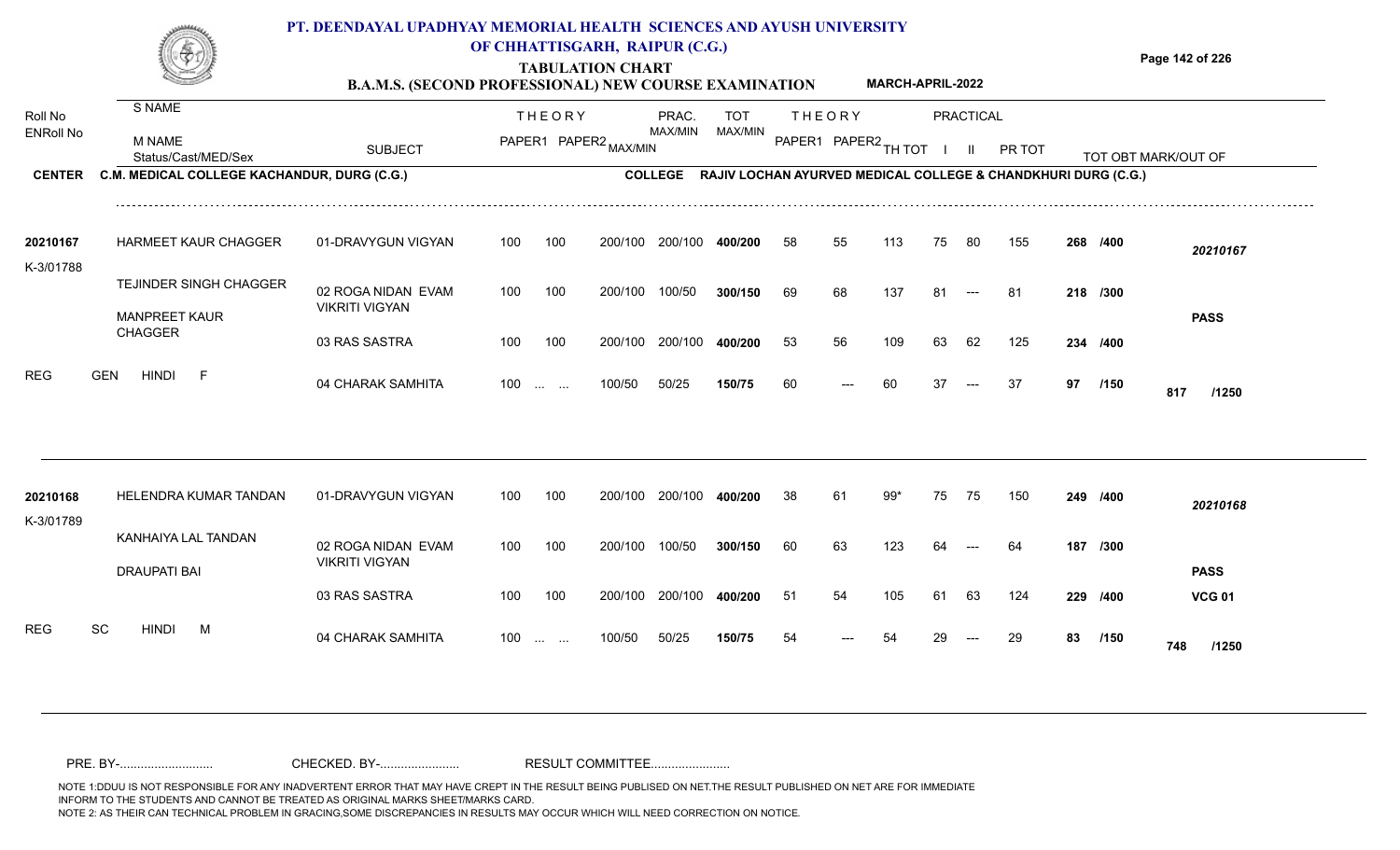|                             |                                                | PT. DEENDAYAL UPADHYAY MEMORIAL HEALTH SCIENCES AND AYUSH UNIVERSITY<br><b>B.A.M.S. (SECOND PROFESSIONAL) NEW COURSE EXAMINATION</b> |     |                   | OF CHHATTISGARH, RAIPUR (C.G.)<br><b>TABULATION CHART</b> |                  |                       |     |                                       | <b>MARCH-APRIL-2022</b> |           |       |                                                                       |     |          | Page 143 of 226                           |
|-----------------------------|------------------------------------------------|--------------------------------------------------------------------------------------------------------------------------------------|-----|-------------------|-----------------------------------------------------------|------------------|-----------------------|-----|---------------------------------------|-------------------------|-----------|-------|-----------------------------------------------------------------------|-----|----------|-------------------------------------------|
| Roll No<br><b>ENRoll No</b> | S NAME<br><b>M NAME</b><br>Status/Cast/MED/Sex | <b>SUBJECT</b>                                                                                                                       |     | <b>THEORY</b>     | PAPER1 PAPER2 MAX/MIN                                     | PRAC.<br>MAX/MIN | <b>TOT</b><br>MAX/MIN |     | <b>THEORY</b><br>PAPER1 PAPER2 TH TOT |                         | PRACTICAL |       | PR TOT                                                                |     |          | TOT OBT MARK/OUT OF<br>__________________ |
| <b>CENTER</b>               | C.M. MEDICAL COLLEGE KACHANDUR, DURG (C.G.)    |                                                                                                                                      |     |                   |                                                           |                  |                       |     |                                       |                         |           |       | COLLEGE RAJIV LOCHAN AYURVED MEDICAL COLLEGE & CHANDKHURI DURG (C.G.) |     |          |                                           |
| 20210169<br>K-3/01790       | <b>JAGRITI LAWTRE</b>                          | 01-DRAVYGUN VIGYAN                                                                                                                   | 100 | 100               | 200/100                                                   | 200/100          | 400/200               | -43 | 70                                    | 113                     | 70        | 75    | 145                                                                   |     | 258 /400 | 20210169                                  |
|                             | <b>KRISHNA KUMAR</b><br><b>VEDWATI</b>         | 02 ROGA NIDAN EVAM<br><b>VIKRITI VIGYAN</b>                                                                                          | 100 | 100               | 200/100                                                   | 100/50           | 300/150               | 68  | 84                                    | 152                     | 68        |       | 68                                                                    |     | 220 /300 | <b>PASS</b>                               |
|                             |                                                | 03 RAS SASTRA                                                                                                                        | 100 | 100               | 200/100                                                   | 200/100          | 400/200               | 55  | 51                                    | 106                     | 63        | 60    | 123                                                                   | 229 | /400     |                                           |
| SC<br><b>REG</b>            | <b>HINDI</b><br>- F                            | 04 CHARAK SAMHITA                                                                                                                    |     | $100 \dots \dots$ | 100/50                                                    | 50/25            | 150/75                | 52  | $---$                                 | 52                      | 33        | $---$ | 33                                                                    | 85  | /150     | 792<br>/1250                              |
|                             |                                                |                                                                                                                                      |     |                   |                                                           |                  |                       |     |                                       |                         |           |       |                                                                       |     |          |                                           |

| 20210170<br>K-3/01791 | <b>JAITWAR BHARTI</b><br><b>LIKHENDRA</b> | 01-DRAVYGUN VIGYAN    | 100               | 100 | 200/100 | 200/100 | 400/200 | 40  | 54    | 94* | 68 | -83                                    | 151 |          | 245 /400 | 20210170     |
|-----------------------|-------------------------------------------|-----------------------|-------------------|-----|---------|---------|---------|-----|-------|-----|----|----------------------------------------|-----|----------|----------|--------------|
|                       | LIKHENDRA JAITWAR                         | 02 ROGA NIDAN EVAM    | 100               | 100 | 200/100 | 100/50  | 300/150 | -57 | 65    | 122 | 68 | $\hspace{0.1em} \ldots \hspace{0.1em}$ | 68  |          | 190 /300 |              |
|                       | SUREKHA JAITWAR                           | <b>VIKRITI VIGYAN</b> |                   |     |         |         |         |     |       |     |    |                                        |     |          |          | <b>ATKT</b>  |
|                       |                                           | 03 RAS SASTRA         | 100               | 100 | 200/100 | 200/100 | 400/200 | 50  | 58    | 108 | 60 | 65                                     | 125 | 233 /400 |          |              |
| <b>REG</b>            | OBC<br><b>HINDI</b><br>F.                 | 04 CHARAK SAMHITA     | $100 \dots \dots$ |     | 100/50  | 50/25   | 150/75  | 53  | $---$ | 53  | 39 | $--$                                   | -39 | 92       | /150     | 760<br>/1250 |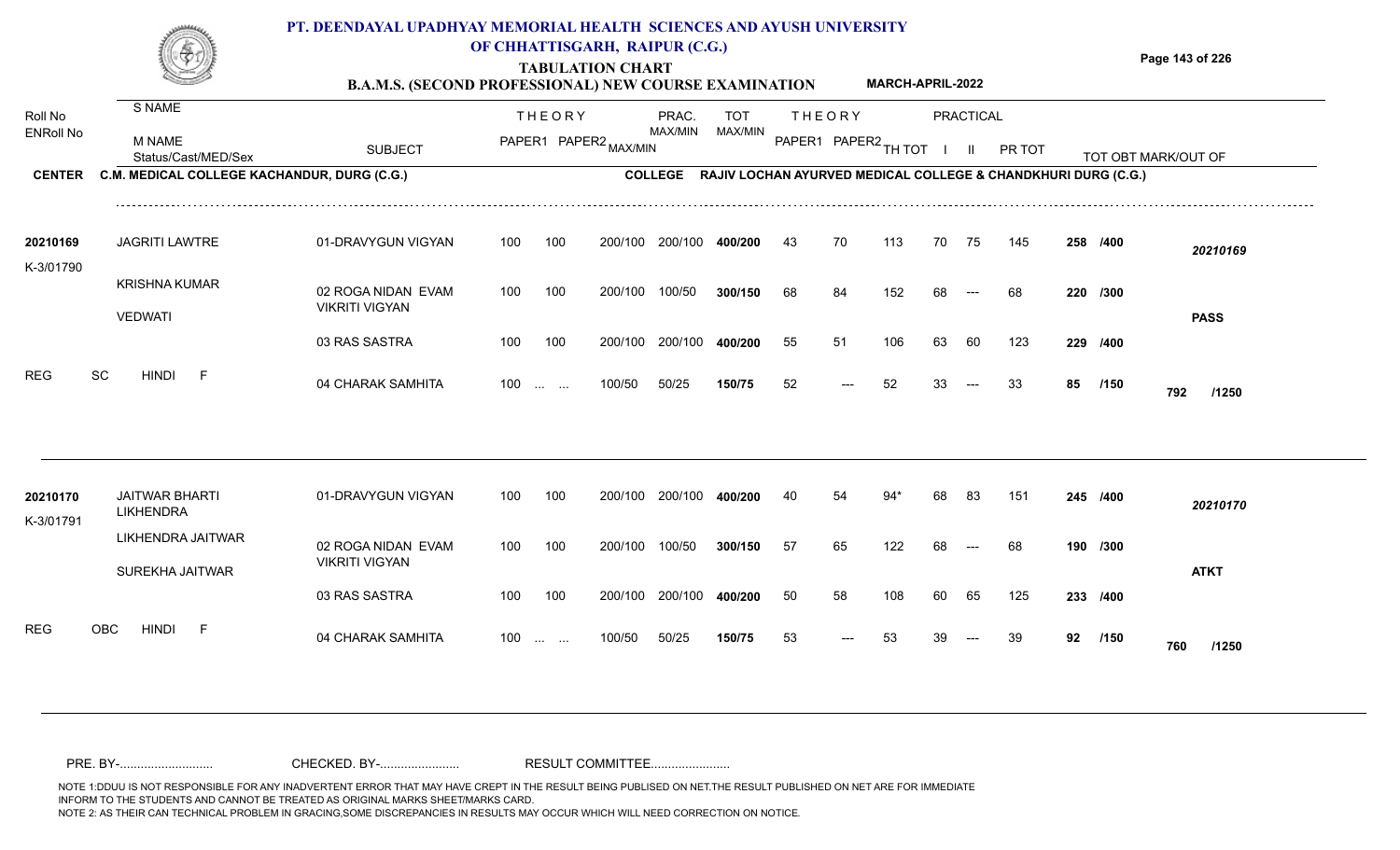|                       |                                             | PT. DEENDAYAL UPADHYAY MEMORIAL HEALTH SCIENCES AND AYUSH UNIVERSITY<br><b>B.A.M.S. (SECOND PROFESSIONAL) NEW COURSE EXAMINATION</b> |                   |               | OF CHHATTISGARH, RAIPUR (C.G.)<br><b>TABULATION CHART</b> |                         |                                                                       |      |                        | <b>MARCH-APRIL-2022</b> |    |           |        |          | Page 144 of 226     |
|-----------------------|---------------------------------------------|--------------------------------------------------------------------------------------------------------------------------------------|-------------------|---------------|-----------------------------------------------------------|-------------------------|-----------------------------------------------------------------------|------|------------------------|-------------------------|----|-----------|--------|----------|---------------------|
| Roll No               | S NAME                                      |                                                                                                                                      |                   | <b>THEORY</b> |                                                           | PRAC.                   | <b>TOT</b>                                                            |      | <b>THEORY</b>          |                         |    | PRACTICAL |        |          |                     |
| <b>ENRoll No</b>      | M NAME<br>Status/Cast/MED/Sex               | <b>SUBJECT</b>                                                                                                                       |                   |               | PAPER1 PAPER2 MAX/MIN                                     | MAX/MIN                 | <b>MAX/MIN</b>                                                        |      | PAPER1 PAPER2 TH TOT I |                         |    | - III     | PR TOT |          | TOT OBT MARK/OUT OF |
| <b>CENTER</b>         | C.M. MEDICAL COLLEGE KACHANDUR, DURG (C.G.) |                                                                                                                                      |                   |               |                                                           |                         | COLLEGE RAJIV LOCHAN AYURVED MEDICAL COLLEGE & CHANDKHURI DURG (C.G.) |      |                        |                         |    |           |        |          |                     |
| 20210172<br>K-3/01793 | KALPANA THAPA                               | 01-DRAVYGUN VIGYAN                                                                                                                   | 100               | 100           | 200/100                                                   | 200/100                 | 400/200                                                               | 52   | 73                     | 125                     | 70 | 76        | 146    | 271 /400 | 20210172            |
|                       | DIWAN SINGH THAPA<br><b>SUNITA THAPA</b>    | 02 ROGA NIDAN EVAM<br><b>VIKRITI VIGYAN</b>                                                                                          | 100               | 100           | 200/100                                                   | 100/50                  | 300/150                                                               | - 73 | 76                     | 149                     | 85 | $---$     | 85     | 234 /300 | <b>PASS</b>         |
|                       |                                             | 03 RAS SASTRA                                                                                                                        | 100               | 100           |                                                           | 200/100 200/100 400/200 |                                                                       | 73   | 58                     | 131                     | 67 | 63        | 130    | 261 /400 |                     |
| <b>REG</b>            | <b>GEN</b><br><b>HINDI</b><br>-F            | 04 CHARAK SAMHITA                                                                                                                    | $100$             |               | 100/50                                                    | 50/25                   | 150/75                                                                | 74   | $---$                  | 74                      |    |           | 40     | 114 /150 | 880<br>/1250        |
|                       |                                             |                                                                                                                                      |                   |               |                                                           |                         |                                                                       |      |                        |                         |    |           |        |          |                     |
| 20210173<br>K-3/01794 | <b>KESHAV SAHU</b>                          | 01-DRAVYGUN VIGYAN                                                                                                                   | 100               | 100           |                                                           | 200/100 200/100 400/200 |                                                                       | -41  | 28                     | 69*                     | 73 | 68        | 141    | 210 /400 | 20210173            |
|                       | NAND KISHOR SAHU<br><b>SUNITA SAHU</b>      | 02 ROGA NIDAN EVAM<br><b>VIKRITI VIGYAN</b>                                                                                          | 100               | 100           | 200/100 100/50                                            |                         | 300/150                                                               | 47   | 64                     | 111                     | 68 | $---$     | 68     | 179 /300 | <b>ATKT</b>         |
|                       |                                             | 03 RAS SASTRA                                                                                                                        | 100               | 100           |                                                           | 200/100 200/100         | 400/200                                                               | 55   | 51                     | 106                     | 61 | 57        | 118    | 224 /400 |                     |
| <b>REG</b>            | OBC<br>HINDI<br>M                           | 04 CHARAK SAMHITA                                                                                                                    | $100 \dots \dots$ |               | 100/50                                                    | 50/25                   | 150/75                                                                | 50   |                        | 50                      | 30 |           | 30     | 80 /150  | 693<br>/1250        |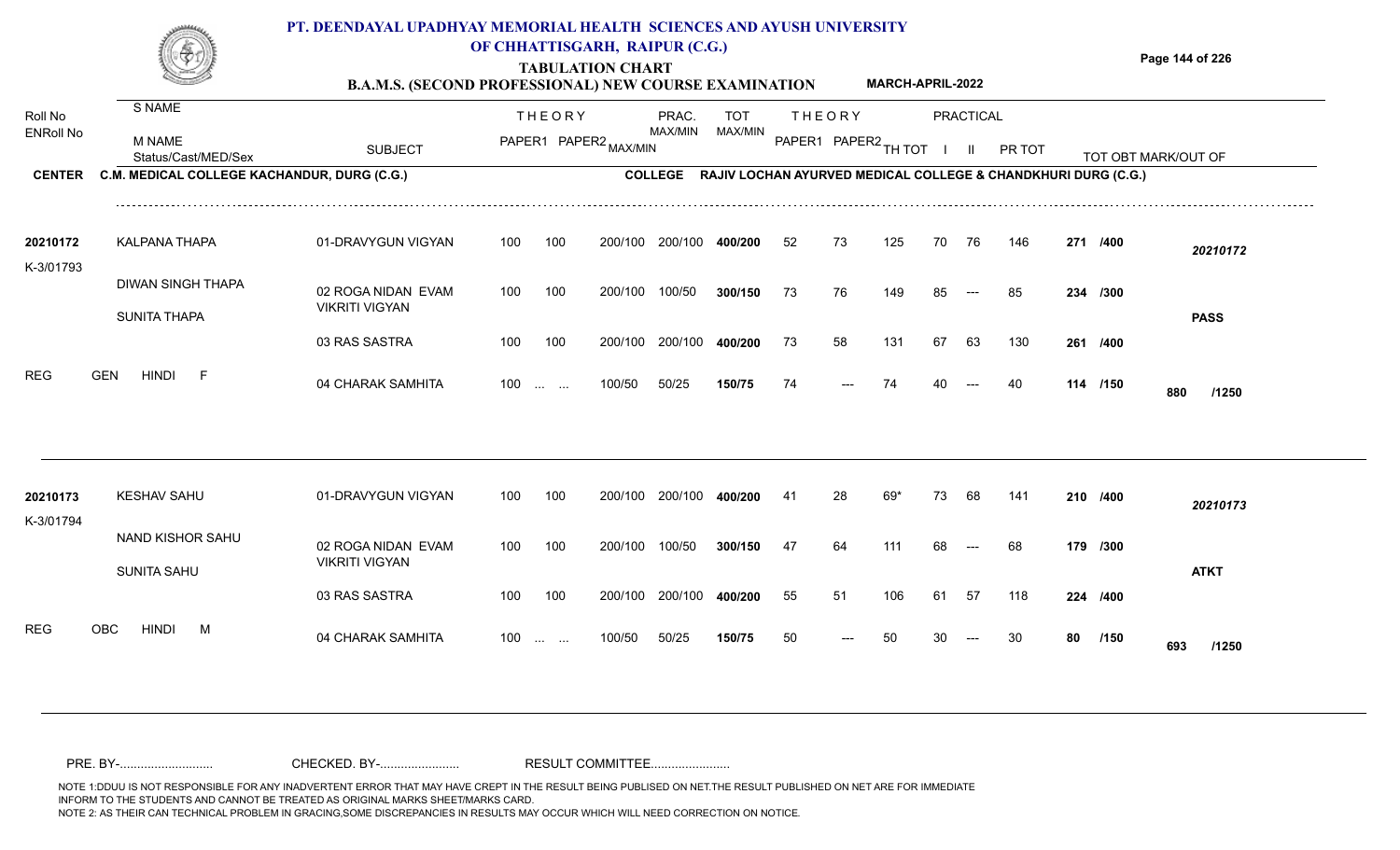### **TABULATION CHART Page 145 of 226 B.A.M.S. (SECOND PROFESSIONAL) NEW COURSE EXAMINATION**  ENRoll No MAX/MIN MAX/MIN MAX/MIN MAX/MIN ANG THIOT I II PRITOT TOT OBTIMARK/OUT OF SUBJECT PAPER2 <sub>MAX/MIN</sub> MAX/MIN PAPER1 PAPER2 <sub>TH</sub>IOT I II PRITOT TOT OBTIMARK/OUT OF **PRACTICAL CENTER C.M. MEDICAL COLLEGE KACHANDUR, DURG (C.G.)** THEORY PRAC. TOT PAPER1 PAPER2 MAX/MIN PAPER PRAC. THEORY S NAME M NAME **PT. DEENDAYAL UPADHYAY MEMORIAL HEALTH SCIENCES AND AYUSH UNIVERSITY OF CHHATTISGARH, RAIPUR (C.G.) COLLEGE RAJIV LOCHAN AYURVED MEDICAL COLLEGE & CHANDKHURI DURG (C.G.) MARCH-APRIL-2022**

| 20210174   | <b>KIRTI SAHU</b>                  | 01-DRAVYGUN VIGYAN                          | 100   | 100 | 200/100 | 200/100 | 400/200 | 45 | 42    | 87* | 68 | 70                                       | 138 | 225 /400 |             | 20210174    |
|------------|------------------------------------|---------------------------------------------|-------|-----|---------|---------|---------|----|-------|-----|----|------------------------------------------|-----|----------|-------------|-------------|
| K-3/01795  | KRISHNA KUMAR SAHU<br>YASHODA SAHU | 02 ROGA NIDAN EVAM<br><b>VIKRITI VIGYAN</b> | 100   | 100 | 200/100 | 100/50  | 300/150 | 47 | 65    | 112 | 75 | $\hspace{0.05cm} \ldots \hspace{0.05cm}$ | 75  | 187 /300 |             | <b>ATKT</b> |
|            |                                    | 03 RAS SASTRA                               | 100   | 100 | 200/100 | 200/100 | 400/200 | 50 | 43    | 93* | 64 | - 61                                     | 125 | 218 /400 |             |             |
| <b>REG</b> | <b>HINDI</b><br>OBC<br>E.          | 04 CHARAK SAMHITA                           | $100$ |     | 100/50  | 50/25   | 150/75  | 51 | $---$ | -51 | 33 | $--$                                     | -33 | 84       | /150<br>714 | /1250       |

| 20210175         | <b>MADHULIKA SINGH</b>                 | 01-DRAVYGUN VIGYAN                          | 100               | 100 | 200/100 | 200/100 | 400/200 | 43 | 61    | 104  | 67 | 70                                     | 137 | 241 /400 |             | 20210175    |
|------------------|----------------------------------------|---------------------------------------------|-------------------|-----|---------|---------|---------|----|-------|------|----|----------------------------------------|-----|----------|-------------|-------------|
| K-3/01796        | <b>RAJESHWAR SINGH</b><br>PREETI SINGH | 02 ROGA NIDAN EVAM<br><b>VIKRITI VIGYAN</b> | 100               | 100 | 200/100 | 100/50  | 300/150 | 58 | 66    | 124  | 69 | $\hspace{0.1em} \ldots \hspace{0.1em}$ | 69  | 193 /300 |             | <b>ATKT</b> |
|                  |                                        | 03 RAS SASTRA                               | 100               | 100 | 200/100 | 200/100 | 400/200 | 54 | 38    | 92*  | 61 | 60                                     | 121 | 213 /400 |             |             |
| <b>REG</b><br>ST | <b>HINDI</b><br>$F$ and $F$            | 04 CHARAK SAMHITA                           | $100 \dots \dots$ |     | 100/50  | 50/25   | 150/75  | 55 | $---$ | - 55 | 32 | $--$                                   | -32 | 87       | /150<br>734 | /1250       |

Roll No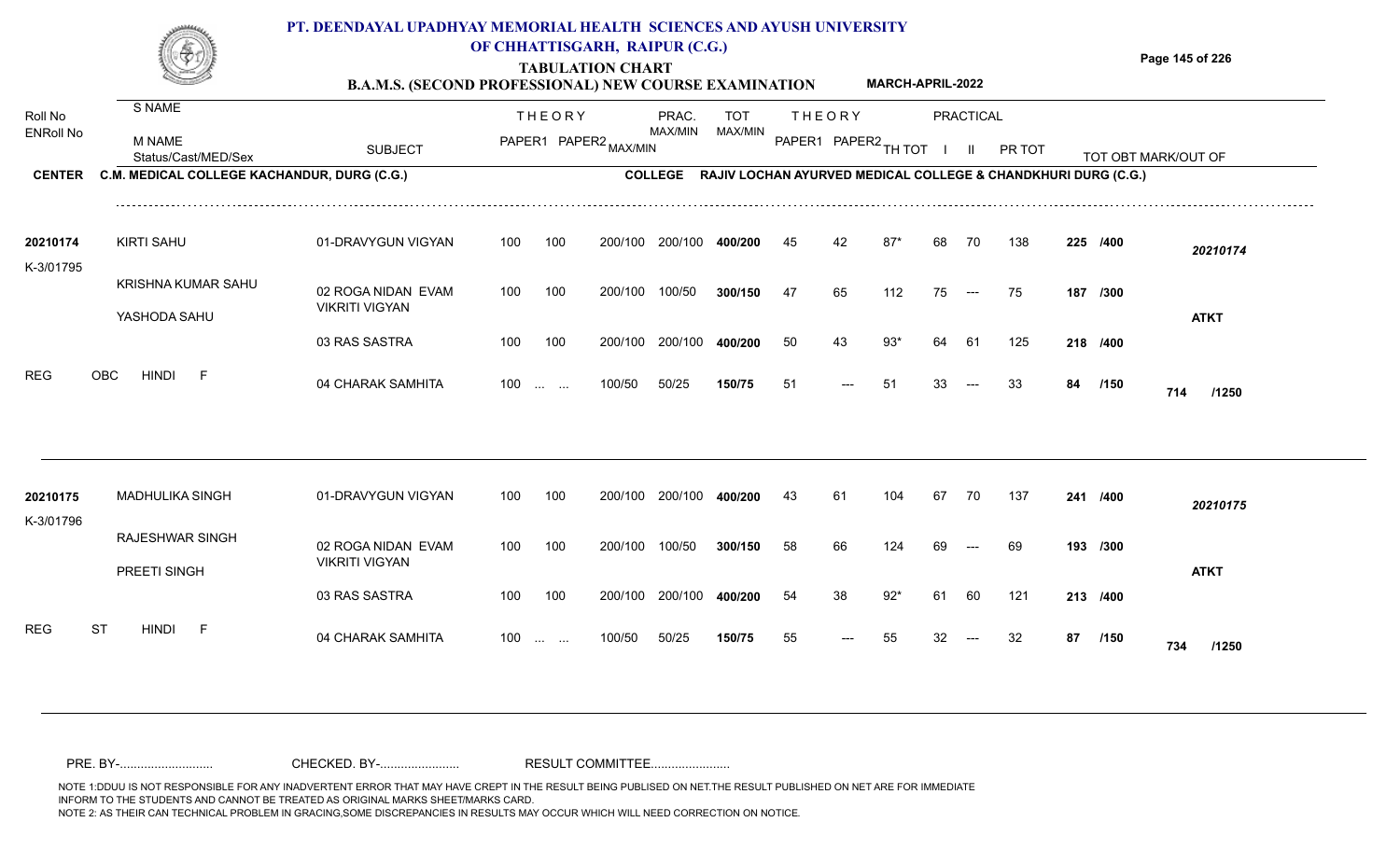|                             |                                                | PT. DEENDAYAL UPADHYAY MEMORIAL HEALTH SCIENCES AND AYUSH UNIVERSITY<br><b>B.A.M.S. (SECOND PROFESSIONAL) NEW COURSE EXAMINATION</b> |     |                                                | OF CHHATTISGARH, RAIPUR (C.G.)<br><b>TABULATION CHART</b> |                  |                                                               |     |               | <b>MARCH-APRIL-2022</b> |    |           |               |          | Page 146 of 226     |
|-----------------------------|------------------------------------------------|--------------------------------------------------------------------------------------------------------------------------------------|-----|------------------------------------------------|-----------------------------------------------------------|------------------|---------------------------------------------------------------|-----|---------------|-------------------------|----|-----------|---------------|----------|---------------------|
| Roll No<br><b>ENRoll No</b> | S NAME<br><b>M NAME</b><br>Status/Cast/MED/Sex | <b>SUBJECT</b>                                                                                                                       |     | <b>THEORY</b>                                  | PAPER1 PAPER2 MAX/MIN                                     | PRAC.<br>MAX/MIN | TOT<br>MAX/MIN                                                |     | <b>THEORY</b> | PAPER1 PAPER2 TH TOT    |    | PRACTICAL | <b>PR TOT</b> |          | TOT OBT MARK/OUT OF |
| <b>CENTER</b>               | C.M. MEDICAL COLLEGE KACHANDUR, DURG (C.G.)    |                                                                                                                                      |     |                                                |                                                           | <b>COLLEGE</b>   | RAJIV LOCHAN AYURVED MEDICAL COLLEGE & CHANDKHURI DURG (C.G.) |     |               |                         |    |           |               |          |                     |
| 20210176<br>K-3/01797       | <b>MAYA BARVE</b>                              | 01-DRAVYGUN VIGYAN                                                                                                                   | 100 | 100                                            | 200/100                                                   | 200/100          | 400/200                                                       | 60  | 50            | 110                     | 69 | 72        | 141           | 251 /400 | 20210176            |
|                             | RAJVINDRA BARVE<br><b>USHA BARVE</b>           | 02 ROGA NIDAN EVAM<br><b>VIKRITI VIGYAN</b>                                                                                          | 100 | 100                                            | 200/100                                                   | 100/50           | 300/150                                                       | 57  | 63            | 120                     | 74 | $---$     | 74            | 194 /300 | <b>PASS</b>         |
|                             |                                                | 03 RAS SASTRA                                                                                                                        | 100 | 100                                            | 200/100                                                   | 200/100          | 400/200                                                       | 53  | 60            | 113                     | 63 | 60        | 123           | 236 /400 |                     |
| <b>REG</b>                  | SC<br><b>HINDI</b>                             | 04 CHARAK SAMHITA                                                                                                                    | 100 | $\mathbf{r}$ and $\mathbf{r}$ and $\mathbf{r}$ | 100/50                                                    | 50/25            | 150/75                                                        | 65  |               | 65                      |    |           | -39           | 104 /150 | 785<br>/1250        |
|                             |                                                |                                                                                                                                      |     |                                                |                                                           |                  |                                                               |     |               |                         |    |           |               |          |                     |
| 20210177                    | <b>MONIKA TAMBOLI</b>                          | 01-DRAVYGUN VIGYAN                                                                                                                   | 100 | 100                                            | 200/100                                                   |                  | 400/200                                                       | -51 |               |                         |    | 65        | 133           | 244 /400 | 20210177            |

02 ROGA NIDAN EVAM VIKRITI VIGYAN 03 RAS SASTRA 04 CHARAK SAMHITA 100 … … 100/50 50/25 **150/75 7**0 --- 70 40 --- 40 **110 /150 807 /1250** 100 100 200/100 200/100 400/200 100/50 50/25 **150/75** 100/50 **300/150** 200/100 **400/200** 64 100 ... ... 100/50 50/25 **150/75** 70 --- 70 40 **67** 70 137 64 --- 64 **201 /300 /400** 70 54 124 65 63 128 **252 /150** SANTOSH KUMAR TULSI TAMBOLI REG OBC HINDI F 04 CHARAK SAMHITA K-3/01798 100 200/100 100/50 <sup>70</sup> <sup>70</sup> <sup>40</sup> <sup>40</sup> **<sup>110</sup> <sup>807</sup> PASS**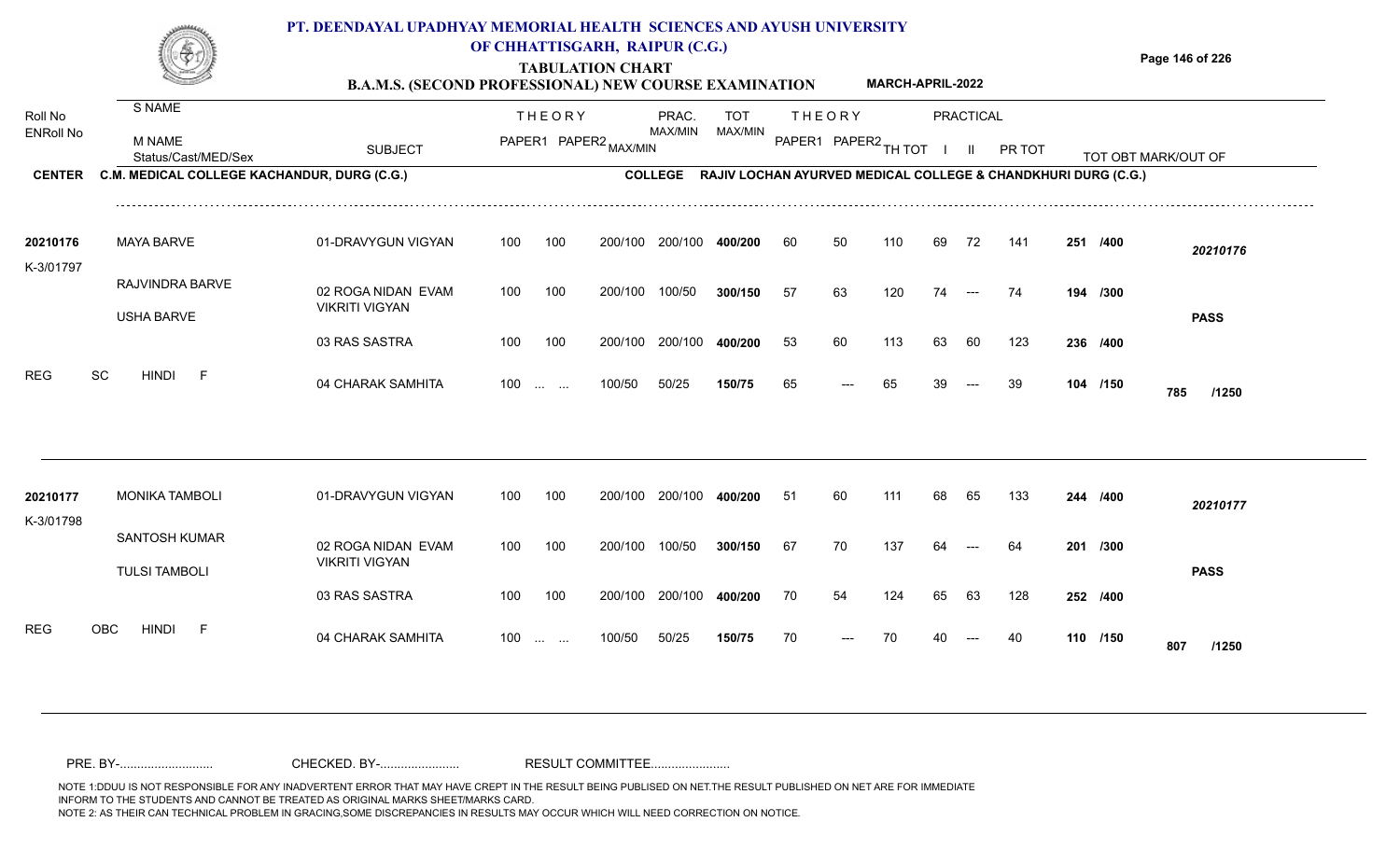|                       |                                             | PT. DEENDAYAL UPADHYAY MEMORIAL HEALTH SCIENCES AND AYUSH UNIVERSITY<br><b>B.A.M.S. (SECOND PROFESSIONAL) NEW COURSE EXAMINATION</b> | OF CHHATTISGARH, RAIPUR (C.G.) |               | <b>TABULATION CHART</b> |         |            |                |               | <b>MARCH-APRIL-2022</b> |    |           |                                                                       |                     | Page 147 of 226 |                   |
|-----------------------|---------------------------------------------|--------------------------------------------------------------------------------------------------------------------------------------|--------------------------------|---------------|-------------------------|---------|------------|----------------|---------------|-------------------------|----|-----------|-----------------------------------------------------------------------|---------------------|-----------------|-------------------|
| Roll No               | S NAME                                      |                                                                                                                                      |                                | <b>THEORY</b> |                         | PRAC.   | <b>TOT</b> |                | <b>THEORY</b> |                         |    | PRACTICAL |                                                                       |                     |                 |                   |
| <b>ENRoll No</b>      | M NAME<br>Status/Cast/MED/Sex               | <b>SUBJECT</b>                                                                                                                       |                                |               | PAPER1 PAPER2 MAX/MIN   | MAX/MIN | MAX/MIN    | PAPER1 PAPER2. |               | TH TOT                  |    |           | PR TOT                                                                | TOT OBT MARK/OUT OF |                 | _________________ |
| <b>CENTER</b>         | C.M. MEDICAL COLLEGE KACHANDUR, DURG (C.G.) |                                                                                                                                      |                                |               |                         |         |            |                |               |                         |    |           | COLLEGE RAJIV LOCHAN AYURVED MEDICAL COLLEGE & CHANDKHURI DURG (C.G.) |                     |                 |                   |
| 20210178<br>K-3/01799 | <b>NAMRATA</b>                              | 01-DRAVYGUN VIGYAN                                                                                                                   | 100                            | 100           | 200/100                 | 200/100 | 400/200    | 51             | 58            | 109                     | 65 | 65        | 130                                                                   | 239 /400            |                 | 20210178          |
|                       | <b>RIKHI RAM SAHU</b><br>RAJSHREE SAHU      | 02 ROGA NIDAN EVAM<br><b>VIKRITI VIGYAN</b>                                                                                          | 100                            | 100           | 200/100                 | 100/50  | 300/150    | 65             | 64            | 129                     | 73 | $---$     | 73                                                                    | 202 /300            |                 | <b>PASS</b>       |
|                       |                                             | 03 RAS SASTRA                                                                                                                        | 100                            | 100           | 200/100                 | 200/100 | 400/200    | 75             | 65            | 140                     | 64 | 65        | 129                                                                   | 269 /400            |                 |                   |
| <b>REG</b>            | <b>OBC</b><br><b>HINDI</b>                  | 04 CHARAK SAMHITA                                                                                                                    | 100                            |               | 100/50                  | 50/25   | 150/75     | 67             |               | -67                     | 37 |           | -37                                                                   | 104 /150            | 814             | /1250             |

| 20210179<br>K-3/01800 |            | NATWAR KUMAR SINGH |   |                       | 01-DRAVYGUN VIGYAN                          | 100 | 100                  | 200/100 | 200/100 | 400/200 | 53 | 53                   | 106 | 70  | 68                   | 138 | 244      | /400        | 20210179     |
|-----------------------|------------|--------------------|---|-----------------------|---------------------------------------------|-----|----------------------|---------|---------|---------|----|----------------------|-----|-----|----------------------|-----|----------|-------------|--------------|
|                       |            | RAJ KUMARI         |   | MANIKANT PRASAD SINGH | 02 ROGA NIDAN EVAM<br><b>VIKRITI VIGYAN</b> | 100 | 100                  | 200/100 | 100/50  | 300/150 | 64 | 60                   | 124 | 69  | $---$                | 69  | 193 /300 |             | <b>PASS</b>  |
|                       |            |                    |   |                       | 03 RAS SASTRA                               | 100 | 100                  | 200/100 | 200/100 | 400/200 | 58 | 39                   | 97* | -61 | 60                   | 121 | 218 /400 |             | <b>DC 03</b> |
| <b>REG</b>            | <b>GEN</b> | <b>HINDI</b>       | M |                       | 04 CHARAK SAMHITA                           | 100 | $\sim$ $\sim$ $\sim$ | 100/50  | 50/25   | 150/75  | 53 | $\hspace{0.05cm}---$ | 53  | -32 | $\hspace{0.05cm}---$ | -32 | 85       | /150<br>740 | /1250        |

NOTE 1:DDUU IS NOT RESPONSIBLE FOR ANY INADVERTENT ERROR THAT MAY HAVE CREPT IN THE RESULT BEING PUBLISED ON NET.THE RESULT PUBLISHED ON NET ARE FOR IMMEDIATE INFORM TO THE STUDENTS AND CANNOT BE TREATED AS ORIGINAL MARKS SHEET/MARKS CARD.<br>NOTE 2: AS THEIR CAN TECHNICAL PROBLEM IN GRACING,SOME DISCREPANCIES IN RESULTS MAY OCCUR WHICH WILL NEED CORRECTION ON NOTICE. NOTE 2: AS THEIR CAN TECHNICAL PROBLEM IN GRACING,SOME DISCREPANCIES IN RESULTS MAY OCCUR WHICH WILL NEED CORRECTION ON NOTICE. PRE. BY-........................... CHECKED. BY-....................... RESULT COMMITTEE.......................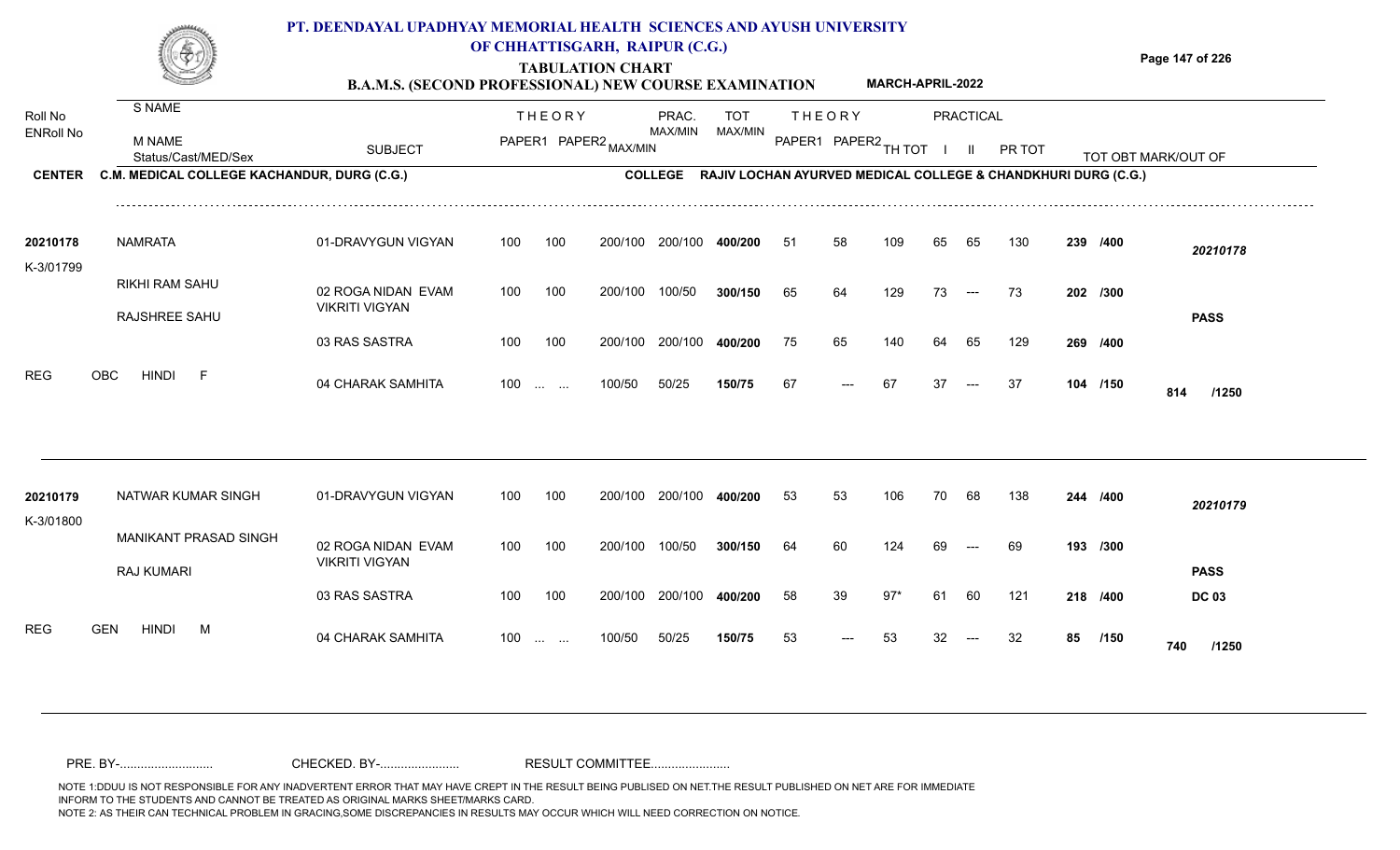### **TABULATION CHART Page 148 of 226 B.A.M.S. (SECOND PROFESSIONAL) NEW COURSE EXAMINATION PT. DEENDAYAL UPADHYAY MEMORIAL HEALTH SCIENCES AND AYUSH UNIVERSITY OF CHHATTISGARH, RAIPUR (C.G.) MARCH-APRIL-2022**

| Roll No               | S NAME                                      |                       |     | <b>THEORY</b>     |                       | PRAC.   | <b>TOT</b> |     | <b>THEORY</b>        |       |    | <b>PRACTICAL</b>                       |                                                                       |    |          |                     |  |
|-----------------------|---------------------------------------------|-----------------------|-----|-------------------|-----------------------|---------|------------|-----|----------------------|-------|----|----------------------------------------|-----------------------------------------------------------------------|----|----------|---------------------|--|
| <b>ENRoll No</b>      | <b>M NAME</b><br>Status/Cast/MED/Sex        | <b>SUBJECT</b>        |     |                   | PAPER1 PAPER2 MAX/MIN | MAX/MIN | MAX/MIN    |     | PAPER1 PAPER2 TH TOT |       |    | $\mathbf{H}$                           | PR TOT                                                                |    |          | TOT OBT MARK/OUT OF |  |
| <b>CENTER</b>         | C.M. MEDICAL COLLEGE KACHANDUR, DURG (C.G.) |                       |     |                   |                       |         |            |     |                      |       |    |                                        | COLLEGE RAJIV LOCHAN AYURVED MEDICAL COLLEGE & CHANDKHURI DURG (C.G.) |    |          |                     |  |
| 20210180<br>K-3/01801 | <b>NIDHI DHRUV</b>                          | 01-DRAVYGUN VIGYAN    | 100 | 100               | 200/100               | 200/100 | 400/200    | -41 | 50                   | $91*$ | 68 | 70                                     | 138                                                                   |    | 229 /400 | 20210180            |  |
|                       | ALHARAM DHRUV                               | 02 ROGA NIDAN EVAM    | 100 | 100               | 200/100               | 100/50  | 300/150    | 55  | 59                   | 114   | 63 | $---$                                  | 63                                                                    |    | 177 /300 |                     |  |
|                       | SAVITRI DHRUV                               | <b>VIKRITI VIGYAN</b> |     |                   |                       |         |            |     |                      |       |    |                                        |                                                                       |    |          | <b>ATKT</b>         |  |
|                       |                                             | 03 RAS SASTRA         | 100 | 100               | 200/100               | 200/100 | 400/200    | 40  | 40                   | $80*$ | 61 | 60                                     | 121                                                                   |    | 201 /400 |                     |  |
| <b>REG</b>            | <b>ST</b><br><b>HINDI</b><br>$\overline{F}$ | 04 CHARAK SAMHITA     |     | $100$             | 100/50                | 50/25   | 150/75     | 54  | ---                  | 54    |    |                                        | 34                                                                    | 88 | /150     | 695<br>/1250        |  |
|                       |                                             |                       |     |                   |                       |         |            |     |                      |       |    |                                        |                                                                       |    |          |                     |  |
| 20210181<br>K-3/01802 | NIKRITI DIVYA DIVAKAR                       | 01-DRAVYGUN VIGYAN    | 100 | 100               | 200/100               | 200/100 | 400/200    | 54  | 58                   | 112   | 67 | 80                                     | 147                                                                   |    | 259 /400 | 20210181            |  |
|                       | HARNARAYAN DIVAKAR                          | 02 ROGA NIDAN EVAM    | 100 | 100               | 200/100               | 100/50  | 300/150    | 65  | 76                   | 141   | 71 | $\hspace{0.1em} \ldots \hspace{0.1em}$ | 71                                                                    |    | 212 /300 |                     |  |
|                       | JAGJANANI PRABHA<br><b>DIVAKAR</b>          | <b>VIKRITI VIGYAN</b> |     |                   |                       |         |            |     |                      |       |    |                                        |                                                                       |    |          | <b>PASS</b>         |  |
|                       |                                             | 03 RAS SASTRA         | 100 | 100               | 200/100               | 200/100 | 400/200    | 50  | 52                   | 102   | 62 | -61                                    | 123                                                                   |    | 225 /400 |                     |  |
| <b>REG</b>            | <b>HINDI</b><br>SC<br>$-F$                  | 04 CHARAK SAMHITA     |     | $100 \dots \dots$ | 100/50                | 50/25   | 150/75     | 57  |                      | 57    |    |                                        | 35                                                                    | 92 | /150     | 788<br>/1250        |  |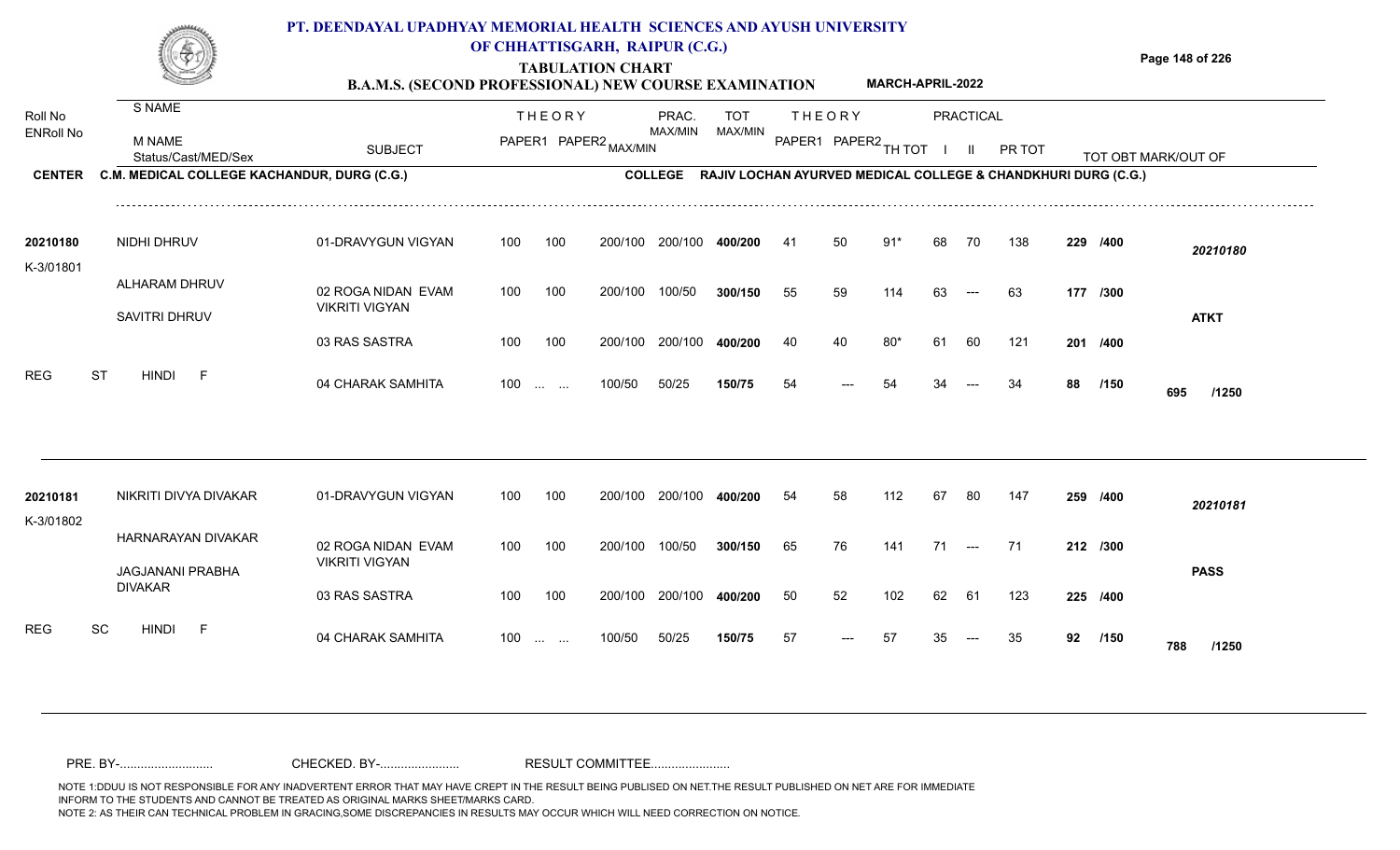|                       |                                             | PT. DEENDAYAL UPADHYAY MEMORIAL HEALTH SCIENCES AND AYUSH UNIVERSITY<br><b>B.A.M.S. (SECOND PROFESSIONAL) NEW COURSE EXAMINATION</b> |     |                         | OF CHHATTISGARH, RAIPUR (C.G.)<br><b>TABULATION CHART</b> |                |                                                               |     |                      | <b>MARCH-APRIL-2022</b> |     |           |        |     |                     | Page 149 of 226     |
|-----------------------|---------------------------------------------|--------------------------------------------------------------------------------------------------------------------------------------|-----|-------------------------|-----------------------------------------------------------|----------------|---------------------------------------------------------------|-----|----------------------|-------------------------|-----|-----------|--------|-----|---------------------|---------------------|
| Roll No               | S NAME                                      |                                                                                                                                      |     | <b>THEORY</b>           |                                                           | PRAC.          | <b>TOT</b>                                                    |     | <b>THEORY</b>        |                         |     | PRACTICAL |        |     |                     |                     |
| <b>ENRoll No</b>      | <b>M NAME</b><br>Status/Cast/MED/Sex        | <b>SUBJECT</b>                                                                                                                       |     |                         | PAPER1 PAPER2 MAX/MIN                                     | MAX/MIN        | MAX/MIN                                                       |     | PAPER1 PAPER2 TH TOT |                         |     |           | PR TOT |     | TOT OBT MARK/OUT OF | ___________________ |
| <b>CENTER</b>         | C.M. MEDICAL COLLEGE KACHANDUR, DURG (C.G.) |                                                                                                                                      |     |                         |                                                           | <b>COLLEGE</b> | RAJIV LOCHAN AYURVED MEDICAL COLLEGE & CHANDKHURI DURG (C.G.) |     |                      |                         |     |           |        |     |                     |                     |
| 20210182<br>K-3/01803 | <b>NISHA PATEL</b>                          | 01-DRAVYGUN VIGYAN                                                                                                                   | 100 | 100                     | 200/100                                                   | 200/100        | 400/200                                                       | -61 | 61                   | 122                     | 82  | 82        | 164    |     | 286 /400            | 20210182            |
|                       | <b>NANDLAL PATEL</b><br><b>SUNITA PATEL</b> | 02 ROGA NIDAN EVAM<br><b>VIKRITI VIGYAN</b>                                                                                          | 100 | 100                     | 200/100                                                   | 100/50         | 300/150                                                       | 68  | 78                   | 146                     | 81  |           | -81    | 227 | /300                | <b>PASS</b>         |
|                       |                                             | 03 RAS SASTRA                                                                                                                        | 100 | 100                     | 200/100                                                   | 200/100        | 400/200                                                       | 64  | 69                   | 133                     | 75  | 70        | 145    |     | 278 /400            |                     |
| <b>REG</b>            | <b>GEN</b><br>HINDI<br>F.                   | 04 CHARAK SAMHITA                                                                                                                    | 100 | <b>Section Contract</b> | 100/50                                                    | 50/25          | 150/75                                                        | 71  | ---                  |                         | 40. | $---$     | 40     |     | 111 /150            | 902<br>/1250        |
|                       |                                             |                                                                                                                                      |     |                         |                                                           |                |                                                               |     |                      |                         |     |           |        |     |                     |                     |

| 20210183                 | PAYAL MISHRA                                  | 01-DRAVYGUN VIGYAN                          | 100 | 100      | 200/100 | 200/100 | 400/200 | 59 | 59                   | 118 | 85 | -82   | 167 | 285 /400 |     | 20210183    |
|--------------------------|-----------------------------------------------|---------------------------------------------|-----|----------|---------|---------|---------|----|----------------------|-----|----|-------|-----|----------|-----|-------------|
| K-3/01804                | DEEP NARAYAN MISHRA<br><b>MANORAMA MISHRA</b> | 02 ROGA NIDAN EVAM<br><b>VIKRITI VIGYAN</b> | 100 | 100      | 200/100 | 100/50  | 300/150 | 74 | 73                   | 147 | 84 | $---$ | 84  | 231 /300 |     | <b>PASS</b> |
|                          |                                               | 03 RAS SASTRA                               | 100 | 100      | 200/100 | 200/100 | 400/200 | 69 | 70                   | 139 | 73 | 70    | 143 | 282 /400 |     |             |
| <b>REG</b><br><b>GEN</b> | <b>HINDI</b><br><b>1</b>                      | 04 CHARAK SAMHITA                           | 100 | $\cdots$ | 100/50  | 50/25   | 150/75  | 75 | $\hspace{0.05cm}---$ | 75  | 41 | $---$ | -41 | 116 /150 | 914 | /1250       |

NOTE 1:DDUU IS NOT RESPONSIBLE FOR ANY INADVERTENT ERROR THAT MAY HAVE CREPT IN THE RESULT BEING PUBLISED ON NET.THE RESULT PUBLISHED ON NET ARE FOR IMMEDIATE INFORM TO THE STUDENTS AND CANNOT BE TREATED AS ORIGINAL MARKS SHEET/MARKS CARD.<br>NOTE 2: AS THEIR CAN TECHNICAL PROBLEM IN GRACING,SOME DISCREPANCIES IN RESULTS MAY OCCUR WHICH WILL NEED CORRECTION ON NOTICE. NOTE 2: AS THEIR CAN TECHNICAL PROBLEM IN GRACING,SOME DISCREPANCIES IN RESULTS MAY OCCUR WHICH WILL NEED CORRECTION ON NOTICE. PRE. BY-........................... CHECKED. BY-....................... RESULT COMMITTEE.......................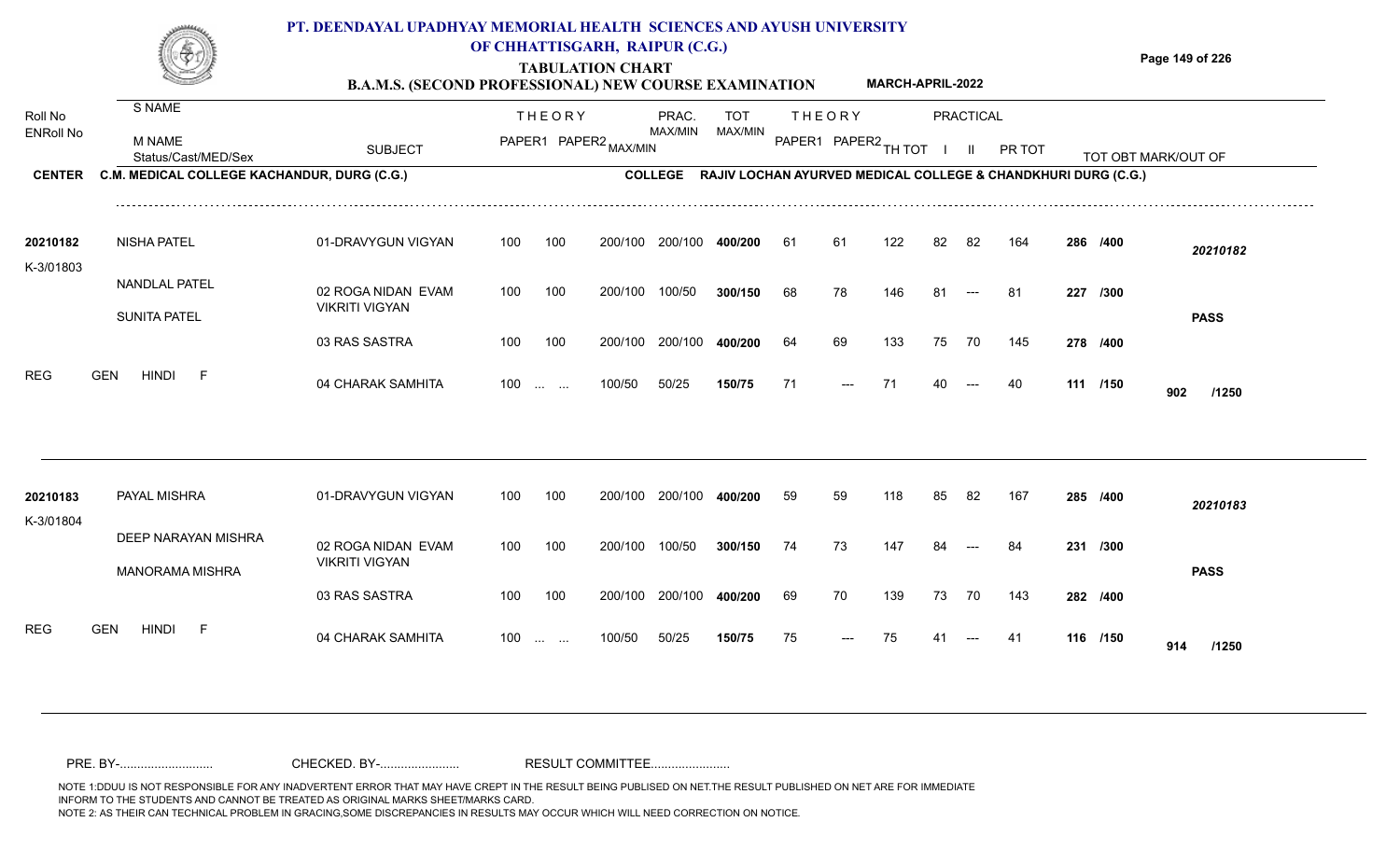#### **TABULATION CHART Page 150 of 226 B.A.M.S. (SECOND PROFESSIONAL) NEW COURSE EXAMINATION**  Roll No ENRoll No MAX/MIN MAX/MIN MAX/MIN MAX/MIN ANG THIOT I II PRITOT TOT OBTIMARK/OUT OF SUBJECT PAPER2 <sub>MAX/MIN</sub> MAX/MIN PAPER1 PAPER2 <sub>TH</sub>IOT I II PRITOT TOT OBTIMARK/OUT OF **PRACTICAL CENTER C.M. MEDICAL COLLEGE KACHANDUR, DURG (C.G.)** THEORY PRAC. TOT PAPER1 PAPER2 MAX/MIN PAPER PRAC. THEORY S NAME M NAME **PT. DEENDAYAL UPADHYAY MEMORIAL HEALTH SCIENCES AND AYUSH UNIVERSITY OF CHHATTISGARH, RAIPUR (C.G.) COLLEGE RAJIV LOCHAN AYURVED MEDICAL COLLEGE & CHANDKHURI DURG (C.G.) MARCH-APRIL-2022** 01-DRAVYGUN VIGYAN 100 100 02 ROGA NIDAN EVAM VIKRITI VIGYAN 100 100 200/100 200/100 400/200 200/100 **400/200** 100/50 **300/150** --- **/400** *20210184* **50** 53 103 69 --- 69 **172 /300** PRAGYA RAUTKAR **20210184** ANIL KUMAR K-3/01805 100 200/100 100/50 54 62 116 60 65 125 **241**

| 20210185  | <b>PRAVEEN KUMAR</b>           | 01-DRAVYGUN VIGYAN                          | 100 | 100                                            | 200/100 | 200/100 | 400/200 | 58 | 44                    | 102 | 62 | 66    | 128 |    | 230 /400 | 20210185     |
|-----------|--------------------------------|---------------------------------------------|-----|------------------------------------------------|---------|---------|---------|----|-----------------------|-----|----|-------|-----|----|----------|--------------|
| K-3/01806 | L PANDURANG<br>L MANISHA       | 02 ROGA NIDAN EVAM<br><b>VIKRITI VIGYAN</b> | 100 | 100                                            | 200/100 | 100/50  | 300/150 | 53 | 70                    | 123 | 55 | $---$ | 55  |    | 178 /300 | <b>ATKT</b>  |
|           |                                | 03 RAS SASTRA                               | 100 | 100                                            | 200/100 | 200/100 | 400/200 | 43 | 50                    | 93* | 60 | 53    | 113 |    | 206 /400 |              |
| REG       | <b>ST</b><br>M<br><b>HINDI</b> | 04 CHARAK SAMHITA                           | 100 | $\mathbf{r}$ and $\mathbf{r}$ and $\mathbf{r}$ | 100/50  | 50/25   | 150/75  | 53 | $\qquad \qquad - - -$ | 53  | 30 | $--$  | 30  | 83 | /150     | 697<br>/1250 |

200/100

200/100

100/50

04 CHARAK SAMHITA 100 … … 100/50 50/25 **150/75** 52 --- 52 37 --- 37 **89 /150 706 /1250** 

**/400** 42 50 92\* 60 52 112 **204**

<sup>52</sup> <sup>52</sup> <sup>37</sup> <sup>37</sup> **<sup>89</sup> <sup>706</sup>**

**/150**

**ATKT**

200/100 **400/200**

50/25 **150/75**

100 ... ... 100/50 50/25 **150/75** 52 --- 52 37

03 RAS SASTRA

KALPANA RAUTKAR

REG SC HINDI F 04 CHARAK SAMHITA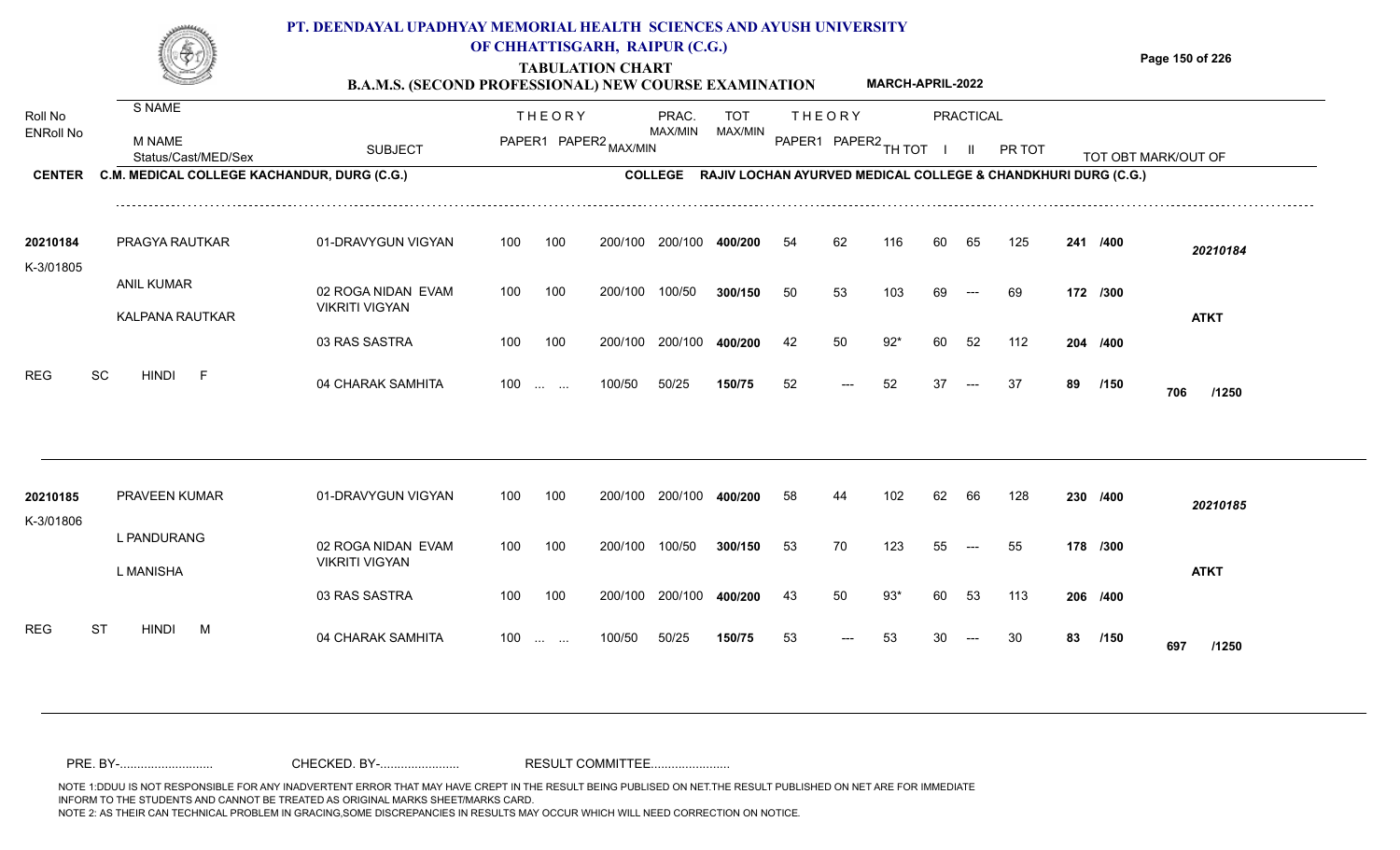|                       |                                               | PT. DEENDAYAL UPADHYAY MEMORIAL HEALTH SCIENCES AND AYUSH UNIVERSITY<br><b>B.A.M.S. (SECOND PROFESSIONAL) NEW COURSE EXAMINATION</b> |     |               | OF CHHATTISGARH, RAIPUR (C.G.)<br><b>TABULATION CHART</b> |                  |                                                                       |    |                      | <b>MARCH-APRIL-2022</b> |    |           |        |    |          | Page 151 of 226     |
|-----------------------|-----------------------------------------------|--------------------------------------------------------------------------------------------------------------------------------------|-----|---------------|-----------------------------------------------------------|------------------|-----------------------------------------------------------------------|----|----------------------|-------------------------|----|-----------|--------|----|----------|---------------------|
| Roll No               | S NAME                                        |                                                                                                                                      |     | <b>THEORY</b> |                                                           | PRAC.<br>MAX/MIN | TOT<br>MAX/MIN                                                        |    | <b>THEORY</b>        |                         |    | PRACTICAL |        |    |          |                     |
| <b>ENRoll No</b>      | M NAME<br>Status/Cast/MED/Sex                 | <b>SUBJECT</b>                                                                                                                       |     |               | PAPER1 PAPER2 MAX/MIN                                     |                  |                                                                       |    | PAPER1 PAPER2 TH TOT |                         |    |           | PR TOT |    |          | TOT OBT MARK/OUT OF |
| <b>CENTER</b>         | C.M. MEDICAL COLLEGE KACHANDUR, DURG (C.G.)   |                                                                                                                                      |     |               |                                                           |                  | COLLEGE RAJIV LOCHAN AYURVED MEDICAL COLLEGE & CHANDKHURI DURG (C.G.) |    |                      |                         |    |           |        |    |          |                     |
| 20210186<br>K-3/01807 | <b>PREETI KURRE</b>                           | 01-DRAVYGUN VIGYAN                                                                                                                   | 100 | 100           | 200/100                                                   | 200/100          | 400/200                                                               | 61 | 57                   | 118                     | 70 | 70        | 140    |    | 258 /400 | 20210186            |
|                       | <b>BALRAM KURRE</b><br><b>RATAN BAI KURRE</b> | 02 ROGA NIDAN EVAM<br><b>VIKRITI VIGYAN</b>                                                                                          | 100 | 100           | 200/100                                                   | 100/50           | 300/150                                                               | 58 | 72                   | 130                     | 63 | $---$     | 63     |    | 193 /300 | <b>PASS</b>         |
|                       |                                               | 03 RAS SASTRA                                                                                                                        | 100 | 100           | 200/100                                                   | 200/100          | 400/200                                                               | 60 | 50                   | 110                     | 63 | -60       | 123    |    | 233 /400 |                     |
| <b>REG</b>            | <b>SC</b><br><b>HINDI</b>                     | 04 CHARAK SAMHITA                                                                                                                    | 100 |               | 100/50                                                    | 50/25            | 150/75                                                                | 66 | $\qquad \qquad - -$  | 66                      | 33 | $---$     | 33     | 99 | /150     | 783<br>/1250        |

| 20210187<br>K-3/01808   | PRIYA BAVRE                            | 01-DRAVYGUN VIGYAN                          | 100 | 100                  | 200/100 | 200/100 | 400/200 | 56 | 61                   | 117 | 63 | 70                   | 133 | 250 /400 |             | 20210187    |
|-------------------------|----------------------------------------|---------------------------------------------|-----|----------------------|---------|---------|---------|----|----------------------|-----|----|----------------------|-----|----------|-------------|-------------|
|                         | <b>JITENDRA BAVRE</b><br>SATKALI BAVRE | 02 ROGA NIDAN EVAM<br><b>VIKRITI VIGYAN</b> | 100 | 100                  | 200/100 | 100/50  | 300/150 | 62 | 63                   | 125 | 68 | $\qquad \qquad - -$  | 68  | 193 /300 |             | <b>PASS</b> |
|                         |                                        | 03 RAS SASTRA                               | 100 | 100                  | 200/100 | 200/100 | 400/200 | 50 | 57                   | 107 | 58 | 56                   | 114 | 221 /400 |             |             |
| <b>REG</b><br><b>SC</b> | <b>HINDI</b><br><b>1</b>               | 04 CHARAK SAMHITA                           | 100 | $\sim$ $\sim$ $\sim$ | 100/50  | 50/25   | 150/75  | 63 | $\hspace{0.05cm}---$ | 63  | 34 | $\hspace{0.05cm}---$ | 34  | 97       | /150<br>761 | /1250       |

NOTE 1:DDUU IS NOT RESPONSIBLE FOR ANY INADVERTENT ERROR THAT MAY HAVE CREPT IN THE RESULT BEING PUBLISED ON NET.THE RESULT PUBLISHED ON NET ARE FOR IMMEDIATE INFORM TO THE STUDENTS AND CANNOT BE TREATED AS ORIGINAL MARKS SHEET/MARKS CARD.<br>NOTE 2: AS THEIR CAN TECHNICAL PROBLEM IN GRACING,SOME DISCREPANCIES IN RESULTS MAY OCCUR WHICH WILL NEED CORRECTION ON NOTICE. NOTE 2: AS THEIR CAN TECHNICAL PROBLEM IN GRACING,SOME DISCREPANCIES IN RESULTS MAY OCCUR WHICH WILL NEED CORRECTION ON NOTICE. PRE. BY-........................... CHECKED. BY-....................... RESULT COMMITTEE.......................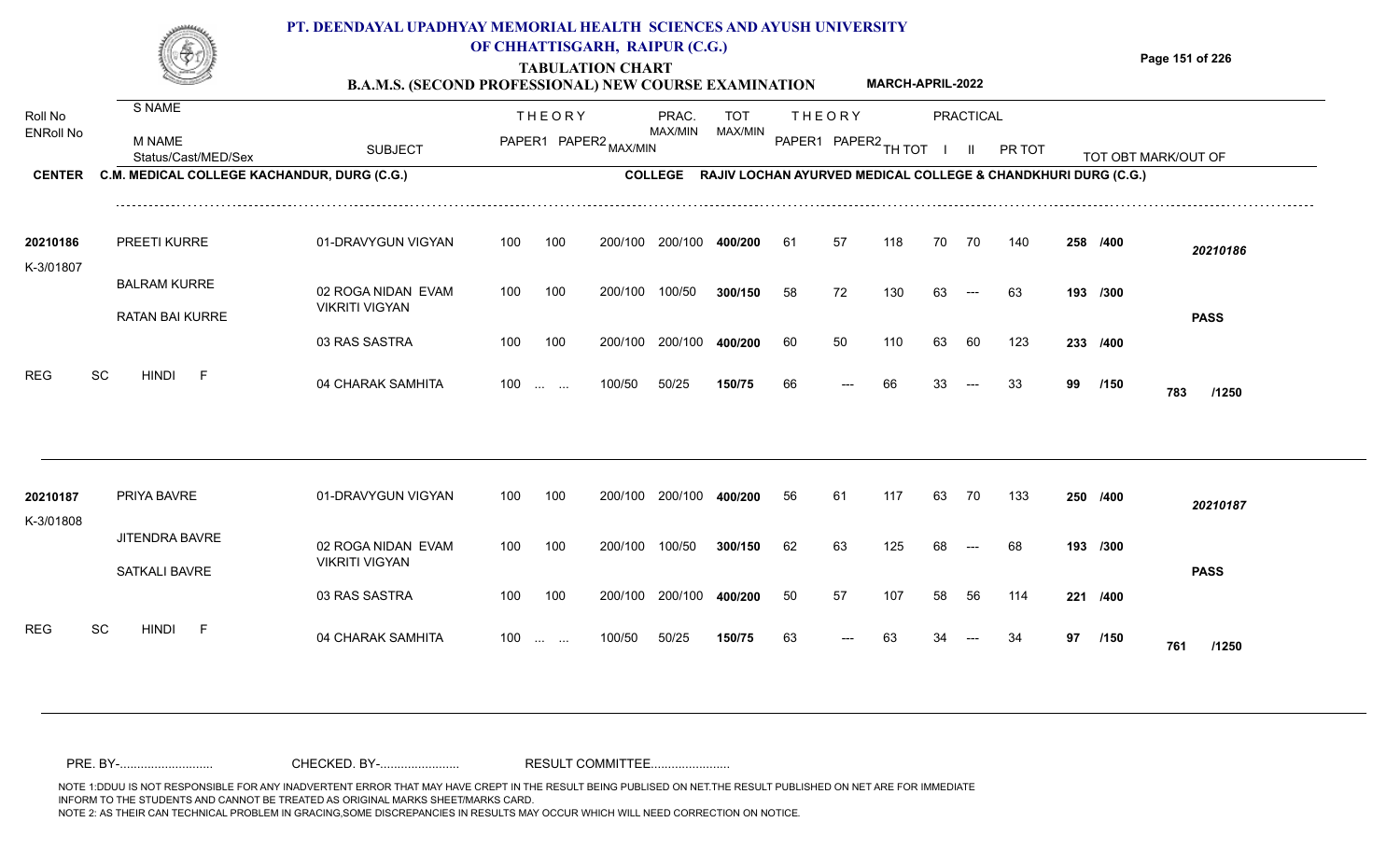|                       |                                             | PT. DEENDAYAL UPADHYAY MEMORIAL HEALTH SCIENCES AND AYUSH UNIVERSITY<br><b>B.A.M.S. (SECOND PROFESSIONAL) NEW COURSE EXAMINATION</b> |     |                                                | OF CHHATTISGARH, RAIPUR (C.G.)<br><b>TABULATION CHART</b> |         |                                                                       |     |        | <b>MARCH-APRIL-2022</b> |    |           |        |          | Page 152 of 226     |
|-----------------------|---------------------------------------------|--------------------------------------------------------------------------------------------------------------------------------------|-----|------------------------------------------------|-----------------------------------------------------------|---------|-----------------------------------------------------------------------|-----|--------|-------------------------|----|-----------|--------|----------|---------------------|
| Roll No               | S NAME                                      |                                                                                                                                      |     | <b>THEORY</b>                                  |                                                           | PRAC.   | <b>TOT</b>                                                            |     | THEORY |                         |    | PRACTICAL |        |          |                     |
| <b>ENRoll No</b>      | M NAME<br>Status/Cast/MED/Sex               | <b>SUBJECT</b>                                                                                                                       |     |                                                | PAPER1 PAPER2 MAX/MIN                                     | MAX/MIN | MAX/MIN                                                               |     |        | PAPER1 PAPER2 TH TOT    |    |           | PR TOT |          | TOT OBT MARK/OUT OF |
| <b>CENTER</b>         | C.M. MEDICAL COLLEGE KACHANDUR, DURG (C.G.) |                                                                                                                                      |     |                                                |                                                           |         | COLLEGE RAJIV LOCHAN AYURVED MEDICAL COLLEGE & CHANDKHURI DURG (C.G.) |     |        |                         |    |           |        |          |                     |
| 20210188<br>K-3/01809 | PRIYA VERMA                                 | 01-DRAVYGUN VIGYAN                                                                                                                   | 100 | 100                                            | 200/100                                                   | 200/100 | 400/200                                                               | -60 | 58     | 118                     | 83 | 84        | 167    | 285 /400 | 20210188            |
|                       | HARISH KUMAR VERMA<br><b>TARUNI VERMA</b>   | 02 ROGA NIDAN EVAM<br><b>VIKRITI VIGYAN</b>                                                                                          | 100 | 100                                            | 200/100                                                   | 100/50  | 300/150                                                               | 60  | 67     | 127                     |    |           |        | 211 /300 | <b>PASS</b>         |
|                       |                                             | 03 RAS SASTRA                                                                                                                        | 100 | 100                                            | 200/100                                                   | 200/100 | 400/200                                                               | 65  | 67     | 132                     | 67 | 66        | 133    | 265 /400 |                     |
| <b>REG</b>            | <b>HINDI</b><br><b>GEN</b>                  | 04 CHARAK SAMHITA                                                                                                                    | 100 | $\mathbf{r}$ and $\mathbf{r}$ and $\mathbf{r}$ | 100/50                                                    | 50/25   | 150/75                                                                | 66  | $---$  | 66                      | 40 | $---$     | 40     | 106 /150 | 867<br>/1250        |

| 20210189   | <b>PUJA</b>                                    | 01-DRAVYGUN VIGYAN                          | 100 | 100                                            | 200/100 | 200/100 | 400/200 | 59  | 62    | 121 | 60  | 72    | 132 | 253 /400 |     | 20210189    |
|------------|------------------------------------------------|---------------------------------------------|-----|------------------------------------------------|---------|---------|---------|-----|-------|-----|-----|-------|-----|----------|-----|-------------|
| K-3/01810  | RAM SAJIWAN<br>SATYANARAYAN YADAV<br>PREM LATA | 02 ROGA NIDAN EVAM<br><b>VIKRITI VIGYAN</b> | 100 | 100                                            | 200/100 | 100/50  | 300/150 | -61 | 80    | 141 | 74  | $---$ | 74  | 215 /300 |     | <b>PASS</b> |
|            |                                                | 03 RAS SASTRA                               | 100 | 100                                            | 200/100 | 200/100 | 400/200 | -61 | 60    | 121 | 67  | -61   | 128 | 249 /400 |     |             |
| <b>REG</b> | <b>HINDI</b><br><b>GEN</b><br><u>.</u>         | 04 CHARAK SAMHITA                           | 100 | $\mathbf{r}$ and $\mathbf{r}$ and $\mathbf{r}$ | 100/50  | 50/25   | 150/75  | 72  | $---$ | 72  | -32 | $---$ | -32 | 104 /150 | 821 | /1250       |

NOTE 1:DDUU IS NOT RESPONSIBLE FOR ANY INADVERTENT ERROR THAT MAY HAVE CREPT IN THE RESULT BEING PUBLISED ON NET.THE RESULT PUBLISHED ON NET ARE FOR IMMEDIATE INFORM TO THE STUDENTS AND CANNOT BE TREATED AS ORIGINAL MARKS SHEET/MARKS CARD.<br>NOTE 2: AS THEIR CAN TECHNICAL PROBLEM IN GRACING,SOME DISCREPANCIES IN RESULTS MAY OCCUR WHICH WILL NEED CORRECTION ON NOTICE. NOTE 2: AS THEIR CAN TECHNICAL PROBLEM IN GRACING,SOME DISCREPANCIES IN RESULTS MAY OCCUR WHICH WILL NEED CORRECTION ON NOTICE. PRE. BY-........................... CHECKED. BY-....................... RESULT COMMITTEE.......................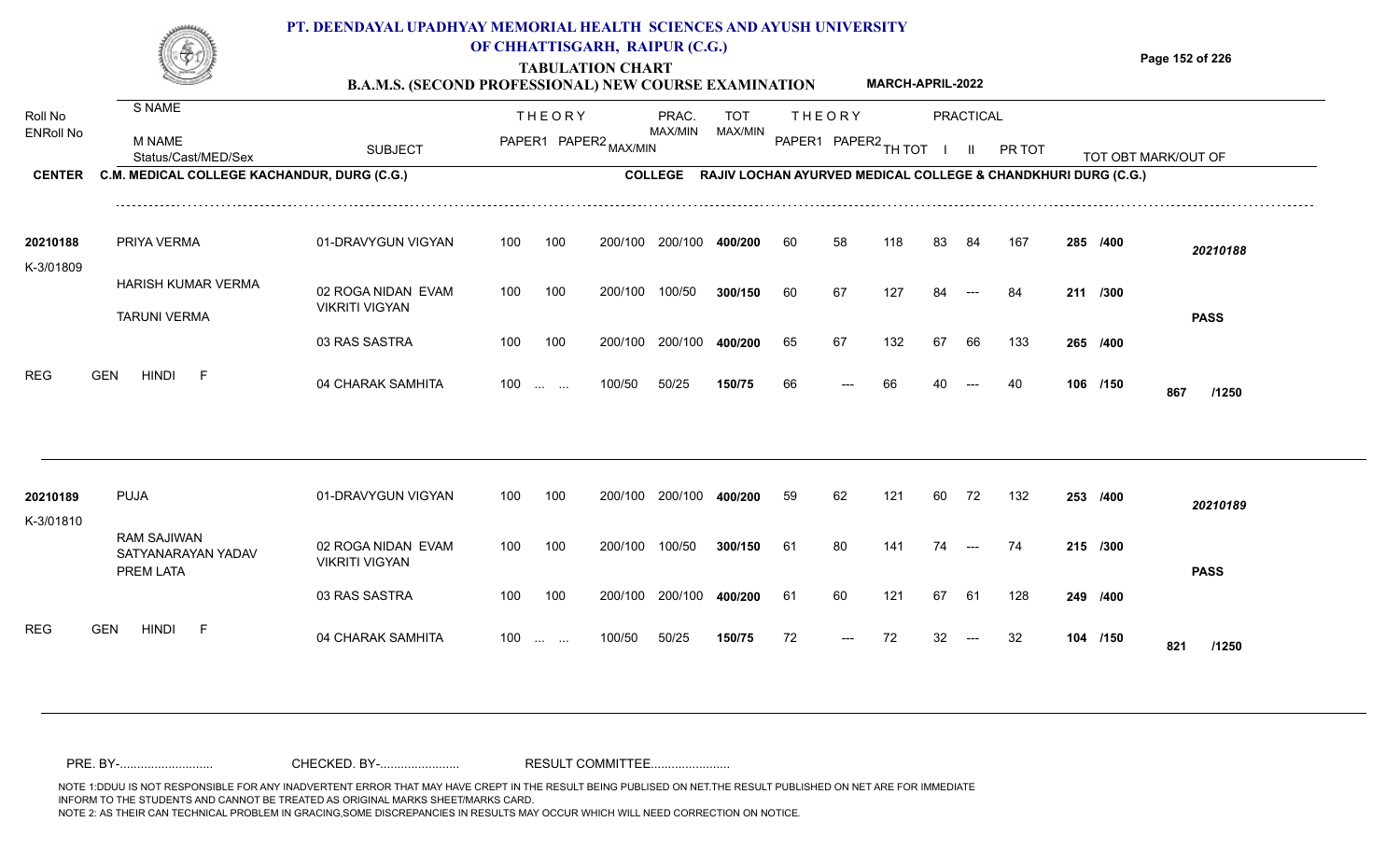#### **TABULATION CHART Page 153 of 226 B.A.M.S. (SECOND PROFESSIONAL) NEW COURSE EXAMINATION**  THE ODY DO TOT PRAC. TUE ODV S NAME **PT. DEENDAYAL UPADHYAY MEMORIAL HEALTH SCIENCES AND AYUSH UNIVERSITY OF CHHATTISGARH, RAIPUR (C.G.) MARCH-APRIL-2022**

| Roll No<br><b>ENRoll No</b><br><b>CENTER</b> | <b>M NAME</b><br>Status/Cast/MED/Sex<br>C.M. MEDICAL COLLEGE KACHANDUR, DURG (C.G.) | <b>SUBJECT</b>                              |     | <b>THEORY</b>          | PAPER1 PAPER2 MAX/MIN | PRAC.<br>MAX/MIN<br><b>COLLEGE</b> | <b>TOT</b><br>MAX/MIN<br>RAJIV LOCHAN AYURVED MEDICAL COLLEGE & CHANDKHURI DURG (C.G.) |    | <b>THEORY</b><br>PAPER1 PAPER2 TH TOT |     |    | <b>PRACTICAL</b><br>$\mathbf{H}$ | PR TOT |    |          | TOT OBT MARK/OUT OF |  |
|----------------------------------------------|-------------------------------------------------------------------------------------|---------------------------------------------|-----|------------------------|-----------------------|------------------------------------|----------------------------------------------------------------------------------------|----|---------------------------------------|-----|----|----------------------------------|--------|----|----------|---------------------|--|
|                                              |                                                                                     |                                             |     |                        |                       |                                    |                                                                                        |    |                                       |     |    |                                  |        |    |          |                     |  |
| 20210190<br>K-3/01811                        | RAJESHWARI GHRITLAHRE                                                               | 01-DRAVYGUN VIGYAN                          | 100 | 100                    | 200/100               | 200/100                            | 400/200                                                                                | 40 | 54                                    |     | 61 | 67                               | 128    |    | 222 /400 | 20210190            |  |
|                                              | <b>GITA RAM GHRITLAHRE</b><br>SADHAN BAI GHRITLAHRE                                 | 02 ROGA NIDAN EVAM<br><b>VIKRITI VIGYAN</b> | 100 | 100                    | 200/100               | 100/50                             | 300/150                                                                                | 54 | 57                                    | 111 | 76 | $\hspace{0.05cm} \ldots$         | 76     |    | 187 /300 | <b>ATKT</b>         |  |
| <b>REG</b>                                   | SC<br><b>HINDI</b><br>$-F$                                                          | 03 RAS SASTRA                               | 100 | 100                    | 200/100               | 200/100                            | 400/200                                                                                | 46 | 40                                    | 86* | 62 | 58                               | 120    |    | 206 /400 |                     |  |
|                                              |                                                                                     | 04 CHARAK SAMHITA                           | 100 | <b>Service</b> Service | 100/50                | 50/25                              | 150/75                                                                                 | 59 | $---$                                 | 59  | 33 | $---$                            | -33    | 92 | /150     | 707<br>/1250        |  |
| 20210191<br>K-3/01812                        | <b>HRICHA SONI</b>                                                                  | 01-DRAVYGUN VIGYAN                          | 100 | 100                    | 200/100               | 200/100                            | 400/200                                                                                | 57 | 66                                    | 123 | 70 | 84                               | 154    |    | 277 /400 | 20210191            |  |
|                                              | RADHESHYAM SONI<br>ROHINI SONI                                                      | 02 ROGA NIDAN EVAM<br><b>VIKRITI VIGYAN</b> | 100 | 100                    | 200/100               | 100/50                             | 300/150                                                                                | 56 | 78                                    | 134 | 83 | $---$                            | 83     |    | 217 /300 | <b>PASS</b>         |  |
|                                              |                                                                                     | 03 RAS SASTRA                               | 100 | 100                    | 200/100               | 200/100                            | 400/200                                                                                | 62 | 63                                    | 125 | 64 | 63                               | 127    |    | 252 /400 |                     |  |
| <b>REG</b>                                   | <b>OBC</b><br><b>HINDI</b><br>- F                                                   | 04 CHARAK SAMHITA                           | 100 | <b>Service Control</b> | 100/50                | 50/25                              | 150/75                                                                                 | 63 |                                       |     |    |                                  | 35     | 98 | /150     | /1250<br>844        |  |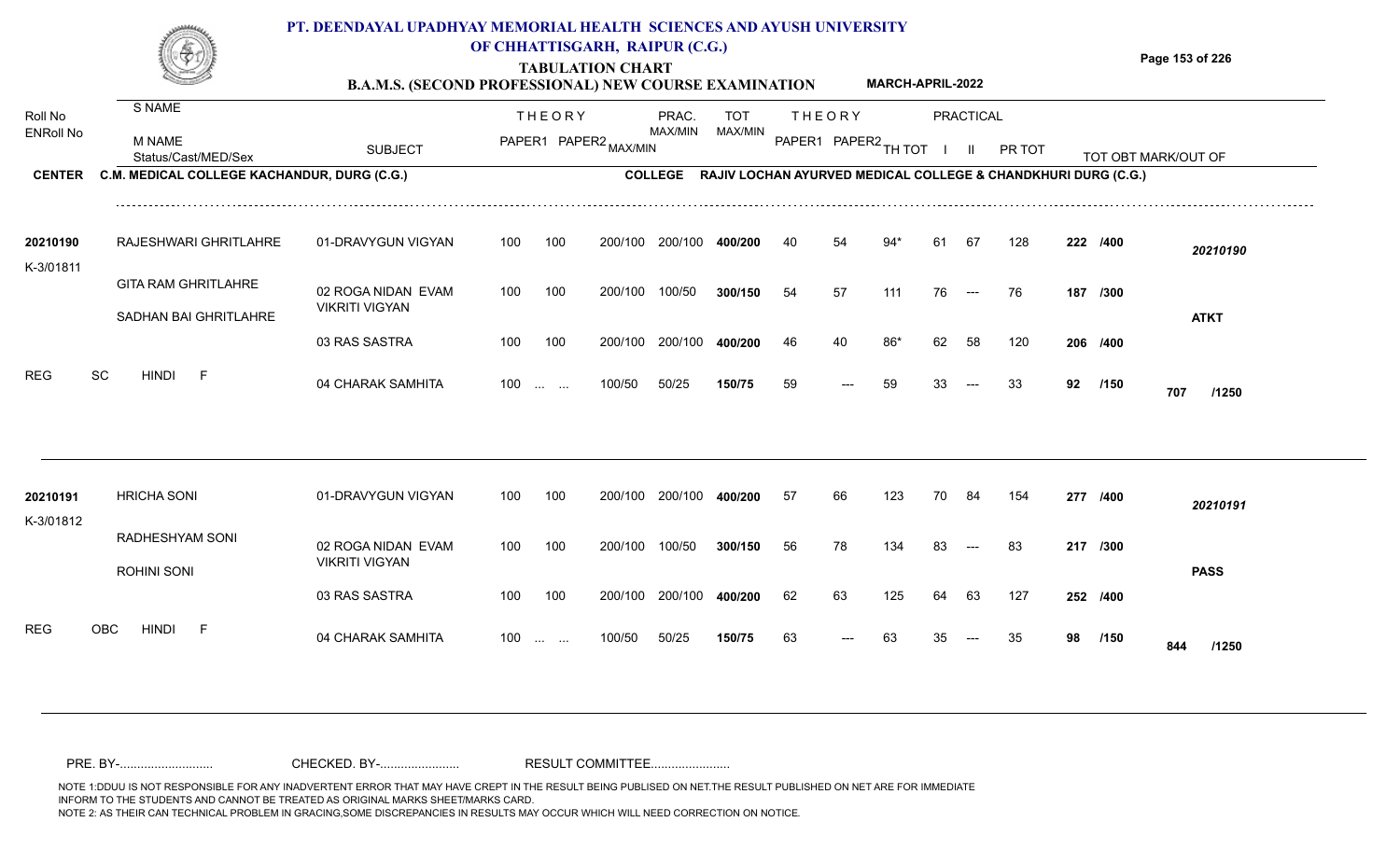|                  |                                             | PT. DEENDAYAL UPADHYAY MEMORIAL HEALTH SCIENCES AND AYUSH UNIVERSITY<br><b>B.A.M.S. (SECOND PROFESSIONAL) NEW COURSE EXAMINATION</b> |     |               | OF CHHATTISGARH, RAIPUR (C.G.)<br><b>TABULATION CHART</b> |                |            |        |        | <b>MARCH-APRIL-2022</b> |    |           |                                                               |          | Page 154 of 226     |
|------------------|---------------------------------------------|--------------------------------------------------------------------------------------------------------------------------------------|-----|---------------|-----------------------------------------------------------|----------------|------------|--------|--------|-------------------------|----|-----------|---------------------------------------------------------------|----------|---------------------|
| Roll No          | S NAME                                      |                                                                                                                                      |     | <b>THEORY</b> |                                                           | PRAC.          | <b>TOT</b> |        | THEORY |                         |    | PRACTICAL |                                                               |          |                     |
| <b>ENRoll No</b> | M NAME<br>Status/Cast/MED/Sex               | <b>SUBJECT</b>                                                                                                                       |     |               | PAPER1 PAPER2 MAX/MIN                                     | MAX/MIN        | MAX/MIN    | PAPER1 |        | $PAPER2$ TH TOT         |    |           | <b>PR TOT</b>                                                 |          | TOT OBT MARK/OUT OF |
| <b>CENTER</b>    | C.M. MEDICAL COLLEGE KACHANDUR, DURG (C.G.) |                                                                                                                                      |     |               |                                                           | <b>COLLEGE</b> |            |        |        |                         |    |           | RAJIV LOCHAN AYURVED MEDICAL COLLEGE & CHANDKHURI DURG (C.G.) |          |                     |
| 20210192         | <b>RICHA SAHU</b>                           | 01-DRAVYGUN VIGYAN                                                                                                                   | 100 | 100           | 200/100                                                   | 200/100        | 400/200    | 58     | 52     | 110                     | 75 | -84       | 159                                                           | 269 /400 | 20210192            |
| K-3/01813        | BHUSHAN LAL SAHU                            | 02 ROGA NIDAN EVAM<br><b>VIKRITI VIGYAN</b>                                                                                          | 100 | 100           | 200/100                                                   | 100/50         | 300/150    | 59     | 64     | 123                     | 82 | $---$     | -82                                                           | 205 /300 |                     |
|                  | <b>LATA SAHU</b>                            | 03 RAS SASTRA                                                                                                                        | 100 | 100           | 200/100                                                   | 200/100        | 400/200    | 55     | 61     | 116                     | 64 | 64        | 128                                                           | 244 /400 | <b>PASS</b>         |

100 100 200/100 200/100 **400/200**

100/50 50/25 **150/75**

100 ... ... 100/50 50/25 150/75 61 --- 61 36

04 CHARAK SAMHITA 100 … … 100/50 50/25 **150/75** 61 --- 61 36 --- 36 **97 /150 815 /1250**

**/400** 55 61 116 64 64 128 **244**

<sup>61</sup> <sup>61</sup> <sup>36</sup> <sup>36</sup> **<sup>97</sup> <sup>815</sup>**

97 /150 815 /1250

| 20210193   | SHIVANGI DWIVEDI                     | 01-DRAVYGUN VIGYAN                          | 100               | 100 | 200/100 | 200/100 | 400/200 | -51 | 57    | 108 | 78 | 83                                | 161 | 269 /400 | 20210193     |
|------------|--------------------------------------|---------------------------------------------|-------------------|-----|---------|---------|---------|-----|-------|-----|----|-----------------------------------|-----|----------|--------------|
| K-3/01814  | LAXMIKANT DWIVEDI<br>ARCHANA DWIVEDI | 02 ROGA NIDAN EVAM<br><b>VIKRITI VIGYAN</b> | 100               | 100 | 200/100 | 100/50  | 300/150 | 53  | 59    | 112 | 82 | $---$                             | 82  | 194 /300 |              |
|            |                                      | 03 RAS SASTRA                               | 100               | 100 | 200/100 | 200/100 | 400/200 | 56  | 64    | 120 | 66 | 67                                | 133 | 253 /400 | <b>PASS</b>  |
| <b>REG</b> | <b>GEN</b><br><b>HINDI</b>           | 04 CHARAK SAMHITA                           | $100 \dots \dots$ |     | 100/50  | 50/25   | 150/75  | 68  | $---$ | 68  | 38 | $\hspace{0.05cm} \dashrightarrow$ | 38  | 106 /150 | 822<br>/1250 |

REG OBC HINDI F 04 CHARAK SAMHITA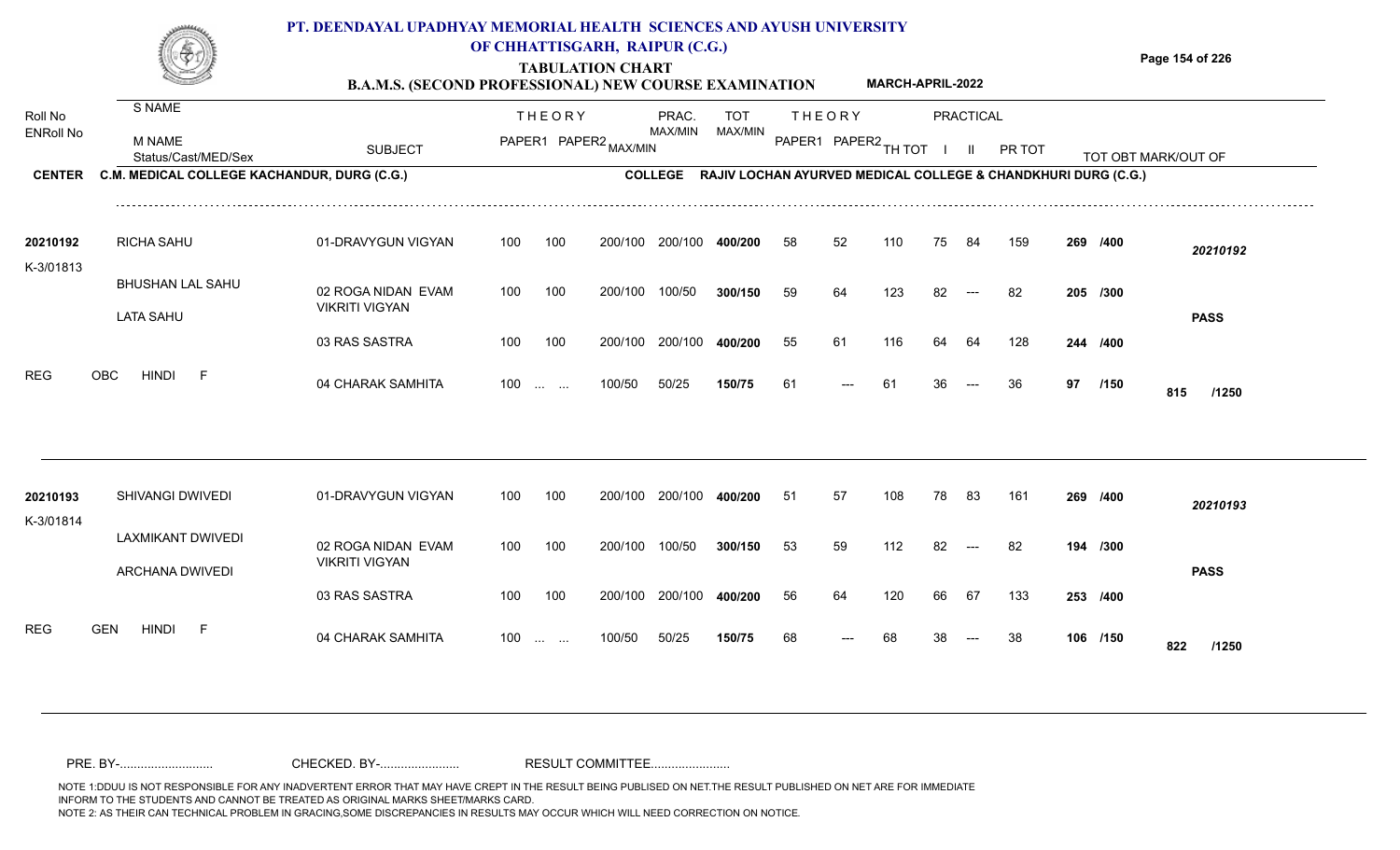## **PT. DEENDAYAL UPADHYAY MEMORIAL HEALTH SCIENCES AND AYUSH UNIVERSITY OF CHHATTISGARH, RAIPUR (C.G.)**

**TABULATION CHART B.A.M.S. (SECOND PROFESSIONAL) NEW COURSE EXAMINATION**  **Page 155 of 226**

|                             |                                             | <b>B.A.M.S. (SECOND PROFESSIONAL) NEW COURSE EXAMINATION</b> |     |                   |                       |                         |                       |    |                      | MARCH-APRIL-2022 |        |                  |                                                               |    |          |                     |
|-----------------------------|---------------------------------------------|--------------------------------------------------------------|-----|-------------------|-----------------------|-------------------------|-----------------------|----|----------------------|------------------|--------|------------------|---------------------------------------------------------------|----|----------|---------------------|
| Roll No<br><b>ENRoll No</b> | S NAME                                      |                                                              |     | <b>THEORY</b>     |                       | PRAC.<br>MAX/MIN        | <b>TOT</b><br>MAX/MIN |    | <b>THEORY</b>        |                  |        | <b>PRACTICAL</b> |                                                               |    |          |                     |
|                             | <b>M NAME</b><br>Status/Cast/MED/Sex        | <b>SUBJECT</b>                                               |     |                   | PAPER1 PAPER2 MAX/MIN |                         |                       |    | PAPER1 PAPER2 TH TOT |                  | $\Box$ | $\mathbf{II}$    | PR TOT                                                        |    |          | TOT OBT MARK/OUT OF |
| <b>CENTER</b>               | C.M. MEDICAL COLLEGE KACHANDUR, DURG (C.G.) |                                                              |     |                   |                       | <b>COLLEGE</b>          |                       |    |                      |                  |        |                  | RAJIV LOCHAN AYURVED MEDICAL COLLEGE & CHANDKHURI DURG (C.G.) |    |          |                     |
| 20210194                    | SHREYA JAIN                                 | 01-DRAVYGUN VIGYAN                                           | 100 | 100               | 200/100               | 200/100                 | 400/200               | 54 | 54                   | 108              | 68     | 65               | 133                                                           |    | 241 /400 | 20210194            |
| K-3/01815                   | SOHAN LAL JAIN<br><b>NANDA JAIN</b>         | 02 ROGA NIDAN EVAM<br><b>VIKRITI VIGYAN</b>                  | 100 | 100               | 200/100               | 100/50                  | 300/150               | 42 | 57                   | $99*$            | 68     | $---$            | 68                                                            |    | 167 /300 | <b>PASS</b>         |
|                             |                                             | 03 RAS SASTRA                                                | 100 | 100               | 200/100               | 200/100                 | 400/200               | 50 | 60                   | 110              | 62     | 61               | 123                                                           |    | 233 /400 | <b>VCG 01</b>       |
| <b>REG</b>                  | <b>GEN</b><br><b>HINDI</b><br>F             | 04 CHARAK SAMHITA                                            |     | $100$             | 100/50                | 50/25                   | 150/75                | 61 |                      | 61               | 34     | $---$            | 34                                                            | 95 | /150     | 736<br>/1250        |
| 20210195                    | <b>SRISHTI JAIN</b>                         | 01-DRAVYGUN VIGYAN                                           | 100 | 100               |                       | 200/100 200/100 400/200 |                       | 56 | 61                   | 117              | 70     | -80              | 150                                                           |    | 267 /400 | 20210195            |
| K-3/01816                   | PIYOOSH JAIN<br><b>MANISHA JAIN</b>         | 02 ROGA NIDAN EVAM<br><b>VIKRITI VIGYAN</b>                  | 100 | 100               | 200/100               | 100/50                  | 300/150               | 54 | 64                   | 118              | 77     | $\sim$ $\sim$    | 77                                                            |    | 195 /300 | <b>PASS</b>         |
|                             |                                             | 03 RAS SASTRA                                                | 100 | 100               | 200/100               | 200/100                 | 400/200               | 53 | 57                   | 110              | 62     | 60               | 122                                                           |    | 232 /400 |                     |
| <b>REG</b>                  | <b>GEN</b><br><b>HINDI</b><br>F             | 04 CHARAK SAMHITA                                            |     | $100 \dots \dots$ | 100/50                | 50/25                   | 150/75                | 69 |                      | 69               | 33     | $---$            | 33                                                            |    | 102 /150 | 796<br>/1250        |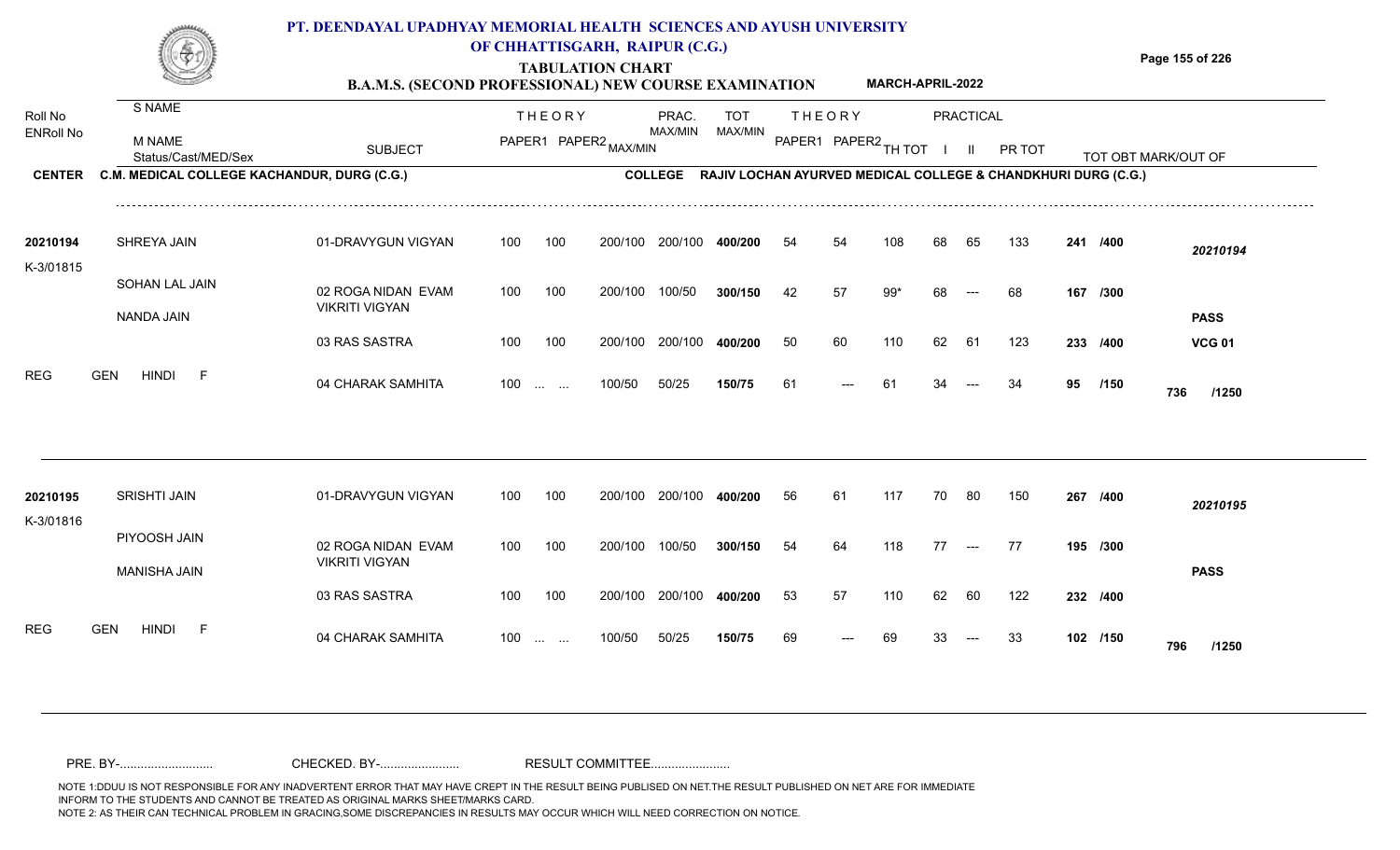#### **TABULATION CHART Page 156 of 226 B.A.M.S. (SECOND PROFESSIONAL) NEW COURSE EXAMINATION**  Roll No ENRoll No MAX/MIN MAX/MIN MAX/MIN MAX/MIN ANG THIOT I II PRITOT TOT OBTIMARK/OUT OF SUBJECT PAPER2 <sub>MAX/MIN</sub> MAX/MIN PAPER1 PAPER2 <sub>TH</sub>IOT I II PRITOT TOT OBTIMARK/OUT OF **PRACTICAL CENTER C.M. MEDICAL COLLEGE KACHANDUR, DURG (C.G.)** THEORY PRAC. TOT PAPER1 PAPER2 MAX/MIN PAPER PRAC. THEORY S NAME M NAME **PT. DEENDAYAL UPADHYAY MEMORIAL HEALTH SCIENCES AND AYUSH UNIVERSITY OF CHHATTISGARH, RAIPUR (C.G.) COLLEGE RAJIV LOCHAN AYURVED MEDICAL COLLEGE & CHANDKHURI DURG (C.G.) MARCH-APRIL-2022** 01-DRAVYGUN VIGYAN 100 100 02 ROGA NIDAN EVAM VIKRITI VIGYAN 03 RAS SASTRA 100 100 200/100 200/100 400/200 200/100 200/100 200/100 **400/200** 100/50 **300/150** 200/100 **400/200** --- **/400** *20210196* 87 66 153 70 --- 70 **223 /300 /400** 58 51 109 63 64 127 **236** SHUBHAM SHARMA **20210196** PRAKASH VIMLA K-3/01817 100 200/100 100/50 58 51 109 82 70 152 **261 PASS**

100/50 50/25 **150/75**

100 ... ... 100/50 50/25 150/75 74 --- 74 35

04 CHARAK SAMHITA 100 … … 100/50 50/25 **150/75 74 --- 74 35 --- 35 109 /150 829 /1250**

109 /150 829 /1250

<sup>74</sup> <sup>74</sup> <sup>35</sup> <sup>35</sup> **<sup>109</sup> <sup>829</sup>**

| 20210197<br>K-3/01818 |      | <b>SHUBHAM YADAV</b> |                      | 01-DRAVYGUN VIGYAN                          | 100 | 100                  | 200/100 | 200/100 | 400/200 | 59 | 54                   | 113 | 70 | 68                  | 138 | 251      | /400        | 20210197    |
|-----------------------|------|----------------------|----------------------|---------------------------------------------|-----|----------------------|---------|---------|---------|----|----------------------|-----|----|---------------------|-----|----------|-------------|-------------|
|                       |      | PRAMILA YADAV        | JAGDISH PRASAD YADAV | 02 ROGA NIDAN EVAM<br><b>VIKRITI VIGYAN</b> | 100 | 100                  | 200/100 | 100/50  | 300/150 | 53 | 65                   | 118 | 63 | $\qquad \qquad - -$ | 63  | 181 /300 |             | <b>PASS</b> |
|                       |      |                      |                      | 03 RAS SASTRA                               | 100 | 100                  | 200/100 | 200/100 | 400/200 | 53 | 57                   | 110 | 58 | 55                  | 113 | 223 /400 |             |             |
| <b>REG</b>            | OBC. | <b>HINDI</b>         | M                    | 04 CHARAK SAMHITA                           | 100 | $\sim$ $\sim$ $\sim$ | 100/50  | 50/25   | 150/75  | 62 | $\hspace{0.05cm}---$ | 62  | 31 | $---$               | -31 | 93       | /150<br>748 | /1250       |

REG GEN HINDI M 04 CHARAK SAMHITA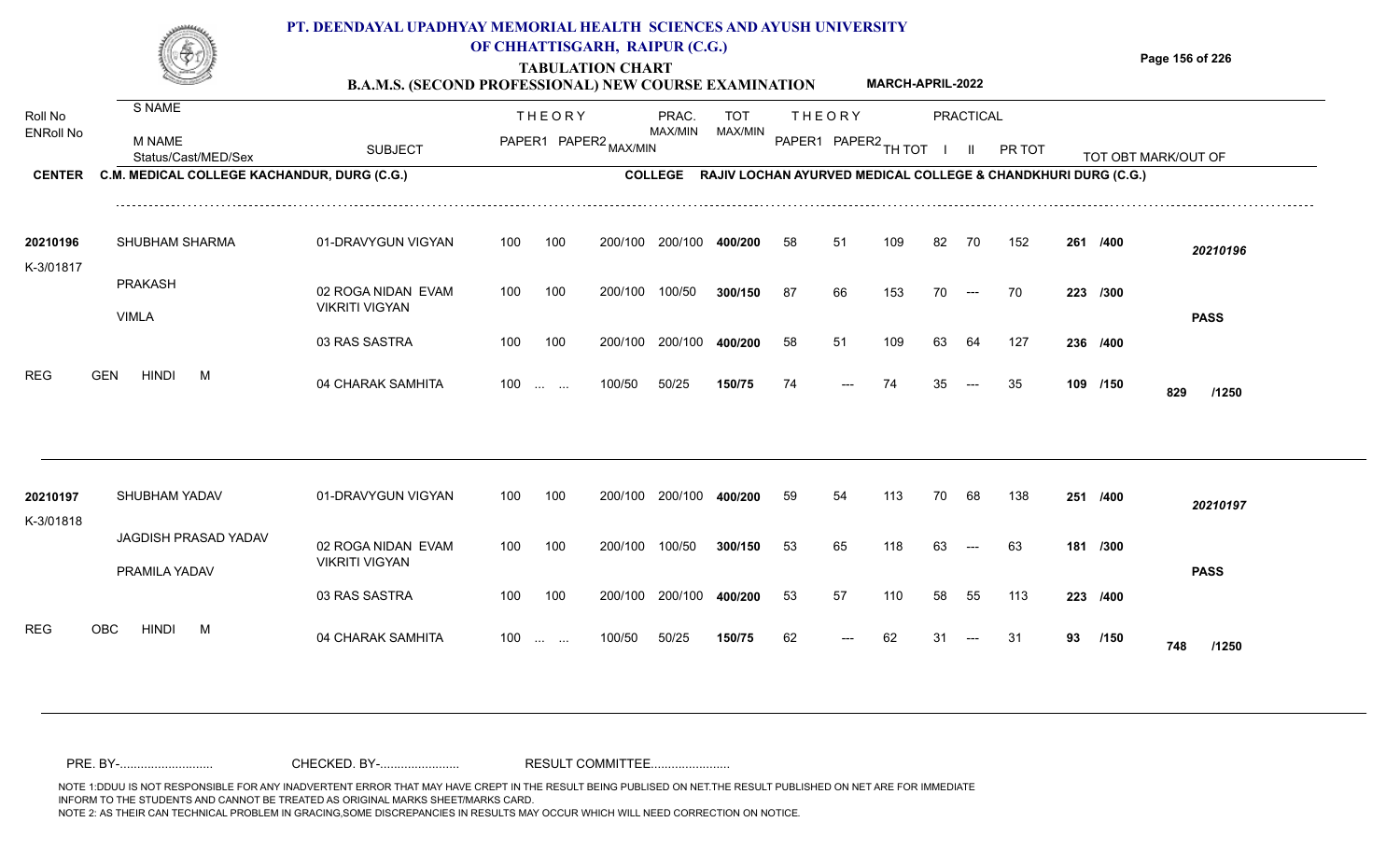|                                              |                                                                                               | PT. DEENDAYAL UPADHYAY MEMORIAL HEALTH SCIENCES AND AYUSH UNIVERSITY<br><b>B.A.M.S. (SECOND PROFESSIONAL) NEW COURSE EXAMINATION</b> |     |               | OF CHHATTISGARH, RAIPUR (C.G.)<br><b>TABULATION CHART</b> |                                                                                           |                       |          |                                         | MARCH-APRIL-2022 |          |                                  |           |    |                  | Page 157 of 226     |
|----------------------------------------------|-----------------------------------------------------------------------------------------------|--------------------------------------------------------------------------------------------------------------------------------------|-----|---------------|-----------------------------------------------------------|-------------------------------------------------------------------------------------------|-----------------------|----------|-----------------------------------------|------------------|----------|----------------------------------|-----------|----|------------------|---------------------|
| Roll No<br><b>ENRoll No</b><br><b>CENTER</b> | S NAME<br><b>M NAME</b><br>Status/Cast/MED/Sex<br>C.M. MEDICAL COLLEGE KACHANDUR, DURG (C.G.) | <b>SUBJECT</b>                                                                                                                       |     | <b>THEORY</b> | PAPER1 PAPER2 MAX/MIN                                     | PRAC.<br>MAX/MIN<br>COLLEGE RAJIV LOCHAN AYURVED MEDICAL COLLEGE & CHANDKHURI DURG (C.G.) | <b>TOT</b><br>MAX/MIN |          | <b>THEORY</b><br>PAPER1 PAPER2 TH TOT I |                  |          | <b>PRACTICAL</b><br>$\mathbf{H}$ | PR TOT    |    |                  | TOT OBT MARK/OUT OF |
| 20210198<br>K-3/01819                        | SHUBHANSHU GOYAL                                                                              | 01-DRAVYGUN VIGYAN                                                                                                                   | 100 | 100           |                                                           | 200/100 200/100                                                                           | 400/200               | 59       | 54                                      | 113              | 68       | 70                               | 138       |    | 251 /400         | 20210198            |
|                                              | <b>BRIJENDRA GOYAL</b><br>KAMLESH GOYAL                                                       | 02 ROGA NIDAN EVAM<br><b>VIKRITI VIGYAN</b>                                                                                          | 100 | 100           | 200/100                                                   | 100/50                                                                                    | 300/150               | 46       | 58                                      | 104              | 58       | $---$                            | 58        |    | 162 /300         | <b>PASS</b>         |
| <b>REG</b>                                   | <b>GEN</b><br><b>HINDI</b><br>M                                                               | 03 RAS SASTRA<br>04 CHARAK SAMHITA                                                                                                   | 100 | 100<br>$100$  | 200/100<br>100/50                                         | 200/100<br>50/25                                                                          | 400/200<br>150/75     | 56<br>59 | 50<br>$---$                             | 106<br>59        | 61<br>29 | 60<br>$---$                      | 121<br>29 | 88 | 227 /400<br>/150 | 728<br>/1250        |
| 20210199<br>K-3/01820                        | <b>SITA</b>                                                                                   | 01-DRAVYGUN VIGYAN                                                                                                                   | 100 | 100           | 200/100                                                   | 200/100 400/200                                                                           |                       | 58       | 70                                      | 128              | 85       | 84                               | 169       |    | 297 /400         | 20210199            |
|                                              | NANDAU<br><b>SETKUMARI</b>                                                                    | 02 ROGA NIDAN EVAM<br><b>VIKRITI VIGYAN</b>                                                                                          | 100 | 100           | 200/100                                                   | 100/50                                                                                    | 300/150               | 76       | 72                                      | 148              | 78       | $\qquad \qquad - -$              | 78        |    | 226 /300         | <b>PASS</b>         |
|                                              |                                                                                               | 03 RAS SASTRA                                                                                                                        | 100 | 100           | 200/100                                                   | 200/100 400/200                                                                           |                       | 77       | 60                                      | 137              | 73       | 65                               | 138       |    | 275 /400         |                     |

100 ... ... 100/50 50/25 **150/75** 68 --- 68

50/25 **150/75**

04 CHARAK SAMHITA 100 … … 100/50 50/25 **150/75 6**8 --- 68 36 --- 36 **104 /150 902 /1250**

104 /150 **902** /1250

<sup>68</sup> <sup>68</sup> <sup>36</sup> <sup>36</sup> **<sup>104</sup> <sup>902</sup>**

REG GEN HINDI F 04 CHARAK SAMHITA

NOTE 1:DDUU IS NOT RESPONSIBLE FOR ANY INADVERTENT ERROR THAT MAY HAVE CREPT IN THE RESULT BEING PUBLISED ON NET.THE RESULT PUBLISHED ON NET ARE FOR IMMEDIATE INFORM TO THE STUDENTS AND CANNOT BE TREATED AS ORIGINAL MARKS SHEET/MARKS CARD.<br>NOTE 2: AS THEIR CAN TECHNICAL PROBLEM IN GRACING,SOME DISCREPANCIES IN RESULTS MAY OCCUR WHICH WILL NEED CORRECTION ON NOTICE. NOTE 2: AS THEIR CAN TECHNICAL PROBLEM IN GRACING,SOME DISCREPANCIES IN RESULTS MAY OCCUR WHICH WILL NEED CORRECTION ON NOTICE. PRE. BY-........................... CHECKED. BY-....................... RESULT COMMITTEE.......................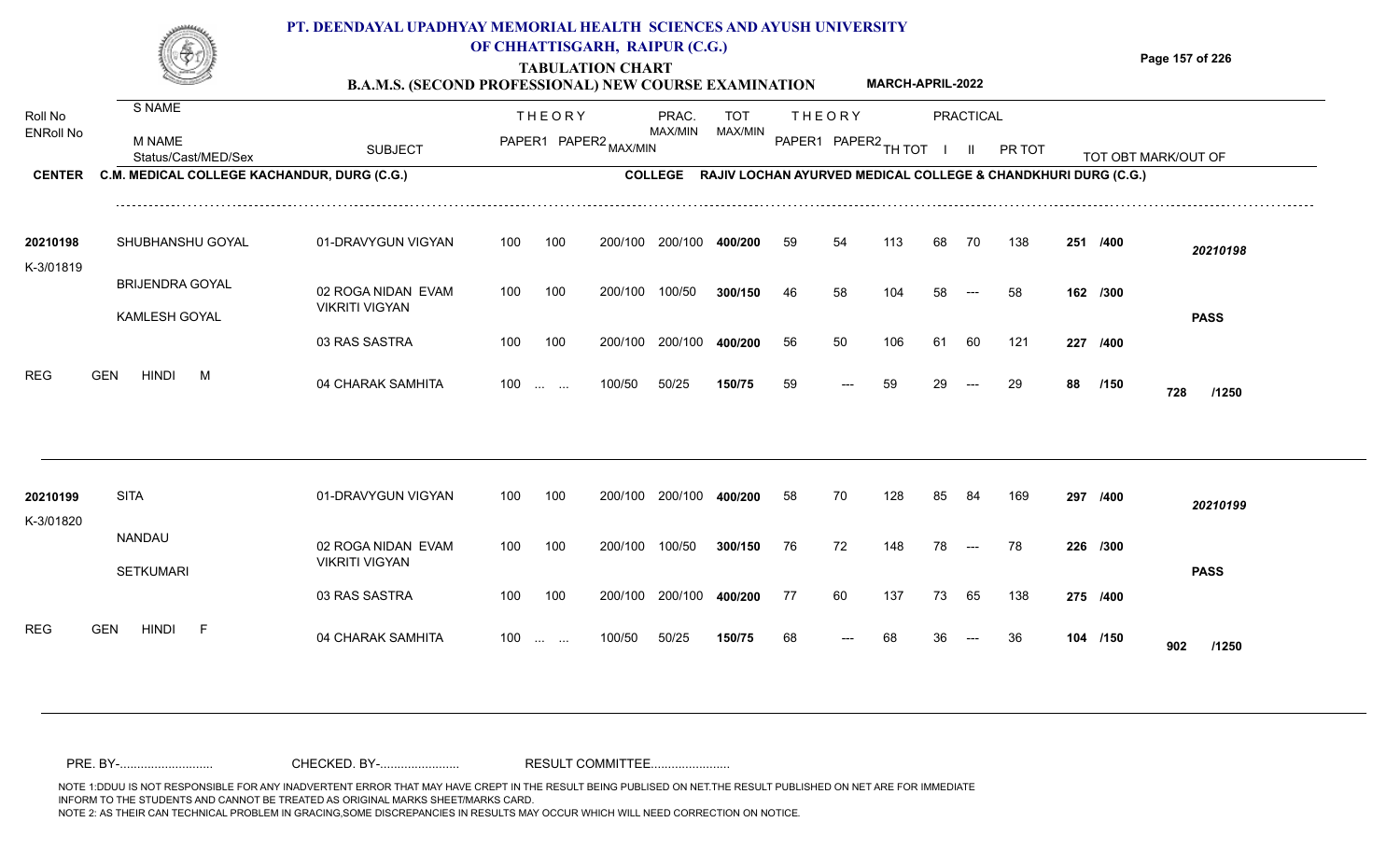#### **TABULATION CHART Page 158 of 226 B.A.M.S. (SECOND PROFESSIONAL) NEW COURSE EXAMINATION**  Roll No ENRoll No MAX/MIN MAX/MIN MAX/MIN MAX/MIN ANG THIOT I II PRITOT TOT OBTIMARK/OUT OF SUBJECT PAPER2 <sub>MAX/MIN</sub> MAX/MIN PAPER1 PAPER2 <sub>TH</sub>IOT I II PRITOT TOT OBTIMARK/OUT OF **PRACTICAL CENTER C.M. MEDICAL COLLEGE KACHANDUR, DURG (C.G.)** THEORY PRAC. TOT PAPER1 PAPER2 MAX/MIN PAPER PRAC. THEORY S NAME M NAME **PT. DEENDAYAL UPADHYAY MEMORIAL HEALTH SCIENCES AND AYUSH UNIVERSITY OF CHHATTISGARH, RAIPUR (C.G.) COLLEGE RAJIV LOCHAN AYURVED MEDICAL COLLEGE & CHANDKHURI DURG (C.G.) MARCH-APRIL-2022** 01-DRAVYGUN VIGYAN 100 100 100 100 200/100 200/100 400/200 200/100 **400/200 /400** *20210200* SUKRITI SAHU **20210200** JAY PRAKASH K-3/01821 60 62 122 84 82 166 **288**

200/100

100 200/100 100/50 300/150 76

| 20210201   | SURYA KAMAL SAHU                        | 01-DRAVYGUN VIGYAN                          | 100               | 100 | 200/100 | 200/100 | 400/200 | 50 | 58    | 108 | 84 | -80   | 164 | 272 /400 |     | 20210201    |
|------------|-----------------------------------------|---------------------------------------------|-------------------|-----|---------|---------|---------|----|-------|-----|----|-------|-----|----------|-----|-------------|
| K-3/01822  | SHESHNARAYAN SAHU<br><b>CHITRALEKHA</b> | 02 ROGA NIDAN EVAM<br><b>VIKRITI VIGYAN</b> | 100               | 100 | 200/100 | 100/50  | 300/150 | 61 | 70    | 131 | 72 | $---$ | 72  | 203 /300 |     | <b>PASS</b> |
|            |                                         | 03 RAS SASTRA                               | 100               | 100 | 200/100 | 200/100 | 400/200 | 70 | 62    | 132 | 63 | 62    | 125 | 257 /400 |     |             |
| <b>REG</b> | OBC<br><b>HINDI</b><br>M                | 04 CHARAK SAMHITA                           | $100 \dots \dots$ |     | 100/50  | 50/25   | 150/75  | 66 | $---$ | 66  | 34 | $---$ | -34 | 100 /150 | 832 | /1250       |

200/100

100/50

04 CHARAK SAMHITA 100 … … 100/50 50/25 **150/75** 62 --- 62 37 --- 37 **99 /150 894 /1250** 

---

76 72 148 73 --- 73 **221 /300** 

**/400** 72 71 143 73 70 143 **286**

<sup>62</sup> <sup>62</sup> <sup>37</sup> <sup>37</sup> **<sup>99</sup> <sup>894</sup>**

**/150**

**PASS**

100/50 **300/150**

200/100 **400/200**

50/25 **150/75**

100 ... ... ---

02 ROGA NIDAN EVAM

03 RAS SASTRA

VIKRITI VIGYAN

REKHA

REG OBC HINDI F 04 CHARAK SAMHITA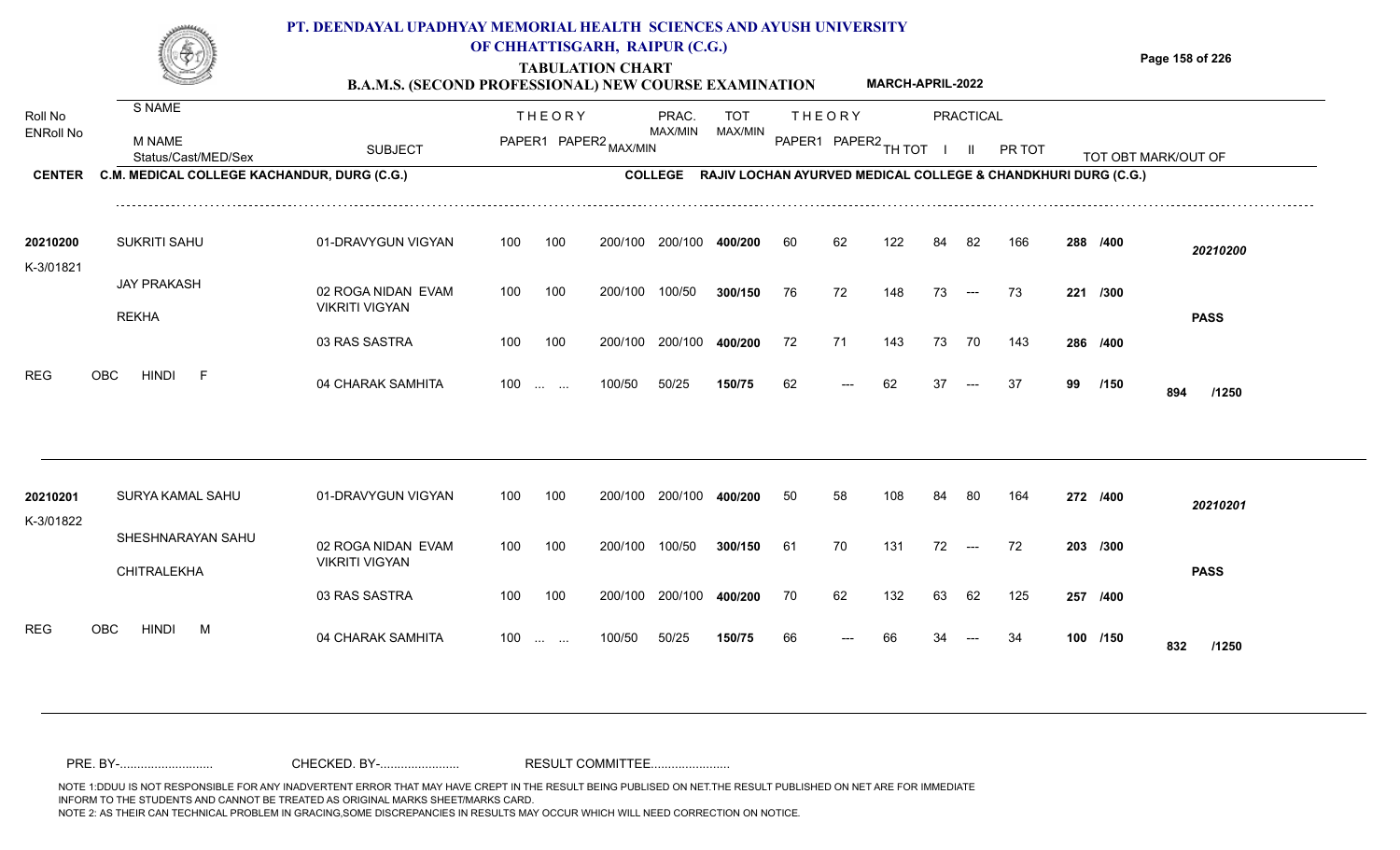|                             |                                             | PT. DEENDAYAL UPADHYAY MEMORIAL HEALTH SCIENCES AND AYUSH UNIVERSITY<br><b>B.A.M.S. (SECOND PROFESSIONAL) NEW COURSE EXAMINATION</b> |                             |        | OF CHHATTISGARH, RAIPUR (C.G.)<br><b>TABULATION CHART</b> |                  |                |     |                      | <b>MARCH-APRIL-2022</b> |    |                          |                                                               |     |          | Page 159 of 226     |
|-----------------------------|---------------------------------------------|--------------------------------------------------------------------------------------------------------------------------------------|-----------------------------|--------|-----------------------------------------------------------|------------------|----------------|-----|----------------------|-------------------------|----|--------------------------|---------------------------------------------------------------|-----|----------|---------------------|
| Roll No<br><b>ENRoll No</b> | S NAME                                      |                                                                                                                                      |                             | THEORY |                                                           | PRAC.<br>MAX/MIN | TOT<br>MAX/MIN |     | THEORY               |                         |    | PRACTICAL                |                                                               |     |          |                     |
|                             | M NAME<br>Status/Cast/MED/Sex               | <b>SUBJECT</b>                                                                                                                       |                             |        | PAPER1 PAPER2 MAX/MIN                                     |                  |                |     | PAPER1 PAPER2 TH TOT |                         |    |                          | <b>PR TOT</b>                                                 |     |          | TOT OBT MARK/OUT OF |
| <b>CENTER</b>               | C.M. MEDICAL COLLEGE KACHANDUR, DURG (C.G.) |                                                                                                                                      |                             |        |                                                           | <b>COLLEGE</b>   |                |     |                      |                         |    |                          | RAJIV LOCHAN AYURVED MEDICAL COLLEGE & CHANDKHURI DURG (C.G.) |     |          |                     |
|                             |                                             |                                                                                                                                      |                             |        |                                                           |                  |                |     |                      |                         |    |                          |                                                               |     |          |                     |
| 20210202                    | SWATI NIRMALKAR                             | 01-DRAVYGUN VIGYAN                                                                                                                   | 100                         | 100    | 200/100                                                   | 200/100          | 400/200        | 52  | 61                   | 113                     | 70 | -68                      | 138                                                           | 251 | /400     | 20210202            |
| K-3/01823                   | I L NIRMALKAR                               | 02 ROGA NIDAN EVAM                                                                                                                   | 100                         | 100    | 200/100                                                   | 100/50           | 300/150        | -57 | 68                   | 125                     | 72 | $\hspace{0.05cm} \ldots$ | 72                                                            |     | 197 /300 |                     |
|                             | <b>MANISHA NIRMALKAR</b>                    | <b>VIKRITI VIGYAN</b>                                                                                                                |                             |        |                                                           |                  |                |     |                      |                         |    |                          |                                                               |     |          | <b>PASS</b>         |
|                             |                                             | 03 RAS SASTRA                                                                                                                        | 100                         | 100    | 200/100                                                   | 200/100          | 400/200        | 67  | 65.                  | 132                     | 64 | -61                      | 125                                                           | 257 | /400     |                     |
| <b>REG</b>                  | HINDI<br><b>GEN</b><br>E.                   | 04 CHARAK SAMHITA                                                                                                                    | 100<br>$\sim$ $\sim$ $\sim$ | $\sim$ | 100/50                                                    | 50/25            | 150/75         | -61 |                      |                         |    |                          |                                                               | 96  | /150     | 801<br>/1250        |

| 20210203<br>K-3/01824 |      |                       | TODARMAL PRATHAMESH  | 01-DRAVYGUN VIGYAN                          | 100 | 100          | 200/100 | 200/100 | 400/200 | 42  | 52    | 94*  | 70 | 65    | 135 | 229       | /400        | 20210203    |
|-----------------------|------|-----------------------|----------------------|---------------------------------------------|-----|--------------|---------|---------|---------|-----|-------|------|----|-------|-----|-----------|-------------|-------------|
|                       |      | <b>VILAS TODARMAL</b> | PRATIBHA V. TODARMAL | 02 ROGA NIDAN EVAM<br><b>VIKRITI VIGYAN</b> | 100 | 100          | 200/100 | 100/50  | 300/150 | -54 | 36    | 90*  | 59 | $---$ | 59  | 149* /300 |             | <b>ATKT</b> |
|                       |      |                       |                      | 03 RAS SASTRA                               | 100 | 100          | 200/100 | 200/100 | 400/200 | 50  | 50    | 100  | 63 | 54    | 117 | 217 /400  |             |             |
| <b>REG</b>            | OBC. | <b>HINDI</b>          | M                    | 04 CHARAK SAMHITA                           | 100 | and the same | 100/50  | 50/25   | 150/75  | -50 | $---$ | - 50 | 30 | $---$ | -30 | 80        | /150<br>675 | /1250       |

NOTE 1:DDUU IS NOT RESPONSIBLE FOR ANY INADVERTENT ERROR THAT MAY HAVE CREPT IN THE RESULT BEING PUBLISED ON NET.THE RESULT PUBLISHED ON NET ARE FOR IMMEDIATE INFORM TO THE STUDENTS AND CANNOT BE TREATED AS ORIGINAL MARKS SHEET/MARKS CARD.<br>NOTE 2: AS THEIR CAN TECHNICAL PROBLEM IN GRACING,SOME DISCREPANCIES IN RESULTS MAY OCCUR WHICH WILL NEED CORRECTION ON NOTICE. NOTE 2: AS THEIR CAN TECHNICAL PROBLEM IN GRACING,SOME DISCREPANCIES IN RESULTS MAY OCCUR WHICH WILL NEED CORRECTION ON NOTICE. PRE. BY-........................... CHECKED. BY-....................... RESULT COMMITTEE.......................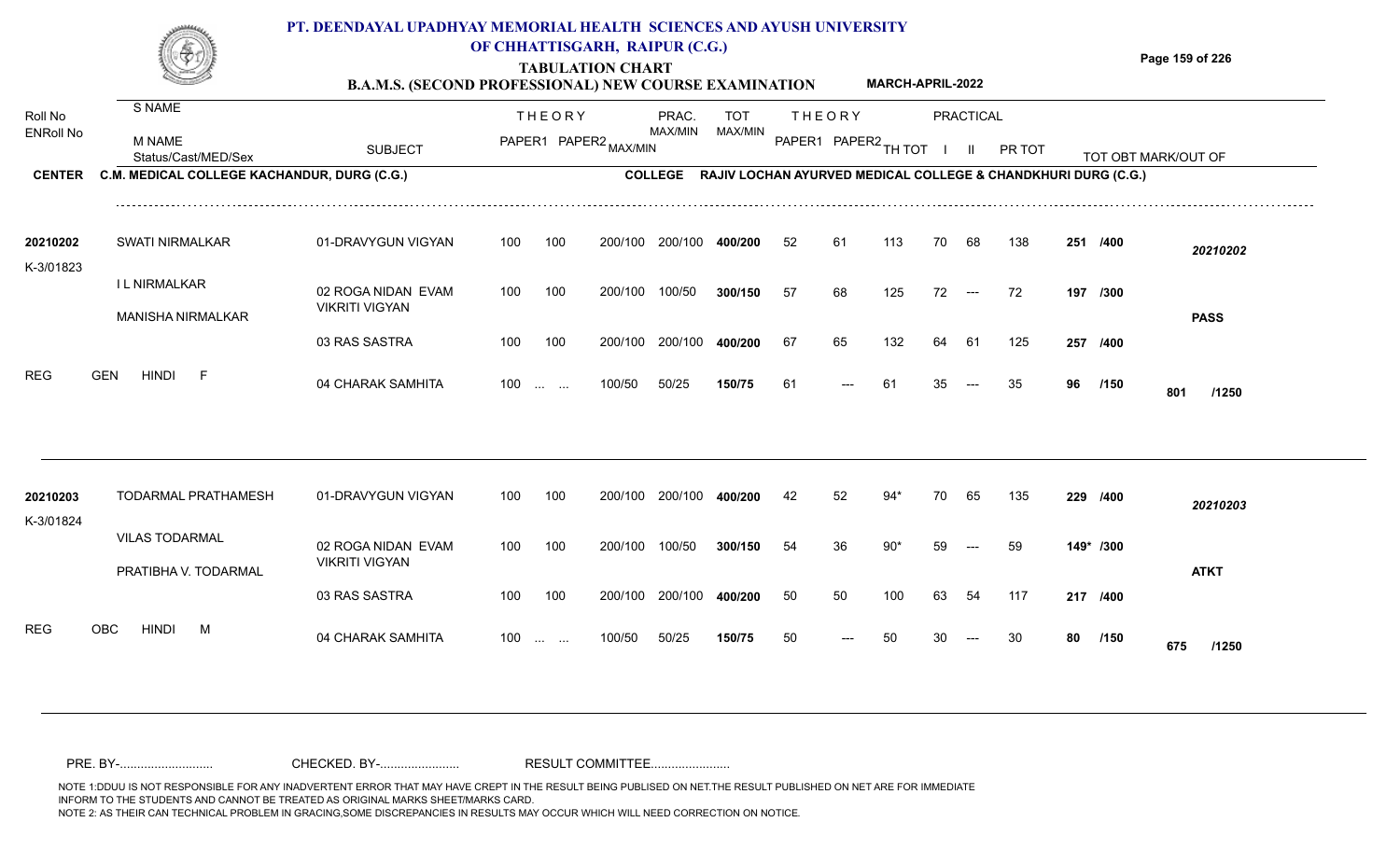#### **TABULATION CHART Page 160 of 226 B.A.M.S. (SECOND PROFESSIONAL) NEW COURSE EXAMINATION**  ENRoll No MAX/MIN MAX/MIN MAX/MIN MAX/MIN ANG THIOT I II PRITOT TOT OBTIMARK/OUT OF SUBJECT PAPER2 <sub>MAX/MIN</sub> MAX/MIN PAPER1 PAPER2 <sub>TH</sub>IOT I II PRITOT TOT OBTIMARK/OUT OF **PRACTICAL** THEORY PRAC. TOT PAPER1 PAPER2 MAX/MIN PAPER PRAC. THEORY S NAME M NAME **PT. DEENDAYAL UPADHYAY MEMORIAL HEALTH SCIENCES AND AYUSH UNIVERSITY OF CHHATTISGARH, RAIPUR (C.G.) MARCH-APRIL-2022**

100 100 200/100 200/100 400/200

100 200/100 100/50

**COLLEGE RAJIV LOCHAN AYURVED MEDICAL COLLEGE & CHANDKHURI DURG (C.G.)** 

---

34 36 70\* 70 68 138 **208**

57 58 115 61 --- 61 **176 /300** 

**/400** *20210204*

**ATKT**

200/100 **400/200**

100/50 **300/150**

| טס<br>םר<br>৲⊏<br>. . | ¬ъ.<br>.<br>$\cdot$ , $\overline{\phantom{a}}$<br> | . <del></del><br>JMMI.<br>.<br> |
|-----------------------|----------------------------------------------------|---------------------------------|
|-----------------------|----------------------------------------------------|---------------------------------|

01-DRAVYGUN VIGYAN 100 100

02 ROGA NIDAN EVAM

VIKRITI VIGYAN

Roll No

K-3/01825

**CENTER C.M. MEDICAL COLLEGE KACHANDUR, DURG (C.G.)** 

TUMENDRA **20210204**

RAMADHIN

MILKAN

|                       |           |                  |                      | 03 RAS SASTRA                               | 100 | 100                                            | 200/100 | 200/100 | 400/200 | 50 | 56                  | 106   | 58 | 53    | 111 |           | 217 /400 |              |  |
|-----------------------|-----------|------------------|----------------------|---------------------------------------------|-----|------------------------------------------------|---------|---------|---------|----|---------------------|-------|----|-------|-----|-----------|----------|--------------|--|
| REG                   | SC        | <b>HINDI</b>     | M                    | 04 CHARAK SAMHITA                           | 100 | $\mathbf{r}$ and $\mathbf{r}$ and $\mathbf{r}$ | 100/50  | 50/25   | 150/75  | 55 | $\qquad \qquad - -$ | 55    | 29 | $---$ | 29  | 84        | /150     | 685<br>/1250 |  |
|                       |           |                  |                      |                                             |     |                                                |         |         |         |    |                     |       |    |       |     |           |          |              |  |
| 20210205<br>K-3/01826 |           |                  | UPENDRA SINGH PAIKRA | 01-DRAVYGUN VIGYAN                          | 100 | 100                                            | 200/100 | 200/100 | 400/200 | 42 | 37                  | 79*   | 60 | 65    | 125 | 204 /400  |          | 20210205     |  |
|                       |           | <b>SANJU BAI</b> | KAUSHAL SINGH PAIKRA | 02 ROGA NIDAN EVAM<br><b>VIKRITI VIGYAN</b> | 100 | 100                                            | 200/100 | 100/50  | 300/150 | 51 | 51                  | 102   | 54 | $---$ | 54  | 156 /300  |          | <b>ATKT</b>  |  |
|                       |           |                  |                      | 03 RAS SASTRA                               | 100 | 100                                            | 200/100 | 200/100 | 400/200 | 31 | 36                  | $67*$ | 58 | 52    | 110 | 177* /400 |          |              |  |
| REG                   | <b>ST</b> | <b>HINDI</b>     | M                    | 04 CHARAK SAMHITA                           | 100 | $\cdots$ $\cdots$                              | 100/50  | 50/25   | 150/75  | 36 | $---$               | $36*$ | 30 | $---$ | 30  | 66*       | /150     | 603<br>/1250 |  |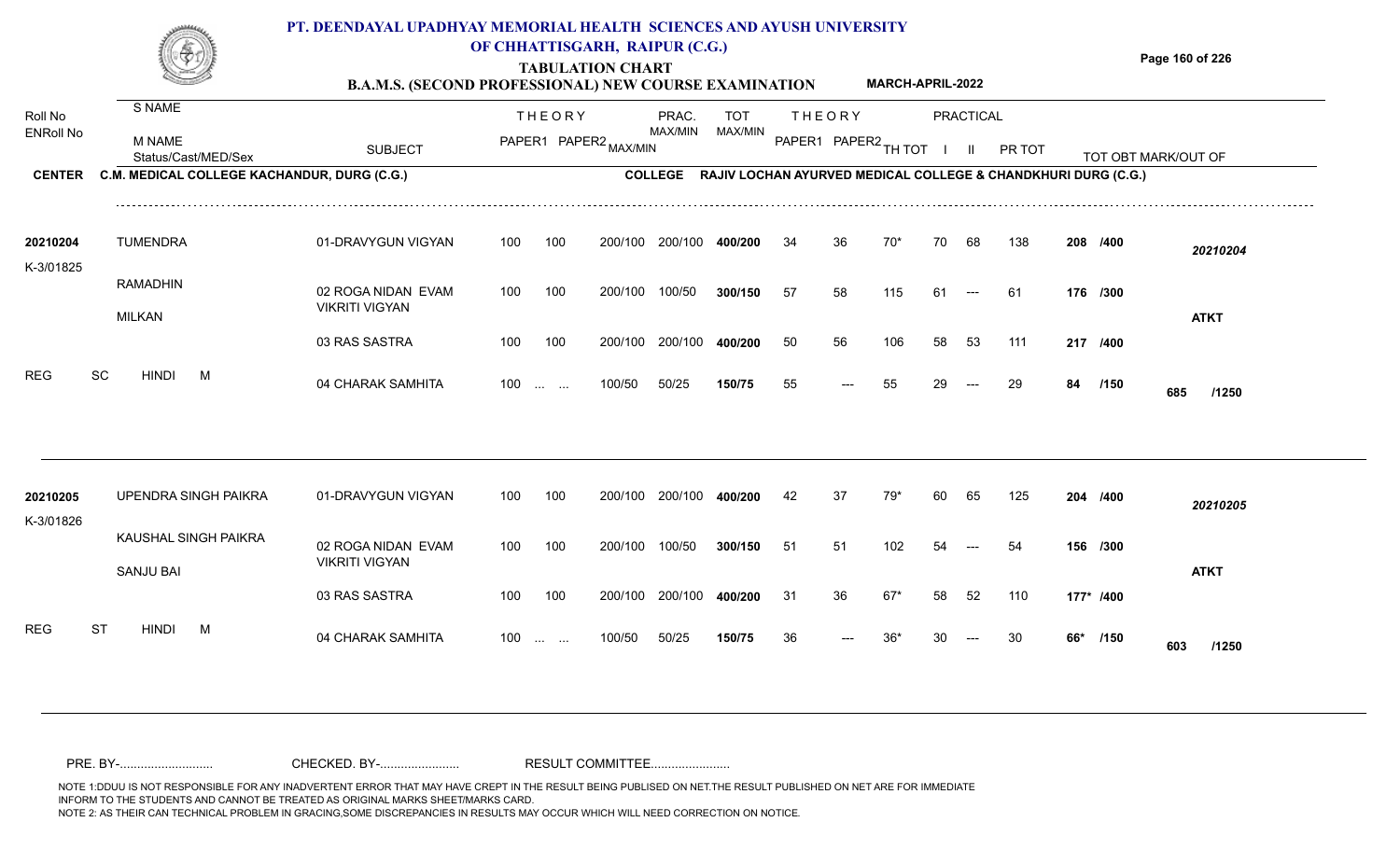|                       |                                                                    | PT. DEENDAYAL UPADHYAY MEMORIAL HEALTH SCIENCES AND AYUSH UNIVERSITY<br><b>B.A.M.S. (SECOND PROFESSIONAL) NEW COURSE EXAMINATION</b> |     |               | OF CHHATTISGARH, RAIPUR (C.G.)<br><b>TABULATION CHART</b> |                         |                                                                       |    |                                         | MARCH-APRIL-2022 |    |                                  |        |          | Page 161 of 226     |
|-----------------------|--------------------------------------------------------------------|--------------------------------------------------------------------------------------------------------------------------------------|-----|---------------|-----------------------------------------------------------|-------------------------|-----------------------------------------------------------------------|----|-----------------------------------------|------------------|----|----------------------------------|--------|----------|---------------------|
| Roll No<br>ENRoll No  | S NAME<br>M NAME                                                   | <b>SUBJECT</b>                                                                                                                       |     | <b>THEORY</b> | PAPER1 PAPER2 MAX/MIN                                     | PRAC.<br><b>MAX/MIN</b> | <b>TOT</b><br>MAX/MIN                                                 |    | <b>THEORY</b><br>PAPER1 PAPER2 TH TOT I |                  |    | <b>PRACTICAL</b><br>$\mathbf{H}$ | PR TOT |          |                     |
| <b>CENTER</b>         | Status/Cast/MED/Sex<br>C.M. MEDICAL COLLEGE KACHANDUR, DURG (C.G.) |                                                                                                                                      |     |               |                                                           |                         | COLLEGE RAJIV LOCHAN AYURVED MEDICAL COLLEGE & CHANDKHURI DURG (C.G.) |    |                                         |                  |    |                                  |        |          | TOT OBT MARK/OUT OF |
| 20210206<br>K-3/01827 | URMILA NILAGAR                                                     | 01-DRAVYGUN VIGYAN                                                                                                                   | 100 | 100           |                                                           | 200/100 200/100 400/200 |                                                                       | 63 | -61                                     | 124              | 65 | -82                              | 147    | 271 /400 | 20210206            |
|                       | ABHIMANYU NILAGAR<br>SAROJANI NILAGAR                              | 02 ROGA NIDAN EVAM<br><b>VIKRITI VIGYAN</b>                                                                                          | 100 | 100           | 200/100                                                   | 100/50                  | 300/150                                                               | 62 | 75                                      | 137              | 76 | $---$                            | 76     | 213 /300 | <b>PASS</b>         |
|                       |                                                                    | 03 RAS SASTRA                                                                                                                        | 100 | 100           | 200/100                                                   | 200/100                 | 400/200                                                               | 57 | 65                                      | 122              | 74 | 70                               | 144    | 266 /400 |                     |
| <b>REG</b>            | <b>OBC</b><br>HINDI<br>- F                                         | 04 CHARAK SAMHITA                                                                                                                    | 100 | $\sim$ $\sim$ | 100/50                                                    | 50/25                   | 150/75                                                                | 63 |                                         | 63               | 38 |                                  | 38     | 101 /150 | 851<br>/1250        |
| 20210207              | <b>VIKAS PATEL</b>                                                 | 01-DRAVYGUN VIGYAN                                                                                                                   | 100 | 100           |                                                           | 200/100 200/100 400/200 |                                                                       | 54 | 63                                      | 117              | 80 | 80                               | 160    | 277 /400 | 20210207            |
| K-3/01828             | <b>KAMLESH PATEL</b><br>PUSHPA BAI PATEL                           | 02 ROGA NIDAN EVAM<br><b>VIKRITI VIGYAN</b>                                                                                          | 100 | 100           | 200/100 100/50                                            |                         | 300/150                                                               | 63 | 71                                      | 134              | 80 | $\hspace{0.05cm}---$             | 80     | 214 /300 | <b>PASS</b>         |
|                       |                                                                    | 03 RAS SASTRA                                                                                                                        | 100 | 100           | 200/100                                                   | 200/100                 | 400/200                                                               | 57 | 65                                      | 122              | 68 | 65                               | 133    | 255 /400 |                     |

04 CHARAK SAMHITA --- **/1250** 100/50 100 ... ... ---

98 /150 **844** /1250

<sup>65</sup> <sup>65</sup> <sup>33</sup> <sup>33</sup> **<sup>98</sup> <sup>844</sup>**

50/25 **150/75**

REG OBC HINDI M 04 CHARAK SAMHITA

NOTE 1:DDUU IS NOT RESPONSIBLE FOR ANY INADVERTENT ERROR THAT MAY HAVE CREPT IN THE RESULT BEING PUBLISED ON NET.THE RESULT PUBLISHED ON NET ARE FOR IMMEDIATE INFORM TO THE STUDENTS AND CANNOT BE TREATED AS ORIGINAL MARKS SHEET/MARKS CARD.<br>NOTE 2: AS THEIR CAN TECHNICAL PROBLEM IN GRACING,SOME DISCREPANCIES IN RESULTS MAY OCCUR WHICH WILL NEED CORRECTION ON NOTICE. NOTE 2: AS THEIR CAN TECHNICAL PROBLEM IN GRACING,SOME DISCREPANCIES IN RESULTS MAY OCCUR WHICH WILL NEED CORRECTION ON NOTICE. PRE. BY-........................... CHECKED. BY-....................... RESULT COMMITTEE.......................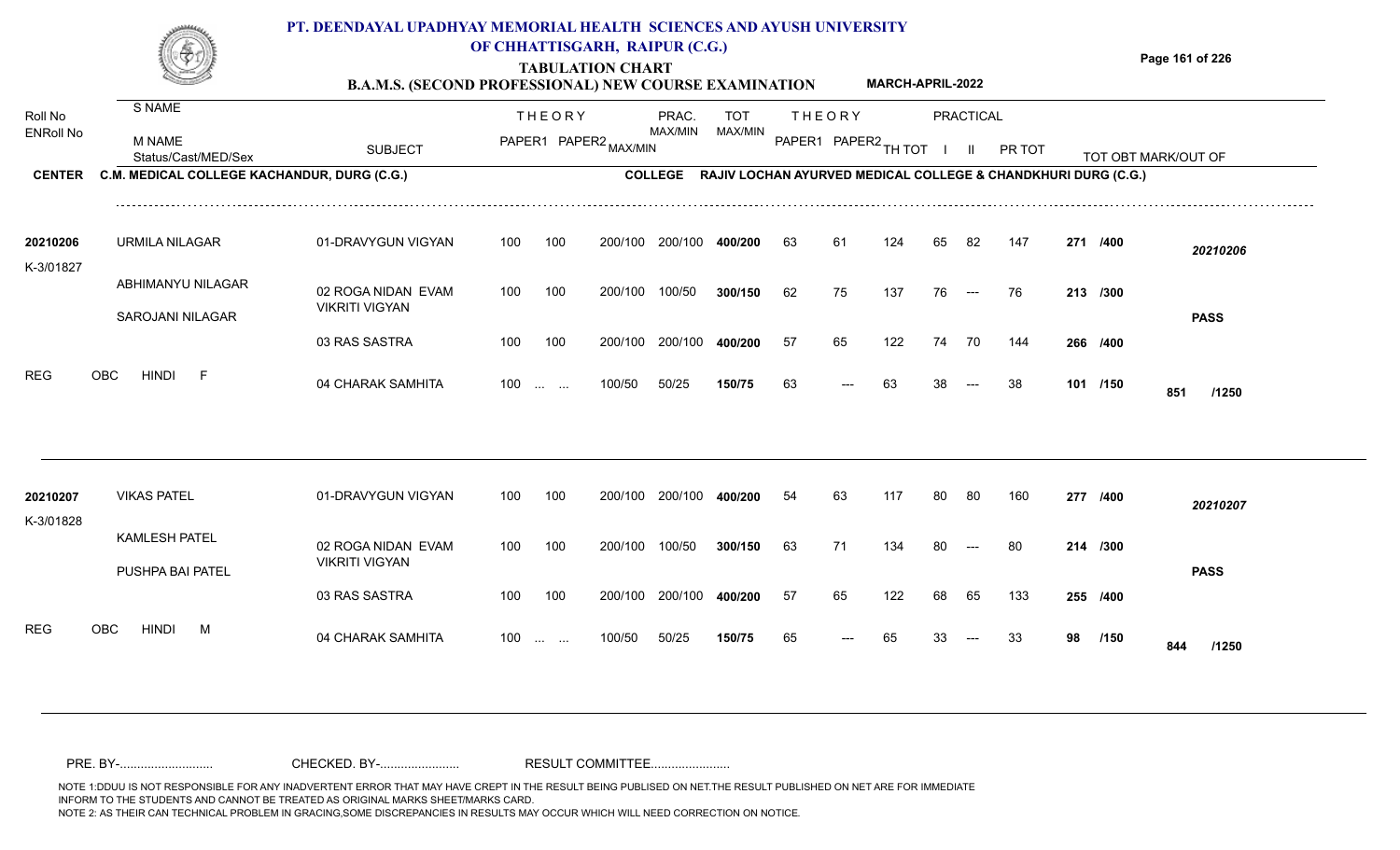

### **OF CHHATTISGARH, RAIPUR (C.G.)**

**Page 162 of 226**

### **TABULATION CHART B.A.M.S. (SECOND PROFESSIONAL) NEW COURSE EXAMINATION MARCH-APRIL-2022**

| Roll No<br><b>ENRoll No</b> | S NAME<br>M NAME<br>Status/Cast/MED/Sex | <b>SUBJECT</b>                              |     | <b>THEORY</b>                                                 | PAPER1 PAPER2 MAX/MIN | PRAC.<br>MAX/MIN | TOT<br><b>MAX/MIN</b>                  |    | <b>THEORY</b><br>PAPER1 PAPER2 TH TOT |     |    | <b>PRACTICAL</b><br>$\mathbf{H}$ | PR TOT |    |            | TOT OBT MARK/OUT OF |  |
|-----------------------------|-----------------------------------------|---------------------------------------------|-----|---------------------------------------------------------------|-----------------------|------------------|----------------------------------------|----|---------------------------------------|-----|----|----------------------------------|--------|----|------------|---------------------|--|
| <b>CENTER</b>               | GOVT. AYURVED COLLEGE, BILASPUR (C.G.)  |                                             |     |                                                               |                       | <b>COLLEGE</b>   | GOVT. AYURVED COLLEGE, BILASPUR (C.G.) |    |                                       |     |    |                                  |        |    |            |                     |  |
| 19210274<br>J-3/01447       | ADARSH UYAKE                            | 01-DRAVYGUN VIGYAN                          | 100 | 100                                                           | 200/100               | 200/100          | 400/200                                | 61 | 4.                                    | 102 | 69 | 62                               | 131    |    | 233 /400   | 19210274            |  |
|                             | K K UYAKE<br>SHUSILA UYAKE              | 02 ROGA NIDAN EVAM<br><b>VIKRITI VIGYAN</b> | 100 | 100                                                           | 200/100               | 100/50           | 300/150                                |    |                                       |     |    |                                  |        |    | 151 /300 C | <b>ATKT</b>         |  |
|                             |                                         | 03 RAS SASTRA                               | 100 | 100                                                           | 200/100               | 200/100          | 400/200                                | 63 | 67                                    | 130 | 58 | 62                               | 120    |    | 250 /400   |                     |  |
| <b>ATKT</b>                 | <b>ST</b><br><b>HINDI</b><br>M          | 04 CHARAK SAMHITA                           | 100 | $\mathcal{L}_{\mathcal{L}}$ , and $\mathcal{L}_{\mathcal{L}}$ | 100/50                | 50/25            | 150/75                                 | 42 |                                       | 42* |    |                                  | 30     |    | 72* /150   | 706<br>/1250        |  |
|                             |                                         |                                             |     |                                                               |                       |                  |                                        |    |                                       |     |    |                                  |        |    |            |                     |  |
| 19210278<br>J-3/01453       | <b>BHAGWAT KUMAR</b>                    | 01-DRAVYGUN VIGYAN                          | 100 | 100                                                           | 200/100               | 200/100          | 400/200                                | 58 | 51                                    | 109 | 55 | 52                               | 107    |    | 216 /400   | 19210278            |  |
|                             | <b>DHAL SINGH</b><br><b>JAGITA</b>      | 02 ROGA NIDAN EVAM<br><b>VIKRITI VIGYAN</b> | 100 | 100                                                           | 200/100               | 100/50           | 300/150                                | 61 | 62                                    | 123 | 65 | $---$                            | 65     |    | 188 /300   | <b>PASS</b>         |  |
|                             |                                         | 03 RAS SASTRA                               | 100 | 100                                                           | 200/100               | 200/100          | 400/200                                | 64 | 55                                    | 119 | 56 | 61                               | 117    |    | 236 /400   |                     |  |
| ATKT                        | <b>HINDI</b><br>ST<br>M                 | 04 CHARAK SAMHITA                           | 100 | <b>Contract Contract</b>                                      | 100/50                | 50/25            | 150/75                                 | 52 |                                       | 52  |    |                                  | 29     | 81 | /150       | 721<br>/1250        |  |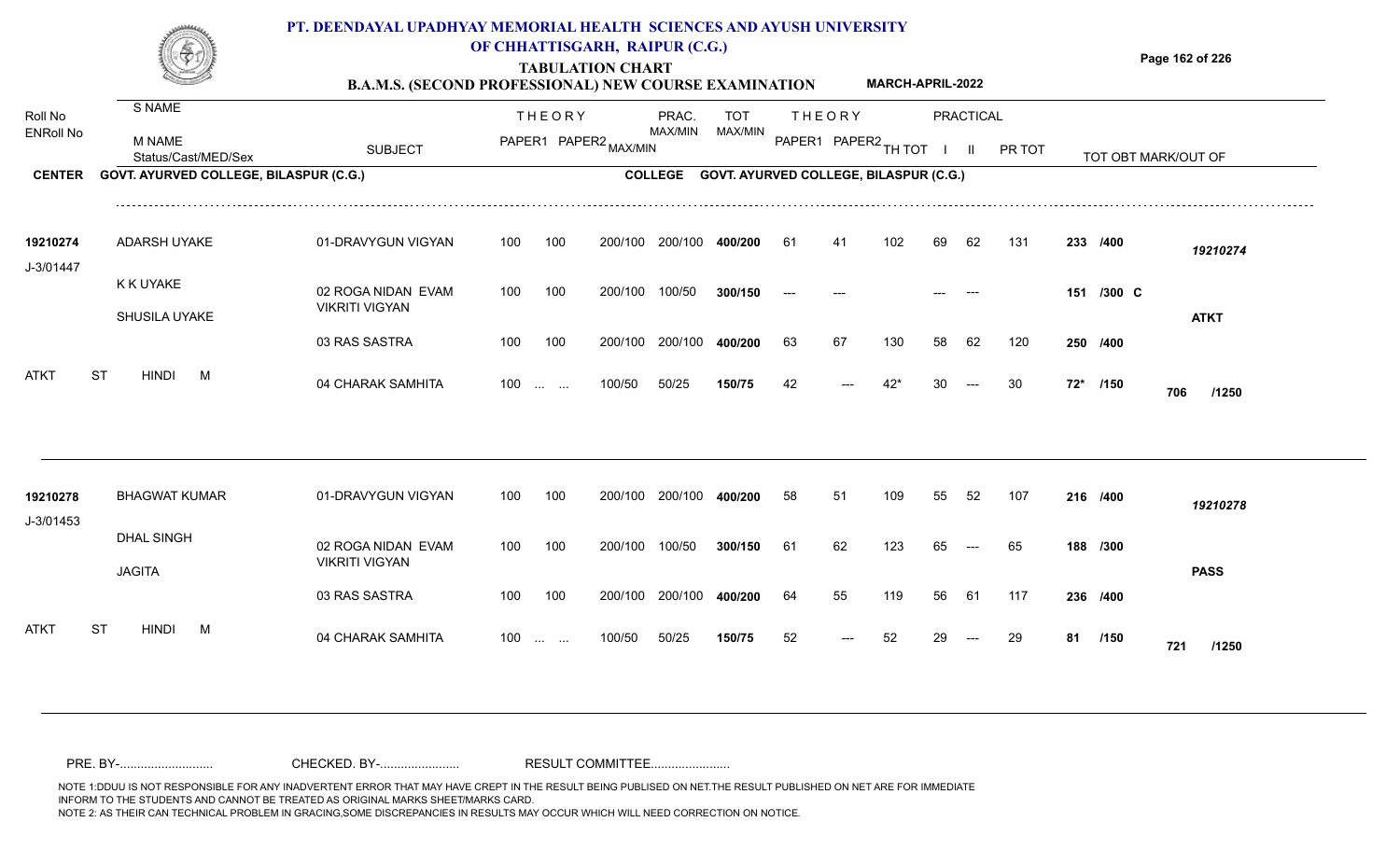### **PT. DEENDAYAL UPADHYAY MEMORIAL HEALTH SCIENCES AND AYUSH UNIVERSITY OF CHHATTISGARH, RAIPUR (C.G.)**



## **TABULATION CHART**

**Page 163 of 226**

#### **B.A.M.S. (SECOND PROFESSIONAL) NEW COURSE EXAMINATION MARCH-APRIL-2022**

| Roll No          | S NAME                                        |                                             |     | <b>THEORY</b>                                  |         | PRAC.          | <b>TOT</b>                             |    | <b>THEORY</b>        |       |    | <b>PRACTICAL</b> |        |     |           |                     |
|------------------|-----------------------------------------------|---------------------------------------------|-----|------------------------------------------------|---------|----------------|----------------------------------------|----|----------------------|-------|----|------------------|--------|-----|-----------|---------------------|
| <b>ENRoll No</b> | <b>M NAME</b><br>Status/Cast/MED/Sex          | <b>SUBJECT</b>                              |     | PAPER1 PAPER2 MAX/MIN                          |         | <b>MAX/MIN</b> | MAX/MIN                                |    | PAPER1 PAPER2 TH TOT |       |    | H.               | PR TOT |     |           | TOT OBT MARK/OUT OF |
| <b>CENTER</b>    | <b>GOVT. AYURVED COLLEGE, BILASPUR (C.G.)</b> |                                             |     |                                                |         | <b>COLLEGE</b> | GOVT. AYURVED COLLEGE, BILASPUR (C.G.) |    |                      |       |    |                  |        |     |           |                     |
| 19210290         | KISHOR KUMAR KUMBHKAR                         | 01-DRAVYGUN VIGYAN                          | 100 | 100                                            | 200/100 | 200/100        | 400/200                                | 65 | 53                   | 118   | 57 | 53               | 110    |     | 228 /400  | 19210290            |
| J-3/01467        | ASHOK KUMAR KUMBHKAR<br><b>GAYATRI BAI</b>    | 02 ROGA NIDAN EVAM<br><b>VIKRITI VIGYAN</b> | 100 | 100                                            | 200/100 | 100/50         | 300/150                                | 66 | 61                   | 127   | 62 |                  | 62     |     | 189 /300  | <b>PASS</b>         |
|                  |                                               | 03 RAS SASTRA                               | 100 | 100                                            | 200/100 | 200/100        | 400/200                                | 69 | 59                   | 128   | 58 | 60               | 118    |     | 246 /400  |                     |
| <b>REG</b>       | OBC<br><b>HINDI</b><br>M                      | 04 CHARAK SAMHITA                           | 100 | $\mathbf{r}$ and $\mathbf{r}$ and $\mathbf{r}$ | 100/50  | 50/25          | 150/75                                 | 54 |                      | 54    |    |                  | 30     | 84  | /150      | 747<br>/1250        |
| 19210297         | PRADEEP THAKUR                                | 01-DRAVYGUN VIGYAN                          | 100 | 100                                            | 200/100 | 200/100        | 400/200                                | 52 | 59                   | 111   | 56 | 52               | 108    |     | 219 /400  | 19210297            |
| J-3/01476        | SHANKAR LAL THAKUR<br><b>SHANTI THAKUR</b>    | 02 ROGA NIDAN EVAM<br><b>VIKRITI VIGYAN</b> | 100 | 100                                            | 200/100 | 100/50         | 300/150                                | 37 | 50                   | $87*$ | 61 |                  | 61     |     | 148* /300 | <b>ATKT</b>         |
|                  |                                               | 03 RAS SASTRA                               | 100 | 100                                            | 200/100 | 200/100        | 400/200                                | 35 | 35                   | 70*   | 56 | 60               | 116    |     | 186* /400 |                     |
| ATKT             | <b>ST</b><br><b>HINDI</b><br>M                | 04 CHARAK SAMHITA                           | 100 | and the same                                   | 100/50  | 50/25          | 150/75                                 | 36 |                      |       |    |                  | 29     | 65* | /150      | 618<br>/1250        |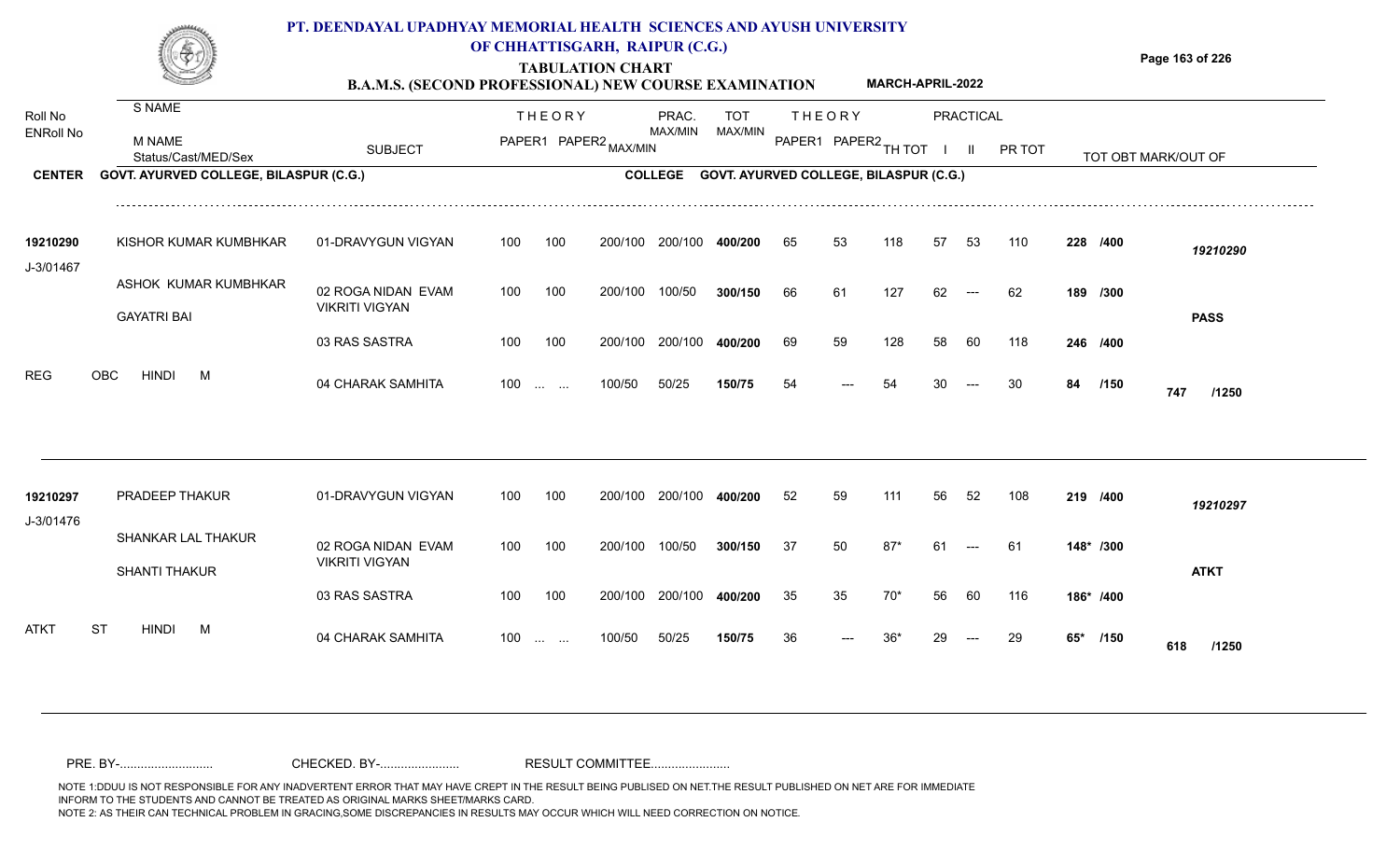

### **OF CHHATTISGARH, RAIPUR (C.G.)**

**Page 164 of 226**

#### **TABULATION CHART B.A.M.S. (SECOND PROFESSIONAL) NEW COURSE EXAMINATION MARCH-APRIL-2022**

| Roll No               | S NAME                                     |                                             |     | <b>THEORY</b>            |                       | PRAC.          | <b>TOT</b>                             |     | <b>THEORY</b>        |     |    | PRACTICAL |        |     |          |                     |  |
|-----------------------|--------------------------------------------|---------------------------------------------|-----|--------------------------|-----------------------|----------------|----------------------------------------|-----|----------------------|-----|----|-----------|--------|-----|----------|---------------------|--|
| <b>ENRoll No</b>      | M NAME<br>Status/Cast/MED/Sex              | <b>SUBJECT</b>                              |     |                          | PAPER1 PAPER2 MAX/MIN | <b>MAX/MIN</b> | MAX/MIN                                |     | PAPER1 PAPER2 TH TOT |     |    | -II.      | PR TOT |     |          | TOT OBT MARK/OUT OF |  |
| <b>CENTER</b>         | GOVT. AYURVED COLLEGE, BILASPUR (C.G.)     |                                             |     |                          |                       | <b>COLLEGE</b> | GOVT. AYURVED COLLEGE, BILASPUR (C.G.) |     |                      |     |    |           |        |     |          |                     |  |
| 19210306<br>J-3/01487 | <b>SAGAR SINGH</b>                         | 01-DRAVYGUN VIGYAN                          | 100 | 100                      | 200/100               | 200/100        | 400/200                                | 55  | 50                   | 105 | 57 | 53        | 110    |     | 215 /400 | 19210306            |  |
|                       | <b>DHAKKA SINGH</b><br><b>JANKI KANWAR</b> | 02 ROGA NIDAN EVAM<br><b>VIKRITI VIGYAN</b> | 100 | 100                      | 200/100               | 100/50         | 300/150                                | 52  | 53                   | 105 | 63 | $---$     | 63     |     | 168 /300 | <b>ATKT</b>         |  |
|                       |                                            | 03 RAS SASTRA                               | 100 | 100                      | 200/100               | 200/100        | 400/200                                | 58  | 48                   | 106 | 56 | 60        | 116    |     | 222 /400 |                     |  |
| <b>ATKT</b>           | <b>HINDI</b><br><b>ST</b><br>M             | 04 CHARAK SAMHITA                           |     | $100$                    | 100/50                | 50/25          | 150/75                                 | 38  |                      | 38* | 30 |           | 30     | 68* | /150     | 673<br>/1250        |  |
|                       |                                            |                                             |     |                          |                       |                |                                        |     |                      |     |    |           |        |     |          |                     |  |
| 19210311<br>J-3/01492 | <b>SHUSHANK</b>                            | 01-DRAVYGUN VIGYAN                          | 100 | 100                      | 200/100               | 200/100        | 400/200                                | -61 | 43                   | 104 | 55 | 52        | 107    |     | 211 /400 | 19210311            |  |
|                       | <b>RAJ KUMAR</b><br><b>GOURI KOUSHIK</b>   | 02 ROGA NIDAN EVAM<br><b>VIKRITI VIGYAN</b> | 100 | 100                      | 200/100               | 100/50         | 300/150                                | 52  | 68                   | 120 | 58 |           | 58     |     | 178 /300 | <b>PASS</b>         |  |
|                       |                                            | 03 RAS SASTRA                               | 100 | 100                      | 200/100               | 200/100        | 400/200                                | 56  | 55                   | 111 | 60 | 65        | 125    |     | 236 /400 |                     |  |
| ATKT                  | <b>HINDI</b><br><b>SC</b><br>M             | 04 CHARAK SAMHITA                           | 100 | <b>Contract Contract</b> | 100/50                | 50/25          | 150/75                                 | 50  |                      | 50  | 28 |           | 28     | 78  | /150     | 703<br>/1250        |  |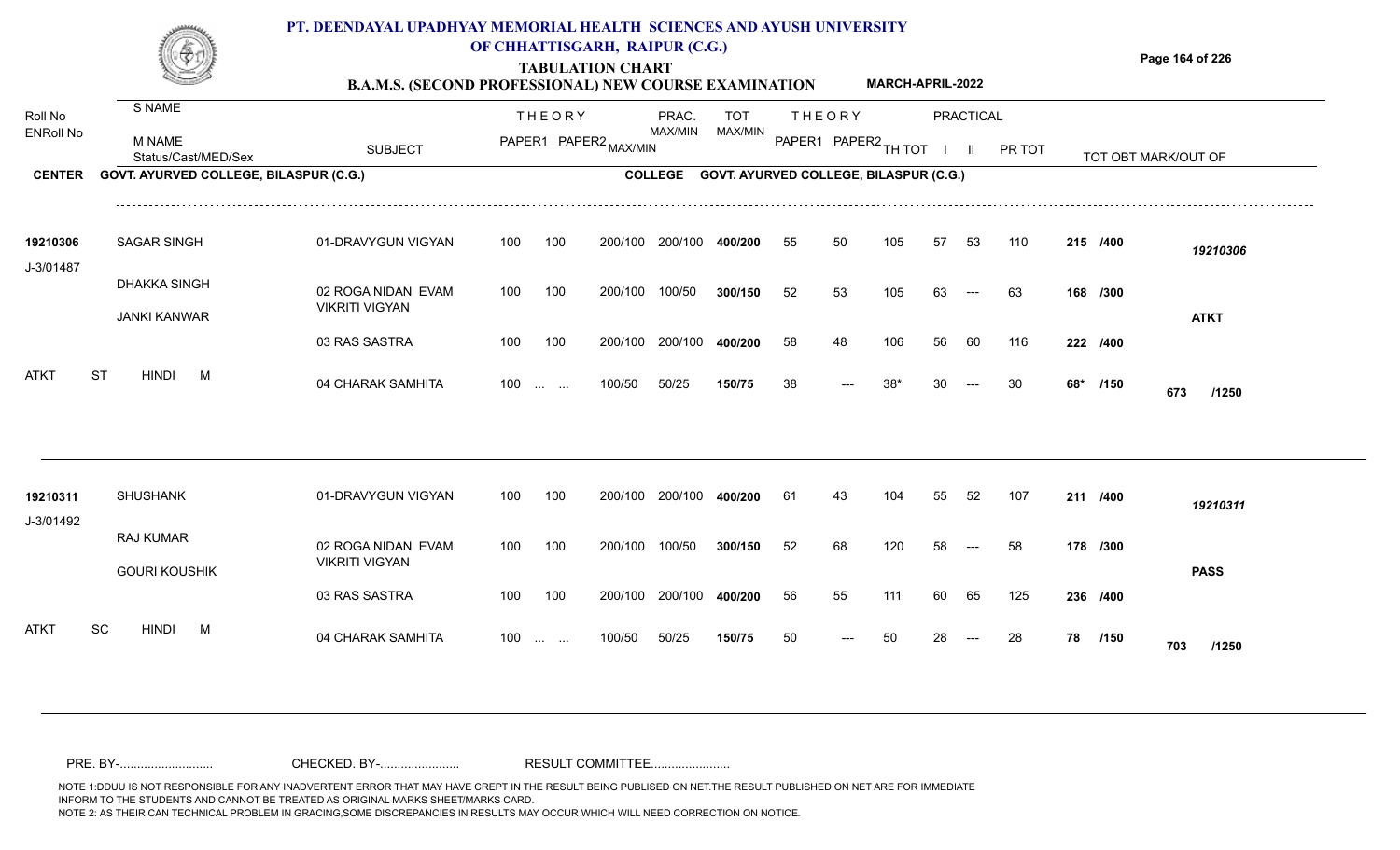

### **OF CHHATTISGARH, RAIPUR (C.G.)**

**Page 165 of 226**

### **TABULATION CHART B.A.M.S. (SECOND PROFESSIONAL) NEW COURSE EXAMINATION MARCH-APRIL-2022**

| Roll No               | S NAME                                           |                                             |     | <b>THEORY</b>            |         | PRAC.          | <b>TOT</b>                             |    | <b>THEORY</b>        |       |    | <b>PRACTICAL</b> |        |    |           |                     |  |
|-----------------------|--------------------------------------------------|---------------------------------------------|-----|--------------------------|---------|----------------|----------------------------------------|----|----------------------|-------|----|------------------|--------|----|-----------|---------------------|--|
| <b>ENRoll No</b>      | M NAME<br>Status/Cast/MED/Sex                    | <b>SUBJECT</b>                              |     | PAPER1 PAPER2 MAX/MIN    |         | MAX/MIN        | MAX/MIN                                |    | PAPER1 PAPER2 TH TOT |       |    | $\mathbf{H}$     | PR TOT |    |           | TOT OBT MARK/OUT OF |  |
| <b>CENTER</b>         | GOVT. AYURVED COLLEGE, BILASPUR (C.G.)           |                                             |     |                          |         | <b>COLLEGE</b> | GOVT. AYURVED COLLEGE, BILASPUR (C.G.) |    |                      |       |    |                  |        |    |           |                     |  |
| 19210321<br>J-3/01505 | KULESWAR BELSARIYA                               | 01-DRAVYGUN VIGYAN                          | 100 | 100                      | 200/100 | 200/100        | 400/200                                | A  | А                    | A     | A  | A                | A      | A  | /400      | 19210321            |  |
|                       | <b>B S BELSARIYA</b><br><b>HEMWATI BELSARIYA</b> | 02 ROGA NIDAN EVAM<br><b>VIKRITI VIGYAN</b> | 100 | 100                      | 200/100 | 100/50         | 300/150                                | 27 | 35                   | $62*$ | 59 | $---$            | 59     |    | 121* /300 | <b>ATKT</b>         |  |
|                       |                                                  | 03 RAS SASTRA                               | 100 | 100                      | 200/100 | 200/100        | 400/200                                | 57 | 34                   | $91*$ | 57 | 59               | 116    |    | 207 /400  |                     |  |
| <b>ATKT</b>           | <b>ST</b><br><b>HINDI</b><br>M                   | 04 CHARAK SAMHITA                           | 100 | <b>Contract Contract</b> | 100/50  | 50/25          | 150/75                                 | A  | ---                  |       |    |                  | A      | A  | /150      | 328<br>/1250        |  |
|                       |                                                  |                                             |     |                          |         |                |                                        |    |                      |       |    |                  |        |    |           |                     |  |
| 19210437<br>J-3/01461 | <b>HARSHITA CHOUDHARY</b>                        | 01-DRAVYGUN VIGYAN                          | 100 | 100                      | 200/100 | 200/100        | 400/200                                | 63 | 44                   | 107   | 56 | 52               | 108    |    | 215 /400  | 19210437            |  |
|                       | J P CHOUDHARY<br><b>SARITA CHOUDHARY</b>         | 02 ROGA NIDAN EVAM<br><b>VIKRITI VIGYAN</b> | 100 | 100                      | 200/100 | 100/50         | 300/150                                | 56 | 52                   | 108   |    |                  | 64     |    | 172 /300  | <b>PASS</b>         |  |
|                       |                                                  | 03 RAS SASTRA                               | 100 | 100                      | 200/100 | 200/100        | 400/200                                | 69 | 56                   | 125   | 58 | 60               | 118    |    | 243 /400  |                     |  |
| <b>REG</b>            | <b>OBC</b><br><b>HINDI</b><br>-F                 | 04 CHARAK SAMHITA                           | 100 | <b>Contract Contract</b> | 100/50  | 50/25          | 150/75                                 | 50 |                      | 50    |    |                  | 35     | 85 | /150      | 715<br>/1250        |  |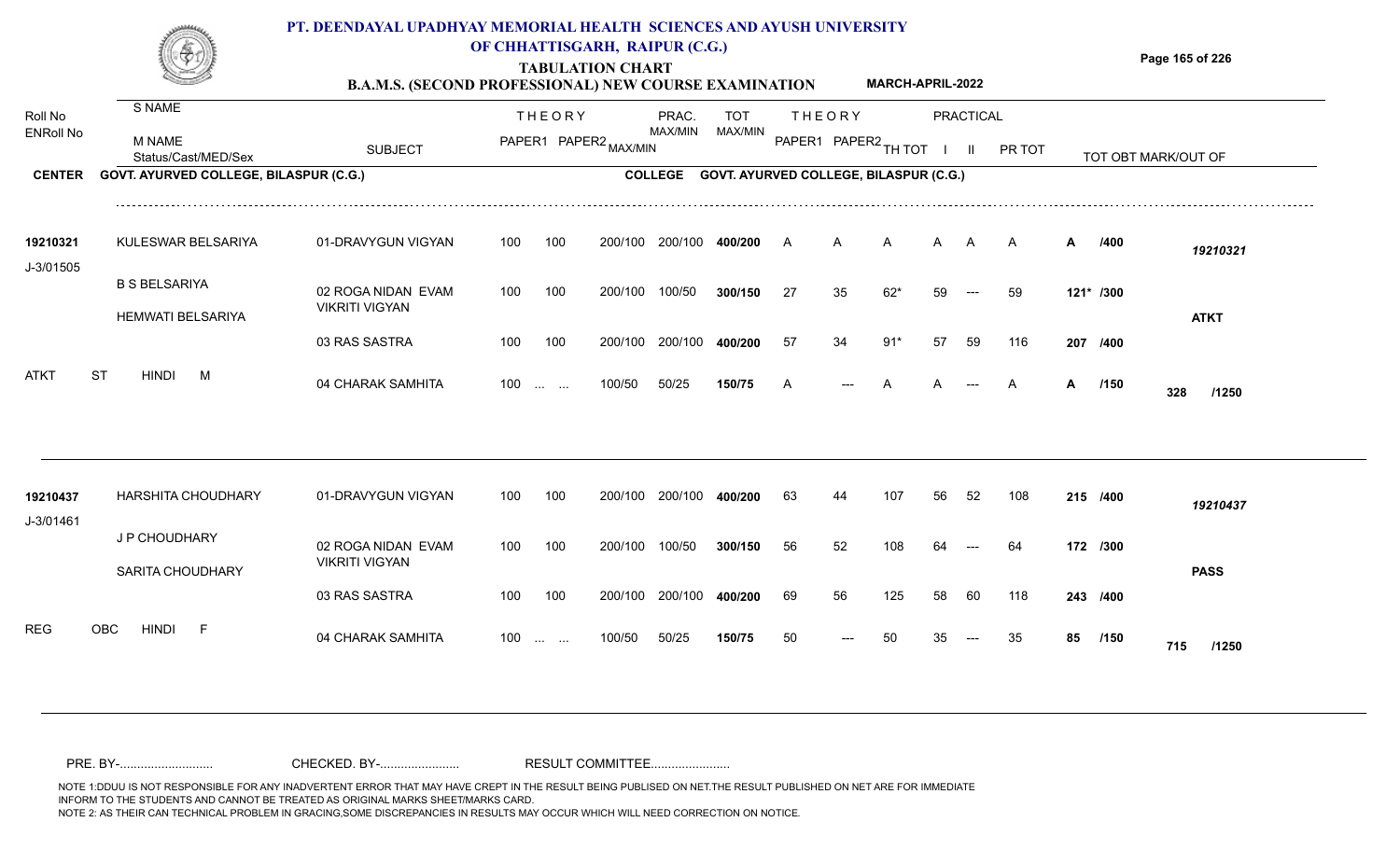

### **OF CHHATTISGARH, RAIPUR (C.G.)**

**Page 166 of 226**

#### **TABULATION CHART B.A.M.S. (SECOND PROFESSIONAL) NEW COURSE EXAMINATION MARCH-APRIL-2022**

| Roll No               | S NAME                                   |                                             |     | <b>THEORY</b>                          |                       | PRAC.          | <b>TOT</b>                             |    | <b>THEORY</b>        |     |    | <b>PRACTICAL</b> |        |    |          |                     |  |
|-----------------------|------------------------------------------|---------------------------------------------|-----|----------------------------------------|-----------------------|----------------|----------------------------------------|----|----------------------|-----|----|------------------|--------|----|----------|---------------------|--|
| <b>ENRoll No</b>      | <b>M NAME</b><br>Status/Cast/MED/Sex     | <b>SUBJECT</b>                              |     |                                        | PAPER1 PAPER2 MAX/MIN | MAX/MIN        | MAX/MIN                                |    | PAPER1 PAPER2 TH TOT |     |    |                  | PR TOT |    |          | TOT OBT MARK/OUT OF |  |
| <b>CENTER</b>         | GOVT. AYURVED COLLEGE, BILASPUR (C.G.)   |                                             |     |                                        |                       | <b>COLLEGE</b> | GOVT. AYURVED COLLEGE, BILASPUR (C.G.) |    |                      |     |    |                  |        |    |          |                     |  |
| 20210075              | <b>HARSH SAXENA</b>                      | 01-DRAVYGUN VIGYAN                          | 100 | 100                                    | 200/100               | 200/100        | 400/200                                | 52 |                      | 120 | 60 | 55               | 115    |    | 235 /400 | 20210075            |  |
| K-3/01696             | RAJ KISHOR SAXENA<br>SARITA SAXENA       | 02 ROGA NIDAN EVAM<br><b>VIKRITI VIGYAN</b> | 100 | 100                                    | 200/100               | 100/50         | 300/150                                | 50 | 56                   | 106 | 59 |                  | 59     |    | 165 /300 | <b>PASS</b>         |  |
|                       |                                          | 03 RAS SASTRA                               | 100 | 100                                    | 200/100               | 200/100        | 400/200                                | 55 | 58                   | 113 | 55 | 56               | 111    |    | 224 /400 |                     |  |
| <b>REG</b>            | <b>HINDI</b><br><b>GEN</b><br>M          | 04 CHARAK SAMHITA                           | 100 | <b>Section Contract</b>                | 100/50                | 50/25          | 150/75                                 | 50 |                      | 50  | 28 |                  | 28     | 78 | /150     | 702<br>/1250        |  |
|                       |                                          |                                             |     |                                        |                       |                |                                        |    |                      |     |    |                  |        |    |          |                     |  |
| 20210076<br>K-3/01697 | <b>DEEPAK SAINI</b>                      | 01-DRAVYGUN VIGYAN                          | 100 | 100                                    | 200/100               | 200/100        | 400/200                                | 67 | 67                   | 134 | 61 | 57               | 118    |    | 252 /400 | 20210076            |  |
|                       | SURESH KUMAR SAINI<br><b>VIDHYA DEVI</b> | 02 ROGA NIDAN EVAM<br><b>VIKRITI VIGYAN</b> | 100 | 100                                    | 200/100               | 100/50         | 300/150                                | 65 | 63                   | 128 | 60 |                  | 60     |    | 188 /300 | <b>PASS</b>         |  |
|                       |                                          | 03 RAS SASTRA                               | 100 | 100                                    | 200/100               | 200/100        | 400/200                                | 64 | 73                   | 137 | 68 | 68               | 136    |    | 273 /400 |                     |  |
| <b>REG</b>            | <b>HINDI</b><br><b>OBC</b><br>M          | 04 CHARAK SAMHITA                           | 100 | $\mathbf{r}$ . The set of $\mathbf{r}$ | 100/50                | 50/25          | 150/75                                 | 64 |                      |     |    |                  | 36     |    | 100 /150 | 813<br>/1250        |  |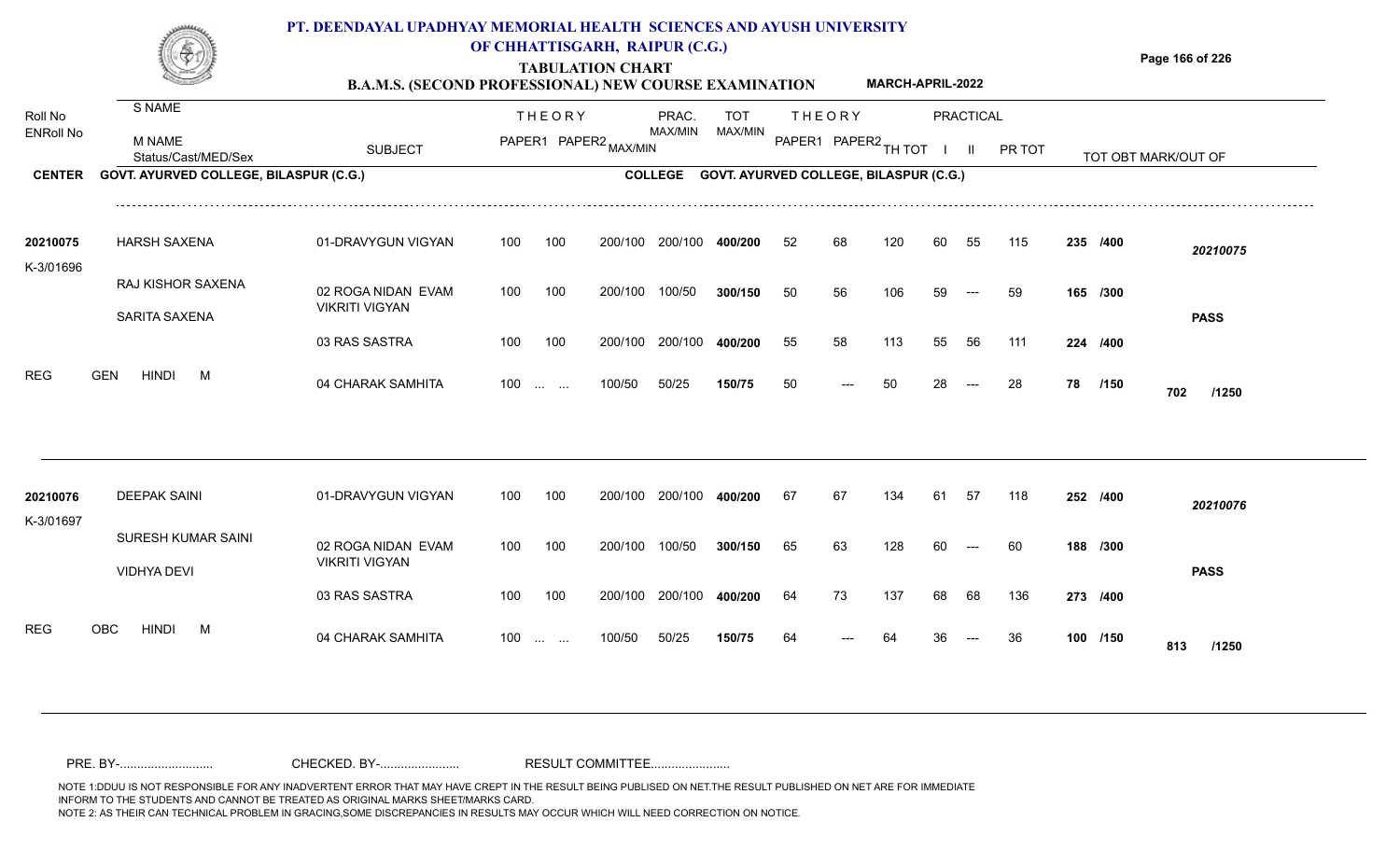

### **OF CHHATTISGARH, RAIPUR (C.G.)**

**Page 167 of 226**

#### **TABULATION CHART B.A.M.S. (SECOND PROFESSIONAL) NEW COURSE EXAMINATION MARCH-APRIL-2022**

| Roll No               | S NAME                                 |                                             |     | <b>THEORY</b>            |         | PRAC.          | <b>TOT</b>                             |    | <b>THEORY</b>        |     |    | <b>PRACTICAL</b> |        |    |          |                     |
|-----------------------|----------------------------------------|---------------------------------------------|-----|--------------------------|---------|----------------|----------------------------------------|----|----------------------|-----|----|------------------|--------|----|----------|---------------------|
| <b>ENRoll No</b>      | M NAME<br>Status/Cast/MED/Sex          | <b>SUBJECT</b>                              |     | PAPER1 PAPER2 MAX/MIN    |         | MAX/MIN        | MAX/MIN                                |    | PAPER1 PAPER2 TH TOT |     |    | $\mathbf{H}$     | PR TOT |    |          | TOT OBT MARK/OUT OF |
| <b>CENTER</b>         | GOVT. AYURVED COLLEGE, BILASPUR (C.G.) |                                             |     |                          |         | <b>COLLEGE</b> | GOVT. AYURVED COLLEGE, BILASPUR (C.G.) |    |                      |     |    |                  |        |    |          |                     |
| 20210077              | AJAY YADAV                             | 01-DRAVYGUN VIGYAN                          | 100 | 100                      | 200/100 | 200/100        | 400/200                                | 69 | 64                   | 133 | 60 | 55               | 115    |    | 248 /400 | 20210077            |
| K-3/01698             |                                        |                                             |     |                          |         |                |                                        |    |                      |     |    |                  |        |    |          |                     |
|                       | PRAKASH CHANDRA YADAV                  | 02 ROGA NIDAN EVAM                          | 100 | 100                      | 200/100 | 100/50         | 300/150                                | 65 | 68                   | 133 | 63 |                  | 63     |    | 196 /300 |                     |
|                       | <b>KIRAN YADAV</b>                     | <b>VIKRITI VIGYAN</b>                       |     |                          |         |                |                                        |    |                      |     |    |                  |        |    |          | <b>PASS</b>         |
|                       |                                        | 03 RAS SASTRA                               | 100 | 100                      | 200/100 | 200/100        | 400/200                                | 69 | 71                   | 140 | 56 | 60               | 116    |    | 256 /400 |                     |
| <b>REG</b>            | <b>HINDI</b><br><b>OBC</b><br>M        | 04 CHARAK SAMHITA                           |     | $100$                    | 100/50  | 50/25          | 150/75                                 | 52 |                      | 52  |    |                  | 34     | 86 | /150     | 786<br>/1250        |
|                       |                                        |                                             |     |                          |         |                |                                        |    |                      |     |    |                  |        |    |          |                     |
| 20210078<br>K-3/01699 | ANUJ KUMAR SINGH                       | 01-DRAVYGUN VIGYAN                          | 100 | 100                      | 200/100 | 200/100        | 400/200                                | 67 | 60                   | 127 | 65 | 54               | 119    |    | 246 /400 | 20210078            |
|                       | <b>BABULAL SINGH</b>                   | 02 ROGA NIDAN EVAM<br><b>VIKRITI VIGYAN</b> | 100 | 100                      | 200/100 | 100/50         | 300/150                                | 60 | 61                   | 121 | 79 |                  | 79     |    | 200 /300 |                     |
|                       | SAROJ DEVI                             |                                             |     |                          |         |                |                                        |    |                      |     |    |                  |        |    |          | <b>PASS</b>         |
|                       |                                        | 03 RAS SASTRA                               | 100 | 100                      | 200/100 | 200/100        | 400/200                                | 61 | 69                   | 130 | 70 | 70               | 140    |    | 270 /400 |                     |
| <b>REG</b>            | OBC<br><b>HINDI</b><br>M               | 04 CHARAK SAMHITA                           | 100 | <b>Contract Contract</b> | 100/50  | 50/25          | 150/75                                 | 50 |                      |     |    |                  |        | 90 | /150     | 806<br>/1250        |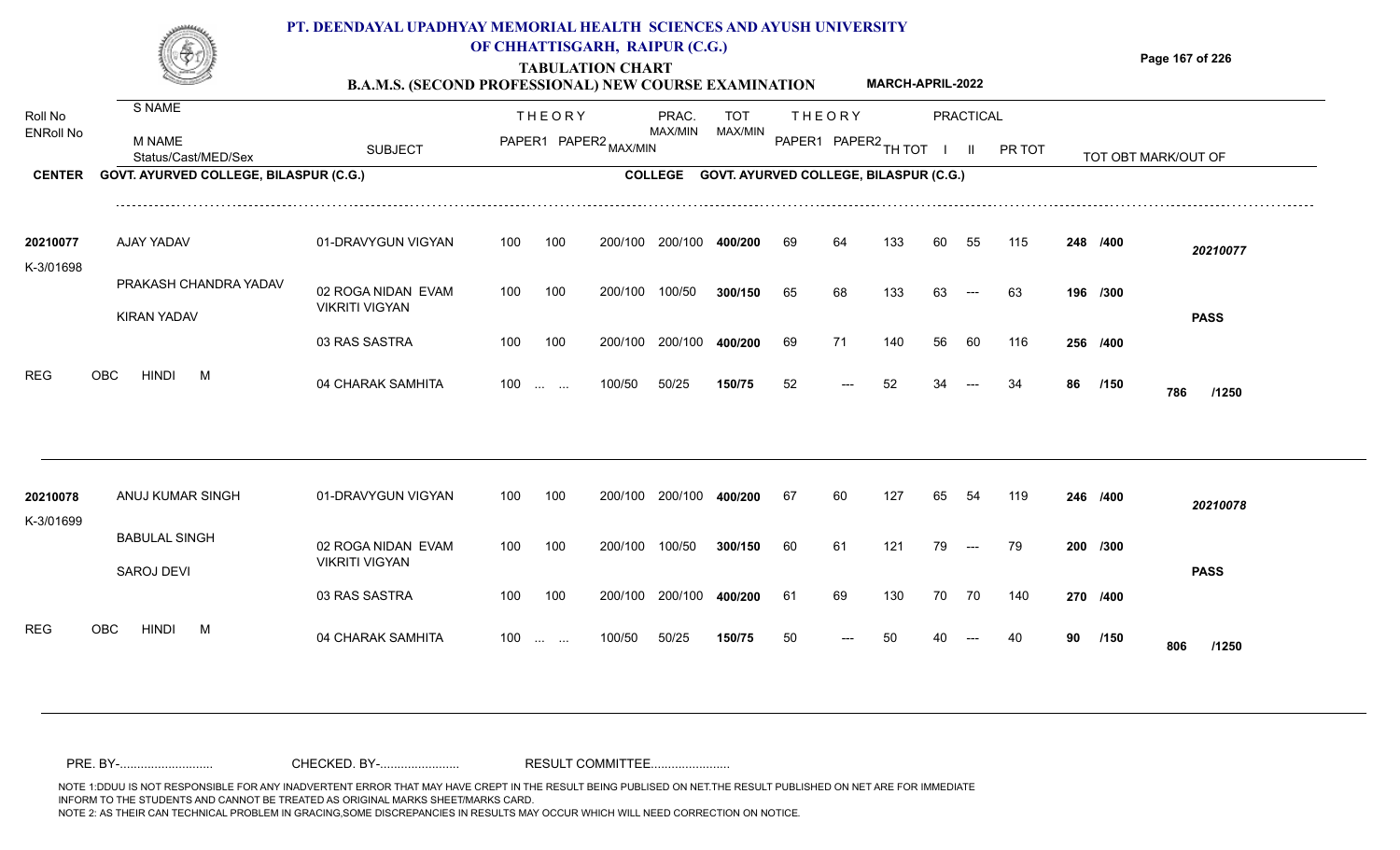

### **OF CHHATTISGARH, RAIPUR (C.G.)**

**Page 168 of 226**

**MARCH-APRIL-2022**

### **TABULATION CHART B.A.M.S. (SECOND PROFESSIONAL) NEW COURSE EXAMINATION**

| Roll No          | S NAME                                 |                                             |     | <b>THEORY</b>                                  |         | PRAC.          | <b>TOT</b>                             |    | <b>THEORY</b>        |     |    | <b>PRACTICAL</b> |        |    |          |                     |
|------------------|----------------------------------------|---------------------------------------------|-----|------------------------------------------------|---------|----------------|----------------------------------------|----|----------------------|-----|----|------------------|--------|----|----------|---------------------|
| <b>ENRoll No</b> | <b>M NAME</b><br>Status/Cast/MED/Sex   | <b>SUBJECT</b>                              |     | PAPER1 PAPER2 MAX/MIN                          |         | MAX/MIN        | MAX/MIN                                |    | PAPER1 PAPER2 TH TOT |     |    |                  | PR TOT |    |          | TOT OBT MARK/OUT OF |
| <b>CENTER</b>    | GOVT. AYURVED COLLEGE, BILASPUR (C.G.) |                                             |     |                                                |         | <b>COLLEGE</b> | GOVT. AYURVED COLLEGE, BILASPUR (C.G.) |    |                      |     |    |                  |        |    |          |                     |
| 20210079         | <b>AARUSHI VERMA</b>                   | 01-DRAVYGUN VIGYAN                          | 100 | 100                                            | 200/100 | 200/100        | 400/200                                | 68 | 67                   | 135 | 67 | 56               | 123    |    | 258 /400 | 20210079            |
| K-3/01700        | RAMESHWAR VERMA<br><b>REKHA VERMA</b>  | 02 ROGA NIDAN EVAM<br><b>VIKRITI VIGYAN</b> | 100 | 100                                            | 200/100 | 100/50         | 300/150                                | 68 | 64                   | 132 | 78 | $---$            | 78     |    | 210 /300 | <b>PASS</b>         |
|                  |                                        | 03 RAS SASTRA                               | 100 | 100                                            | 200/100 | 200/100        | 400/200                                | 60 | 71                   | 131 | 65 | 69               | 134    |    | 265 /400 |                     |
| <b>REG</b>       | <b>HINDI</b><br><b>OBC</b><br>-F       | 04 CHARAK SAMHITA                           |     | $100$                                          | 100/50  | 50/25          | 150/75                                 | 51 |                      | 51  |    |                  | 36     | 87 | /150     | 820<br>/1250        |
| 20210080         | <b>ADITI MAHIPAL</b>                   | 01-DRAVYGUN VIGYAN                          | 100 | 100                                            | 200/100 | 200/100        | 400/200                                | 65 | 73                   | 138 | 63 | 55               | 118    |    | 256 /400 |                     |
| K-3/01701        | RAM NARAYAN MAHIPAL                    |                                             |     |                                                |         |                |                                        |    |                      |     |    |                  |        |    |          | 20210080            |
|                  | <b>ANITA MAHIPAL</b>                   | 02 ROGA NIDAN EVAM<br><b>VIKRITI VIGYAN</b> | 100 | 100                                            | 200/100 | 100/50         | 300/150                                | 54 | 64                   | 118 | 74 |                  | 74     |    | 192 /300 | <b>PASS</b>         |
|                  |                                        | 03 RAS SASTRA                               | 100 | 100                                            | 200/100 | 200/100        | 400/200                                | 58 | 69                   | 127 | 58 | 62               | 120    |    | 247 /400 |                     |
| <b>REG</b>       | SC<br><b>HINDI</b><br>- F              | 04 CHARAK SAMHITA                           | 100 | $\mathbf{r}$ and $\mathbf{r}$ and $\mathbf{r}$ | 100/50  | 50/25          | 150/75                                 | 62 |                      |     |    |                  | 30     | 92 | /150     | 787<br>/1250        |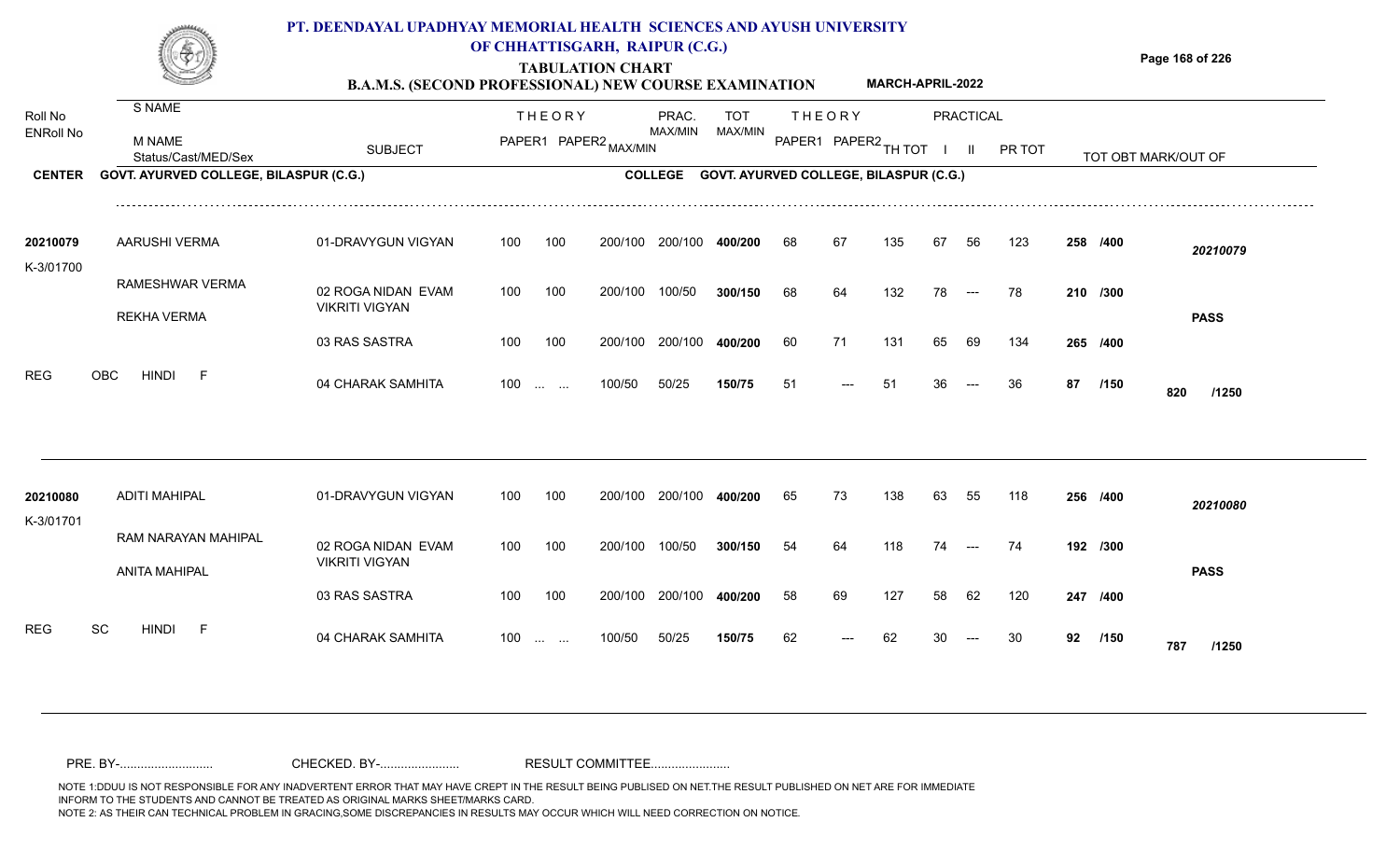

## **OF CHHATTISGARH, RAIPUR (C.G.)**

**Page 169 of 226**

#### **TABULATION CHART B.A.M.S. (SECOND PROFESSIONAL) NEW COURSE EXAMINATION MARCH-APRIL-2022**

| Roll No<br><b>ENRoll No</b> | <b>S NAME</b><br><b>M NAME</b>                                | <b>SUBJECT</b>                              |     | <b>THEORY</b>                                                 | PAPER1 PAPER2 MAX/MIN | PRAC.<br>MAX/MIN | <b>TOT</b><br>MAX/MIN                  |    | <b>THEORY</b><br>PAPER1 PAPER2 TH TOT |     |    | <b>PRACTICAL</b><br>$\mathbf{II}$ | PR TOT |    |          |                     |  |
|-----------------------------|---------------------------------------------------------------|---------------------------------------------|-----|---------------------------------------------------------------|-----------------------|------------------|----------------------------------------|----|---------------------------------------|-----|----|-----------------------------------|--------|----|----------|---------------------|--|
| <b>CENTER</b>               | Status/Cast/MED/Sex<br>GOVT. AYURVED COLLEGE, BILASPUR (C.G.) |                                             |     |                                                               |                       | <b>COLLEGE</b>   | GOVT. AYURVED COLLEGE, BILASPUR (C.G.) |    |                                       |     |    |                                   |        |    |          | TOT OBT MARK/OUT OF |  |
|                             |                                                               |                                             |     |                                                               |                       |                  |                                        |    |                                       |     |    |                                   |        |    |          |                     |  |
| 20210082                    | AKANKSHA GUPTA                                                | 01-DRAVYGUN VIGYAN                          | 100 | 100                                                           | 200/100               | 200/100          | 400/200                                | 68 | 66                                    | 134 | 65 | 56                                | 121    |    | 255 /400 | 20210082            |  |
| K-3/01703                   | PRADEEP KUMAR GUPTA                                           | 02 ROGA NIDAN EVAM                          | 100 | 100                                                           | 200/100               | 100/50           | 300/150                                | 61 | 66                                    | 127 | 76 | $--$                              | 76     |    | 203 /300 |                     |  |
|                             | SANGEETA GUPTA                                                | <b>VIKRITI VIGYAN</b><br>03 RAS SASTRA      | 100 | 100                                                           | 200/100               | 200/100          | 400/200                                | 65 | 73                                    | 138 | 69 | 70                                | 139    |    | 277 /400 | <b>PASS</b>         |  |
| <b>REG</b>                  | <b>HINDI</b><br><b>OBC</b><br>- F                             | 04 CHARAK SAMHITA                           | 100 | $\mathcal{L}_{\mathcal{F}}$ , and $\mathcal{L}_{\mathcal{F}}$ | 100/50                | 50/25            | 150/75                                 | 60 |                                       | 60  | 37 |                                   | 37     | 97 | /150     | 832<br>/1250        |  |
|                             | ANKUR KUMAR SRIVASTAVA                                        |                                             | 100 | 100                                                           | 200/100               | 200/100          | 400/200                                |    |                                       | 127 |    | 58                                | 120    |    |          |                     |  |
| 20210084<br>K-3/01705       |                                                               | 01-DRAVYGUN VIGYAN                          |     |                                                               |                       |                  |                                        | 58 | 69                                    |     | 62 |                                   |        |    | 247 /400 | 20210084            |  |
|                             | SATYENDRA KUMAR<br><b>SRIVASTAV</b><br>MANJU SRIVASTAV        | 02 ROGA NIDAN EVAM<br><b>VIKRITI VIGYAN</b> | 100 | 100                                                           | 200/100               | 100/50           | 300/150                                | 50 | 52                                    | 102 | 69 |                                   | 69     |    | 171 /300 | <b>PASS</b>         |  |
|                             |                                                               | 03 RAS SASTRA                               | 100 | 100                                                           | 200/100               | 200/100          | 400/200                                | 58 | 62                                    | 120 | 68 | 65                                | 133    |    | 253 /400 |                     |  |
| <b>REG</b>                  | <b>GEN</b><br>HINDI<br>M                                      | 04 CHARAK SAMHITA                           | 100 | $\sim 10^{-10}$ and $\sim 10^{-10}$                           | 100/50                | 50/25            | 150/75                                 | 50 |                                       | 50  |    |                                   | 28     | 78 | /150     | 749<br>/1250        |  |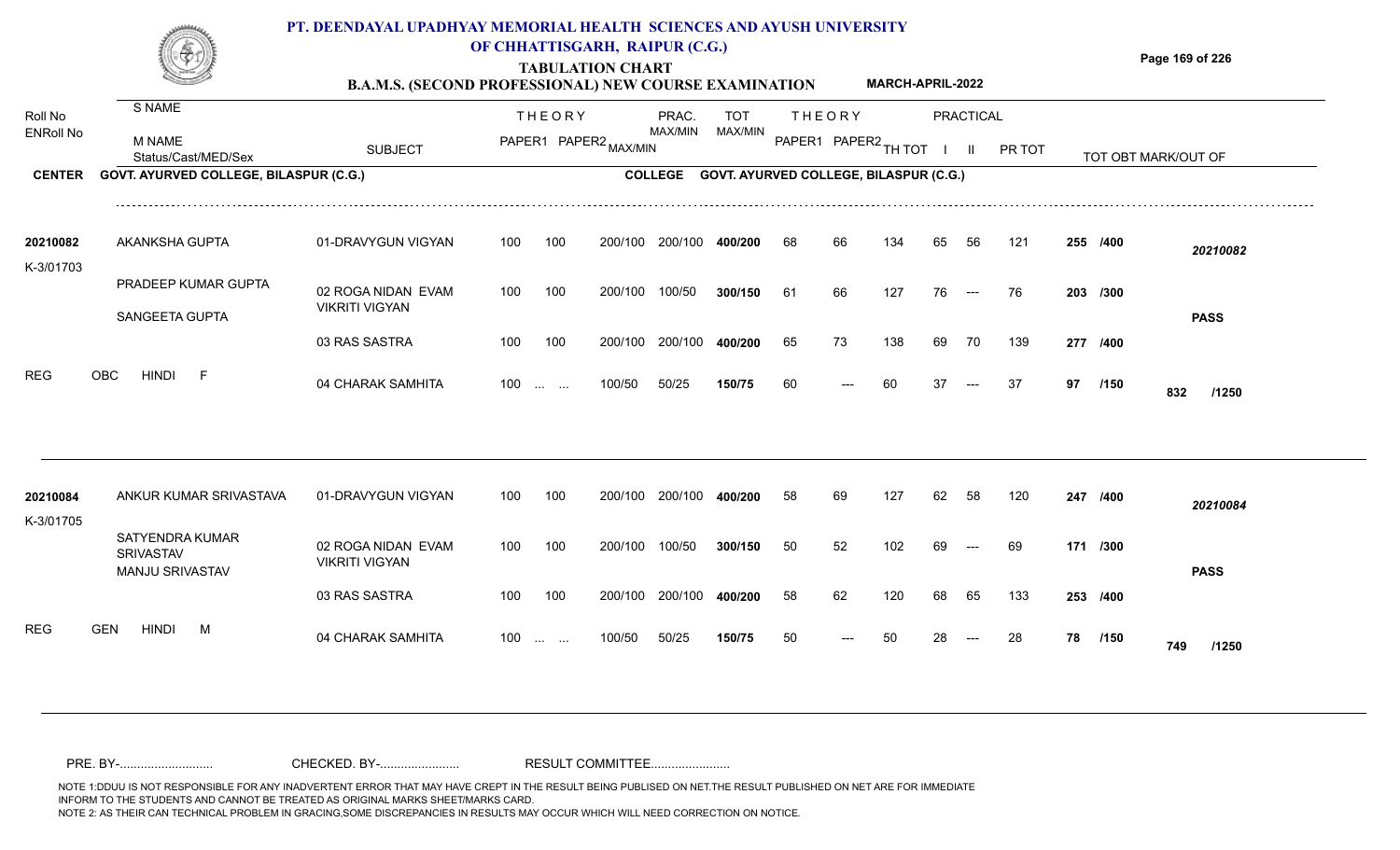

### **OF CHHATTISGARH, RAIPUR (C.G.)**

**Page 170 of 226**

### **TABULATION CHART B.A.M.S. (SECOND PROFESSIONAL) NEW COURSE EXAMINATION MARCH-APRIL-2022**

| Roll No<br><b>ENRoll No</b> | S NAME<br><b>M NAME</b>                                       | <b>SUBJECT</b>                              |     | <b>THEORY</b>            | PAPER1 PAPER2 MAX/MIN | PRAC.<br>MAX/MIN | <b>TOT</b><br>MAX/MIN                          |    | <b>THEORY</b><br>PAPER1 PAPER2 TH TOT |     |    | <b>PRACTICAL</b><br>$\mathbf{H}$ | PR TOT |    |          |                     |
|-----------------------------|---------------------------------------------------------------|---------------------------------------------|-----|--------------------------|-----------------------|------------------|------------------------------------------------|----|---------------------------------------|-----|----|----------------------------------|--------|----|----------|---------------------|
| <b>CENTER</b>               | Status/Cast/MED/Sex<br>GOVT. AYURVED COLLEGE, BILASPUR (C.G.) |                                             |     |                          |                       |                  | COLLEGE GOVT. AYURVED COLLEGE, BILASPUR (C.G.) |    |                                       |     |    |                                  |        |    |          | TOT OBT MARK/OUT OF |
|                             |                                                               |                                             |     |                          |                       |                  |                                                |    |                                       |     |    |                                  |        |    |          |                     |
| 20210085                    | <b>ARTI SAHU</b>                                              | 01-DRAVYGUN VIGYAN                          | 100 | 100                      | 200/100               | 200/100          | 400/200                                        | 67 | 70                                    | 137 | 67 | -57                              | 124    |    | 261 /400 | 20210085            |
| K-3/01706                   | CHITESHWAR PRASAD<br>SAHU<br>SANTOSHI SAHU                    | 02 ROGA NIDAN EVAM<br><b>VIKRITI VIGYAN</b> | 100 | 100                      | 200/100               | 100/50           | 300/150                                        | 59 | 77                                    | 136 | 70 | $\hspace{0.05cm}---$             | 70     |    | 206 /300 | <b>PASS</b>         |
|                             |                                                               | 03 RAS SASTRA                               | 100 | 100                      | 200/100               | 200/100          | 400/200                                        | 67 | 67                                    | 134 | 69 | 71                               | 140    |    | 274 /400 |                     |
| <b>REG</b>                  | <b>OBC</b><br><b>HINDI</b><br>-F                              | 04 CHARAK SAMHITA                           |     | $100$                    | 100/50                | 50/25            | 150/75                                         | 57 | ---                                   | 57  | 35 | $---$                            | 35     | 92 | /150     | 833<br>/1250        |
|                             |                                                               |                                             |     |                          |                       |                  |                                                |    |                                       |     |    |                                  |        |    |          |                     |
| 20210086<br>K-3/01707       | AVINASH RANJAN                                                | 01-DRAVYGUN VIGYAN                          | 100 | 100                      | 200/100               | 200/100          | 400/200                                        | 62 | 64                                    | 126 | 63 | 58                               | 121    |    | 247 /400 | 20210086            |
|                             | RUNJAY KUMAR SINGH<br>PAMMI DEVI                              | 02 ROGA NIDAN EVAM<br><b>VIKRITI VIGYAN</b> | 100 | 100                      | 200/100               | 100/50           | 300/150                                        | 54 | 59                                    | 113 | 68 | $---$                            | 68     |    | 181 /300 | <b>PASS</b>         |
|                             |                                                               | 03 RAS SASTRA                               | 100 | 100                      | 200/100               | 200/100          | 400/200                                        | 60 | 64                                    | 124 |    | 60                               | 119    |    | 243 /400 |                     |
| <b>REG</b>                  | <b>HINDI</b><br><b>GEN</b><br>M                               | 04 CHARAK SAMHITA                           | 100 | <b>Contract Contract</b> | 100/50                | 50/25            | 150/75                                         | 50 |                                       |     |    |                                  |        | 84 | /150     | 755<br>/1250        |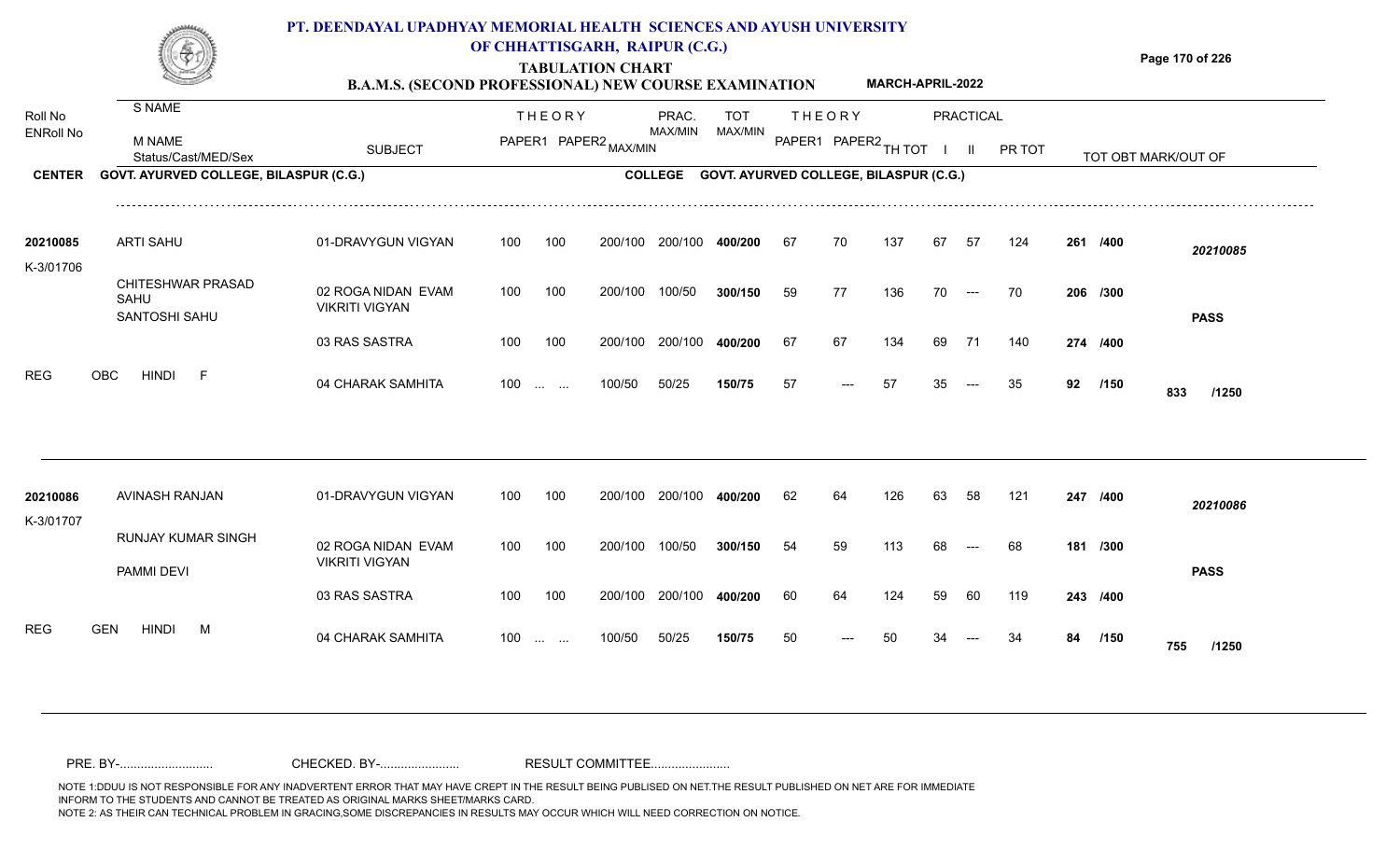

### **TABULATION CHART OF CHHATTISGARH, RAIPUR (C.G.)**

**Page 171 of 226**

#### **B.A.M.S. (SECOND PROFESSIONAL) NEW COURSE EXAMINATION MARCH-APRIL-2022**

| Roll No               | S NAME                                               |                                             |     | <b>THEORY</b>                                             |                       | PRAC.          | TOT                                    |    | <b>THEORY</b>        |     |    | <b>PRACTICAL</b> |        |    |          |                     |  |
|-----------------------|------------------------------------------------------|---------------------------------------------|-----|-----------------------------------------------------------|-----------------------|----------------|----------------------------------------|----|----------------------|-----|----|------------------|--------|----|----------|---------------------|--|
| <b>ENRoll No</b>      | <b>M NAME</b><br>Status/Cast/MED/Sex                 | <b>SUBJECT</b>                              |     |                                                           | PAPER1 PAPER2 MAX/MIN | MAX/MIN        | MAX/MIN                                |    | PAPER1 PAPER2 TH TOT |     |    | $\mathbf{II}$    | PR TOT |    |          | TOT OBT MARK/OUT OF |  |
| <b>CENTER</b>         | GOVT. AYURVED COLLEGE, BILASPUR (C.G.)               |                                             |     |                                                           |                       | <b>COLLEGE</b> | GOVT. AYURVED COLLEGE, BILASPUR (C.G.) |    |                      |     |    |                  |        |    |          |                     |  |
| 20210088<br>K-3/01709 | <b>BHAVESH RATHORE</b>                               | 01-DRAVYGUN VIGYAN                          | 100 | 100                                                       | 200/100               | 200/100        | 400/200                                | 57 | 71                   | 128 | 62 | 55               | 117    |    | 245 /400 | 20210088            |  |
|                       | <b>MANOJ KUMAR RATHORE</b><br><b>KRISHNA RATHORE</b> | 02 ROGA NIDAN EVAM<br><b>VIKRITI VIGYAN</b> | 100 | 100                                                       | 200/100               | 100/50         | 300/150                                | 53 | 60                   | 113 | 65 | $---$            | 65     |    | 178 /300 | <b>PASS</b>         |  |
|                       |                                                      | 03 RAS SASTRA                               | 100 | 100                                                       | 200/100               | 200/100        | 400/200                                | 61 | 69                   | 130 | 60 | 61               | 121    |    | 251 /400 |                     |  |
| <b>REG</b>            | <b>OBC</b><br><b>HINDI</b><br>M                      | 04 CHARAK SAMHITA                           | 100 | $\mathbf{r}$ , $\mathbf{r}$ , $\mathbf{r}$ , $\mathbf{r}$ | 100/50                | 50/25          | 150/75                                 | 50 |                      | 50  |    |                  | 30     | 80 | /150     | 754<br>/1250        |  |
| 20210089              | <b>CHANDAN BEHRA</b>                                 | 01-DRAVYGUN VIGYAN                          | 100 | 100                                                       | 200/100               | 200/100        | 400/200                                | 59 | 58                   | 117 | 60 | 57               | 117    |    | 234 /400 |                     |  |
| K-3/01710             |                                                      |                                             |     |                                                           |                       |                |                                        |    |                      |     |    |                  |        |    |          | 20210089            |  |
|                       | RAJENDRA BEHRA<br><b>SUMATI BEHRA</b>                | 02 ROGA NIDAN EVAM<br><b>VIKRITI VIGYAN</b> | 100 | 100                                                       | 200/100               | 100/50         | 300/150                                | 55 | 61                   | 116 |    |                  | 64     |    | 180 /300 | <b>PASS</b>         |  |
|                       |                                                      | 03 RAS SASTRA                               | 100 | 100                                                       | 200/100               | 200/100        | 400/200                                | 64 | 64                   | 128 | 61 | 65               | 126    |    | 254 /400 |                     |  |
| <b>REG</b>            | <b>OBC</b><br><b>HINDI</b><br>M                      | 04 CHARAK SAMHITA                           | 100 | <b>Contract Contract</b>                                  | 100/50                | 50/25          | 150/75                                 | 60 |                      | 60  | 31 |                  | -31    | 91 | /150     | 759<br>/1250        |  |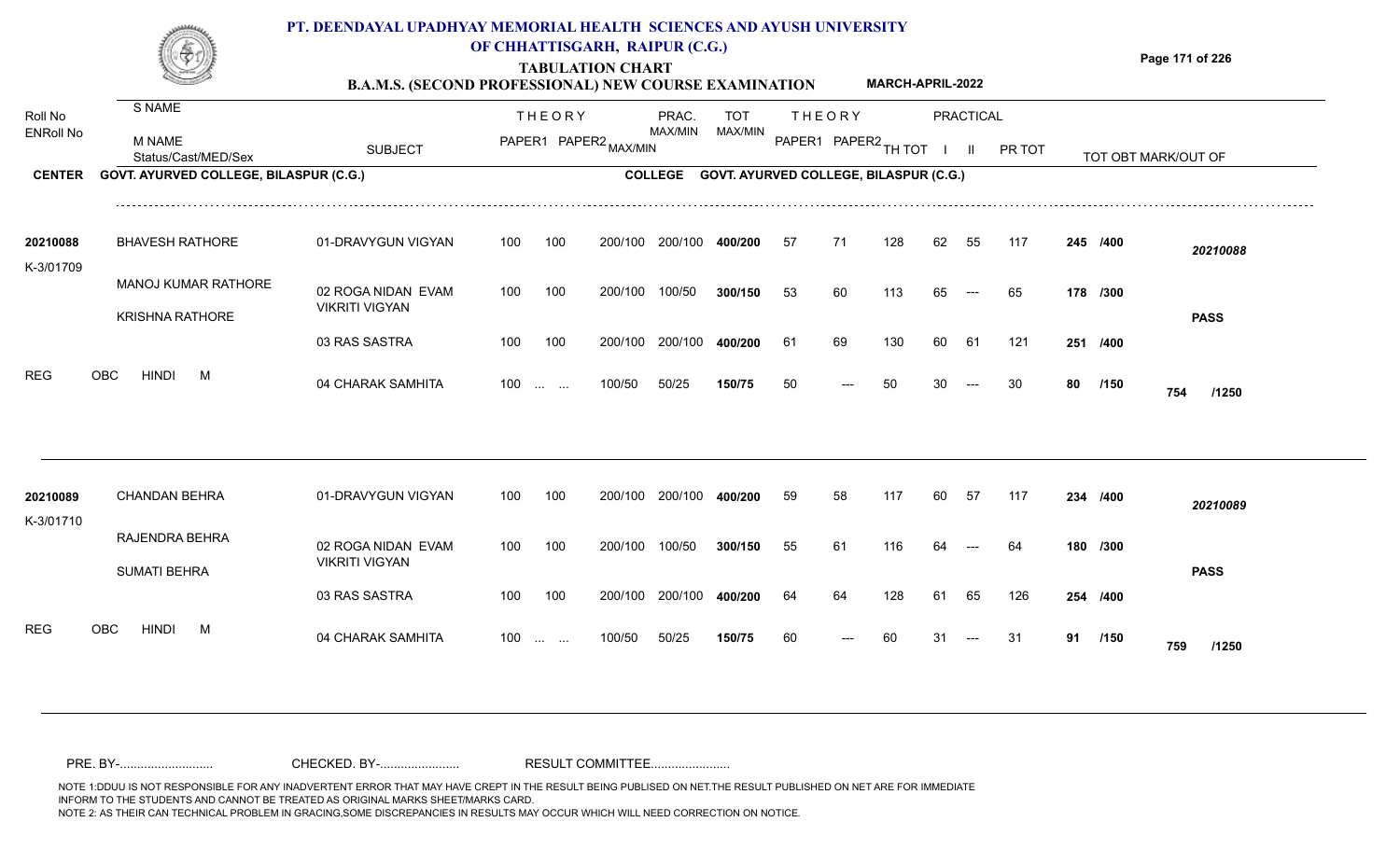

## **OF CHHATTISGARH, RAIPUR (C.G.)**

**Page 172 of 226**

#### **TABULATION CHART B.A.M.S. (SECOND PROFESSIONAL) NEW COURSE EXAMINATION MARCH-APRIL-2022**

| Roll No<br><b>ENRoll No</b><br><b>CENTER</b> | S NAME<br><b>M NAME</b><br>Status/Cast/MED/Sex<br>GOVT. AYURVED COLLEGE, BILASPUR (C.G.)  | <b>SUBJECT</b>                                                                     |                   | <b>THEORY</b><br>PAPER1 PAPER2 MAX/MIN |                               | PRAC.<br>MAX/MIN             | TOT<br>MAX/MIN<br>COLLEGE GOVT. AYURVED COLLEGE, BILASPUR (C.G.) |                | <b>THEORY</b><br>PAPER1 PAPER2 TH TOT |                   |                | <b>PRACTICAL</b><br>$\mathbf{II}$ | PR TOT           |    |                                  | TOT OBT MARK/OUT OF     |  |
|----------------------------------------------|-------------------------------------------------------------------------------------------|------------------------------------------------------------------------------------|-------------------|----------------------------------------|-------------------------------|------------------------------|------------------------------------------------------------------|----------------|---------------------------------------|-------------------|----------------|-----------------------------------|------------------|----|----------------------------------|-------------------------|--|
| 20210090<br>K-3/01711<br><b>REG</b>          | <b>CHITRANI SAHU</b><br>CHAIT RAM SAHU<br><b>OMRIT SAHU</b><br><b>HINDI</b><br>OBC<br>- F | 01-DRAVYGUN VIGYAN<br>02 ROGA NIDAN EVAM<br><b>VIKRITI VIGYAN</b><br>03 RAS SASTRA | 100<br>100<br>100 | 100<br>100<br>100                      | 200/100<br>200/100<br>200/100 | 200/100<br>100/50<br>200/100 | 400/200<br>300/150<br>400/200                                    | 72<br>67<br>70 | 68<br>77<br>73                        | 140<br>144<br>143 | 68<br>69<br>70 | 59<br>$---$<br>70                 | 127<br>69<br>140 |    | 267 /400<br>213 /300<br>283 /400 | 20210090<br><b>PASS</b> |  |
|                                              |                                                                                           | 04 CHARAK SAMHITA                                                                  | $100 \dots \dots$ |                                        | 100/50                        | 50/25                        | 150/75                                                           | 72             | $---$                                 | 72                | 36             | $---$                             | 36               |    | 108 /150                         | 871<br>/1250            |  |
| 20210091<br>K-3/01712                        | DAYA RAM<br><b>SAME LAL</b>                                                               | 01-DRAVYGUN VIGYAN                                                                 | 100               | 100                                    | 200/100                       | 200/100                      | 400/200                                                          | 68             | 67                                    | 135               | 65             | 57                                | 122              |    | 257 /400                         | 20210091                |  |
|                                              | <b>HAAR BAI</b>                                                                           | 02 ROGA NIDAN EVAM<br><b>VIKRITI VIGYAN</b><br>03 RAS SASTRA                       | 100<br>100        | 100<br>100                             | 200/100<br>200/100            | 100/50<br>200/100            | 300/150<br>400/200                                               | 63<br>72       | 68<br>81                              | 131<br>153        | 67<br>73       | $---$<br>71                       | 67<br>144        |    | 198 /300<br>297 /400             | <b>PASS</b>             |  |
| <b>REG</b>                                   | <b>HINDI</b><br>OBC<br>M                                                                  | 04 CHARAK SAMHITA                                                                  | 100               | <b>Contract Contract</b>               | 100/50                        | 50/25                        | 150/75                                                           | 69             | $---$                                 | 69                | 30             | $---$                             | 30               | 99 | /150                             | 851<br>/1250            |  |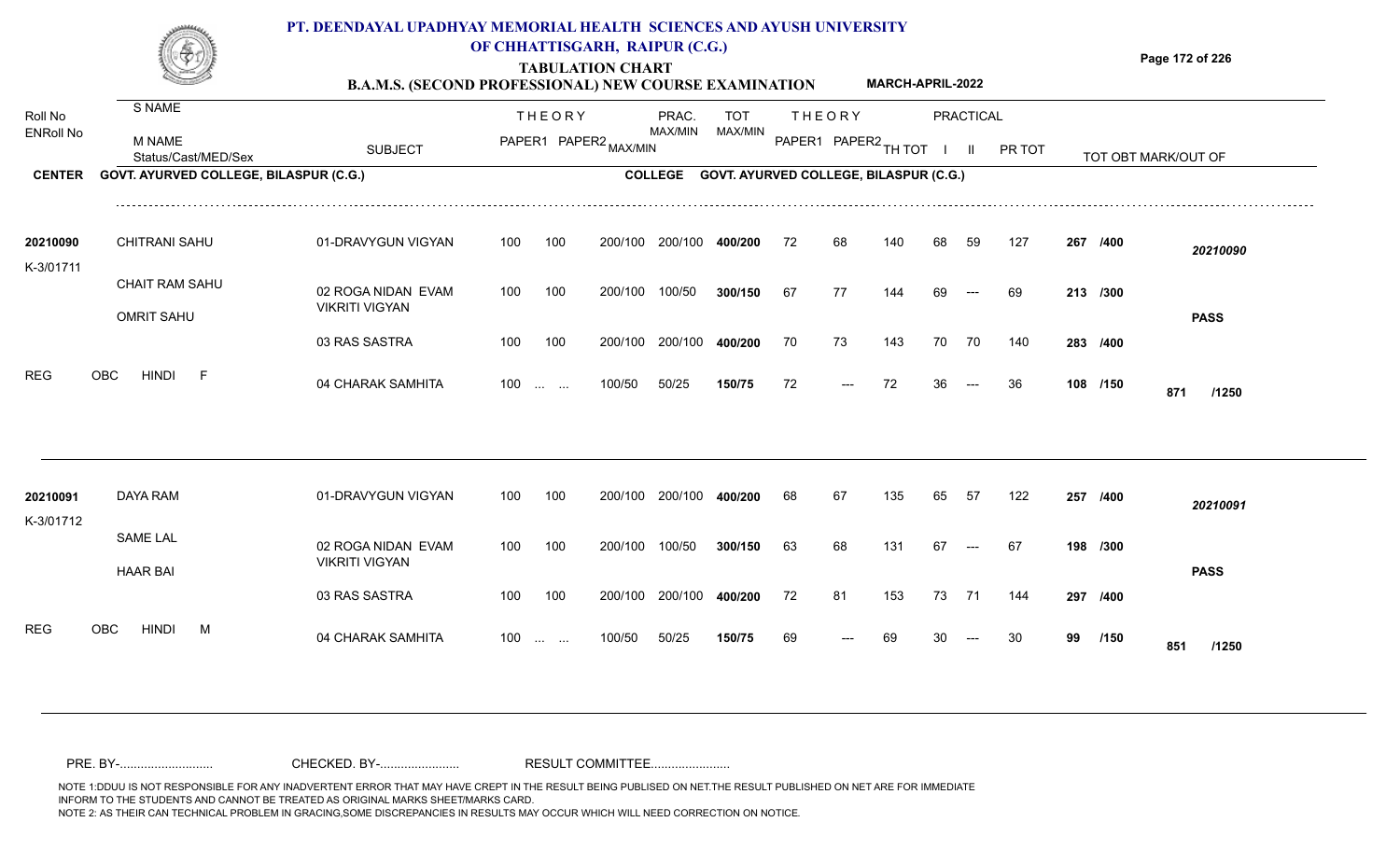

## **OF CHHATTISGARH, RAIPUR (C.G.)**

**Page 173 of 226**

### **TABULATION CHART B.A.M.S. (SECOND PROFESSIONAL) NEW COURSE EXAMINATION MARCH-APRIL-2022**

| Roll No<br><b>ENRoll No</b> | S NAME<br>M NAME                       |                       |     | <b>THEORY</b><br>PAPER1 PAPER2 MAX/MIN |         | PRAC.<br>MAX/MIN | <b>TOT</b><br>MAX/MIN                          |    | <b>THEORY</b><br>PAPER1 PAPER2 TH TOT |     |    | <b>PRACTICAL</b>    |        |    |          |                     |  |
|-----------------------------|----------------------------------------|-----------------------|-----|----------------------------------------|---------|------------------|------------------------------------------------|----|---------------------------------------|-----|----|---------------------|--------|----|----------|---------------------|--|
|                             | Status/Cast/MED/Sex                    | <b>SUBJECT</b>        |     |                                        |         |                  |                                                |    |                                       |     |    | H.                  | PR TOT |    |          | TOT OBT MARK/OUT OF |  |
| <b>CENTER</b>               | GOVT. AYURVED COLLEGE, BILASPUR (C.G.) |                       |     |                                        |         |                  | COLLEGE GOVT. AYURVED COLLEGE, BILASPUR (C.G.) |    |                                       |     |    |                     |        |    |          |                     |  |
| 20210092                    | <b>DEEPAK SINGH</b>                    | 01-DRAVYGUN VIGYAN    | 100 | 100                                    | 200/100 | 200/100          | 400/200                                        | 60 | 65                                    | 125 | 67 | 56                  | 123    |    | 248 /400 | 20210092            |  |
| K-3/01713                   |                                        |                       |     |                                        |         |                  |                                                |    |                                       |     |    |                     |        |    |          |                     |  |
|                             | <b>CHANDAN SINGH</b>                   | 02 ROGA NIDAN EVAM    | 100 | 100                                    | 200/100 | 100/50           | 300/150                                        | 44 | 64                                    | 108 | 68 | $---$               | 68     |    | 176 /300 |                     |  |
|                             | <b>SUKHO BAI</b>                       | <b>VIKRITI VIGYAN</b> |     |                                        |         |                  |                                                |    |                                       |     |    |                     |        |    |          | <b>PASS</b>         |  |
|                             |                                        | 03 RAS SASTRA         | 100 | 100                                    | 200/100 | 200/100          | 400/200                                        | 66 | 63                                    | 129 | 68 | 70                  | 138    |    | 267 /400 |                     |  |
| <b>REG</b>                  | <b>ST</b><br><b>HINDI</b><br>M         | 04 CHARAK SAMHITA     | 100 | $\sim 100$ and $\sim 100$              | 100/50  | 50/25            | 150/75                                         | 52 | $---$                                 | 52  | 31 | $---$               | 31     | 83 | /150     | 774<br>/1250        |  |
|                             |                                        |                       |     |                                        |         |                  |                                                |    |                                       |     |    |                     |        |    |          |                     |  |
| 20210093<br>K-3/01714       | DEEPIKA KESHKAR                        | 01-DRAVYGUN VIGYAN    | 100 | 100                                    | 200/100 | 200/100          | 400/200                                        | 63 | 66                                    | 129 | 68 | - 57                | 125    |    | 254 /400 | 20210093            |  |
|                             | <b>RAJESH KESHKAR</b>                  | 02 ROGA NIDAN EVAM    | 100 | 100                                    | 200/100 | 100/50           | 300/150                                        | 60 | 61                                    | 121 | 70 | $\qquad \qquad - -$ | 70     |    | 191 /300 |                     |  |
|                             | CHANDRAKALA KESHKAR                    | <b>VIKRITI VIGYAN</b> |     |                                        |         |                  |                                                |    |                                       |     |    |                     |        |    |          | <b>PASS</b>         |  |
|                             |                                        | 03 RAS SASTRA         | 100 | 100                                    | 200/100 | 200/100          | 400/200                                        | 62 | 67                                    | 129 | 65 | 65                  | 130    |    | 259 /400 |                     |  |
| <b>REG</b>                  | <b>SC</b><br><b>HINDI</b><br>$-F$      | 04 CHARAK SAMHITA     | 100 | <b>Section Contract</b>                | 100/50  | 50/25            | 150/75                                         | 52 |                                       | 52  |    |                     | 32     | 84 | /150     | 788<br>/1250        |  |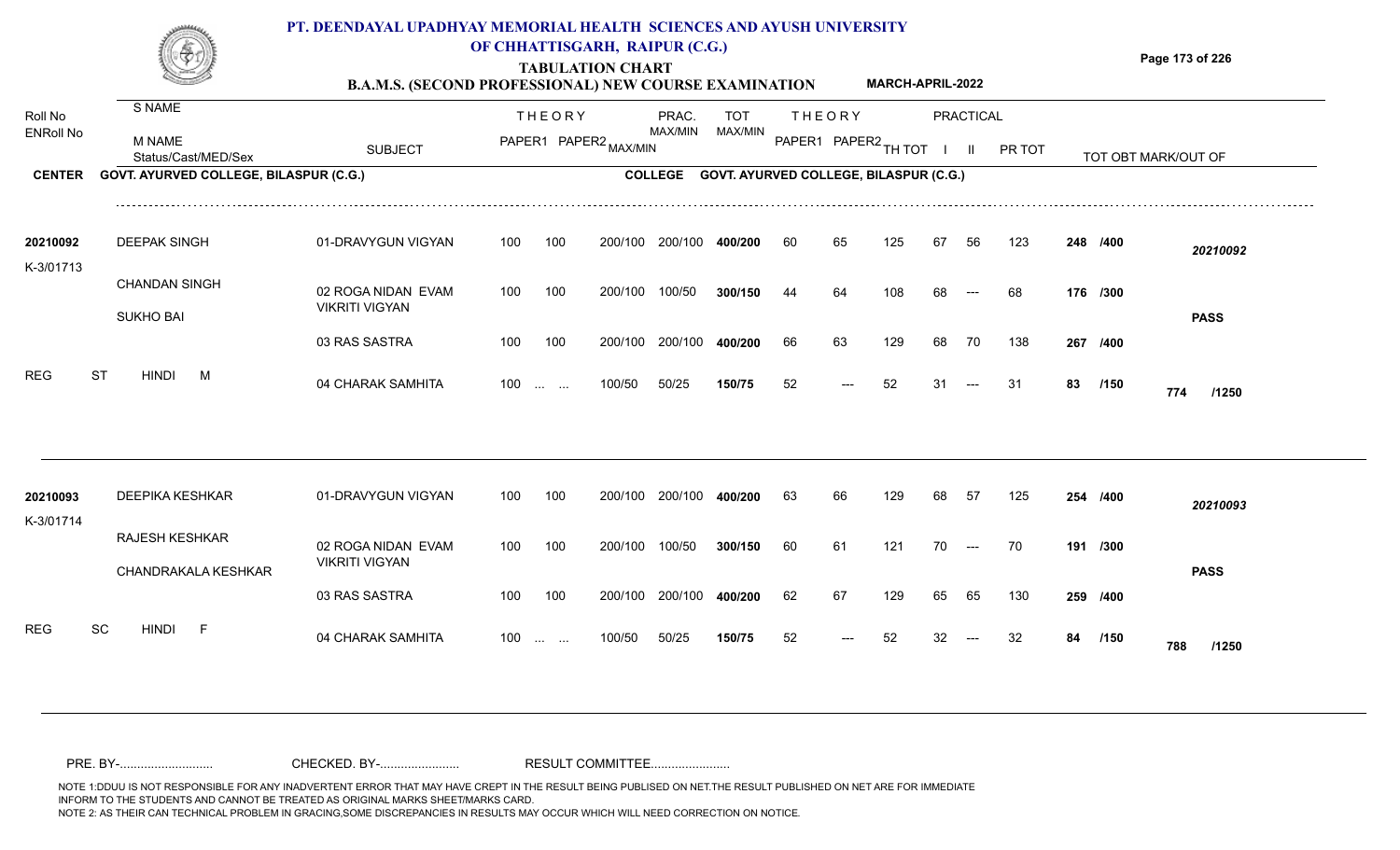

## **OF CHHATTISGARH, RAIPUR (C.G.)**

**Page 174 of 226**

### **TABULATION CHART B.A.M.S. (SECOND PROFESSIONAL) NEW COURSE EXAMINATION MARCH-APRIL-2022**

| Roll No<br><b>ENRoll No</b> | S NAME                                 |                                             |     | <b>THEORY</b>            |         | PRAC.          | <b>TOT</b>                             |    | <b>THEORY</b>        |     |    | PRACTICAL |        |    |          |                     |  |
|-----------------------------|----------------------------------------|---------------------------------------------|-----|--------------------------|---------|----------------|----------------------------------------|----|----------------------|-----|----|-----------|--------|----|----------|---------------------|--|
|                             | M NAME<br>Status/Cast/MED/Sex          | <b>SUBJECT</b>                              |     | PAPER1 PAPER2 MAX/MIN    |         | <b>MAX/MIN</b> | MAX/MIN                                |    | PAPER1 PAPER2 TH TOT |     |    |           | PR TOT |    |          | TOT OBT MARK/OUT OF |  |
| <b>CENTER</b>               | GOVT. AYURVED COLLEGE, BILASPUR (C.G.) |                                             |     |                          |         | <b>COLLEGE</b> | GOVT. AYURVED COLLEGE, BILASPUR (C.G.) |    |                      |     |    |           |        |    |          |                     |  |
| 20210095                    | DIGVIJAY RAJ VERMA                     | 01-DRAVYGUN VIGYAN                          | 100 | 100                      | 200/100 | 200/100        | 400/200                                | 70 | 52                   | 122 | 65 | 60        | 125    |    | 247 /400 | 20210095            |  |
| K-3/01716                   | TEMAN DAS VERMA<br>KAMLA DEVI VERMA    | 02 ROGA NIDAN EVAM<br><b>VIKRITI VIGYAN</b> | 100 | 100                      | 200/100 | 100/50         | 300/150                                | 53 | 59                   | 112 | 63 | $---$     | 63     |    | 175 /300 | <b>PASS</b>         |  |
|                             |                                        | 03 RAS SASTRA                               | 100 | 100                      | 200/100 | 200/100        | 400/200                                | 69 | 66                   | 135 | 61 | 60        | 121    |    | 256 /400 |                     |  |
| <b>REG</b>                  | <b>HINDI</b><br><b>OBC</b><br>M        | 04 CHARAK SAMHITA                           |     | $100$                    | 100/50  | 50/25          | 150/75                                 | 50 | ---                  | 50  | 29 | $---$     | 29     | 79 | /150     | 757<br>/1250        |  |
|                             |                                        |                                             |     |                          |         |                |                                        |    |                      |     |    |           |        |    |          |                     |  |
| 20210096<br>K-3/01717       | DIPTI KOSMA                            | 01-DRAVYGUN VIGYAN                          | 100 | 100                      | 200/100 | 200/100        | 400/200                                | 60 | 56                   | 116 | 68 | 58        | 126    |    | 242 /400 | 20210096            |  |
|                             | RIPUSUDAN KOSMA<br>SUDHABAI KOSMA      | 02 ROGA NIDAN EVAM<br><b>VIKRITI VIGYAN</b> | 100 | 100                      | 200/100 | 100/50         | 300/150                                | 56 | 59                   | 115 | 65 |           | 65     |    | 180 /300 | <b>PASS</b>         |  |
|                             |                                        | 03 RAS SASTRA                               | 100 | 100                      | 200/100 | 200/100        | 400/200                                | 60 | 57                   | 117 | 68 | 62        | 130    |    | 247 /400 |                     |  |
| <b>REG</b>                  | ST<br><b>HINDI</b><br>- F              | 04 CHARAK SAMHITA                           | 100 | <b>Contract Contract</b> | 100/50  | 50/25          | 150/75                                 | 51 |                      |     |    |           |        | 81 | /150     | 750<br>/1250        |  |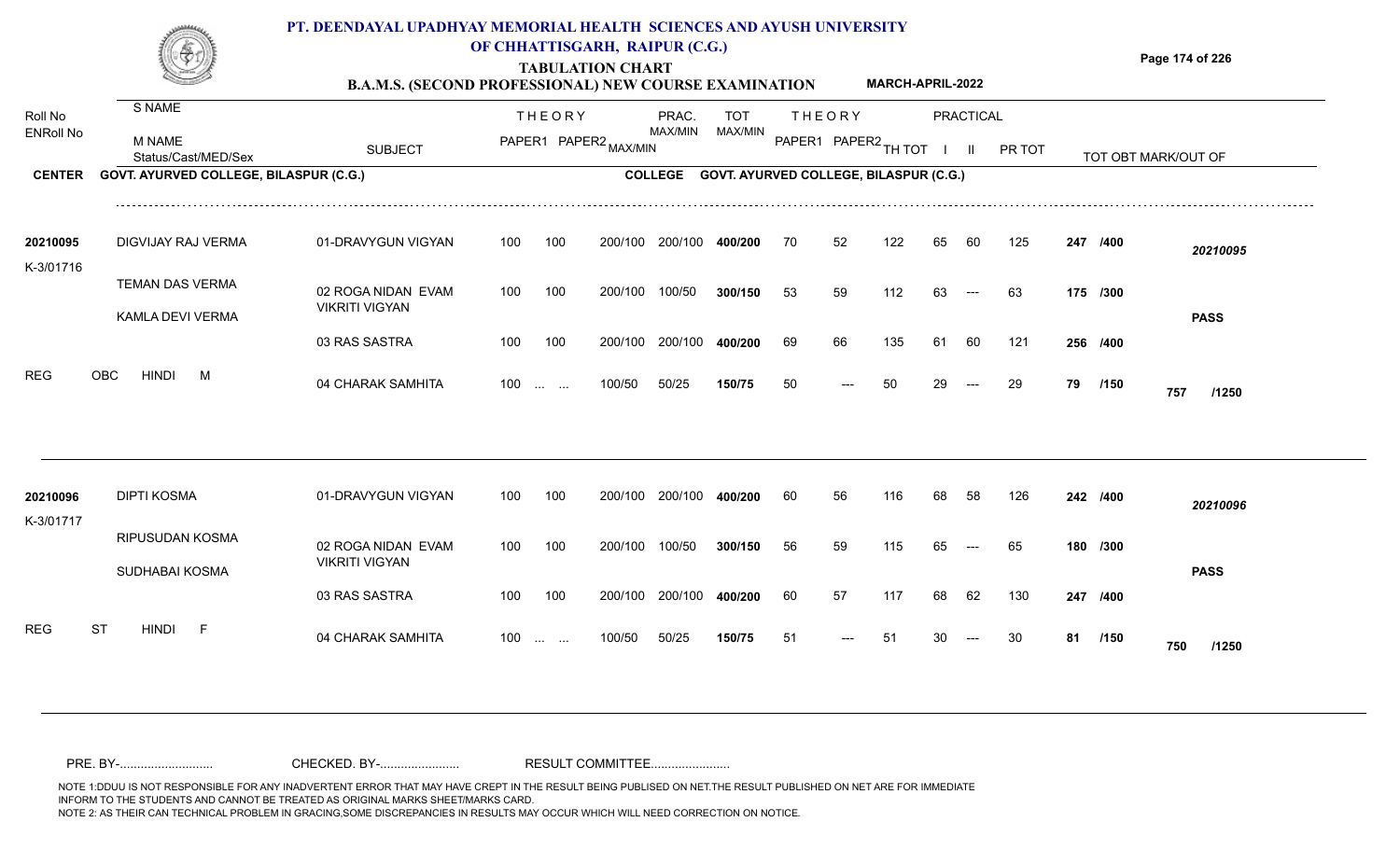

### **OF CHHATTISGARH, RAIPUR (C.G.)**

**Page 175 of 226**

#### **TABULATION CHART B.A.M.S. (SECOND PROFESSIONAL) NEW COURSE EXAMINATION MARCH-APRIL-2022**

| Roll No<br><b>ENRoll No</b><br><b>CENTER</b> | S NAME<br><b>M NAME</b><br>Status/Cast/MED/Sex<br>GOVT. AYURVED COLLEGE, BILASPUR (C.G.) | <b>SUBJECT</b>                              | <b>THEORY</b><br>PAPER1 PAPER2 MAX/MIN |                   |         | PRAC.<br>MAX/MIN<br><b>COLLEGE</b> | TOT<br>MAX/MIN | <b>THEORY</b><br>PAPER1 PAPER2 TH TOT<br><b>GOVT. AYURVED COLLEGE, BILASPUR (C.G.)</b> |     | PRACTICAL<br>$\mathbf{II}$ |    |                                          | PR TOT |    |           | TOT OBT MARK/OUT OF |  |
|----------------------------------------------|------------------------------------------------------------------------------------------|---------------------------------------------|----------------------------------------|-------------------|---------|------------------------------------|----------------|----------------------------------------------------------------------------------------|-----|----------------------------|----|------------------------------------------|--------|----|-----------|---------------------|--|
|                                              |                                                                                          |                                             |                                        |                   |         |                                    |                |                                                                                        |     |                            |    |                                          |        |    |           |                     |  |
| 20210097<br>K-3/01718                        | <b>GAUTAM SINGH</b>                                                                      | 01-DRAVYGUN VIGYAN                          | 100                                    | 100               | 200/100 | 200/100                            | 400/200        | 54                                                                                     | 61  | 115                        | 67 | 59                                       | 126    |    | 241 /400  | 20210097            |  |
|                                              | <b>BARAN SINGH</b><br>SUSHEELA SINGH                                                     | 02 ROGA NIDAN EVAM<br><b>VIKRITI VIGYAN</b> | 100                                    | 100               | 200/100 | 100/50                             | 300/150        | 37                                                                                     | 51  | 88*                        | 60 | $\hspace{0.05cm} \ldots$                 | 60     |    | 148* /300 | <b>ATKT</b>         |  |
|                                              |                                                                                          | 03 RAS SASTRA                               | 100                                    | 100               | 200/100 | 200/100                            | 400/200        | 54                                                                                     | 51  | 105                        | 69 | 70                                       | 139    |    | 244 /400  |                     |  |
| <b>REG</b>                                   | <b>ST</b><br><b>HINDI</b><br>M                                                           | 04 CHARAK SAMHITA                           |                                        | $100 \dots \dots$ | 100/50  | 50/25                              | 150/75         | 50                                                                                     | --- | 50                         | 28 | $\hspace{0.05cm} \ldots \hspace{0.05cm}$ | 28     | 78 | /150      | 711<br>/1250        |  |
|                                              |                                                                                          |                                             |                                        |                   |         |                                    |                |                                                                                        |     |                            |    |                                          |        |    |           |                     |  |
| 20210098<br>K-3/01719                        | <b>GAYATRI JOSHI</b>                                                                     | 01-DRAVYGUN VIGYAN                          | 100                                    | 100               |         | 200/100 200/100                    | 400/200        | 72                                                                                     | 70  | 142                        | 68 | 60                                       | 128    |    | 270 /400  | 20210098            |  |
|                                              | <b>ROHIT</b><br><b>RUPI</b>                                                              | 02 ROGA NIDAN EVAM<br><b>VIKRITI VIGYAN</b> | 100                                    | 100               | 200/100 | 100/50                             | 300/150        | 55                                                                                     | 72  | 127                        | 70 | $\sim$ $\sim$                            | 70     |    | 197 /300  | <b>PASS</b>         |  |
|                                              |                                                                                          | 03 RAS SASTRA                               | 100                                    | 100               |         | 200/100 200/100                    | 400/200        | 66                                                                                     | 65  | 131                        | 66 | 68                                       | 134    |    | 265 /400  |                     |  |
| <b>REG</b>                                   | SC<br><b>HINDI</b><br>$-F$                                                               | 04 CHARAK SAMHITA                           |                                        | $100 \dots \dots$ | 100/50  | 50/25                              | 150/75         | 62                                                                                     |     | 62                         |    |                                          | 32     | 94 | /150      | 826<br>/1250        |  |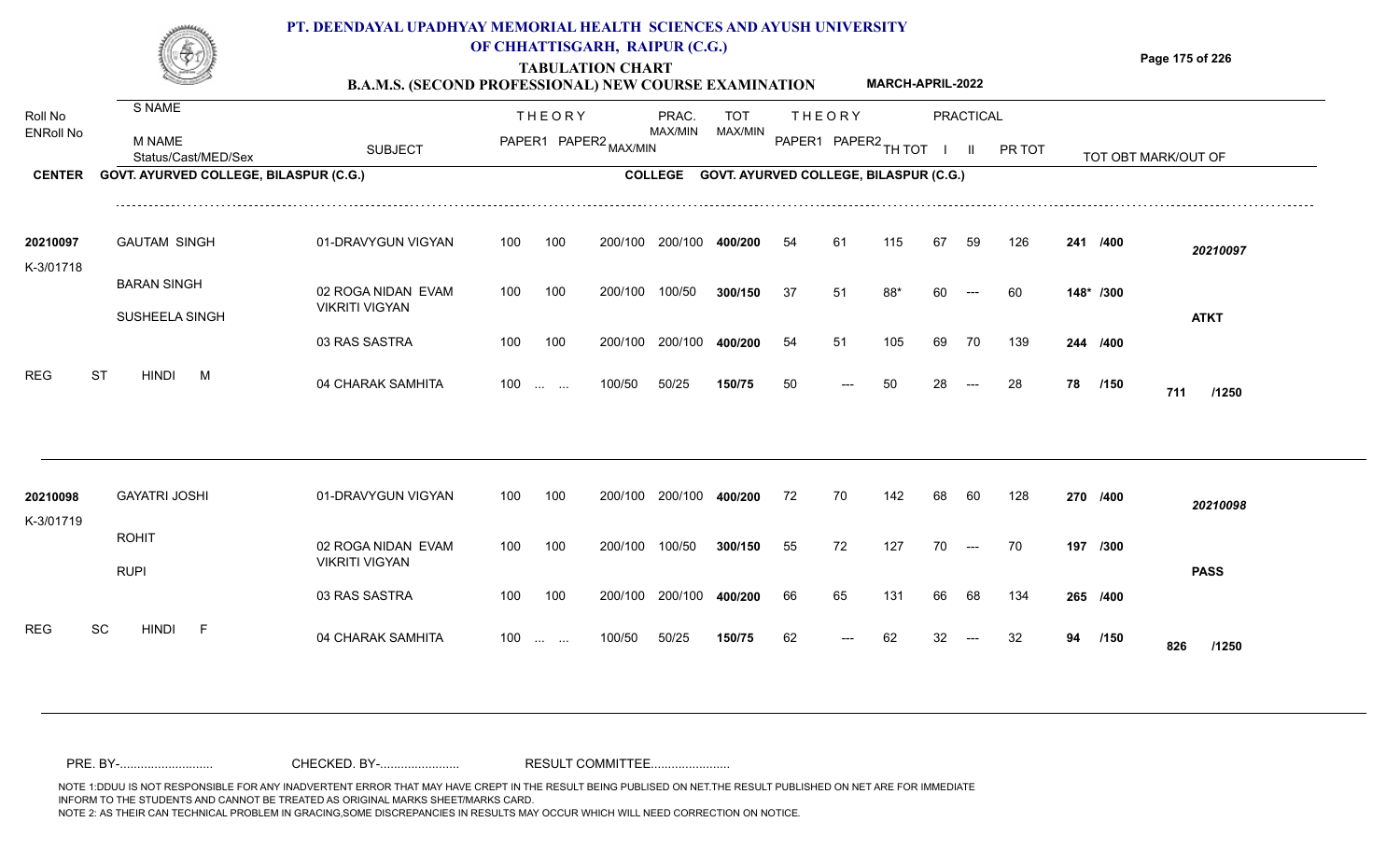

### **OF CHHATTISGARH, RAIPUR (C.G.)**

**Page 176 of 226**

### **TABULATION CHART B.A.M.S. (SECOND PROFESSIONAL) NEW COURSE EXAMINATION MARCH-APRIL-2022**

| Roll No<br><b>ENRoll No</b> | S NAME                                         |                                             |     | <b>THEORY</b>     |                       | PRAC.              | <b>TOT</b>                                    |    | <b>THEORY</b>        |       |    | <b>PRACTICAL</b> |        |    |          |                     |
|-----------------------------|------------------------------------------------|---------------------------------------------|-----|-------------------|-----------------------|--------------------|-----------------------------------------------|----|----------------------|-------|----|------------------|--------|----|----------|---------------------|
|                             | <b>M NAME</b><br>Status/Cast/MED/Sex           | <b>SUBJECT</b>                              |     |                   | PAPER1 PAPER2 MAX/MIN | MAX/MIN<br>MAX/MIN |                                               |    | PAPER1 PAPER2 TH TOT |       |    | Ш.               | PR TOT |    |          | TOT OBT MARK/OUT OF |
| <b>CENTER</b>               | GOVT. AYURVED COLLEGE, BILASPUR (C.G.)         |                                             |     |                   |                       | <b>COLLEGE</b>     | <b>GOVT. AYURVED COLLEGE, BILASPUR (C.G.)</b> |    |                      |       |    |                  |        |    |          |                     |
| 20210099                    | <b>GIRDHARI CHAUDHARY</b>                      | 01-DRAVYGUN VIGYAN                          | 100 | 100               | 200/100               | 200/100            | 400/200                                       | 66 | 67                   | 133   | 65 | 57               | 122    |    | 255 /400 | 20210099            |
| K-3/01720                   | SHAMBHU CHAUDHARY                              |                                             |     |                   |                       |                    |                                               |    |                      |       |    |                  |        |    |          |                     |
|                             |                                                | 02 ROGA NIDAN EVAM<br><b>VIKRITI VIGYAN</b> | 100 | 100               | 200/100               | 100/50             | 300/150                                       | 53 | 61                   | 114   | 60 | $---$            | 60     |    | 174 /300 |                     |
|                             | SANJU CHAUDHARY                                | 03 RAS SASTRA                               | 100 | 100               | 200/100               | 200/100            | 400/200                                       | 60 | 54                   | 114   | 62 | 69               | 131    |    | 245 /400 | <b>PASS</b>         |
| <b>REG</b>                  | <b>HINDI</b><br><b>GEN</b><br>M                | 04 CHARAK SAMHITA                           |     | $100 \dots \dots$ | 100/50                | 50/25              | 150/75                                        | 50 |                      | 50    |    |                  | 30     | 80 | /150     | 754<br>/1250        |
|                             |                                                |                                             |     |                   |                       |                    |                                               |    |                      |       |    |                  |        |    |          |                     |
| 20210100<br>K-3/01721       | <b>HIMANI PAIKRA</b>                           | 01-DRAVYGUN VIGYAN                          | 100 | 100               | 200/100               | 200/100            | 400/200                                       | 52 | 71                   | 123   | 62 | 58               | 120    |    | 243 /400 | 20210100            |
|                             | <b>RATAN SINGH PAIKRA</b><br>RAM KUMARI PAIKRA | 02 ROGA NIDAN EVAM<br><b>VIKRITI VIGYAN</b> | 100 | 100               | 200/100               | 100/50             | 300/150                                       | 33 | 57                   | $90*$ | 61 | ---              | -61    |    | 151 /300 | <b>ATKT</b>         |
|                             |                                                | 03 RAS SASTRA                               | 100 | 100               | 200/100               | 200/100            | 400/200                                       | 61 | 50                   | 111   | 63 | 69               | 132    |    | 243 /400 |                     |
| <b>REG</b>                  | <b>ST</b><br><b>HINDI</b><br>$-F$              | 04 CHARAK SAMHITA                           | 100 | and the same      | 100/50                | 50/25              | 150/75                                        | 44 |                      |       |    |                  | 32     | 76 | /150     | 713<br>/1250        |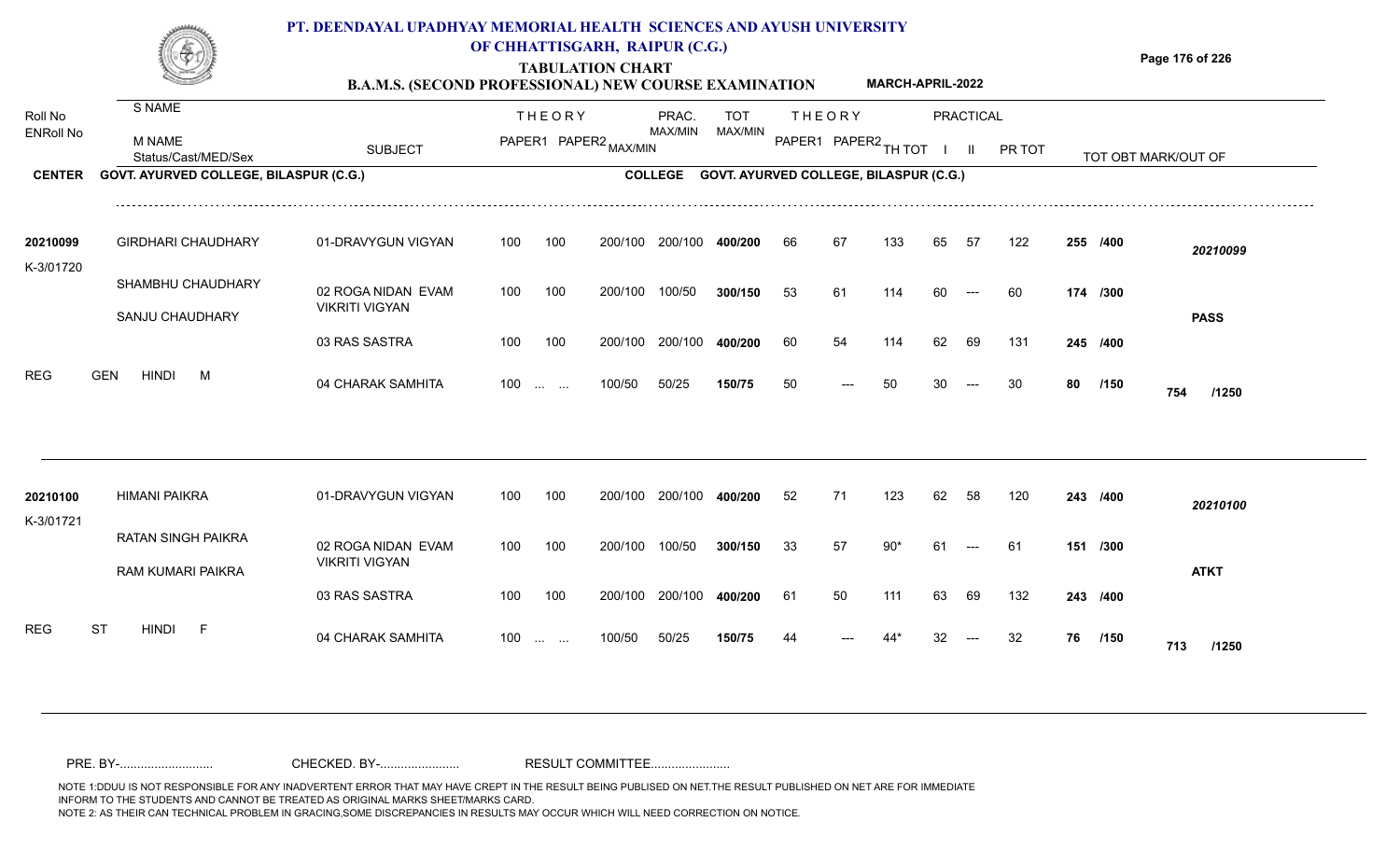

### **OF CHHATTISGARH, RAIPUR (C.G.)**

**Page 177 of 226**

### **TABULATION CHART B.A.M.S. (SECOND PROFESSIONAL) NEW COURSE EXAMINATION MARCH-APRIL-2022**

| Roll No<br><b>ENRoll No</b> | S NAME<br><b>M NAME</b>                |                                             |     | <b>THEORY</b>           | PAPER1 PAPER2 MAX/MIN | PRAC.<br>MAX/MIN | TOT<br>MAX/MIN                                 |    | <b>THEORY</b><br>PAPER1 PAPER2 TH TOT |     |    | PRACTICAL    |        |    |          |                     |  |
|-----------------------------|----------------------------------------|---------------------------------------------|-----|-------------------------|-----------------------|------------------|------------------------------------------------|----|---------------------------------------|-----|----|--------------|--------|----|----------|---------------------|--|
|                             | Status/Cast/MED/Sex                    | <b>SUBJECT</b>                              |     |                         |                       |                  |                                                |    |                                       |     |    | $\mathbf{H}$ | PR TOT |    |          | TOT OBT MARK/OUT OF |  |
| <b>CENTER</b>               | GOVT. AYURVED COLLEGE, BILASPUR (C.G.) |                                             |     |                         |                       |                  | COLLEGE GOVT. AYURVED COLLEGE, BILASPUR (C.G.) |    |                                       |     |    |              |        |    |          |                     |  |
| 20210101<br>K-3/01722       | <b>JANHAVI THAWAIT</b>                 | 01-DRAVYGUN VIGYAN                          | 100 | 100                     | 200/100               | 200/100          | 400/200                                        | 60 | 80                                    | 140 | 62 | 56           | 118    |    | 258 /400 | 20210101            |  |
|                             | DILIP KUMAR THAWAIT                    | 02 ROGA NIDAN EVAM                          | 100 | 100                     | 200/100               | 100/50           | 300/150                                        | 53 | 67                                    | 120 | 70 | $---$        | 70     |    | 190 /300 |                     |  |
|                             | <b>HEMLATA THAWAIT</b>                 | <b>VIKRITI VIGYAN</b><br>03 RAS SASTRA      | 100 | 100                     | 200/100               | 200/100          | 400/200                                        | 69 | 54                                    | 123 | 60 | 65           | 125    |    | 248 /400 | <b>PASS</b>         |  |
|                             |                                        |                                             |     |                         |                       |                  |                                                |    |                                       |     |    |              |        |    |          |                     |  |
| <b>REG</b>                  | OBC<br><b>HINDI</b><br>$-F$            | 04 CHARAK SAMHITA                           |     | $100 \dots \dots$       | 100/50                | 50/25            | 150/75                                         | 56 | ---                                   | 56  | 35 |              | 35     | 91 | /150     | 787<br>/1250        |  |
|                             |                                        |                                             |     |                         |                       |                  |                                                |    |                                       |     |    |              |        |    |          |                     |  |
| 20210102<br>K-3/01723       | <b>JAYANT KUMAR</b>                    | 01-DRAVYGUN VIGYAN                          | 100 | 100                     | 200/100               | 200/100          | 400/200                                        | 70 | 68                                    | 138 | 58 | 58           | 116    |    | 254 /400 | 20210102            |  |
|                             | TRILOCHAN PRASAD                       | 02 ROGA NIDAN EVAM<br><b>VIKRITI VIGYAN</b> | 100 | 100                     | 200/100               | 100/50           | 300/150                                        | 71 | 71                                    | 142 | 74 | $---$        | 74     |    | 216 /300 |                     |  |
|                             | <b>JAM BAI</b>                         | 03 RAS SASTRA                               | 100 | 100                     | 200/100               | 200/100          | 400/200                                        | 62 | 65                                    | 127 | 60 | 63           | 123    |    | 250 /400 | <b>PASS</b>         |  |
| <b>REG</b>                  | OBC<br><b>HINDI</b><br>M               | 04 CHARAK SAMHITA                           | 100 | <b>Section Contract</b> | 100/50                | 50/25            | 150/75                                         | 58 |                                       | 58  |    |              | 30     | 88 | /150     | 808<br>/1250        |  |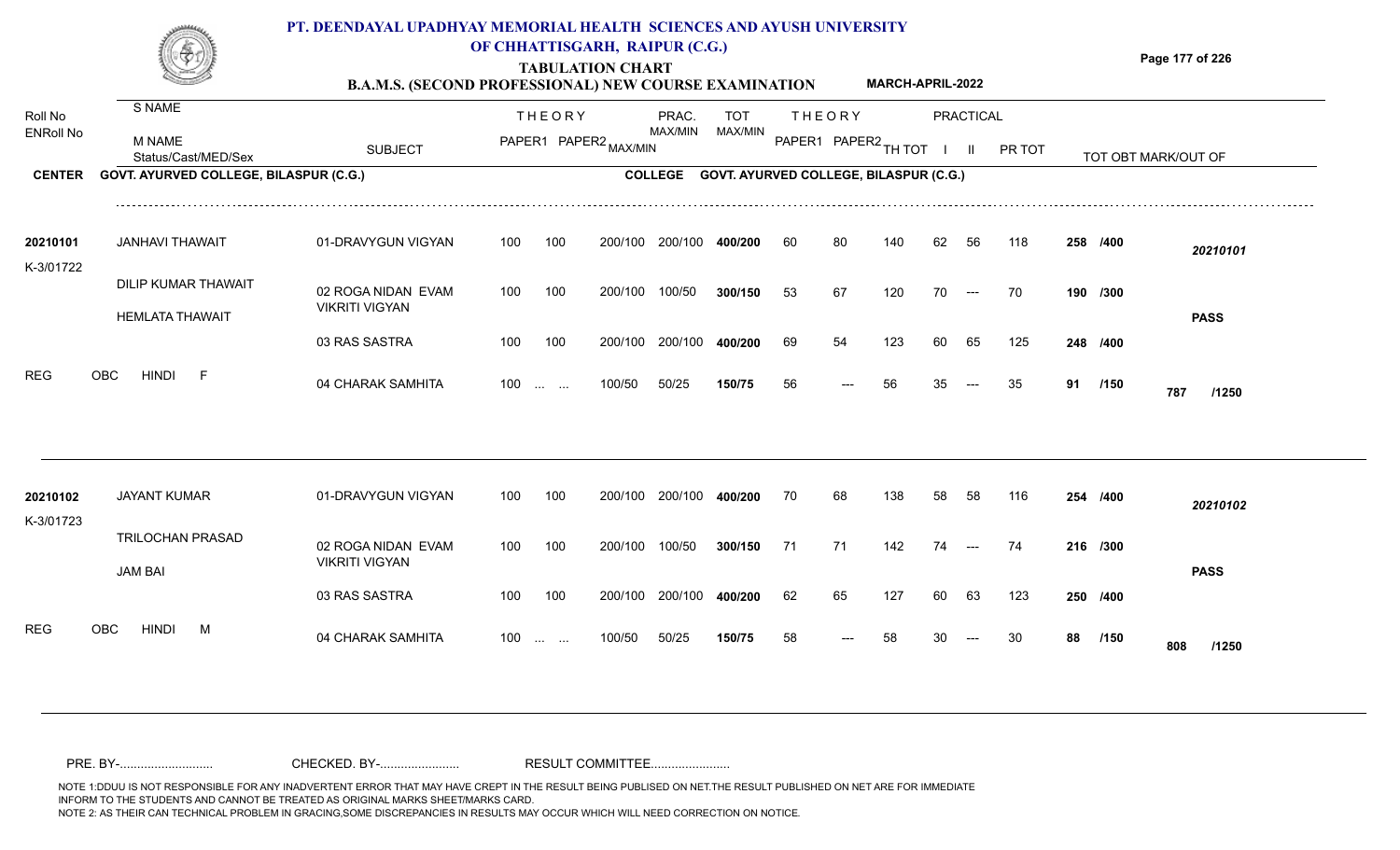

### **OF CHHATTISGARH, RAIPUR (C.G.)**

**Page 178 of 226**

### **TABULATION CHART B.A.M.S. (SECOND PROFESSIONAL) NEW COURSE EXAMINATION MARCH-APRIL-2022**

| Roll No<br><b>ENRoll No</b>  | S NAME<br><b>M NAME</b>                                                                               | <b>SUBJECT</b>                                                                                          | <b>THEORY</b><br>PRAC.<br>TOT<br>MAX/MIN<br>MAX/MIN<br>PAPER1 PAPER2 MAX/MIN                                   |                                         | <b>THEORY</b><br><b>PRACTICAL</b><br>PAPER1 PAPER2 TH TOT<br>PR TOT<br>$\mathbf{II}$ |                                         |                      |                       |                         |                      |                   |                         |                                        |           |                                         |  |
|------------------------------|-------------------------------------------------------------------------------------------------------|---------------------------------------------------------------------------------------------------------|----------------------------------------------------------------------------------------------------------------|-----------------------------------------|--------------------------------------------------------------------------------------|-----------------------------------------|----------------------|-----------------------|-------------------------|----------------------|-------------------|-------------------------|----------------------------------------|-----------|-----------------------------------------|--|
| <b>CENTER</b>                | Status/Cast/MED/Sex<br>GOVT. AYURVED COLLEGE, BILASPUR (C.G.)                                         |                                                                                                         |                                                                                                                |                                         | <b>COLLEGE</b>                                                                       | GOVT. AYURVED COLLEGE, BILASPUR (C.G.)  |                      |                       |                         |                      |                   |                         |                                        |           | TOT OBT MARK/OUT OF                     |  |
| 20210104<br>K-3/01725<br>REG | <b>KANCHAN KODOPI</b><br><b>MANI RAM KODOPI</b><br><b>SUSHILA</b><br><b>ST</b><br><b>HINDI</b><br>- F | 01-DRAVYGUN VIGYAN<br>02 ROGA NIDAN EVAM<br><b>VIKRITI VIGYAN</b><br>03 RAS SASTRA<br>04 CHARAK SAMHITA | 100<br>100<br>100<br>100<br>100<br>100<br>100<br>$\mathcal{L}_{\mathcal{F}}$ , and $\mathcal{L}_{\mathcal{F}}$ | 200/100<br>200/100<br>200/100<br>100/50 | 200/100<br>100/50<br>200/100<br>50/25                                                | 400/200<br>300/150<br>400/200<br>150/75 | 63<br>58<br>68<br>55 | 67<br>68<br>63<br>--- | 130<br>126<br>131<br>55 | 60<br>69<br>59<br>31 | 60<br>$---$<br>68 | 120<br>69<br>127<br>-31 | 250 /400<br>195 /300<br>258 /400<br>86 | /150      | 20210104<br><b>PASS</b><br>789<br>/1250 |  |
| 20210106<br>k-3/01727        | <b>KRITIKA BAGHEL</b><br><b>SUKHLAL BAGHEL</b><br><b>SUKAMATI BAGHEL</b>                              | 01-DRAVYGUN VIGYAN<br>02 ROGA NIDAN EVAM<br><b>VIKRITI VIGYAN</b><br>03 RAS SASTRA                      | 100<br>100<br>100<br>100<br>100<br>100                                                                         | 200/100<br>200/100<br>200/100           | 200/100<br>100/50<br>200/100                                                         | 400/200<br>300/150<br>400/200           | 29<br>16<br>19       | 38<br>51<br>45        | $67*$<br>$67*$<br>64*   | 65<br>60<br>57       | 60<br>$---$<br>58 | 125<br>60<br>115        | 192* /400<br>179* /400                 | 127* /300 | 20210106<br><b>ATKT</b>                 |  |
| <b>REG</b>                   | ST<br><b>HINDI</b><br>- F                                                                             | 04 CHARAK SAMHITA                                                                                       | 100<br><b>Contract Contract</b>                                                                                | 100/50                                  | 50/25                                                                                | 150/75                                  | 18                   | ---                   | 18*                     |                      | $---$             | 29                      | 47*                                    | /150      | 545<br>/1250                            |  |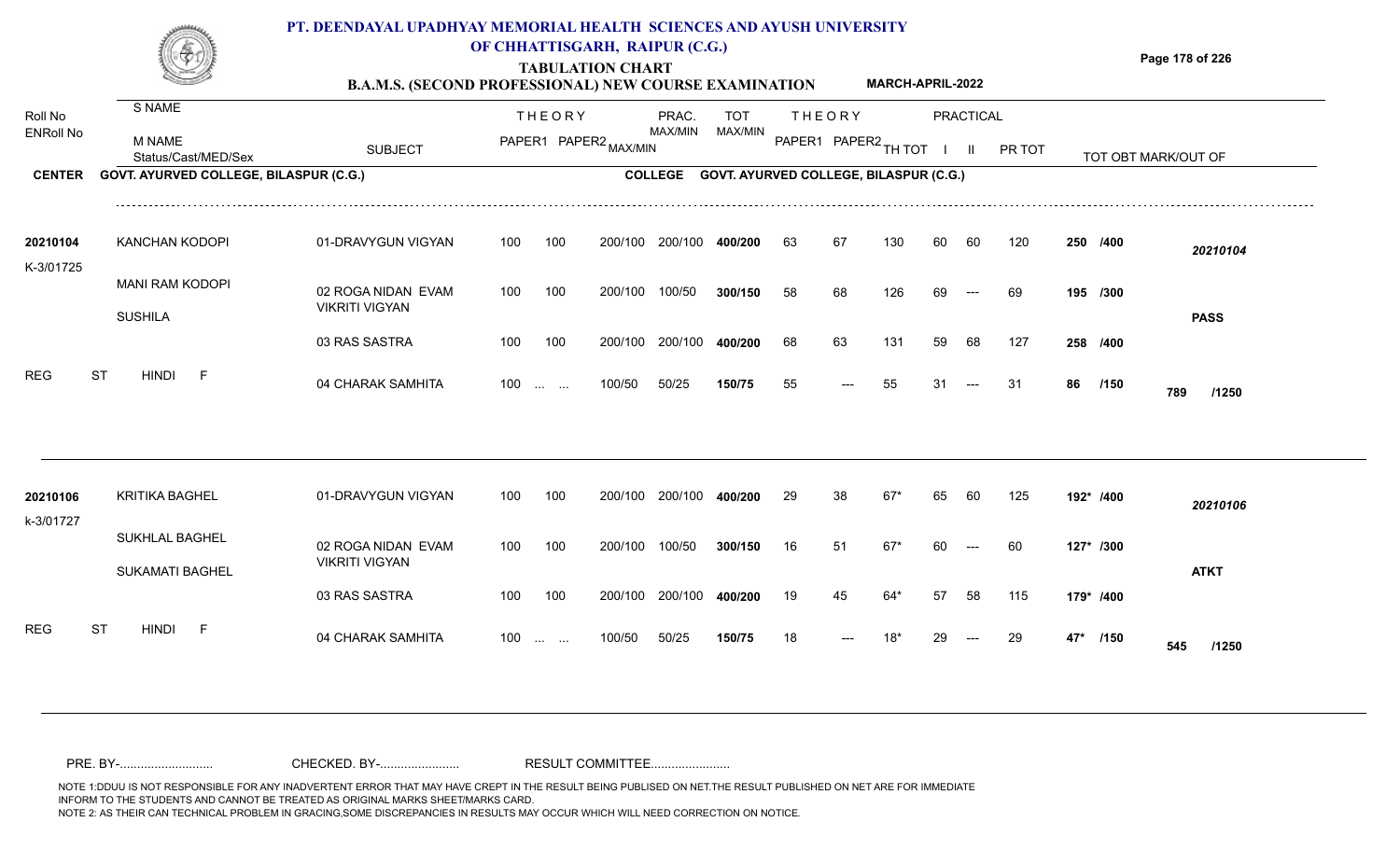

## **OF CHHATTISGARH, RAIPUR (C.G.)**

**Page 179 of 226**

### **TABULATION CHART B.A.M.S. (SECOND PROFESSIONAL) NEW COURSE EXAMINATION MARCH-APRIL-2022**

| Roll No<br><b>ENRoll No</b> | S NAME<br>M NAME<br>Status/Cast/MED/Sex     | <b>SUBJECT</b>                              |     | <b>THEORY</b>                                                 | PAPER1 PAPER2 MAX/MIN | PRAC.<br>MAX/MIN | TOT<br>MAX/MIN                         |    | <b>THEORY</b><br>PAPER1 PAPER2 TH TOT |     |    | <b>PRACTICAL</b><br>$\mathbf{II}$ | PR TOT |    |          | TOT OBT MARK/OUT OF |  |
|-----------------------------|---------------------------------------------|---------------------------------------------|-----|---------------------------------------------------------------|-----------------------|------------------|----------------------------------------|----|---------------------------------------|-----|----|-----------------------------------|--------|----|----------|---------------------|--|
| <b>CENTER</b>               | GOVT. AYURVED COLLEGE, BILASPUR (C.G.)      |                                             |     |                                                               |                       | <b>COLLEGE</b>   | GOVT. AYURVED COLLEGE, BILASPUR (C.G.) |    |                                       |     |    |                                   |        |    |          |                     |  |
| 20210107<br>K-3/01728       | <b>LAXMI RATHIYA</b>                        | 01-DRAVYGUN VIGYAN                          | 100 | 100                                                           | 200/100               | 200/100          | 400/200                                | 75 | 60                                    | 135 | 70 | 65                                | 135    |    | 270 /400 | 20210107            |  |
|                             | <b>GHANSILAL</b>                            | 02 ROGA NIDAN EVAM<br><b>VIKRITI VIGYAN</b> | 100 | 100                                                           | 200/100               | 100/50           | 300/150                                | 61 | 61                                    | 122 | 61 | $---$                             | -61    |    | 183 /300 |                     |  |
|                             | <b>NIRA</b>                                 | 03 RAS SASTRA                               | 100 | 100                                                           | 200/100               | 200/100          | 400/200                                | 75 | 64                                    | 139 | 76 | 77                                | 153    |    | 292 /400 | <b>PASS</b>         |  |
| REG                         | <b>ST</b><br><b>HINDI</b><br>$-F$           | 04 CHARAK SAMHITA                           | 100 | $\mathcal{L}_{\mathcal{F}}$ , and $\mathcal{L}_{\mathcal{F}}$ | 100/50                | 50/25            | 150/75                                 | 66 |                                       | 66  |    |                                   | 35     |    | 101 /150 | 846<br>/1250        |  |
|                             |                                             |                                             |     |                                                               |                       |                  |                                        |    |                                       |     |    |                                   |        |    |          |                     |  |
| 20210108<br>K-3/01729       | <b>MANISH KUMAR VERMA</b>                   | 01-DRAVYGUN VIGYAN                          | 100 | 100                                                           | 200/100               | 200/100          | 400/200                                | 72 | 56                                    | 128 | 65 | 59                                | 124    |    | 252 /400 | 20210108            |  |
|                             | <b>MEGHNATH VERMA</b><br><b>BIMLA VERMA</b> | 02 ROGA NIDAN EVAM<br><b>VIKRITI VIGYAN</b> | 100 | 100                                                           | 200/100               | 100/50           | 300/150                                | 71 | 60                                    | 131 | 68 | $---$                             | 68     |    | 199 /300 | <b>PASS</b>         |  |
|                             |                                             | 03 RAS SASTRA                               | 100 | 100                                                           | 200/100               | 200/100          | 400/200                                | 74 | 71                                    | 145 | 71 | 70                                | 141    |    | 286 /400 |                     |  |
| <b>REG</b>                  | OBC<br><b>HINDI</b><br>M                    | 04 CHARAK SAMHITA                           | 100 | <b>Contract Contract</b>                                      | 100/50                | 50/25            | 150/75                                 | 54 |                                       |     |    |                                   | 36     | 90 | /150     | 827<br>/1250        |  |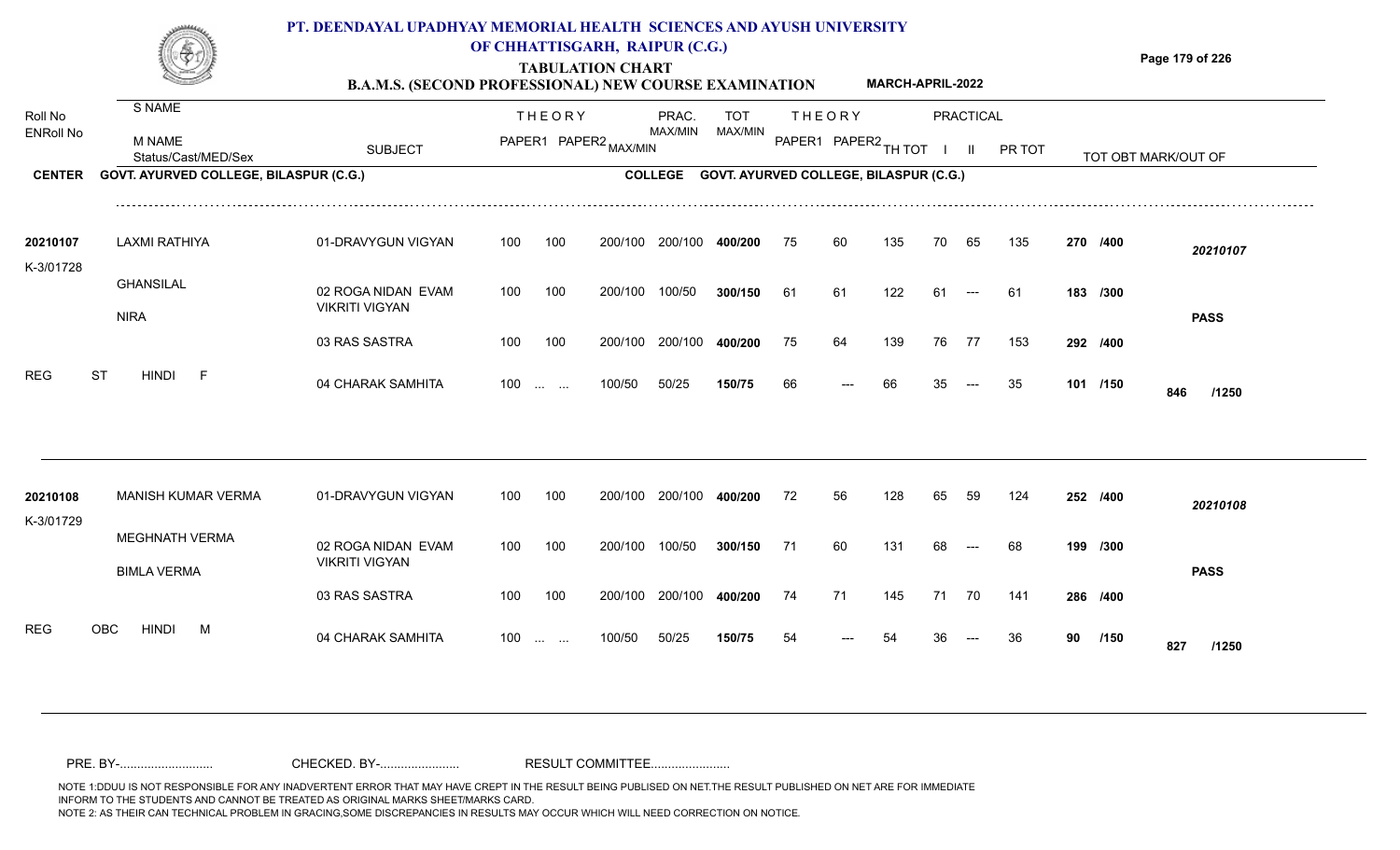

### **OF CHHATTISGARH, RAIPUR (C.G.)**

**Page 180 of 226**

#### **TABULATION CHART B.A.M.S. (SECOND PROFESSIONAL) NEW COURSE EXAMINATION MARCH-APRIL-2022**

| Roll No<br><b>ENRoll No</b> | S NAME                                  |                                             |     | <b>THEORY</b>            |                       | PRAC.<br><b>TOT</b> |                                        | <b>THEORY</b><br><b>PRACTICAL</b> |                      |     |    |       |        |                     |          |              |  |
|-----------------------------|-----------------------------------------|---------------------------------------------|-----|--------------------------|-----------------------|---------------------|----------------------------------------|-----------------------------------|----------------------|-----|----|-------|--------|---------------------|----------|--------------|--|
|                             | <b>M NAME</b><br>Status/Cast/MED/Sex    | <b>SUBJECT</b>                              |     |                          | PAPER1 PAPER2 MAX/MIN | <b>MAX/MIN</b>      | MAX/MIN                                |                                   | PAPER1 PAPER2 TH TOT |     |    | -11-  | PR TOT | TOT OBT MARK/OUT OF |          |              |  |
| <b>CENTER</b>               | GOVT. AYURVED COLLEGE, BILASPUR (C.G.)  |                                             |     |                          |                       | <b>COLLEGE</b>      | GOVT. AYURVED COLLEGE, BILASPUR (C.G.) |                                   |                      |     |    |       |        |                     |          |              |  |
| 20210109<br>K-3/01730       | <b>MANISHA</b>                          | 01-DRAVYGUN VIGYAN                          | 100 | 100                      | 200/100               | 200/100             | 400/200                                | 65                                | 62                   | 127 | 63 | 58    | 121    |                     | 248 /400 | 20210109     |  |
|                             | <b>GURUCHARAN</b><br>KUNTIBAI           | 02 ROGA NIDAN EVAM<br><b>VIKRITI VIGYAN</b> | 100 | 100                      | 200/100               | 100/50              | 300/150                                | 62                                | 66                   | 128 | 62 | $---$ | 62     |                     | 190 /300 | <b>PASS</b>  |  |
|                             |                                         | 03 RAS SASTRA                               | 100 | 100                      | 200/100               | 200/100             | 400/200                                | 68                                | 68                   | 136 | 71 | 70    | 141    |                     | 277 /400 |              |  |
| <b>REG</b>                  | <b>ST</b><br><b>HINDI</b><br>-F         | 04 CHARAK SAMHITA                           |     | $100 \dots \dots$        | 100/50                | 50/25               | 150/75                                 | 57                                | ---                  | 57  | 38 |       | 38     | 95                  | /150     | 810<br>/1250 |  |
|                             |                                         |                                             |     |                          |                       |                     |                                        |                                   |                      |     |    |       |        |                     |          |              |  |
| 20210111<br>K-3/01732       | <b>MOHAN SINGH</b>                      | 01-DRAVYGUN VIGYAN                          | 100 | 100                      | 200/100               | 200/100             | 400/200                                | 61                                | 63                   | 124 | 75 | 60    | 135    |                     | 259 /400 | 20210111     |  |
|                             | <b>SAKAL SAI</b><br><b>SHAIL KUMARI</b> | 02 ROGA NIDAN EVAM<br><b>VIKRITI VIGYAN</b> | 100 | 100                      | 200/100               | 100/50              | 300/150                                | 54                                | 60                   | 114 | 60 |       | 60     |                     | 174 /300 | <b>PASS</b>  |  |
|                             |                                         | 03 RAS SASTRA                               | 100 | 100                      | 200/100               | 200/100             | 400/200                                | 67                                | 60                   | 127 | 68 | 65    | 133    |                     | 260 /400 |              |  |
| <b>REG</b>                  | <b>HINDI</b><br>ST<br>M                 | 04 CHARAK SAMHITA                           | 100 | <b>Contract Contract</b> | 100/50                | 50/25               | 150/75                                 | 50                                |                      | 50  |    |       | 29     | 79                  | /150     | 772<br>/1250 |  |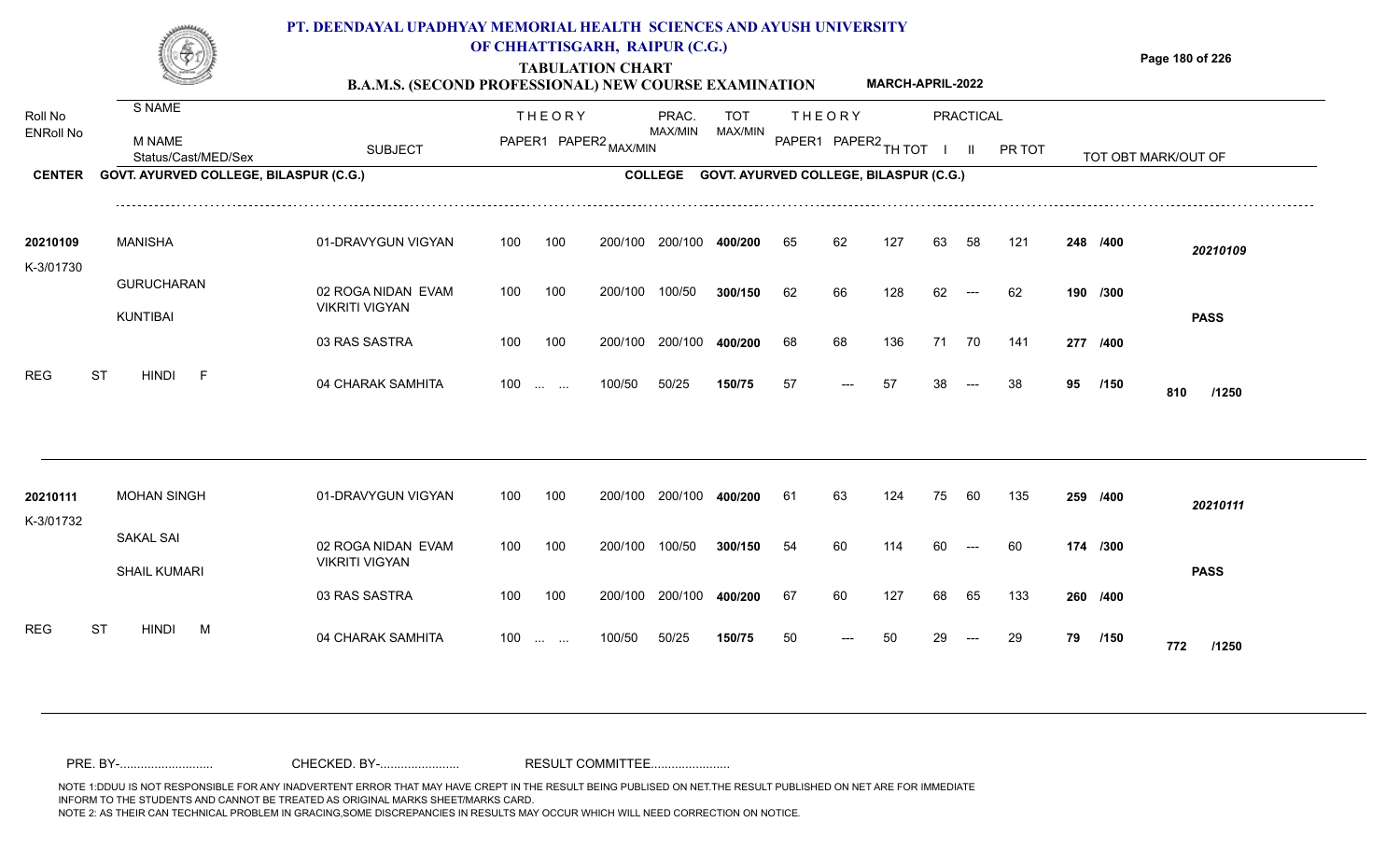

### **OF CHHATTISGARH, RAIPUR (C.G.)**

**Page 181 of 226**

#### **TABULATION CHART B.A.M.S. (SECOND PROFESSIONAL) NEW COURSE EXAMINATION MARCH-APRIL-2022**

| Roll No               | S NAME                                        |                                             |     | <b>THEORY</b>                                  |                       | PRAC.          | TOT                                           |    | <b>THEORY</b>        |     |    | <b>PRACTICAL</b>     |        |    |          |                     |  |
|-----------------------|-----------------------------------------------|---------------------------------------------|-----|------------------------------------------------|-----------------------|----------------|-----------------------------------------------|----|----------------------|-----|----|----------------------|--------|----|----------|---------------------|--|
| <b>ENRoll No</b>      | <b>M NAME</b><br>Status/Cast/MED/Sex          | <b>SUBJECT</b>                              |     |                                                | PAPER1 PAPER2 MAX/MIN | MAX/MIN        | MAX/MIN                                       |    | PAPER1 PAPER2 TH TOT |     |    | $\mathbf{II}$        | PR TOT |    |          | TOT OBT MARK/OUT OF |  |
| <b>CENTER</b>         | <b>GOVT. AYURVED COLLEGE, BILASPUR (C.G.)</b> |                                             |     |                                                |                       | <b>COLLEGE</b> | <b>GOVT. AYURVED COLLEGE, BILASPUR (C.G.)</b> |    |                      |     |    |                      |        |    |          |                     |  |
| 20210112              | <b>MRITUNJAY JOSHI</b>                        | 01-DRAVYGUN VIGYAN                          | 100 | 100                                            | 200/100               | 200/100        | 400/200                                       | 75 | 73                   | 148 | 77 | 65                   | 142    |    | 290 /400 | 20210112            |  |
| K-3/01733             | KUSHAL CHANDRA JOSHI<br><b>GEETA JOSHI</b>    | 02 ROGA NIDAN EVAM<br><b>VIKRITI VIGYAN</b> | 100 | 100                                            | 200/100               | 100/50         | 300/150                                       | 69 | 70                   | 139 | 70 | $\hspace{0.05cm}---$ | 70     |    | 209 /300 | <b>PASS</b>         |  |
|                       |                                               | 03 RAS SASTRA                               | 100 | 100                                            | 200/100               | 200/100        | 400/200                                       | 59 | 70                   | 129 | 78 | 79                   | 157    |    | 286 /400 |                     |  |
| <b>REG</b>            | <b>GEN</b><br><b>HINDI</b><br>M               | 04 CHARAK SAMHITA                           | 100 | $\mathbf{r}$ and $\mathbf{r}$ and $\mathbf{r}$ | 100/50                | 50/25          | 150/75                                        | 68 |                      | 68  |    |                      | 42     |    | 110 /150 | 895<br>/1250        |  |
|                       |                                               |                                             |     |                                                |                       |                |                                               |    |                      |     |    |                      |        |    |          |                     |  |
| 20210113<br>K-3/01734 | PIYUSH RAJ SINGH                              | 01-DRAVYGUN VIGYAN                          | 100 | 100                                            | 200/100               | 200/100        | 400/200                                       | 64 | 54                   | 118 | 65 | 59                   | 124    |    | 242 /400 | 20210113            |  |
|                       | <b>MANMOHAN SINGH</b><br>SUBHADRA SINGH       | 02 ROGA NIDAN EVAM<br><b>VIKRITI VIGYAN</b> | 100 | 100                                            | 200/100               | 100/50         | 300/150                                       | 60 | 63                   | 123 | 62 |                      | 62     |    | 185 /300 | <b>PASS</b>         |  |
|                       |                                               | 03 RAS SASTRA                               | 100 | 100                                            | 200/100               | 200/100        | 400/200                                       | 66 | 66                   | 132 | 58 | 59                   | 117    |    | 249 /400 |                     |  |
| <b>REG</b>            | <b>ST</b><br><b>HINDI</b><br><b>M</b>         | 04 CHARAK SAMHITA                           | 100 | <b>Contract Contract</b>                       | 100/50                | 50/25          | 150/75                                        | 51 |                      | 51  |    |                      | 30     | 81 | /150     | 757<br>/1250        |  |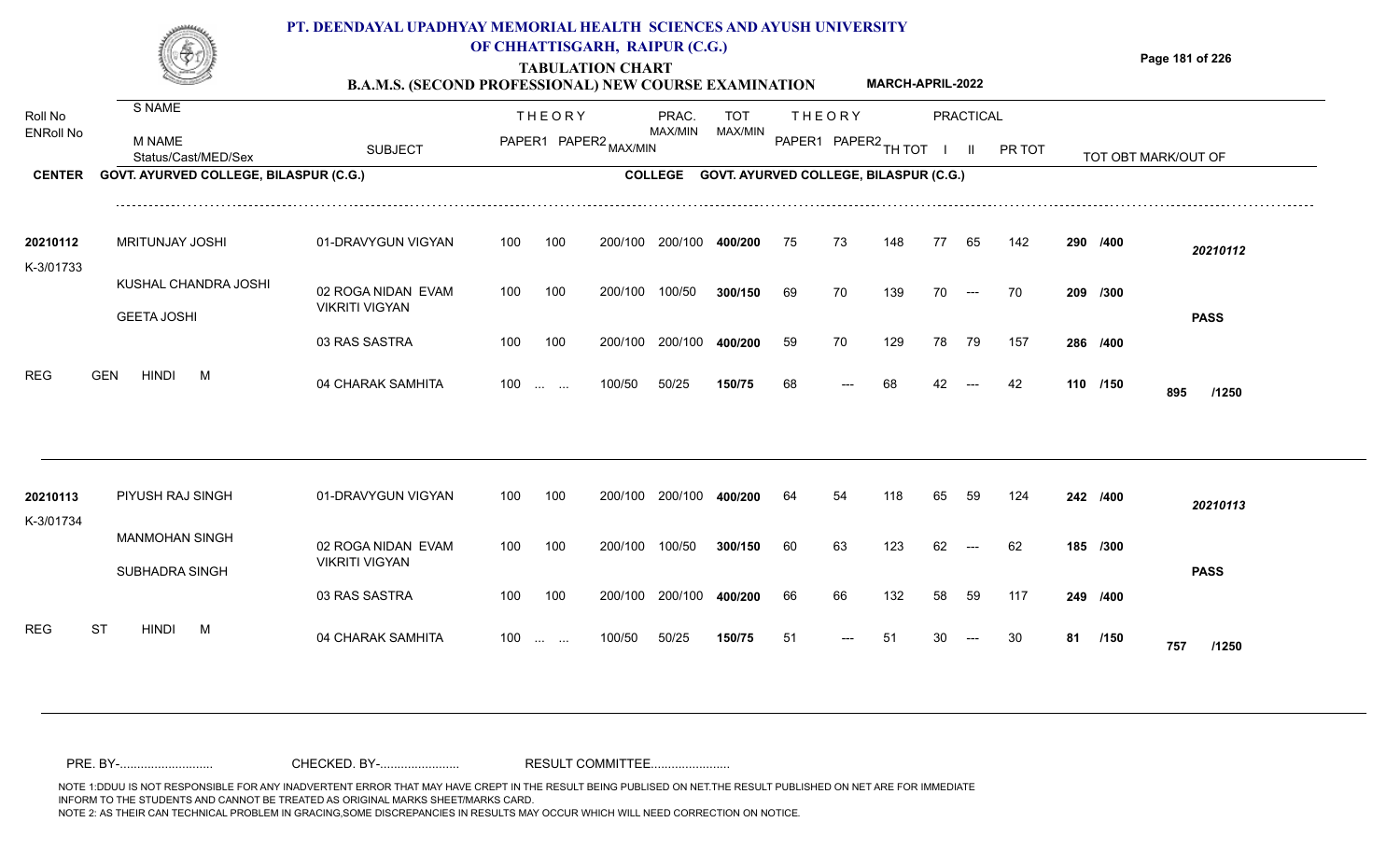

### **OF CHHATTISGARH, RAIPUR (C.G.)**

**Page 182 of 226**

#### **TABULATION CHART B.A.M.S. (SECOND PROFESSIONAL) NEW COURSE EXAMINATION MARCH-APRIL-2022**

| Roll No               | S NAME                                 |                                             |     | <b>THEORY</b>            |         | PRAC.          | <b>TOT</b>                             |     | <b>THEORY</b>        |     |    | PRACTICAL |        |    |          |                     |  |
|-----------------------|----------------------------------------|---------------------------------------------|-----|--------------------------|---------|----------------|----------------------------------------|-----|----------------------|-----|----|-----------|--------|----|----------|---------------------|--|
| <b>ENRoll No</b>      | <b>M NAME</b><br>Status/Cast/MED/Sex   | <b>SUBJECT</b>                              |     | PAPER1 PAPER2 MAX/MIN    |         | <b>MAX/MIN</b> | MAX/MIN                                |     | PAPER1 PAPER2 TH TOT |     |    |           | PR TOT |    |          | TOT OBT MARK/OUT OF |  |
| <b>CENTER</b>         | GOVT. AYURVED COLLEGE, BILASPUR (C.G.) |                                             |     |                          |         | <b>COLLEGE</b> | GOVT. AYURVED COLLEGE, BILASPUR (C.G.) |     |                      |     |    |           |        |    |          |                     |  |
| 20210114<br>K-3/01735 | PRATISHTHA UPADHYAY                    | 01-DRAVYGUN VIGYAN                          | 100 | 100                      | 200/100 | 200/100        | 400/200                                | -71 | 81                   | 152 | 63 | 60        | 123    |    | 275 /400 | 20210114            |  |
|                       | LEELADHAR UPADHYAY                     | 02 ROGA NIDAN EVAM<br><b>VIKRITI VIGYAN</b> | 100 | 100                      | 200/100 | 100/50         | 300/150                                | 62  | 64                   | 126 | 65 | $---$     | 65     |    | 191 /300 |                     |  |
|                       | PRATIMA UPADHYAY                       | 03 RAS SASTRA                               | 100 | 100                      | 200/100 | 200/100        | 400/200                                | 74  | 53                   | 127 | 60 | 65        | 125    |    | 252 /400 | <b>PASS</b>         |  |
| <b>REG</b>            | <b>HINDI</b><br><b>GEN</b><br>-F       | 04 CHARAK SAMHITA                           |     | $100 \dots \dots$        | 100/50  | 50/25          | 150/75                                 | 54  |                      | 54  |    |           | 39     | 93 | /150     | 811<br>/1250        |  |
| 20210116              | RAJAN KESHARWANI                       | 01-DRAVYGUN VIGYAN                          | 100 | 100                      | 200/100 | 200/100        | 400/200                                | 65  | 67                   | 132 | 62 | 61        | 123    |    | 255 /400 |                     |  |
| K-3/01737             | <b>MAHESH KESHARWANI</b>               | 02 ROGA NIDAN EVAM                          | 100 | 100                      | 200/100 | 100/50         | 300/150                                | 56  | 66                   | 122 | 66 |           | 66     |    | 188 /300 | 20210116            |  |
|                       | SARASWATI                              | <b>VIKRITI VIGYAN</b><br>03 RAS SASTRA      | 100 | 100                      | 200/100 | 200/100        | 400/200                                | 65  | 74                   | 139 |    | 62        | 126    |    | 265 /400 | <b>PASS</b>         |  |
| <b>REG</b>            | <b>GEN</b><br><b>HINDI</b><br>M        | 04 CHARAK SAMHITA                           | 100 | <b>Contract Contract</b> | 100/50  | 50/25          | 150/75                                 | 54  |                      | 54  | 31 |           | -31    | 85 | /150     | 793<br>/1250        |  |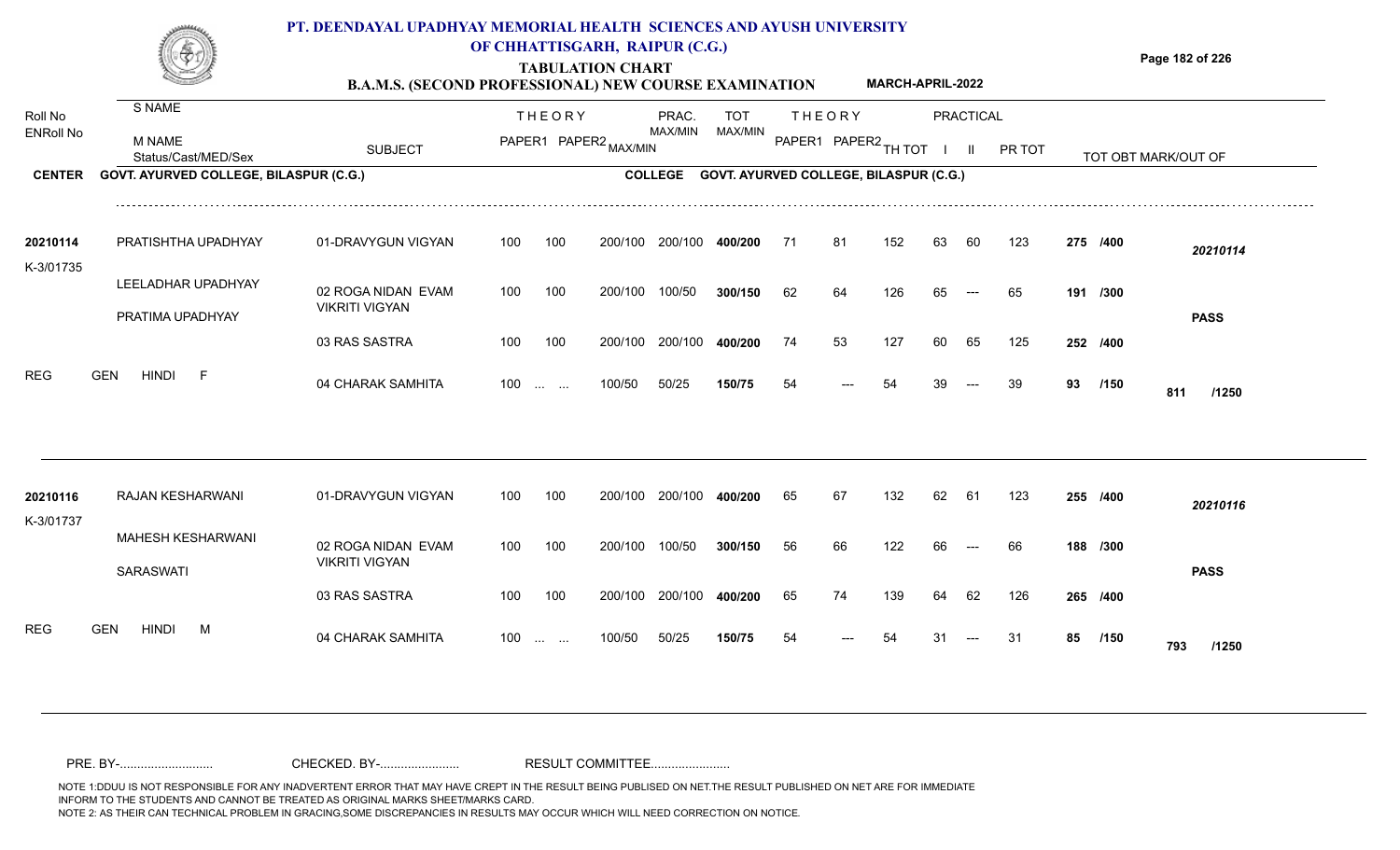

### **OF CHHATTISGARH, RAIPUR (C.G.)**

**Page 183 of 226**

#### **TABULATION CHART B.A.M.S. (SECOND PROFESSIONAL) NEW COURSE EXAMINATION MARCH-APRIL-2022**

| Roll No               | S NAME                                       |                                             |     | <b>THEORY</b>                                      |                       | PRAC.   | <b>TOT</b>                                     |    | <b>THEORY</b>        |     |    | PRACTICAL     |        |    |          |                     |  |
|-----------------------|----------------------------------------------|---------------------------------------------|-----|----------------------------------------------------|-----------------------|---------|------------------------------------------------|----|----------------------|-----|----|---------------|--------|----|----------|---------------------|--|
| <b>ENRoll No</b>      | <b>M NAME</b><br>Status/Cast/MED/Sex         | <b>SUBJECT</b>                              |     |                                                    | PAPER1 PAPER2 MAX/MIN | MAX/MIN | MAX/MIN                                        |    | PAPER1 PAPER2 TH TOT |     |    | $\mathbf{II}$ | PR TOT |    |          | TOT OBT MARK/OUT OF |  |
| <b>CENTER</b>         | GOVT. AYURVED COLLEGE, BILASPUR (C.G.)       |                                             |     |                                                    |                       |         | COLLEGE GOVT. AYURVED COLLEGE, BILASPUR (C.G.) |    |                      |     |    |               |        |    |          |                     |  |
| 20210117              | RAJROOP SINGH SYAMLE                         | 01-DRAVYGUN VIGYAN                          | 100 | 100                                                | 200/100               | 200/100 | 400/200                                        | 54 | 60                   | 114 | 65 | 56            | 121    |    | 235 /400 | 20210117            |  |
| K-3/01738             | <b>RAMSARAN SINGH</b><br><b>BASANTI DEVI</b> | 02 ROGA NIDAN EVAM<br><b>VIKRITI VIGYAN</b> | 100 | 100                                                | 200/100               | 100/50  | 300/150                                        | 53 | 58                   | 111 | 58 |               | 58     |    | 169 /300 | <b>PASS</b>         |  |
|                       |                                              | 03 RAS SASTRA                               | 100 | 100                                                | 200/100               | 200/100 | 400/200                                        | 54 | 56                   | 110 | 59 | 60            | 119    |    | 229 /400 |                     |  |
| <b>REG</b>            | <b>ST</b><br><b>HINDI</b><br>M               | 04 CHARAK SAMHITA                           |     | $100 \dots \dots$                                  | 100/50                | 50/25   | 150/75                                         | 50 |                      | 50  | 29 | $---$         | 29     | 79 | /150     | 712<br>/1250        |  |
|                       |                                              |                                             |     |                                                    |                       |         |                                                |    |                      |     |    |               |        |    |          |                     |  |
| 20210118<br>K-3/01739 | RANJANA KUMARI                               | 01-DRAVYGUN VIGYAN                          | 100 | 100                                                | 200/100               | 200/100 | 400/200                                        | 69 | 56                   | 125 | 78 | 65            | 143    |    | 268 /400 | 20210118            |  |
|                       | <b>VINOD KUMAR</b><br><b>GEETANJALI</b>      | 02 ROGA NIDAN EVAM<br><b>VIKRITI VIGYAN</b> | 100 | 100                                                | 200/100               | 100/50  | 300/150                                        | 57 | 62                   | 119 | 76 | $---$         | 76     |    | 195 /300 | <b>PASS</b>         |  |
|                       |                                              | 03 RAS SASTRA                               | 100 | 100                                                | 200/100               | 200/100 | 400/200                                        | 71 | 63                   | 134 | 65 | 70            | 135    |    | 269 /400 |                     |  |
| REG                   | <b>HINDI</b><br><b>GEN</b><br>- F            | 04 CHARAK SAMHITA                           | 100 | $\mathbf{r}$ and $\mathbf{r}$ are all $\mathbf{r}$ | 100/50                | 50/25   | 150/75                                         | 51 |                      |     |    |               | -41    | 92 | /150     | 824<br>/1250        |  |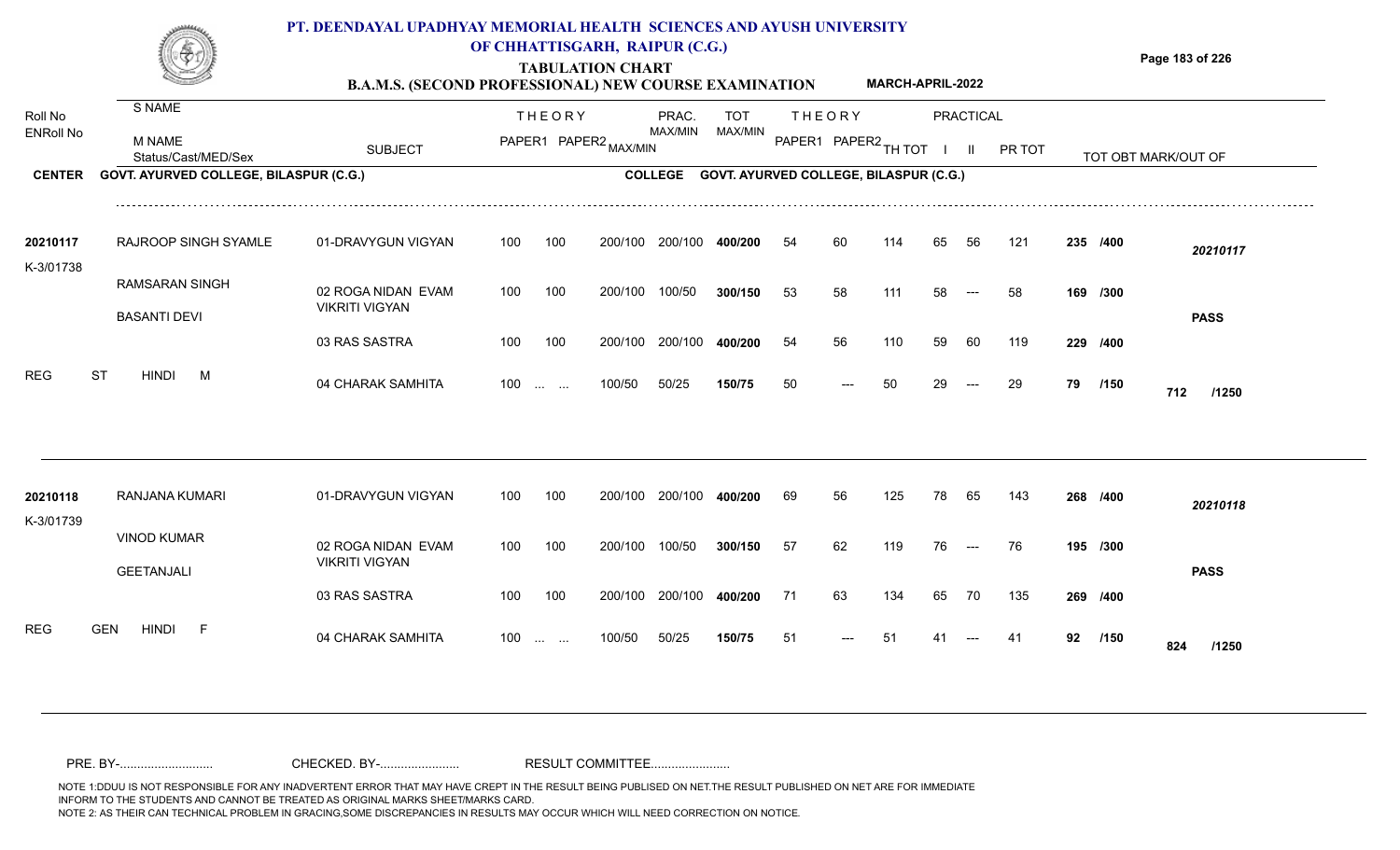

### **TABULATION CHART OF CHHATTISGARH, RAIPUR (C.G.)**

**Page 184 of 226**

#### **B.A.M.S. (SECOND PROFESSIONAL) NEW COURSE EXAMINATION MARCH-APRIL-2022**

| Roll No<br><b>ENRoll No</b> | S NAME                                   |                                             |     | <b>THEORY</b>                                                 |                       | PRAC.<br>MAX/MIN | <b>TOT</b><br>MAX/MIN                  |    | <b>THEORY</b>        |     |    | <b>PRACTICAL</b>     |        |    |          |                     |  |
|-----------------------------|------------------------------------------|---------------------------------------------|-----|---------------------------------------------------------------|-----------------------|------------------|----------------------------------------|----|----------------------|-----|----|----------------------|--------|----|----------|---------------------|--|
|                             | <b>M NAME</b><br>Status/Cast/MED/Sex     | <b>SUBJECT</b>                              |     |                                                               | PAPER1 PAPER2 MAX/MIN |                  |                                        |    | PAPER1 PAPER2 TH TOT |     |    | H.                   | PR TOT |    |          | TOT OBT MARK/OUT OF |  |
| <b>CENTER</b>               | GOVT. AYURVED COLLEGE, BILASPUR (C.G.)   |                                             |     |                                                               |                       | <b>COLLEGE</b>   | GOVT. AYURVED COLLEGE, BILASPUR (C.G.) |    |                      |     |    |                      |        |    |          |                     |  |
| 20210119<br>K-3/01740       | <b>RITU PATEL</b>                        | 01-DRAVYGUN VIGYAN                          | 100 | 100                                                           | 200/100               | 200/100          | 400/200                                | 71 | 58                   | 129 | 72 | 65                   | 137    |    | 266 /400 | 20210119            |  |
|                             | SHYAM KUMAR PATEL<br><b>UTTAMA PATEL</b> | 02 ROGA NIDAN EVAM<br><b>VIKRITI VIGYAN</b> | 100 | 100                                                           | 200/100               | 100/50           | 300/150                                | 65 | 72                   | 137 | 74 | $\hspace{0.05cm}---$ | 74     |    | 211 /300 | <b>PASS</b>         |  |
|                             |                                          | 03 RAS SASTRA                               | 100 | 100                                                           | 200/100               | 200/100          | 400/200                                | 66 | 67                   | 133 | 62 | 68                   | 130    |    | 263 /400 |                     |  |
| <b>REG</b>                  | OBC<br><b>HINDI</b><br>$-F$              | 04 CHARAK SAMHITA                           | 100 | $\mathcal{L}_{\mathcal{F}}$ , and $\mathcal{L}_{\mathcal{F}}$ | 100/50                | 50/25            | 150/75                                 | 62 |                      | 62  | 35 |                      | 35     | 97 | /150     | 837<br>/1250        |  |
|                             |                                          |                                             |     |                                                               |                       |                  |                                        |    |                      |     |    |                      |        |    |          |                     |  |
| 20210120<br>K-3/01741       | <b>RITU THAKUR</b>                       | 01-DRAVYGUN VIGYAN                          | 100 | 100                                                           | 200/100               | 200/100          | 400/200                                | 65 | 43                   | 108 | 68 | 58                   | 126    |    | 234 /400 | 20210120            |  |
|                             | <b>K P THAKUR</b><br>KHIR KUMARI THAKUR  | 02 ROGA NIDAN EVAM<br><b>VIKRITI VIGYAN</b> | 100 | 100                                                           | 200/100               | 100/50           | 300/150                                | 58 | 66                   | 124 | 68 |                      | 68     |    | 192 /300 | <b>PASS</b>         |  |
|                             |                                          | 03 RAS SASTRA                               | 100 | 100                                                           | 200/100               | 200/100          | 400/200                                | 71 | 69                   | 140 | 65 | 69                   | 134    |    | 274 /400 |                     |  |
| <b>REG</b>                  | <b>HINDI</b><br><b>ST</b><br>$-F$        | 04 CHARAK SAMHITA                           | 100 | <b>Contract Contract</b>                                      | 100/50                | 50/25            | 150/75                                 | 53 |                      | 53  |    |                      | 36     | 89 | /150     | 789<br>/1250        |  |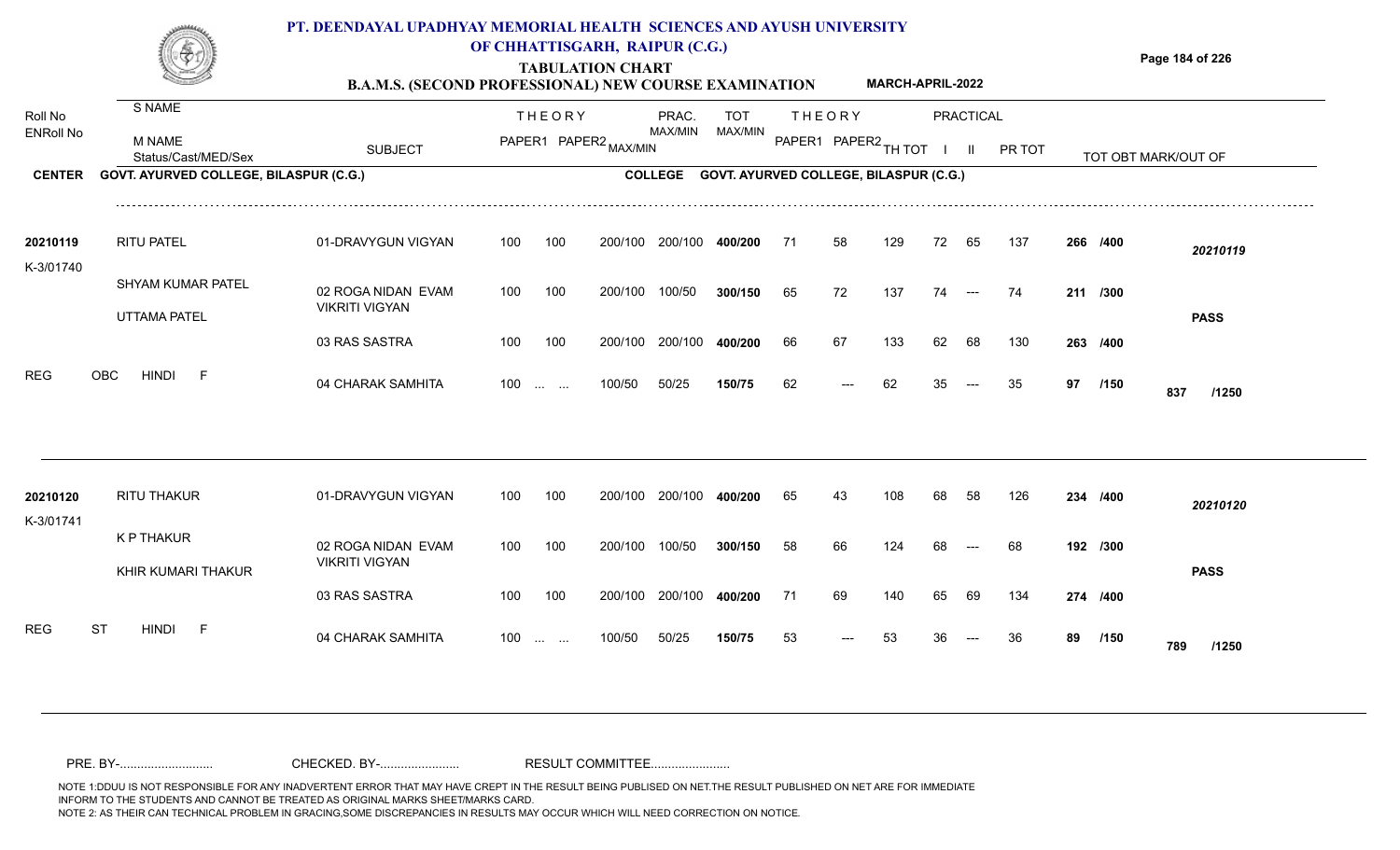

## **OF CHHATTISGARH, RAIPUR (C.G.)**

**Page 185 of 226**

#### **TABULATION CHART B.A.M.S. (SECOND PROFESSIONAL) NEW COURSE EXAMINATION MARCH-APRIL-2022**

| Roll No<br><b>ENRoll No</b> | S NAME<br>M NAME                                              | <b>SUBJECT</b>                              |     | <b>THEORY</b>                                                 | PAPER1 PAPER2 MAX/MIN | PRAC.<br>MAX/MIN | TOT<br>MAX/MIN                         |    | <b>THEORY</b><br>PAPER1 PAPER2 TH TOT |       |    | <b>PRACTICAL</b><br>$\mathbf{II}$ | PR TOT |     |          |                     |  |
|-----------------------------|---------------------------------------------------------------|---------------------------------------------|-----|---------------------------------------------------------------|-----------------------|------------------|----------------------------------------|----|---------------------------------------|-------|----|-----------------------------------|--------|-----|----------|---------------------|--|
| <b>CENTER</b>               | Status/Cast/MED/Sex<br>GOVT. AYURVED COLLEGE, BILASPUR (C.G.) |                                             |     |                                                               |                       | <b>COLLEGE</b>   | GOVT. AYURVED COLLEGE, BILASPUR (C.G.) |    |                                       |       |    |                                   |        |     |          | TOT OBT MARK/OUT OF |  |
|                             |                                                               |                                             |     |                                                               |                       |                  |                                        |    |                                       |       |    |                                   |        |     |          |                     |  |
| 20210121                    | ROHAN NAYAK                                                   | 01-DRAVYGUN VIGYAN                          | 100 | 100                                                           | 200/100               | 200/100          | 400/200                                | 57 | 53                                    | 110   | 70 | 57                                | 127    |     | 237 /400 | 20210121            |  |
| K-3/01742                   |                                                               |                                             |     |                                                               |                       |                  |                                        |    |                                       |       |    |                                   |        |     |          |                     |  |
|                             | PANCHRAM NAYAK                                                | 02 ROGA NIDAN EVAM<br><b>VIKRITI VIGYAN</b> | 100 | 100                                                           | 200/100               | 100/50           | 300/150                                | 53 | 56                                    | 109   | 58 | $---$                             | 58     |     | 167 /300 |                     |  |
|                             | SHYAMA NAYAK                                                  |                                             |     |                                                               |                       |                  |                                        |    |                                       |       |    |                                   |        |     |          | <b>PASS</b>         |  |
|                             |                                                               | 03 RAS SASTRA                               | 100 | 100                                                           | 200/100               | 200/100          | 400/200                                | 62 | 58                                    | 120   | 61 | 65                                | 126    |     | 246 /400 |                     |  |
| <b>REG</b>                  | OBC<br><b>HINDI</b><br>M                                      | 04 CHARAK SAMHITA                           | 100 | $\mathcal{L}_{\mathcal{F}}$ , and $\mathcal{L}_{\mathcal{F}}$ | 100/50                | 50/25            | 150/75                                 | 52 | ---                                   | 52    |    |                                   | 30     | 82  | /150     | 732<br>/1250        |  |
|                             |                                                               |                                             |     |                                                               |                       |                  |                                        |    |                                       |       |    |                                   |        |     |          |                     |  |
| 20210122<br>K-3/01743       | SANDEEP DAS                                                   | 01-DRAVYGUN VIGYAN                          | 100 | 100                                                           | 200/100               | 200/100          | 400/200                                | 55 | 35                                    | $90*$ | 68 | 60                                | 128    |     | 218 /400 | 20210122            |  |
|                             | SARJU DAS<br><b>KUMARI DEVI</b>                               | 02 ROGA NIDAN EVAM<br><b>VIKRITI VIGYAN</b> | 100 | 100                                                           | 200/100               | 100/50           | 300/150                                | 53 | 59                                    | 112   | 60 | $---$                             | 60     |     | 172 /300 | <b>ATKT</b>         |  |
|                             |                                                               | 03 RAS SASTRA                               | 100 | 100                                                           | 200/100               | 200/100          | 400/200                                | 56 | 55                                    | 111   | 65 | 66                                | 131    |     | 242 /400 |                     |  |
| <b>REG</b>                  | <b>HINDI</b><br><b>GEN</b><br>M                               | 04 CHARAK SAMHITA                           | 100 | <b>Contract Contract</b>                                      | 100/50                | 50/25            | 150/75                                 | 43 |                                       | 43*   | 31 |                                   | 31     | 74* | /150     | 706<br>/1250        |  |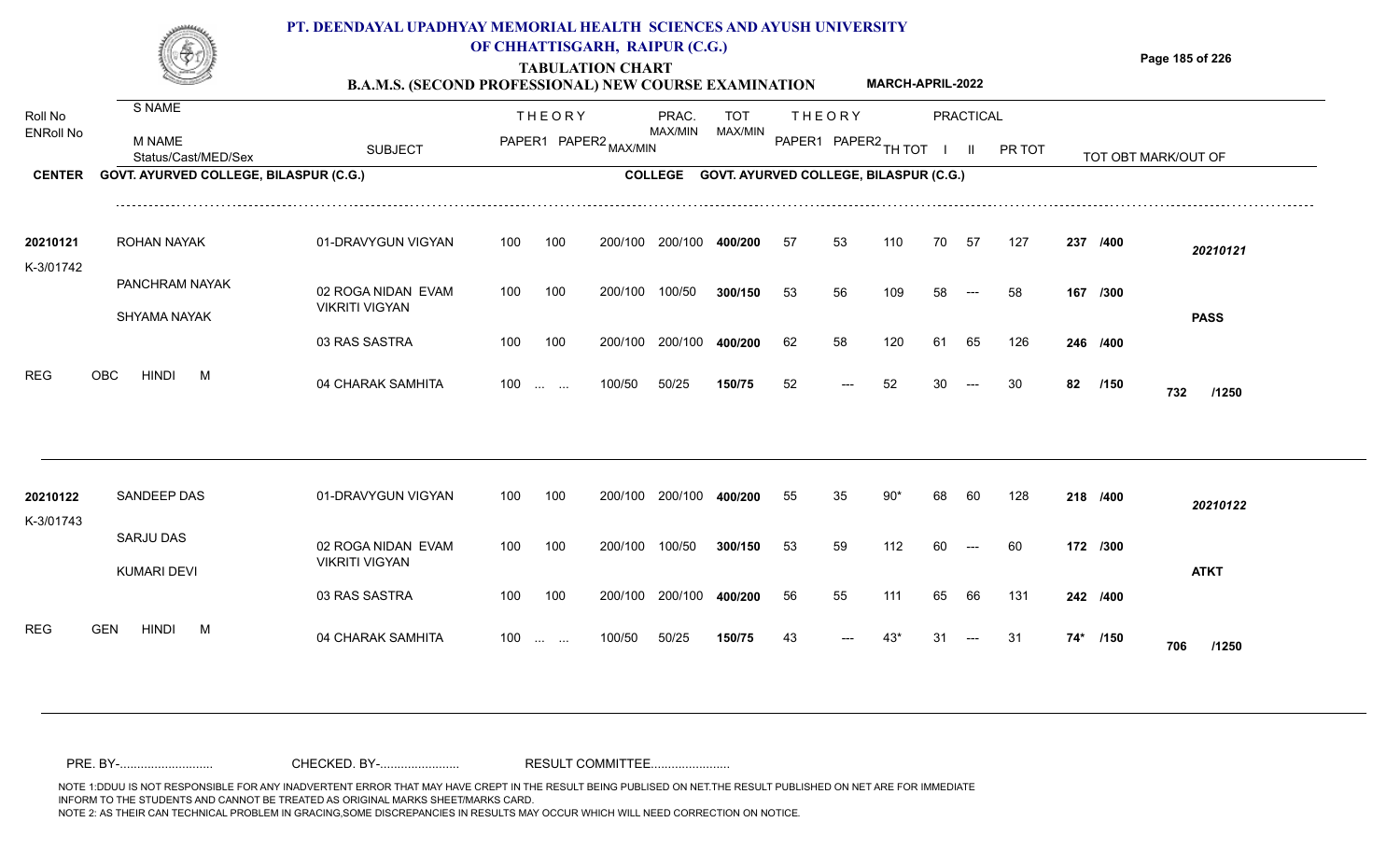

### **OF CHHATTISGARH, RAIPUR (C.G.)**

**Page 186 of 226**

#### **TABULATION CHART B.A.M.S. (SECOND PROFESSIONAL) NEW COURSE EXAMINATION MARCH-APRIL-2022**

| Roll No<br><b>ENRoll No</b> | S NAME<br><b>M NAME</b><br>Status/Cast/MED/Sex                 | <b>SUBJECT</b>                              |     | <b>THEORY</b>                                                 | PAPER1 PAPER2 MAX/MIN | PRAC.<br>MAX/MIN | TOT<br>MAX/MIN                         |    | <b>THEORY</b><br>PAPER1 PAPER2 TH TOT |     |    | <b>PRACTICAL</b><br>$\mathbf{H}$ | PR TOT |     |          | TOT OBT MARK/OUT OF |  |
|-----------------------------|----------------------------------------------------------------|---------------------------------------------|-----|---------------------------------------------------------------|-----------------------|------------------|----------------------------------------|----|---------------------------------------|-----|----|----------------------------------|--------|-----|----------|---------------------|--|
| <b>CENTER</b>               | GOVT. AYURVED COLLEGE, BILASPUR (C.G.)                         |                                             |     |                                                               |                       | <b>COLLEGE</b>   | GOVT. AYURVED COLLEGE, BILASPUR (C.G.) |    |                                       |     |    |                                  |        |     |          |                     |  |
| 20210123<br>K-3/01744       | SANJEEV KUMAR PAIKRA                                           | 01-DRAVYGUN VIGYAN                          | 100 | 100                                                           | 200/100               | 200/100          | 400/200                                | 64 | 65                                    | 129 | 65 | 58                               | 123    |     | 252 /400 | 20210123            |  |
|                             | PANCHAM RAM PAIKRA<br><b>URMILA DEVI</b>                       | 02 ROGA NIDAN EVAM<br><b>VIKRITI VIGYAN</b> | 100 | 100                                                           | 200/100               | 100/50           | 300/150                                | 53 | 58                                    | 111 | 62 | $---$                            | 62     |     | 173 /300 | <b>PASS</b>         |  |
|                             |                                                                | 03 RAS SASTRA                               | 100 | 100                                                           | 200/100               | 200/100          | 400/200                                | 67 | 60                                    | 127 | 60 | 68                               | 128    |     | 255 /400 |                     |  |
| <b>REG</b>                  | <b>ST</b><br><b>HINDI</b><br>M                                 | 04 CHARAK SAMHITA                           | 100 | $\mathcal{L}_{\mathcal{F}}$ , and $\mathcal{L}_{\mathcal{F}}$ | 100/50                | 50/25            | 150/75                                 | 56 |                                       | 56  | 32 |                                  | 32     | 88  | /150     | 768<br>/1250        |  |
|                             |                                                                |                                             |     |                                                               |                       |                  |                                        |    |                                       |     |    |                                  |        |     |          |                     |  |
| 20210124<br>K-3/01745       | SATYENDRA PRATAP SINGH<br><b>RATHORE</b>                       | 01-DRAVYGUN VIGYAN                          | 100 | 100                                                           | 200/100               | 200/100          | 400/200                                | 52 | 36                                    | 88* | 63 | 59                               | 122    |     | 210 /400 | 20210124            |  |
|                             | RAJENDRA PRATAP SINGH<br><b>RATHORE</b><br>PUSHPA DEVI RATHORE | 02 ROGA NIDAN EVAM<br><b>VIKRITI VIGYAN</b> | 100 | 100                                                           | 200/100               | 100/50           | 300/150                                | 36 | 53                                    | 89* | 65 | $---$                            | 65     |     | 154 /300 | <b>ATKT</b>         |  |
|                             |                                                                | 03 RAS SASTRA                               | 100 | 100                                                           | 200/100               | 200/100          | 400/200                                | 59 | 45                                    | 104 | 58 | 65                               | 123    | 227 | /400     |                     |  |
| <b>REG</b>                  | <b>GEN</b><br><b>HINDI</b><br>M                                | 04 CHARAK SAMHITA                           | 100 | <b>Service State</b>                                          | 100/50                | 50/25            | 150/75                                 | 36 |                                       | 36* |    |                                  | 30     | 66* | /150     | 657<br>/1250        |  |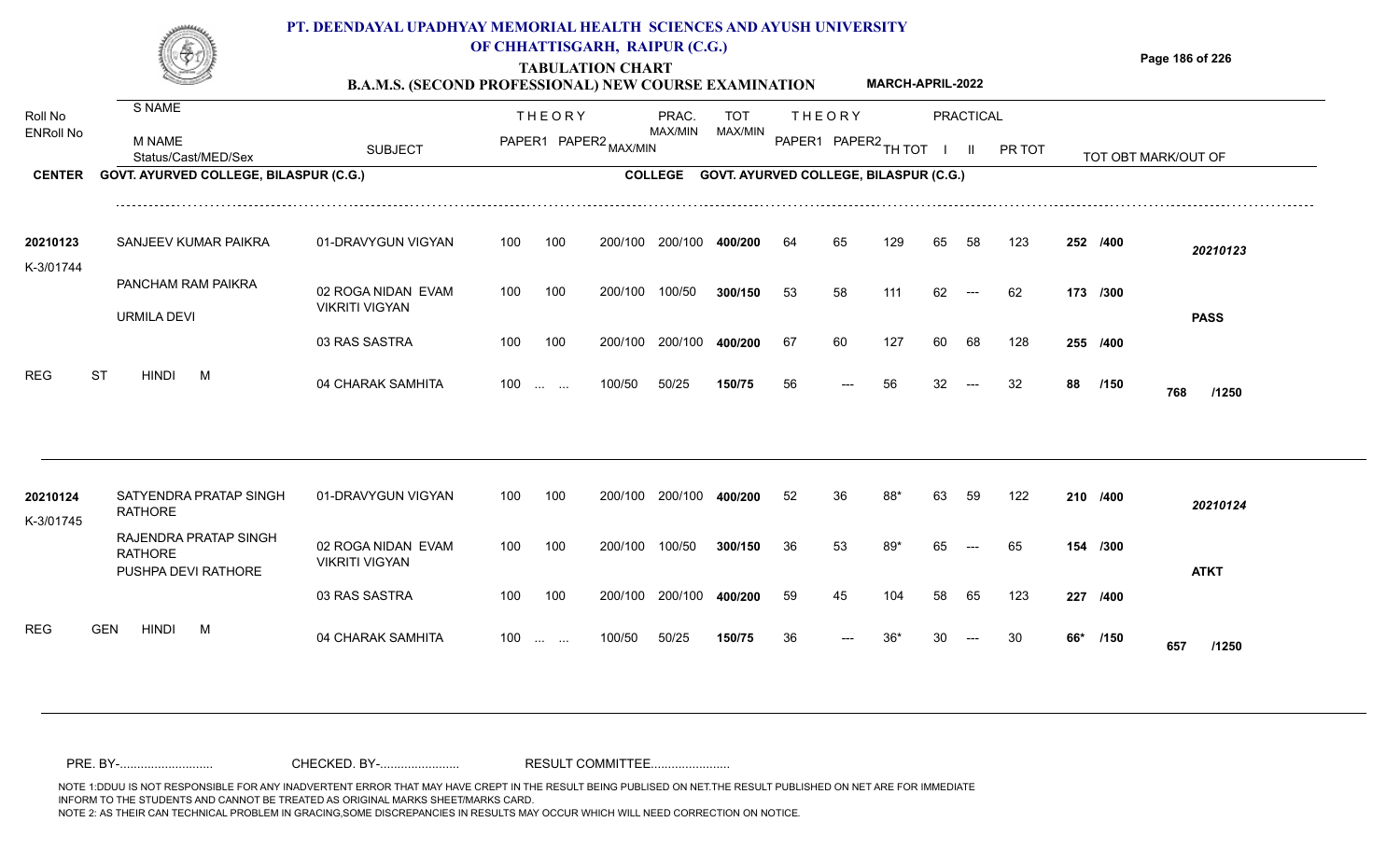

### **OF CHHATTISGARH, RAIPUR (C.G.)**

**Page 187 of 226**

#### **TABULATION CHART B.A.M.S. (SECOND PROFESSIONAL) NEW COURSE EXAMINATION MARCH-APRIL-2022**

| Roll No               | S NAME                                 |                       |     | <b>THEORY</b>                                  |         | PRAC.          | <b>TOT</b>                             |    | <b>THEORY</b>        |     |    | <b>PRACTICAL</b> |        |    |          |                     |
|-----------------------|----------------------------------------|-----------------------|-----|------------------------------------------------|---------|----------------|----------------------------------------|----|----------------------|-----|----|------------------|--------|----|----------|---------------------|
| <b>ENRoll No</b>      | M NAME<br>Status/Cast/MED/Sex          | <b>SUBJECT</b>        |     | PAPER1 PAPER2 MAX/MIN                          |         | MAX/MIN        | MAX/MIN                                |    | PAPER1 PAPER2 TH TOT |     |    | $\mathbf{H}$     | PR TOT |    |          | TOT OBT MARK/OUT OF |
| <b>CENTER</b>         | GOVT. AYURVED COLLEGE, BILASPUR (C.G.) |                       |     |                                                |         | <b>COLLEGE</b> | GOVT. AYURVED COLLEGE, BILASPUR (C.G.) |    |                      |     |    |                  |        |    |          |                     |
| 20210125              | <b>SEJAL JAIN</b>                      | 01-DRAVYGUN VIGYAN    | 100 | 100                                            | 200/100 | 200/100        | 400/200                                | 55 | 61                   | 116 |    | 60               | 130    |    | 246 /400 | 20210125            |
| K-3/01746             |                                        |                       |     |                                                |         |                |                                        |    |                      |     |    |                  |        |    |          |                     |
|                       | RAJESH JAIN                            | 02 ROGA NIDAN EVAM    | 100 | 100                                            | 200/100 | 100/50         | 300/150                                | 66 | 64                   | 130 | 76 | $---$            | 76     |    | 206 /300 |                     |
|                       | MITHLESH JAIN                          | <b>VIKRITI VIGYAN</b> |     |                                                |         |                |                                        |    |                      |     |    |                  |        |    |          | <b>PASS</b>         |
|                       |                                        | 03 RAS SASTRA         | 100 | 100                                            | 200/100 | 200/100        | 400/200                                | 72 | 73                   | 145 | 60 | 70               | 130    |    | 275 /400 |                     |
| <b>REG</b>            | <b>HINDI</b><br><b>GEN</b><br>- F      | 04 CHARAK SAMHITA     | 100 | $\mathbf{r}$ and $\mathbf{r}$                  | 100/50  | 50/25          | 150/75                                 | 56 |                      | 56  | 33 |                  | 33     | 89 | /150     | 816<br>/1250        |
|                       |                                        |                       |     |                                                |         |                |                                        |    |                      |     |    |                  |        |    |          |                     |
| 20210127<br>K-3/01748 | SHIVANI GUPTA                          | 01-DRAVYGUN VIGYAN    | 100 | 100                                            | 200/100 | 200/100        | 400/200                                | 64 | 60                   | 124 | 72 | 61               | 133    |    | 257 /400 | 20210127            |
|                       | <b>VISHNU PRASAD</b>                   | 02 ROGA NIDAN EVAM    | 100 | 100                                            | 200/100 | 100/50         | 300/150                                | 66 | 72                   | 138 | 75 | $---$            | 75     |    | 213 /300 |                     |
|                       | <b>SHAKUNTALA</b>                      | <b>VIKRITI VIGYAN</b> |     |                                                |         |                |                                        |    |                      |     |    |                  |        |    |          | <b>PASS</b>         |
|                       |                                        | 03 RAS SASTRA         | 100 | 100                                            | 200/100 | 200/100        | 400/200                                | 57 | 66                   | 123 | 65 | 70               | 135    |    | 258 /400 |                     |
| <b>REG</b>            | <b>GEN</b><br><b>HINDI</b><br>-F       | 04 CHARAK SAMHITA     | 100 | $\mathbf{r}$ and $\mathbf{r}$ and $\mathbf{r}$ | 100/50  | 50/25          | 150/75                                 | 65 |                      | 65  |    |                  |        |    | 105 /150 | 833<br>/1250        |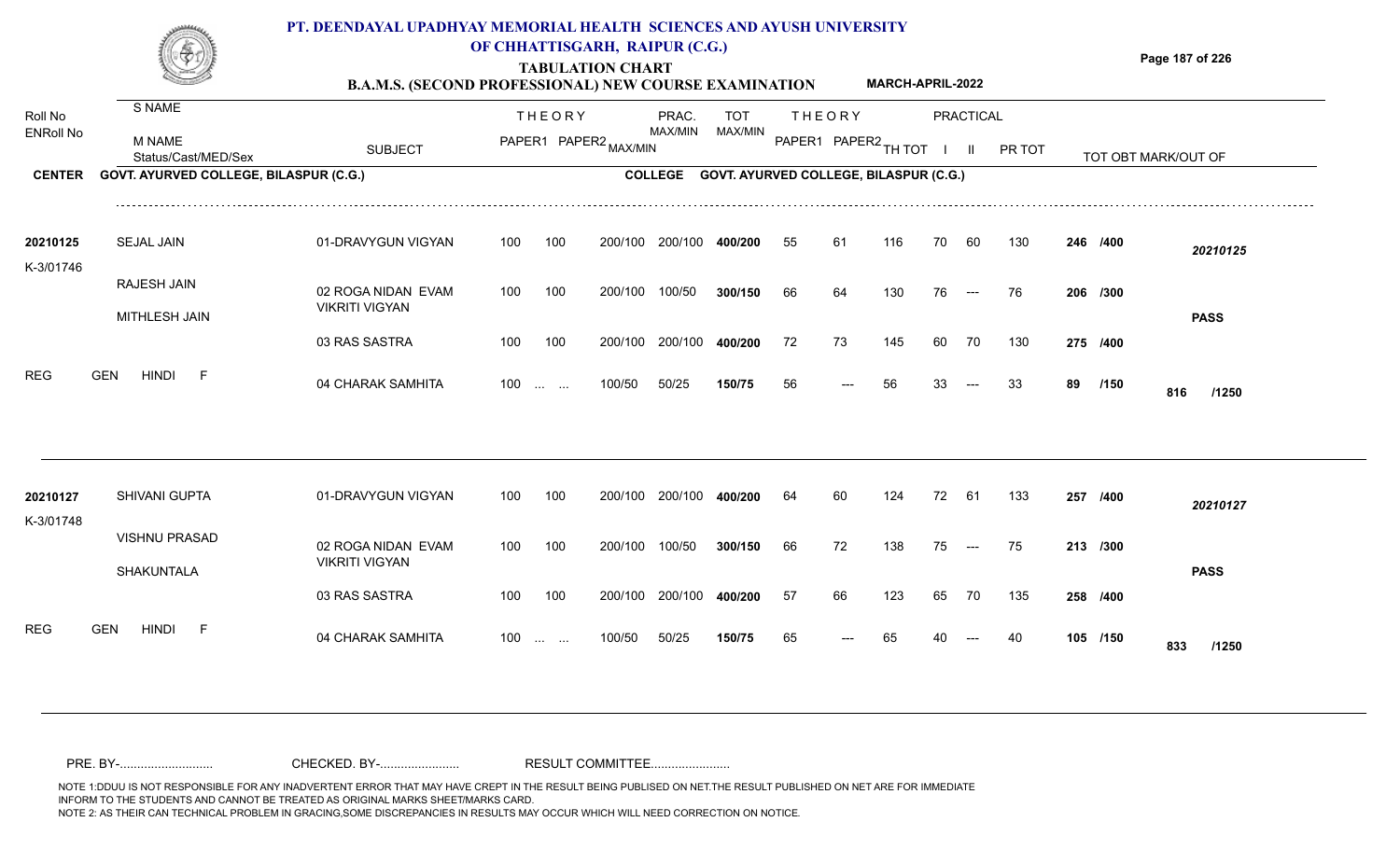### **PT. DEENDAYAL UPADHYAY MEMORIAL HEALTH SCIENCES AND AYUSH UNIVERSITY OF CHHATTISGARH, RAIPUR (C.G.)**



# **TABULATION CHART**

**Page 188 of 226**

#### **B.A.M.S. (SECOND PROFESSIONAL) NEW COURSE EXAMINATION MARCH-APRIL-2022**

| Roll No               | S NAME                                             |                                             |     | <b>THEORY</b>     |                       | PRAC.<br>MAX/MIN | TOT                                            |    | <b>THEORY</b>        |     |    | <b>PRACTICAL</b> |        |    |          |                     |  |
|-----------------------|----------------------------------------------------|---------------------------------------------|-----|-------------------|-----------------------|------------------|------------------------------------------------|----|----------------------|-----|----|------------------|--------|----|----------|---------------------|--|
| <b>ENRoll No</b>      | <b>M NAME</b><br>Status/Cast/MED/Sex               | <b>SUBJECT</b>                              |     |                   | PAPER1 PAPER2 MAX/MIN |                  | MAX/MIN                                        |    | PAPER1 PAPER2 TH TOT |     |    | $\mathbf{II}$    | PR TOT |    |          | TOT OBT MARK/OUT OF |  |
| <b>CENTER</b>         | GOVT. AYURVED COLLEGE, BILASPUR (C.G.)             |                                             |     |                   |                       |                  | COLLEGE GOVT. AYURVED COLLEGE, BILASPUR (C.G.) |    |                      |     |    |                  |        |    |          |                     |  |
| 20210128<br>K-3/01749 | SHIVENDRA KUMAR TIWARI                             | 01-DRAVYGUN VIGYAN                          | 100 | 100               | 200/100               | 200/100          | 400/200                                        | 59 | 58                   | 117 | 65 | 58               | 123    |    | 240 /400 | 20210128            |  |
|                       | <b>GOKARAN TIWARI</b>                              | 02 ROGA NIDAN EVAM                          | 100 | 100               | 200/100               | 100/50           | 300/150                                        | 60 | 55                   | 115 | 64 | $---$            | 64     |    | 179 /300 |                     |  |
|                       | <b>VIMLA TIWARI</b>                                | <b>VIKRITI VIGYAN</b>                       |     |                   |                       |                  |                                                |    |                      |     |    |                  |        |    |          | <b>PASS</b>         |  |
|                       |                                                    | 03 RAS SASTRA                               | 100 | 100               | 200/100               | 200/100          | 400/200                                        | 60 | 57                   | 117 | 69 | 70               | 139    |    | 256 /400 |                     |  |
| <b>REG</b>            | <b>GEN</b><br><b>HINDI</b><br>M                    | 04 CHARAK SAMHITA                           |     | $100$             | 100/50                | 50/25            | 150/75                                         | 50 | ---                  | 50  | 38 | $---$            | 38     | 88 | /150     | 763<br>/1250        |  |
|                       |                                                    |                                             |     |                   |                       |                  |                                                |    |                      |     |    |                  |        |    |          |                     |  |
| 20210129<br>K-3/01750 | SHRESHTHI DHIDHI                                   | 01-DRAVYGUN VIGYAN                          | 100 | 100               | 200/100               | 200/100          | 400/200                                        | 55 | 51                   | 106 | 63 | 60               | 123    |    | 229 /400 | 20210129            |  |
|                       | <b>BIRENDRA KUMAR DHIDHI</b><br><b>USHA DHIDHI</b> | 02 ROGA NIDAN EVAM<br><b>VIKRITI VIGYAN</b> | 100 | 100               | 200/100               | 100/50           | 300/150                                        | 58 | 61                   | 119 | 65 | $---$            | 65     |    | 184 /300 | <b>PASS</b>         |  |
|                       |                                                    | 03 RAS SASTRA                               | 100 | 100               | 200/100               | 200/100          | 400/200                                        | 62 | 62                   | 124 | 59 | 67               | 126    |    | 250 /400 |                     |  |
| <b>REG</b>            | SC<br><b>HINDI</b><br>- F                          | 04 CHARAK SAMHITA                           | 100 | $\cdots$ $\cdots$ | 100/50                | 50/25            | 150/75                                         | 54 |                      | 54  | 37 |                  | 37     | 91 | /150     | 754<br>/1250        |  |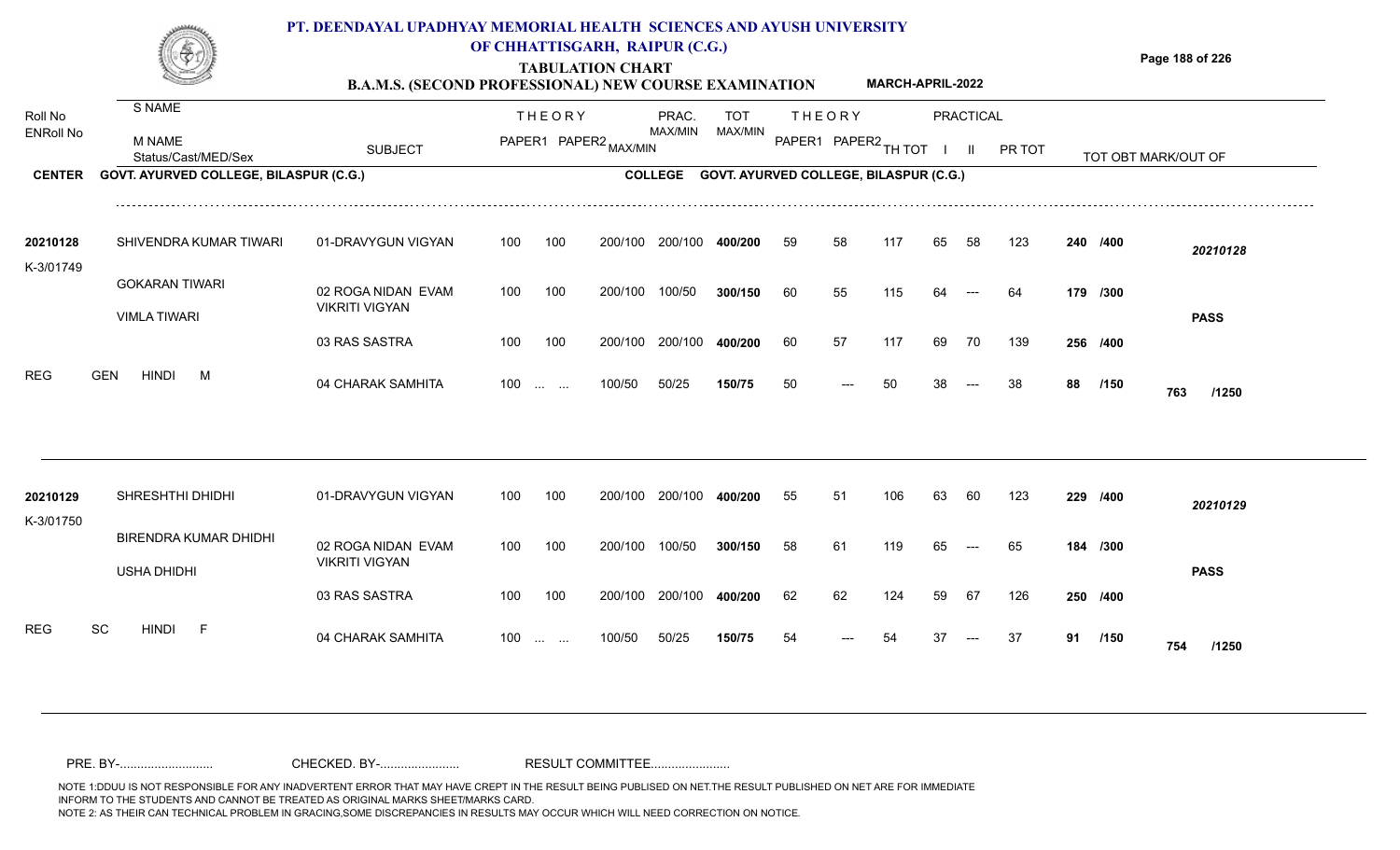

## **OF CHHATTISGARH, RAIPUR (C.G.)**

**Page 189 of 226**

#### **TABULATION CHART B.A.M.S. (SECOND PROFESSIONAL) NEW COURSE EXAMINATION MARCH-APRIL-2022**

| Roll No<br><b>ENRoll No</b> | S NAME<br>M NAME                                              | <b>SUBJECT</b>                              |     | <b>THEORY</b>                          | PAPER1 PAPER2 MAX/MIN | PRAC.<br>MAX/MIN | <b>TOT</b><br>MAX/MIN                  |     | <b>THEORY</b><br>PAPER1 PAPER2 | TH TOT |    | <b>PRACTICAL</b><br>H. | PR TOT         |     |           |                     |
|-----------------------------|---------------------------------------------------------------|---------------------------------------------|-----|----------------------------------------|-----------------------|------------------|----------------------------------------|-----|--------------------------------|--------|----|------------------------|----------------|-----|-----------|---------------------|
| <b>CENTER</b>               | Status/Cast/MED/Sex<br>GOVT. AYURVED COLLEGE, BILASPUR (C.G.) |                                             |     |                                        |                       | <b>COLLEGE</b>   | GOVT. AYURVED COLLEGE, BILASPUR (C.G.) |     |                                |        |    |                        |                |     |           | TOT OBT MARK/OUT OF |
|                             |                                                               |                                             |     |                                        |                       |                  |                                        |     |                                |        |    |                        |                |     |           |                     |
| 20210130                    | SHRESTHA RAMTEKE                                              | 01-DRAVYGUN VIGYAN                          | 100 | 100                                    | 200/100               | 200/100          | 400/200                                | 55  | 39                             | $94*$  | 65 | 62                     | 127            |     | 221 /400  | 20210130            |
| K-3/01751                   | PRAMOD KUMAR RAMTEKE                                          | 02 ROGA NIDAN EVAM<br><b>VIKRITI VIGYAN</b> | 100 | 100                                    | 200/100               | 100/50           | 300/150                                | -51 | 59                             | 110    | 60 | $---$                  | 60             |     | 170 /300  |                     |
|                             | MADHUBALA RAMTEKE                                             | 03 RAS SASTRA                               | 100 | 100                                    | 200/100               | 200/100          | 400/200                                | 54  | 55                             | 109    | 55 | 60                     | 115            |     | 224 /400  | <b>ATKT</b>         |
| <b>REG</b>                  | SC<br><b>HINDI</b><br>$\mathsf F$                             | 04 CHARAK SAMHITA                           | 100 | $\mathbf{r}$ and $\mathbf{r}$          | 100/50                | 50/25            | 150/75                                 | 50  |                                | 50     |    |                        | 30             | 80  | /150      | 695<br>/1250        |
|                             |                                                               |                                             |     |                                        |                       |                  |                                        |     |                                |        |    |                        |                |     |           |                     |
| 20210131<br>K-3/01753       | <b>SNEHA BAGHEL</b>                                           | 01-DRAVYGUN VIGYAN                          | 100 | 100                                    | 200/100               | 200/100          | 400/200                                | A   | А                              | A      | А  | A                      | $\mathsf{A}$   | A   | /400      | 20210131            |
|                             | <b>SAMPAT RAM</b><br><b>JAYMANI</b>                           | 02 ROGA NIDAN EVAM<br><b>VIKRITI VIGYAN</b> | 100 | 100                                    | 200/100               | 100/50           | 300/150                                | 37  | 43                             | 80'    | 63 |                        | 63             |     | 143* /300 | <b>ATKT</b>         |
|                             |                                                               | 03 RAS SASTRA                               | 100 | 100                                    | 200/100               | 200/100          | 400/200                                | A   | А                              | A      |    | 68                     | 68*            | 68* | /400      |                     |
| <b>REG</b>                  | <b>ST</b><br><b>HINDI</b><br>F                                | 04 CHARAK SAMHITA                           | 100 | $\mathbf{r}$ . The set of $\mathbf{r}$ | 100/50                | 50/25            | 150/75                                 |     |                                |        |    |                        | $\overline{A}$ | A   | /150      | 211<br>/1250        |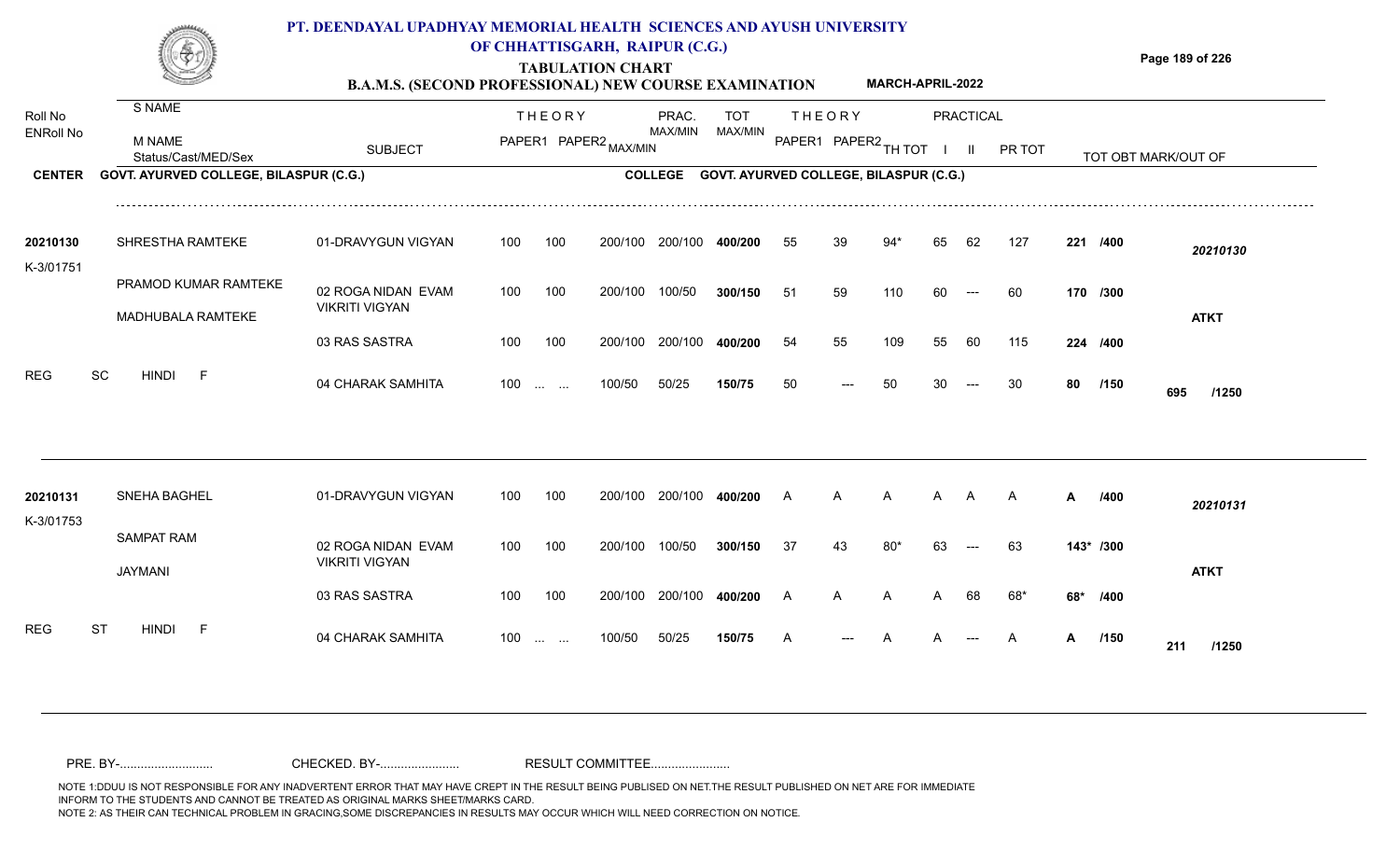

### **TABULATION CHART OF CHHATTISGARH, RAIPUR (C.G.)**

**Page 190 of 226**

#### **B.A.M.S. (SECOND PROFESSIONAL) NEW COURSE EXAMINATION MARCH-APRIL-2022**

| Roll No<br><b>ENRoll No</b> | S NAME<br><b>M NAME</b><br>Status/Cast/MED/Sex | <b>SUBJECT</b>                              |     | <b>THEORY</b>           | PAPER1 PAPER2 MAX/MIN | PRAC.<br>MAX/MIN | TOT<br>MAX/MIN                                 |    | <b>THEORY</b><br>PAPER1 PAPER2 TH TOT |     |    | PRACTICAL<br>$\mathbf{II}$ | PR TOT |    |          | TOT OBT MARK/OUT OF |  |
|-----------------------------|------------------------------------------------|---------------------------------------------|-----|-------------------------|-----------------------|------------------|------------------------------------------------|----|---------------------------------------|-----|----|----------------------------|--------|----|----------|---------------------|--|
| <b>CENTER</b>               | <b>GOVT. AYURVED COLLEGE, BILASPUR (C.G.)</b>  |                                             |     |                         |                       |                  | COLLEGE GOVT. AYURVED COLLEGE, BILASPUR (C.G.) |    |                                       |     |    |                            |        |    |          |                     |  |
| 20210133<br>K-3/01752       | <b>SMITA DAS</b>                               | 01-DRAVYGUN VIGYAN                          | 100 | 100                     | 200/100               | 200/100          | 400/200                                        | 67 | 62                                    | 129 | 63 | 63                         | 126    |    | 255 /400 | 20210133            |  |
|                             | SHYAMSUNDER DAS<br><b>MINATI DAS</b>           | 02 ROGA NIDAN EVAM<br><b>VIKRITI VIGYAN</b> | 100 | 100                     | 200/100               | 100/50           | 300/150                                        | 63 | 68                                    | 131 | 67 | $---$                      | 67     |    | 198 /300 | <b>PASS</b>         |  |
|                             |                                                | 03 RAS SASTRA                               | 100 | 100                     | 200/100               | 200/100          | 400/200                                        | 74 | 62                                    | 136 | 59 | 69                         | 128    |    | 264 /400 |                     |  |
| <b>REG</b>                  | <b>GEN</b><br><b>HINDI</b><br>- F              | 04 CHARAK SAMHITA                           |     | $100 \dots \dots$       | 100/50                | 50/25            | 150/75                                         | 50 | ---                                   | 50  | 32 | $---$                      | 32     | 82 | /150     | 799<br>/1250        |  |
|                             |                                                |                                             |     |                         |                       |                  |                                                |    |                                       |     |    |                            |        |    |          |                     |  |
| 20210134<br>K-3/01755       | SOUMYA DUBEY                                   | 01-DRAVYGUN VIGYAN                          | 100 | 100                     | 200/100               | 200/100          | 400/200                                        | 62 | 58                                    | 120 | 68 | 60                         | 128    |    | 248 /400 | 20210134            |  |
|                             | DHARMANDRA DUBEY<br>ARCHANA DUBEY              | 02 ROGA NIDAN EVAM<br><b>VIKRITI VIGYAN</b> | 100 | 100                     | 200/100               | 100/50           | 300/150                                        | 64 | 66                                    | 130 | 66 |                            | 66     |    | 196 /300 | <b>PASS</b>         |  |
|                             |                                                | 03 RAS SASTRA                               | 100 | 100                     | 200/100               | 200/100          | 400/200                                        | 65 | 65                                    | 130 | 58 | 69                         | 127    |    | 257 /400 |                     |  |
| <b>REG</b>                  | <b>GEN</b><br><b>HINDI</b><br>$-F$             | 04 CHARAK SAMHITA                           | 100 | <b>Section Contract</b> | 100/50                | 50/25            | 150/75                                         | 52 |                                       | 52  |    |                            | 35     | 87 | /150     | 788<br>/1250        |  |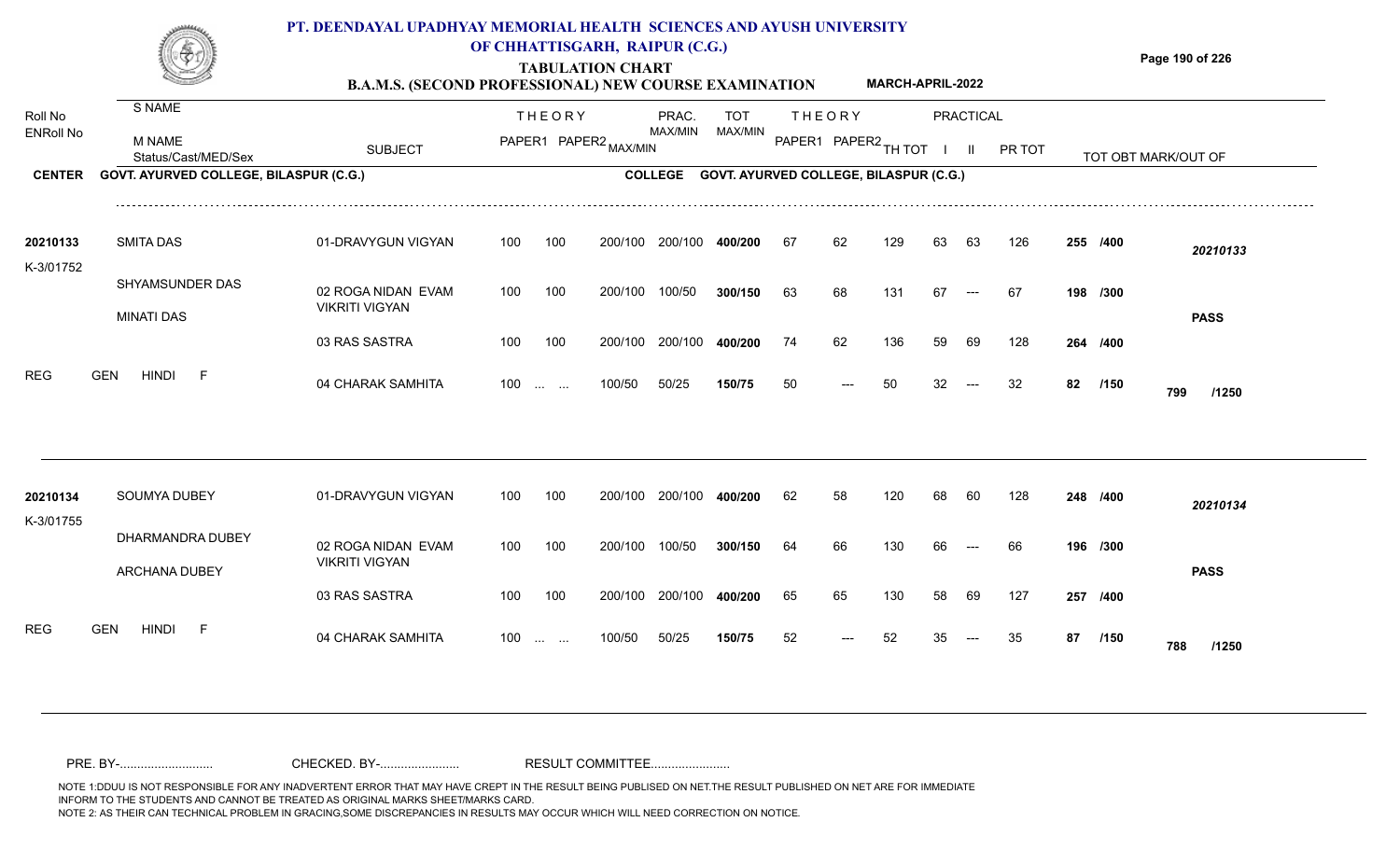

### **OF CHHATTISGARH, RAIPUR (C.G.)**

**Page 191 of 226**

#### **TABULATION CHART B.A.M.S. (SECOND PROFESSIONAL) NEW COURSE EXAMINATION MARCH-APRIL-2022**

| Roll No<br><b>ENRoll No</b><br><b>CENTER</b> | S NAME<br><b>M NAME</b><br>Status/Cast/MED/Sex<br>GOVT. AYURVED COLLEGE, BILASPUR (C.G.)                | <b>SUBJECT</b>                                                                                          |                                        | <b>THEORY</b><br>PAPER1 PAPER2 MAX/MIN |                                         | PRAC.<br>MAX/MIN<br><b>COLLEGE</b>    | TOT<br>MAX/MIN<br>GOVT. AYURVED COLLEGE, BILASPUR (C.G.) |                      | <b>THEORY</b><br>PAPER1 PAPER2 TH TOT |                          |                      | <b>PRACTICAL</b><br>$\mathbf{II}$         | PR TOT                 |    |                                          | TOT OBT MARK/OUT OF                     |  |
|----------------------------------------------|---------------------------------------------------------------------------------------------------------|---------------------------------------------------------------------------------------------------------|----------------------------------------|----------------------------------------|-----------------------------------------|---------------------------------------|----------------------------------------------------------|----------------------|---------------------------------------|--------------------------|----------------------|-------------------------------------------|------------------------|----|------------------------------------------|-----------------------------------------|--|
| 20210135<br>K-3/01756<br>REG                 | <b>SUMAN GHRITLAHRE</b><br><b>JAGJIVAN GHRITLAHRE</b><br>PHUL BAI GHRITLAHRE<br>SC<br><b>HINDI</b><br>M | 01-DRAVYGUN VIGYAN<br>02 ROGA NIDAN EVAM<br><b>VIKRITI VIGYAN</b><br>03 RAS SASTRA<br>04 CHARAK SAMHITA | 100<br>100<br>100<br>$100 \dots \dots$ | 100<br>100<br>100                      | 200/100<br>200/100<br>200/100<br>100/50 | 200/100<br>100/50<br>200/100<br>50/25 | 400/200<br>300/150<br>400/200<br>150/75                  | 62<br>63<br>64<br>51 | 65<br>69<br>65<br>---                 | 127<br>132<br>129<br>-51 | 70<br>70<br>67<br>30 | 62<br>$\hspace{0.05cm}---$<br>71<br>$---$ | 132<br>70<br>138<br>30 | 81 | 259 /400<br>202 /300<br>267 /400<br>/150 | 20210135<br><b>PASS</b><br>809<br>/1250 |  |
| 20210136<br>K-3/01757                        | <b>SUMAN SINGH THAKUR</b><br><b>GHANSHYAM SINGH</b><br><b>GEETA SINGH</b>                               | 01-DRAVYGUN VIGYAN<br>02 ROGA NIDAN EVAM<br><b>VIKRITI VIGYAN</b><br>03 RAS SASTRA                      | 100<br>100<br>100                      | 100<br>100<br>100                      | 200/100<br>200/100<br>200/100           | 200/100<br>100/50<br>200/100          | 400/200<br>300/150<br>400/200                            | 59<br>59<br>67       | 66<br>67<br>68                        | 125<br>126<br>135        | 68<br>64<br>61       | 75<br>62                                  | 143<br>64<br>123       |    | 268 /400<br>190 /300<br>258 /400         | 20210136<br><b>PASS</b>                 |  |
| <b>REG</b>                                   | <b>GEN</b><br>HINDI<br>- F                                                                              | 04 CHARAK SAMHITA                                                                                       | 100                                    | <b>Contract Contract</b>               | 100/50                                  | 50/25                                 | 150/75                                                   | 53                   |                                       | 53                       | 33                   |                                           | 33                     | 86 | /150                                     | 802<br>/1250                            |  |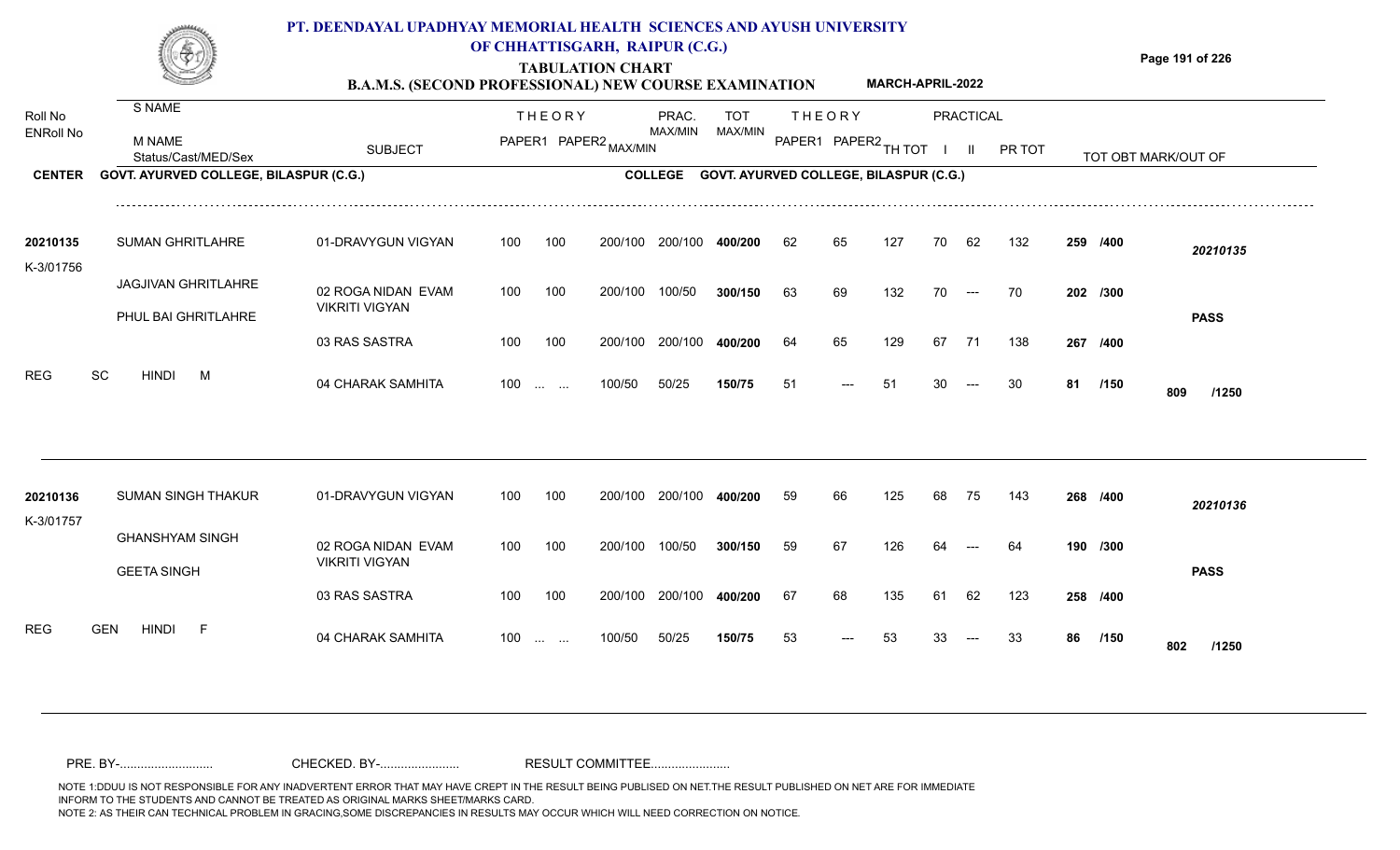

### **OF CHHATTISGARH, RAIPUR (C.G.)**

**Page 192 of 226**

#### **TABULATION CHART B.A.M.S. (SECOND PROFESSIONAL) NEW COURSE EXAMINATION MARCH-APRIL-2022**

| Roll No               | S NAME                                 |                                             | <b>THEORY</b>                   |                       | PRAC.          | <b>TOT</b>                                    |     | <b>THEORY</b>        |       |    | <b>PRACTICAL</b> |        |             |                     |
|-----------------------|----------------------------------------|---------------------------------------------|---------------------------------|-----------------------|----------------|-----------------------------------------------|-----|----------------------|-------|----|------------------|--------|-------------|---------------------|
| <b>ENRoll No</b>      | <b>M NAME</b><br>Status/Cast/MED/Sex   | <b>SUBJECT</b>                              |                                 | PAPER1 PAPER2 MAX/MIN | MAX/MIN        | MAX/MIN                                       |     | PAPER1 PAPER2 TH TOT |       |    | Ш.               | PR TOT |             | TOT OBT MARK/OUT OF |
| <b>CENTER</b>         | GOVT. AYURVED COLLEGE, BILASPUR (C.G.) |                                             |                                 |                       | <b>COLLEGE</b> | <b>GOVT. AYURVED COLLEGE, BILASPUR (C.G.)</b> |     |                      |       |    |                  |        |             |                     |
| 20210137<br>K-3/01758 | <b>SUMIT SINHA</b>                     | 01-DRAVYGUN VIGYAN                          | 100<br>100                      | 200/100               | 200/100        | 400/200                                       | 64  | 71                   | 135   | 72 | 65               | 137    | 272 /400    | 20210137            |
|                       | <b>KISHOR SINHA</b><br>SUDHA SINHA     | 02 ROGA NIDAN EVAM<br><b>VIKRITI VIGYAN</b> | 100<br>100                      | 200/100               | 100/50         | 300/150                                       | 67  | 63                   | 130   | 61 | $---$            | -61    | 191 /300    | <b>PASS</b>         |
|                       |                                        | 03 RAS SASTRA                               | 100<br>100                      | 200/100               | 200/100        | 400/200                                       | -81 | 74                   | 155   | 67 | 70               | 137    | 292 /400    |                     |
| <b>REG</b>            | <b>GEN</b><br><b>HINDI</b><br>M        | 04 CHARAK SAMHITA                           | $100 \dots \dots$               | 100/50                | 50/25          | 150/75                                        | 62  |                      | 62    |    |                  | 40     | 102 /150    | 857<br>/1250        |
| 20210138              | <b>SWETA UDAY</b>                      | 01-DRAVYGUN VIGYAN                          | 100<br>100                      | 200/100               | 200/100        | 400/200                                       | 23  | 19                   | $42*$ | 70 | 56               | 126    | 168* /400   |                     |
| K-3/01759             | <b>BIHARI LAL UDAY</b>                 | 02 ROGA NIDAN EVAM<br><b>VIKRITI VIGYAN</b> | 100<br>100                      | 200/100               | 100/50         | 300/150                                       | 20  | 22                   | $42*$ | 58 |                  | 58     | 100* /300   | 20210138            |
|                       | VIMLA UDAY                             | 03 RAS SASTRA                               | 100<br>100                      | 200/100               | 200/100        | 400/200                                       | -17 | 19                   | $36*$ | 58 | 68               | 126    | 162* /400   | <b>ATKT</b>         |
| <b>REG</b>            | <b>ST</b><br><b>HINDI</b><br>$-F$      | 04 CHARAK SAMHITA                           | 100<br><b>Contract Contract</b> | 100/50                | 50/25          | 150/75                                        | 24  |                      | 24*   |    |                  | 32     | 56*<br>/150 | 486<br>/1250        |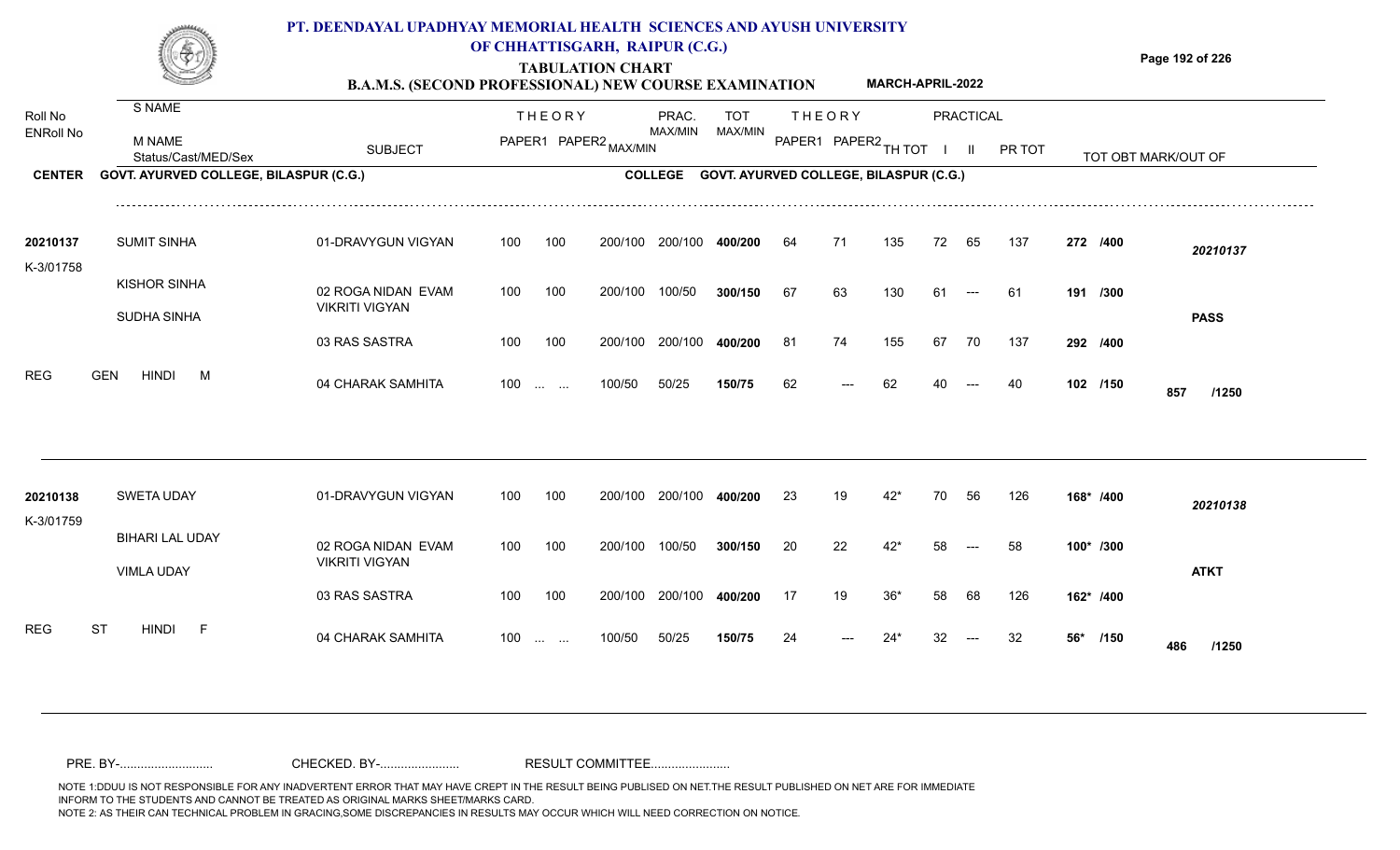

## **OF CHHATTISGARH, RAIPUR (C.G.)**

**Page 193 of 226**

#### **TABULATION CHART B.A.M.S. (SECOND PROFESSIONAL) NEW COURSE EXAMINATION MARCH-APRIL-2022**

| Roll No<br><b>ENRoll No</b> | S NAME<br><b>M NAME</b><br>Status/Cast/MED/Sex | <b>SUBJECT</b>                              |     | <b>THEORY</b>            | PAPER1 PAPER2 MAX/MIN | PRAC.<br>MAX/MIN | TOT<br>MAX/MIN                                 |    | <b>THEORY</b><br>PAPER1 PAPER2 TH TOT |     |    | <b>PRACTICAL</b><br>$\mathbf{II}$ | PR TOT |    |          | TOT OBT MARK/OUT OF |  |
|-----------------------------|------------------------------------------------|---------------------------------------------|-----|--------------------------|-----------------------|------------------|------------------------------------------------|----|---------------------------------------|-----|----|-----------------------------------|--------|----|----------|---------------------|--|
| <b>CENTER</b>               | GOVT. AYURVED COLLEGE, BILASPUR (C.G.)         |                                             |     |                          |                       |                  | COLLEGE GOVT. AYURVED COLLEGE, BILASPUR (C.G.) |    |                                       |     |    |                                   |        |    |          |                     |  |
| 20210140<br>K-3/01761       | <b>TARNEE PUJARI</b>                           | 01-DRAVYGUN VIGYAN                          | 100 | 100                      | 200/100               | 200/100          | 400/200                                        | 55 | 62                                    | 117 | 71 | 62                                | 133    |    | 250 /400 | 20210140            |  |
|                             | <b>INTURAM PUJARI</b><br>SHRIMATI BAI PUJARI   | 02 ROGA NIDAN EVAM<br><b>VIKRITI VIGYAN</b> | 100 | 100                      | 200/100               | 100/50           | 300/150                                        | 61 | 64                                    | 125 | 65 | $---$                             | 65     |    | 190 /300 | <b>PASS</b>         |  |
|                             |                                                | 03 RAS SASTRA                               | 100 | 100                      | 200/100               | 200/100          | 400/200                                        | 61 | 68                                    | 129 | 71 | 70                                | 141    |    | 270 /400 |                     |  |
| REG                         | <b>ST</b><br><b>HINDI</b><br>$-F$              | 04 CHARAK SAMHITA                           |     | $100$                    | 100/50                | 50/25            | 150/75                                         | 62 | ---                                   | 62  | 35 | $---$                             | 35     | 97 | /150     | 807<br>/1250        |  |
|                             |                                                |                                             |     |                          |                       |                  |                                                |    |                                       |     |    |                                   |        |    |          |                     |  |
| 20210141<br>K-3/01762       | <b>TEKENDRA KUMAR RAWTE</b>                    | 01-DRAVYGUN VIGYAN                          | 100 | 100                      | 200/100               | 200/100          | 400/200                                        | 56 | 63                                    | 119 | 68 | 58                                | 126    |    | 245 /400 | 20210141            |  |
|                             | <b>BHISHAM SINGH RAWTE</b><br>SUNITA BAI RAWTE | 02 ROGA NIDAN EVAM<br><b>VIKRITI VIGYAN</b> | 100 | 100                      | 200/100               | 100/50           | 300/150                                        | 42 | 59                                    | 101 | 62 |                                   | 62     |    | 163 /300 | <b>PASS</b>         |  |
|                             |                                                | 03 RAS SASTRA                               | 100 | 100                      | 200/100               | 200/100          | 400/200                                        | 65 | 62                                    | 127 | 72 | 69                                | 141    |    | 268 /400 |                     |  |
| <b>REG</b>                  | <b>ST</b><br><b>HINDI</b><br><b>M</b>          | 04 CHARAK SAMHITA                           | 100 | <b>Contract Contract</b> | 100/50                | 50/25            | 150/75                                         | 54 |                                       |     |    |                                   |        | 88 | /150     | 764<br>/1250        |  |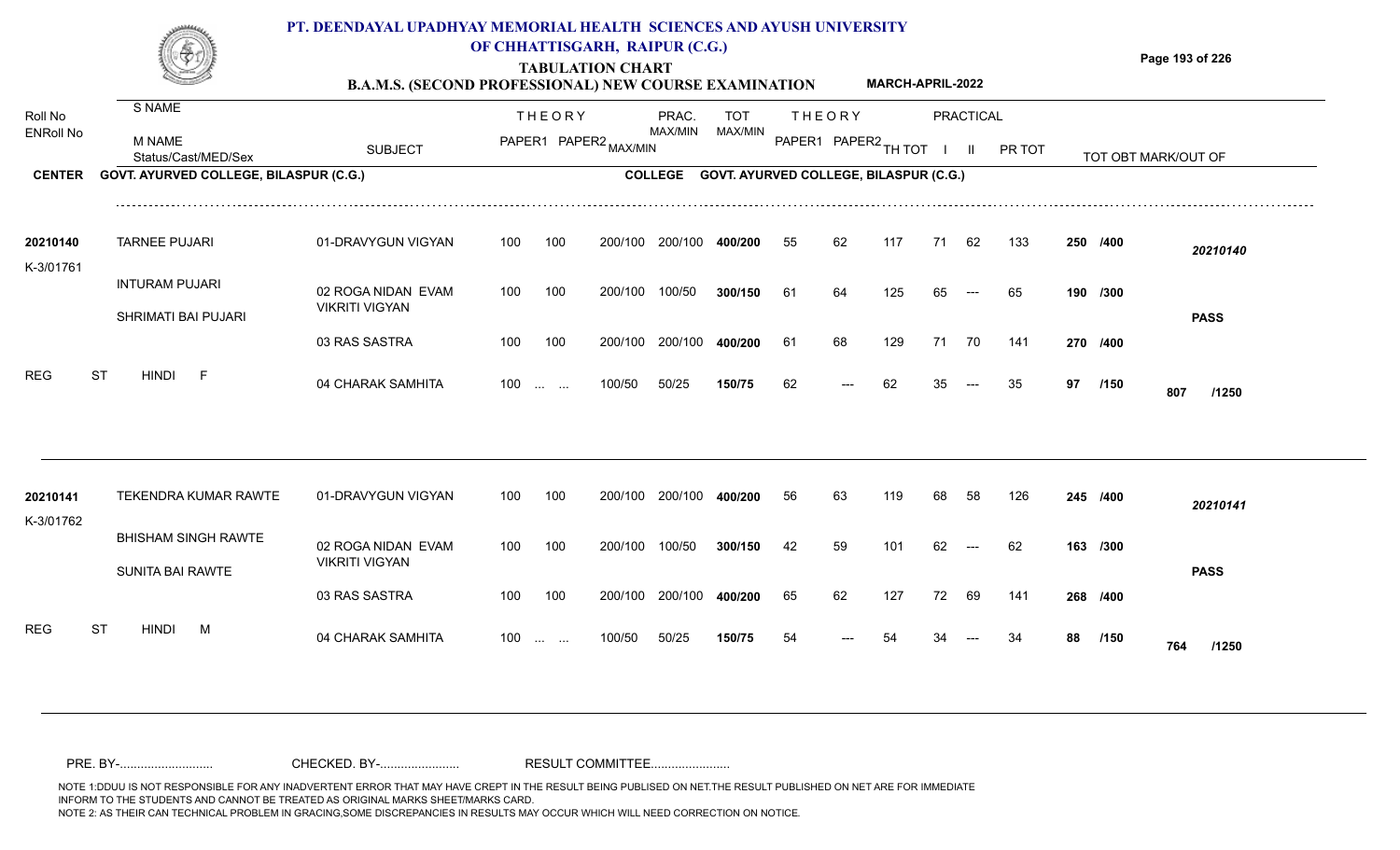

## **OF CHHATTISGARH, RAIPUR (C.G.)**

**Page 194 of 226**

#### **TABULATION CHART B.A.M.S. (SECOND PROFESSIONAL) NEW COURSE EXAMINATION MARCH-APRIL-2022**

| Roll No               | S NAME                                        |                                             |     | <b>THEORY</b>            |         | PRAC.          | <b>TOT</b>                             |    | <b>THEORY</b>        |     |    | <b>PRACTICAL</b> |        |    |          |                     |  |
|-----------------------|-----------------------------------------------|---------------------------------------------|-----|--------------------------|---------|----------------|----------------------------------------|----|----------------------|-----|----|------------------|--------|----|----------|---------------------|--|
| <b>ENRoll No</b>      | M NAME<br>Status/Cast/MED/Sex                 | <b>SUBJECT</b>                              |     | PAPER1 PAPER2 MAX/MIN    |         | MAX/MIN        | MAX/MIN                                |    | PAPER1 PAPER2 TH TOT |     |    |                  | PR TOT |    |          | TOT OBT MARK/OUT OF |  |
| <b>CENTER</b>         | GOVT. AYURVED COLLEGE, BILASPUR (C.G.)        |                                             |     |                          |         | <b>COLLEGE</b> | GOVT. AYURVED COLLEGE, BILASPUR (C.G.) |    |                      |     |    |                  |        |    |          |                     |  |
| 20210142<br>K-3/1763  | <b>TUSHAN</b>                                 | 01-DRAVYGUN VIGYAN                          | 100 | 100                      | 200/100 | 200/100        | 400/200                                | 62 | 64                   | 126 | 75 | 65               | 140    |    | 266 /400 | 20210142            |  |
|                       | <b>RAM KISHOR</b><br><b>MAYA BAI</b>          | 02 ROGA NIDAN EVAM<br><b>VIKRITI VIGYAN</b> | 100 | 100                      | 200/100 | 100/50         | 300/150                                | 65 | 64                   | 129 | 63 | $---$            | 63     |    | 192 /300 | <b>PASS</b>         |  |
|                       |                                               | 03 RAS SASTRA                               | 100 | 100                      | 200/100 | 200/100        | 400/200                                | 62 | 64                   | 126 | 70 | 70               | 140    |    | 266 /400 |                     |  |
| <b>REG</b>            | <b>HINDI</b><br>OBC<br>M                      | 04 CHARAK SAMHITA                           |     | $100 \dots \dots$        | 100/50  | 50/25          | 150/75                                 | 58 | ---                  | 58  | 33 | $---$            | 33     | 91 | /150     | 815<br>/1250        |  |
|                       |                                               |                                             |     |                          |         |                |                                        |    |                      |     |    |                  |        |    |          |                     |  |
| 20210143<br>K-3/01764 | <b>VINITA ARMO</b>                            | 01-DRAVYGUN VIGYAN                          | 100 | 100                      | 200/100 | 200/100        | 400/200                                | 70 | 41                   | 111 | 74 | 63               | 137    |    | 248 /400 | 20210143            |  |
|                       | <b>DILIP SINGH ARMO</b><br><b>SARITA ARMO</b> | 02 ROGA NIDAN EVAM<br><b>VIKRITI VIGYAN</b> | 100 | 100                      | 200/100 | 100/50         | 300/150                                | 57 | 60                   | 117 | 65 |                  | 65     |    | 182 /300 | <b>PASS</b>         |  |
|                       |                                               | 03 RAS SASTRA                               | 100 | 100                      | 200/100 | 200/100        | 400/200                                | 61 | 64                   | 125 | 70 | 70               | 140    |    | 265 /400 |                     |  |
| <b>REG</b>            | ST<br><b>HINDI</b><br>- F                     | 04 CHARAK SAMHITA                           | 100 | <b>Contract Contract</b> | 100/50  | 50/25          | 150/75                                 | 55 |                      | 55  | 31 |                  | -31    | 86 | /150     | 781<br>/1250        |  |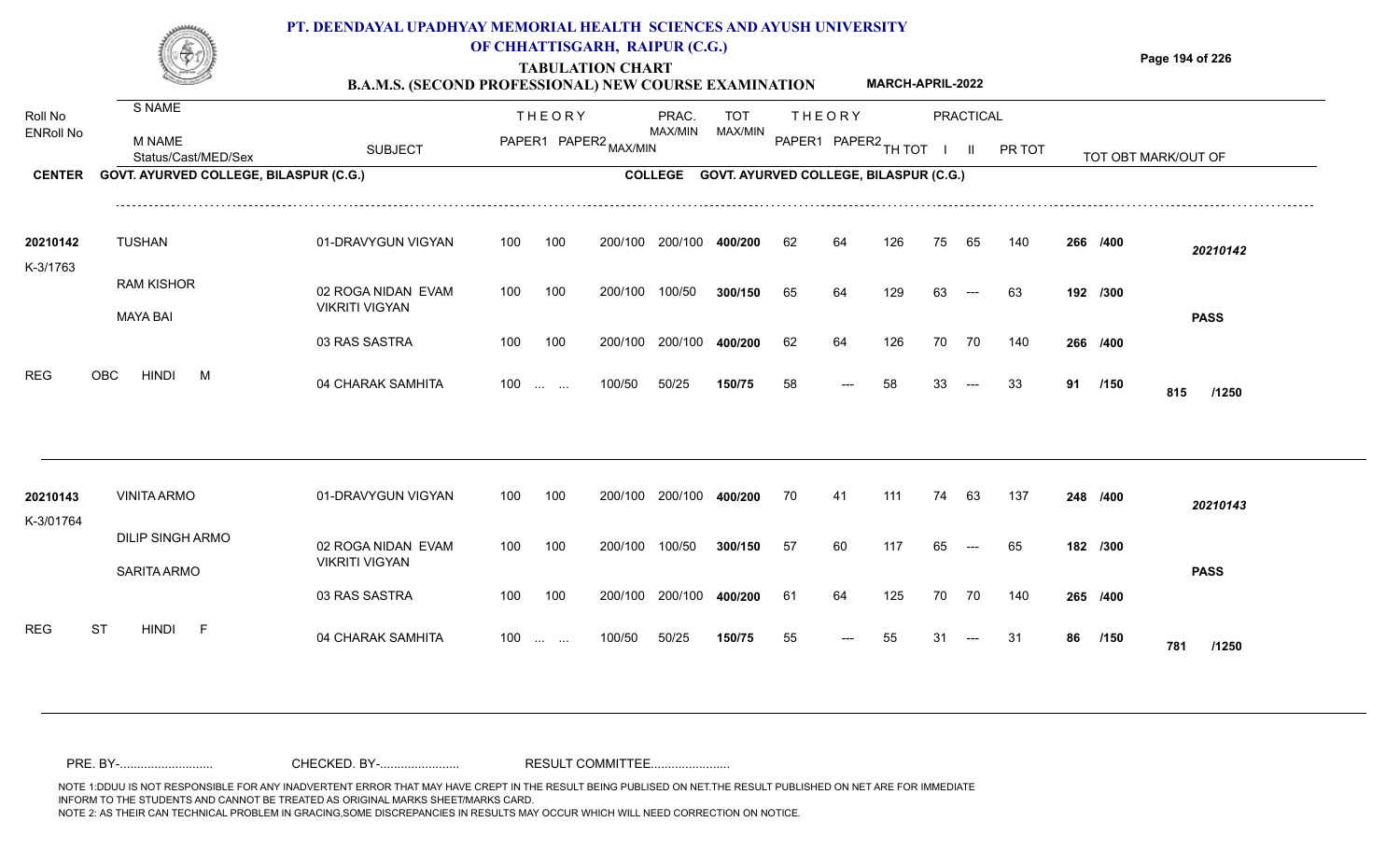

### **OF CHHATTISGARH, RAIPUR (C.G.)**

**Page 195 of 226**

#### **TABULATION CHART B.A.M.S. (SECOND PROFESSIONAL) NEW COURSE EXAMINATION MARCH-APRIL-2022**

| Roll No               | S NAME                                 |                                             |     | <b>THEORY</b>                 |                       | PRAC.<br>MAX/MIN | TOT<br>MAX/MIN                         |    | <b>THEORY</b>        |     |    | PRACTICAL            |        |    |          |                     |  |
|-----------------------|----------------------------------------|---------------------------------------------|-----|-------------------------------|-----------------------|------------------|----------------------------------------|----|----------------------|-----|----|----------------------|--------|----|----------|---------------------|--|
| <b>ENRoll No</b>      | M NAME<br>Status/Cast/MED/Sex          | <b>SUBJECT</b>                              |     |                               | PAPER1 PAPER2 MAX/MIN |                  |                                        |    | PAPER1 PAPER2 TH TOT |     |    | $\mathbf{II}$        | PR TOT |    |          | TOT OBT MARK/OUT OF |  |
| <b>CENTER</b>         | GOVT. AYURVED COLLEGE, BILASPUR (C.G.) |                                             |     |                               |                       | <b>COLLEGE</b>   | GOVT. AYURVED COLLEGE, BILASPUR (C.G.) |    |                      |     |    |                      |        |    |          |                     |  |
| 20210145<br>K-3/01766 | YASHAWANT                              | 01-DRAVYGUN VIGYAN                          | 100 | 100                           | 200/100               | 200/100          | 400/200                                | 68 | 71                   | 139 | 72 | 65                   | 137    |    | 276 /400 | 20210145            |  |
|                       | <b>KAMATA</b><br><b>MONGARA</b>        | 02 ROGA NIDAN EVAM<br><b>VIKRITI VIGYAN</b> | 100 | 100                           | 200/100               | 100/50           | 300/150                                | 55 | 68                   | 123 | 70 | $\hspace{0.05cm}---$ | 70     |    | 193 /300 | <b>PASS</b>         |  |
|                       |                                        | 03 RAS SASTRA                               | 100 | 100                           | 200/100               | 200/100          | 400/200                                | 67 | 67                   | 134 | 71 | 71                   | 142    |    | 276 /400 |                     |  |
| <b>REG</b>            | OBC<br><b>HINDI</b><br>M               | 04 CHARAK SAMHITA                           | 100 | $\mathbf{r}$ and $\mathbf{r}$ | 100/50                | 50/25            | 150/75                                 | 62 |                      | 62  |    |                      | 35     | 97 | /150     | 842<br>/1250        |  |
|                       |                                        |                                             |     |                               |                       |                  |                                        |    |                      |     |    |                      |        |    |          |                     |  |
| 20210147<br>K-3/01768 | YASHODHARA                             | 01-DRAVYGUN VIGYAN                          | 100 | 100                           | 200/100               | 200/100          | 400/200                                | 73 | 65                   | 138 | 75 | 68                   | 143    |    | 281 /400 | 20210147            |  |
|                       | <b>ASHWANI</b><br><b>JHAMIN BAI</b>    | 02 ROGA NIDAN EVAM<br><b>VIKRITI VIGYAN</b> | 100 | 100                           | 200/100               | 100/50           | 300/150                                | 74 | 76                   | 150 | 67 | $---$                | 67     |    | 217 /300 | <b>PASS</b>         |  |
|                       |                                        | 03 RAS SASTRA                               | 100 | 100                           | 200/100               | 200/100          | 400/200                                | 64 | 67                   | 131 | 72 | -73                  | 145    |    | 276 /400 |                     |  |
| <b>REG</b>            | OBC<br><b>HINDI</b><br>- F             | 04 CHARAK SAMHITA                           | 100 | <b>Contract Contract</b>      | 100/50                | 50/25            | 150/75                                 | 68 |                      | 68  |    |                      |        |    | 108 /150 | 882<br>/1250        |  |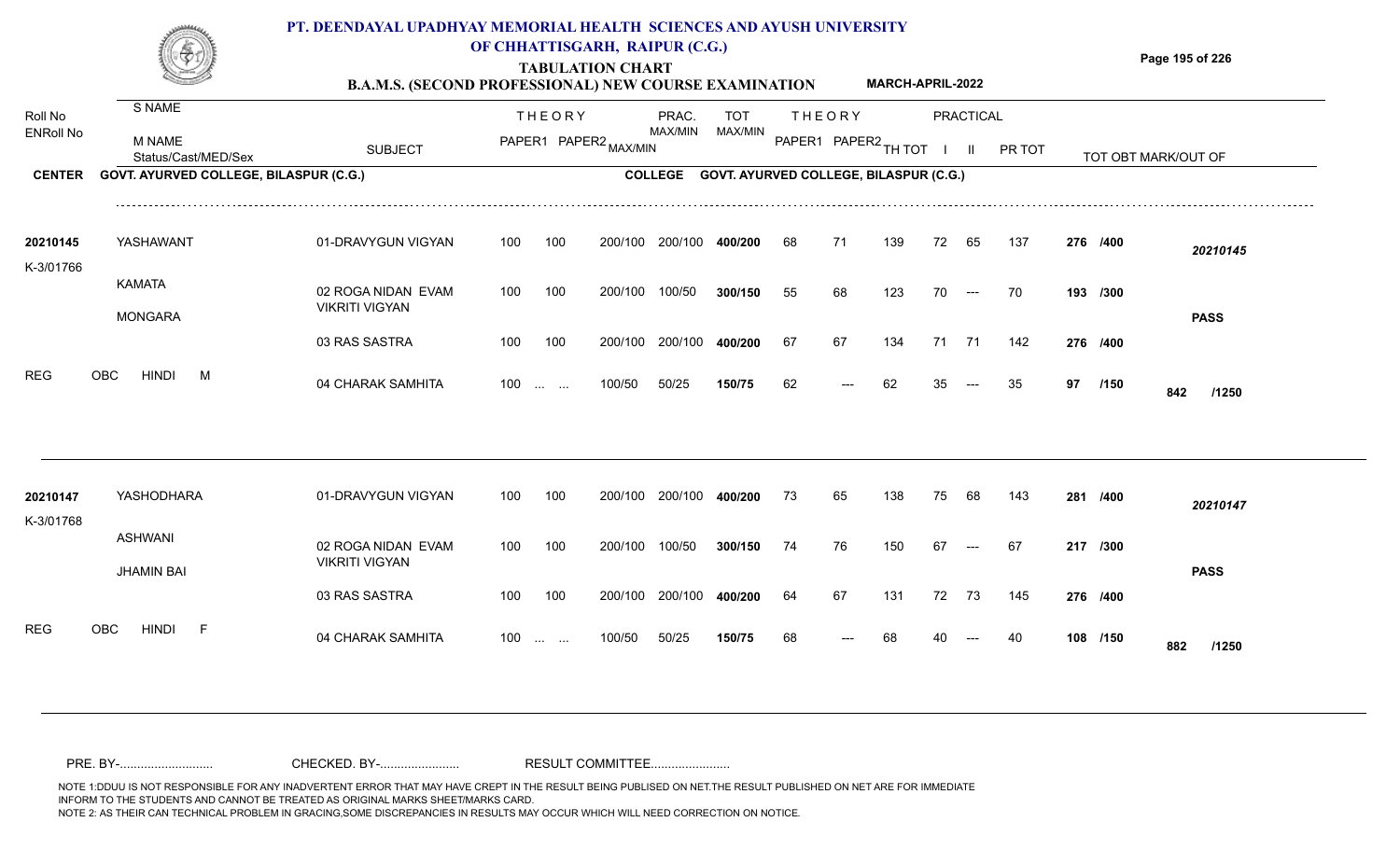**TABULATION CHART**



### **OF CHHATTISGARH, RAIPUR (C.G.)**

**Page 196 of 226**

#### **B.A.M.S. (SECOND PROFESSIONAL) NEW COURSE EXAMINATION MARCH-APRIL-2022**

| Roll No          | S NAME                                 |                                             |     | <b>THEORY</b>        |                       | PRAC.          | <b>TOT</b>                                    |    | <b>THEORY</b>        |     |    | PRACTICAL |        |    |          |                     |
|------------------|----------------------------------------|---------------------------------------------|-----|----------------------|-----------------------|----------------|-----------------------------------------------|----|----------------------|-----|----|-----------|--------|----|----------|---------------------|
| <b>ENRoll No</b> | <b>M NAME</b><br>Status/Cast/MED/Sex   | <b>SUBJECT</b>                              |     |                      | PAPER1 PAPER2 MAX/MIN | MAX/MIN        | MAX/MIN                                       |    | PAPER1 PAPER2 TH TOT |     |    |           | PR TOT |    |          | TOT OBT MARK/OUT OF |
| <b>CENTER</b>    | GOVT. AYURVED COLLEGE, BILASPUR (C.G.) |                                             |     |                      |                       | <b>COLLEGE</b> | <b>GOVT. AYURVED COLLEGE, BILASPUR (C.G.)</b> |    |                      |     |    |           |        |    |          |                     |
| 20210148         | ARJUN SAINI                            | 01-DRAVYGUN VIGYAN                          | 100 | 100                  | 200/100               | 200/100        | 400/200                                       | 66 | 62                   | 128 | 68 | 63        | 131    |    | 259 /400 |                     |
| K-3/01769        | <b>CHAUTHI PRASAD</b>                  |                                             |     |                      |                       |                |                                               |    |                      |     |    |           |        |    |          | 20210148            |
|                  | ARTI DEVI                              | 02 ROGA NIDAN EVAM<br><b>VIKRITI VIGYAN</b> | 100 | 100                  | 200/100               | 100/50         | 300/150                                       | 66 | 60                   | 126 | 63 | $---$     | 63     |    | 189 /300 | <b>PASS</b>         |
|                  |                                        | 03 RAS SASTRA                               | 100 | 100                  | 200/100               | 200/100        | 400/200                                       | 65 | 75                   | 140 | 61 | 70        | 131    |    | 271 /400 |                     |
| <b>REG</b>       | <b>OBC</b><br>HINDI<br>M               | 04 CHARAK SAMHITA                           | 100 | $\cdots$<br>$\cdots$ | 100/50                | 50/25          | 150/75                                        | 54 | $\qquad \qquad - -$  | 54  | 31 | $---$     | -31    | 85 | /150     | 804<br>/1250        |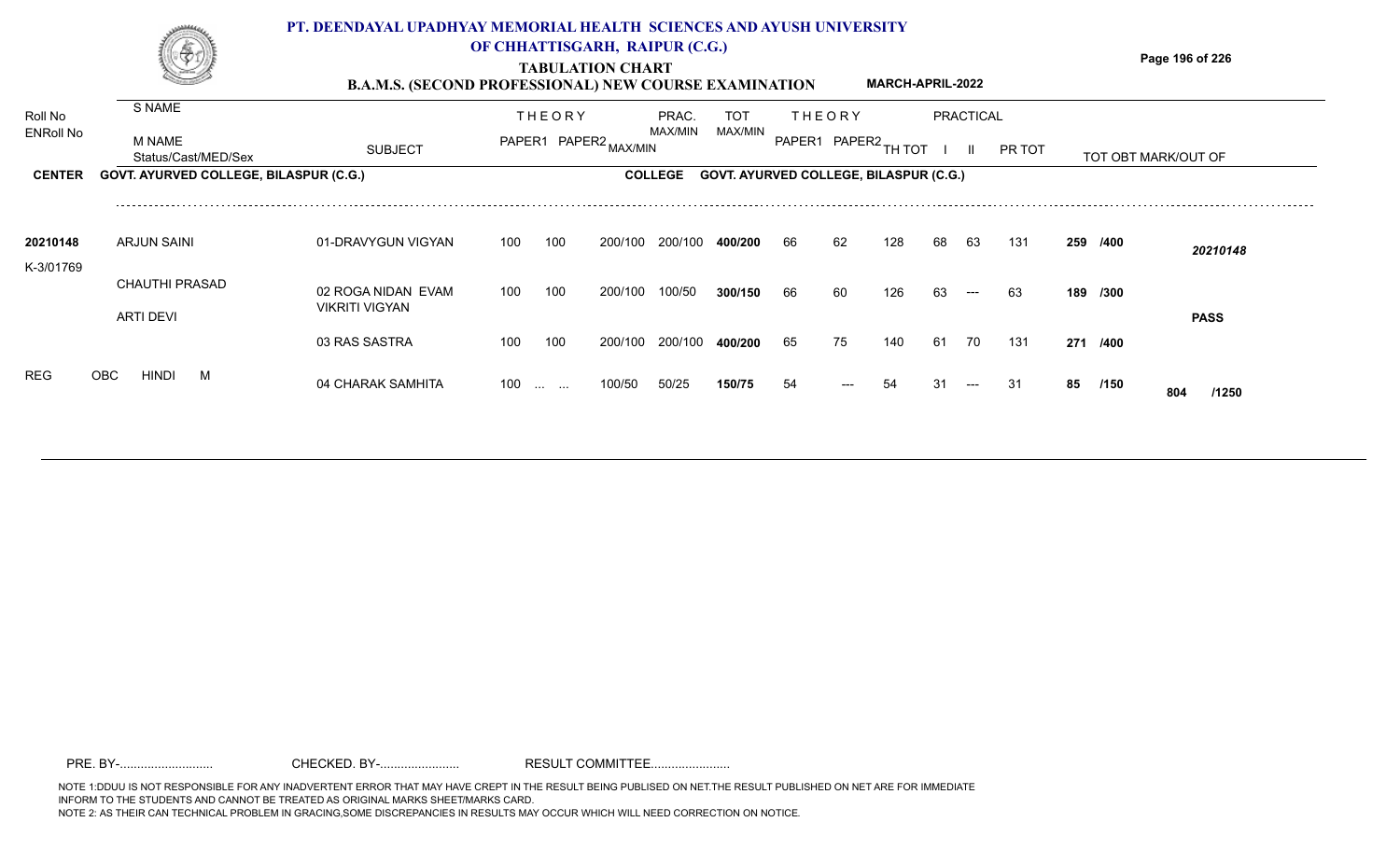

### **OF CHHATTISGARH, RAIPUR (C.G.)**

**Page 197 of 226**

#### **TABULATION CHART B.A.M.S. (SECOND PROFESSIONAL) NEW COURSE EXAMINATION MARCH-APRIL-2022**

| Roll No<br><b>ENRoll No</b> | S NAME<br>M NAME<br>Status/Cast/MED/Sex       | <b>SUBJECT</b>                              |     | <b>THEORY</b>     | PAPER1 PAPER2 MAX/MIN | PRAC.<br>MAX/MIN | TOT<br>MAX/MIN                                        |    | <b>THEORY</b><br>PAPER1 PAPER2 TH TOT |       |    | <b>PRACTICAL</b><br>$\mathbf{II}$ | PR TOT |    |           | TOT OBT MARK/OUT OF |  |
|-----------------------------|-----------------------------------------------|---------------------------------------------|-----|-------------------|-----------------------|------------------|-------------------------------------------------------|----|---------------------------------------|-------|----|-----------------------------------|--------|----|-----------|---------------------|--|
| <b>CENTER</b>               | SHRI NPA GOVT. AYURVED COLLEGE, RAIPUR (C.G.) |                                             |     |                   |                       |                  | COLLEGE SHRI NPA GOVT. AYURVED COLLEGE, RAIPUR (C.G.) |    |                                       |       |    |                                   |        |    |           |                     |  |
| 19210439<br>J-3/01218       | <b>AVITA MINJ</b>                             | 01-DRAVYGUN VIGYAN                          | 100 | 100               | 200/100               | 200/100          | 400/200                                               | 52 | 52                                    | 104   | 68 | 71                                | 139    |    | 243 /400  | 19210439            |  |
|                             | SHARAN MINJ<br><b>DIVYA MINJ</b>              | 02 ROGA NIDAN EVAM<br><b>VIKRITI VIGYAN</b> | 100 | 100               | 200/100               | 100/50           | 300/150                                               | 47 | 65                                    | 112   | 60 | $---$                             | 60     |    | 172 /300  | <b>ATKT</b>         |  |
|                             |                                               | 03 RAS SASTRA                               | 100 | 100               | 200/100               | 200/100          | 400/200                                               | 26 | 30                                    | $56*$ | 62 | 68                                | 130    |    | 186* /400 |                     |  |
| <b>REG</b>                  | <b>ST</b><br><b>HINDI</b><br>- F              | 04 CHARAK SAMHITA                           |     | $100 \dots \dots$ | 100/50                | 50/25            | 150/75                                                | 50 | $---$                                 | 50    | 27 | $---$                             | 27     | 77 | /150      | 678<br>/1250        |  |
| 20210001                    | <b>ABHISHEK CHAHAL</b>                        | 01-DRAVYGUN VIGYAN                          | 100 | 100               | 200/100               | 200/100          | 400/200                                               | 52 | 60                                    | 112   | 68 | 81                                | 149    |    | 261 /400  | 20210001            |  |
| K-3/01624                   | SANJEEV CHAHAL<br>PRADEEP                     | 02 ROGA NIDAN EVAM<br><b>VIKRITI VIGYAN</b> | 100 | 100               | 200/100               | 100/50           | 300/150                                               | 56 | 55                                    | 111   | 72 | $\hspace{0.05cm}---$              | 72     |    | 183 /300  | <b>PASS</b>         |  |
|                             |                                               | 03 RAS SASTRA                               | 100 | 100               |                       | 200/100 200/100  | 400/200                                               | 55 | 57                                    | 112   | 69 | 55                                | 124    |    | 236 /400  |                     |  |
| <b>REG</b>                  | SC<br><b>HINDI</b><br>M                       | 04 CHARAK SAMHITA                           |     | $100 \dots \dots$ | 100/50                | 50/25            | 150/75                                                | 62 |                                       | 62    |    |                                   | 38     |    | 100 /150  | 780<br>/1250        |  |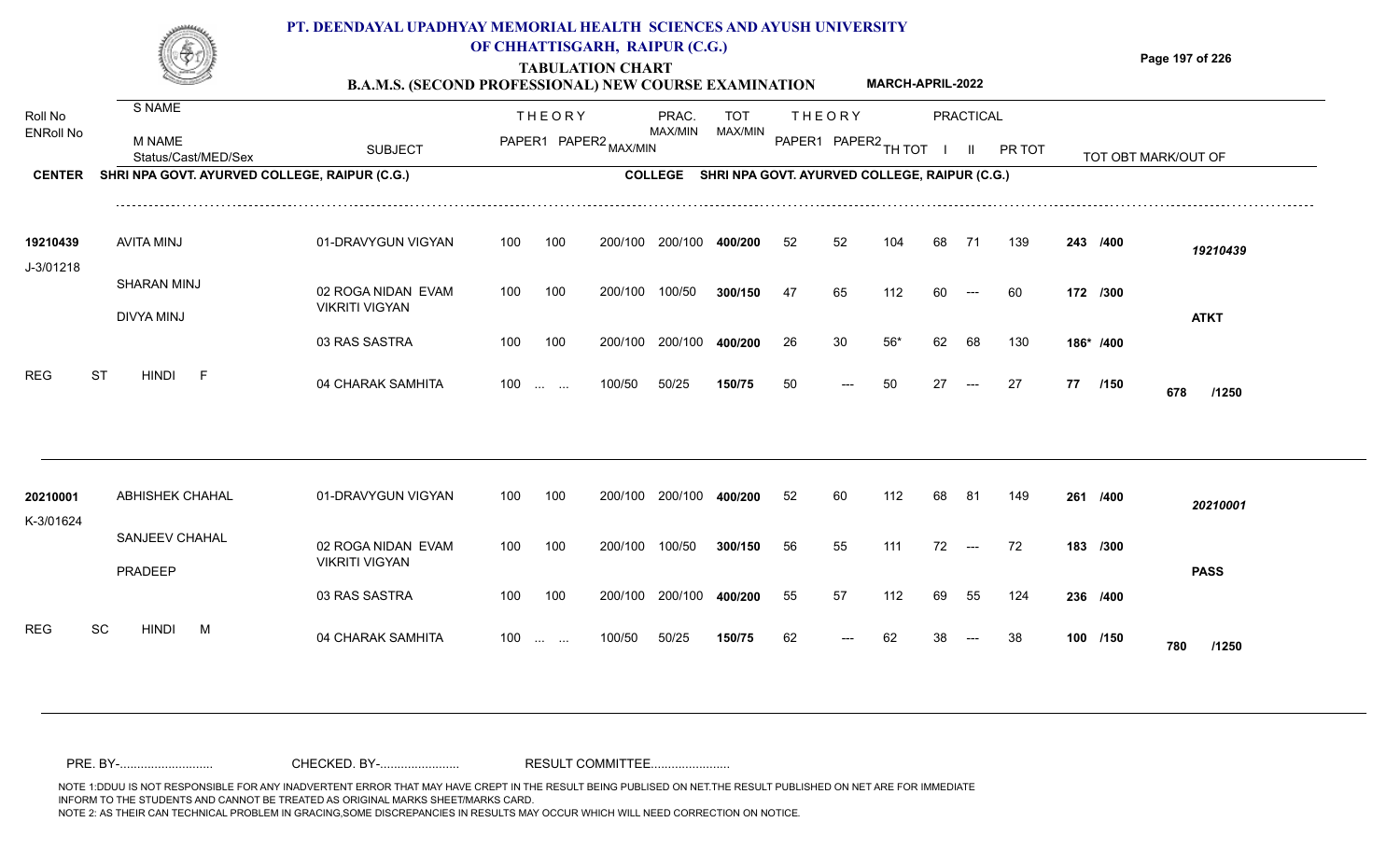### **PT. DEENDAYAL UPADHYAY MEMORIAL HEALTH SCIENCES AND AYUSH UNIVERSITY OF CHHATTISGARH, RAIPUR (C.G.)**



# **TABULATION CHART**

**Page 198 of 226**

#### **B.A.M.S. (SECOND PROFESSIONAL) NEW COURSE EXAMINATION MARCH-APRIL-2022**

| Roll No               | S NAME                                        |                                             |     | <b>THEORY</b>            |                       | PRAC.          | <b>TOT</b>                                    |    | <b>THEORY</b>        |     |    | <b>PRACTICAL</b> |        |     |          |                     |
|-----------------------|-----------------------------------------------|---------------------------------------------|-----|--------------------------|-----------------------|----------------|-----------------------------------------------|----|----------------------|-----|----|------------------|--------|-----|----------|---------------------|
| <b>ENRoll No</b>      | M NAME<br>Status/Cast/MED/Sex                 | <b>SUBJECT</b>                              |     |                          | PAPER1 PAPER2 MAX/MIN | MAX/MIN        | MAX/MIN                                       |    | PAPER1 PAPER2 TH TOT |     |    | $\mathbf{H}$     | PR TOT |     |          | TOT OBT MARK/OUT OF |
| <b>CENTER</b>         | SHRI NPA GOVT. AYURVED COLLEGE, RAIPUR (C.G.) |                                             |     |                          |                       | <b>COLLEGE</b> | SHRI NPA GOVT. AYURVED COLLEGE, RAIPUR (C.G.) |    |                      |     |    |                  |        |     |          |                     |
| 20210002              | <b>ABHISHEK PANDEY</b>                        | 01-DRAVYGUN VIGYAN                          | 100 | 100                      | 200/100               | 200/100        | 400/200                                       | 53 | 60                   | 113 | 66 | 74               | 140    |     | 253 /400 | 20210002            |
| K-3/01625             | PREM LAL PANDEY                               |                                             |     |                          |                       |                |                                               |    |                      |     |    |                  |        |     |          |                     |
|                       | <b>SHARDA PANDEY</b>                          | 02 ROGA NIDAN EVAM<br><b>VIKRITI VIGYAN</b> | 100 | 100                      | 200/100               | 100/50         | 300/150                                       | 56 | 57                   | 113 | 60 | $---$            | 60     |     | 173 /300 | <b>PASS</b>         |
|                       |                                               | 03 RAS SASTRA                               | 100 | 100                      | 200/100               | 200/100        | 400/200                                       | 50 | 57                   | 107 | 64 | 56               | 120    | 227 | /400     |                     |
| <b>REG</b>            | <b>HINDI</b><br><b>GEN</b><br>M               | 04 CHARAK SAMHITA                           |     | $100$                    | 100/50                | 50/25          | 150/75                                        | 54 |                      | 54  |    |                  | 36     | 90  | /150     | 743<br>/1250        |
|                       |                                               |                                             |     |                          |                       |                |                                               |    |                      |     |    |                  |        |     |          |                     |
| 20210003<br>K-3/01626 | ABHISHEK KAR SHARMA                           | 01-DRAVYGUN VIGYAN                          | 100 | 100                      | 200/100               | 200/100        | 400/200                                       | 51 | 52                   | 103 | 70 | - 73             | 143    |     | 246 /400 | 20210003            |
|                       | ASHOK KAR SHARMA<br><b>MAMTA KAR SHARMA</b>   | 02 ROGA NIDAN EVAM<br><b>VIKRITI VIGYAN</b> | 100 | 100                      | 200/100               | 100/50         | 300/150                                       | 56 | 49                   | 105 | 70 | $---$            | 70     |     | 175 /300 | <b>PASS</b>         |
|                       |                                               | 03 RAS SASTRA                               | 100 | 100                      | 200/100               | 200/100        | 400/200                                       | 50 | 52                   | 102 | 68 | 66               | 134    |     | 236 /400 |                     |
| <b>REG</b>            | <b>GEN</b><br><b>HINDI</b><br>M               | 04 CHARAK SAMHITA                           | 100 | <b>Contract Contract</b> | 100/50                | 50/25          | 150/75                                        | 50 |                      |     |    |                  |        | 84  | /150     | 741<br>/1250        |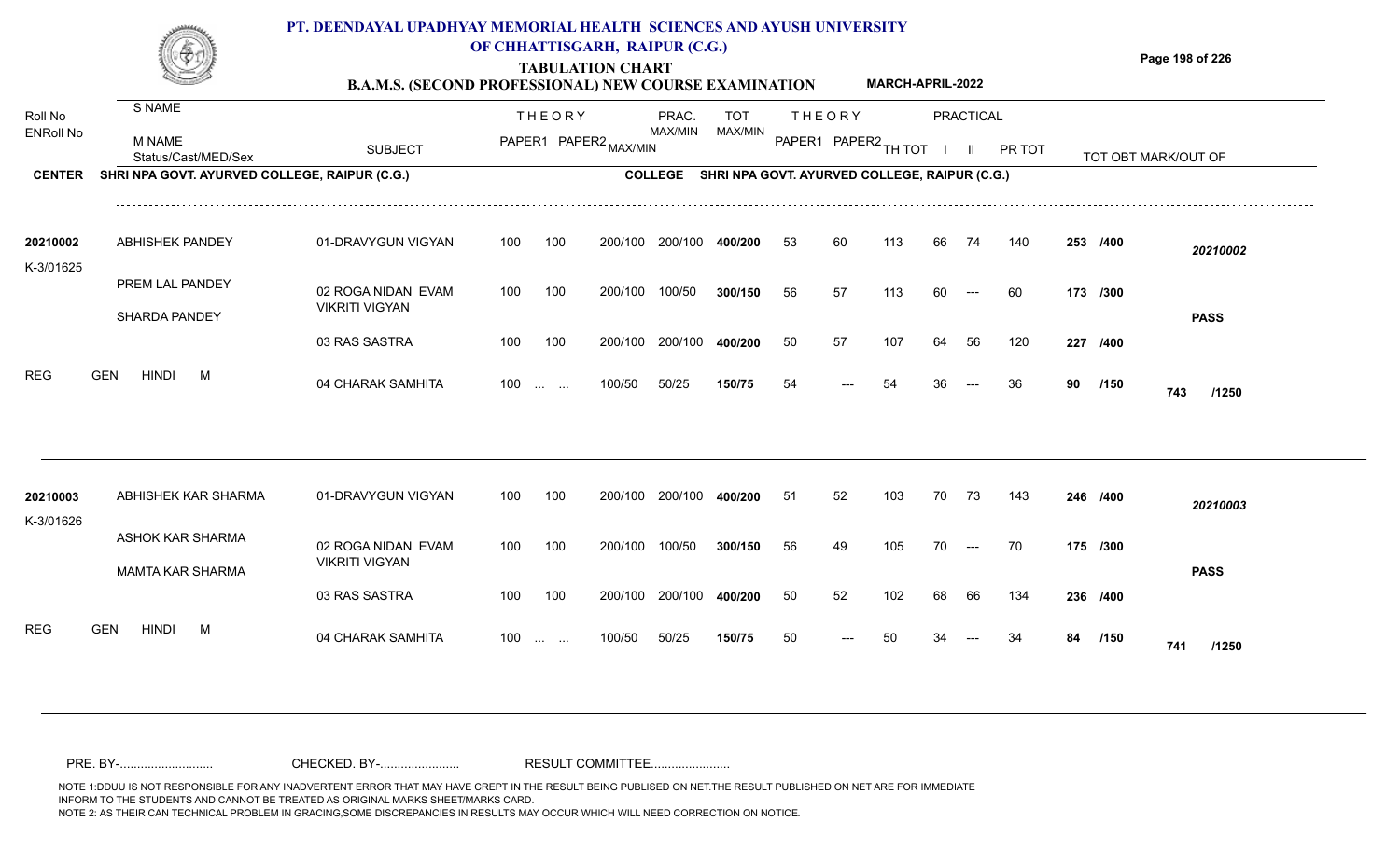

### **OF CHHATTISGARH, RAIPUR (C.G.)**

**Page 199 of 226**

#### **TABULATION CHART B.A.M.S. (SECOND PROFESSIONAL) NEW COURSE EXAMINATION MARCH-APRIL-2022**

| Roll No               | S NAME                                        |                       |     | <b>THEORY</b>         |         | PRAC.          | <b>TOT</b> |     | <b>THEORY</b>                                 |     |    | PRACTICAL     |        |    |          |                     |
|-----------------------|-----------------------------------------------|-----------------------|-----|-----------------------|---------|----------------|------------|-----|-----------------------------------------------|-----|----|---------------|--------|----|----------|---------------------|
| <b>ENRoll No</b>      | <b>M NAME</b><br>Status/Cast/MED/Sex          | <b>SUBJECT</b>        |     | PAPER1 PAPER2 MAX/MIN |         | MAX/MIN        | MAX/MIN    |     | PAPER1 PAPER2 TH TOT                          |     |    | $\mathbf{II}$ | PR TOT |    |          | TOT OBT MARK/OUT OF |
| <b>CENTER</b>         | SHRI NPA GOVT. AYURVED COLLEGE, RAIPUR (C.G.) |                       |     |                       |         | <b>COLLEGE</b> |            |     | SHRI NPA GOVT. AYURVED COLLEGE, RAIPUR (C.G.) |     |    |               |        |    |          |                     |
| 20210004              | ABHISHEK SINGH THAKUR                         | 01-DRAVYGUN VIGYAN    | 100 | 100                   | 200/100 | 200/100        | 400/200    | 28  | 51                                            | 79* | 66 | 72            | 138    |    | 217 /400 | 20210004            |
| K-3/01627             |                                               |                       |     |                       |         |                |            |     |                                               |     |    |               |        |    |          |                     |
|                       | <b>BHUJBAL SINGH THAKUR</b>                   | 02 ROGA NIDAN EVAM    | 100 | 100                   | 200/100 | 100/50         | 300/150    | 61  | 50                                            | 111 | 65 | $---$         | 65     |    | 176 /300 |                     |
|                       | <b>URMILA THAKUR</b>                          | <b>VIKRITI VIGYAN</b> |     |                       |         |                |            |     |                                               |     |    |               |        |    |          | <b>ATKT</b>         |
|                       |                                               | 03 RAS SASTRA         | 100 | 100                   | 200/100 | 200/100        | 400/200    | -41 | 58                                            | 99* | 65 | 56            | 121    |    | 220 /400 |                     |
| <b>REG</b>            | <b>ST</b><br><b>HINDI</b><br>M                | 04 CHARAK SAMHITA     |     | 100                   | 100/50  | 50/25          | 150/75     | 56  |                                               | 56  |    |               | -41    | 97 | /150     | 710<br>/1250        |
|                       |                                               |                       |     |                       |         |                |            |     |                                               |     |    |               |        |    |          |                     |
| 20210005<br>K-3/01628 | <b>ADITI JAISWAL</b>                          | 01-DRAVYGUN VIGYAN    | 100 | 100                   | 200/100 | 200/100        | 400/200    | 54  | 57                                            | 111 | 73 | 73            | 146    |    | 257 /400 | 20210005            |
|                       | PUSHKAR LAL JAISWAL                           | 02 ROGA NIDAN EVAM    | 100 | 100                   | 200/100 | 100/50         | 300/150    | 71  | 63                                            | 134 | 60 |               | 60     |    | 194 /300 |                     |
|                       | <b>GULAB KALI JAISWAL</b>                     | <b>VIKRITI VIGYAN</b> |     |                       |         |                |            |     |                                               |     |    |               |        |    |          | <b>PASS</b>         |
|                       |                                               | 03 RAS SASTRA         | 100 | 100                   | 200/100 | 200/100        | 400/200    | 59  | 69                                            | 128 | 73 | 77            | 150    |    | 278 /400 |                     |
| <b>REG</b>            | <b>HINDI</b><br><b>GEN</b><br>-F              | 04 CHARAK SAMHITA     |     | $100$                 | 100/50  | 50/25          | 150/75     | 64  |                                               |     |    |               |        |    | 106 /150 | 835<br>/1250        |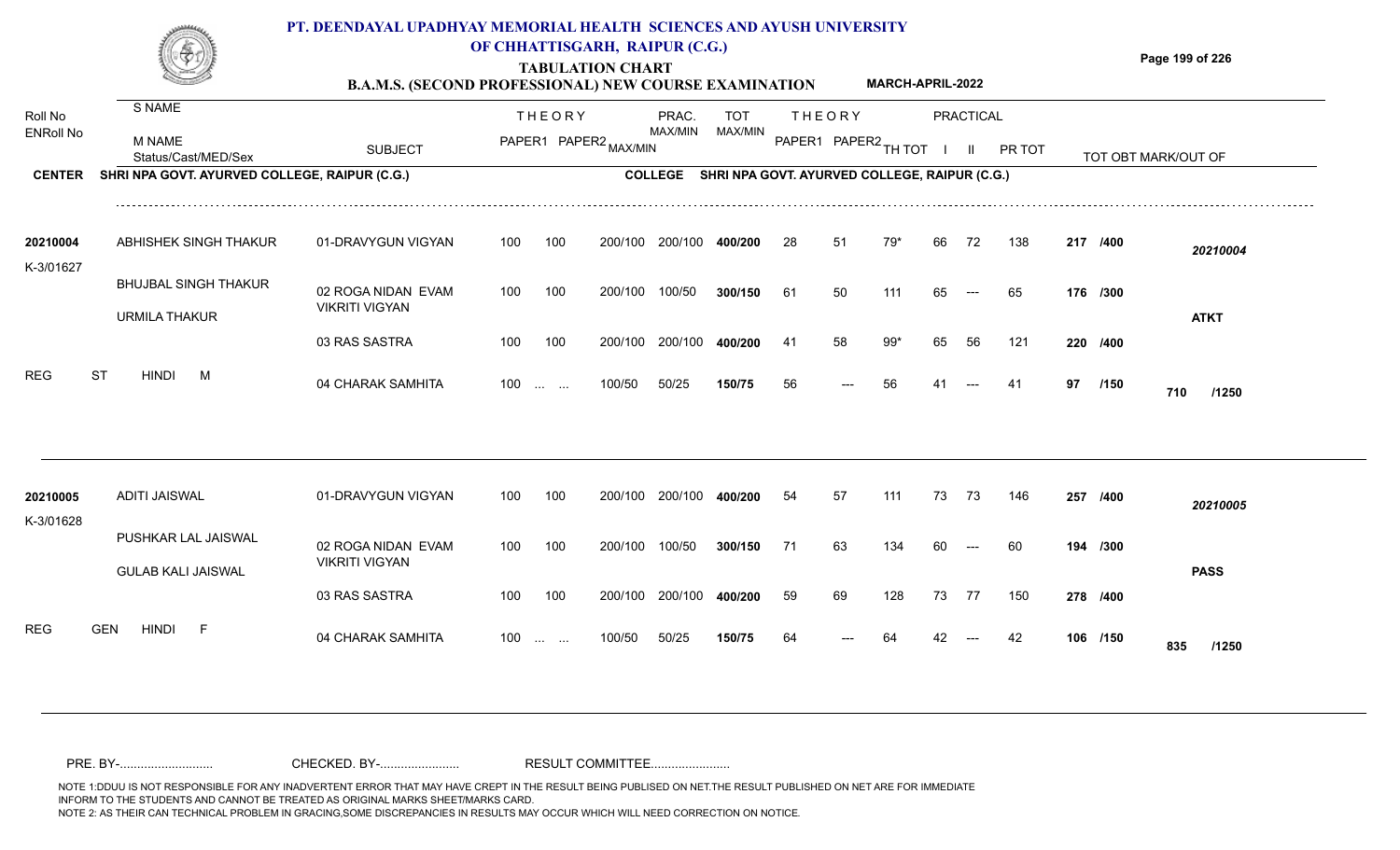

### **OF CHHATTISGARH, RAIPUR (C.G.)**

**Page 200 of 226**

#### **TABULATION CHART B.A.M.S. (SECOND PROFESSIONAL) NEW COURSE EXAMINATION MARCH-APRIL-2022**

| Roll No               | S NAME                                          |                                             |     | <b>THEORY</b>                                  |                       | PRAC.          | <b>TOT</b> |    | <b>THEORY</b>                                 |     |    | <b>PRACTICAL</b> |        |          |                     |
|-----------------------|-------------------------------------------------|---------------------------------------------|-----|------------------------------------------------|-----------------------|----------------|------------|----|-----------------------------------------------|-----|----|------------------|--------|----------|---------------------|
| <b>ENRoll No</b>      | <b>M NAME</b><br>Status/Cast/MED/Sex            | <b>SUBJECT</b>                              |     |                                                | PAPER1 PAPER2 MAX/MIN | MAX/MIN        | MAX/MIN    |    | PAPER1 PAPER2 TH TOT                          |     |    | $\mathbf{II}$    | PR TOT |          | TOT OBT MARK/OUT OF |
| <b>CENTER</b>         | SHRI NPA GOVT. AYURVED COLLEGE, RAIPUR (C.G.)   |                                             |     |                                                |                       | <b>COLLEGE</b> |            |    | SHRI NPA GOVT. AYURVED COLLEGE, RAIPUR (C.G.) |     |    |                  |        |          |                     |
| 20210006              | <b>AKANSHA PANDEY</b>                           | 01-DRAVYGUN VIGYAN                          | 100 | 100                                            | 200/100               | 200/100        | 400/200    | 38 |                                               | 93' | 74 | 74               | 148    | 241 /400 | 20210006            |
| K-3/01629             | RAMESH KUMAR PANDEY<br><b>INDRANI PANDEY</b>    | 02 ROGA NIDAN EVAM<br><b>VIKRITI VIGYAN</b> | 100 | 100                                            | 200/100               | 100/50         | 300/150    | 65 | 56                                            | 121 | 60 | $---$            | 60     | 181 /300 | <b>ATKT</b>         |
|                       |                                                 | 03 RAS SASTRA                               | 100 | 100                                            | 200/100               | 200/100        | 400/200    | 56 | 63                                            | 119 | 70 | 77               | 147    | 266 /400 |                     |
| <b>REG</b>            | <b>GEN</b><br><b>HINDI</b><br>-F                | 04 CHARAK SAMHITA                           | 100 | $\mathbf{r}$ and $\mathbf{r}$ and $\mathbf{r}$ | 100/50                | 50/25          | 150/75     | 59 |                                               | 59  |    |                  | 42     | 101 /150 | 789<br>/1250        |
|                       |                                                 |                                             |     |                                                |                       |                |            |    |                                               |     |    |                  |        |          |                     |
| 20210007<br>K-3/01630 | ALKA VERMA                                      | 01-DRAVYGUN VIGYAN                          | 100 | 100                                            | 200/100               | 200/100        | 400/200    | 56 | 59                                            | 115 | 70 | 73               | 143    | 258 /400 | 20210007            |
|                       | <b>BHOLA PRASAD VERMA</b><br><b>HEERA VERMA</b> | 02 ROGA NIDAN EVAM<br><b>VIKRITI VIGYAN</b> | 100 | 100                                            | 200/100               | 100/50         | 300/150    | 59 | 65                                            | 124 | 70 | $---$            | 70     | 194 /300 | <b>PASS</b>         |
|                       |                                                 | 03 RAS SASTRA                               | 100 | 100                                            | 200/100               | 200/100        | 400/200    | 59 | 71                                            | 130 | 74 | 70               | 144    | 274 /400 |                     |
| <b>REG</b>            | OBC<br><b>HINDI</b><br>-F                       | 04 CHARAK SAMHITA                           | 100 | $\mathbf{r}$ and $\mathbf{r}$                  | 100/50                | 50/25          | 150/75     | 66 |                                               |     |    |                  |        | 108 /150 | 834<br>/1250        |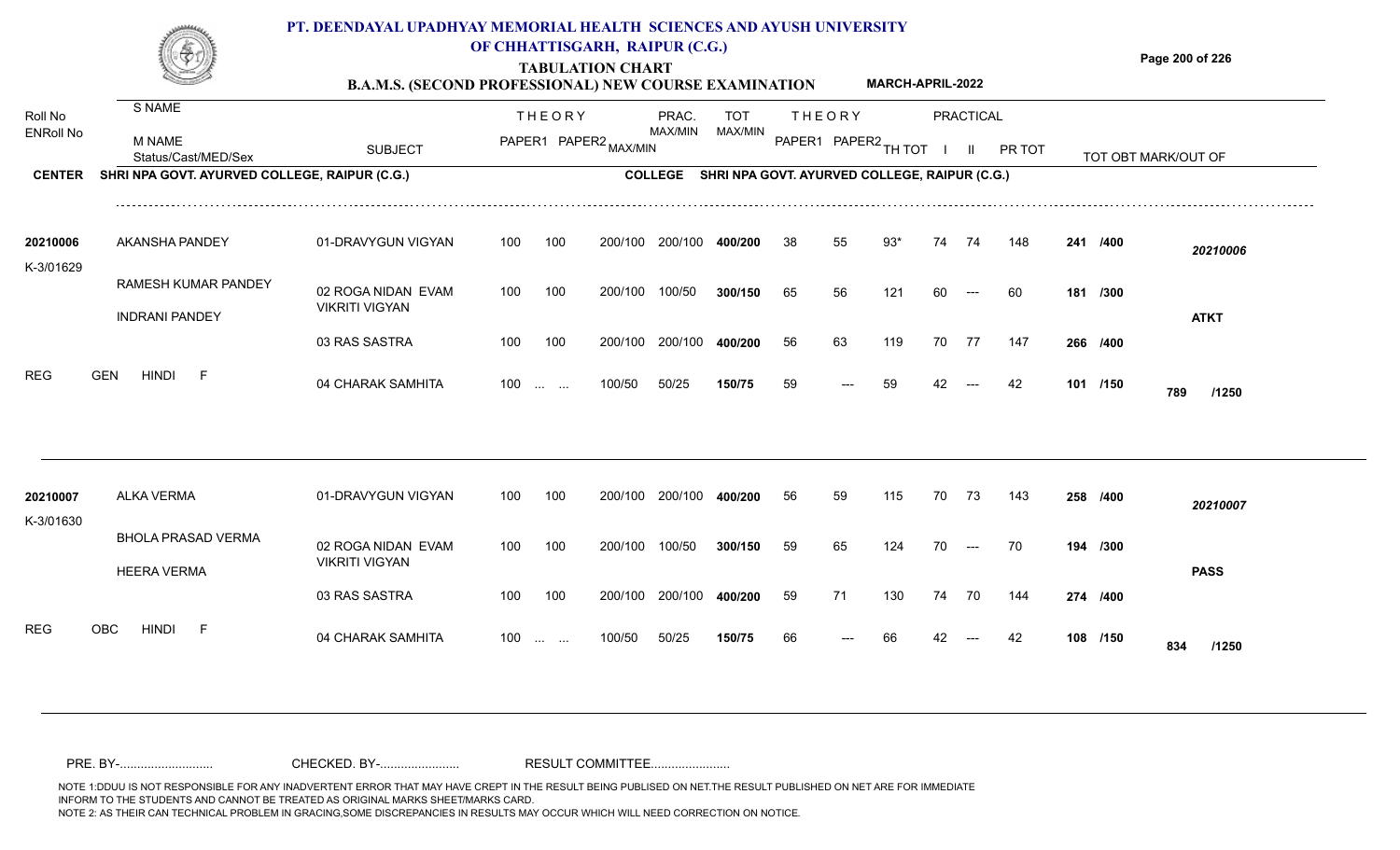

## **OF CHHATTISGARH, RAIPUR (C.G.)**

**Page 201 of 226**

**TABULATION CHART B.A.M.S. (SECOND PROFESSIONAL) NEW COURSE EXAMINATION MARCH-APRIL-2022**

| Roll No<br><b>ENRoll No</b> | S NAME<br>M NAME<br>Status/Cast/MED/Sex       | <b>SUBJECT</b>                              |     | <b>THEORY</b><br>PAPER1 PAPER2 MAX/MIN |         | PRAC.<br>MAX/MIN | TOT<br>MAX/MIN                                |    | <b>THEORY</b><br>PAPER1 PAPER2 TH TOT |       |    | PRACTICAL<br>$\mathbf{H}$ | PR TOT |    |          | TOT OBT MARK/OUT OF |
|-----------------------------|-----------------------------------------------|---------------------------------------------|-----|----------------------------------------|---------|------------------|-----------------------------------------------|----|---------------------------------------|-------|----|---------------------------|--------|----|----------|---------------------|
| <b>CENTER</b>               | SHRI NPA GOVT. AYURVED COLLEGE, RAIPUR (C.G.) |                                             |     |                                        |         | <b>COLLEGE</b>   | SHRI NPA GOVT. AYURVED COLLEGE, RAIPUR (C.G.) |    |                                       |       |    |                           |        |    |          |                     |
| 20210008<br>K-3/01631       | <b>AMIT KUMAR</b>                             | 01-DRAVYGUN VIGYAN                          | 100 | 100                                    | 200/100 | 200/100          | 400/200                                       | 29 | 43                                    | $72*$ | 69 | 71                        | 140    |    | 212 /400 | 20210008            |
|                             | <b>ANIL KUMAR</b><br>SUSHILA DEVI             | 02 ROGA NIDAN EVAM<br><b>VIKRITI VIGYAN</b> | 100 | 100                                    | 200/100 | 100/50           | 300/150                                       | 51 | 56                                    | 107   | 62 | $---$                     | 62     |    | 169 /300 | <b>ATKT</b>         |
|                             |                                               | 03 RAS SASTRA                               | 100 | 100                                    | 200/100 | 200/100          | 400/200                                       | 38 | 38                                    | 76*   | 66 | 70                        | 136    |    | 212 /400 |                     |
| <b>REG</b>                  | <b>HINDI</b><br><b>OBC</b><br>M               | 04 CHARAK SAMHITA                           |     | $100 \dots \dots$                      | 100/50  | 50/25            | 150/75                                        | 50 | ---                                   | 50    | 38 |                           | 38     | 88 | /150     | 681<br>/1250        |
| 20210009                    | AMIT KUMAR CHANDRA                            | 01-DRAVYGUN VIGYAN                          | 100 | 100                                    | 200/100 | 200/100          | 400/200                                       | 50 | 57                                    | 107   | 70 | 81                        | 151    |    | 258 /400 |                     |
| K-3/01632                   |                                               |                                             |     |                                        |         |                  |                                               |    |                                       |       |    |                           |        |    |          | 20210009            |
|                             | RAM LAL CHANDRA<br>YASHODA BAI CHANDRA        | 02 ROGA NIDAN EVAM<br><b>VIKRITI VIGYAN</b> | 100 | 100                                    | 200/100 | 100/50           | 300/150                                       | 51 | 72                                    | 123   | 60 | $---$                     | 60     |    | 183 /300 | <b>PASS</b>         |
|                             |                                               | 03 RAS SASTRA                               | 100 | 100                                    | 200/100 | 200/100          | 400/200                                       | 42 | 62                                    | 104   | 60 | 71                        | 131    |    | 235 /400 |                     |
| <b>REG</b>                  | <b>HINDI</b><br>OBC<br>M                      | 04 CHARAK SAMHITA                           | 100 | <b>Contract Contract</b>               | 100/50  | 50/25            | 150/75                                        | 60 |                                       | 60    |    |                           | 35     | 95 | /150     | 771<br>/1250        |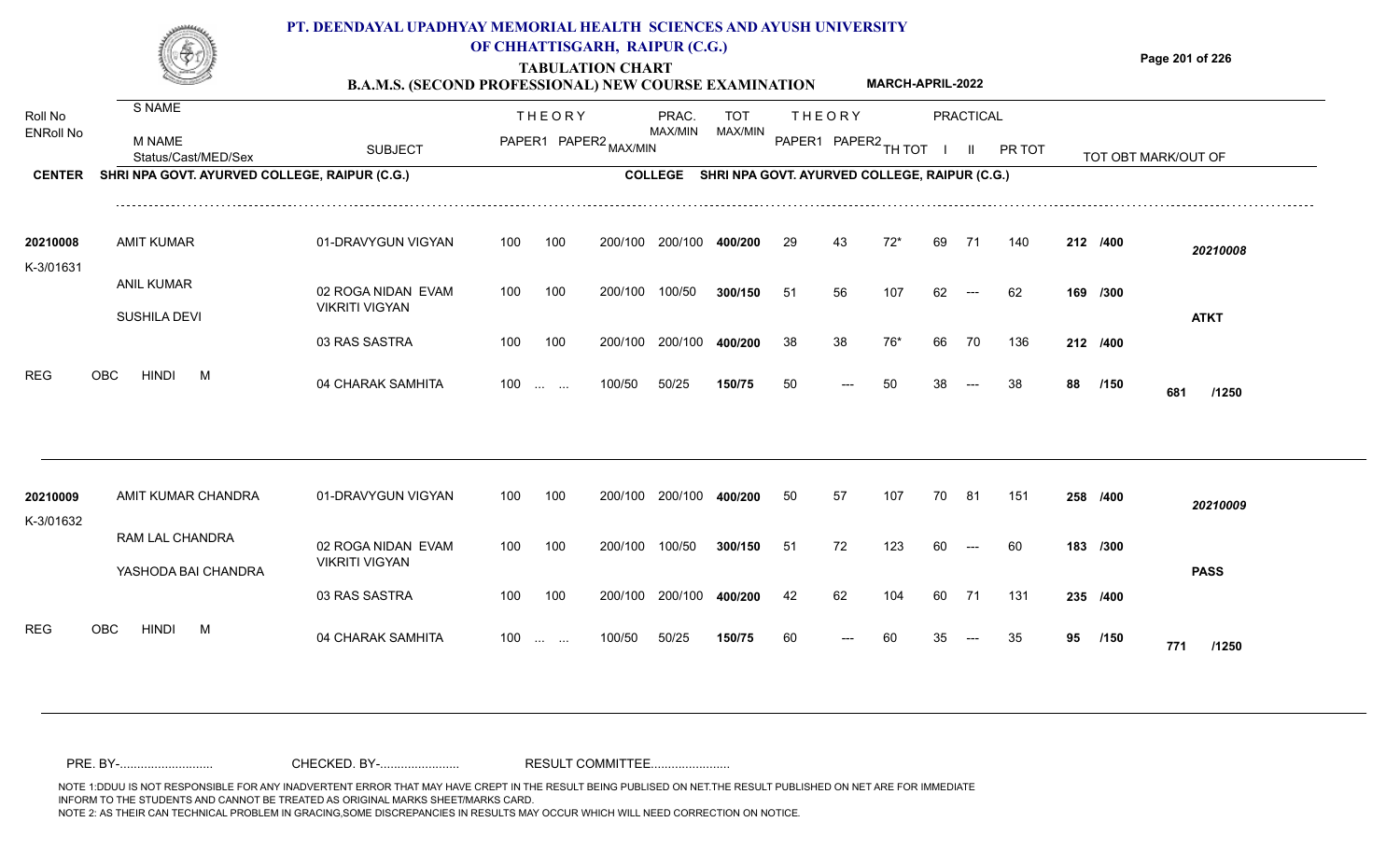

### **OF CHHATTISGARH, RAIPUR (C.G.)**

**Page 202 of 226**

#### **TABULATION CHART B.A.M.S. (SECOND PROFESSIONAL) NEW COURSE EXAMINATION MARCH-APRIL-2022**

| Roll No<br><b>ENRoll No</b> | S NAME                                        |                                             |     | <b>THEORY</b>          |                       | PRAC.<br>MAX/MIN | <b>TOT</b><br>MAX/MIN                         |    | <b>THEORY</b>        |       |    | PRACTICAL |        |    |           |                     |
|-----------------------------|-----------------------------------------------|---------------------------------------------|-----|------------------------|-----------------------|------------------|-----------------------------------------------|----|----------------------|-------|----|-----------|--------|----|-----------|---------------------|
|                             | <b>M NAME</b><br>Status/Cast/MED/Sex          | <b>SUBJECT</b>                              |     |                        | PAPER1 PAPER2 MAX/MIN |                  |                                               |    | PAPER1 PAPER2 TH TOT |       |    | -II       | PR TOT |    |           | TOT OBT MARK/OUT OF |
| <b>CENTER</b>               | SHRI NPA GOVT. AYURVED COLLEGE, RAIPUR (C.G.) |                                             |     |                        |                       | <b>COLLEGE</b>   | SHRI NPA GOVT. AYURVED COLLEGE, RAIPUR (C.G.) |    |                      |       |    |           |        |    |           |                     |
| 20210010                    | <b>AMIT TIRKEY</b>                            | 01-DRAVYGUN VIGYAN                          | 100 | 100                    | 200/100               | 200/100          | 400/200                                       | 26 | 50                   | 76*   | 68 | 72        | 140    |    | 216 /400  | 20210010            |
| K-3/01633                   | <b>THEODORE</b><br><b>LUCIA</b>               | 02 ROGA NIDAN EVAM<br><b>VIKRITI VIGYAN</b> | 100 | 100                    | 200/100               | 100/50           | 300/150                                       | 47 | 44                   | $91*$ | 62 | $---$     | 62     |    | 153 /300  | <b>ATKT</b>         |
|                             |                                               | 03 RAS SASTRA                               | 100 | 100                    | 200/100               | 200/100          | 400/200                                       | 17 | 50                   | $67*$ | 60 | 56        | 116    |    | 183* /400 |                     |
| <b>REG</b>                  | <b>ST</b><br><b>HINDI</b><br>M                | 04 CHARAK SAMHITA                           |     | $100$                  | 100/50                | 50/25            | 150/75                                        | 50 |                      | 50    | 35 |           | 35     | 85 | /150      | 637<br>/1250        |
|                             |                                               |                                             |     |                        |                       |                  |                                               |    |                      |       |    |           |        |    |           |                     |
| 20210011<br>K-3/01634       | ANAMIKA MEHTA                                 | 01-DRAVYGUN VIGYAN                          | 100 | 100                    | 200/100               | 200/100          | 400/200                                       | 28 | 34                   | $62*$ | 70 | 70        | 140    |    | 202 /400  | 20210011            |
|                             | SHYAM BIHARI MEHTA<br><b>URMILA MEHTA</b>     | 02 ROGA NIDAN EVAM<br><b>VIKRITI VIGYAN</b> | 100 | 100                    | 200/100               | 100/50           | 300/150                                       | 44 | 59                   | 103   | 65 |           | 65     |    | 168 /300  | <b>ATKT</b>         |
|                             |                                               | 03 RAS SASTRA                               | 100 | 100                    | 200/100               | 200/100          | 400/200                                       | 33 | 34                   | $67*$ | 63 | 60        | 123    |    | 190* /400 |                     |
| <b>REG</b>                  | <b>HINDI</b><br>F<br><b>GEN</b>               | 04 CHARAK SAMHITA                           | 100 | <b>Service Control</b> | 100/50                | 50/25            | 150/75                                        | 51 |                      | 51    |    |           | 30     | 81 | /150      | 641<br>/1250        |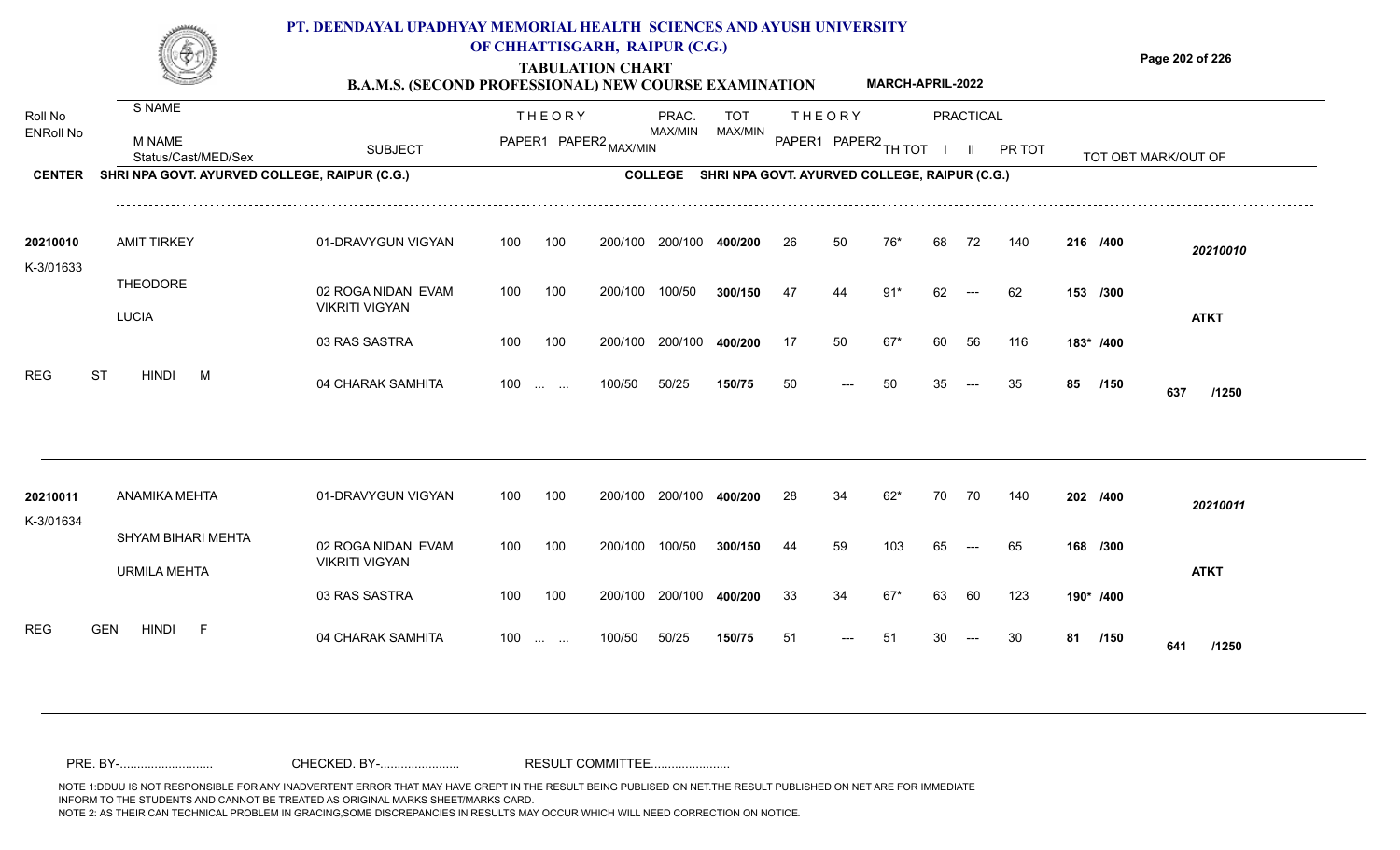

### **OF CHHATTISGARH, RAIPUR (C.G.)**

**Page 203 of 226**

#### **TABULATION CHART B.A.M.S. (SECOND PROFESSIONAL) NEW COURSE EXAMINATION MARCH-APRIL-2022**

| Roll No               | S NAME                                        |                                             |     | <b>THEORY</b>                                                 |                       | PRAC.<br>MAX/MIN | <b>TOT</b><br>MAX/MIN                         |    | <b>THEORY</b>        |       |    | PRACTICAL                                |        |    |          |                     |  |
|-----------------------|-----------------------------------------------|---------------------------------------------|-----|---------------------------------------------------------------|-----------------------|------------------|-----------------------------------------------|----|----------------------|-------|----|------------------------------------------|--------|----|----------|---------------------|--|
| <b>ENRoll No</b>      | <b>M NAME</b><br>Status/Cast/MED/Sex          | <b>SUBJECT</b>                              |     |                                                               | PAPER1 PAPER2 MAX/MIN |                  |                                               |    | PAPER1 PAPER2 TH TOT |       |    | $\mathbf{II}$                            | PR TOT |    |          | TOT OBT MARK/OUT OF |  |
| <b>CENTER</b>         | SHRI NPA GOVT. AYURVED COLLEGE, RAIPUR (C.G.) |                                             |     |                                                               |                       | <b>COLLEGE</b>   | SHRI NPA GOVT. AYURVED COLLEGE, RAIPUR (C.G.) |    |                      |       |    |                                          |        |    |          |                     |  |
| 20210013<br>K-3/01637 | ANUBHA PAWLE                                  | 01-DRAVYGUN VIGYAN                          | 100 | 100                                                           | 200/100               | 200/100          | 400/200                                       | 50 | 51                   | 101   | 70 | 70                                       | 140    |    | 241 /400 | 20210013            |  |
|                       | SANGAL RAM PAWLE<br><b>NANSI PAWLE</b>        | 02 ROGA NIDAN EVAM<br><b>VIKRITI VIGYAN</b> | 100 | 100                                                           | 200/100               | 100/50           | 300/150                                       | 64 | 62                   | 126   | 75 | $--$                                     | 75     |    | 201 /300 | <b>PASS</b>         |  |
|                       |                                               | 03 RAS SASTRA                               | 100 | 100                                                           | 200/100               | 200/100          | 400/200                                       | 50 | 61                   | 111   | 64 | 60                                       | 124    |    | 235 /400 |                     |  |
| <b>REG</b>            | <b>ST</b><br><b>HINDI</b><br>$-F$             | 04 CHARAK SAMHITA                           | 100 | $\mathcal{L}_{\mathcal{L}}$ , and $\mathcal{L}_{\mathcal{L}}$ | 100/50                | 50/25            | 150/75                                        | 50 |                      | 50    |    |                                          | 30     | 80 | /150     | 757<br>/1250        |  |
|                       |                                               |                                             |     |                                                               |                       |                  |                                               |    |                      |       |    |                                          |        |    |          |                     |  |
| 20210015<br>K-3/01623 | <b>ARIF KHAN</b>                              | 01-DRAVYGUN VIGYAN                          | 100 | 100                                                           | 200/100               | 200/100          | 400/200                                       | 36 | 58                   | $94*$ | 69 | 75                                       | 144    |    | 238 /400 | 20210015            |  |
|                       | MD LATEEF KHAN<br><b>KHALIDA BEGAM</b>        | 02 ROGA NIDAN EVAM<br><b>VIKRITI VIGYAN</b> | 100 | 100                                                           | 200/100               | 100/50           | 300/150                                       | 58 | 69                   | 127   | 75 | $\hspace{0.05cm} \ldots \hspace{0.05cm}$ | 75     |    | 202 /300 | <b>ATKT</b>         |  |
|                       |                                               | 03 RAS SASTRA                               | 100 | 100                                                           | 200/100               | 200/100          | 400/200                                       | 60 | 60                   | 120   | 75 | 65                                       | 140    |    | 260 /400 |                     |  |
| <b>REG</b>            | <b>GEN</b><br><b>HINDI</b><br>M               | 04 CHARAK SAMHITA                           | 100 | <b>Contract Contract</b>                                      | 100/50                | 50/25            | 150/75                                        | 64 |                      |       |    |                                          | 36     |    | 100 /150 | 800<br>/1250        |  |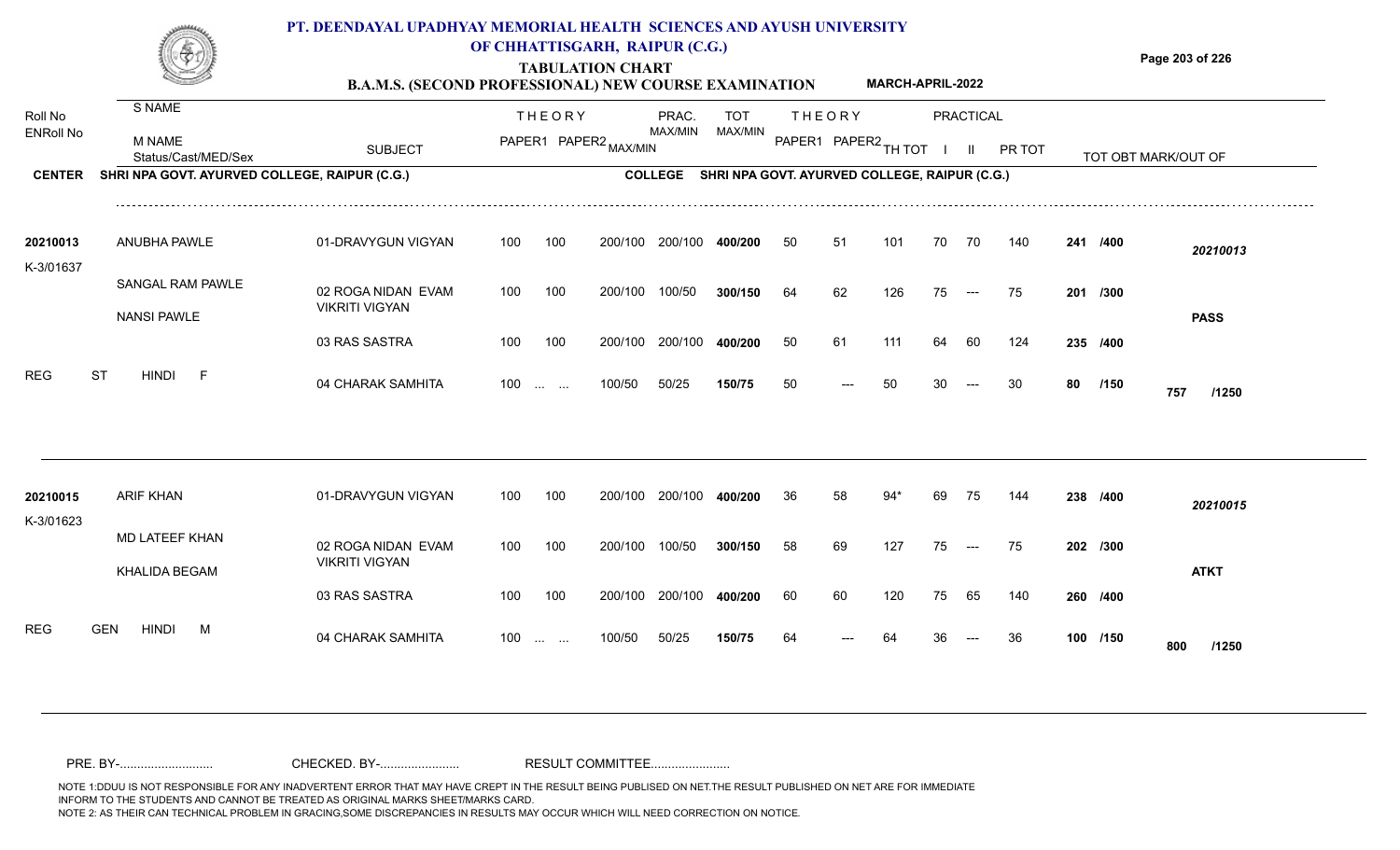

### **TABULATION CHART OF CHHATTISGARH, RAIPUR (C.G.)**

**Page 204 of 226**

#### **B.A.M.S. (SECOND PROFESSIONAL) NEW COURSE EXAMINATION MARCH-APRIL-2022**

|                       | S NAME                                        |                                             |     |                                                |         |                |                                               |    |                      |     |    |               |        |          |                     |
|-----------------------|-----------------------------------------------|---------------------------------------------|-----|------------------------------------------------|---------|----------------|-----------------------------------------------|----|----------------------|-----|----|---------------|--------|----------|---------------------|
| Roll No               |                                               |                                             |     | <b>THEORY</b>                                  |         | PRAC.          | <b>TOT</b>                                    |    | <b>THEORY</b>        |     |    | PRACTICAL     |        |          |                     |
| <b>ENRoll No</b>      | <b>M NAME</b><br>Status/Cast/MED/Sex          | <b>SUBJECT</b>                              |     | PAPER1 PAPER2 MAX/MIN                          |         | MAX/MIN        | MAX/MIN                                       |    | PAPER1 PAPER2 TH TOT |     |    | $\mathbf{II}$ | PR TOT |          | TOT OBT MARK/OUT OF |
| <b>CENTER</b>         | SHRI NPA GOVT. AYURVED COLLEGE, RAIPUR (C.G.) |                                             |     |                                                |         | <b>COLLEGE</b> | SHRI NPA GOVT. AYURVED COLLEGE, RAIPUR (C.G.) |    |                      |     |    |               |        |          |                     |
| 20210016              | <b>ARVIND DAS</b>                             | 01-DRAVYGUN VIGYAN                          | 100 | 100                                            | 200/100 | 200/100        | 400/200                                       | 68 | 50                   | 118 | 70 | 74            | 144    | 262 /400 | 20210016            |
| K-3/01638             |                                               |                                             |     |                                                |         |                |                                               |    |                      |     |    |               |        |          |                     |
|                       | AMAR DAS                                      | 02 ROGA NIDAN EVAM<br><b>VIKRITI VIGYAN</b> | 100 | 100                                            | 200/100 | 100/50         | 300/150                                       | 65 | 70                   | 135 | 70 | $---$         | 70     | 205 /300 |                     |
|                       | RAJ KUMARI                                    | 03 RAS SASTRA                               | 100 | 100                                            | 200/100 | 200/100        | 400/200                                       | 67 | 63                   | 130 | 70 | 60            | 130    | 260 /400 | <b>PASS</b>         |
|                       |                                               |                                             |     |                                                |         |                |                                               |    |                      |     |    |               |        |          |                     |
| <b>REG</b>            | <b>HINDI</b><br><b>OBC</b><br>M               | 04 CHARAK SAMHITA                           | 100 | <b>Contract Contract</b>                       | 100/50  | 50/25          | 150/75                                        | 69 |                      | 69  |    |               | 36     | 105 /150 | 832<br>/1250        |
|                       |                                               |                                             |     |                                                |         |                |                                               |    |                      |     |    |               |        |          |                     |
| 20210017<br>K-3/01640 | CHINMAY JAISWAL                               | 01-DRAVYGUN VIGYAN                          | 100 | 100                                            | 200/100 | 200/100        | 400/200                                       | 59 | 54                   | 113 | 72 | -81           | 153    | 266 /400 | 20210017            |
|                       | KRISHNA MURARI JAISWAL                        | 02 ROGA NIDAN EVAM                          | 100 | 100                                            | 200/100 | 100/50         | 300/150                                       | 66 | 65                   | 131 | 78 | $---$         | 78     | 209 /300 |                     |
|                       | SADHANA JAISWAL                               | <b>VIKRITI VIGYAN</b>                       |     |                                                |         |                |                                               |    |                      |     |    |               |        |          | <b>PASS</b>         |
|                       |                                               | 03 RAS SASTRA                               | 100 | 100                                            | 200/100 | 200/100        | 400/200                                       | 52 | 59                   | 111 | 80 | 77            | 157    | 268 /400 |                     |
| <b>REG</b>            | <b>HINDI</b><br><b>OBC</b><br>M               | 04 CHARAK SAMHITA                           | 100 | $\mathbf{r}$ and $\mathbf{r}$ and $\mathbf{r}$ | 100/50  | 50/25          | 150/75                                        | 75 |                      | 75  |    |               | 38     | 113 /150 | 856<br>/1250        |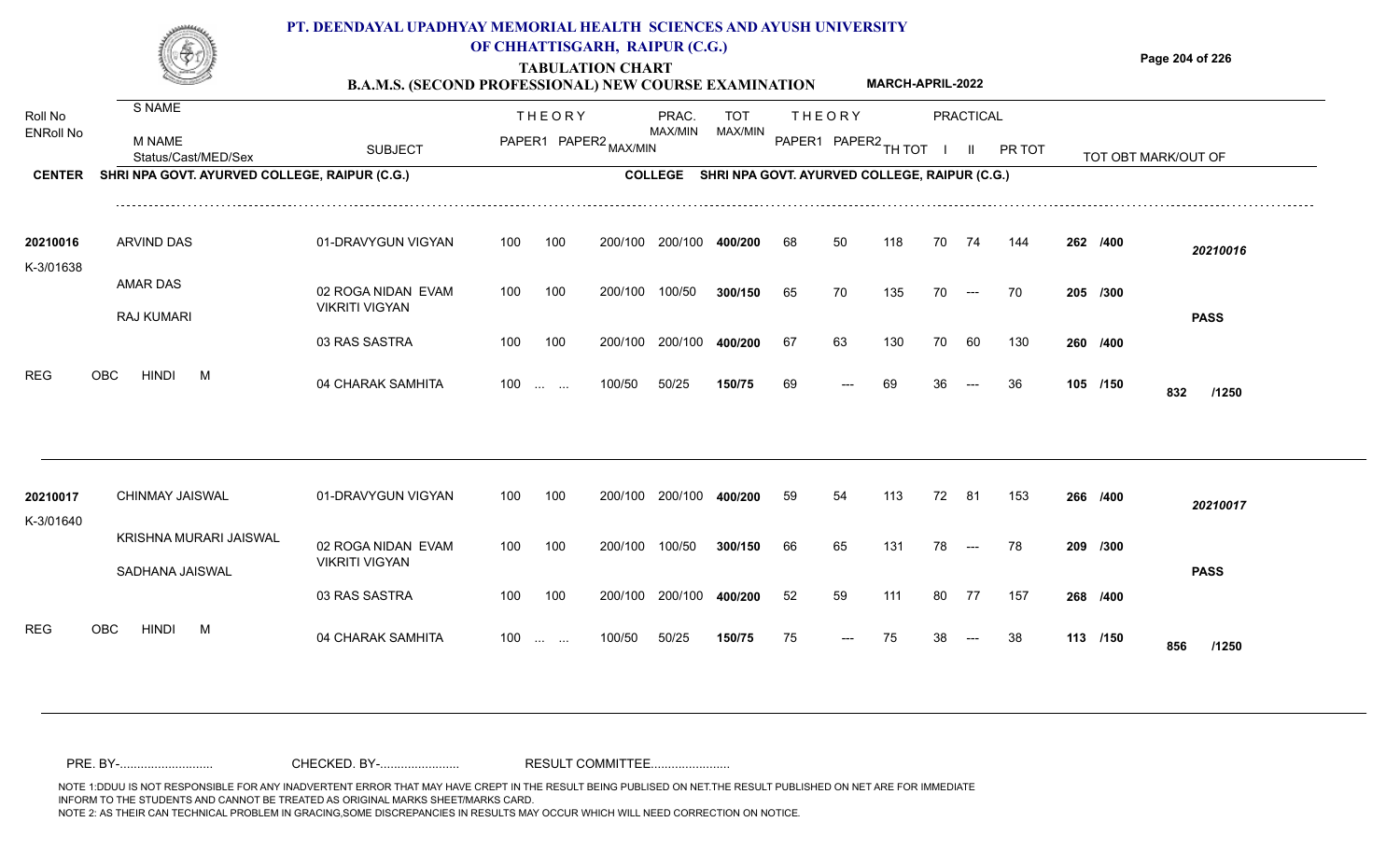

### **OF CHHATTISGARH, RAIPUR (C.G.)**

**Page 205 of 226**

#### **TABULATION CHART B.A.M.S. (SECOND PROFESSIONAL) NEW COURSE EXAMINATION MARCH-APRIL-2022**

| Roll No<br><b>ENRoll No</b> | S NAME<br>M NAME                              |                                             |                   | <b>THEORY</b> | PAPER1 PAPER2 MAX/MIN | PRAC.<br>MAX/MIN | TOT<br>MAX/MIN                                        |    | <b>THEORY</b><br>PAPER1 PAPER2 TH TOT |     |    | <b>PRACTICAL</b>     |        |    |           |                     |  |
|-----------------------------|-----------------------------------------------|---------------------------------------------|-------------------|---------------|-----------------------|------------------|-------------------------------------------------------|----|---------------------------------------|-----|----|----------------------|--------|----|-----------|---------------------|--|
|                             | Status/Cast/MED/Sex                           | <b>SUBJECT</b>                              |                   |               |                       |                  |                                                       |    |                                       |     |    | $\mathbf{II}$        | PR TOT |    |           | TOT OBT MARK/OUT OF |  |
| <b>CENTER</b>               | SHRI NPA GOVT. AYURVED COLLEGE, RAIPUR (C.G.) |                                             |                   |               |                       |                  | COLLEGE SHRI NPA GOVT. AYURVED COLLEGE, RAIPUR (C.G.) |    |                                       |     |    |                      |        |    |           |                     |  |
| 20210018<br>K-3/01642       | DEEPALI TANDON                                | 01-DRAVYGUN VIGYAN                          | 100               | 100           | 200/100               | 200/100          | 400/200                                               | 43 | 62                                    | 105 | 71 | 76                   | 147    |    | 252 /400  | 20210018            |  |
|                             | AMRIT LAL TANDON                              | 02 ROGA NIDAN EVAM                          | 100               | 100           | 200/100               | 100/50           | 300/150                                               | 52 | 54                                    | 106 | 75 | $\hspace{0.05cm}---$ | 75     |    | 181 /300  |                     |  |
|                             | SANDHYA TANDON                                | <b>VIKRITI VIGYAN</b>                       |                   |               |                       |                  |                                                       |    |                                       |     |    |                      |        |    |           | <b>ATKT</b>         |  |
|                             |                                               | 03 RAS SASTRA                               | 100               | 100           | 200/100               | 200/100          | 400/200                                               | 28 | 40                                    | 68* | 60 | 57                   | 117    |    | 185* /400 |                     |  |
| <b>REG</b>                  | SC<br><b>HINDI</b><br>$-F$                    | 04 CHARAK SAMHITA                           | $100 \dots \dots$ |               | 100/50                | 50/25            | 150/75                                                | 56 | ---                                   | 56  | 30 | $---$                | 30     | 86 | /150      | 704<br>/1250        |  |
|                             |                                               |                                             |                   |               |                       |                  |                                                       |    |                                       |     |    |                      |        |    |           |                     |  |
| 20210019<br>K-3/01643       | DEEPIKA DEWANGAN                              | 01-DRAVYGUN VIGYAN                          | 100               | 100           | 200/100               | 200/100          | 400/200                                               | 57 | 76                                    | 133 |    | 74 77                | 151    |    | 284 /400  | 20210019            |  |
|                             | P N DEWANGAN                                  | 02 ROGA NIDAN EVAM<br><b>VIKRITI VIGYAN</b> | 100               | 100           | 200/100               | 100/50           | 300/150                                               | 72 | 69                                    | 141 | 80 | $---$                | 80     |    | 221 /300  |                     |  |
|                             | <b>GEETA DEWANGAN</b>                         | 03 RAS SASTRA                               | 100               | 100           |                       | 200/100 200/100  | 400/200                                               | 60 | 75                                    | 135 | 76 | 56                   | 132    |    | 267 /400  | <b>PASS</b>         |  |
| <b>REG</b>                  | OBC<br><b>HINDI</b><br>- F                    | 04 CHARAK SAMHITA                           | $100 \dots \dots$ |               | 100/50                | 50/25            | 150/75                                                | 72 |                                       | 72  |    |                      |        |    | 114 /150  | 886<br>/1250        |  |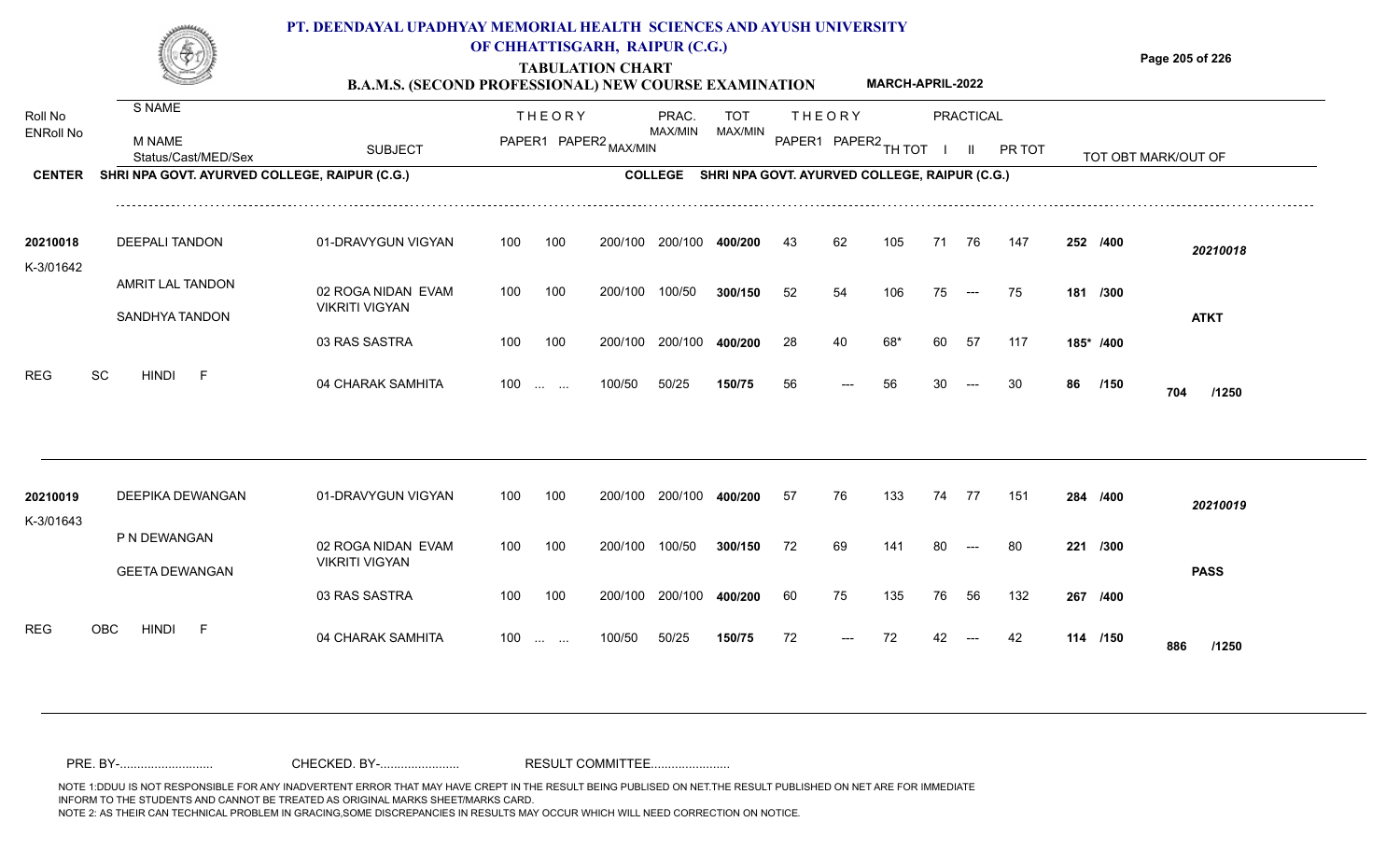

### **OF CHHATTISGARH, RAIPUR (C.G.)**

**Page 206 of 226**

#### **TABULATION CHART B.A.M.S. (SECOND PROFESSIONAL) NEW COURSE EXAMINATION MARCH-APRIL-2022**

| Roll No<br><b>ENRoll No</b><br><b>CENTER</b> | S NAME<br><b>M NAME</b><br>Status/Cast/MED/Sex<br>SHRI NPA GOVT. AYURVED COLLEGE, RAIPUR (C.G.) | <b>SUBJECT</b>                                                                     |                   | <b>THEORY</b>                   | PAPER1 PAPER2 MAX/MIN         | PRAC.<br>MAX/MIN<br><b>COLLEGE</b> | TOT<br>MAX/MIN<br>SHRI NPA GOVT. AYURVED COLLEGE, RAIPUR (C.G.) |                | <b>THEORY</b><br>PAPER1 PAPER2 TH TOT |                   |                | <b>PRACTICAL</b><br>$\mathbf{II}$ | PR TOT           |    |                                  | TOT OBT MARK/OUT OF     |
|----------------------------------------------|-------------------------------------------------------------------------------------------------|------------------------------------------------------------------------------------|-------------------|---------------------------------|-------------------------------|------------------------------------|-----------------------------------------------------------------|----------------|---------------------------------------|-------------------|----------------|-----------------------------------|------------------|----|----------------------------------|-------------------------|
| 20210020<br>K-3/01644                        | <b>DIXIT</b><br><b>MEGHNATH</b><br>SANTOSHEE                                                    | 01-DRAVYGUN VIGYAN<br>02 ROGA NIDAN EVAM<br><b>VIKRITI VIGYAN</b><br>03 RAS SASTRA | 100<br>100<br>100 | 100<br>100<br>100               | 200/100<br>200/100<br>200/100 | 200/100<br>100/50<br>200/100       | 400/200<br>300/150<br>400/200                                   | 50<br>57<br>50 | 52<br>52<br>50                        | 102<br>109<br>100 | 70<br>72<br>60 | 71<br>$\hspace{0.05cm}---$<br>58  | 141<br>72<br>118 |    | 243 /400<br>181 /300<br>218 /400 | 20210020<br><b>PASS</b> |
| REG                                          | <b>HINDI</b><br>OBC<br>M                                                                        | 04 CHARAK SAMHITA                                                                  | $100 \dots \dots$ |                                 | 100/50                        | 50/25                              | 150/75                                                          | 53             | $---$                                 | 53                | 35             | $---$                             | 35               | 88 | /150                             | 730<br>/1250            |
| 20210021<br>K-3/01645                        | <b>FALESHWARI SHIWNA</b><br>TULA RAM SHIWNA<br>JANKI BAI SHIWNA                                 | 01-DRAVYGUN VIGYAN<br>02 ROGA NIDAN EVAM<br><b>VIKRITI VIGYAN</b>                  | 100<br>100        | 100<br>100                      | 200/100<br>200/100            | 200/100<br>100/50                  | 400/200<br>300/150                                              | 71<br>58       | 62<br>52                              | 133<br>110        | 76<br>78       | - 81<br>$  -$                     | 157<br>78        |    | 290 /400<br>188 /300             | 20210021<br><b>PASS</b> |
| <b>REG</b>                                   | <b>HINDI</b><br><b>ST</b><br>– F                                                                | 03 RAS SASTRA<br>04 CHARAK SAMHITA                                                 | 100<br>100        | 100<br><b>Contract Contract</b> | 200/100<br>100/50             | 200/100<br>50/25                   | 400/200<br>150/75                                               | 50<br>55       | 63                                    | 113<br>55         | 79             | 76                                | 155              | 95 | 268 /400<br>/150                 | 841<br>/1250            |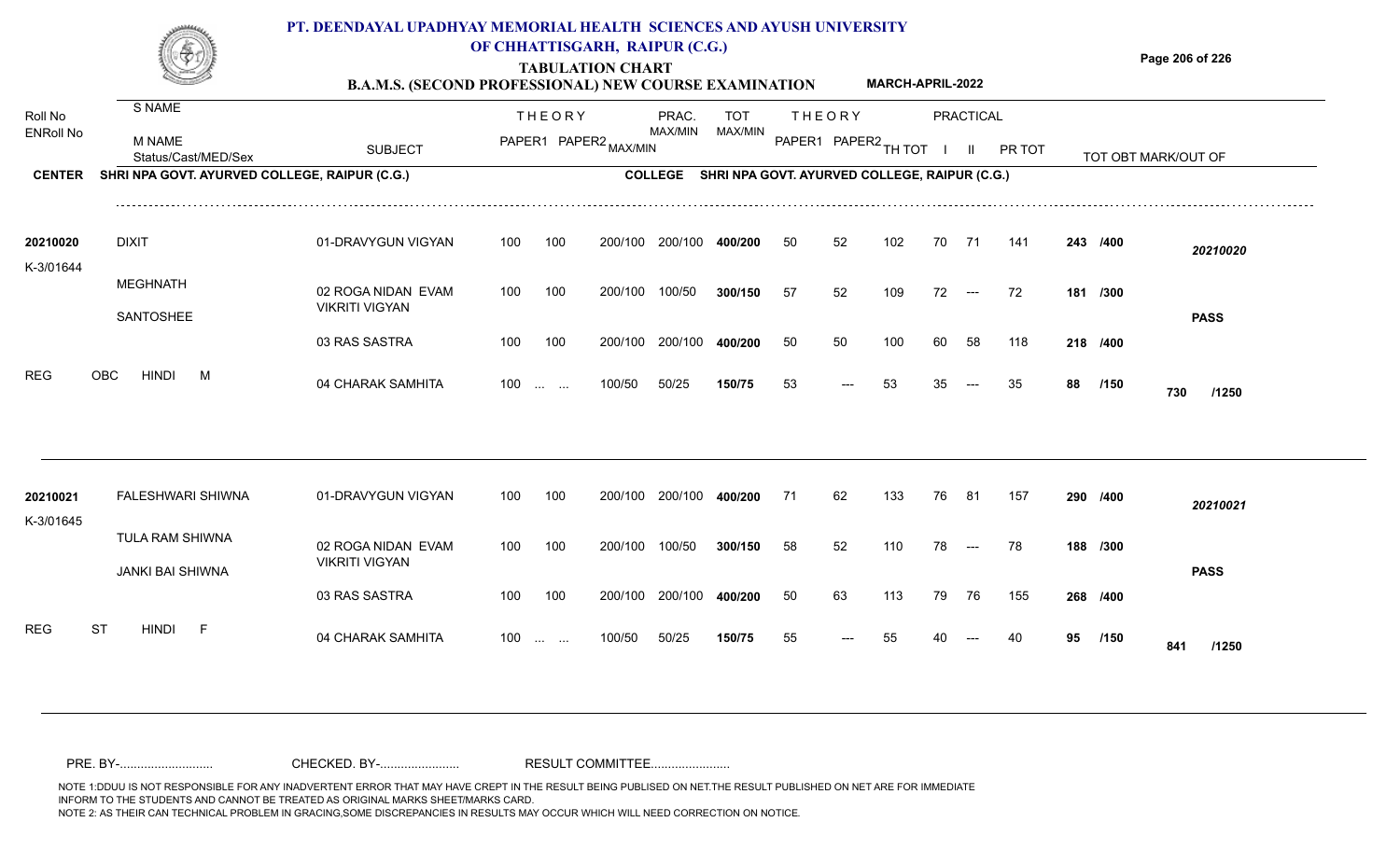

### **OF CHHATTISGARH, RAIPUR (C.G.)**

**Page 207 of 226**

#### **TABULATION CHART B.A.M.S. (SECOND PROFESSIONAL) NEW COURSE EXAMINATION MARCH-APRIL-2022**

| Roll No               | S NAME                                        |                                             |     | <b>THEORY</b>                                  |                       | PRAC.          | <b>TOT</b>                                    |     | <b>THEORY</b>        |       |    | PRACTICAL |        |    |          |                     |
|-----------------------|-----------------------------------------------|---------------------------------------------|-----|------------------------------------------------|-----------------------|----------------|-----------------------------------------------|-----|----------------------|-------|----|-----------|--------|----|----------|---------------------|
| <b>ENRoll No</b>      | <b>M NAME</b><br>Status/Cast/MED/Sex          | <b>SUBJECT</b>                              |     |                                                | PAPER1 PAPER2 MAX/MIN | MAX/MIN        | MAX/MIN                                       |     | PAPER1 PAPER2 TH TOT |       |    | - II      | PR TOT |    |          | TOT OBT MARK/OUT OF |
| <b>CENTER</b>         | SHRI NPA GOVT. AYURVED COLLEGE, RAIPUR (C.G.) |                                             |     |                                                |                       | <b>COLLEGE</b> | SHRI NPA GOVT. AYURVED COLLEGE, RAIPUR (C.G.) |     |                      |       |    |           |        |    |          |                     |
| 20210024              | <b>HEMANT KUMAR</b>                           | 01-DRAVYGUN VIGYAN                          | 100 | 100                                            | 200/100               | 200/100        | 400/200                                       | -66 | 58                   | 124   | 74 | 78        | 152    |    | 276 /400 | 20210024            |
| K-3/01646             | <b>GOKUL PRASAD</b><br><b>SHAKUNTALA BAI</b>  | 02 ROGA NIDAN EVAM<br><b>VIKRITI VIGYAN</b> | 100 | 100                                            | 200/100               | 100/50         | 300/150                                       | 66  | 50                   | 116   | 76 | $--$      | -76    |    | 192 /300 | <b>ATKT</b>         |
|                       |                                               | 03 RAS SASTRA                               | 100 | 100                                            | 200/100               | 200/100        | 400/200                                       | 39  | 52                   | $91*$ | 64 | 58        | 122    |    | 213 /400 |                     |
| <b>REG</b>            | <b>HINDI</b><br><b>OBC</b><br>M               | 04 CHARAK SAMHITA                           |     | $100 \dots \dots$                              | 100/50                | 50/25          | 150/75                                        | 65  |                      | 65    |    |           | 40     |    | 105 /150 | 786<br>/1250        |
|                       |                                               |                                             |     |                                                |                       |                |                                               |     |                      |       |    |           |        |    |          |                     |
| 20210025<br>K-3/01647 | <b>JAGRATI</b>                                | 01-DRAVYGUN VIGYAN                          | 100 | 100                                            | 200/100               | 200/100        | 400/200                                       | 66  | 50                   | 116   | 72 | 77        | 149    |    | 265 /400 | 20210025            |
|                       | SUBHASH CHAND<br><b>SHYAMVIRI</b>             | 02 ROGA NIDAN EVAM<br><b>VIKRITI VIGYAN</b> | 100 | 100                                            | 200/100               | 100/50         | 300/150                                       | 68  | 59                   | 127   | 65 |           | 65     |    | 192 /300 | <b>ATKT</b>         |
|                       |                                               | 03 RAS SASTRA                               | 100 | 100                                            | 200/100               | 200/100        | 400/200                                       | -28 | 55                   | 83*   | 63 | -57       | 120    |    | 203 /400 |                     |
| <b>REG</b>            | <b>HINDI</b><br>- F<br><b>GEN</b>             | 04 CHARAK SAMHITA                           | 100 | $\mathbf{r}$ and $\mathbf{r}$ and $\mathbf{r}$ | 100/50                | 50/25          | 150/75                                        | -61 |                      | -61   |    |           | 28     | 89 | /150     | 749<br>/1250        |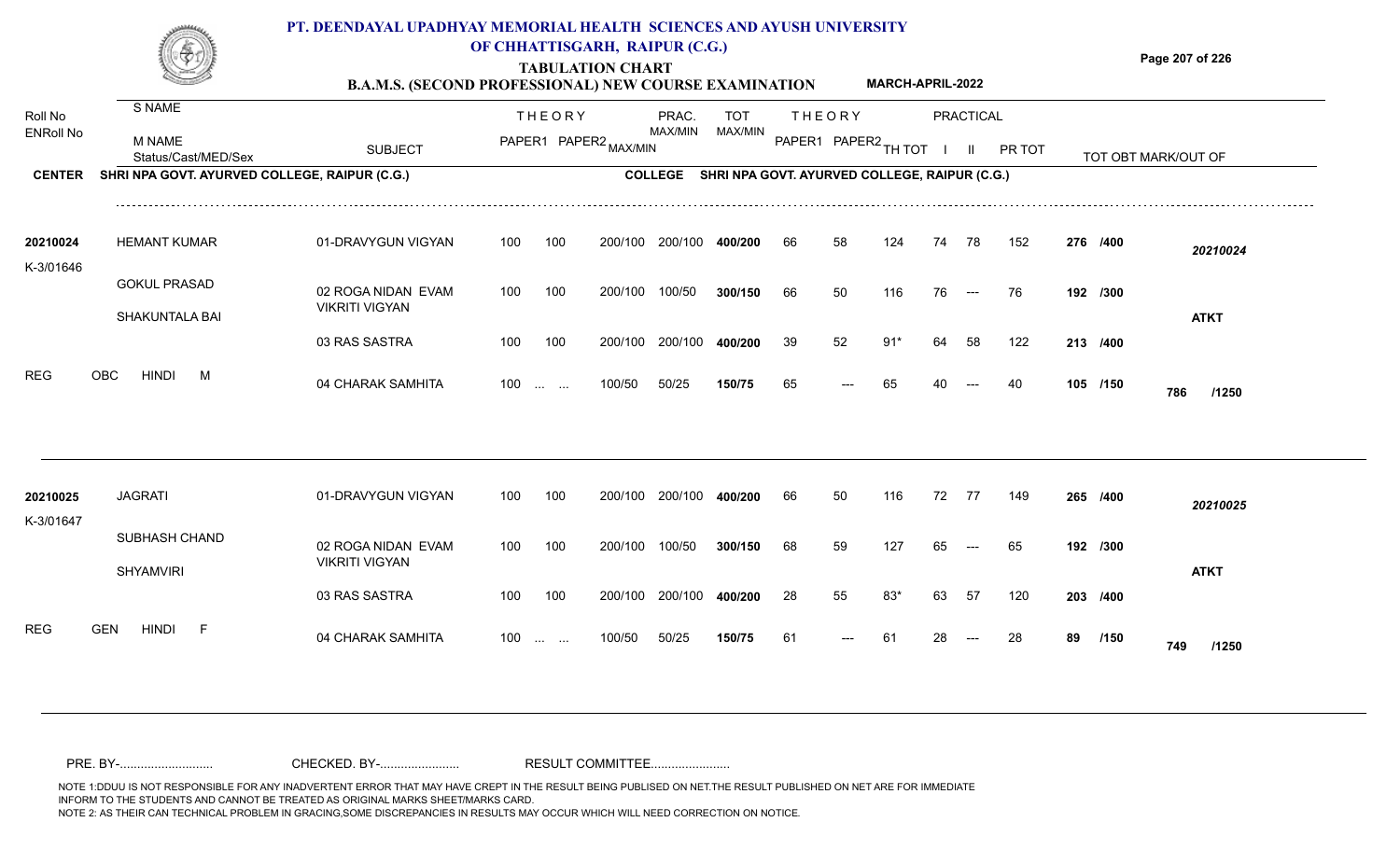

## **OF CHHATTISGARH, RAIPUR (C.G.)**

**Page 208 of 226**

#### **TABULATION CHART B.A.M.S. (SECOND PROFESSIONAL) NEW COURSE EXAMINATION MARCH-APRIL-2022**

| Roll No               | S NAME                                        |                                             |     | <b>THEORY</b>                                                 |                       | PRAC.<br>MAX/MIN | <b>TOT</b><br>MAX/MIN                         |    | <b>THEORY</b>        |     |    | PRACTICAL                                |        |    |          |                     |  |
|-----------------------|-----------------------------------------------|---------------------------------------------|-----|---------------------------------------------------------------|-----------------------|------------------|-----------------------------------------------|----|----------------------|-----|----|------------------------------------------|--------|----|----------|---------------------|--|
| <b>ENRoll No</b>      | <b>M NAME</b><br>Status/Cast/MED/Sex          | <b>SUBJECT</b>                              |     |                                                               | PAPER1 PAPER2 MAX/MIN |                  |                                               |    | PAPER1 PAPER2 TH TOT |     |    | $\mathbf{II}$                            | PR TOT |    |          | TOT OBT MARK/OUT OF |  |
| <b>CENTER</b>         | SHRI NPA GOVT. AYURVED COLLEGE, RAIPUR (C.G.) |                                             |     |                                                               |                       | <b>COLLEGE</b>   | SHRI NPA GOVT. AYURVED COLLEGE, RAIPUR (C.G.) |    |                      |     |    |                                          |        |    |          |                     |  |
| 20210026<br>K-3/01648 | <b>JAYANT TIWARI</b>                          | 01-DRAVYGUN VIGYAN                          | 100 | 100                                                           | 200/100               | 200/100          | 400/200                                       | 63 | 50                   | 113 | 70 | 78                                       | 148    |    | 261 /400 | 20210026            |  |
|                       | <b>VIVEK TIWARI</b><br>SARASWATI TIWARI       | 02 ROGA NIDAN EVAM<br><b>VIKRITI VIGYAN</b> | 100 | 100                                                           | 200/100               | 100/50           | 300/150                                       | 69 | 50                   | 119 | 65 | $---$                                    | 65     |    | 184 /300 | <b>ATKT</b>         |  |
|                       |                                               | 03 RAS SASTRA                               | 100 | 100                                                           | 200/100               | 200/100          | 400/200                                       | 32 | 54                   | 86* | 71 | 60                                       | 131    |    | 217 /400 |                     |  |
| <b>REG</b>            | <b>GEN</b><br><b>HINDI</b><br>M               | 04 CHARAK SAMHITA                           | 100 | $\mathcal{L}_{\mathcal{L}}$ , and $\mathcal{L}_{\mathcal{L}}$ | 100/50                | 50/25            | 150/75                                        | 69 | ---                  | 69  |    |                                          | 32     |    | 101 /150 | 763<br>/1250        |  |
|                       |                                               |                                             |     |                                                               |                       |                  |                                               |    |                      |     |    |                                          |        |    |          |                     |  |
| 20210027<br>K-3/01649 | <b>KAILASH SIRVI</b>                          | 01-DRAVYGUN VIGYAN                          | 100 | 100                                                           | 200/100               | 200/100          | 400/200                                       | 56 | 53                   | 109 | 76 | -82                                      | 158    |    | 267 /400 | 20210027            |  |
|                       | KALU RAM<br><b>KANYA DEVI</b>                 | 02 ROGA NIDAN EVAM<br><b>VIKRITI VIGYAN</b> | 100 | 100                                                           | 200/100               | 100/50           | 300/150                                       | 56 | 55                   | 111 | 70 | $\hspace{0.05cm} \ldots \hspace{0.05cm}$ | 70     |    | 181 /300 | <b>PASS</b>         |  |
|                       |                                               | 03 RAS SASTRA                               | 100 | 100                                                           | 200/100               | 200/100          | 400/200                                       | 51 | 50                   | 101 | 74 | 68                                       | 142    |    | 243 /400 |                     |  |
| <b>REG</b>            | OBC<br><b>HINDI</b><br>M                      | 04 CHARAK SAMHITA                           | 100 | <b>Contract Contract</b>                                      | 100/50                | 50/25            | 150/75                                        | 60 |                      |     |    |                                          | 39     | 99 | /150     | 790<br>/1250        |  |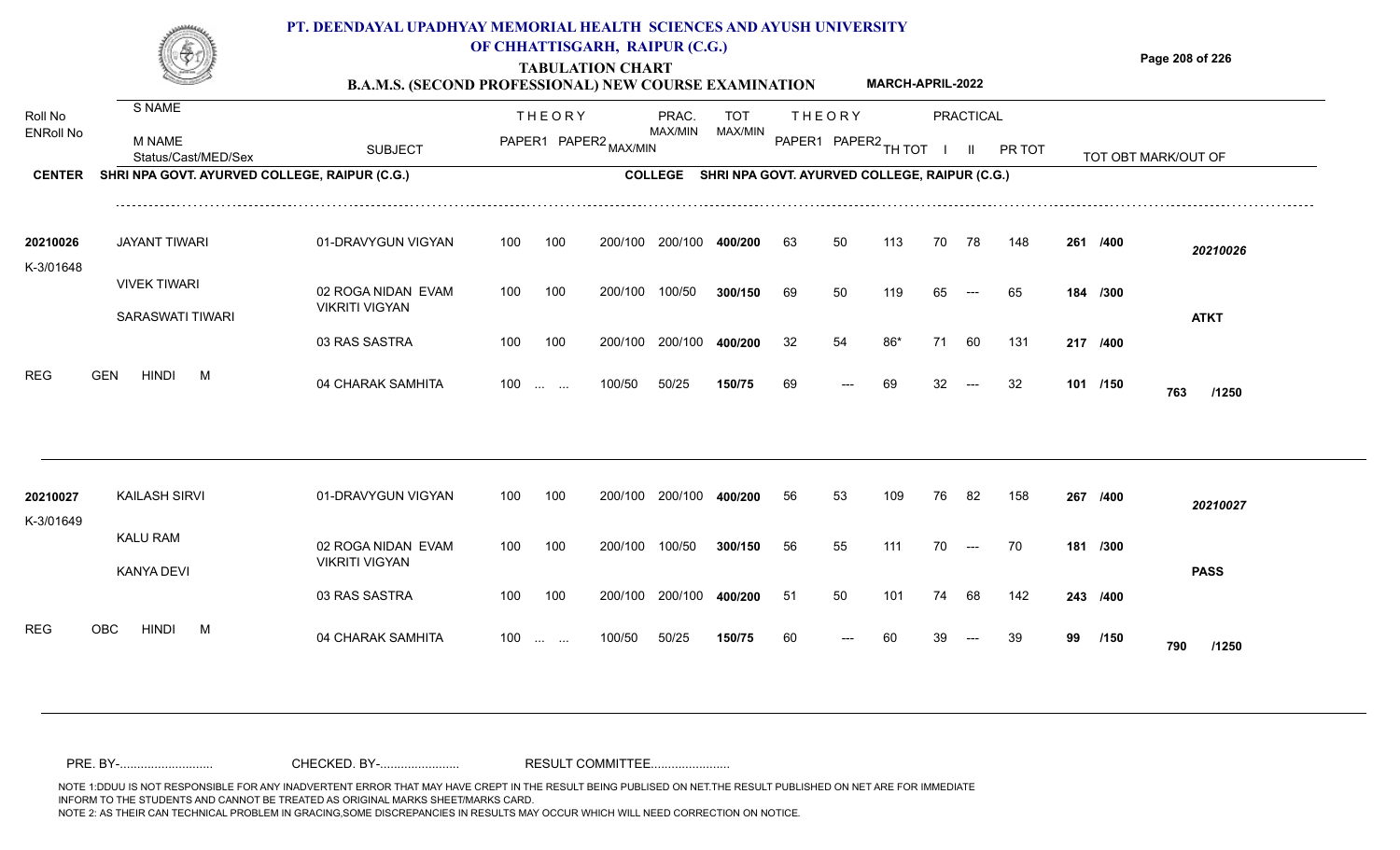

### **OF CHHATTISGARH, RAIPUR (C.G.)**

**Page 209 of 226**

#### **TABULATION CHART B.A.M.S. (SECOND PROFESSIONAL) NEW COURSE EXAMINATION MARCH-APRIL-2022**

| Roll No               | <b>S NAME</b>                                    |                                             |     | <b>THEORY</b>             |         | PRAC.   | <b>TOT</b>                                            |    | <b>THEORY</b>        |       |    | PRACTICAL            |        |    |          |                     |
|-----------------------|--------------------------------------------------|---------------------------------------------|-----|---------------------------|---------|---------|-------------------------------------------------------|----|----------------------|-------|----|----------------------|--------|----|----------|---------------------|
| <b>ENRoll No</b>      | M NAME<br>Status/Cast/MED/Sex                    | <b>SUBJECT</b>                              |     | PAPER1 PAPER2 MAX/MIN     |         | MAX/MIN | MAX/MIN                                               |    | PAPER1 PAPER2 TH TOT |       |    | $\mathbf{H}$         | PR TOT |    |          | TOT OBT MARK/OUT OF |
| <b>CENTER</b>         | SHRI NPA GOVT. AYURVED COLLEGE, RAIPUR (C.G.)    |                                             |     |                           |         |         | COLLEGE SHRI NPA GOVT. AYURVED COLLEGE, RAIPUR (C.G.) |    |                      |       |    |                      |        |    |          |                     |
| 20210028              | <b>KAJAL MARKAM</b>                              | 01-DRAVYGUN VIGYAN                          | 100 | 100                       | 200/100 | 200/100 | 400/200                                               | 64 | 59                   | 123   | 75 | 81                   | 156    |    | 279 /400 | 20210028            |
| K-3/01650             | K N MARKAM<br><b>BHUMIKA MARKAM</b>              | 02 ROGA NIDAN EVAM<br><b>VIKRITI VIGYAN</b> | 100 | 100                       | 200/100 | 100/50  | 300/150                                               | 56 | 67                   | 123   | 78 | $\hspace{0.05cm}---$ | 78     |    | 201 /300 | <b>ATKT</b>         |
|                       |                                                  | 03 RAS SASTRA                               | 100 | 100                       | 200/100 | 200/100 | 400/200                                               | 33 | 50                   | $83*$ | 68 | 65                   | 133    |    | 216 /400 |                     |
| <b>REG</b>            | <b>ST</b><br><b>HINDI</b><br>$-F$                | 04 CHARAK SAMHITA                           | 100 | $\sim 100$ and $\sim 100$ | 100/50  | 50/25   | 150/75                                                | 53 | ---                  | 53    |    |                      | 39     | 92 | /150     | 788<br>/1250        |
|                       |                                                  |                                             |     |                           |         |         |                                                       |    |                      |       |    |                      |        |    |          |                     |
| 20210029<br>K-3/01652 | <b>KHUSHBOO MAITRY</b>                           | 01-DRAVYGUN VIGYAN                          | 100 | 100                       | 200/100 | 200/100 | 400/200                                               | 70 | 62                   | 132   | 76 | - 76                 | 152    |    | 284 /400 | 20210029            |
|                       | PULESHWAR SINGH MAITRY<br><b>DHAN BAI MAITRY</b> | 02 ROGA NIDAN EVAM<br><b>VIKRITI VIGYAN</b> | 100 | 100                       | 200/100 | 100/50  | 300/150                                               | 61 | 66                   | 127   | 75 | $\qquad \qquad - -$  | 75     |    | 202 /300 | <b>PASS</b>         |
|                       |                                                  | 03 RAS SASTRA                               | 100 | 100                       | 200/100 | 200/100 | 400/200                                               | 54 | 64                   | 118   | 72 | 69                   | 141    |    | 259 /400 |                     |
| <b>REG</b>            | <b>OBC</b><br><b>HINDI</b><br>- F                | 04 CHARAK SAMHITA                           | 100 | <b>Section Contract</b>   | 100/50  | 50/25   | 150/75                                                | 73 |                      | 73    |    |                      | 42     |    | 115 /150 | 860<br>/1250        |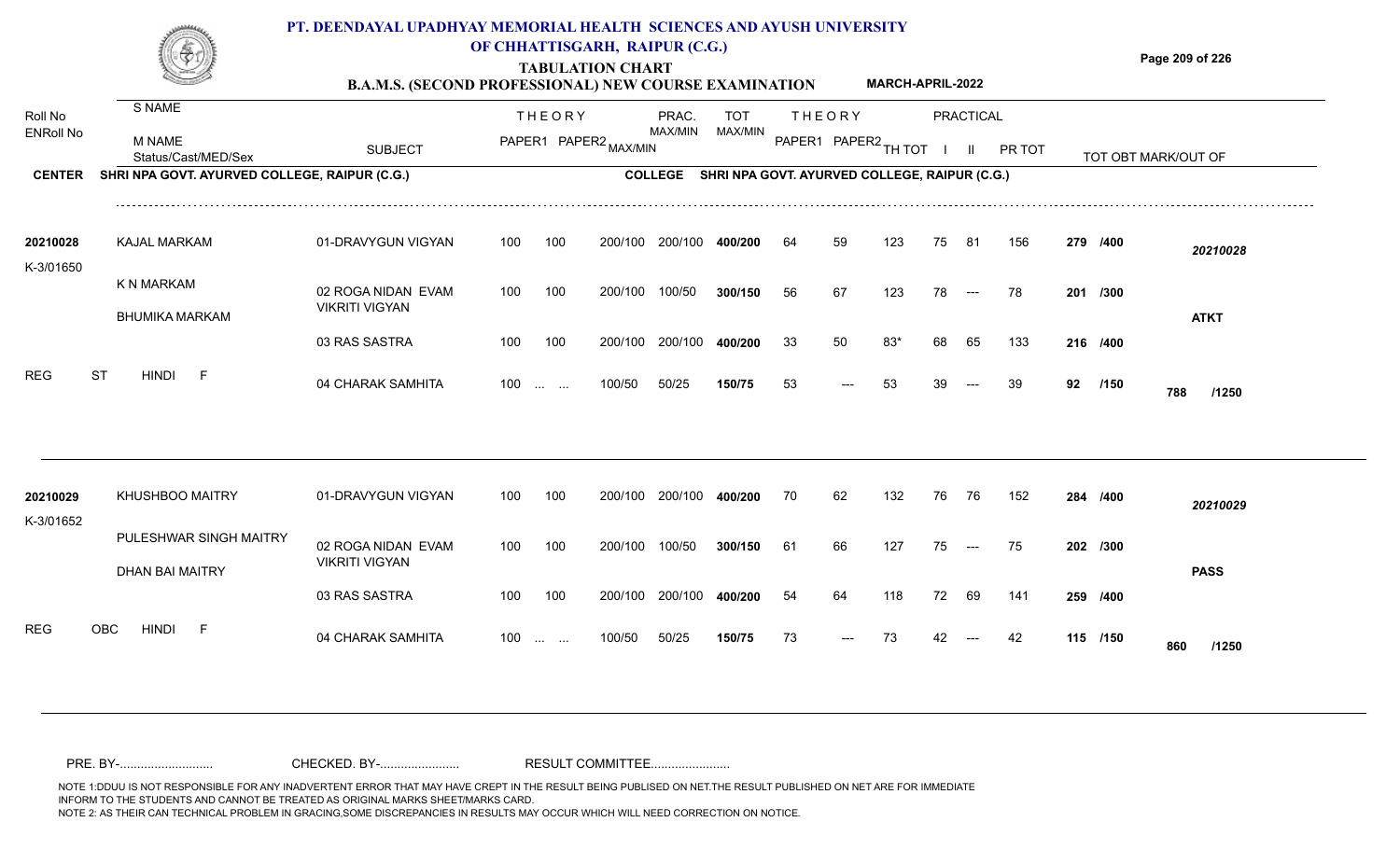

## **OF CHHATTISGARH, RAIPUR (C.G.)**

**Page 210 of 226**

#### **TABULATION CHART B.A.M.S. (SECOND PROFESSIONAL) NEW COURSE EXAMINATION MARCH-APRIL-2022**

| Roll No<br><b>ENRoll No</b> | S NAME                                        |                                             |     | <b>THEORY</b>                                  |         | PRAC.<br>MAX/MIN | <b>TOT</b><br><b>MAX/MIN</b>                  |    | <b>THEORY</b>        |     |    | PRACTICAL     |        |          |                     |
|-----------------------------|-----------------------------------------------|---------------------------------------------|-----|------------------------------------------------|---------|------------------|-----------------------------------------------|----|----------------------|-----|----|---------------|--------|----------|---------------------|
|                             | <b>M NAME</b><br>Status/Cast/MED/Sex          | <b>SUBJECT</b>                              |     | PAPER1 PAPER2 MAX/MIN                          |         |                  |                                               |    | PAPER1 PAPER2 TH TOT |     |    | $\mathbf{II}$ | PR TOT |          | TOT OBT MARK/OUT OF |
| <b>CENTER</b>               | SHRI NPA GOVT. AYURVED COLLEGE, RAIPUR (C.G.) |                                             |     |                                                |         | <b>COLLEGE</b>   | SHRI NPA GOVT. AYURVED COLLEGE, RAIPUR (C.G.) |    |                      |     |    |               |        |          |                     |
| 20210030                    | <b>KIRAN CHOUDHARY</b>                        | 01-DRAVYGUN VIGYAN                          | 100 | 100                                            | 200/100 | 200/100          | 400/200                                       | 67 | 62                   | 129 | 74 | -81           | 155    | 284 /400 | 20210030            |
| K-3/01654                   | SHIV PRASAD CHOUDHARY                         | 02 ROGA NIDAN EVAM<br><b>VIKRITI VIGYAN</b> | 100 | 100                                            | 200/100 | 100/50           | 300/150                                       | 67 | 69                   | 136 | 78 | $--$          | 78     | 214 /300 |                     |
|                             | SABYA BAI CHOUDHARY                           | 03 RAS SASTRA                               | 100 | 100                                            | 200/100 | 200/100          | 400/200                                       | 65 | 69                   | 134 | 74 | 70            | 144    | 278 /400 | <b>PASS</b>         |
| <b>REG</b>                  | <b>HINDI</b><br><b>OBC</b><br>F               | 04 CHARAK SAMHITA                           | 100 | $\mathbf{r}$ and $\mathbf{r}$ and $\mathbf{r}$ | 100/50  | 50/25            | 150/75                                        | 68 |                      | 68  |    |               | 36     | 104 /150 | 880<br>/1250        |
|                             |                                               |                                             |     |                                                |         |                  |                                               |    |                      |     |    |               |        |          |                     |
| 20210031<br>K-3/01656       | <b>KRISHNAPAL</b>                             | 01-DRAVYGUN VIGYAN                          | 100 | 100                                            | 200/100 | 200/100          | 400/200                                       | 66 | 62                   | 128 | 72 | 75            | 147    | 275 /400 | 20210031            |
|                             | <b>MAHENDRA KUMAR</b><br><b>PUNI BAI</b>      | 02 ROGA NIDAN EVAM<br><b>VIKRITI VIGYAN</b> | 100 | 100                                            | 200/100 | 100/50           | 300/150                                       | 64 | 71                   | 135 | 72 | $---$         | -72    | 207 /300 | <b>PASS</b>         |
|                             |                                               | 03 RAS SASTRA                               | 100 | 100                                            | 200/100 | 200/100          | 400/200                                       | 52 | 72                   | 124 | 63 | 74            | 137    | 261 /400 |                     |
| <b>REG</b>                  | SC<br><b>HINDI</b><br>M                       | 04 CHARAK SAMHITA                           | 100 | $\mathbf{r}$ . The set of $\mathbf{r}$         | 100/50  | 50/25            | 150/75                                        | 60 |                      |     |    |               | 40     | 100 /150 | 843<br>/1250        |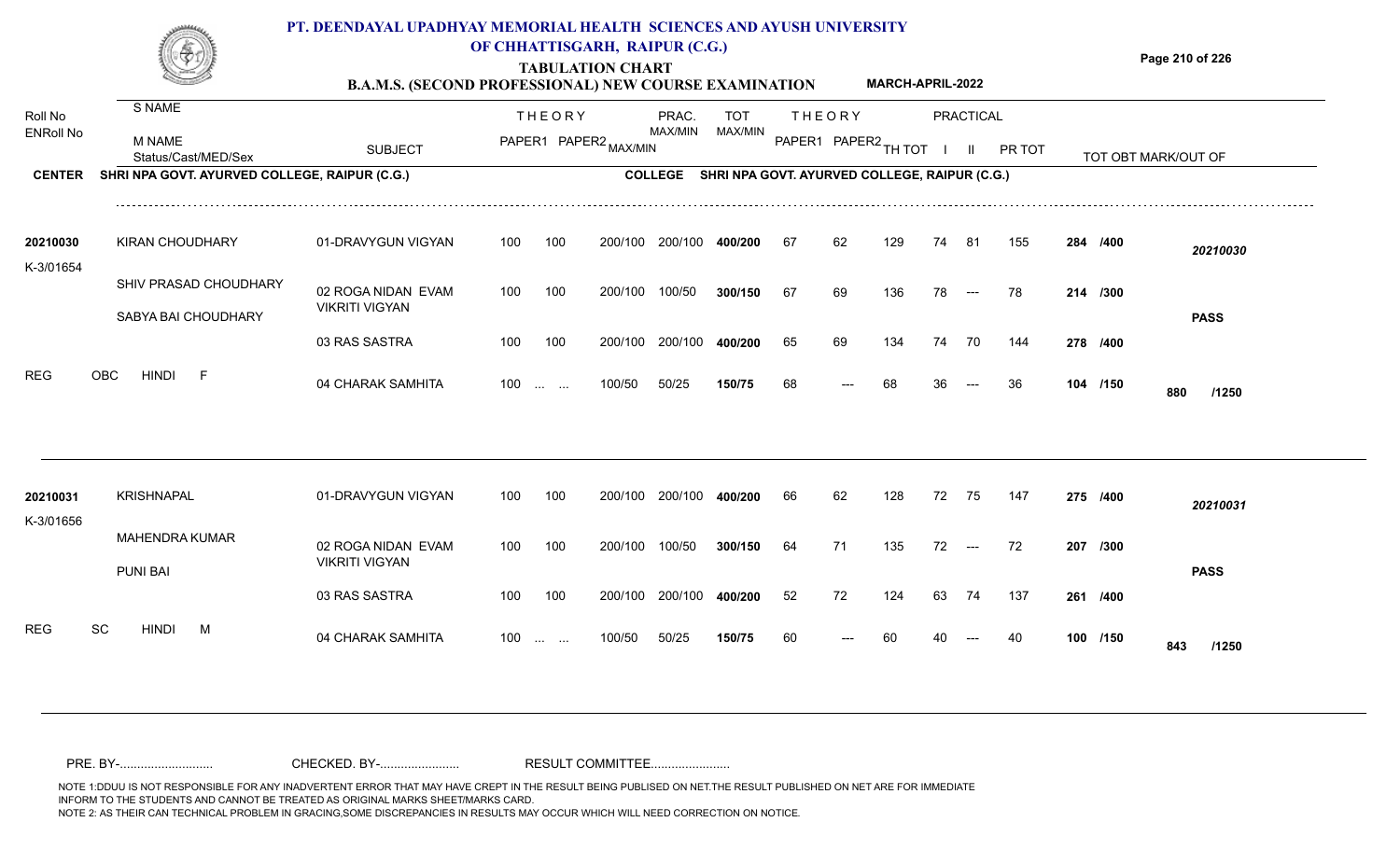

### **TABULATION CHART OF CHHATTISGARH, RAIPUR (C.G.)**

**Page 211 of 226**

#### **B.A.M.S. (SECOND PROFESSIONAL) NEW COURSE EXAMINATION MARCH-APRIL-2022**

| Roll No          | S NAME                                            |                                             |     | <b>THEORY</b>                                  |                       | PRAC.          | <b>TOT</b> |    | <b>THEORY</b>                                 |     |    | <b>PRACTICAL</b> |        |    |          |                     |
|------------------|---------------------------------------------------|---------------------------------------------|-----|------------------------------------------------|-----------------------|----------------|------------|----|-----------------------------------------------|-----|----|------------------|--------|----|----------|---------------------|
| <b>ENRoll No</b> | <b>M NAME</b><br>Status/Cast/MED/Sex              | <b>SUBJECT</b>                              |     |                                                | PAPER1 PAPER2 MAX/MIN | <b>MAX/MIN</b> | MAX/MIN    |    | PAPER1 PAPER2 TH TOT                          |     |    | $\mathbf{II}$    | PR TOT |    |          | TOT OBT MARK/OUT OF |
| <b>CENTER</b>    | SHRI NPA GOVT. AYURVED COLLEGE, RAIPUR (C.G.)     |                                             |     |                                                |                       | <b>COLLEGE</b> |            |    | SHRI NPA GOVT. AYURVED COLLEGE, RAIPUR (C.G.) |     |    |                  |        |    |          |                     |
| 20210032         | <b>KSHITIJ BARIHA</b>                             | 01-DRAVYGUN VIGYAN                          | 100 | 100                                            | 200/100               | 200/100        | 400/200    | 62 | 61                                            | 123 | 74 | -81              | 155    |    | 278 /400 | 20210032            |
| K-3/01657        | NANDKUMAR BARIHA<br><b>RUKMANI</b>                | 02 ROGA NIDAN EVAM<br><b>VIKRITI VIGYAN</b> | 100 | 100                                            | 200/100               | 100/50         | 300/150    | 71 | 68                                            | 139 | 70 | $--$             | 70     |    | 209 /300 | <b>PASS</b>         |
|                  |                                                   | 03 RAS SASTRA                               | 100 | 100                                            | 200/100               | 200/100        | 400/200    | 50 | 76                                            | 126 | 64 | 65               | 129    |    | 255 /400 |                     |
| <b>REG</b>       | <b>ST</b><br><b>HINDI</b><br>M                    | 04 CHARAK SAMHITA                           |     | $100 \dots \dots$                              | 100/50                | 50/25          | 150/75     | 60 |                                               | 60  |    |                  | 36     | 96 | /150     | 838<br>/1250        |
|                  |                                                   |                                             |     |                                                |                       |                |            |    |                                               |     |    |                  |        |    |          |                     |
| 20210033         | <b>LATA RATHIA</b>                                | 01-DRAVYGUN VIGYAN                          | 100 | 100                                            | 200/100               | 200/100        | 400/200    | 61 | 70                                            | 131 | 75 | 74               | 149    |    | 280 /400 | 20210033            |
| K-3/01659        | <b>DWARIKA RATHIA</b><br><b>BHOJKUNWAR RATHIA</b> | 02 ROGA NIDAN EVAM<br><b>VIKRITI VIGYAN</b> | 100 | 100                                            | 200/100               | 100/50         | 300/150    | 60 | 68                                            | 128 | 75 | $---$            | 75     |    | 203 /300 | <b>PASS</b>         |
|                  |                                                   | 03 RAS SASTRA                               | 100 | 100                                            | 200/100               | 200/100        | 400/200    | 50 | 54                                            | 104 | 62 | 75               | 137    |    | 241 /400 |                     |
| <b>REG</b>       | <b>ST</b><br><b>HINDI</b><br>F                    | 04 CHARAK SAMHITA                           | 100 | $\mathbf{r}$ and $\mathbf{r}$ and $\mathbf{r}$ | 100/50                | 50/25          | 150/75     | 67 |                                               |     |    |                  | 40     |    | 107 /150 | 831<br>/1250        |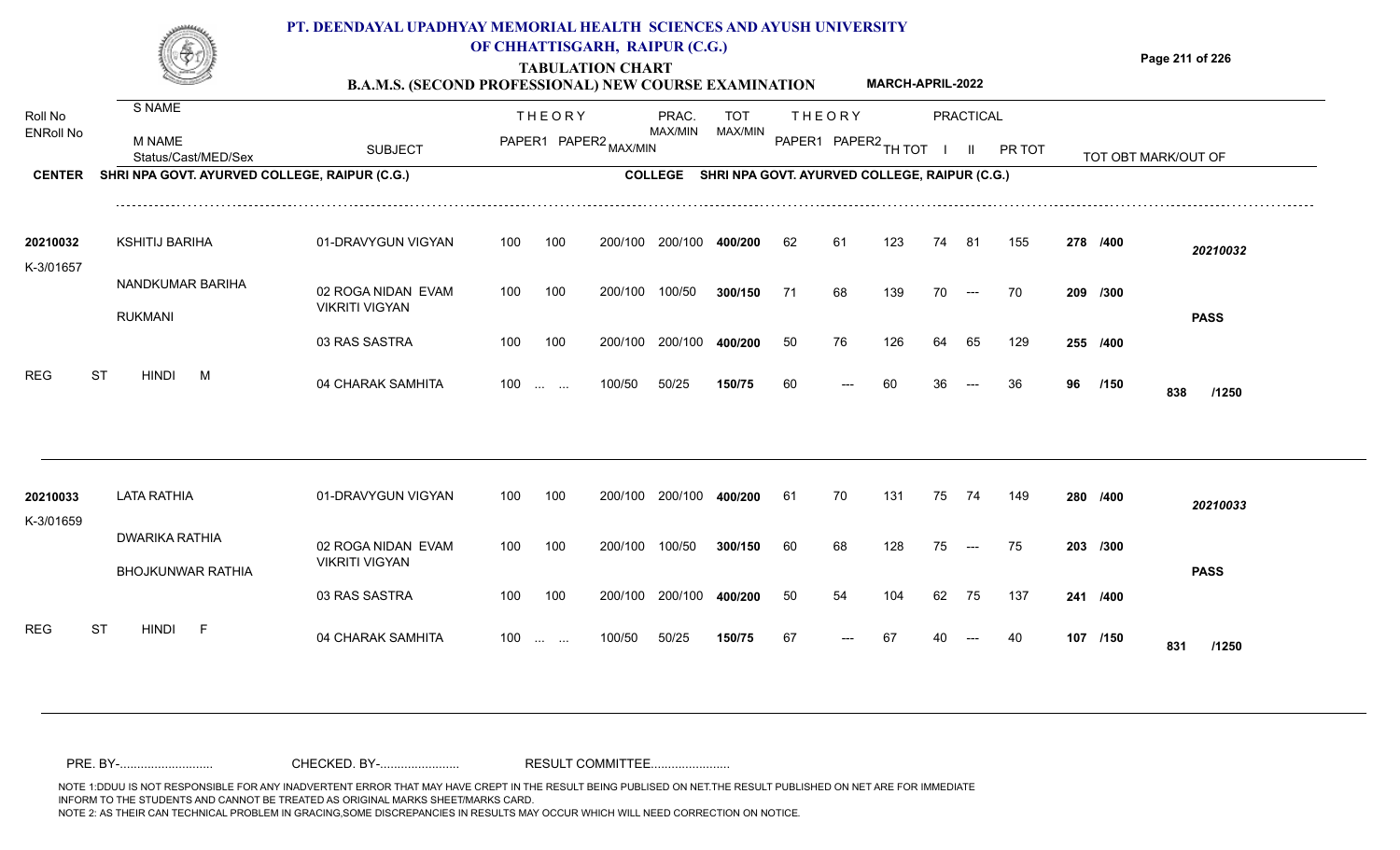

## **OF CHHATTISGARH, RAIPUR (C.G.)**

**Page 212 of 226**

#### **TABULATION CHART B.A.M.S. (SECOND PROFESSIONAL) NEW COURSE EXAMINATION MARCH-APRIL-2022**

| Roll No<br><b>ENRoll No</b> | S NAME<br><b>M NAME</b><br>Status/Cast/MED/Sex | <b>SUBJECT</b>                              |     | <b>THEORY</b><br>PAPER1 PAPER2 MAX/MIN         |         | PRAC.<br>MAX/MIN | <b>TOT</b><br>MAX/MIN                         |     | <b>THEORY</b><br>PAPER1 PAPER2 TH TOT |     |     | <b>PRACTICAL</b><br>-II. | PR TOT |          |      | TOT OBT MARK/OUT OF |  |
|-----------------------------|------------------------------------------------|---------------------------------------------|-----|------------------------------------------------|---------|------------------|-----------------------------------------------|-----|---------------------------------------|-----|-----|--------------------------|--------|----------|------|---------------------|--|
| <b>CENTER</b>               | SHRI NPA GOVT. AYURVED COLLEGE, RAIPUR (C.G.)  |                                             |     |                                                |         | <b>COLLEGE</b>   | SHRI NPA GOVT. AYURVED COLLEGE, RAIPUR (C.G.) |     |                                       |     |     |                          |        |          |      |                     |  |
| 20210034<br>K-3/01660       | LILY                                           | 01-DRAVYGUN VIGYAN                          | 100 | 100                                            | 200/100 | 200/100          | 400/200                                       | -57 | 58                                    | 115 | 74  | -73                      | 147    | 262 /400 |      | 20210034            |  |
|                             | <b>SUNIL KUMAR</b><br><b>RAJESHWARI</b>        | 02 ROGA NIDAN EVAM<br><b>VIKRITI VIGYAN</b> | 100 | 100                                            | 200/100 | 100/50           | 300/150                                       | 67  | 64                                    | 131 | 75  | $\sim$ $\sim$ $\sim$     | 75     | 206 /300 |      | <b>PASS</b>         |  |
|                             |                                                | 03 RAS SASTRA                               | 100 | 100                                            | 200/100 | 200/100          | 400/200                                       | 50  | 60                                    | 110 | 74  | 68                       | 142    | 252 /400 |      |                     |  |
| <b>REG</b>                  | <b>ST</b><br>HINDI<br>– F                      | 04 CHARAK SAMHITA                           | 100 | $\mathbf{r}$ and $\mathbf{r}$ and $\mathbf{r}$ | 100/50  | 50/25            | 150/75                                        | 56  |                                       | 56  |     |                          | 40     | 96       | /150 | 816<br>/1250        |  |
|                             |                                                |                                             |     |                                                |         |                  |                                               |     |                                       |     |     |                          |        |          |      |                     |  |
| 20210035<br>K-3/01661       | MAHIMA JAIN                                    | 01-DRAVYGUN VIGYAN                          | 100 | 100                                            | 200/100 | 200/100          | 400/200                                       | А   | A                                     |     | A A |                          |        |          | /400 | 20210035            |  |
|                             | <b>GAUTAM CHAND JAIN</b><br>RAJESHWARI JAIN    | 02 ROGA NIDAN EVAM<br><b>VIKRITI VIGYAN</b> | 100 | 100                                            | 200/100 | 100/50           | 300/150                                       |     | $\mathsf{A}$                          |     | A   | $---$                    |        |          | /300 | <b>ABSENT</b>       |  |
|                             |                                                | 03 RAS SASTRA                               | 100 | 100                                            | 200/100 | 200/100          | 400/200                                       | A   | A                                     |     | A A |                          |        |          | /400 |                     |  |
| <b>REG</b>                  | <b>GEN</b><br><b>HINDI</b><br>-F               | 04 CHARAK SAMHITA                           | 100 | $\mathbf{r}$ and $\mathbf{r}$                  | 100/50  | 50/25            | 150/75                                        |     | ---                                   |     |     | $---$                    |        |          | /150 | /1250               |  |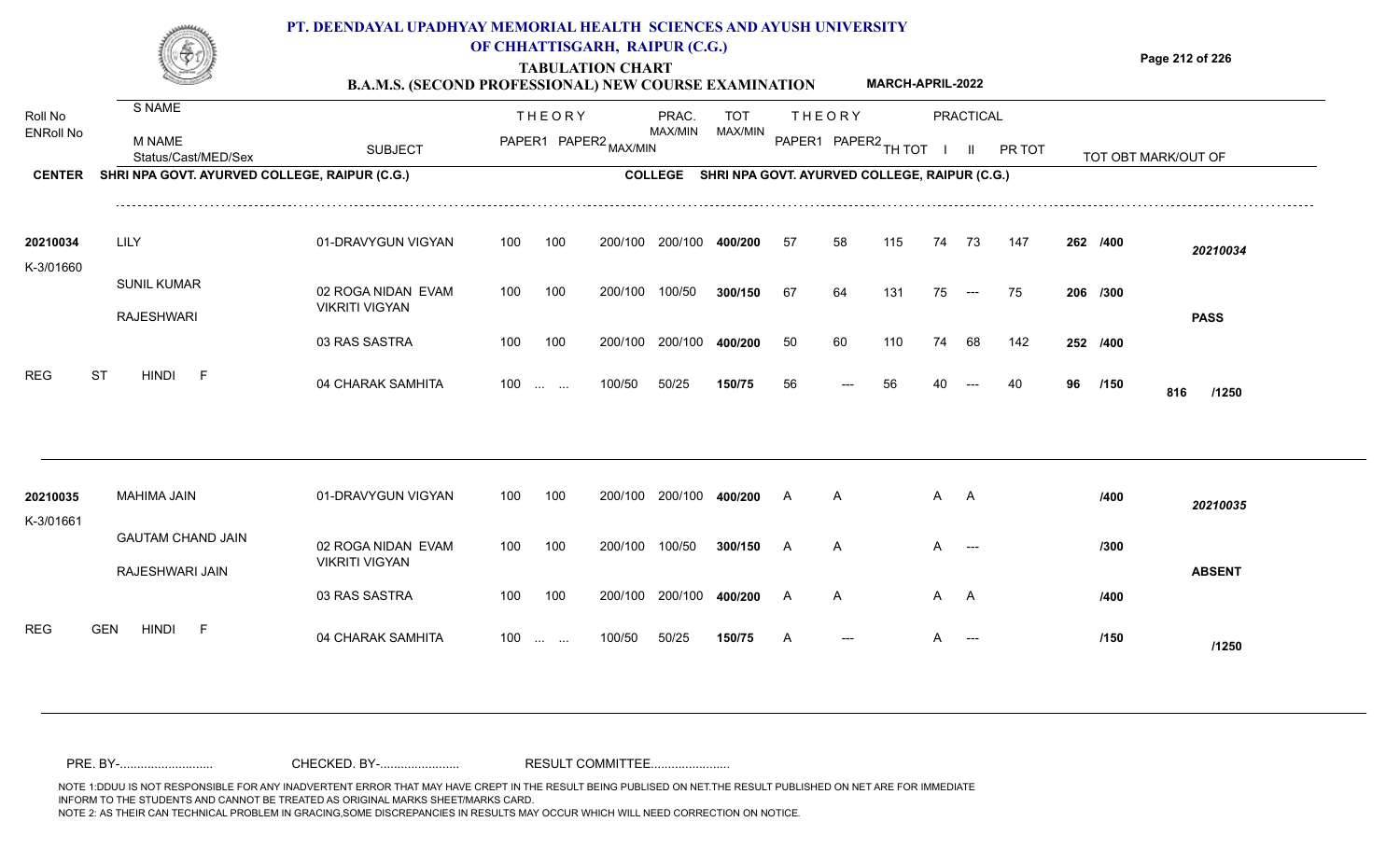

## **OF CHHATTISGARH, RAIPUR (C.G.)**

**Page 213 of 226**

#### **TABULATION CHART B.A.M.S. (SECOND PROFESSIONAL) NEW COURSE EXAMINATION MARCH-APRIL-2022**

| Roll No               | S NAME                                            |                                             |     | <b>THEORY</b>                                  |         | PRAC.   | <b>TOT</b> |    | <b>THEORY</b>                                         |       |    | <b>PRACTICAL</b> |               |    |          |                     |
|-----------------------|---------------------------------------------------|---------------------------------------------|-----|------------------------------------------------|---------|---------|------------|----|-------------------------------------------------------|-------|----|------------------|---------------|----|----------|---------------------|
| <b>ENRoll No</b>      | M NAME<br>Status/Cast/MED/Sex                     | <b>SUBJECT</b>                              |     | PAPER1 PAPER2 MAX/MIN                          |         | MAX/MIN | MAX/MIN    |    | PAPER1 PAPER2 TH TOT                                  |       |    | $\mathbf{H}$     | <b>PR TOT</b> |    |          | TOT OBT MARK/OUT OF |
| <b>CENTER</b>         | SHRI NPA GOVT. AYURVED COLLEGE, RAIPUR (C.G.)     |                                             |     |                                                |         |         |            |    | COLLEGE SHRI NPA GOVT. AYURVED COLLEGE, RAIPUR (C.G.) |       |    |                  |               |    |          |                     |
| 20210036              | MANJUSHA DHRUW                                    | 01-DRAVYGUN VIGYAN                          | 100 | 100                                            | 200/100 | 200/100 | 400/200    | 51 | 53                                                    | 104   | 74 | 72               | 146           |    | 250 /400 | 20210036            |
| K-3/01662             | <b>SHIV KUMAR</b><br>SHYAMA DHRUW                 | 02 ROGA NIDAN EVAM<br><b>VIKRITI VIGYAN</b> | 100 | 100                                            | 200/100 | 100/50  | 300/150    | 44 | 52                                                    | $96*$ | 60 | $---$            | 60            |    | 156 /300 | <b>ATKT</b>         |
|                       |                                                   | 03 RAS SASTRA                               | 100 | 100                                            | 200/100 | 200/100 | 400/200    | 50 | 37                                                    | $87*$ | 70 | 62               | 132           |    | 219 /400 |                     |
| <b>REG</b>            | <b>ST</b><br>HINDI F                              | 04 CHARAK SAMHITA                           | 100 | $\mathbf{r}$ and $\mathbf{r}$ and $\mathbf{r}$ | 100/50  | 50/25   | 150/75     | 51 |                                                       | 51    | 28 |                  | 28            | 79 | /150     | 704<br>/1250        |
|                       |                                                   |                                             |     |                                                |         |         |            |    |                                                       |       |    |                  |               |    |          |                     |
| 20210038<br>K-3/01664 | <b>MEGHA SAHU</b>                                 | 01-DRAVYGUN VIGYAN                          | 100 | 100                                            | 200/100 | 200/100 | 400/200    | 61 | 56                                                    | 117   | 75 | 74               | 149           |    | 266 /400 | 20210038            |
|                       | <b>GAJANAN PRASAD SAHU</b><br><b>BHARATI SAHU</b> | 02 ROGA NIDAN EVAM<br><b>VIKRITI VIGYAN</b> | 100 | 100                                            | 200/100 | 100/50  | 300/150    | 48 | 56                                                    | 104   | 62 | $---$            | 62            |    | 166 /300 | <b>PASS</b>         |
|                       |                                                   | 03 RAS SASTRA                               | 100 | 100                                            | 200/100 | 200/100 | 400/200    | 61 | 50                                                    | 111   | 71 | 70               | 141           |    | 252 /400 |                     |
| <b>REG</b>            | <b>HINDI</b><br><b>OBC</b><br>- F                 | 04 CHARAK SAMHITA                           | 100 | $\cdots$ $\cdots$                              | 100/50  | 50/25   | 150/75     | 57 |                                                       | 57    |    |                  | 39            | 96 | /150     | 780<br>/1250        |
|                       |                                                   |                                             |     |                                                |         |         |            |    |                                                       |       |    |                  |               |    |          |                     |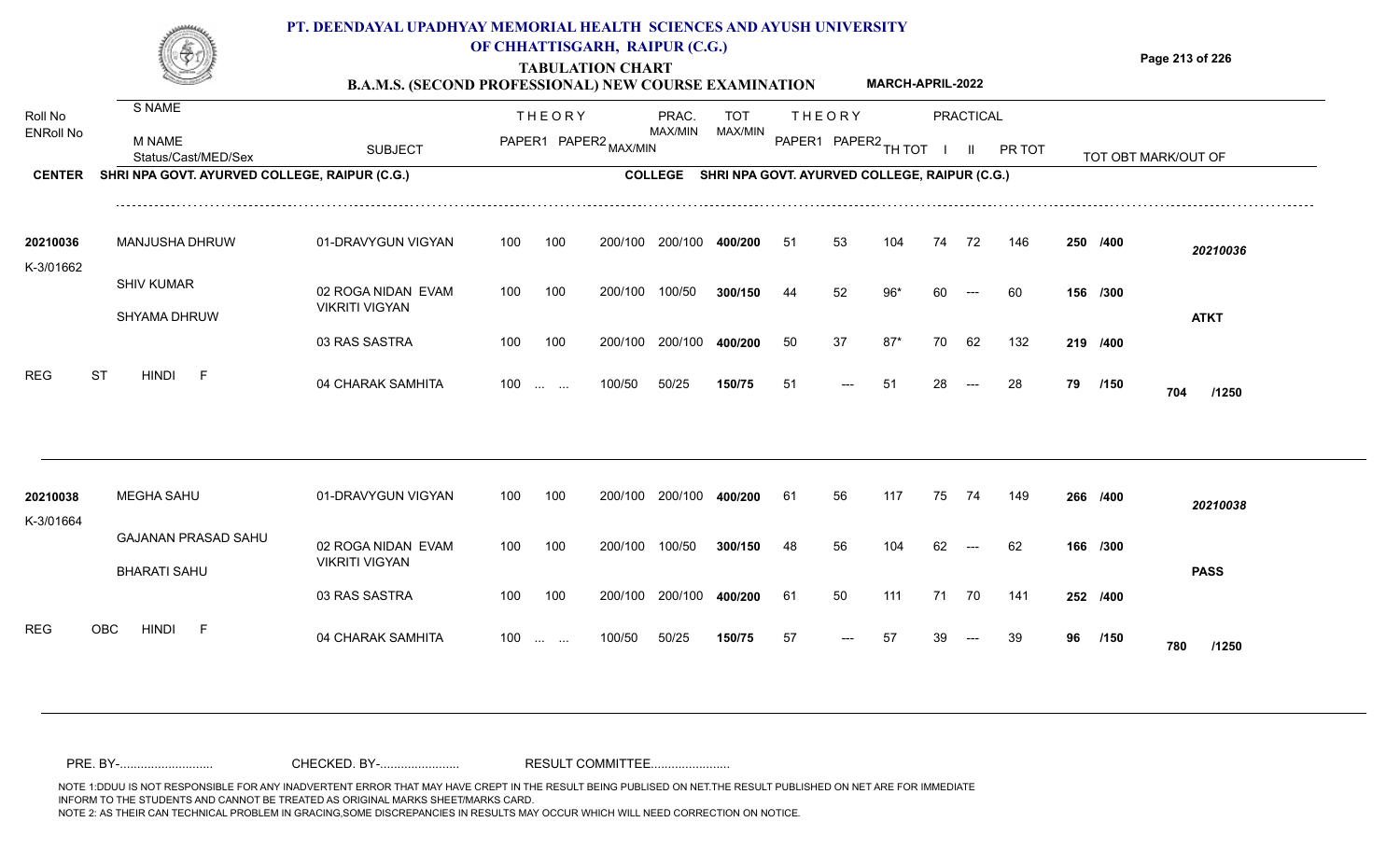

### **OF CHHATTISGARH, RAIPUR (C.G.)**

**Page 214 of 226**

#### **TABULATION CHART B.A.M.S. (SECOND PROFESSIONAL) NEW COURSE EXAMINATION MARCH-APRIL-2022**

| Roll No               | S NAME                                        |                                             |     | <b>THEORY</b>            |                       | PRAC.   | <b>TOT</b>                                            |    | <b>THEORY</b>        |     |    | <b>PRACTICAL</b> |        |          |                     |  |
|-----------------------|-----------------------------------------------|---------------------------------------------|-----|--------------------------|-----------------------|---------|-------------------------------------------------------|----|----------------------|-----|----|------------------|--------|----------|---------------------|--|
| <b>ENRoll No</b>      | M NAME<br>Status/Cast/MED/Sex                 | <b>SUBJECT</b>                              |     |                          | PAPER1 PAPER2 MAX/MIN | MAX/MIN | MAX/MIN                                               |    | PAPER1 PAPER2 TH TOT |     |    | $\mathbf{II}$    | PR TOT |          | TOT OBT MARK/OUT OF |  |
| <b>CENTER</b>         | SHRI NPA GOVT. AYURVED COLLEGE, RAIPUR (C.G.) |                                             |     |                          |                       |         | COLLEGE SHRI NPA GOVT. AYURVED COLLEGE, RAIPUR (C.G.) |    |                      |     |    |                  |        |          |                     |  |
| 20210039<br>K-3/01665 | <b>MENKA PATEL</b>                            | 01-DRAVYGUN VIGYAN                          | 100 | 100                      | 200/100               | 200/100 | 400/200                                               | 65 | 56                   | 121 | 76 | 76               | 152    | 273 /400 | 20210039            |  |
|                       | <b>INDRAJEET PATEL</b><br><b>SHANTI BAI</b>   | 02 ROGA NIDAN EVAM<br><b>VIKRITI VIGYAN</b> | 100 | 100                      | 200/100               | 100/50  | 300/150                                               | 56 | 69                   | 125 | 75 | $---$            | 75     | 200 /300 | <b>PASS</b>         |  |
|                       |                                               | 03 RAS SASTRA                               | 100 | 100                      | 200/100               | 200/100 | 400/200                                               | 64 | 66                   | 130 | 72 | 69               | 141    | 271 /400 |                     |  |
| <b>REG</b>            | <b>OBC</b><br><b>HINDI</b><br>-F              | 04 CHARAK SAMHITA                           |     | $100 \dots \dots$        | 100/50                | 50/25   | 150/75                                                | 67 | $---$                | 67  | 41 | $---$            | 41     | 108 /150 | 852<br>/1250        |  |
|                       |                                               |                                             |     |                          |                       |         |                                                       |    |                      |     |    |                  |        |          |                     |  |
| 20210040<br>K-3/01666 | NEETA BANDHE                                  | 01-DRAVYGUN VIGYAN                          | 100 | 100                      | 200/100               | 200/100 | 400/200                                               | 56 | 57                   | 113 | 76 | 77               | 153    | 266 /400 | 20210040            |  |
|                       | <b>JANAK DAS</b><br><b>SATWANTIN BAI</b>      | 02 ROGA NIDAN EVAM<br><b>VIKRITI VIGYAN</b> | 100 | 100                      | 200/100               | 100/50  | 300/150                                               | 52 | 69                   | 121 | 74 | $---$            | 74     | 195 /300 | <b>PASS</b>         |  |
|                       |                                               | 03 RAS SASTRA                               | 100 | 100                      | 200/100               | 200/100 | 400/200                                               | 50 | 56                   | 106 | 69 | 68               | 137    | 243 /400 |                     |  |
| <b>REG</b>            | SC<br><b>HINDI</b><br>- F                     | 04 CHARAK SAMHITA                           | 100 | <b>Contract Contract</b> | 100/50                | 50/25   | 150/75                                                | 61 | ---                  | 61  |    |                  | -41    | 102 /150 | 806<br>/1250        |  |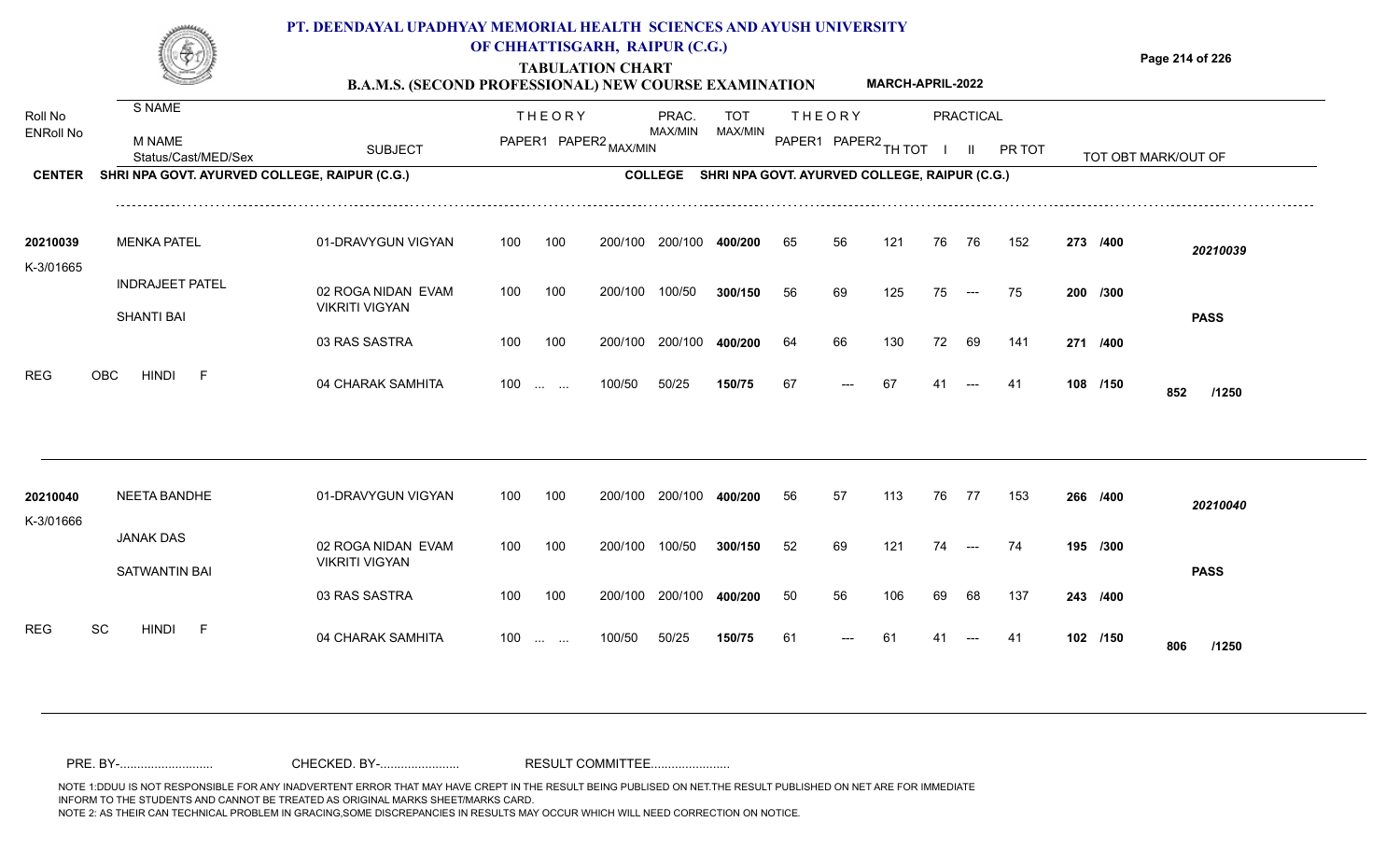

## **OF CHHATTISGARH, RAIPUR (C.G.)**

**Page 215 of 226**

#### **TABULATION CHART B.A.M.S. (SECOND PROFESSIONAL) NEW COURSE EXAMINATION MARCH-APRIL-2022**

| Roll No               | S NAME                                        |                       |     | <b>THEORY</b>         |         | PRAC.          | <b>TOT</b> |    | <b>THEORY</b>                                 |     |    | <b>PRACTICAL</b> |        |          |                     |
|-----------------------|-----------------------------------------------|-----------------------|-----|-----------------------|---------|----------------|------------|----|-----------------------------------------------|-----|----|------------------|--------|----------|---------------------|
| <b>ENRoll No</b>      | <b>M NAME</b><br>Status/Cast/MED/Sex          | <b>SUBJECT</b>        |     | PAPER1 PAPER2 MAX/MIN |         | MAX/MIN        | MAX/MIN    |    | PAPER1 PAPER2 TH TOT                          |     |    | $\mathbf{H}$     | PR TOT |          | TOT OBT MARK/OUT OF |
| <b>CENTER</b>         | SHRI NPA GOVT. AYURVED COLLEGE, RAIPUR (C.G.) |                       |     |                       |         | <b>COLLEGE</b> |            |    | SHRI NPA GOVT. AYURVED COLLEGE, RAIPUR (C.G.) |     |    |                  |        |          |                     |
| 20210041              | <b>NEHA MARKANDE</b>                          | 01-DRAVYGUN VIGYAN    | 100 | 100                   | 200/100 | 200/100        | 400/200    | 61 | 56                                            | 117 | 70 | 78               | 148    | 265 /400 | 20210041            |
| K-3/01667             |                                               |                       |     |                       |         |                |            |    |                                               |     |    |                  |        |          |                     |
|                       | <b>GASIYA DAS MARKANDE</b>                    | 02 ROGA NIDAN EVAM    | 100 | 100                   | 200/100 | 100/50         | 300/150    | 59 | 75                                            | 134 | 75 | $---$            | 75     | 209 /300 |                     |
|                       | SHIV KUMARI MARKANDE                          | <b>VIKRITI VIGYAN</b> |     |                       |         |                |            |    |                                               |     |    |                  |        |          | <b>PASS</b>         |
|                       |                                               | 03 RAS SASTRA         | 100 | 100                   | 200/100 | 200/100        | 400/200    | 67 | 67                                            | 134 | 70 | 70               | 140    | 274 /400 |                     |
| <b>REG</b>            | SC<br><b>HINDI</b><br>$-F$                    | 04 CHARAK SAMHITA     |     | $100$                 | 100/50  | 50/25          | 150/75     | 62 |                                               | 62  | 42 |                  | 42     | 104 /150 | 852<br>/1250        |
|                       |                                               |                       |     |                       |         |                |            |    |                                               |     |    |                  |        |          |                     |
| 20210042<br>K-3/01668 | <b>NEHA SONI</b>                              | 01-DRAVYGUN VIGYAN    | 100 | 100                   | 200/100 | 200/100        | 400/200    | 70 | 66                                            | 136 | 70 | 73               | 143    | 279 /400 | 20210042            |
|                       | RAM GOPAL SONI                                | 02 ROGA NIDAN EVAM    | 100 | 100                   | 200/100 | 100/50         | 300/150    | 65 | 67                                            | 132 | 75 | $---$            | 75     | 207 /300 |                     |
|                       | SULAKSHANA SONI                               | <b>VIKRITI VIGYAN</b> |     |                       |         |                |            |    |                                               |     |    |                  |        |          | <b>PASS</b>         |
|                       |                                               | 03 RAS SASTRA         | 100 | 100                   | 200/100 | 200/100        | 400/200    | 70 | 71                                            | 141 | 80 | 71               | 151    | 292 /400 |                     |
| <b>REG</b>            | OBC<br><b>HINDI</b><br>- F                    | 04 CHARAK SAMHITA     | 100 | $\cdots$ $\cdots$     | 100/50  | 50/25          | 150/75     | 65 |                                               | 65  |    |                  | -41    | 106 /150 | 884<br>/1250        |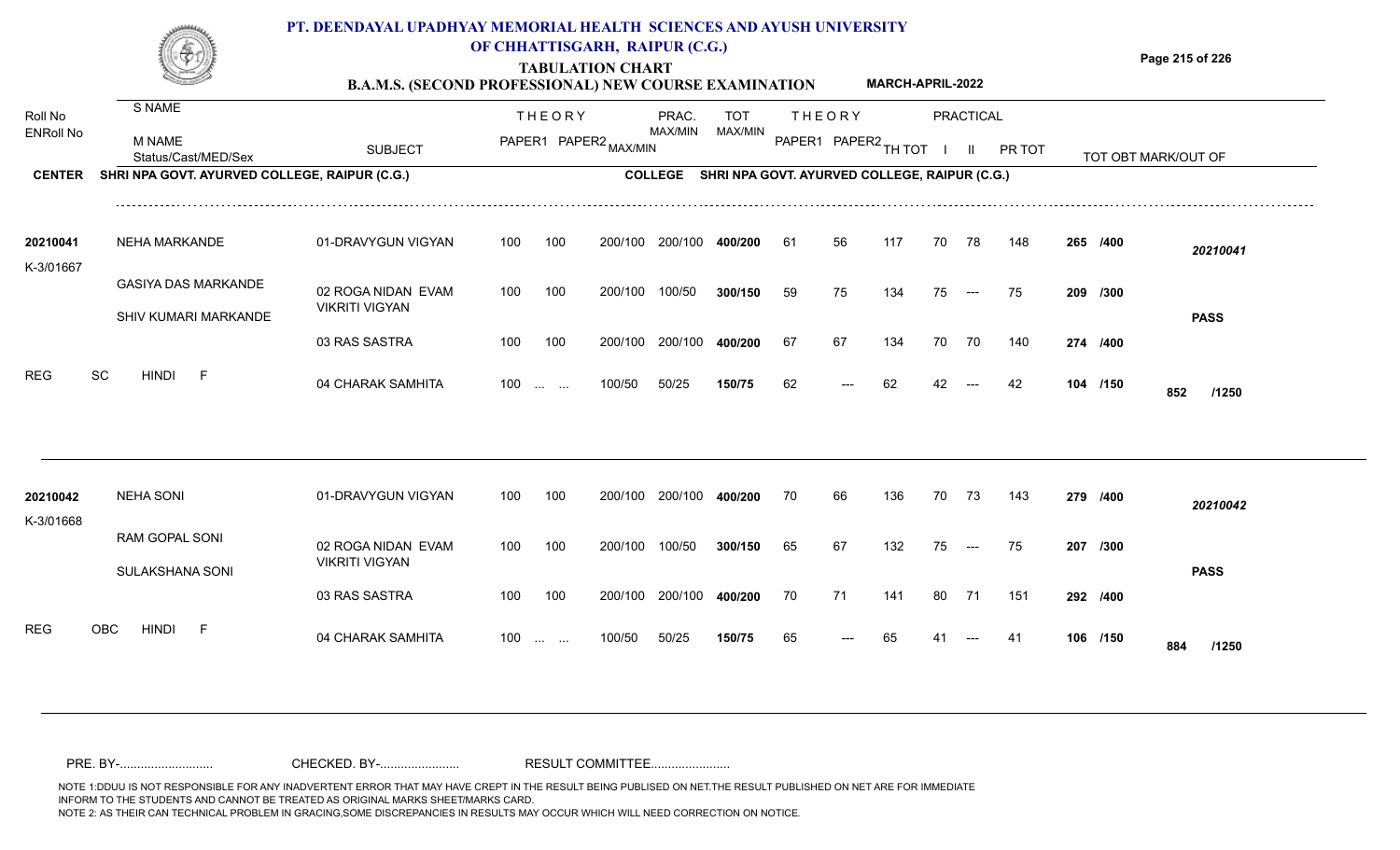### **PT. DEENDAYAL UPADHYAY MEMORIAL HEALTH SCIENCES AND AYUSH UNIVERSITY OF CHHATTISGARH, RAIPUR (C.G.)**



## **TABULATION CHART**

**Page 216 of 226**

#### **B.A.M.S. (SECOND PROFESSIONAL) NEW COURSE EXAMINATION MARCH-APRIL-2022**

| Roll No               | S NAME                                        |                                             |     | <b>THEORY</b>                 |         | PRAC.          | <b>TOT</b>                                    |    | <b>THEORY</b>        |     |    | <b>PRACTICAL</b> |        |          |                     |
|-----------------------|-----------------------------------------------|---------------------------------------------|-----|-------------------------------|---------|----------------|-----------------------------------------------|----|----------------------|-----|----|------------------|--------|----------|---------------------|
| <b>ENRoll No</b>      | <b>M NAME</b><br>Status/Cast/MED/Sex          | <b>SUBJECT</b>                              |     | PAPER1 PAPER2 MAX/MIN         |         | MAX/MIN        | MAX/MIN                                       |    | PAPER1 PAPER2 TH TOT |     |    | $\mathbf{H}$     | PR TOT |          | TOT OBT MARK/OUT OF |
| <b>CENTER</b>         | SHRI NPA GOVT. AYURVED COLLEGE, RAIPUR (C.G.) |                                             |     |                               |         | <b>COLLEGE</b> | SHRI NPA GOVT. AYURVED COLLEGE, RAIPUR (C.G.) |    |                      |     |    |                  |        |          |                     |
| 20210043              | <b>NIKITA</b>                                 | 01-DRAVYGUN VIGYAN                          | 100 | 100                           | 200/100 | 200/100        | 400/200                                       | 70 | 61                   | 131 | 74 | -81              | 155    | 286 /400 | 20210043            |
| K-3/01670             | MAHESH KUMAR JANGIR                           |                                             |     |                               |         |                |                                               |    |                      |     |    |                  |        |          |                     |
|                       | ANJU DEVI                                     | 02 ROGA NIDAN EVAM<br><b>VIKRITI VIGYAN</b> | 100 | 100                           | 200/100 | 100/50         | 300/150                                       | 66 | 67                   | 133 | 72 | $---$            | 72     | 205 /300 | <b>PASS</b>         |
|                       |                                               | 03 RAS SASTRA                               | 100 | 100                           | 200/100 | 200/100        | 400/200                                       | 73 | 74                   | 147 | 80 | 77               | 157    | 304 /400 |                     |
| <b>REG</b>            | <b>HINDI</b><br><b>OBC</b><br>- F             | 04 CHARAK SAMHITA                           | 100 | <b>Section Contract</b>       | 100/50  | 50/25          | 150/75                                        | 71 | ---                  | 71  | 43 |                  | 43     | 114 /150 | 909<br>/1250        |
|                       |                                               |                                             |     |                               |         |                |                                               |    |                      |     |    |                  |        |          |                     |
| 20210044<br>K-3/01671 | NILIMA JANGDE                                 | 01-DRAVYGUN VIGYAN                          | 100 | 100                           | 200/100 | 200/100        | 400/200                                       | 67 | 58                   | 125 | 75 | 80               | 155    | 280 /400 | 20210044            |
|                       | NARMADA PRASAD JANGDE<br>NIRMALA JANGDE       | 02 ROGA NIDAN EVAM<br><b>VIKRITI VIGYAN</b> | 100 | 100                           | 200/100 | 100/50         | 300/150                                       | 64 | 67                   | 131 | 74 | $---$            | 74     | 205 /300 | <b>PASS</b>         |
|                       |                                               | 03 RAS SASTRA                               | 100 | 100                           | 200/100 | 200/100        | 400/200                                       | 73 | 73                   | 146 | 75 | 77               | 152    | 298 /400 |                     |
| <b>REG</b>            | SC<br><b>HINDI</b><br>$-F$                    | 04 CHARAK SAMHITA                           | 100 | $\mathbf{r}$ and $\mathbf{r}$ | 100/50  | 50/25          | 150/75                                        | 61 |                      |     |    |                  | -41    | 102 /150 | 885<br>/1250        |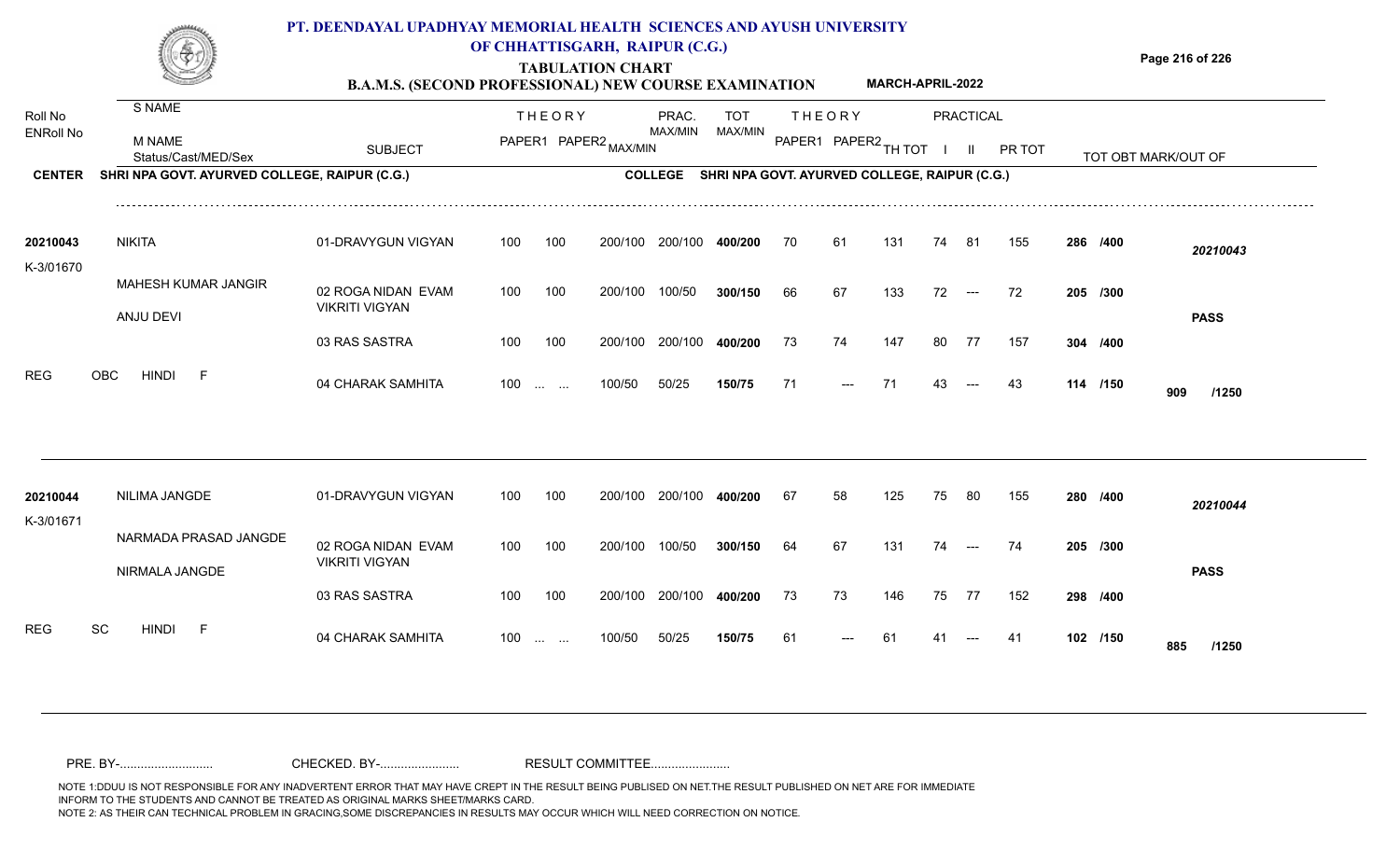

## **OF CHHATTISGARH, RAIPUR (C.G.)**

**Page 217 of 226**

#### **TABULATION CHART B.A.M.S. (SECOND PROFESSIONAL) NEW COURSE EXAMINATION MARCH-APRIL-2022**

| Roll No               | S NAME                                                   |                                             |     | <b>THEORY</b>     |                       | PRAC.          | <b>TOT</b> |    | <b>THEORY</b>                                 |       |    | <b>PRACTICAL</b> |        |    |           |                     |
|-----------------------|----------------------------------------------------------|---------------------------------------------|-----|-------------------|-----------------------|----------------|------------|----|-----------------------------------------------|-------|----|------------------|--------|----|-----------|---------------------|
| <b>ENRoll No</b>      | <b>M NAME</b><br>Status/Cast/MED/Sex                     | <b>SUBJECT</b>                              |     |                   | PAPER1 PAPER2 MAX/MIN | MAX/MIN        | MAX/MIN    |    | PAPER1 PAPER2 TH TOT                          |       |    | $\mathbf{II}$    | PR TOT |    |           | TOT OBT MARK/OUT OF |
| <b>CENTER</b>         | SHRI NPA GOVT. AYURVED COLLEGE, RAIPUR (C.G.)            |                                             |     |                   |                       | <b>COLLEGE</b> |            |    | SHRI NPA GOVT. AYURVED COLLEGE, RAIPUR (C.G.) |       |    |                  |        |    |           |                     |
| 20210045              | <b>NUTAN ATHE</b>                                        | 01-DRAVYGUN VIGYAN                          | 100 | 100               | 200/100               | 200/100        | 400/200    | 25 | 50                                            | 75'   | 68 | 73               | 141    |    | 216 /400  | 20210045            |
| K-3/01672             | TEJ RAM ATHE                                             | 02 ROGA NIDAN EVAM<br><b>VIKRITI VIGYAN</b> | 100 | 100               | 200/100               | 100/50         | 300/150    | 37 | 56                                            | $93*$ | 62 | $---$            | 62     |    | 155 /300  |                     |
|                       | NIRMALA ATHE                                             | 03 RAS SASTRA                               | 100 | 100               | 200/100               | 200/100        | 400/200    | 32 | 36                                            | 68*   | 70 | 59               | 129    |    | 197* /400 | <b>ATKT</b>         |
| <b>REG</b>            | <b>OBC</b><br><b>HINDI</b><br>M                          | 04 CHARAK SAMHITA                           |     | $100$             | 100/50                | 50/25          | 150/75     | 35 |                                               | $35*$ | 25 |                  | 25     |    | 60* /150  | 628<br>/1250        |
|                       |                                                          |                                             |     |                   |                       |                |            |    |                                               |       |    |                  |        |    |           |                     |
| 20210046<br>K-3/01673 | PRABHA SINGH                                             | 01-DRAVYGUN VIGYAN                          | 100 | 100               | 200/100               | 200/100        | 400/200    | 56 | 58                                            | 114   | 73 | 70               | 143    |    | 257 /400  | 20210046            |
|                       | DHANESHWAR PRASAD<br><b>SINGH</b><br><b>HEMANT SINGH</b> | 02 ROGA NIDAN EVAM<br><b>VIKRITI VIGYAN</b> | 100 | 100               | 200/100               | 100/50         | 300/150    | 58 | 64                                            | 122   | 68 |                  | 68     |    | 190 /300  | <b>PASS</b>         |
|                       |                                                          | 03 RAS SASTRA                               | 100 | 100               | 200/100               | 200/100        | 400/200    | 60 | 52                                            | 112   | 65 | 68               | 133    |    | 245 /400  |                     |
| <b>REG</b>            | <b>ST</b><br><b>HINDI</b><br>- F                         | 04 CHARAK SAMHITA                           |     | $100 \dots \dots$ | 100/50                | 50/25          | 150/75     | 56 |                                               |       |    |                  |        | 90 | /150      | 782<br>/1250        |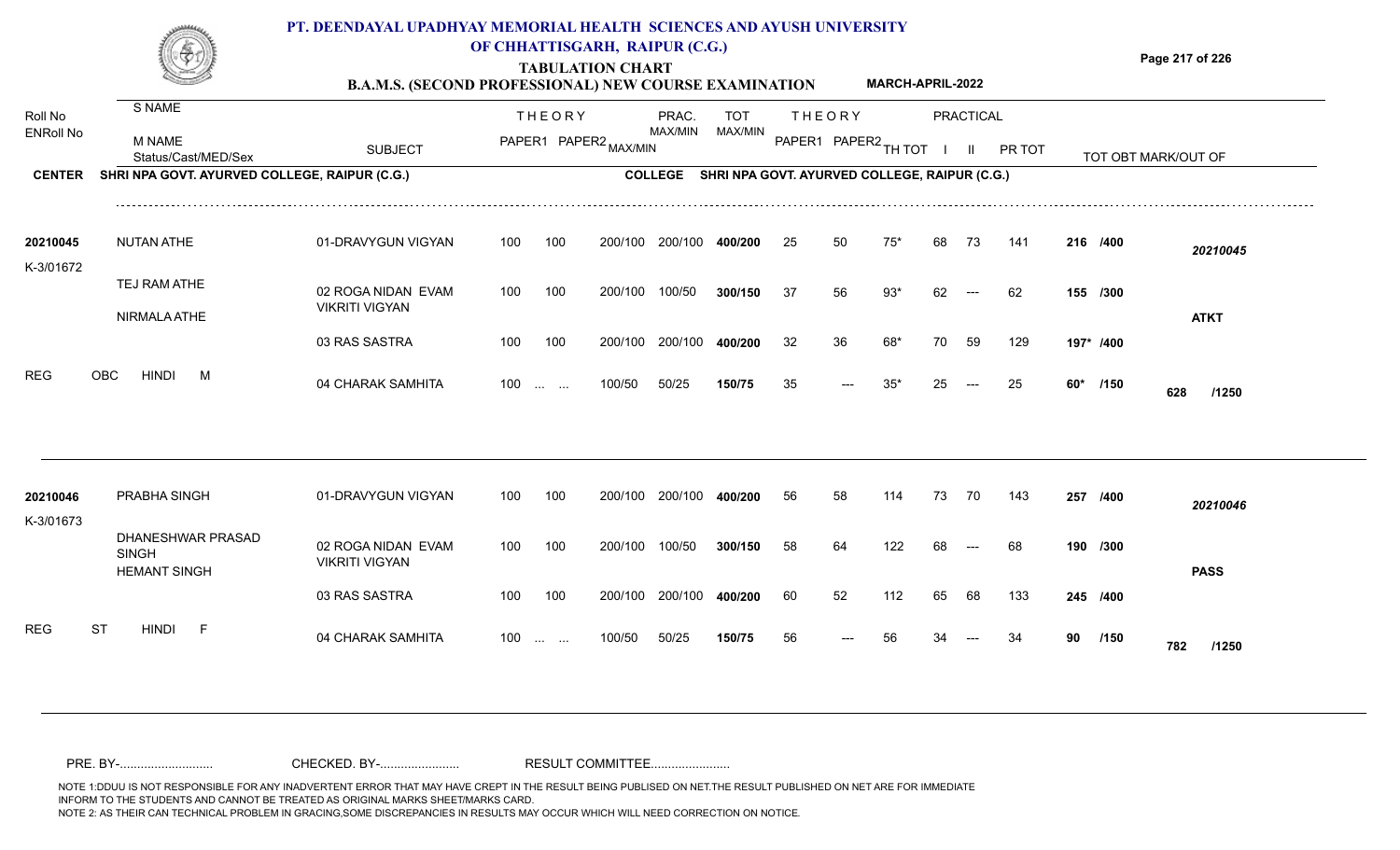### **PT. DEENDAYAL UPADHYAY MEMORIAL HEALTH SCIENCES AND AYUSH UNIVERSITY OF CHHATTISGARH, RAIPUR (C.G.)**

**Page 218 of 226**

**MARCH-APRIL-2022**

### **TABULATION CHART B.A.M.S. (SECOND PROFESSIONAL) NEW COURSE EXAMINATION**

| Roll No               | <b>S NAME</b>                                 |                       |     | <b>THEORY</b>             |                       | PRAC.          | <b>TOT</b>                                    |     | <b>THEORY</b> |        |    | <b>PRACTICAL</b> |        |    |          |                     |
|-----------------------|-----------------------------------------------|-----------------------|-----|---------------------------|-----------------------|----------------|-----------------------------------------------|-----|---------------|--------|----|------------------|--------|----|----------|---------------------|
| <b>ENRoll No</b>      | M NAME<br>Status/Cast/MED/Sex                 | <b>SUBJECT</b>        |     |                           | PAPER1 PAPER2 MAX/MIN | MAX/MIN        | MAX/MIN                                       |     | PAPER1 PAPER2 | TH TOT |    |                  | PR TOT |    |          | TOT OBT MARK/OUT OF |
| <b>CENTER</b>         | SHRI NPA GOVT. AYURVED COLLEGE, RAIPUR (C.G.) |                       |     |                           |                       | <b>COLLEGE</b> | SHRI NPA GOVT. AYURVED COLLEGE, RAIPUR (C.G.) |     |               |        |    |                  |        |    |          |                     |
| 20210048<br>K-3/01675 | <b>PRAVEEN PRAKASH</b><br>PRAJAPATI           | 01-DRAVYGUN VIGYAN    | 100 | 100                       | 200/100               | 200/100        | 400/200                                       | 60  | 56            | 116    | 71 | 74               | 145    |    | 261 /400 | 20210048            |
|                       | PREMLAL PRAJAPATI                             | 02 ROGA NIDAN EVAM    | 100 | 100                       | 200/100               | 100/50         | 300/150                                       | 55  | 67            | 122    | 70 | $---$            | 70     |    | 192 /300 |                     |
|                       | SHEETLA PRAJAPATI                             | <b>VIKRITI VIGYAN</b> |     |                           |                       |                |                                               |     |               |        |    |                  |        |    |          | <b>PASS</b>         |
|                       |                                               | 03 RAS SASTRA         | 100 | 100                       | 200/100               | 200/100        | 400/200                                       | 62  | 63            | 125    | 68 | 69               | 137    |    | 262 /400 |                     |
| <b>REG</b>            | <b>HINDI</b><br>OBC<br>M                      | 04 CHARAK SAMHITA     | 100 | $\sim 100$ and $\sim 100$ | 100/50                | 50/25          | 150/75                                        | 60  |               | 60     |    |                  | 39     | 99 | /150     | 814<br>/1250        |
|                       |                                               |                       |     |                           |                       |                |                                               |     |               |        |    |                  |        |    |          |                     |
| 20210049<br>K-3/01677 | <b>PRITESH KUMAR</b>                          | 01-DRAVYGUN VIGYAN    | 100 | 100                       | 200/100               | 200/100        | 400/200                                       | -60 | 38            | 98*    | 70 | 70               | 140    |    | 238 /400 | 20210049            |
|                       | YADRAM DEWANGAN                               | 02 ROGA NIDAN EVAM    | 100 | 100                       | 200/100               | 100/50         | 300/150                                       | 51  | 67            | 118    | 65 |                  | 65     |    | 183 /300 |                     |
|                       | <b>KUMARI BAI</b>                             | <b>VIKRITI VIGYAN</b> |     |                           |                       |                |                                               |     |               |        |    |                  |        |    |          | <b>PASS</b>         |
|                       |                                               | 03 RAS SASTRA         | 100 | 100                       | 200/100               | 200/100        | 400/200                                       | 64  | 70            | 134    | 64 | 60               | 124    |    | 258 /400 | <b>DC 02</b>        |
| <b>REG</b>            | <b>OBC</b><br><b>HINDI</b><br>M               | 04 CHARAK SAMHITA     | 100 | <b>Contract Contract</b>  | 100/50                | 50/25          | 150/75                                        | 61  |               | -61    |    |                  | 40     |    | 101 /150 | 780<br>/1250        |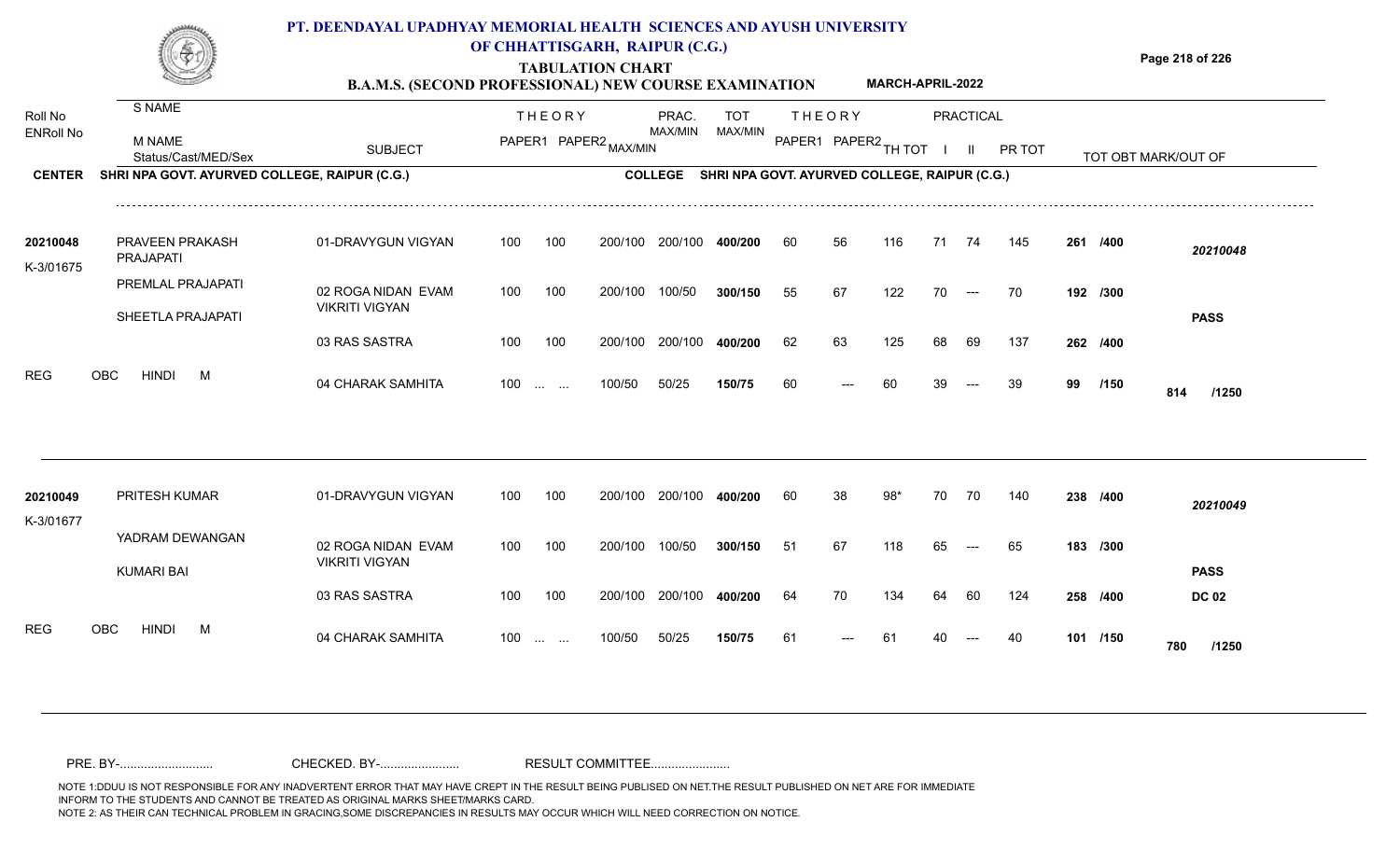### **PT. DEENDAYAL UPADHYAY MEMORIAL HEALTH SCIENCES AND AYUSH UNIVERSITY OF CHHATTISGARH, RAIPUR (C.G.)**

**TABULATION CHART**

**Page 219 of 226**

#### **B.A.M.S. (SECOND PROFESSIONAL) NEW COURSE EXAMINATION MARCH-APRIL-2022**

| Roll No               | S NAME                                        |                                             |     | <b>THEORY</b>                                  |                       | PRAC.          | <b>TOT</b> |    | <b>THEORY</b>                                 |     |    | <b>PRACTICAL</b> |        |          |                     |
|-----------------------|-----------------------------------------------|---------------------------------------------|-----|------------------------------------------------|-----------------------|----------------|------------|----|-----------------------------------------------|-----|----|------------------|--------|----------|---------------------|
| <b>ENRoll No</b>      | M NAME<br>Status/Cast/MED/Sex                 | <b>SUBJECT</b>                              |     |                                                | PAPER1 PAPER2 MAX/MIN | MAX/MIN        | MAX/MIN    |    | PAPER1 PAPER2 TH TOT                          |     |    | $\mathbf{II}$    | PR TOT |          | TOT OBT MARK/OUT OF |
| <b>CENTER</b>         | SHRI NPA GOVT. AYURVED COLLEGE, RAIPUR (C.G.) |                                             |     |                                                |                       | <b>COLLEGE</b> |            |    | SHRI NPA GOVT. AYURVED COLLEGE, RAIPUR (C.G.) |     |    |                  |        |          |                     |
| 20210050              | <b>RANJEET SINGH OGRE</b>                     | 01-DRAVYGUN VIGYAN                          | 100 | 100                                            | 200/100               | 200/100        | 400/200    | 64 | 66                                            | 130 | 72 | 79               | 151    | 281 /400 | 20210050            |
| K-3/01678             |                                               |                                             |     |                                                |                       |                |            |    |                                               |     |    |                  |        |          |                     |
|                       | <b>BHARAT LAL OGRE</b>                        | 02 ROGA NIDAN EVAM<br><b>VIKRITI VIGYAN</b> | 100 | 100                                            | 200/100               | 100/50         | 300/150    | 55 | 71                                            | 126 | 68 |                  | 68     | 194 /300 |                     |
|                       | <b>BUDHAKI BAI OGRE</b>                       |                                             |     |                                                |                       |                |            |    |                                               |     |    |                  |        |          | <b>PASS</b>         |
|                       |                                               | 03 RAS SASTRA                               | 100 | 100                                            | 200/100               | 200/100        | 400/200    | 62 | 67                                            | 129 | 68 | 59               | 127    | 256 /400 |                     |
| <b>REG</b>            | <b>SC</b><br><b>HINDI</b><br>M                | 04 CHARAK SAMHITA                           | 100 | $\mathbf{r}$ and $\mathbf{r}$                  | 100/50                | 50/25          | 150/75     | 62 |                                               | 62  |    |                  | 40     | 102 /150 | 833<br>/1250        |
|                       |                                               |                                             |     |                                                |                       |                |            |    |                                               |     |    |                  |        |          |                     |
| 20210051<br>K-3/01679 | RUCHI PAIKRA                                  | 01-DRAVYGUN VIGYAN                          | 100 | 100                                            | 200/100               | 200/100        | 400/200    | 67 | 56                                            | 123 | 75 | 74               | 149    | 272 /400 | 20210051            |
|                       | NARAYAN PAIKRA                                | 02 ROGA NIDAN EVAM                          | 100 | 100                                            | 200/100               | 100/50         | 300/150    | 63 | 68                                            | 131 | 72 | $---$            | 72     | 203 /300 |                     |
|                       | <b>USHA PAIKRA</b>                            | <b>VIKRITI VIGYAN</b>                       |     |                                                |                       |                |            |    |                                               |     |    |                  |        |          | <b>PASS</b>         |
|                       |                                               | 03 RAS SASTRA                               | 100 | 100                                            | 200/100               | 200/100        | 400/200    | 57 | 74                                            | 131 | 80 | 63               | 143    | 274 /400 |                     |
| <b>REG</b>            | <b>ST</b><br><b>HINDI</b><br>- F              | 04 CHARAK SAMHITA                           | 100 | $\mathbf{r}$ and $\mathbf{r}$ and $\mathbf{r}$ | 100/50                | 50/25          | 150/75     | 62 |                                               |     |    |                  | 39     | 101 /150 | 850<br>/1250        |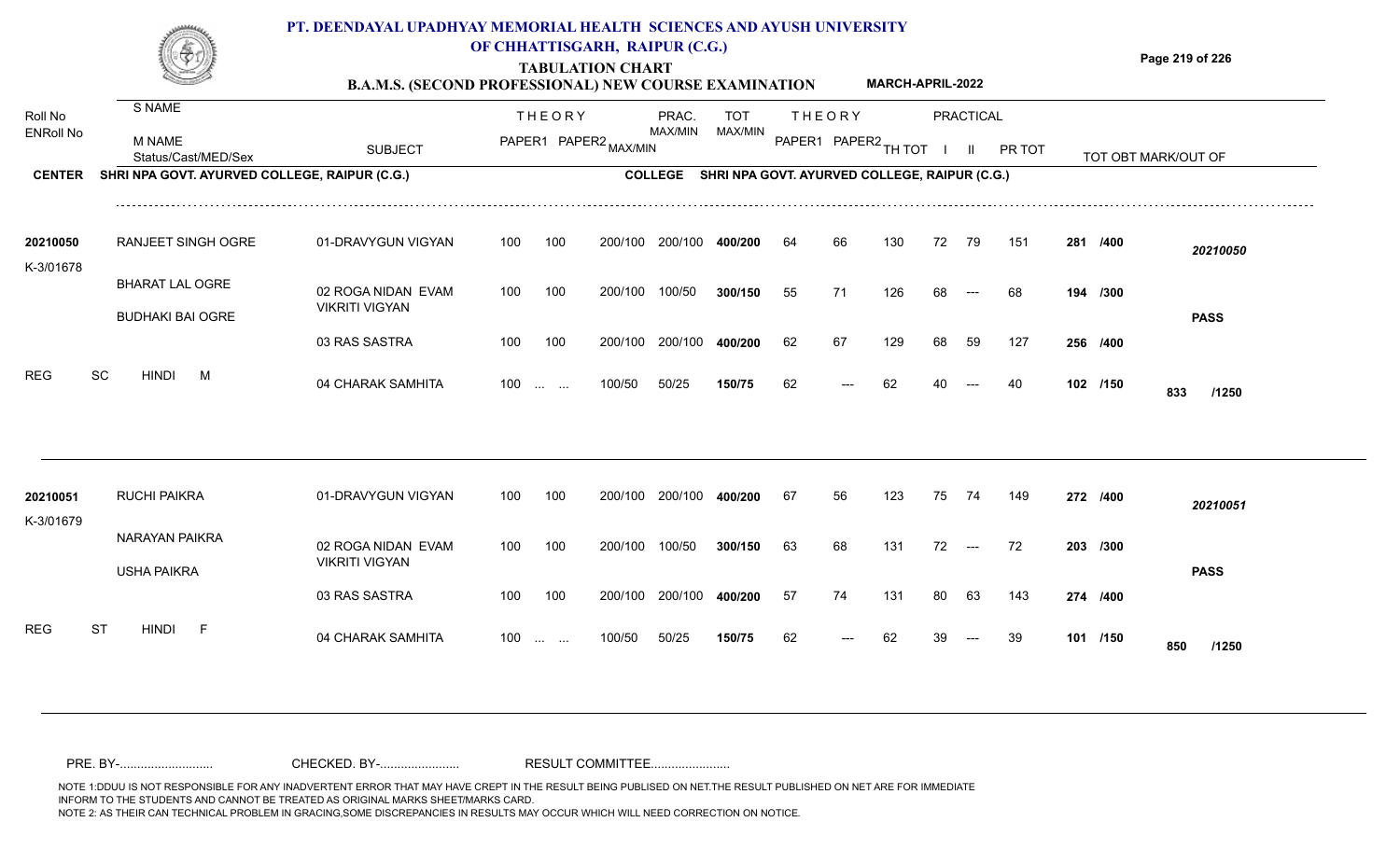

### **OF CHHATTISGARH, RAIPUR (C.G.)**

**Page 220 of 226**

**TABULATION CHART B.A.M.S. (SECOND PROFESSIONAL) NEW COURSE EXAMINATION MARCH-APRIL-2022**

| Roll No<br><b>ENRoll No</b><br><b>CENTER</b> | S NAME<br><b>M NAME</b><br>Status/Cast/MED/Sex<br>SHRI NPA GOVT. AYURVED COLLEGE, RAIPUR (C.G.) | <b>SUBJECT</b>                                                                     |                   | <b>THEORY</b><br>PAPER1 PAPER2 MAX/MIN |                               | PRAC.<br>MAX/MIN             | TOT<br>MAX/MIN<br>COLLEGE SHRI NPA GOVT. AYURVED COLLEGE, RAIPUR (C.G.) |                | <b>THEORY</b><br>PAPER1 PAPER2 TH TOT |                     |                | <b>PRACTICAL</b><br>$\mathbf{II}$ | PR TOT            |    |                                  | TOT OBT MARK/OUT OF                     |
|----------------------------------------------|-------------------------------------------------------------------------------------------------|------------------------------------------------------------------------------------|-------------------|----------------------------------------|-------------------------------|------------------------------|-------------------------------------------------------------------------|----------------|---------------------------------------|---------------------|----------------|-----------------------------------|-------------------|----|----------------------------------|-----------------------------------------|
| 20210052<br>K-3/01680                        | <b>SAKET SHASTRI</b><br>RAJESH SHASTRI<br>NAVNEET SHASTRI                                       | 01-DRAVYGUN VIGYAN<br>02 ROGA NIDAN EVAM<br><b>VIKRITI VIGYAN</b><br>03 RAS SASTRA | 100<br>100<br>100 | 100<br>100<br>100                      | 200/100<br>200/100<br>200/100 | 200/100<br>100/50<br>200/100 | 400/200<br>300/150<br>400/200                                           | 39<br>58<br>52 | 58<br>64<br>50                        | $97*$<br>122<br>102 | 75<br>80<br>67 | 76<br>$---$<br>63                 | 151<br>-80<br>130 |    | 248 /400<br>202 /300<br>232 /400 | 20210052<br><b>PASS</b><br><b>DC 03</b> |
| <b>REG</b>                                   | <b>GEN</b><br><b>HINDI</b><br>M                                                                 | 04 CHARAK SAMHITA                                                                  | $100$             |                                        | 100/50                        | 50/25                        | 150/75                                                                  | 53             | ---                                   | 53                  | 37             | $---$                             | 37                | 90 | /150                             | 772<br>/1250                            |
| 20210053<br>K-3/01682                        | SATYA NARAYAN<br><b>HINSA RAM</b>                                                               | 01-DRAVYGUN VIGYAN                                                                 | 100               | 100                                    | 200/100                       | 200/100                      | 400/200                                                                 | 59             | 57                                    | 116                 | 76 71          |                                   | 147               |    | 263 /400                         | 20210053                                |
|                                              | <b>ISHWARI</b>                                                                                  | 02 ROGA NIDAN EVAM<br><b>VIKRITI VIGYAN</b><br>03 RAS SASTRA                       | 100<br>100        | 100<br>100                             | 200/100<br>200/100            | 100/50<br>200/100            | 300/150<br>400/200                                                      | 65<br>57       | 67<br>54                              | 132<br>111          | 68<br>71       | $---$<br>- 75                     | 68<br>146         |    | 200 /300<br>257 /400             | <b>PASS</b>                             |
| <b>REG</b>                                   | <b>OBC</b><br><b>HINDI</b><br>M                                                                 | 04 CHARAK SAMHITA                                                                  | 100               | <b>Contract Contract</b>               | 100/50                        | 50/25                        | 150/75                                                                  | 62             |                                       | 62                  |                |                                   | 35                | 97 | /150                             | 817<br>/1250                            |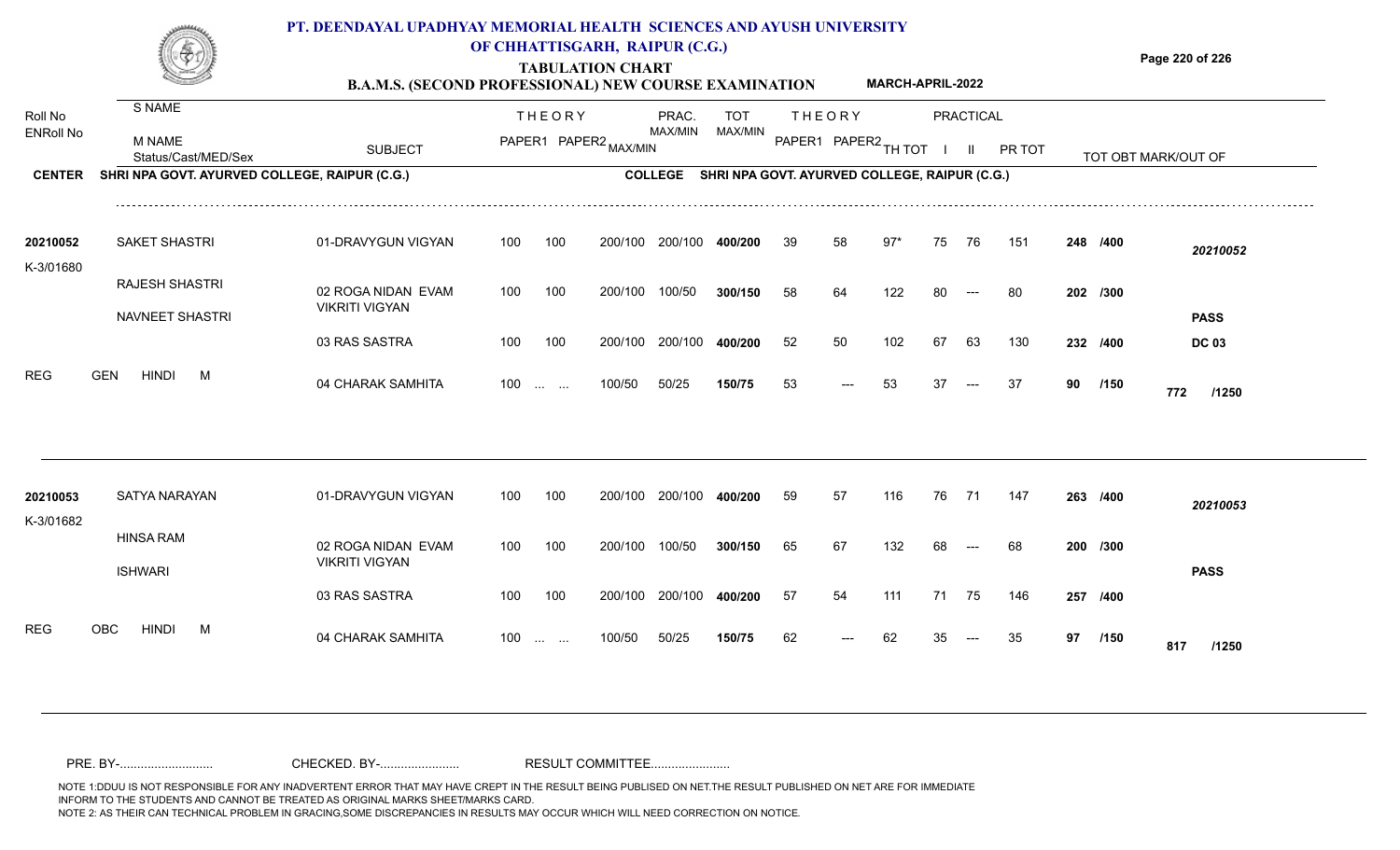

## **OF CHHATTISGARH, RAIPUR (C.G.)**

**Page 221 of 226**

#### **TABULATION CHART B.A.M.S. (SECOND PROFESSIONAL) NEW COURSE EXAMINATION MARCH-APRIL-2022**

| Roll No               | S NAME                                         |                                             |     | <b>THEORY</b>                                      |                       | PRAC.          | <b>TOT</b>                                    |    | <b>THEORY</b>        |     |    | PRACTICAL    |        |          |                     |  |
|-----------------------|------------------------------------------------|---------------------------------------------|-----|----------------------------------------------------|-----------------------|----------------|-----------------------------------------------|----|----------------------|-----|----|--------------|--------|----------|---------------------|--|
| <b>ENRoll No</b>      | <b>M NAME</b><br>Status/Cast/MED/Sex           | <b>SUBJECT</b>                              |     |                                                    | PAPER1 PAPER2 MAX/MIN | MAX/MIN        | MAX/MIN                                       |    | PAPER1 PAPER2 TH TOT |     |    | $\mathbf{H}$ | PR TOT |          | TOT OBT MARK/OUT OF |  |
| <b>CENTER</b>         | SHRI NPA GOVT. AYURVED COLLEGE, RAIPUR (C.G.)  |                                             |     |                                                    |                       | <b>COLLEGE</b> | SHRI NPA GOVT. AYURVED COLLEGE, RAIPUR (C.G.) |    |                      |     |    |              |        |          |                     |  |
| 20210054              | <b>SAVITREE</b>                                | 01-DRAVYGUN VIGYAN                          | 100 | 100                                                | 200/100               | 200/100        | 400/200                                       | 63 | 55                   | 118 | 76 | 74           | 150    | 268 /400 | 20210054            |  |
| K-3/01683             | <b>GUJRAJ SINGH MANDAVI</b><br>SUSHILA MANDAVI | 02 ROGA NIDAN EVAM<br><b>VIKRITI VIGYAN</b> | 100 | 100                                                | 200/100               | 100/50         | 300/150                                       | 71 | 72                   | 143 | 65 |              | 65     | 208 /300 |                     |  |
|                       |                                                | 03 RAS SASTRA                               | 100 | 100                                                | 200/100               | 200/100        | 400/200                                       | 62 | 66                   | 128 | 80 | 72           | 152    | 280 /400 | <b>PASS</b>         |  |
| <b>REG</b>            | <b>ST</b><br><b>HINDI</b><br>- F               | 04 CHARAK SAMHITA                           | 100 | $\mathbf{r}$ and $\mathbf{r}$                      | 100/50                | 50/25          | 150/75                                        | 74 |                      | 74  |    |              | 39     | 113 /150 | 869<br>/1250        |  |
|                       |                                                |                                             |     |                                                    |                       |                |                                               |    |                      |     |    |              |        |          |                     |  |
| 20210055<br>K-3/01684 | SHRUTI PANDEY                                  | 01-DRAVYGUN VIGYAN                          | 100 | 100                                                | 200/100               | 200/100        | 400/200                                       | 67 | 60                   | 127 | 77 | 76           | 153    | 280 /400 | 20210055            |  |
|                       | <b>SANJAY PANDEY</b><br><b>RASHMI PANDEY</b>   | 02 ROGA NIDAN EVAM<br><b>VIKRITI VIGYAN</b> | 100 | 100                                                | 200/100               | 100/50         | 300/150                                       | 58 | 70                   | 128 | 78 | $---$        | 78     | 206 /300 | <b>PASS</b>         |  |
|                       |                                                | 03 RAS SASTRA                               | 100 | 100                                                | 200/100               | 200/100        | 400/200                                       | 57 | 67                   | 124 | 80 | 78           | 158    | 282 /400 |                     |  |
| <b>REG</b>            | <b>HINDI</b><br><b>GEN</b><br>- F              | 04 CHARAK SAMHITA                           | 100 | $\mathbf{r}$ and $\mathbf{r}$ are all $\mathbf{r}$ | 100/50                | 50/25          | 150/75                                        | 70 |                      |     |    |              | -41    | 111 /150 | 879<br>/1250        |  |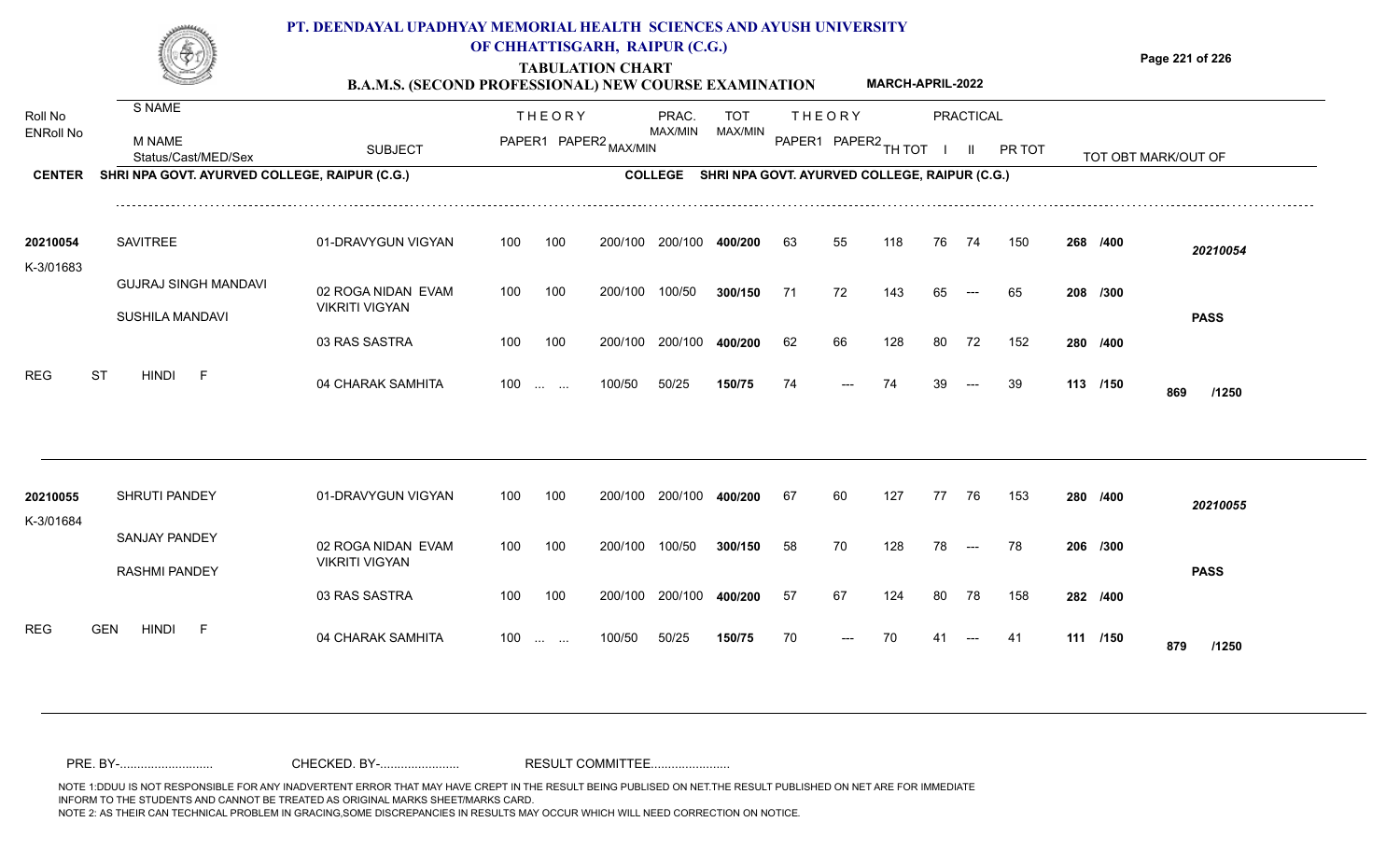

## **OF CHHATTISGARH, RAIPUR (C.G.)**

**Page 222 of 226**

#### **TABULATION CHART B.A.M.S. (SECOND PROFESSIONAL) NEW COURSE EXAMINATION MARCH-APRIL-2022**

| Roll No          | S NAME                                        |                                             |     | <b>THEORY</b>                                  |                       | PRAC.          | <b>TOT</b> |    | <b>THEORY</b>                                 |     |    | <b>PRACTICAL</b> |        |    |          |                     |
|------------------|-----------------------------------------------|---------------------------------------------|-----|------------------------------------------------|-----------------------|----------------|------------|----|-----------------------------------------------|-----|----|------------------|--------|----|----------|---------------------|
| <b>ENRoll No</b> | M NAME<br>Status/Cast/MED/Sex                 | <b>SUBJECT</b>                              |     |                                                | PAPER1 PAPER2 MAX/MIN | MAX/MIN        | MAX/MIN    |    | PAPER1 PAPER2 TH TOT                          |     |    | $\mathbf{II}$    | PR TOT |    |          | TOT OBT MARK/OUT OF |
| <b>CENTER</b>    | SHRI NPA GOVT. AYURVED COLLEGE, RAIPUR (C.G.) |                                             |     |                                                |                       | <b>COLLEGE</b> |            |    | SHRI NPA GOVT. AYURVED COLLEGE, RAIPUR (C.G.) |     |    |                  |        |    |          |                     |
| 20210056         | <b>SHUBHAM KUMAR</b>                          | 01-DRAVYGUN VIGYAN                          | 100 | 100                                            | 200/100               | 200/100        | 400/200    | 56 | 55                                            | 111 | 70 | 72               | 142    |    | 253 /400 | 20210056            |
| K-3/01685        | <b>JAGDISH KUMAR</b><br><b>KAMLA BAI</b>      | 02 ROGA NIDAN EVAM<br><b>VIKRITI VIGYAN</b> | 100 | 100                                            | 200/100               | 100/50         | 300/150    | 59 | 65                                            | 124 | 68 |                  | 68     |    | 192 /300 | <b>PASS</b>         |
|                  |                                               | 03 RAS SASTRA                               | 100 | 100                                            | 200/100               | 200/100        | 400/200    | 59 | 56                                            | 115 | 75 | 60               | 135    |    | 250 /400 |                     |
| <b>REG</b>       | <b>ST</b><br><b>HINDI</b><br>M                | 04 CHARAK SAMHITA                           | 100 | $\mathbf{r}$ and $\mathbf{r}$                  | 100/50                | 50/25          | 150/75     | 67 |                                               | 67  |    |                  | 34     |    | 101 /150 | 796<br>/1250        |
| 20210057         | SUMEET SAHU                                   | 01-DRAVYGUN VIGYAN                          | 100 | 100                                            | 200/100               | 200/100        | 400/200    | 50 | 62                                            | 112 | 71 | 81               | 152    |    | 264 /400 | 20210057            |
| K-3/01686        | PAWAN KUMAR SAHU<br><b>JANKI SAHU</b>         | 02 ROGA NIDAN EVAM<br><b>VIKRITI VIGYAN</b> | 100 | 100                                            | 200/100               | 100/50         | 300/150    | 48 | 66                                            | 114 | 67 |                  | 67     |    | 181 /300 | <b>ATKT</b>         |
|                  |                                               | 03 RAS SASTRA                               | 100 | 100                                            | 200/100               | 200/100        | 400/200    | 37 | 55                                            | 92* | 62 | 59               | 121    |    | 213 /400 |                     |
| <b>REG</b>       | OBC<br><b>HINDI</b><br>M                      | 04 CHARAK SAMHITA                           | 100 | $\mathbf{r}$ and $\mathbf{r}$ and $\mathbf{r}$ | 100/50                | 50/25          | 150/75     | 59 |                                               | 59  |    |                  | 28     | 87 | /150     | 745<br>/1250        |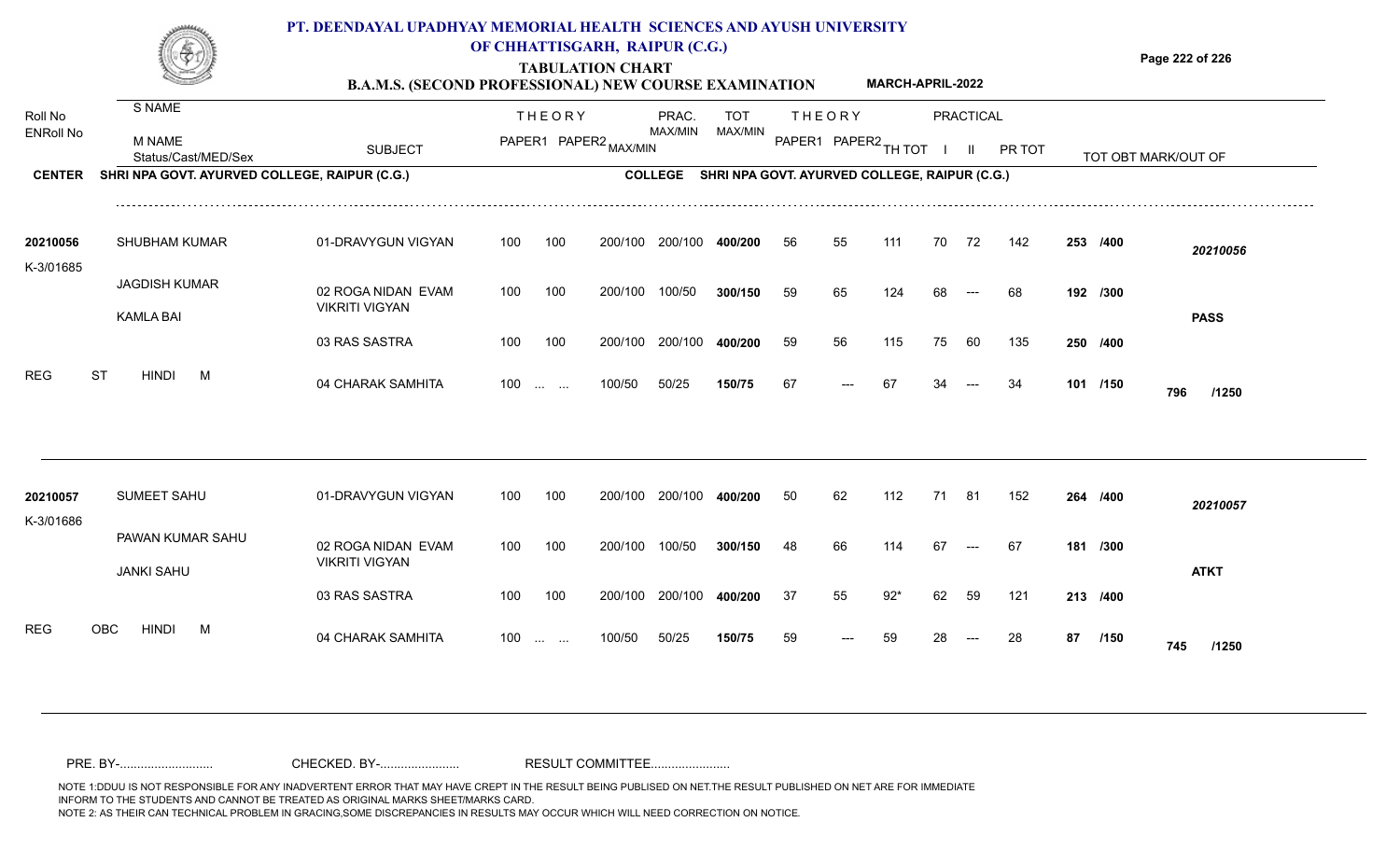

## **OF CHHATTISGARH, RAIPUR (C.G.)**

**Page 223 of 226**

#### **TABULATION CHART B.A.M.S. (SECOND PROFESSIONAL) NEW COURSE EXAMINATION MARCH-APRIL-2022**

| Roll No               | S NAME                                        |                                             |     | <b>THEORY</b>     |                       | PRAC.          | <b>TOT</b> |     | <b>THEORY</b>                                 |       |    | PRACTICAL                |        |    |           |                     |
|-----------------------|-----------------------------------------------|---------------------------------------------|-----|-------------------|-----------------------|----------------|------------|-----|-----------------------------------------------|-------|----|--------------------------|--------|----|-----------|---------------------|
| <b>ENRoll No</b>      | <b>M NAME</b><br>Status/Cast/MED/Sex          | <b>SUBJECT</b>                              |     |                   | PAPER1 PAPER2 MAX/MIN | MAX/MIN        | MAX/MIN    |     | PAPER1 PAPER2 TH TOT                          |       |    | $\mathbf{II}$            | PR TOT |    |           | TOT OBT MARK/OUT OF |
| <b>CENTER</b>         | SHRI NPA GOVT. AYURVED COLLEGE, RAIPUR (C.G.) |                                             |     |                   |                       | <b>COLLEGE</b> |            |     | SHRI NPA GOVT. AYURVED COLLEGE, RAIPUR (C.G.) |       |    |                          |        |    |           |                     |
| 20210058              | TRAVIN KUMAR SINGH                            | 01-DRAVYGUN VIGYAN                          | 100 | 100               | 200/100               | 200/100        | 400/200    | 50  | 62                                            | 112   | 72 | 70                       | 142    |    | 254 /400  | 20210058            |
| K-3/01687             |                                               |                                             |     |                   |                       |                |            |     |                                               |       |    |                          |        |    |           |                     |
|                       | <b>TEJPAL SINGH</b>                           | 02 ROGA NIDAN EVAM<br><b>VIKRITI VIGYAN</b> | 100 | 100               | 200/100               | 100/50         | 300/150    | -51 | 65                                            | 116   | 61 | $\hspace{0.05cm} \ldots$ | 61     |    | 177 /300  |                     |
|                       | <b>CHANDA SINGH</b>                           |                                             |     |                   |                       |                |            |     |                                               |       |    |                          |        |    |           | <b>PASS</b>         |
|                       |                                               | 03 RAS SASTRA                               | 100 | 100               | 200/100               | 200/100        | 400/200    | 45  | 54                                            | 99*   | 61 | 55                       | 116    |    | 215 /400  | <b>VCG 01</b>       |
| <b>REG</b>            | <b>ST</b><br><b>HINDI</b><br>M                | 04 CHARAK SAMHITA                           |     | 100               | 100/50                | 50/25          | 150/75     | 62  | ---                                           | 62    | 31 | $---$                    | 31     | 93 | /150      | 739<br>/1250        |
|                       |                                               |                                             |     |                   |                       |                |            |     |                                               |       |    |                          |        |    |           |                     |
| 20210059<br>K-3/01688 | UTKARSH KHARE                                 | 01-DRAVYGUN VIGYAN                          | 100 | 100               | 200/100               | 200/100        | 400/200    | 26  | 50                                            | 76*   | 70 | 70                       | 140    |    | 216 /400  | 20210059            |
|                       | <b>VIRENDRA KUMAR KHARE</b><br>SHEELA KHARE   | 02 ROGA NIDAN EVAM<br><b>VIKRITI VIGYAN</b> | 100 | 100               | 200/100               | 100/50         | 300/150    | 27  | 34                                            | $61*$ | 60 |                          | 60     |    | 121* /300 | <b>ATKT</b>         |
|                       |                                               | 03 RAS SASTRA                               | 100 | 100               | 200/100               | 200/100        | 400/200    | 31  | 25                                            | 56*   | 63 | 55                       | 118    |    | 174* /400 |                     |
| <b>REG</b>            | <b>GEN</b><br><b>HINDI</b><br>M               | 04 CHARAK SAMHITA                           |     | $100 \dots \dots$ | 100/50                | 50/25          | 150/75     | 50  |                                               |       |    |                          | 29     | 79 | /150      | 590<br>/1250        |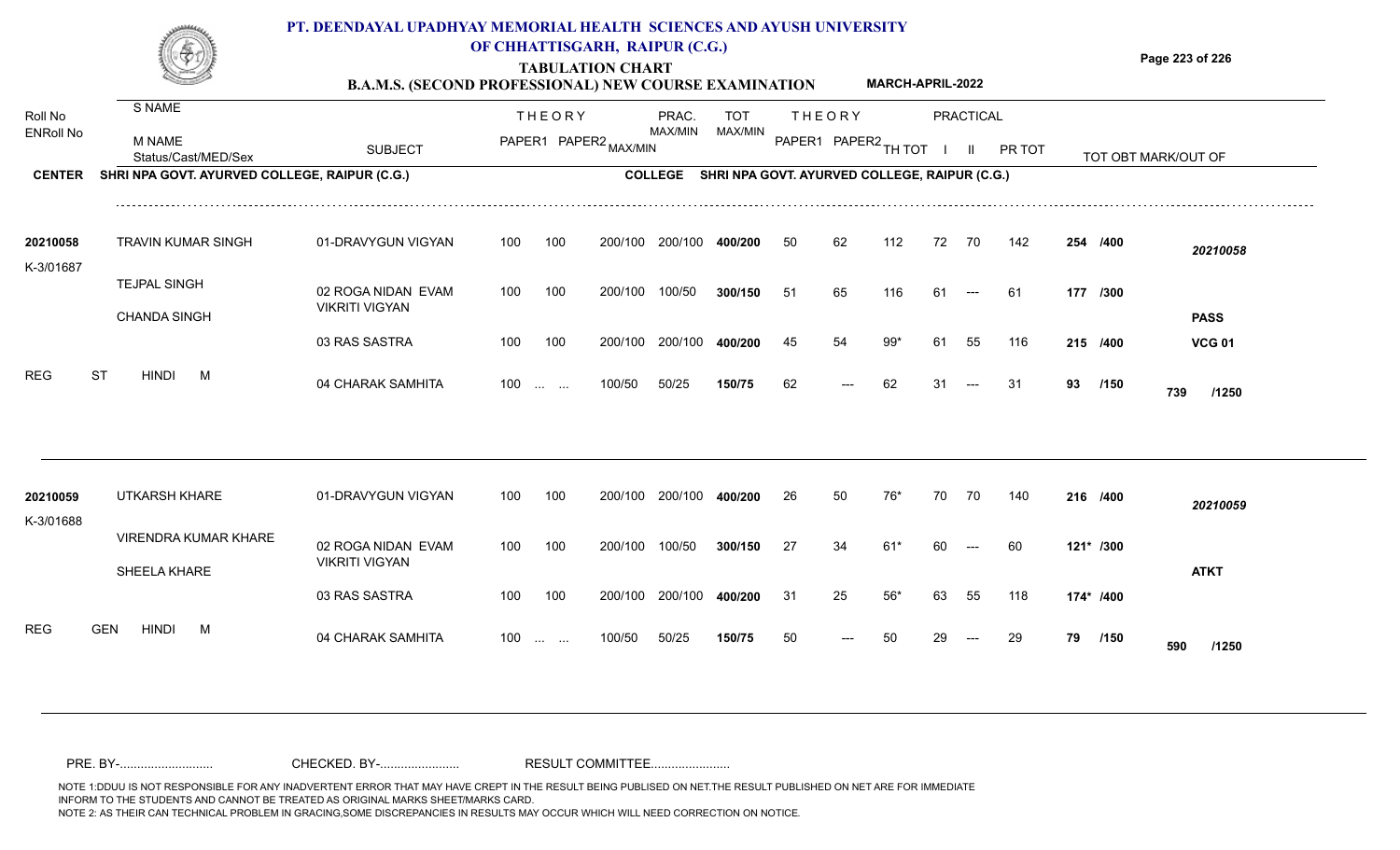

### **OF CHHATTISGARH, RAIPUR (C.G.)**

**Page 224 of 226**

#### **TABULATION CHART B.A.M.S. (SECOND PROFESSIONAL) NEW COURSE EXAMINATION MARCH-APRIL-2022**

| Roll No               | S NAME                                        |                                             |     | <b>THEORY</b>                                                 |                       | PRAC.          | <b>TOT</b>                                    |    | <b>THEORY</b>        |     |    | <b>PRACTICAL</b> |        |          |                     |
|-----------------------|-----------------------------------------------|---------------------------------------------|-----|---------------------------------------------------------------|-----------------------|----------------|-----------------------------------------------|----|----------------------|-----|----|------------------|--------|----------|---------------------|
| <b>ENRoll No</b>      | M NAME<br>Status/Cast/MED/Sex                 | <b>SUBJECT</b>                              |     |                                                               | PAPER1 PAPER2 MAX/MIN | MAX/MIN        | MAX/MIN                                       |    | PAPER1 PAPER2 TH TOT |     |    | $\mathbf{H}$     | PR TOT |          | TOT OBT MARK/OUT OF |
| <b>CENTER</b>         | SHRI NPA GOVT. AYURVED COLLEGE, RAIPUR (C.G.) |                                             |     |                                                               |                       | <b>COLLEGE</b> | SHRI NPA GOVT. AYURVED COLLEGE, RAIPUR (C.G.) |    |                      |     |    |                  |        |          |                     |
| 20210060              | VANDANA DHIVER                                | 01-DRAVYGUN VIGYAN                          | 100 | 100                                                           | 200/100               | 200/100        | 400/200                                       | 62 | 63                   | 125 | 76 | -81              | 157    | 282 /400 | 20210060            |
| K-3/01689             | KHEM LAL DHIVER                               | 02 ROGA NIDAN EVAM<br><b>VIKRITI VIGYAN</b> | 100 | 100                                                           | 200/100               | 100/50         | 300/150                                       | 53 | 65                   | 118 | 80 | $---$            | -80    | 198 /300 |                     |
|                       | CHANDRADEVI DHIVER                            | 03 RAS SASTRA                               | 100 | 100                                                           | 200/100               | 200/100        | 400/200                                       | 69 | 70                   | 139 | 80 | 77               | 157    | 296 /400 | <b>PASS</b>         |
| <b>REG</b>            | <b>HINDI</b><br><b>OBC</b><br>- F             | 04 CHARAK SAMHITA                           | 100 | $\mathcal{L}_{\mathcal{F}}$ , and $\mathcal{L}_{\mathcal{F}}$ | 100/50                | 50/25          | 150/75                                        | 72 |                      | 72  | 42 |                  | 42     | 114 /150 | 890<br>/1250        |
|                       |                                               |                                             |     |                                                               |                       |                |                                               |    |                      |     |    |                  |        |          |                     |
| 20210061<br>K-3/01690 | <b>VIMAL PATEL</b>                            | 01-DRAVYGUN VIGYAN                          | 100 | 100                                                           | 200/100               | 200/100        | 400/200                                       | 69 | 58                   | 127 | 76 | 70               | 146    | 273 /400 | 20210061            |
|                       | <b>HALDHAR</b><br>CHANDRAKANTI                | 02 ROGA NIDAN EVAM<br><b>VIKRITI VIGYAN</b> | 100 | 100                                                           | 200/100               | 100/50         | 300/150                                       | 60 | 71                   | 131 | 60 | $---$            | 60     | 191 /300 | <b>PASS</b>         |
|                       |                                               | 03 RAS SASTRA                               | 100 | 100                                                           | 200/100               | 200/100        | 400/200                                       | 73 | 72                   | 145 | 68 | 72               | 140    | 285 /400 |                     |
| <b>REG</b>            | <b>HINDI</b><br><b>OBC</b><br>M               | 04 CHARAK SAMHITA                           | 100 | $\mathbf{r}$ and $\mathbf{r}$ and $\mathbf{r}$                | 100/50                | 50/25          | 150/75                                        | 66 |                      |     |    |                  | -41    | 107 /150 | 856<br>/1250        |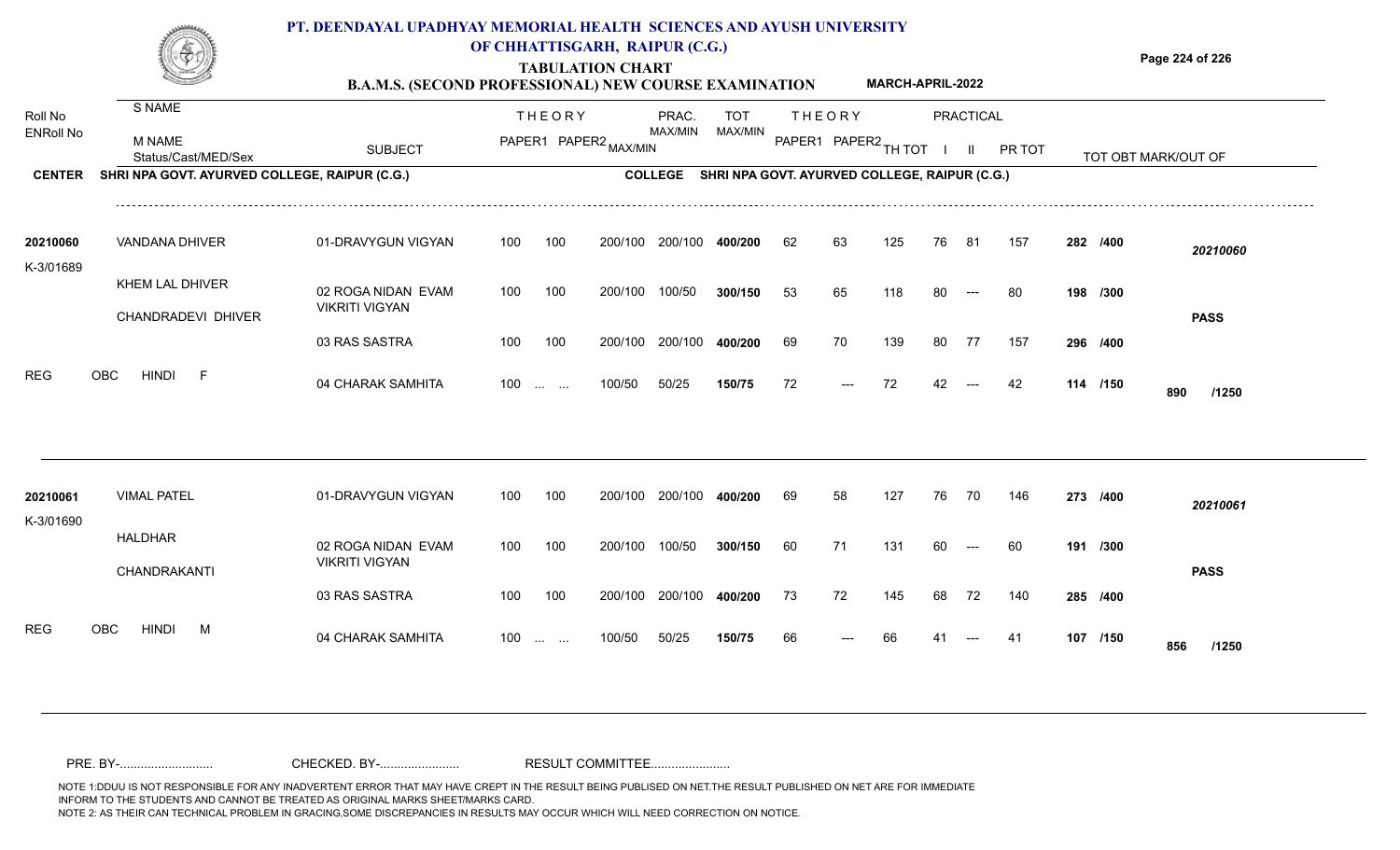

### **OF CHHATTISGARH, RAIPUR (C.G.)**

**Page 225 of 226**

#### **TABULATION CHART B.A.M.S. (SECOND PROFESSIONAL) NEW COURSE EXAMINATION MARCH-APRIL-2022**

| Roll No<br><b>ENRoll No</b> | S NAME<br><b>M NAME</b>                       |                                             |     | <b>THEORY</b><br>PAPER1 PAPER2 MAX/MIN         |         | PRAC.<br><b>MAX/MIN</b> | <b>TOT</b><br>MAX/MIN                         |    | <b>THEORY</b><br>PAPER1 PAPER2 TH TOT |     |    | PRACTICAL     |        |    |          |                     |
|-----------------------------|-----------------------------------------------|---------------------------------------------|-----|------------------------------------------------|---------|-------------------------|-----------------------------------------------|----|---------------------------------------|-----|----|---------------|--------|----|----------|---------------------|
|                             | Status/Cast/MED/Sex                           | <b>SUBJECT</b>                              |     |                                                |         |                         |                                               |    |                                       |     |    | $\mathbf{II}$ | PR TOT |    |          | TOT OBT MARK/OUT OF |
| <b>CENTER</b>               | SHRI NPA GOVT. AYURVED COLLEGE, RAIPUR (C.G.) |                                             |     |                                                |         | <b>COLLEGE</b>          | SHRI NPA GOVT. AYURVED COLLEGE, RAIPUR (C.G.) |    |                                       |     |    |               |        |    |          |                     |
| 20210062<br>K-3/01691       | <b>VISHAKHA PAIKRA</b>                        | 01-DRAVYGUN VIGYAN                          | 100 | 100                                            | 200/100 | 200/100                 | 400/200                                       | 75 | 60                                    | 135 | 70 | 75            | 145    |    | 280 /400 | 20210062            |
|                             | LEELADHAR SINGH PAIKRA                        | 02 ROGA NIDAN EVAM<br><b>VIKRITI VIGYAN</b> | 100 | 100                                            | 200/100 | 100/50                  | 300/150                                       | 63 | 73                                    | 136 | 62 | $---$         | 62     |    | 198 /300 |                     |
|                             | <b>KIRAN PAIKRA</b>                           | 03 RAS SASTRA                               | 100 | 100                                            | 200/100 | 200/100                 | 400/200                                       | 79 | 70                                    | 149 | 68 | 61            | 129    |    | 278 /400 | <b>PASS</b>         |
| <b>REG</b>                  | <b>ST</b><br><b>HINDI</b><br>- F              | 04 CHARAK SAMHITA                           | 100 | $\mathbf{r}$ and $\mathbf{r}$ and $\mathbf{r}$ | 100/50  | 50/25                   | 150/75                                        | 70 | ---                                   | 70  | 32 | $---$         | 32     |    | 102 /150 | 858<br>/1250        |
|                             |                                               |                                             |     |                                                |         |                         |                                               |    |                                       |     |    |               |        |    |          |                     |
| 20210063<br>K-3/01692       | YACHANA SAHU                                  | 01-DRAVYGUN VIGYAN                          | 100 | 100                                            |         | 200/100 200/100         | 400/200                                       | 36 | 50                                    | 86* | 70 | 75            | 145    |    | 231 /400 | 20210063            |
|                             | DEVENDRA KUMAR SAHU<br><b>BHOJE RANI SAHU</b> | 02 ROGA NIDAN EVAM<br><b>VIKRITI VIGYAN</b> | 100 | 100                                            | 200/100 | 100/50                  | 300/150                                       | 47 | 56                                    | 103 | 60 | $---$         | 60     |    | 163 /300 | <b>ATKT</b>         |
|                             |                                               | 03 RAS SASTRA                               | 100 | 100                                            |         | 200/100 200/100         | 400/200                                       | 50 | 53                                    | 103 | 66 | 60            | 126    |    | 229 /400 |                     |
| <b>REG</b>                  | OBC<br><b>HINDI</b><br>- F                    | 04 CHARAK SAMHITA                           | 100 | <b>Contract Contract</b>                       | 100/50  | 50/25                   | 150/75                                        | 50 |                                       | 50  |    |               | 28     | 78 | /150     | 701<br>/1250        |